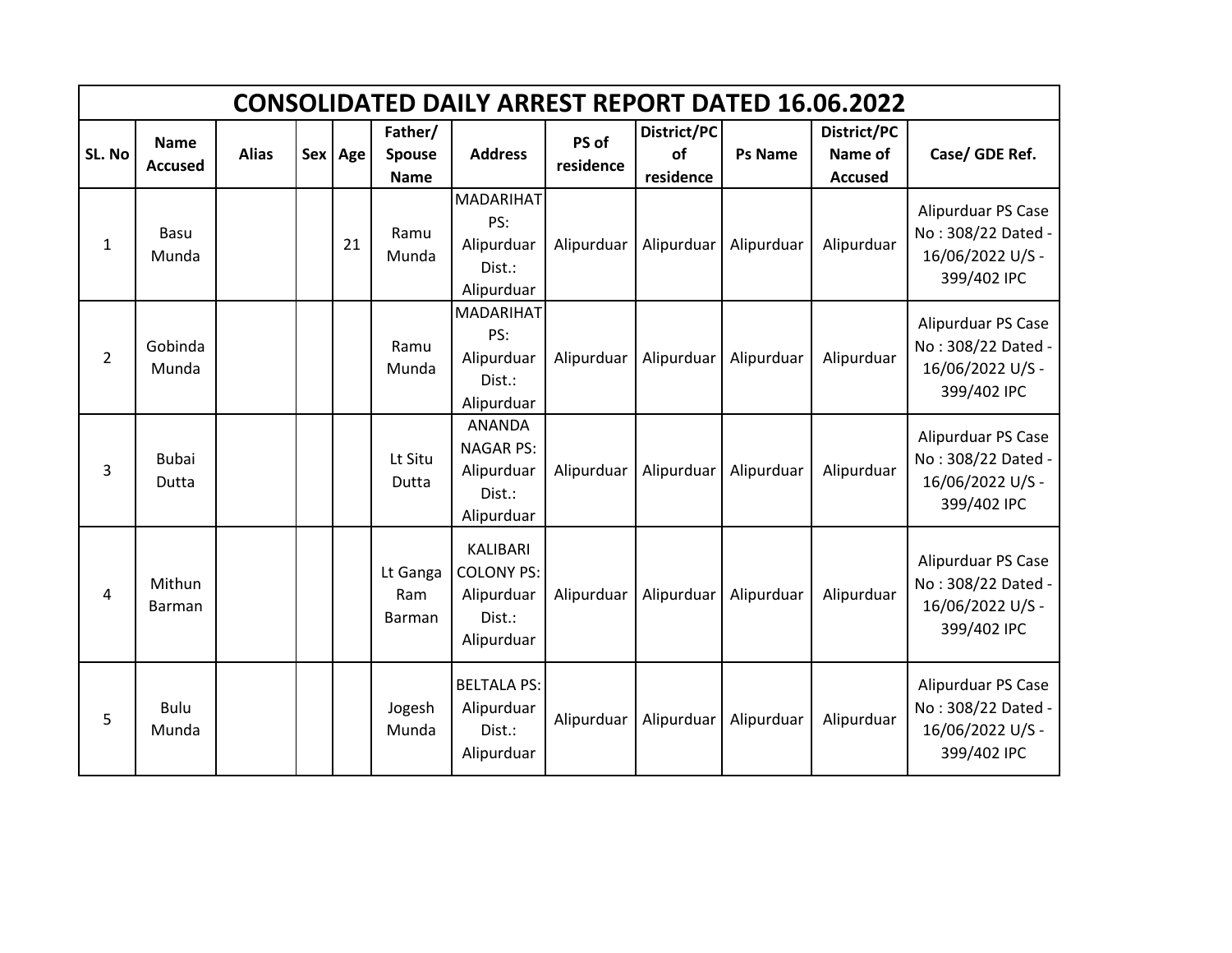| 6              | Sujoy<br>Saha        |      | M | 35 | Lt Sushil<br>Saha   | Rabindranag<br>ar PS:<br>Madarihat<br>Dist.:<br>Alipurduar                                      | Madarihat | Alipurduar                                           | Madarihat | Alipurduar                                           | <b>Madarihat PS Case</b><br>No: 96/22 Dated -<br>16/06/2022 U/S -<br>3/4/5/6/7 Immoral<br>Traffic (Prevention)<br>Act, 1956Â |
|----------------|----------------------|------|---|----|---------------------|-------------------------------------------------------------------------------------------------|-----------|------------------------------------------------------|-----------|------------------------------------------------------|------------------------------------------------------------------------------------------------------------------------------|
| $\overline{7}$ | Mithun<br>Chittrakar |      |   | 34 | Chatu<br>Chittrakar | Rajakata,<br>Bahula PS:<br>Andal Dist.:<br>Asansol<br>Durgapur<br>Police<br>Commission<br>erate | Andal     | Asansol<br>Durgapur<br>Police<br>Commissio<br>nerate | Andal     | Asansol<br>Durgapur<br>Police<br>Commission<br>erate | Andal PS Case No:<br>206/22 Dated -<br>16/06/2022 U/S -<br>399/402 IPC                                                       |
| 8              | Jiban<br>Ruidas      | Paga |   | 33 | Lt Ramesh<br>Ruidas | Rajakata,<br>Bahula PS:<br>Andal Dist.:<br>Asansol<br>Durgapur<br>Police<br>Commission<br>erate | Andal     | Asansol<br>Durgapur<br>Police<br>Commissio<br>nerate | Andal     | Asansol<br>Durgapur<br>Police<br>Commission<br>erate | Andal PS Case No:<br>206/22 Dated -<br>16/06/2022 U/S -<br>399/402 IPC                                                       |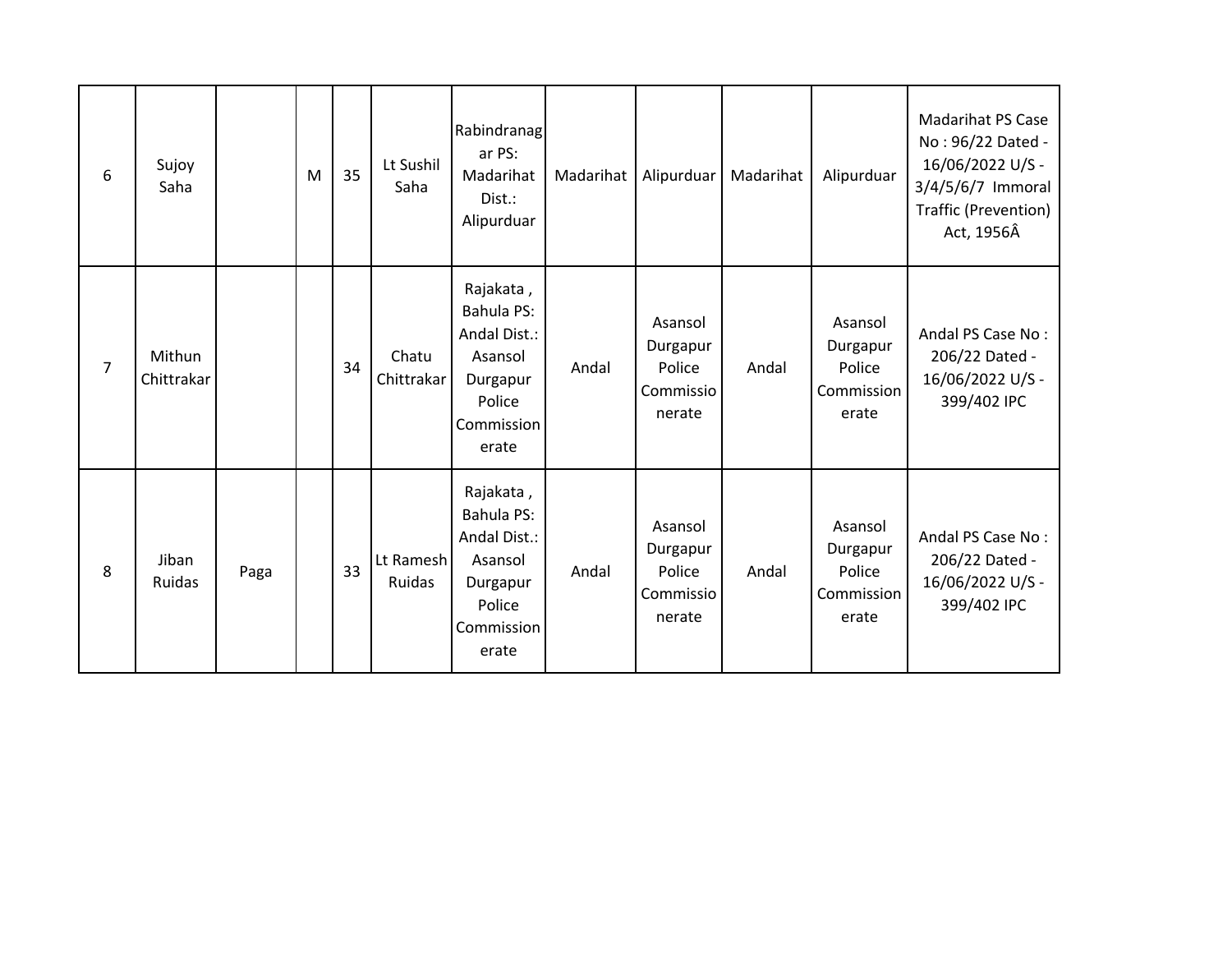| 9  | <b>Binod</b><br>Tudu   | Ketty   | 32 | Lt Jura<br>Tudu          | Motibazar<br>,Bahula PS:<br>Andal Dist.:<br>Asansol<br>Durgapur<br>Police<br>Commission<br>erate                  | Andal | Asansol<br>Durgapur<br>Police<br>Commissio<br>nerate | Andal | Asansol<br>Durgapur<br>Police<br>Commission<br>erate | Andal PS Case No:<br>206/22 Dated -<br>16/06/2022 U/S -<br>399/402 IPC |
|----|------------------------|---------|----|--------------------------|-------------------------------------------------------------------------------------------------------------------|-------|------------------------------------------------------|-------|------------------------------------------------------|------------------------------------------------------------------------|
| 10 | Goutam<br><b>Bauri</b> | Sharukh | 40 | Lt Dhiren<br>Bauri       | Madhusuda<br>npur<br>Colliery PS:<br>Andal Dist.:<br>Asansol<br>Durgapur<br>Police<br>Commission<br>erate         | Andal | Asansol<br>Durgapur<br>Police<br>Commissio<br>nerate | Andal | Asansol<br>Durgapur<br>Police<br>Commission<br>erate | Andal PS Case No:<br>206/22 Dated -<br>16/06/2022 U/S -<br>399/402 IPC |
| 11 | Bikash<br>Gupta        | Anda    | 23 | Lt<br>Chandrika<br>Gupta | Kajora More<br>, Lachipur<br>Colliery PS:<br>Andal Dist.:<br>Asansol<br>Durgapur<br>Police<br>Commission<br>erate | Andal | Asansol<br>Durgapur<br>Police<br>Commissio<br>nerate | Andal | Asansol<br>Durgapur<br>Police<br>Commission<br>erate | Andal PS Case No:<br>206/22 Dated -<br>16/06/2022 U/S -<br>399/402 IPC |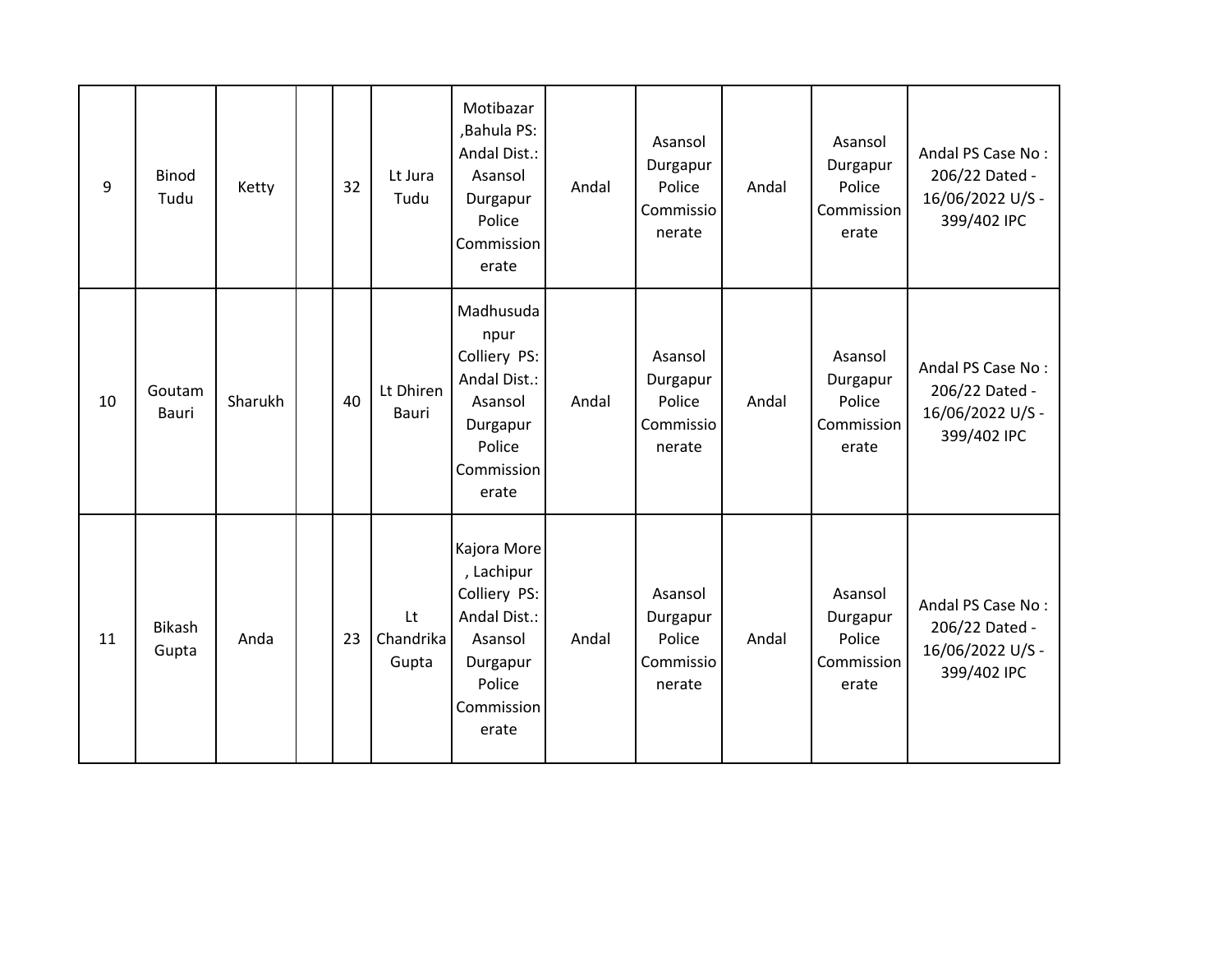| 12 | Sk Raja       |        |   | 19 | Sk Hasibul | Khosh nagar<br>PS: Barabani<br>Dist.:<br>Asansol<br>Durgapur<br>Police<br>Commission<br>erate | Barabani | Asansol<br>Durgapur<br>Police<br>Commissio<br>nerate | Asansole<br>north | Asansol<br>Durgapur<br>Police<br>Commission<br>erate | Asansole north PS<br>Case No: 243/22<br>Dated - 26/05/2022<br>U/S-379 IPC                                   |
|----|---------------|--------|---|----|------------|-----------------------------------------------------------------------------------------------|----------|------------------------------------------------------|-------------------|------------------------------------------------------|-------------------------------------------------------------------------------------------------------------|
| 13 | Tonmay<br>Kar |        | M | 27 | Uttam Kar  |                                                                                               |          | <b>Basirhat</b>                                      | Asansole<br>south | Asansol<br>Durgapur<br>Police<br>Commission<br>erate | Asansole south PS<br>Case No: 251/22<br>Dated - 16/06/2022<br>$U/S -$<br>170/419/420/468/4<br><b>71 IPC</b> |
| 14 | Sk Ramjan     | Chotka | M |    | Sk. Basir  | PS: Barabani<br>Dist.:<br>Asansol<br>Durgapur<br>Police<br>Commission<br>erate                | Barabani | Asansol<br>Durgapur<br>Police<br>Commissio<br>nerate | Barabani          | Asansol<br>Durgapur<br>Police<br>Commission<br>erate | Barabani PS Case No<br>: 126/22 Dated -<br>16/06/2022 U/S -<br>379/411 IPC                                  |
| 15 | Sk Ajaz       |        | M |    | Sk Ataul   | PS: Barabani<br>Dist.:<br>Asansol<br>Durgapur<br>Police<br>Commission<br>erate                | Barabani | Asansol<br>Durgapur<br>Police<br>Commissio<br>nerate | Barabani          | Asansol<br>Durgapur<br>Police<br>Commission<br>erate | Barabani PS Case No<br>: 126/22 Dated -<br>16/06/2022 U/S -<br>379/411 IPC                                  |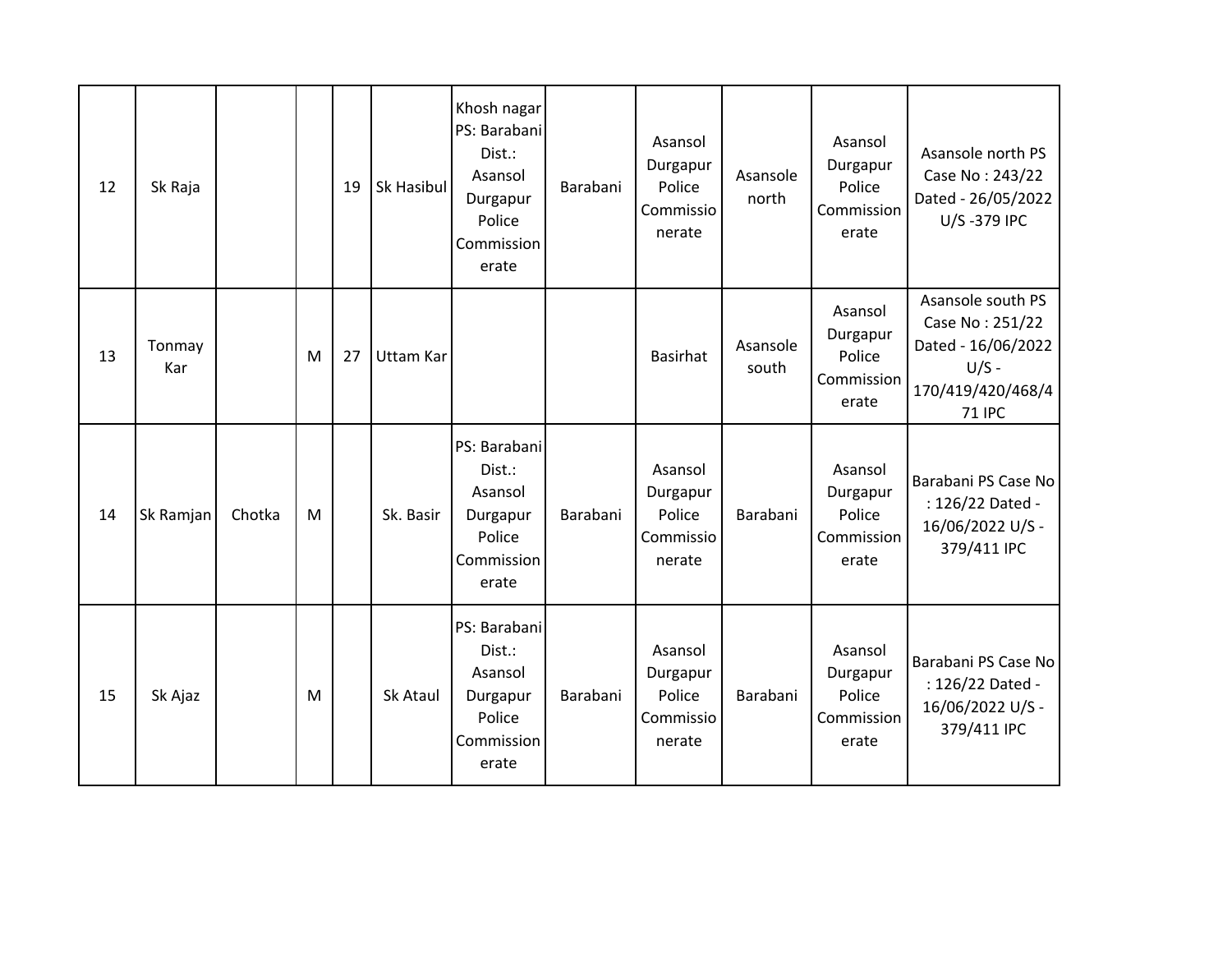| 16 | Sk Hasibul       | M |    | Sk Nur<br>Mohamm<br>ad | PS: Barabani<br>Dist.:<br>Asansol<br>Durgapur<br>Police<br>Commission<br>erate                                  | Barabani | Asansol<br>Durgapur<br>Police<br>Commissio<br>nerate | Barabani | Asansol<br>Durgapur<br>Police<br>Commission<br>erate | Barabani PS Case No<br>: 90/22 Dated -<br>08/05/2022 U/S -<br>379/411/120B IPC &<br>30 (2) Coal Mines<br>(Nationalisation)<br>Act, 1973 |
|----|------------------|---|----|------------------------|-----------------------------------------------------------------------------------------------------------------|----------|------------------------------------------------------|----------|------------------------------------------------------|-----------------------------------------------------------------------------------------------------------------------------------------|
| 17 | Arun Bauri       | M |    | Swapan<br><b>Bauri</b> | PS: Barabani<br>Dist.:<br>Asansol<br>Durgapur<br>Police<br>Commission<br>erate                                  | Barabani | Asansol<br>Durgapur<br>Police<br>Commissio<br>nerate | Barabani | Asansol<br>Durgapur<br>Police<br>Commission<br>erate | Barabani PS Case No<br>: 90/22 Dated -<br>08/05/2022 U/S -<br>379/411/120B IPC &<br>30 (2) Coal Mines<br>(Nationalisation)<br>Act, 1973 |
| 18 | Md Kasim<br>Alam | M | 33 | Kaijum<br>Mia          | <b>HARUSHA</b><br><b>BAGAN PS:</b><br>Jamuria<br>Dist.:<br>Asansol<br>Durgapur<br>Police<br>Commission<br>erate | Jamuria  | Asansol<br>Durgapur<br>Police<br>Commissio<br>nerate | Jamuria  | Asansol<br>Durgapur<br>Police<br>Commission<br>erate | Jamuria PS Case No:<br>279/22 Dated -<br>10/06/2022 U/S -<br>399/402 IPC                                                                |
| 19 | Suchat<br>Das    | M | 45 | Sadhu<br>Charan<br>Das | <b>BENALI VIL</b><br>PS: Jamuria<br>Dist.:<br>Asansol<br>Durgapur<br>Police<br>Commission<br>erate              | Jamuria  | Asansol<br>Durgapur<br>Police<br>Commissio<br>nerate | Jamuria  | Asansol<br>Durgapur<br>Police<br>Commission<br>erate | Jamuria PS Case No:<br>274/22 Dated -<br>07/06/2022 U/S -<br>379/411/120B IPC                                                           |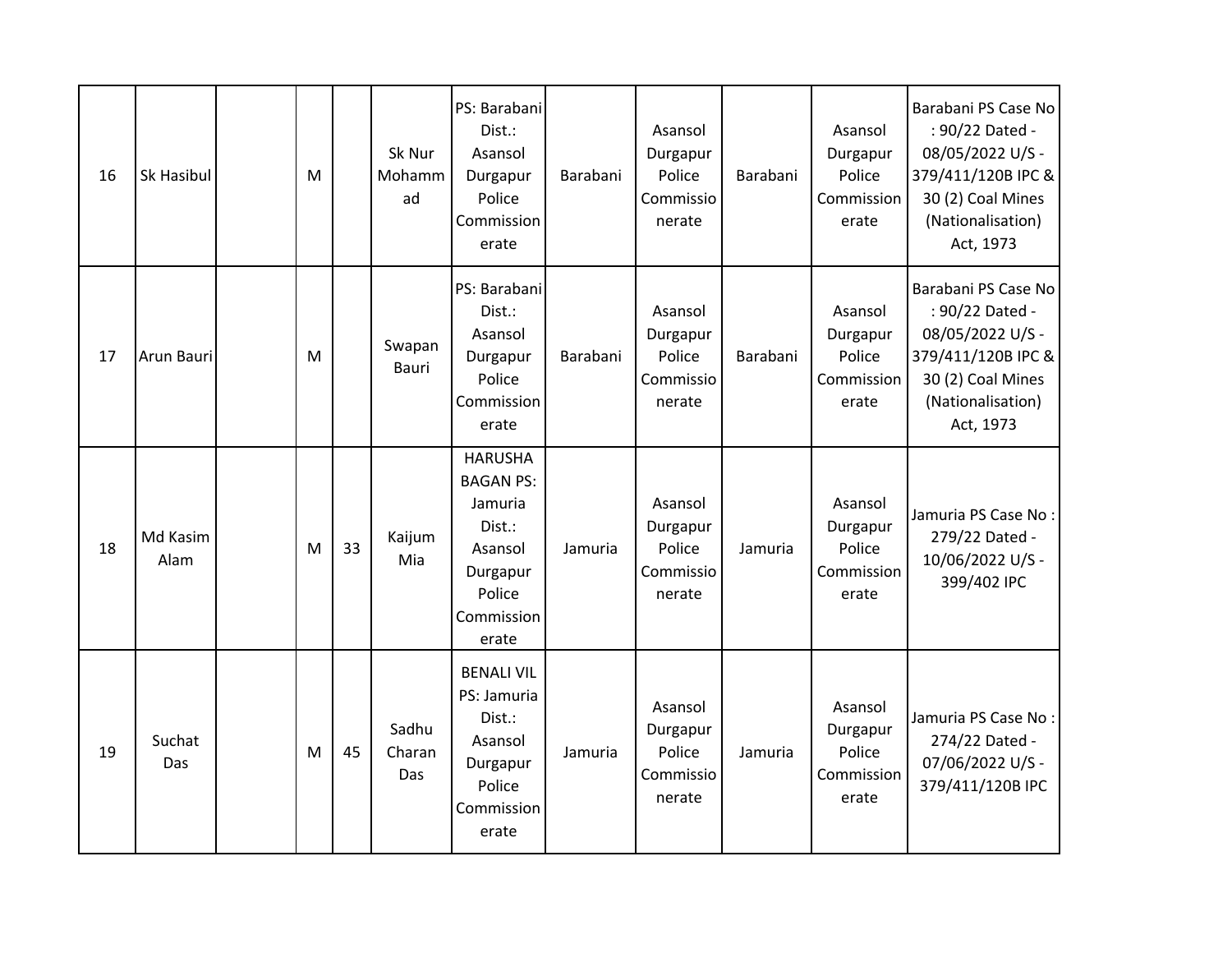| 20 | Aman<br>Ansari      |   | 19 | Nazemud<br>din Ansari | Kalipathar<br>PS: Salanpur<br>Dist.:<br>Asansol<br>Durgapur<br>Police<br>Commission<br>erate | Salanpur  | Asansol<br>Durgapur<br>Police<br>Commissio<br>nerate | Salanpur  | Asansol<br>Durgapur<br>Police<br>Commission<br>erate | Salanpur PS Case No<br>: 83/22 Dated -<br>25/03/2022 U/S -<br>279/304A/427 IPC                                 |
|----|---------------------|---|----|-----------------------|----------------------------------------------------------------------------------------------|-----------|------------------------------------------------------|-----------|------------------------------------------------------|----------------------------------------------------------------------------------------------------------------|
| 21 | Presenjit<br>Pandit | M | 22 | Anil<br>Pandit        | PS:<br>Bishnupur<br>Dist.:<br>Diamond<br>Harbour<br>Police<br>District                       | Bishnupur | Diamond<br>Harbour<br>Police<br><b>District</b>      | Bishnupur | Diamond<br>Harbour<br>Police<br><b>District</b>      | <b>Bishnupur PS Case</b><br>No: 415/22 Dated -<br>16/06/2022 U/S -<br>399/402 IPC &<br>25/27 Arms Act,<br>1959 |
| 22 | Habib Sk            | M | 22 | Hanif Sk              | PS:<br>Bishnupur<br>Dist.:<br>Diamond<br>Harbour<br>Police<br>District                       | Bishnupur | Diamond<br>Harbour<br>Police<br><b>District</b>      | Bishnupur | Diamond<br>Harbour<br>Police<br>District             | <b>Bishnupur PS Case</b><br>No: 415/22 Dated -<br>16/06/2022 U/S -<br>399/402 IPC &<br>25/27 Arms Act,<br>1959 |
| 23 | Abdul<br>Pailan     | M | 34 | Yusuf<br>Pailan       | PS:<br>Bishnupur<br>Dist.:<br>Diamond<br>Harbour<br>Police<br>District                       | Bishnupur | Diamond<br>Harbour<br>Police<br><b>District</b>      | Bishnupur | Diamond<br>Harbour<br>Police<br><b>District</b>      | <b>Bishnupur PS Case</b><br>No: 415/22 Dated -<br>16/06/2022 U/S -<br>399/402 IPC &<br>25/27 Arms Act,<br>1959 |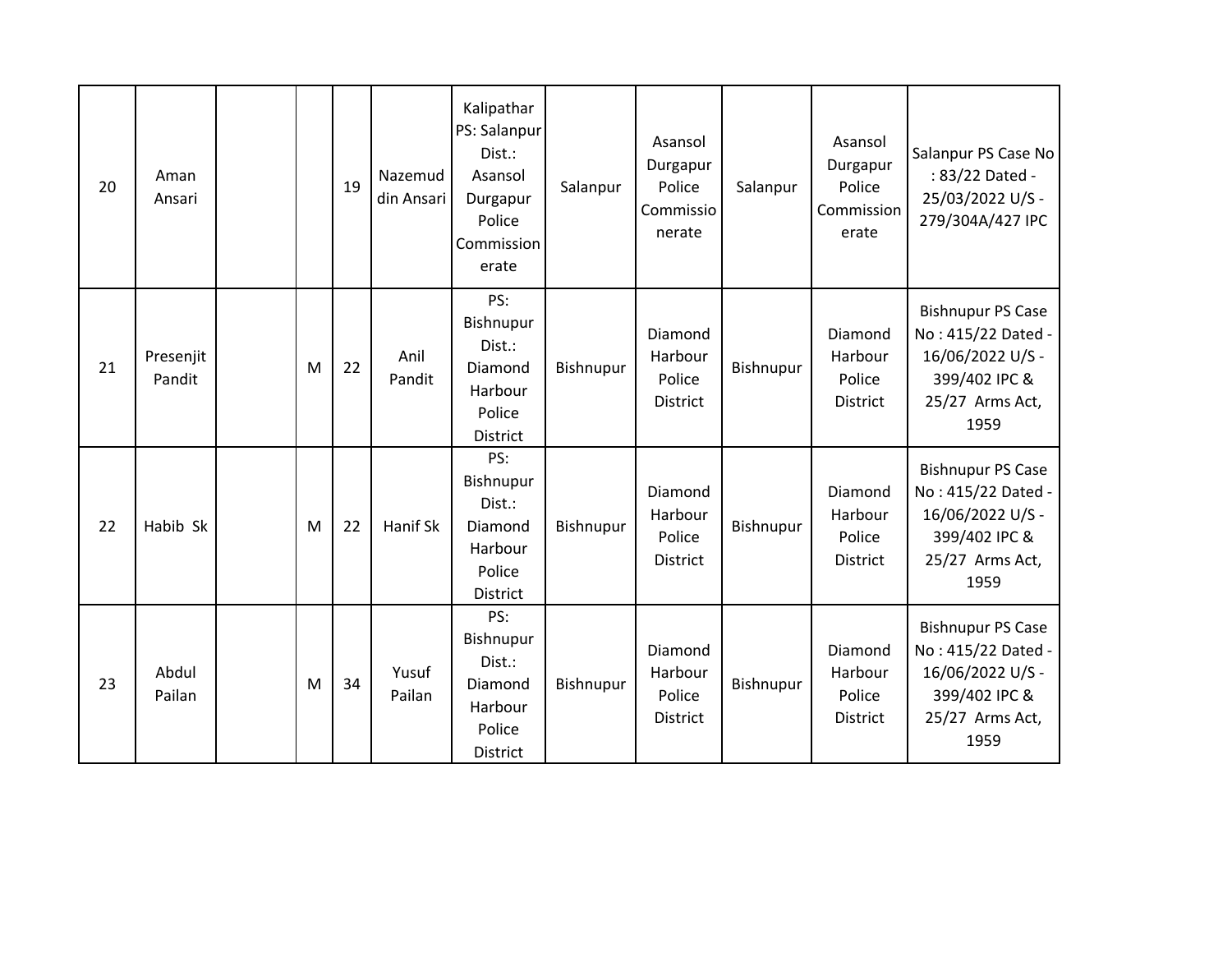| 24 | Mosaraf<br>Ali Molla |       | M | 18 | Saheb Ali<br>Molla         | PS:<br>Bishnupur<br>Dist.:<br>Diamond<br>Harbour<br>Police<br>District                            | Bishnupur         | Diamond<br>Harbour<br>Police<br><b>District</b>      | Bishnupur         | Diamond<br>Harbour<br>Police<br><b>District</b> | <b>Bishnupur PS Case</b><br>No: 411/22 Dated -<br>15/06/2022 U/S -<br>448/354B/325/308/<br><b>34 IPC</b>                                                  |
|----|----------------------|-------|---|----|----------------------------|---------------------------------------------------------------------------------------------------|-------------------|------------------------------------------------------|-------------------|-------------------------------------------------|-----------------------------------------------------------------------------------------------------------------------------------------------------------|
| 25 | Swapan<br>Bauri      |       | M | 31 | Balai Bauri                | Changari, Ba<br>rakar PS:<br>Kulti Dist.:<br>Asansol<br>Durgapur<br>Police<br>Commission<br>erate | Kulti             | Asansol<br>Durgapur<br>Police<br>Commissio<br>nerate | Chhatna           | Bankura                                         | Chhatna PS Case No<br>: 68/22 Dated -<br>11/06/2022 U/S -<br>279/304A IPC                                                                                 |
| 26 | Tanmoy<br>Lohar      |       | M | 17 | Lohar                      | Chousal PS:<br>Biswanath Gangajalgha<br>ti Dist.:<br>Bankura                                      | Gangajalgh<br>ati | <b>Bankura</b>                                       | Gangajalgh<br>ati | Bankura                                         | Gangajalghati PS<br>Case No: 70/22<br>Dated - 16/06/2022<br>U/S-363/365/120B<br><b>IPC</b>                                                                |
| 27 | Prashanta<br>Kisku   | Thara | M | 22 | Shyamapa<br>da Kisku       | Harishpur<br>PS:<br>Beliatore<br>Dist.:<br>Bankura                                                | <b>Beliatore</b>  | Bankura                                              | Sonamukhi         | Bankura                                         | Sonamukhi PS Case<br>No: 83/22 Dated -<br>14/06/2022 U/S -<br>376AB IPC & 6 The<br>Protection of<br>children from sexual<br>offences Act, 2012<br>(POCSO) |
| 28 | Prasen<br>Sarkar     |       |   |    | Late<br>Haripada<br>Sarkar | PS:<br>Ashoknagar<br>Dist.:<br>Barasat                                                            | Ashoknagar        | Barasat                                              | Ashoknagar        | Barasat                                         | Ashoknagar PS Case<br>No: 539/22 Dated -<br>15/06/2022 U/S -<br>341/195A/506 IPC                                                                          |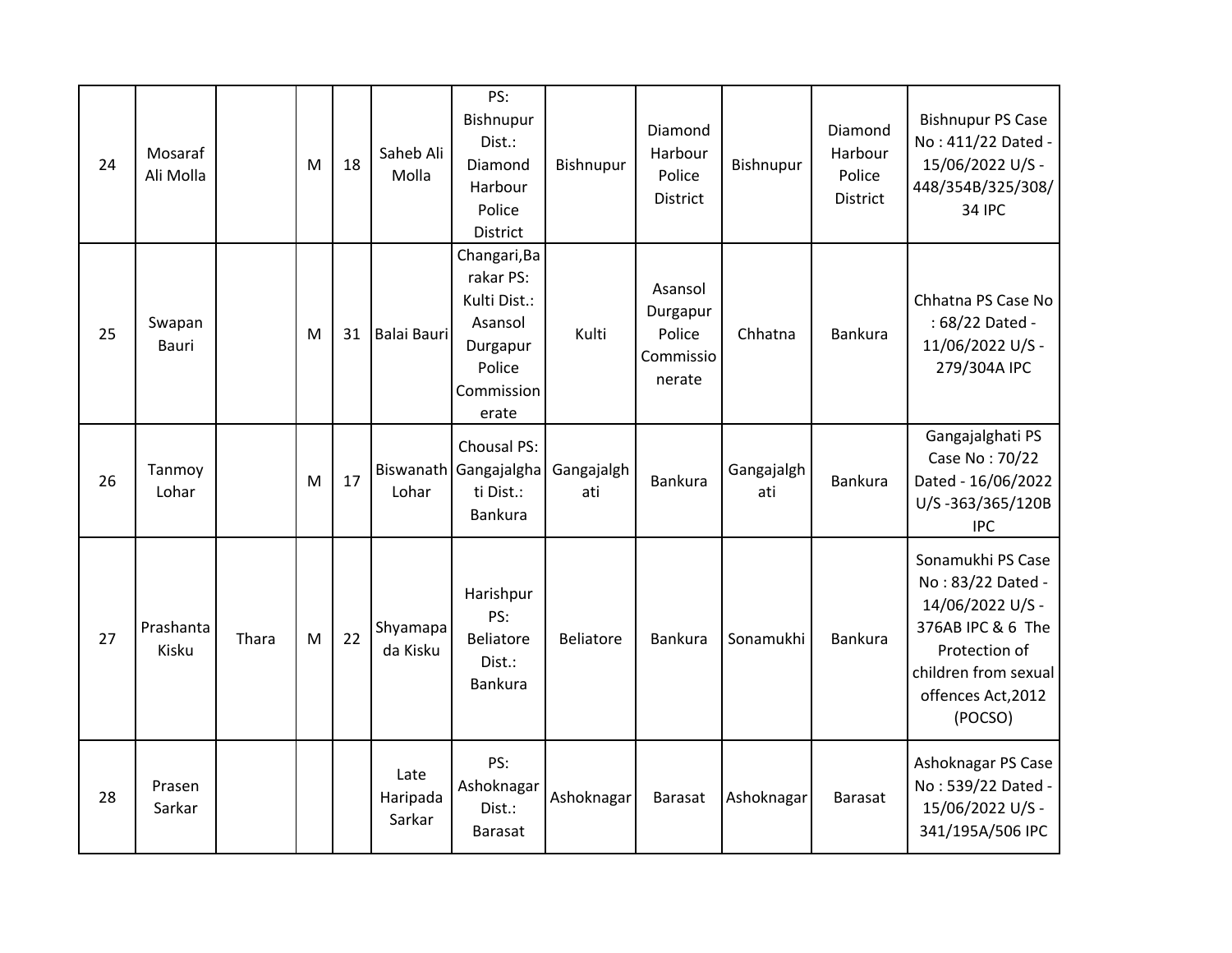| 29 | Khokan<br>Dey      |      |   | Late<br>Amulya<br><b>Bhusan</b><br>Dey | PS:<br>Ashoknagar<br>Dist.:<br>Barasat  | Ashoknagar     | <b>Barasat</b> | Ashoknagar     | Barasat        | Ashoknagar PS Case<br>No: 496/22 Dated -<br>03/06/2022 U/S -<br>376/417 IPC                        |
|----|--------------------|------|---|----------------------------------------|-----------------------------------------|----------------|----------------|----------------|----------------|----------------------------------------------------------------------------------------------------|
| 30 | Nazrul<br>Mondal   |      |   | Fakir<br>Ahamed<br>Mondal              | PS:<br>Ashoknagar<br>Dist.:<br>Barasat  | Ashoknagar     | <b>Barasat</b> | Ashoknagar     | Barasat        | Ashoknagar PS Case<br>No: 328/22 Dated -<br>24/04/2022 U/S -<br>498A/326/307/506/<br><b>34 IPC</b> |
| 31 | Raju<br>Mahato     |      | M | Kailash<br>Mahato                      | PS: Barasat<br>Dist.:<br>Barasat        | <b>Barasat</b> | <b>Barasat</b> | <b>Barasat</b> | <b>Barasat</b> | Barasat PS Case No:<br>395/22 Dated -<br>16/06/2022 U/S -<br>399/402 IPC                           |
| 32 | Avijit<br>Pramanik |      |   | Sunil<br>Pramanik                      | PS: Barasat<br>Dist.:<br><b>Barasat</b> | Barasat        | <b>Barasat</b> | <b>Barasat</b> | <b>Barasat</b> | Barasat PS Case No:<br>395/22 Dated -<br>16/06/2022 U/S -<br>399/402 IPC                           |
| 33 | <b>Utpal Das</b>   |      |   | Ananda<br>Das                          | PS: Barasat<br>Dist.:<br><b>Barasat</b> | Barasat        | <b>Barasat</b> | <b>Barasat</b> | <b>Barasat</b> | Barasat PS Case No:<br>395/22 Dated -<br>16/06/2022 U/S -<br>399/402 IPC                           |
| 34 | Bapan<br>Das       |      |   | Dukhe Das                              | PS: Barasat<br>Dist.:<br>Barasat        | <b>Barasat</b> | <b>Barasat</b> | <b>Barasat</b> | <b>Barasat</b> | Barasat PS Case No:<br>395/22 Dated -<br>16/06/2022 U/S -<br>399/402 IPC                           |
| 35 | Subodh<br>Das      | Suvo |   | Late<br>Durgapad<br>a Das              | PS: Barasat<br>Dist.:<br>Barasat        | Barasat        | <b>Barasat</b> | <b>Barasat</b> | <b>Barasat</b> | Barasat PS Case No:<br>395/22 Dated -<br>16/06/2022 U/S -<br>399/402 IPC                           |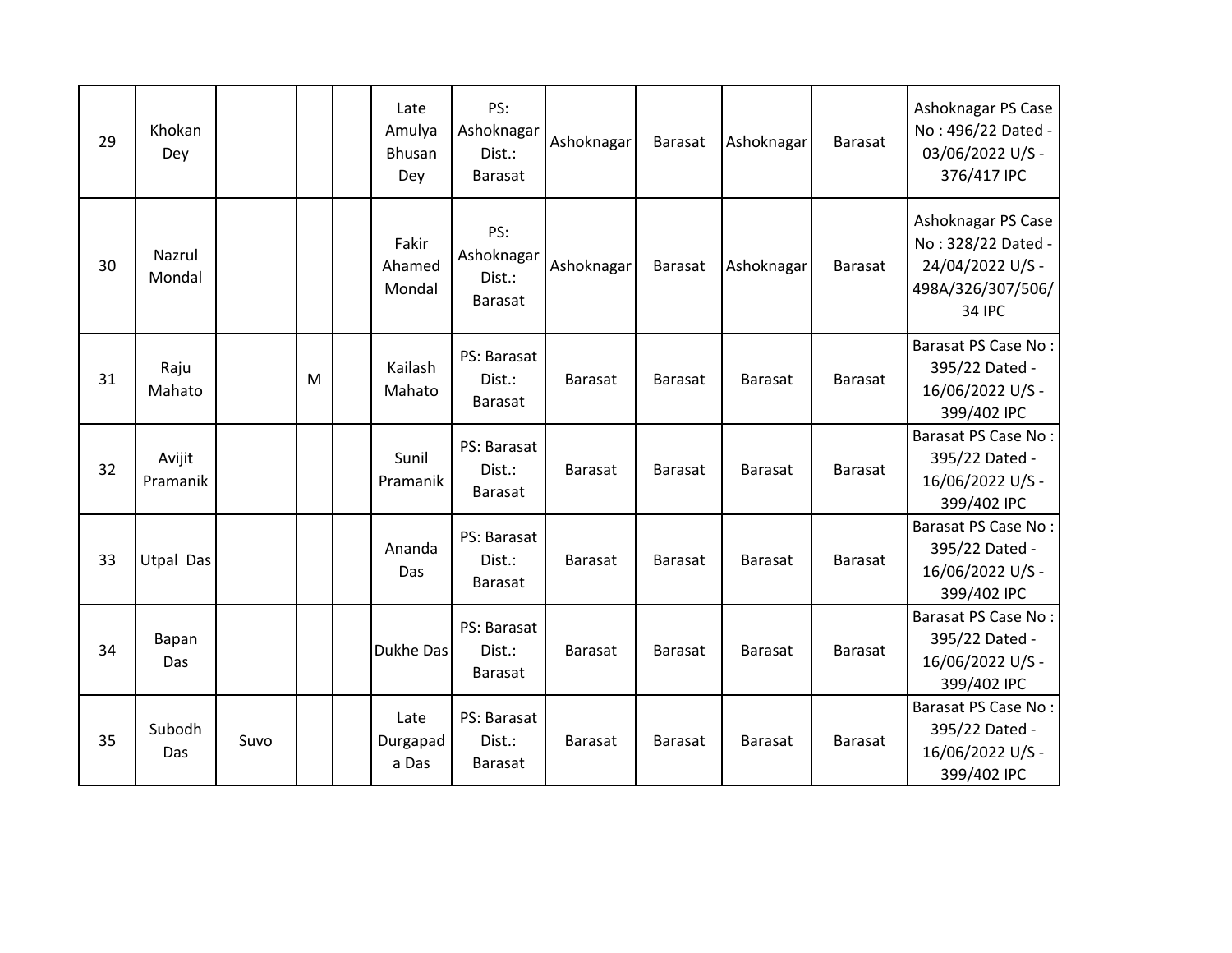| 36 | Shyam<br>Bai       | $\overline{F}$ | 55 | Kuware<br>Bai                        | K.K Mitra<br>Road,<br>Barobazar,<br>P.S- Barasat,<br>North 24<br>Pgs PS:<br><b>Barasat</b><br>Dist.:<br>Barasat | <b>Barasat</b> | <b>Barasat</b> | <b>Barasat</b> | Barasat        | Barasat PS Case No:<br>394/22 Dated -<br>15/06/2022 U/S -<br>380 IPC                                                                                                   |
|----|--------------------|----------------|----|--------------------------------------|-----------------------------------------------------------------------------------------------------------------|----------------|----------------|----------------|----------------|------------------------------------------------------------------------------------------------------------------------------------------------------------------------|
| 37 | Sambhuna<br>th Dey |                | 49 | S/o-late<br>Hari<br>Prossonno<br>Dey | Paschim<br>Banipur, PS-<br>Habra, Dist-<br>North 24<br>Parganas.<br>PS: Habra<br>Dist.:<br><b>Barasat</b>       | Habra          | <b>Barasat</b> | Habra          | <b>Barasat</b> | Habra PS Case No:<br>588/22 Dated -<br>16/06/2022 U/S -<br>341/323/506/34 IPC<br>& 25 Maintenance<br>and Welfare of<br><b>Parents and Senior</b><br>Citizens Act, 2007 |
| 38 | Kanaklata<br>Dey   | F              | 43 | W/o Tarak<br>Chandra<br>Dey          | Paschim<br>Banipur, PS-<br>Habra, Dist-<br>North 24<br>Parganas.<br>PS: Habra<br>Dist.:<br>Barasat              | Habra          | Barasat        | Habra          | <b>Barasat</b> | Habra PS Case No:<br>588/22 Dated -<br>16/06/2022 U/S -<br>341/323/506/34 IPC<br>& 25 Maintenance<br>and Welfare of<br><b>Parents and Senior</b><br>Citizens Act, 2007 |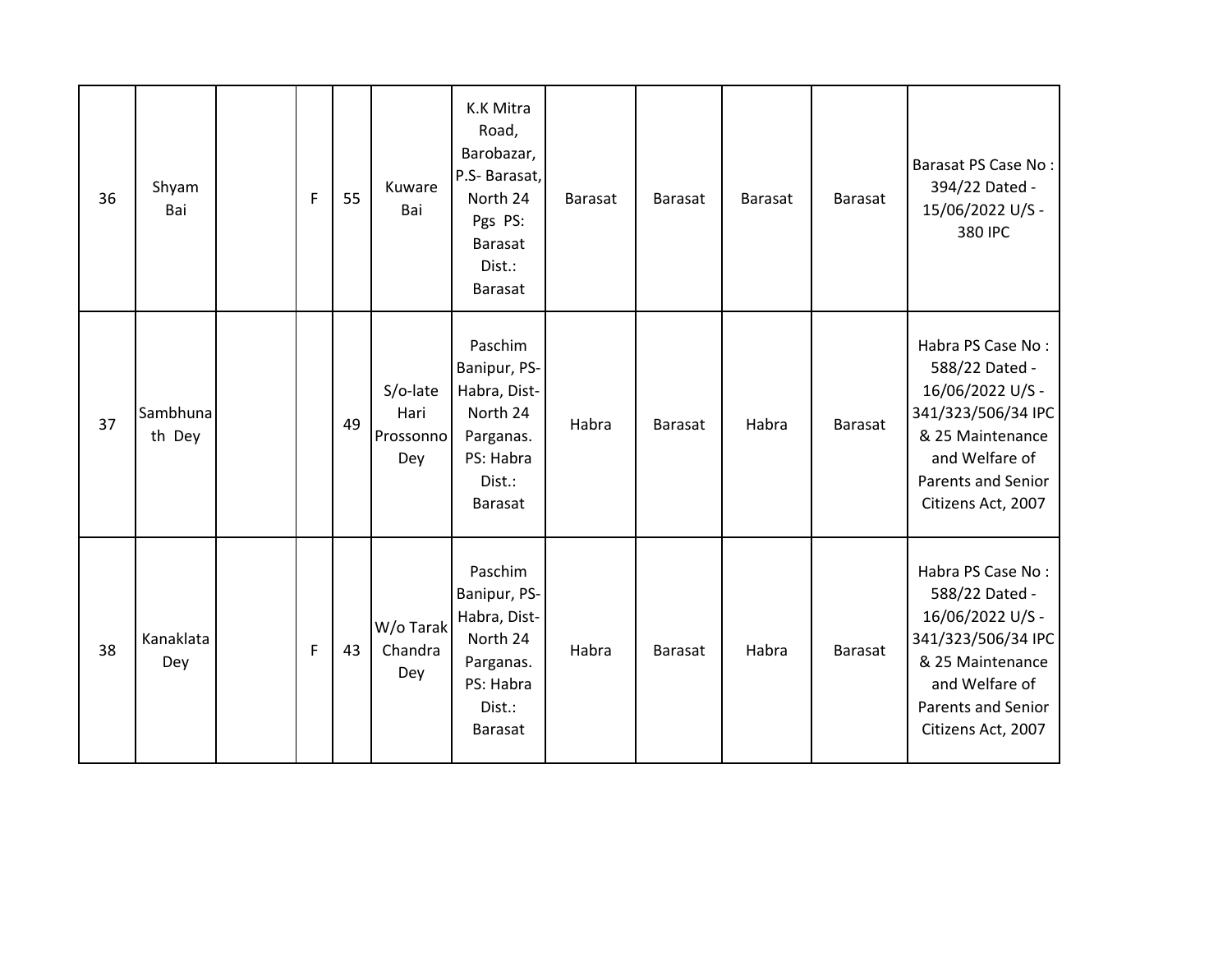| 39 | Manju<br>Dey         |                       | M | 42 | S/O<br>Sambhu<br>Nath Dey | Paschim<br>Banipur, PS-<br>Habra, Dist-<br>North 24<br>Parganas.<br>PS: Habra<br>Dist.:<br><b>Barasat</b> | Habra        | <b>Barasat</b>                                | Habra                 | <b>Barasat</b>                               | Habra PS Case No:<br>588/22 Dated -<br>16/06/2022 U/S -<br>341/323/506/34 IPC<br>& 25 Maintenance<br>and Welfare of<br><b>Parents and Senior</b><br>Citizens Act, 2007 |
|----|----------------------|-----------------------|---|----|---------------------------|-----------------------------------------------------------------------------------------------------------|--------------|-----------------------------------------------|-----------------------|----------------------------------------------|------------------------------------------------------------------------------------------------------------------------------------------------------------------------|
| 40 | Mosaraf<br>Gazi      |                       | M |    | Salim<br>Gazi             | PS: MATIA<br>Dist.:<br><b>Basirhat</b>                                                                    | <b>MATIA</b> | <b>Basirhat</b>                               | Sasan                 | Barasat                                      | Sasan PS Case No:<br>121/22 Dated -<br>16/06/2022 U/S -<br>279/338/427 IPC                                                                                             |
| 41 | Baki Billa<br>Mondal |                       |   |    | Pintu<br>Mondal           | PS: Deganga<br>Dist.:<br>Barasat                                                                          | Deganga      | <b>Barasat</b>                                | Sasan                 | <b>Barasat</b>                               | Sasan PS Case No:<br>77/22 Dated -<br>28/04/2022 U/S -<br>379/411 IPC & 4D<br>The West Bengal<br>Land Reforms Act,<br>1955                                             |
| 42 | Harshid<br>Ali Kayal | Khurshid<br>Ali Kayal | M |    | Sariyad Ali<br>Kayal      | PS:<br>Basudebpur<br>Dist.:<br>Barrackpore Basudebpur<br>Police<br>Commission<br>erate                    |              | Barrackpor<br>e Police<br>Commissio<br>nerate | <b>Basudebpu</b><br>r | Barrackpore<br>Police<br>Commission<br>erate | <b>Basudebpur PS Case</b><br>No: 88/22 Dated -<br>11/06/2022 U/S -<br>448/323/325/354/3<br>4 IPC                                                                       |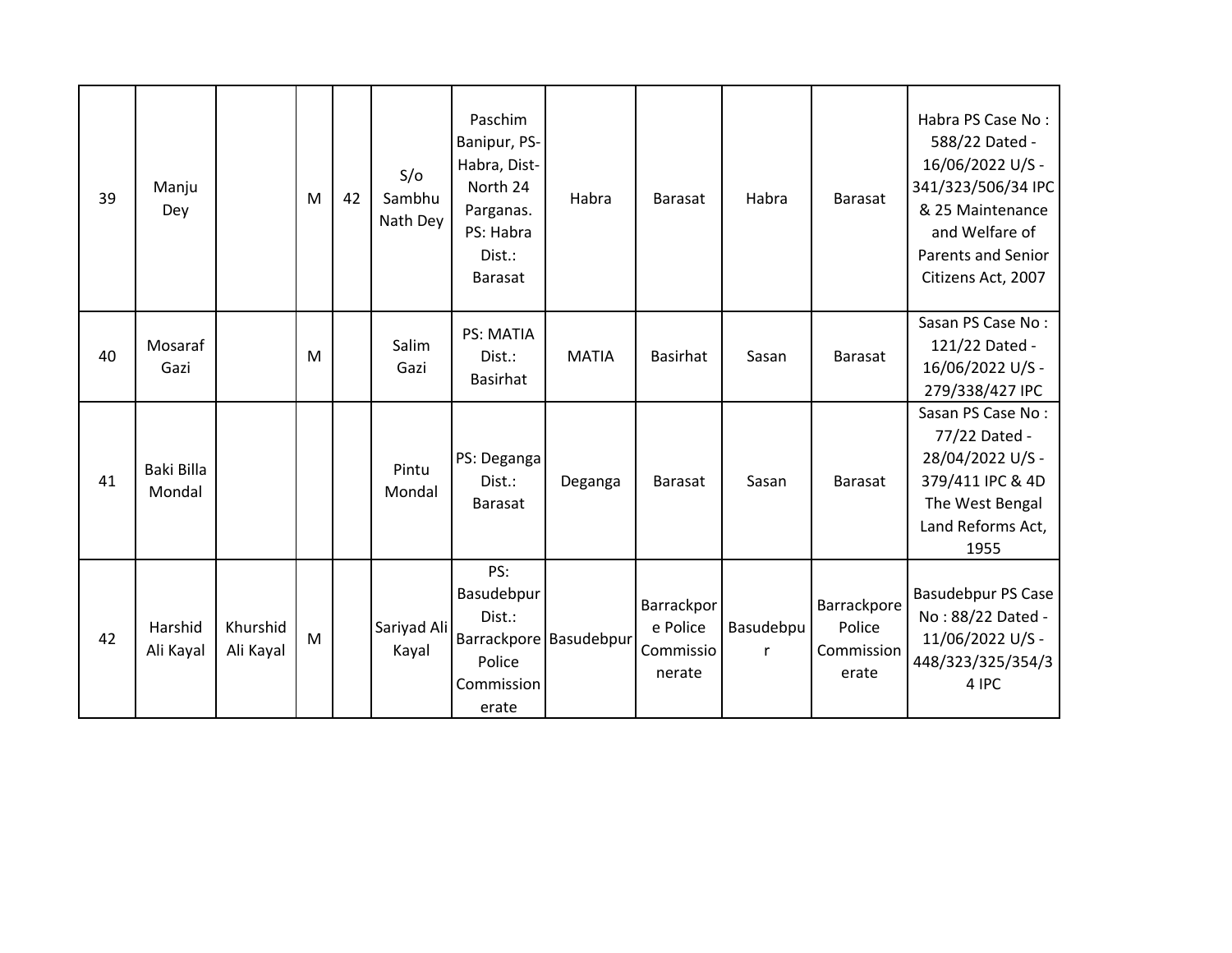| 43 | Manirul<br>Ali Kayal | Khurshid<br>Ali Kayal | M | Harshid<br>Ali Kayal  | PS:<br>Basudebpur<br>Dist.:<br>Police<br>Commission<br>erate                                                     | Barrackpore Basudebpur | Barrackpor<br>e Police<br>Commissio<br>nerate | Basudebpu<br>$\mathsf{r}$     | Barrackpore<br>Police<br>Commission<br>erate | <b>Basudebpur PS Case</b><br>No: 88/22 Dated -<br>11/06/2022 U/S -<br>448/323/325/354/3<br>4 IPC |
|----|----------------------|-----------------------|---|-----------------------|------------------------------------------------------------------------------------------------------------------|------------------------|-----------------------------------------------|-------------------------------|----------------------------------------------|--------------------------------------------------------------------------------------------------|
| 44 | Sabir<br>Hussain     |                       | M | Lt. Md.<br>Manjur     | PS:<br>Bhatpara<br>Dist.:<br>Barrackpore<br>Police<br>Commission<br>erate                                        | Bhatpara               | Barrackpor<br>e Police<br>Commissio<br>nerate | Bhatpara                      | Police<br>Commission<br>erate                | Barrackpore Bhatpara PS Case No<br>: 458/22 Dated -<br>16/06/2022 U/S -<br>447/325/506/34 IPC    |
| 45 | Dipa<br>Majumder     |                       | F | Lt. Rajen<br>Majumder | PS: New<br>barrackpore<br>Dist.:<br>Barrackpore   barrackpor<br>Police<br>Commission<br>erate                    | <b>New</b><br>e        | Barrackpor<br>e Police<br>Commissio<br>nerate | <b>New</b><br>barrackpor<br>e | Barrackpore<br>Police<br>Commission<br>erate | New barrackpore PS<br>Case No: 198/22<br>Dated - 11/06/2022<br>U/S-498A/304B/34<br><b>IPC</b>    |
| 46 | Sagar Das            |                       |   | Samir Das             | Nimta<br>Alipur, PS-<br>Nimta, 24<br>Pgs (N) PS:<br>Nimta Dist.:<br>Barrackpore<br>Police<br>Commission<br>erate | Nimta                  | Barrackpor<br>e Police<br>Commissio<br>nerate | Nimta                         | Barrackpore<br>Police<br>Commission<br>erate | Nimta PS Case No:<br>324/22 Dated -<br>04/06/2022 U/S -<br>399/402 IPC                           |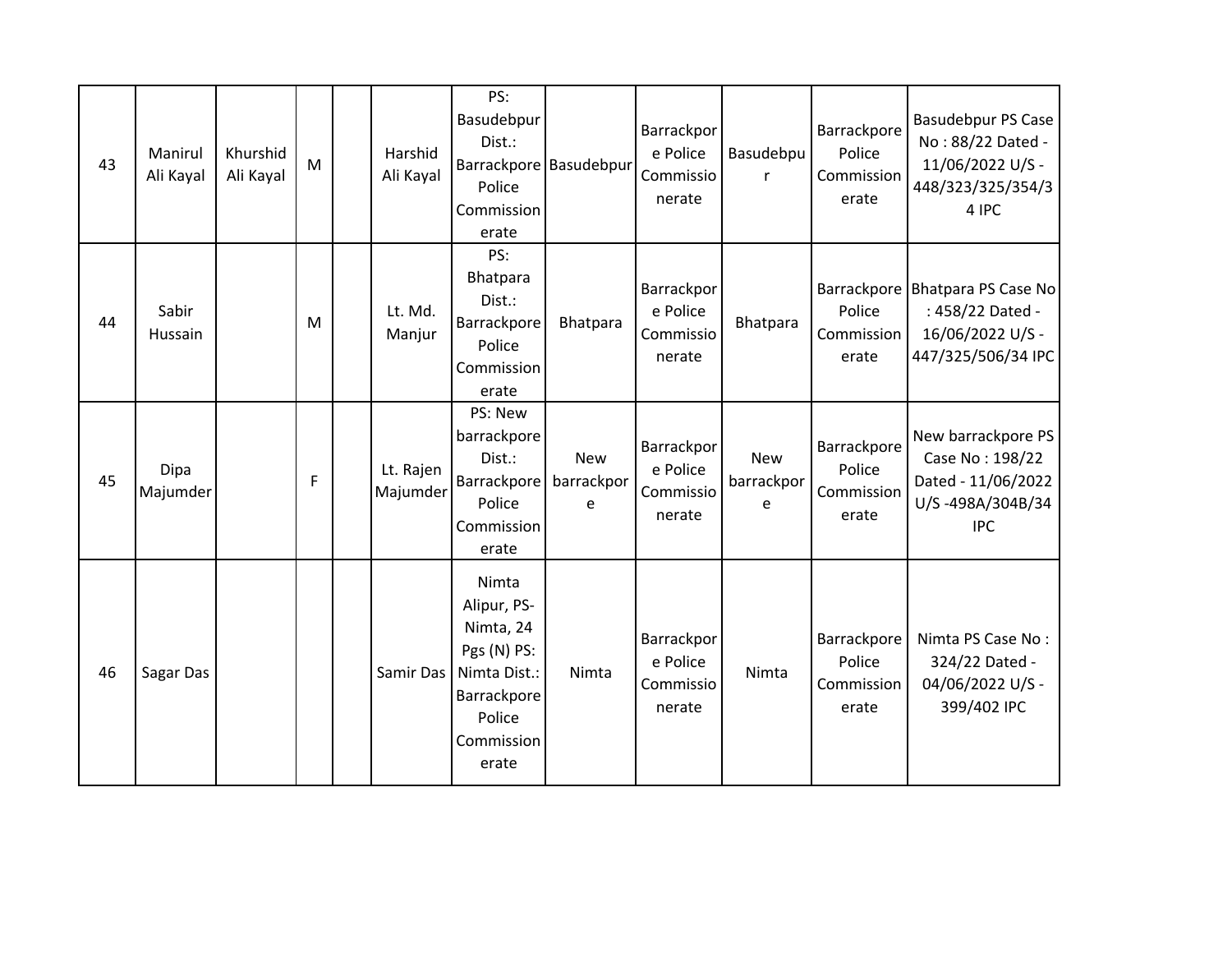| 47 | Subhodip<br>Das    |   |    | Lt. Salil<br>Das         | Nadikul<br>Sarat Pally,<br>PS-Nimta,<br>Kol-49. PS:<br>Nimta Dist.:<br>Barrackpore<br>Police<br>Commission<br>erate | Nimta    | Barrackpor<br>e Police<br>Commissio<br>nerate | Nimta   | Barrackpore<br>Police<br>Commission<br>erate | Nimta PS Case No:<br>324/22 Dated -<br>04/06/2022 U/S -<br>399/402 IPC                   |
|----|--------------------|---|----|--------------------------|---------------------------------------------------------------------------------------------------------------------|----------|-----------------------------------------------|---------|----------------------------------------------|------------------------------------------------------------------------------------------|
| 48 | Noor<br>Jahan Bibi | F |    | $W$ /old<br>Mohamm<br>ad | PS: Noapara<br>$Dist.$ :<br>Barrackpore<br>Police<br><b>Commission</b><br>erate                                     | Noapara  | Barrackpor<br>e Police<br>Commissio<br>nerate | Noapara | Barrackpore<br>Police<br>Commission<br>erate | Noapara PS Case No<br>: 185/22 Dated -<br>08/06/2022 U/S -<br>341/324/326/506/3<br>4 IPC |
| 49 | Raju<br>Shaw       | M | 27 | Shaw                     | PS: Jagaddal<br>Dist.:<br>S/o: Shibu   Barrackpore  <br>Police<br>Commission<br>erate                               | Jagaddal | Barrackpor<br>e Police<br>Commissio<br>nerate | Noapara | Barrackpore<br>Police<br>Commission<br>erate | Noapara PS Case No<br>: 336/21 Dated -<br>25/09/2021 U/S -<br><b>407 IPC</b>             |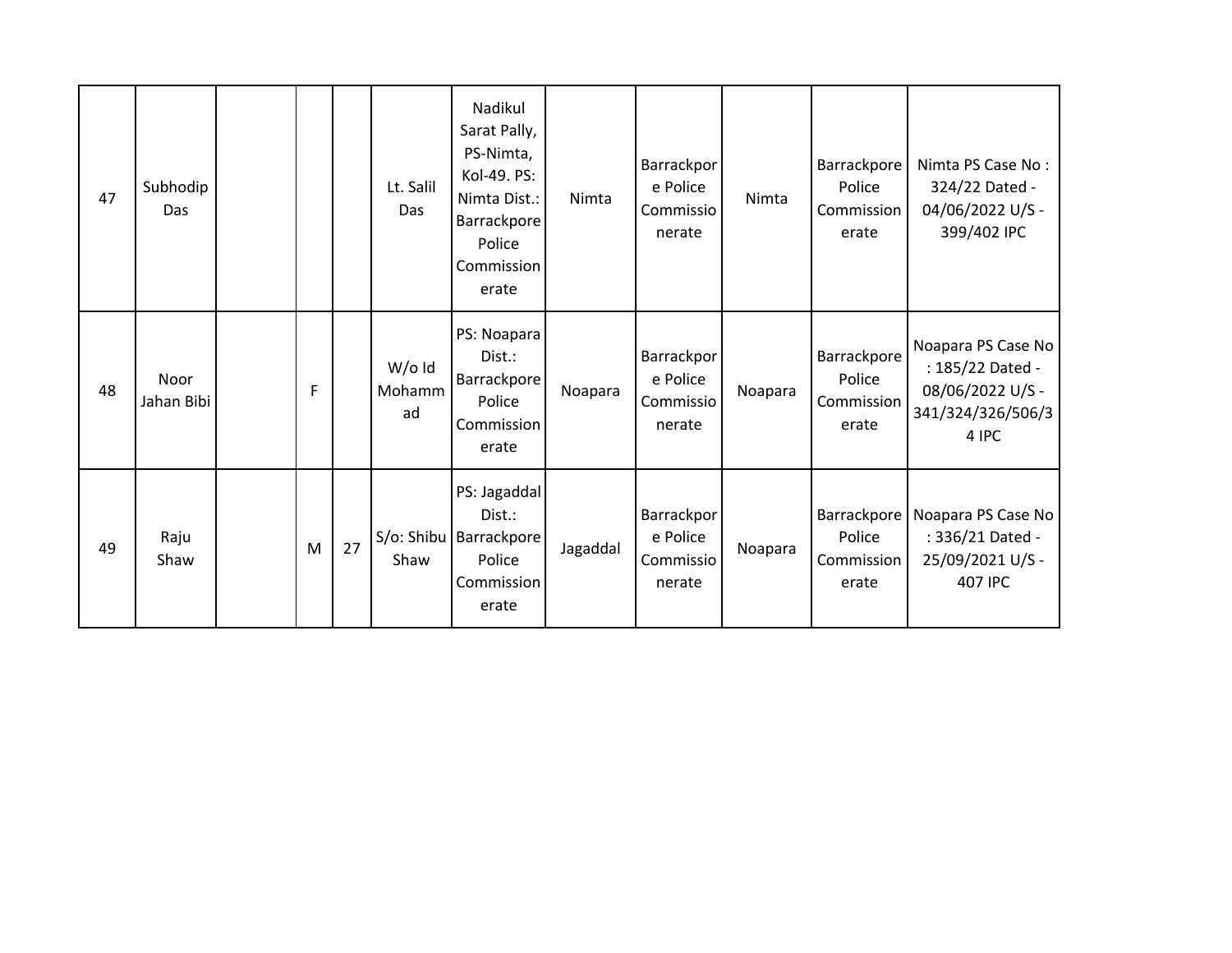| 50 | Rahul<br>Naskar    | M | 33 | $S/O-$<br>Subol<br>Naskar | Of vill-<br>Gardawani<br>Naskar Para<br>PS-<br><b>Bakultala</b><br>District-<br>$S/24$ Pgs<br>PS:<br><b>Bakultala</b><br>Dist.:<br>Baruipur<br>Police<br>District | Bakultala | Baruipur<br>Police<br>District | <b>Bakultala</b> | Baruipur<br>Police<br>District        | Bakultala PS Case No<br>: 170/22 Dated -<br>16/06/2022 U/S -<br>25(i)(a)/27 Arms<br>Act, 1959      |
|----|--------------------|---|----|---------------------------|-------------------------------------------------------------------------------------------------------------------------------------------------------------------|-----------|--------------------------------|------------------|---------------------------------------|----------------------------------------------------------------------------------------------------|
| 51 | Dipankar<br>Naskar |   | 28 | S/O<br>Goutam<br>Naskar   | Kalyanpur,<br>Lalgate,<br>Shanpukur,<br>PS-Baruipur,<br>Dist-South<br>24 Pgs PS:<br>Baruipur<br>Dist.:<br>Baruipur<br>Police<br>District                          | Baruipur  | Baruipur<br>Police<br>District | Baruipur         | Baruipur<br>Police<br><b>District</b> | Baruipur PS Case No<br>: 1086/22 Dated -<br>16/06/2022 U/S -<br>46A (c) Bengal<br>Excise Act, 1909 |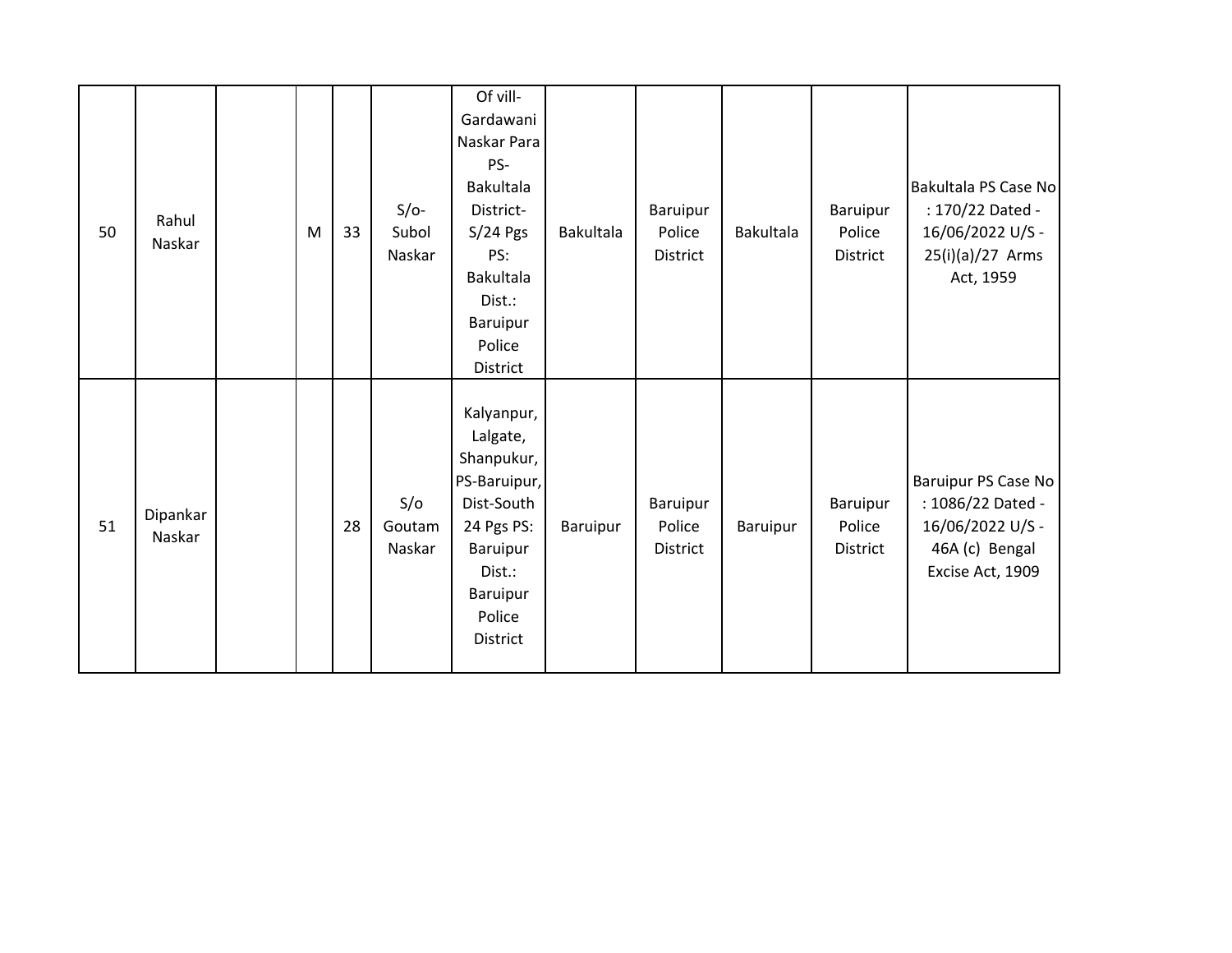| 52 | Arjed<br>Mallick |  |  | 31 | S/o Late<br>Ammed<br>Ali<br>Mallick | Dhapdhapi,<br>Majlishpuku<br>r, PO-<br>Dhapdhapi,<br>PS-Baruipur<br>PS: Baruipur<br>Dist.:<br>Baruipur<br>Police<br>District | Baruipur | Baruipur<br>Police<br>District | Baruipur | Baruipur<br>Police<br>District | Baruipur PS Case No<br>: 1006/22 Dated -<br>07/06/2022 U/S -<br>341/325/307/354/5<br>06/34 IPC |
|----|------------------|--|--|----|-------------------------------------|------------------------------------------------------------------------------------------------------------------------------|----------|--------------------------------|----------|--------------------------------|------------------------------------------------------------------------------------------------|
|----|------------------|--|--|----|-------------------------------------|------------------------------------------------------------------------------------------------------------------------------|----------|--------------------------------|----------|--------------------------------|------------------------------------------------------------------------------------------------|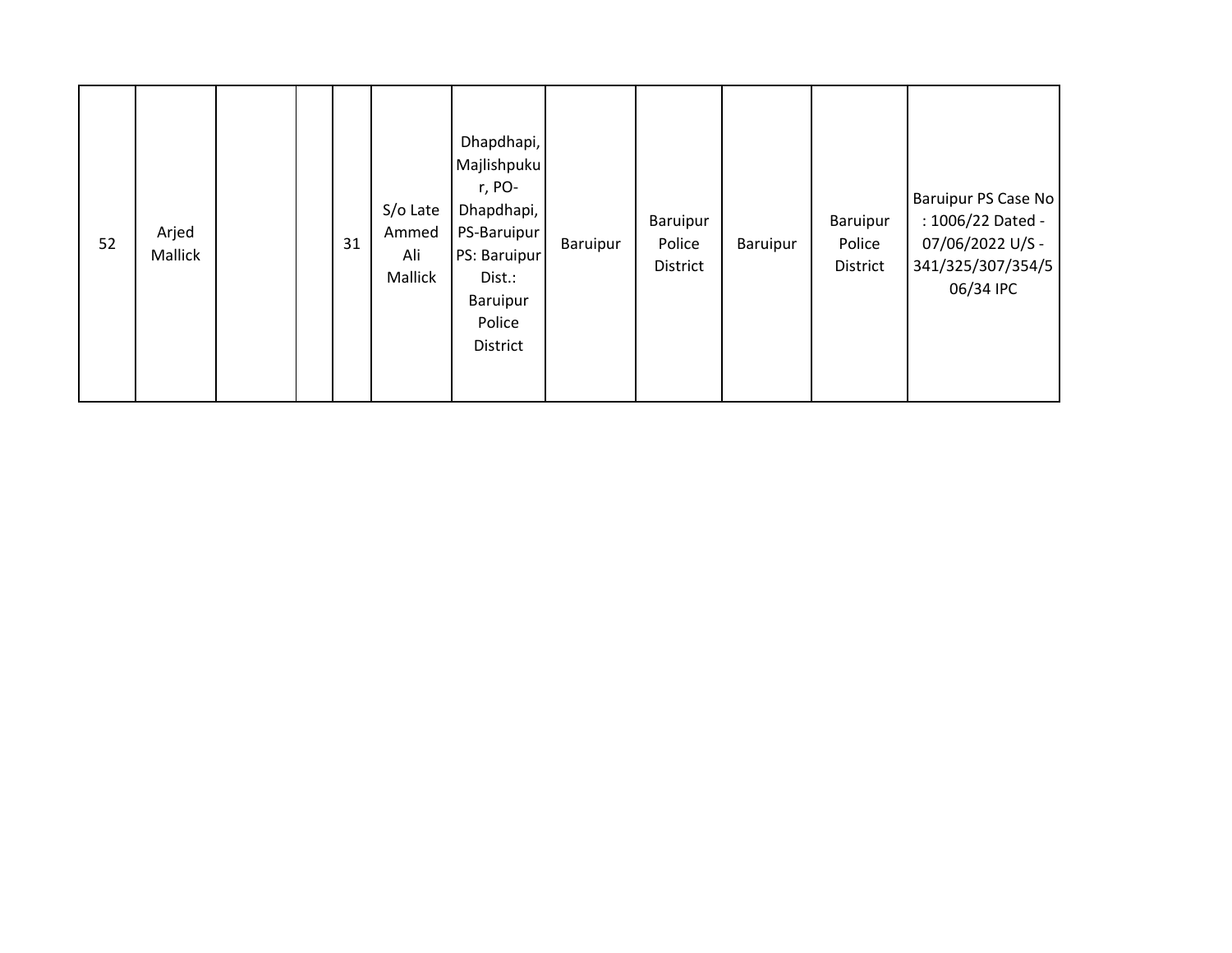| 53 | Rajjak<br>Mallick |  |  | 33 | $S/O$ Lt<br>Ammad<br>Ali Mallick | Dhapdhapi,<br>Majlishpuku<br>r, PO-<br>Dhapdhapi,<br>PS-Baruipur<br><b>Baruipur PS</b><br>Case<br>No.1006/22<br>Dt.07.06.20<br>22 U/S-<br>341/325/30<br>7/354/506<br>/34<br>IPCRajjak<br>Mallick (33)<br>$S/O$ Lt<br>Ammad Ali<br>Mallick<br>Dhapdhapi,<br>Majlishpuku<br>r, PO-Dh PS:<br>Baruipur<br>Dist.:<br>Baruipur<br>Police<br>District | Baruipur | Baruipur<br>Police<br>District | Baruipur | Baruipur<br>Police<br>District | Baruipur PS Case No<br>: 1006/22 Dated -<br>07/06/2022 U/S -<br>341/325/307/354/5<br>06/34 IPC |
|----|-------------------|--|--|----|----------------------------------|------------------------------------------------------------------------------------------------------------------------------------------------------------------------------------------------------------------------------------------------------------------------------------------------------------------------------------------------|----------|--------------------------------|----------|--------------------------------|------------------------------------------------------------------------------------------------|
|----|-------------------|--|--|----|----------------------------------|------------------------------------------------------------------------------------------------------------------------------------------------------------------------------------------------------------------------------------------------------------------------------------------------------------------------------------------------|----------|--------------------------------|----------|--------------------------------|------------------------------------------------------------------------------------------------|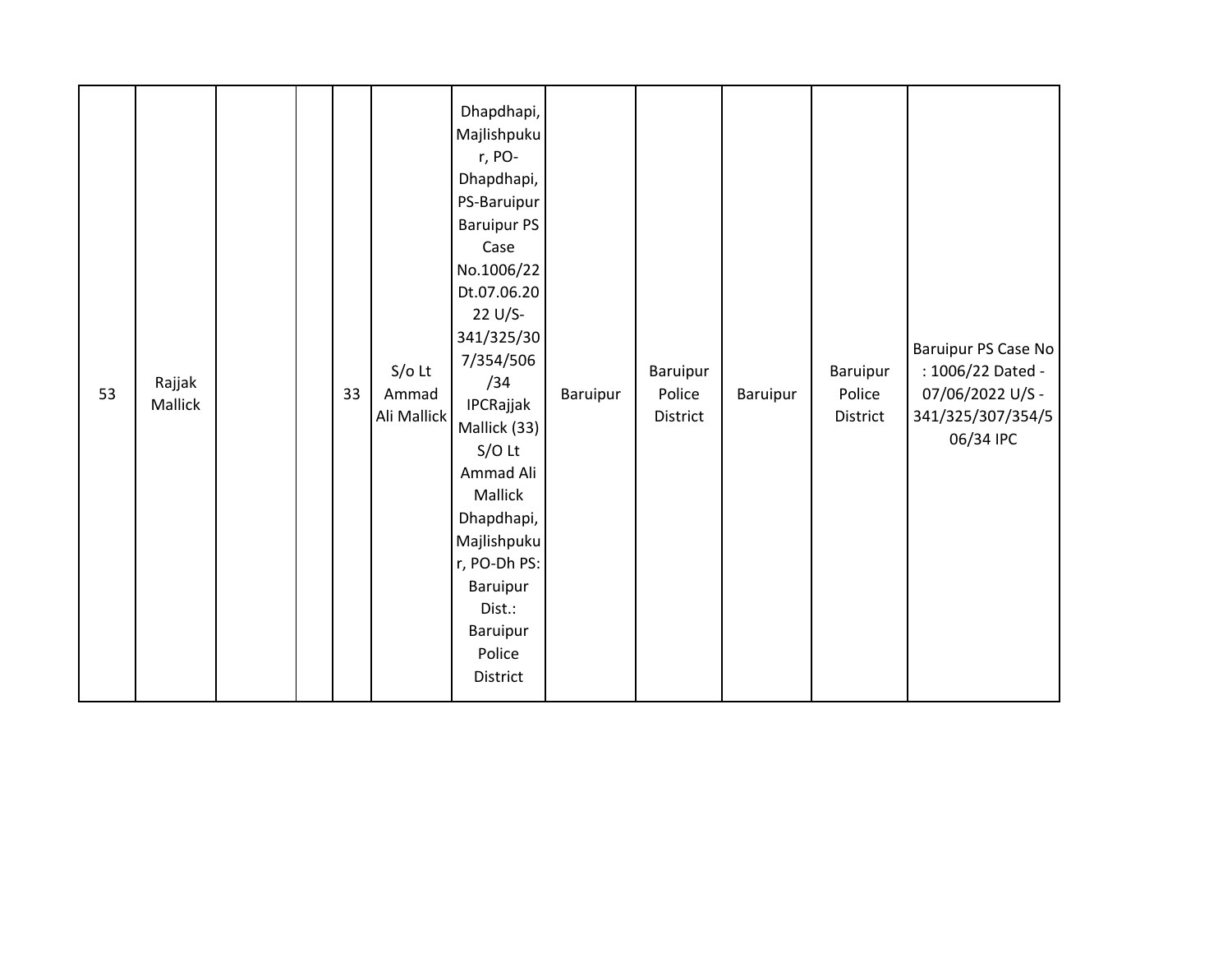| 54 | Moslem<br>Molla        |  | 36 | S/o Late<br>Mojit<br>Molla  | Majherhat,<br>Pirpukur, PO-<br>Madarat, PS-<br><b>Baruipur PS:</b><br>Baruipur<br>Dist.:<br>Baruipur<br>Police<br>District | Baruipur | Baruipur<br>Police<br><b>District</b> | Baruipur | Baruipur<br>Police<br>District | Baruipur PS Case No<br>: 1073/22 Dated -<br>16/06/2022 U/S-4D<br>of The West Bengal<br>Land Reforms Act,<br>1955 |
|----|------------------------|--|----|-----------------------------|----------------------------------------------------------------------------------------------------------------------------|----------|---------------------------------------|----------|--------------------------------|------------------------------------------------------------------------------------------------------------------|
| 55 | Mir<br>Kasem<br>Sardar |  | 60 | S/o Late<br>Manik<br>Sardar | Majherhat,<br>Pirpukur, PO-<br>Madarat, PS-<br><b>Baruipur PS:</b><br>Baruipur<br>Dist.:<br>Baruipur<br>Police<br>District | Baruipur | Baruipur<br>Police<br>District        | Baruipur | Baruipur<br>Police<br>District | Baruipur PS Case No<br>: 1073/22 Dated -<br>16/06/2022 U/S-4D<br>of The West Bengal<br>Land Reforms Act,<br>1955 |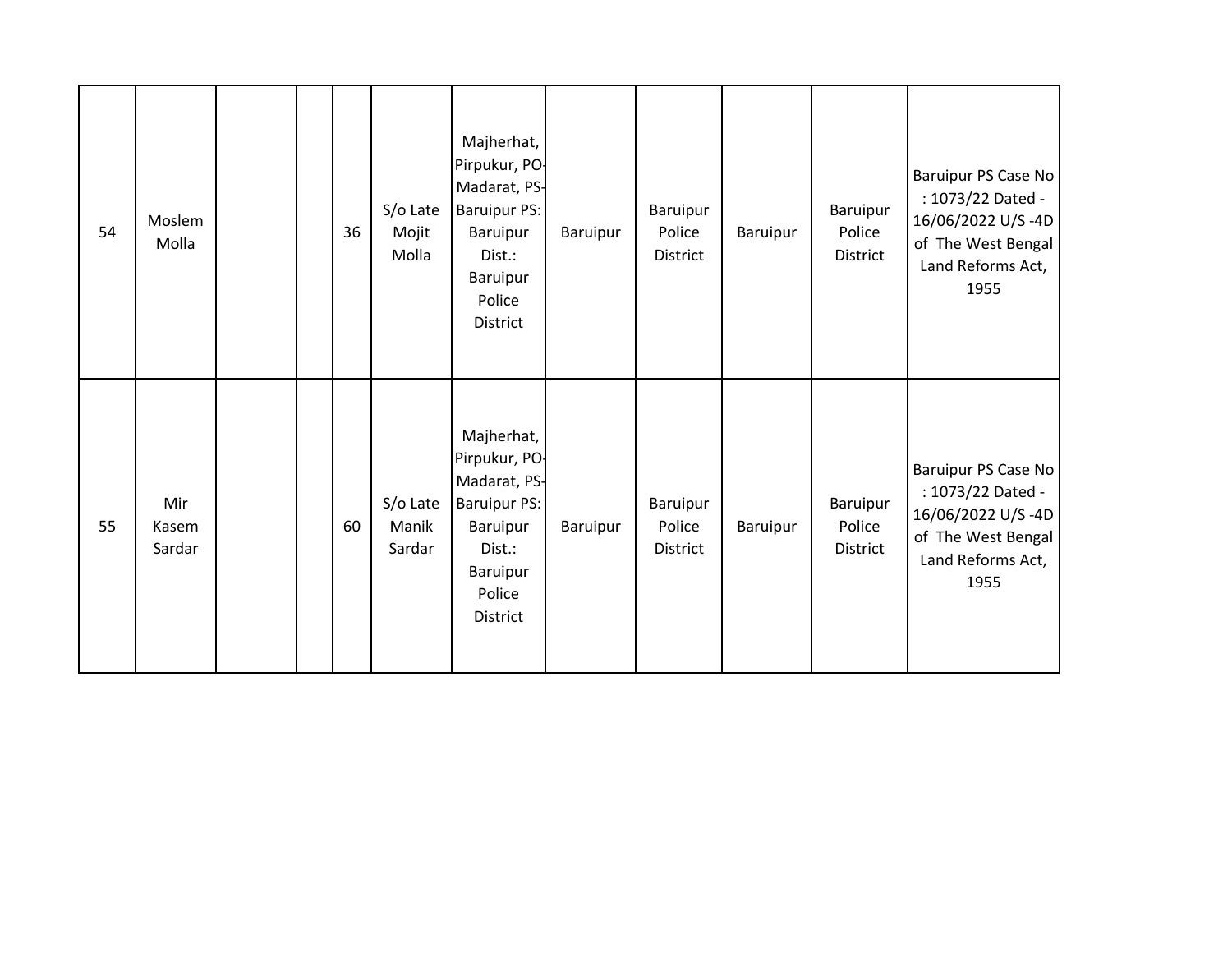| 56 | Rafik<br>Mondal |  | 30 | S/o Faroj<br>Mondal | Vill-Paschim<br>Ramnagar,<br>PS-Baruipur,<br>Dist-South<br>24 Pgs PS:<br>Baruipur<br>Dist.:<br>Baruipur<br>Police<br><b>District</b> | Baruipur | Baruipur<br>Police<br><b>District</b> | Baruipur | Baruipur<br>Police<br>District | Baruipur PS Case No<br>: 1083/22 Dated -<br>16/06/2022 U/S -<br>498A/325/307/406<br>IPC & 3/4 Dowry<br>Prohibition Act,<br>1961Â |
|----|-----------------|--|----|---------------------|--------------------------------------------------------------------------------------------------------------------------------------|----------|---------------------------------------|----------|--------------------------------|----------------------------------------------------------------------------------------------------------------------------------|
| 57 | Faroj<br>Mondal |  | 50 | S/O<br>Unknown      | Vill-Paschim<br>Ramnagar,<br>PS-Baruipur,<br>Dist-South<br>24 Pgs PS:<br>Baruipur<br>Dist.:<br>Baruipur<br>Police<br><b>District</b> | Baruipur | Baruipur<br>Police<br>District        | Baruipur | Baruipur<br>Police<br>District | Baruipur PS Case No<br>: 1083/22 Dated -<br>16/06/2022 U/S -<br>498A/325/307/406<br>IPC & 3/4 Dowry<br>Prohibition Act,<br>1961Â |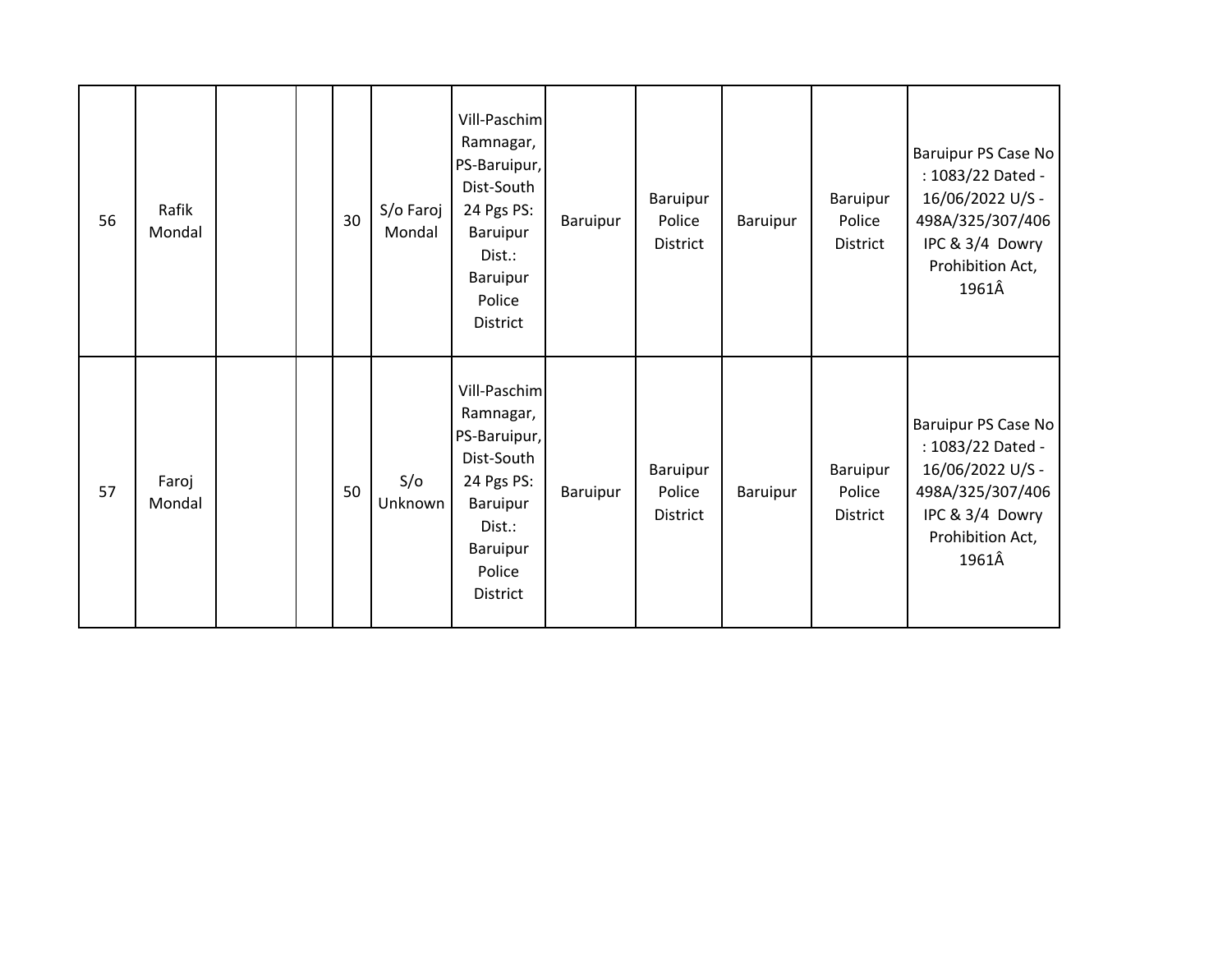| 58 | Roushanar<br>a Bibi     |   | 46 | W/o Faroj<br>Mondal,      | Vill-Paschim<br>Ramnagar,<br>PS-Baruipur,<br>Dist-South<br>24 Pgs PS:<br>Baruipur<br>Dist.:<br>Baruipur<br>Police<br>District                            | Baruipur | Baruipur<br>Police<br>District        | <b>Baruipur</b>   | Baruipur<br>Police<br>District        | Baruipur PS Case No<br>: 1083/22 Dated -<br>16/06/2022 U/S -<br>498A/325/307/406<br>IPC & 3/4 Dowry<br>Prohibition Act,<br>1961Â |
|----|-------------------------|---|----|---------------------------|----------------------------------------------------------------------------------------------------------------------------------------------------------|----------|---------------------------------------|-------------------|---------------------------------------|----------------------------------------------------------------------------------------------------------------------------------|
| 59 | Mabiya<br>Gazi@<br>Bibi | F |    | $W$ /0<br>Maharam<br>Gazi | of Joynagar<br>Nimpith<br>Ranaghata.<br>P.S.<br>Mathurapur<br>, Dist. 24<br>Pgs                                                                          |          | <b>Basirhat</b>                       | Baruipur<br>women | Baruipur<br>Police<br><b>District</b> | Baruipur women PS<br>Case No: 71/22<br>Dated - 16/06/2022<br>U/S-323/324/379<br><b>IPC</b>                                       |
| 60 | Shyamal<br>Halder       | M | 53 | Lt<br>Prajapati<br>Halder | Goyalberia,<br>$P.O$ :-<br>Srikrishnana<br>gar, P.S:-<br>Joynagar,<br>Dist-South<br>Parganas<br>PS: Joynagar<br>Dist.:<br>Baruipur<br>Police<br>District | Joynagar | Baruipur<br>Police<br><b>District</b> | Joynagar          | Baruipur<br>Police<br>District        | Joynagar PS Case No<br>: 430/22 Dated -<br>16/06/2022 U/S -<br>46A Bengal Excise<br>Act, 1909                                    |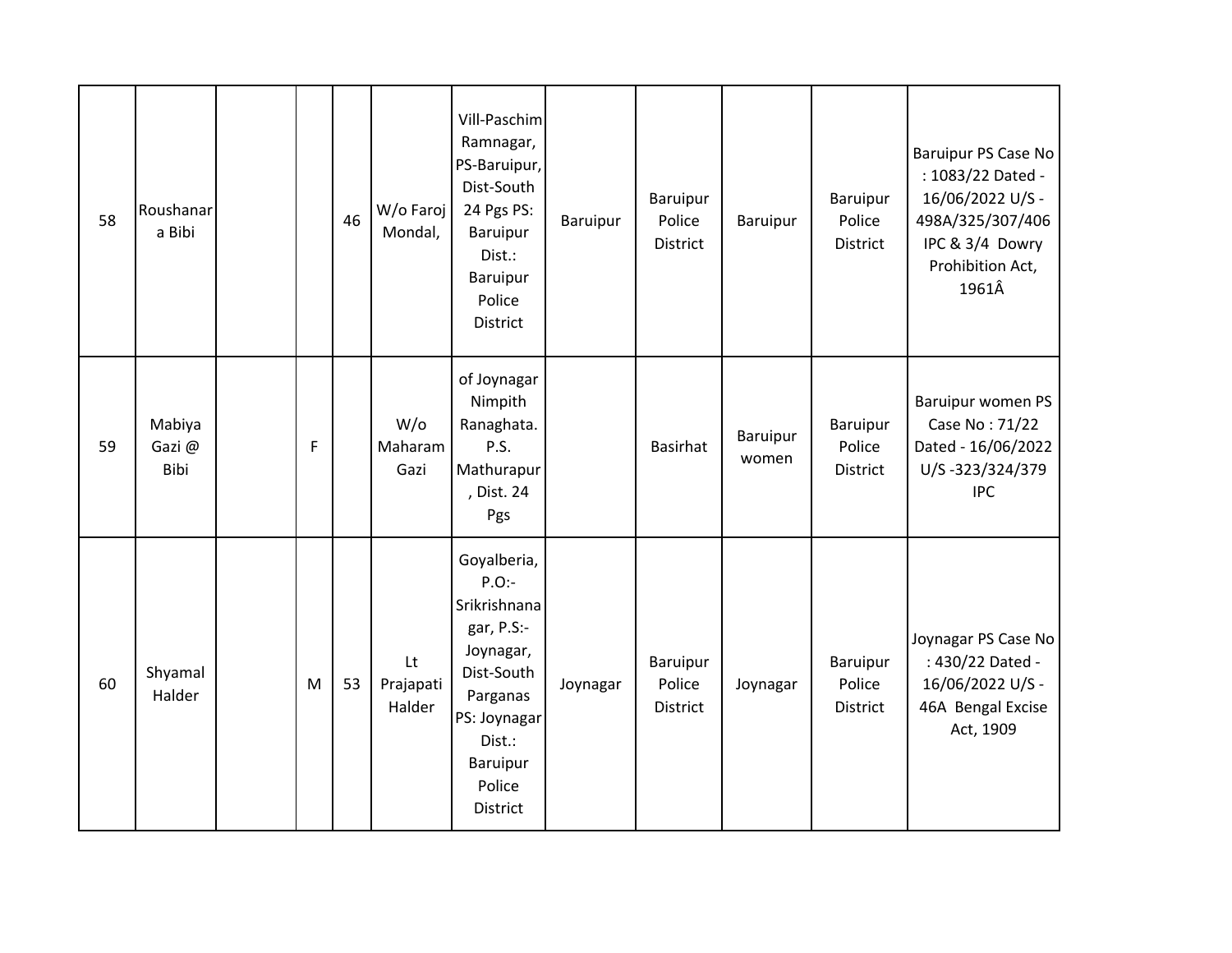| Sahajamal<br>61 |                  |  |   |    |                     | PS: Kultali<br>Dist.: |            | Baruipur        |           | Baruipur        | Kultali PS Case No:<br>379/22 Dated - |
|-----------------|------------------|--|---|----|---------------------|-----------------------|------------|-----------------|-----------|-----------------|---------------------------------------|
|                 | Mollick          |  | M |    | Lt Sayem<br>Mollick | Baruipur              | Kultali    | Police          | Kultali   | Police          | 16/06/2022 U/S -                      |
|                 |                  |  |   |    |                     | Police                |            | District        |           | District        | $25(1)(a)$ Arms Act,                  |
|                 |                  |  |   |    |                     | <b>District</b>       |            |                 |           |                 | 1959                                  |
|                 |                  |  |   |    |                     | Nepalgunge            |            |                 |           |                 |                                       |
|                 |                  |  |   |    |                     | Chiyari               |            |                 |           |                 |                                       |
|                 |                  |  |   |    |                     | Bakpara, PS-          |            |                 |           |                 | Narendrapur PS                        |
|                 |                  |  |   |    |                     | Narendrapu            |            | Baruipur        |           | Baruipur        | Case No: 475/22                       |
| 62              | Ashish<br>Mondal |  | M | 25 | S/o. Moni           | r PS:                 | Narendrapu | Police          | Narendrap | Police          | Dated - 13/05/2022                    |
|                 |                  |  |   |    | Mondal              | Narendrapu            |            | <b>District</b> | <b>ur</b> | <b>District</b> | U/S-399/402 IPC &                     |
|                 |                  |  |   |    |                     | r Dist.:              |            |                 |           |                 | 25(i)(a) Arms Act,                    |
|                 |                  |  |   |    |                     | <b>Baruipur</b>       |            |                 |           |                 | 1959                                  |
|                 |                  |  |   |    |                     | Police                |            |                 |           |                 |                                       |
|                 |                  |  |   |    |                     | <b>District</b>       |            |                 |           |                 |                                       |
|                 |                  |  |   |    |                     | Hogolkuria,           |            |                 |           |                 |                                       |
|                 |                  |  |   |    |                     | PS-                   |            |                 |           |                 | Narendrapur PS                        |
|                 |                  |  |   |    |                     | Narendrapu            |            |                 |           |                 | Case No: 475/22                       |
|                 | Samir            |  |   |    | $S/O$ . Lt.         | r PS:                 | Narendrapu | Baruipur        | Narendrap | Baruipur        | Dated - 13/05/2022                    |
| 63              | Singh            |  | M | 37 | Nimai               | Narendrapu            |            | Police          | ur        | Police          | U/S-399/402 IPC &                     |
|                 |                  |  |   |    | Singh               | r Dist.:              |            | District        |           | <b>District</b> | 25(i)(a) Arms Act,                    |
|                 |                  |  |   |    |                     | <b>Baruipur</b>       |            |                 |           |                 | 1959                                  |
|                 |                  |  |   |    |                     | Police                |            |                 |           |                 |                                       |
|                 |                  |  |   |    |                     | <b>District</b>       |            |                 |           |                 |                                       |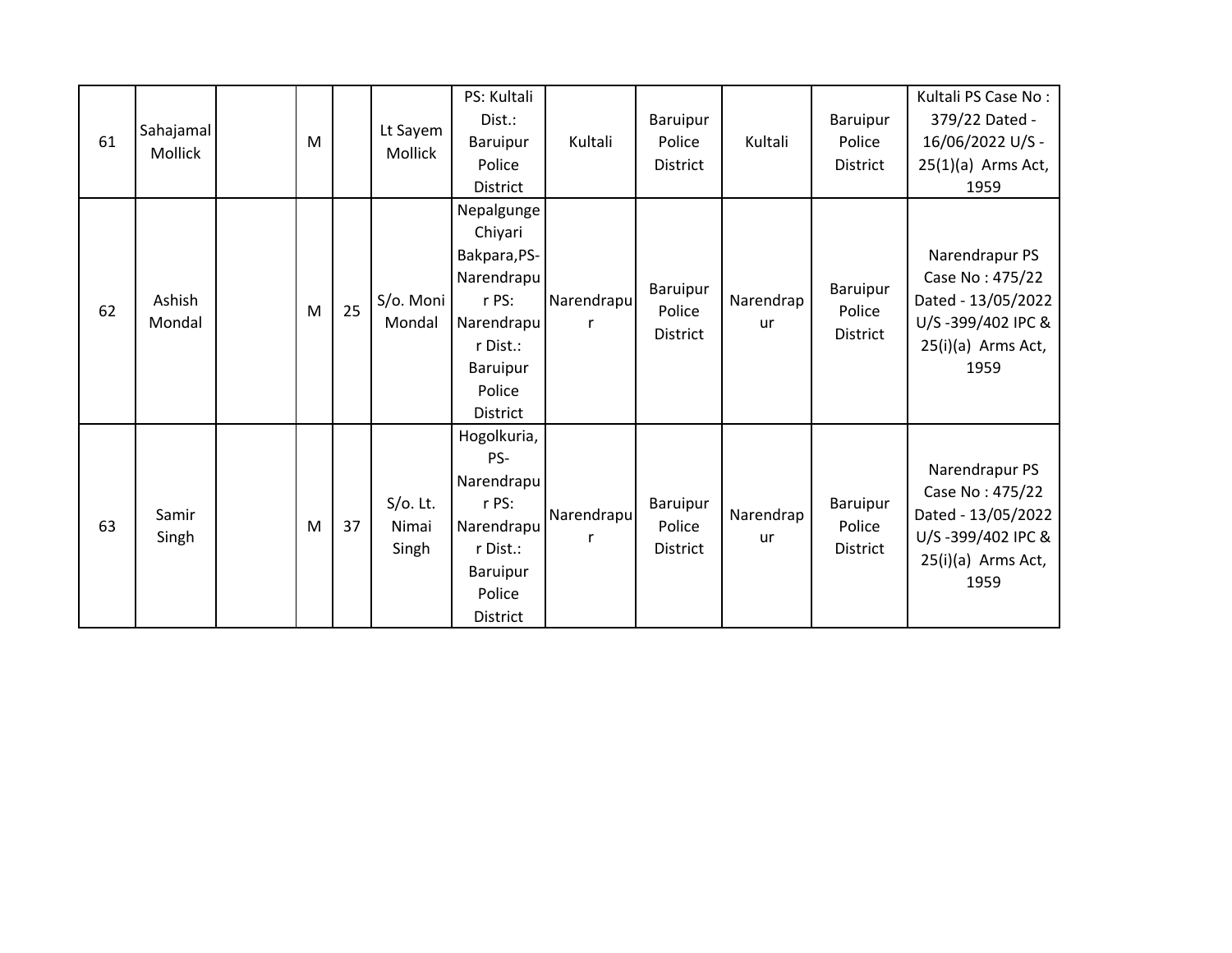| 64 | Gopal<br>Mondal          |   | 27 | S/O<br>Supada<br>Mondal | A/P H/O<br>Bimal<br>Mondal of<br>Kalikapur,<br>PO<br>Beniabow,<br>PS<br>Sonarpur,<br>South 24<br>Pgs. P/A<br>Vill+PO<br>Pujali, PS<br>Sundarban<br>Coastal, Dist<br>South 24<br>Pgs PS:<br>Sonarpur<br>Dist.:<br><b>Baruipur</b><br>Police<br>District | Sonarpur         | <b>Baruipur</b><br>Police<br><b>District</b> | Sonarpur     | <b>Baruipur</b><br>Police<br>District | Sonarpur PS Case No<br>: 657/22 Dated -<br>11/06/2022 U/S -<br>341/354A/354D/509<br><b>IPC</b>                                               |
|----|--------------------------|---|----|-------------------------|--------------------------------------------------------------------------------------------------------------------------------------------------------------------------------------------------------------------------------------------------------|------------------|----------------------------------------------|--------------|---------------------------------------|----------------------------------------------------------------------------------------------------------------------------------------------|
| 65 | Saiful<br>Islam<br>Dhali | M |    | Lt. Karim<br>Dhali      | PS:<br>Bashirhat<br>Dist.:<br>Basirhat                                                                                                                                                                                                                 | <b>Bashirhat</b> | <b>Basirhat</b>                              | Bashirhat    | Basirhat                              | <b>Bashirhat PS Case</b><br>No: 394/22 Dated -<br>16/06/2022 U/S -<br>21(C) Narcotic<br>Drugs and<br>Psychotropic<br>Substances Act,<br>1985 |
| 66 | Rabiul<br>Mondal         | M | 27 | Idris Ali<br>Mondal     | <b>Bibipur PS:</b><br><b>MATIA Dist.:</b><br>Basirhat                                                                                                                                                                                                  | <b>MATIA</b>     | Basirhat                                     | <b>MATIA</b> | <b>Basirhat</b>                       | MATIA PS Case No:<br>228/22 Dated -<br>15/06/2022 U/S -<br>380 IPC                                                                           |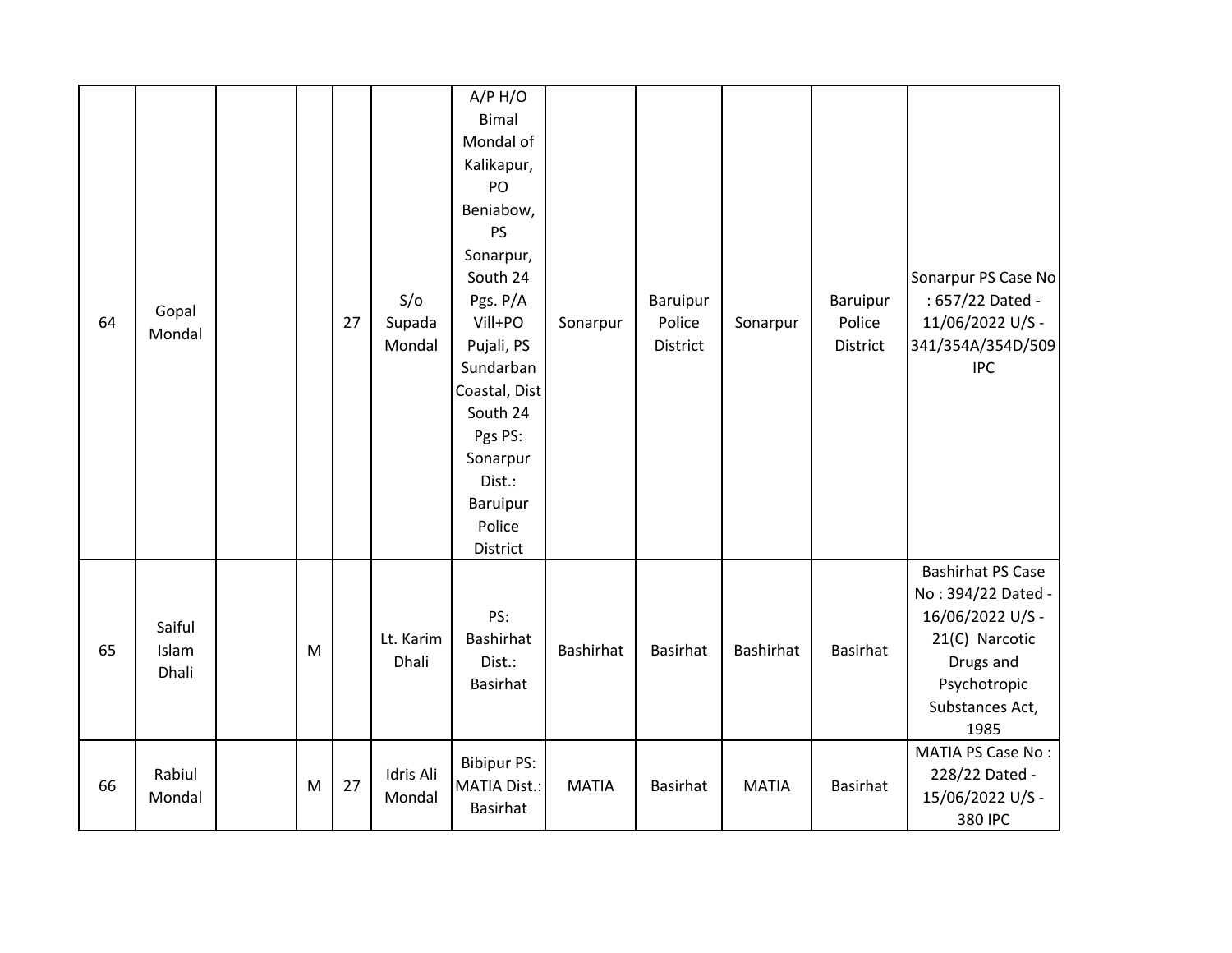| 67 | Amirul<br>Islam         |        | M | 28 | Ruhul<br>Amin<br>Tarafdar | <b>Bibipur PS:</b><br><b>MATIA Dist.:</b><br><b>Basirhat</b>          | <b>MATIA</b>    | <b>Basirhat</b> | <b>MATIA</b>    | <b>Basirhat</b> | <b>MATIA PS Case No:</b><br>228/22 Dated -<br>15/06/2022 U/S -<br>380 IPC                               |
|----|-------------------------|--------|---|----|---------------------------|-----------------------------------------------------------------------|-----------------|-----------------|-----------------|-----------------|---------------------------------------------------------------------------------------------------------|
| 68 | Parag<br>Khan           |        | M | 25 | Haque                     | PS:<br>Md. Fazlul Swarupnaga Swarupnag<br>r Dist.:<br><b>Basirhat</b> | ar              | <b>Basirhat</b> | Swarupnag<br>ar | Basirhat        | Swarupnagar PS<br>Case No: 625/22<br>Dated - 16/06/2022<br>$U/S - 14A(b)$<br>Foreigners Act,<br>1946Â   |
| 69 | Aktarul<br>Mondal       | Bhutan | M |    | Late<br>Sattar<br>Mondal  | PS:<br>Swarupnaga<br>r Dist.:<br>Basirhat                             | Swarupnag<br>ar | <b>Basirhat</b> | Swarupnag<br>ar | <b>Basirhat</b> | Swarupnagar PS<br>Case No: 443/22<br>Dated - 03/05/2022<br>U/S-399/402 IPC &<br>25/27 Arms Act,<br>1959 |
| 70 | Ranjit<br><b>Biswas</b> |        | M |    | <b>Biswas</b>             | PS:<br>Nishikanto Swarupnaga<br>r Dist.:<br>Basirhat                  | Swarupnag<br>ar | <b>Basirhat</b> | Swarupnag<br>ar | <b>Basirhat</b> | Swarupnagar PS<br>Case No: 584/22<br>Dated - 06/06/2022<br>U/S-279/304A IPC                             |
| 71 | Anima<br>Karmakar       |        | F |    | Lt.<br>a<br>Karmakar      | PS:<br>Nityanand Swarupnaga<br>r Dist.:<br>Basirhat                   | Swarupnag<br>ar | <b>Basirhat</b> | Swarupnag<br>ar | <b>Basirhat</b> | Swarupnagar PS<br>Case No: 606/22<br>Dated - 11/06/2022<br>$U/S -$<br>306/201/34/120B<br><b>IPC</b>     |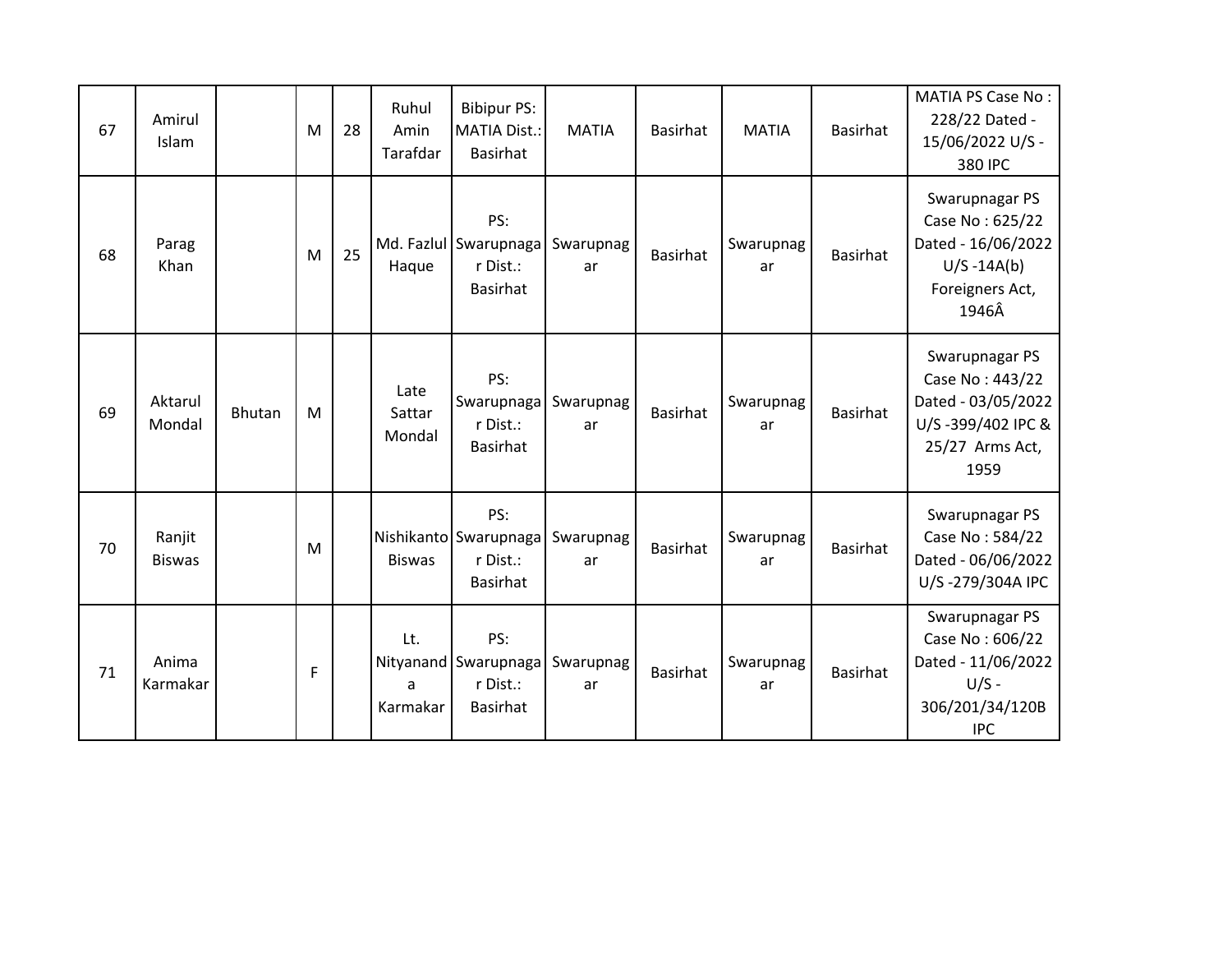| 72 | Protima<br>Karmakar          | F |    | Karmakar                    | PS:<br>Biswanath Swarupnaga<br>r Dist.:<br><b>Basirhat</b>              | Swarupnag<br>ar | <b>Basirhat</b>                               | Swarupnag<br>ar | <b>Basirhat</b>                              | Swarupnagar PS<br>Case No: 606/22<br>Dated - 11/06/2022<br>$U/S -$<br>306/201/34/120B<br><b>IPC</b> |
|----|------------------------------|---|----|-----------------------------|-------------------------------------------------------------------------|-----------------|-----------------------------------------------|-----------------|----------------------------------------------|-----------------------------------------------------------------------------------------------------|
| 73 | Krishnaka<br>nta<br>Karmakar | M |    | Late<br>Mukunda<br>Karmakar | PS:<br>Swarupnaga<br>r Dist.:<br><b>Basirhat</b>                        | Swarupnag<br>ar | <b>Basirhat</b>                               | Swarupnag<br>ar | <b>Basirhat</b>                              | Swarupnagar PS<br>Case No: 606/22<br>Dated - 11/06/2022<br>$U/S -$<br>306/201/34/120B<br><b>IPC</b> |
| 74 | Sudipata<br>Sarkar           | M | 21 | Lt. Anup<br>Sarkar          | PS:<br>Swarupnaga<br>r Dist.:<br><b>Basirhat</b>                        | Swarupnag<br>ar | <b>Basirhat</b>                               | Swarupnag<br>ar | <b>Basirhat</b>                              | Swarupnagar PS<br>Case No: 622/22<br>Dated - 15/06/2022<br>U/S-306/120B/34<br><b>IPC</b>            |
| 75 | Anita<br>Sarkar              | F |    | Lt. Anup<br>Sarkar          | PS:<br>Swarupnaga<br>r Dist.:<br><b>Basirhat</b>                        | Swarupnag<br>ar | <b>Basirhat</b>                               | Swarupnag<br>ar | <b>Basirhat</b>                              | Swarupnagar PS<br>Case No: 622/22<br>Dated - 15/06/2022<br>U/S-306/120B/34<br><b>IPC</b>            |
| 76 | Arup<br>Sarkar               | M |    | Lt. Anup<br>Sarkar          | PS:<br>Swarupnaga<br>r Dist.:<br><b>Basirhat</b>                        | Swarupnag<br>ar | <b>Basirhat</b>                               | Swarupnag<br>ar | <b>Basirhat</b>                              | Swarupnagar PS<br>Case No: 622/22<br>Dated - 15/06/2022<br>U/S-306/120B/34<br><b>IPC</b>            |
| 77 | Om<br>Prakash<br>Sharma      |   |    | Pareshnat<br>h              | PS:<br>Dumdum<br>Dist.:<br>Barrackpore<br>Police<br>Commission<br>erate | Dumdum          | Barrackpor<br>e Police<br>Commissio<br>nerate | Baguiati        | Bidhannagar<br>Police<br>Commission<br>erate | Baguiati PS Case No<br>: 255/22 Dated -<br>15/06/2022 U/S -<br>420/406 IPC                          |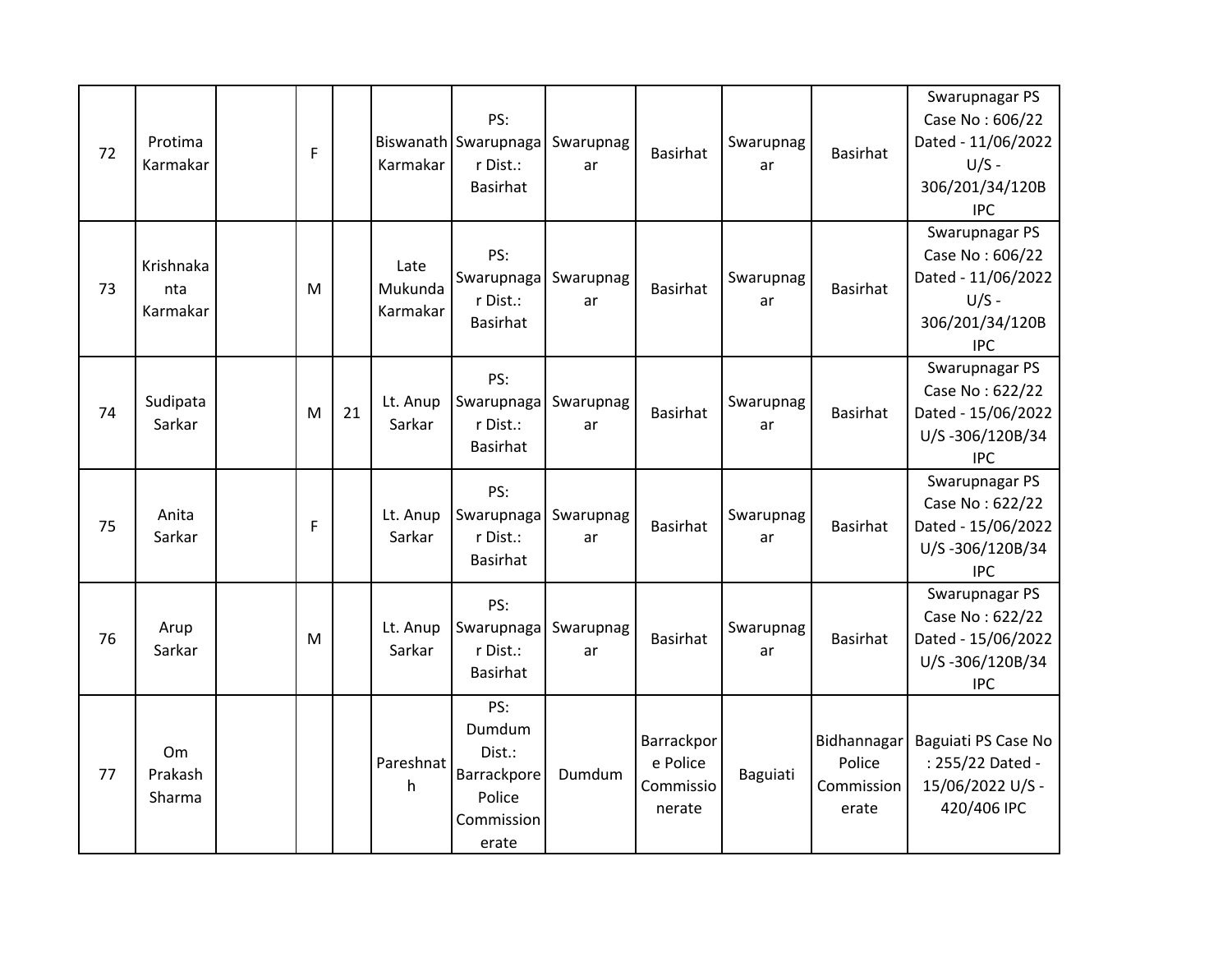| 78 | Dipak Das             | M | Narayan<br>Ch. Das | Sobujpally,<br>PO-<br>Gouranagan<br>agar, PS-<br>New Town<br>PS: New<br>town Dist.:<br><b>Bidhannagar</b><br>Police<br>Commission<br>erate | New town          | Bidhannag<br>ar Police<br>Commissio<br>nerate | New town | Bidhannagar<br>Police<br>Commission<br>erate | New town PS Case<br>No: 144/22 Dated -<br>15/06/2022 U/S -<br>341/325/307/506<br><b>IPC</b> |
|----|-----------------------|---|--------------------|--------------------------------------------------------------------------------------------------------------------------------------------|-------------------|-----------------------------------------------|----------|----------------------------------------------|---------------------------------------------------------------------------------------------|
| 79 | Sanjay<br>Sahani      | M | Shyamlal<br>Sahani | Bolpur<br>Ramkrishna<br>Road,<br>Mistripara,<br>PS: Bolpur<br>Dist.:<br>Birbhum                                                            | Bolpur            | Birbhum                                       | Bolpur   | Birbhum                                      | Bolpur PS Case No:<br>179/22 Dated -<br>16/06/2022 U/S -<br>295A/504/505/34<br><b>IPC</b>   |
| 80 | <b>Bishal</b><br>Asta | M | Jhantu<br>Asta     | Bolpur<br>Bhubandang<br>a, Ward<br>No.07 PS:<br><b>Bolpur Dist.:</b><br>Birbhum                                                            | Bolpur            | Birbhum                                       | Bolpur   | <b>Birbhum</b>                               | Bolpur PS Case No:<br>179/22 Dated -<br>16/06/2022 U/S -<br>295A/504/505/34<br><b>IPC</b>   |
| 81 | Amit<br>Mahato        | M | Jamun<br>Mahato    | Lalbandh<br>PS:<br>Shantiniketa<br>n Dist.:<br>Birbhum                                                                                     | Shantiniket<br>an | Birbhum                                       | Bolpur   | Birbhum                                      | Bolpur PS Case No:<br>179/22 Dated -<br>16/06/2022 U/S -<br>295A/504/505/34<br><b>IPC</b>   |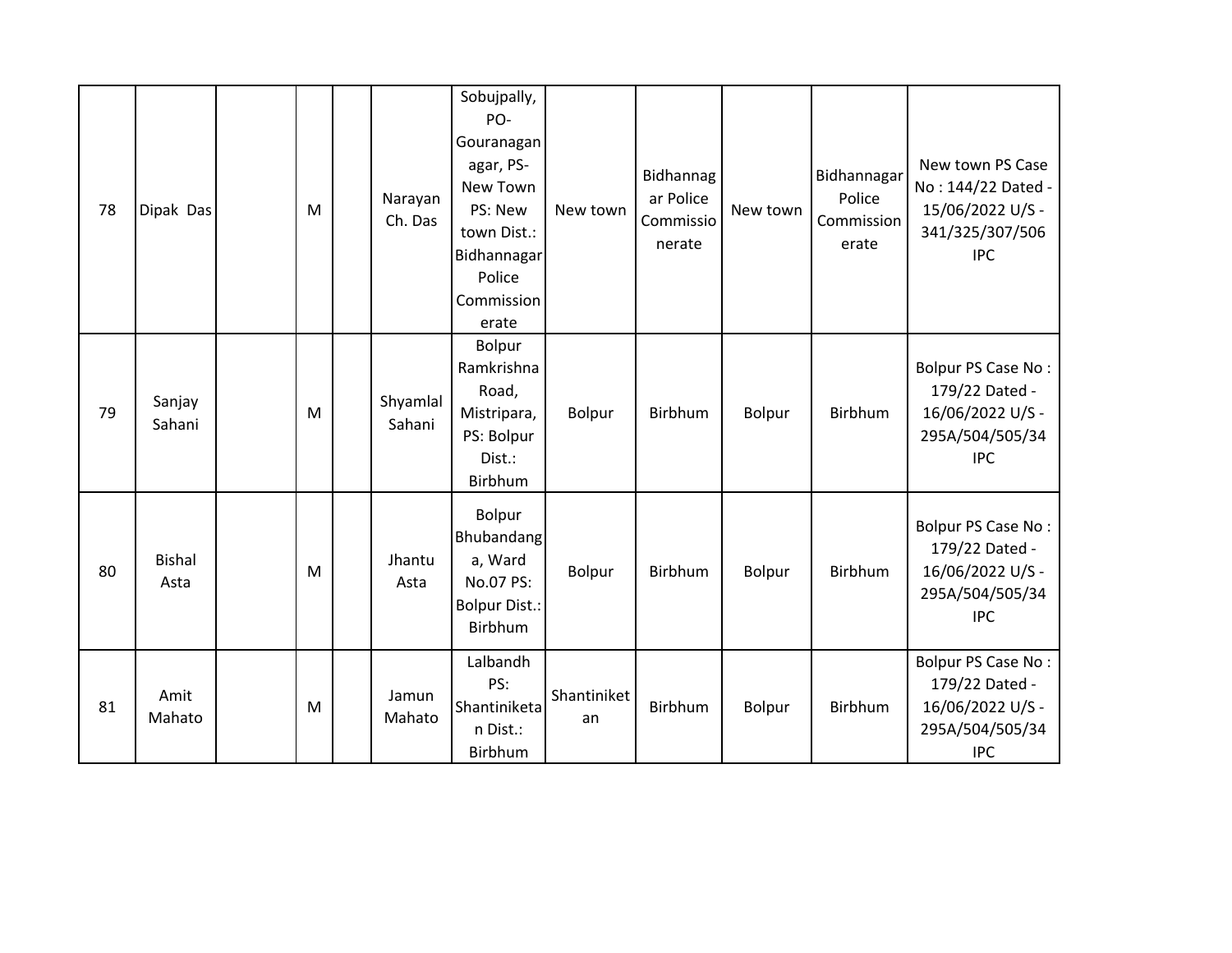| 82 | Suman<br>Das<br>Bairagya | M | 26 | Chandu<br>Das          | Amnahar<br>PS: Labhpur<br>Dist.:<br>Birbhum                        | Labhpur           | Birbhum         | Labhpur           | Birbhum        | Labhpur PS Case No<br>: 58/22 Dated -<br>13/04/2022 U/S -<br>286 IPC & 3/4/5<br>Explosive<br>Substances Act,<br>1908Â |
|----|--------------------------|---|----|------------------------|--------------------------------------------------------------------|-------------------|-----------------|-------------------|----------------|-----------------------------------------------------------------------------------------------------------------------|
| 83 | Nayan<br>Das             | M | 27 | Dukhohar<br>an Das     | <b>Burwan PS:</b><br><b>Burwan</b><br>Dist.:<br>Murshidaba<br>d    | Burwan            | Murshidab<br>ad | Labhpur           | Birbhum        | Labhpur PS Case No<br>: 58/22 Dated -<br>13/04/2022 U/S -<br>286 IPC & 3/4/5<br>Explosive<br>Substances Act,<br>1908Â |
| 84 | <b>Bittu</b><br>Bauri    | M |    | Chandi<br><b>Bauri</b> | Tarapur PS:<br>Lokpur Dist.:<br><b>Birbhum</b>                     | Lokpur            | Birbhum         | Lokpur            | Birbhum        | Lokpur PS Case No:<br>24/22 Dated -<br>10/05/2022 U/S -<br>379/411/413/414<br><b>IPC</b>                              |
| 85 | <b>Bikash</b><br>Das     | M | 25 | Sasti Das              | Khoskadam<br>pur PS:<br>Shantiniketa<br>n Dist.:<br><b>Birbhum</b> | Shantiniket<br>an | Birbhum         | Shantiniket<br>an | <b>Birbhum</b> | Shantiniketan PS<br>Case No: 108/22<br>Dated - 16/06/2022<br>U/S-399/402 IPC                                          |
| 86 | Rama Das                 | M | 25 | Promod<br>Das          | Layekbazar<br>PS:<br>Shantiniketa<br>n Dist.:<br>Birbhum           | Shantiniket<br>an | Birbhum         | Shantiniket<br>an | Birbhum        | Shantiniketan PS<br>Case No: 108/22<br>Dated - 16/06/2022<br>U/S-399/402 IPC                                          |
| 87 | Chotton<br>Lohar         | M | 30 | Sadhan<br>Lohar        | Khoskadam<br>pur PS:<br>Shantiniketa<br>n Dist.:<br>Birbhum        | Shantiniket<br>an | Birbhum         | Shantiniket<br>an | Birbhum        | Shantiniketan PS<br>Case No: 108/22<br>Dated - 16/06/2022<br>U/S-399/402 IPC                                          |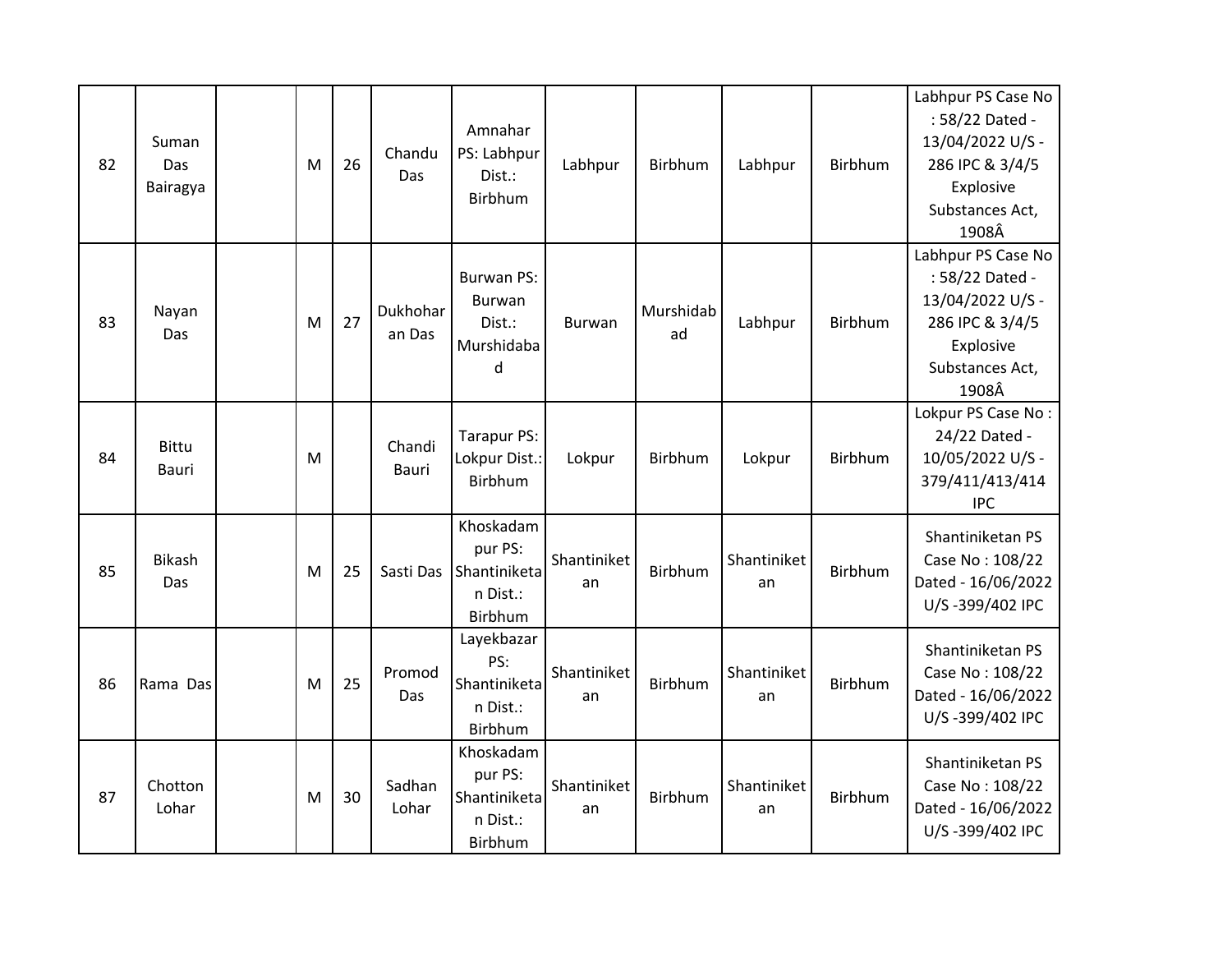| 88 | Kismat Sk        | M | 24 |                 | Moldanga<br>PS:<br>Fajal Sekh Shantiniketa<br>n Dist.:<br>Birbhum                                                                                                | Shantiniket<br>an | Birbhum                              | Shantiniket<br>an | Birbhum                       | Shantiniketan PS<br>Case No: 108/22<br>Dated - 16/06/2022<br>U/S-399/402 IPC                                                   |
|----|------------------|---|----|-----------------|------------------------------------------------------------------------------------------------------------------------------------------------------------------|-------------------|--------------------------------------|-------------------|-------------------------------|--------------------------------------------------------------------------------------------------------------------------------|
| 89 | Suraj<br>Mahara  | M | 30 | Amar<br>Mahara  | Duttapukur<br>saddar para<br>PS: Suri<br>Dist.:<br>Birbhum                                                                                                       | Suri              | Birbhum                              | Suri              | Birbhum                       | Suri PS Case No:<br>237/22 Dated -<br>10/05/2022 U/S -<br>399/402 IPC &<br>25(i)(a)/35 Arms<br>Act, 1959                       |
| 90 | Asanoor<br>Kabir | M |    | Atal<br>Haque   | PS: Gaighata                                                                                                                                                     | Gaighata          | <b>Basirhat</b>                      | Gaighata          | Bongaon<br>Police<br>District | Gaighata PS Case No<br>: 571/22 Dated -<br>16/06/2022 U/S -<br>46A Bengal Excise<br>Act, 1909 & 14<br>Foreigners Act,<br>1946Â |
| 91 | Ashish<br>Mondal | M |    | Sunil<br>Mondal | Vill-Uttar<br>Kancdaha,<br>PO-<br>Kanchdaha,<br>PS-<br>Swarupnaga<br>r, Dist.<br>North 24<br>Parganas<br>PS: Gaighata<br>Dist.:<br>Bongaon<br>Police<br>District | Gaighata          | Bongaon<br>Police<br><b>District</b> | Gaighata          | Bongaon<br>Police<br>District | Gaighata PS Case No<br>: 565/22 Dated -<br>16/06/2022 U/S -<br>399/402 IPC                                                     |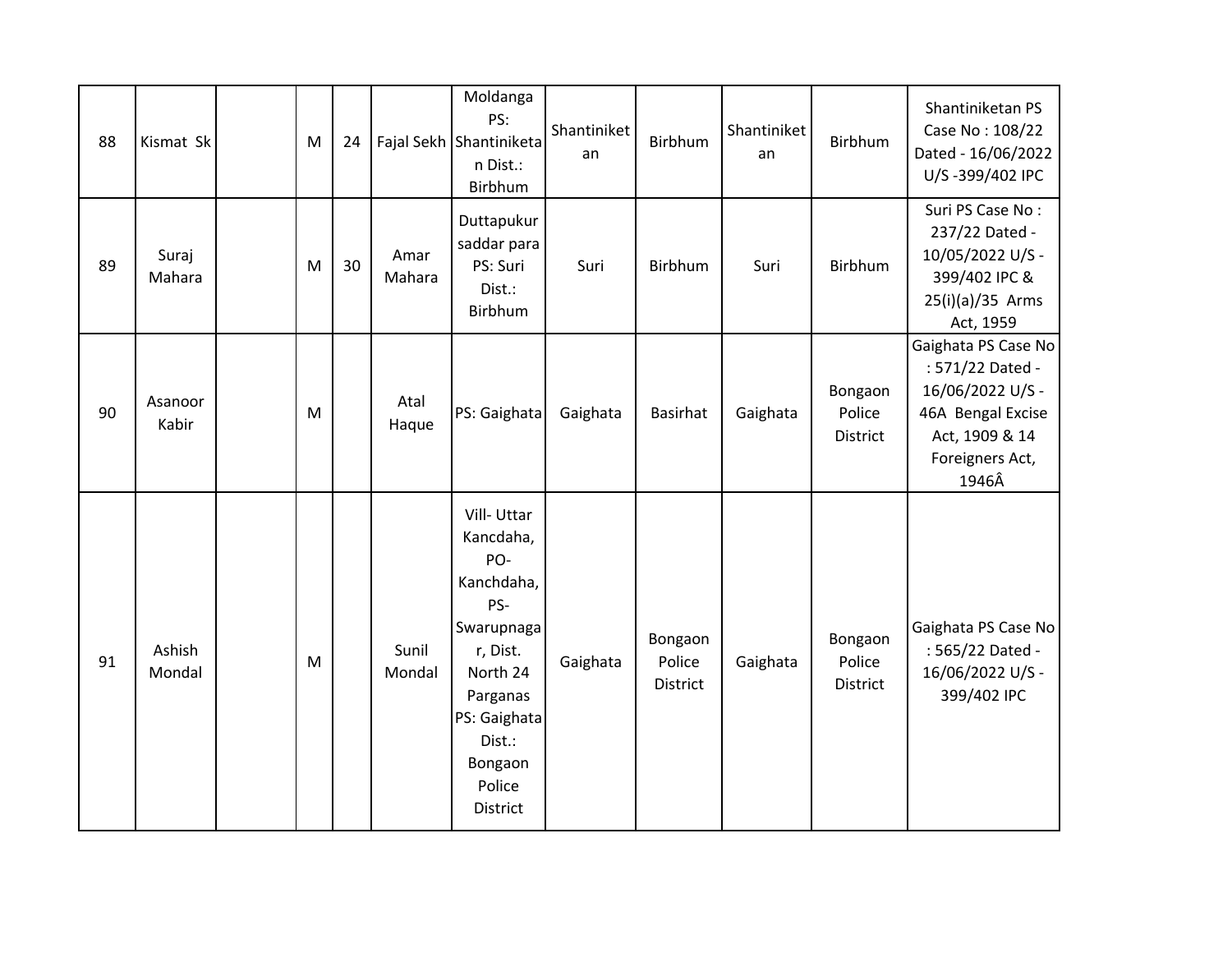| 92 | Sujit<br>Sarkar     |       | M | Samir<br>Sarkar       | PS: Gaighata<br>Dist.:<br>Bongaon<br>Police<br><b>District</b> | Gaighata | Bongaon<br>Police<br><b>District</b> | Gaighata | Bongaon<br>Police<br><b>District</b> | Gaighata PS Case No<br>: 565/22 Dated -<br>16/06/2022 U/S -<br>399/402 IPC |
|----|---------------------|-------|---|-----------------------|----------------------------------------------------------------|----------|--------------------------------------|----------|--------------------------------------|----------------------------------------------------------------------------|
| 93 | Aburahan<br>Mondal  |       | M | Hasanur<br>Mondal     | PS: Gaighata<br>Dist.:<br>Bongaon<br>Police<br><b>District</b> | Gaighata | Bongaon<br>Police<br><b>District</b> | Gaighata | Bongaon<br>Police<br><b>District</b> | Gaighata PS Case No<br>: 565/22 Dated -<br>16/06/2022 U/S -<br>399/402 IPC |
| 94 | Subha<br>Chatterjee |       | M | Subrata<br>Chatterjee | PS: Gaighata<br>Dist.:<br>Bongaon<br>Police<br><b>District</b> | Gaighata | Bongaon<br>Police<br><b>District</b> | Gaighata | Bongaon<br>Police<br><b>District</b> | Gaighata PS Case No<br>: 566/22 Dated -<br>16/06/2022 U/S -<br>399/402 IPC |
| 95 | Prabir<br>Mondal    | Laltu | M | Paritosh<br>Mondal    | PS: Gaighata<br>Dist.:<br>Bongaon<br>Police<br><b>District</b> | Gaighata | Bongaon<br>Police<br><b>District</b> | Gaighata | Bongaon<br>Police<br><b>District</b> | Gaighata PS Case No<br>: 566/22 Dated -<br>16/06/2022 U/S -<br>399/402 IPC |
| 96 | Pradip<br>Mondal    | Poltu | M | Paritosh<br>Mondal    | PS: Gaighata<br>Dist.:<br>Bongaon<br>Police<br>District        | Gaighata | Bongaon<br>Police<br><b>District</b> | Gaighata | Bongaon<br>Police<br><b>District</b> | Gaighata PS Case No<br>: 566/22 Dated -<br>16/06/2022 U/S -<br>399/402 IPC |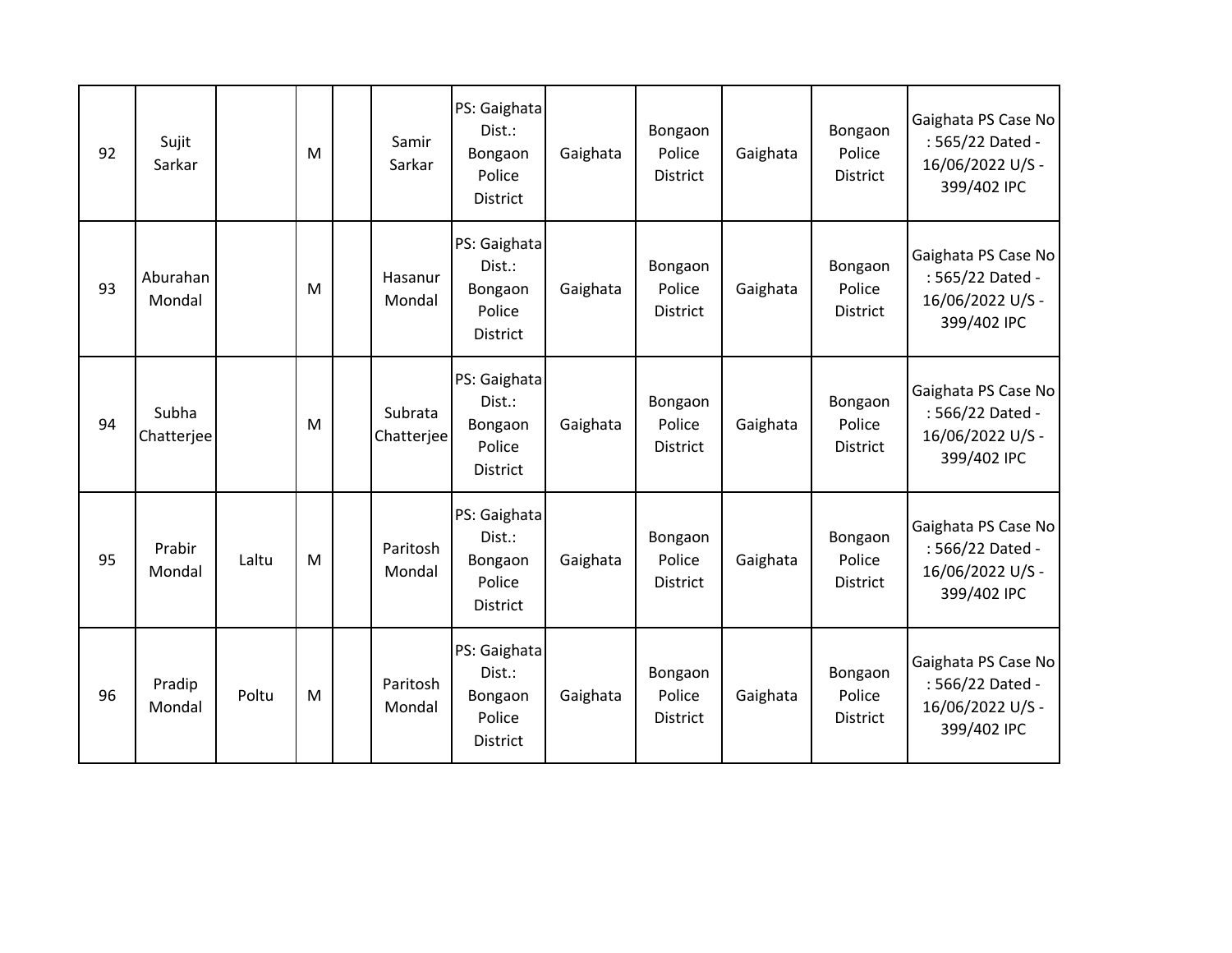| 97  | Samir<br><b>Biswas</b>   | M | 35 | an Biswas                  | Alakalipur<br>Sundarpur<br>PS:<br>Madhusud Gopalnagar<br>Dist.:<br>Bongaon<br>Police<br><b>District</b> | Gopalnagar | Bongaon<br>Police<br><b>District</b>  | Gopalnagar | Bongaon<br>Police<br><b>District</b> | <b>Gopalnagar PS Case</b><br>No: 144/22 Dated -<br>01/04/2022 U/S -<br>399/402 IPC &<br>$25(i)(a)/27$ Arms<br>Act, 1959     |
|-----|--------------------------|---|----|----------------------------|---------------------------------------------------------------------------------------------------------|------------|---------------------------------------|------------|--------------------------------------|-----------------------------------------------------------------------------------------------------------------------------|
| 98  | Sanjay<br>Sen            | M | 20 | Ajay Sen                   | Majhergram<br>PS:<br>Gangnapur<br>Dist.:<br>Ranaghat<br>Police<br><b>District</b>                       | Gangnapur  | Ranaghat<br>Police<br><b>District</b> | Gopalnagar | Bongaon<br>Police<br><b>District</b> | <b>Gopalnagar PS Case</b><br>No: 319/22 Dated -<br>10/06/2022 U/S -<br>399/402 IPC                                          |
| 99  | Md Sujan                 | M |    | Md<br>Luckman              | PS:<br>Petropole<br>Dist.:<br>Bongaon<br>Police<br><b>District</b>                                      | Petropole  | Bongaon<br>Police<br>District         | Petropole  | Bongaon<br>Police<br><b>District</b> | Petropole PS Case<br>No: 174/22 Dated -<br>16/06/2022 U/S-14<br>Foreigners Act,<br>1946Â                                    |
| 100 | Sajib<br>Kumar<br>Halder |   |    | Kamal<br>Krishna<br>Halder | PS:<br>Petropole<br>Dist.:<br>Bongaon<br>Police<br><b>District</b>                                      | Petropole  | Bongaon<br>Police<br><b>District</b>  | Petropole  | Bongaon<br>Police<br><b>District</b> | Petropole PS Case<br>No: 175/22 Dated -<br>16/06/2022 U/S -<br>417/465/467/468/4<br>71 IPC & 14<br>Foreigners Act,<br>1946Â |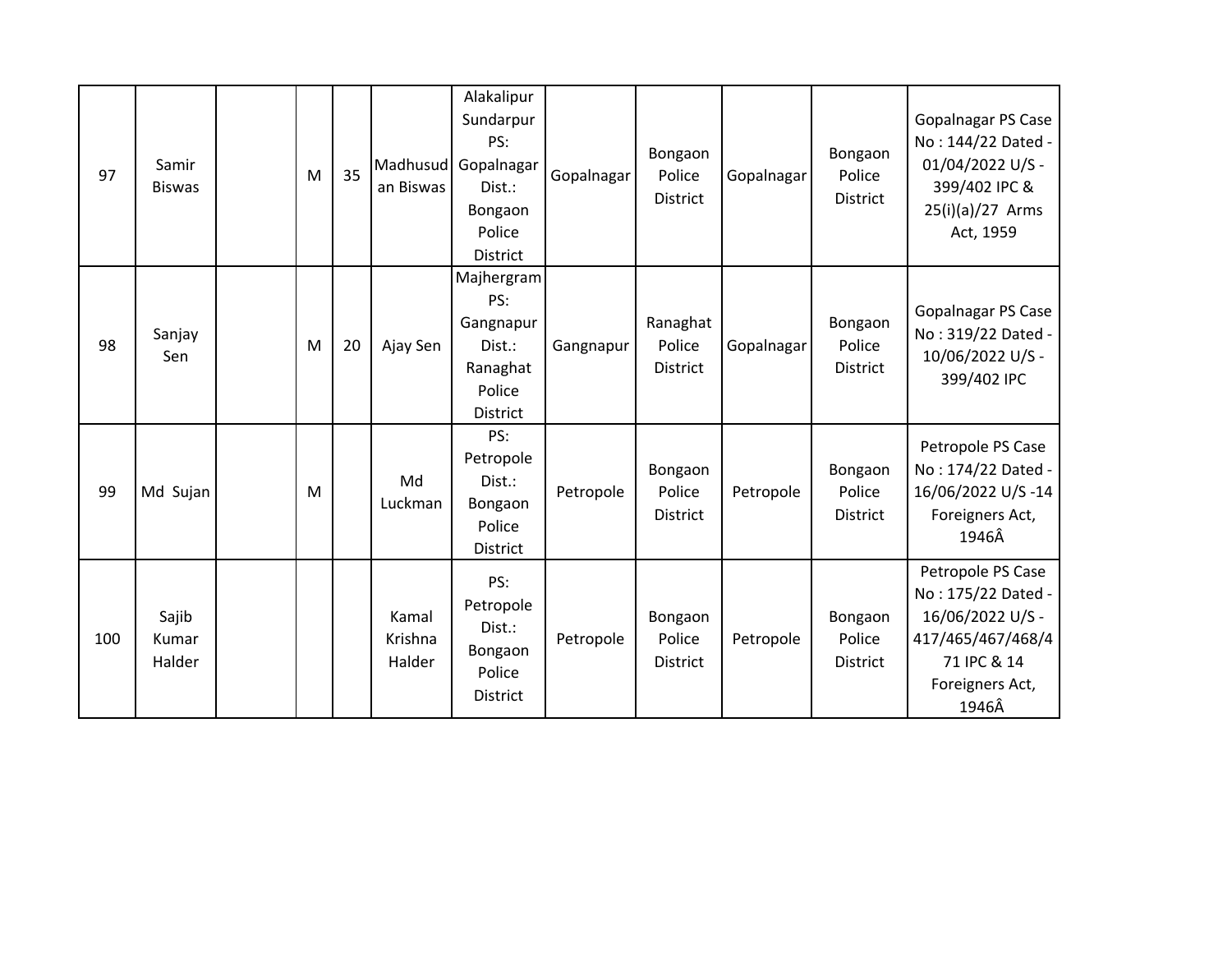| 101 | Sayan Roy       | M | 28 | Joydev<br>Roy | Mankundu,<br>Garer Dhar,<br>$P.O+P.S-$<br>Chandannag<br>ar, Dist.-<br>Hooghly PS:<br>Chandannag<br>ar Dist.:<br>Chandannag<br>ar Police<br>Commission<br>erate | Chandanna<br>gar                | Chandanna<br>gar Police<br>Commissio<br>nerate | Chandanna<br>gar                | Chandannag<br>ar Police<br>Commission<br>erate | Chandannagar PS<br>Case No: 145/22<br>Dated - 16/06/2022<br>$U/S -$<br>417/376/323/420/5<br>06 IPC                        |
|-----|-----------------|---|----|---------------|----------------------------------------------------------------------------------------------------------------------------------------------------------------|---------------------------------|------------------------------------------------|---------------------------------|------------------------------------------------|---------------------------------------------------------------------------------------------------------------------------|
| 102 | Suraj<br>Hassan | M | 26 | Abdul Hai     | PS:<br>Chandannag<br>or Cyber<br>Crime Dist.:<br>Chandannag<br>ar Police<br>Commission<br>erate                                                                | Chandanna<br>gor Cyber<br>Crime | Chandanna<br>gar Police<br>Commissio<br>nerate | Chandanna<br>gor Cyber<br>Crime | ar Police<br>Commission<br>erate               | Chandannagor<br>Chandannag Cyber Crime PS Case<br>No: 10/22 Dated -<br>11/06/2022 U/S -<br>420/467/468/471/1<br>20(B) IPC |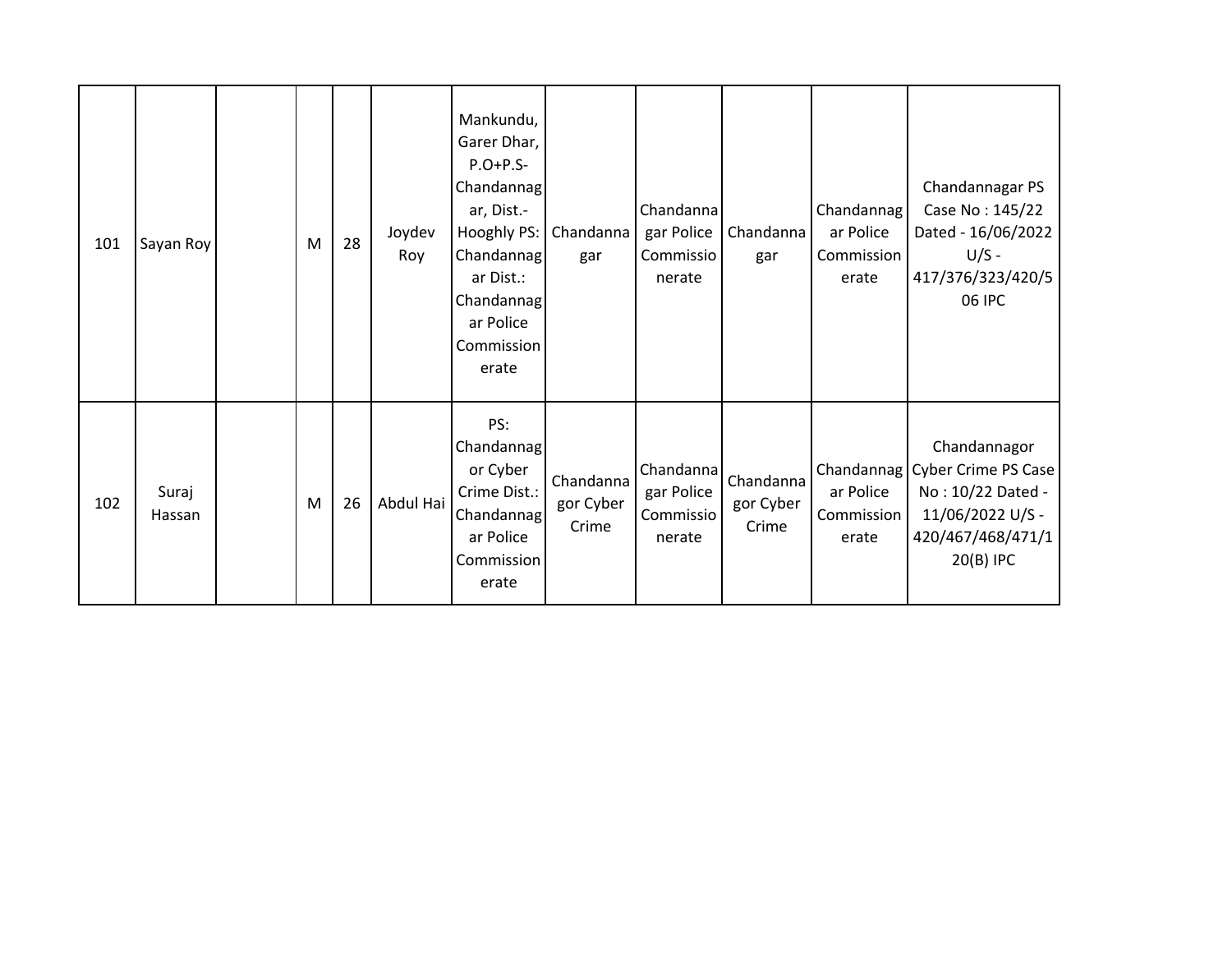| 103 | Deepika<br>Das | Baidya | F | 36 | Sukhen<br>Baidya<br>D/O<br>Mahadeb<br>Das | Bansberia, G<br>N<br>Mukherjee<br>Road, PO<br>Bansberia,<br>PS Mogra,<br>(H) A/P C/O<br>Sarojit<br>Ghosh Vill-<br>Muktarpur<br>near<br>Khamargach<br>i, B. Ed<br>College, PS<br>Balagarh,<br>$(H)$ PS:<br>Balagarh<br>Dist.:<br>Hooghly<br>Rural | Balagarh | Hooghly<br>Rural | Chinsurah | Chandannag<br>ar Police<br>Commission<br>erate | Chinsurah PS Case<br>No: 254/21 Dated -<br>18/06/2021 U/S -<br>493/420/406/467/4<br>68/471/120B IPC |
|-----|----------------|--------|---|----|-------------------------------------------|--------------------------------------------------------------------------------------------------------------------------------------------------------------------------------------------------------------------------------------------------|----------|------------------|-----------|------------------------------------------------|-----------------------------------------------------------------------------------------------------|
|-----|----------------|--------|---|----|-------------------------------------------|--------------------------------------------------------------------------------------------------------------------------------------------------------------------------------------------------------------------------------------------------|----------|------------------|-----------|------------------------------------------------|-----------------------------------------------------------------------------------------------------|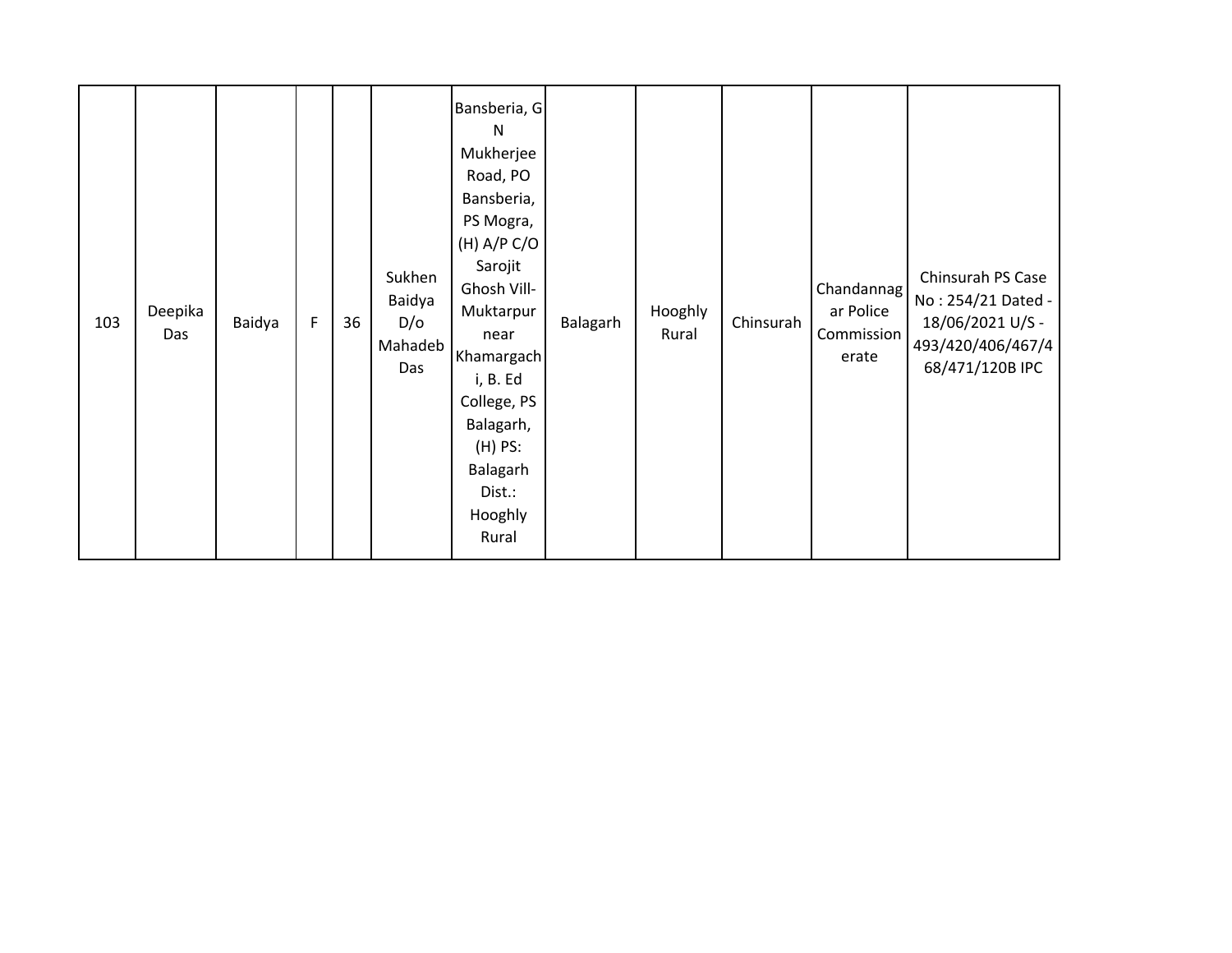| 104 | Ladu Lal       | M | 43 | Bonwar<br>Singh    | Bharni Kalan<br>PS Jahajpur<br>Dist.<br>Bhelwara<br>Rajasthan<br>A/P<br>Nizdankuni<br>near<br>Dankuni Toll<br>Tax PS<br>Dankuni<br>Dist.<br>Hooghly<br>PS: Dankuni<br>Dist.:<br>Chandannag<br>ar Police<br>Commission<br>erate | Dankuni | Chandanna<br>gar Police<br>Commissio<br>nerate | Dankuni | Chandannag<br>ar Police<br>Commission<br>erate | Dankuni PS Case No<br>: 229/22 Dated -<br>16/06/2022 U/S -<br>46(A) Bengal Excise<br>Act, 1909                                              |
|-----|----------------|---|----|--------------------|--------------------------------------------------------------------------------------------------------------------------------------------------------------------------------------------------------------------------------|---------|------------------------------------------------|---------|------------------------------------------------|---------------------------------------------------------------------------------------------------------------------------------------------|
| 105 | Sunil<br>Manna |   | 58 | Lt. Jugal<br>Manna | Baluhati,<br>Shibtala PS<br>Domjur Dist.<br>Howrah PS:<br>Dankuni<br>Dist.:<br>Chandannag<br>ar Police<br>Commission<br>erate                                                                                                  | Dankuni | Chandanna<br>gar Police<br>Commissio<br>nerate | Dankuni | Chandannag<br>ar Police<br>Commission<br>erate | Dankuni PS Case No<br>: 230/22 Dated -<br>16/06/2022 U/S -<br>3/4 The West Bengal<br><b>Gambling and Prize</b><br>Competitions Act,<br>1957 |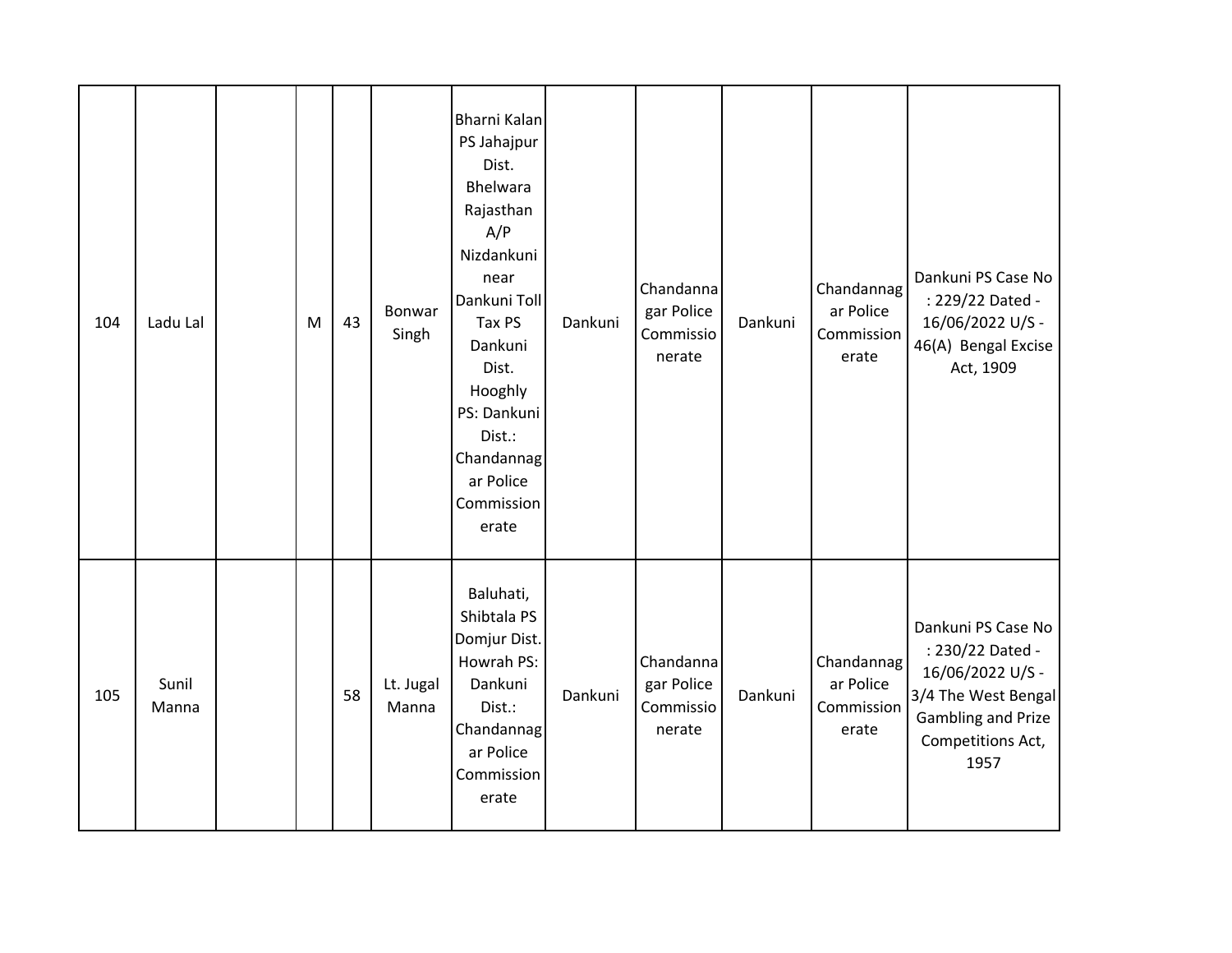| 106 | Prasanta<br>Mondal |   |    | Lt.<br>Panchana<br>n Mondal | <b>New</b><br>Ramkrishna<br>pally<br>Malikpara<br>PS Dankuni<br>Hooghly PS:<br>Dankuni<br>Dist.:<br>Chandannag<br>ar Police<br>Commission<br>erate | Dankuni | Chandanna<br>gar Police<br>Commissio<br>nerate | Dankuni | Chandannag<br>ar Police<br>Commission<br>erate | Dankuni PS Case No<br>: 230/22 Dated -<br>16/06/2022 U/S -<br>3/4 The West Bengal<br>Gambling and Prize<br>Competitions Act,<br>1957        |
|-----|--------------------|---|----|-----------------------------|----------------------------------------------------------------------------------------------------------------------------------------------------|---------|------------------------------------------------|---------|------------------------------------------------|---------------------------------------------------------------------------------------------------------------------------------------------|
| 107 | Biswajit<br>Ray    |   | 50 | Lt.<br>Debisanka<br>r Ray   | Jagadishpur<br><b>Tantipara PS</b><br>Liluah Dist.<br>Howrah PS:<br>Dankuni<br>Dist.:<br>Chandannag<br>ar Police<br>Commission<br>erate            | Dankuni | Chandanna<br>gar Police<br>Commissio<br>nerate | Dankuni | Chandannag<br>ar Police<br>Commission<br>erate | Dankuni PS Case No<br>: 230/22 Dated -<br>16/06/2022 U/S -<br>3/4 The West Bengal<br><b>Gambling and Prize</b><br>Competitions Act,<br>1957 |
| 108 | Kousik<br>Ghosh    | M | 33 | Asit<br>Ghosh               | PS: Dankuni<br>Dist.:<br>Chandannag<br>ar Police<br>Commission<br>erate                                                                            | Dankuni | Chandanna<br>gar Police<br>Commissio<br>nerate | Dankuni | Chandannag<br>ar Police<br>Commission<br>erate | Dankuni PS                                                                                                                                  |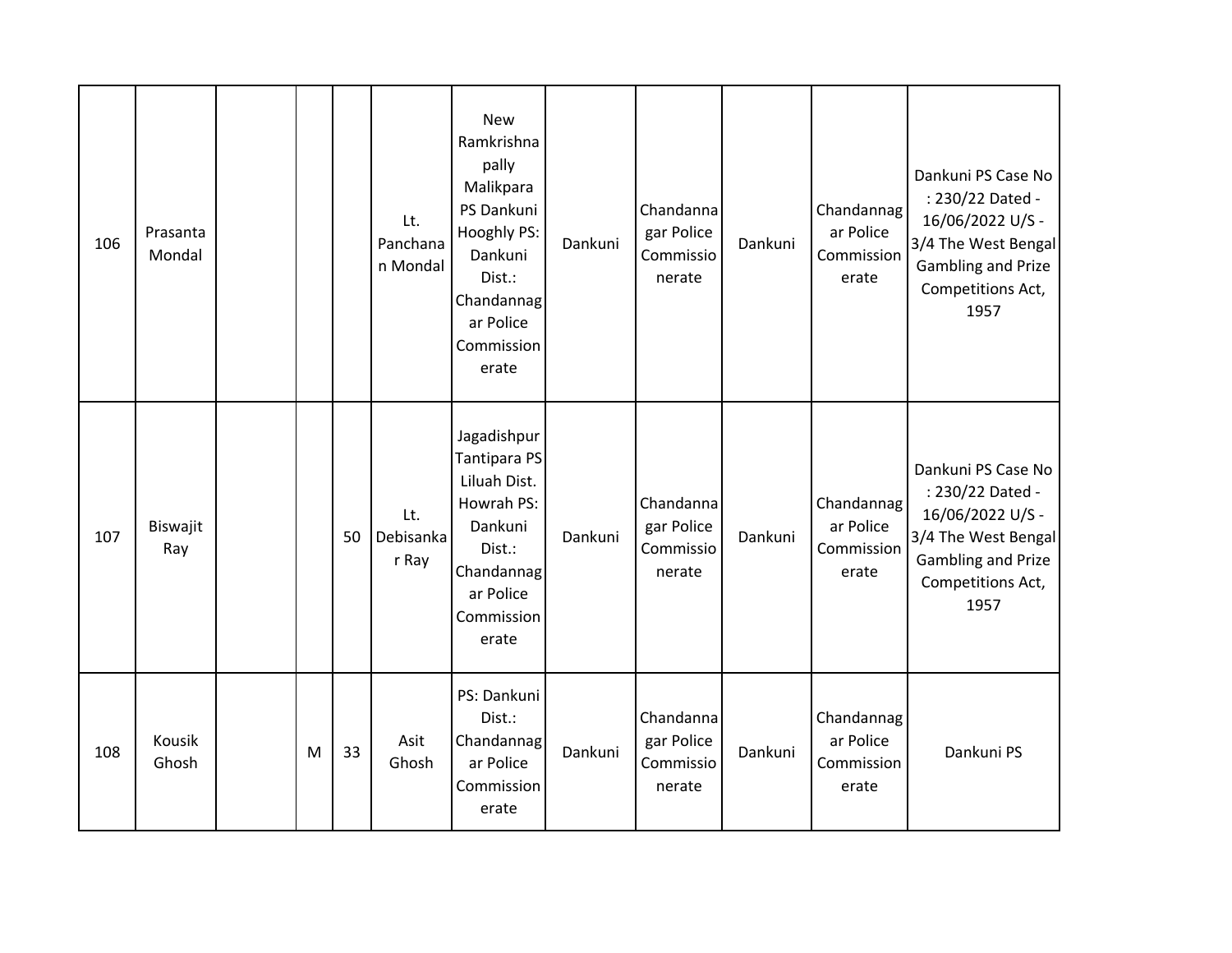| 109 | <b>Bhabes</b><br>Ghosh | ${\sf M}$ | 37 | Sukanta<br>Ghosh          | Bamunari<br>Bamunpara<br>PS Dankuni<br>Dist<br>Hooghly PS:<br>Dankuni<br>Dist.:<br>Chandannag<br>ar Police<br>Commission<br>erate | Dankuni | Chandanna<br>gar Police<br>Commissio<br>nerate | Dankuni | Chandannag<br>ar Police<br>Commission<br>erate | Dankuni PS |
|-----|------------------------|-----------|----|---------------------------|-----------------------------------------------------------------------------------------------------------------------------------|---------|------------------------------------------------|---------|------------------------------------------------|------------|
| 110 | Asit<br>Ghosh          | ${\sf M}$ | 36 | Jatindra<br>Nath<br>Ghosh | Bamunari<br>Bamunpara<br>PS Dankuni<br>Dist<br>Hooghly PS:<br>Dankuni<br>Dist.:<br>Chandannag<br>ar Police<br>Commission<br>erate | Dankuni | Chandanna<br>gar Police<br>Commissio<br>nerate | Dankuni | Chandannag<br>ar Police<br>Commission<br>erate | Dankuni PS |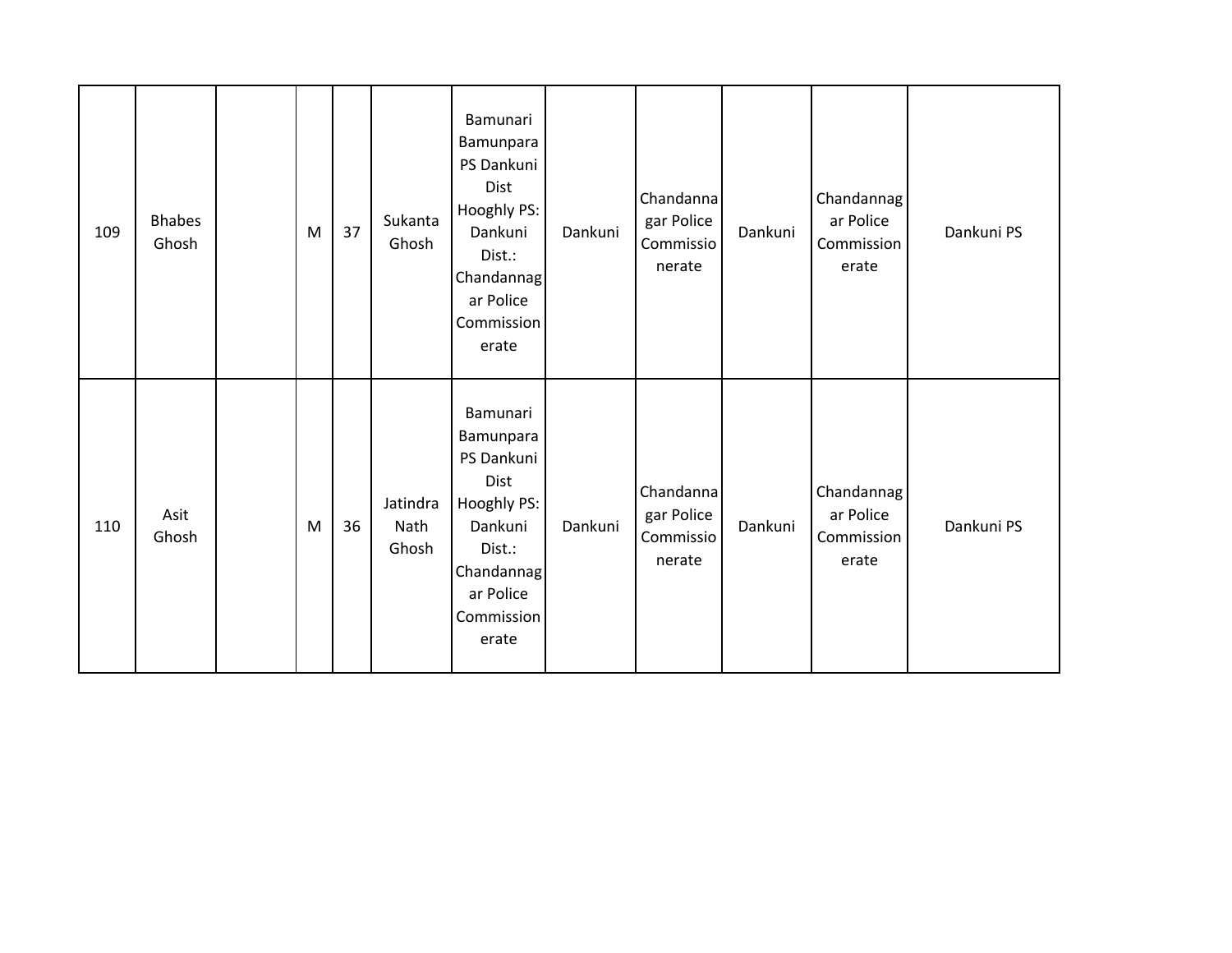| 111 | <b>Bimlesh</b><br>Kumar<br>Singh | ${\sf M}$ | 48 | Pravu<br>Nath<br>Singh | Ward No 03<br>Near<br>Pardankuni<br>Petrol Pump<br>Ps Dankuni<br>Dist<br>Hooghly PS:<br>Dankuni<br>Dist.:<br>Chandannag<br>ar Police<br>Commission<br>erate | Dankuni | Chandanna<br>gar Police<br>Commissio<br>nerate | Dankuni | Chandannag<br>ar Police<br>Commission<br>erate | Dankuni PS |
|-----|----------------------------------|-----------|----|------------------------|-------------------------------------------------------------------------------------------------------------------------------------------------------------|---------|------------------------------------------------|---------|------------------------------------------------|------------|
| 112 | Dinesh<br>Singh                  | M         | 46 | Pravu<br>Nath<br>Singh | Ward No 03<br>Near<br>Pardankuni<br>Petrol Pump<br>Ps Dankuni<br>Dist<br>Hooghly PS:<br>Dankuni<br>Dist.:<br>Chandannag<br>ar Police<br>Commission<br>erate | Dankuni | Chandanna<br>gar Police<br>Commissio<br>nerate | Dankuni | Chandannag<br>ar Police<br>Commission<br>erate | Dankuni PS |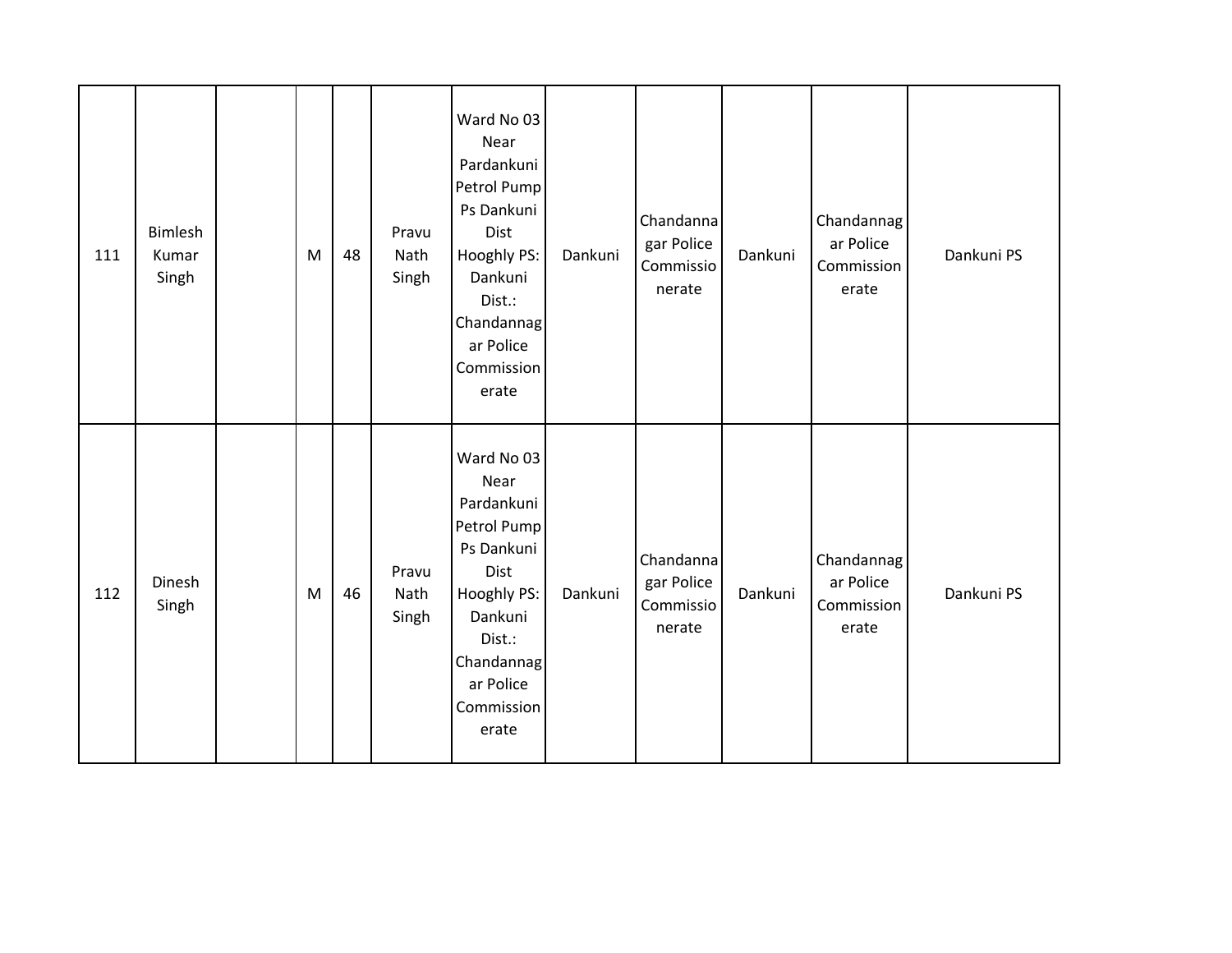| 113 | Sujit<br>Sarkar | M | 23 | Pradip<br>Sarkar | Dakshin<br>Rajyadharpu<br>r,<br>Paschimpar<br>a, PO-<br>Mallickpara,<br>PS-<br>Serampore,<br>Dist-<br>Hooghly. PS:<br>Srirampore<br>Dist.:<br>Chandannag<br>ar Police<br>Commission<br>erate | Srirampore | Chandanna<br>gar Police<br>Commissio<br>nerate | Srirampore | Chandannag<br>ar Police<br>Commission<br>erate | Srirampore PS Case<br>No: 203/22 Dated -<br>16/06/2022 U/S -<br>448/323/326/307/3<br>54B/506/34 IPC |
|-----|-----------------|---|----|------------------|----------------------------------------------------------------------------------------------------------------------------------------------------------------------------------------------|------------|------------------------------------------------|------------|------------------------------------------------|-----------------------------------------------------------------------------------------------------|
| 114 | Dilip<br>Sarkar | M | 25 | Pradip<br>Sarkar | Dakshin<br>Rajyadharpu<br>r,<br>Paschimpar<br>a, PO-<br>Mallickpara,<br>PS-<br>Serampore,<br>Dist-<br>Hooghly. PS:<br>Srirampore<br>Dist.:<br>Chandannag<br>ar Police<br>Commission<br>erate | Srirampore | Chandanna<br>gar Police<br>Commissio<br>nerate | Srirampore | Chandannag<br>ar Police<br>Commission<br>erate | Srirampore PS Case<br>No: 203/22 Dated -<br>16/06/2022 U/S -<br>448/323/326/307/3<br>54B/506/34 IPC |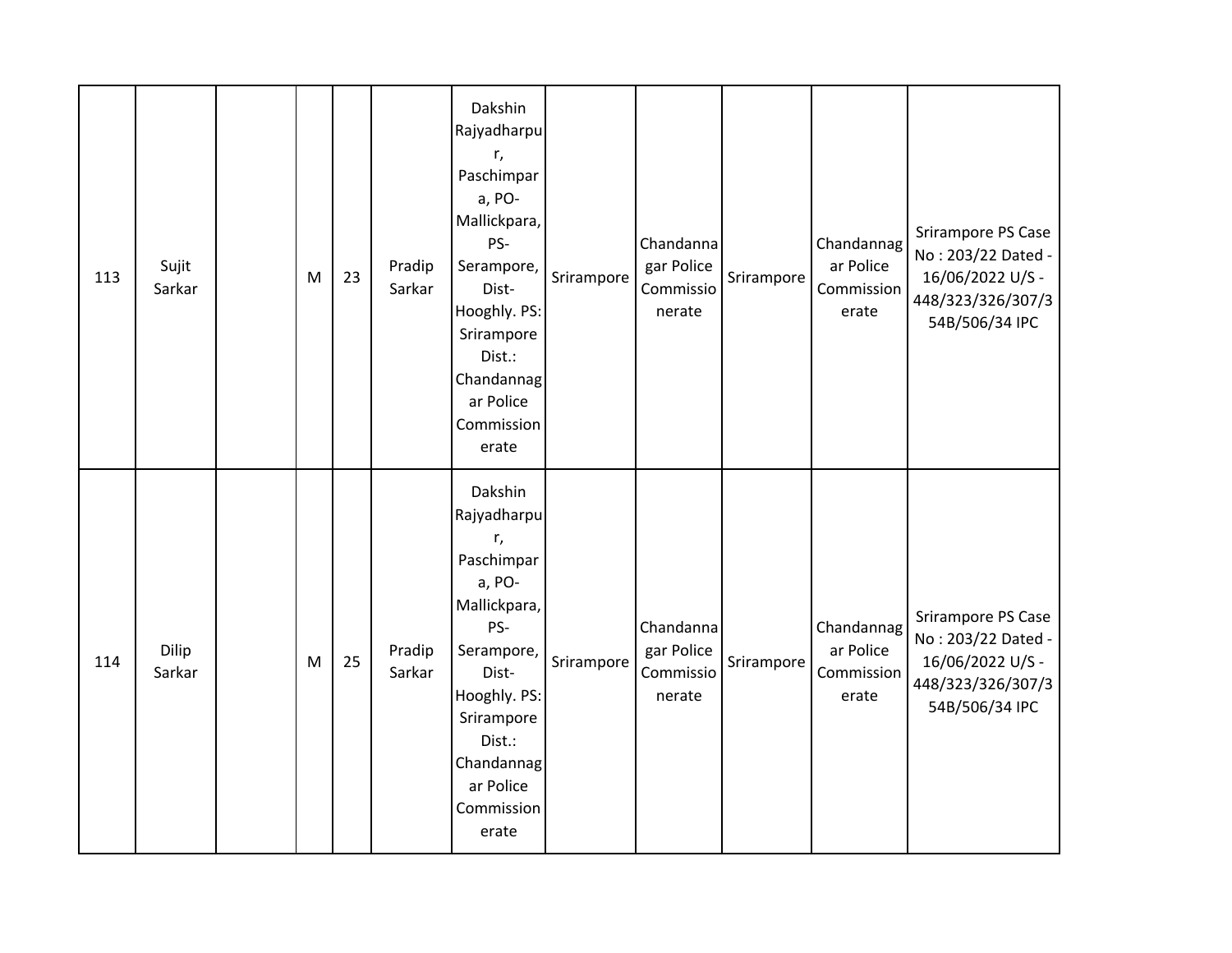| 115 | <b>Dipak</b><br>Sarkar |                 | M | 28 | Pradip<br>Sarkar | Dakshin<br>Rajyadharpu<br>r,<br>Paschimpar<br>a, PO-<br>Mallickpara,<br>PS-<br>Serampore,<br>Dist-<br>Hooghly. PS:<br>Srirampore<br>Dist.:<br>Chandannag<br>ar Police<br>Commission<br>erate | Srirampore | Chandanna<br>gar Police<br>Commissio<br>nerate | Srirampore | Chandannag<br>ar Police<br>Commission<br>erate | Srirampore PS Case<br>No: 203/22 Dated -<br>16/06/2022 U/S -<br>448/323/326/307/3<br>54B/506/34 IPC |
|-----|------------------------|-----------------|---|----|------------------|----------------------------------------------------------------------------------------------------------------------------------------------------------------------------------------------|------------|------------------------------------------------|------------|------------------------------------------------|-----------------------------------------------------------------------------------------------------|
| 116 | Shambhu<br>Das         | <b>Bura Das</b> | M | 41 | <b>Tapan Das</b> | Dakshin<br>Rajyadharpu<br>r,<br>Paschimpar<br>a, PO-<br>Mallickpara,<br>PS-<br>Serampore,<br>Dist-<br>Hooghly. PS:<br>Srirampore<br>Dist.:<br>Chandannag<br>ar Police<br>Commission<br>erate | Srirampore | Chandanna<br>gar Police<br>Commissio<br>nerate | Srirampore | Chandannag<br>ar Police<br>Commission<br>erate | Srirampore PS Case<br>No: 204/22 Dated -<br>16/06/2022 U/S -<br>341/323/326/307/3<br>54B/506/34 IPC |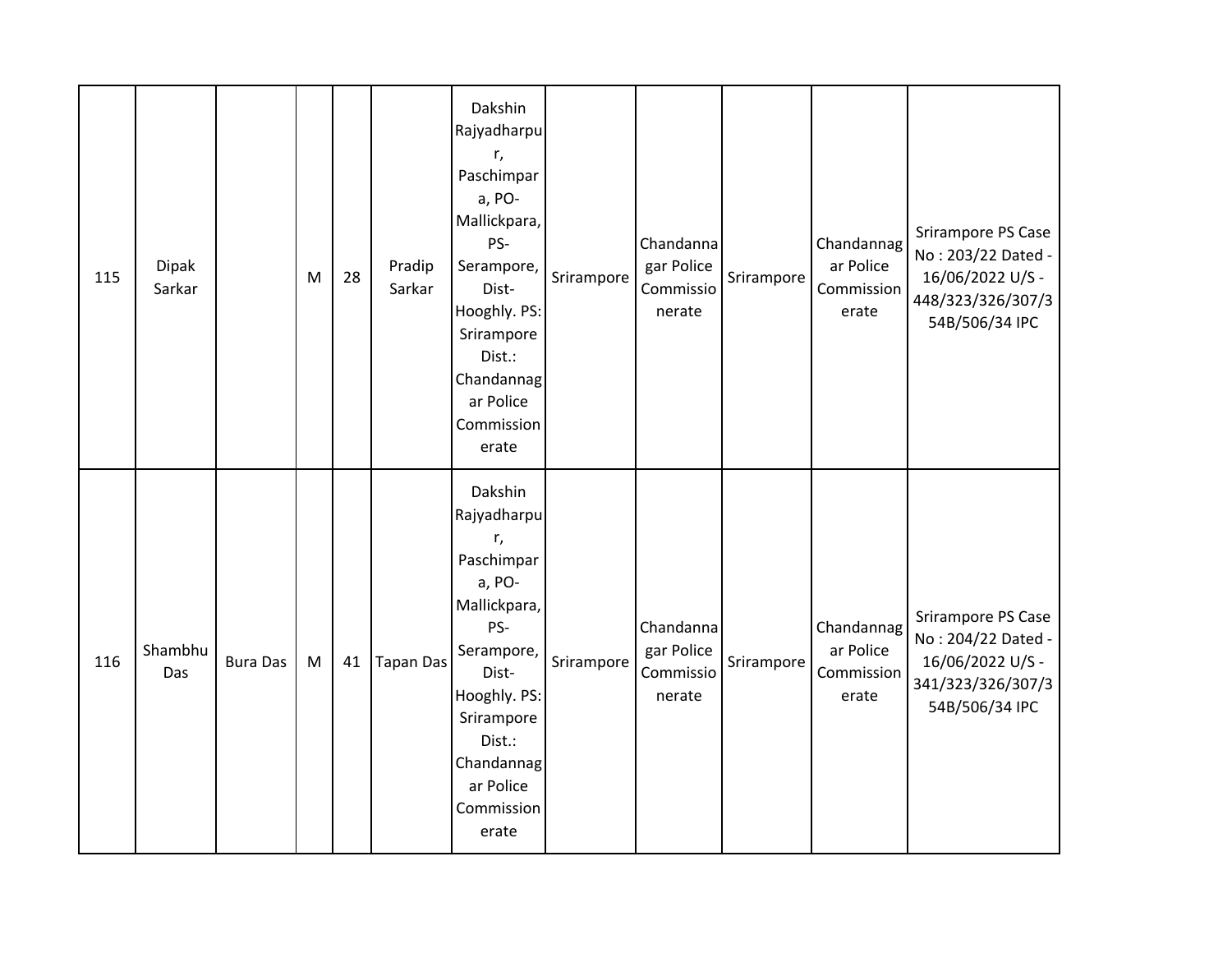| 117 | Soumen<br>Bhattacha<br>rjee | Raju | M | 45 | Lt. Samar<br>Bhattacha<br>rjee       | Sheoraphull<br>y Anjangar,<br>PS-<br>Serampore,<br>Hooghly. PS:<br>Srirampore<br>Dist.:<br>Chandannag<br>ar Police<br>Commission<br>erate | Srirampore       | Chandanna<br>gar Police<br>Commissio<br>nerate | Srirampore | Chandannag<br>ar Police<br>Commission<br>erate | Srirampore PS Case<br>No: 198/22 Dated -<br>11/06/2022 U/S -<br>341/323/325/307/3<br>54B/506/34 IPC   |
|-----|-----------------------------|------|---|----|--------------------------------------|-------------------------------------------------------------------------------------------------------------------------------------------|------------------|------------------------------------------------|------------|------------------------------------------------|-------------------------------------------------------------------------------------------------------|
| 118 | Asish<br>Kumar              |      |   |    | $S/O$ Lt.<br>Dilip Kr.<br>Chatterjee | PS:<br>Uttarpara<br>Dist.:<br>Chandannag<br>ar Police<br>Commission<br>erate                                                              | Uttarpara        | Chandanna<br>gar Police<br>Commissio<br>nerate | Uttarpara  | Chandannag<br>ar Police<br>Commission<br>erate | <b>Uttarpara PS</b><br>Warrant No =<br>135/2022                                                       |
| 119 | Nibash<br>Das               |      | M |    | Lt. Naresh<br>Das                    | Bhanukuma<br>ri-IV, Das<br>Para PS:<br><b>Baxsirhat</b><br>Dist.:<br>Coochbehar                                                           | <b>Baxsirhat</b> | Coochbeha<br>r                                 | Baxsirhat  | Coochbehar                                     | <b>Baxsirhat PS Case No</b><br>: 238/22 Dated -<br>16/06/2022 U/S -<br>447/323/325/354/5<br>06/34 IPC |
| 120 | Nityanand<br>a Saha         |      |   |    | Chane<br>Saha                        | <b>BIDHAN</b><br>NAGAR PS:<br>Phansidewa Phansidewa<br>Dist.:<br>Darjeeling                                                               |                  | Darjeeling                                     | Dinhata    | Coochbehar                                     | Dinhata PS Case No:<br>293/22 Dated -<br>16/06/2022 U/S -<br>406/420/468/471/3<br>4 IPC               |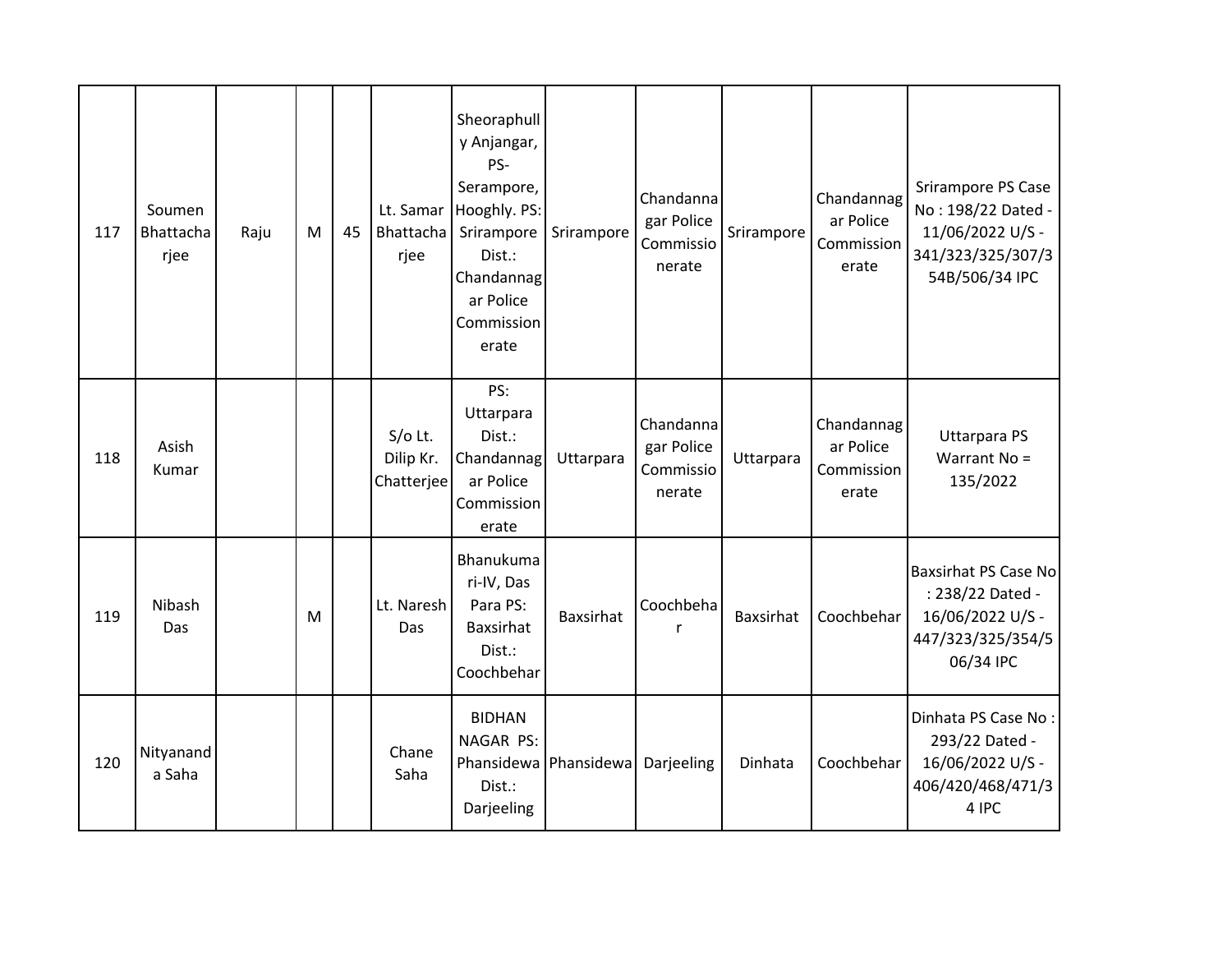| 121 | Shubham<br>Kr Dhali | M |    | Nimai Ch<br>Dali   | <b>UNKNOWN</b><br>PS:<br>Dist.:<br>Darjeeling                                | Phansidewa   Phansidewa | Darjeeling | Dinhata   | Coochbehar | Dinhata PS Case No:<br>293/22 Dated -<br>16/06/2022 U/S -<br>406/420/468/471/3<br>4 IPC |
|-----|---------------------|---|----|--------------------|------------------------------------------------------------------------------|-------------------------|------------|-----------|------------|-----------------------------------------------------------------------------------------|
| 122 | Rubi Mitra          | F |    | Sailen Ch<br>Mitra | <b>INTALLY</b><br>MORE PS:<br>Dist.:<br>Darjeeling                           | Phansidewa Phansidewa   | Darjeeling | Dinhata   | Coochbehar | Dinhata PS Case No:<br>293/22 Dated -<br>16/06/2022 U/S -<br>406/420/468/471/3<br>4 IPC |
| 123 | Jasim<br>Miah       | M | 19 | Sattar<br>Miah     | Khitaberkut<br>hi-II PS:<br>Sahebganj<br>Dist.:<br>Coochbehar                | Sahebganj               | Coochbeha  | Sahebganj | Coochbehar | Sahebganj PS Case<br>No: 217/22 Dated -<br>16/06/2022 U/S -<br>448/354/506 IPC          |
| 124 | Matiar<br>Rahaman   | M | 48 | Ahmed<br>Hosen     | Dinhata<br>Gopal Nagar<br>Ward no. 07<br>PS: Dinhata<br>Dist.:<br>Coochbehar | Dinhata                 | Coochbeha  | Sitai     | Coochbehar | Sitai PS Case No:<br>82/22 Dated -<br>21/05/2022 U/S -<br>363/365 IPC                   |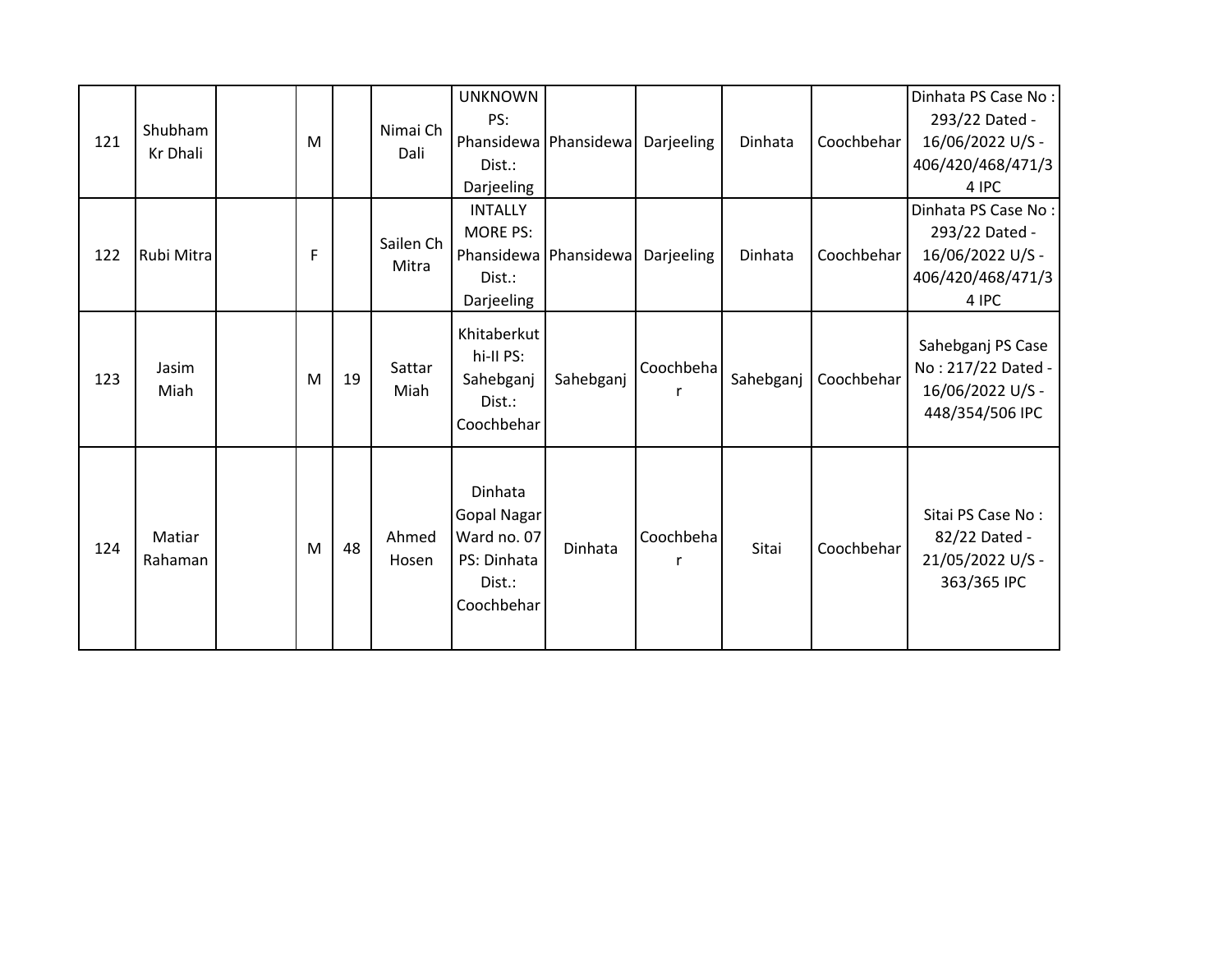| 125 | Azibar<br>Rahaman            |       | M |    | Md.<br>Hashim Ali             | PS:<br>Tufanganj<br>Dist.:<br>Coochbehar                                     | Tufanganj | Coochbeha<br>r      | Tufanganj | Coochbehar          | Tufanganj PS Case<br>No: 493/22 Dated -<br>16/06/2022 U/S -<br>186/188/379/411<br>IPC & 11(i)(d)<br>Prevention of<br>Cruelty to Animals<br>Act, 1960 (Relevant<br>Provisions) |
|-----|------------------------------|-------|---|----|-------------------------------|------------------------------------------------------------------------------|-----------|---------------------|-----------|---------------------|-------------------------------------------------------------------------------------------------------------------------------------------------------------------------------|
| 126 | Majidur<br>Rahaman<br>Sardar |       | M | 55 | Lt.<br>Moniruddi<br>n Sardar  | village Deor<br>PS:<br>Kumarganj<br>Dist.:<br>Dakshin<br>Dinajpur            | Kumarganj | Dakshin<br>Dinajpur | Kumarganj | Dakshin<br>Dinajpur | Kumarganj PS Case<br>No: 208/22 Dated -<br>16/06/2022 U/S -<br>379 IPC                                                                                                        |
| 127 | Jit Sarkar                   |       | M | 19 | Pucharu<br>@ Pujaru<br>Sarkar | Sewratala<br>PS:<br>Kushmandi<br>Dist.:<br>Dakshin<br>Dinajpur               | Kushmandi | Dakshin<br>Dinajpur | Kushmandi | Dakshin<br>Dinajpur | Kushmandi PS Case<br>No: 136/22 Dated -<br>13/06/2022 U/S -<br>363/365/109 IPC                                                                                                |
| 128 | Soumya<br>Shil               | Sanju | M | 30 | Ashim Shil                    | Kushmandi<br>(Boldahar)<br>PS:<br>Kushmandi<br>Dist.:<br>Dakshin<br>Dinajpur | Kushmandi | Dakshin<br>Dinajpur | Kushmandi | Dakshin<br>Dinajpur | Kushmandi PS Case<br>No: 136/22 Dated -<br>13/06/2022 U/S -<br>363/365/109 IPC                                                                                                |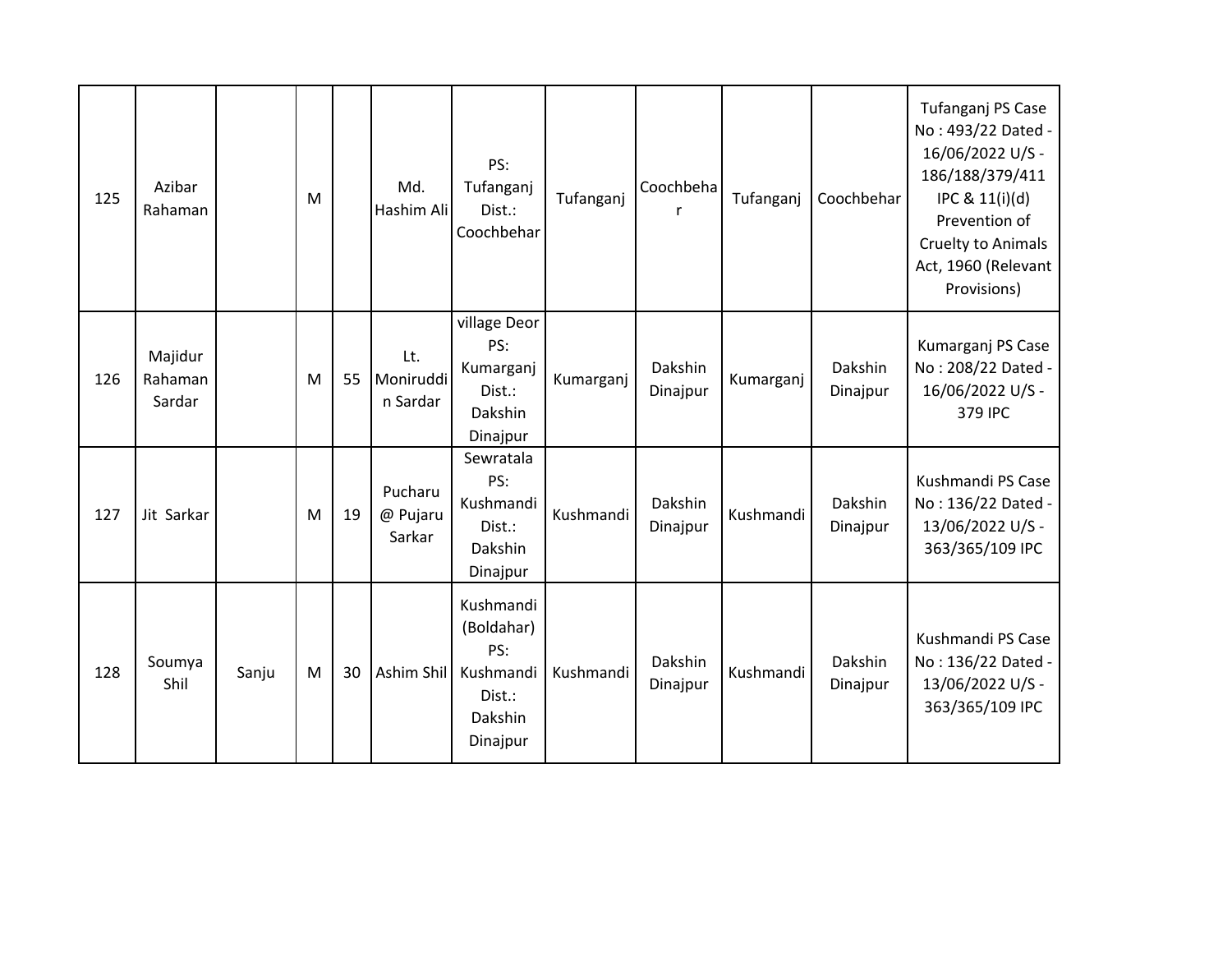| 129 | Najrul<br>Islam      | M | 33 | <b>Toufik</b><br>Ahamed | Suripara PS:<br>Kushmandi<br>Dist.:<br>Dakshin<br>Dinajpur                    | Kushmandi | Dakshin<br>Dinajpur                      | Kushmandi | Dakshin<br>Dinajpur                      | Kushmandi PS Case<br>No: 143/22 Dated -<br>16/06/2022 U/S -<br>448/323/325/354/3<br><b>79 IPC</b>              |
|-----|----------------------|---|----|-------------------------|-------------------------------------------------------------------------------|-----------|------------------------------------------|-----------|------------------------------------------|----------------------------------------------------------------------------------------------------------------|
| 130 | Presenjit<br>Pandit  | M | 22 | Anil<br>Pandit          | PS:<br>Bishnupur<br>Dist.:<br>Diamond<br>Harbour<br>Police<br>District        | Bishnupur | Diamond<br>Harbour<br>Police<br>District | Bishnupur | Diamond<br>Harbour<br>Police<br>District | <b>Bishnupur PS Case</b><br>No: 415/22 Dated -<br>16/06/2022 U/S -<br>399/402 IPC &<br>25/27 Arms Act,<br>1959 |
| 131 | Habib Sk             | M | 22 | Hanif Sk                | PS:<br>Bishnupur<br>Dist.:<br>Diamond<br>Harbour<br>Police<br><b>District</b> | Bishnupur | Diamond<br>Harbour<br>Police<br>District | Bishnupur | Diamond<br>Harbour<br>Police<br>District | <b>Bishnupur PS Case</b><br>No: 415/22 Dated -<br>16/06/2022 U/S -<br>399/402 IPC &<br>25/27 Arms Act,<br>1959 |
| 132 | Abdul<br>Pailan      | M | 34 | Yusuf<br>Pailan         | PS:<br>Bishnupur<br>Dist.:<br>Diamond<br>Harbour<br>Police<br>District        | Bishnupur | Diamond<br>Harbour<br>Police<br>District | Bishnupur | Diamond<br>Harbour<br>Police<br>District | <b>Bishnupur PS Case</b><br>No: 415/22 Dated -<br>16/06/2022 U/S -<br>399/402 IPC &<br>25/27 Arms Act,<br>1959 |
| 133 | Mosaraf<br>Ali Molla | M | 18 | Saheb Ali<br>Molla      | PS:<br>Bishnupur<br>Dist.:<br>Diamond<br>Harbour<br>Police<br><b>District</b> | Bishnupur | Diamond<br>Harbour<br>Police<br>District | Bishnupur | Diamond<br>Harbour<br>Police<br>District | <b>Bishnupur PS Case</b><br>No: 411/22 Dated -<br>15/06/2022 U/S -<br>448/354B/325/308/<br><b>34 IPC</b>       |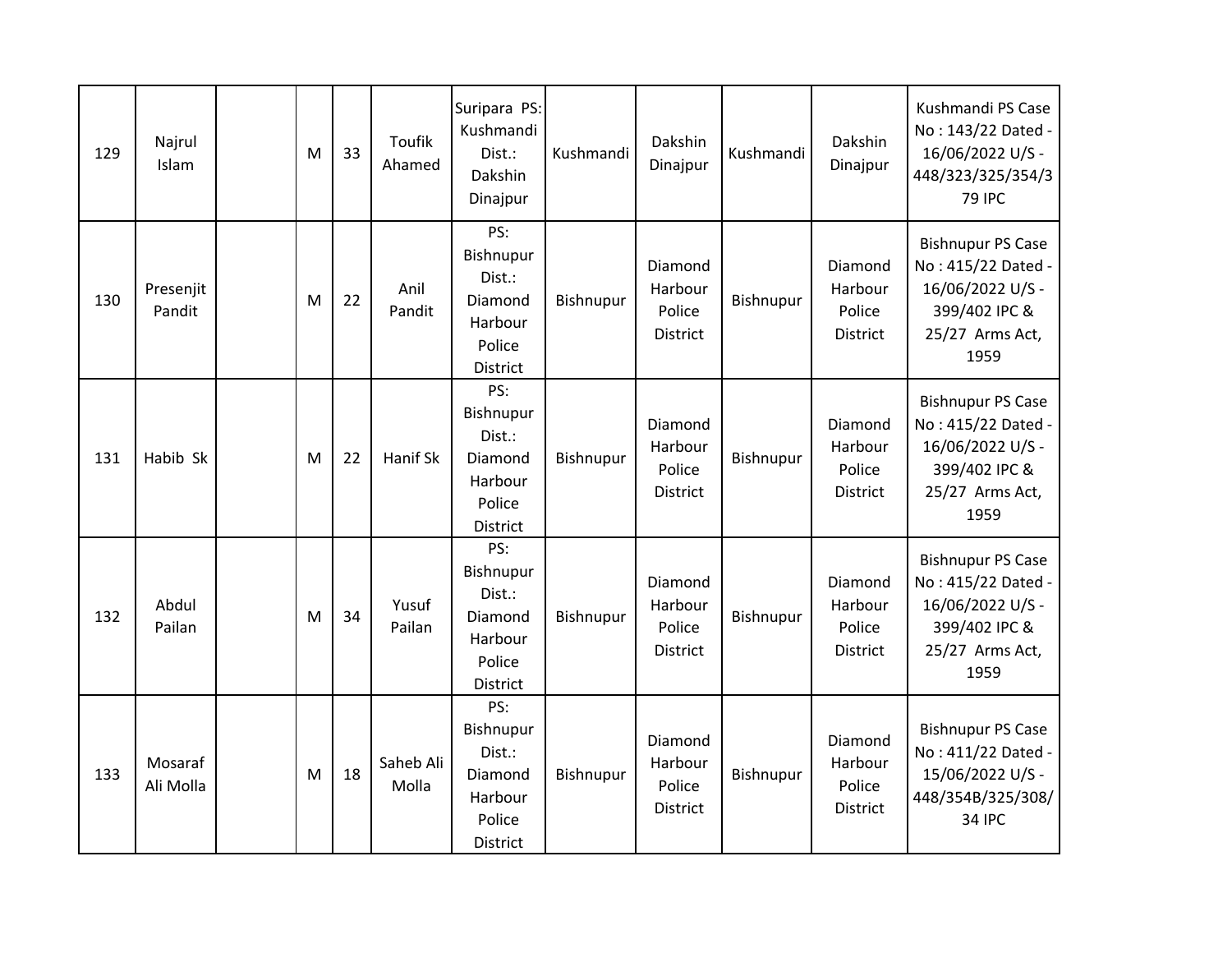| 134 | Pratap Ch<br>Mondal |          | M | 41 | Lt. Radha<br>Kanta<br>Mondal | Dhancheber<br>ia PS:<br>Nodakhali<br>Dist.:<br>Diamond<br>Harbour<br>Police<br>District                                                                              | Nodakhali         | Diamond<br>Harbour<br>Police<br>District        | Nodakhali         | Diamond<br>Harbour<br>Police<br>District | Nodakhali PS Case<br>No: 258/22 Dated -<br>16/06/2022 U/S -<br><b>498A IPC</b>                                 |
|-----|---------------------|----------|---|----|------------------------------|----------------------------------------------------------------------------------------------------------------------------------------------------------------------|-------------------|-------------------------------------------------|-------------------|------------------------------------------|----------------------------------------------------------------------------------------------------------------|
| 135 | Sk Suraj            | Sk Jahir | M | 34 | $S/O$ Sk<br>Raja             | Akra Fatak<br>Fultala<br>Basti, Po-<br>Bartala, PS-<br>Rabindranag<br>ar, (S) 24<br>Pgs. PS:<br>Rabindranag<br>ar Dist.:<br>Diamond<br>Harbour<br>Police<br>District | Rabindrana<br>gar | Diamond<br>Harbour<br>Police<br>District        | Rabindrana<br>gar | Diamond<br>Harbour<br>Police<br>District | Rabindranagar PS<br>Case No: 50/22<br>Dated - 11/03/2022<br>$U/S -$<br>325/323/307/354B/<br>313/511/506/34 IPC |
| 136 | Kochi<br>Halder     |          | M | 34 | Lt.<br>Kalachand<br>Halder   | Vill.- Deula<br>Bholerhat,<br>Ujilberia<br>road PS:<br>Usthi Dist.:<br>Diamond<br>Harbour<br>Police<br>District                                                      | Usthi             | Diamond<br>Harbour<br>Police<br><b>District</b> | Usthi             | Diamond<br>Harbour<br>Police<br>District | Usthi PS Case No:<br>253/22 Dated -<br>16/06/2022 U/S -<br>46A Bengal Excise<br>Act, 1909                      |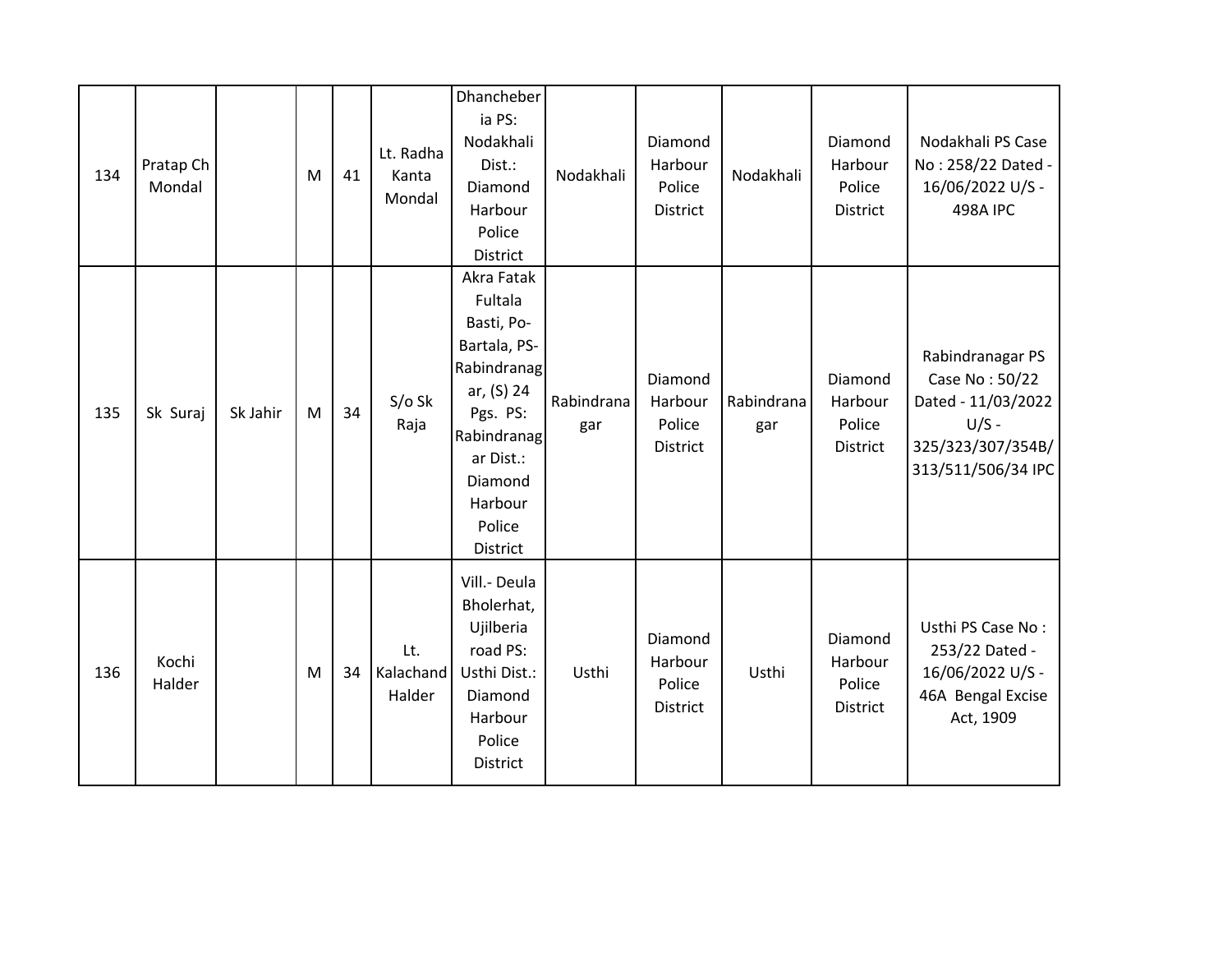| 137 | Aynal<br>Sekh      |               | M | 39 | Yusuf<br>Sekh            | Vill-<br>Mahishmari<br>PS-Joynagar<br>Dist-South<br>24 Pgns. PS:<br>Arambagh<br>Dist.:<br>Hooghly<br>Rural   | Arambagh | Hooghly<br>Rural | Arambagh | Hooghly<br>Rural | Arambagh PS Case<br>No: 175/22 Dated -<br>16/06/2022 U/S -<br>279/338/304A/427<br><b>IPC</b>         |
|-----|--------------------|---------------|---|----|--------------------------|--------------------------------------------------------------------------------------------------------------|----------|------------------|----------|------------------|------------------------------------------------------------------------------------------------------|
| 138 | Dipankar<br>Ghosh  | Vola<br>Ghosh | M | 33 | Paresh<br>Ghosh          | Vill-Gourhati<br>(Battala) PS-<br>Arambagh<br>Dist-<br>Hooghly PS:<br>Arambagh<br>Dist.:<br>Hooghly<br>Rural | Arambagh | Hooghly<br>Rural | Arambagh | Hooghly<br>Rural | Arambagh PS Case<br>No: 176/22 Dated -<br>16/06/2022 U/S -<br>448/323/325/354/5<br>04/506/379/34 IPC |
| 139 | Nirapada<br>Mondal |               | M | 55 | Lt<br>Kalipada<br>Mondal | Vill-Uttar<br>Dhakchara,<br>PS-Balagarh,<br>Dist-<br>Hooghly PS:<br>Balagarh<br>Dist.:<br>Hooghly<br>Rural   | Balagarh | Hooghly<br>Rural | Balagarh | Hooghly<br>Rural | Balagarh PS Case No<br>: 195/22 Dated -<br>16/06/2022 U/S -<br>448/326/34 IPC                        |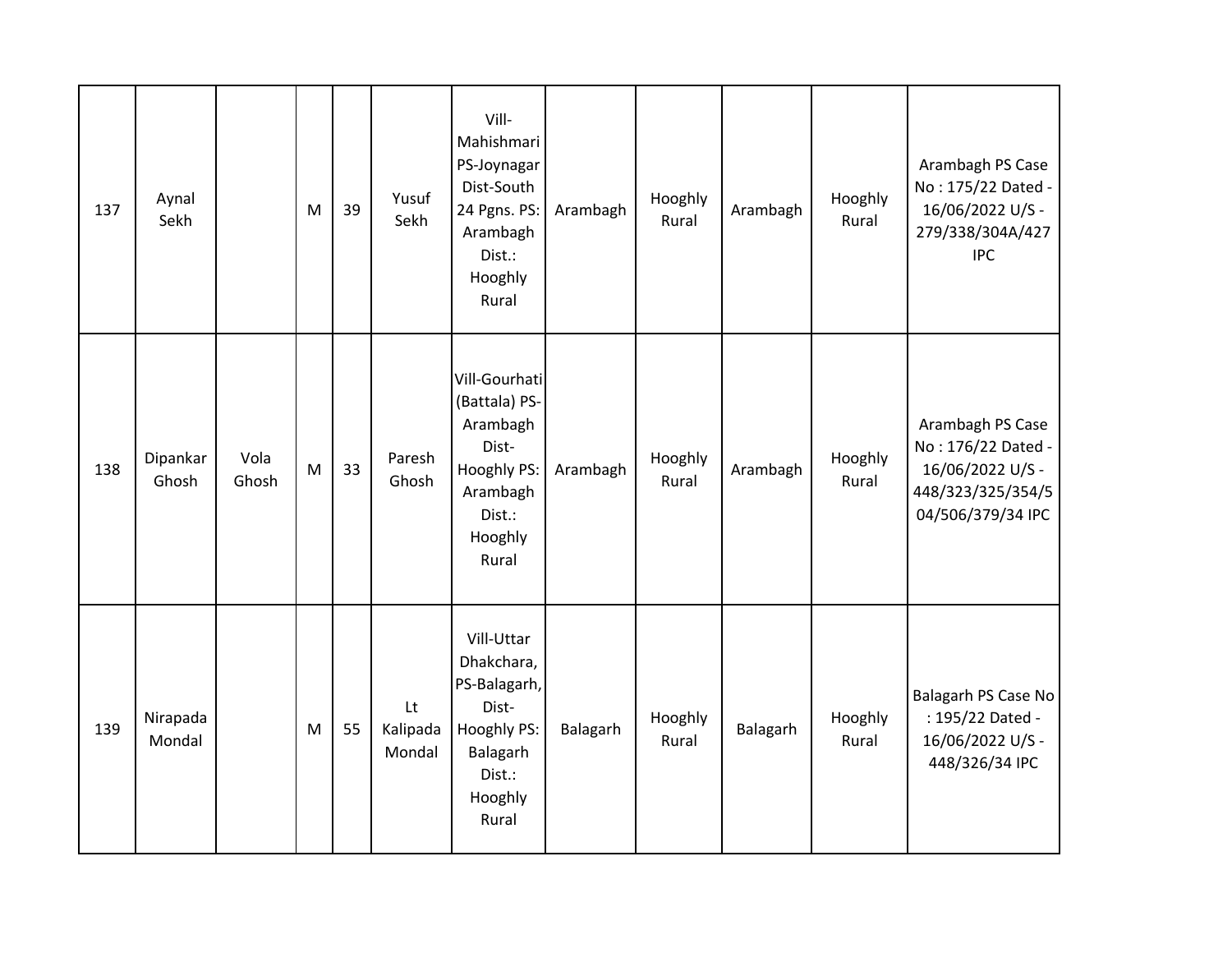| 140 | Pampa<br>Malik |       |             |    | <b>Tapas</b><br>Malik | Vill-Dadpur,<br>PS-Balagarh,<br>Dist-<br>Hooghly,<br>$A/P - D/O$<br>Nirapada<br>Mondal of<br>Vill-Uttar<br>Dhakchara,<br>PS-Balagarh,<br>Dist-<br>Hooghly PS:<br>Balagarh<br>Dist.:<br>Hooghly<br>Rural | Balagarh | Hooghly<br>Rural | Balagarh | Hooghly<br>Rural | Balagarh PS Case No<br>: 195/22 Dated -<br>16/06/2022 U/S -<br>448/326/34 IPC |
|-----|----------------|-------|-------------|----|-----------------------|---------------------------------------------------------------------------------------------------------------------------------------------------------------------------------------------------------|----------|------------------|----------|------------------|-------------------------------------------------------------------------------|
| 141 | Laxmi<br>Malik | Kadam | $\mathsf F$ | 27 | Hemanta<br>Malik      | Vill-Uttar<br>Dhakchara,<br>PS-Balagarh,<br>Dist-<br>Hooghly PS:<br>Balagarh<br>Dist.:<br>Hooghly<br>Rural                                                                                              | Balagarh | Hooghly<br>Rural | Balagarh | Hooghly<br>Rural | Balagarh PS Case No<br>: 195/22 Dated -<br>16/06/2022 U/S -<br>448/326/34 IPC |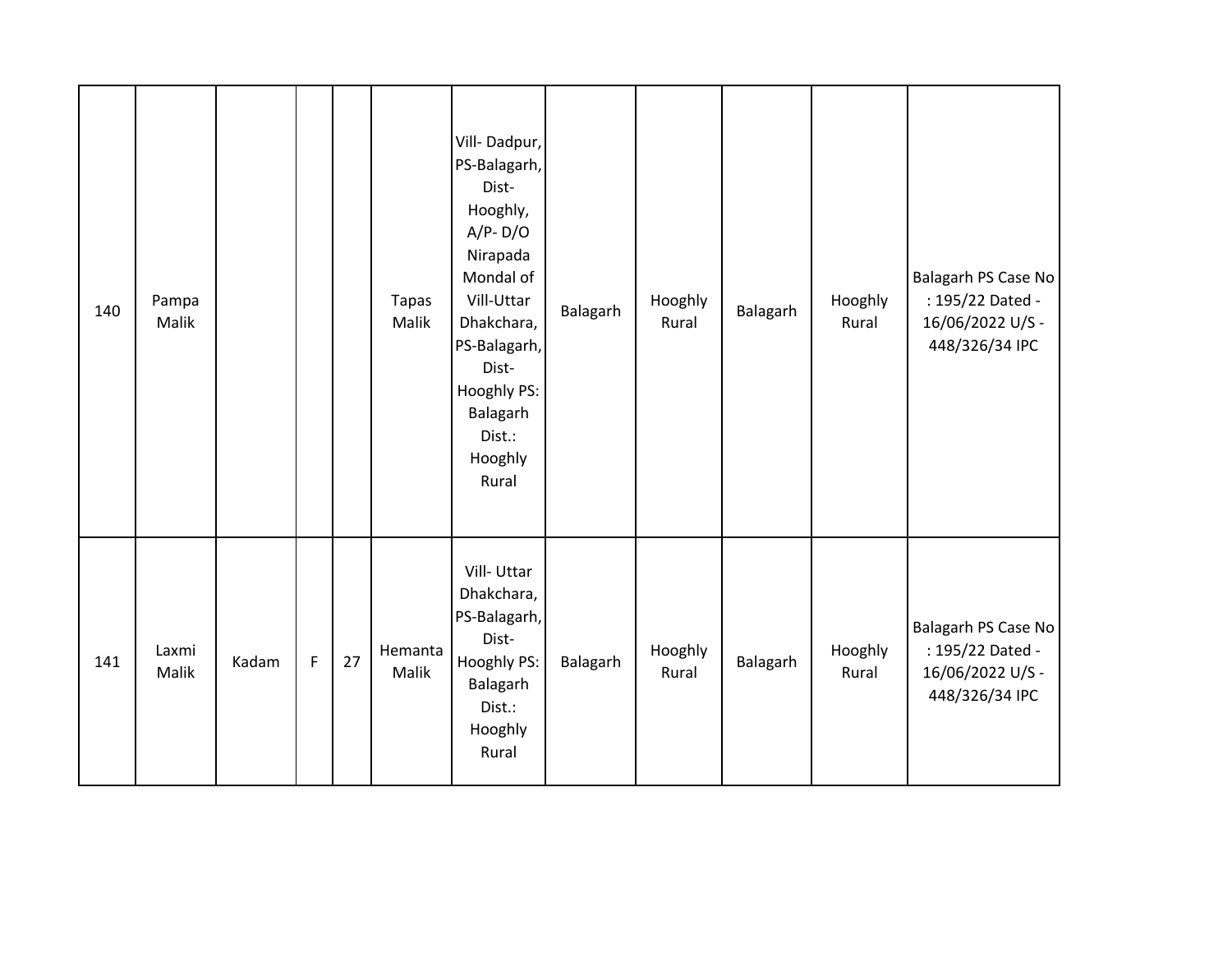| 142 | Indrajit<br>Das   | M | 38 | Lt. Santi<br>Das   | Daspara,<br>Panchpara,<br>PS-<br>Balagarh,<br>Dist-<br>Hooghly PS:<br>Balagarh<br>Dist.:<br>Hooghly<br>Rural                                 | Balagarh   | Hooghly<br>Rural | Balagarh   | Hooghly<br>Rural | <b>Balagarh PS</b><br>Warrant No = 197                                                         |
|-----|-------------------|---|----|--------------------|----------------------------------------------------------------------------------------------------------------------------------------------|------------|------------------|------------|------------------|------------------------------------------------------------------------------------------------|
| 143 | Sujit<br>Karmakar | M | 31 | Subodh<br>Karmakar | of Vill:<br>Krishnapur,<br>Kamarpara,<br>PO:<br>Garalgacah,<br>PS:<br>Chanditala,<br>Hooghly PS:<br>Chanditala<br>Dist.:<br>Hooghly<br>Rural | Chanditala | Hooghly<br>Rural | Chanditala | Hooghly<br>Rural | Chanditala PS Case<br>No: 261/22 Dated -<br>15/06/2022 U/S -<br>341/323/325/504/5<br>06/34 IPC |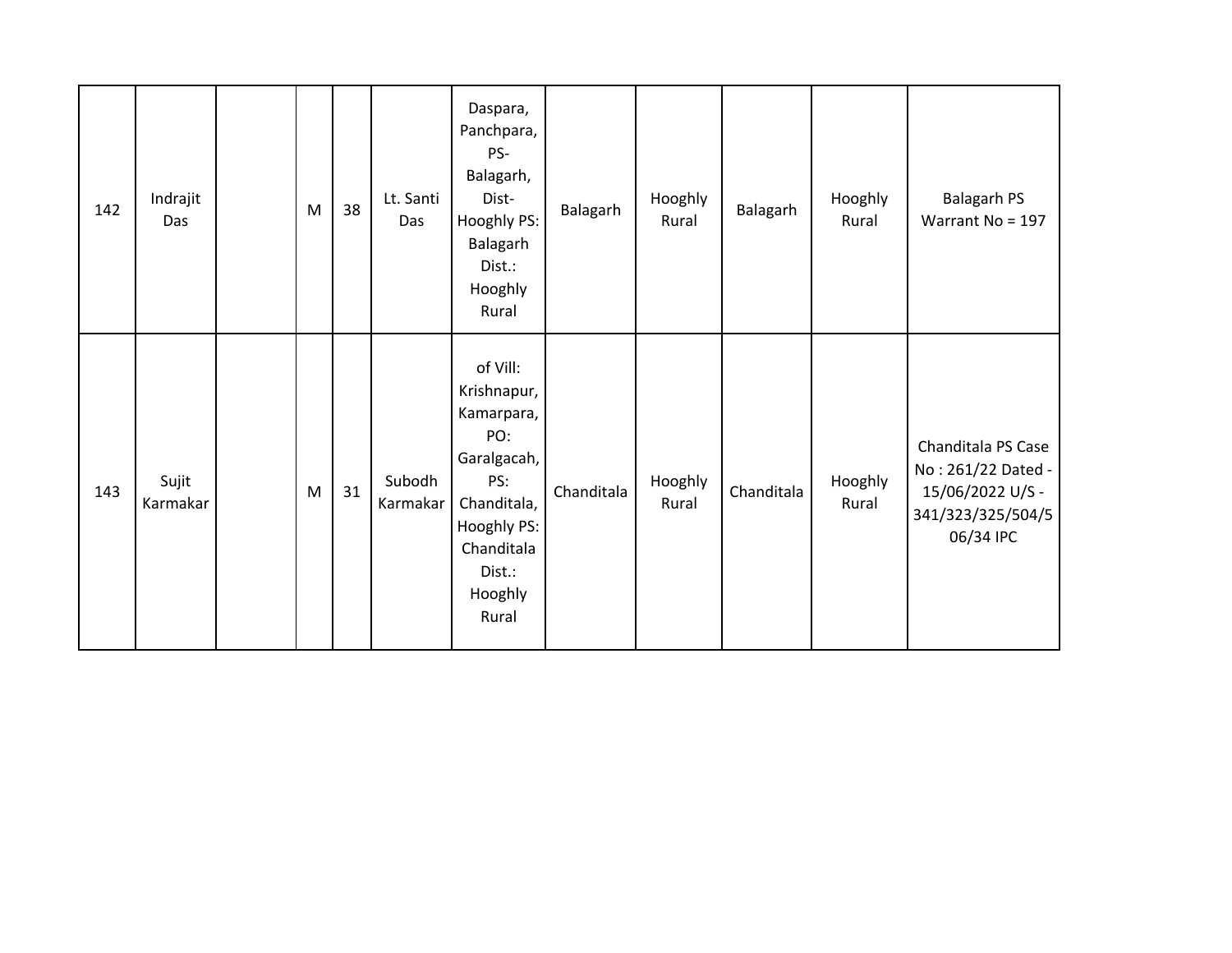| 144 | Ananda<br>Karmakar    | M | 55 | Lt. Kartick<br>Karmakar | of Vill:<br>Garalagacha<br>Karmakarap<br>ara, PS:<br>Chanditala,<br>Hooghly PS:<br>Chanditala<br>Dist.:<br>Hooghly<br>Rural | Chanditala  | Hooghly<br>Rural | Chanditala  | Hooghly<br>Rural | Chanditala PS Case<br>No: 262/22 Dated -<br>16/06/2022 U/S -<br>448/341/323/325/3<br>54b/506/34 IPC                  |
|-----|-----------------------|---|----|-------------------------|-----------------------------------------------------------------------------------------------------------------------------|-------------|------------------|-------------|------------------|----------------------------------------------------------------------------------------------------------------------|
| 145 | Almas Ali             | M | 33 | Lt Abdul<br>Karim       | Vill-Amira,<br>P.S-Dadpur,<br>Dist-<br>Hooghly PS:<br>Dadpur<br>Dist.:<br>Hooghly<br>Rural                                  | Dadpur      | Hooghly<br>Rural | Dadpur      | Hooghly<br>Rural | Dadpur PS Case No:<br>104/22 Dated -<br>16/05/2022 U/S -<br>323/448/341/354(B)<br>/379/307/504/506/<br><b>34 IPC</b> |
| 146 | Kiran<br>Kumar<br>Das | M | 21 | Lt. Tapas<br>Das        | Jigra, PO-<br>Bahirkhand,<br>PS-Haripal,<br>Dist-<br>Hooghly PS:<br>Dhaniakhali<br>Dist.:<br>Hooghly<br>Rural               | Dhaniakhali | Hooghly<br>Rural | Dhaniakhali | Hooghly<br>Rural | Dhaniakhali PS Case<br>No: 48/22 Dated -<br>24/03/2022 U/S -<br>399/402 IPC                                          |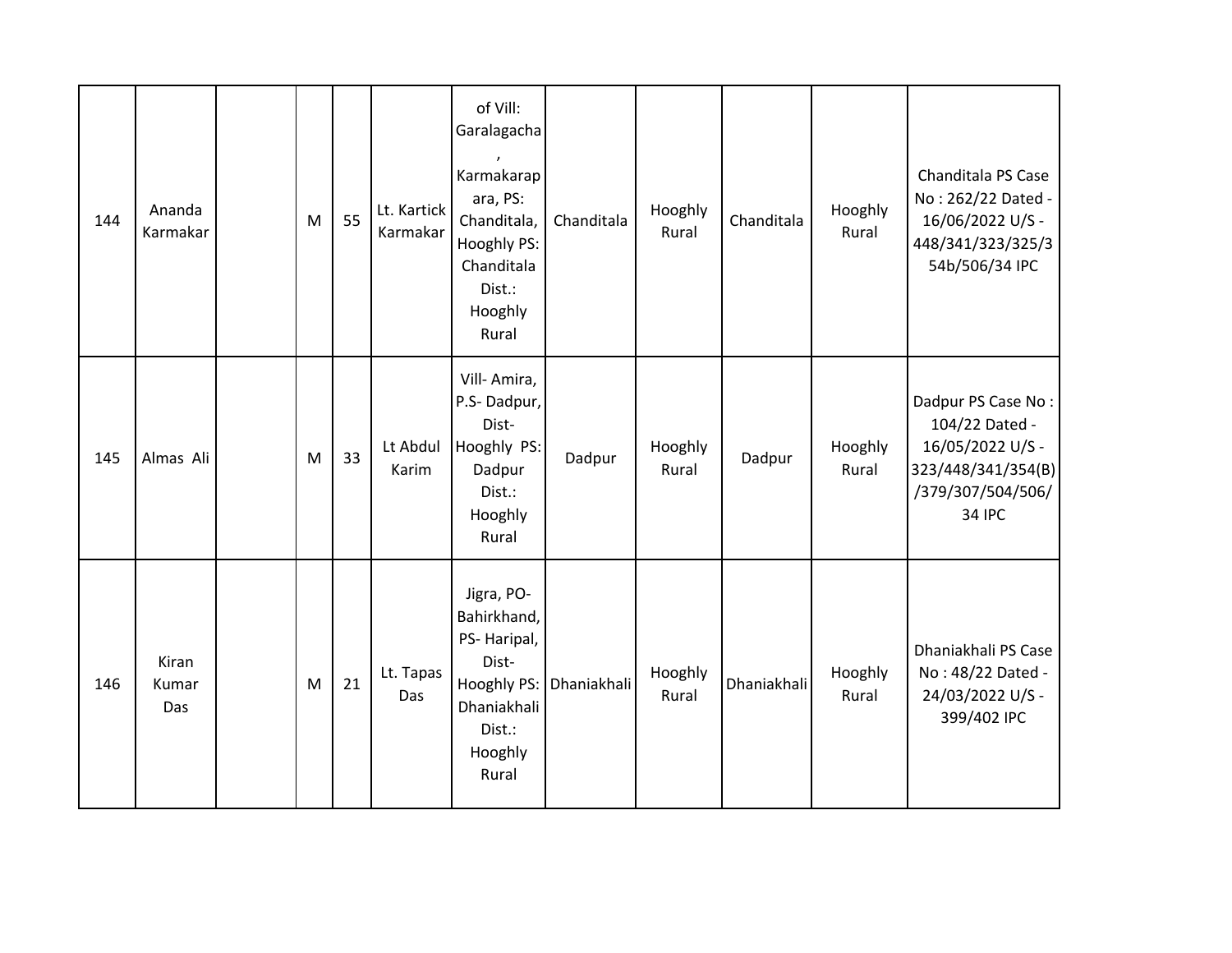| 147 | Anup Bag                   | M         |    | Sukhdeb<br><b>Bag</b>    | Vill.+P O-<br>Kashipur, PS-<br>Haripal,<br>Dist.-<br>Hooghly PS:<br>Haripal<br>Dist.:<br>Hooghly<br>Rural          | Haripal | Hooghly<br>Rural | Haripal | Hooghly<br>Rural | Haripal PS Case No:<br>134/22 Dated -<br>16/06/2022 U/S -<br>447/323/307/34 IPC |
|-----|----------------------------|-----------|----|--------------------------|--------------------------------------------------------------------------------------------------------------------|---------|------------------|---------|------------------|---------------------------------------------------------------------------------|
| 148 | Rita Bag                   | F         |    | Anup Bag                 | Vill.+P O-<br>Kashipur, PS-<br>Haripal,<br>Dist.-<br>Hooghly PS:<br>Haripal<br>Dist.:<br>Hooghly<br>Rural          | Haripal | Hooghly<br>Rural | Haripal | Hooghly<br>Rural | Haripal PS Case No:<br>134/22 Dated -<br>16/06/2022 U/S -<br>447/323/307/34 IPC |
| 149 | Laxman<br>Chandra<br>Ghosh | ${\sf M}$ | 59 | Lt.<br>Nirapada<br>Ghosh | Uttarkhanda<br>, PO–<br>Simlagarh,<br>PS–Pandu<br>a, Dist-<br>Hooghly. PS:<br>Pandua<br>Dist.:<br>Hooghly<br>Rural | Pandua  | Hooghly<br>Rural | Pandua  | Hooghly<br>Rural | Pandua PS Case No:<br>260/22 Dated -<br>13/06/2022 U/S -<br>448/326/307 IPC     |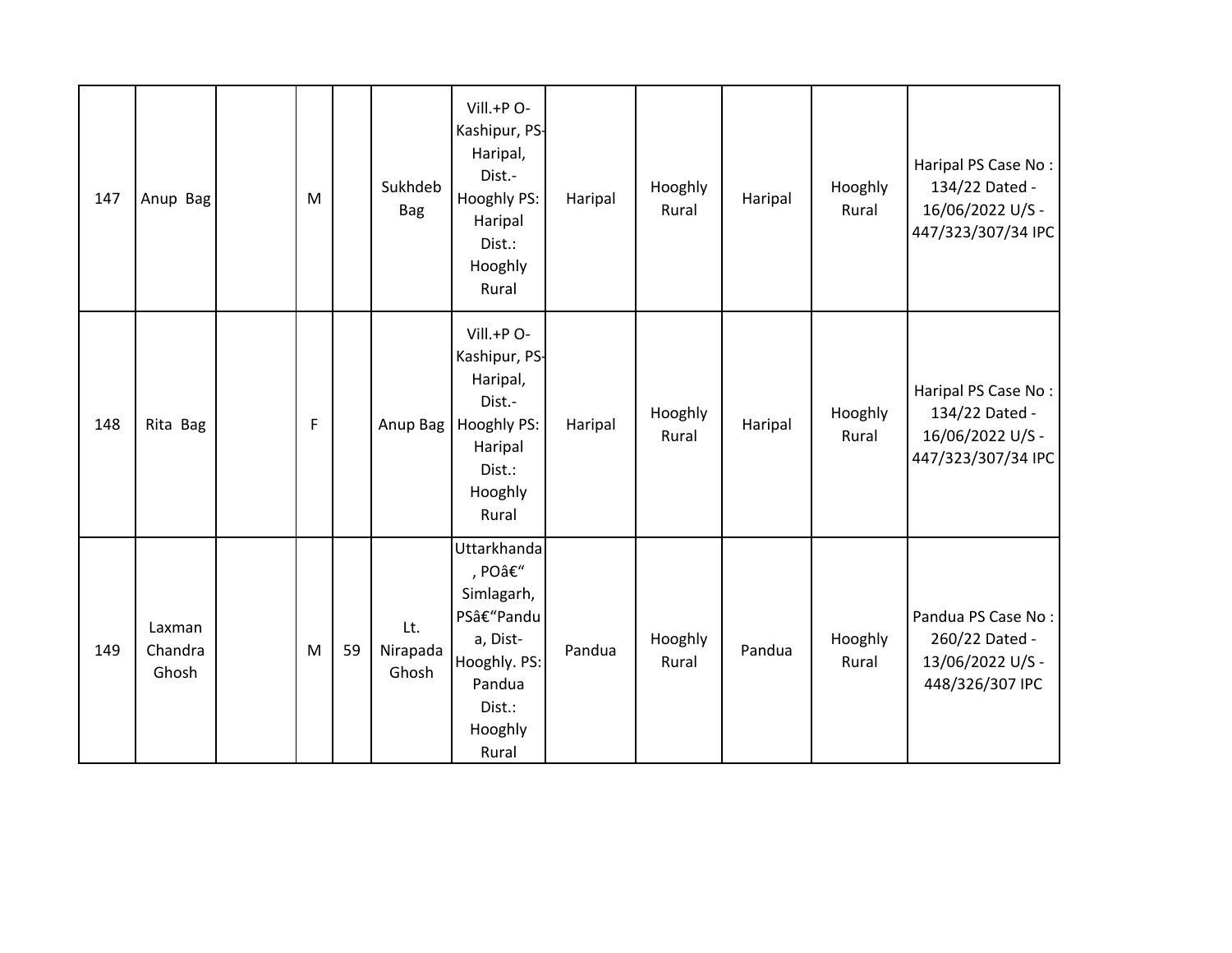| 150 | Amit<br>Gayen    | M              | 50 | Netai<br>Gayen             | Ward No.<br>04,<br>Natungram<br>PS:<br>Tarakeswar<br>Dist.:<br>Hooghly<br>Rural              | Tarakeswar | Hooghly<br>Rural | Pursurah | Hooghly<br>Rural | Pursurah PS Case No<br>: 37/22 Dated -<br>21/03/2022 U/S -<br>379 IPC                             |
|-----|------------------|----------------|----|----------------------------|----------------------------------------------------------------------------------------------|------------|------------------|----------|------------------|---------------------------------------------------------------------------------------------------|
| 151 | Gakul<br>Santra  | M              |    | Lt<br>Gabardha<br>n Santra | Vill-<br>Kamlapur<br>Purbapara,<br>PO-Bora,<br>PS: Singur<br>Dist.:<br>Hooghly<br>Rural      | Singur     | Hooghly<br>Rural | Singur   | Hooghly<br>Rural | Singur PS Case No:<br>241/22 Dated -<br>16/06/2022 U/S -<br>46(A)(C)of Bengal<br>Excise Act, 1909 |
| 152 | Srimati<br>Mandi | $\overline{F}$ | 40 | Sankar<br>Mandi            | Vill- Bhola,<br>Dighirpar,<br>PO-<br>Kamarkund<br>u PS: Singur<br>Dist.:<br>Hooghly<br>Rural | Singur     | Hooghly<br>Rural | Singur   | Hooghly<br>Rural | Singur PS Case No:<br>238/22 Dated -<br>15/06/2022 U/S -<br>341/325/30734 IPC                     |
| 153 | Sankar<br>Mandi  | M              | 50 | Lt Ram<br>Mandi            | Vill-Bhola,<br>PO-<br>Kamarkund<br>u PS: Singur<br>Dist.:<br>Hooghly<br>Rural                | Singur     | Hooghly<br>Rural | Singur   | Hooghly<br>Rural | Singur PS Case No:<br>238/22 Dated -<br>15/06/2022 U/S -<br>341/325/30734 IPC                     |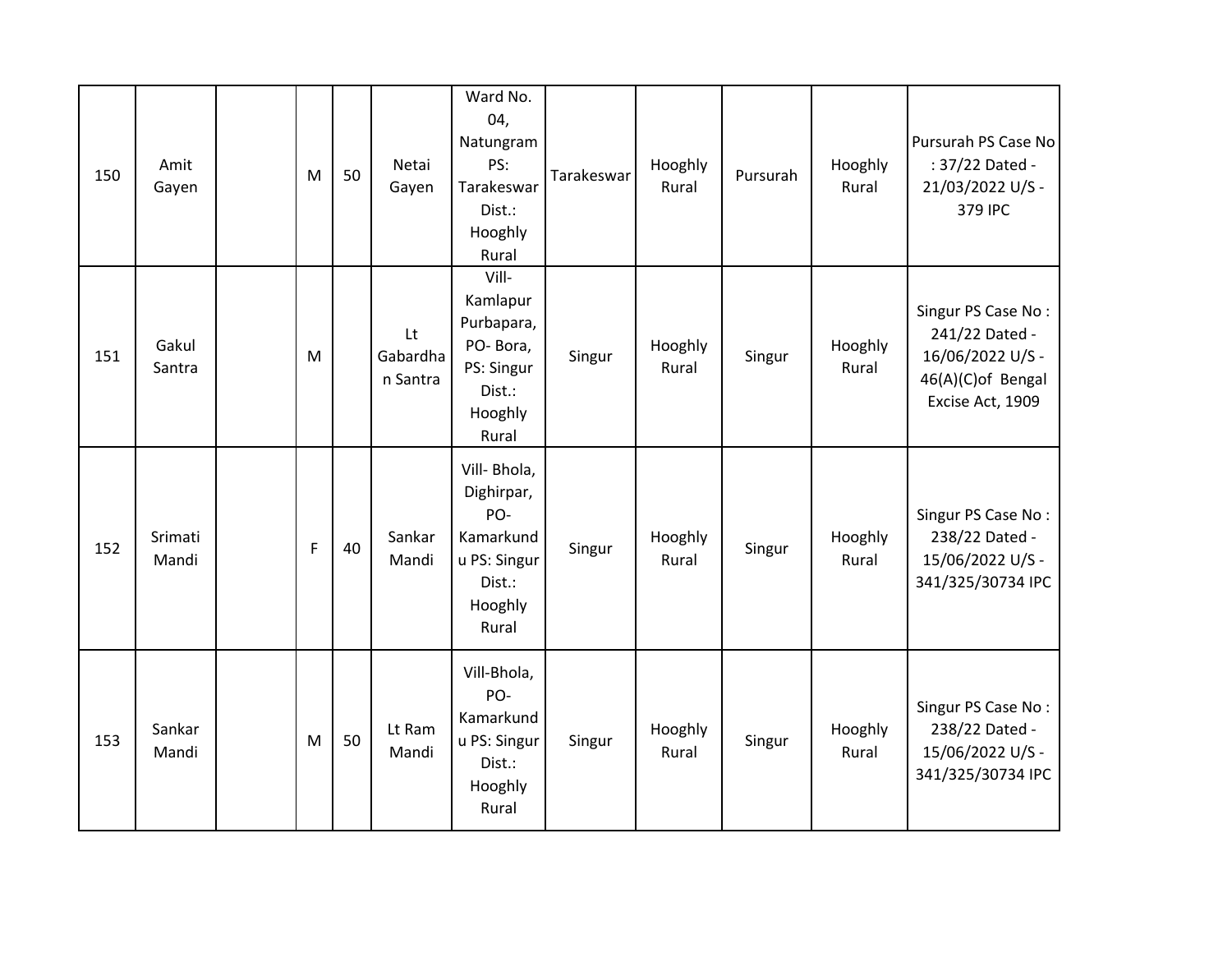| 154 | Sharfuddi<br>n Ansari |                 | M | 25 | Samim<br>Ansari | Jamuria by<br>pas Hossain<br>Nagar<br>Jamuria<br>Paschim<br>Bardhaman<br>PS: Jamuria<br>Dist.:<br>Asansol<br>Durgapur<br>Police<br>Commission<br>erate   | Jamuria           | Asansol<br>Durgapur<br>Police<br>Commissio<br>nerate | Asansole<br>g.r.p.s. | Howrah<br>G.R.P. | Asansole g.r.p.s. PS<br>Case No: 26/22<br>Dated - 16/06/2022<br>U/S-399/402 IPC |
|-----|-----------------------|-----------------|---|----|-----------------|----------------------------------------------------------------------------------------------------------------------------------------------------------|-------------------|------------------------------------------------------|----------------------|------------------|---------------------------------------------------------------------------------|
| 155 | Aftab<br>Alam         | Riyaz<br>Ansari | M | 40 | Najir<br>Ansari | Babutala,<br>Asansol<br>Asansol<br>North<br>Paschim<br>Bardhaman<br>PS: Asansole<br>north Dist.:<br>Asansol<br>Durgapur<br>Police<br>Commission<br>erate | Asansole<br>north | Asansol<br>Durgapur<br>Police<br>Commissio<br>nerate | Asansole<br>g.r.p.s. | Howrah<br>G.R.P. | Asansole g.r.p.s. PS<br>Case No: 26/22<br>Dated - 16/06/2022<br>U/S-399/402 IPC |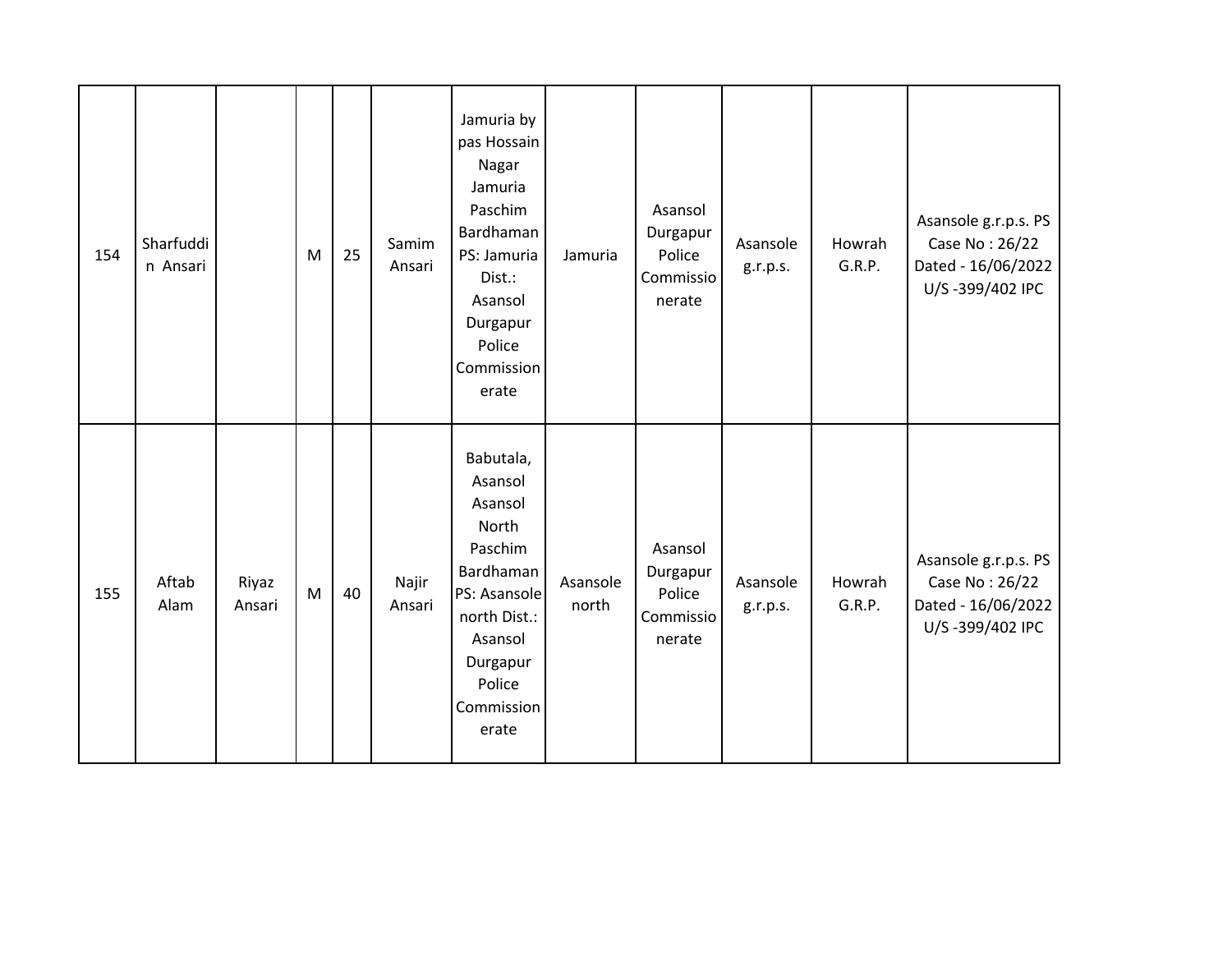| 156 | Md<br>Mukhtar         | M | 28 | Md. Jalil                 | Asansol<br>Railpar<br>Power<br>House<br>Asansol<br>North<br>Paschim<br>Bardhaman<br>PS: Asansole<br>north Dist.:<br>Asansol<br>Durgapur<br>Police<br>Commission<br>erate | Asansole<br>north | Asansol<br>Durgapur<br>Police<br>Commissio<br>nerate | Asansole<br>g.r.p.s. | Howrah<br>G.R.P. | Asansole g.r.p.s. PS<br>Case No: 26/22<br>Dated - 16/06/2022<br>U/S-399/402 IPC |
|-----|-----------------------|---|----|---------------------------|--------------------------------------------------------------------------------------------------------------------------------------------------------------------------|-------------------|------------------------------------------------------|----------------------|------------------|---------------------------------------------------------------------------------|
| 157 | Dharmend<br>er Mallik | M | 26 | Lt.<br>Gharilal<br>Mallik | Tarakeswar<br>Station<br>Road PS:<br>Tarakeswar<br>Dist.:<br>Hooghly<br>Rural                                                                                            | Tarakeswar        | Hooghly<br>Rural                                     | Bandel<br>g.r.p.s.   | Howrah<br>G.R.P. | Bandel g.r.p.s. PS<br>Case No: 12/22<br>Dated - 13/05/2022<br>U/S-399/402 IPC   |
| 158 | Safik<br>Mondal       | M | 38 | Noor<br>Alam<br>Mondal    | Rasulpur,<br>Sekhpur PS:<br>Memari<br>Dist.: Purba<br>Burdwan                                                                                                            | Memari            | Purba<br>Burdwan                                     | Burdwan<br>g.r.p.s.  | Howrah<br>G.R.P. | Burdwan g.r.p.s. PS<br>Case No: 19/22<br>Dated - 24/04/2022<br>U/S-399/402 IPC  |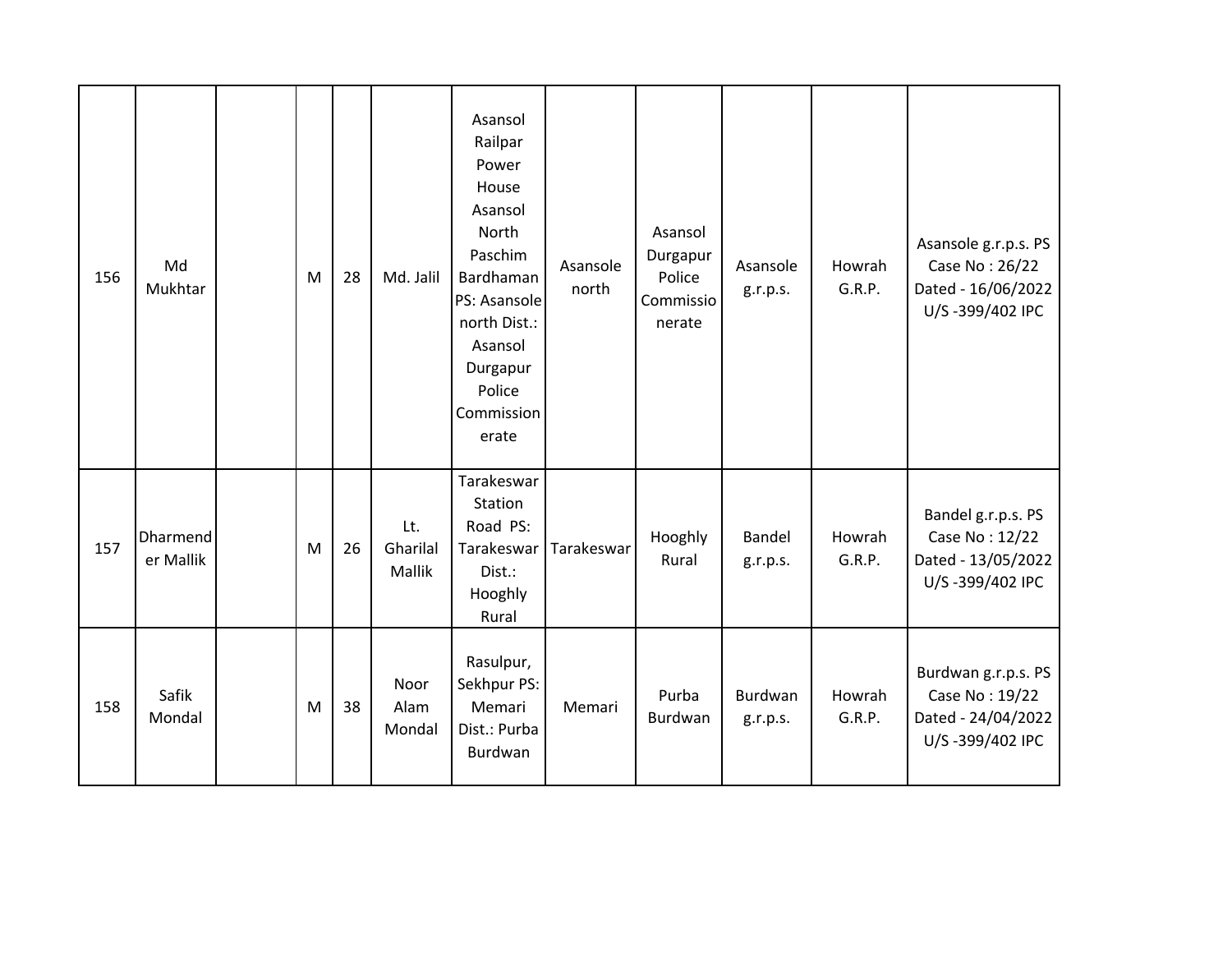| 159 | Sk Asgar           | M |    | Sk Noor<br>Islam                  | PS: Domjur<br>Dist.:<br>Howrah<br>Police<br>Commission<br>erate                           | Domjur             | Howrah<br>Police<br>Commissio<br>nerate | Dasnagar           | Howrah<br>Police<br>Commission<br>erate | Dasnagar PS Case<br>No: 54/22 Dated -<br>18/05/2022 U/S -<br>399/402 IPC                                                                    |
|-----|--------------------|---|----|-----------------------------------|-------------------------------------------------------------------------------------------|--------------------|-----------------------------------------|--------------------|-----------------------------------------|---------------------------------------------------------------------------------------------------------------------------------------------|
| 160 | Raj Kumar<br>Singh | M | 24 | Tej<br>Bahadur@<br>tejan<br>Singh | PS:<br>Malipanchg<br>hara Dist.:<br>Howrah<br>Police<br>Commission<br>erate               | Malipanchg<br>hara | Howrah<br>Police<br>Commissio<br>nerate | Malipanchg<br>hara | Howrah<br>Police<br>Commission<br>erate | Malipanchghara PS<br>Case No: 120/22<br>Dated - 15/06/2022<br>$U/S -$<br>498A/406/307/315/<br>34 IPC & 4 Dowry<br>Prohibition Act,<br>1961Â |
| 161 | Indu Devi          | F | 50 | Tej<br>Bahadur@<br>tejan<br>Singh | PS:<br>Malipanchg<br>hara Dist.:<br>Howrah<br>Police<br>Commission<br>erate               | Malipanchg<br>hara | Howrah<br>Police<br>Commissio<br>nerate | Malipanchg<br>hara | Howrah<br>Police<br>Commission<br>erate | Malipanchghara PS<br>Case No: 120/22<br>Dated - 15/06/2022<br>$U/S -$<br>498A/406/307/315/<br>34 IPC & 4 Dowry<br>Prohibition Act,<br>1961Â |
| 162 | Surajit<br>Majhi   | M | 29 | Sambhu<br>Majhi                   | 58 Gate,<br>Shyampur<br>PS: Sankrail<br>Dist.:<br>Howrah<br>Police<br>Commission<br>erate | Sankrail           | Howrah<br>Police<br>Commissio<br>nerate | Sankrail           | Howrah<br>Police<br>Commission<br>erate | Sankrail PS Case No:<br>641/22 Dated -<br>16/06/2022 U/S -<br>448/325/307/506/3<br>4 IPC                                                    |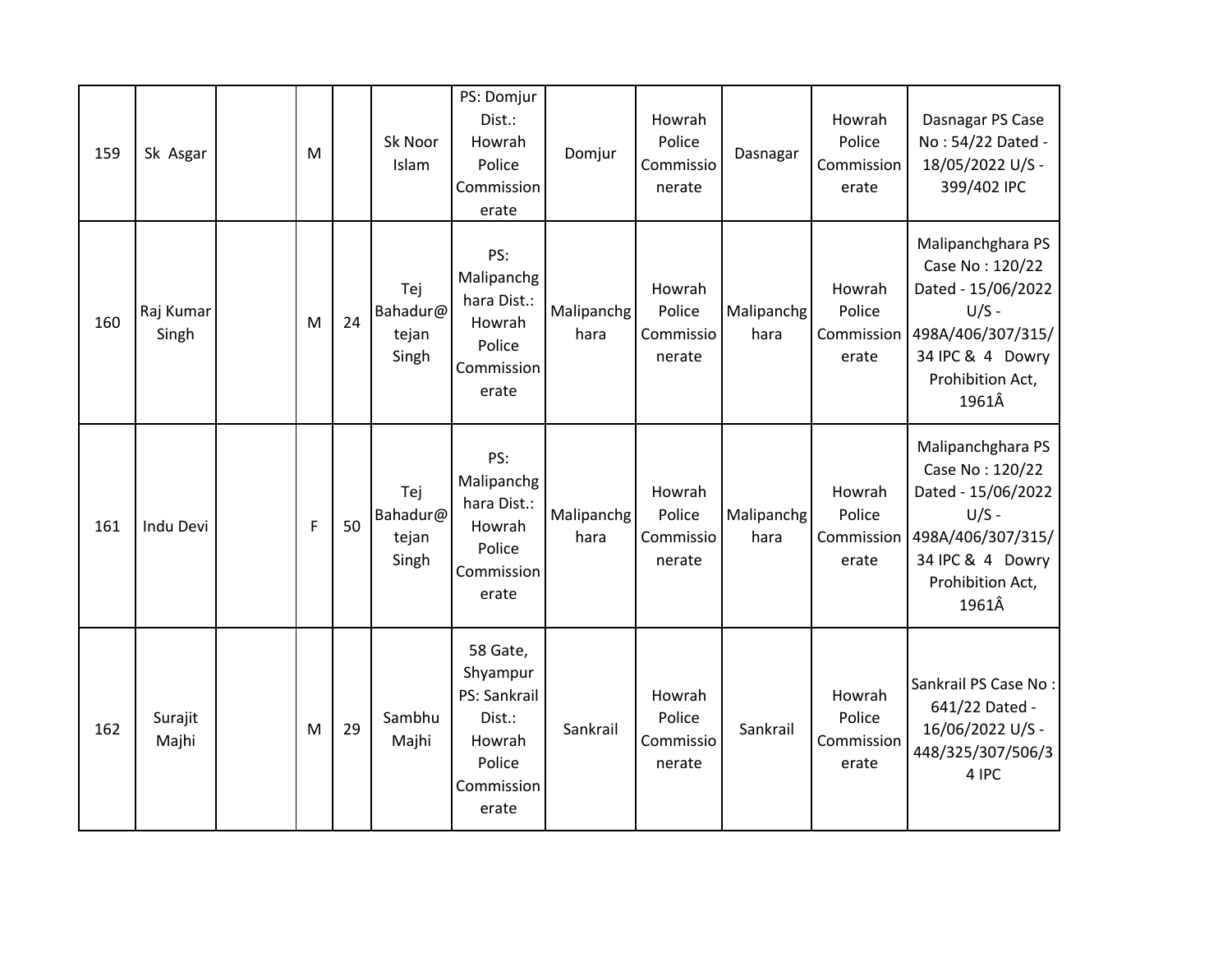| 163 | Sk Selim            |         |   |    | Lt. Kalu Sk          | Argori,<br>Pallysree PS:<br>Sankrail<br>Dist.:<br>Howrah<br>Police<br>Commission<br>erate                | Sankrail | Howrah<br>Police<br>Commissio<br>nerate | Sankrail | Howrah<br>Police<br>Commission<br>erate | Sankrail PS Case No:<br>616/22 Dated -<br>10/06/2022 U/S -<br>143/145/147/148/1<br>49/353/325/307/35<br>4B/120B IPC & 19<br>The West Bengal<br>state Highways Act<br>1964 & 9 West<br><b>Bengal Maintenance</b><br>of Public Order Act,<br>1972 |
|-----|---------------------|---------|---|----|----------------------|----------------------------------------------------------------------------------------------------------|----------|-----------------------------------------|----------|-----------------------------------------|-------------------------------------------------------------------------------------------------------------------------------------------------------------------------------------------------------------------------------------------------|
| 164 | Raju Bag            |         | M | 18 | Sanjoy<br><b>Bag</b> | PS: Amta<br>Dist.:<br>Howrah<br>Rural                                                                    | Amta     | Howrah<br>Rural                         | Amta     | Howrah<br>Rural                         | Amta PS Case No:<br>201/22 Dated -<br>15/06/2022 U/S -<br>363/365 IPC                                                                                                                                                                           |
| 165 | Ansar Ali<br>Middya |         | M | 55 | Lt. Ayaub<br>Middya  | Haturia<br>Nawpara Sk<br>Para, PS-<br>Bagnan, Dist-<br>Howrah PS:<br>Bagnan<br>Dist.:<br>Howrah<br>Rural | Bagnan   | Howrah<br>Rural                         | Bagnan   | Howrah<br>Rural                         | Bagnan PS Case No:<br>253/22 Dated -<br>18/05/2022 U/S -<br>341/325/379/427/3<br>4 IPC                                                                                                                                                          |
| 166 | Taibur Ali          | Rahaman | M | 24 | Jamsed Ali           | Puar PS:<br>Chakulia<br>Dist.:<br>Islampur<br>Police<br>District                                         | Chakulia | Islampur<br>Police<br>District          | Chakulia | Islampur<br>Police<br>District          | Chakulia PS Case No<br>: 180/22 Dated -<br>16/06/2022 U/S -<br>363/365/109 IPC                                                                                                                                                                  |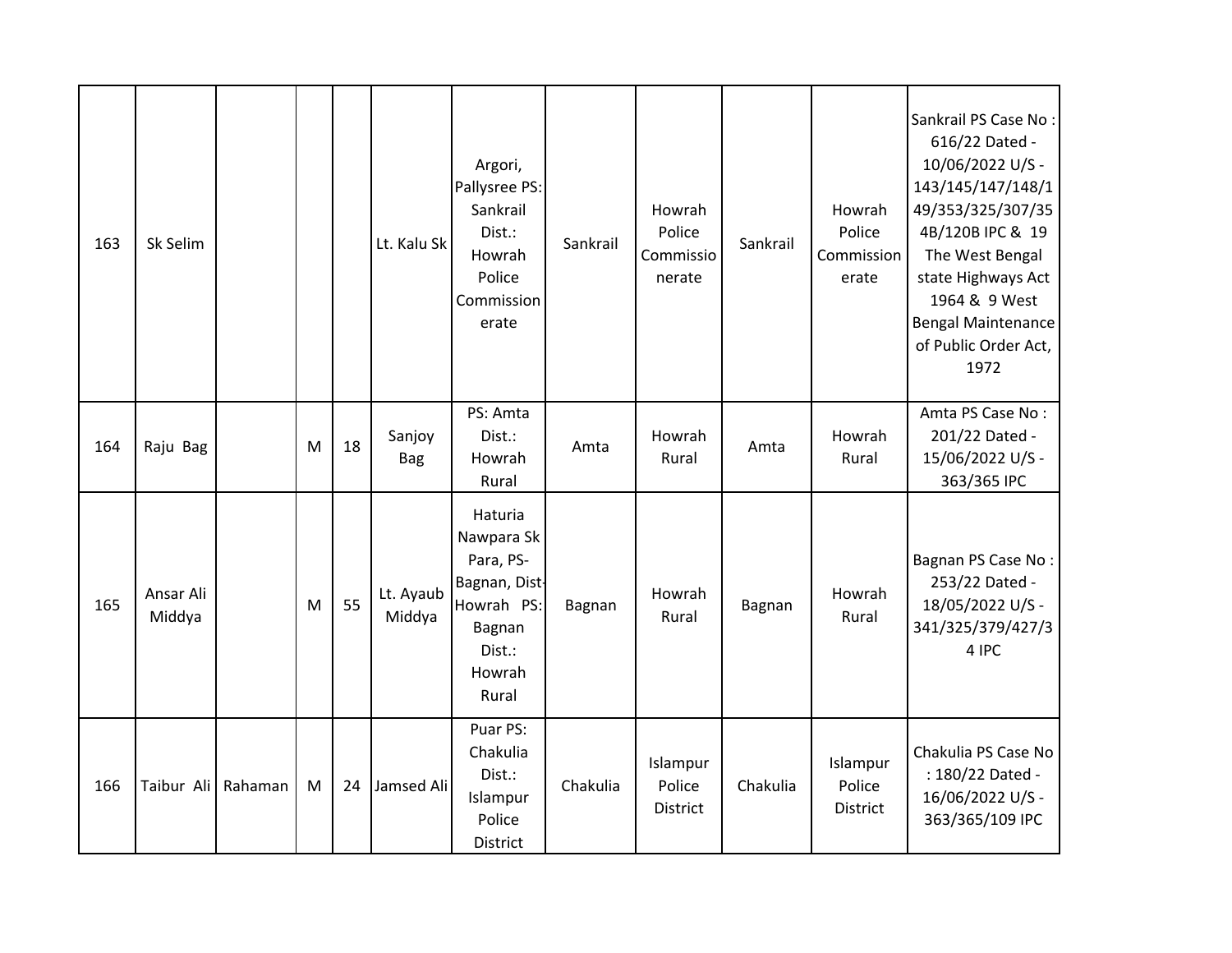| 167 | <b>Bikash</b><br>Rajvar | M         |    | Bishu<br>Rajvar              | Baisi Baisi<br><b>Baisi</b><br>Katihar<br>(Bihar)                                        |           | <b>Basirhat</b> | Dalkhola  | Islampur<br>Police<br>District | Dalkhola PS Case No<br>: 173/22 Dated -<br>03/06/2022 U/S -<br>379 IPC                               |
|-----|-------------------------|-----------|----|------------------------------|------------------------------------------------------------------------------------------|-----------|-----------------|-----------|--------------------------------|------------------------------------------------------------------------------------------------------|
| 168 | Mithu Sk                | M         | 28 | Anarul Sk                    | KASHIMNAG<br>AR PS:<br>Islampore<br>Dist.:<br>Murshidaba<br>d                            | Islampore | Murshidab<br>ad | Islampore | Murshidaba<br>d                | <b>Islampore PS Case</b><br>No: 201/22 Dated -<br>06/05/2022 U/S -<br>341/323/325/307/5<br>06/34 IPC |
| 169 | Suman Sk                | ${\sf M}$ | 25 | Ajbar Sk                     | KASHIMNAG<br>AR PS:<br>Islampore<br>Dist.:<br>Murshidaba<br>d                            | Islampore | Murshidab<br>ad | Islampore | Murshidaba<br>d                | <b>Islampore PS Case</b><br>No: 201/22 Dated -<br>06/05/2022 U/S -<br>341/323/325/307/5<br>06/34 IPC |
| 170 | Alok Roy                |           |    | S/o Ishwar<br>Chandra<br>Roy | of Dakshin<br>Gossairhat<br>PO<br>Gossairhat,<br>PS:<br>Dhubguri<br>Dist.:<br>Jalpaiguri | Dhubguri  | Jalpaiguri      | Dhubguri  | Jalpaiguri                     | Dhubguri PS Case No<br>: 369/22 Dated -<br>16/06/2022 U/S -<br>341/323/325/354/3<br><b>79 IPC</b>    |
| 171 | Biswajit<br>Roy         |           |    | <b>Bishu Roy</b>             | of Dakshin<br>Gossairhat<br>PO<br>Gossairhat,<br>PS:<br>Dhubguri<br>Dist.:<br>Jalpaiguri | Dhubguri  | Jalpaiguri      | Dhubguri  | Jalpaiguri                     | Dhubguri PS Case No<br>: 369/22 Dated -<br>16/06/2022 U/S -<br>341/323/325/354/3<br><b>79 IPC</b>    |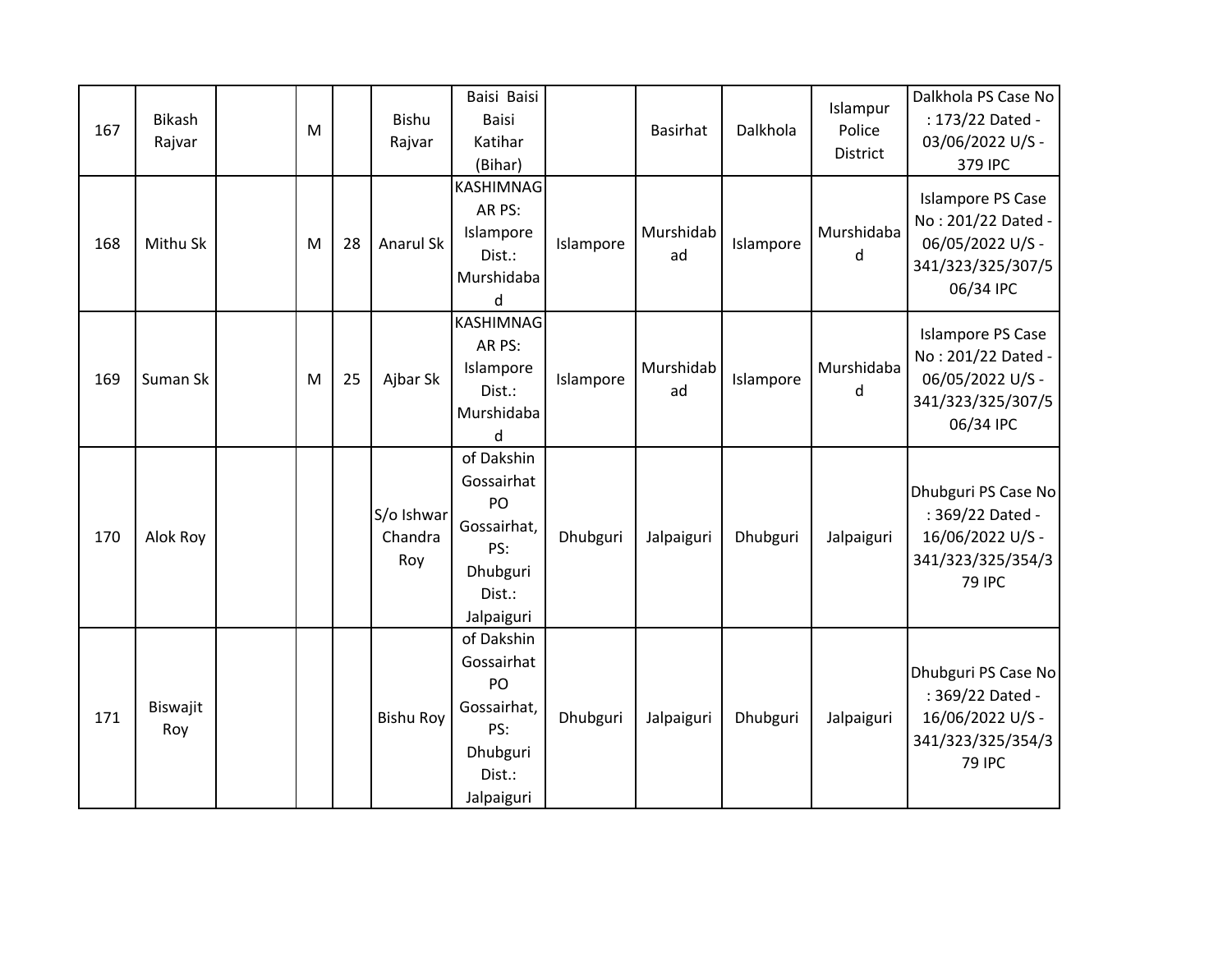| 172 | Santu Das          |                  | M |    | Monmoha<br>n Das             | PS:<br>Malbazar<br>Dist.:<br>Jalpaiguri                                               | Malbazar          | Jalpaiguri                            | Malbazar          | Jalpaiguri                            | Malbazar PS Case<br>No: 473/22 Dated -<br>16/06/2022 U/S-46<br>Bengal Excise Act,<br>1909                                                     |
|-----|--------------------|------------------|---|----|------------------------------|---------------------------------------------------------------------------------------|-------------------|---------------------------------------|-------------------|---------------------------------------|-----------------------------------------------------------------------------------------------------------------------------------------------|
| 173 | Haripada<br>Mondal | Kargil<br>Mondal | M | 22 | Bidhan<br>Mondal             | PS:<br>Raghunathg<br>anj Dist.:<br>Jangipur<br>Police<br><b>District</b>              | Raghunathg<br>anj | Jangipur<br>Police<br><b>District</b> | Raghunathg<br>anj | Jangipur<br>Police<br><b>District</b> | Raghunathganj PS<br>Case No: 475/22<br>Dated - 08/06/2022<br>$U/S -$<br>447/427/353/332/5<br>06/34 IPC & 9(b)(ii)<br>Explosives Act,<br>1884Â |
| 174 | Safat<br>Hossain   |                  | M | 21 | Jahidul<br>Hoque             | Mohipal<br>Natunpara<br>PS:<br>Sagardighi<br>Dist.:<br>Jangipur<br>Police<br>District | Sagardighi        | Jangipur<br>Police<br>District        | Sagardighi        | Jangipur<br>Police<br><b>District</b> | Sagardighi PS Case<br>No: 236/22 Dated -<br>31/05/2022 U/S -<br>399/402 IPC                                                                   |
| 175 | Bidyut<br>Thandar  |                  |   | 37 | Lt.<br>Pirumaha<br>n Thandar | RADHAMAH<br><b>ANPUR PS:</b><br>Kotulpur<br>Dist.:<br>Bankura                         | Kotulpur          | Bankura                               | Samsherga<br>nj   | Jangipur<br>Police<br><b>District</b> | Samsherganj PS<br>Case No: 212/22<br>Dated - 15/06/2022<br>U/S-279/338 IPC                                                                    |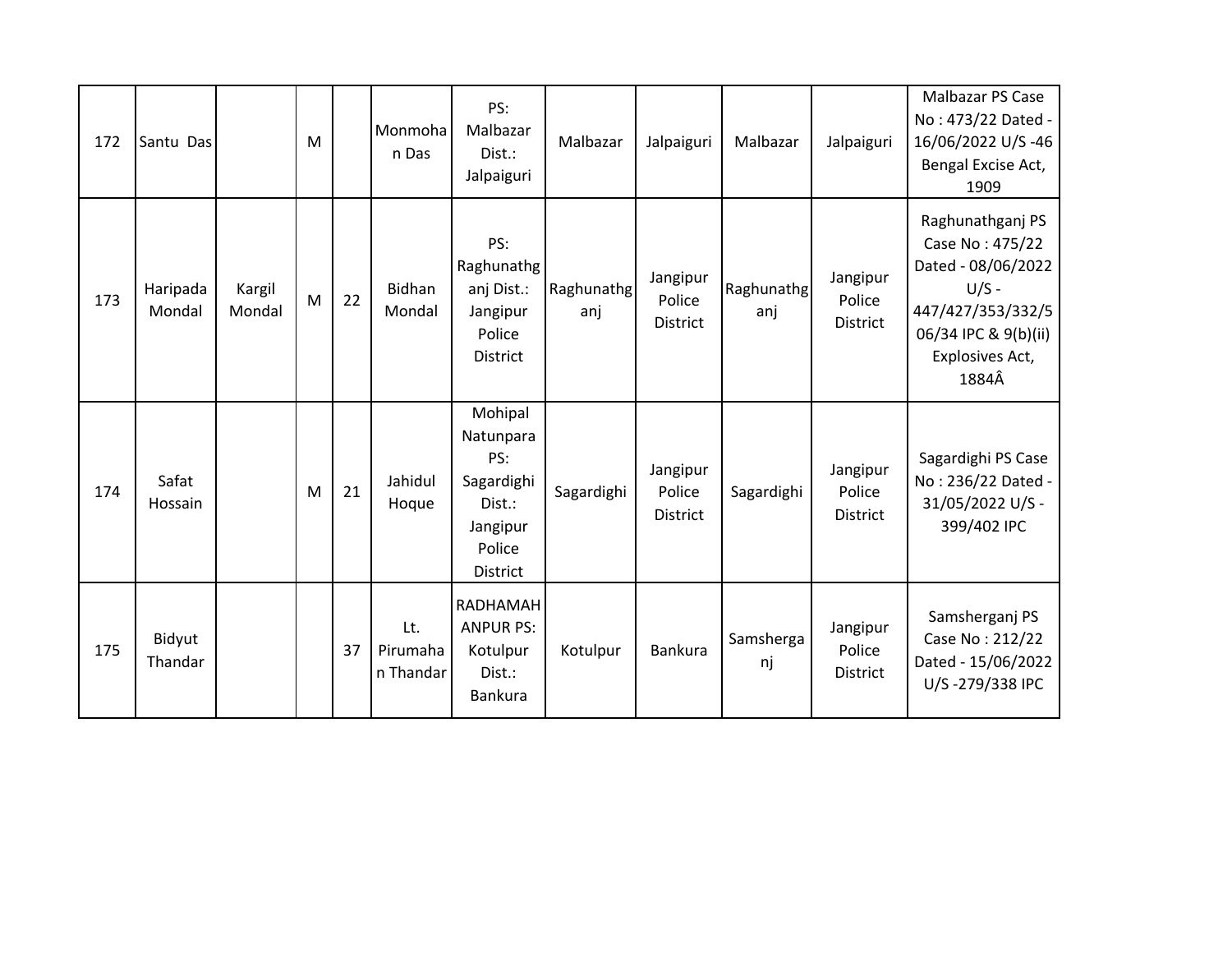| 176 | Rakesh<br>Sahoo         |   |    | Lt.jadura<br>m Sahoo         | Vill-<br>Radhanagar<br>PO+PS+Dist-<br>Jhargram,<br>PS:<br>Jhargram<br>Dist.:<br>Jhargram  | Jhargram | Jhargram                                | Jhargram | Jhargram                                | Jhargram PS Case No<br>: 188/22 Dated -<br>16/06/2022 U/S -<br>153A/505 IPC                                      |
|-----|-------------------------|---|----|------------------------------|-------------------------------------------------------------------------------------------|----------|-----------------------------------------|----------|-----------------------------------------|------------------------------------------------------------------------------------------------------------------|
| 177 | Avijit<br>Garai         |   |    | Sujit Garai                  | PS:<br>Jhargram<br>Dist.:<br>Jhargram                                                     | Jhargram | Jhargram                                | Jhargram | Jhargram                                | Jhargram PS Case No<br>: 189/22 Dated -<br>16/06/2022 U/S -<br>498A/302 IPC                                      |
| 178 | Sujit<br>Garai          |   |    | Lt.binod<br>Garai            | PS:<br>Jhargram<br>Dist.:<br>Jhargram                                                     | Jhargram | Jhargram                                | Jhargram | Jhargram                                | Jhargram PS Case No<br>: 189/22 Dated -<br>16/06/2022 U/S -<br>498A/302 IPC                                      |
| 179 | Ananda<br>Mahapatr<br>a | M | 50 | Lt Gagan<br>Chandra<br>Patra | <b>KALMAPUK</b><br><b>HURIA PS:</b><br>Nayagram<br>Dist.:<br>Jhargram                     | Nayagram | Jhargram                                | Nayagram | Jhargram                                | Nayagram PS Case<br>No: 62/22 Dated -<br>16/06/2022 U/S -<br>46(a)/46(b)(c)/47/5<br>2 Bengal Excise Act,<br>1909 |
| 180 | Surajit<br>Majhi        | M | 29 | Sambhu<br>Majhi              | 58 Gate,<br>Shyampur<br>PS: Sankrail<br>Dist.:<br>Howrah<br>Police<br>Commission<br>erate | Sankrail | Howrah<br>Police<br>Commissio<br>nerate | Sankrail | Howrah<br>Police<br>Commission<br>erate | Sankrail PS Case No:<br>641/22 Dated -<br>16/06/2022 U/S -<br>448/325/307/506/3<br>4 IPC                         |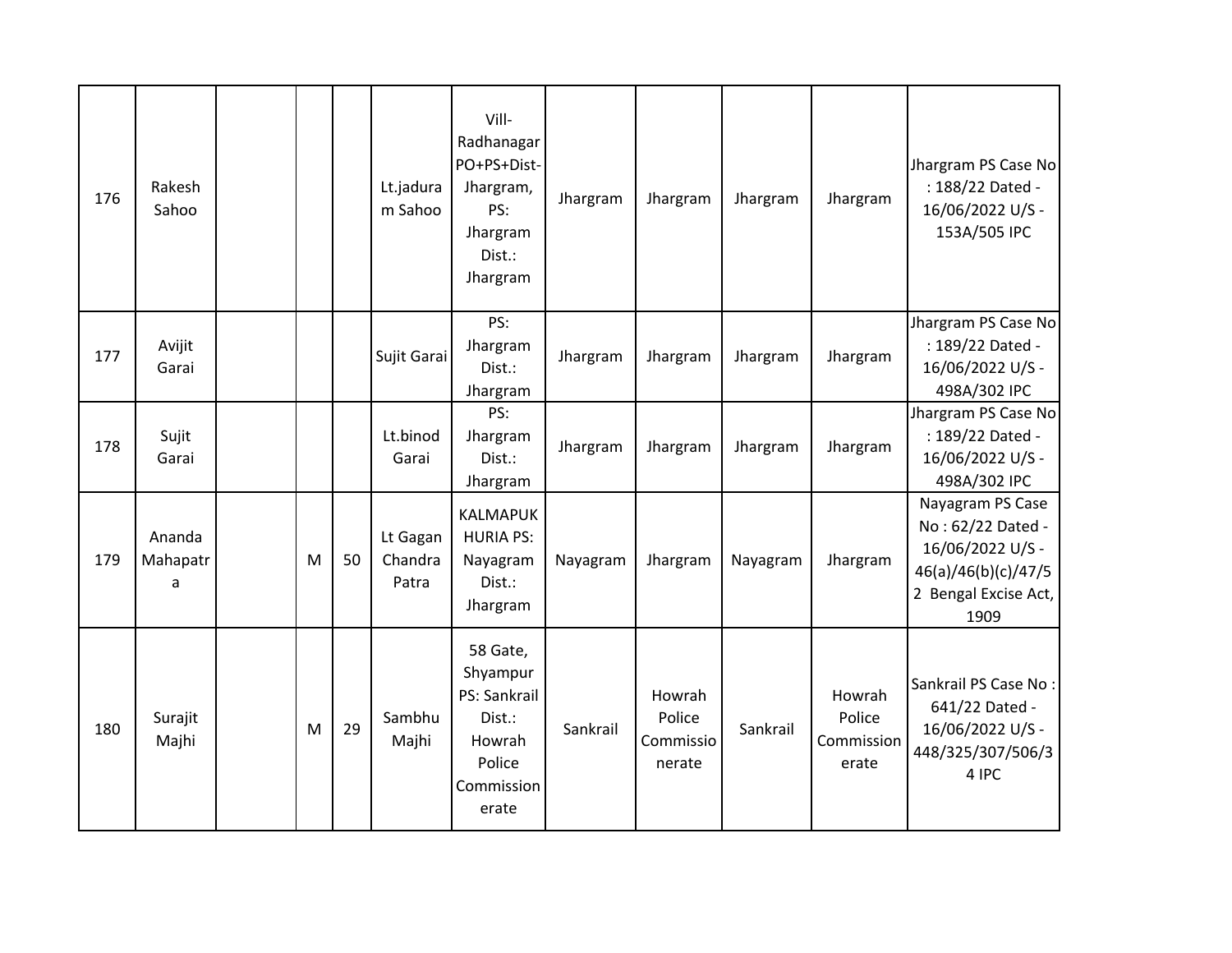| 181 | Sk Selim         |  |    | Lt. Kalu Sk          | Argori,<br>Pallysree PS:<br>Sankrail<br>Dist.:<br>Howrah<br>Police<br>Commission<br>erate                            | Sankrail | Howrah<br>Police<br>Commissio<br>nerate    | Sankrail | Howrah<br>Police<br>Commission<br>erate    | Sankrail PS Case No:<br>616/22 Dated -<br>10/06/2022 U/S -<br>143/145/147/148/1<br>49/353/325/307/35<br>4B/120B IPC & 19<br>The West Bengal<br>state Highways Act<br>1964 & 9 West<br><b>Bengal Maintenance</b><br>of Public Order Act,<br>1972 |
|-----|------------------|--|----|----------------------|----------------------------------------------------------------------------------------------------------------------|----------|--------------------------------------------|----------|--------------------------------------------|-------------------------------------------------------------------------------------------------------------------------------------------------------------------------------------------------------------------------------------------------|
| 182 | Mangal<br>Sardar |  | 40 | Kartick Ch<br>Sardar | Poragacha<br>Mayashapar<br>a, PS<br>Bhimpur<br>Nadia PS:<br>Bhimpur<br>Dist.:<br>Krishnanaga<br>r Police<br>District | Bhimpur  | Krishnanag<br>ar Police<br><b>District</b> | Bhimpur  | Krishnanaga<br>r Police<br><b>District</b> | Bhimpur PS Case No<br>: 232/22 Dated -<br>15/06/2022 U/S -<br>341/325/326506/34<br><b>IPC</b>                                                                                                                                                   |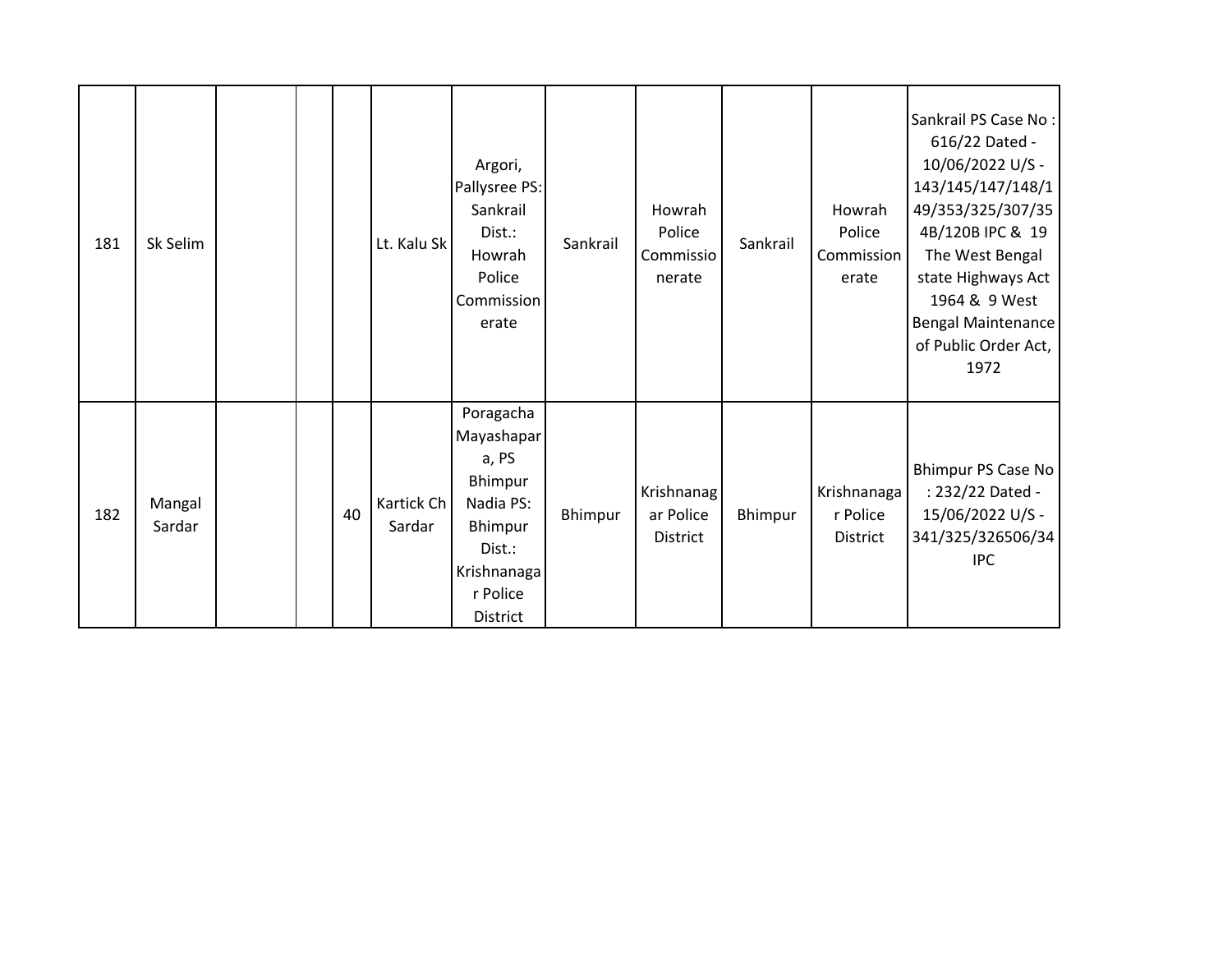| 183 | Chiranjit<br>Ghosh | M | 26 | $S/O-$ Lt.<br><b>Babu</b><br>Ghosh | Of Mayakol<br>Majherpara,<br>PS-<br>Dhubulia,<br>Nadia. PS:<br>Dhubulia<br>Dist.:<br>Krishnanaga<br>r Police<br>District | Dhubulia | Krishnanag<br>ar Police<br>District        | Dhubulia | Krishnanaga<br>r Police<br><b>District</b> | Dhubulia PS Case No<br>: 230/22 Dated -<br>15/06/2022 U/S -<br>341/427/325/326/5<br>06/34 IPC |
|-----|--------------------|---|----|------------------------------------|--------------------------------------------------------------------------------------------------------------------------|----------|--------------------------------------------|----------|--------------------------------------------|-----------------------------------------------------------------------------------------------|
| 184 | Asish<br>Ghosh     | M | 22 | S/o- Paki<br>Ghosh                 | Mayakol<br>Gatepara,<br>PS-<br>Dhubulia,<br>Nadia. PS:<br>Dhubulia<br>Dist.:<br>Krishnanaga<br>r Police<br>District      | Dhubulia | Krishnanag<br>ar Police<br>District        | Dhubulia | Krishnanaga<br>r Police<br>District        | Dhubulia PS Case No<br>: 230/22 Dated -<br>15/06/2022 U/S -<br>341/427/325/326/5<br>06/34 IPC |
| 185 | Achinta<br>Ghosh   | M | 24 | $S/O-$<br>Loharam<br>Ghosh         | Of Mayakol<br>Majherpara,<br>PS-<br>Dhubulia,<br>Nadia. PS:<br>Dhubulia<br>Dist.:<br>Krishnanaga<br>r Police<br>District | Dhubulia | Krishnanag<br>ar Police<br><b>District</b> | Dhubulia | Krishnanaga<br>r Police<br><b>District</b> | Dhubulia PS Case No<br>: 230/22 Dated -<br>15/06/2022 U/S -<br>341/427/325/326/5<br>06/34 IPC |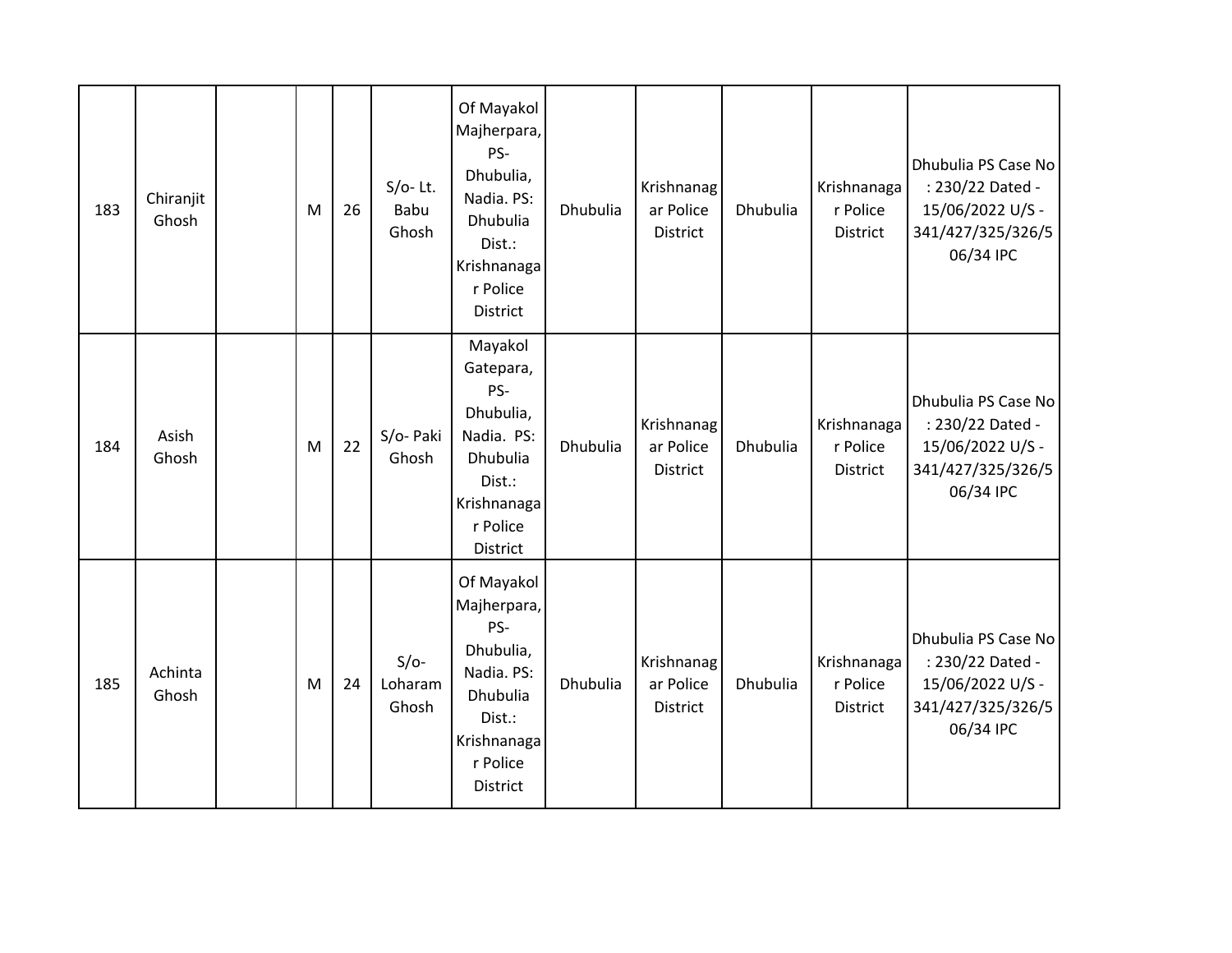| 186 | Jillad Sk            |       | M | 47 | Fasaidi Sk                 | Sahapur<br>Paschimpar<br>a PS:<br>Kaligunj<br>Dist.:<br>Krishnanaga<br>r Police<br><b>District</b>                                     | Kaligunj  | Krishnanag<br>ar Police<br>District | Kaligunj    | Krishnanaga<br>r Police<br><b>District</b> | Kaligunj PS Case No:<br>338/22 Dated -<br>31/05/2022 U/S -<br>341/186/353/326/3<br>07/506/34 IPC &<br>135(i)(a) Electricity<br>Act, 2003 (Relevant<br>Provisions)           |
|-----|----------------------|-------|---|----|----------------------------|----------------------------------------------------------------------------------------------------------------------------------------|-----------|-------------------------------------|-------------|--------------------------------------------|-----------------------------------------------------------------------------------------------------------------------------------------------------------------------------|
| 187 | Gobinda<br>Kirtyania |       | M | 36 | Gopal<br>Kirtyania         | Daharthuba<br>PS: Habra<br>Dist.:<br><b>Barasat</b>                                                                                    | Habra     | <b>Barasat</b>                      | Kaligunj    | Krishnanaga<br>r Police<br><b>District</b> | Kaligunj PS Case No:<br>335/22 Dated -<br>29/05/2022 U/S -<br>279/338 IPC                                                                                                   |
| 188 | Amit<br>Pramanick    | Anit  | M | 25 | Adhir<br>Pramanick         | Kishorepur<br>Natunpara<br>(near<br>tower), PS<br>Karimpur,<br>Nadia PS:<br>Karimpore<br>Dist.:<br>Krishnanaga<br>r Police<br>District | Karimpore | Krishnanag<br>ar Police<br>District | Karimpore   | Krishnanaga<br>r Police<br><b>District</b> | Karimpore PS Case<br>No: 138/22 Dated -<br>15/06/2022 U/S -<br>447/363/511/506/3<br>4 IPC & 4 The<br>Protection of<br>children from sexual<br>offences Act, 2012<br>(POCSO) |
| 189 | Srikanta<br>Bagchi   | Dalui | M |    | $S/O-$<br>Susanta<br>Dalui | Beldanga<br>Bagdipara<br>PS:<br>Beldanga<br>Dist.:<br>Murshidaba<br>d                                                                  | Beldanga  | Murshidab<br>ad                     | Krishnaganj | Krishnanaga<br>r Police<br><b>District</b> | Krishnaganj PS Case<br>No: 212/22 Dated -<br>15/06/2022 U/S -<br>363/365/34 IPC                                                                                             |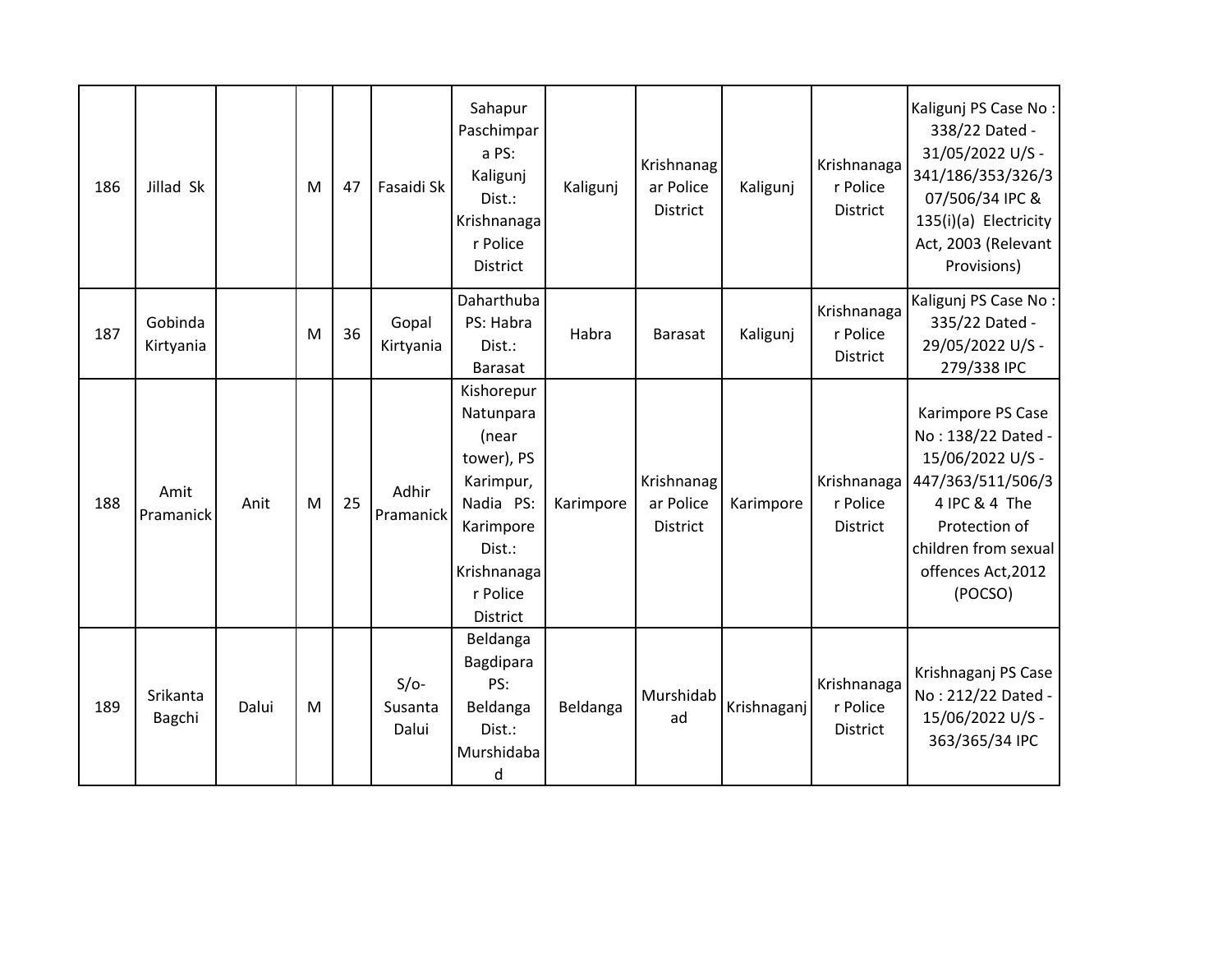| 190 | Sourav<br>Chakrabor<br>ty<br>Chakrabor<br>ty | Sona | M | 25 | Prasanta<br>ty          | Sandhya<br>Para,<br>Krishnagar<br>PS:<br>Chakrabor Krishnanaga<br>r Dist.:<br>Krishnanaga<br>r Police<br>District                                 | Krishnanag<br>ar | Krishnanag<br>ar Police<br>District | Krishnanag<br>ar | Krishnanaga<br>r Police<br><b>District</b> | Krishnanagar PS<br>Case No: 542/22<br>Dated - 30/05/2022<br>U/S-399/402 IPC                     |
|-----|----------------------------------------------|------|---|----|-------------------------|---------------------------------------------------------------------------------------------------------------------------------------------------|------------------|-------------------------------------|------------------|--------------------------------------------|-------------------------------------------------------------------------------------------------|
| 191 | Tanmoy<br>Kundu                              |      | M |    | Bishnupad<br>a Kundu    | Prachin<br>Mayapur<br>South, Ward<br>No.- 7, PS-<br>Nabadwip,<br>Dist.- Nadia<br>PS:<br>Nabadwip<br>Dist.:<br>Krishnanaga<br>r Police<br>District | Nabadwip         | Krishnanag<br>ar Police<br>District | Nabadwip         | Krishnanaga<br>r Police<br>District        | Nabadwip PS Case<br>No: 255/22 Dated -<br>16/06/2022 U/S -<br>153A/295A/298/506<br>/34 IPC      |
| 192 | Ashish<br><b>Biswas</b>                      |      | M | 21 | Nirmal<br><b>Biswas</b> | Billowgram,<br><b>PS</b><br>Nakashipara<br>, Nadia PS:<br>Nakashipara<br>Dist.:<br>Krishnanaga<br>r Police<br>District                            | Nakashipar<br>a  | Krishnanag<br>ar Police<br>District | Nakashipar<br>a  | Krishnanaga<br>r Police<br><b>District</b> | Nakashipara PS Case<br>No: 454/22 Dated -<br>15/06/2022 U/S -<br>153A/295A/505(2)<br><b>IPC</b> |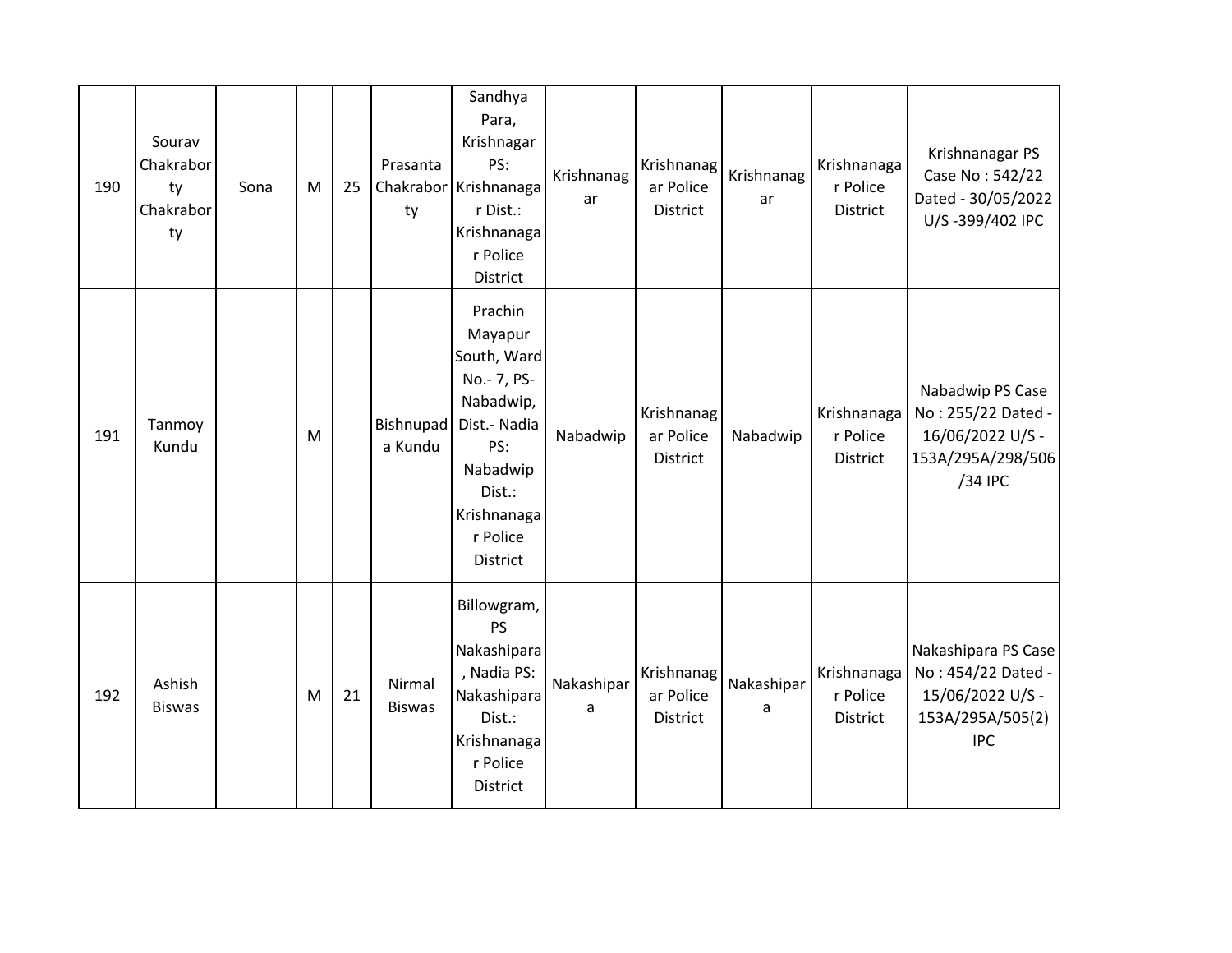| 193 | Moinuddi<br>n Munshi |          | M | 68 | Lt.<br>Jalaluddin<br>Munshi | Palsunda(Di<br>ghirdharpar<br>a), Ps<br>Palashipara,<br>Nadia PS:<br>Palashipara<br>Dist.:<br>Krishnanaga<br>r Police<br>District | Palashipara       | Krishnanag<br>ar Police<br><b>District</b> | Palashipara       | Krishnanaga<br>r Police<br><b>District</b> | Palashipara PS Case<br>No: 214/22 Dated -<br>16/06/2022 U/S -<br>153(A)/295(A)/505(i<br>$(b)$ IPC           |
|-----|----------------------|----------|---|----|-----------------------------|-----------------------------------------------------------------------------------------------------------------------------------|-------------------|--------------------------------------------|-------------------|--------------------------------------------|-------------------------------------------------------------------------------------------------------------|
| 194 | Asidul Sk            | Asikul   | M |    | Motiur Sk                   | Bakhrabad<br>char<br>Hatathpara<br>PS:<br><b>Baishnabnag</b><br>ar Dist.:<br>Malda                                                | Baishnabna<br>gar | Malda                                      | Baishnabna<br>gar | Malda                                      | Baishnabnagar PS<br>Case No: 459/22<br>Dated - 29/05/2022<br>$U/S -$<br>498A/323/325/307/<br>506/379/34 IPC |
| 195 | Hobibulla<br>Sk      | Habib Sk | M |    | Nurul<br>Hoda               | Par<br>Baidyanathp<br>ur PS:<br>Baishnabnag<br>ar Dist.:<br>Malda                                                                 | Baishnabna<br>gar | Malda                                      | Baishnabna<br>gar | Malda                                      | Baishnabnagar PS<br>Case No: 428/22<br>Dated - 20/05/2022<br>$U/S -$<br>448/323/325/506/3<br>4 IPC          |
| 196 | Biplab<br>Mandal     |          | M | 30 | Pramatha<br>Mandal          | Taitor, PO-<br>Dighalbar,<br>PS-<br>Bamongola,<br>Dist-Malda<br>PS:<br>Bamangola<br>Dist.: Malda                                  | Bamangola         | Malda                                      | Bamangola         | Malda                                      | Bamangola PS Case<br>No: 160/22 Dated -<br>16/06/2022 U/S -<br>498A/304B/34 IPC                             |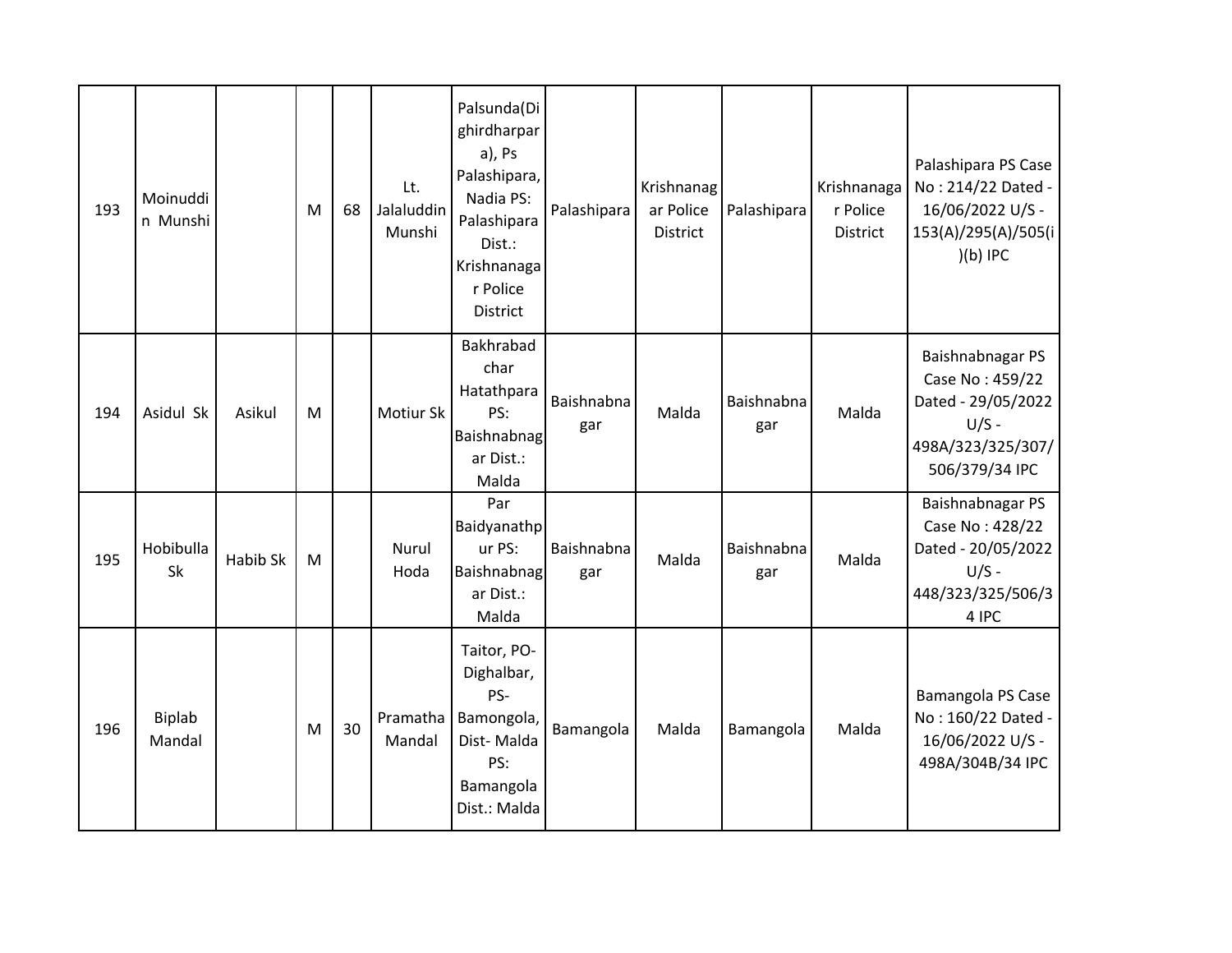| 197 | Jahidur Sk       |              | M | 27 | Late<br>Moniruddi<br>n | Mangal<br>jone, P.O.<br>Ghorsala PS:<br>anj Dist.:<br>Jangipur<br>Police<br>District | Raghunathg   Raghunathg<br>anj | Jangipur<br>Police<br><b>District</b> | English<br>bazar     | Malda | English bazar PS<br>Case No: 940/22<br>Dated - 14/06/2022<br>U/S-399/402 IPC                          |
|-----|------------------|--------------|---|----|------------------------|--------------------------------------------------------------------------------------|--------------------------------|---------------------------------------|----------------------|-------|-------------------------------------------------------------------------------------------------------|
| 198 | Chandan<br>Singh |              | M | 31 | Madan<br>Singh         | Kanchantar<br>PS: English<br>bazar Dist.:<br>Malda                                   | English<br>bazar               | Malda                                 | English<br>bazar     | Malda | English bazar PS<br>Case No: 940/22<br>Dated - 14/06/2022<br>U/S-399/402 IPC                          |
| 199 | Laskar Ali       |              | M |    | Md Musa                | Malsabad<br>PS:<br>Harishchand<br>rapur Dist.:<br>Malda                              | Harishchan<br>drapur           | Malda                                 | Harishchan<br>drapur | Malda | Harishchandrapur PS<br>Case No: 471/22<br>Dated - 13/06/2022<br>U/S-328/457/380<br><b>IPC</b>         |
| 200 | Jamaluddi<br>n   | <b>Bishu</b> | M |    | Lt<br>Giyasuddi<br>n   | Solmari P.O-<br>Dhangara<br>PS:<br>Chanchal<br>Dist.: Malda                          | Chanchal                       | Malda                                 | Harishchan<br>drapur | Malda | Harishchandrapur PS<br>Case No: 471/22<br>Dated - 13/06/2022<br>U/S-328/457/380<br><b>IPC</b>         |
| 201 | Hasiruddi<br>n   | Sk           | M |    | Jamaluddi<br>n         | Bitol P.O-<br>Mahendrap<br>ur PS:<br>Harishchand<br>rapur Dist.:<br>Malda            | Harishchan<br>drapur           | Malda                                 | Harishchan<br>drapur | Malda | Harishchandrapur PS<br>Case No: 478/22<br>Dated - 16/06/2022<br>$U/S -$<br>447/324/325/308/3<br>4 IPC |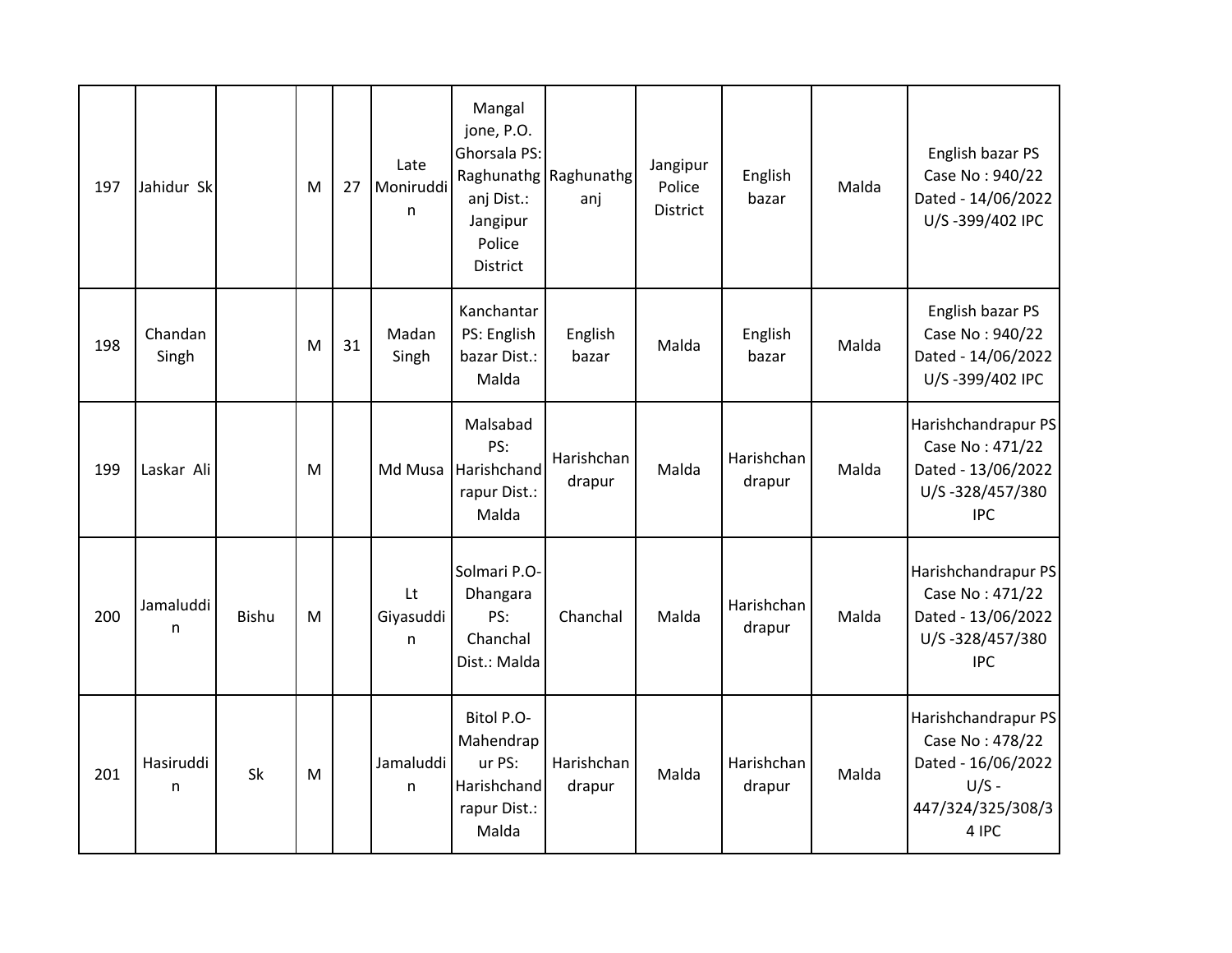| 202 | Paban<br>Mandal | M | <b>Subhas</b><br>Mandal | Kuchipara<br>PS:<br>Kaliachak<br>Dist.: Malda    | Kaliachak        | Malda | Kaliachak | Malda | Kaliachak PS Case<br>No: 626/22 Dated -<br>16/06/2022 U/S -<br>379/411 IPC & 4D<br>The West Bengal<br>Land Reforms Act,<br>1955          |
|-----|-----------------|---|-------------------------|--------------------------------------------------|------------------|-------|-----------|-------|------------------------------------------------------------------------------------------------------------------------------------------|
| 203 | Mokim Sk        | M | Ablesh Sk               | <b>Bibigram PS:</b><br>Kaliachak<br>Dist.: Malda | Kaliachak        | Malda | Kaliachak | Malda | Kaliachak PS Case<br>No: 626/22 Dated -<br>16/06/2022 U/S -<br>379/411 IPC & 4D<br>The West Bengal<br>Land Reforms Act,<br>1955          |
| 204 | Hassan Sk       | M | Lt. Kabul<br>Sk         | Khirki PS:<br>English<br>bazar Dist.:<br>Malda   | English<br>bazar | Malda | Kaliachak | Malda | Kaliachak PS Case<br>No: 630/22 Dated -<br>16/06/2022 U/S -<br>21(b)/29 Narcotic<br>Drugs and<br>Psychotropic<br>Substances Act,<br>1985 |
| 205 | Sakiul Sk       | M | Lt. Nannu<br>Sk         | <b>Titipara PS:</b><br>Kaliachak<br>Dist.: Malda | Kaliachak        | Malda | Kaliachak | Malda | Kaliachak PS Case<br>No: 630/22 Dated -<br>16/06/2022 U/S -<br>21(b)/29 Narcotic<br>Drugs and<br>Psychotropic<br>Substances Act,<br>1985 |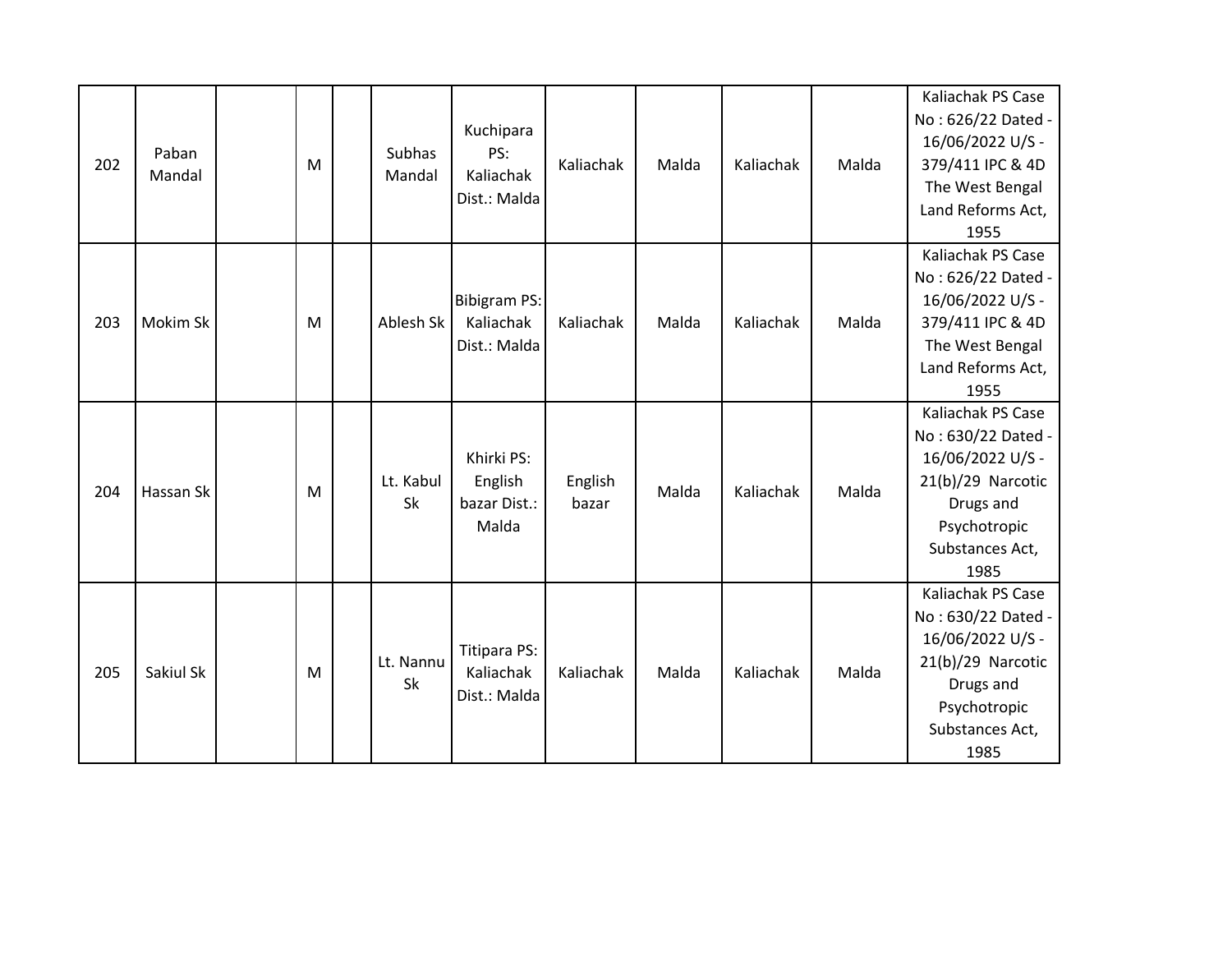| 206 | Raiyan Sk              | M | Jarif Sk               | Seherdi PS:<br>Baishnabnag Baishnabna<br>ar Dist.:<br>Malda | gar       | Malda | Kaliachak | Malda | <b>Kaliachak PS Case</b><br>No: 625/22 Dated -<br>16/06/2022 U/S -<br>399/402 IPC |
|-----|------------------------|---|------------------------|-------------------------------------------------------------|-----------|-------|-----------|-------|-----------------------------------------------------------------------------------|
| 207 | <b>Rintu Sk</b>        | M | Raijuddin<br>Sk        | Seherdi PS:<br>Baishnabnag Baishnabna<br>ar Dist.:<br>Malda | gar       | Malda | Kaliachak | Malda | Kaliachak PS Case<br>No: 625/22 Dated -<br>16/06/2022 U/S -<br>399/402 IPC        |
| 208 | Kurban<br>Momin        | M | Manjur<br>Momin        | Khottapara<br>jadupur PS:<br>Kaliachak<br>Dist.: Malda      | Kaliachak | Malda | Kaliachak | Malda | <b>Kaliachak PS Case</b><br>No: 625/22 Dated -<br>16/06/2022 U/S -<br>399/402 IPC |
| 209 | <b>Esmaul Sk</b>       | M | Lt. Sk<br>Hafijujjin   | Nayagram<br>PS:<br>Kaliachak<br>Dist.: Malda                | Kaliachak | Malda | Kaliachak | Malda | Kaliachak PS Case<br>No: 625/22 Dated -<br>16/06/2022 U/S -<br>399/402 IPC        |
| 210 | <b>Sk</b><br>Safiuddin | M | Lt. Abdus<br><b>Sk</b> | Jagadishpur<br>PS:<br>Kaliachak<br>Dist.: Malda             | Kaliachak | Malda | Kaliachak | Malda | <b>Kaliachak PS Case</b><br>No: 625/22 Dated -<br>16/06/2022 U/S -<br>399/402 IPC |
| 211 | Md<br>Alamgir Sk       | M | Arfat Ali              | Jadupur PS:<br>Kaliachak<br>Dist.: Malda                    | Kaliachak | Malda | Kaliachak | Malda | Kaliachak PS Case<br>No: 625/22 Dated -<br>16/06/2022 U/S -<br>399/402 IPC        |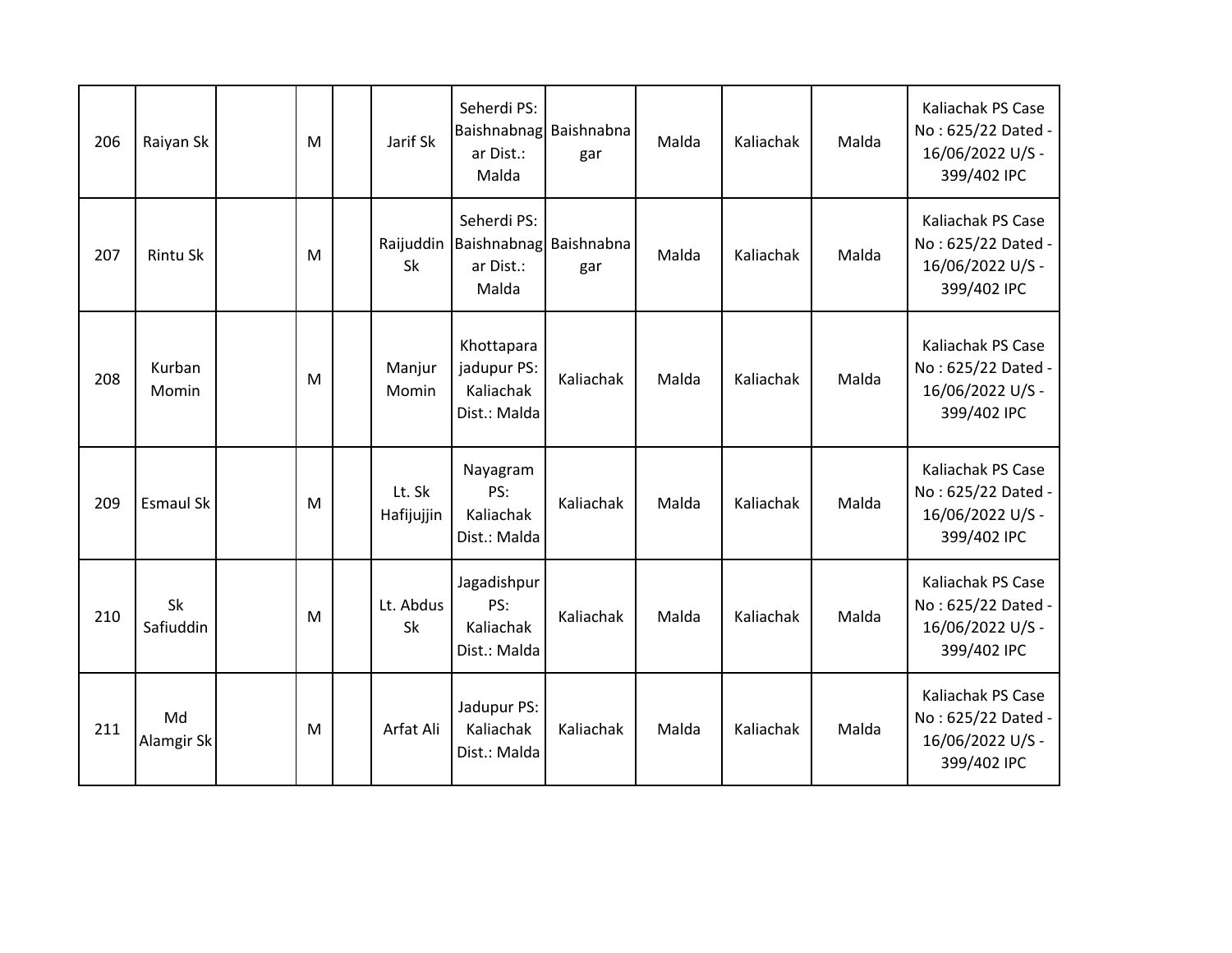| 212 | Prosenjit<br>Chowdhur<br>у |                 | M         | 20 | Lt-<br>rajkumar<br>Chowdhur<br>y | 2 No Bridge<br>PS:<br>Manickchak<br>Dist.: Malda                                                                           | Manickchak     | Malda           | Manickchak     | Malda           | Manickchak PS Case<br>No: 122/22 Dated -<br>26/03/2022 U/S -<br>399/402 IPC |
|-----|----------------------------|-----------------|-----------|----|----------------------------------|----------------------------------------------------------------------------------------------------------------------------|----------------|-----------------|----------------|-----------------|-----------------------------------------------------------------------------|
| 213 | Sujon<br>Chowdhur<br>y     |                 | M         |    | Lal Mohan<br>Chowdhur<br>у       | 2 No Bridge<br>PS:<br>Manickchak<br>Dist.: Malda                                                                           | Manickchak     | Malda           | Manickchak     | Malda           | Manickchak PS Case<br>No: 304/22 Dated -<br>16/06/2022 U/S -<br>399/402 IPC |
| 214 | Kadir Ali                  |                 | M         | 28 | Nurul<br>Hoque                   | Narayanpur<br>PS:<br>Manickchak<br>Dist.: Malda                                                                            | Manickchak     | Malda           | Manickchak     | Malda           | Manickchak PS Case<br>No: 304/22 Dated -<br>16/06/2022 U/S -<br>399/402 IPC |
| 215 | Biplab<br>Karmakar         | Lob<br>Karmakar | ${\sf M}$ | 24 | Raghu<br>Karmakar                | Mangalbari,<br>Schoolpara,<br>PS & Dist -<br>Malda PS:<br>Oldmalda<br>Dist.: Malda                                         | Oldmalda       | Malda           | Oldmalda       | Malda           | Oldmalda PS Case<br>No: 238/22 Dated -<br>10/06/2022 U/S -<br>379 IPC       |
| 216 | Sattar Sk                  |                 | M         |    | <b>Khabir Sk</b>                 | Sahajadpur<br>Upar Para,<br>PS-<br>Berhampore<br>, Dist-<br>Murshidaba<br>d PS:<br>Berhampore<br>Dist.:<br>Murshidaba<br>d | Berhampor<br>e | Murshidab<br>ad | Berhampor<br>e | Murshidaba<br>d | Berhampore PS Case<br>No: 759/22 Dated -<br>08/06/2022 U/S -<br>363/365 IPC |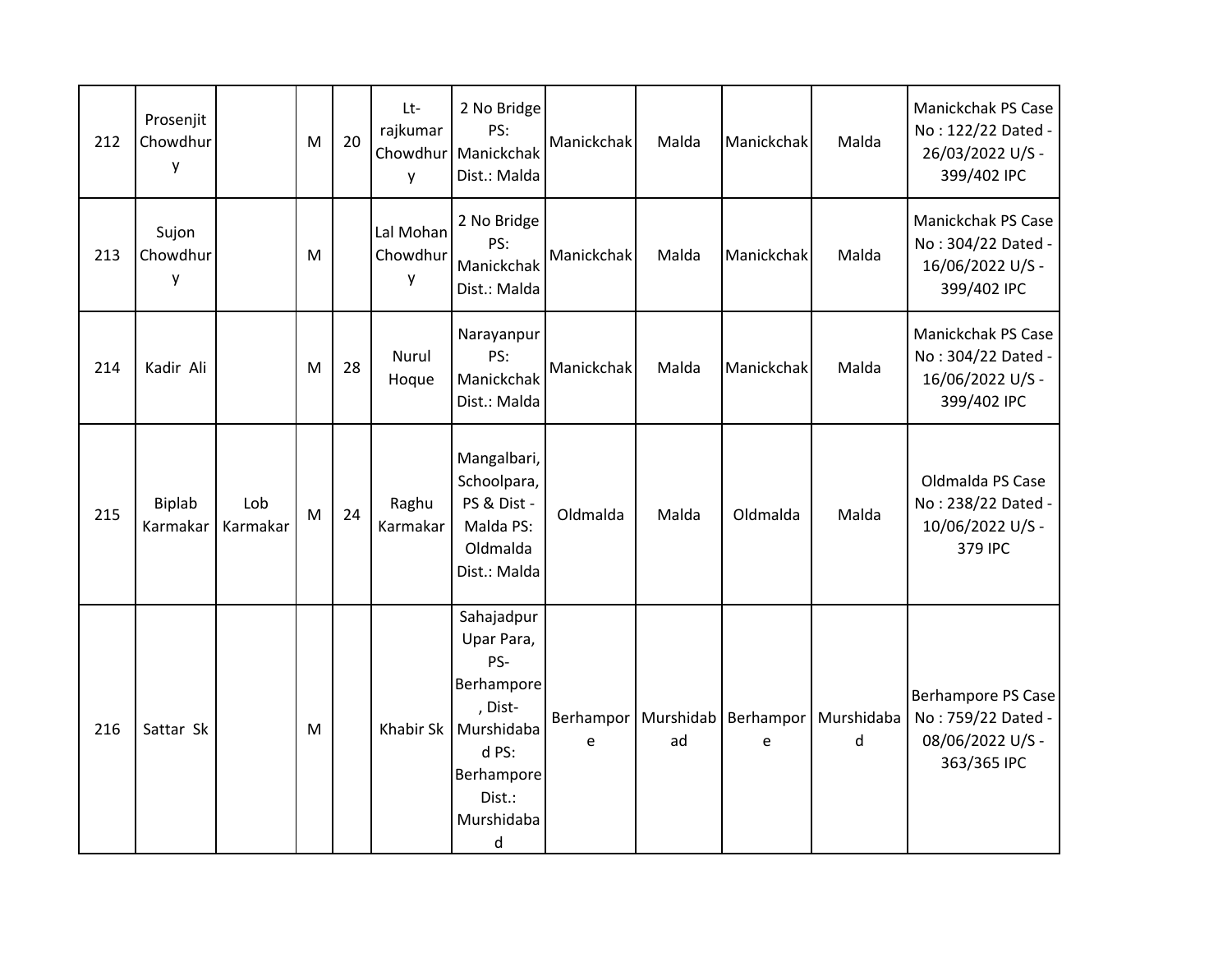| 217 | Amit<br>Kumar<br>Mondal |                   | M |    | Mondal                                    | Balarampur,<br>PS-<br>Berhampore<br>, Dist-<br>Brindabon Murshidaba<br>d PS:<br>Berhampore<br>Dist.:<br>Murshidaba<br>d            | Berhampor   Murshidab  <br>e | ad      | e      | Berhampor Murshidaba<br>d              | Berhampore PS Case<br>No: 762/22 Dated -<br>08/06/2022 U/S -<br>377/511 IPC & 8/12<br>The Protection of<br>children from sexual<br>offences Act, 2012<br>(POCSO) |
|-----|-------------------------|-------------------|---|----|-------------------------------------------|------------------------------------------------------------------------------------------------------------------------------------|------------------------------|---------|--------|----------------------------------------|------------------------------------------------------------------------------------------------------------------------------------------------------------------|
| 218 | Manjarul<br>Sk          | Manjarul<br>Molla | M |    | Lt.<br>Mahasin<br>Sk@<br>Mahasin<br>Molla | Raninagar,<br>PO-<br>Radharghat,<br>PS-<br>Berhampore<br>, Dist-<br>Murshidaba<br>d PS:<br>Berhampore<br>Dist.:<br>Murshidaba<br>d | Berhampor   Murshidab<br>e   | ad      | e      | Berhampor   Murshidaba<br><sub>d</sub> | Berhampore PS Case<br>No: 130/22 Dated -<br>29/01/2022 U/S -<br>21(c)/29 Narcotic<br>Drugs and<br>Psychotropic<br>Substances Act,<br>1985                        |
| 219 | Subhas<br>Bagdi         |                   |   | 27 | Milon<br>Bagdi                            | <b>KURUNNAH</b><br>AR PS:<br>Labhpur<br>Dist.:<br>Birbhum                                                                          | Labhpur                      | Birbhum | Burwan | Murshidaba<br>d                        | Burwan PS Case No:<br>142/22 Dated -<br>17/05/2022 U/S -<br>498A/34 IPC & 3/4<br>Dowry Prohibition<br>Act, 1961Â                                                 |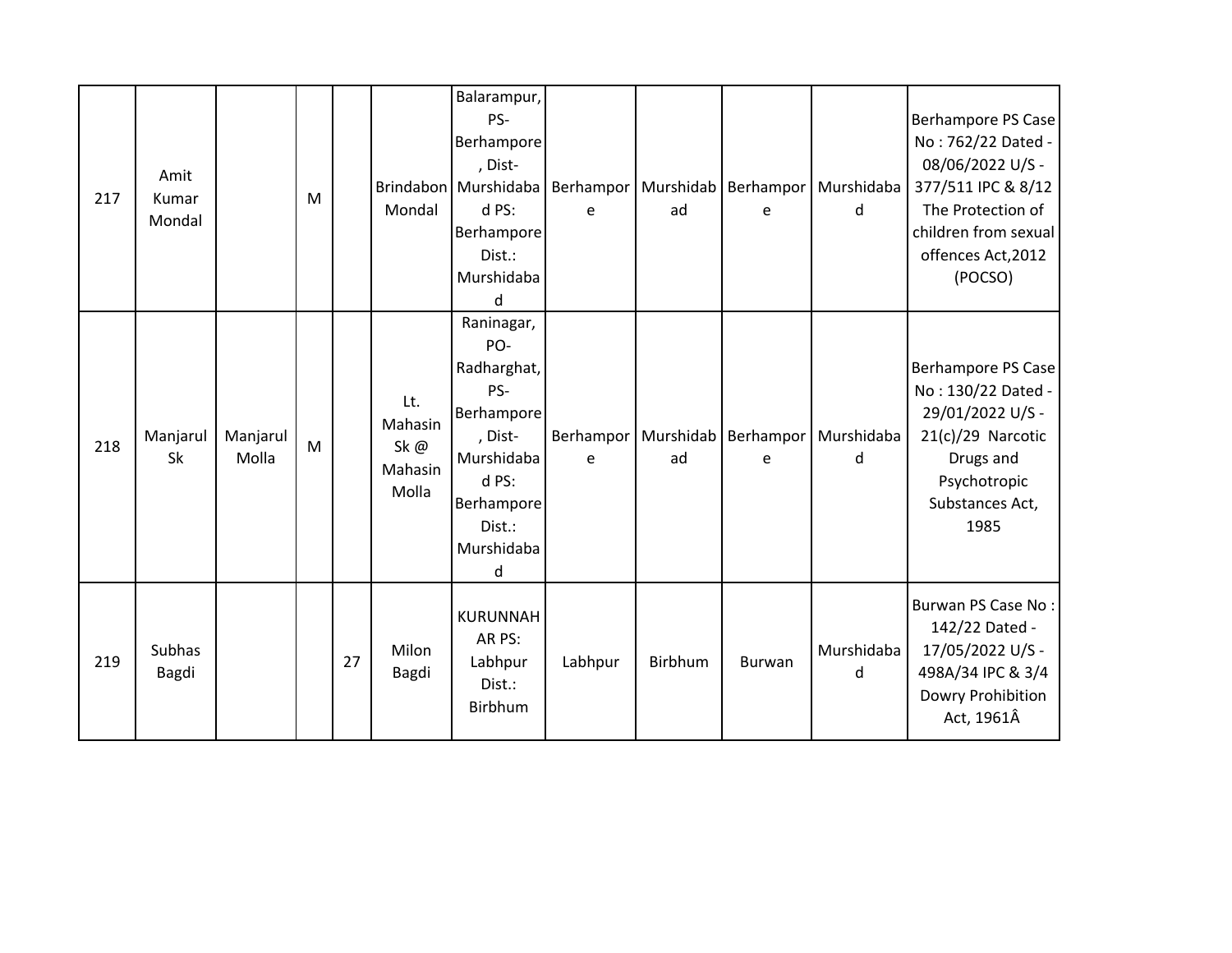| 220 | Montu Sk |                 | M | 40 | Lt. Akali Sk             | Bhagirathpu<br>r PS:<br>Domkal<br>$Dist.$ :<br>Murshidaba<br>d                     | Domkal      | Murshidab<br>ad | Domkal      | Murshidaba<br><sub>d</sub> | Domkal PS Case No:<br>317/22 Dated -<br>24/05/2022 U/S -<br>399/402 IPC                              |
|-----|----------|-----------------|---|----|--------------------------|------------------------------------------------------------------------------------|-------------|-----------------|-------------|----------------------------|------------------------------------------------------------------------------------------------------|
| 221 | Babu Sk  | Majed<br>Mondal |   | 75 | Lt.<br>Najimuddi<br>n Sk | Padmanabh<br>pur PS:<br>Hariharpara<br>Dist.:<br>Murshidaba<br>d                   | Hariharpara | Murshidab<br>ad | Hariharpara | Murshidaba<br>d            | Hariharpara PS Case<br>No: 243/22 Dated -<br>07/06/2022 U/S -<br>341/427/323/307/3<br>4 IPC          |
| 222 | Mithu Sk |                 | M | 28 | <b>Anarul Sk</b>         | <b>KASHIMNAG</b><br>AR PS:<br>Islampore<br>$Dist.$ :<br>Murshidaba<br><sub>d</sub> | Islampore   | Murshidab<br>ad | Islampore   | Murshidaba<br>d            | Islampore PS Case<br>No: 201/22 Dated -<br>06/05/2022 U/S -<br>341/323/325/307/5<br>06/34 IPC        |
| 223 | Suman Sk |                 | M | 25 | Ajbar Sk                 | KASHIMNAG<br>AR PS:<br>Islampore<br>Dist.:<br>Murshidaba<br>d                      | Islampore   | Murshidab<br>ad | Islampore   | Murshidaba<br>d            | <b>Islampore PS Case</b><br>No: 201/22 Dated -<br>06/05/2022 U/S -<br>341/323/325/307/5<br>06/34 IPC |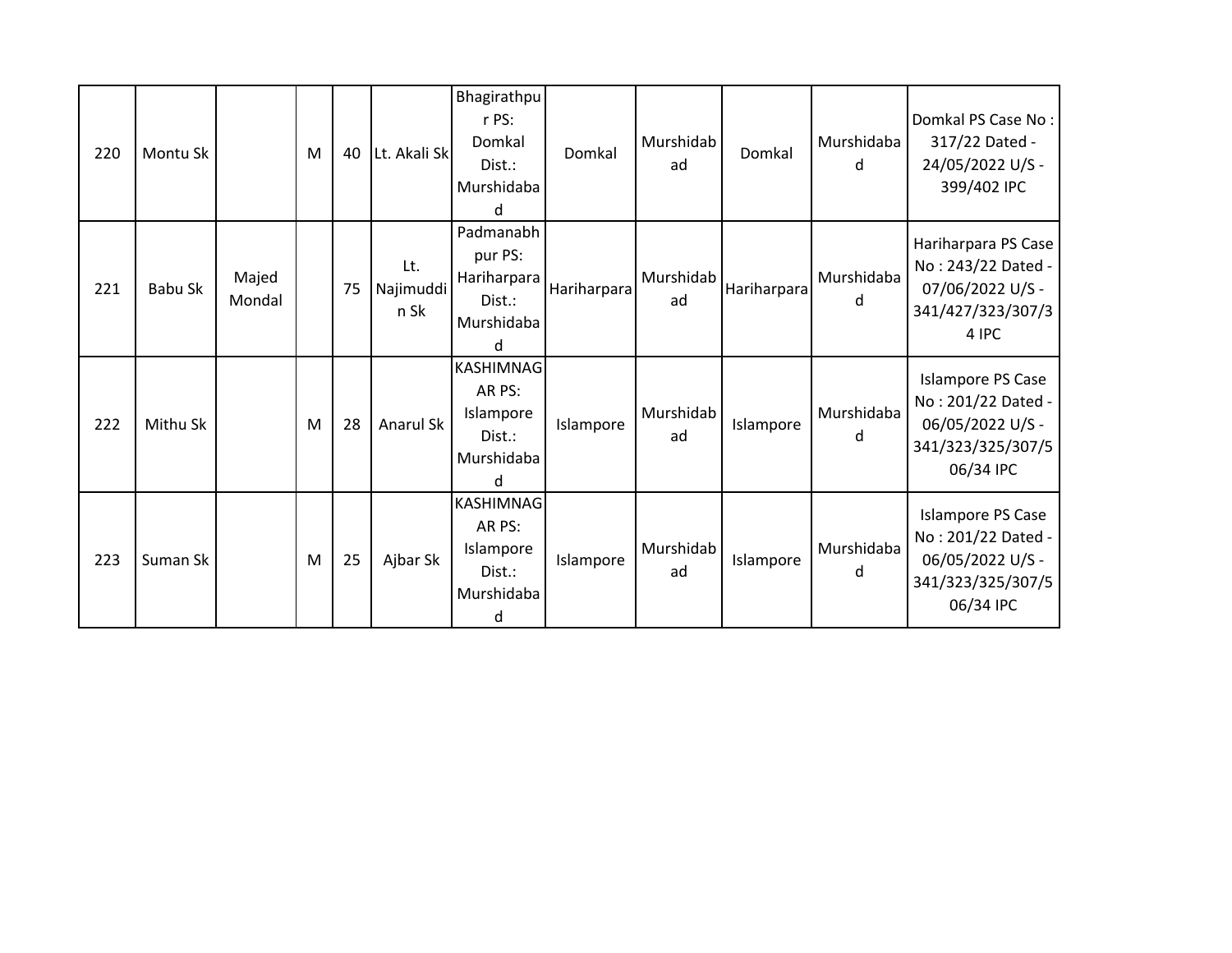| 224 | Robiul<br>Hoque<br>Mondal | Sabu | M | 36 | Islam<br>Hossain<br>Mondal | Fajilnagar<br>Dakshinpara<br>, PS-<br>Thanarpara,<br>Dist-Nadia<br>PS:<br>Thanapara<br>Dist.:<br>Krishnanaga<br>r Police<br>District | Thanapara | Krishnanag<br>ar Police<br><b>District</b> | Nawda  | Murshidaba<br>d      | Nawda PS Case No:<br>113/22 Dated -<br>13/05/2022 U/S -<br>399/402 IPC &<br>25(i)(a) Arms Act,<br>1959 |
|-----|---------------------------|------|---|----|----------------------------|--------------------------------------------------------------------------------------------------------------------------------------|-----------|--------------------------------------------|--------|----------------------|--------------------------------------------------------------------------------------------------------|
| 225 | Amalesh<br>Parui          |      | M |    | Sukdeb<br>Parui            | <b>MAMUDPU</b><br>R PS: Daspur<br>Dist.:<br>Paschim<br>Mednipore                                                                     | Daspur    | Paschim<br>Mednipore                       | Daspur | Paschim<br>Mednipore | Daspur PS Case No:<br>162/22 Dated -<br>02/05/2022 U/S -<br>376/417/323/406/4<br>20/506 IPC            |
| 226 | Tarun<br>Panja            |      | M |    | Lt.sudhir<br>Panja         | Khokan<br>ch.Pandit<br>PS: Debra<br>Dist.:<br>Paschim<br>Mednipore                                                                   | Debra     | Paschim<br>Mednipore                       | Debra  | Paschim<br>Mednipore | Debra PS Case No:<br>284/22 Dated -<br>05/06/2022 U/S -<br>341/325/307 IPC                             |
| 227 | Biswanath<br>Sing         |      | M | 55 | Lt.mangal<br>Sing          | Chak ananta<br>PS: Debra<br>Dist.:<br>Paschim<br>Mednipore                                                                           | Debra     | Paschim<br>Mednipore                       | Debra  | Paschim<br>Mednipore | Debra PS Case No:<br>307/22 Dated -<br>16/06/2022 U/S -<br>341/323/354/355/5<br>00/506/34 IPC          |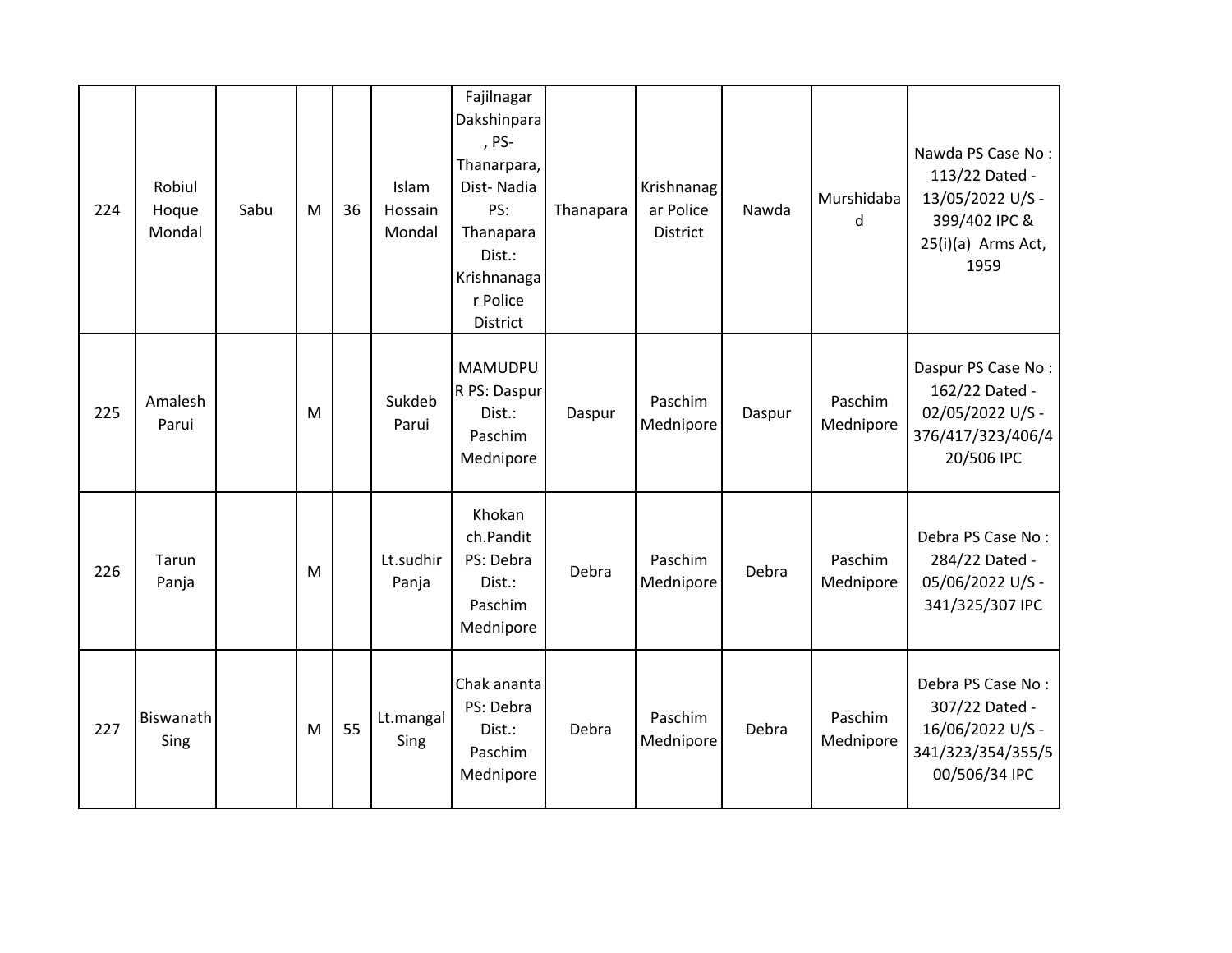| 228 | Rupali<br>Sing          | F | 26 | Rabi Sing                     | Chak ananta<br>PS: Debra<br>Dist.:<br>Paschim<br>Mednipore                                                                                | Debra   | Paschim<br>Mednipore | Debra   | Paschim<br>Mednipore | Debra PS Case No:<br>307/22 Dated -<br>16/06/2022 U/S -<br>341/323/354/355/5<br>00/506/34 IPC    |
|-----|-------------------------|---|----|-------------------------------|-------------------------------------------------------------------------------------------------------------------------------------------|---------|----------------------|---------|----------------------|--------------------------------------------------------------------------------------------------|
| 229 | Malati<br>Sing          | M |    | Jiten Sing                    | PS: Debra<br>Dist.:<br>Paschim<br>Mednipore                                                                                               | Debra   | Paschim<br>Mednipore | Debra   | Paschim<br>Mednipore | Debra PS Case No:<br>307/22 Dated -<br>16/06/2022 U/S -<br>341/323/354/355/5<br>00/506/34 IPC    |
| 230 | <b>Bikash</b><br>Ruidas |   | 24 | $S/O$ Lt.<br>Khokan<br>Ruidas | Vill- Gangani<br>Dangapara,<br>PO+ PS â€"<br>Garhbeta,<br>Dist –<br>Paschim<br>Medinipur<br>PS: Garbeta<br>Dist.:<br>Paschim<br>Mednipore | Garbeta | Paschim<br>Mednipore | Garbeta | Paschim<br>Mednipore | Garbeta PS Case No<br>: 348/22 Dated -<br>15/06/2022 U/S -<br>341/323/325/354/5<br>06/509/34 IPC |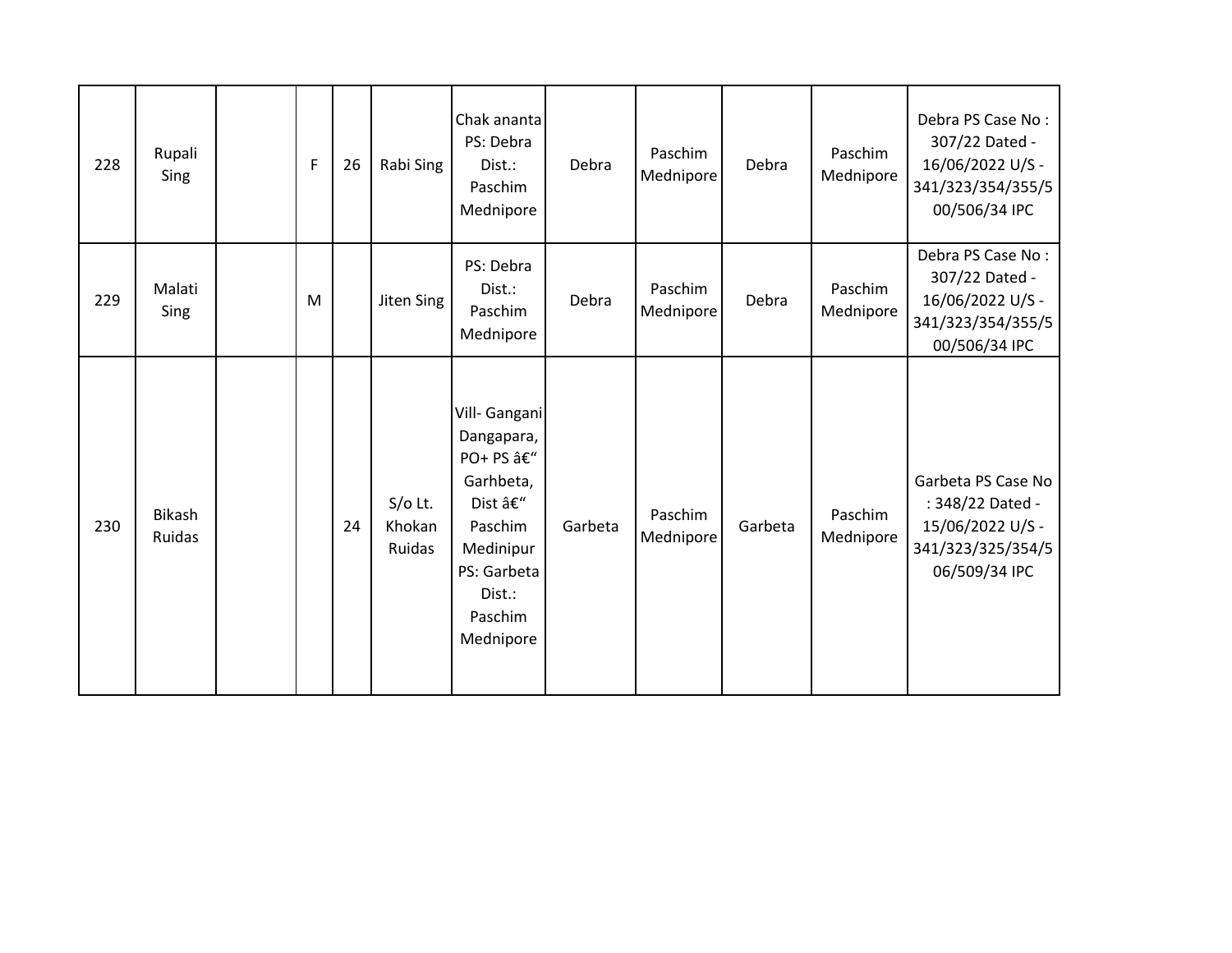| 231 | Chandi<br>Ruidas |   | 35 | $S/O$ Lt.<br>Joyram<br>Ruidas | Vill- Gangani<br>Dangapara,<br>PO+ PS â€"<br>Garhbeta,<br>Dist –<br>Paschim<br>Medinipur<br>PS: Garbeta<br>Dist.:<br>Paschim<br>Mednipore | Garbeta | Paschim<br>Mednipore | Garbeta | Paschim<br>Mednipore | Garbeta PS Case No<br>: 348/22 Dated -<br>15/06/2022 U/S -<br>341/323/325/354/5<br>06/509/34 IPC |
|-----|------------------|---|----|-------------------------------|-------------------------------------------------------------------------------------------------------------------------------------------|---------|----------------------|---------|----------------------|--------------------------------------------------------------------------------------------------|
| 232 | Dilip<br>Ruidas  |   | 32 | S/o Netai                     | of Garhbeta<br>Dangapara,<br>PS GBT PS:<br>Garbeta<br>Dist.:<br>Paschim<br>Mednipore                                                      | Garbeta | Paschim<br>Mednipore | Garbeta | Paschim<br>Mednipore | Garbeta PS Case No<br>: 329/21 Dated -<br>08/08/2021 U/S -<br>448/323/354(B)/379<br>/506/34 IPC  |
| 233 | Mahadeb<br>Maji  | M | 24 | Pirulal<br>Maji               | Jagatpur PS:<br>Goghat<br>Dist.:<br>Hooghly<br>Rural                                                                                      | Goghat  | Hooghly<br>Rural     | Ghatal  | Paschim<br>Mednipore | <b>Ghatal PS Case No:</b><br>119/21 Dated -<br>10/04/2021 U/S -<br>363/365 IPC                   |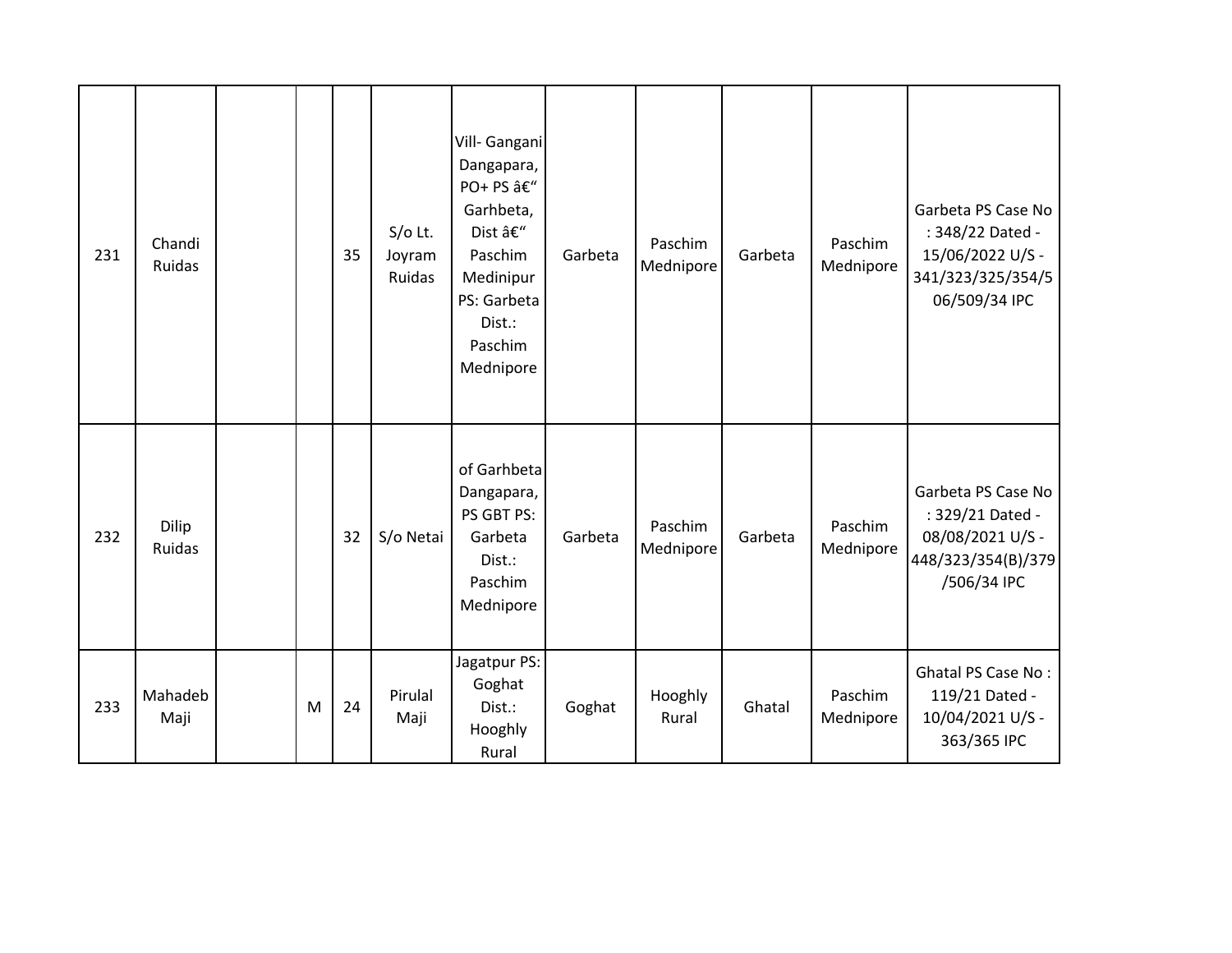| 234 | Sk Idrish            | M | 55 | Lt. Sk<br>Abdul     | Panchberia<br>Balubasti,<br>Ward No.<br>04, PS:<br>Kharagpore<br>town Dist.:<br>Paschim<br>Mednipore | Kharagpore<br>town | Paschim<br>Mednipore | Kharagpore<br>town | Paschim<br>Mednipore | Kharagpore town PS<br>Case No: 362/22<br>Dated - 16/06/2022<br>$U/S - 21 (C)$<br>Narcotic Drugs and<br>Psychotropic<br>Substances Act,<br>1985 |
|-----|----------------------|---|----|---------------------|------------------------------------------------------------------------------------------------------|--------------------|----------------------|--------------------|----------------------|------------------------------------------------------------------------------------------------------------------------------------------------|
| 235 | Atuba Bibi           |   | 40 | Sk Idrish           | PS:<br>Kharagpore<br>town Dist.:<br>Paschim<br>Mednipore                                             | Kharagpore<br>town | Paschim<br>Mednipore | Kharagpore<br>town | Paschim<br>Mednipore | Kharagpore town PS<br>Case No: 362/22<br>Dated - 16/06/2022<br>$U/S - 21 (C)$<br>Narcotic Drugs and<br>Psychotropic<br>Substances Act,<br>1985 |
| 236 | <b>Sk</b><br>Hasibul | M | 33 | Sk Jakir<br>Hossain | Ramchandra<br>pur PS:<br>Kharagpur<br>local Dist.:<br>Paschim<br>Mednipore                           | Kharagpur<br>local | Paschim<br>Mednipore | Kharagpur<br>local | Paschim<br>Mednipore | Kharagpur local PS<br>Case No: 15/22<br>Dated - 07/01/2022<br>$U/S -$<br>498A/323/307/354B<br>/494/506/34 IPC                                  |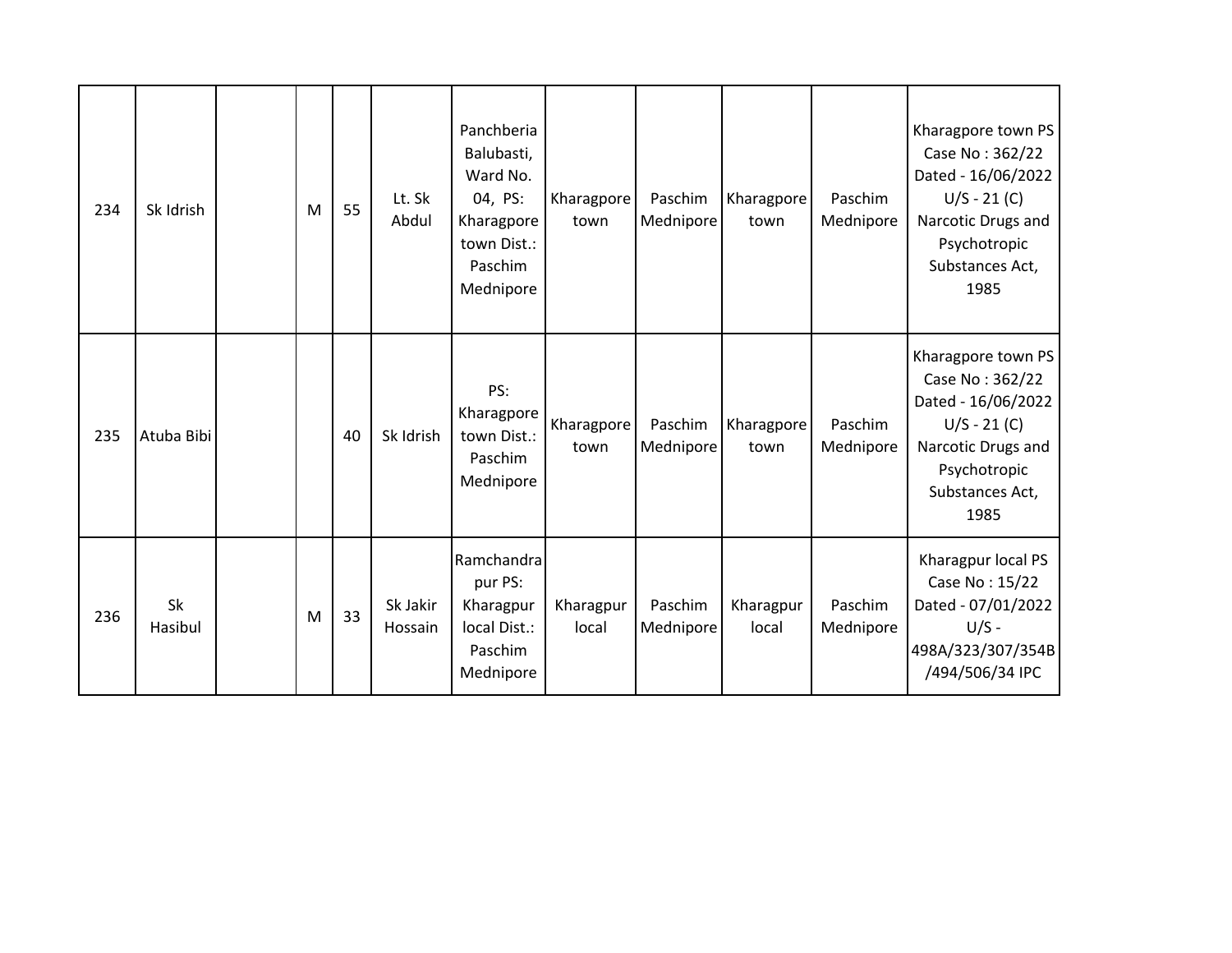| 237 | Tulsi<br>Chakrabor<br>ty | Mithun | ${\sf M}$ | 45 | Niranjan<br>Chakrabor<br>ty    | Palbari,<br>Ganapatinag<br>ar, PS-<br>Kotwali PS:<br>Midnapore<br>Dist.:<br>Paschim<br>Mednipore      | Midnapore | Paschim<br>Mednipore | Midnapore | Paschim<br>Mednipore | Midnapore PS Case<br>No: 404/22 Dated -<br>16/06/2022 U/S - 46<br>(A) Bengal Excise<br>Act, 1909                         |
|-----|--------------------------|--------|-----------|----|--------------------------------|-------------------------------------------------------------------------------------------------------|-----------|----------------------|-----------|----------------------|--------------------------------------------------------------------------------------------------------------------------|
| 238 | Ajoy<br>Hembram          |        | M         | 29 | Rabi<br>Hembram                | Rajballav, PS<br>Pingla, Dist<br>Paschim<br>Medinipur<br>PS: Pingla<br>Dist.:<br>Paschim<br>Mednipore | Pingla    | Paschim<br>Mednipore | Pingla    | Paschim<br>Mednipore | Pingla PS Case No:<br>189/22 Dated -<br>04/06/2022 U/S -<br>363/365/34 IPC                                               |
| 239 | Sudarsan<br>Nandi        |        | M         |    | Lt. Sripati<br>Charan<br>Nandi | Gobru PS:<br>Salbani<br>Dist.:<br>Paschim<br>Mednipore                                                | Salbani   | Paschim<br>Mednipore | Salbani   | Paschim<br>Mednipore | Salbani PS Case No:<br>185/22 Dated -<br>16/06/2022 U/S -<br>498A/302/34 IPC &<br>3/4 Dowry<br>Prohibition Act,<br>1961Â |
| 240 | Sabita<br>Nandi          |        |           |    | Sudarsan<br>Nandi              | Gobru PS:<br>Salbani<br>Dist.:<br>Paschim<br>Mednipore                                                | Salbani   | Paschim<br>Mednipore | Salbani   | Paschim<br>Mednipore | Salbani PS Case No:<br>185/22 Dated -<br>16/06/2022 U/S -<br>498A/302/34 IPC &<br>3/4 Dowry<br>Prohibition Act,<br>1961Â |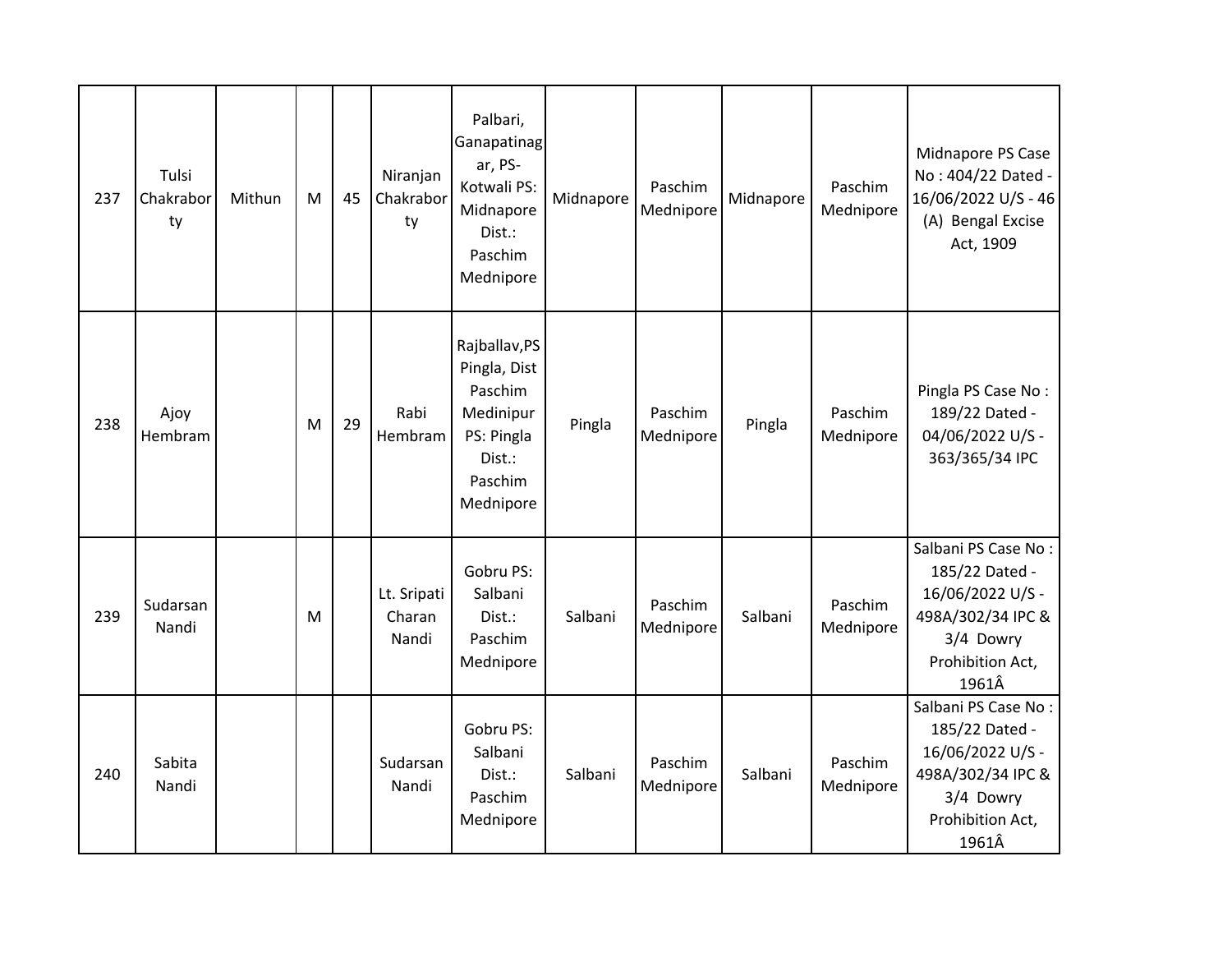| 241 | Hiren<br>Mana         |                 | M           | 67 | Lt.<br>Surendran<br>ath<br>Manna | Chaltaberia<br>PS: Salbani<br>Dist.:<br>Paschim<br>Mednipore | Salbani  | Paschim<br>Mednipore    | Salbani | Paschim<br>Mednipore | Salbani PS Case No:<br>176/22 Dated -<br>10/06/2022 U/S -<br>306/34 IPC                                |
|-----|-----------------------|-----------------|-------------|----|----------------------------------|--------------------------------------------------------------|----------|-------------------------|---------|----------------------|--------------------------------------------------------------------------------------------------------|
| 242 | Kalpana<br>Mana       |                 | $\mathsf F$ | 52 | Lt.<br>Niranjan<br>Manna         | Chaltaberia<br>PS: Salbani<br>Dist.:<br>Paschim<br>Mednipore | Salbani  | Paschim<br>Mednipore    | Salbani | Paschim<br>Mednipore | Salbani PS Case No:<br>176/22 Dated -<br>10/06/2022 U/S -<br>306/34 IPC                                |
| 243 | Subash<br>Rana        |                 | M           | 42 | Jibankrish<br>na Rana            | Pathrajuri<br>PS: Salbani<br>Dist.:<br>Paschim<br>Mednipore  | Salbani  | Paschim<br>Mednipore    | Salbani | Paschim<br>Mednipore | Salbani PS Warrant<br>$No = 28$                                                                        |
| 244 | Monowar<br>Mondal     | Sutul<br>Mondal | M           |    | Lt Siddik<br>Mondal              | Rampur PS:<br>Galsi Dist.:<br>Purba<br>Burdwan               | Galsi    | Purba<br><b>Burdwan</b> | Galsi   | Purba<br>Burdwan     | Galsi PS Case No:<br>366/22 Dated -<br>16/06/2022 U/S -<br>448/506/509 IPC                             |
| 245 | <b>Tapas</b><br>Majhi |                 | M           |    | Lt. Nanu<br>Majhi                | PS:<br>Ketugram<br>Dist.: Purba<br>Burdwan                   | Ketugram | Purba<br><b>Burdwan</b> | Katwa   | Purba<br>Burdwan     | Katwa PS Case No:<br>338/22 Dated -<br>16/06/2022 U/S -<br>399/402 IPC &<br>25/27 of Arms Act,<br>1959 |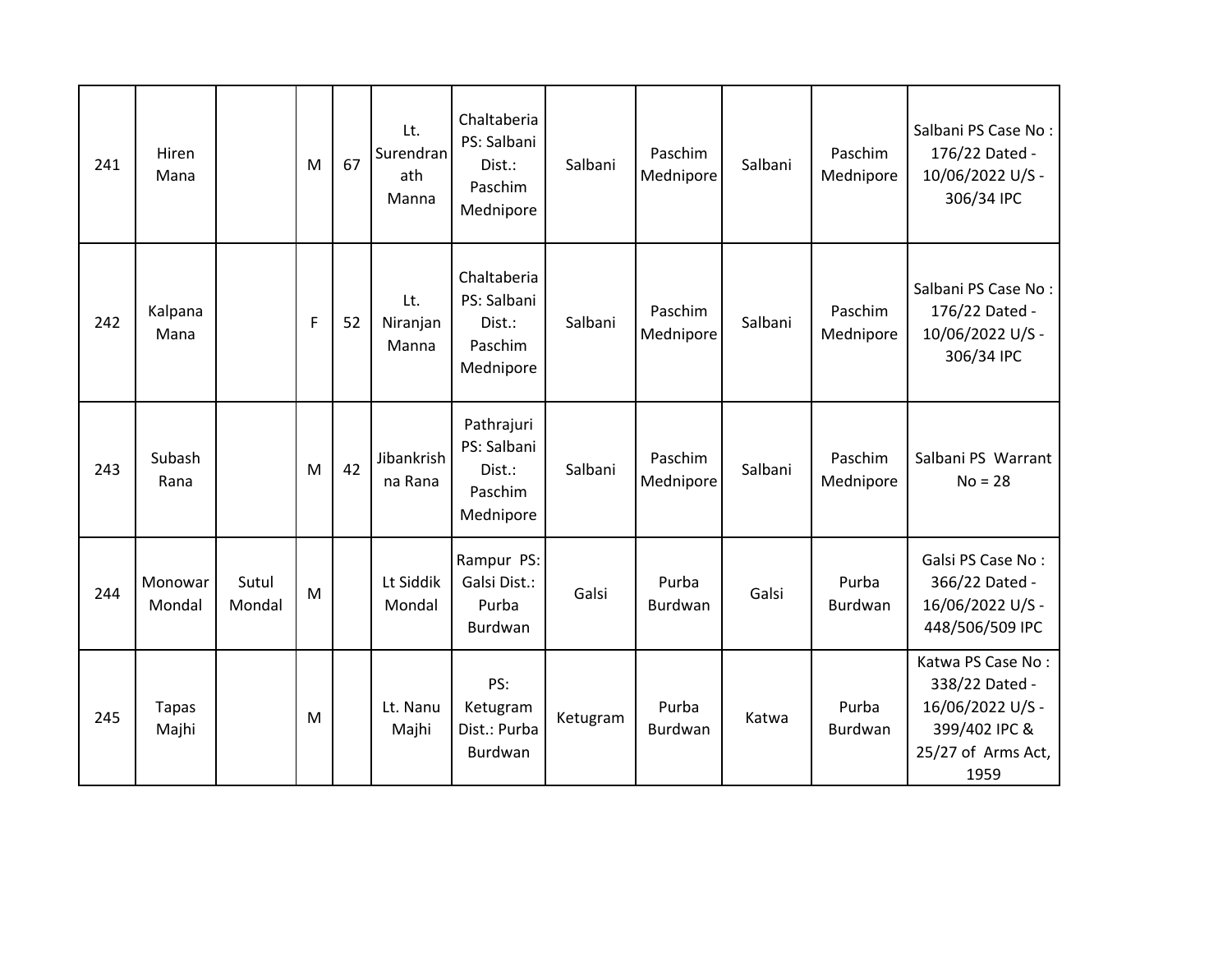| 246 | Akash Sk        |         |  | Lt. Basir<br>Sk    | PS: Katwa<br>Dist.: Purba<br>Burdwan | Katwa | Purba<br><b>Burdwan</b> | Katwa | Purba<br>Burdwan | Katwa PS Case No:<br>338/22 Dated -<br>16/06/2022 U/S -<br>399/402 IPC &<br>25/27 of Arms Act,<br>1959 |
|-----|-----------------|---------|--|--------------------|--------------------------------------|-------|-------------------------|-------|------------------|--------------------------------------------------------------------------------------------------------|
| 247 | Ansar Sk        | Badsha  |  | Lt. Anis Sk        | PS: Katwa<br>Dist.: Purba<br>Burdwan | Katwa | Purba<br>Burdwan        | Katwa | Purba<br>Burdwan | Katwa PS Case No:<br>338/22 Dated -<br>16/06/2022 U/S -<br>399/402 IPC &<br>25/27 of Arms Act,<br>1959 |
| 248 | Tajmul Sk       | Taju    |  | Nur Alam<br>Sk     | PS: Katwa<br>Dist.: Purba<br>Burdwan | Katwa | Purba<br>Burdwan        | Katwa | Purba<br>Burdwan | Katwa PS Case No:<br>338/22 Dated -<br>16/06/2022 U/S -<br>399/402 IPC &<br>25/27 of Arms Act,<br>1959 |
| 249 | Ainul Sk        |         |  | Atab Sk            | PS: Katwa<br>Dist.: Purba<br>Burdwan | Katwa | Purba<br><b>Burdwan</b> | Katwa | Purba<br>Burdwan | Katwa PS Case No:<br>338/22 Dated -<br>16/06/2022 U/S -<br>399/402 IPC &<br>25/27 of Arms Act,<br>1959 |
| 250 | Saifuddin<br>Sk | Arun Sk |  | Lt. Samsul<br>Alam | PS: Katwa<br>Dist.: Purba<br>Burdwan | Katwa | Purba<br><b>Burdwan</b> | Katwa | Purba<br>Burdwan | Katwa PS Case No:<br>338/22 Dated -<br>16/06/2022 U/S -<br>399/402 IPC &<br>25/27 of Arms Act,<br>1959 |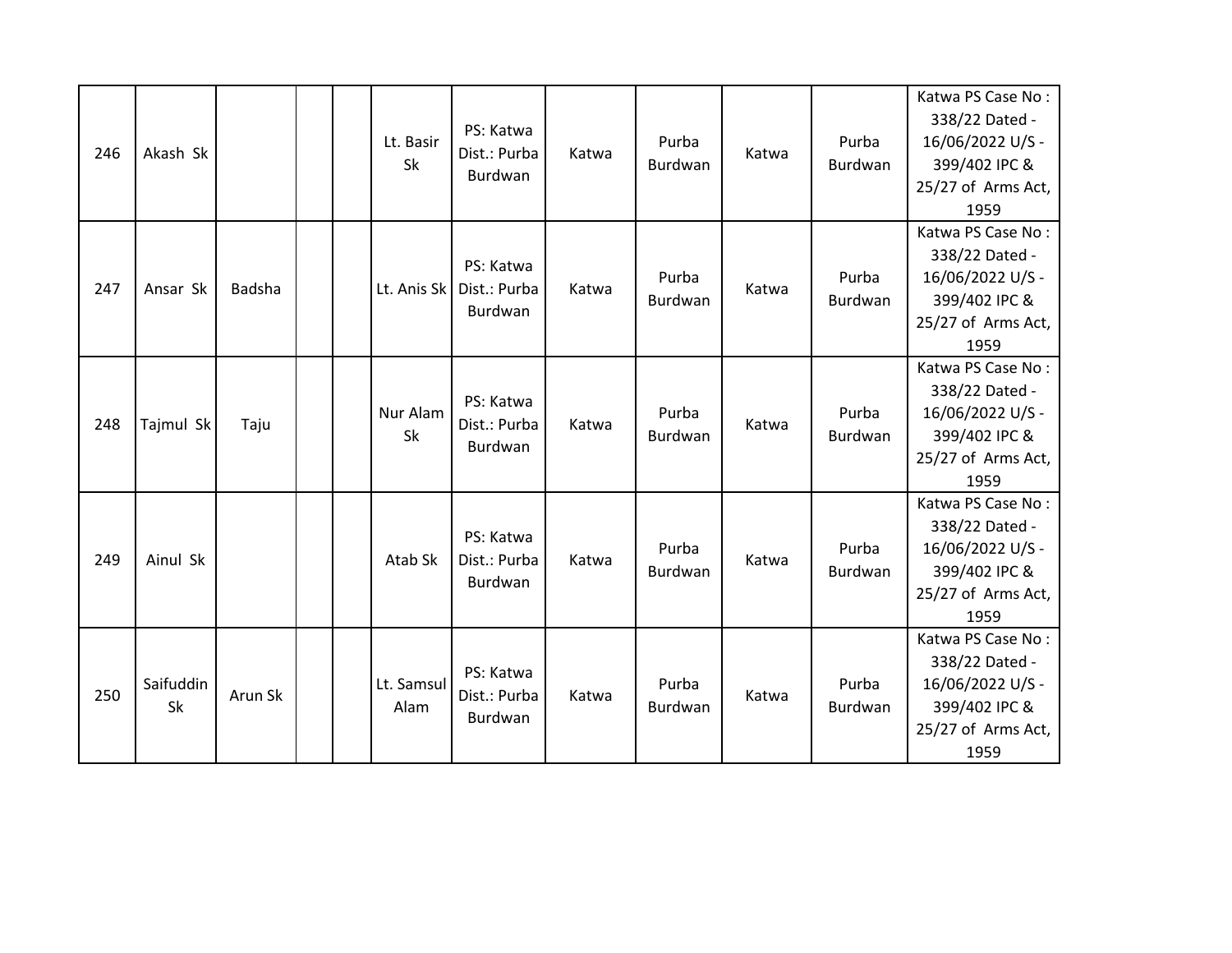| 251 | Bholanath<br>Hazra | M | 32 | Krishnach<br>andra<br>Hazra | <b>Bhojpur PS:</b><br>Monteshwa<br>r Dist.:<br>Purba<br>Burdwan                                                 | Monteshwa<br>r | Purba<br>Burdwan        | Monteshwa<br>r            | Purba<br>Burdwan   | Monteshwar PS<br>Case No: 220/22<br>Dated - 15/06/2022<br>$U/S -$<br>341/323/504/506/3<br>54/34 IPC   |
|-----|--------------------|---|----|-----------------------------|-----------------------------------------------------------------------------------------------------------------|----------------|-------------------------|---------------------------|--------------------|-------------------------------------------------------------------------------------------------------|
| 252 | Golok<br>Hazra     | M | 57 | Lt.<br>Ramapada<br>Hazra    | Kalui PS:<br>Monteshwa<br>r Dist.:<br>Purba<br>Burdwan                                                          | Monteshwa<br>r | Purba<br>Burdwan        | Monteshwa<br>$\mathsf{r}$ | Purba<br>Burdwan   | Monteshwar PS<br>Case No: 221/22<br>Dated - 15/06/2022<br>$U/S -$<br>341/323/324/325/5<br>04/34 IPC   |
| 253 | Mihir<br>Hazra     | M | 32 | Lt. Ganga<br>Hazra          | Kalui PS:<br>Monteshwa<br>r Dist.:<br>Purba<br>Burdwan                                                          | Monteshwa<br>r | Purba<br><b>Burdwan</b> | Monteshwa<br>r            | Purba<br>Burdwan   | Monteshwar PS<br>Case No: 221/22<br>Dated - 15/06/2022<br>$U/S -$<br>341/323/324/325/5<br>04/34 IPC   |
| 254 | Swapan<br>Maji     | M | 42 | Chittaranj<br>an Maji       | Banbishnup<br>ur PS-<br>Bhabanipur<br>Dist-Purba<br>Medinipur<br>PS:<br>Bhabanipur<br>Dist.: Purba<br>Mednipore | Bhabanipur     | Purba<br>Mednipore      | Bhabanipur                | Purba<br>Mednipore | <b>Bhabanipur PS Case</b><br>No: 131/22 Dated -<br>13/06/2022 U/S -<br>341/323/325/307/5<br>06/34 IPC |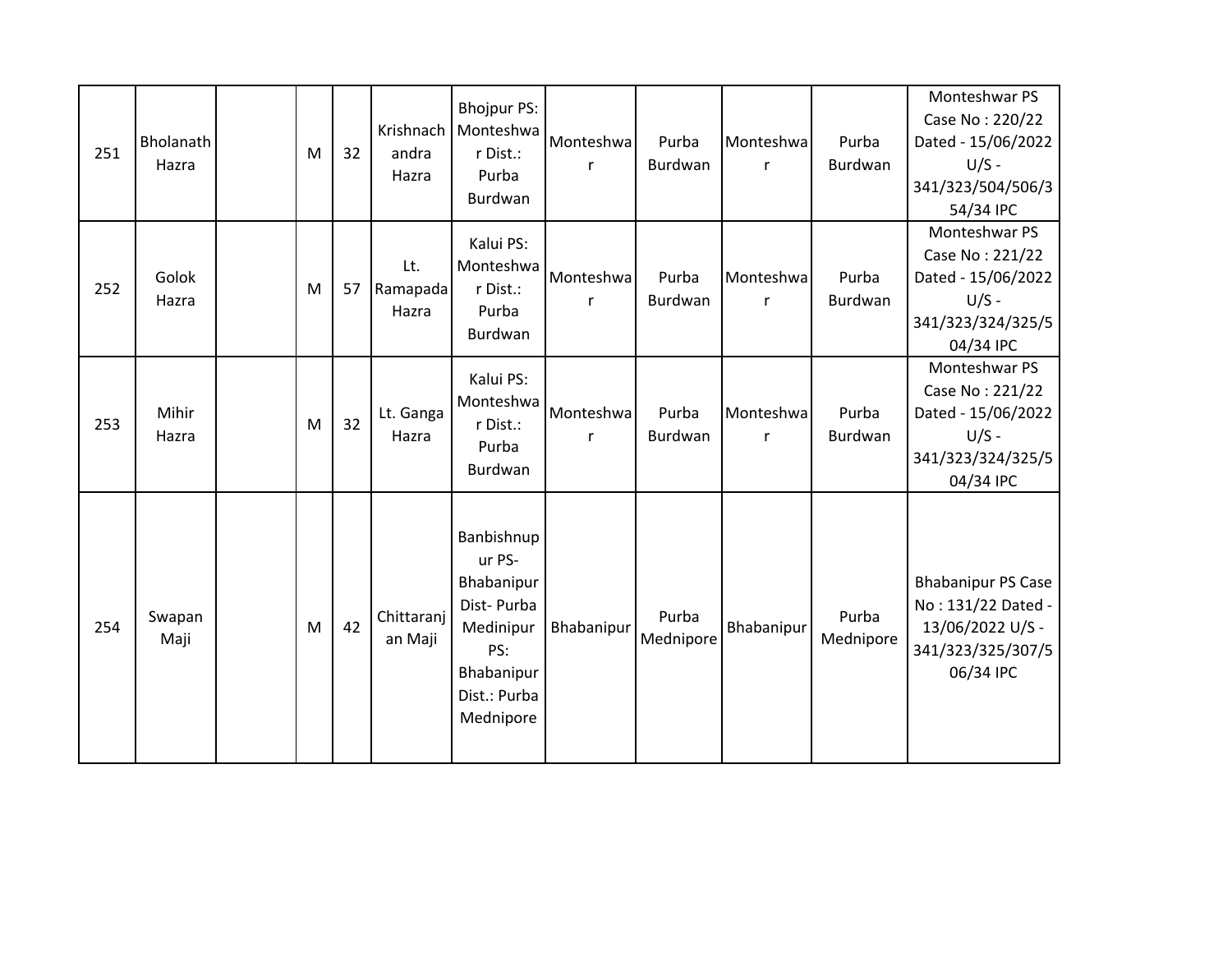| 255 | Manirul<br>Maliick         | M | 22 | Mahibul<br>Mallick | Geondab<br>PS:<br>Bhabanipur<br>Dist.: Purba<br>Mednipore    | Bhabanipur | Purba<br>Mednipore | Bhabanipur | Purba<br>Mednipore | <b>Bhabanipur PS Case</b><br>No: 117/22 Dated -<br>29/05/2022 U/S -<br>498A/341/323/325/<br>406/506/34 IPC & 4<br>Dowry Prohibition<br>Act, 1961Â |
|-----|----------------------------|---|----|--------------------|--------------------------------------------------------------|------------|--------------------|------------|--------------------|---------------------------------------------------------------------------------------------------------------------------------------------------|
| 256 | Samanata<br>Keshav<br>Sali | M | 45 | Unknown            | Vill-24/201<br>Suda Awajy<br>Pal, Surat<br>City              |            | Basirhat           | Egra       | Purba<br>Mednipore | Egra PS Case No:<br>293/22 Dated -<br>27/04/2022 U/S -<br>363/366/34 IPC                                                                          |
| 257 | Sk Siddik                  | M | 16 | Sk Jamsed          | Kapasberia<br>PS:<br>Mahishadal<br>Dist.: Purba<br>Mednipore | Mahishadal | Purba<br>Mednipore | Mahishadal | Purba<br>Mednipore | Mahishadal PS Case<br>No: 144/22 Dated -<br>16/06/2022 U/S -<br>379 IPC                                                                           |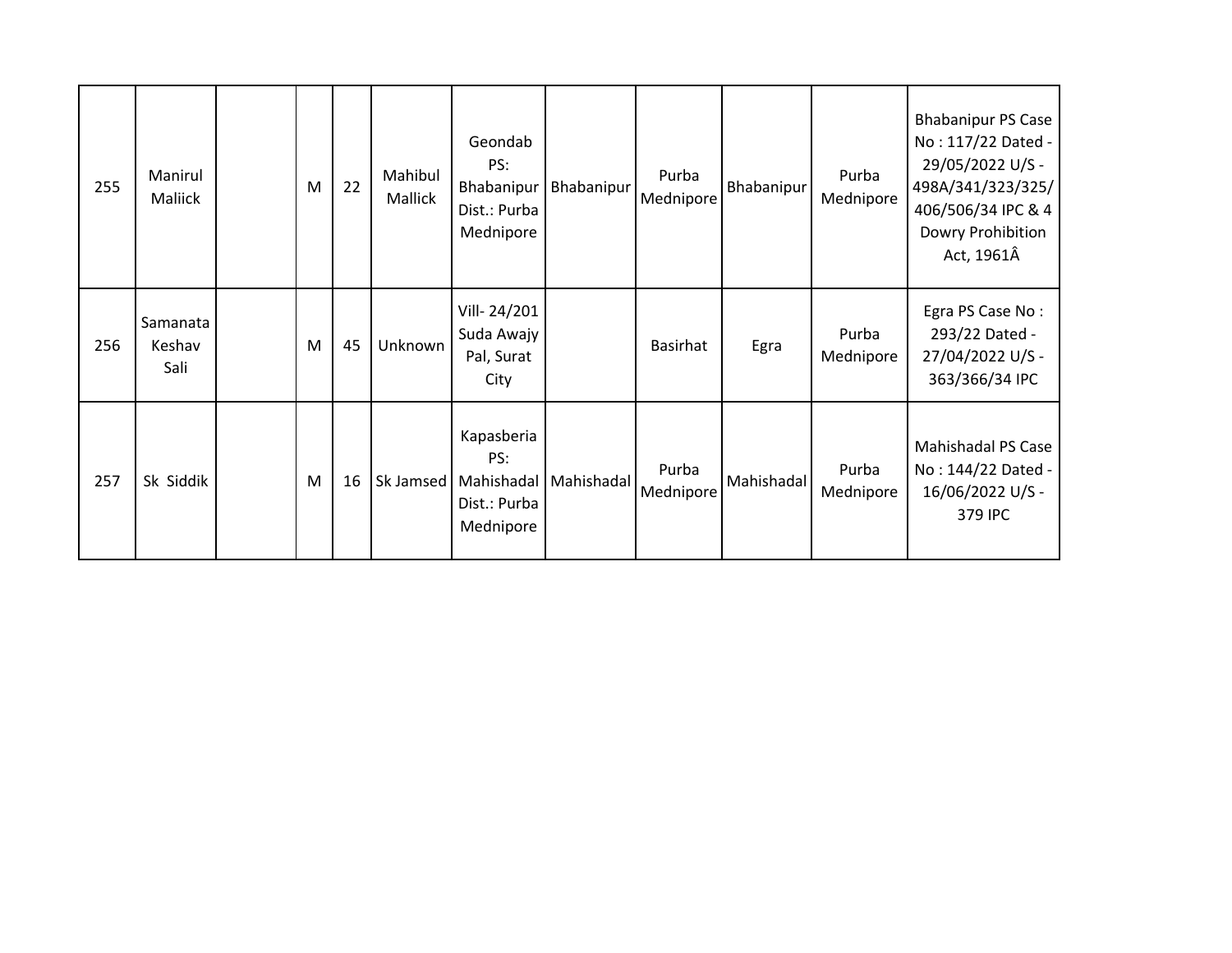| 258 | Kartik Das       |       | M |    | Gostabiha<br>ri Das | Kalikakundu<br>, PS<br>Mahishadal,<br>Dist Purba<br>Medinipur<br>A/P C/O<br>Nimai Dolai<br>of village<br>Tikarampur,<br><b>PS</b><br>Nandakuma<br>r, Dist-<br>Purba<br>Medinipur<br>PS:<br>Mahishadal<br>Dist.: Purba<br>Mednipore | Mahishadal | Purba<br>Mednipore | Nandakum<br>ar | Purba<br>Mednipore | Nandakumar PS<br>Case No: 219/22<br>Dated - 16/06/2022<br>$U/S - 46A(C)$ of<br>Bengal Excise Act,<br>1909 |
|-----|------------------|-------|---|----|---------------------|------------------------------------------------------------------------------------------------------------------------------------------------------------------------------------------------------------------------------------|------------|--------------------|----------------|--------------------|-----------------------------------------------------------------------------------------------------------|
| 259 | Samir<br>Samanta | Sabuj | M | 18 | Ranajit             | Basanchak<br>PS:<br>Bhabanipur<br>Dist.: Purba<br>Mednipore                                                                                                                                                                        | Bhabanipur | Purba<br>Mednipore | Nandakum<br>ar | Purba<br>Mednipore | Nandakumar PS<br>Case No: 217/22<br>Dated - 13/06/2022<br>U/S-363/366/34 IPC                              |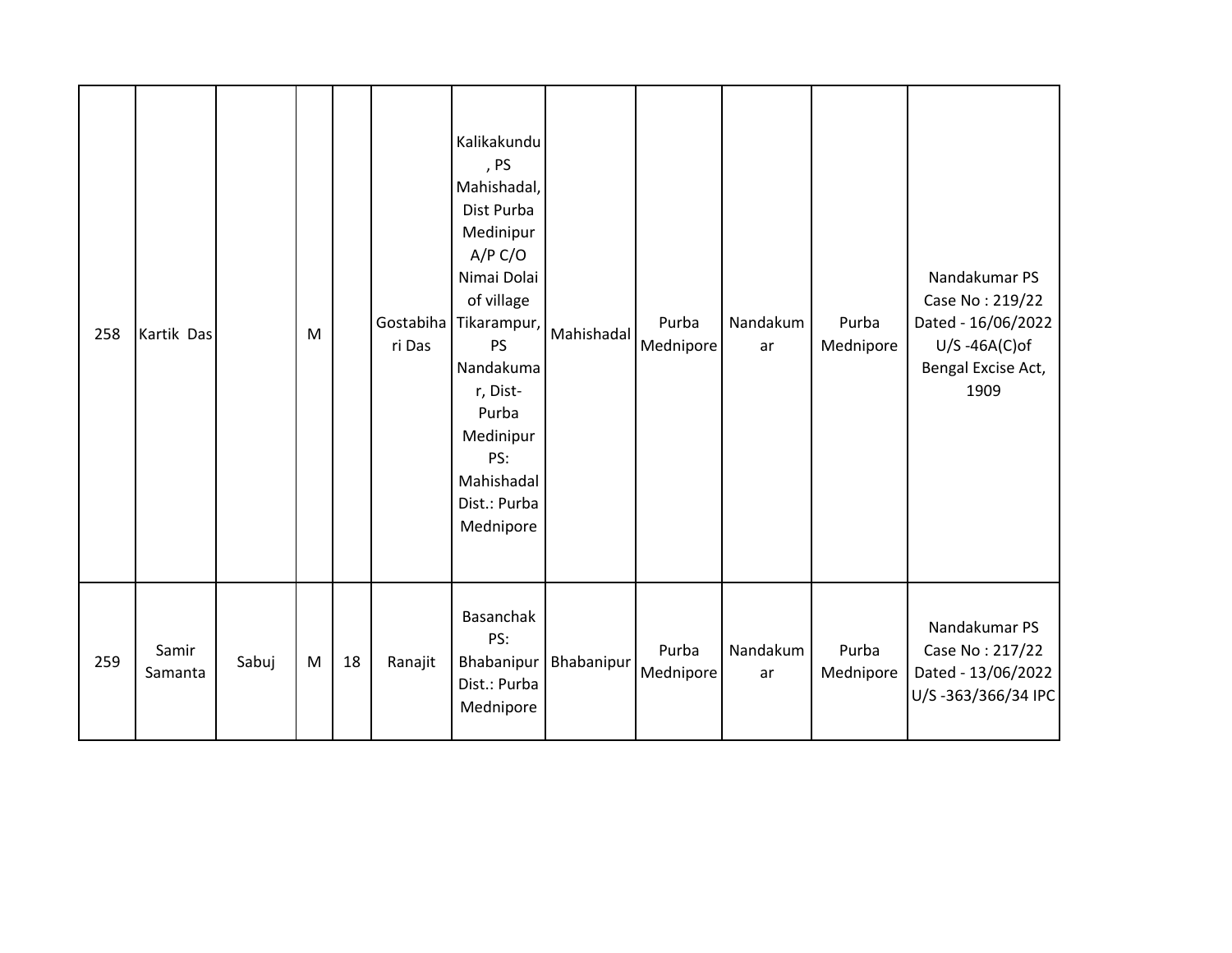| 260 | Mintu<br>Sing         | Pacha | M           |    | <b>Bablu Sing</b>  | Krishnanaga<br>r PS:<br>Panskura<br>Dist.: Purba<br>Mednipore | Panskura  | Purba<br>Mednipore | Panskura         | Purba<br>Mednipore | Panskura PS Case No<br>: 268/22 Dated -<br>09/04/2022 U/S -<br>380 IPC                        |
|-----|-----------------------|-------|-------------|----|--------------------|---------------------------------------------------------------|-----------|--------------------|------------------|--------------------|-----------------------------------------------------------------------------------------------|
| 261 | Sk Hira               |       | M           | 36 | Lt. Sk<br>Mahabbat | Tupchibarh<br>PS: Pataspur<br>Dist.: Purba<br>Mednipore       | Pataspur  | Purba<br>Mednipore | Pataspur         | Purba<br>Mednipore | Pataspur PS Case No<br>: 359/22 Dated -<br>16/06/2022 U/S -<br>302/34 IPC                     |
| 262 | Asheda<br><b>Bibi</b> |       | $\mathsf F$ | 30 | Sk Hira            | Tupchibarh<br>PS: Pataspur<br>Dist.: Purba<br>Mednipore       | Pataspur  | Purba<br>Mednipore | Pataspur         | Purba<br>Mednipore | Pataspur PS Case No<br>: 359/22 Dated -<br>16/06/2022 U/S -<br>302/34 IPC                     |
| 263 | Prasanjit<br>Naskar   |       | M           | 29 | Ruhit<br>Naskar    | Urdhabmal<br>PS: Sutahata<br>Dist.: Purba<br>Mednipore        | Sutahata  | Purba<br>Mednipore | Sutahata         | Purba<br>Mednipore | Sutahata PS Case No<br>: 133/22 Dated -<br>22/05/2022 U/S -<br>341/323/325/307/5<br>06/34 IPC |
| 264 | Arman<br>Khan         |       | M           | 17 | Rafik Khan         | <b>Beldih PS:</b><br>Barabazar<br>Dist.:<br>Purulia           | Barabazar | Purulia            | <b>Barabazar</b> | Purulia            | <b>Barabazar PS Case</b><br>No: 102/22 Dated -<br>16/06/2022 U/S -<br>363/365 IPC             |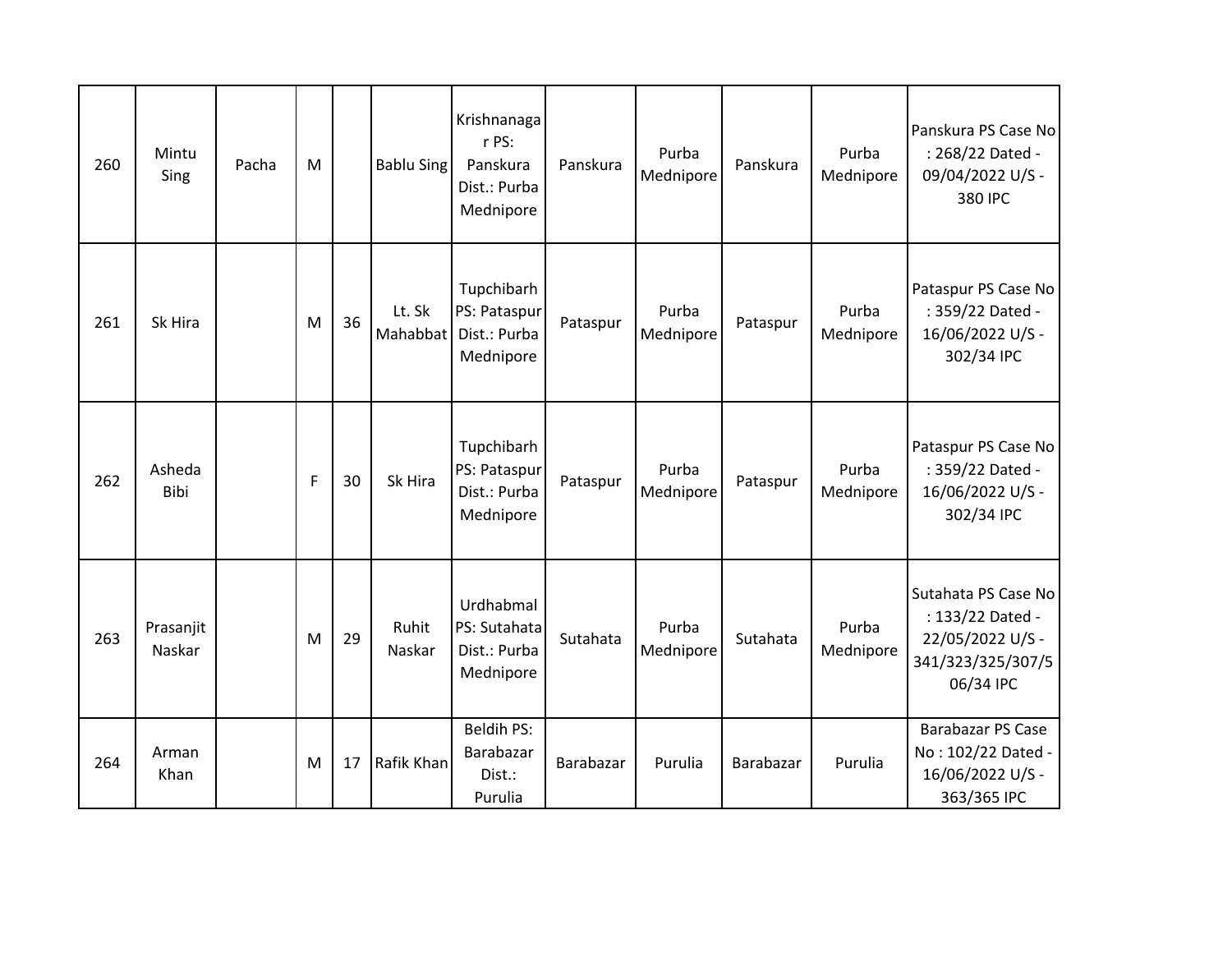| 265 | Santosh<br>Gorain        |       | M |    | Gurupada<br>Gorain          | PS: Puncha<br>Dist.:<br>Purulia                                                                          | Puncha    | Purulia                        | Puncha            | Purulia                              | Puncha PS Case No:<br>51/22 Dated -<br>16/06/2022 U/S -<br>461/379 IPC                                                               |
|-----|--------------------------|-------|---|----|-----------------------------|----------------------------------------------------------------------------------------------------------|-----------|--------------------------------|-------------------|--------------------------------------|--------------------------------------------------------------------------------------------------------------------------------------|
| 266 | Debabrata<br>Roy         |       | M | 32 | Rishikesh<br>Roy            | Kachimuha<br>PS: Raigunje<br>Dist.:<br>Raiganj<br>Police<br>District                                     | Raigunje  | Raiganj<br>Police<br>District  | Raigunje          | Raiganj<br>Police<br><b>District</b> | Raigunje PS Case No<br>: 771/22 Dated -<br>16/06/2022 U/S -<br>323/326 IPC                                                           |
| 267 | Anil<br><b>Biswas</b>    |       | M |    | Lt<br>Shyamapa<br>da Biswas | PS:<br>Gangnapur<br>Dist.:<br>Ranaghat<br>Police<br>District                                             | Gangnapur | Ranaghat<br>Police<br>District | Gangnapur         | Ranaghat<br>Police<br>District       | Gangnapur PS Case<br>No: 275/22 Dated -<br>08/06/2022 U/S -<br>380 IPC                                                               |
| 268 | Sukanta<br><b>Biswas</b> |       | M | 32 | Lt.<br>Durgapad<br>a Biswas | Berhanskhal<br>i, PS.<br>Hanskhali,<br>Nadia PS:<br>Hanskhli<br>Dist.:<br>Ranaghat<br>Police<br>District | Hanskhli  | Ranaghat<br>Police<br>District | Hanskhli          | Ranaghat<br>Police<br>District       | Hanskhli PS Case No<br>: 426/22 Dated -<br>06/05/2022 U/S -<br>498A/342/325/307/<br>406 IPC & 3/4<br>Dowry Prohibition<br>Act, 1961Â |
| 269 | Sajal<br><b>Biswas</b>   | Marai | M | 33 | S/o Badal<br><b>Biswas</b>  | PS:<br>Ranaghat<br>Dist.:<br>Ranaghat<br>Police<br>District                                              | Ranaghat  | Ranaghat<br>Police<br>District | Ranaghat<br>women | Ranaghat<br>Police<br>District       | Ranaghat women PS<br>Case No: 78/22<br>Dated - 15/06/2022<br>$U/S -$<br>498A/323/406/307/<br><b>34 IPC</b>                           |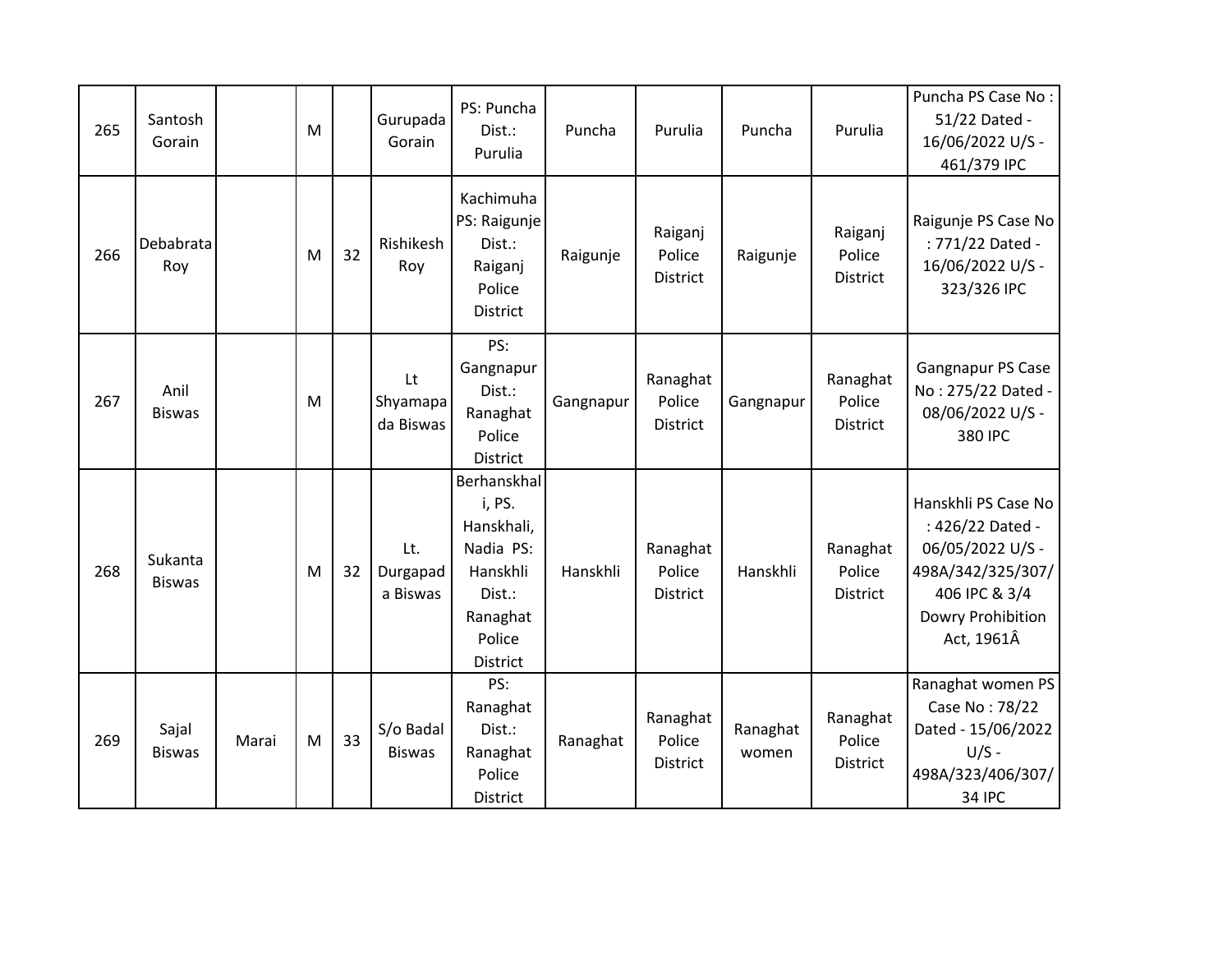| 270 | <b>Badal</b><br><b>Biswas</b> |         | M | 60 | $S/O$ Lt.<br>Thakur<br><b>Biswas</b> | PS:<br>Ranaghat<br>Dist.:<br>Ranaghat<br>Police<br><b>District</b> | Ranaghat | Ranaghat<br>Police<br><b>District</b> | Ranaghat<br>women | Ranaghat<br>Police<br><b>District</b> | Ranaghat women PS<br>Case No: 78/22<br>Dated - 15/06/2022<br>$U/S -$<br>498A/323/406/307/<br><b>34 IPC</b> |
|-----|-------------------------------|---------|---|----|--------------------------------------|--------------------------------------------------------------------|----------|---------------------------------------|-------------------|---------------------------------------|------------------------------------------------------------------------------------------------------------|
| 271 | Kajal<br><b>Biswas</b>        |         | F | 58 | W/o Badal<br><b>Biswas</b>           | PS:<br>Ranaghat<br>Dist.:<br>Ranaghat<br>Police<br>District        | Ranaghat | Ranaghat<br>Police<br>District        | Ranaghat<br>women | Ranaghat<br>Police<br>District        | Ranaghat women PS<br>Case No: 78/22<br>Dated - 15/06/2022<br>$U/S -$<br>498A/323/406/307/<br><b>34 IPC</b> |
| 272 | Subhajit<br>Ghosh             |         | M |    | Jagadish<br>Ghosh                    | PS:<br>Taherpur<br>Dist.:<br>Ranaghat<br>Police<br>District        | Taherpur | Ranaghat<br>Police<br>District        | Taherpur          | Ranaghat<br>Police<br>District        | Taherpur PS Case No<br>: 296/22 Dated -<br>16/06/2022 U/S -<br>399/402 IPC                                 |
| 273 | Abir Das                      | Bhabesh |   |    | Aloy Das                             | PS:<br>Taherpur<br>Dist.:<br>Ranaghat<br>Police<br>District        | Taherpur | Ranaghat<br>Police<br><b>District</b> | Taherpur          | Ranaghat<br>Police<br><b>District</b> | Taherpur PS Case No<br>: 296/22 Dated -<br>16/06/2022 U/S -<br>399/402 IPC                                 |
| 274 | Rahul<br>Hazra                |         |   |    | Goutam<br>Hazra                      | PS:<br>Taherpur<br>Dist.:<br>Ranaghat<br>Police<br>District        | Taherpur | Ranaghat<br>Police<br><b>District</b> | Taherpur          | Ranaghat<br>Police<br>District        | Taherpur PS Case No<br>: 296/22 Dated -<br>16/06/2022 U/S -<br>399/402 IPC                                 |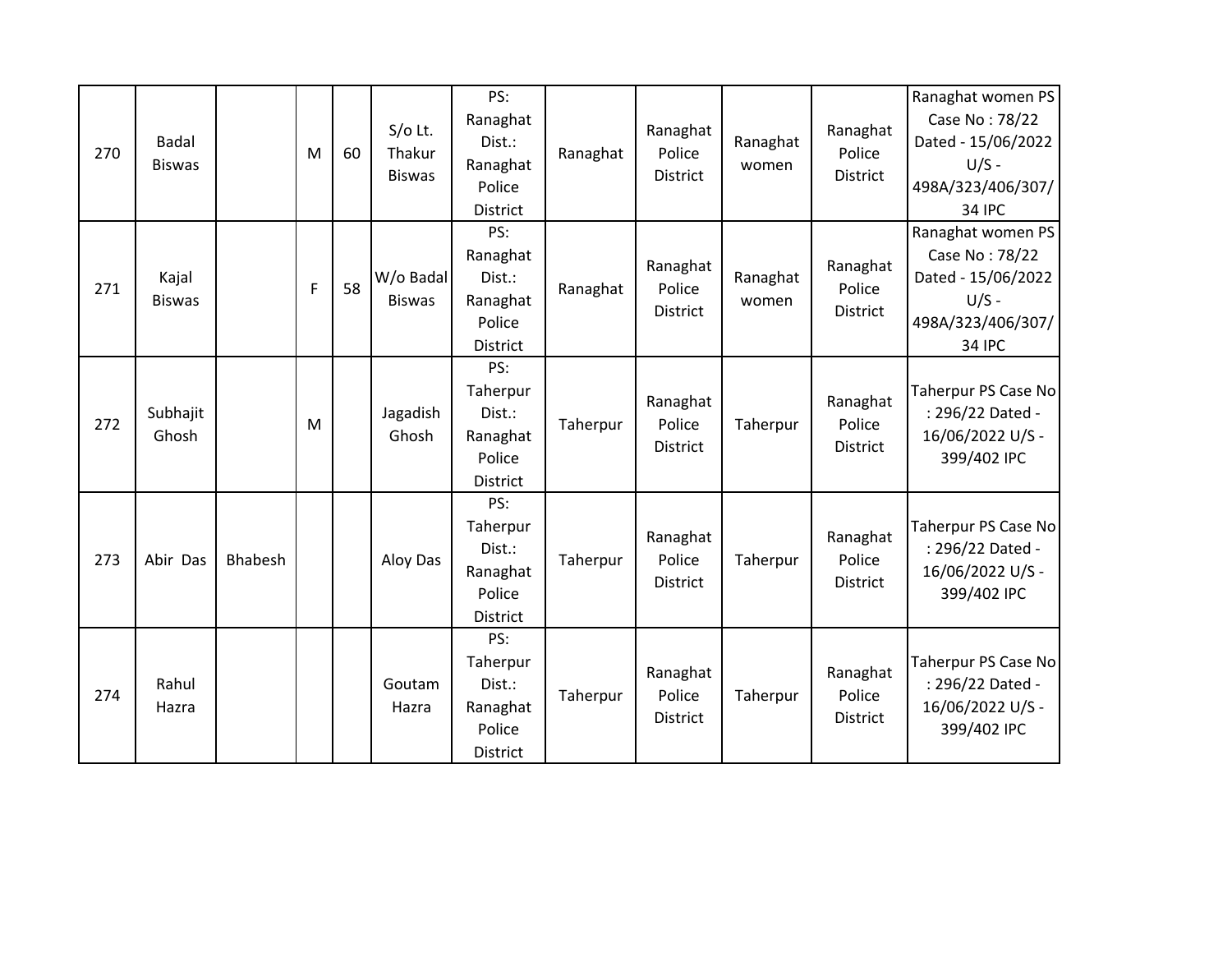| 275 | Chaitanno<br>Mondal       |       |   |    | Golok<br>Mondal             | PS:<br>Taherpur<br>Dist.:<br>Ranaghat<br>Police<br>District                                                            | Taherpur    | Ranaghat<br>Police<br><b>District</b>     | Taherpur             | Ranaghat<br>Police<br><b>District</b>     | Taherpur PS Case No<br>: 296/22 Dated -<br>16/06/2022 U/S -<br>399/402 IPC                                  |
|-----|---------------------------|-------|---|----|-----------------------------|------------------------------------------------------------------------------------------------------------------------|-------------|-------------------------------------------|----------------------|-------------------------------------------|-------------------------------------------------------------------------------------------------------------|
| 276 | Sushovan<br><b>Biswas</b> | Tubai | M |    | Nishikanta<br><b>Biswas</b> | Badkulla<br>Post Office<br>para, PS-<br>Taherpur,<br>Nadia PS:<br>Taherpur<br>Dist.:<br>Ranaghat<br>Police<br>District | Taherpur    | Ranaghat<br>Police<br><b>District</b>     | Taherpur             | Ranaghat<br>Police<br><b>District</b>     | Taherpur PS Case No<br>: 296/22 Dated -<br>16/06/2022 U/S -<br>399/402 IPC                                  |
| 277 | Malan Sk                  |       | M | 36 | Hira Sk                     | Dakshin<br>Makaltala,<br>Laskarpara<br>PS: Jibantala<br>Dist.:<br>Baruipur<br>Police<br>District                       | Jibantala   | Baruipur<br>Police<br>District            | Sonarpur<br>g.r.p.s. | Sealdah<br>G.R.P.                         | Sonarpur g.r.p.s. PS<br>Case No: 25/22<br>Dated - 15/06/2022<br>U/S-379 IPC                                 |
| 278 | Prabir<br>Goswami         |       | M | 40 | Pintu<br>Goswami            | PS:<br>Bhaktinagar<br>Dist.: Siliguri<br>Police<br>Commission<br>erate                                                 | Bhaktinagar | Siliguri<br>Police<br>Commissio<br>nerate | Bhaktinagar          | Siliguri<br>Police<br>Commission<br>erate | <b>Bhaktinagar PS Case</b><br>No: 620/22 Dated -<br>16/06/2022 U/S -<br>46(A)(c) Bengal<br>Excise Act, 1909 |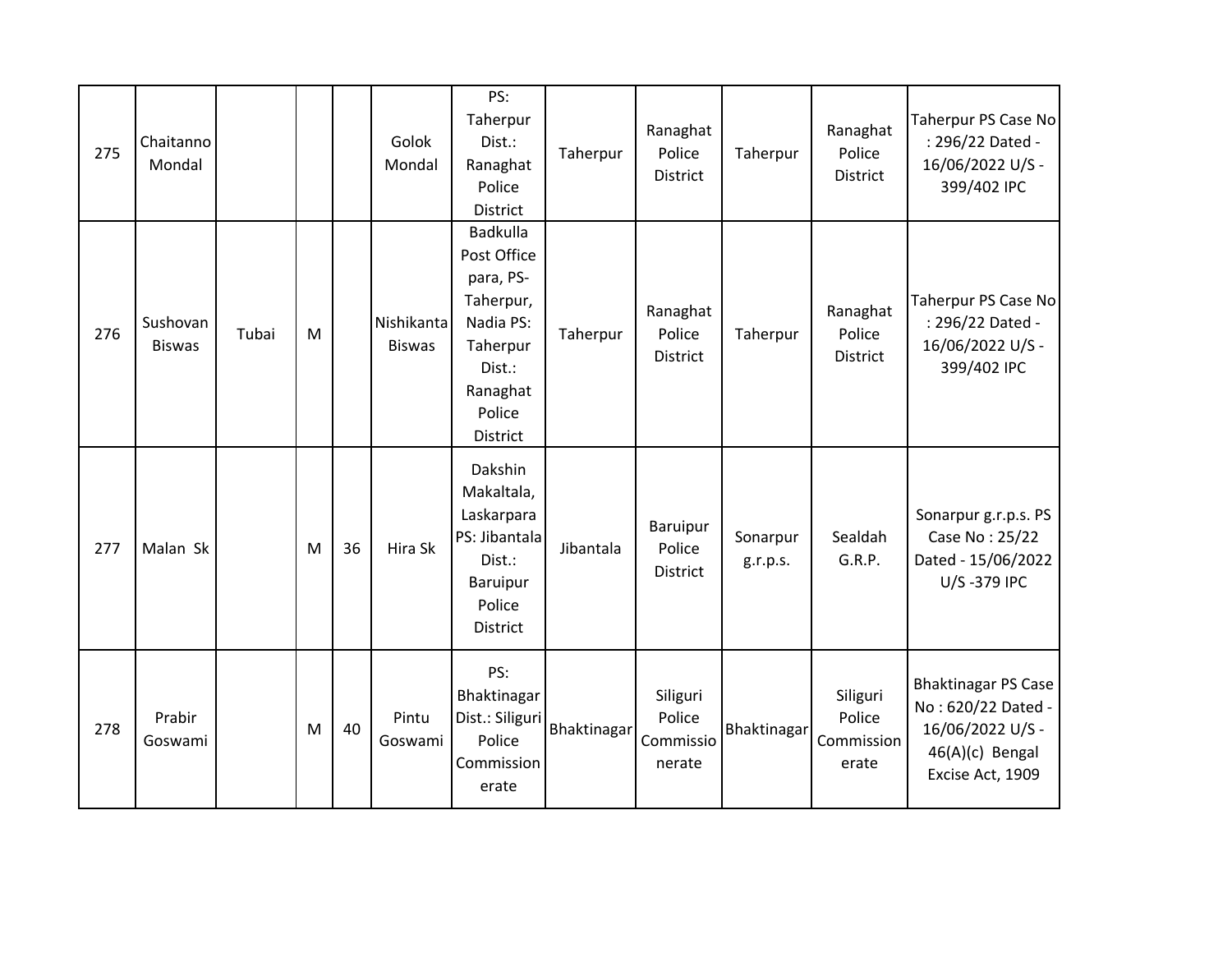| 279 | Sharafat<br>Ali   | Bapi |   | $S/O-$<br>Mokbul<br>Rahaman | Of Nipania,<br>PS-NJP, Dist-<br>Jalpaiguri<br>PS: New<br>jalpaiguri<br>Dist.: Siliguri<br>Police<br>Commission<br>erate | <b>New</b><br>jalpaiguri    | Siliguri<br>Police<br>Commissio<br>nerate | <b>New</b><br>jalpaiguri | Siliguri<br>Police<br>Commission<br>erate | New jalpaiguri PS<br>Case No: 620/22<br>Dated - 13/06/2022<br>U/S-354C/384/506<br><b>IPC</b> |
|-----|-------------------|------|---|-----------------------------|-------------------------------------------------------------------------------------------------------------------------|-----------------------------|-------------------------------------------|--------------------------|-------------------------------------------|----------------------------------------------------------------------------------------------|
| 280 | Chandan<br>Roy    |      | M | Parimal<br>Roy              | Farabari<br>Velkipara<br>PS: New<br>jalpaiguri<br>Dist.: Siliguri<br>Police<br>Commission<br>erate                      | <b>New</b><br>jalpaiguri    | Siliguri<br>Police<br>Commissio<br>nerate | <b>New</b><br>jalpaiguri | Siliguri<br>Police<br>Commission<br>erate | New jalpaiguri PS<br>Case No: 633/22<br>Dated - 16/06/2022<br>U/S-399/402 IPC                |
| 281 | Govinda<br>Barman | Dolo | M | Rabin<br>Barman             | Hatiadanga<br>PS:<br>Bhaktinagar<br>Police<br>Commission<br>erate                                                       | Dist.: Siliguri Bhaktinagar | Siliguri<br>Police<br>Commissio<br>nerate | <b>New</b><br>jalpaiguri | Siliguri<br>Police<br>Commission<br>erate | New jalpaiguri PS<br>Case No: 633/22<br>Dated - 16/06/2022<br>U/S-399/402 IPC                |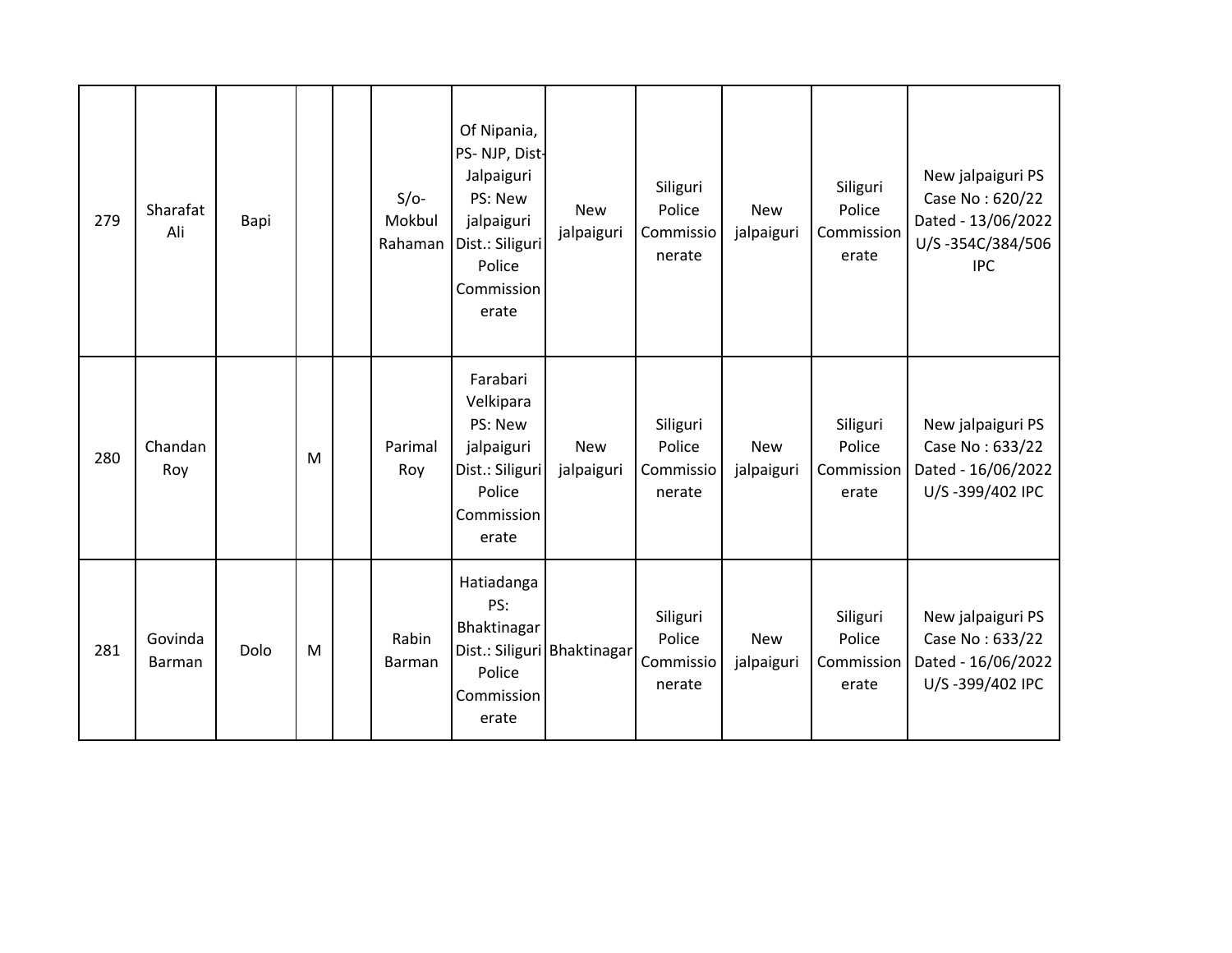| 282 | <b>Bishal</b><br><b>Barman</b> | M |    | Priyanath<br><b>Barman</b> | Farabari<br>Adarshapall<br>y PS: New<br>jalpaiguri<br>Dist.: Siliguri<br>Police<br>Commission<br>erate | <b>New</b><br>jalpaiguri | Siliguri<br>Police<br>Commissio<br>nerate | <b>New</b><br>jalpaiguri | Siliguri<br>Police<br>Commission<br>erate | New jalpaiguri PS<br>Case No: 633/22<br>Dated - 16/06/2022<br>U/S-399/402 IPC                               |
|-----|--------------------------------|---|----|----------------------------|--------------------------------------------------------------------------------------------------------|--------------------------|-------------------------------------------|--------------------------|-------------------------------------------|-------------------------------------------------------------------------------------------------------------|
| 283 | Argha<br>Jyoti<br>Poddar       | M | 21 | Manmoha<br>n Poddar        | Khetifulbari<br>PS:<br>Ghogsadang<br>a Dist.:<br>Coochbehar                                            | ga                       | Ghogsadan Coochbeha<br>r                  | <b>New</b><br>jalpaiguri | Siliguri<br>Police<br>Commission<br>erate | New jalpaiguri PS<br>Case No: 632/22<br>Dated - 16/06/2022<br>U/S-408/120B IPC                              |
| 284 | Md Rajjak                      | M | 22 | Abul                       | Jogivita,<br>Jhorerpar<br>PS: New<br>jalpaiguri<br>Dist.: Siliguri<br>Police<br>Commission<br>erate    | <b>New</b><br>jalpaiguri | Siliguri<br>Police<br>Commissio<br>nerate | <b>New</b><br>jalpaiguri | Siliguri<br>Police<br>Commission<br>erate | New jalpaiguri PS<br>Case No: 629/22<br>Dated - 15/06/2022<br>U/S-498A/325/506<br><b>IPC</b>                |
| 285 | Prosenjit<br>Das               | M | 22 | Lt Ratan<br>Das            | Dudhia PS:<br><b>New</b><br>jalpaiguri<br>Dist.: Siliguri<br>Police<br>Commission<br>erate             | <b>New</b><br>jalpaiguri | Siliguri<br>Police<br>Commissio<br>nerate | <b>New</b><br>jalpaiguri | Siliguri<br>Police<br>Commission<br>erate | New jalpaiguri PS<br>Case No: 624/22<br>Dated - 13/06/2022<br>$U/S -$<br>447/354/457/376/5<br>11/325/34 IPC |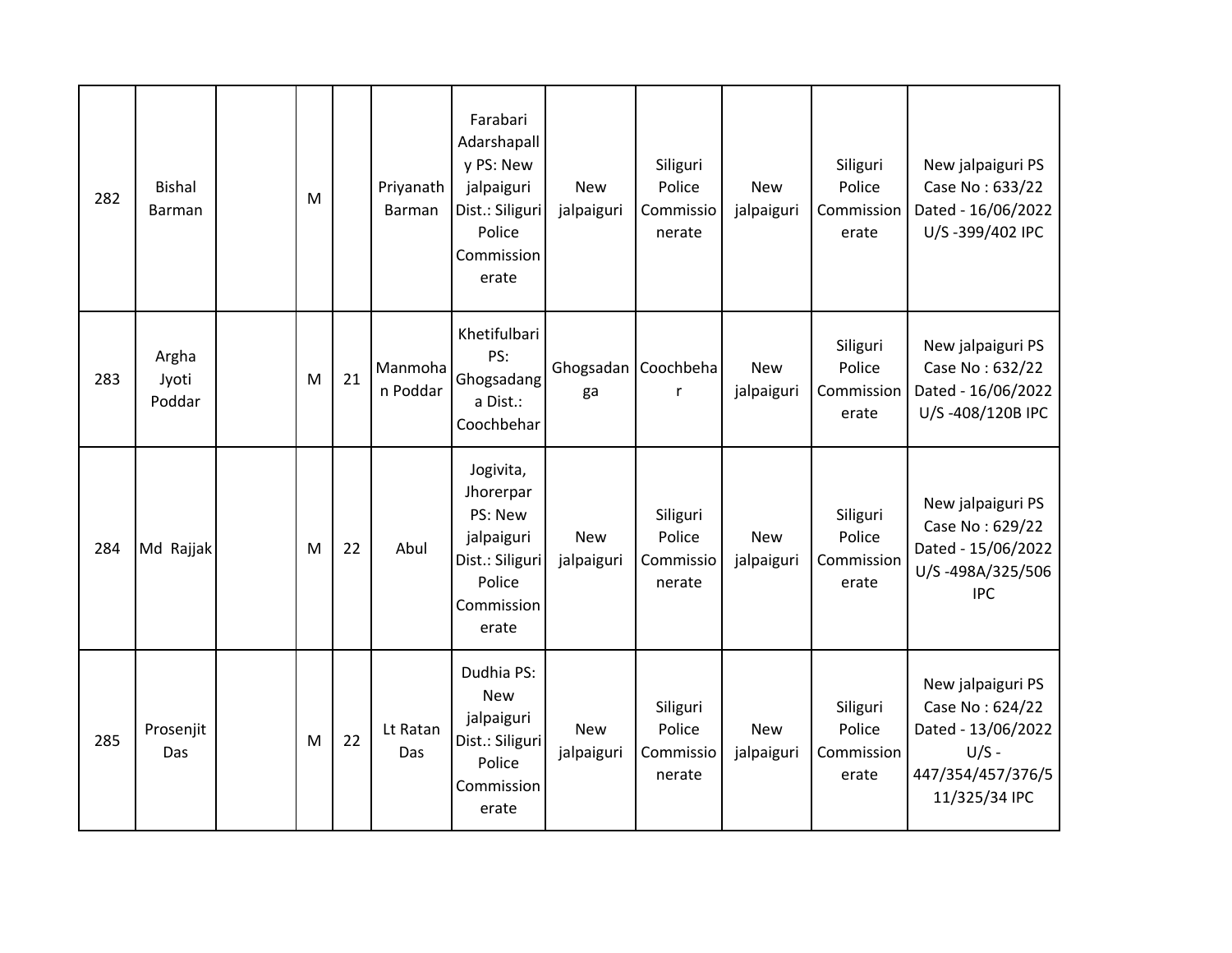| 286 | Swapan<br>Sarkar | M | Ranjit<br>Sarkar | Sarbahara<br>Colony, W-<br>No/28,<br>Mahabir<br>Stn. PS.<br>Siliguri, Dist.<br>Darjeeling<br>PS: Siliguri<br>Dist.: Siliguri<br>Police<br>Commission<br>erate    | Siliguri   | Siliguri<br>Police<br>Commissio<br>nerate | Siliguri | Siliguri<br>Police<br>Commission<br>erate | Siliguri PS Case No:<br>570/22 Dated -<br>15/06/2022 U/S -<br>153A/195A/505(2)/(<br>b)/34 IPC                                              |
|-----|------------------|---|------------------|------------------------------------------------------------------------------------------------------------------------------------------------------------------|------------|-------------------------------------------|----------|-------------------------------------------|--------------------------------------------------------------------------------------------------------------------------------------------|
| 287 | Manik<br>Bhowmik |   | Dilip<br>Bhowmik | C/O Smt.<br>Rita Paul,<br>Madhya<br>Shantinagar,<br>Near Kali<br>Mandir, PS.<br>Bhaktinagar,<br>Dist.<br>Jalpaiguri<br>PS:<br>Jalpaiguri<br>Dist.:<br>Jalpaiguri | Jalpaiguri | Jalpaiguri                                | Siliguri | Siliguri<br>Police<br>Commission<br>erate | Siliguri PS Case No:<br>571/22 Dated -<br>16/06/2022 U/S -<br>21(c)/22(c) Narcotic<br>Drugs and<br>Psychotropic<br>Substances Act,<br>1985 |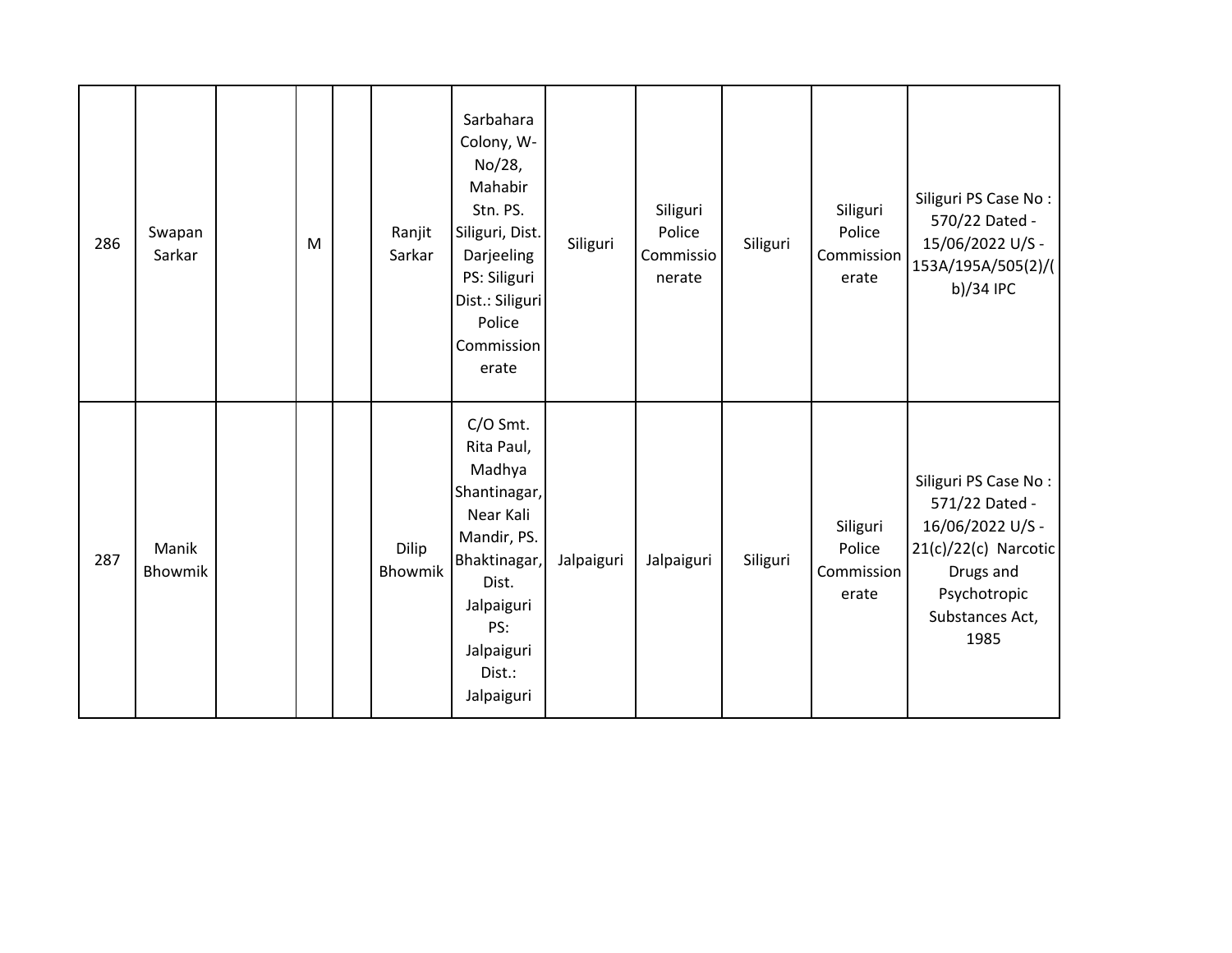| 288 | Joydeb<br>Adhikary     | M | 62 | Ananta<br>Adhikary            | Mayrarmah<br>al PS:<br>Raidighi<br>Dist.:<br>Sundarban<br>Police<br>District            | Raidighi          | Sundarban<br>Police<br>District        | Mathurapu         | Sundarban<br>Police<br><b>District</b> | Mathurapur PS Case<br>No: 128/22 Dated -<br>23/05/2022 U/S -<br>279/337/338/427<br><b>IPC</b> |
|-----|------------------------|---|----|-------------------------------|-----------------------------------------------------------------------------------------|-------------------|----------------------------------------|-------------------|----------------------------------------|-----------------------------------------------------------------------------------------------|
| 289 | Swapan<br>Pal          | M | 50 | $S/O$ Lt.<br>Hemonto<br>Pal   | PS:<br>Namkhana<br>Dist.:<br>Sundarban<br>Police<br><b>District</b>                     | Namkhana          | Sundarban<br>Police<br><b>District</b> | Namkhana          | Sundarban<br>Police<br>District        | Namkhana PS Case<br>No: 166/22 Dated -<br>16/06/2022 U/S -<br>447/323/354/379/5<br>06/34 IPC  |
| 290 | Rabi<br>Shankar<br>Pal | M | 45 | $S/O$ Lt.<br>Srimanta<br>Pal  | PS:<br>Namkhana<br>Dist.:<br>Sundarban<br>Police<br>District                            | Namkhana          | Sundarban<br>Police<br><b>District</b> | Namkhana          | Sundarban<br>Police<br><b>District</b> | Namkhana PS Case<br>No: 167/22 Dated -<br>16/06/2022 U/S -<br>447/427/323/354/5<br>06/34 IPC  |
| 291 | Saktipada<br>Giri      | M |    | Gour Giri                     | PS:<br>Patharprati<br>ma Dist.:<br>Sundarban<br>Police<br>District                      | Patharprati<br>ma | Sundarban<br>Police<br><b>District</b> | Patharprati<br>ma | Sundarban<br>Police<br><b>District</b> | Patharpratima PS<br>Case No: 171/22<br>Dated - 14/06/2022<br>U/S-279/337 IPC                  |
| 292 | Angshu<br>Mondal       | M | 32 | $S/O-It.$<br>Sudhir<br>Mandal | Vill+P.O-<br>Khandsaheb<br>Abad, PS:<br>Sagar Dist.:<br>Sundarban<br>Police<br>District | Sagar             | Sundarban<br>Police<br>District        | Sagar             | Sundarban<br>Police<br>District        | Sagar PS Case No:<br>195/22 Dated -<br>15/06/2022 U/S -<br>341/323/325/308/5<br>06/34 IPC     |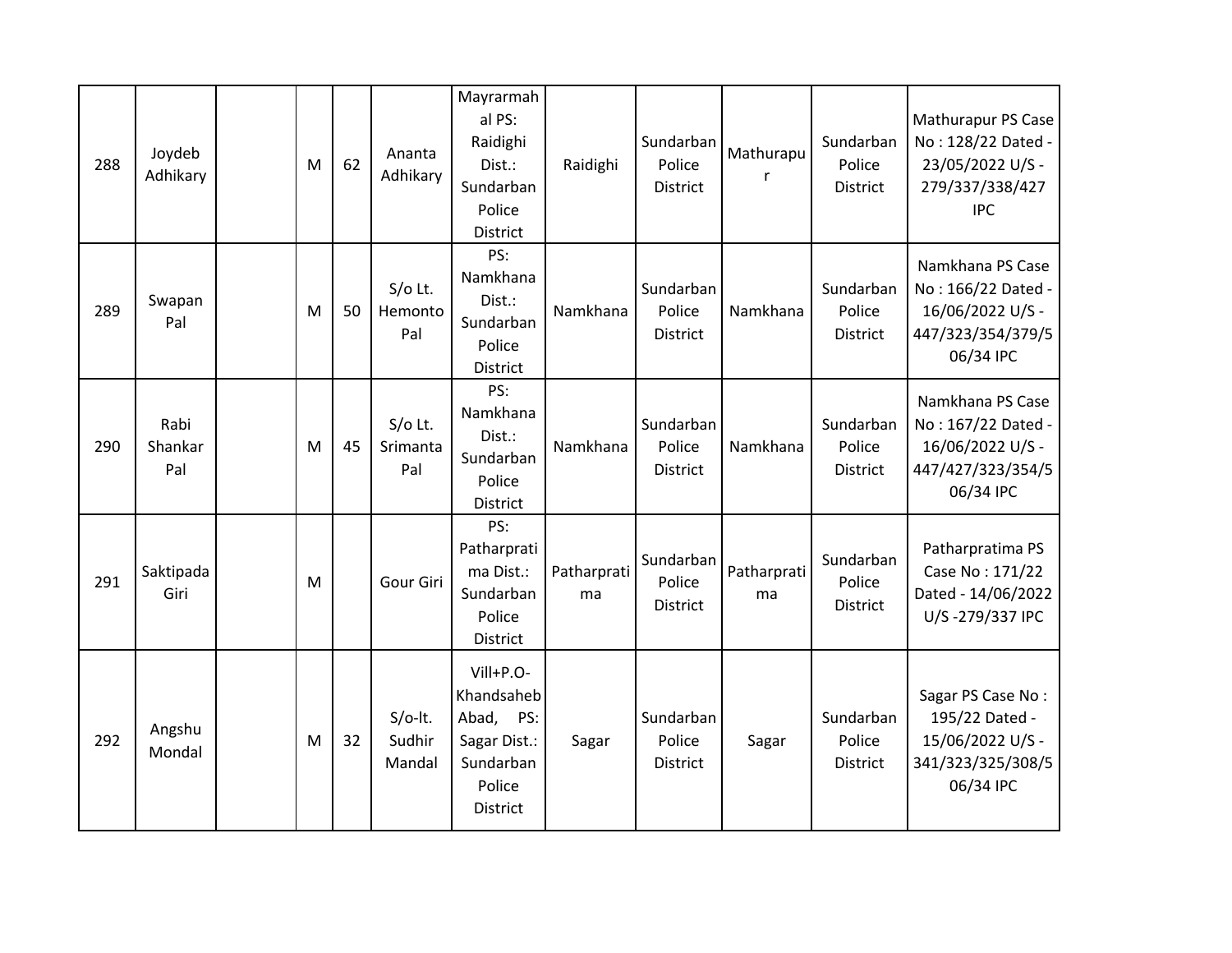| 293 | Sanjay<br>Sahoo    | M | 35 | Kanai<br>Saho            | Sagar<br>Krisnanagar<br>PS: Sagar<br>Dist.:<br>Sundarban<br>Police<br>District | Sagar | Sundarban<br>Police<br><b>District</b> | Sagar      | Sundarban<br>Police<br><b>District</b> | Sagar PS Case No:<br>149/22 Dated -<br>20/05/2022 U/S -<br>498A/406/302/34<br><b>IPC</b> |
|-----|--------------------|---|----|--------------------------|--------------------------------------------------------------------------------|-------|----------------------------------------|------------|----------------------------------------|------------------------------------------------------------------------------------------|
| 294 | Subhash<br>Kabiraj |   |    | <b>Ballab</b><br>Kabiraj | SURJANAGA<br>R                                                                 |       | <b>Basirhat</b>                        | Alipurduar | Alipurduar                             | Alipurduar PS<br><b>Outpost Sonapur OP</b><br><b>GDE No. 476</b>                         |
| 295 | Sankar<br>Sarkar   |   |    | Sarkar                   | Sadhankar SURJANAGA<br>R                                                       |       | <b>Basirhat</b>                        | Alipurduar | Alipurduar                             | Alipurduar PS<br>Outpost Sonapur OP<br><b>GDE No. 476</b>                                |
| 296 | Safikul<br>Islam   |   |    | Lt Umwsh<br>Ali          | <b>KHOLABARI</b>                                                               |       | <b>Basirhat</b>                        | Alipurduar | Alipurduar                             | Alipurduar PS<br><b>Outpost Sonapur OP</b><br><b>GDE No. 476</b>                         |
| 297 | Safiya<br>Rahaman  |   |    | Lt Umesh<br>Ali          | <b>KOLABARI</b>                                                                |       | <b>Basirhat</b>                        | Alipurduar | Alipurduar                             | Alipurduar PS<br>Outpost Sonapur OP<br><b>GDE No. 476</b>                                |
| 298 | Majnu<br>Alam      |   |    | Tofojuddi<br>n Alam      | <b>KHOLBARI</b>                                                                |       | <b>Basirhat</b>                        | Alipurduar | Alipurduar                             | Alipurduar PS<br><b>Outpost Sonapur OP</b><br><b>GDE No. 476</b>                         |
| 299 | Subrata<br>Roy     |   |    | Lt<br>Shyamal<br>Roy     | <b>KALIBARI</b><br>COLONY                                                      |       | <b>Basirhat</b>                        | Alipurduar | Alipurduar                             | Alipurduar PS<br>Outpost Alipurduar<br>Jn TOP GDE No. 247                                |
| 300 | Santi Roy          |   |    | Sanbhu<br>Roy            | <b>BHOLARDAB</b><br>R <sub>l</sub>                                             |       | <b>Basirhat</b>                        | Alipurduar | Alipurduar                             | Alipurduar PS<br>Outpost Alipurduar<br>Jn TOP GDE No. 247                                |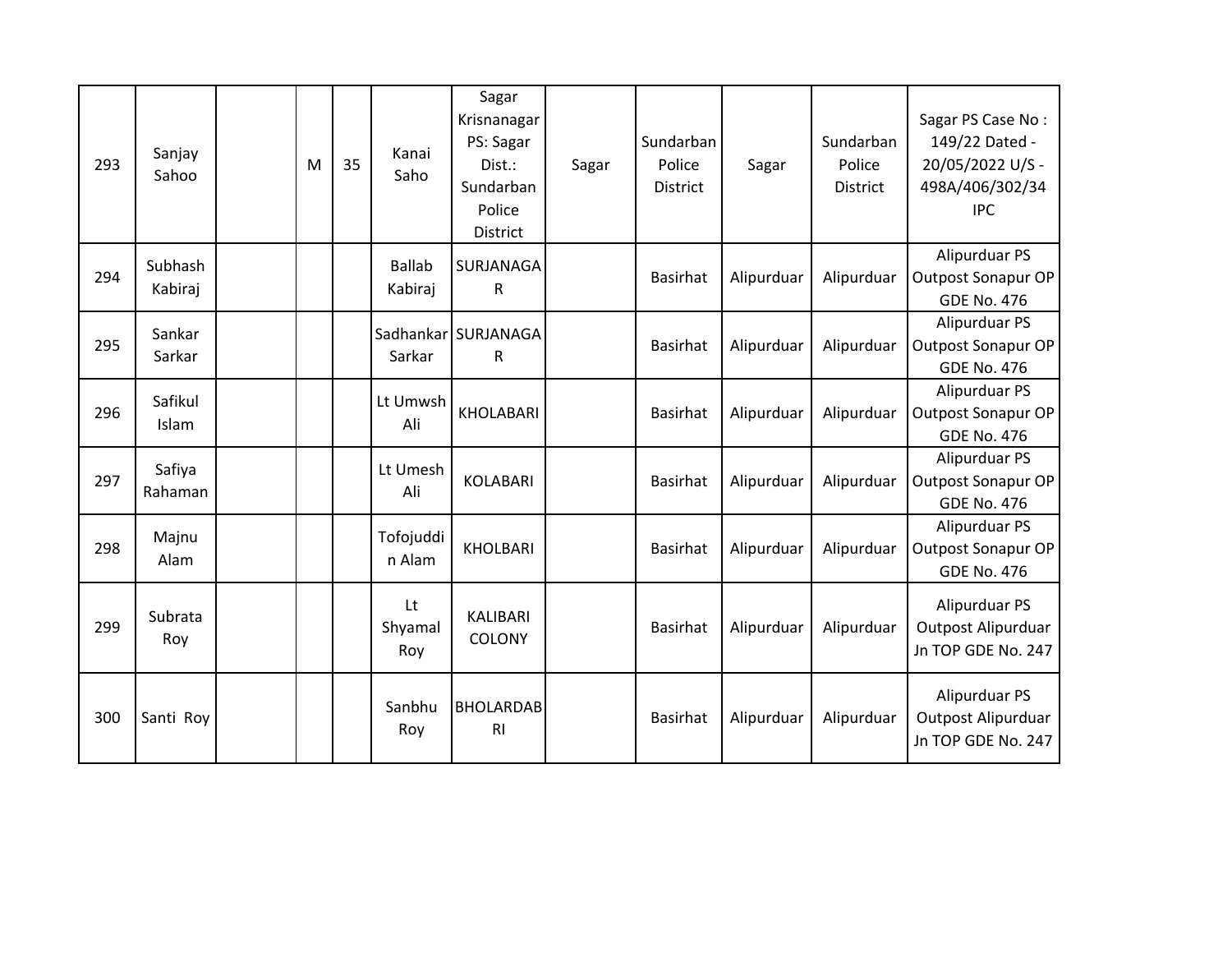| 301 | Ram Ch.<br>Agarwal | M | 58 | Lt. Gyam<br>Ch.<br>Agarwal | Birpara,<br>Shantinagar<br>PS: Birpara<br>Dist.:<br>Alipurduar            | Birpara        | Alipurduar | <b>Birpara</b> | Alipurduar | Birpara PS GDE No.<br>638 |
|-----|--------------------|---|----|----------------------------|---------------------------------------------------------------------------|----------------|------------|----------------|------------|---------------------------|
| 302 | Sunil<br>Barman    | M | 30 | Bupendra<br><b>Barman</b>  | Bhutnirghat<br>PS: Falakata<br>Dist.:<br>Alipurduar                       | Falakata       | Alipurduar | <b>Birpara</b> | Alipurduar | Birpara PS GDE No.<br>638 |
| 303 | Kawar<br>Mandal    | M | 32 | Bablu<br>Mandal            | College<br>Para, park<br>PS: Birpara<br>Dist.:<br>Alipurduar              | <b>Birpara</b> | Alipurduar | <b>Birpara</b> | Alipurduar | Birpara PS GDE No.<br>638 |
| 304 | Iswar<br>Mandal    | M | 25 | <b>Bablu</b><br>Mandal     | Collegepara<br>PS: Birpara<br>Dist.:<br>Alipurduar                        | <b>Birpara</b> | Alipurduar | <b>Birpara</b> | Alipurduar | Birpara PS GDE No.<br>638 |
| 305 | Anand<br>Lakra     | M | 45 | Lt. Somra<br>Lakra         | Surja<br>Colony, New<br>Hasimara<br>PS: Jaigaon<br>Dist.:<br>Alipurduar   | Jaigaon        | Alipurduar | Jaigaon        | Alipurduar | Jaigaon PS GDE No.<br>472 |
| 306 | Tanbir<br>Ansari   | M | 48 | Abdul<br>Ansari            | Satali TG<br>O/D 8 No.<br>Hasimara<br>PS: Jaigaon<br>Dist.:<br>Alipurduar | Jaigaon        | Alipurduar | Jaigaon        | Alipurduar | Jaigaon PS GDE No.<br>472 |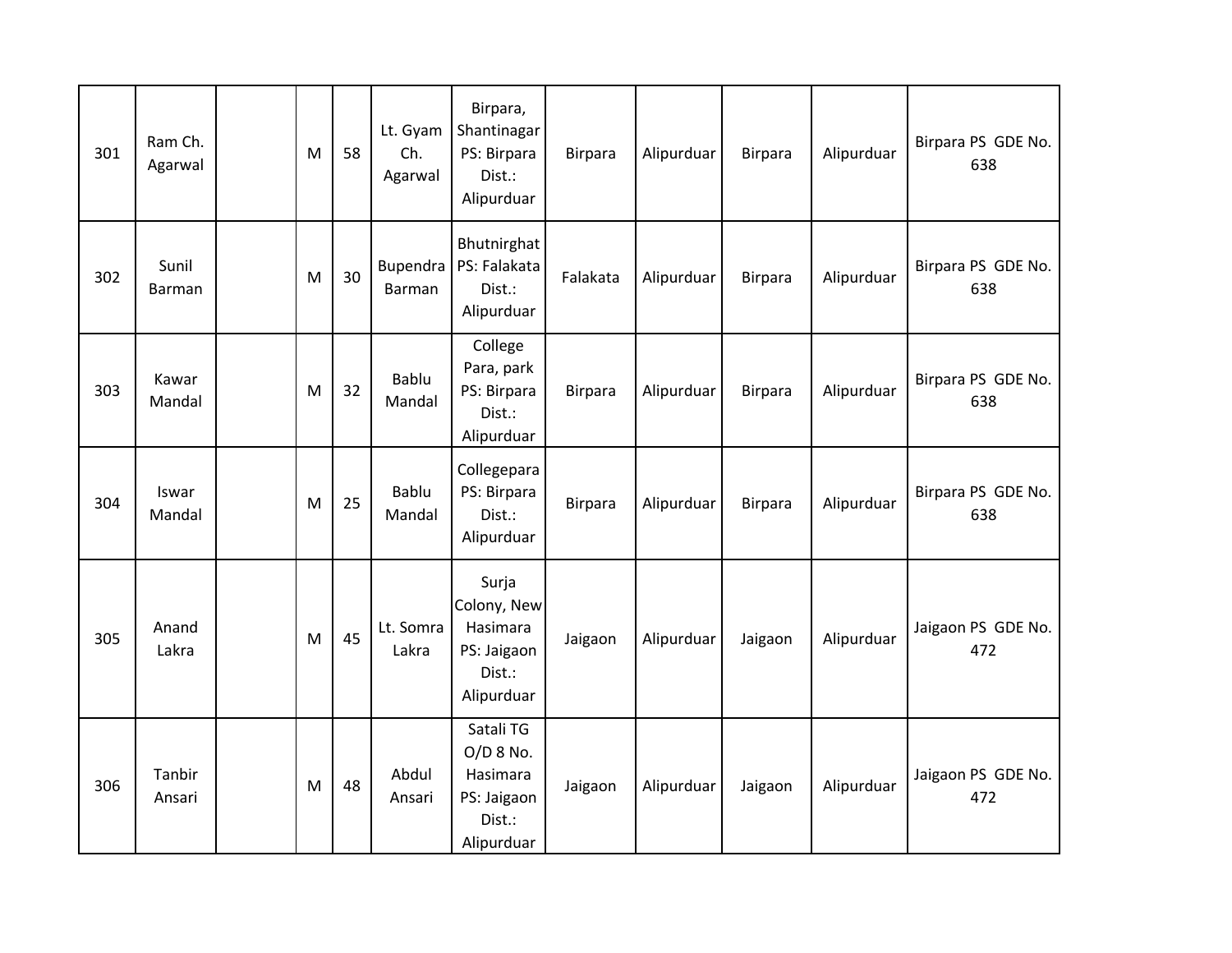| 307 | Jay<br>Prakash<br>Ram | M | 63 | Lt.<br>Bholaram         | <b>New</b><br>Hasimara,<br>MSK ground<br>PS: Jaigaon<br>Dist.:<br>Alipurduar | Jaigaon        | Alipurduar     | Jaigaon  | Alipurduar | Jaigaon PS GDE No.<br>472  |
|-----|-----------------------|---|----|-------------------------|------------------------------------------------------------------------------|----------------|----------------|----------|------------|----------------------------|
| 308 | Susmat<br>Mahali      |   | 32 | Mabir<br>Mahali         | Atiabari Div.<br>Bangabari<br>PS: Kalchini<br>Dist.:<br>Alipurduar           | Kalchini       | Alipurduar     | Kalchini | Alipurduar | Kalchini PS GDE No.<br>525 |
| 309 | Prasanta<br>Sukla     |   | 32 | Shiv<br>Sambhu<br>Sukla | M.M. Road<br>Wes PS:<br>Cooch behar<br>Dist.:<br>Coochbehar                  | Cooch<br>behar | Coochbeha<br>r | Kalchini | Alipurduar | Kalchini PS GDE No.<br>525 |
| 310 | <b>Bitu Dhar</b>      | M | 25 | <b>Budhu</b><br>Dhar    | Coochbehar<br>Duenauk<br>Kalighat PS:<br>Cooch behar<br>Dist.:<br>Coochbehar | Cooch<br>behar | Coochbeha<br>r | Kalchini | Alipurduar | Kalchini PS GDE No.<br>525 |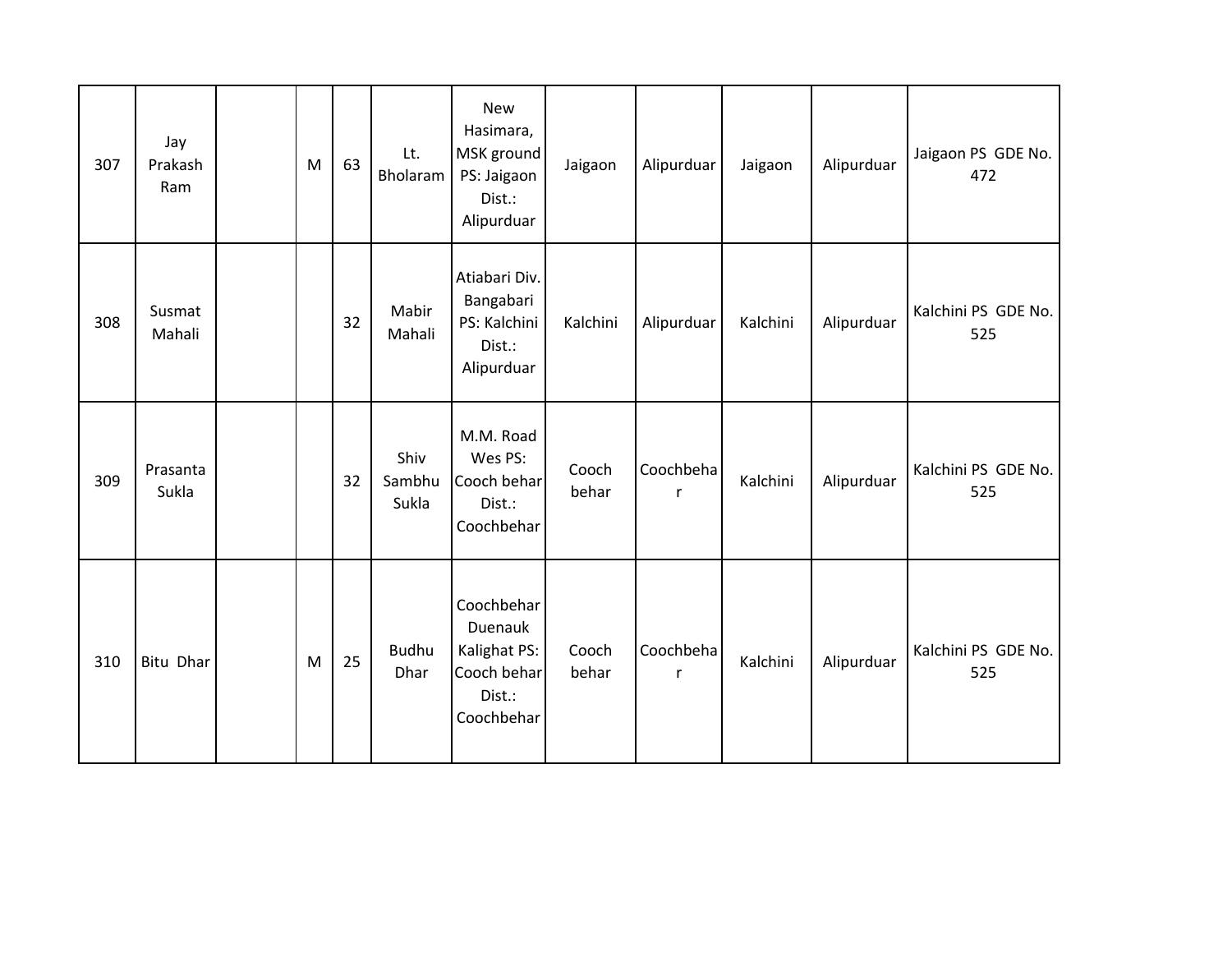| 311 | Mahesh<br>Gour  |  | 33 | Lt Rup<br>Singh<br>Gour  | <b>Bara Line</b><br>Sankosh TG<br>PS KMG<br><b>DIST APD</b><br>PS:<br>Kumargram<br>Dist.:<br>Alipurduar   |  | Kumargram Alipurduar Kumargram     | Alipurduar | Kumargram PS GDE<br>No. 513                         |
|-----|-----------------|--|----|--------------------------|-----------------------------------------------------------------------------------------------------------|--|------------------------------------|------------|-----------------------------------------------------|
| 312 | Jiban<br>Mandal |  | 40 | Lt<br>Rabindra<br>Mandal | <b>UTTAR</b><br><b>HALDIBARI</b><br>PS KMG<br><b>DIST APD</b><br>PS:<br>Kumargram<br>Dist.:<br>Alipurduar |  | Kumargram Alipurduar Kumargram     | Alipurduar | Kumargram PS GDE<br>No. 513                         |
| 313 | Raju<br>Barman  |  | 20 | Akhil<br>Barman          | Baruipara,<br>PS-<br>Kumargram<br>Dist-<br>Alipurduar<br>PS:<br>Kumargram<br>Dist.:<br>Alipurduar         |  | Kumargram   Alipurduar   Kumargram | Alipurduar | Kumargram PS<br>Outpost Barobisha<br>OP GDE No. 591 |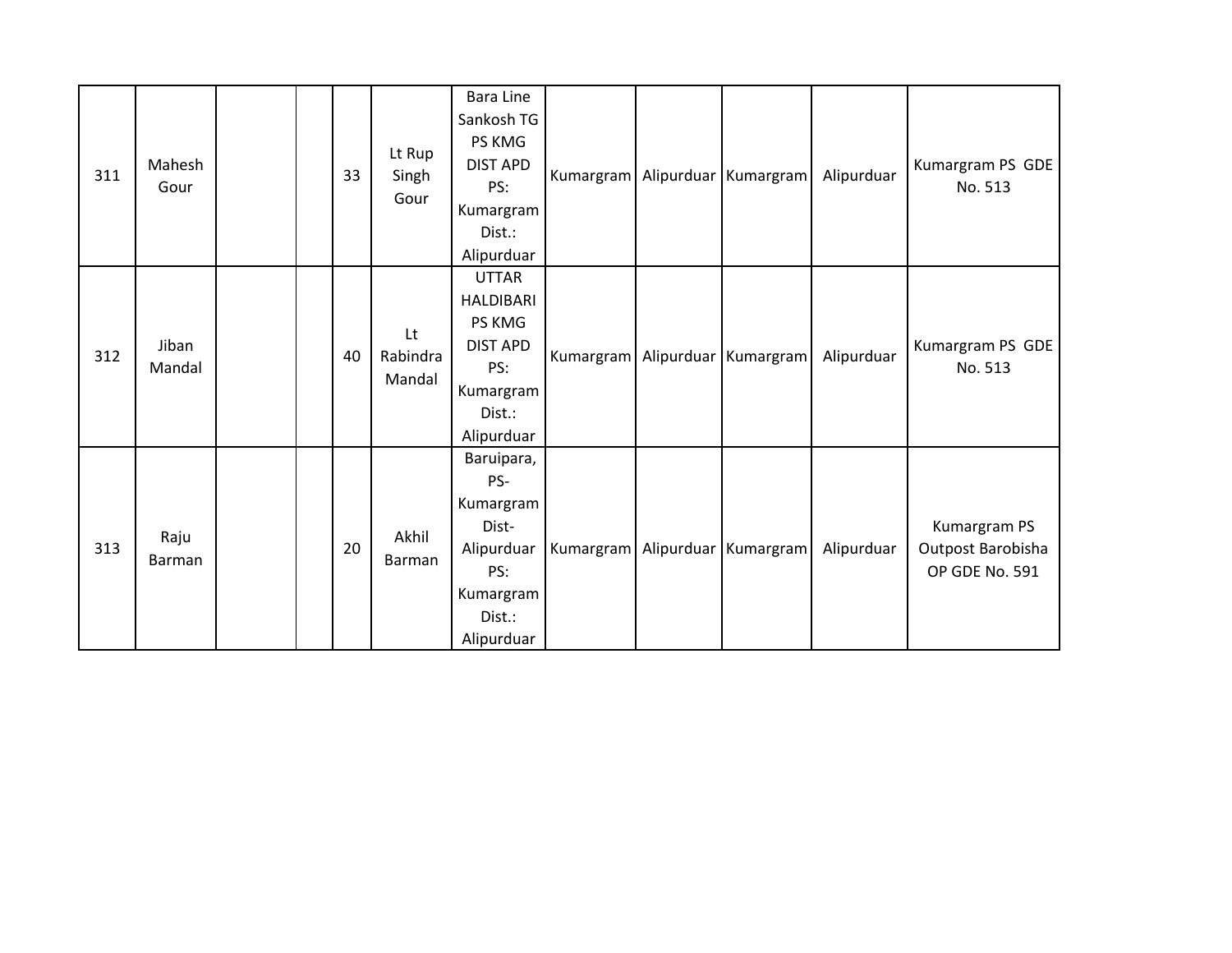| 314 | Raju<br><b>Biswas</b>     |  | 19 | #NAME?                  | Mahishkuchi<br>, PS-<br>Boxirhat<br>Dist-<br>Coochbehar<br>PS:<br>Baxsirhat<br>Dist.:<br>Coochbehar | <b>Baxsirhat</b> | Coochbeha       | Kumargram | Alipurduar | Kumargram PS<br>Outpost Barobisha<br>OP GDE No. 591 |
|-----|---------------------------|--|----|-------------------------|-----------------------------------------------------------------------------------------------------|------------------|-----------------|-----------|------------|-----------------------------------------------------|
| 315 | Abdul<br>Motleb<br>Bepari |  | 21 | Sadek<br>Bepari         | Bhowraguri,<br>PS-<br>Gossaigaon<br>Dist-<br>Kokrajhar,<br>Assam                                    |                  | Basirhat        | Kumargram | Alipurduar | Kumargram PS<br>Outpost Barobisha<br>OP GDE No. 601 |
| 316 | Kapil<br>Shaw             |  | 28 | Nanda<br>Kishor<br>Shaw | Gorufela<br>Bazar, PS-<br>Kachugaon<br>Dist-<br>Kokrajhar,<br>Assam                                 |                  | Basirhat        | Kumargram | Alipurduar | Kumargram PS<br>Outpost Barobisha<br>OP GDE No. 601 |
| 317 | Laltu<br>Prasad           |  | 38 | Bijay<br>Prasad         | Gorufela, PS-<br>Kachugaon<br>Dist-<br>Kokrajhar,<br>Assam                                          |                  | <b>Basirhat</b> | Kumargram | Alipurduar | Kumargram PS<br>Outpost Barobisha<br>OP GDE No. 601 |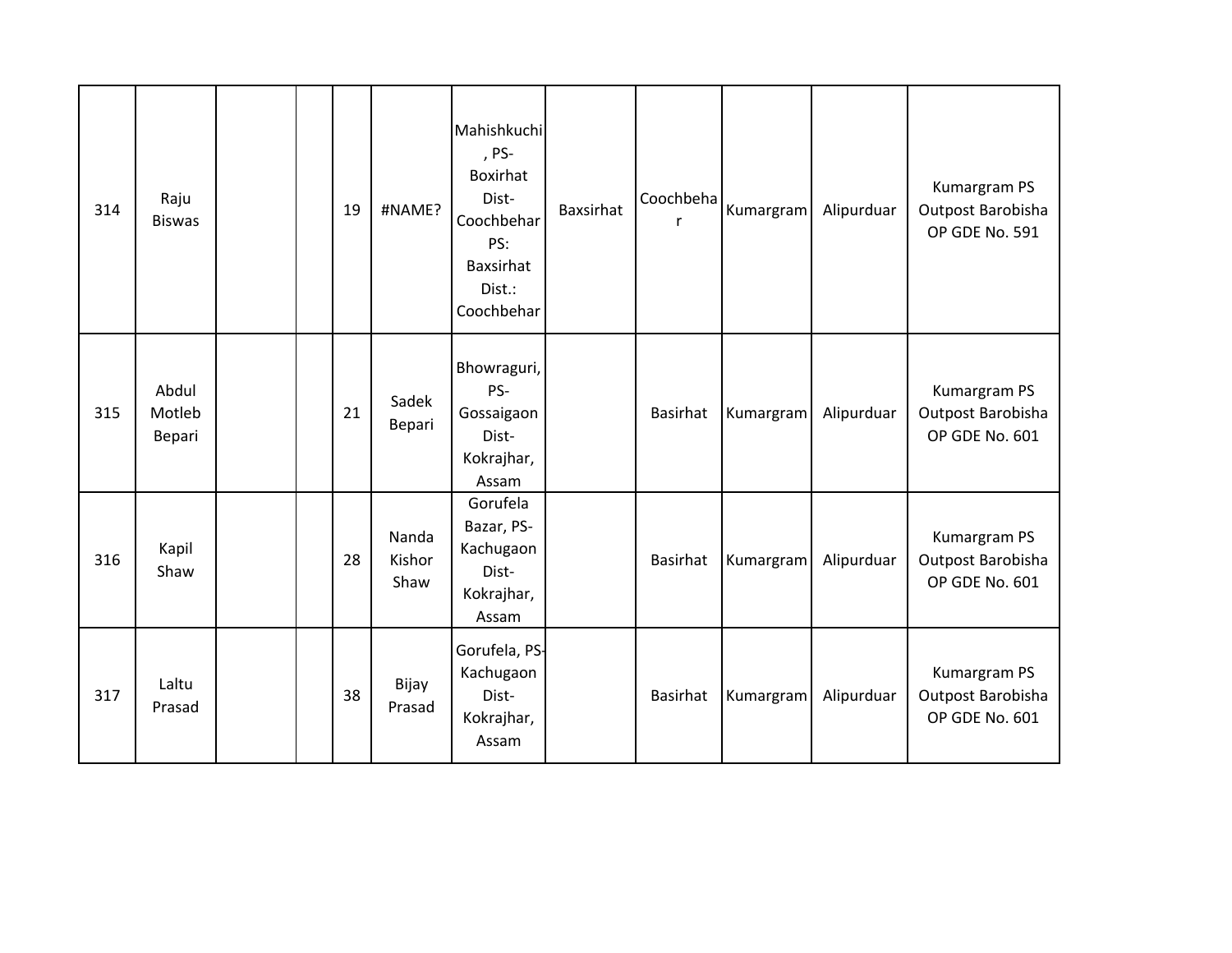| 318 | Subal<br>Rava   |  | 35 | Subeswar<br>Rava | Madju<br>Nararthali,<br><b>PS</b><br>Kumargram,<br><b>Dist</b><br>Alipurduar,<br>PS:<br>Kumargram<br>Dist.:<br>Alipurduar |           | Kumargram   Alipurduar   Kumargram | Alipurduar | Kumargram PS<br>Outpost<br>Kamakhaguri OP<br><b>GDE No. 491</b> |
|-----|-----------------|--|----|------------------|---------------------------------------------------------------------------------------------------------------------------|-----------|------------------------------------|------------|-----------------------------------------------------------------|
| 319 | Amar<br>Debnath |  | 45 | Adhir<br>Debnath | Chipra, PS<br>Samuktala,<br><b>Dist</b><br>Alipurduar,<br>PS:<br>Samuktala<br>Dist.:<br>Alipurduar                        | Samuktala | Alipurduar Kumargram               | Alipurduar | Kumargram PS<br>Outpost<br>Kamakhaguri OP<br><b>GDE No. 491</b> |
| 320 | Arjun Das       |  | 26 | Anlesh<br>Das    | Kumarijan,<br>SP<br>Sanumtala,<br>Dist<br>Alipurduar<br>PS:<br>Samuktala<br>Dist.:<br>Alipurduar                          | Samuktala | Alipurduar Kumargram               | Alipurduar | Kumargram PS<br>Outpost<br>Kamakhaguri OP<br><b>GDE No. 491</b> |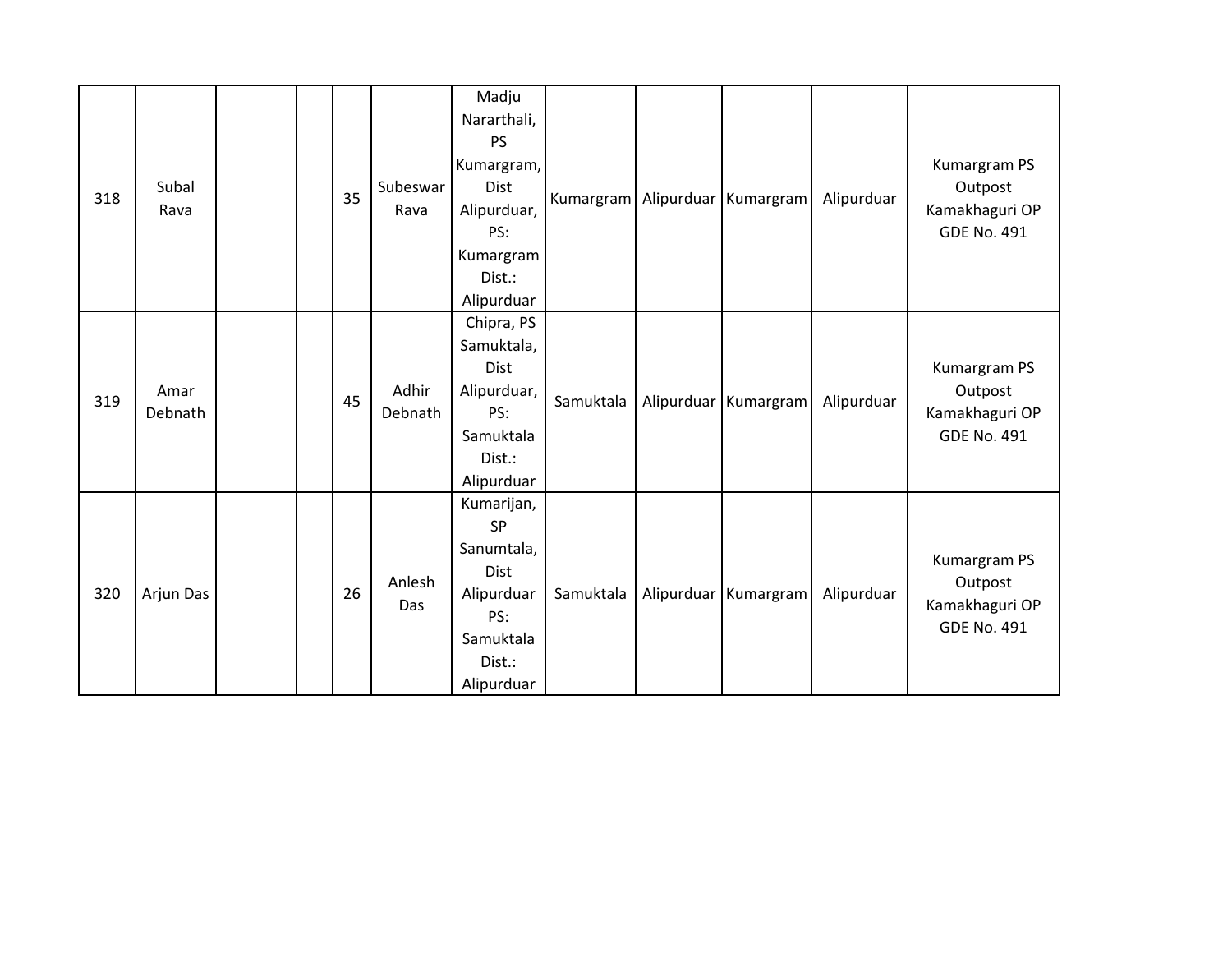| 321 | Ranjan<br>Das          |  | 30 | <b>Nepal Das</b>    | Paschim<br>Nararthali,<br><b>PS</b><br>Kumargram,<br><b>Dist</b><br>Alipurduar<br>PS:<br>Kumargram<br>Dist.:<br>Alipurduar |  | Kumargram Alipurduar Kumargram     | Alipurduar | Kumargram PS<br>Outpost<br>Kamakhaguri OP<br><b>GDE No. 491</b> |
|-----|------------------------|--|----|---------------------|----------------------------------------------------------------------------------------------------------------------------|--|------------------------------------|------------|-----------------------------------------------------------------|
| 322 | Amit Das               |  | 33 | Ratan Das           | Kumargram,<br><b>PS</b><br>Kumargram,<br><b>Dist</b><br>Alipurduar<br>PS:<br>Kumargram<br>Dist.:<br>Alipurduar             |  | Kumargram   Alipurduar   Kumargram | Alipurduar | Kumargram PS<br>Outpost<br>Kamakhaguri OP<br><b>GDE No. 491</b> |
| 323 | Jyotirmoy<br>Narjinary |  | 47 | Subash<br>Narjinary | Marakhata,<br><b>PS</b><br>Kumargram,<br><b>Dist</b><br>Alipurduar<br>PS:<br>Kumargram<br>Dist.:<br>Alipurduar             |  | Kumargram   Alipurduar   Kumargram | Alipurduar | Kumargram PS<br>Outpost<br>Kamakhaguri OP<br><b>GDE No. 491</b> |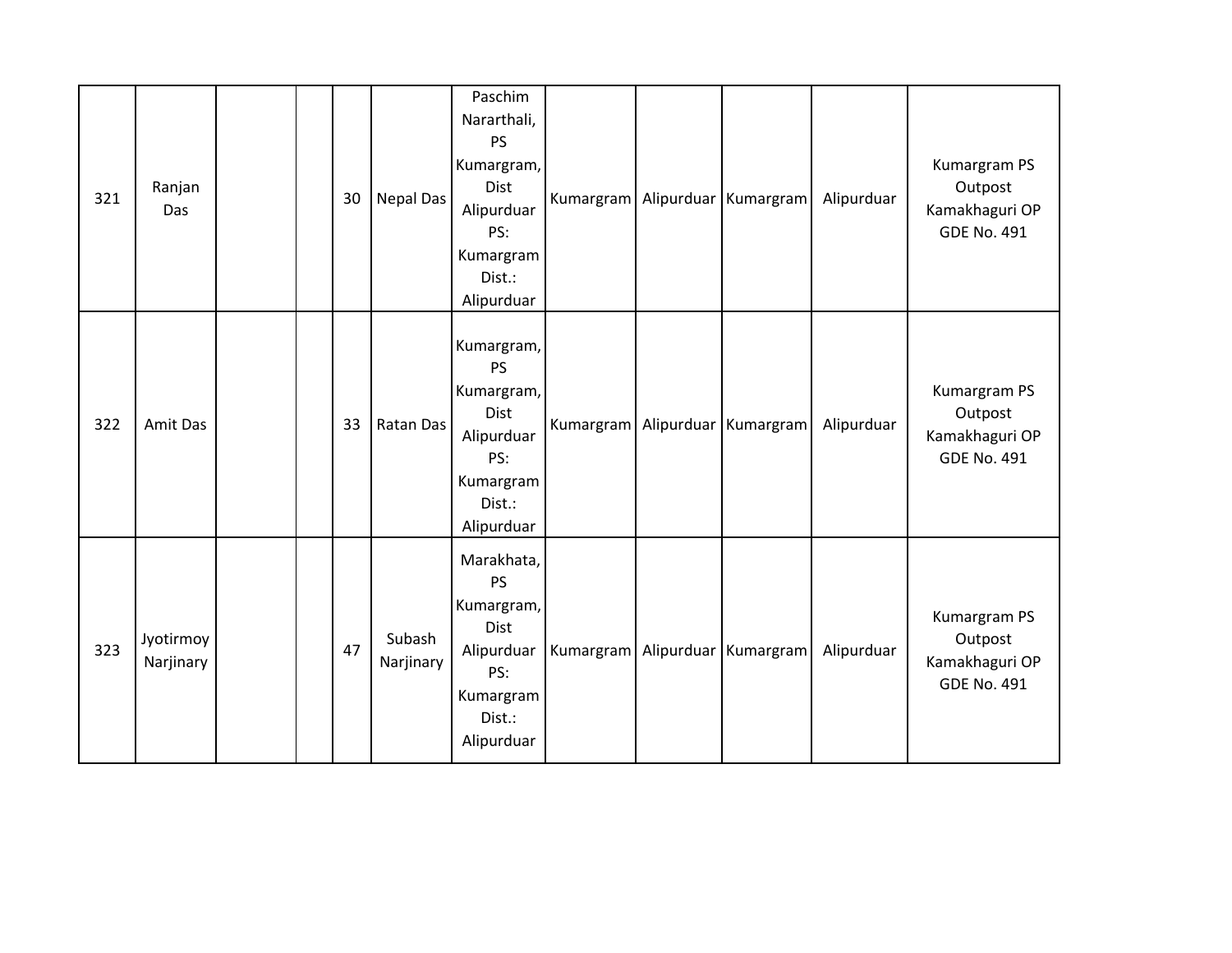| 324 | Amosh<br>Lakra         |              | M         | 22 | Satish<br>Lakra           | Nagdhala<br>Collyline PS:<br><b>Birpara</b><br>Dist.:<br>Alipurduar                                        | Birpara    | Alipurduar | Madarihat | Alipurduar | Madarihat PS GDE<br>No. 551 |
|-----|------------------------|--------------|-----------|----|---------------------------|------------------------------------------------------------------------------------------------------------|------------|------------|-----------|------------|-----------------------------|
| 325 | Asraf Ali              |              | M         | 29 | Lt. Ajizar<br>Rahaman     | Uttar<br>Sishubari<br>PS:<br>Madarihat<br>Dist.:<br>Alipurduar                                             | Madarihat  | Alipurduar | Madarihat | Alipurduar | Madarihat PS GDE<br>No. 551 |
| 326 | Motiyar<br>Ali         | <b>Bhola</b> | ${\sf M}$ | 45 | Lt.<br>Mojamul<br>Haque   | Uttar<br>Sishubari<br>PS:<br>Madarihat<br>Dist.:<br>Alipurduar                                             | Madarihat  | Alipurduar | Madarihat | Alipurduar | Madarihat PS GDE<br>No. 551 |
| 327 | <b>Bimal</b><br>Sarkar |              | M         | 28 | Rakhal<br>Sarkar          | Aswininagar<br>Dangapara,<br>ward no 01<br>PS:<br>Madarihat<br>Dist.:<br>Alipurduar                        | Madarihat  | Alipurduar | Madarihat | Alipurduar | Madarihat PS GDE<br>No. 551 |
| 328 | Rahul<br>Rabidas       |              | M         | 24 | Late<br>Jhantu<br>Rabidas | <b>ETKHOLA</b><br><b>CHAMRA</b><br><b>GODAWN</b><br>WARD NO-7<br>PS:<br>Alipurduar<br>Dist.:<br>Alipurduar | Alipurduar | Alipurduar | Samuktala | Alipurduar | Samuktala PS GDE<br>No. 559 |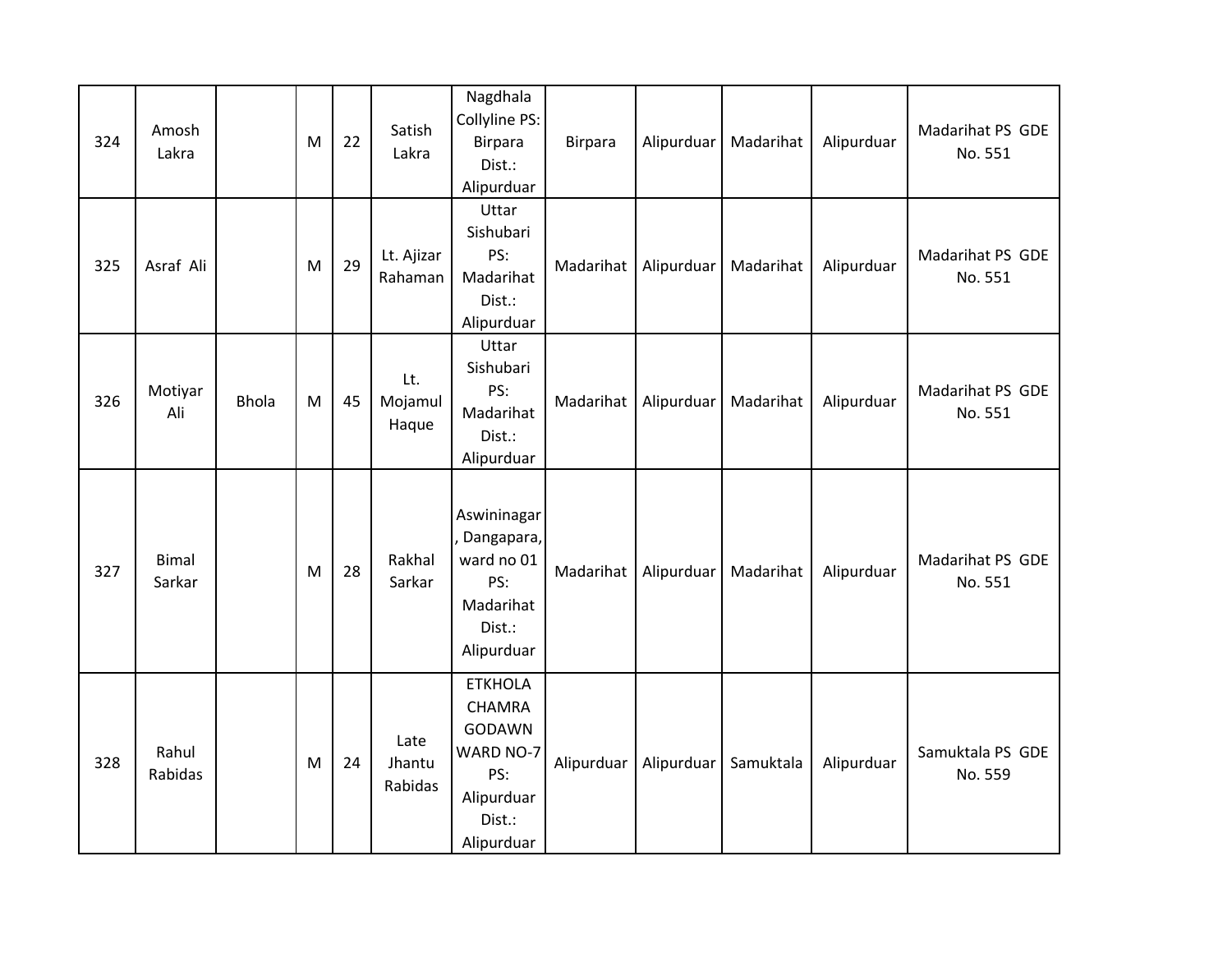| 329 | Giridhar<br>Harijan     | M | 28 | Jayram<br>Harijan               | <b>GORUHATI</b><br>PS:<br>Samuktala<br>Dist.:<br>Alipurduar                                                        | Samuktala        | Alipurduar                                           | Samuktala | Alipurduar                                           | Samuktala PS GDE<br>No. 559 |
|-----|-------------------------|---|----|---------------------------------|--------------------------------------------------------------------------------------------------------------------|------------------|------------------------------------------------------|-----------|------------------------------------------------------|-----------------------------|
| 330 | <b>Binod</b><br>Soren   | M | 24 | Mangala<br>Soren                | SINGIMARI,<br><b>KARJEEPARA</b><br>PS:<br>Samuktala<br>Dist.:<br>Alipurduar                                        | Samuktala        | Alipurduar                                           | Samuktala | Alipurduar                                           | Samuktala PS GDE<br>No. 559 |
| 331 | Bikash<br><b>Barman</b> | M | 37 | Giren<br>Barman                 | <b>KATHALTAL</b><br>A PS:<br>Samuktala<br>Dist.:<br>Alipurduar                                                     | Samuktala        | Alipurduar                                           | Samuktala | Alipurduar                                           | Samuktala PS GDE<br>No. 559 |
| 332 | Jiban<br>Barman         | M | 52 | Latechand<br>ra Kanta<br>Barman | KAYAKHATA<br>, HARIBARI<br>PS:<br>Samuktala<br>Dist.:<br>Alipurduar                                                | Samuktala        | Alipurduar                                           | Samuktala | Alipurduar                                           | Samuktala PS GDE<br>No. 559 |
| 333 | Paran<br><b>Nonia</b>   |   |    | Lt.<br>Jagadish<br>Nonia        | Pandabeswa<br>r DVC More<br>PS:<br>Pandabesh<br>war Dist.:<br>Asansol<br>Durgapur<br>Police<br>Commission<br>erate | Pandabesh<br>war | Asansol<br>Durgapur<br>Police<br>Commissio<br>nerate | Andal     | Asansol<br>Durgapur<br>Police<br>Commission<br>erate | Andal PS GDE No.<br>950     |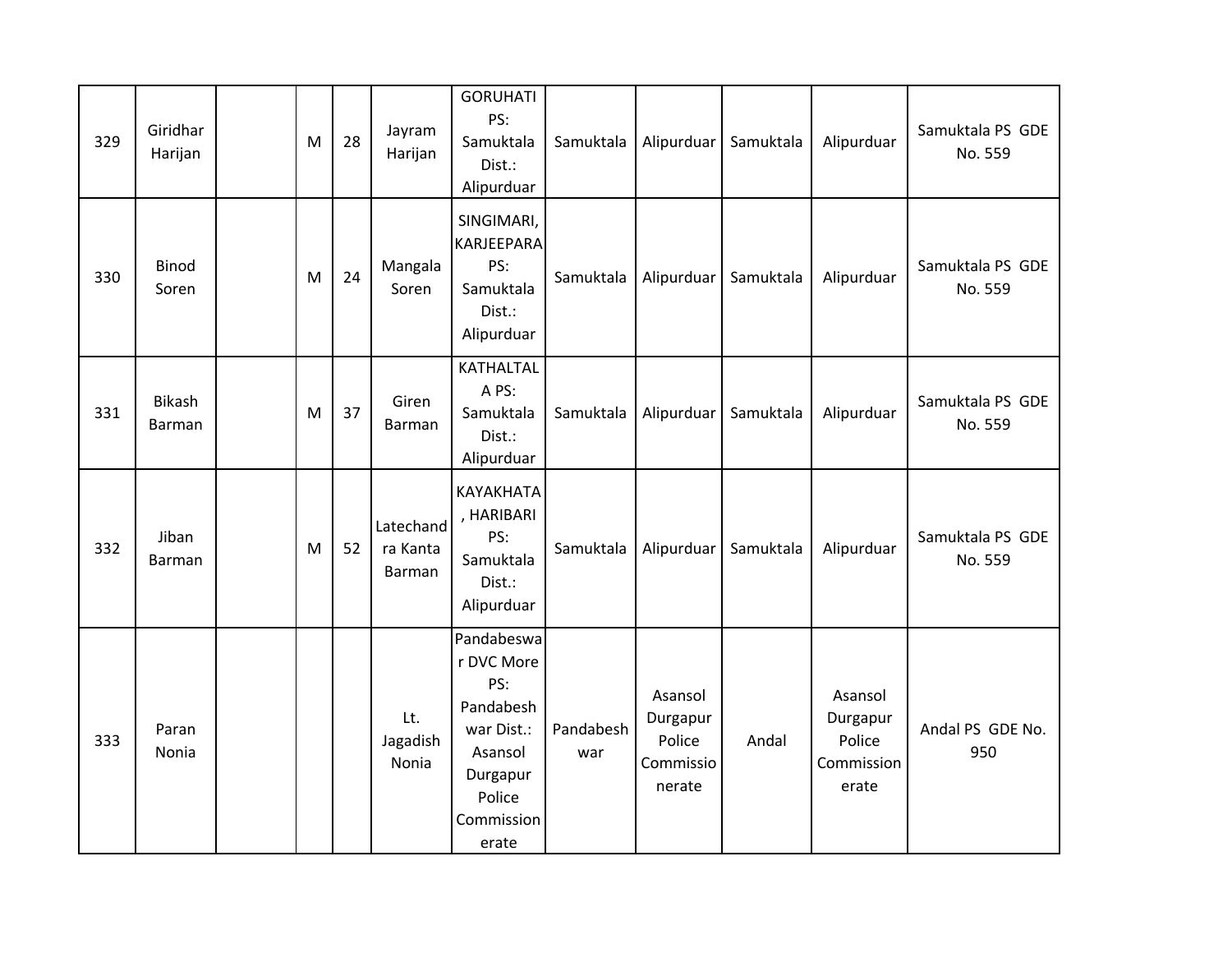| 334 | <b>Bhola</b><br>Nonia |  | Lt.<br>Shankar<br>Nonia | Pandabeswa<br>r DVC More<br>PS:<br>Pandabesh<br>war Dist.:<br>Asansol<br>Durgapur<br>Police<br>Commission<br>erate | Pandabesh<br>war | Asansol<br>Durgapur<br>Police<br>Commissio<br>nerate | Andal | Asansol<br>Durgapur<br>Police<br>Commission<br>erate | Andal PS GDE No.<br>950 |
|-----|-----------------------|--|-------------------------|--------------------------------------------------------------------------------------------------------------------|------------------|------------------------------------------------------|-------|------------------------------------------------------|-------------------------|
| 335 | Rahul<br>Rajak        |  | Karu Rajak              | Lachipur<br>Colliery PS:<br>Andal Dist.:<br>Asansol<br>Durgapur<br>Police<br>Commission<br>erate                   | Andal            | Asansol<br>Durgapur<br>Police<br>Commissio<br>nerate | Andal | Asansol<br>Durgapur<br>Police<br>Commission<br>erate | Andal PS GDE No.<br>961 |
| 336 | Budhan<br>Ranti       |  | Jagadish<br>Tanti       | Lachipur<br><b>Colliery PS:</b><br>Andal Dist.:<br>Asansol<br>Durgapur<br>Police<br>Commission<br>erate            | Andal            | Asansol<br>Durgapur<br>Police<br>Commissio<br>nerate | Andal | Asansol<br>Durgapur<br>Police<br>Commission<br>erate | Andal PS GDE No.<br>961 |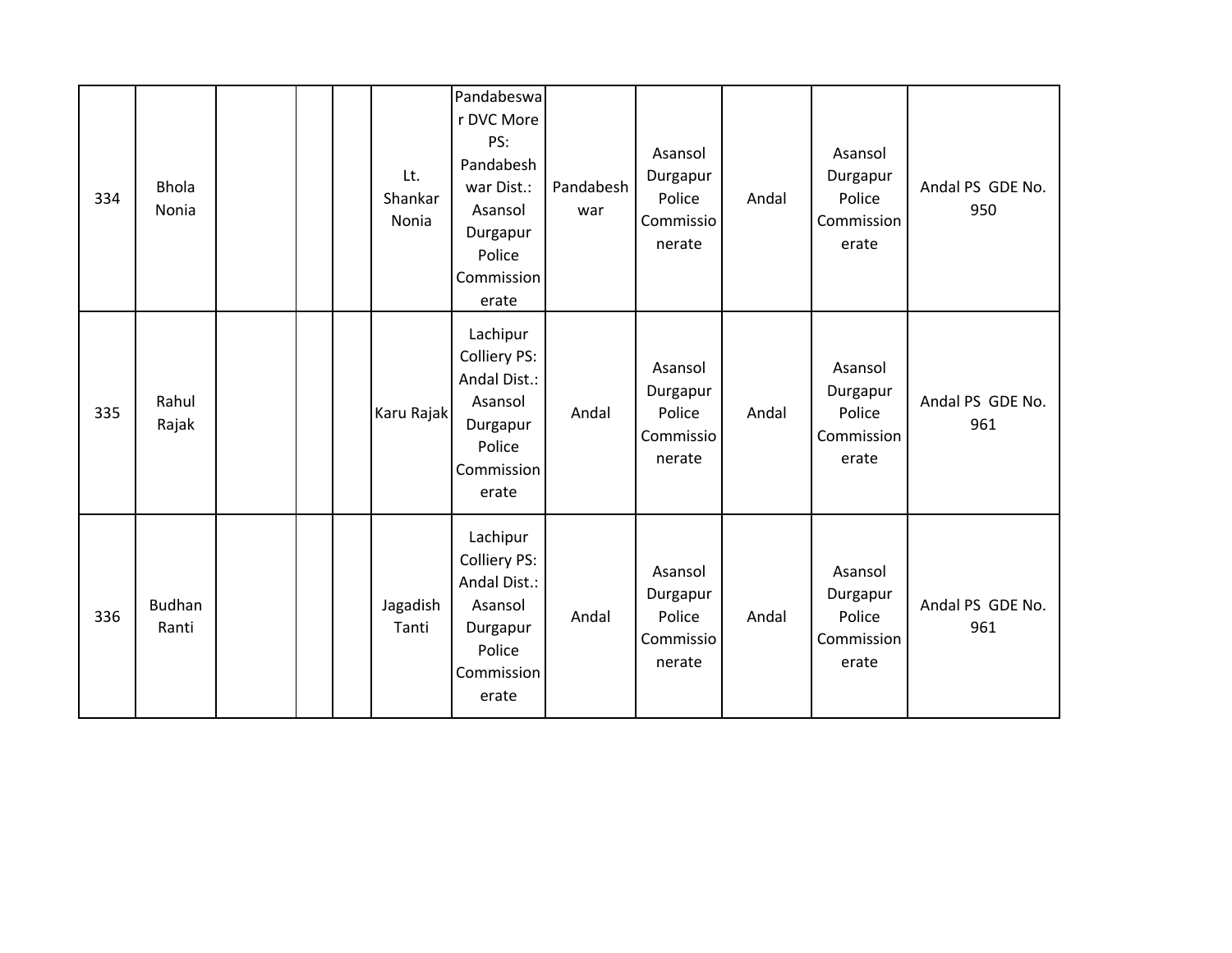| 337 | Anil Bauri     |  | Kishor<br>Bauri | Kajora More<br>PS: Andal<br>Dist.:<br>Asansol<br>Durgapur<br>Police<br>Commission<br>erate | Andal | Asansol<br>Durgapur<br>Police<br>Commissio<br>nerate | Andal | Asansol<br>Durgapur<br>Police<br>Commission<br>erate | Andal PS GDE No.<br>961 |
|-----|----------------|--|-----------------|--------------------------------------------------------------------------------------------|-------|------------------------------------------------------|-------|------------------------------------------------------|-------------------------|
| 338 | Jitu Shaw      |  | Jhiru Shaw      | Kajora More<br>PS: Andal<br>Dist.:<br>Asansol<br>Durgapur<br>Police<br>Commission<br>erate | Andal | Asansol<br>Durgapur<br>Police<br>Commissio<br>nerate | Andal | Asansol<br>Durgapur<br>Police<br>Commission<br>erate | Andal PS GDE No.<br>961 |
| 339 | Madhu<br>Bagdi |  | Amal<br>Bagdi   | Andal More<br>PS: Andal<br>Dist.:<br>Asansol<br>Durgapur<br>Police<br>Commission<br>erate  | Andal | Asansol<br>Durgapur<br>Police<br>Commissio<br>nerate | Andal | Asansol<br>Durgapur<br>Police<br>Commission<br>erate | Andal PS GDE No.<br>961 |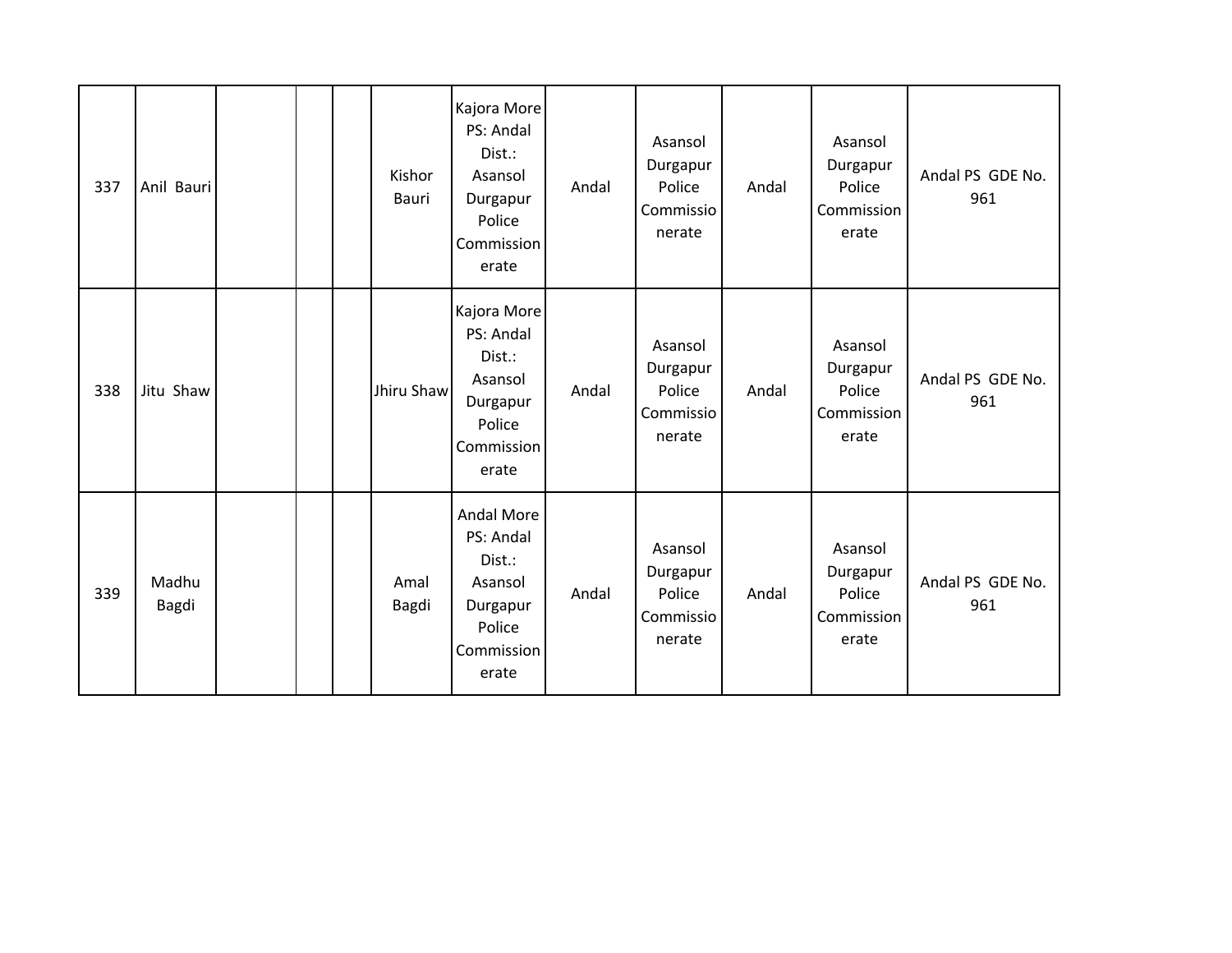| 340 | Rtaru<br><b>Bauri</b> |  | Kamal<br><b>Bauri</b> | <b>Andal More</b><br>PS: Andal<br>Dist.:<br>Asansol<br>Durgapur<br>Police<br>Commission<br>erate                    | Andal | Asansol<br>Durgapur<br>Police<br>Commissio<br>nerate | Andal | Asansol<br>Durgapur<br>Police<br>Commission<br>erate | Andal PS GDE No.<br>961                    |
|-----|-----------------------|--|-----------------------|---------------------------------------------------------------------------------------------------------------------|-------|------------------------------------------------------|-------|------------------------------------------------------|--------------------------------------------|
| 341 | Rohit Das             |  | Arjun Das             | Bankola<br>Colliery<br>Moshan<br>Dhawra PS:<br>Andal Dist.:<br>Asansol<br>Durgapur<br>Police<br>Commission<br>erate | Andal | Asansol<br>Durgapur<br>Police<br>Commissio<br>nerate | Andal | Asansol<br>Durgapur<br>Police<br>Commission<br>erate | Andal PS Outpost<br>Ukra OP GDE No.<br>431 |
| 342 | Manglesh<br>Goswami   |  | Arbind<br>Goswami     | Ukhra<br>Natun Hat<br>Tala PS:<br>Andal Dist.:<br>Asansol<br>Durgapur<br>Police<br>Commission<br>erate              | Andal | Asansol<br>Durgapur<br>Police<br>Commissio<br>nerate | Andal | Asansol<br>Durgapur<br>Police<br>Commission<br>erate | Andal PS Outpost<br>Ukra OP GDE No.<br>431 |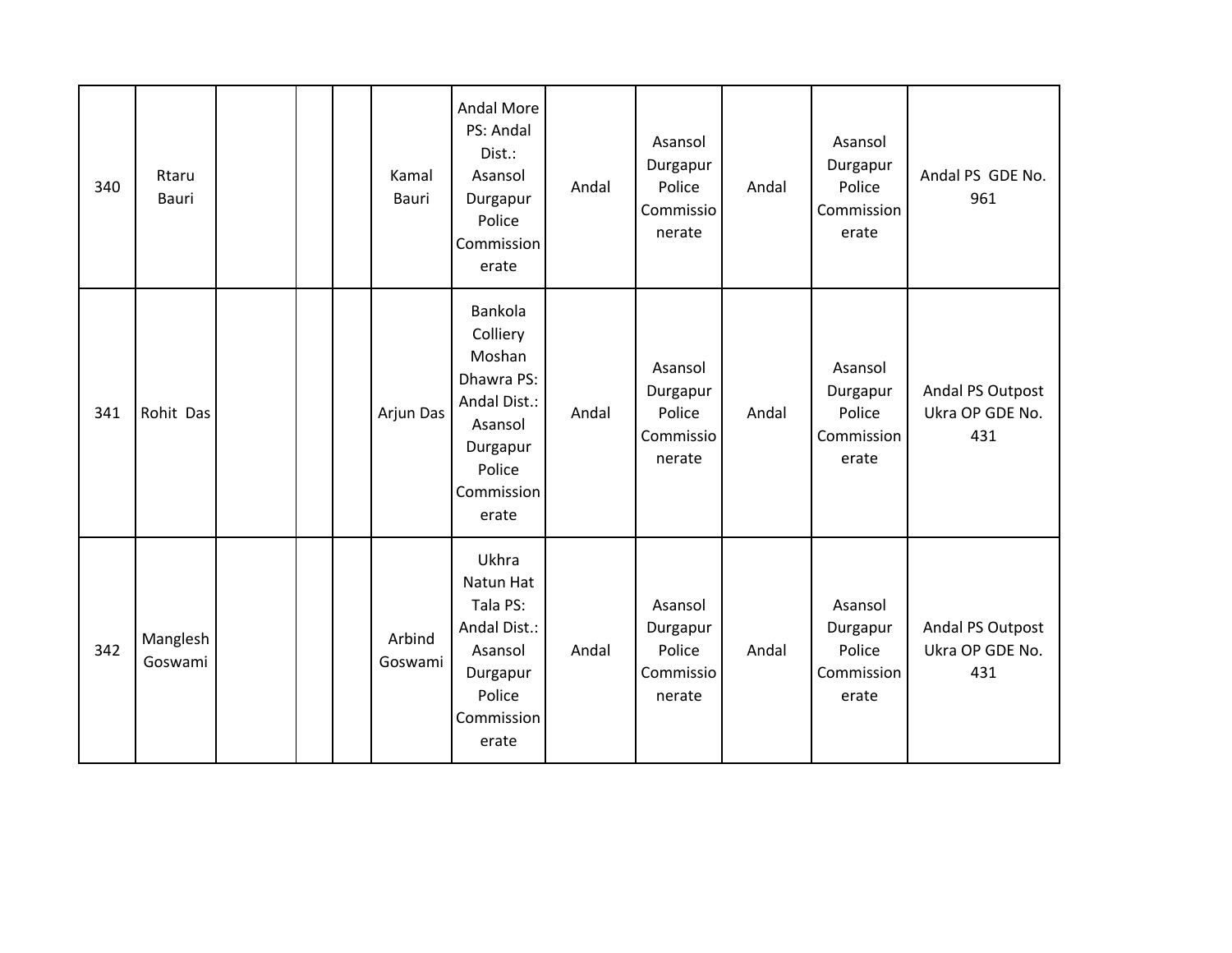| 343 | Rohit Turi       |   |    | Lt.<br>Biswanath<br>Turi | <b>Bahula New</b><br>Qtr PS:<br>Andal Dist.:<br>Asansol<br>Durgapur<br>Police<br>Commission<br>erate | Andal   | Asansol<br>Durgapur<br>Police<br>Commissio<br>nerate | Andal             | Asansol<br>Durgapur<br>Police<br>Commission<br>erate | Andal PS Outpost<br>Monbahal OP GDE<br>No. 541 |
|-----|------------------|---|----|--------------------------|------------------------------------------------------------------------------------------------------|---------|------------------------------------------------------|-------------------|------------------------------------------------------|------------------------------------------------|
| 344 | Santosh<br>Bagdi |   |    | Lt. Nitai<br>Bagdi       | Chhora<br>Gram PS:<br>Andal Dist.:<br>Asansol<br>Durgapur<br>Police<br>Commission<br>erate           | Andal   | Asansol<br>Durgapur<br>Police<br>Commissio<br>nerate | Andal             | Asansol<br>Durgapur<br>Police<br>Commission<br>erate | Andal PS Outpost<br>Monbahal OP GDE<br>No. 541 |
| 345 | Md Piaru         | M | 36 | Md Kalia                 | Ningha PS:<br>Jamuria<br>Dist.:<br>Asansol<br>Durgapur<br>Police<br>Commission<br>erate              | Jamuria | Asansol<br>Durgapur<br>Police<br>Commissio<br>nerate | Asansole<br>south | Asansol<br>Durgapur<br>Police<br>Commission<br>erate | Asansole south PS<br><b>GDE No. 1034</b>       |
| 346 | Md Juman         | M | 32 | Late<br>Kurdush          | Ningha PS:<br>Jamuria<br>Dist.:<br>Asansol<br>Durgapur<br>Police<br>Commission<br>erate              | Jamuria | Asansol<br>Durgapur<br>Police<br>Commissio<br>nerate | Asansole<br>south | Asansol<br>Durgapur<br>Police<br>Commission<br>erate | Asansole south PS<br><b>GDE No. 1034</b>       |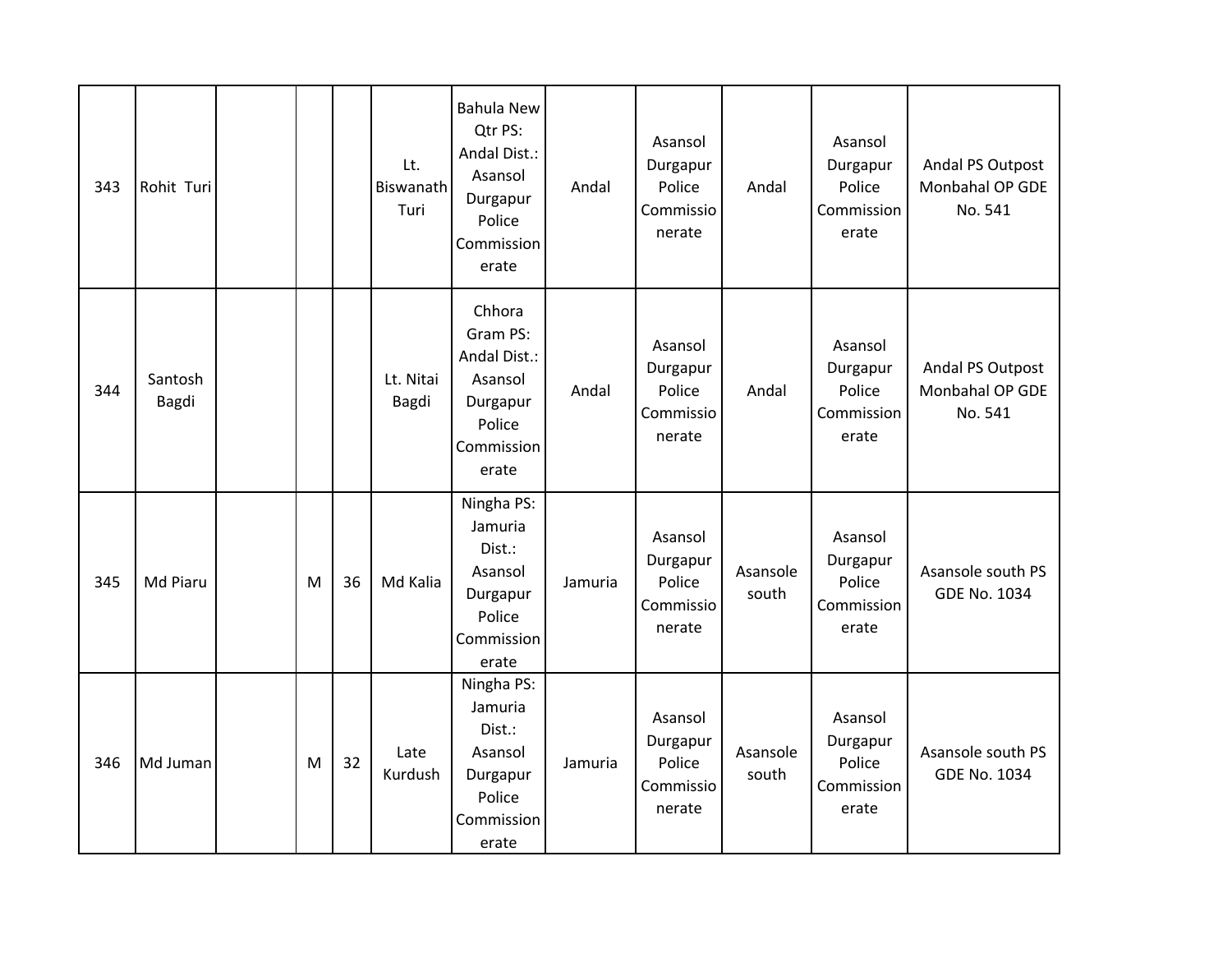| 347 | Tarun Kr<br>Das       | M |    | Lt Sunil Kr<br>Das     | PS: Barabani<br>Dist.:<br>Asansol<br>Durgapur<br>Police<br>Commission<br>erate | Barabani | Asansol<br>Durgapur<br>Police<br>Commissio<br>nerate | Barabani         | Asansol<br>Durgapur<br>Police<br>Commission<br>erate | Barabani PS GDE<br>No. 897     |
|-----|-----------------------|---|----|------------------------|--------------------------------------------------------------------------------|----------|------------------------------------------------------|------------------|------------------------------------------------------|--------------------------------|
| 348 | Sukanta<br>Das        | M |    | Harekrish<br>an Das    | PS: Barabani<br>Dist.:<br>Asansol<br>Durgapur<br>Police<br>Commission<br>erate | Barabani | Asansol<br>Durgapur<br>Police<br>Commissio<br>nerate | Barabani         | Asansol<br>Durgapur<br>Police<br>Commission<br>erate | Barabani PS GDE<br>No. 897     |
| 349 | Md.<br>Shabaj<br>Khan | M | 24 | Jakir<br>Abdul<br>Khan |                                                                                |          | Basirhat                                             | <b>Budbud</b>    | Asansol<br>Durgapur<br>Police<br>Commission<br>erate | Budbud PS GDE No.<br>807       |
| 350 | Pradip<br>Hazra       | M | 36 | Lt Shankar<br>Hazra    |                                                                                |          | <b>Basirhat</b>                                      | <b>Budbud</b>    | Asansol<br>Durgapur<br>Police<br>Commission<br>erate | Budbud PS GDE No.<br>807       |
| 351 | Ashis Kr.<br>Sharma   | M | 22 | Lallan Kr.<br>Sharma   |                                                                                |          | <b>Basirhat</b>                                      | Chittaranja<br>n | Asansol<br>Durgapur<br>Police<br>Commission<br>erate | Chittaranjan PS GDE<br>No. 659 |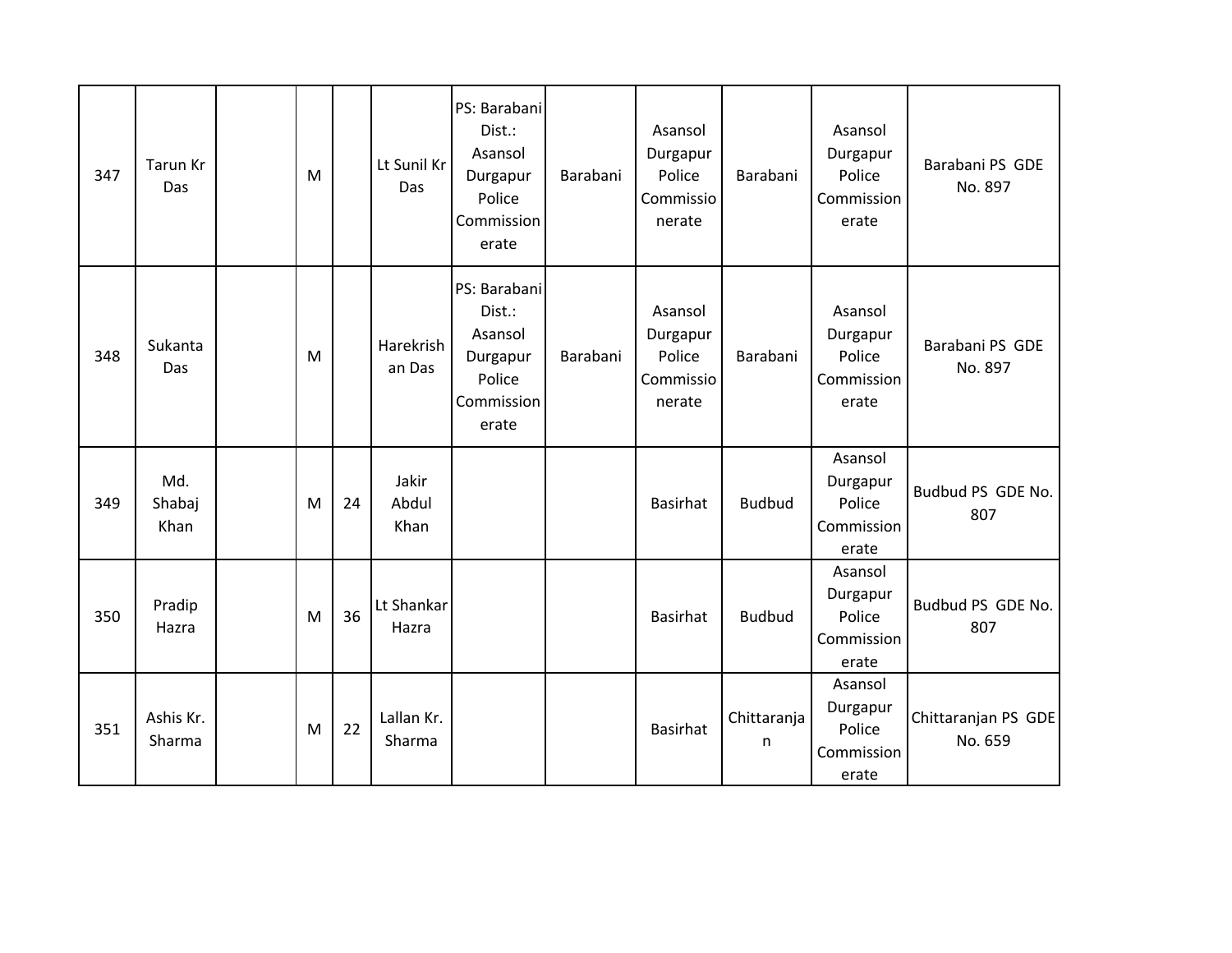| 352 | Nitish<br>Kumar           | M | 23 | Rakesh<br>Kumar          |  | <b>Basirhat</b> | Chittaranja<br>n | Asansol<br>Durgapur<br>Police<br>Commission<br>erate | Chittaranjan PS GDE<br>No. 659 |
|-----|---------------------------|---|----|--------------------------|--|-----------------|------------------|------------------------------------------------------|--------------------------------|
| 353 | Pradip<br>Kumar<br>Thakur | M | 25 | Monohar<br>Thakur        |  | <b>Basirhat</b> | Chittaranja<br>n | Asansol<br>Durgapur<br>Police<br>Commission<br>erate | Chittaranjan PS GDE<br>No. 659 |
| 354 | Gourhori<br>Ghosh         | M | 30 | Chanchal<br>Kr. Ghosh    |  | <b>Basirhat</b> | Chittaranja<br>n | Asansol<br>Durgapur<br>Police<br>Commission<br>erate | Chittaranjan PS GDE<br>No. 657 |
| 355 | Anup<br>Chakrabor<br>ty   | M | 50 | R. K.<br>Chakrabor<br>ty |  | <b>Basirhat</b> | Chittaranja<br>n | Asansol<br>Durgapur<br>Police<br>Commission<br>erate | Chittaranjan PS GDE<br>No. 657 |
| 356 | Ratul Roy                 | M | 20 | Lt. R. C.<br>Roy         |  | <b>Basirhat</b> | Chittaranja<br>n | Asansol<br>Durgapur<br>Police<br>Commission<br>erate | Chittaranjan PS GDE<br>No. 657 |
| 357 | Sanjay Kr.<br>Mondal      | M | 22 | Joyeswar<br>Mondal       |  | <b>Basirhat</b> | Chittaranja<br>n | Asansol<br>Durgapur<br>Police<br>Commission<br>erate | Chittaranjan PS GDE<br>No. 657 |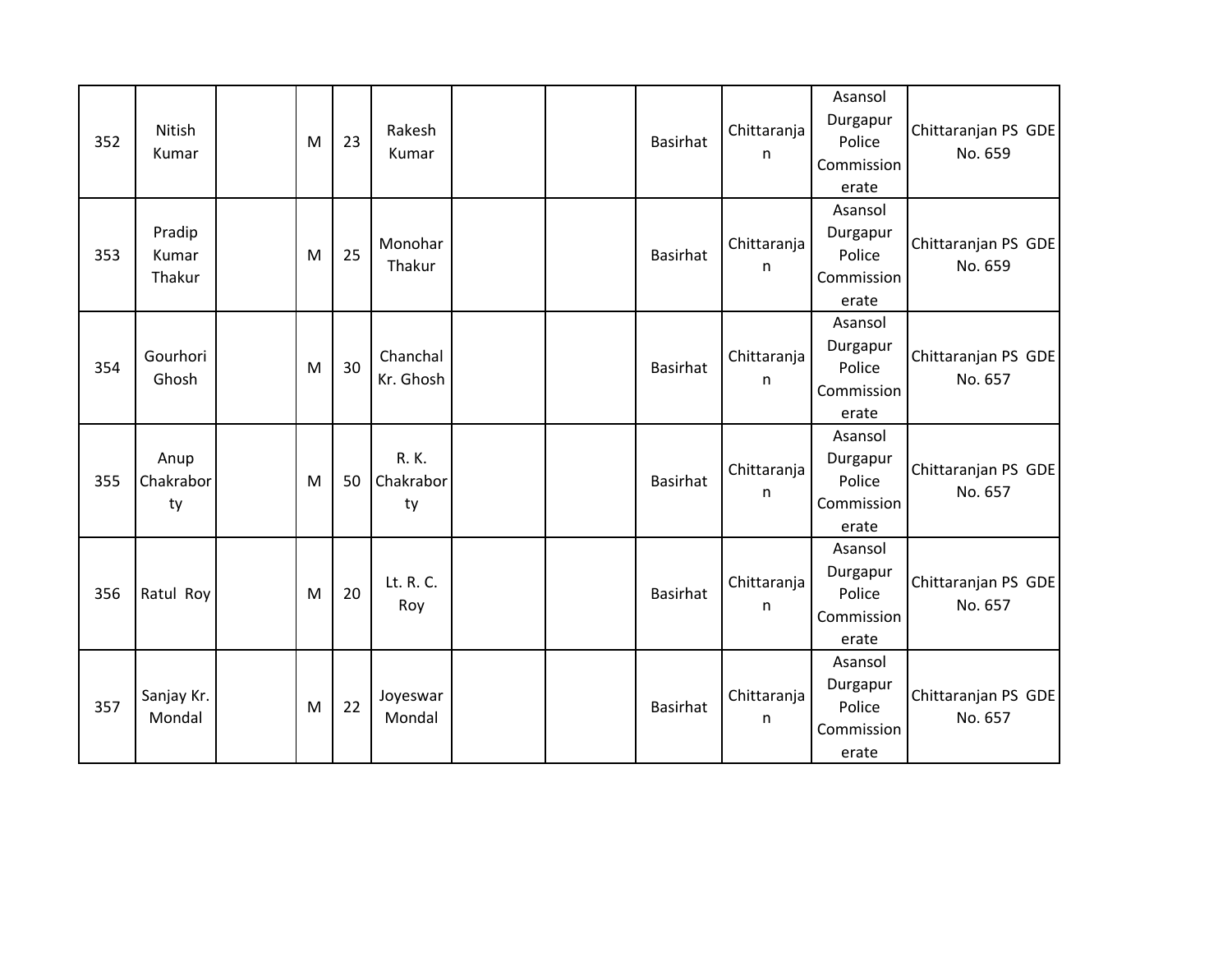| 358 | Anup Rui<br>Das              | M | 20 | Susil Rui<br>Das     |                                                                                                            |          | Basirhat                                             | Chittaranja<br>n | Asansol<br>Durgapur<br>Police<br>Commission<br>erate | Chittaranjan PS GDE<br>No. 660 |
|-----|------------------------------|---|----|----------------------|------------------------------------------------------------------------------------------------------------|----------|------------------------------------------------------|------------------|------------------------------------------------------|--------------------------------|
| 359 | Sambhuna<br>th<br>Chatterjee | M | 21 | Rajesh<br>Chattarjee |                                                                                                            |          | <b>Basirhat</b>                                      | Chittaranja<br>n | Asansol<br>Durgapur<br>Police<br>Commission<br>erate | Chittaranjan PS GDE<br>No. 660 |
| 360 | Bhuban<br>Rui Das            | M | 18 | Hari Rui<br>Das      |                                                                                                            |          | Basirhat                                             | Chittaranja<br>n | Asansol<br>Durgapur<br>Police<br>Commission<br>erate | Chittaranjan PS GDE<br>No. 660 |
| 361 | Prem<br>Singh                | M | 18 | Nirmal<br>Singh      |                                                                                                            |          | <b>Basirhat</b>                                      | Chittaranja<br>n | Asansol<br>Durgapur<br>Police<br>Commission<br>erate | Chittaranjan PS GDE<br>No. 661 |
| 362 | Anup<br>Singh                | M | 18 | Anand<br>Singh       |                                                                                                            |          | Basirhat                                             | Chittaranja<br>n | Asansol<br>Durgapur<br>Police<br>Commission<br>erate | Chittaranjan PS GDE<br>No. 661 |
| 363 | Sudhir<br>Bauri              | M | 38 | Lt Amal<br>Bauri     | Bonogram<br><b>Bazar PS:</b><br>Faridpur<br>Dist.:<br>Asansol<br>Durgapur<br>Police<br>Commission<br>erate | Faridpur | Asansol<br>Durgapur<br>Police<br>Commissio<br>nerate | Faridpur         | Asansol<br>Durgapur<br>Police<br>Commission<br>erate | Faridpur PS GDE No.<br>686     |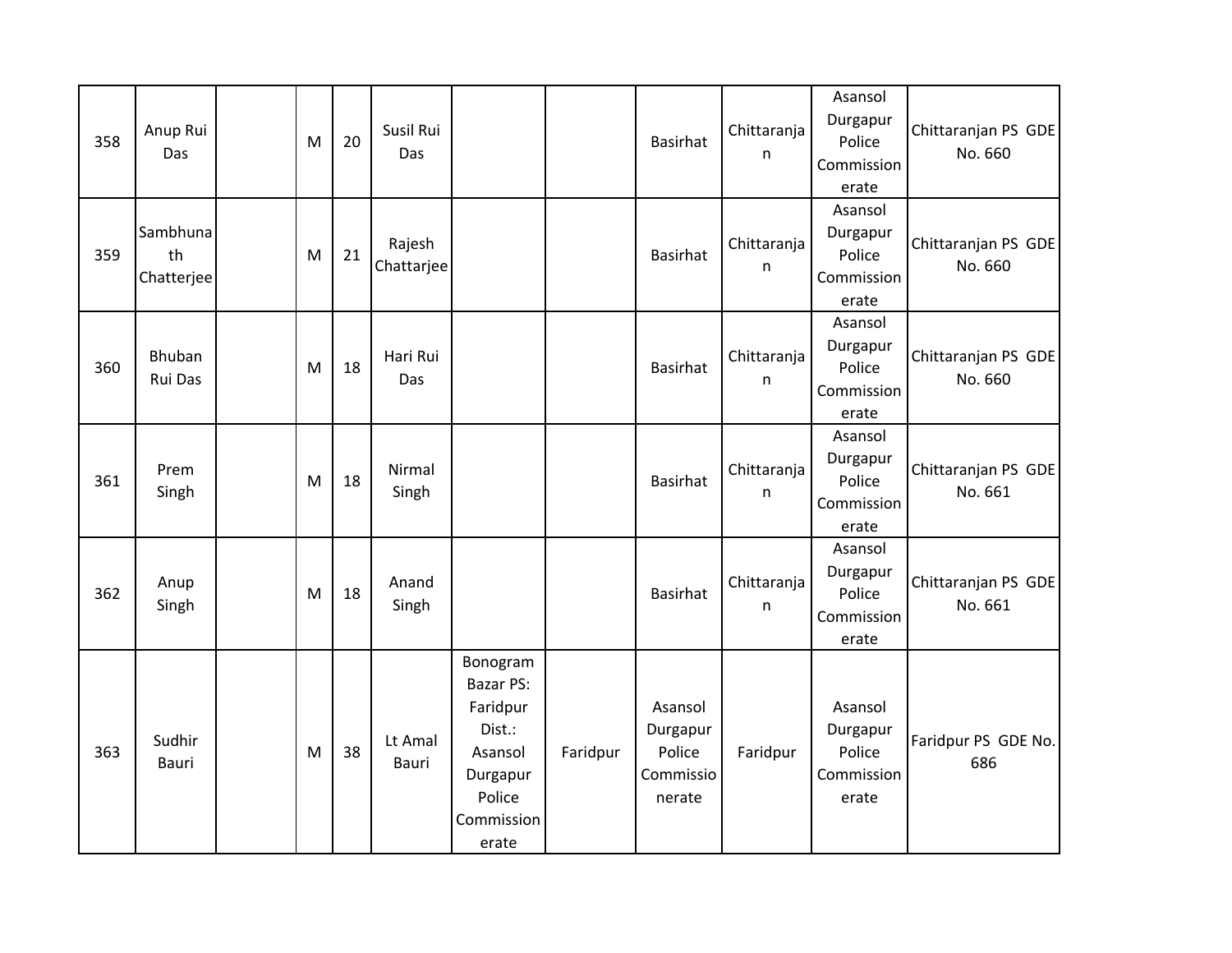| 364 | Khakon<br>Ruidas | M | 36 | Samir<br>Ruidas | Bonogram<br>Bazar PS:<br>Faridpur<br>Dist.:<br>Asansol<br>Durgapur<br>Police<br>Commission<br>erate          | Faridpur | Asansol<br>Durgapur<br>Police<br>Commissio<br>nerate | Faridpur | Asansol<br>Durgapur<br>Police<br>Commission<br>erate | Faridpur PS GDE No.<br>686 |
|-----|------------------|---|----|-----------------|--------------------------------------------------------------------------------------------------------------|----------|------------------------------------------------------|----------|------------------------------------------------------|----------------------------|
| 365 | Chandan<br>Yadav | M | 21 | Ganga<br>Yadav  | Dharampur<br>Qeyan<br>Nagar PS:<br>Hirapur<br>Dist.:<br>Asansol<br>Durgapur<br>Police<br>Commission<br>erate | Hirapur  | Asansol<br>Durgapur<br>Police<br>Commissio<br>nerate | Hirapur  | Asansol<br>Durgapur<br>Police<br>Commission<br>erate | Hirapur PS GDE No.<br>917  |
| 366 | Veer<br>Singh    | M | 28 | Manjit<br>Singh | Hirapur<br><b>MCT Pally</b><br>PS: Hirapur<br>Dist.:<br>Asansol<br>Durgapur<br>Police<br>Commission<br>erate | Hirapur  | Asansol<br>Durgapur<br>Police<br>Commissio<br>nerate | Hirapur  | Asansol<br>Durgapur<br>Police<br>Commission<br>erate | Hirapur PS GDE No.<br>917  |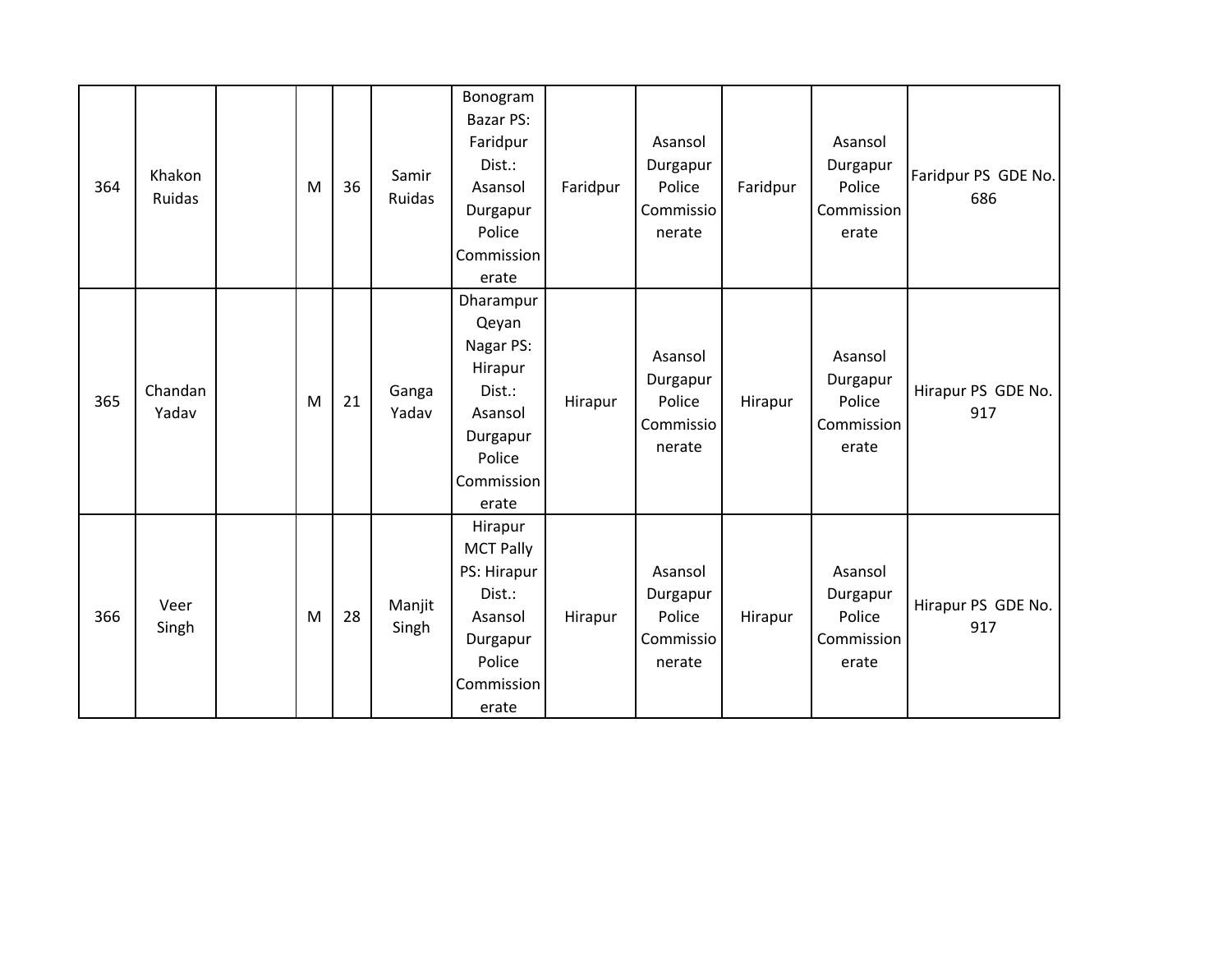| 367 | Rajeen<br>Singh | M | 38 | Late<br>Triluchan<br>Singh | Narsinghban<br>dh Shaw<br>Road PS:<br>Hirapur<br>Dist.:<br>Asansol<br>Durgapur<br>Police<br>Commission<br>erate                  | Hirapur | Asansol<br>Durgapur<br>Police<br>Commissio<br>nerate | Hirapur | Asansol<br>Durgapur<br>Police<br>Commission<br>erate | Hirapur PS GDE No.<br>917 |
|-----|-----------------|---|----|----------------------------|----------------------------------------------------------------------------------------------------------------------------------|---------|------------------------------------------------------|---------|------------------------------------------------------|---------------------------|
| 368 | Samir Dey       | M | 32 | Durgadas<br>Dey            | Santinagar<br>Netaji road<br>PS: Hirapur<br>Dist.:<br>Asansol<br>Durgapur<br>Police<br>Commission<br>erate                       | Hirapur | Asansol<br>Durgapur<br>Police<br>Commissio<br>nerate | Hirapur | Asansol<br>Durgapur<br>Police<br>Commission<br>erate | Hirapur PS GDE No.<br>917 |
| 369 | Ankit<br>Sharma | M | 30 | Rabi Kant<br>Sharma        | BurnpurStat<br>ion road<br>opp Bank of<br>India PS:<br>Hirapur<br>Dist.:<br>Asansol<br>Durgapur<br>Police<br>Commission<br>erate | Hirapur | Asansol<br>Durgapur<br>Police<br>Commissio<br>nerate | Hirapur | Asansol<br>Durgapur<br>Police<br>Commission<br>erate | Hirapur PS GDE No.<br>917 |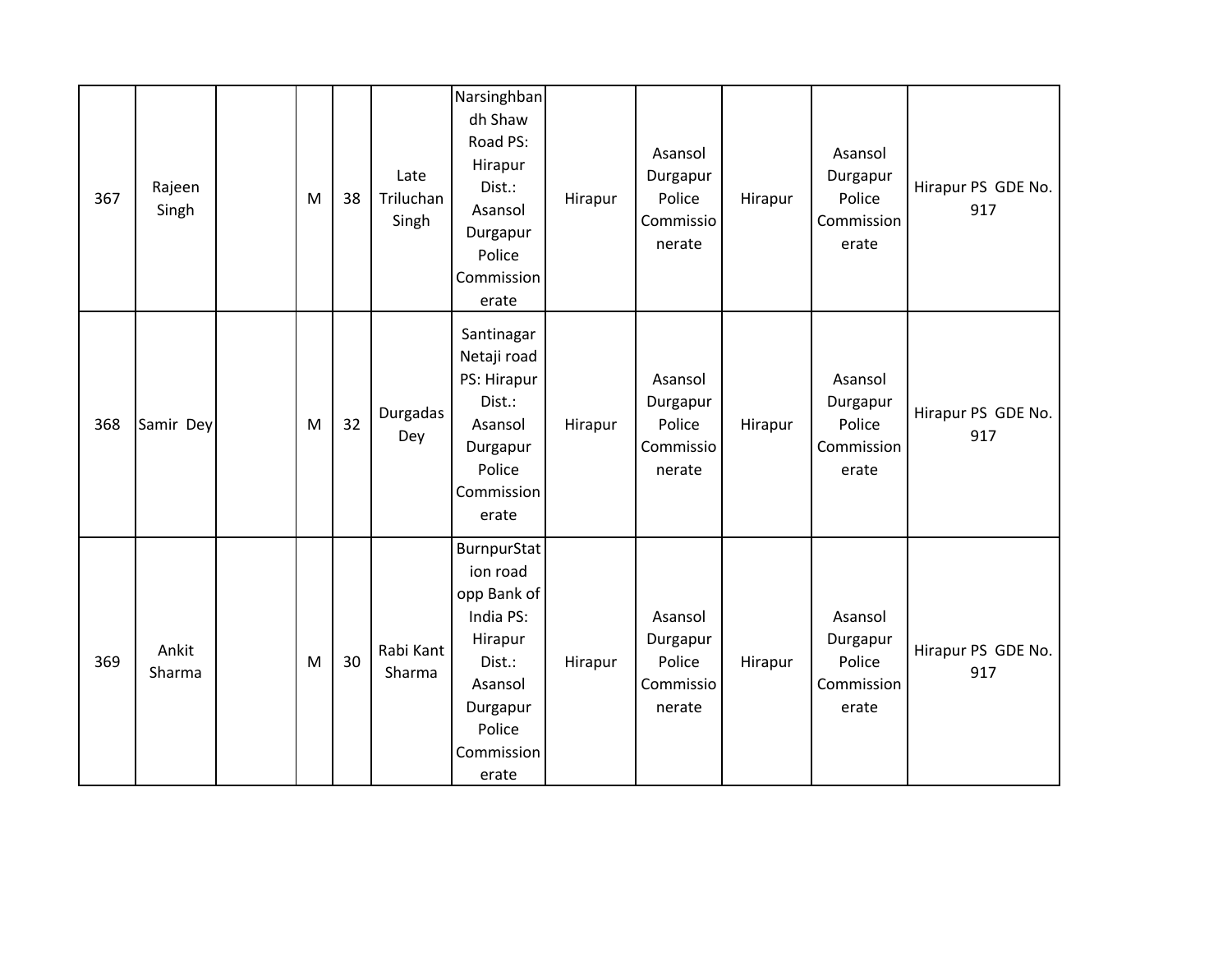| 370 | Ashok<br><b>Biswakar</b><br>ma | M | 35 | Late Sunil<br>Biswakar<br>ma | <b>BurnpurStat</b><br>ion road<br>opp Bank of<br>India PS:<br>Hirapur<br>Dist.:<br>Asansol<br>Durgapur<br>Police<br>Commission<br>erate | Hirapur | Asansol<br>Durgapur<br>Police<br>Commissio<br>nerate | Hirapur | Asansol<br>Durgapur<br>Police<br>Commission<br>erate | Hirapur PS GDE No.<br>917 |
|-----|--------------------------------|---|----|------------------------------|-----------------------------------------------------------------------------------------------------------------------------------------|---------|------------------------------------------------------|---------|------------------------------------------------------|---------------------------|
| 371 | Netai Dey                      | M | 35 | Lalu Dey                     | Santinagar<br>PS: Hirapur<br>Dist.:<br>Asansol<br>Durgapur<br>Police<br>Commission<br>erate                                             | Hirapur | Asansol<br>Durgapur<br>Police<br>Commissio<br>nerate | Hirapur | Asansol<br>Durgapur<br>Police<br>Commission<br>erate | Hirapur PS GDE No.<br>917 |
| 372 | Arjun<br><b>Bouri</b>          | M | 28 | Rabi Bouri                   | Santinagar<br>PS: Hirapur<br>Dist.:<br>Asansol<br>Durgapur<br>Police<br>Commission<br>erate                                             | Hirapur | Asansol<br>Durgapur<br>Police<br>Commissio<br>nerate | Hirapur | Asansol<br>Durgapur<br>Police<br>Commission<br>erate | Hirapur PS GDE No.<br>917 |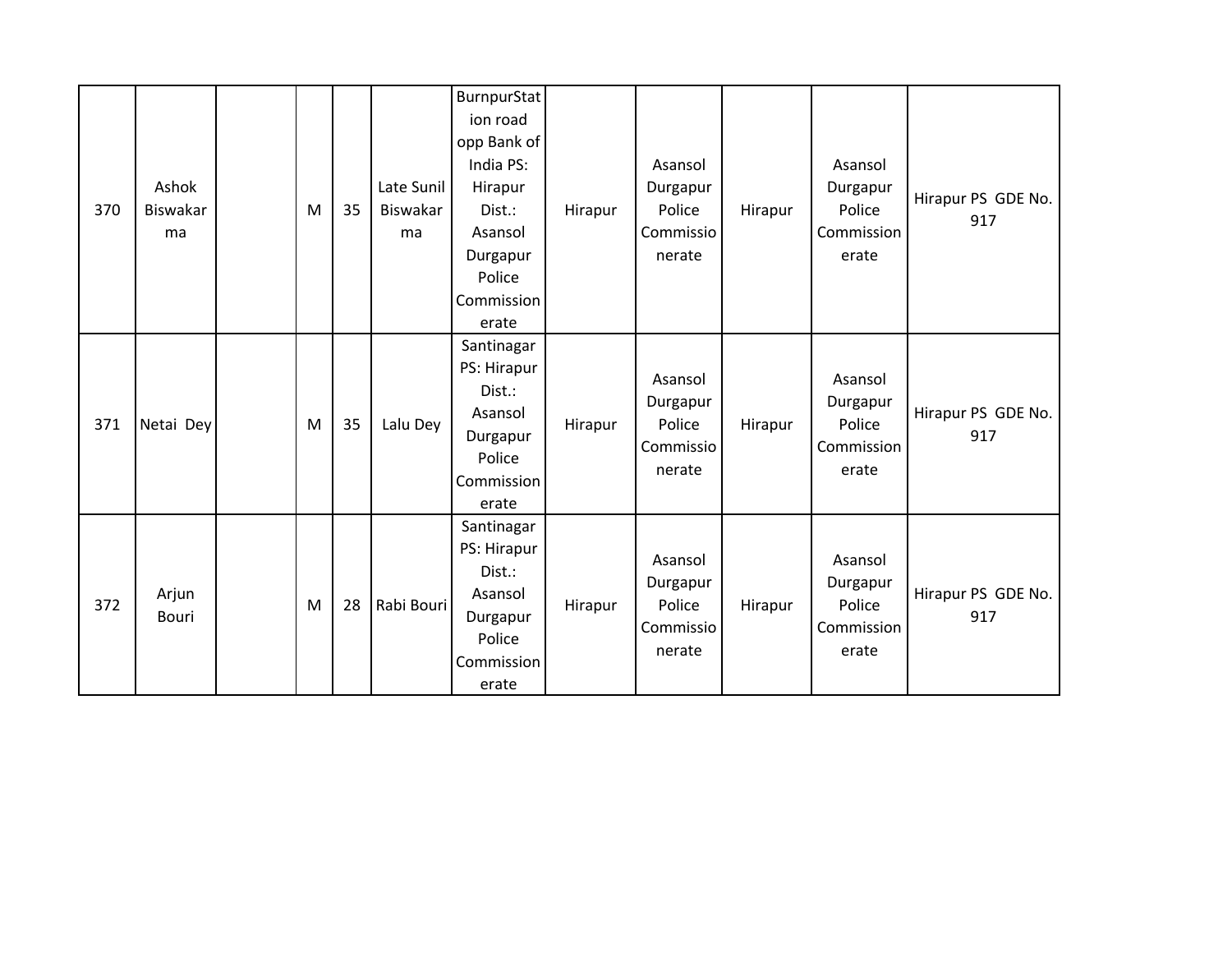| 373 | Chhotu<br><b>Bouri</b> | M | 28 | Laltu<br><b>Bouri</b> | Burnpur<br>Station road<br>PS: Hirapur<br>Dist.:<br>Asansol<br>Durgapur<br>Police<br>Commission<br>erate | Hirapur | Asansol<br>Durgapur<br>Police<br>Commissio<br>nerate | Hirapur | Asansol<br>Durgapur<br>Police<br>Commission<br>erate | Hirapur PS GDE No.<br>917                     |
|-----|------------------------|---|----|-----------------------|----------------------------------------------------------------------------------------------------------|---------|------------------------------------------------------|---------|------------------------------------------------------|-----------------------------------------------|
| 374 | Ekram<br>Khan          | M |    | Lt Dolil<br>Khan      | Gangaprasa<br>d,<br><b>MURSHIDAB</b><br>AD                                                               |         | <b>Basirhat</b>                                      | Jamuria | Asansol<br>Durgapur<br>Police<br>Commission<br>erate | Jamuria PS Outpost<br>Kenda PP GDE No.<br>593 |
| 375 | Sakhirul<br>Khan       | M | 36 | Lt Samir<br>Ali Khan  | Gangaprasa<br>d,<br><b>DHANBAD</b>                                                                       |         | <b>Basirhat</b>                                      | Jamuria | Asansol<br>Durgapur<br>Police<br>Commission<br>erate | Jamuria PS Outpost<br>Kenda PP GDE No.<br>593 |
| 376 | Milan<br>Bagdi         | M | 28 | Karu Bagdi            | Chakdola<br>PS: Jamuria<br>Dist.:<br>Asansol<br>Durgapur<br>Police<br>Commission<br>erate                | Jamuria | Asansol<br>Durgapur<br>Police<br>Commissio<br>nerate | Jamuria | Asansol<br>Durgapur<br>Police<br>Commission<br>erate | Jamuria PS Outpost<br>Kenda PP GDE No.<br>593 |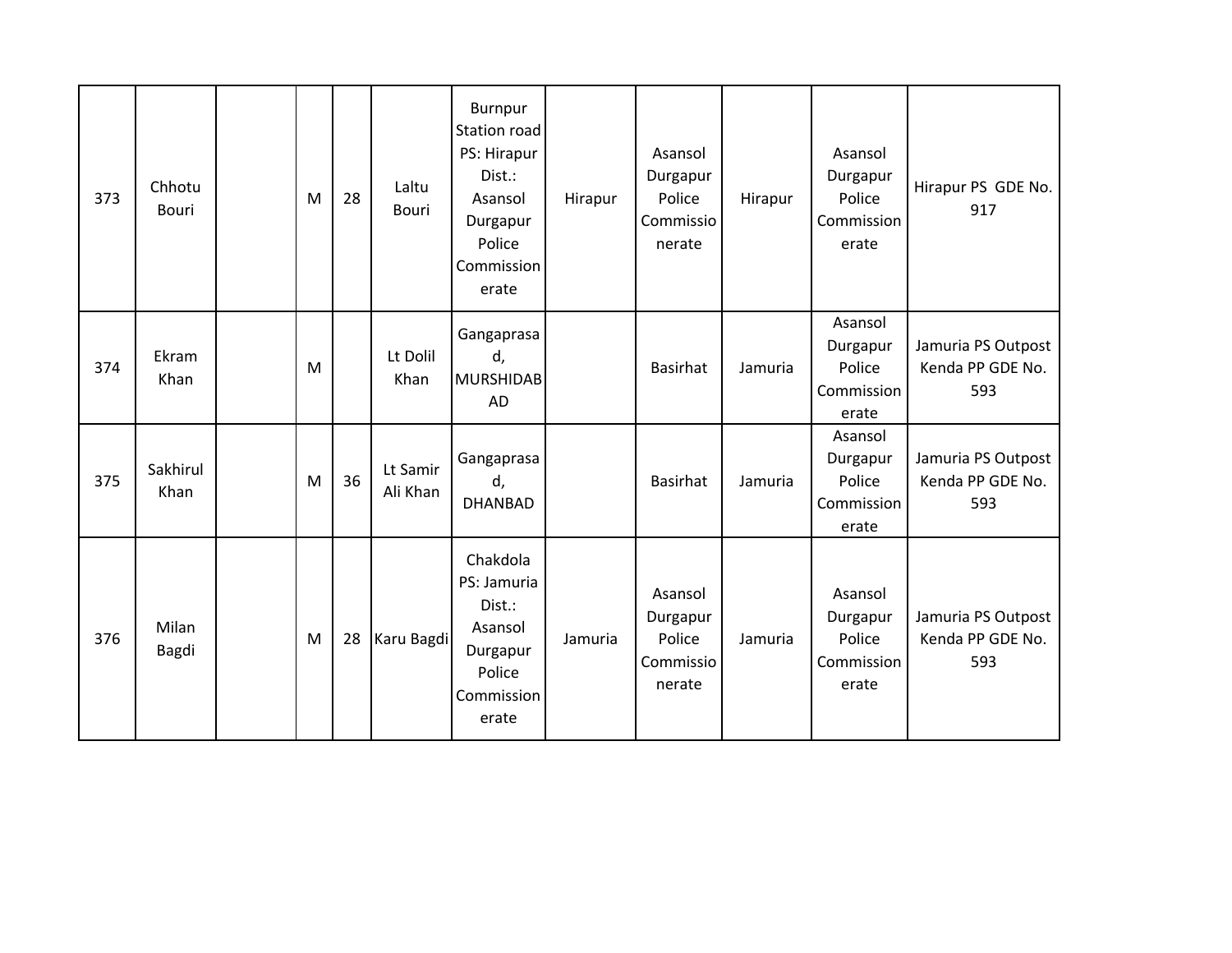| 377 | Mukesh<br>Kumar  | M | 24 | Monipras<br>ad Barma | Haripur 10<br>no PS:<br>Jamuria<br>Dist.:<br>Asansol<br>Durgapur<br>Police<br>Commission<br>erate | Jamuria | Asansol<br>Durgapur<br>Police<br>Commissio<br>nerate | Jamuria | Asansol<br>Durgapur<br>Police<br>Commission<br>erate | Jamuria PS Outpost<br>Kenda PP GDE No.<br>594 |
|-----|------------------|---|----|----------------------|---------------------------------------------------------------------------------------------------|---------|------------------------------------------------------|---------|------------------------------------------------------|-----------------------------------------------|
| 378 | Md<br>Guddu      | M | 30 | Md Taslim            | Haripur 10<br>no PS:<br>Jamuria<br>Dist.:<br>Asansol<br>Durgapur<br>Police<br>Commission<br>erate | Jamuria | Asansol<br>Durgapur<br>Police<br>Commissio<br>nerate | Jamuria | Asansol<br>Durgapur<br>Police<br>Commission<br>erate | Jamuria PS Outpost<br>Kenda PP GDE No.<br>594 |
| 379 | Samsher<br>Khan  | M | 50 | Lt Samed<br>Ali Khan | <b>DOULATBAD</b>                                                                                  |         | <b>Basirhat</b>                                      | Jamuria | Asansol<br>Durgapur<br>Police<br>Commission<br>erate | Jamuria PS GDE No.<br>956                     |
| 380 | Mahenlal<br>Khan | M | 45 | Lt Akram<br>Khan     | <b>DOULATBAD</b>                                                                                  |         | <b>Basirhat</b>                                      | Jamuria | Asansol<br>Durgapur<br>Police<br>Commission<br>erate | Jamuria PS GDE No.<br>956                     |
| 381 | Sajidul<br>Islam | M | 32 | Sikandar<br>Mondal   | <b>BHATSALA</b>                                                                                   |         | <b>Basirhat</b>                                      | Jamuria | Asansol<br>Durgapur<br>Police<br>Commission<br>erate | Jamuria PS GDE No.<br>956                     |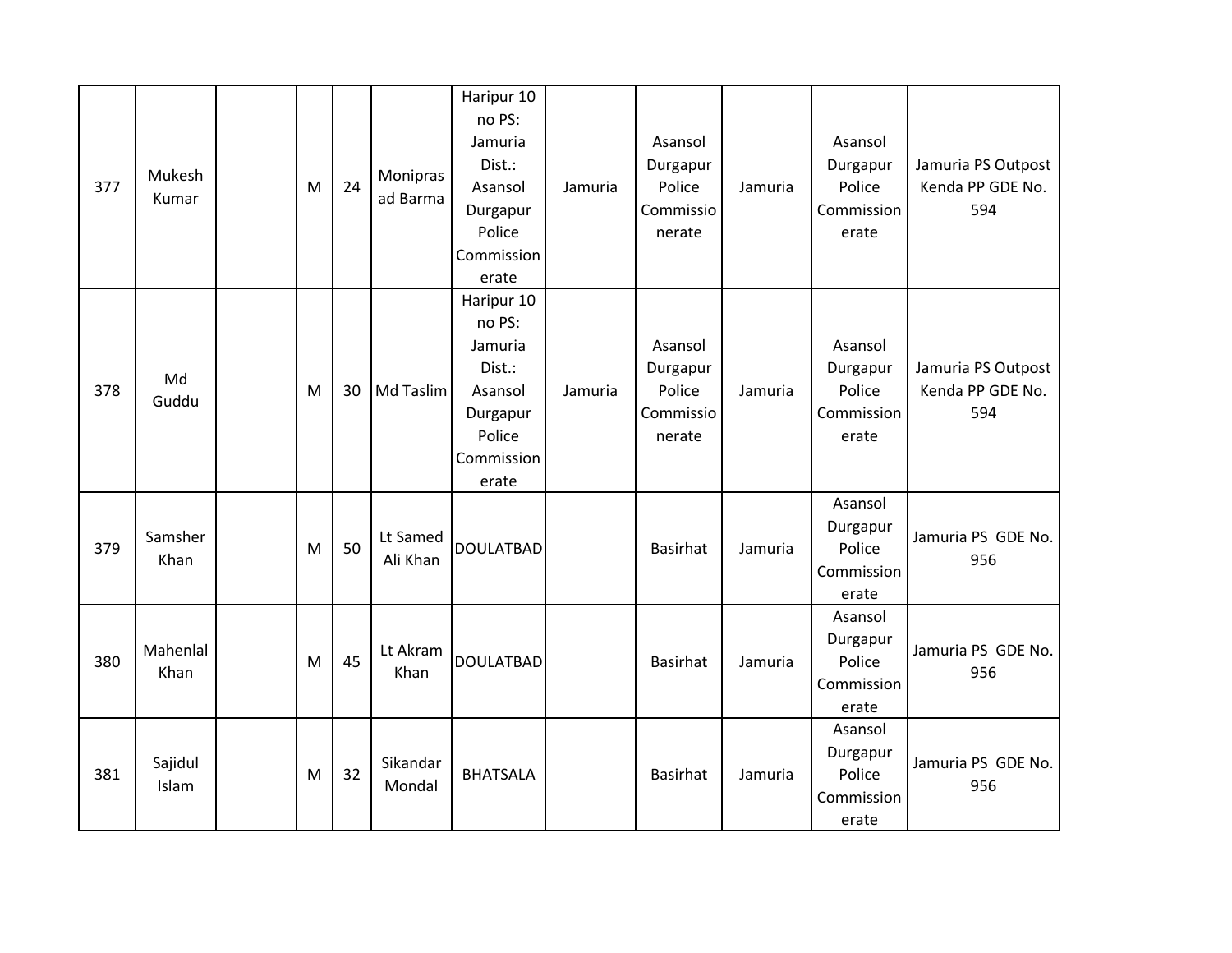| 382 | Krishna<br>Maji | M | 31 | Sankar<br>Maji    | Birkulti PS:<br>Jamuria<br>Dist.:<br>Asansol<br>Durgapur<br>Police<br>Commission<br>erate         | Jamuria  | Asansol<br>Durgapur<br>Police<br>Commissio<br>nerate | Jamuria | Asansol<br>Durgapur<br>Police<br>Commission<br>erate | Jamuria PS Outpost<br>Churulia OP GDE No.<br>428 |
|-----|-----------------|---|----|-------------------|---------------------------------------------------------------------------------------------------|----------|------------------------------------------------------|---------|------------------------------------------------------|--------------------------------------------------|
| 383 | Sk Raju         | M | 22 | Sk Faijul         | <b>BORRA PS:</b><br>Jamuria<br>Dist.:<br>Asansol<br>Durgapur<br>Police<br>Commission<br>erate     | Jamuria  | Asansol<br>Durgapur<br>Police<br>Commissio<br>nerate | Jamuria | Asansol<br>Durgapur<br>Police<br>Commission<br>erate | Jamuria PS Outpost<br>Churulia OP GDE No.<br>428 |
| 384 | Sk Nijam        | M | 22 | Sk Ali<br>Hossain | <b>BORRA PS:</b><br>Jamuria<br>Dist.:<br>Asansol<br>Durgapur<br>Police<br>Commission<br>erate     | Jamuria  | Asansol<br>Durgapur<br>Police<br>Commissio<br>nerate | Jamuria | Asansol<br>Durgapur<br>Police<br>Commission<br>erate | Jamuria PS Outpost<br>Churulia OP GDE No.<br>428 |
| 385 | Tapan<br>Ruidas | M | 28 | Hiralal<br>Ruias  | <b>DOMAHANI</b><br>PS: Barabani<br>Dist.:<br>Asansol<br>Durgapur<br>Police<br>Commission<br>erate | Barabani | Asansol<br>Durgapur<br>Police<br>Commissio<br>nerate | Jamuria | Asansol<br>Durgapur<br>Police<br>Commission<br>erate | Jamuria PS Outpost<br>Churulia OP GDE No.<br>428 |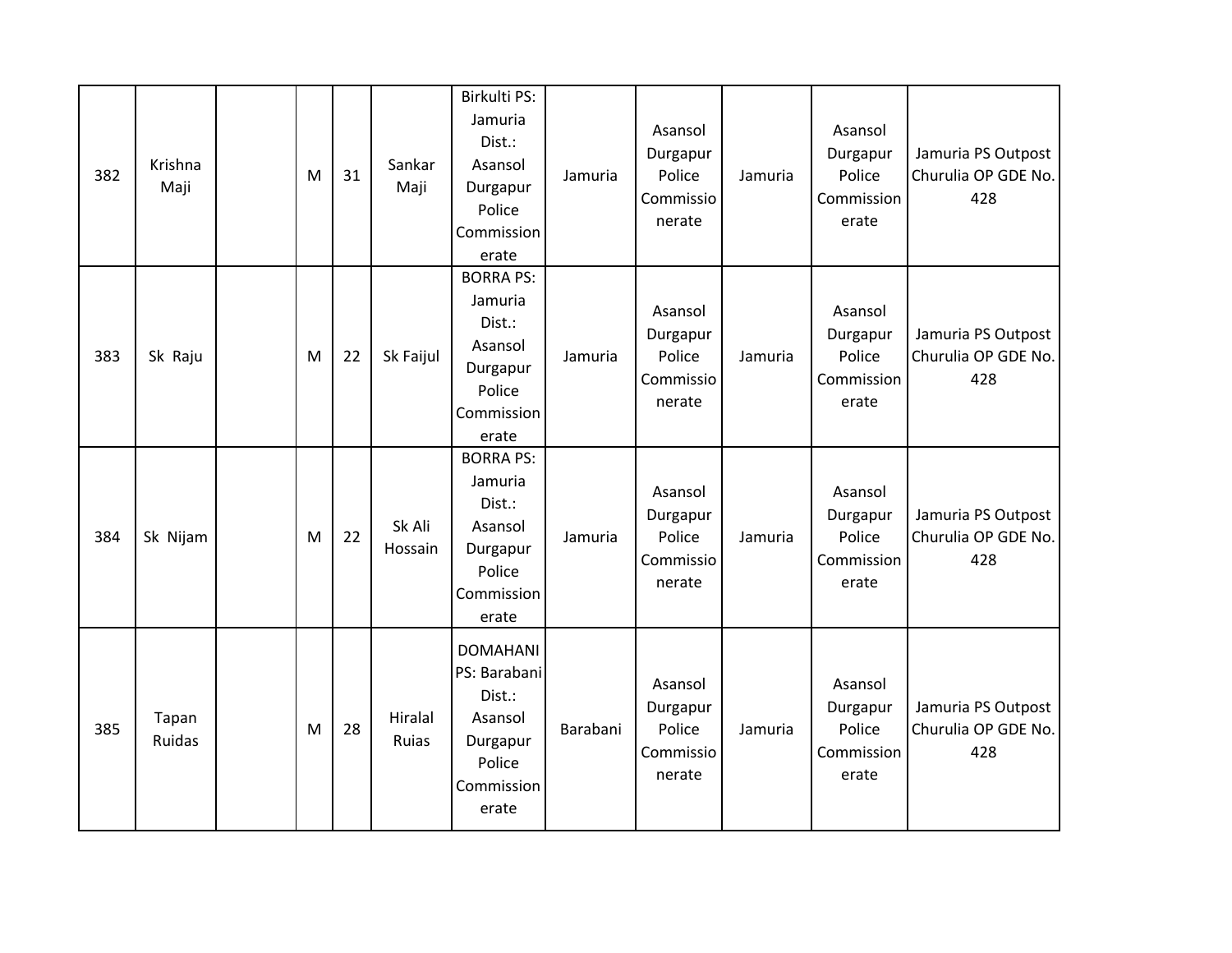| 386 | Sk Riyajul   | M | 27 | Sk Majibul    | <b>DOMAHANI</b><br>PS: Barabani<br>Dist.:<br>Asansol<br>Durgapur<br>Police<br>Commission<br>erate                        | Barabani | Asansol<br>Durgapur<br>Police<br>Commissio<br>nerate | Jamuria | Asansol<br>Durgapur<br>Police<br>Commission<br>erate | Jamuria PS Outpost<br>Churulia OP GDE No.<br>428 |
|-----|--------------|---|----|---------------|--------------------------------------------------------------------------------------------------------------------------|----------|------------------------------------------------------|---------|------------------------------------------------------|--------------------------------------------------|
| 387 | Ratan<br>Dey | M | 36 | Lt Firoj Sk   | <b>JAMURIA</b><br><b>DAMODARP</b><br>UR PS:<br>Jamuria<br>Dist.:<br>Asansol<br>Durgapur<br>Police<br>Commission<br>erate | Jamuria  | Asansol<br>Durgapur<br>Police<br>Commissio<br>nerate | Jamuria | Asansol<br>Durgapur<br>Police<br>Commission<br>erate | Jamuria PS Outpost<br>Sripur OP GDE No.<br>512   |
| 388 | Md<br>Afatab | M | 18 | Md<br>Mustafa | <b>JK NAGAR</b><br>PS: Raniganj<br>Dist.:<br>Asansol<br>Durgapur<br>Police<br>Commission<br>erate                        | Raniganj | Asansol<br>Durgapur<br>Police<br>Commissio<br>nerate | Jamuria | Asansol<br>Durgapur<br>Police<br>Commission<br>erate | Jamuria PS Outpost<br>Sripur OP GDE No.<br>512   |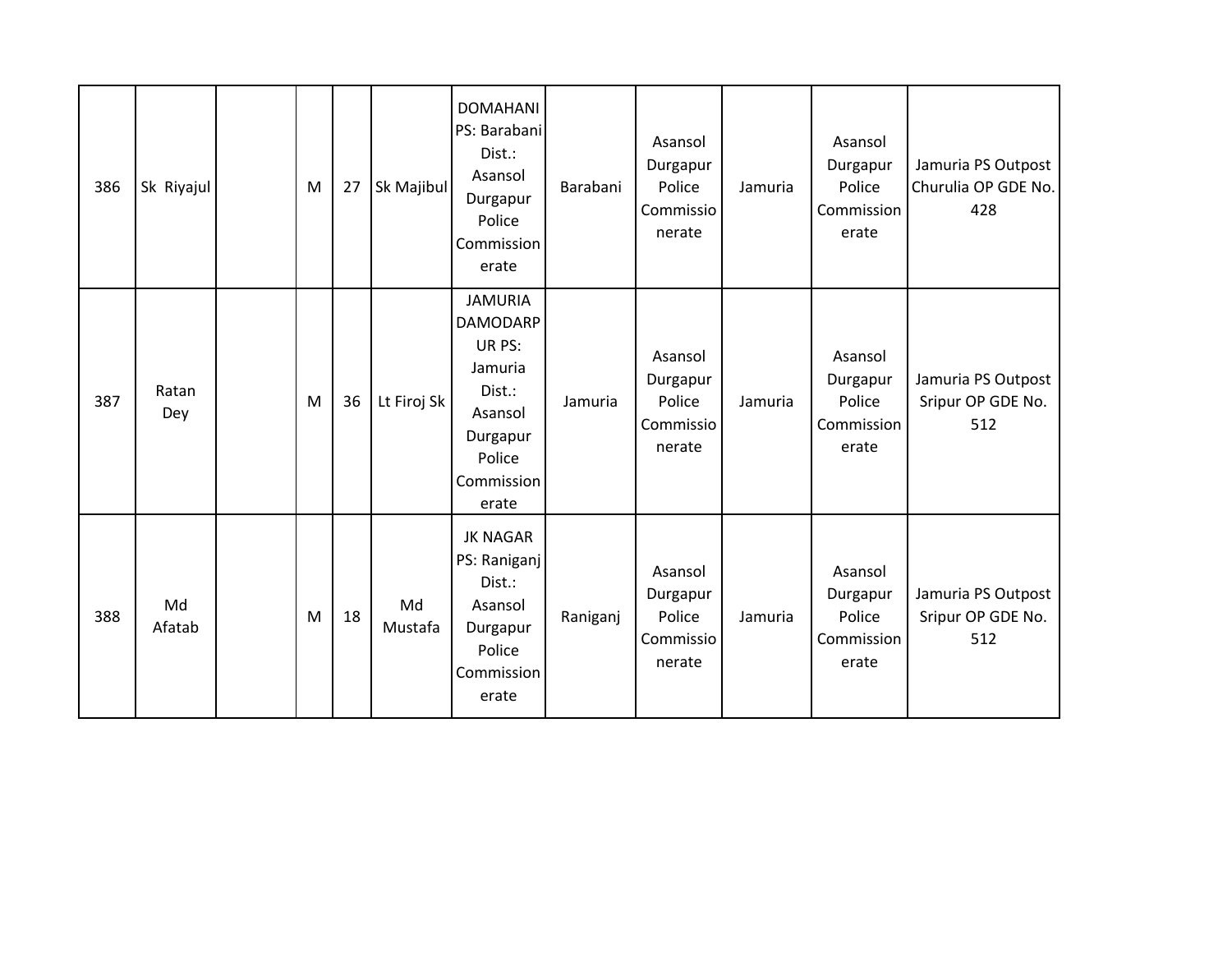| 389 | Prakash<br>Chowdhur<br>y | M | 29 | Doodnath<br>Chowdhur<br>y | Palash<br>Danga PS:<br>Kanksa<br>Dist.:<br>Asansol<br>Durgapur<br>Police<br>Commission<br>erate           | Kanksa | Asansol<br>Durgapur<br>Police<br>Commissio<br>nerate | Kanksa | Asansol<br>Durgapur<br>Police<br>Commission<br>erate | Kanksa PS GDE No.<br>903                      |
|-----|--------------------------|---|----|---------------------------|-----------------------------------------------------------------------------------------------------------|--------|------------------------------------------------------|--------|------------------------------------------------------|-----------------------------------------------|
| 390 | Chandan<br>Chowdhur<br>y | M | 32 | Doodnath<br>Chowdhur<br>y | Palash<br>Danga PS:<br>Kanksa<br>Dist.:<br>Asansol<br>Durgapur<br>Police<br>Commission<br>erate           | Kanksa | Asansol<br>Durgapur<br>Police<br>Commissio<br>nerate | Kanksa | Asansol<br>Durgapur<br>Police<br>Commission<br>erate | Kanksa PS GDE No.<br>903                      |
| 391 | Asif Reza                | M |    | Lt. Md.<br>Mansoor        | <b>KENDUA</b><br><b>BAZAR PS:</b><br>Kulti Dist.:<br>Asansol<br>Durgapur<br>Police<br>Commission<br>erate | Kulti  | Asansol<br>Durgapur<br>Police<br>Commissio<br>nerate | Kulti  | Asansol<br>Durgapur<br>Police<br>Commission<br>erate | Kulti PS Outpost<br>Barakar OP GDE No.<br>682 |
| 392 | Aditya<br>Kumar          | M |    | Govind<br>Ram             | <b>BHURAKUN</b><br>DA, PS<br>PATRATU,<br>Dist. Ranchi<br>PS: Kulti                                        | Kulti  | <b>Basirhat</b>                                      | Kulti  | Asansol<br>Durgapur<br>Police<br>Commission<br>erate | Kulti PS Outpost<br>Barakar OP GDE No.<br>628 |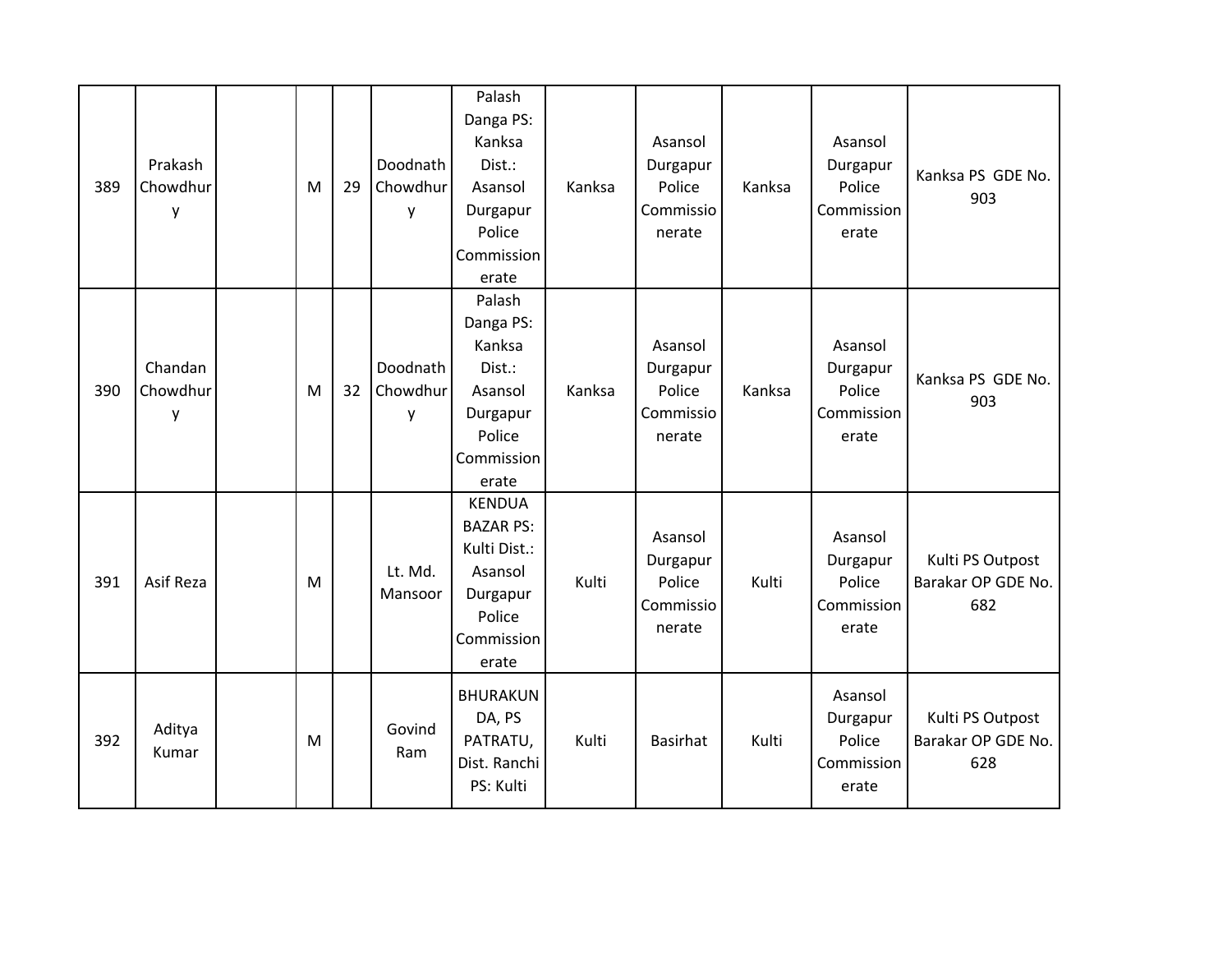| 393 | Durga<br>Dorji              | M | Lt. Napta<br>Dorji           | <b>BANK</b><br>MORE, PS<br><b>BANK</b><br>MORE,<br>Dhanbad PS:<br>Kulti                                               | Kulti | <b>Basirhat</b>                                      | Kulti | Asansol<br>Durgapur<br>Police<br>Commission<br>erate | Kulti PS Outpost<br>Barakar OP GDE No.<br>628 |
|-----|-----------------------------|---|------------------------------|-----------------------------------------------------------------------------------------------------------------------|-------|------------------------------------------------------|-------|------------------------------------------------------|-----------------------------------------------|
| 394 | Sangram<br>Keshri<br>Bhanja | M | Maheshw<br>ar Bhanja         | <b>GODARODA</b><br>M, PS<br><b>BRAHMAGIR</b><br>, Odisa PS:<br>Kulti                                                  | Kulti | Basirhat                                             | Kulti | Asansol<br>Durgapur<br>Police<br>Commission<br>erate | Kulti PS Outpost<br>Barakar OP GDE No.<br>628 |
| 395 | Hulas<br>Prajapati          | M | Surendra<br>Deo<br>Prajapati | <b>BARHMOUR</b><br>YA, PS<br><b>CHOUPARA</b><br>N PS: Kulti                                                           | Kulti | <b>Basirhat</b>                                      | Kulti | Asansol<br>Durgapur<br>Police<br>Commission<br>erate | Kulti PS Outpost<br>Barakar OP GDE No.<br>628 |
| 396 | Krishna<br>Gupta            | M | Lt.mahesh<br>Prasad<br>Gupta | MANBERIA,<br><b>SHIV</b><br><b>MANDIR PS:</b><br>Kulti Dist.:<br>Asansol<br>Durgapur<br>Police<br>Commission<br>erate | Kulti | Asansol<br>Durgapur<br>Police<br>Commissio<br>nerate | Kulti | Asansol<br>Durgapur<br>Police<br>Commission<br>erate | Kulti PS Outpost<br>Barakar OP GDE No.<br>633 |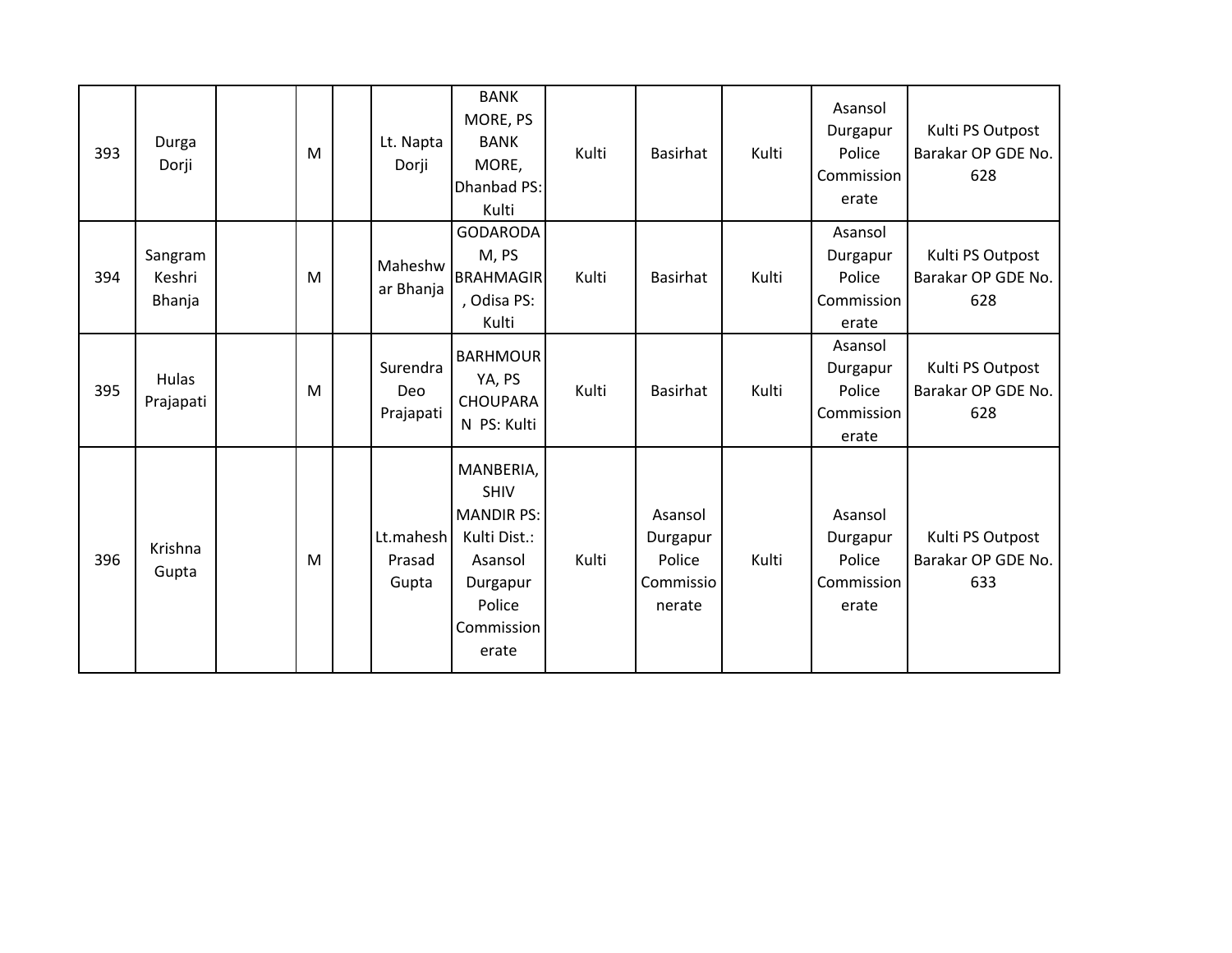| 397 | Shiva<br>Gupta          | M | Krishna<br>Gupta   | MANBERIA,<br><b>SHIV</b><br><b>MANDIR PS:</b><br>Kulti Dist.:<br>Asansol<br>Durgapur<br>Police<br>Commission<br>erate | Kulti | Asansol<br>Durgapur<br>Police<br>Commissio<br>nerate | Kulti | Asansol<br>Durgapur<br>Police<br>Commission<br>erate | Kulti PS Outpost<br>Barakar OP GDE No.<br>633 |
|-----|-------------------------|---|--------------------|-----------------------------------------------------------------------------------------------------------------------|-------|------------------------------------------------------|-------|------------------------------------------------------|-----------------------------------------------|
| 398 | Mehtab<br>Alam          | M | Md. Yunus          | <b>KUMARDUB</b><br>I PS: Kulti                                                                                        | Kulti | Basirhat                                             | Kulti | Asansol<br>Durgapur<br>Police<br>Commission<br>erate | Kulti PS Outpost<br>Barakar OP GDE No.<br>645 |
| 399 | Rahul<br>Gupta          | M | Lt. Bablu<br>Gupta | SHANTINAG<br>AR PS: Kulti<br>Dist.:<br>Asansol<br>Durgapur<br>Police<br>Commission<br>erate                           | Kulti | Asansol<br>Durgapur<br>Police<br>Commissio<br>nerate | Kulti | Asansol<br>Durgapur<br>Police<br>Commission<br>erate | Kulti PS Outpost<br>Barakar OP GDE No.<br>645 |
| 400 | Sony<br>Kumar<br>Mondal | M | Lalan<br>Mondal    | SHANTINAG<br>AR PS: Kulti<br>Dist.:<br>Asansol<br>Durgapur<br>Police<br>Commission<br>erate                           | Kulti | Asansol<br>Durgapur<br>Police<br>Commissio<br>nerate | Kulti | Asansol<br>Durgapur<br>Police<br>Commission<br>erate | Kulti PS Outpost<br>Barakar OP GDE No.<br>645 |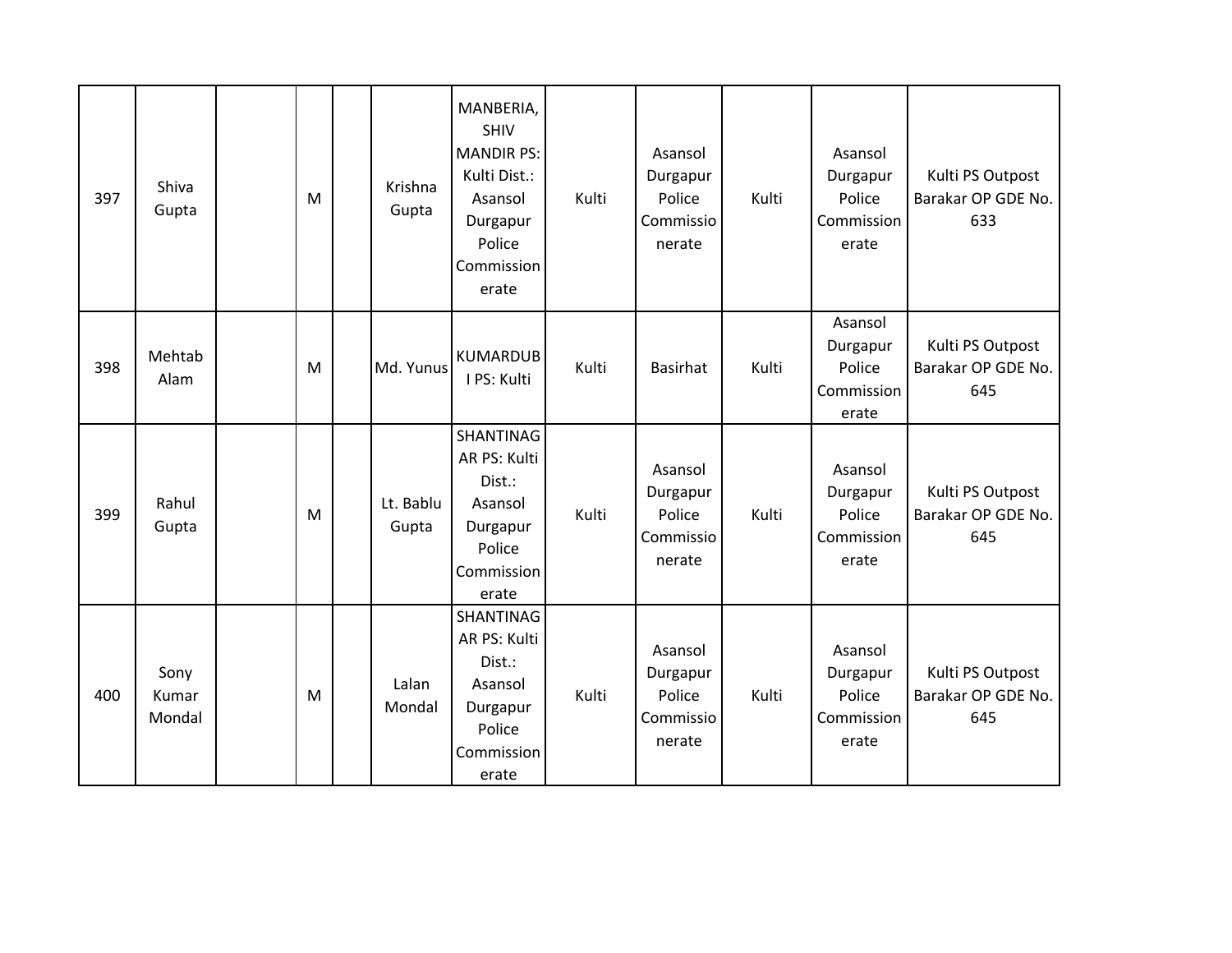| 401 | <b>Bicky</b><br>Shaw | M | Rajesh<br>Shaw     | <b>BALTORIA</b><br>PS: Kulti<br>Dist.:<br>Asansol<br>Durgapur<br>Police<br>Commission<br>erate          | Kulti | Asansol<br>Durgapur<br>Police<br>Commissio<br>nerate | Kulti | Asansol<br>Durgapur<br>Police<br>Commission<br>erate | Kulti PS Outpost<br>Barakar OP GDE No.<br>645   |
|-----|----------------------|---|--------------------|---------------------------------------------------------------------------------------------------------|-------|------------------------------------------------------|-------|------------------------------------------------------|-------------------------------------------------|
| 402 | Ajay<br>Paswan       | M | Nageswar<br>Paswan | Sitalpur<br>03.No. Gate.<br>PS: Kulti<br>Dist.:<br>Asansol<br>Durgapur<br>Police<br>Commission<br>erate | Kulti | Asansol<br>Durgapur<br>Police<br>Commissio<br>nerate | Kulti | Asansol<br>Durgapur<br>Police<br>Commission<br>erate | Kulti PS Outpost<br>Sahptoria OP GDE<br>No. 525 |
| 403 | Abhishek<br>Kumar    | M | Nageswar<br>Paswan | Barmaniya,<br><b>PS</b><br>Laxmipur,<br><b>Bihar PS:</b><br>Kulti                                       | Kulti | <b>Basirhat</b>                                      | Kulti | Asansol<br>Durgapur<br>Police<br>Commission<br>erate | Kulti PS Outpost<br>Sahptoria OP GDE<br>No. 525 |
| 404 | Raj<br>Paswan        | M | Nageswar<br>Paswan | Sitalpur<br>03.No. Gate.<br>PS: Kulti<br>Dist.:<br>Asansol<br>Durgapur<br>Police<br>Commission<br>erate | Kulti | Asansol<br>Durgapur<br>Police<br>Commissio<br>nerate | Kulti | Asansol<br>Durgapur<br>Police<br>Commission<br>erate | Kulti PS Outpost<br>Sahptoria OP GDE<br>No. 525 |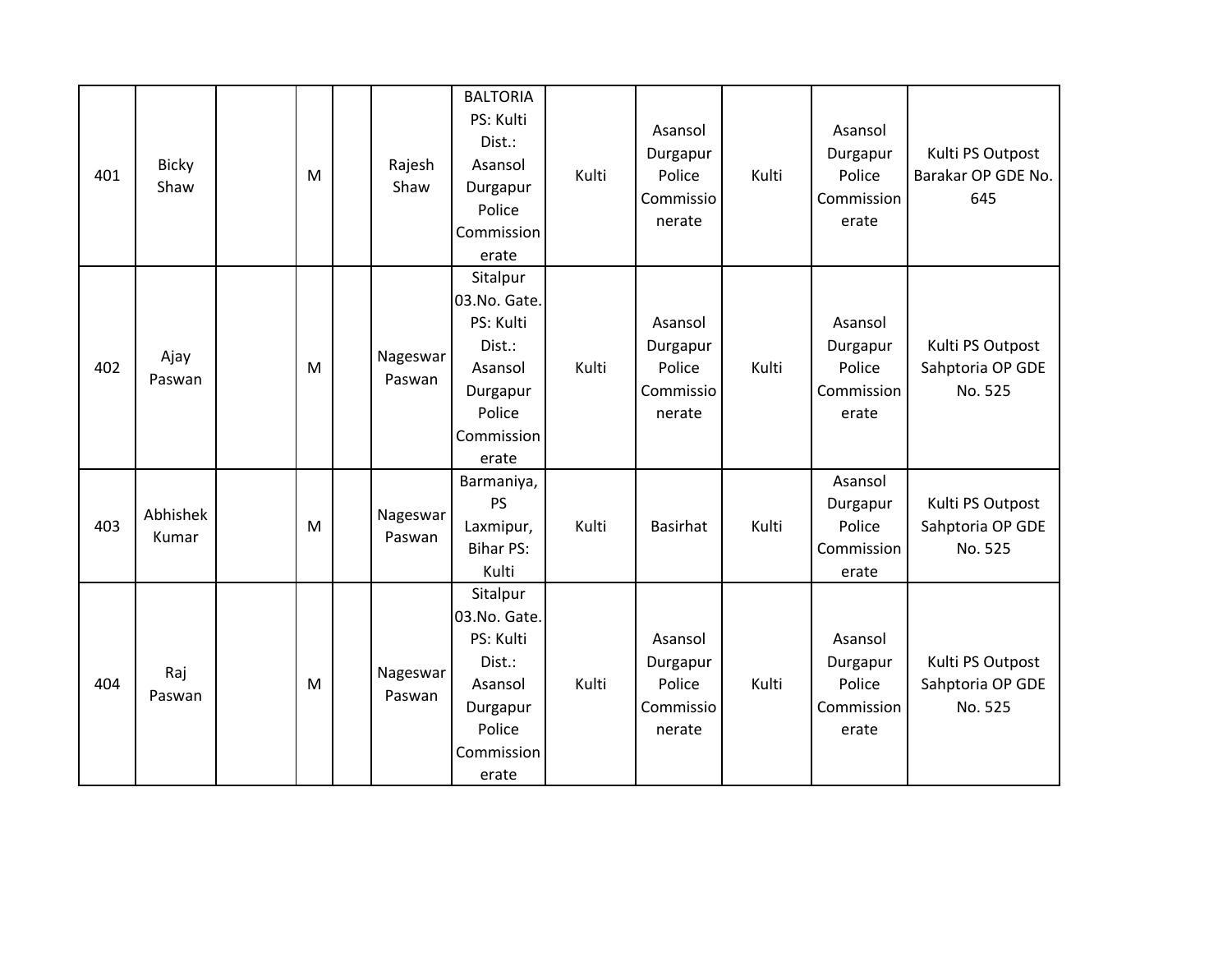| 405 | Anil Yadav                 | M | Jugeswar<br>Yadav | Goala Patti,<br>Barakar PS:<br>Kulti Dist.:<br>Asansol<br>Durgapur<br>Police<br>Commission<br>erate | Kulti | Asansol<br>Durgapur<br>Police<br>Commissio<br>nerate | Kulti | Asansol<br>Durgapur<br>Police<br>Commission<br>erate | Kulti PS GDE No.<br>962 |
|-----|----------------------------|---|-------------------|-----------------------------------------------------------------------------------------------------|-------|------------------------------------------------------|-------|------------------------------------------------------|-------------------------|
| 406 | <b>Bikash</b><br>Yadav     | M | Shayama<br>Yadav  | Goala Patti,<br>Barakar PS:<br>Kulti Dist.:<br>Asansol<br>Durgapur<br>Police<br>Commission<br>erate | Kulti | Asansol<br>Durgapur<br>Police<br>Commissio<br>nerate | Kulti | Asansol<br>Durgapur<br>Police<br>Commission<br>erate | Kulti PS GDE No.<br>962 |
| 407 | Ziaul<br>Haque             | M | Anwar<br>Haque    | IG Colony,<br>PS: Kulti<br>Dist.:<br>Asansol<br>Durgapur<br>Police<br>Commission<br>erate           | Kulti | Asansol<br>Durgapur<br>Police<br>Commissio<br>nerate | Kulti | Asansol<br>Durgapur<br>Police<br>Commission<br>erate | Kulti PS GDE No.<br>950 |
| 408 | Awadh<br>Kishore<br>Prasad | M | Narayan<br>Shaw   | Haslong, PS<br>Macklaskiga<br>nj, Dist.<br>Ranchi PS:<br>Kulti                                      | Kulti | <b>Basirhat</b>                                      | Kulti | Asansol<br>Durgapur<br>Police<br>Commission<br>erate | Kulti PS GDE No.<br>950 |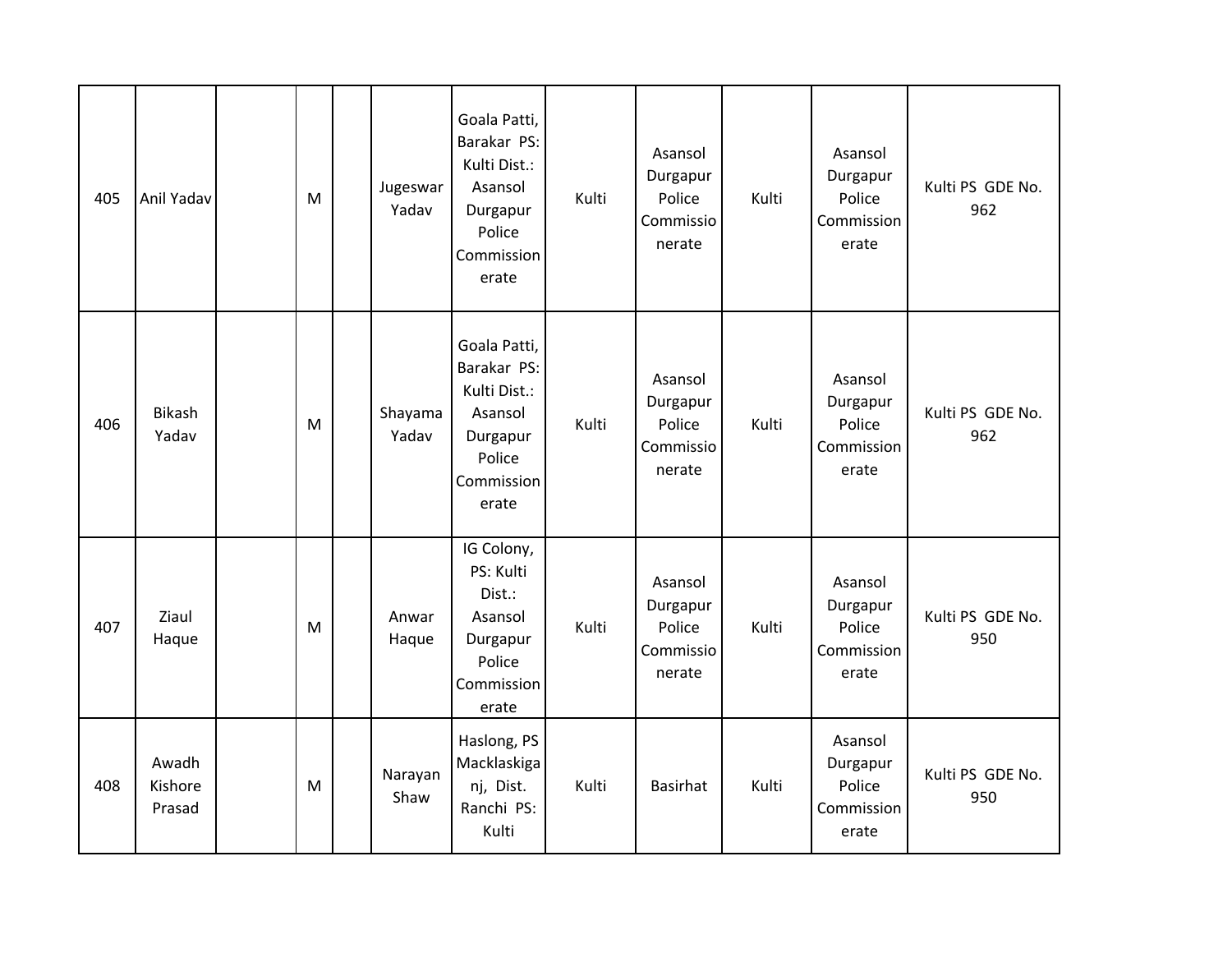| 409 | Rajat Kr.<br>Ram           | M | Prem<br>Chand<br>Ram       | LC More, PS.<br>Kulti, PS:<br>Kulti Dist.:<br>Asansol<br>Durgapur<br>Police<br>Commission<br>erate | Kulti | Asansol<br>Durgapur<br>Police<br>Commissio<br>nerate | Kulti | Asansol<br>Durgapur<br>Police<br>Commission<br>erate | Kulti PS GDE No.<br>950                          |
|-----|----------------------------|---|----------------------------|----------------------------------------------------------------------------------------------------|-------|------------------------------------------------------|-------|------------------------------------------------------|--------------------------------------------------|
| 410 | Rabindran<br>ath<br>Thakur | M | Rajendran<br>ath<br>Thakur | Hati Gali PS:<br>Kulti Dist.:<br>Asansol<br>Durgapur<br>Police<br>Commission<br>erate              | Kulti | Asansol<br>Durgapur<br>Police<br>Commissio<br>nerate | Kulti | Asansol<br>Durgapur<br>Police<br>Commission<br>erate | Kulti PS Outpost<br>Neiamotpur OP GDE<br>No. 841 |
| 411 | Sanjay<br>Thakur           | M | Rajendran<br>ath<br>Thakur | Hati Gali PS:<br>Kulti Dist.:<br>Asansol<br>Durgapur<br>Police<br>Commission<br>erate              | Kulti | Asansol<br>Durgapur<br>Police<br>Commissio<br>nerate | Kulti | Asansol<br>Durgapur<br>Police<br>Commission<br>erate | Kulti PS Outpost<br>Neiamotpur OP GDE<br>No. 841 |
| 412 | Rajen<br>Murmur            | M | Mohan<br>Murmur            | Chinakuri<br>PS: Kulti<br>Dist.:<br>Asansol<br>Durgapur<br>Police<br>Commission<br>erate           | Kulti | Asansol<br>Durgapur<br>Police<br>Commissio<br>nerate | Kulti | Asansol<br>Durgapur<br>Police<br>Commission<br>erate | Kulti PS Outpost<br>Neiamotpur OP GDE<br>No. 841 |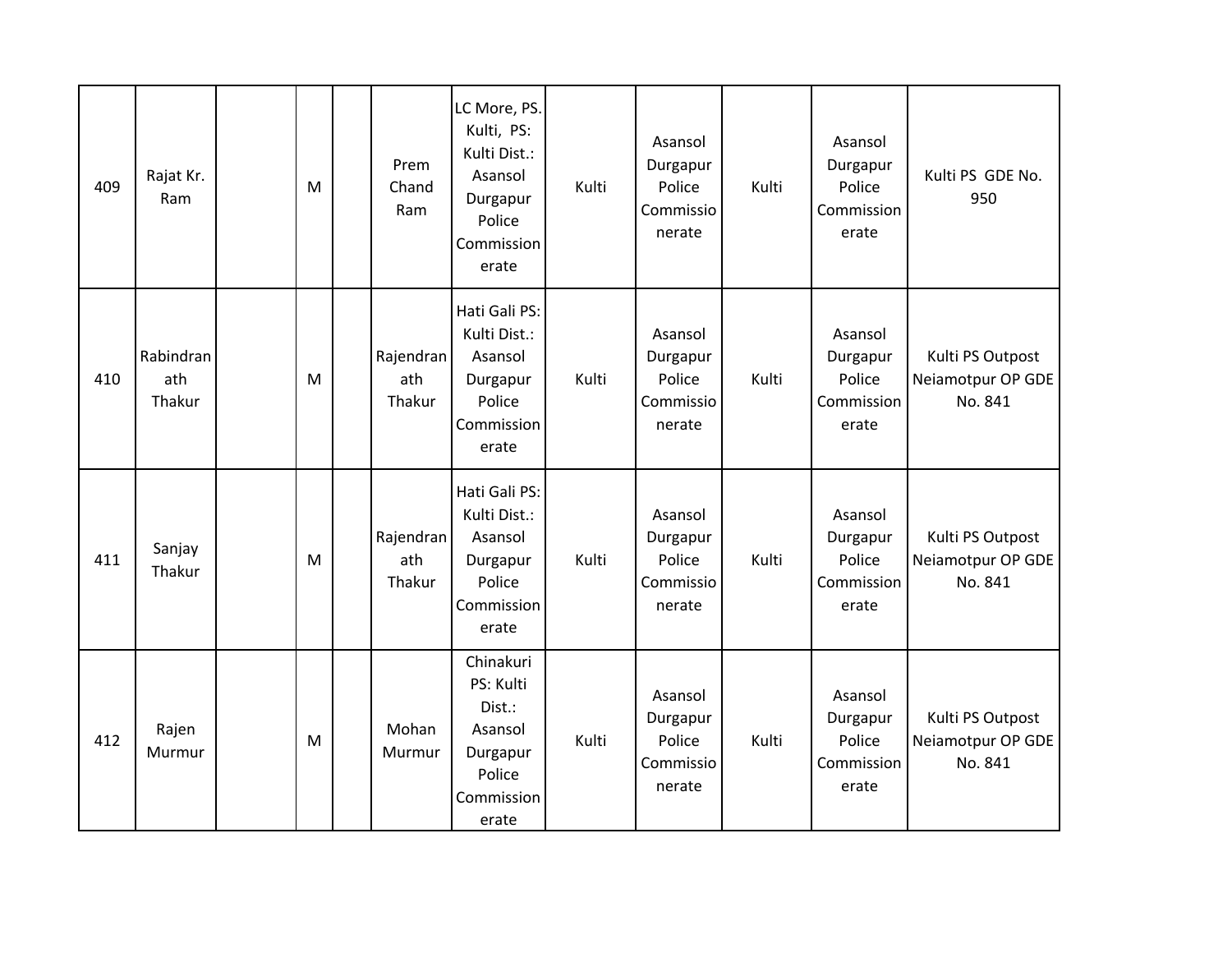| 413 | <b>Basudeb</b><br>Kumar | M | Mahabir<br>Das         | Chinakuri<br>PS: Kulti<br>Dist.:<br>Asansol<br>Durgapur<br>Police<br>Commission<br>erate | Kulti          | Asansol<br>Durgapur<br>Police<br>Commissio<br>nerate | Kulti                  | Asansol<br>Durgapur<br>Police<br>Commission<br>erate | Kulti PS Outpost<br>Neiamotpur OP GDE<br>No. 841 |
|-----|-------------------------|---|------------------------|------------------------------------------------------------------------------------------|----------------|------------------------------------------------------|------------------------|------------------------------------------------------|--------------------------------------------------|
| 414 | Sanjay<br>Kumar         | M | Pune<br>Yadav          | Gaya PS:<br>Kulti                                                                        | Kulti          | <b>Basirhat</b>                                      | Kulti                  | Asansol<br>Durgapur<br>Police<br>Commission<br>erate | Kulti PS Outpost<br>Neiamotpur OP GDE<br>No. 841 |
| 415 | Soren<br>Dom            | M | Chandan<br>Dom         | Gaya PS:<br>Kulti                                                                        | Kulti          | <b>Basirhat</b>                                      | Kulti                  | Asansol<br>Durgapur<br>Police<br>Commission<br>erate | Kulti PS Outpost<br>Neiamotpur OP GDE<br>No. 841 |
| 416 | Sk<br>Mojibnl           | M | Sk<br>Suleman          | PS: Baduria<br>Dist.:<br>Alipurduar                                                      | <b>Baduria</b> | Alipurduar                                           | <b>New</b><br>township | Asansol<br>Durgapur<br>Police<br>Commission<br>erate | New township PS<br><b>GDE No. 1059</b>           |
| 417 | Munna<br>Shanma         | M | <b>Bagha</b><br>Sharma |                                                                                          |                | <b>Basirhat</b>                                      | <b>New</b><br>township | Asansol<br>Durgapur<br>Police<br>Commission<br>erate | New township PS<br>GDE No. 1059                  |
| 418 | Dipu<br>Kumar           | M | Ramdhani<br>Yadav      |                                                                                          |                | <b>Basirhat</b>                                      | <b>New</b><br>township | Asansol<br>Durgapur<br>Police<br>Commission<br>erate | New township PS<br><b>GDE No. 1059</b>           |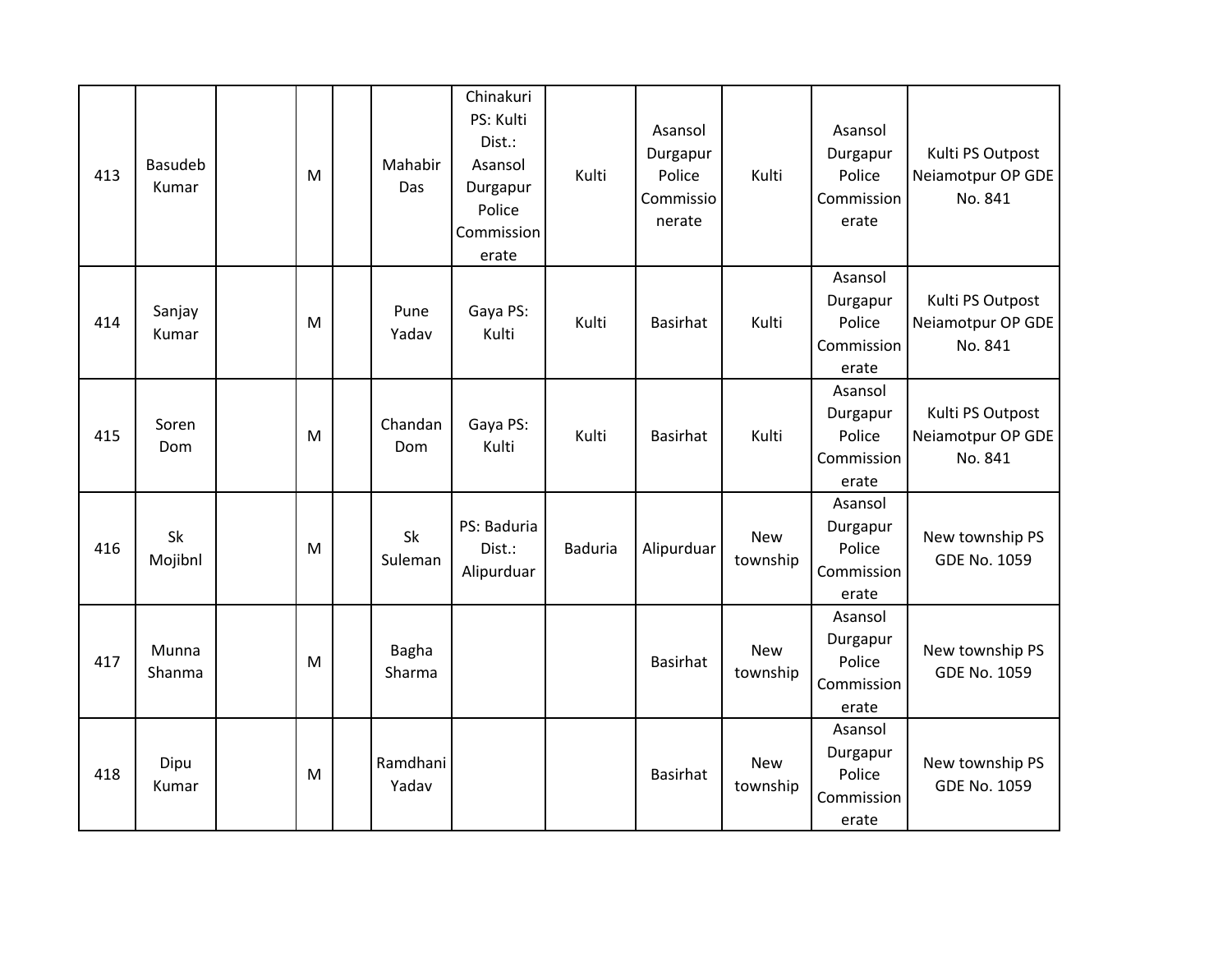| 419 | Mukesh Kr<br>Yadav      | M |    | Dinesh<br>Yadav           |                                                                                                         |                  | Basirhat                                             | <b>New</b><br>township | Asansol<br>Durgapur<br>Police<br>Commission<br>erate | New township PS<br><b>GDE No. 1059</b>                       |
|-----|-------------------------|---|----|---------------------------|---------------------------------------------------------------------------------------------------------|------------------|------------------------------------------------------|------------------------|------------------------------------------------------|--------------------------------------------------------------|
| 420 | Joy Das                 | M |    | Ganesh<br>Das             |                                                                                                         |                  | <b>Basirhat</b>                                      | <b>New</b><br>township | Asansol<br>Durgapur<br>Police<br>Commission<br>erate | New township PS<br><b>GDE No. 1059</b>                       |
| 421 | Bijay<br>Bauri          | M | 32 | Sadhan<br><b>Bauri</b>    | Konda<br>Village PS:<br>Pandabesh<br>war Dist.:<br>Asansol<br>Durgapur<br>Police<br>Commission<br>erate | Pandabesh<br>war | Asansol<br>Durgapur<br>Police<br>Commissio<br>nerate | Pandabesh<br>war       | Asansol<br>Durgapur<br>Police<br>Commission<br>erate | Pandabeshwar PS<br><b>GDE No. 828</b>                        |
| 422 | Poresh<br><b>Bouri</b>  |   |    | Lt Puna<br><b>Bouri</b>   |                                                                                                         |                  | <b>Basirhat</b>                                      | Raniganj               | Asansol<br>Durgapur<br>Police<br>Commission<br>erate | Raniganj PS Outpost<br>Panjabi More OP<br><b>GDE No. 565</b> |
| 423 | Mrinmoy<br><b>Bouri</b> |   |    | Lt Sadhan<br><b>Bouri</b> |                                                                                                         |                  | Basirhat                                             | Raniganj               | Asansol<br>Durgapur<br>Police<br>Commission<br>erate | Raniganj PS Outpost<br>Panjabi More OP<br><b>GDE No. 565</b> |
| 424 | Kashinath<br>Shaw       |   |    | Mohan<br>Shaw             |                                                                                                         |                  | Basirhat                                             | Raniganj               | Asansol<br>Durgapur<br>Police<br>Commission<br>erate | Raniganj PS Outpost<br>Panjabi More OP<br><b>GDE No. 565</b> |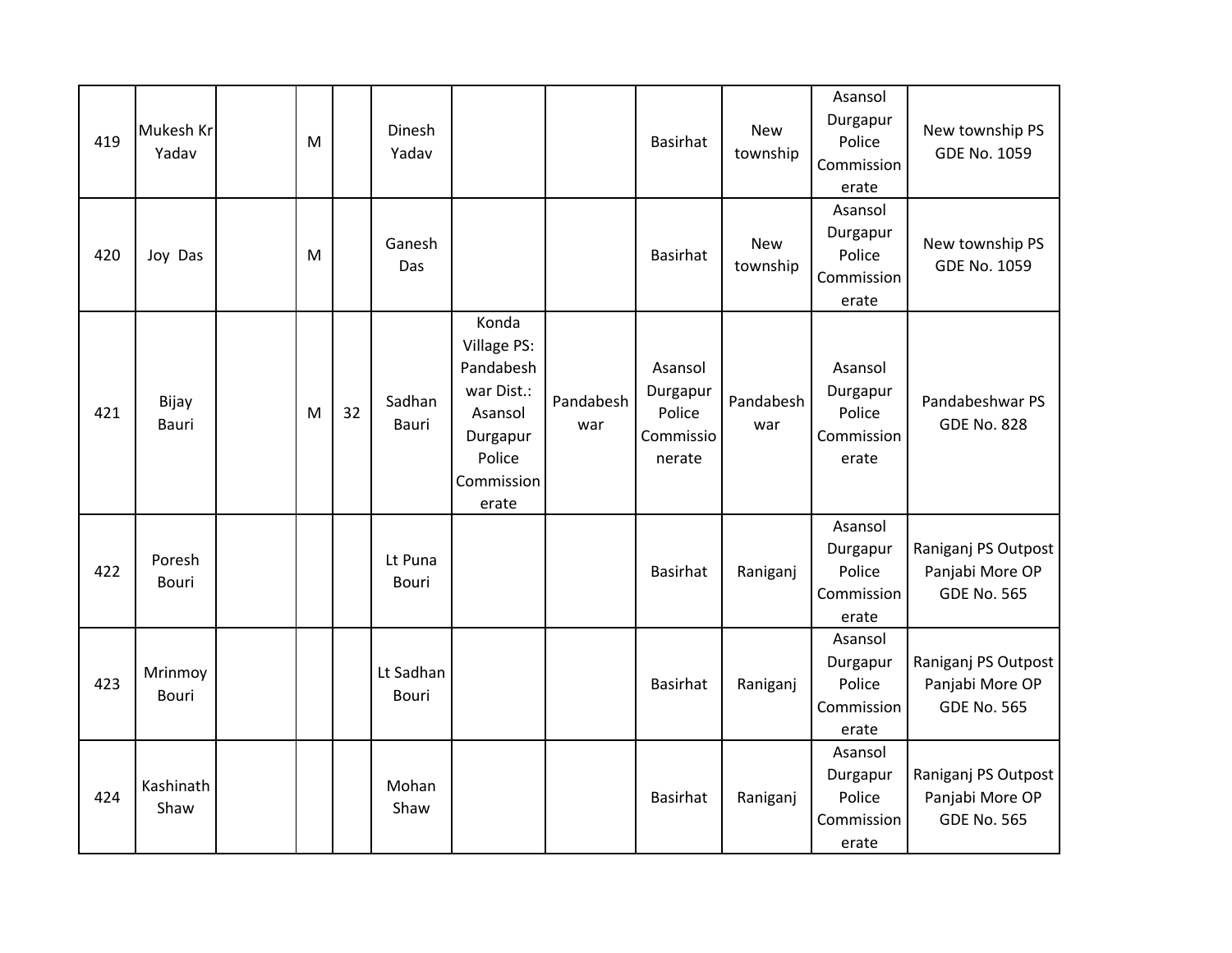| 425 | Pappu<br>Shaw     |  | Mohan<br>Shaw          |  | Basirhat | Raniganj | Asansol<br>Durgapur<br>Police<br>Commission<br>erate | Raniganj PS Outpost<br>Panjabi More OP<br><b>GDE No. 565</b> |
|-----|-------------------|--|------------------------|--|----------|----------|------------------------------------------------------|--------------------------------------------------------------|
| 426 | Somnath<br>Mandal |  | Robilocan<br>Mandal    |  | Basirhat | Raniganj | Asansol<br>Durgapur<br>Police<br>Commission<br>erate | Raniganj PS Outpost<br>Panjabi More OP<br><b>GDE No. 565</b> |
| 427 | Arun<br>Ghosh     |  | Ramchand<br>ra Ghosh   |  | Basirhat | Raniganj | Asansol<br>Durgapur<br>Police<br>Commission<br>erate | Raniganj PS Outpost<br>Panjabi More OP<br><b>GDE No. 565</b> |
| 428 | Gopal<br>Singh    |  | Kanta<br>Singh         |  | Basirhat | Raniganj | Asansol<br>Durgapur<br>Police<br>Commission<br>erate | Raniganj PS GDE<br>No. 985                                   |
| 429 | Osman<br>Khan     |  | Lt.<br>Rahaman<br>Khan |  | Basirhat | Raniganj | Asansol<br>Durgapur<br>Police<br>Commission<br>erate | Raniganj PS GDE<br>No. 985                                   |
| 430 | Kallu Khan        |  | Osman<br>Khan          |  | Basirhat | Raniganj | Asansol<br>Durgapur<br>Police<br>Commission<br>erate | Raniganj PS GDE<br>No. 985                                   |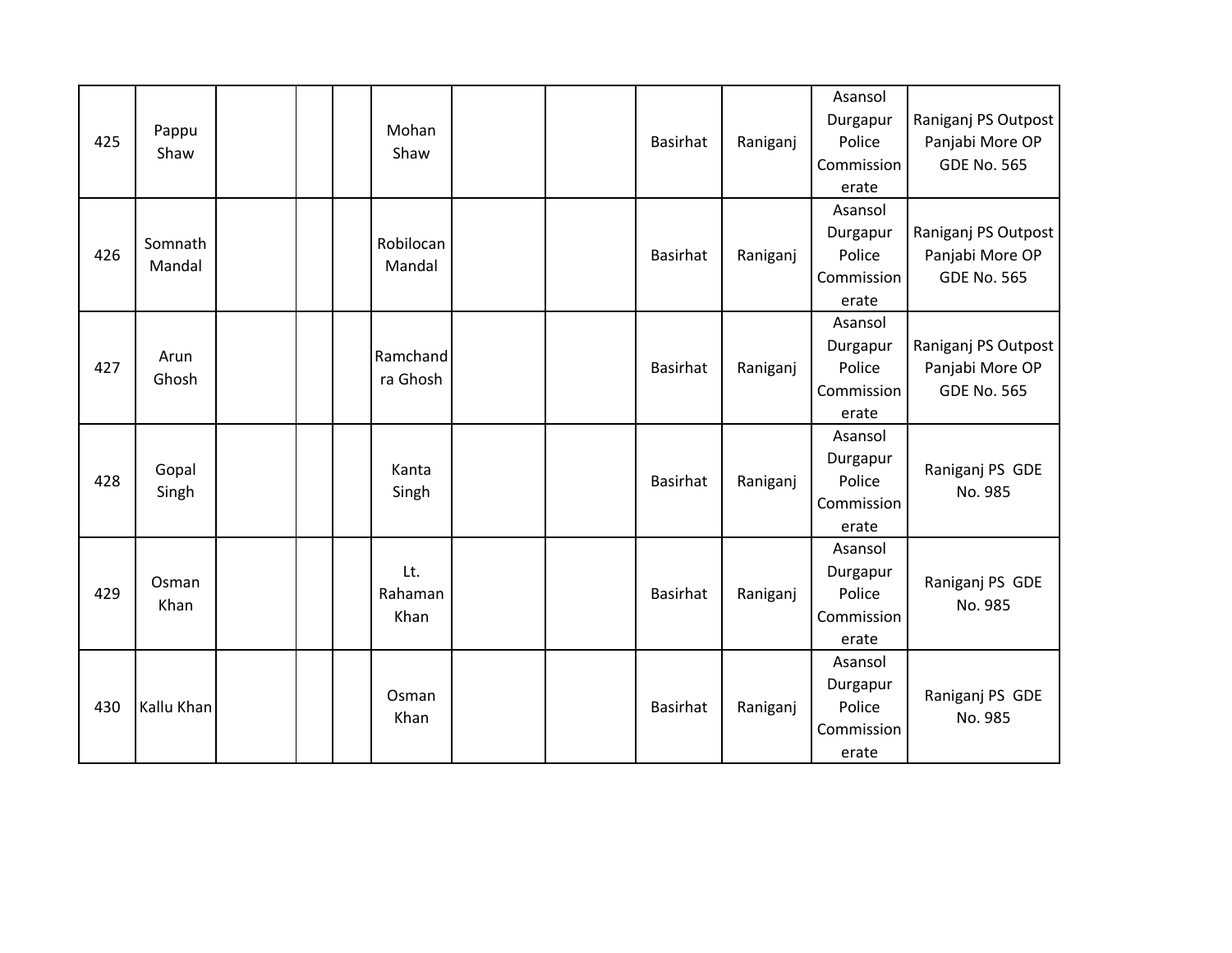| 431 | Md.<br>Rafique<br>Khan    |   |    | Md.<br>Safique<br>Khan |                                                                               |           | Basirhat                                        | Raniganj  | Asansol<br>Durgapur<br>Police<br>Commission<br>erate | Raniganj PS GDE<br>No. 985                                   |
|-----|---------------------------|---|----|------------------------|-------------------------------------------------------------------------------|-----------|-------------------------------------------------|-----------|------------------------------------------------------|--------------------------------------------------------------|
| 432 | Md.<br>Sahabuddi<br>n     |   |    | Md.<br>Safique<br>Khan |                                                                               |           | Basirhat                                        | Raniganj  | Asansol<br>Durgapur<br>Police<br>Commission<br>erate | Raniganj PS GDE<br>No. 985                                   |
| 433 | Amar<br>Muchi             |   | 35 | Shyamapa<br>da Muchi   | Agarkund<br>Muchi Para,<br>Chirkunda,<br>Dist-<br>Dhanbad                     |           | Basirhat                                        | Salanpur  | Asansol<br>Durgapur<br>Police<br>Commission<br>erate | Salanpur PS Outpost<br>Kalyaneswari OP<br><b>GDE No. 686</b> |
| 434 | Sikandar<br>Paswan        |   | 36 | Kader<br>Paswan        | Kumardubi,<br>PS-<br>Chirkunda,<br>Dist-<br>Dhanbad                           |           | Basirhat                                        | Salanpur  | Asansol<br>Durgapur<br>Police<br>Commission<br>erate | Salanpur PS Outpost<br>Kalyaneswari OP<br><b>GDE No. 686</b> |
| 435 | Sahanaj<br>Ali<br>Jamadar | M | 27 | Saukat<br>Jamadar      | PS:<br>Bishnupur<br>Dist.:<br>Diamond<br>Harbour<br>Police<br><b>District</b> | Bishnupur | Diamond<br>Harbour<br>Police<br><b>District</b> | Bishnupur | Diamond<br>Harbour<br>Police<br><b>District</b>      | <b>Bishnupur PS GDE</b><br>No. 1348                          |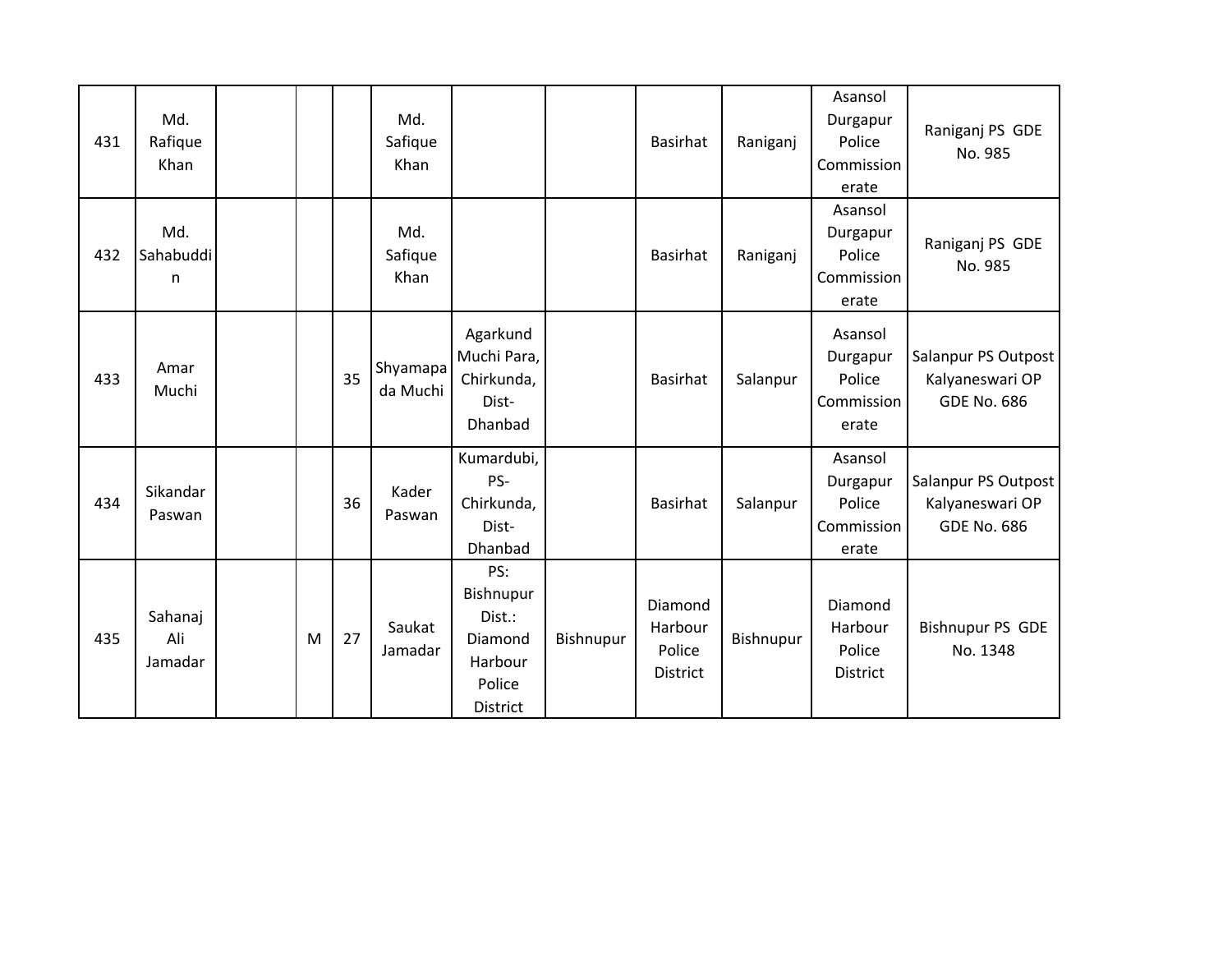| 436 | Sarafat<br>Jamadar | M | 32 | Saukat<br>Jamadar     | PS:<br>Bishnupur<br>Dist.:<br>Diamond<br>Harbour<br>Police<br>District | Bishnupur | Diamond<br>Harbour<br>Police<br>District | Bishnupur | Diamond<br>Harbour<br>Police<br>District | <b>Bishnupur PS GDE</b><br>No. 1348 |
|-----|--------------------|---|----|-----------------------|------------------------------------------------------------------------|-----------|------------------------------------------|-----------|------------------------------------------|-------------------------------------|
| 437 | Palan<br>Jana      | M | 50 | Jatindra<br>Nath Jana | PS:<br>Bishnupur<br>Dist.:<br>Diamond<br>Harbour<br>Police<br>District | Bishnupur | Diamond<br>Harbour<br>Police<br>District | Bishnupur | Diamond<br>Harbour<br>Police<br>District | <b>Bishnupur PS GDE</b><br>No. 1348 |
| 438 | Bablu<br>Sardar    | M | 45 | Nishikanta<br>Sardar  | PS:<br>Bishnupur<br>Dist.:<br>Diamond<br>Harbour<br>Police<br>District | Bishnupur | Diamond<br>Harbour<br>Police<br>District | Bishnupur | Diamond<br>Harbour<br>Police<br>District | <b>Bishnupur PS GDE</b><br>No. 1348 |
| 439 | Kalo Sk            | M | 49 | Surat Sk              | PS:<br>Bishnupur<br>Dist.:<br>Diamond<br>Harbour<br>Police<br>District | Bishnupur | Diamond<br>Harbour<br>Police<br>District | Bishnupur | Diamond<br>Harbour<br>Police<br>District | <b>Bishnupur PS GDE</b><br>No. 1348 |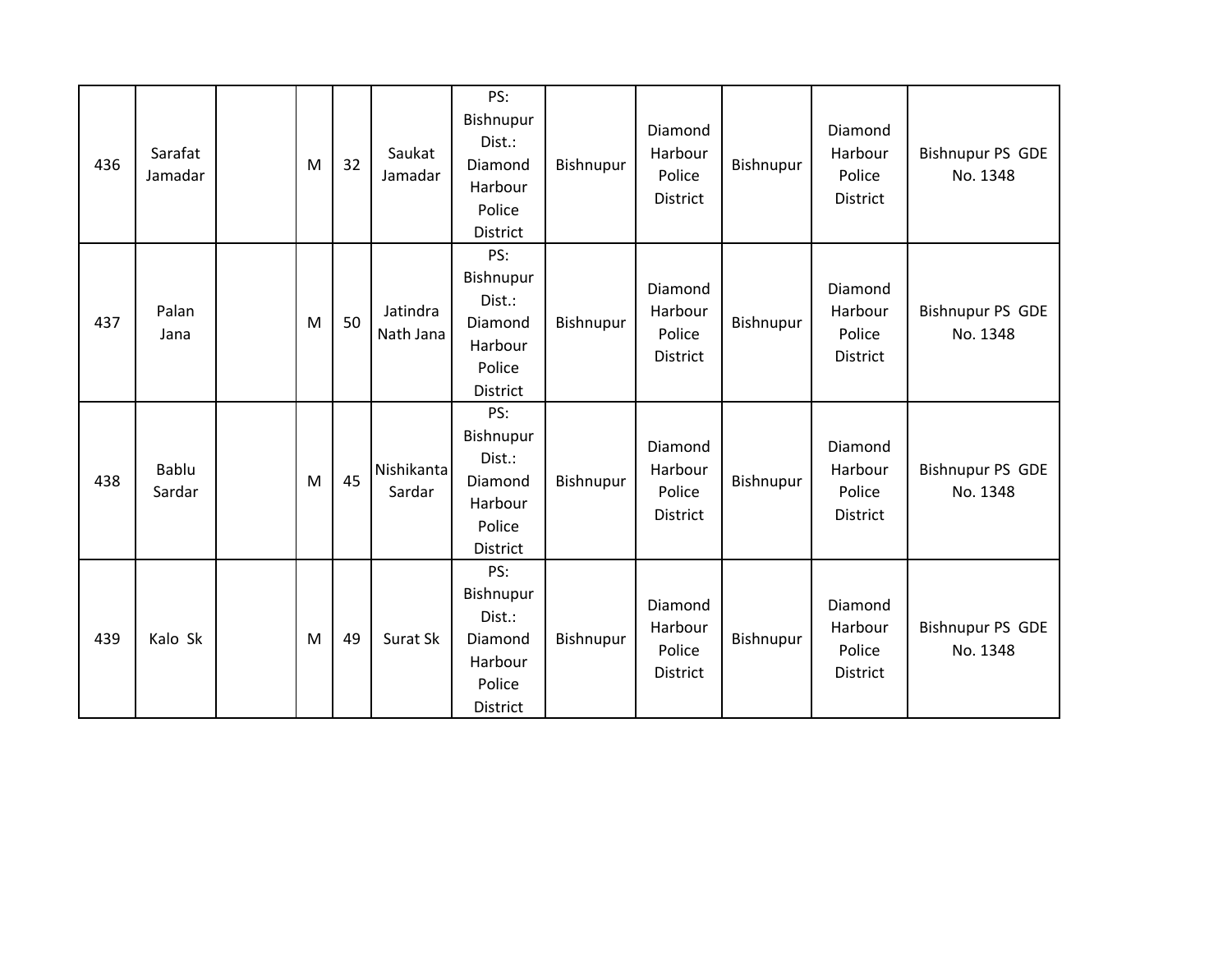| 440 | Raja Sk            | M | 41 | Lt. Noor<br>Islam Sk | PS:<br>Bishnupur<br>Dist.:<br>Diamond<br>Harbour<br>Police<br>District        | Bishnupur | Diamond<br>Harbour<br>Police<br><b>District</b> | Bishnupur | Diamond<br>Harbour<br>Police<br>District | <b>Bishnupur PS GDE</b><br>No. 1348 |
|-----|--------------------|---|----|----------------------|-------------------------------------------------------------------------------|-----------|-------------------------------------------------|-----------|------------------------------------------|-------------------------------------|
| 441 | Soumitra<br>Halder | M | 24 | Biswajit<br>Halder   | PS:<br>Bishnupur<br>Dist.:<br>Diamond<br>Harbour<br>Police<br><b>District</b> | Bishnupur | Diamond<br>Harbour<br>Police<br>District        | Bishnupur | Diamond<br>Harbour<br>Police<br>District | <b>Bishnupur PS GDE</b><br>No. 1348 |
| 442 | Soumen<br>Kundu    | M | 19 | Srinath<br>Kundu     | PS:<br>Sonarpur<br>Dist.:<br>Baruipur<br>Police<br>District                   | Sonarpur  | Baruipur<br>Police<br><b>District</b>           | Bishnupur | Diamond<br>Harbour<br>Police<br>District | <b>Bishnupur PS GDE</b><br>No. 1348 |
| 443 | Surajit<br>Bagi    | M | 24 | Susanta<br>Bagi      | PS:<br>Sonarpur<br>Dist.:<br>Baruipur<br>Police<br>District                   | Sonarpur  | Baruipur<br>Police<br>District                  | Bishnupur | Diamond<br>Harbour<br>Police<br>District | <b>Bishnupur PS GDE</b><br>No. 1348 |
| 444 | Somnath<br>Mondal  | M | 34 | Bapi<br>Mondal       | PS:<br>Sonarpur<br>Dist.:<br>Baruipur<br>Police<br>District                   | Sonarpur  | Baruipur<br>Police<br>District                  | Bishnupur | Diamond<br>Harbour<br>Police<br>District | <b>Bishnupur PS GDE</b><br>No. 1348 |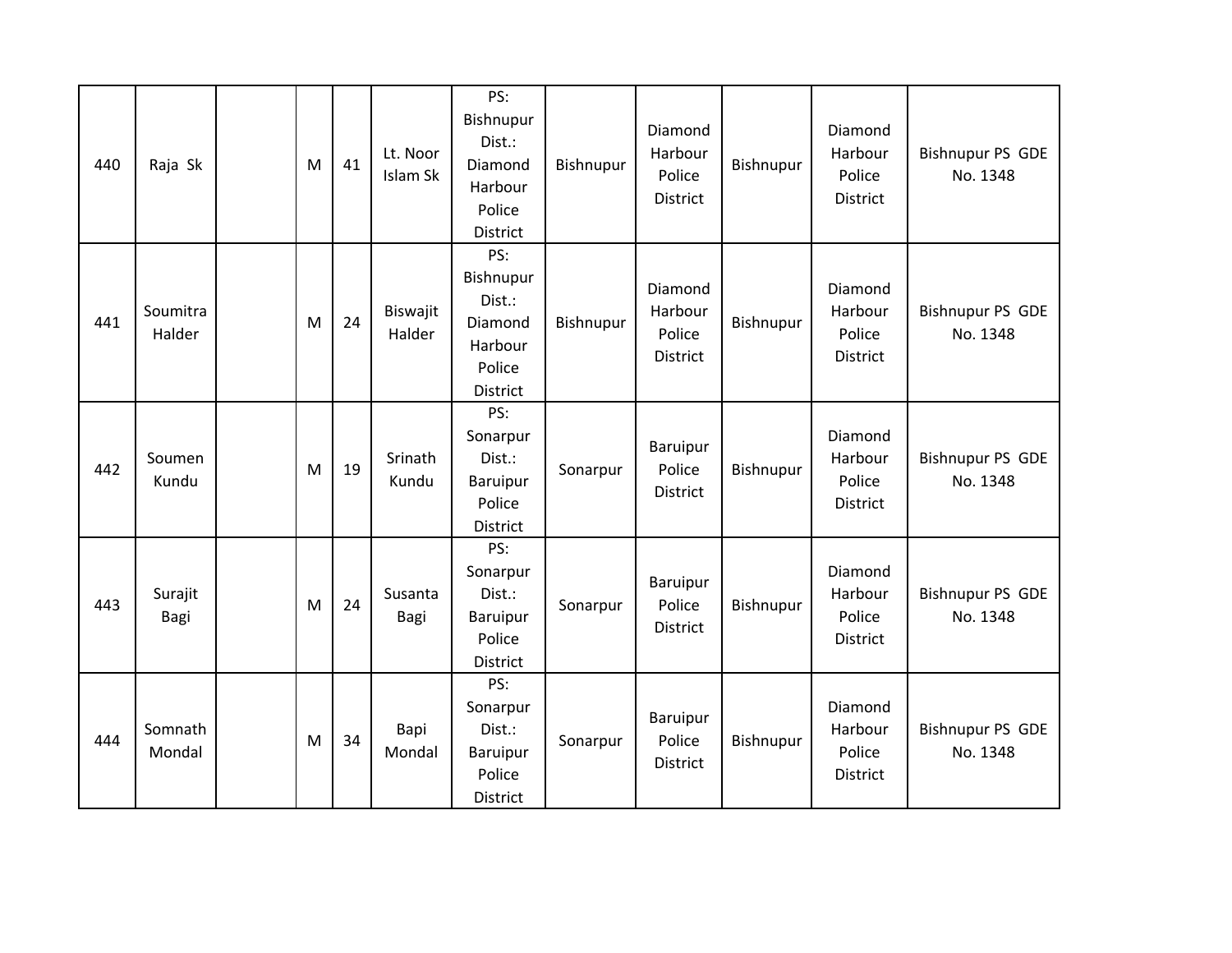| 445 | Shayamap<br>ada Lohar      | M | 34 | Lt Rabi<br>Lohar           | Nidhirampu<br>r PS:<br>Gangajalgha<br>ti Dist.:<br>Bankura | Gangajalgh<br>ati | <b>Bankura</b> | Gangajalgh<br>ati | <b>Bankura</b> | Gangajalghati PS<br><b>GDE No. 741</b> |
|-----|----------------------------|---|----|----------------------------|------------------------------------------------------------|-------------------|----------------|-------------------|----------------|----------------------------------------|
| 446 | Tuhin<br>Majhi             | M | 22 | Srikanta<br>Majhi          | Paharpur<br>PS: Indus<br>Dist.:<br>Bankura                 | Indus             | <b>Bankura</b> | Indus             | <b>Bankura</b> | Indus PS GDE No.<br>749                |
| 447 | Santosh<br>Gorain          | M | 45 | Lt. Budhu<br>Gorain        | Ropo more<br>PS: Joypur<br>Dist.:<br>Purulia               | Joypur            | Purulia        | Joypur            | Purulia        | Joypur PS GDE No.<br>492               |
| 448 | Rajendran<br>ath<br>Mahato | M | 54 | Kedar<br>Mahato            | Dumurdih<br>More PS:<br>Joypur Dist.:<br>Purulia           | Joypur            | Purulia        | Joypur            | Purulia        | Joypur PS GDE No.<br>650               |
| 449 | Sabir Sek                  | M | 32 | Noor<br>Mahamm<br>ad Sek   | Kathaltard<br>PS: Joypur<br>Dist.:<br>Purulia              | Joypur            | Purulia        | Joypur            | Purulia        | Joypur PS GDE No.<br>663               |
| 450 | Shaktiman<br>Kalindi       | M | 25 | Subash<br>Kalindi          | Kathaltard<br>PS: Joypur<br>Dist.:<br>Purulia              | Joypur            | Purulia        | Joypur            | Purulia        | Joypur PS GDE No.<br>663               |
| 451 | Tirath<br>Mahato           | M | 42 | Lt.<br>Prafullya<br>Mahato | Kathaltard<br>PS: Joypur<br>Dist.:<br>Purulia              | Joypur            | Purulia        | Joypur            | Purulia        | Joypur PS GDE No.<br>673               |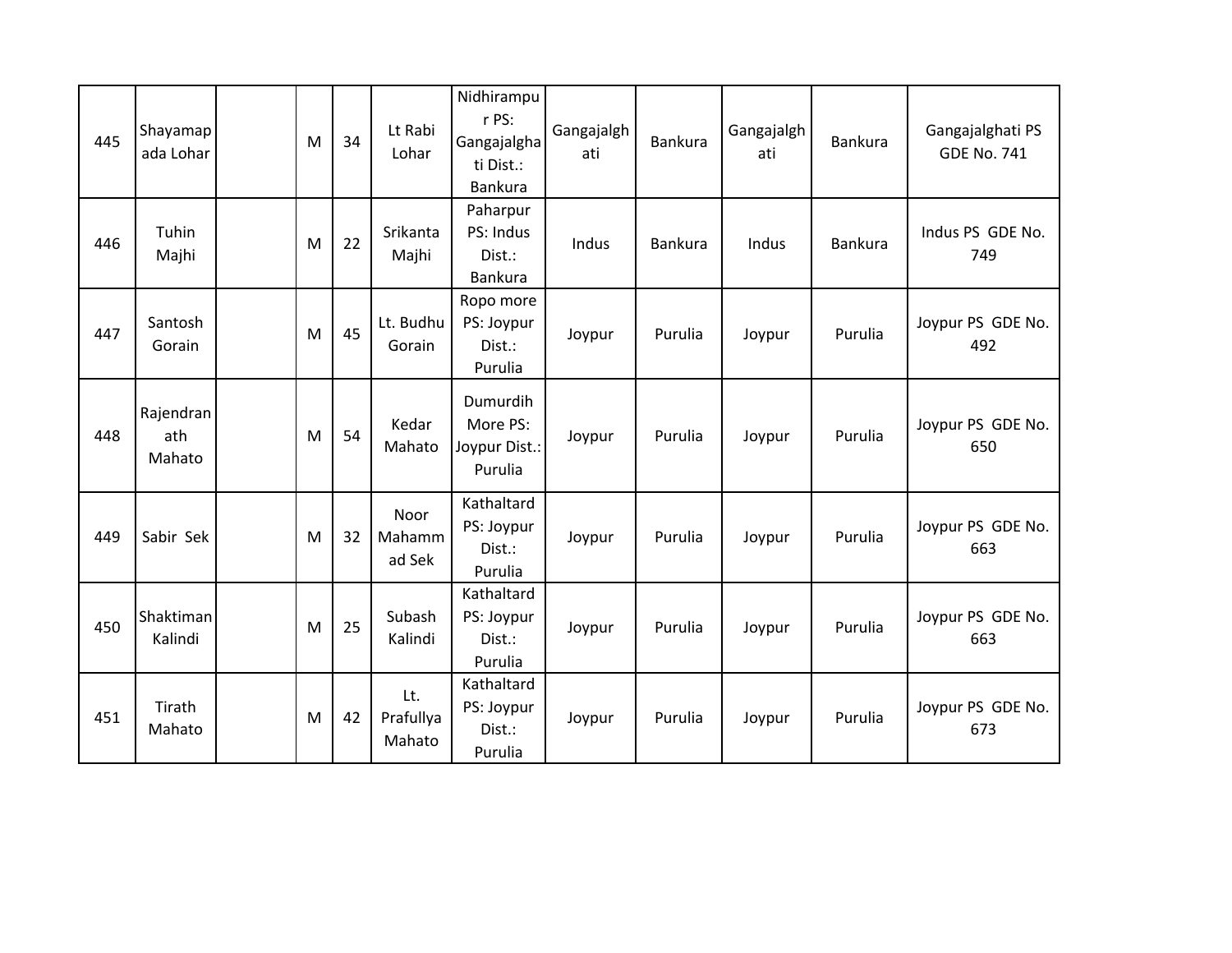| 452 | Surajit<br>Das      | M | 27 | Naru Das            | <b>BRAMUNDI</b><br>HI PS:<br>Barjora<br>Dist.:<br>Bankura         | Barjora           | <b>Bankura</b>  | Mejhia | Bankura        | Mejhia PS GDE No.<br>725 |
|-----|---------------------|---|----|---------------------|-------------------------------------------------------------------|-------------------|-----------------|--------|----------------|--------------------------|
| 453 | Rik Dey             | M | 20 | Malay Dey           | <b>BRAMUNDI</b><br>HI PS:<br>Barjora<br>Dist.:<br>Bankura         | Barjora           | <b>Bankura</b>  | Mejhia | Bankura        | Mejhia PS GDE No.<br>725 |
| 454 | Md<br>Abuhena<br>Sk | M | 30 | Matin Sk            | <b>BHATAPARA</b><br>PS:<br>Sagarpara<br>Dist.:<br>Murshidaba<br>d | Sagarpara         | Murshidab<br>ad | Mejhia | <b>Bankura</b> | Mejhia PS GDE No.<br>725 |
| 455 | Samiran<br>Bauri    | M | 31 | Ganu<br>Bauri       | <b>DEOULI PS:</b><br>Gangajalgha<br>ti Dist.:<br>Bankura          | Gangajalgh<br>ati | Bankura         | Mejhia | <b>Bankura</b> | Mejhia PS GDE No.<br>728 |
| 456 | Jalatkar<br>Mandi   | M | 27 | Lt Hatiram<br>Mandi | RANGAMATI<br>PS:<br>Gangajalgha<br>ti Dist.:<br>Bankura           | Gangajalgh<br>ati | Bankura         | Mejhia | Bankura        | Mejhia PS GDE No.<br>728 |
| 457 | Ajoy<br>Ghosh       | M | 31 | Amiyo<br>Ghosh      | SARAKDIHI<br>PS: Mejhia<br>Dist.:<br>Bankura                      | Mejhia            | <b>Bankura</b>  | Mejhia | Bankura        | Mejhia PS GDE No.<br>728 |
| 458 | Tarun<br>Ghosh      | M | 22 | Tinu<br>Ghosh       | SARAKDIHI<br>PS: Mejhia<br>Dist.:<br>Bankura                      | Mejhia            | Bankura         | Mejhia | Bankura        | Mejhia PS GDE No.<br>728 |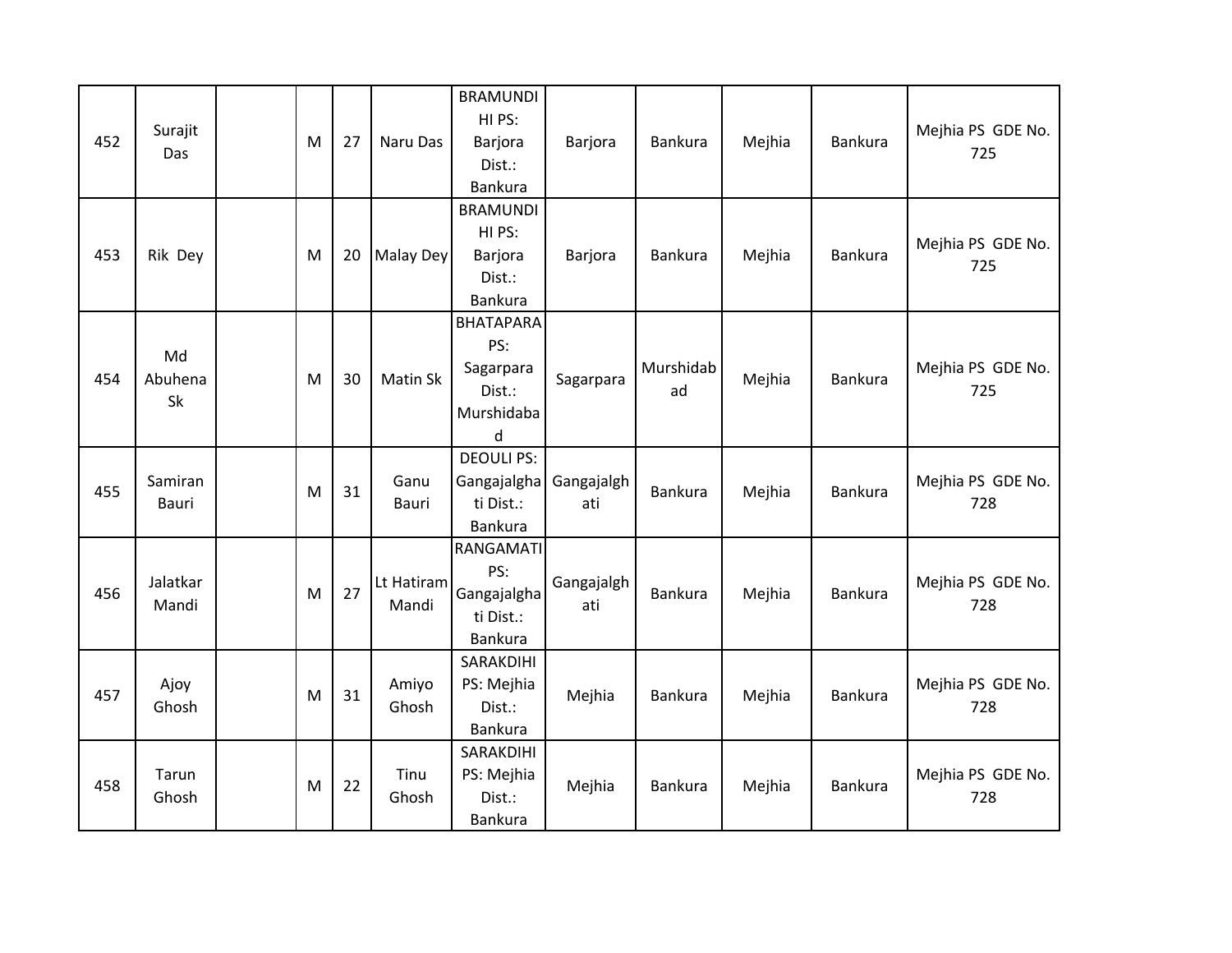| 459 | Ganesh<br>Bagdi  | M | 38 | Debu<br>Bagdi                | <b>Birsingh PS:</b><br>Patrasayar<br>Dist.:<br>Bankura | Patrasayar | <b>Bankura</b> | Patrasayar | <b>Bankura</b> | Patrasayar PS GDE<br>No. 748 |
|-----|------------------|---|----|------------------------------|--------------------------------------------------------|------------|----------------|------------|----------------|------------------------------|
| 460 | Uday<br>Ghosh    | M | 55 | Lt<br>Satyanara<br>yan Ghosh | Baraban PS:<br>Patrasayar<br>Dist.:<br>Bankura         | Patrasayar | Bankura        | Patrasayar | Bankura        | Patrasayar PS GDE<br>No. 749 |
| 461 | Madan<br>Bauri   | M | 56 | Lt Dharani<br>Bauri          | Borajpota<br>PS:<br>Patrasayar<br>Dist.:<br>Bankura    | Patrasayar | <b>Bankura</b> | Patrasayar | Bankura        | Patrasayar PS GDE<br>No. 749 |
| 462 | Astam<br>Ghosh   | M | 50 | Lt<br>Krishnapa<br>da Ghosh  | Baraban PS:<br>Patrasayar<br>Dist.:<br>Bankura         | Patrasayar | Bankura        | Patrasayar | Bankura        | Patrasayar PS GDE<br>No. 749 |
| 463 | Bachan<br>Ghossh | M | 24 | Kartick<br>Ghosh             | Baraban PS:<br>Patrasayar<br>Dist.:<br><b>Bankura</b>  | Patrasayar | Bankura        | Patrasayar | <b>Bankura</b> | Patrasayar PS GDE<br>No. 749 |
| 464 | Sundar<br>Roy    | M | 32 | Manik Roy                    | Natundih<br>PS: Saltora<br>Dist.:<br>Bankura           | Saltora    | <b>Bankura</b> | Saltora    | Bankura        | Saltora PS GDE No.<br>683    |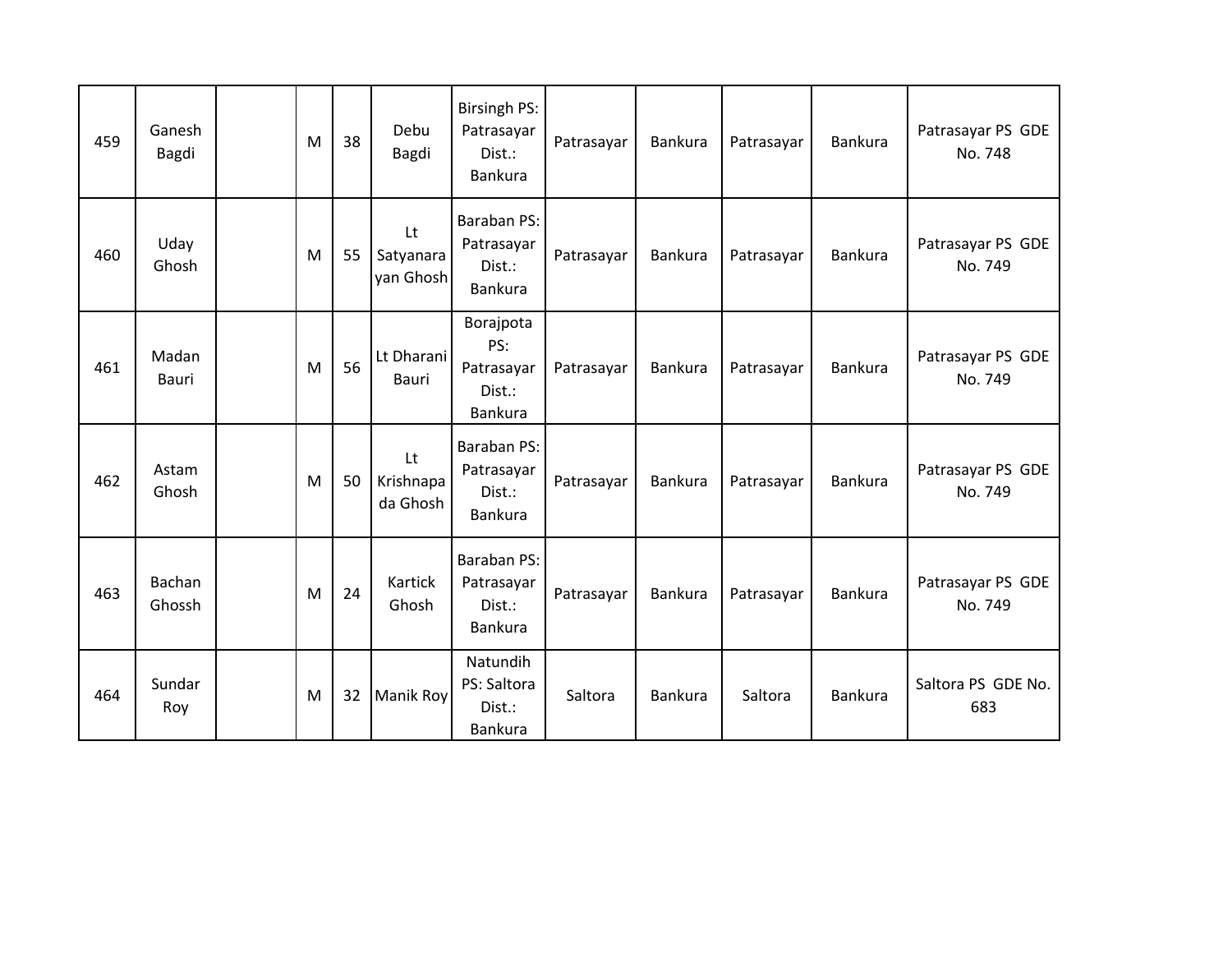| 465 | Bapan<br>Duley   | M | 21 | Pandab<br>Duley  | Of vill .-<br>Tilaboni, PS-<br>Simlapal,<br>Dist.-<br>Bankura PS:<br>Simlapal<br>Dist.:<br>Bankura | Simlapal | <b>Bankura</b> | Simlapal | <b>Bankura</b> | Simlapal PS GDE No.<br>798 |
|-----|------------------|---|----|------------------|----------------------------------------------------------------------------------------------------|----------|----------------|----------|----------------|----------------------------|
| 466 | Soumyajit<br>Das | M | 23 | <b>Sunil Das</b> | Vill.-<br>Bikrampur,<br>PS-Simlapal,<br>Dist.-<br>Bankura PS:<br>Simlapal<br>Dist.:<br>Bankura     | Simlapal | <b>Bankura</b> | Simlapal | <b>Bankura</b> | Simlapal PS GDE No.<br>798 |
| 467 | Rakesh<br>Maji   | M |    | Asish Maji       | Vill.-Bhedua,<br>PS-<br>Taldangra,<br>Dist.-<br>Bankura PS:<br>Simlapal<br>Dist.:<br>Bankura       | Simlapal | Bankura        | Simlapal | <b>Bankura</b> | Simlapal PS GDE No.<br>803 |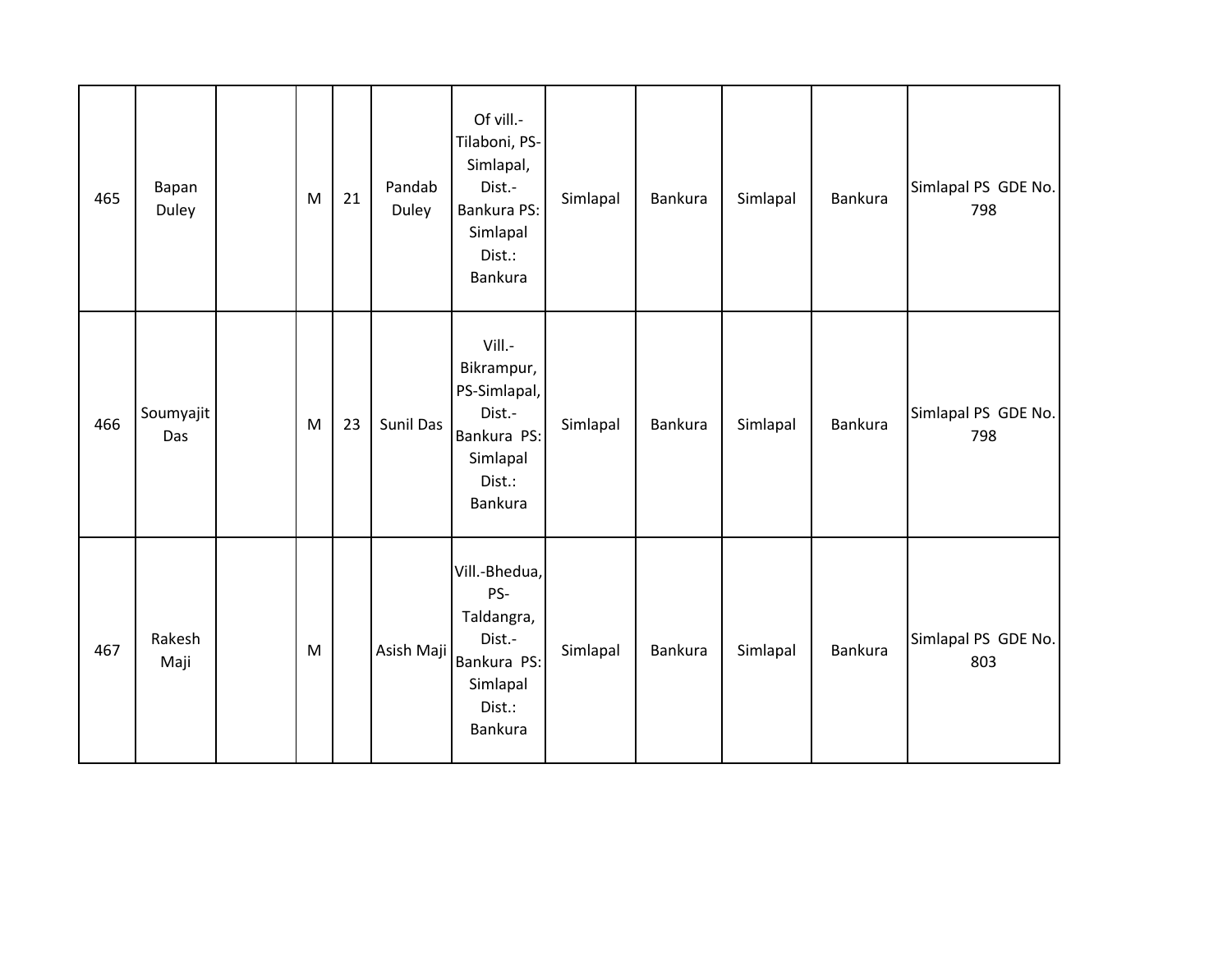| 468 | Modan<br><b>Bagdi</b>      | M | 36 | Durjondha<br>r Bagdi              | Pitrabonida<br>nga PS:<br>Sonamukhi<br>Dist.:<br>Bankura                          | Sonamukhi | Bankura                                       | Sonamukhi      | Bankura        | Sonamukhi PS GDE<br>No. 631 |
|-----|----------------------------|---|----|-----------------------------------|-----------------------------------------------------------------------------------|-----------|-----------------------------------------------|----------------|----------------|-----------------------------|
| 469 | Suraj<br>Kumar             | M | 28 | Gore<br>Chowdhur<br>у             | Nifela PS:<br>Sonamukhi<br>Dist.:<br>Bankura                                      | Sonamukhi | Bankura                                       | Sonamukhi      | <b>Bankura</b> | Sonamukhi PS GDE<br>No. 631 |
| 470 | Bapan<br>Duley             | M |    | Dhananjo<br>y Duley               | Radhanagar<br>PS:<br>Taldangra<br>Dist.:<br>Bankura                               | Taldangra | <b>Bankura</b>                                | Taldangra      | <b>Bankura</b> | Taldangra PS GDE<br>No. 625 |
| 471 | Monojit<br>Chakrabor<br>ty | M | 31 | Subhasish<br>Chakrabor<br>ty      | Chanditala<br>PS: Ghola<br>Dist.:<br>Barrackpore<br>Police<br>Commission<br>erate | Ghola     | Barrackpor<br>e Police<br>Commissio<br>nerate | <b>Barasat</b> | <b>Barasat</b> | Barasat PS GDE No.<br>1096  |
| 472 | Santanu<br>Chakrabor<br>ty | M | 38 | Subhranat<br>h<br>Chakrabor<br>ty | PS: Ghola<br>Dist.:<br>Barrackpore<br>Police<br>Commission<br>erate               | Ghola     | Barrackpor<br>e Police<br>Commissio<br>nerate | <b>Barasat</b> | <b>Barasat</b> | Barasat PS GDE No.<br>1096  |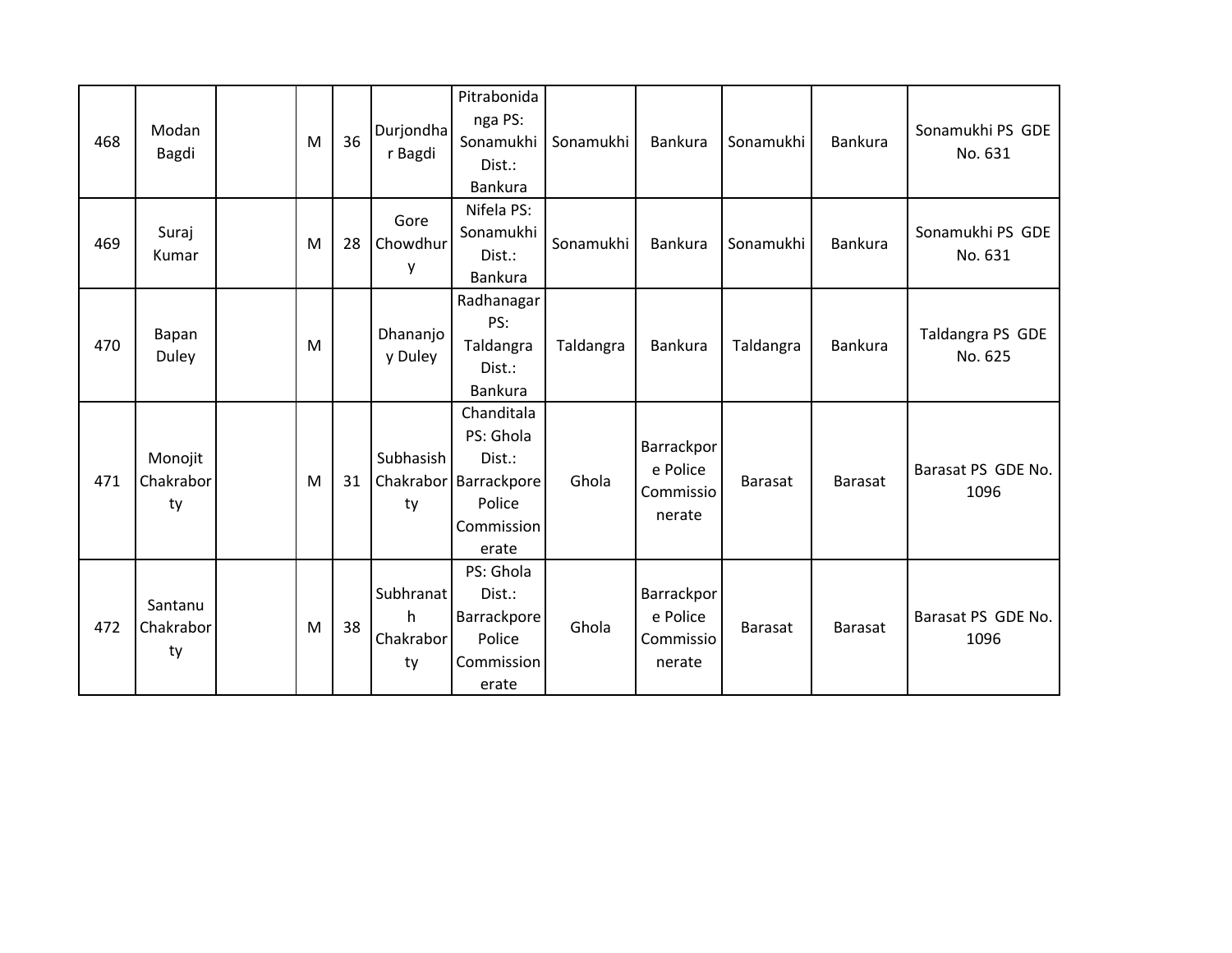| 473 | Chattu<br>Das        | M | 23 | Krishna<br>Das               | Birati Debi<br>Nagar PS:<br>Nimta Dist.:<br>Barrackpore<br>Police<br>Commission<br>erate | Nimta          | Barrackpor<br>e Police<br>Commissio<br>nerate | <b>Barasat</b> | <b>Barasat</b> | Barasat PS GDE No.<br>1097 |
|-----|----------------------|---|----|------------------------------|------------------------------------------------------------------------------------------|----------------|-----------------------------------------------|----------------|----------------|----------------------------|
| 474 | Subhajit<br>Karmakar | M | 32 | Nemai<br>Karmakar            | Ardebok PS:<br><b>Barasat</b><br>Dist.:<br><b>Barasat</b>                                | Barasat        | <b>Barasat</b>                                | <b>Barasat</b> | <b>Barasat</b> | Barasat PS GDE No.<br>1097 |
| 475 | Netai<br>Patra       | M | 33 | Late<br>Basanta<br>Patra     | Ardebok PS:<br><b>Barasat</b><br>Dist.:<br><b>Barasat</b>                                | <b>Barasat</b> | <b>Barasat</b>                                | <b>Barasat</b> | <b>Barasat</b> | Barasat PS GDE No.<br>1097 |
| 476 | Indrajit<br>Karmakar | M | 34 | Rabindran<br>ath<br>Karmakar | Ardebok PS:<br><b>Barasat</b><br>Dist.:<br>Barasat                                       | <b>Barasat</b> | <b>Barasat</b>                                | Barasat        | <b>Barasat</b> | Barasat PS GDE No.<br>1097 |
| 477 | Suvankar<br>Mallick  | M | 28 | Ashim<br>Mallick             | Bamangachi<br>PS:<br>Duttapukur<br>Dist.:<br><b>Barasat</b>                              | Duttapukur     | <b>Barasat</b>                                | <b>Barasat</b> | <b>Barasat</b> | Barasat PS GDE No.<br>1097 |
| 478 | Swarnabo<br>Das      | M | 24 | Swapan<br>Das                | Vivekanand<br>a Colony PS:<br><b>Barasat</b><br>Dist.:<br><b>Barasat</b>                 | Barasat        | <b>Barasat</b>                                | <b>Barasat</b> | <b>Barasat</b> | Barasat PS GDE No.<br>1099 |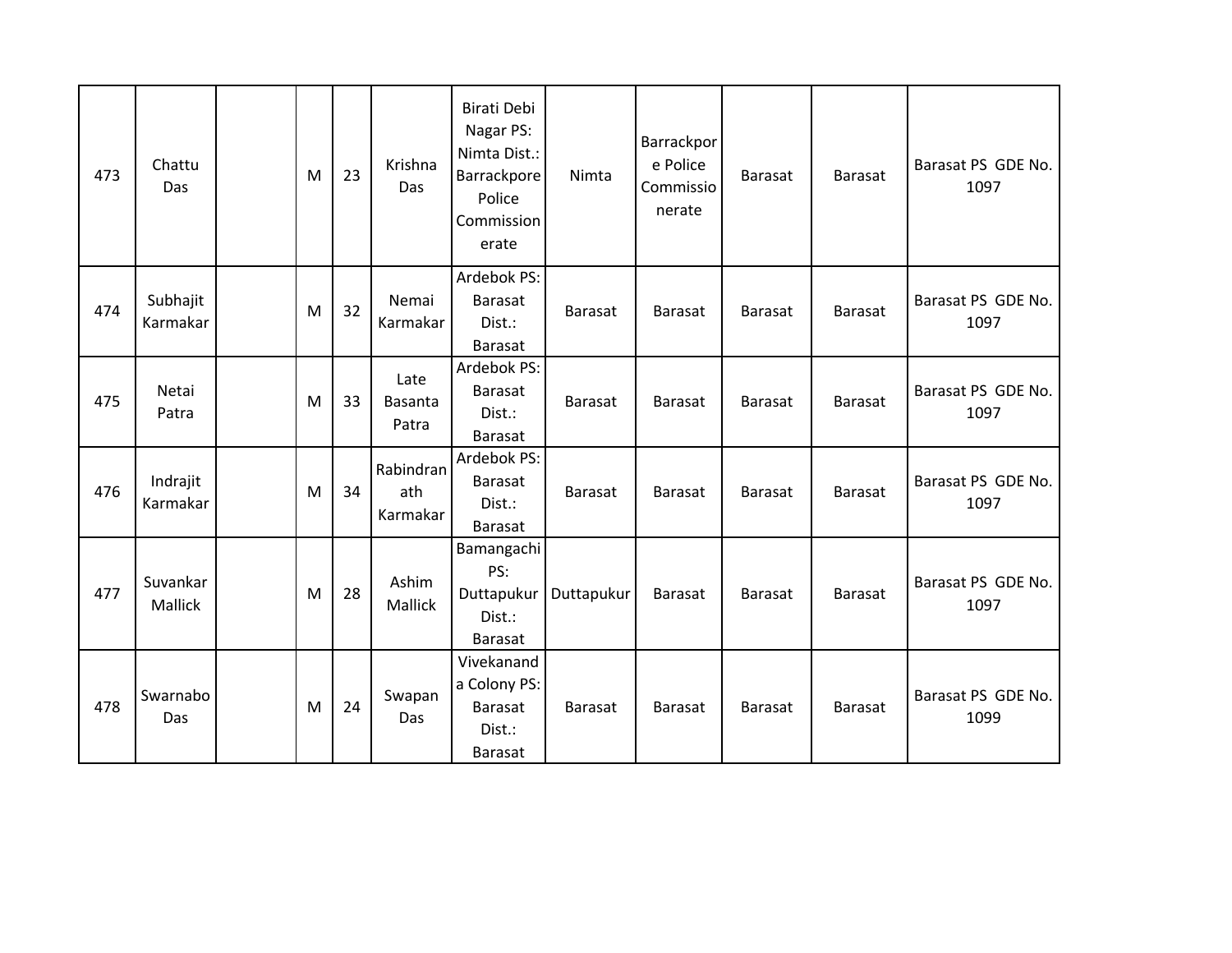| 479 | Jhuma<br>Bapari       | F           |    | Swarnabo<br>Bapari     | Vivekanand<br>a Colony PS:<br><b>Barasat</b><br>Dist.:<br><b>Barasat</b> | <b>Barasat</b>      | <b>Barasat</b>    | <b>Barasat</b> | <b>Barasat</b> | Barasat PS GDE No.<br>1099   |
|-----|-----------------------|-------------|----|------------------------|--------------------------------------------------------------------------|---------------------|-------------------|----------------|----------------|------------------------------|
| 480 | Bikash<br>Mallick     | M           | 18 | Prakash<br>Mallick     | Seldah<br>Parking PS:<br>Sealdah<br>g.r.p.s. Dist.:<br>Sealdah<br>G.R.P. | Sealdah<br>g.r.p.s. | Sealdah<br>G.R.P. | <b>Barasat</b> | <b>Barasat</b> | Barasat PS GDE No.<br>1099   |
| 481 | Munmun<br>Banerjee    | $\mathsf F$ | 40 | Late Sisir<br>Banerjee | Ramkrishna<br>pur PS:<br><b>Barasat</b><br>Dist.:<br><b>Barasat</b>      | <b>Barasat</b>      | Barasat           | <b>Barasat</b> | <b>Barasat</b> | Barasat PS GDE No.<br>1099   |
| 482 | <b>Bittu</b><br>Molla | M           |    | Naosadud<br>din Molla  | Gangnia PS:<br>Deganga<br>Dist.:<br><b>Barasat</b>                       | Deganga             | Barasat           | Deganga        | <b>Barasat</b> | Deganga PS GDE<br>No. 982    |
| 483 | Sujay<br>Dutta        | M           | 28 | Kamal<br>Dutta         | Gangapur<br>Math Para<br>PS:<br>Duttapukur<br>Dist.:<br><b>Barasat</b>   | Duttapukur          | Barasat           | Duttapukur     | <b>Barasat</b> | Duttapukur PS GDE<br>No. 986 |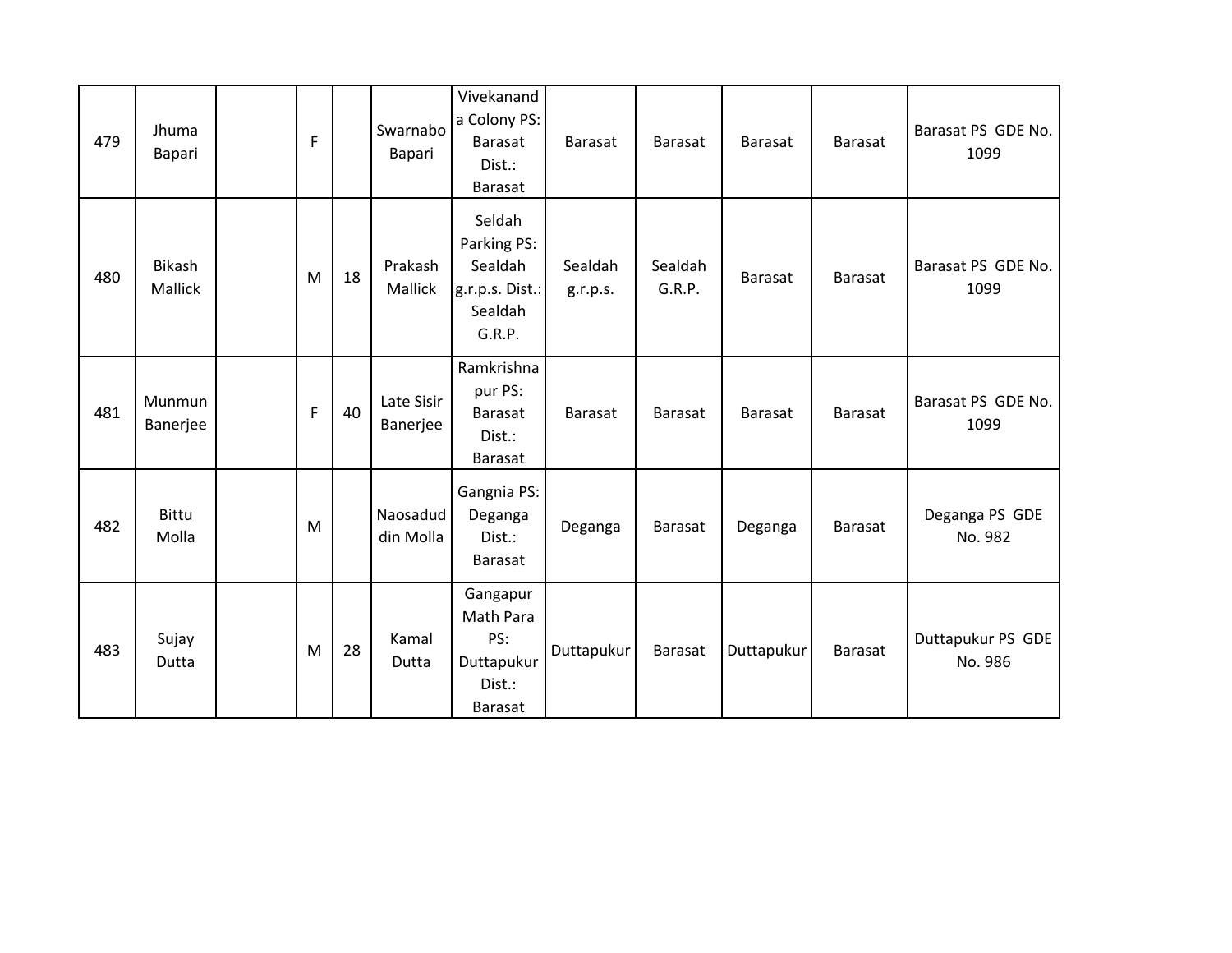| 484 | Pulak<br>Mistry            | M | Pankaj<br>Mistry                | Joypul<br>Colony,<br>Duttapukur<br>PS:<br>Duttapukur<br>Dist.:<br>Barasat | Duttapukur | <b>Barasat</b> | Duttapukur | <b>Barasat</b> | Duttapukur PS GDE<br>No. 1013 |
|-----|----------------------------|---|---------------------------------|---------------------------------------------------------------------------|------------|----------------|------------|----------------|-------------------------------|
| 485 | Sujan Das                  | M | Joydeb<br>Das                   | Chaltaberia<br>Purbapara<br>PS:<br>Duttapukur<br>Dist.:<br>Barasat        | Duttapukur | <b>Barasat</b> | Duttapukur | <b>Barasat</b> | Duttapukur PS GDE<br>No. 1013 |
| 486 | Rakesh<br>Banerjee         | M | Late Rabin<br>Banerjee          | Joypul<br>Dakshinpara<br>PS:<br>Duttapukur<br>Dist.:<br><b>Barasat</b>    | Duttapukur | Barasat        | Duttapukur | <b>Barasat</b> | Duttapukur PS GDE<br>No. 1013 |
| 487 | <b>Bhola</b><br>Majumder   | M | Late<br>Narayan<br>Majumder     | Shibbari,<br>Duttapukur<br>PS:<br>Duttapukur<br>Dist.:<br><b>Barasat</b>  | Duttapukur | <b>Barasat</b> | Duttapukur | <b>Barasat</b> | Duttapukur PS GDE<br>No. 1013 |
| 488 | Chandan<br>Chakrabor<br>ty | M | <b>Dipak</b><br>Chakrobor<br>ty | Barasat<br>Noapara PS:<br><b>Barasat</b><br>Dist.:<br><b>Barasat</b>      | Barasat    | Barasat        | Duttapukur | <b>Barasat</b> | Duttapukur PS GDE<br>No. 935  |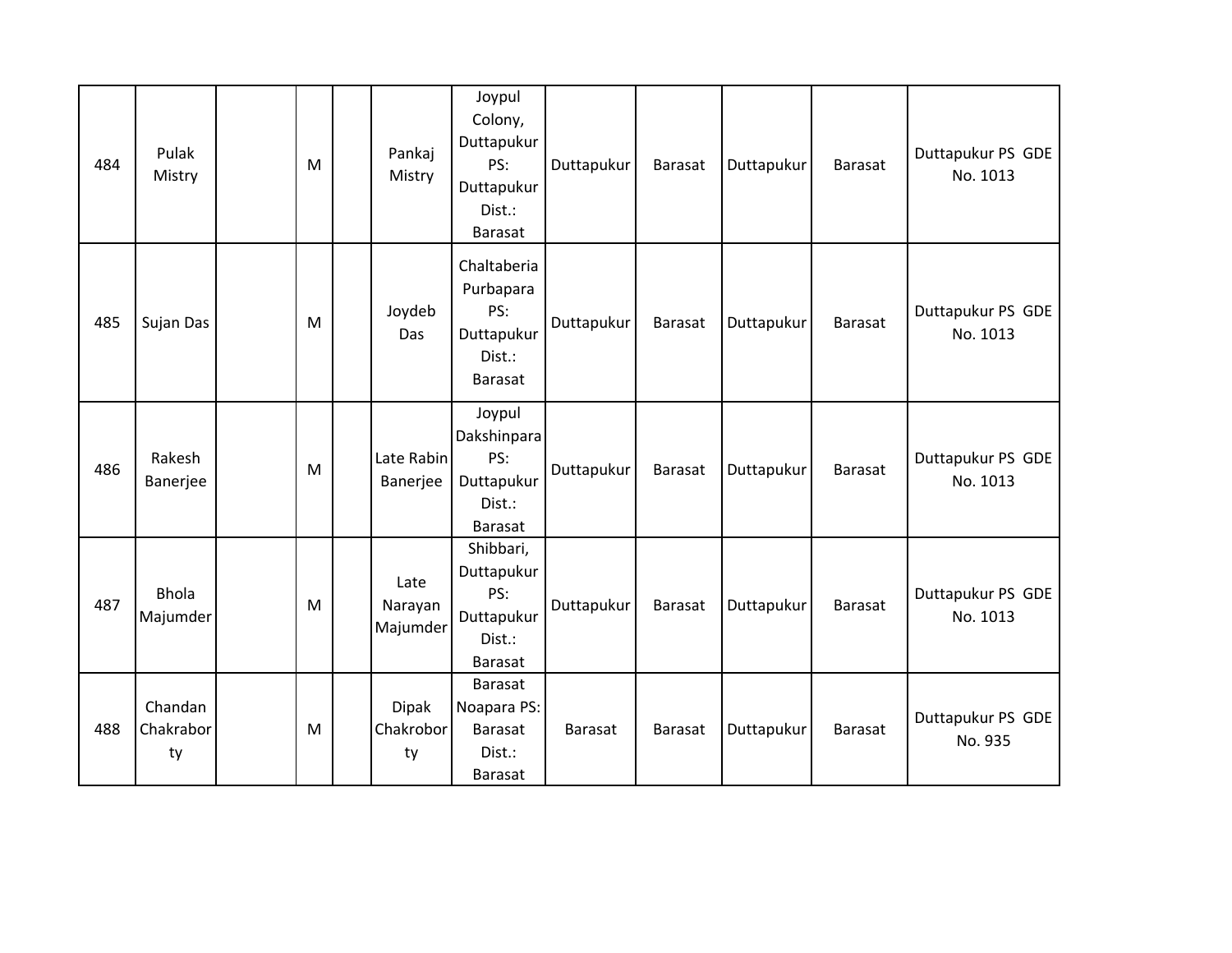| 489 | Mithun<br>Chakrobor<br>ty | M | <b>Dipak</b><br>Chakrobor<br>ty | <b>Barasat</b><br>Noapara PS:<br><b>Barasat</b><br>Dist.:<br><b>Barasat</b>                                          | Barasat    | <b>Barasat</b>  | Duttapukur     | <b>Barasat</b> | Duttapukur PS GDE<br>No. 935  |
|-----|---------------------------|---|---------------------------------|----------------------------------------------------------------------------------------------------------------------|------------|-----------------|----------------|----------------|-------------------------------|
| 490 | Biki<br>Prajapati         | M | Late Rupi<br>Prajapati          | Sultanpuri, P<br>$O-C7$<br>Sultanpuri,<br>PS-<br>Sultanpuri,<br>Dist-k PS:<br>Duttapukur<br>Dist.:<br><b>Barasat</b> | Duttapukur | <b>Barasat</b>  | Duttapukur     | Barasat        | Duttapukur PS GDE<br>No. 1087 |
| 491 | <b>Bharat</b><br>Rawat    | M | Santi<br>Swarup<br>Rawat        | Sultanpuri, D<br>elhi PS:<br>Duttapukur<br>Dist.:<br><b>Barasat</b>                                                  | Duttapukur | <b>Barasat</b>  | Duttapukur     | <b>Barasat</b> | Duttapukur PS GDE<br>No. 1087 |
| 492 | Md<br>Alamin<br>Islam     | M | Md Elias                        | Isubati,<br>Duttapukur<br>PS:<br>Duttapukur<br>Dist.:<br><b>Barasat</b>                                              | Duttapukur | Barasat         | Duttapukur     | <b>Barasat</b> | Duttapukur PS GDE<br>No. 1087 |
| 493 | Kaharul<br>Islam          | M | Nur<br>Mahamm<br>ad             | Isubati, Dutt<br>apukur PS:<br>Duttapukur<br>Dist.:<br>Barasat                                                       | Duttapukur | <b>Barasat</b>  | Duttapukur     | <b>Barasat</b> | Duttapukur PS GDE<br>No. 1087 |
| 494 | Goutam<br>Mallick         | М | Haraen<br>Mallick               |                                                                                                                      |            | <b>Basirhat</b> | Gobardang<br>a | <b>Barasat</b> | Gobardanga PS GDE<br>No. 570  |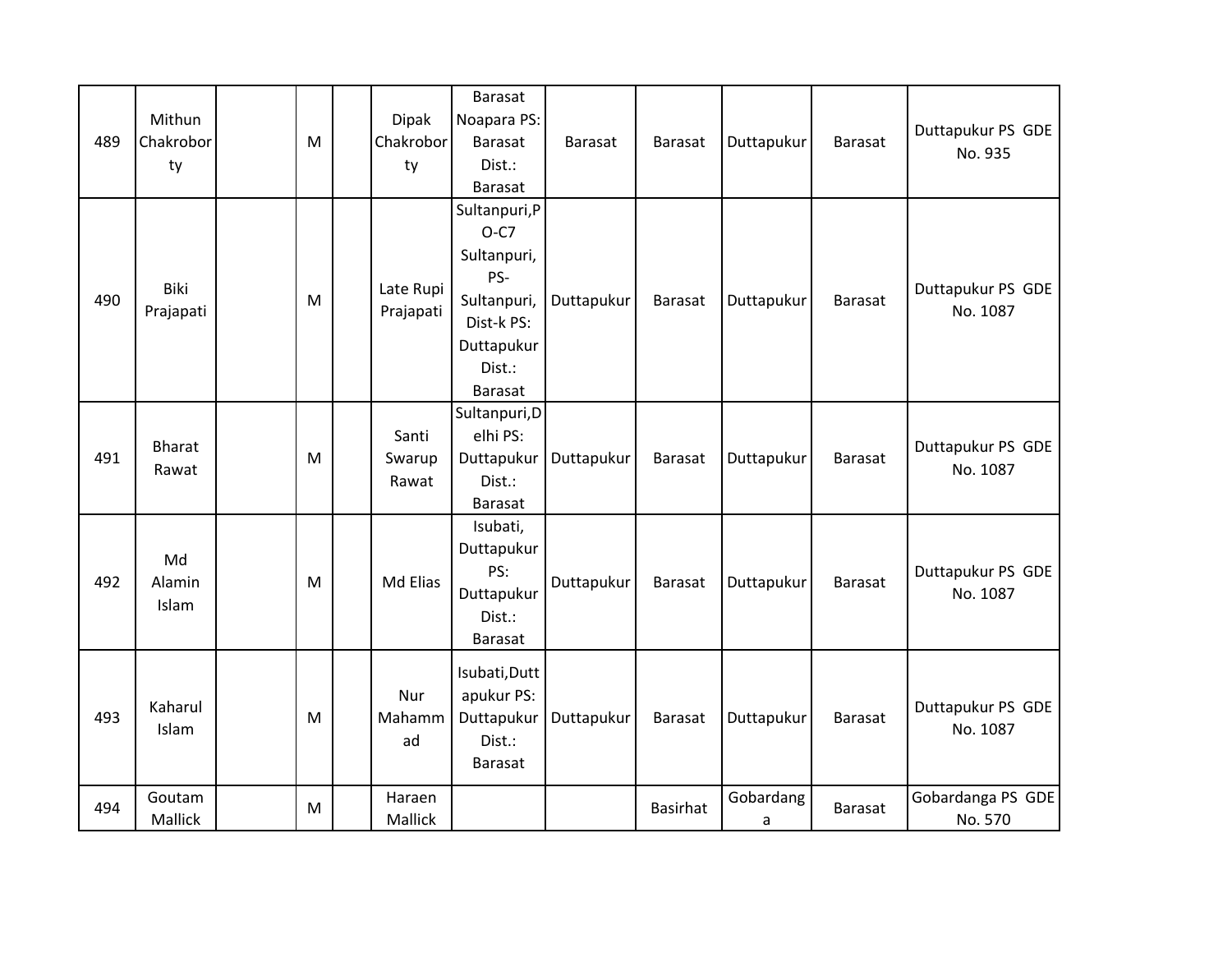| 495 | Dilip<br>Sarkar         | M |    | Naren<br>Sarkar          |                                                                             |         | <b>Basirhat</b> | Gobardang<br>a  | <b>Barasat</b> | Gobardanga PS GDE<br>No. 570          |
|-----|-------------------------|---|----|--------------------------|-----------------------------------------------------------------------------|---------|-----------------|-----------------|----------------|---------------------------------------|
| 496 | Goutam<br>Saha          | M | 34 | Megnath<br>Saha          | Banipur PS:<br>Habra Dist.:<br>Barasat                                      | Habra   | <b>Barasat</b>  | Habra           | <b>Barasat</b> | Habra PS GDE No.<br>1394              |
| 497 | Gouranga<br>Kundu       | M | 53 | Adhir<br>Kundu           | Hatthuba<br>PS: Habra<br>Dist.:<br>Barasat                                  | Habra   | <b>Barasat</b>  | Habra           | Barasat        | Habra PS GDE No.<br>1394              |
| 498 | Jahangir<br>Alam        | M | 27 | Abdul<br>Khabir          | Mursidabad<br>PS: Lalgola<br>Dist.:<br>Murshidaba<br>d                      | Lalgola | Murshidab<br>ad | Habra           | <b>Barasat</b> | Habra PS GDE No.<br>1394              |
| 499 | <b>Bikash Das</b>       | M | 35 | <b>Gopal Das</b>         | RAMKRISHN<br>APALLY, PS<br><b>MADHYAM</b><br>GRA                            |         | <b>Basirhat</b> | Madhyamg<br>ram | <b>Barasat</b> | Madhyamgram PS<br><b>GDE No. 1204</b> |
| 500 | Joydeb<br><b>Bhakta</b> | M | 35 | Hamenta<br><b>Bhakta</b> | RAMKRISHN<br>APALLY, PO<br>ABDALPUR,<br><b>PS</b><br>MADHYAM<br><b>GRAM</b> |         | <b>Basirhat</b> | Madhyamg<br>ram | <b>Barasat</b> | Madhyamgram PS<br><b>GDE No. 1204</b> |
| 501 | Debasish<br>Ghosh       | M | 44 | Netaipada<br>Ghosh       | SARADAPAL<br>LY, PO<br>ABDALPUR,<br>PS<br><b>MADHYAM</b><br><b>GRAM</b>     |         | <b>Basirhat</b> | Madhyamg<br>ram | <b>Barasat</b> | Madhyamgram PS<br><b>GDE No. 1204</b> |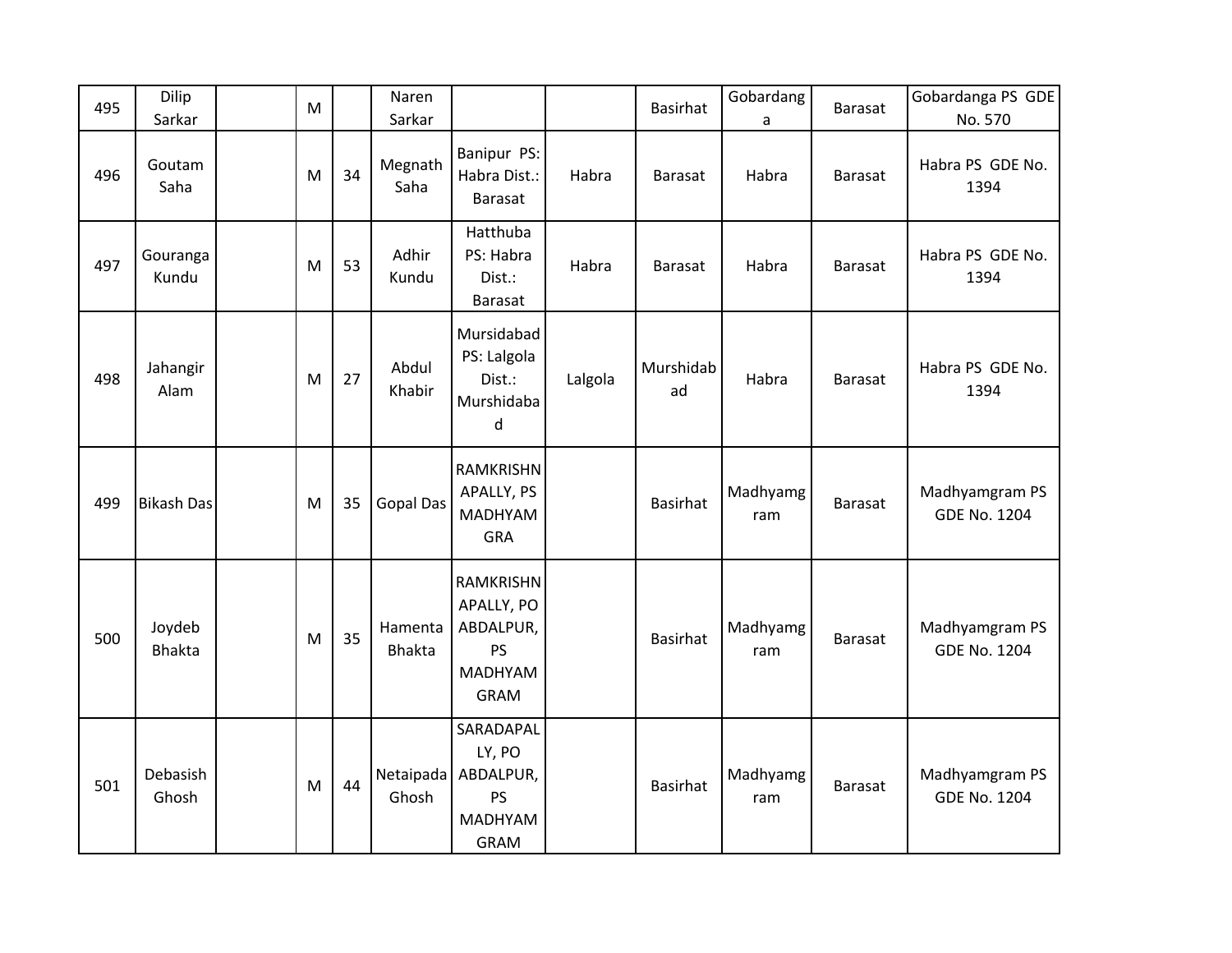| 502 | <b>Bikash</b><br>Raha | M | 27 | <b>Tapas</b><br>Raha       | <b>BIDHANPAL</b><br>LY NEAR<br><b>SHIB</b><br>MANDIR, PS<br><b>MADHYAM</b><br><b>GRAM</b> |          | <b>Basirhat</b>      | Madhyamg<br>ram | <b>Barasat</b>                               | Madhyamgram PS<br><b>GDE No. 1144</b> |
|-----|-----------------------|---|----|----------------------------|-------------------------------------------------------------------------------------------|----------|----------------------|-----------------|----------------------------------------------|---------------------------------------|
| 503 | Usman Ali             |   |    | Moaraf Ali                 |                                                                                           |          | <b>Basirhat</b>      | Sasan           | <b>Barasat</b>                               | Sasan PS GDE No.<br>966               |
| 504 | Mukunda<br>Soren      | M | 30 | Golu<br>Soren              | Kukraghupi<br>PS: Sankrail<br>Dist.:<br>Jhargram                                          | Sankrail | Jhargram             | Mohanpur        | Paschim<br>Mednipore                         | Mohanpur PS GDE<br>No. 759            |
| 505 | Sachin<br>Mohakur     | M |    | Padmaloc<br>han<br>Mohakur | Digda PS:<br>Mohanpur<br>Dist.:<br>Paschim<br>Mednipore                                   | Mohanpur | Paschim<br>Mednipore | Mohanpur        | Paschim<br>Mednipore                         | Mohanpur PS GDE<br>No. 759            |
| 506 | Prasanta<br>Paul      |   |    | Lt<br>Biswanath<br>Paul    |                                                                                           |          | <b>Basirhat</b>      | Nimta           | Barrackpore<br>Police<br>Commission<br>erate | Nimta PS GDE No.<br>989               |
| 507 | Gobinda<br>Kundu      |   |    | Ranjit<br>Kundu            |                                                                                           |          | Basirhat             | Nimta           | Barrackpore<br>Police<br>Commission<br>erate | Nimta PS GDE No.<br>989               |
| 508 | Swapan<br>Das         |   |    | Motilal<br>Das             |                                                                                           |          | <b>Basirhat</b>      | Nimta           | Barrackpore<br>Police<br>Commission<br>erate | Nimta PS GDE No.<br>989               |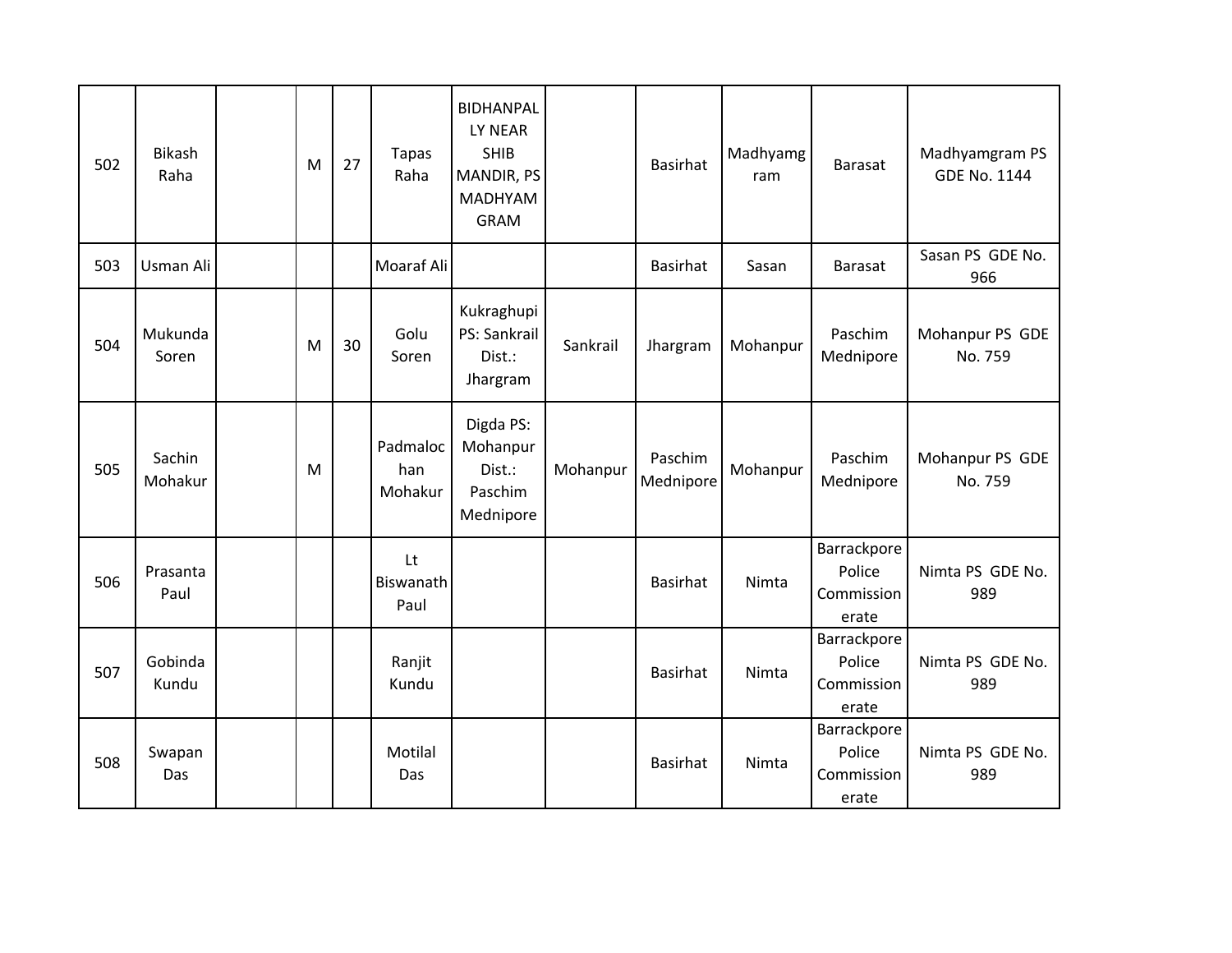| 509 | Sahadeb<br>Das     |   |    | Lt Suresh<br>Das           |                                                                              |         | Basirhat                                      | Nimta   | Barrackpore<br>Police<br>Commission<br>erate | Nimta PS GDE No.<br>999   |
|-----|--------------------|---|----|----------------------------|------------------------------------------------------------------------------|---------|-----------------------------------------------|---------|----------------------------------------------|---------------------------|
| 510 | Subham<br>Mahali   | M | 23 | Lt.<br>Somaresh<br>Mahali  |                                                                              |         | Basirhat                                      | Noapara | Barrackpore<br>Police<br>Commission<br>erate | Noapara PS GDE<br>No. 846 |
| 511 | Sonu<br>Ansari     | M | 22 | Abdul                      | PS: Noapara<br>Dist.:<br><b>Barrackpore</b><br>Police<br>Commission<br>erate | Noapara | Barrackpor<br>e Police<br>Commissio<br>nerate | Noapara | Barrackpore<br>Police<br>Commission<br>erate | Noapara PS GDE<br>No. 846 |
| 512 | Koushik<br>Mondal  | M | 23 | Shivo<br>Pada<br>Mondal    | PS: Noapara<br>Dist.:<br>Barrackpore<br>Police<br>Commission<br>erate        | Noapara | Barrackpor<br>e Police<br>Commissio<br>nerate | Noapara | Barrackpore<br>Police<br>Commission<br>erate | Noapara PS GDE<br>No. 846 |
| 513 | Debraj<br>Karmakar | M | 22 | Baidyanat<br>h<br>Karmakar | PS: Noapara<br>Dist.:<br>Barrackpore<br>Police<br>Commission<br>erate        | Noapara | Barrackpor<br>e Police<br>Commissio<br>nerate | Noapara | Barrackpore<br>Police<br>Commission<br>erate | Noapara PS GDE<br>No. 846 |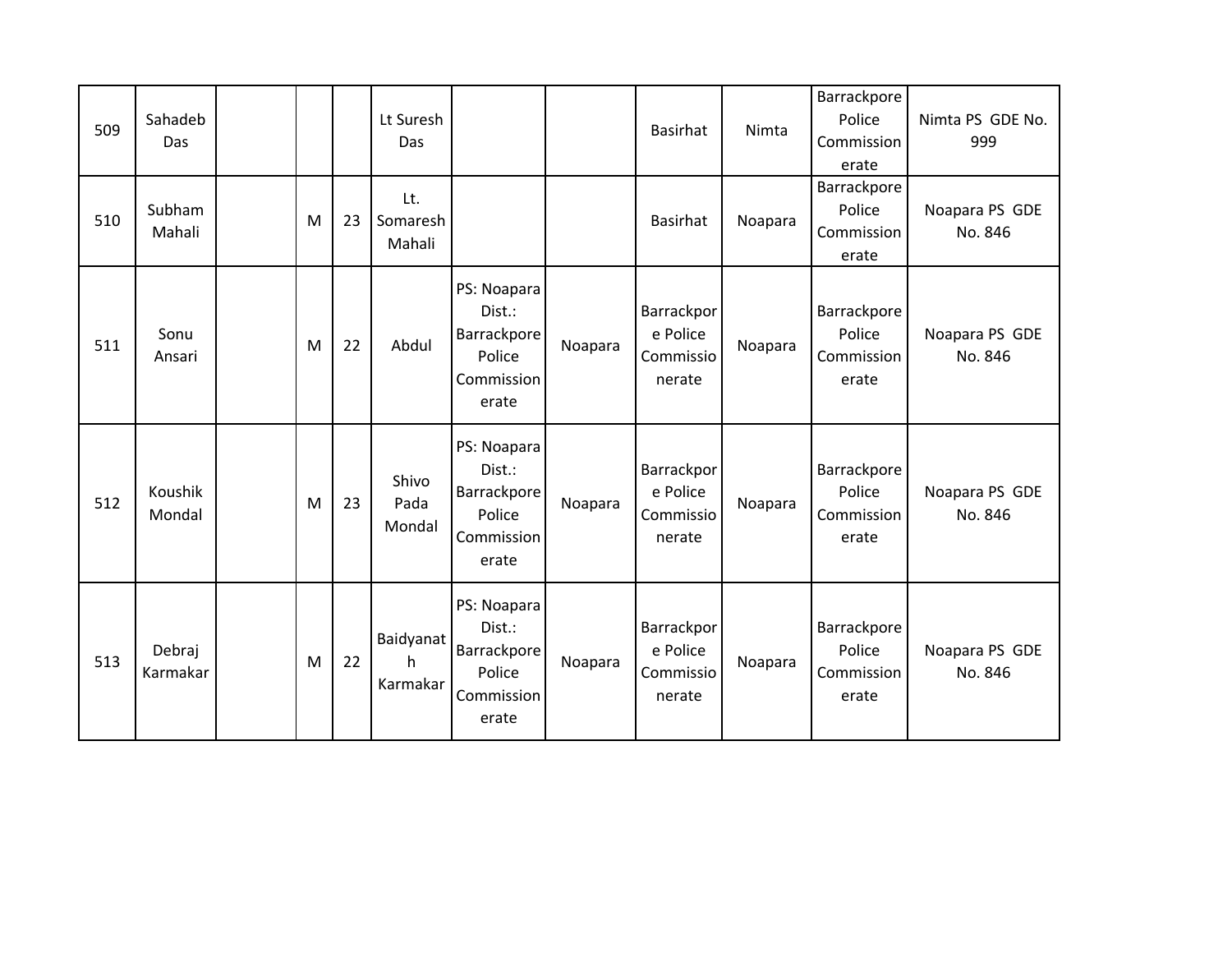| 514 | Sujoy<br>Halder            | 31 | S/O<br>Samiran<br>Halder   | Bidyadhar<br>Pally, PO-<br>Belegachi,<br>PS-Baruipur,<br>Sout | Basirhat        | Baruipur | Baruipur<br>Police<br><b>District</b> | <b>Baruipur PS GDE</b><br>No. 1600 |
|-----|----------------------------|----|----------------------------|---------------------------------------------------------------|-----------------|----------|---------------------------------------|------------------------------------|
| 515 | Safikul<br>Islam<br>Sardar | 28 | S/O<br>Chhapan<br>Sarder   | Vill-Uttar<br>Belegachi,<br>PS-Baruipur,<br>South 24<br>Pgs   | <b>Basirhat</b> | Baruipur | Baruipur<br>Police<br><b>District</b> | <b>Baruipur PS GDE</b><br>No. 1600 |
| 516 | Ajoy<br>Mondal             | 22 | Parikhit<br>Mondal         | Naridanga,<br>Baruipur,<br>South 24<br>Pgs                    | <b>Basirhat</b> | Baruipur | Baruipur<br>Police<br>District        | <b>Baruipur PS GDE</b><br>No. 1609 |
| 517 | Deep<br><b>Biswas</b>      | 40 | S/o Bablu<br><b>Biswas</b> | Naridanga,<br>Baruipur,<br>South 24<br>Pgs                    | Basirhat        | Baruipur | Baruipur<br>Police<br><b>District</b> | <b>Baruipur PS GDE</b><br>No. 1609 |
| 518 | Sakir<br>Gayen             | 29 | S/o Asrafil<br>Gayen       | Garia, PS-<br>Narendra<br>Pur, South<br>24 Pgs                | Basirhat        | Baruipur | Baruipur<br>Police<br><b>District</b> | <b>Baruipur PS GDE</b><br>No. 1609 |
| 519 | Ajij Halder                | 25 | S/O<br>Kashab<br>Halder    | Garia, PS-<br>Narendra<br>Pur, South<br>24 Pgs                | Basirhat        | Baruipur | Baruipur<br>Police<br>District        | <b>Baruipur PS GDE</b><br>No. 1609 |
| 520 | Tarik Ajij                 | 28 | S/o Mojit<br>Sk            | Riji Nagar,<br>PS Kashipur,<br>South 24<br>Pgs                | Basirhat        | Baruipur | Baruipur<br>Police<br>District        | <b>Baruipur PS GDE</b><br>No. 1627 |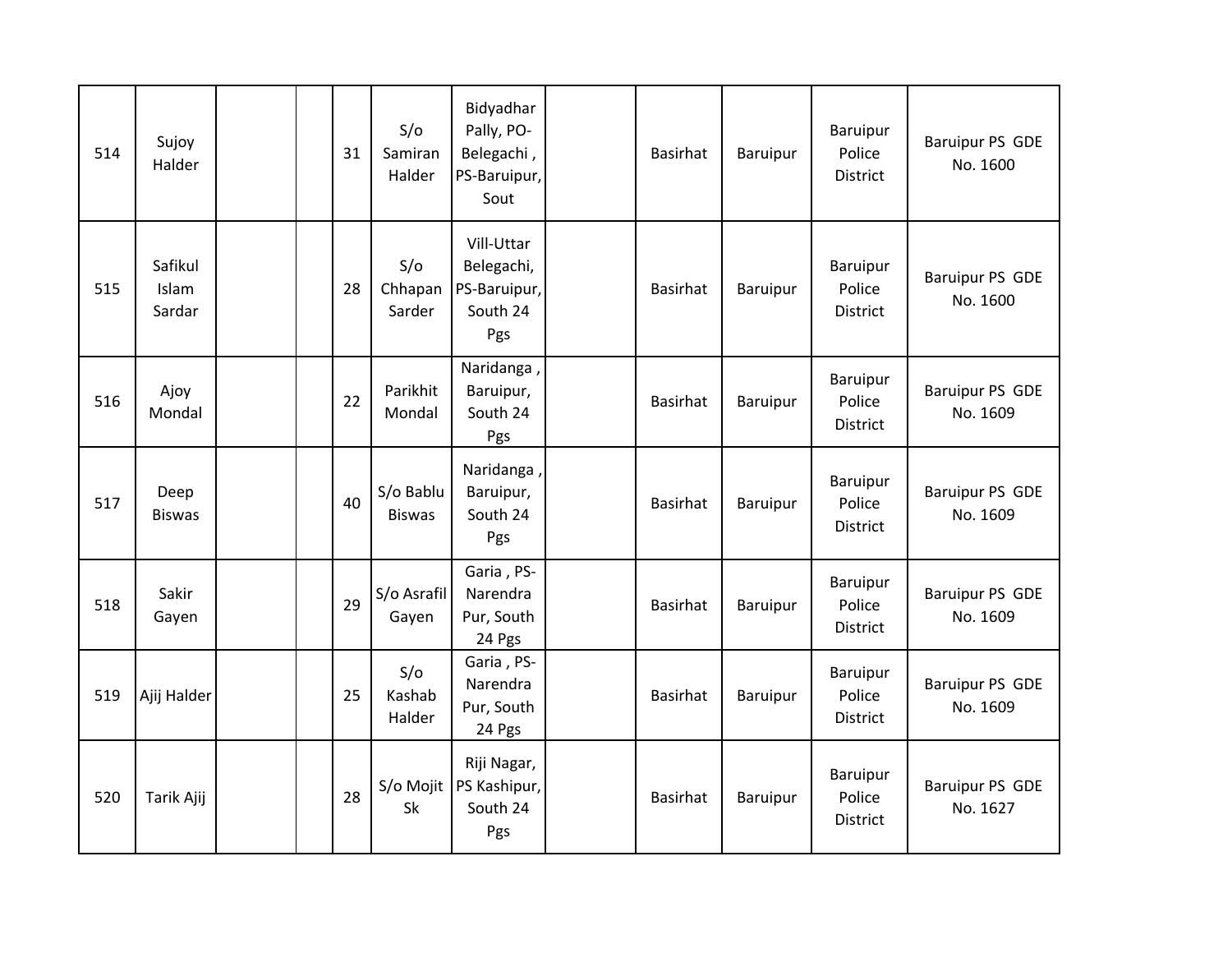| 521 | Kamalesh<br>Ghorai | 32 | S/O<br>Pacharas<br>Ghorai     | Malir<br>Danga, PS-<br>Sonarpur,<br>South 24<br>Pgs                    | Basirhat        | Baruipur | Baruipur<br>Police<br>District        | Baruipur PS GDE<br>No. 1627 |
|-----|--------------------|----|-------------------------------|------------------------------------------------------------------------|-----------------|----------|---------------------------------------|-----------------------------|
| 522 | Sk Sadab           | 35 | $S/O$ Sk<br>Jamad             | <b>Mondir Para</b><br>, Kanamadi<br>Goli, PS-<br>Baruipur,<br>South 24 | <b>Basirhat</b> | Baruipur | Baruipur<br>Police<br>District        | Baruipur PS GDE<br>No. 1608 |
| 523 | Bablu<br>Sardar    | 50 | S/o Pran<br>Krishna<br>Sardar | P/<br>Madanpur,<br>PS-Baruipur,<br>South 24<br>Pgs                     | <b>Basirhat</b> | Baruipur | Baruipur<br>Police<br><b>District</b> | Baruipur PS GDE<br>No. 1701 |
| 524 | Masud<br>Sardar    | 40 | S/O<br>Habibur<br>Sardar      | Chakar<br>Beria, PS-<br>Baruipur,<br>South 24<br>Pgs                   | Basirhat        | Baruipur | Baruipur<br>Police<br>District        | Baruipur PS GDE<br>No. 1701 |
| 525 | Habib<br>Sardar    | 39 | S/o Kader<br>Sardar           | Chakar<br>Beria, PS-<br>Baruipur,<br>South 24<br>Pgs                   | Basirhat        | Baruipur | Baruipur<br>Police<br>District        | Baruipur PS GDE<br>No. 1701 |
| 526 | Swapan<br>Halder   | 35 | S/O<br>Panchana<br>n Halder   | Kaliynpur,<br>Baruipur,<br>South 24<br>Pgs                             | Basirhat        | Baruipur | Baruipur<br>Police<br><b>District</b> | Baruipur PS GDE<br>No. 1701 |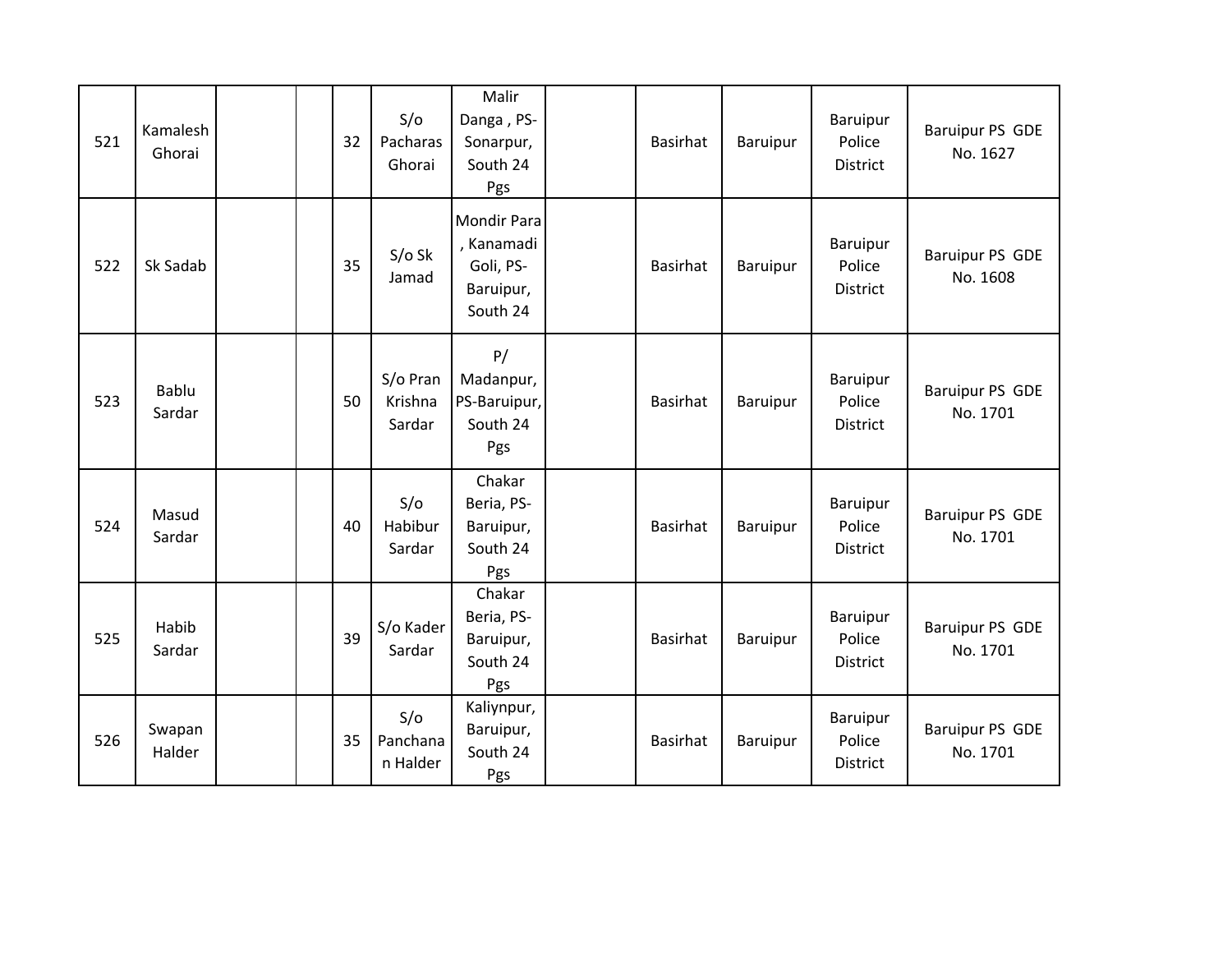| 527 | Chattu<br>Mondal         |   | 32 | S/o Gopal<br>Mondal   | Dakshin<br>Calgati PS-<br>Baruipur,<br>South 24<br>Pgs    |           | <b>Basirhat</b> | Baruipur | Baruipur<br>Police<br><b>District</b> | Baruipur PS GDE<br>No. 1701        |
|-----|--------------------------|---|----|-----------------------|-----------------------------------------------------------|-----------|-----------------|----------|---------------------------------------|------------------------------------|
| 528 | Ashit<br>Sanfui          |   | 32 | S/o Gour<br>Sanfui    | Debipur,<br>Baruipur,<br>South 24<br>Pgs                  |           | Basirhat        | Baruipur | Baruipur<br>Police<br>District        | <b>Baruipur PS GDE</b><br>No. 1701 |
| 529 | Sanjoy<br>Das            |   | 30 | S/o Tapan<br>Das      | Kalayanpur<br>,Baruipur,<br>South 24<br>Pgs               |           | <b>Basirhat</b> | Baruipur | Baruipur<br>Police<br><b>District</b> | <b>Baruipur PS GDE</b><br>No. 1701 |
| 530 | Sadhan<br>Paik           |   | 22 | S/O<br>Swapan<br>Paik | Kalayanpur<br>,Baruipur,<br>South 24<br>Pgs               |           | Basirhat        | Baruipur | Baruipur<br>Police<br>District        | <b>Baruipur PS GDE</b><br>No. 1701 |
| 531 | Rahul<br>Mahajan         |   | 38 | Lt Asish<br>Mahajan   | Kolkata<br>Kashipur PS:<br>Cossipore<br>Dist.:<br>Kolkata | Cossipore | Kolkata         | Bhangar  | Baruipur<br>Police<br>District        | Bhangar PS GDE No.<br>1040         |
| 532 | Subhash<br>Ch.<br>Mahata | M | 35 | Lt Cunilal<br>Mahata  | Darlaghat, Ti<br>npahar<br>(Sahebgang)                    |           | <b>Basirhat</b> | Bhangar  | Baruipur<br>Police<br><b>District</b> | Bhangar PS GDE No.<br>1040         |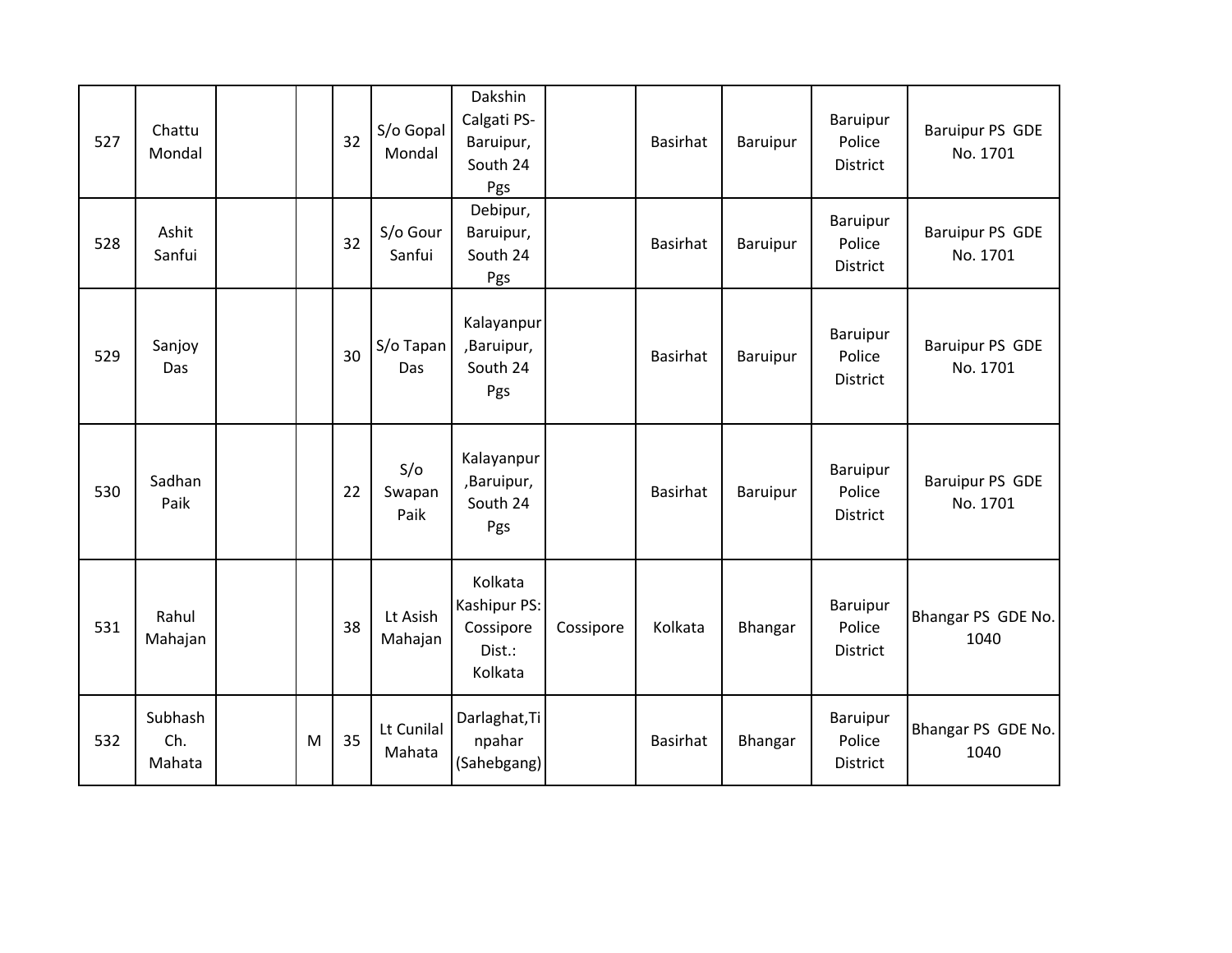| 533 | Tejkumar<br>Jadav        | M           | 22 | Parmesha<br>r Jadav        | Darlaghat,<br>Tinpahar<br>(Sahebgang)                                                               |                      | Basirhat                              | Bhangar              | Baruipur<br>Police<br><b>District</b> | Bhangar PS GDE No.<br>1040                 |
|-----|--------------------------|-------------|----|----------------------------|-----------------------------------------------------------------------------------------------------|----------------------|---------------------------------------|----------------------|---------------------------------------|--------------------------------------------|
| 534 | Fulchand<br>Mahata       | M           | 22 | Suraj<br>Mahata            | Darlaghat,<br>Tinpahar<br>(Sahebgang)                                                               |                      | Basirhat                              | <b>Bhangar</b>       | Baruipur<br>Police<br>District        | Bhangar PS GDE No.<br>1040                 |
| 535 | Bari<br>Mahata           | M           | 26 | Nimchan<br>Mahata          | Darlaghat                                                                                           |                      | Basirhat                              | Bhangar              | Baruipur<br>Police<br>District        | Bhangar PS GDE No.<br>1040                 |
| 536 | Khursid<br>Alam<br>Askar | M           | 21 | Abdul<br>Rahaman<br>Laskar | Marapiya,<br>Canning PS:<br>Jharkhali<br>coastal<br>Dist.:<br>Baruipur<br>Police<br><b>District</b> | Jharkhali<br>coastal | Baruipur<br>Police<br>District        | Jharkhali<br>coastal | Baruipur<br>Police<br><b>District</b> | Jharkhali coastal PS<br><b>GDE No. 504</b> |
| 537 | Asraful<br>Laye          | M           | 26 | Ahammad<br>Laye            | Bara Ajgara<br>PS:<br>Sandeshkhal<br>i Dist.:<br><b>Basirhat</b>                                    | Sandeshkha<br>li     | <b>Basirhat</b>                       | Jibantala            | Baruipur<br>Police<br><b>District</b> | Jibantala PS GDE<br>No. 804                |
| 538 | Jahanara<br>Bibi         | $\mathsf F$ | 31 | Haran<br>Molla             | Sondaliya<br>PS: Bhangar<br>Dist.:<br>Baruipur<br>Police<br><b>District</b>                         | Bhangar              | Baruipur<br>Police<br><b>District</b> | Jibantala            | Baruipur<br>Police<br><b>District</b> | Jibantala PS GDE<br>No. 804                |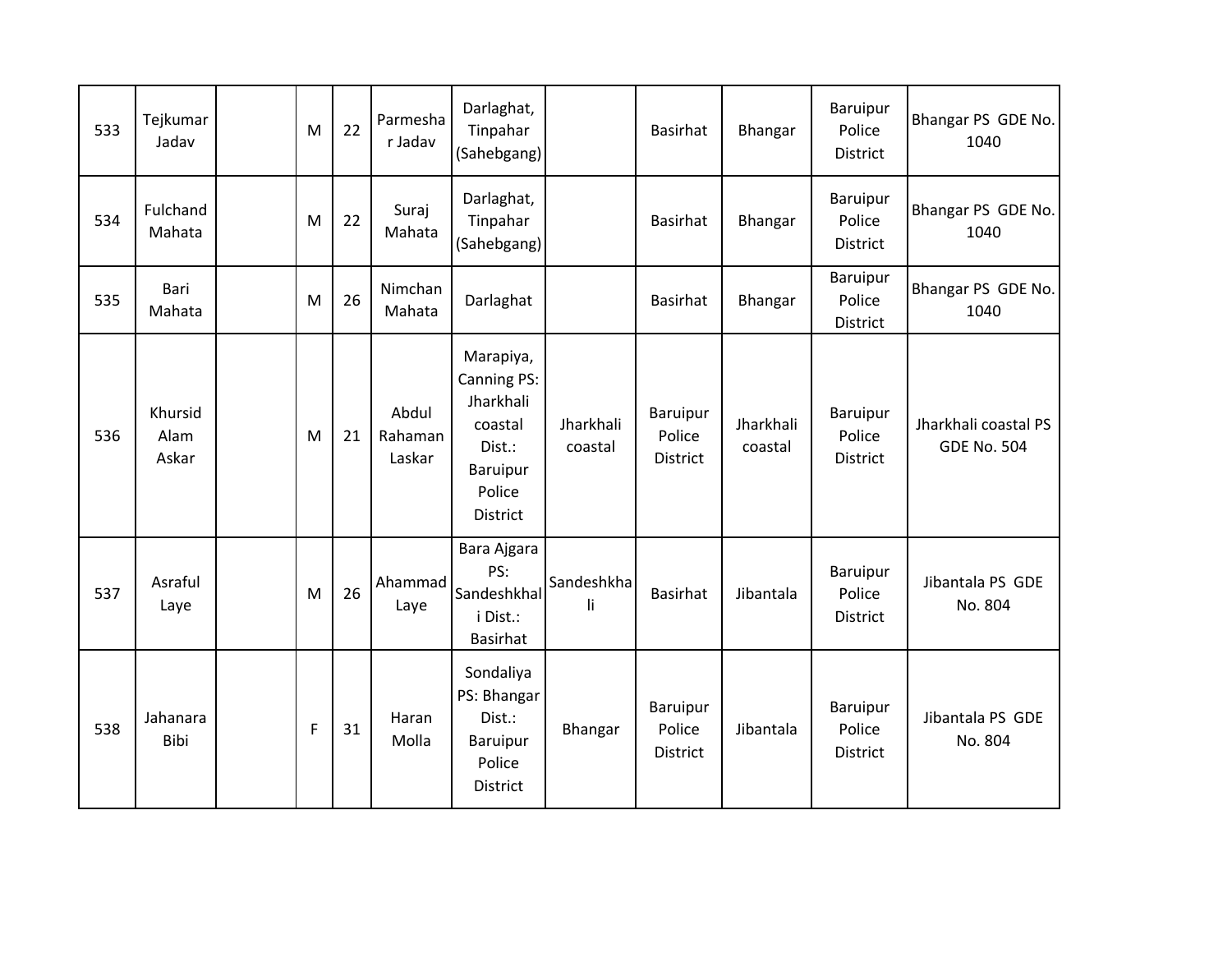| 539 | Dilip<br>Mondal           | M | 35 | $S/O-$ Lt.<br>Gopal<br>Mondal   | Narayanpur<br>PS: Jibantala<br>Dist.:<br>Baruipur<br>Police<br><b>District</b>    | Jibantala | Baruipur<br>Police<br><b>District</b> | Jibantala | Baruipur<br>Police<br>District        | Jibantala PS GDE<br>No. 476                                    |
|-----|---------------------------|---|----|---------------------------------|-----------------------------------------------------------------------------------|-----------|---------------------------------------|-----------|---------------------------------------|----------------------------------------------------------------|
| 540 | Gouranga<br>Parbat        | M | 36 | $S/O-Lt.$<br>Gopinath<br>Parbat | Narayanpur<br>PS: Jibantala<br>Dist.:<br>Baruipur<br>Police<br>District           | Jibantala | Baruipur<br>Police<br>District        | Jibantala | Baruipur<br>Police<br><b>District</b> | Jibantala PS Outpost<br>Ghutiasharip ROP<br><b>GDE No. 476</b> |
| 541 | Sukumar<br>Mondal         |   | 53 | Nontu<br>Mondal                 | Shyamnagar<br>PS:<br>Kashipore<br>Dist.:<br>Baruipur<br>Police<br><b>District</b> | Kashipore | Baruipur<br>Police<br>District        | Kashipore | Baruipur<br>Police<br>District        | Kashipore PS GDE<br>No. 861                                    |
| 542 | <b>Bristish</b><br>Naskar | M |    | Subarna<br>Naskar               | PS: Kultali<br>Dist.:<br>Baruipur<br>Police<br>District                           | Kultali   | Baruipur<br>Police<br>District        | Kultali   | <b>Baruipur</b><br>Police<br>District | Kultali PS GDE No.<br>268                                      |
| 543 | Krisdush<br>Laskar        | M |    | Atikur<br>Laskar                | PS: Kultali<br>Dist.:<br>Baruipur<br>Police<br>District                           | Kultali   | Baruipur<br>Police<br>District        | Kultali   | Baruipur<br>Police<br>District        | Kultali PS GDE No.<br>268                                      |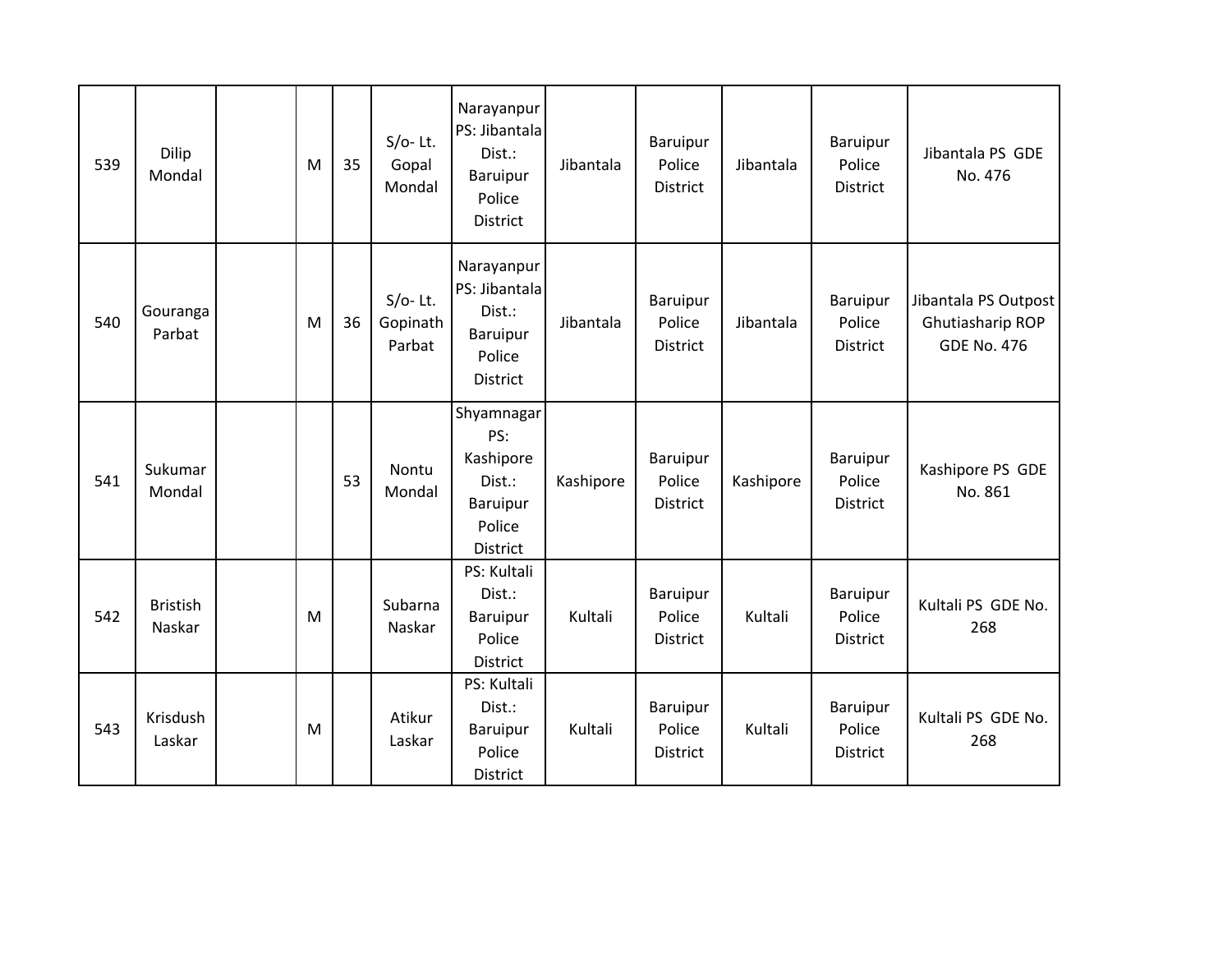| 544 | Sanju<br>Khan              | M | $S/O$ .<br>Jahangir<br>Khan          | PS:<br>Narendrapu<br>r Dist.:<br>Baruipur<br>Police<br>District        | Narendrapu      | Baruipur<br>Police<br><b>District</b>        | Narendrap<br>ur        | Baruipur<br>Police<br><b>District</b> | Narendrapur PS<br>GDE No. 1661        |
|-----|----------------------------|---|--------------------------------------|------------------------------------------------------------------------|-----------------|----------------------------------------------|------------------------|---------------------------------------|---------------------------------------|
| 545 | Paramesw<br>ar Rabi<br>Das | M | $S/O$ .<br>Sukdev<br>Das             | PS:<br>Narendrapu<br>r Dist.:<br>Baruipur<br>Police<br><b>District</b> | Narendrapu<br>r | Baruipur<br>Police<br><b>District</b>        | Narendrap<br>ur        | Baruipur<br>Police<br><b>District</b> | Narendrapur PS<br>GDE No. 1661        |
| 546 | Nepal<br>Barkandaj         | M | $S/O$ .<br>Bhabesh<br>Barkandra<br>J | PS:<br>Narendrapu<br>r Dist.:<br>Baruipur<br>Police<br><b>District</b> | Narendrapu      | Baruipur<br>Police<br>District               | Narendrap<br>ur        | Baruipur<br>Police<br><b>District</b> | Narendrapur PS<br>GDE No. 1661        |
| 547 | Arun<br>Mondal             | M | S/o. Subol<br>Mondal                 | PS:<br>Narendrapu<br>r Dist.:<br>Baruipur<br>Police<br>District        | Narendrapu<br>r | Baruipur<br>Police<br><b>District</b>        | Narendrap<br>ur        | Baruipur<br>Police<br><b>District</b> | Narendrapur PS<br>GDE No. 1661        |
| 548 | Gopal<br>Mondal            | M | $S/O$ . Lt.<br>Sibnath<br>Mondal     | PS:<br>Narendrapu<br>r Dist.:<br>Baruipur<br>Police<br>District        | Narendrapu<br>r | <b>Baruipur</b><br>Police<br><b>District</b> | Narendrap<br><b>ur</b> | Baruipur<br>Police<br><b>District</b> | Narendrapur PS<br><b>GDE No. 2005</b> |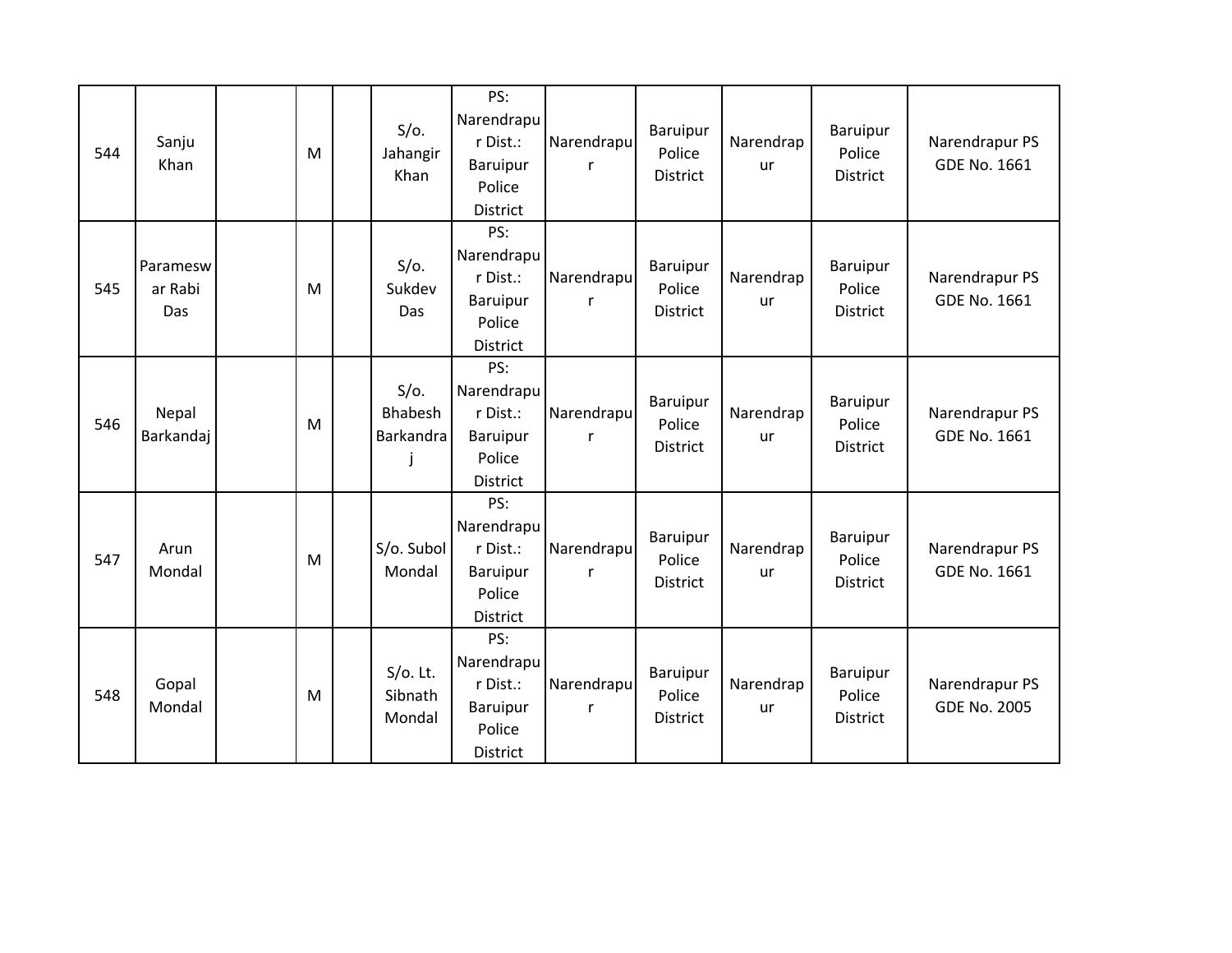| 549 | <b>Bikash</b><br>Bapari | M | S/o. Tarak<br>Bapari             | PS:<br>Narendrapu<br>r Dist.:<br>Baruipur<br>Police<br>District        | Narendrapu      | Baruipur<br>Police<br><b>District</b> | Narendrap<br>ur | Baruipur<br>Police<br><b>District</b> | Narendrapur PS<br><b>GDE No. 2005</b> |
|-----|-------------------------|---|----------------------------------|------------------------------------------------------------------------|-----------------|---------------------------------------|-----------------|---------------------------------------|---------------------------------------|
| 550 | Soumen<br>Shit          | M | $S/O$ .<br>Swpan<br>Shit         | PS:<br>Narendrapu<br>r Dist.:<br>Baruipur<br>Police<br><b>District</b> | Narendrapu<br>r | Baruipur<br>Police<br><b>District</b> | Narendrap<br>ur | Baruipur<br>Police<br><b>District</b> | Narendrapur PS<br><b>GDE No. 2005</b> |
| 551 | Ranjit Mal              | M | $S/O$ . Lt.<br>Kesto<br>Pada Mal | PS:<br>Narendrapu<br>r Dist.:<br>Baruipur<br>Police<br>District        | Narendrapu      | Baruipur<br>Police<br>District        | Narendrap<br>ur | Baruipur<br>Police<br>District        | Narendrapur PS<br><b>GDE No. 1728</b> |
| 552 | Suvojit<br>Thapa        | M | S/o. Resh<br>Bahadur<br>Thapa    | PS:<br>Narendrapu<br>r Dist.:<br><b>Baruipur</b><br>Police<br>District | Narendrapu<br>r | Baruipur<br>Police<br><b>District</b> | Narendrap<br>ur | Baruipur<br>Police<br>District        | Narendrapur PS<br><b>GDE No. 1728</b> |
| 553 | Biswajit<br>Dey         | M | $S/O$ .<br>Sudam<br>Dey          | PS:<br>Narendrapu<br>r Dist.:<br>Baruipur<br>Police<br><b>District</b> | Narendrapu<br>r | Baruipur<br>Police<br><b>District</b> | Narendrap<br>ur | Baruipur<br>Police<br>District        | Narendrapur PS<br><b>GDE No. 1728</b> |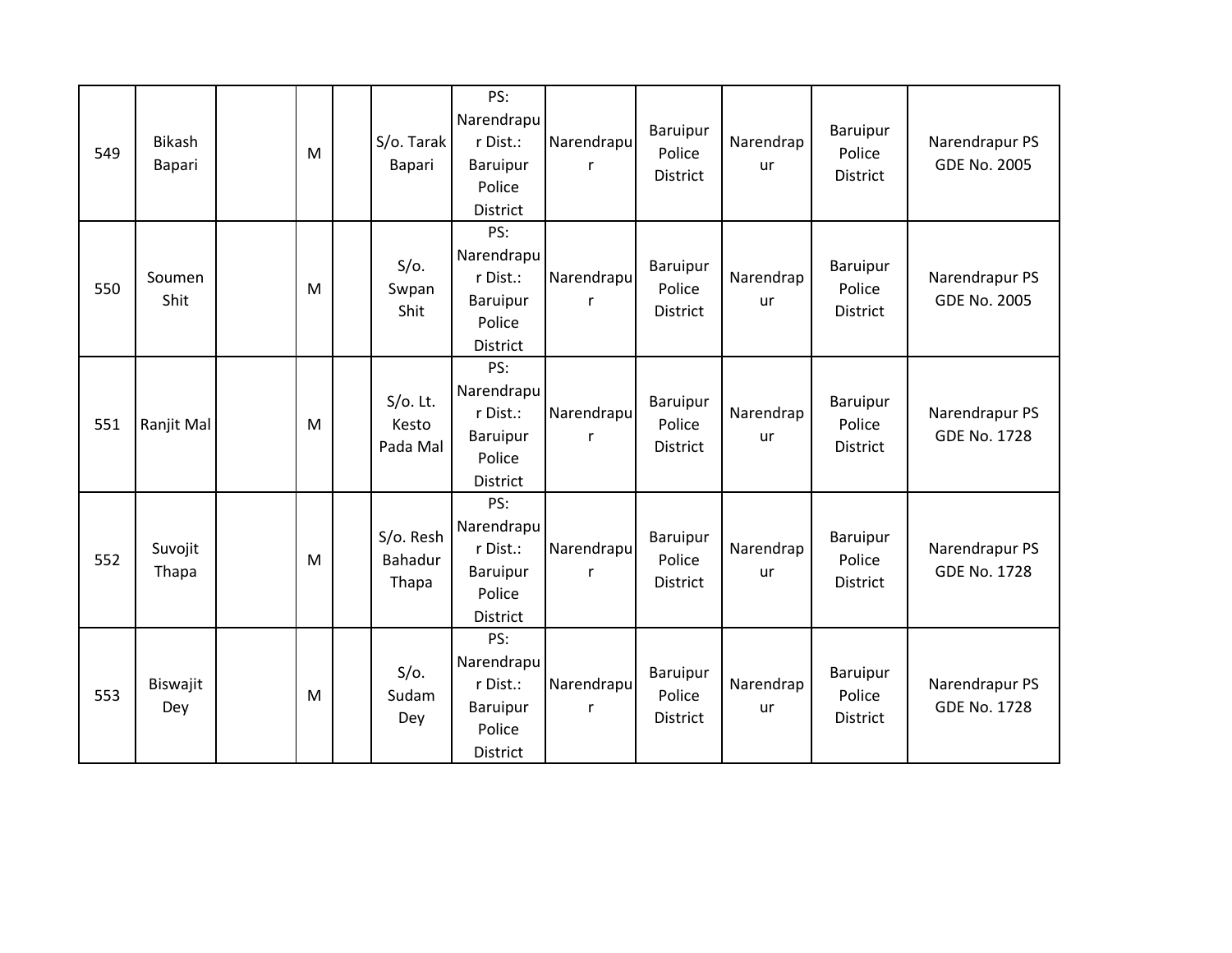| 554 | Amit<br>Sarkar   | M | $S/O$ .<br>Monoj<br>Sarkar    | PS:<br>Narendrapu<br>r Dist.:<br>Baruipur<br>Police<br>District        | Narendrapu      | Baruipur<br>Police<br><b>District</b> | Narendrap<br>ur | Baruipur<br>Police<br>District        | Narendrapur PS<br><b>GDE No. 1728</b> |
|-----|------------------|---|-------------------------------|------------------------------------------------------------------------|-----------------|---------------------------------------|-----------------|---------------------------------------|---------------------------------------|
| 555 | Milan<br>Sardar  | M | S/o. Ajay<br>Sardar           | PS:<br>Narendrapu<br>r Dist.:<br>Baruipur<br>Police<br><b>District</b> | Narendrapu<br>r | Baruipur<br>Police<br><b>District</b> | Narendrap<br>ur | Baruipur<br>Police<br>District        | Narendrapur PS<br><b>GDE No. 1728</b> |
| 556 | Suman<br>Das     | M | $S/O$ .<br>Modhu<br>Das       | PS:<br>Narendrapu<br>r Dist.:<br>Baruipur<br>Police<br>District        | Narendrapu      | Baruipur<br>Police<br><b>District</b> | Narendrap<br>ur | Baruipur<br>Police<br>District        | Narendrapur PS<br><b>GDE No. 1728</b> |
| 557 | Deep<br>Malik    | M | S/o. Raju<br>Malik            | PS:<br>Narendrapu<br>r Dist.:<br>Baruipur<br>Police<br>District        | Narendrapu<br>r | Baruipur<br>Police<br><b>District</b> | Narendrap<br>ur | Baruipur<br>Police<br><b>District</b> | Narendrapur PS<br><b>GDE No. 1728</b> |
| 558 | Biswajit<br>Shil | M | $S/O$ . Lt.<br>Swapan<br>Shil | PS:<br>Narendrapu<br>r Dist.:<br>Baruipur<br>Police<br>District        | Narendrapu<br>r | Baruipur<br>Police<br><b>District</b> | Narendrap<br>ur | Baruipur<br>Police<br>District        | Narendrapur PS<br><b>GDE No. 1728</b> |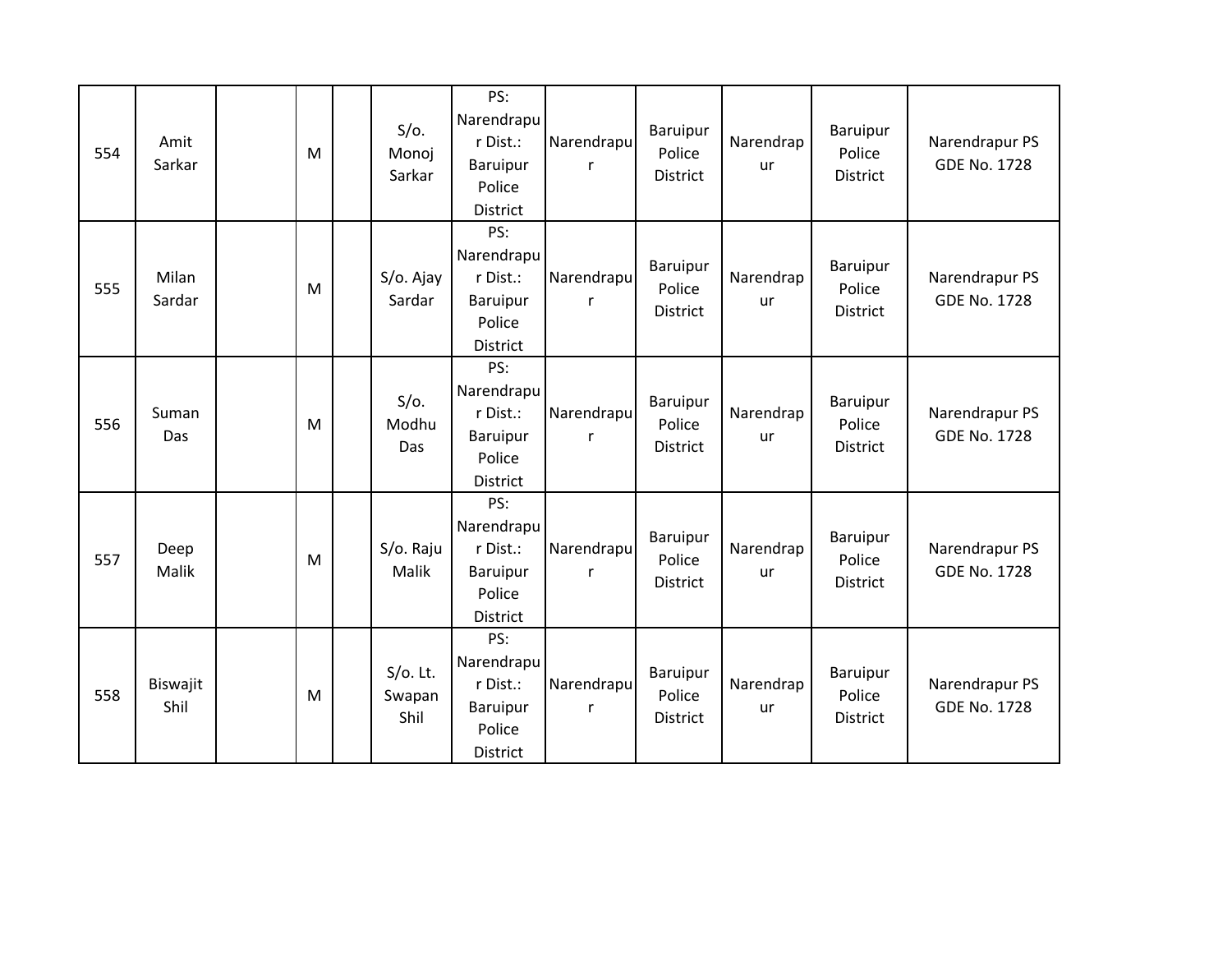| 559 | Sovan<br>Dutta              | M | $S/O$ . Lt.<br>Sankar<br>Dutta         | PS:<br>Narendrapu<br>r Dist.:<br>Baruipur<br>Police<br>District | Narendrapu<br>r | Baruipur<br>Police<br>District | Narendrap<br>ur | Baruipur<br>Police<br>District        | Narendrapur PS<br><b>GDE No. 1728</b> |
|-----|-----------------------------|---|----------------------------------------|-----------------------------------------------------------------|-----------------|--------------------------------|-----------------|---------------------------------------|---------------------------------------|
| 560 | Rijwan<br>Chowdhur<br>у     |   | $S/O$ .<br>Ramjan<br>Chowdhur<br>У     | Sonarpur<br>Bazar, PS-<br>Sonarpur                              |                 | <b>Basirhat</b>                | Sonarpur        | Baruipur<br>Police<br>District        | Sonarpur PS GDE<br>No. 1248           |
| 561 | Timir<br>Baran<br>Ghosh     |   | $S/O$ . Lt.<br>Naba Kr.<br>Ghosh       | Gorkhara,<br>Ghosh Para,<br>PS-<br>Sonarpur                     |                 | <b>Basirhat</b>                | Sonarpur        | Baruipur<br>Police<br><b>District</b> | Sonarpur PS GDE<br>No. 1248           |
| 562 | Hafijul<br>Rahaman<br>Molla |   | $S/O$ .<br>Mujibar<br>Rahaman          | Arapanch,<br>PS-<br>Sonarpur                                    |                 | <b>Basirhat</b>                | Sonarpur        | Baruipur<br>Police<br>District        | Sonarpur PS GDE<br>No. 1248           |
| 563 | Habibur<br>Rahaman<br>Molla |   | $S/O$ .<br>Mujibar<br>Rahaman<br>Molla | Arapanch,<br>PS-<br>Sonarpur                                    |                 | <b>Basirhat</b>                | Sonarpur        | Baruipur<br>Police<br>District        | Sonarpur PS GDE<br>No. 1248           |
| 564 | Joy<br>Mondal               |   | S/o. Dilip<br>Mondal                   | Bayara Para,<br>PO+PS-<br>Sonarpur                              |                 | <b>Basirhat</b>                | Sonarpur        | Baruipur<br>Police<br><b>District</b> | Sonarpur PS GDE<br>No. 1248           |
| 565 | Momin<br>Mondal             |   | $S/O$ .<br>Ahammad<br>Mondal           | K.M<br>Chowdhury<br>Road,<br>Ghoshal<br>Pur, PS-<br>Sonarpur    |                 | <b>Basirhat</b>                | Sonarpur        | Baruipur<br>Police<br>District        | Sonarpur PS GDE<br>No. 1248           |
| 566 | Kalim<br>Akhtar             |   | $S/O$ . Lt.<br>Abdul<br>Mujid          | Sonarpur<br>Bazar, PS-<br>Sonarpur                              |                 | <b>Basirhat</b>                | Sonarpur        | Baruipur<br>Police<br>District        | Sonarpur PS GDE<br>No. 1248           |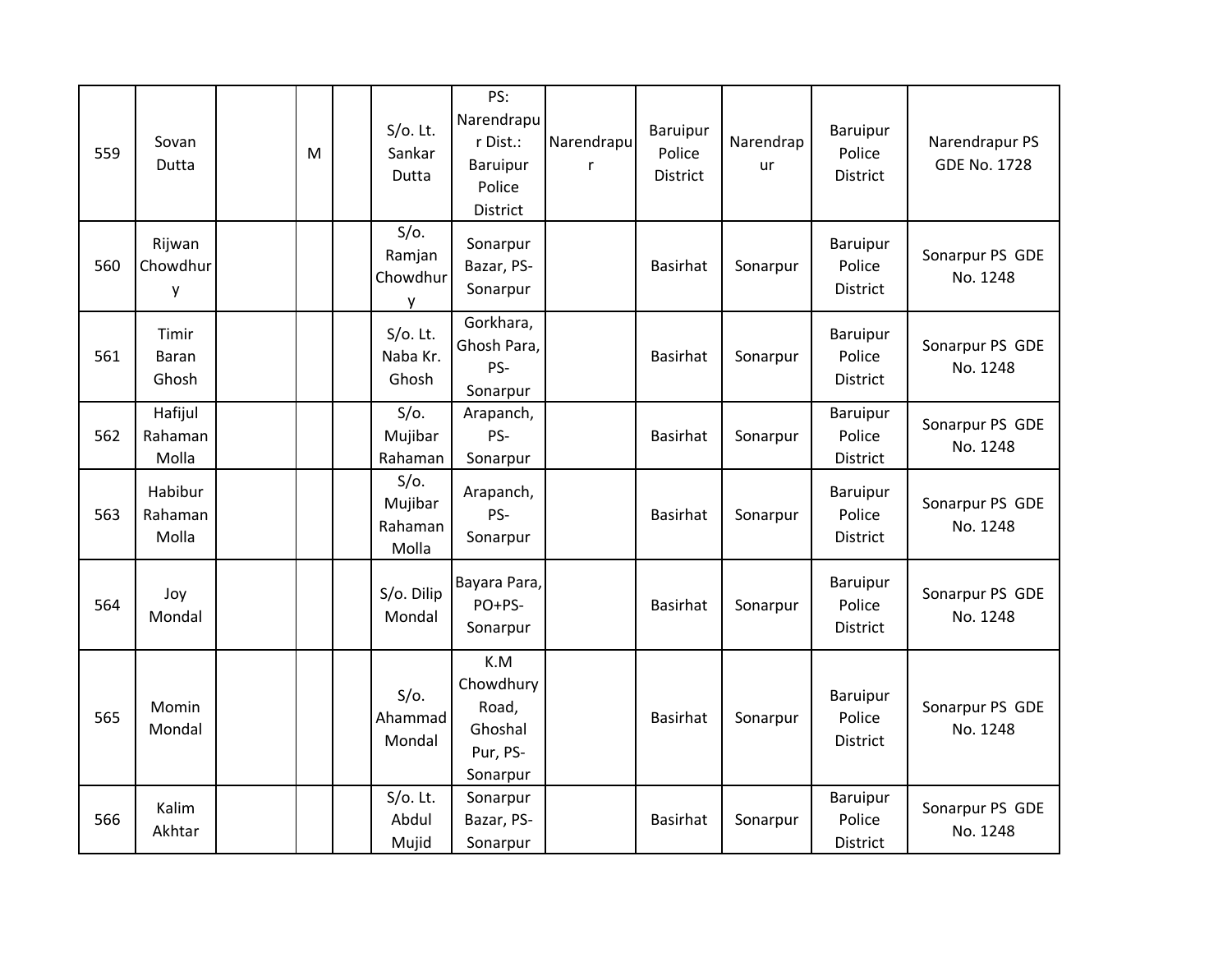| 567 | <b>Bishal</b><br>Mallick |   |    | Sunil<br><b>Mallick</b>    | Badartala<br>area PS:<br><b>Bashirhat</b><br>Dist.:<br>Basirhat                          | Bashirhat | <b>Basirhat</b>                               | Bashirhat | <b>Basirhat</b> | Bashirhat PS GDE<br>No. 1126 |
|-----|--------------------------|---|----|----------------------------|------------------------------------------------------------------------------------------|-----------|-----------------------------------------------|-----------|-----------------|------------------------------|
| 568 | Souvik<br>Mondal         | M |    | Gopal Ch.<br>Mondal        | Badartala<br>PS:<br><b>Bashirhat</b><br>Dist.:<br><b>Basirhat</b>                        | Bashirhat | <b>Basirhat</b>                               | Bashirhat | Basirhat        | Bashirhat PS GDE<br>No. 1126 |
| 569 | Sovon<br>Mallick         | M |    | Lt.<br>Gurupada<br>Mallick | Merudandi<br>PS:<br><b>Bashirhat</b><br>Dist.:<br><b>Basirhat</b>                        | Bashirhat | <b>Basirhat</b>                               | Bashirhat | Basirhat        | Bashirhat PS GDE<br>No. 1126 |
| 570 | Ritom<br>Ghosh           | M | 22 | Nabakum<br>ar Ghosh        | Kamduni PS:<br>Rajarhat<br>Dist.:<br>Bidhannagar<br>Police<br>Commission<br>erate        | Rajarhat  | Bidhannag<br>ar Police<br>Commissio<br>nerate | Haroa     | <b>Basirhat</b> | Haroa PS GDE No.<br>822      |
| 571 | Prokash<br>Ghosh         | M | 22 | Bijay<br>Ghosh             | Kamduni PS:<br>Rajarhat<br>Dist.:<br><b>Bidhannagar</b><br>Police<br>Commission<br>erate | Rajarhat  | Bidhannag<br>ar Police<br>Commissio<br>nerate | Haroa     | <b>Basirhat</b> | Haroa PS GDE No.<br>822      |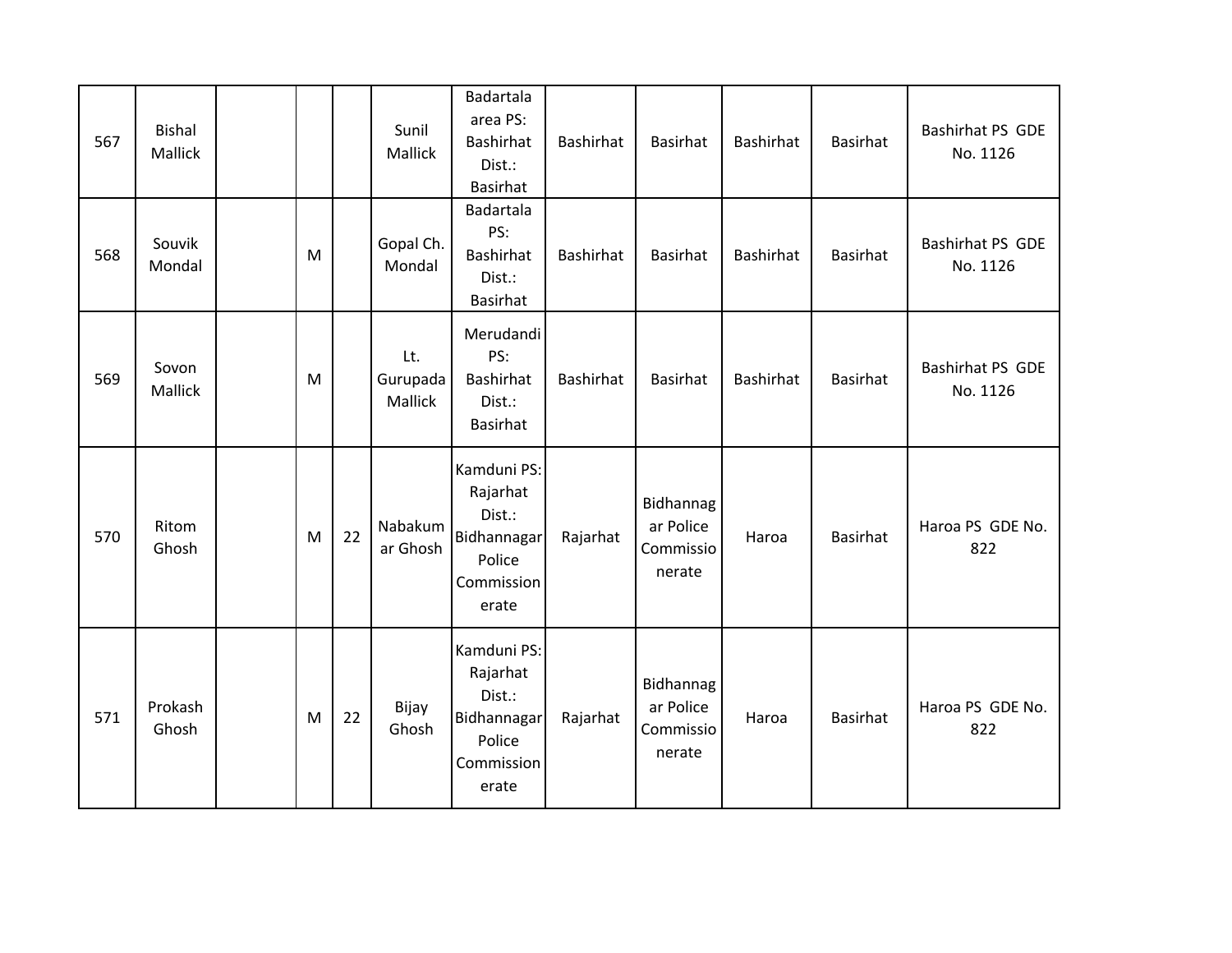| 572 | Rajib<br>Ghosh   | M | 19 | Tukai<br>Ghosh       | Kamduni PS:<br>Rajarhat<br>Dist.:<br>Bidhannagar<br>Police<br>Commission<br>erate | Rajarhat  | Bidhannag<br>ar Police<br>Commissio<br>nerate | Haroa | <b>Basirhat</b> | Haroa PS GDE No.<br>822 |
|-----|------------------|---|----|----------------------|-----------------------------------------------------------------------------------|-----------|-----------------------------------------------|-------|-----------------|-------------------------|
| 573 | Subrata<br>Ghosh | M | 20 | Samar<br>Ghosh       | Kamduni PS:<br>Rajarhat<br>Dist.:<br>Bidhannagar<br>Police<br>Commission<br>erate | Rajarhat  | Bidhannag<br>ar Police<br>Commissio<br>nerate | Haroa | <b>Basirhat</b> | Haroa PS GDE No.<br>822 |
| 574 | Suraf<br>Molla   | M | 22 | Lt. Safikul<br>Molla | Haroa sekh<br>Para PS:<br>Haroa Dist.:<br>Basirhat                                | Haroa     | <b>Basirhat</b>                               | Haroa | <b>Basirhat</b> | Haroa PS GDE No.<br>822 |
| 575 | Sukumar<br>Ghosh | M | 38 | Gopal Ch.<br>Ghosh   | Kashipur PS:<br>Kashipore<br>Dist.:<br>Baruipur<br>Police<br>District             | Kashipore | Baruipur<br>Police<br>District                | Haroa | <b>Basirhat</b> | Haroa PS GDE No.<br>822 |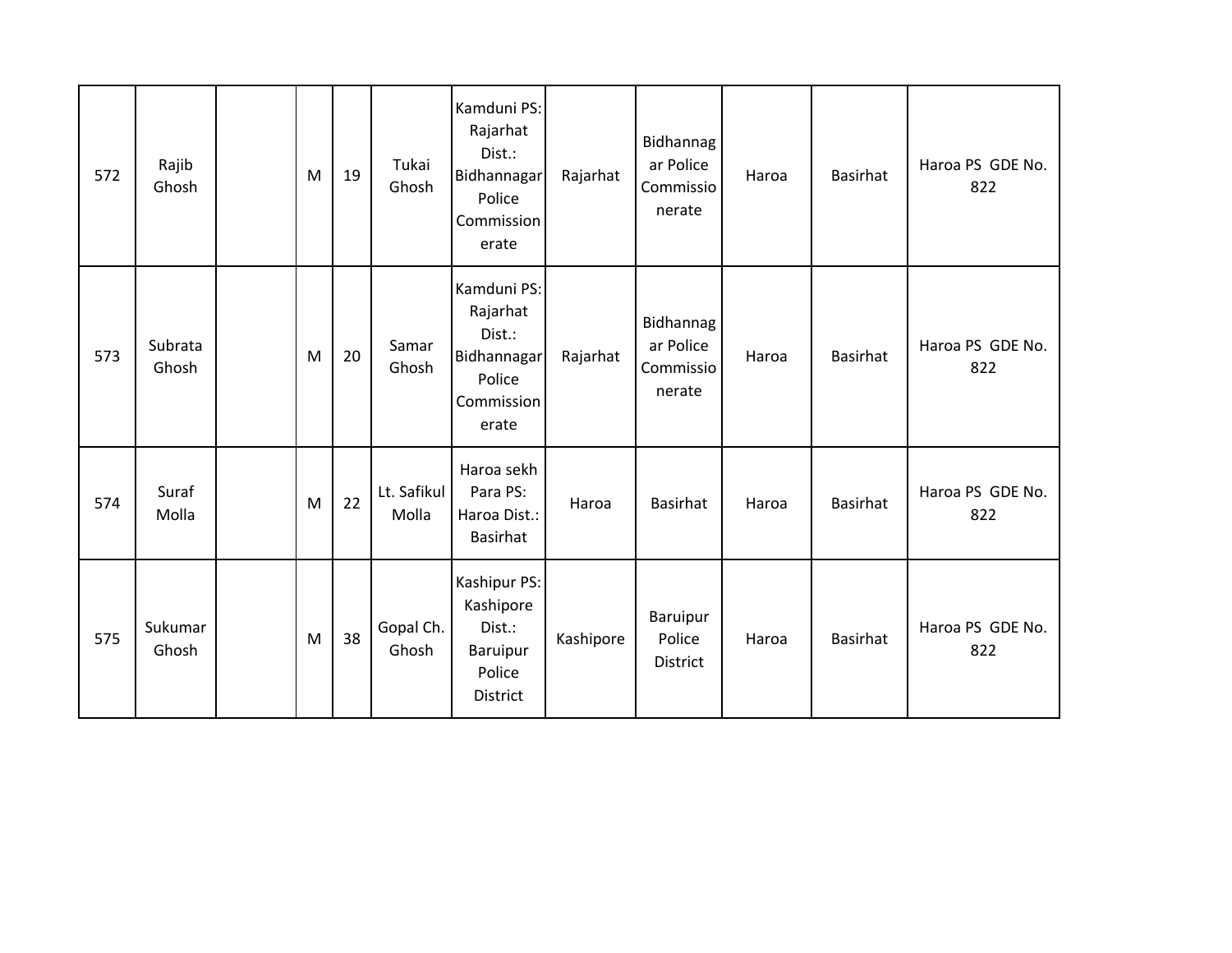| 576 | Safikul<br>Islam      | M | 38 | Arshab Ali             | Kashipur PS:<br>Kashipore<br>Dist.:<br>Baruipur<br>Police<br><b>District</b>  | Kashipore       | Baruipur<br>Police<br><b>District</b> | Haroa | <b>Basirhat</b> | Haroa PS GDE No.<br>822 |
|-----|-----------------------|---|----|------------------------|-------------------------------------------------------------------------------|-----------------|---------------------------------------|-------|-----------------|-------------------------|
| 577 | Iman Ali              | M | 22 |                        | Keyadanga<br>Chandpur<br>Arshad Ali   PS: Deganga<br>Dist.:<br><b>Barasat</b> | Deganga         | <b>Barasat</b>                        | Haroa | <b>Basirhat</b> | Haroa PS GDE No.<br>847 |
| 578 | Bapi<br><b>Biswas</b> | M | 47 | Sunil<br><b>Biswas</b> | Arjuntala<br>PS: Haroa<br>Dist.:<br><b>Basirhat</b>                           | Haroa           | <b>Basirhat</b>                       | Haroa | <b>Basirhat</b> | Haroa PS GDE No.<br>847 |
| 579 | Jiyabul<br>Rahaman    | M | 32 | <b>Bani Israil</b>     | Golabari PS:<br>Duttapukur<br>Dist.:<br><b>Barasat</b>                        | Duttapukur      | <b>Barasat</b>                        | Haroa | <b>Basirhat</b> | Haroa PS GDE No.<br>847 |
| 580 | Ejarul<br>Haque       | M | 25 | Ajigul<br>Molla        | Ramagachi<br>PS:<br>Madhyamgr<br>am Dist.:<br>Barasat                         | Madhyamg<br>ram | Barasat                               | Haroa | <b>Basirhat</b> | Haroa PS GDE No.<br>850 |
| 581 | Monirul<br>Haque      | M | 30 | Ajigul<br>Molla        | Ramagachi<br>PS:<br>Madhyamgr<br>am Dist.:<br><b>Barasat</b>                  | Madhyamg<br>ram | Barasat                               | Haroa | <b>Basirhat</b> | Haroa PS GDE No.<br>850 |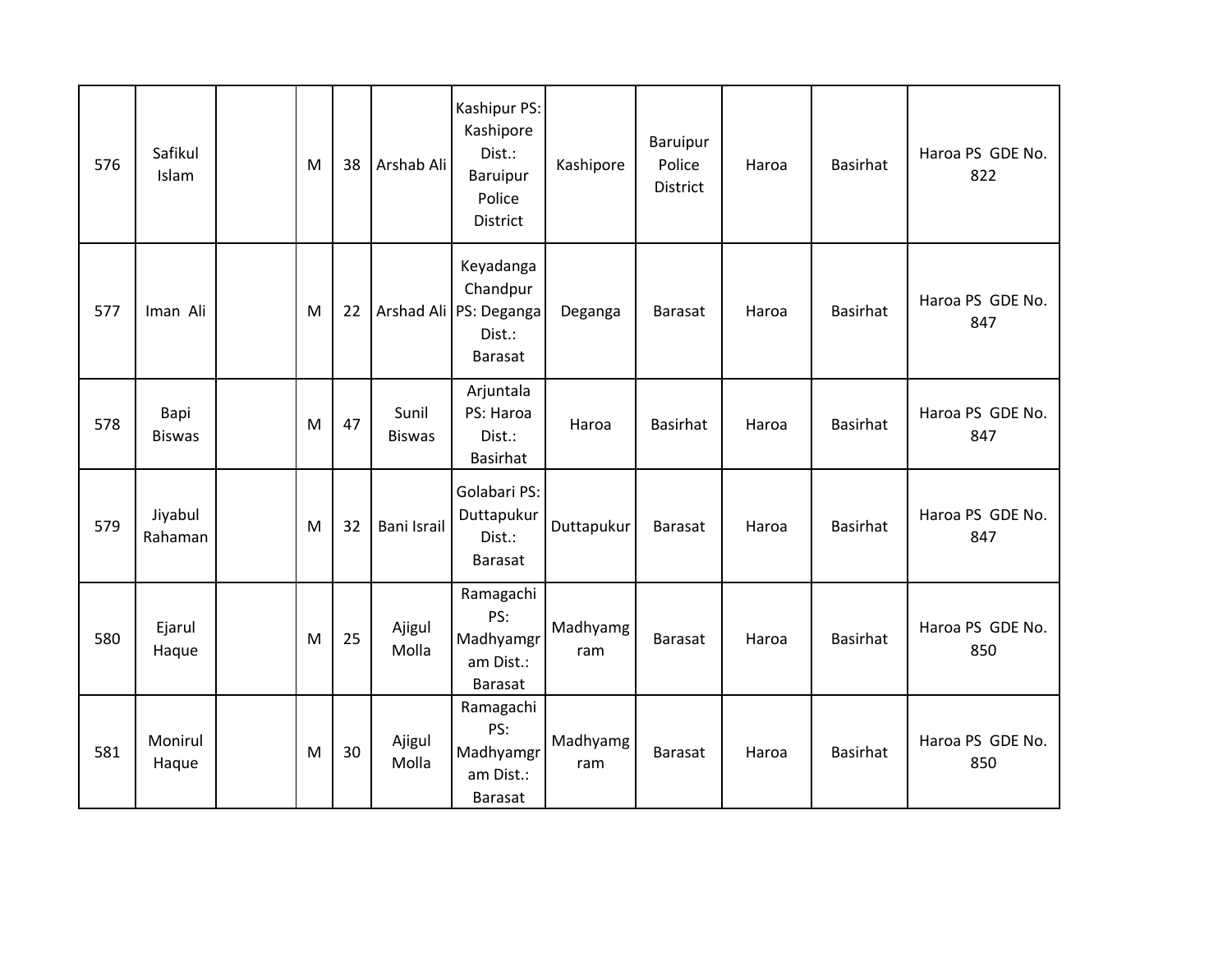| 582 | Mojaffar<br>Molla             | M | 40 | Hosen<br>Molla          | Goalpota<br>PS: Haroa<br>Dist.:<br><b>Basirhat</b>                                       | Haroa    | Basirhat                                      | Haroa    | Basirhat        | Haroa PS GDE No.<br>850    |
|-----|-------------------------------|---|----|-------------------------|------------------------------------------------------------------------------------------|----------|-----------------------------------------------|----------|-----------------|----------------------------|
| 583 | Md<br>Salauddin<br>Molla      | M | 32 | Md<br>Alauddin<br>Molla | Goalpota<br>PS: Haroa<br>Dist.:<br>Basirhat                                              | Haroa    | Basirhat                                      | Haroa    | Basirhat        | Haroa PS GDE No.<br>856    |
| 584 | Sahinur<br>Molla              | M | 20 | Jahangir<br>Molla       | Lawhati PS:<br>Rajarhat<br>Dist.:<br><b>Bidhannagar</b><br>Police<br>Commission<br>erate | Rajarhat | Bidhannag<br>ar Police<br>Commissio<br>nerate | Haroa    | <b>Basirhat</b> | Haroa PS GDE No.<br>856    |
| 585 | Abul<br>Kamal                 | M | 21 | Kurman<br>Goldar        | Lawhati PS:<br>Rajarhat<br>Dist.:<br>Bidhannagar<br>Police<br>Commission<br>erate        | Rajarhat | Bidhannag<br>ar Police<br>Commissio<br>nerate | Haroa    | Basirhat        | Haroa PS GDE No.<br>856    |
| 586 | Deb<br>Kumar<br><b>Biswas</b> | M | 27 | Nitai<br><b>Biswas</b>  | Uttar<br>Barunhat,<br>PS-<br>Hasnabad<br>PS:<br>Hasnabad<br>Dist.:<br><b>Basirhat</b>    | Hasnabad | Basirhat                                      | Hasnabad | <b>Basirhat</b> | Hasnabad PS GDE<br>No. 862 |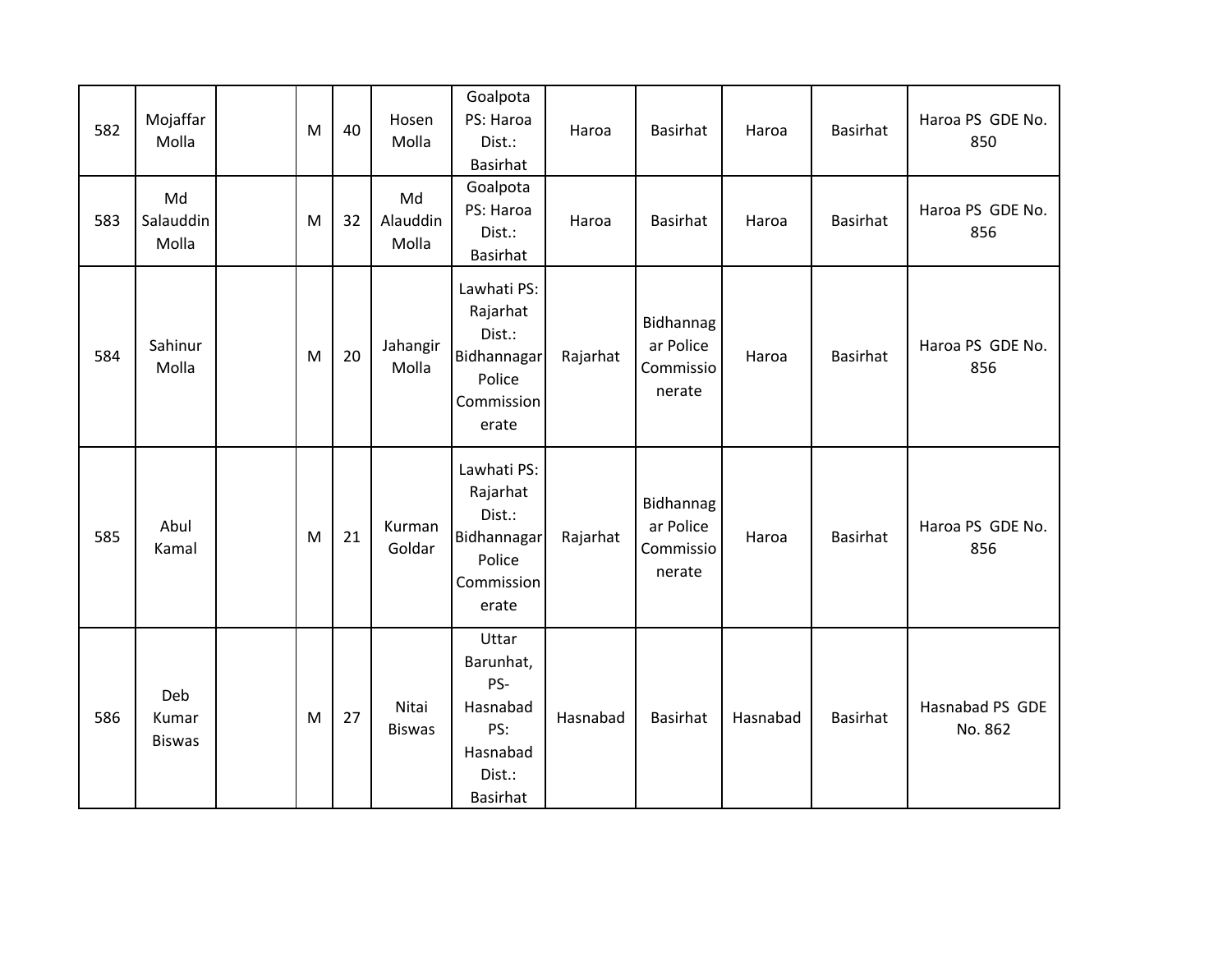| 587 | Bapi Das        | M | 29 | Nimai Das               | Kharur, PS-<br>Hasnabad<br>PS:<br>Hasnabad<br>Dist.:<br><b>Basirhat</b>          | Hasnabad | <b>Basirhat</b> | Hasnabad | <b>Basirhat</b> | Hasnabad PS GDE<br>No. 862 |
|-----|-----------------|---|----|-------------------------|----------------------------------------------------------------------------------|----------|-----------------|----------|-----------------|----------------------------|
| 588 | Rajib<br>Kamila | M | 24 | Sudhansh<br>u Kamila    | Kalibari, PS-<br>Hasnabad<br>PS:<br>Hasnabad<br>Dist.:<br><b>Basirhat</b>        | Hasnabad | <b>Basirhat</b> | Hasnabad | <b>Basirhat</b> | Hasnabad PS GDE<br>No. 862 |
| 589 | Banti<br>Sarkar | M | 25 | Nirapada<br>Sarkar      | Rajnagar, PS-<br>Hasnabad<br>PS:<br>Hasnabad<br>Dist.:<br><b>Basirhat</b>        | Hasnabad | <b>Basirhat</b> | Hasnabad | Basirhat        | Hasnabad PS GDE<br>No. 862 |
| 590 | Soufik<br>Sekh  | M | 45 | Late<br>Munchur<br>Sekh | Rameswarp<br>ur, PS-<br>Hasnabad<br>PS:<br>Hasnabad<br>Dist.:<br><b>Basirhat</b> | Hasnabad | Basirhat        | Hasnabad | Basirhat        | Hasnabad PS GDE<br>No. 862 |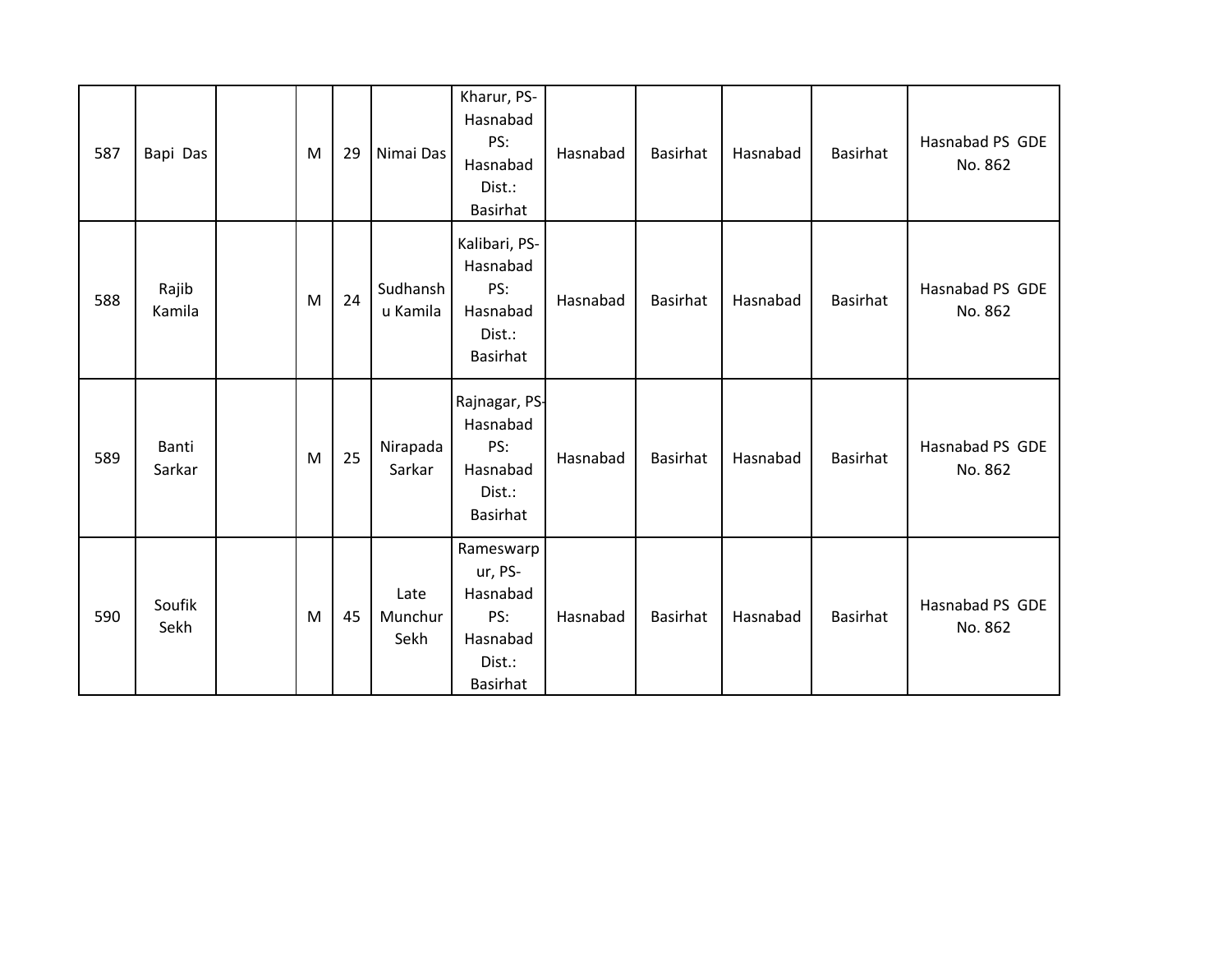| 591 | Sidhartha<br>Santra         | M | 38 | Ashoke<br>Santra           | Asharia<br>Raghabpur,<br>PS-<br>Hasnabad<br>PS:<br>Hasnabad<br>Dist.:<br>Basirhat    | Hasnabad     | <b>Basirhat</b> | Hasnabad     | <b>Basirhat</b> | Hasnabad PS GDE<br>No. 862 |
|-----|-----------------------------|---|----|----------------------------|--------------------------------------------------------------------------------------|--------------|-----------------|--------------|-----------------|----------------------------|
| 592 | Saddam<br>Hossain<br>Sahaji | M | 31 | Eshak<br>Sahaji            | Simulia<br>Kalibari, PS-<br>Hasnabad<br>PS:<br>Hasnabad<br>Dist.:<br><b>Basirhat</b> | Hasnabad     | <b>Basirhat</b> | Hasnabad     | <b>Basirhat</b> | Hasnabad PS GDE<br>No. 862 |
| 593 | Saiful<br>Gazi              | M | 42 | Arshad<br>Gazi             | Rameswarp<br>ur, PS-<br>Hasnabad<br>PS:<br>Hasnabad<br>Dist.:<br><b>Basirhat</b>     | Hasnabad     | <b>Basirhat</b> | Hasnabad     | <b>Basirhat</b> | Hasnabad PS GDE<br>No. 862 |
| 594 | Desun<br>Kabir              | M |    | Lt Jahangir<br>Kabir       | PS: MATIA<br>Dist.:<br><b>Basirhat</b>                                               | <b>MATIA</b> | <b>Basirhat</b> | <b>MATIA</b> | <b>Basirhat</b> | MATIA PS GDE No.<br>834    |
| 595 | Soharab<br>Ali              | M |    | Lt Jamat<br>Ali            | <b>PS: MATIA</b><br>Dist.:<br>Basirhat                                               | <b>MATIA</b> | <b>Basirhat</b> | <b>MATIA</b> | <b>Basirhat</b> | MATIA PS GDE No.<br>834    |
| 596 | Sorifu L<br>Molla           | M |    | $S/O-$<br>Mosaref<br>Molla |                                                                                      |              | <b>Basirhat</b> | Minakhan     | <b>Basirhat</b> | Minakhan PS GDE<br>No. 820 |
| 597 | Bapi Das                    | M |    | S/o-Sabir<br>Das           |                                                                                      |              | <b>Basirhat</b> | Minakhan     | <b>Basirhat</b> | Minakhan PS GDE<br>No. 825 |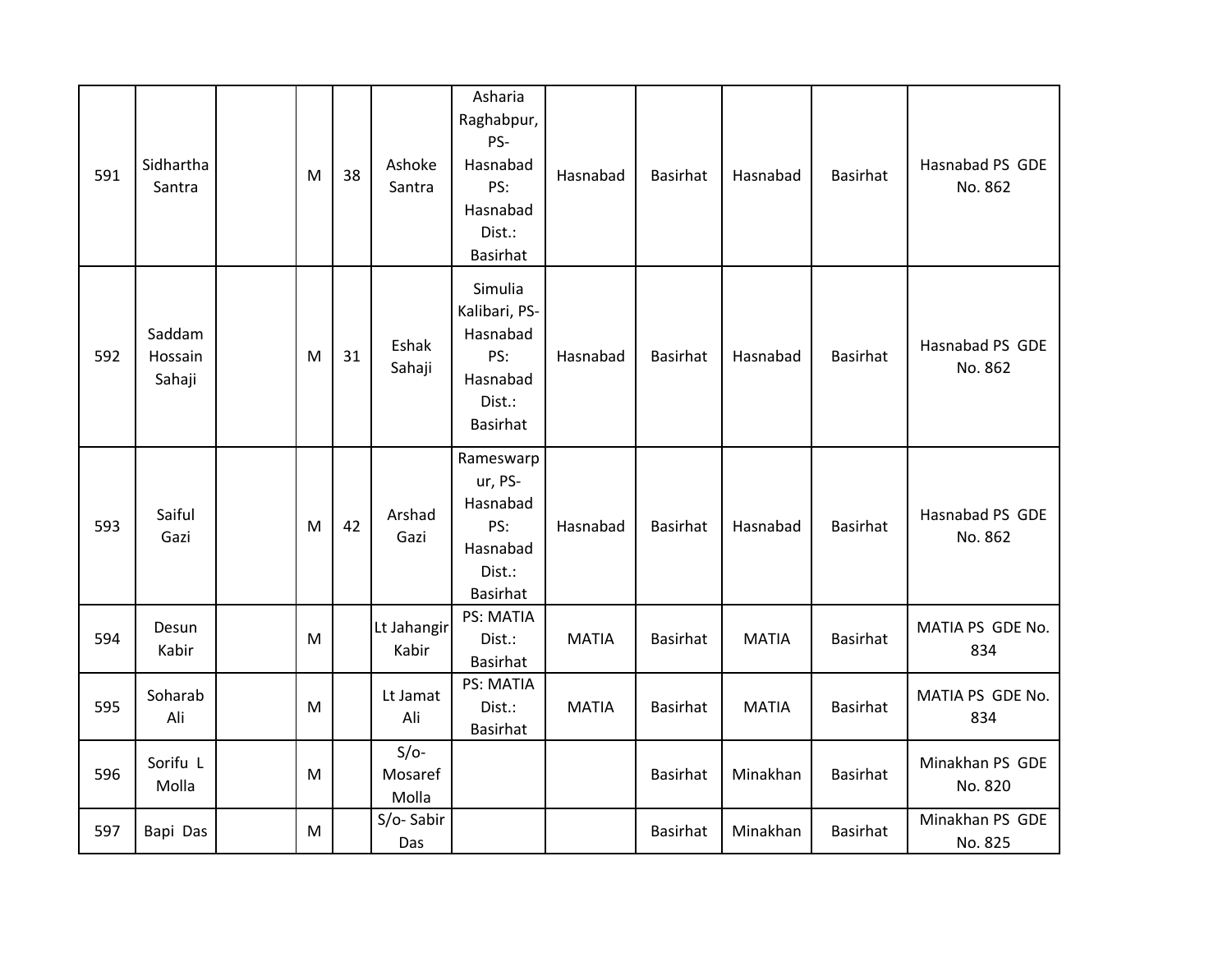| 598 | Gopal<br><b>Bharasa</b> | M |    | S/o-Sushil<br><b>Bharasa</b> |                                                                                                                |                   | <b>Basirhat</b> | Minakhan         | <b>Basirhat</b> | Minakhan PS GDE<br>No. 825            |
|-----|-------------------------|---|----|------------------------------|----------------------------------------------------------------------------------------------------------------|-------------------|-----------------|------------------|-----------------|---------------------------------------|
| 599 | Firoj Ali               | M |    | $S/O-$ Lt.<br>Siddik Ali     |                                                                                                                |                   | <b>Basirhat</b> | Minakhan         | <b>Basirhat</b> | Minakhan PS GDE<br>No. 827            |
| 600 | Md. Santu<br>Ali        | M |    | $S/O-Md.$<br>Ansar Ali       |                                                                                                                |                   | <b>Basirhat</b> | Minakhan         | <b>Basirhat</b> | Minakhan PS GDE<br>No. 827            |
| 601 | Md. Asikar<br>Ali       | M |    | $S/O-Md.$<br>Kholil Ali      |                                                                                                                |                   | Basirhat        | Minakhan         | Basirhat        | Minakhan PS GDE<br>No. 827            |
| 602 | Sirajul<br>Molla        | M |    | S/o- Ismail<br>Molla         |                                                                                                                |                   | Basirhat        | Minakhan         | Basirhat        | Minakhan PS GDE<br>No. 793            |
| 603 | Atikul<br>Molla         | M |    | $S/O-$<br>Safikul<br>Molla   |                                                                                                                |                   | <b>Basirhat</b> | Minakhan         | <b>Basirhat</b> | Minakhan PS GDE<br>No. 793            |
| 604 | Jahangir<br>Molla       | M | 32 | Deoyan<br>Molla              | Vill-<br>Jeliakhali, PS<br>Sandeshkhal<br>i, North 24<br>Pgs PS:<br>Sandeshkhal<br>i Dist.:<br><b>Basirhat</b> | Sandeshkha<br>li. | Basirhat        | Sandeshkha<br>li | <b>Basirhat</b> | Sandeshkhali PS<br><b>GDE No. 695</b> |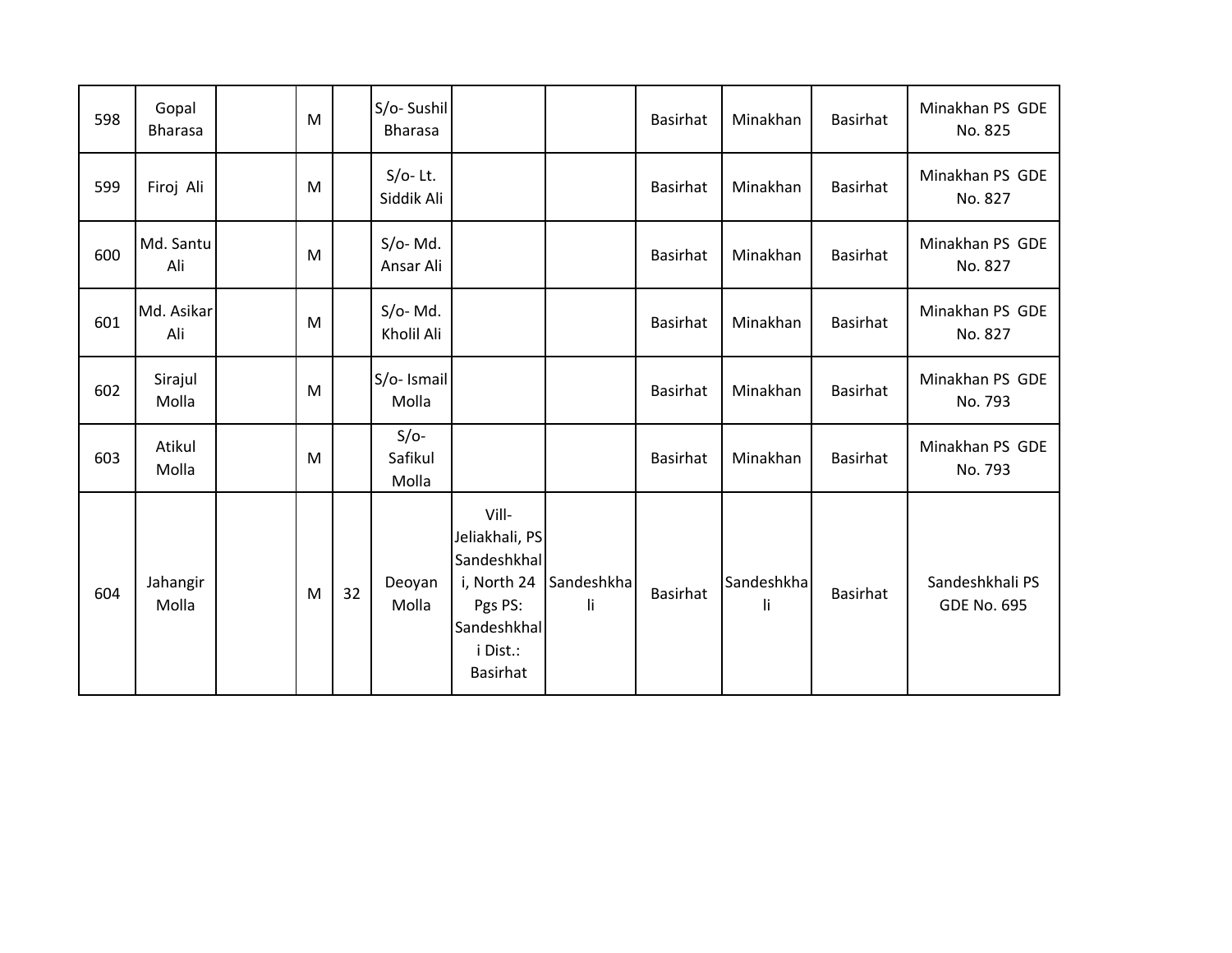| 605 | Chayed<br>Sk                          | M | 42 | Forad Sk               | Vill-<br>Jeliakhali, PS<br>Sandeshkhal<br>i, North 24<br>Pgs PS:<br>Sandeshkhal<br>i Dist.:<br>Basirhat | Sandeshkha<br>li. | <b>Basirhat</b> | Sandeshkha<br>li | <b>Basirhat</b>                              | Sandeshkhali PS<br><b>GDE No. 695</b>  |
|-----|---------------------------------------|---|----|------------------------|---------------------------------------------------------------------------------------------------------|-------------------|-----------------|------------------|----------------------------------------------|----------------------------------------|
| 606 | Debanath<br>Kalsha                    | M |    | Bhishmad<br>ev Kalsha  | RD-9/11<br>Gayenpara,<br>Raghunathp<br>ur, PS-<br>Baguiati, Kol-                                        |                   | <b>Basirhat</b> | Baguiati         | Bidhannagar<br>Police<br>Commission<br>erate | Baguiati PS GDE No.<br>929             |
| 607 | Rahul<br>Naskar@<br>Anikesh<br>Naskar | M |    | Sanjay<br>Naskar       | Kestopur<br>Purbapara,<br>PS-Baguiati                                                                   |                   | Basirhat        | Baguiati         | Bidhannagar<br>Police<br>Commission<br>erate | Baguiati PS GDE No.<br>929             |
| 608 | Aritra<br>Saha                        |   |    | S/o, Bimal<br>Saha     | DC 9/2,<br>Sastri<br>Bagan,<br>Baguiati, Kol-<br>59                                                     |                   | <b>Basirhat</b> | Lake town        | Bidhannagar<br>Police<br>Commission<br>erate | Lake town PS GDE<br>No. 1134           |
| 609 | Enamul<br>Molla                       | M | 30 | S/o Yakub<br>Ali Molla | Donnagar,<br><b>PS</b><br>Narayanpur,<br>Kol-132                                                        |                   | <b>Basirhat</b> | Nscbi<br>airport | Bidhannagar<br>Police<br>Commission<br>erate | Nscbi airport PS<br><b>GDE No. 480</b> |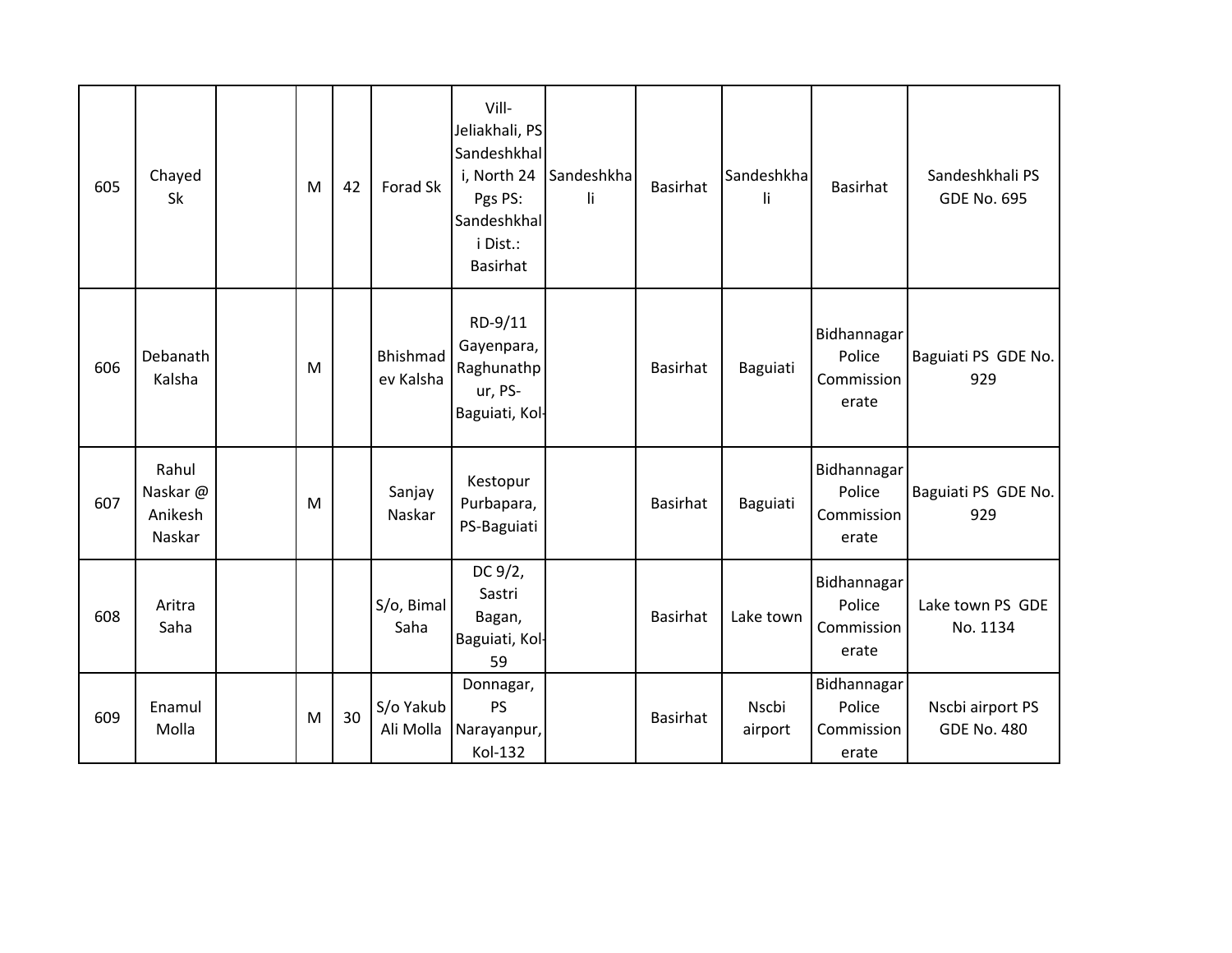| 610 | Samsuddi<br>n Molla      | M | 40 | S/o Mojid<br>Molla                  | Madhyamgr<br>am, Badu<br>Rd, PS<br>Madhyamgr<br>am, North<br>24 Par                                                                     |                               | <b>Basirhat</b>                               | Nscbi<br>airport | Bidhannagar<br>Police<br>Commission<br>erate | Nscbi airport PS<br><b>GDE No. 488</b> |
|-----|--------------------------|---|----|-------------------------------------|-----------------------------------------------------------------------------------------------------------------------------------------|-------------------------------|-----------------------------------------------|------------------|----------------------------------------------|----------------------------------------|
| 611 | Miraj<br>Islam           | M | 40 | $S/O$ Sk<br>Fikir Ali               | Choto Finga,<br>Sabitripally,<br>PS Nimta,<br>Kol-110                                                                                   |                               | <b>Basirhat</b>                               | Nscbi<br>airport | Bidhannagar<br>Police<br>Commission<br>erate | Nscbi airport PS<br><b>GDE No. 488</b> |
| 612 | Nirmal<br><b>Bishal</b>  | M | 33 | $S/O$ Lt.<br>Jatan<br><b>Bishal</b> | Airport 2.5<br>No Gate, PS<br>Airport, Kol-<br>81                                                                                       |                               | <b>Basirhat</b>                               | Nscbi<br>airport | Bidhannagar<br>Police<br>Commission<br>erate | Nscbi airport PS<br><b>GDE No. 496</b> |
| 613 | Mithu<br>Mistry          | M | 32 | $S/O$ Lt.<br>Abdul<br>Mistry        | Donnagar,<br>PS Airport,<br>Kol-132                                                                                                     |                               | <b>Basirhat</b>                               | Nscbi<br>airport | Bidhannagar<br>Police<br>Commission<br>erate | Nscbi airport PS<br><b>GDE No. 496</b> |
| 614 | Anirban<br><b>Biswas</b> | M | 21 | Bablu<br><b>Biswas</b>              | Chandpur<br>Lelingarh,<br>P.S.-New<br>Barrackpore<br>. PS: New<br>barrackpore<br>Dist.:<br>Barrackpore<br>Police<br>Commission<br>erate | <b>New</b><br>barrackpor<br>e | Barrackpor<br>e Police<br>Commissio<br>nerate | Rajarhat         | Bidhannagar<br>Police<br>Commission<br>erate | Rajarhat PS GDE No.<br>798             |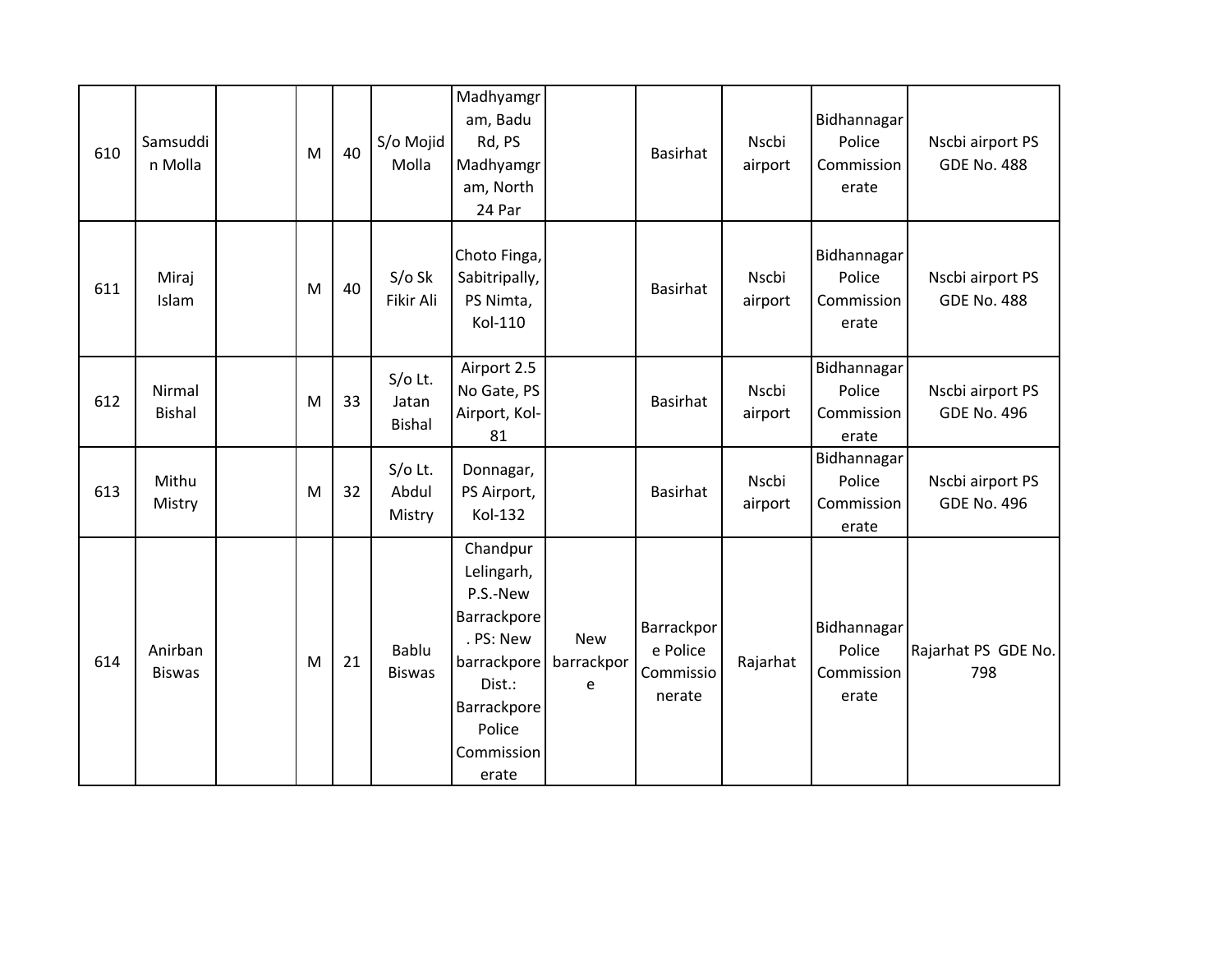| 615 | Aniket<br>Kumar   | M | 21 | Biswanath<br>Singha<br>Roy | Chandpur<br>Lelingarh,<br>P.S.-New<br>Barrackpore<br>. PS: New<br>barrackpore<br>Dist.:<br>Barrackpore<br>Police<br>Commission<br>erate                | <b>New</b><br>barrackpor<br>e | Barrackpor<br>e Police<br>Commissio<br>nerate | Rajarhat | Bidhannagar<br>Police<br>Commission<br>erate | Rajarhat PS GDE No.<br>798 |
|-----|-------------------|---|----|----------------------------|--------------------------------------------------------------------------------------------------------------------------------------------------------|-------------------------------|-----------------------------------------------|----------|----------------------------------------------|----------------------------|
| 616 | Animesh<br>Mondal | M | 21 | Chandra<br>Kanta<br>Mondal | Soumen Das<br>S/O<br>Sukumar<br>Das of<br>Vivekanand<br>anagar, P.<br>PS: New<br>barrackpore<br>Dist.:<br>Barrackpore<br>Police<br>Commission<br>erate | <b>New</b><br>barrackpor<br>e | Barrackpor<br>e Police<br>Commissio<br>nerate | Rajarhat | Bidhannagar<br>Police<br>Commission<br>erate | Rajarhat PS GDE No.<br>798 |
| 617 | Soumen<br>Das     | M | 24 | Sukumar<br>Das             | Vivekanand<br>anagar, P.S.-<br>Madhyamgr<br>am, North<br>24 Parga PS:<br>Madhyamgr<br>am Dist.:<br>Barasat                                             | Madhyamg<br>ram               | Barasat                                       | Rajarhat | Bidhannagar<br>Police<br>Commission<br>erate | Rajarhat PS GDE No.<br>798 |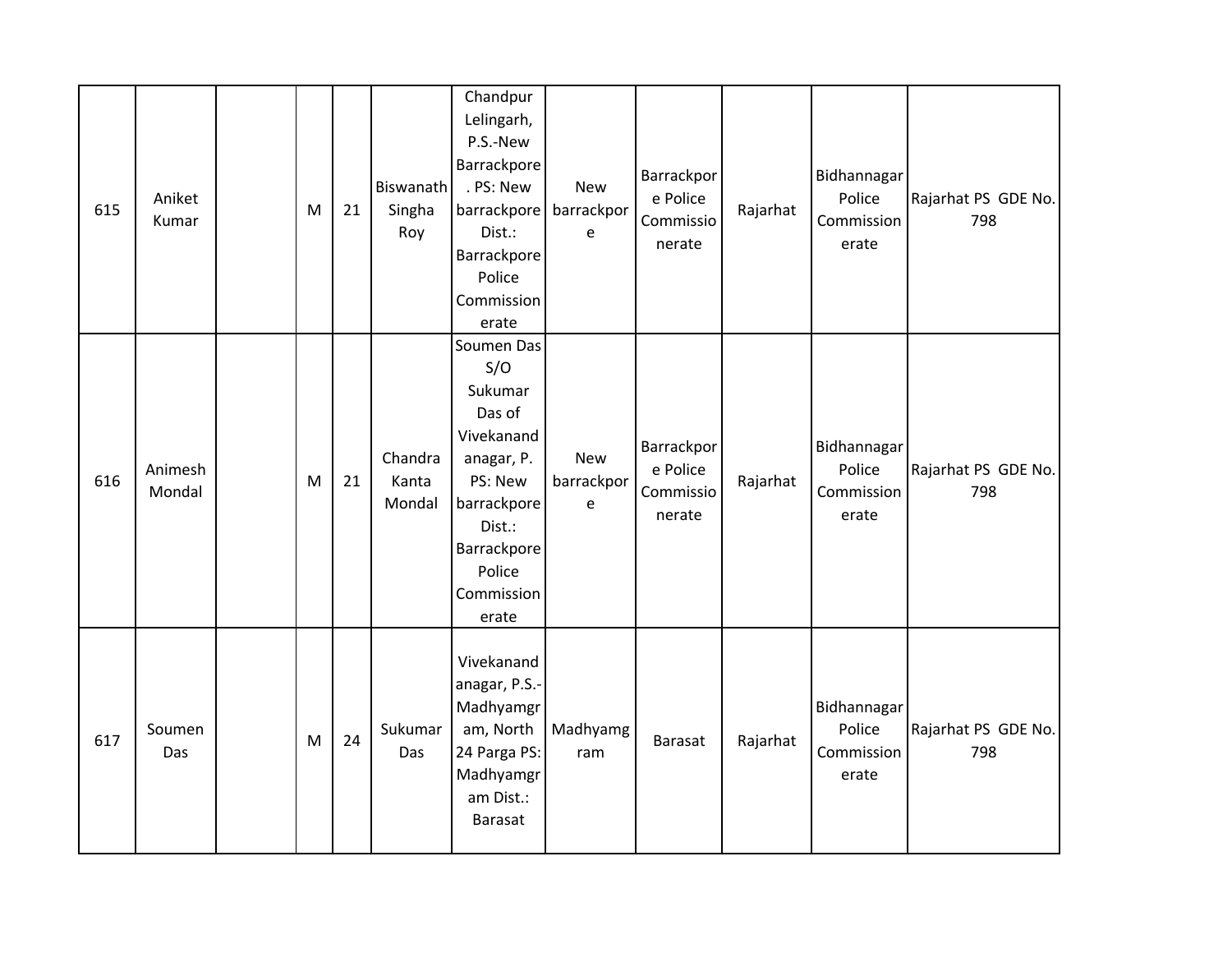| 618 | Prosen<br>Das    | M | 27 | Kalipada<br>Das | Vivekanand<br>anagar, P.S.-<br>Madhyamgr<br>am, North<br>24 Parga PS:<br>Madhyamgr<br>am Dist.:<br>Barasat           | Madhyamg<br>ram | <b>Barasat</b> | Rajarhat | Bidhannagar<br>Police<br>Commission<br>erate | Rajarhat PS GDE No.<br>798 |
|-----|------------------|---|----|-----------------|----------------------------------------------------------------------------------------------------------------------|-----------------|----------------|----------|----------------------------------------------|----------------------------|
| 619 | Ritesh<br>Kumar  | M | 21 | Rajesh<br>Patel | Badu Bazar,<br>$P.O. + P.S. -$<br>Madhyamgr<br>am, North<br>24 Parg PS:<br>Madhyamgr<br>am Dist.:<br>Barasat         | Madhyamg<br>ram | Barasat        | Rajarhat | Bidhannagar<br>Police<br>Commission<br>erate | Rajarhat PS GDE No.<br>798 |
| 620 | Pallav<br>Bepari | M | 27 | Utpal<br>Bepari | Badu Bazar,<br>$P.O. + P.S. -$<br>Madhyamgr<br>am, North<br>24 Parga PS:<br>Madhyamgr<br>am Dist.:<br><b>Barasat</b> | Madhyamg<br>ram | Barasat        | Rajarhat | Bidhannagar<br>Police<br>Commission<br>erate | Rajarhat PS GDE No.<br>798 |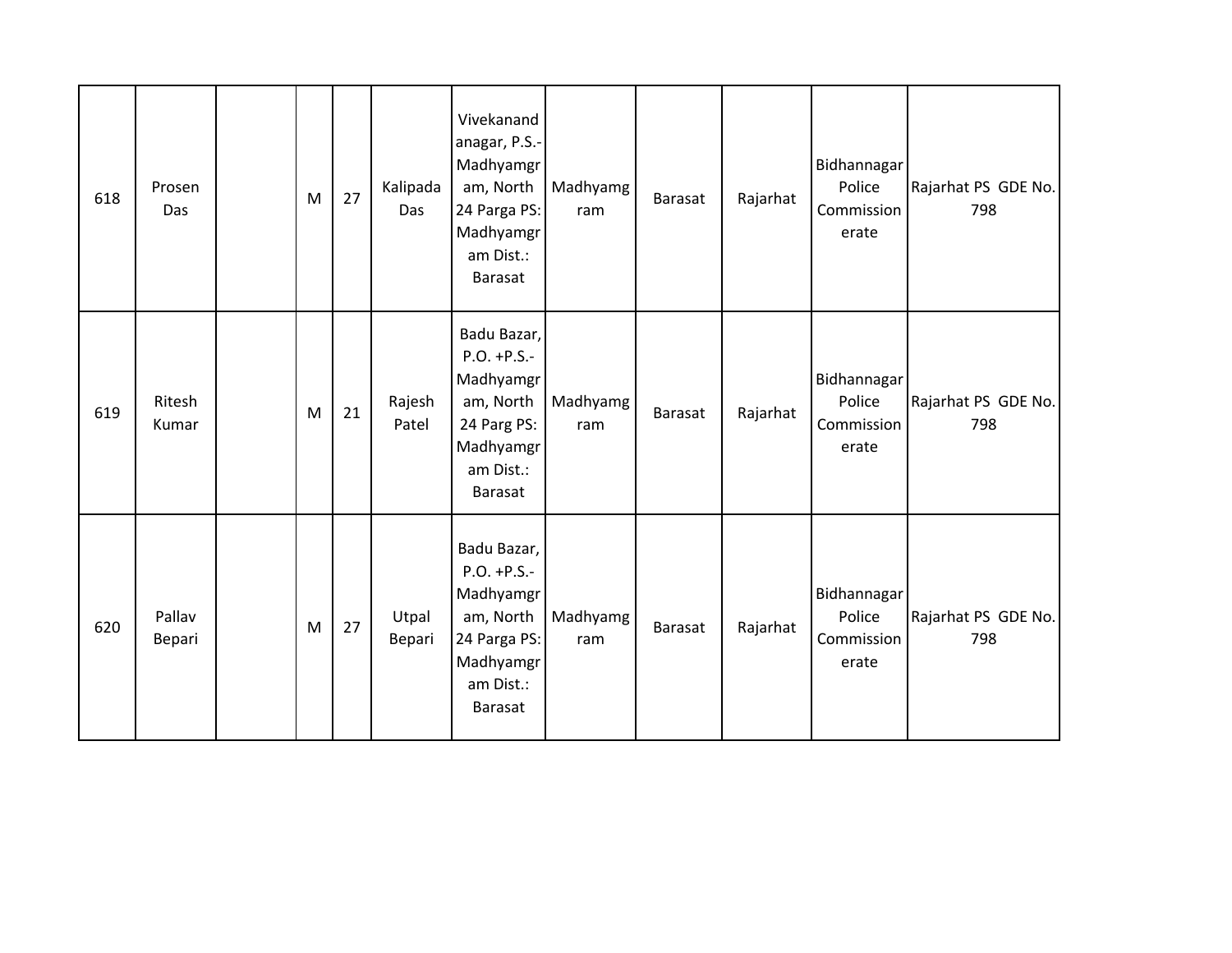| 621 | Subham<br>Dey                      | M | 28 | <b>Utpal Dey</b>                  | Badu Bazar,<br>$P.O. + P.S. -$<br>Madhyamgr<br>am, North<br>24 Parga PS:<br>Madhyamgr<br>am Dist.:<br>Barasat    | Madhyamg<br>ram | Barasat        | Rajarhat | Bidhannagar<br>Police<br>Commission<br>erate | Rajarhat PS GDE No.<br>798 |
|-----|------------------------------------|---|----|-----------------------------------|------------------------------------------------------------------------------------------------------------------|-----------------|----------------|----------|----------------------------------------------|----------------------------|
| 622 | Partho<br>Sarathi<br><b>Biswas</b> | M | 29 | Partho<br>Prithm<br><b>Biswas</b> | Kalikapur,<br>Barasat, PS -<br>Barasat,<br>North 24<br>Pargana PS:<br><b>Barasat</b><br>Dist.:<br><b>Barasat</b> | Barasat         | <b>Barasat</b> | Rajarhat | Bidhannagar<br>Police<br>Commission<br>erate | Rajarhat PS GDE No.<br>798 |
| 623 | Rohit<br>Bairagi                   | M | 30 | Mohan<br>Bairagi                  | <b>Barasat</b><br>Vivekanand<br>a Sarani, PS<br>Barasat,<br>North 24 PS:<br>Barasat<br>Dist.:<br>Barasat         | Barasat         | Barasat        | Rajarhat | Bidhannagar<br>Police<br>Commission<br>erate | Rajarhat PS GDE No.<br>798 |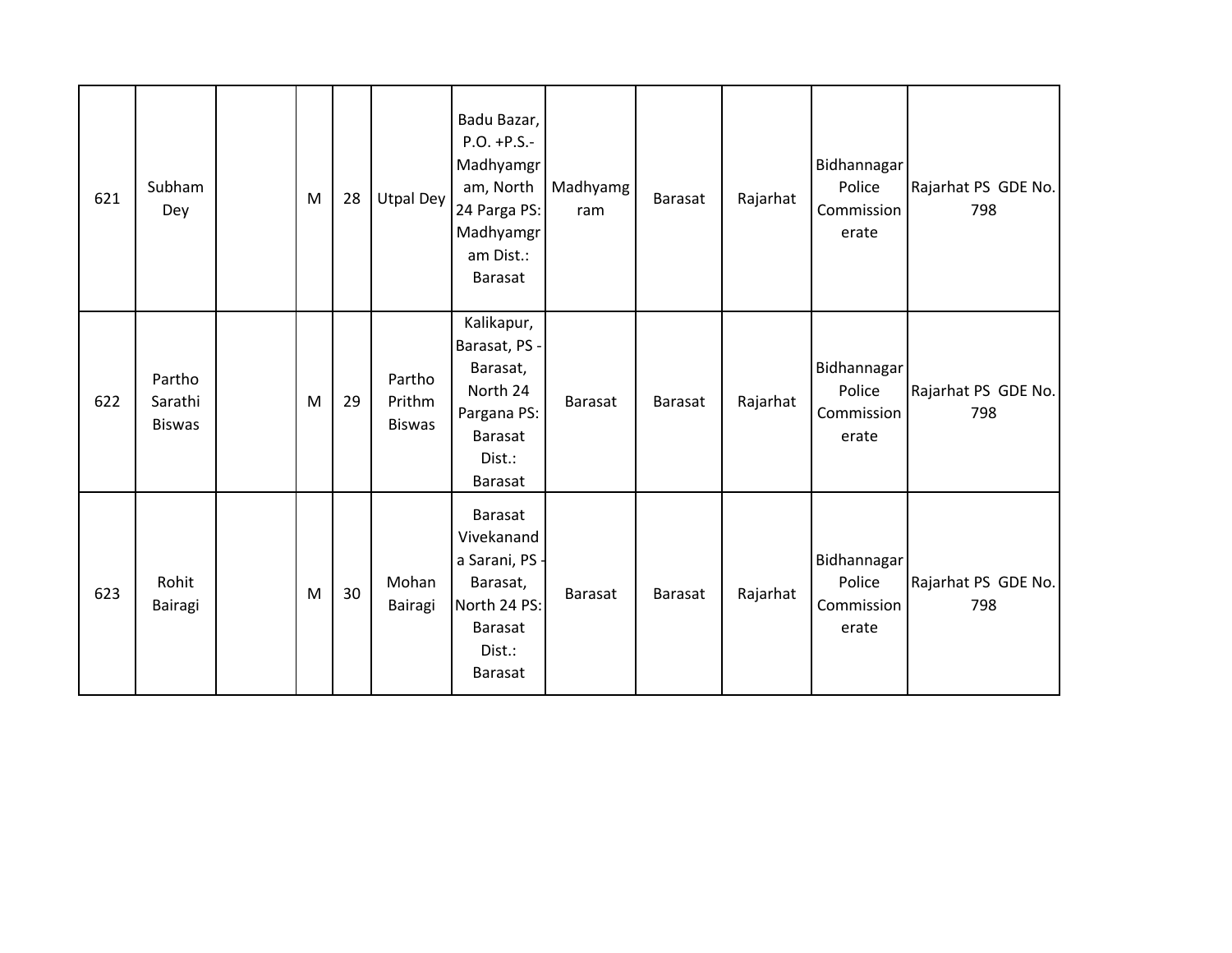| 624 | Romesh<br>Das   | M | 33 | Anil Das            | Barasat<br>Vivekanand<br>anagar, P.S.-<br>Madhyamgr<br>am, North<br>PS: Barasat<br>Dist.:<br><b>Barasat</b>                             | <b>Barasat</b> | Barasat                                       | Rajarhat | Bidhannagar<br>Police<br>Commission<br>erate        | Rajarhat PS GDE No.<br>798 |
|-----|-----------------|---|----|---------------------|-----------------------------------------------------------------------------------------------------------------------------------------|----------------|-----------------------------------------------|----------|-----------------------------------------------------|----------------------------|
| 625 | Ankur<br>Nath   | M | 19 | Ashis Nath          | KNC<br>Udaichal,<br>$P.O. + P.S. -$<br>Barasat,<br>North 24<br>Par PS:<br><b>Barasat</b><br>Dist.:<br><b>Barasat</b>                    | <b>Barasat</b> | Barasat                                       | Rajarhat | Bidhannagar<br>Police<br>Commission<br>erate        | Rajarhat PS GDE No.<br>798 |
| 626 | Tuhin<br>Sharma | M | 37 | Lt. Gopal<br>Sharma | Jamalpara,<br>Mondalpara<br>, P.S. -<br>Rajarhat,<br>North 24<br>PS: Rajarhat<br>Dist.:<br>Bidhannagar<br>Police<br>Commission<br>erate | Rajarhat       | Bidhannag<br>ar Police<br>Commissio<br>nerate | Rajarhat | <b>Bidhannagar</b><br>Police<br>Commission<br>erate | Rajarhat PS GDE No.<br>803 |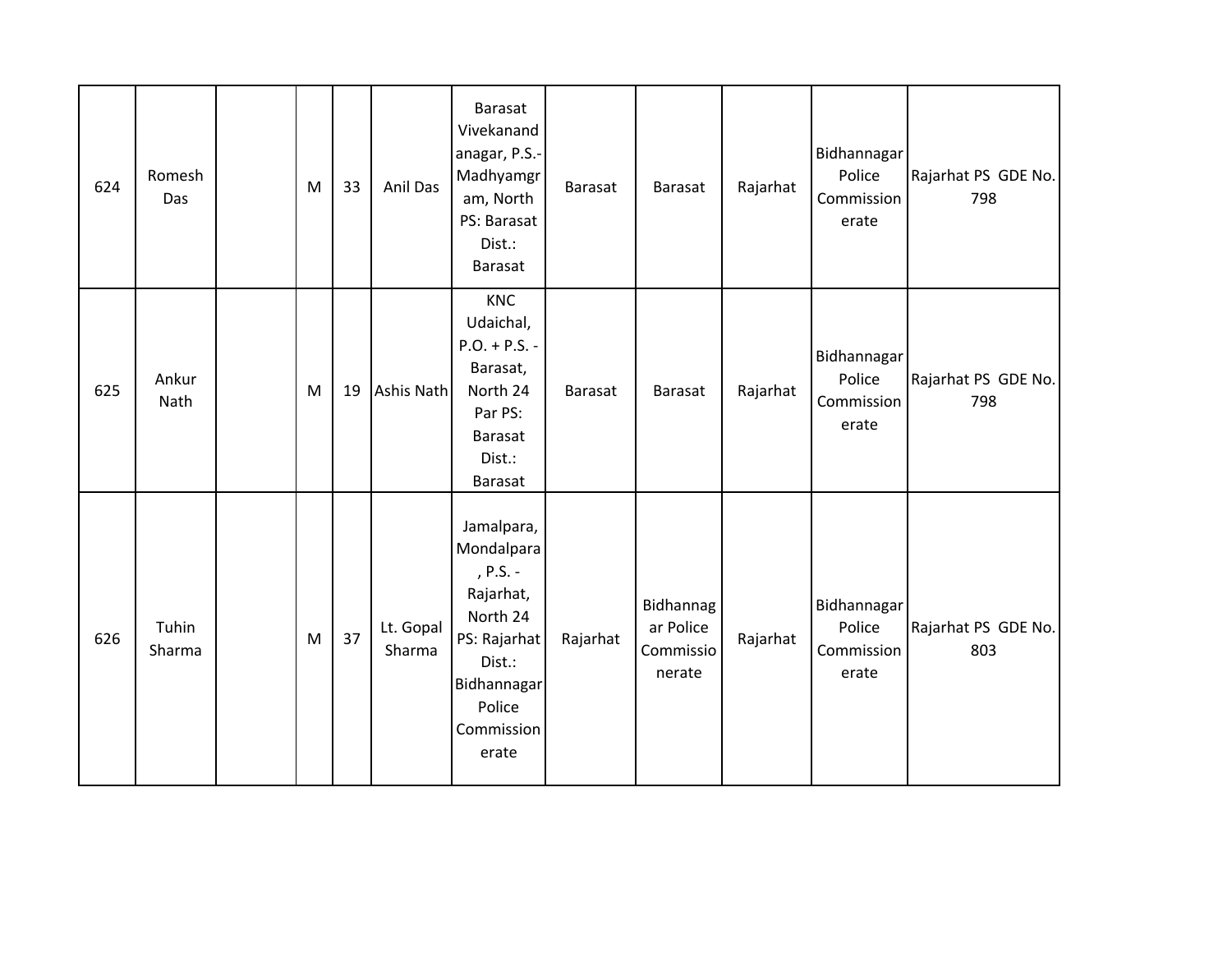| 627 | Bhaskar<br>Mondal | M | 37 | Ashok<br>Mondal   | Jamalpara,<br>Mondalpara<br>, P.S. -<br>Rajarhat,<br>North 24<br>PS: Rajarhat<br>Dist.:<br>Bidhannagar<br>Police<br>Commission<br>erate      | Rajarhat | Bidhannag<br>ar Police<br>Commissio<br>nerate | Rajarhat | Bidhannagar<br>Police<br>Commission<br>erate | Rajarhat PS GDE No.<br>803 |
|-----|-------------------|---|----|-------------------|----------------------------------------------------------------------------------------------------------------------------------------------|----------|-----------------------------------------------|----------|----------------------------------------------|----------------------------|
| 628 | Mohidul<br>Islam  | M | 35 | Lt. Noor<br>Islam | Dharsha,<br>Mokterpur,<br>$P.S. -$<br>Rajarhat,<br>North 24<br>Par PS:<br>Rajarhat<br>Dist.:<br>Bidhannagar<br>Police<br>Commission<br>erate | Rajarhat | Bidhannag<br>ar Police<br>Commissio<br>nerate | Rajarhat | Bidhannagar<br>Police<br>Commission<br>erate | Rajarhat PS GDE No.<br>803 |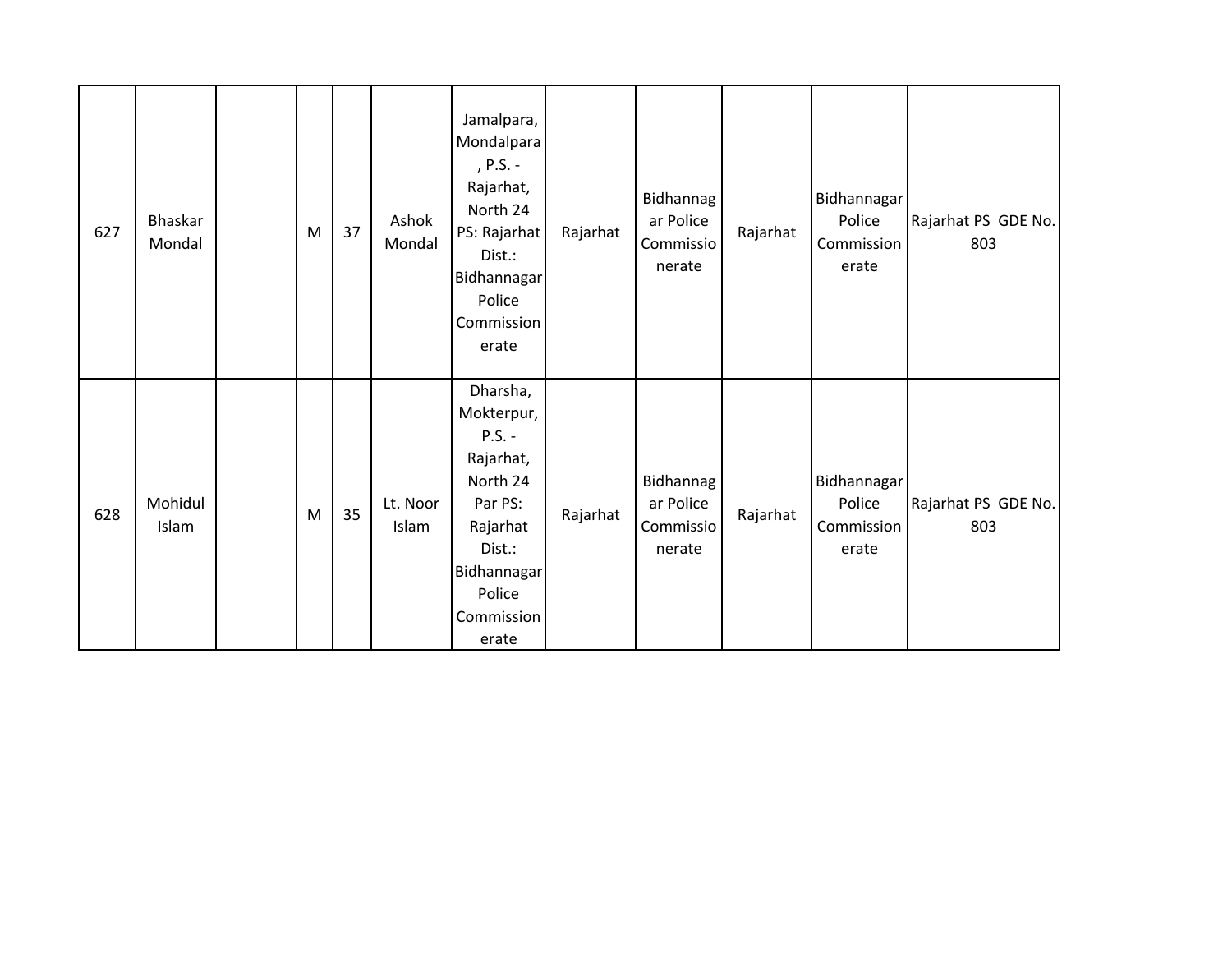| 629 | Azaruddin<br>Molla | M         | 42 | Unush Ali<br>Molla    | Dharsha,<br>Mokterpur,<br>$P.S. -$<br>Rajarhat,<br>North 24<br>Parg PS:<br>Rajarhat<br>Dist.:<br>Bidhannagar<br>Police<br>Commission<br>erate | Rajarhat | Bidhannag<br>ar Police<br>Commissio<br>nerate | Rajarhat | Bidhannagar<br>Police<br>Commission<br>erate | Rajarhat PS GDE No.<br>803 |
|-----|--------------------|-----------|----|-----------------------|-----------------------------------------------------------------------------------------------------------------------------------------------|----------|-----------------------------------------------|----------|----------------------------------------------|----------------------------|
| 630 | Subhajit<br>Dalui  | ${\sf M}$ |    | Goutam<br>Dalui       | Bolpur<br>Bhubandang<br>a Amtala,<br>Durga<br>Mandir PS:<br><b>Bolpur Dist.:</b><br>Birbhum                                                   | Bolpur   | Birbhum                                       | Bolpur   | Birbhum                                      | Bolpur PS GDE No.<br>936   |
| 631 | Raj Hazari         | ${\sf M}$ |    | <b>Bhim</b><br>Hazari | Bolpur<br>Debendraga<br>nj, Ward No.<br>11 PS:<br><b>Bolpur Dist.:</b><br>Birbhum                                                             | Bolpur   | Birbhum                                       | Bolpur   | Birbhum                                      | Bolpur PS GDE No.<br>936   |
| 632 | Momon<br>Halder    | ${\sf M}$ |    | Bapi<br>Halder        | Kankutia,<br>Hatpukur<br>PS: Bolpur<br>Dist.:<br>Birbhum                                                                                      | Bolpur   | Birbhum                                       | Bolpur   | Birbhum                                      | Bolpur PS GDE No.<br>936   |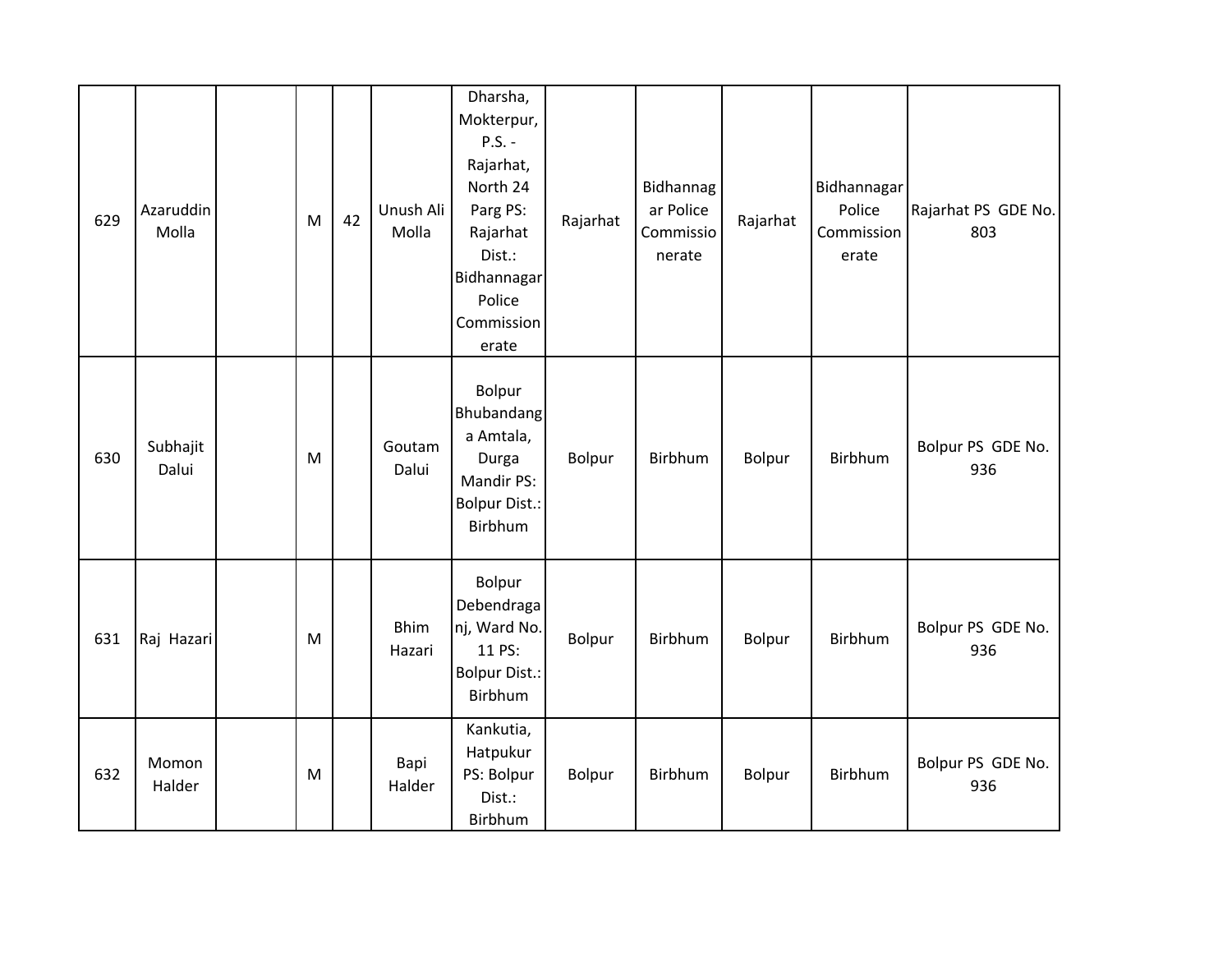| 633 | Pratul<br>Dalui       | M |    | Chotan<br>Dalui        | Sriniketan<br>PS: Bolpur<br>Dist.:<br>Birbhum                   | Bolpur     | Birbhum         | Bolpur     | Birbhum        | Bolpur PS GDE No.<br>936      |
|-----|-----------------------|---|----|------------------------|-----------------------------------------------------------------|------------|-----------------|------------|----------------|-------------------------------|
| 634 | Sannashi<br>Bauri     | M | 28 | Dhananjo<br>y Bauri    | Gokrul,<br>PashimPara<br>PS:<br>Dubrajpore<br>Dist.:<br>Birbhum | Dubrajpore | Birbhum         | Dubrajpore | Birbhum        | Dubrajpore PS GDE<br>No. 1015 |
| 635 | Belu Das              |   | 32 | Handugop<br>al Das     | Amnahar<br>PS: Labhpur<br>Dist.:<br>Birbhum                     | Labhpur    | Birbhum         | Labhpur    | Birbhum        | Labhpur PS GDE No.<br>713     |
| 636 | Asutosh<br>Majhi      | M | 40 | Haradhan<br>Majhi      | Malitpur PS:<br>Labhpur<br>Dist.:<br>Birbhum                    | Labhpur    | Birbhum         | Labhpur    | Birbhum        | Labhpur PS GDE No.<br>713     |
| 637 | Sufal<br><b>Barik</b> | M | 48 | Nagendra<br>nath Barik | Ramehendr<br>apur PS:<br>Shyampur<br>Dist.:<br>Howrah<br>Rural  | Shyampur   | Howrah<br>Rural | Labhpur    | <b>Birbhum</b> | Labhpur PS GDE No.<br>713     |
| 638 | Joydeb<br>Mondal      | M | 29 | Nagen<br>Mondal        | Barkanda<br>PS: Rajnagar<br>Dist.:<br>Birbhum                   | Rajnagar   | Birbhum         | Labhpur    | Birbhum        | Labhpur PS GDE No.<br>713     |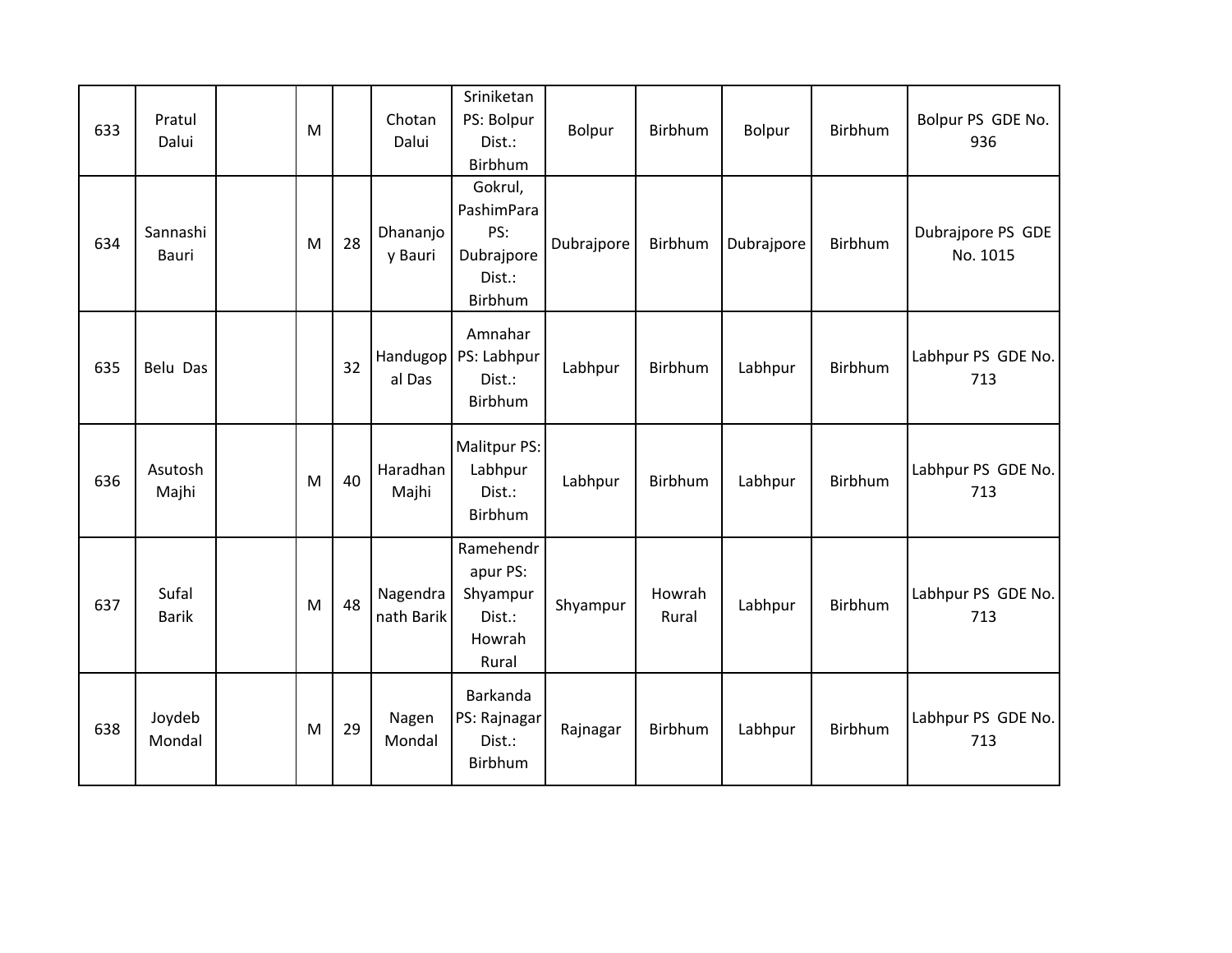| 639 | Arpita<br>Roy               | $\mathsf F$ | 27 | Chandan<br>Roy          | Khalia PS:<br>Liluah Dist.:<br>Howrah<br>Police<br>Commission<br>erate                    | Liluah   | Howrah<br>Police<br>Commissio<br>nerate              | Labhpur | Birbhum | Labhpur PS GDE No.<br>713 |
|-----|-----------------------------|-------------|----|-------------------------|-------------------------------------------------------------------------------------------|----------|------------------------------------------------------|---------|---------|---------------------------|
| 640 | Kishor<br>Dhibar            | ${\sf M}$   | 27 | Ananda<br><b>Dhibar</b> | Kamarmath<br>PS: Labhpur<br>Dist.:<br>Birbhum                                             | Labhpur  | Birbhum                                              | Labhpur | Birbhum | Labhpur PS GDE No.<br>713 |
| 641 | Sakshi<br>Gopal<br>Bhandari | ${\sf M}$   | 27 | Swapan<br>Bhandari      | Kirnahar<br>Millpara PS:<br>Kirnahar<br>Dist.:<br>Birbhum                                 | Kirnahar | Birbhum                                              | Labhpur | Birbhum | Labhpur PS GDE No.<br>713 |
| 642 | Meghnad<br>Saha             | M           | 27 | Joydeb<br>Saha          | Kirnahr<br>Millpara PS:<br>Kirnahar<br>Dist.:<br>Birbhum                                  | Kirnahar | Birbhum                                              | Labhpur | Birbhum | Labhpur PS GDE No.<br>713 |
| 643 | Sharif Sk                   | M           | 31 | Sk Jakir                | Jamuriya PS:<br>Jamuria<br>Dist.:<br>Asansol<br>Durgapur<br>Police<br>Commission<br>erate | Jamuria  | Asansol<br>Durgapur<br>Police<br>Commissio<br>nerate | Lokpur  | Birbhum | Lokpur PS GDE No.<br>544  |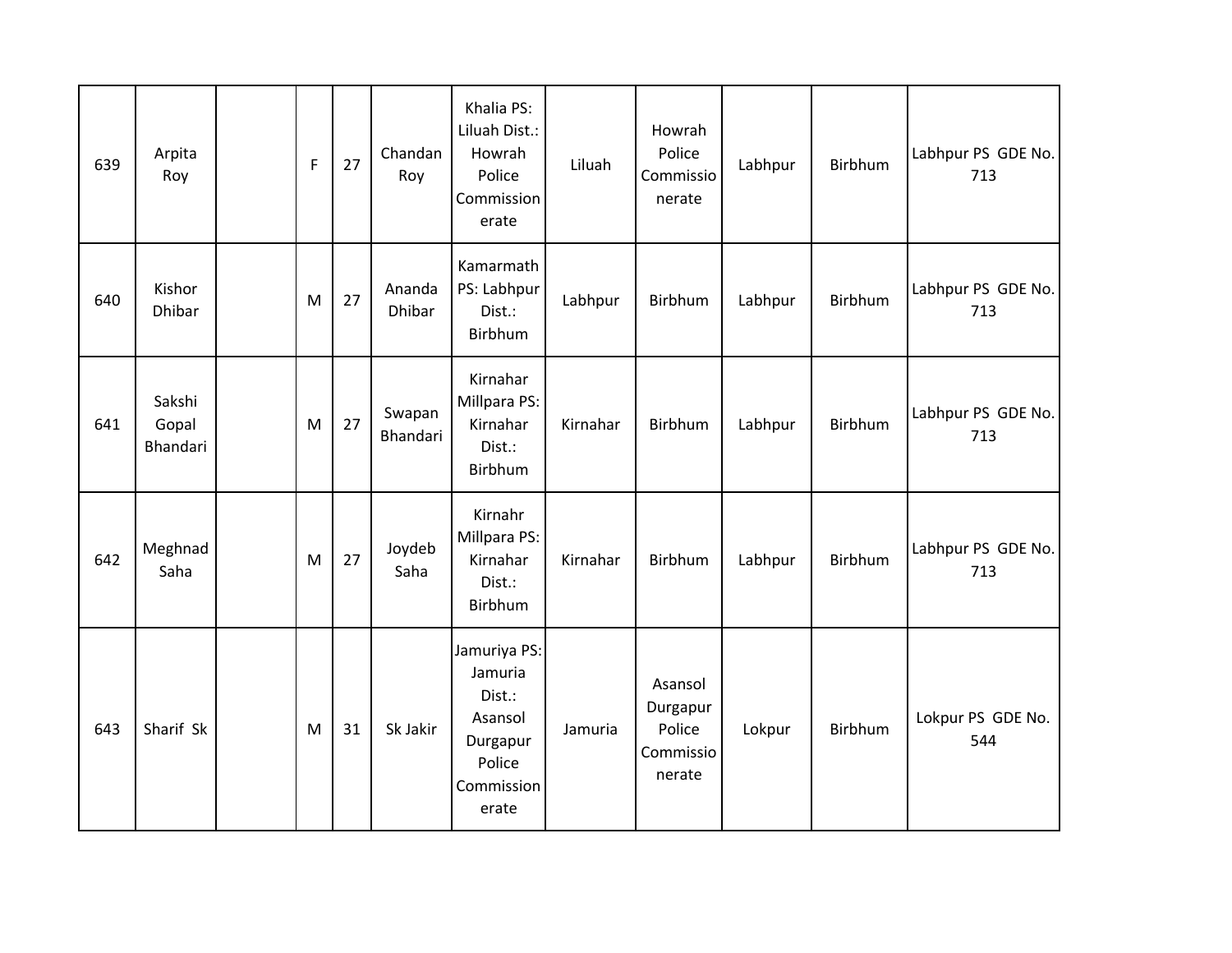| 644 | Pir<br>Mahamm<br>ad | M | 37 | Asan Ali<br>Khan       | <b>Barabon PS:</b><br>Lokpur Dist.:<br>Birbhum | Lokpur                | Birbhum  | Lokpur         | <b>Birbhum</b> | Lokpur PS GDE No.<br>554     |
|-----|---------------------|---|----|------------------------|------------------------------------------------|-----------------------|----------|----------------|----------------|------------------------------|
| 645 | Tarun<br>Bauri      | M | 31 | Bablu<br>Bauri         | Tarapur PS:<br>Lokpur Dist.:<br>Birbhum        | Lokpur                | Birbhum  | Lokpur         | Birbhum        | Lokpur PS GDE No.<br>554     |
| 646 | Kajal Sk            | M | 22 | Lt Ismail<br>Sk        | Chototurigr<br>am PS:<br>Dist.:<br>Birbhum     | Mayureshar Mayureshar | Birbhum  | Mayuresha<br>r | <b>Birbhum</b> | Mayureshar PS GDE<br>No. 944 |
| 647 | Suryadeb<br>Mal     | M |    | Lt Ratan<br>Mal        | PS:<br>Mergram<br>Dist.:<br>Birbhum            | Mergram               | Birbhum  | Mergram        | Birbhum        | Mergram PS GDE<br>No. 763    |
| 648 | Gonesh<br>Laha      | M |    | Shib<br>Charan<br>Laha | PS:<br>Mergram<br>Dist.:<br>Birbhum            | Mergram               | Birbhum  | Mergram        | Birbhum        | Mergram PS GDE<br>No. 763    |
| 649 | Pintu<br>Mondal     | M |    | Lt Satish<br>Mondal    | PS:<br>Mergram<br>Dist.:<br>Birbhum            | Mergram               | Birbhum  | Mergram        | Birbhum        | Mergram PS GDE<br>No. 673    |
| 650 | Bapan<br>Mal        | M |    | Ananda<br>Mal          | PS:<br>Mergram<br>Dist.:<br>Birbhum            | Mergram               | Birbhum  | Mergram        | <b>Birbhum</b> | Mergram PS GDE<br>No. 673    |
| 651 | Suryadeb<br>Mal     | M |    | Lt Ratan<br>Mal        |                                                |                       | Basirhat | Mergram        | Birbhum        | Mergram PS GDE<br>No. 763    |
| 652 | Gonesh<br>Laha      | M | 45 | Shib<br>Charan<br>Laha |                                                |                       | Basirhat | Mergram        | Birbhum        | Mergram PS GDE<br>No. 763    |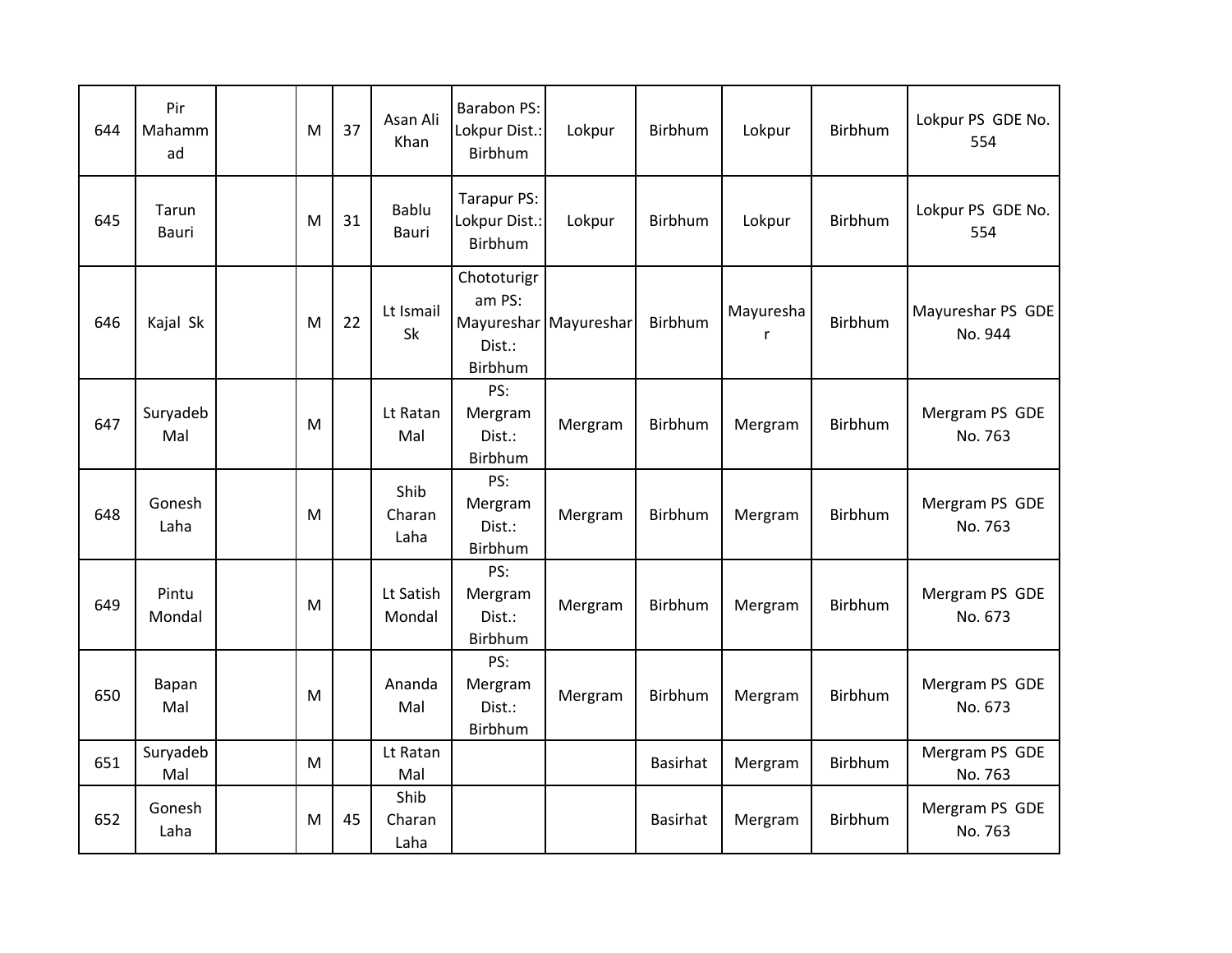| 653 | Pintu<br>Mondal            | M         |    | Lt Satish<br>Mondal |                                                                   |         | <b>Basirhat</b> | Mergram | Birbhum | Mergram PS GDE<br>No. 763 |
|-----|----------------------------|-----------|----|---------------------|-------------------------------------------------------------------|---------|-----------------|---------|---------|---------------------------|
| 654 | Bapan<br>Mal               | M         |    | Ananda<br>Mal       |                                                                   |         | <b>Basirhat</b> | Mergram | Birbhum | Mergram PS GDE<br>No. 763 |
| 655 | Pathik<br>Das              | M         | 20 | <b>Manik Das</b>    |                                                                   |         | <b>Basirhat</b> | Mergram | Birbhum | Mergram PS GDE<br>No. 763 |
| 656 | Pasuan<br>Takhr            | M         | 20 | Dinesh<br>Thakur    | Rajmahal                                                          |         | <b>Basirhat</b> | Murarai | Birbhum | Murarai PS GDE No.<br>748 |
| 657 | Najmul<br>Hossain          | M         | 37 | Nakim Ali           | Bhadiswar<br>PS: Murarai<br>Dist.:<br>Birbhum                     | Murarai | Birbhum         | Murarai | Birbhum | Murarai PS GDE No.<br>748 |
| 658 | Ahammed<br>Ali             | M         | 18 | Ajibul Sk           | Harioka PS:<br>Nalhati<br>Dist.:<br>Birbhum                       | Nalhati | Birbhum         | Nalhati | Birbhum | Nalhati PS GDE No.<br>912 |
| 659 | Pintu Mal                  | M         | 32 | Durgachar<br>an Mal | Kaitha<br>Paharpur<br>Malpara PS:<br>Nalhati<br>Dist.:<br>Birbhum | Nalhati | Birbhum         | Nalhati | Birbhum | Nalhati PS GDE No.<br>912 |
| 660 | Mojid<br>Mondal            | ${\sf M}$ |    | Monirul<br>Mondal   |                                                                   |         | <b>Basirhat</b> | Paikar  | Birbhum | Paikar PS GDE No.<br>699  |
| 661 | Robiul<br>Islam            | M         |    | Elash<br>Mondal     | Chaity                                                            |         | <b>Basirhat</b> | Paikar  | Birbhum | Paikar PS GDE No.<br>699  |
| 662 | Sk<br>Mirajuddi<br>n Haque | M         | 36 | Sk Jaynal           | Sekendarpu<br>r PS: Panrui<br>Dist.:<br>Birbhum                   | Panrui  | Birbhum         | Panrui  | Birbhum | Panrui PS GDE No.<br>590  |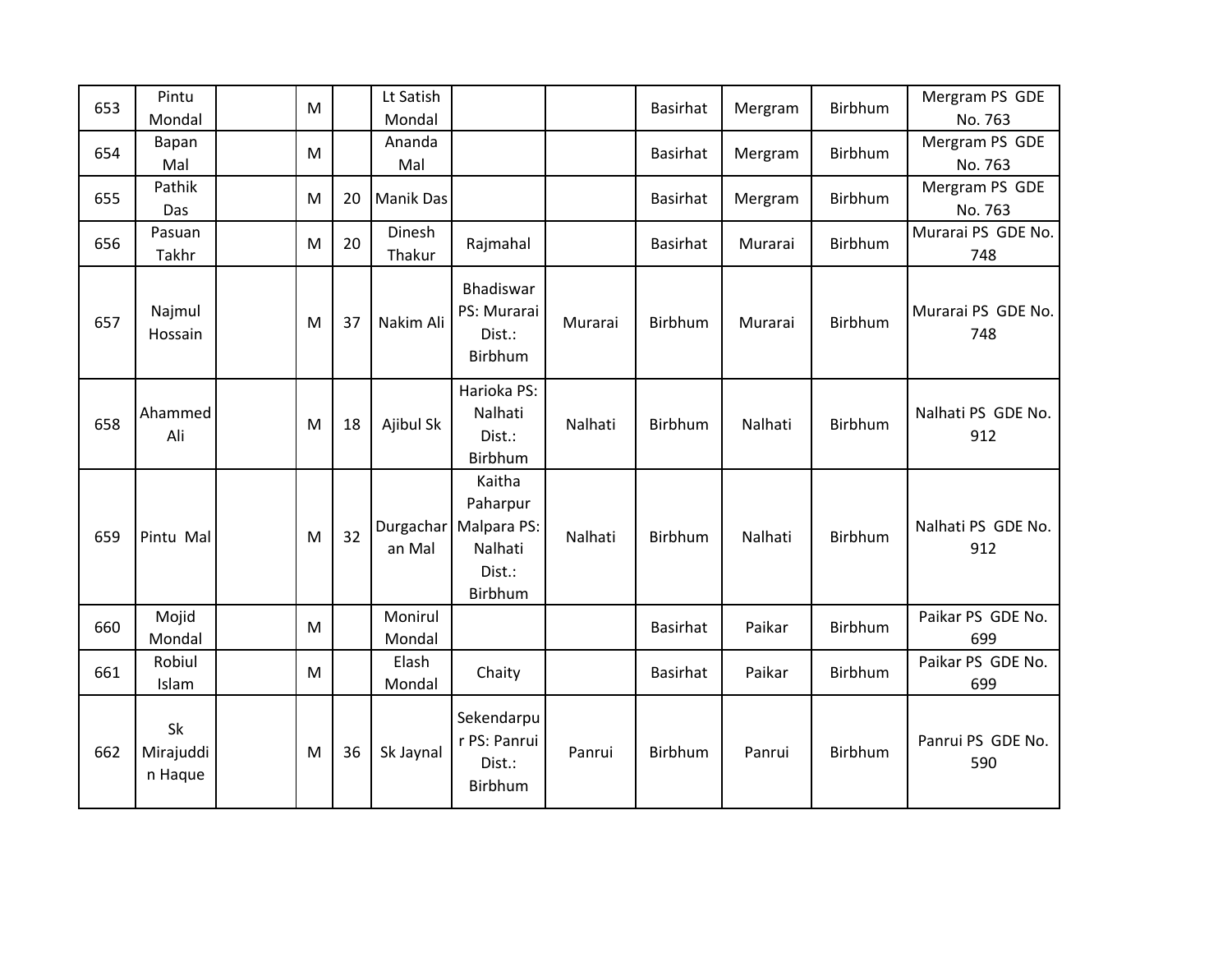| 663 | <b>Buddhade</b><br>b Tudu | M | 22 | Laxmiram<br>Tudu            | Nandulia PS:<br>Mayureshar<br>Dist.:<br>Birbhum                        | Mayureshar | Birbhum        | Sainthia          | <b>Birbhum</b> | Sainthia PS GDE No.<br>932             |
|-----|---------------------------|---|----|-----------------------------|------------------------------------------------------------------------|------------|----------------|-------------------|----------------|----------------------------------------|
| 664 | Roni<br>Bhattacha<br>rjee | M | 23 | Pankaj<br>Bhattacha<br>rjee | Sainthia<br>Ward no 10<br>PS: Sainthia<br>Dist.:<br>Birbhum            | Sainthia   | <b>Birbhum</b> | Sainthia          | <b>Birbhum</b> | Sainthia PS GDE No.<br>932             |
| 665 | Somnath<br>Tudu           | M | 22 | Lt. Khela<br>Tudu           | <b>Tantijal PS:</b><br>Shantiniketa Shantiniket<br>n Dist.:<br>Birbhum | an         | <b>Birbhum</b> | Shantiniket<br>an | Birbhum        | Shantiniketan PS<br><b>GDE No. 851</b> |
| 666 | Markus<br>Murmu           | M | 22 | Gopal<br>Murmu              | Tantijal PS:<br>Shantiniketa Shantiniket<br>n Dist.:<br>Birbhum        | an         | Birbhum        | Shantiniket<br>an | <b>Birbhum</b> | Shantiniketan PS<br><b>GDE No. 851</b> |
| 667 | Mongal<br>Hembram         | M | 18 | Rasik<br>Hembram            | <b>Tantijal PS:</b><br>Shantiniketa Shantiniket<br>n Dist.:<br>Birbhum | an         | <b>Birbhum</b> | Shantiniket<br>an | <b>Birbhum</b> | Shantiniketan PS<br><b>GDE No. 851</b> |
| 668 | Somnat<br>Tudu            | M | 24 | Jadu Tudu                   | <b>Tantijal PS:</b><br>Shantiniketa Shantiniket<br>n Dist.:<br>Birbhum | an         | Birbhum        | Shantiniket<br>an | Birbhum        | Shantiniketan PS<br><b>GDE No. 851</b> |
| 669 | Surajit<br>Das            | M | 22 | Chittaranj<br>on Das        | Purandarpur<br>PS: Suri<br>Dist.:<br>Birbhum                           | Suri       | Birbhum        | Suri              | <b>Birbhum</b> | Suri PS GDE No.<br>1208                |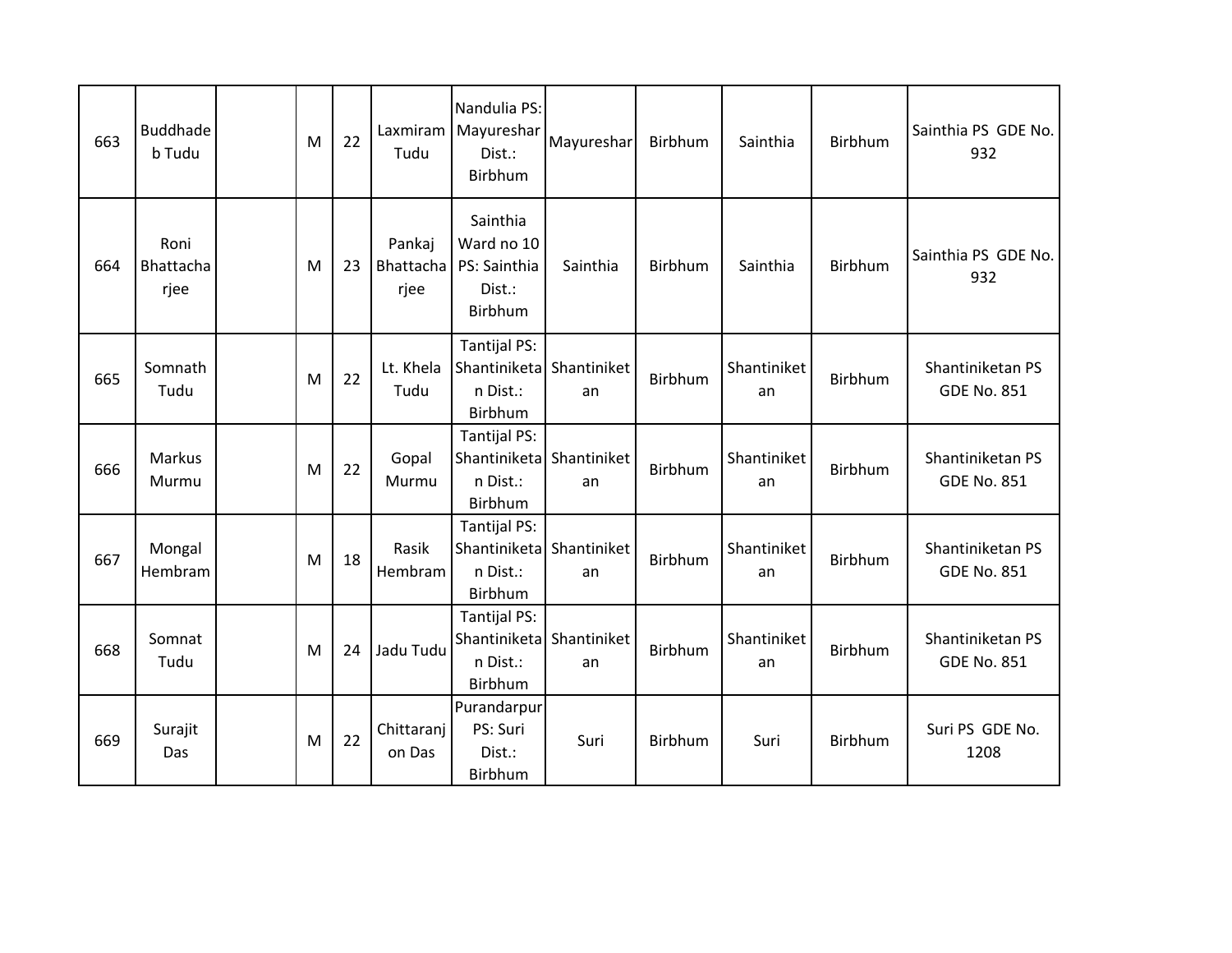| 670 | Hareram<br>Shaw   | M | 40 | Lt<br>Ramayan<br>Shaw | <b>Basirhat</b> | Bhadreswar        | Chandannag<br>ar Police<br>Commission<br>erate | Bhadreswar PS GDE<br>No. 469 |
|-----|-------------------|---|----|-----------------------|-----------------|-------------------|------------------------------------------------|------------------------------|
| 671 | Md Safik          | M | 36 | Ab<br>Rahaman         | <b>Basirhat</b> | Bhadreswar        | Chandannag<br>ar Police<br>Commission<br>erate | Bhadreswar PS GDE<br>No. 398 |
| 672 | Ram Kr<br>Yadav   | M | 41 | Lt Mohan<br>Yadav     | <b>Basirhat</b> | <b>Bhadreswar</b> | Chandannag<br>ar Police<br>Commission<br>erate | Bhadreswar PS GDE<br>No. 398 |
| 673 | Sk<br>Sahjahan    | M | 46 | Lt Ali Ser            | <b>Basirhat</b> | <b>Bhadreswar</b> | Chandannag<br>ar Police<br>Commission<br>erate | Bhadreswar PS GDE<br>No. 398 |
| 674 | Ramanand<br>Ram   | M | 44 | Lt<br>Dipendra<br>Ram | <b>Basirhat</b> | Bhadreswar        | Chandannag<br>ar Police<br>Commission<br>erate | Bhadreswar PS GDE<br>No. 400 |
| 675 | Md Isha           | M | 36 | Md<br><b>Usman</b>    | <b>Basirhat</b> | Bhadreswar        | Chandannag<br>ar Police<br>Commission<br>erate | Bhadreswar PS GDE<br>No. 400 |
| 676 | Arsalan<br>Ansari | M | 36 | Sabir Ali             | <b>Basirhat</b> | Bhadreswar        | Chandannag<br>ar Police<br>Commission<br>erate | Bhadreswar PS GDE<br>No. 317 |
|     |                   |   |    | Lt Phool              |                 |                   | Chandannag                                     |                              |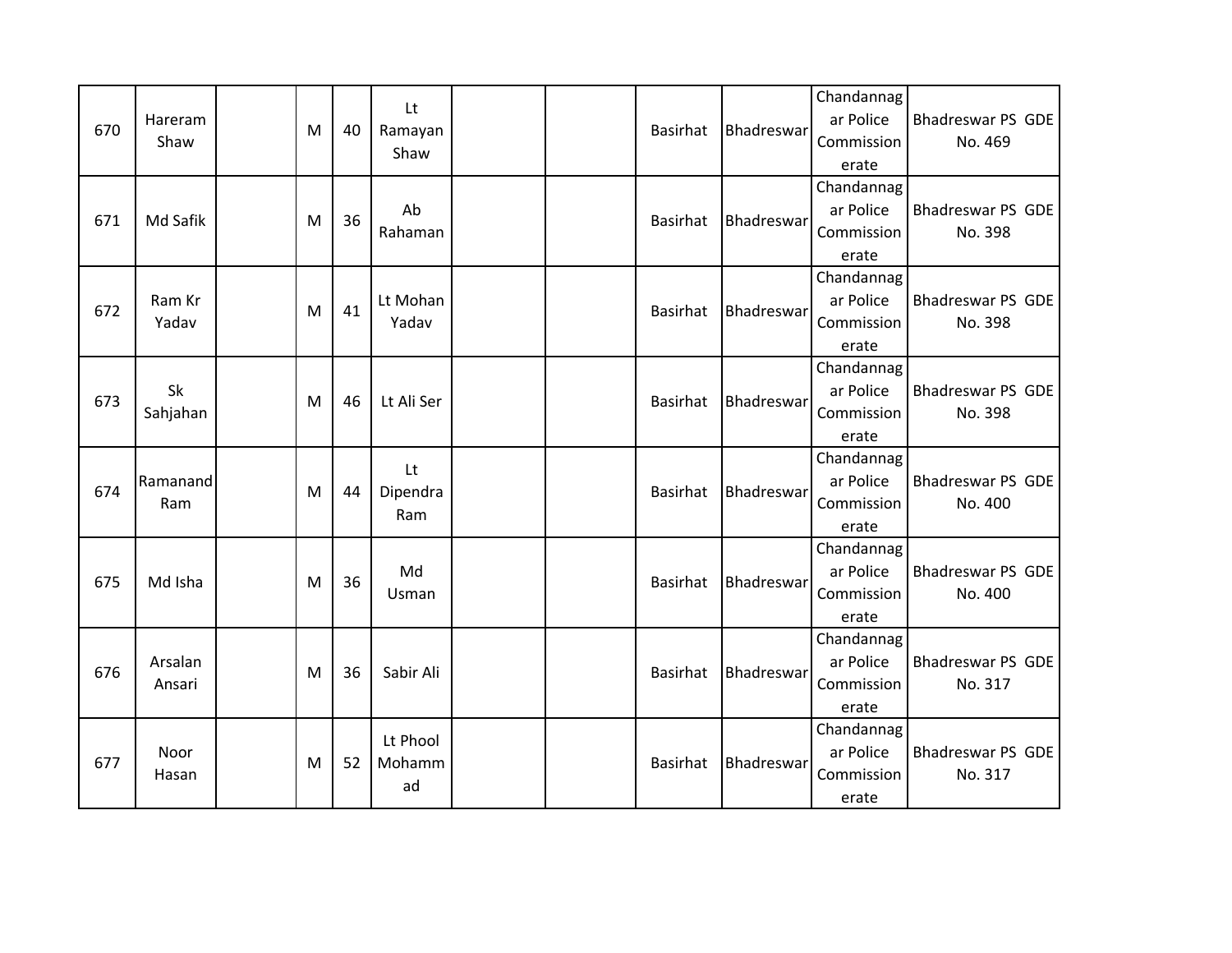| 678 | Krishna<br>Prasad | M | 58 | Lt Dinesh<br>Prasad |                                                                             | <b>Basirhat</b> | <b>Bhadreswar</b> | Chandannag<br>ar Police<br>Commission<br>erate | Bhadreswar PS GDE<br>No. 317          |
|-----|-------------------|---|----|---------------------|-----------------------------------------------------------------------------|-----------------|-------------------|------------------------------------------------|---------------------------------------|
| 679 | Tabrez<br>Alam    | M | 26 | Md Aslam            |                                                                             | <b>Basirhat</b> | Bhadreswar        | Chandannag<br>ar Police<br>Commission<br>erate | <b>Bhadreswar PS GDE</b><br>No. 317   |
| 680 | <b>Bivash Das</b> | M | 26 | <b>Bijay Das</b>    | Padripara,<br>Vivekanand<br>a Sarani, P.S-<br>Chandannag<br>ar,             | <b>Basirhat</b> | Chandanna<br>gar  | Chandannag<br>ar Police<br>Commission<br>erate | Chandannagar PS<br><b>GDE No. 841</b> |
| 681 | Javed<br>Iqbal    | M | 28 |                     | Kuthir math<br>(N), P.S-<br>Liyakat Ali Chandannag<br>ar, Dist.-<br>Hooghly | <b>Basirhat</b> | Chandanna<br>gar  | Chandannag<br>ar Police<br>Commission<br>erate | Chandannagar PS<br><b>GDE No. 841</b> |
| 682 | Nilabrata<br>Das  | M | 23 | Dhruba<br>Das       | Barasat,<br>Deypara, P.S.<br>Chandannag<br>ar, Hooghly                      | <b>Basirhat</b> | Chandanna<br>gar  | Chandannag<br>ar Police<br>Commission<br>erate | Chandannagar PS<br><b>GDE No. 841</b> |
| 683 | Pradip<br>Mondal  | M | 25 | Sankar<br>Mondal    | Mankundu,<br>Natunpara,<br>$P.S -$<br>Chandannag<br>ar, Hooghly             | <b>Basirhat</b> | Chandanna<br>gar  | Chandannag<br>ar Police<br>Commission<br>erate | Chandannagar PS<br><b>GDE No. 841</b> |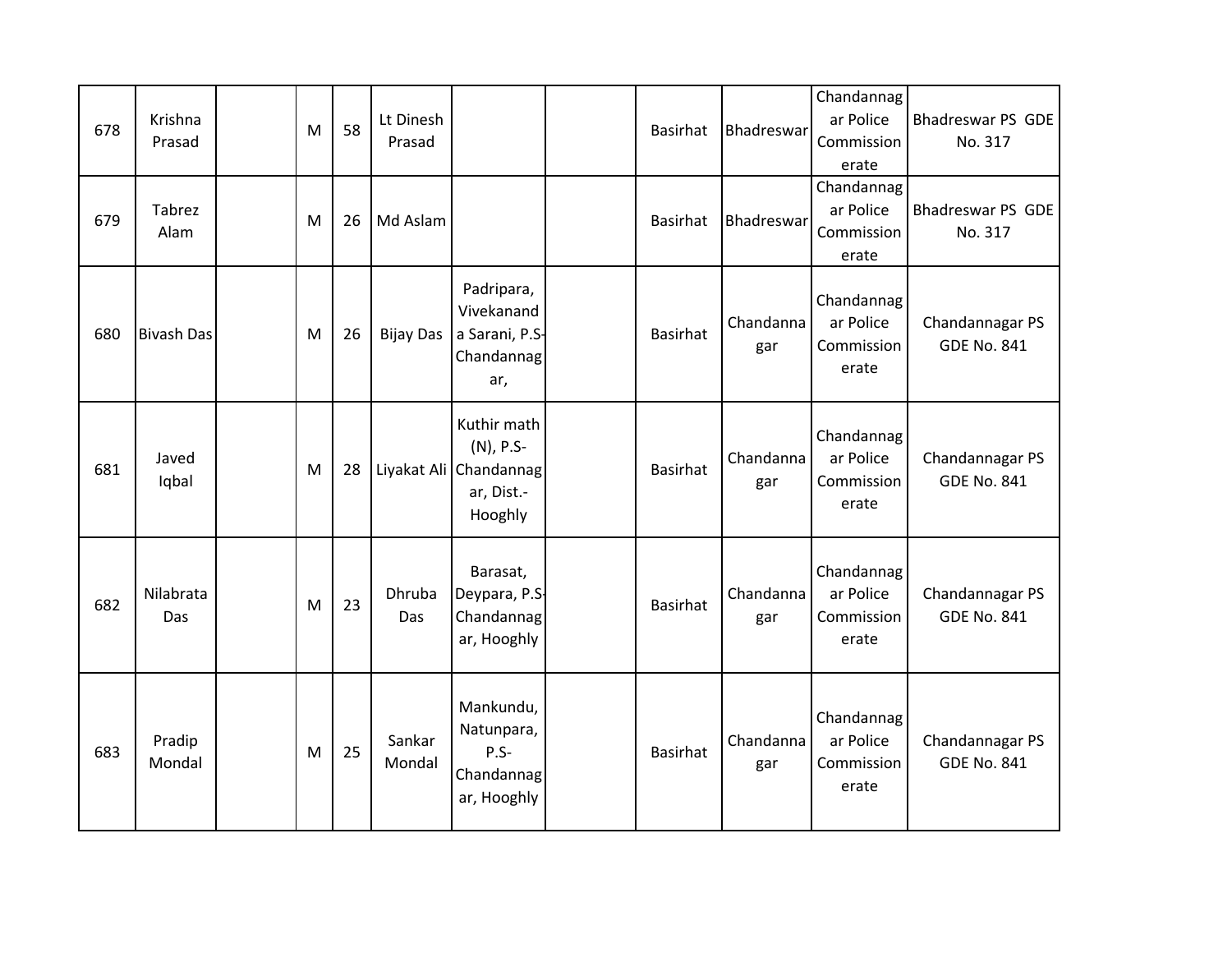| 684 | Pradip<br>Ghosh            | M | 46 | Late<br>Madan<br>Mohan<br>Ghosh | 155,<br>Satchasipara<br>Road, P.O-<br>Chatra, P.S-<br>Serampore | <b>Basirhat</b> | Chandanna<br>gar | Chandannag<br>ar Police<br>Commission<br>erate | Chandannagar PS<br><b>GDE No. 841</b> |
|-----|----------------------------|---|----|---------------------------------|-----------------------------------------------------------------|-----------------|------------------|------------------------------------------------|---------------------------------------|
| 685 | Samirul<br>Islam           | M | 35 | Sk Sirajul<br>Islam             | Bandel,<br>Balagarh, PS<br>CHN(H)                               | <b>Basirhat</b> | Chinsurah        | Chandannag<br>ar Police<br>Commission<br>erate | Chinsurah PS GDE<br>No. 567           |
| 686 | Sourav<br>Talukder         | M | 32 | Swapan<br>Talukder              | Keota, Tyre<br>bagan, PS<br>CHN(H)                              | <b>Basirhat</b> | Chinsurah        | Chandannag<br>ar Police<br>Commission<br>erate | Chinsurah PS GDE<br>No. 567           |
| 687 | Amit Das                   | M | 24 | Ajit Das                        | Kantapukur,<br>Kalyan<br>nagar, PS<br>CHN(H)                    | <b>Basirhat</b> | Chinsurah        | Chandannag<br>ar Police<br>Commission<br>erate | Chinsurah PS GDE<br>No. 567           |
| 688 | Mithun<br><b>Biswas</b>    | M | 30 | Samar<br>Paswan                 | Satyapirtala<br>PS CHN (H)                                      | <b>Basirhat</b> | Chinsurah        | Chandannag<br>ar Police<br>Commission<br>erate | Chinsurah PS GDE<br>No. 1181          |
| 689 | Sanjay<br>Paik             | M | 35 | <b>Bimal Paik</b>               | Rabindranag<br>ar, 1no PS<br>CHN(H)                             | <b>Basirhat</b> | Chinsurah        | Chandannag<br>ar Police<br>Commission<br>erate | Chinsurah PS GDE<br>No. 1181          |
| 690 | Rajib Ali<br>Mondal        | M | 56 | Lt Mazar<br>Mondal              | Garib<br>Alawabag PS<br>CHN(H)                                  | <b>Basirhat</b> | Chinsurah        | Chandannag<br>ar Police<br>Commission<br>erate | Chinsurah PS GDE<br>No. 1172          |
| 691 | Mahamm<br>ad Ali<br>Mondal | M | 57 | Lt. Haiat<br>Ali<br>Mondal      | Garib<br>Alawabag PS<br>CHN(H)                                  | <b>Basirhat</b> | Chinsurah        | Chandannag<br>ar Police<br>Commission<br>erate | Chinsurah PS GDE<br>No. 1172          |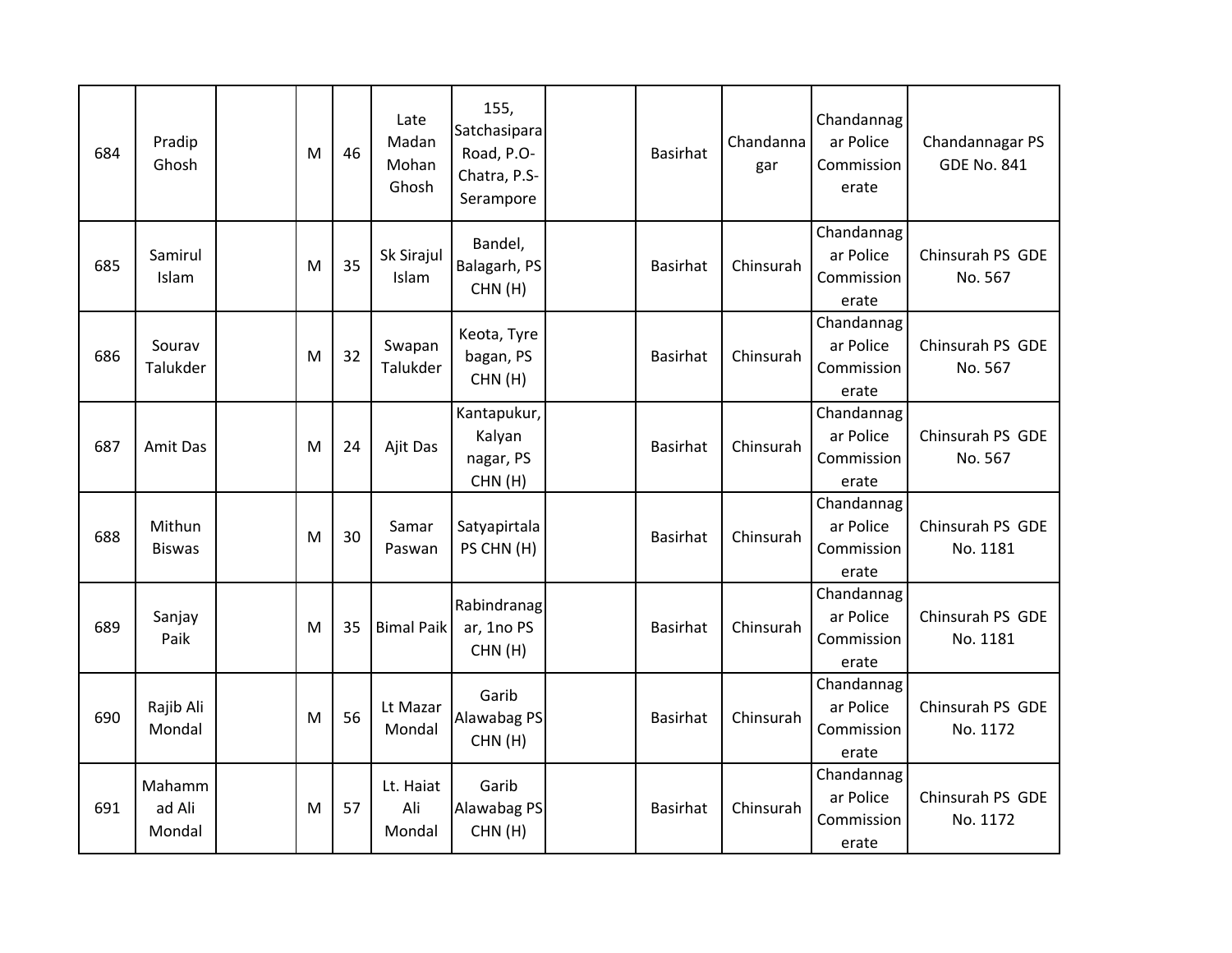| 692 | Sukur Ali<br>Mondal       | M | 70 | Lt. Haiat<br>Ali<br>Mondal    | Garib<br>Alawabag PS<br>CHN(H)                 | <b>Basirhat</b> | Chinsurah | Chandannag<br>ar Police<br>Commission<br>erate | Chinsurah PS GDE<br>No. 1172 |
|-----|---------------------------|---|----|-------------------------------|------------------------------------------------|-----------------|-----------|------------------------------------------------|------------------------------|
| 693 | Prosenjit<br>Dutta        | M | 40 | Lt Rakhal<br>Chandra<br>Dutta | Keota,<br>Satpukur PO<br>Sahaganj PS<br>CHN(H) | <b>Basirhat</b> | Chinsurah | Chandannag<br>ar Police<br>Commission<br>erate | Chinsurah PS GDE<br>No. 1192 |
| 694 | Debabrata<br>Kar          | M | 21 | Lt. Tarun<br>Kar              | Jagadishpur<br>PS Liluah<br>Dist.<br>Howrah    | <b>Basirhat</b> | Dankuni   | Chandannag<br>ar Police<br>Commission<br>erate | Dankuni PS GDE No.<br>926    |
| 695 | Ayan Kr<br>Das            | M | 22 | Lt. Amit<br>Das               | 3No<br>Devipara<br>Liluah<br>Howrah            | <b>Basirhat</b> | Dankuni   | Chandannag<br>ar Police<br>Commission<br>erate | Dankuni PS GDE No.<br>926    |
| 696 | Jay<br>Prakash<br>Chowhan | M | 23 | Harilal<br>Chowhan            | 1 No<br>Devipara PS<br>Liluah<br>Howrah        | <b>Basirhat</b> | Dankuni   | Chandannag<br>ar Police<br>Commission<br>erate | Dankuni PS GDE No.<br>926    |
| 697 | Mithun<br>Mallick         | M | 29 | Faziu<br>Mallick              | Mrigala PS<br>Dankuni<br>Hooghly               | <b>Basirhat</b> | Dankuni   | Chandannag<br>ar Police<br>Commission<br>erate | Dankuni PS GDE No.<br>919    |
| 698 | Tajarul<br>Mallick        | M | 32 | Din<br>Mahamm<br>ad Mallick   | Mrigala PS<br>Dankuni<br>Hooghly               | <b>Basirhat</b> | Dankuni   | Chandannag<br>ar Police<br>Commission<br>erate | Dankuni PS GDE No.<br>919    |
| 699 | <b>Bikram</b><br>Ghosh    | M | 32 | Monoranj<br>an Ghosh          | Subhaspally<br>PS Dankuni<br>Dist.<br>Hooghly  | <b>Basirhat</b> | Dankuni   | Chandannag<br>ar Police<br>Commission<br>erate | Dankuni PS GDE No.<br>926    |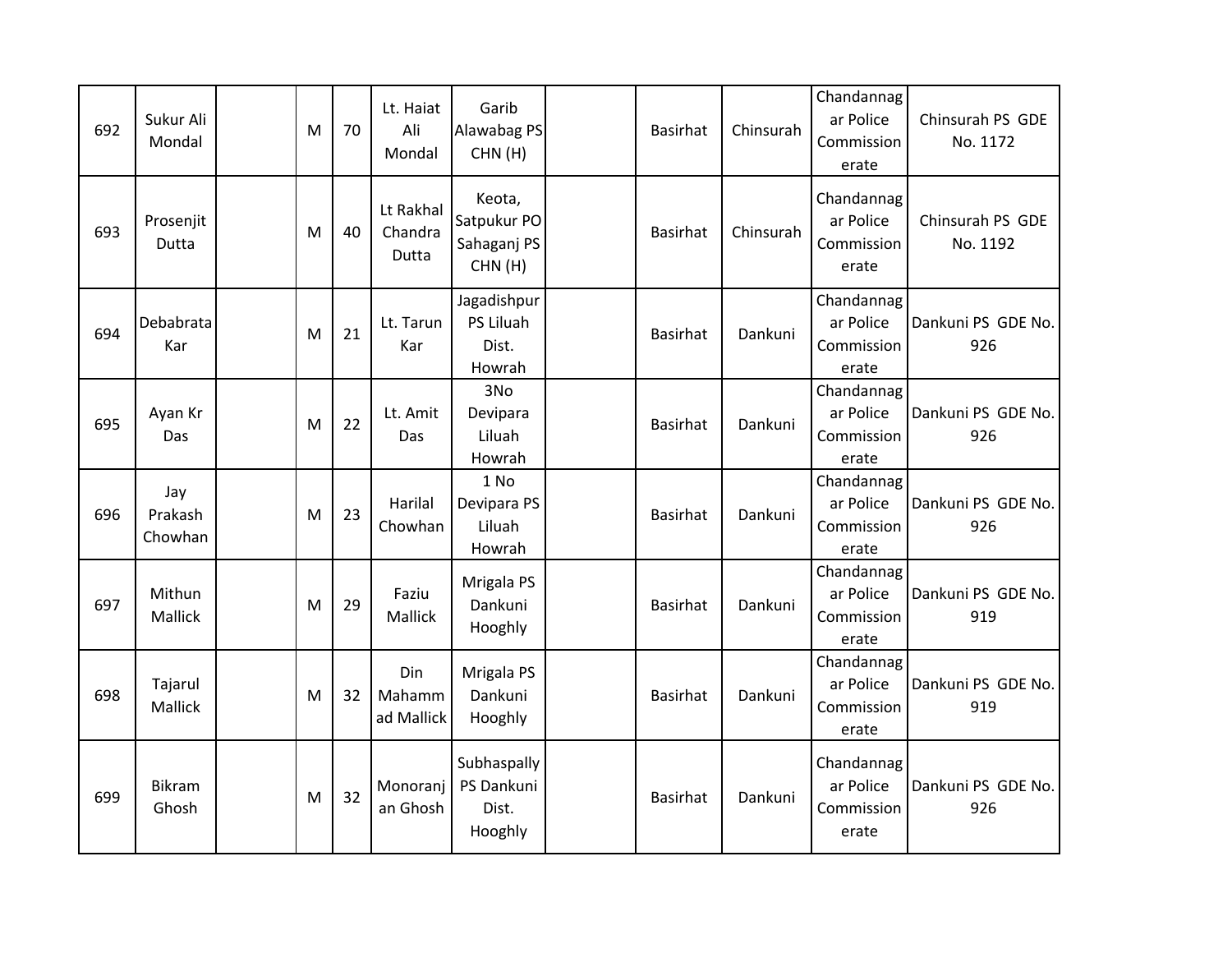| 700 | Santosh<br>Chatary     | M | 34 | Satrugan<br>Chatary      | Subhaspally<br>PS Dankuni<br>Dist.<br>Hooghly | <b>Basirhat</b> | Dankuni | Chandannag<br>ar Police<br>Commission<br>erate | Dankuni PS GDE No.<br>926 |
|-----|------------------------|---|----|--------------------------|-----------------------------------------------|-----------------|---------|------------------------------------------------|---------------------------|
| 701 | Sukdeb<br>Karmokar     | M | 42 | Haran<br>Karmakar        | Subhaspally<br>PS Dankuni<br>Dist.<br>Hooghly | <b>Basirhat</b> | Dankuni | Chandannag<br>ar Police<br>Commission<br>erate | Dankuni PS GDE No.<br>926 |
| 702 | Lalu Ray               | M | 36 | Guiram<br>Ray            | Nizdankuni<br>PS Dankuni<br>Hooghly           | <b>Basirhat</b> | Dankuni | Chandannag<br>ar Police<br>Commission<br>erate | Dankuni PS GDE No.<br>920 |
| 703 | Raju Das               | м | 30 | Birendra<br>Das          | Nizdankuni<br>PS Dankuni<br>Hooghly           | <b>Basirhat</b> | Dankuni | Chandannag<br>ar Police<br>Commission<br>erate | Dankuni PS GDE No.<br>920 |
| 704 | Santi<br>Ranjan<br>Dey | м | 47 | Lt.<br>Nanigopal<br>Dey  | Pardankuni<br>PS Dankuni<br>Hooghly           | <b>Basirhat</b> | Dankuni | Chandannag<br>ar Police<br>Commission<br>erate | Dankuni PS GDE No.<br>927 |
| 705 | <b>Tapas Das</b>       | M | 22 | Arjun Das                | Pardankuni<br>PS Dankuni<br>Hooghly           | <b>Basirhat</b> | Dankuni | Chandannag<br>ar Police<br>Commission<br>erate | Dankuni PS GDE No.<br>927 |
| 706 | Rajesh<br>Shaw         | M | 52 | Lt.<br>Chadraika<br>Shaw | Nizdankuni<br>PS Dankuni<br>Hooghly           | <b>Basirhat</b> | Dankuni | Chandannag<br>ar Police<br>Commission<br>erate | Dankuni PS GDE No.<br>927 |
| 707 | Sagar Das              | M | 39 | Lt. Sankar<br>Das        | Nizdankuni<br>PS Dankuni<br>Hooghly           | <b>Basirhat</b> | Dankuni | Chandannag<br>ar Police<br>Commission<br>erate | Dankuni PS GDE No.<br>927 |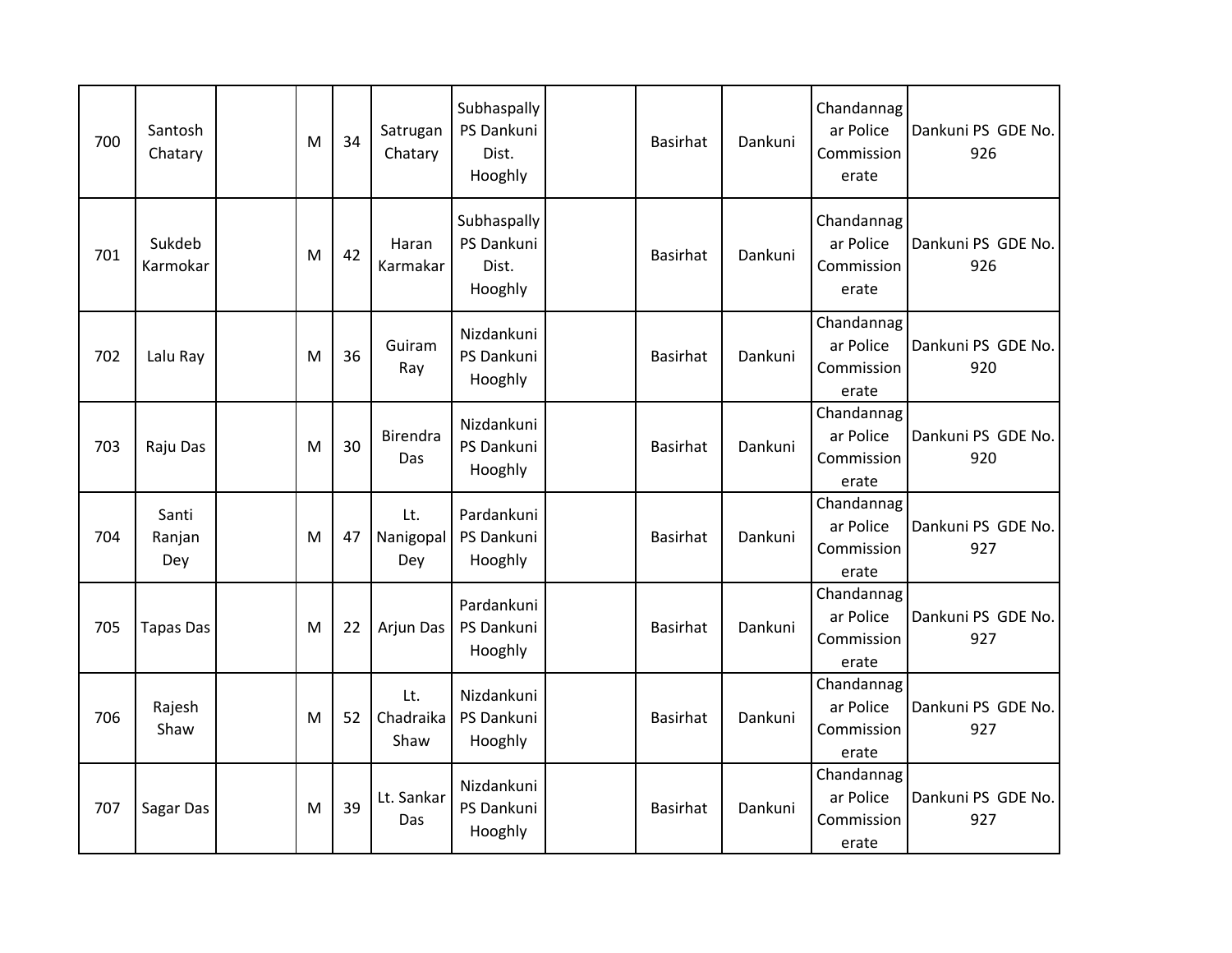| 708 | Dinesh Lal<br>Gupta | M | 51 | Sankar Lal<br>Gupta      | Nizdankuni<br>PS Dankuni<br>Hooghly                                    |        | <b>Basirhat</b>                                | Dankuni   | Chandannag<br>ar Police<br>Commission<br>erate | Dankuni PS GDE No.<br>927    |
|-----|---------------------|---|----|--------------------------|------------------------------------------------------------------------|--------|------------------------------------------------|-----------|------------------------------------------------|------------------------------|
| 709 | Sk. Anarul          | M | 30 | Sk. Riyajul              | Nizdankuni<br>PS Dankuni<br>Hooghly                                    |        | <b>Basirhat</b>                                | Dankuni   | Chandannag<br>ar Police<br>Commission<br>erate | Dankuni PS GDE No.<br>943    |
| 710 | Jogeswar<br>Paswan  | M | 40 | Lt.<br>Mahadev<br>Paswan | Nizdankuni<br>PS Dankuni<br>Hooghly                                    |        | <b>Basirhat</b>                                | Dankuni   | Chandannag<br>ar Police<br>Commission<br>erate | Dankuni PS GDE No.<br>943    |
| 711 | Sk. Hajrat          | M | 43 | Abdul<br>High            | Nizdankuni<br>PS Dankuni<br>Hooghly                                    |        | <b>Basirhat</b>                                | Dankuni   | Chandannag<br>ar Police<br>Commission<br>erate | Dankuni PS GDE No.<br>943    |
| 712 | Birendar<br>Das     | M | 32 | Dasu Das                 | Nizdankuni<br>PS Dankuni<br>Hooghly                                    |        | <b>Basirhat</b>                                | Dankuni   | Chandannag<br>ar Police<br>Commission<br>erate | Dankuni PS GDE No.<br>958    |
| 713 | Mritunjay<br>Naskar | M | 42 | Lt. Gopal<br>Ch Naskar   | Debipur 2<br>No PS Liluah<br>Howrah                                    |        | <b>Basirhat</b>                                | Dankuni   | Chandannag<br>ar Police<br>Commission<br>erate | Dankuni PS GDE No.<br>958    |
| 714 | Sonu<br>Barman      | M | 20 | Lov<br>Barman            | PS: Rishra<br>Dist.:<br>Chandannag<br>ar Police<br>Commission<br>erate | Rishra | Chandanna<br>gar Police<br>Commissio<br>nerate | Rishra    | Chandannag<br>ar Police<br>Commission<br>erate | Rishra PS GDE No.<br>871     |
| 715 | Shivam<br>Pathak    |   |    | S/o Pankaj<br>Pathak     |                                                                        |        | <b>Basirhat</b>                                | Uttarpara | Chandannag<br>ar Police<br>Commission<br>erate | Uttarpara PS GDE<br>No. 1125 |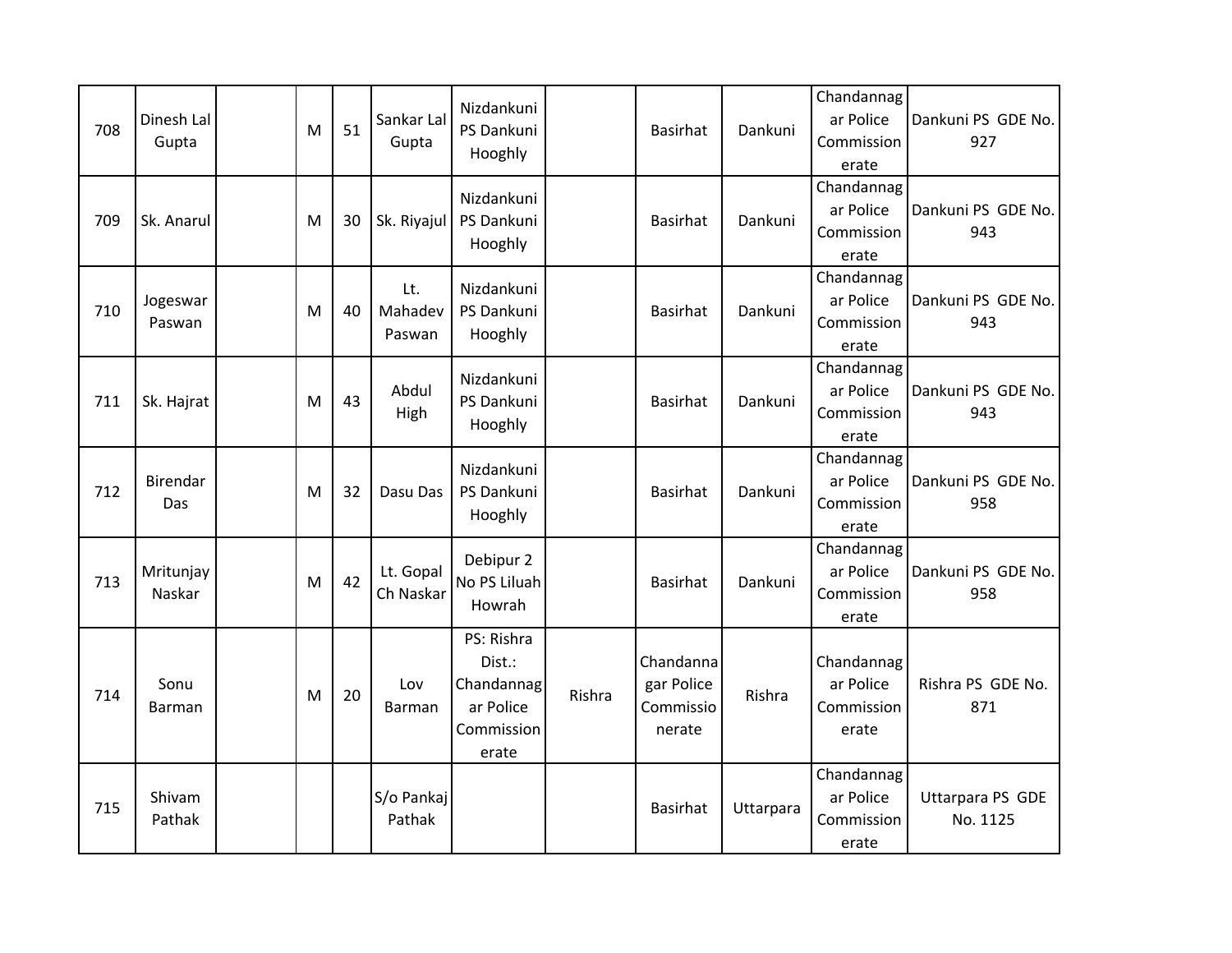| 716 | Joysankar<br>Kumar  |   |    | S/o Ram<br>Jibon<br>Kumar |                                                                                 |           | <b>Basirhat</b>           | Uttarpara | Chandannag<br>ar Police<br>Commission<br>erate | Uttarpara PS GDE<br>No. 1144                              |
|-----|---------------------|---|----|---------------------------|---------------------------------------------------------------------------------|-----------|---------------------------|-----------|------------------------------------------------|-----------------------------------------------------------|
| 717 | Biswanath<br>Barman |   |    | Bani Ram<br><b>Barman</b> | <b>KISAMAT</b><br><b>DASGRAM</b><br>PS:<br>Sahebganj<br>Dist.:<br>Coochbehar    | Sahebganj | Coochbeha<br>$\mathsf{r}$ | Dinhata   | Coochbehar                                     | Dinhata PS GDE No.<br>1042                                |
| 718 | Rahul Das           |   | 31 | Lt. Harish<br>Das         | PS:<br>Ghogsadang   Ghogsadan   Coochbeha   Ghogsadan<br>a Dist.:<br>Coochbehar | ga        | $\mathsf{r}$              | ga        | Coochbehar                                     | Ghogsadanga PS<br><b>GDE No. 591</b>                      |
| 719 | Jiyarul<br>Miah     | M | 25 | Mojidul<br>Miah           | Kadamtala<br>PS:<br>Sahebganj<br>Dist.:<br>Coochbehar                           | Sahebganj | Coochbeha<br>$\mathsf{r}$ | Sahebganj | Coochbehar                                     | Sahebganj PS GDE<br>No. 513                               |
| 720 | Osman<br>Miah       | M | 56 | Lt.bonish<br>Miah         | Kadamtala<br>PS:<br>Sahebganj<br>Dist.:<br>Coochbehar                           | Sahebganj | Coochbeha<br>$\mathsf{r}$ | Sahebganj | Coochbehar                                     | Sahebganj PS GDE<br>No. 513                               |
| 721 | Tapan<br>Sarkar     | M | 45 | Sachin Kr<br>Sarkar       | Nagarerbari-<br>IPS:<br>Sahebganj<br>Dist.:<br>Coochbehar                       | Sahebganj | Coochbeha<br>$\mathsf{r}$ | Sahebganj | Coochbehar                                     | Sahebganj PS<br><b>Outpost Nayarhat</b><br>OP GDE No. 405 |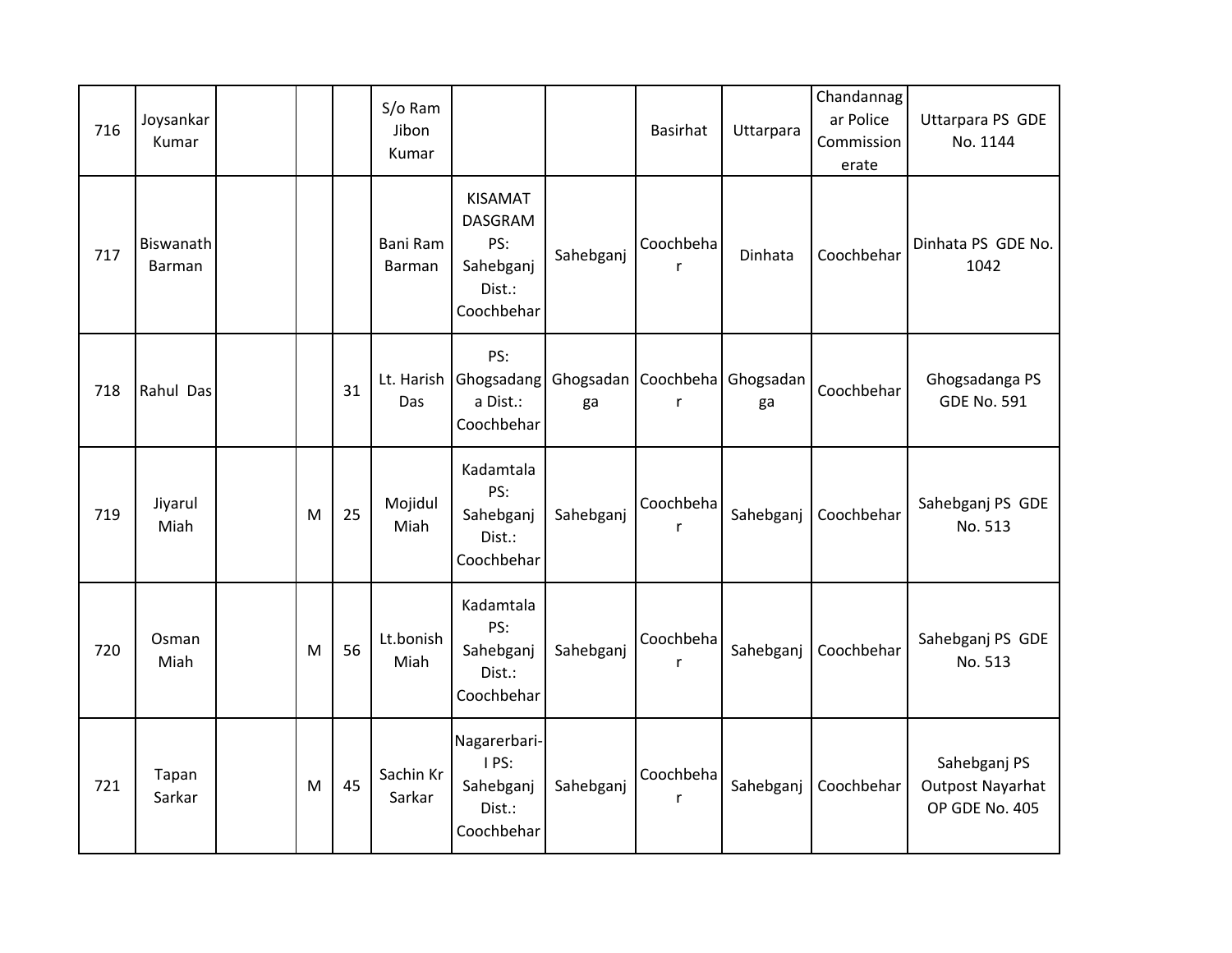| 722 | Surjya<br>Kanta<br>Barman | M | 30 | Nilkanta<br>Barman         | Gobrachhar<br>a Atiabari<br>PS: Dinhata<br>Dist.:<br>Coochbehar | Dinhata          | Coochbeha      | Sahebganj | Coochbehar | Sahebganj PS GDE<br>No. 551 |
|-----|---------------------------|---|----|----------------------------|-----------------------------------------------------------------|------------------|----------------|-----------|------------|-----------------------------|
| 723 | Chandan<br>Rabi Das       | M | 28 | Lt.<br>Ramnath<br>Rabi Das | Gobrachha<br>Atiabari PS:<br>Dinhata<br>Dist.:<br>Coochbehar    | Dinhata          | Coochbeha<br>r | Sahebganj | Coochbehar | Sahebganj PS GDE<br>No. 551 |
| 724 | Pankaj<br>Barman          | M |    | Nagen<br>Barman            | PS:<br>Tufanganj<br>Dist.:<br>Coochbehar                        | Tufanganj        | Coochbeha<br>r | Tufanganj | Coochbehar | Tufanganj PS GDE<br>No. 836 |
| 725 | Bikram<br>Roy             | M |    | <b>Bimal Roy</b>           | PS:<br>Tufanganj<br>Dist.:<br>Coochbehar                        | Tufanganj        | Coochbeha<br>r | Tufanganj | Coochbehar | Tufanganj PS GDE<br>No. 836 |
| 726 | Atowar<br>Khan            | M |    | Newyez<br>Khan             | PS:<br><b>Baxsirhat</b><br>Dist.:<br>Coochbehar                 | <b>Baxsirhat</b> | Coochbeha<br>r | Tufanganj | Coochbehar | Tufanganj PS GDE<br>No. 869 |
| 727 | Mahinul<br>Hoque          | M |    | Achhiuddi<br>n Miah        | PS:<br>Tufanganj<br>Dist.:<br>Coochbehar                        | Tufanganj        | Coochbeha<br>r | Tufanganj | Coochbehar | Tufanganj PS GDE<br>No. 869 |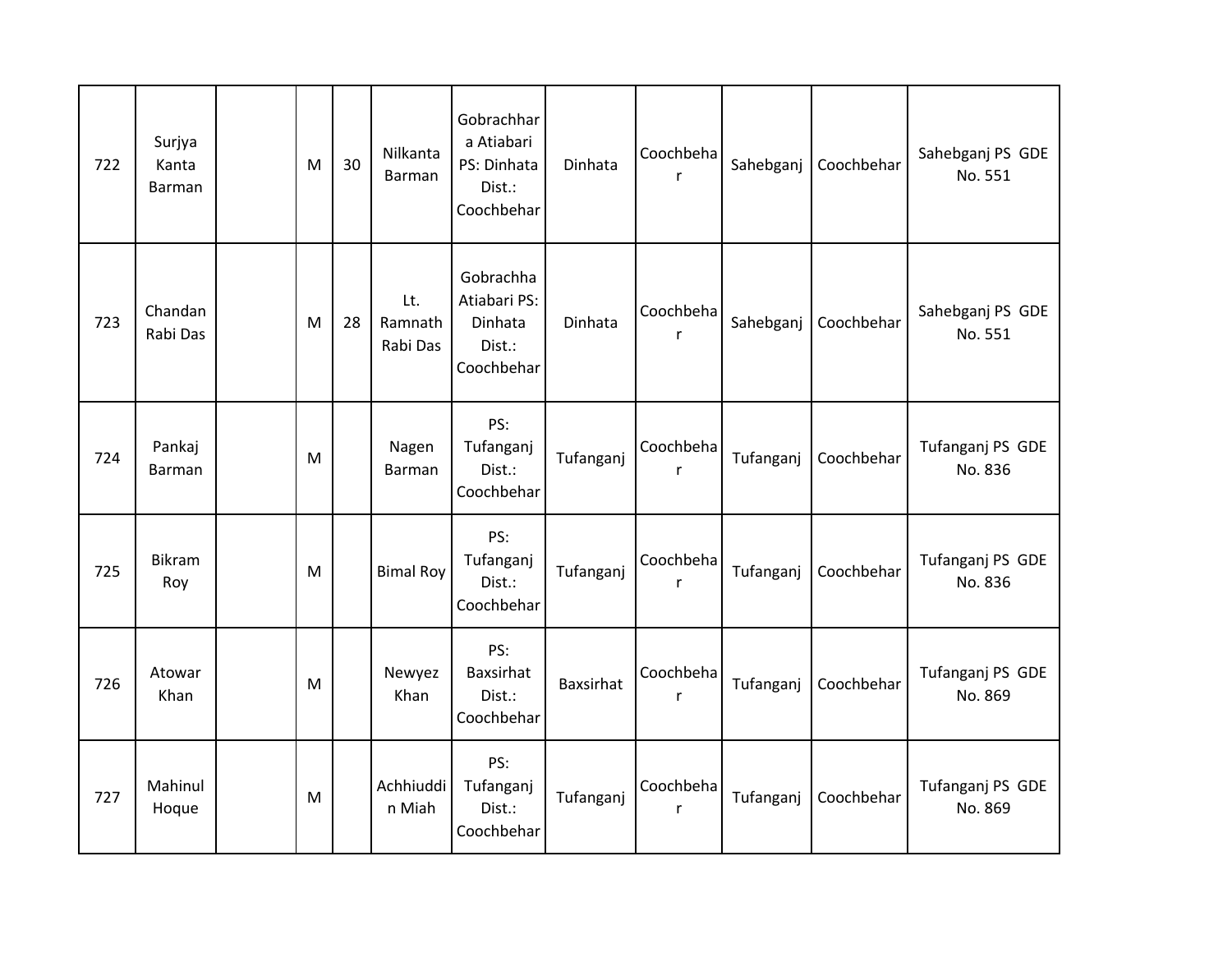| 728 | Brojendra<br>Nath<br>Adhikary | M |    | Lt. Sushil<br>Adhikary | PS:<br>Tufanganj<br>Dist.:<br>Coochbehar                                          | Tufanganj | Coochbeha<br>r      | Tufanganj | Coochbehar          | Tufanganj PS GDE<br>No. 869         |
|-----|-------------------------------|---|----|------------------------|-----------------------------------------------------------------------------------|-----------|---------------------|-----------|---------------------|-------------------------------------|
| 729 | Samsul<br>Ali                 | M |    | Lutfar Ali             | PS:<br>Tufanganj<br>Dist.:<br>Coochbehar                                          | Tufanganj | Coochbeha<br>r      | Tufanganj | Coochbehar          | Tufanganj PS GDE<br>No. 869         |
| 730 | Ramjan<br>Ali                 | M |    | Nurislam<br>Miah       | PS:<br>Tufanganj<br>Dist.:<br>Coochbehar                                          | Tufanganj | Coochbeha<br>r      | Tufanganj | Coochbehar          | Tufanganj PS GDE<br>No. 869         |
| 731 | Ashim<br>Das                  | M | 19 | Sonatan<br>Das         | <b>BANGI DAS</b><br><b>PARA PS:</b><br>Balurghat<br>Dist.:<br>Dakshin<br>Dinajpur | Balurghat | Dakshin<br>Dinajpur | Balurghat | Dakshin<br>Dinajpur | <b>Balurghat PS GDE</b><br>No. 1056 |
| 732 | Manu<br>Roy                   | M | 22 | Lt. Paran<br>Roy       | Dhitolhat<br>PS:<br>Bansihari<br>Dist.:<br>Dakshin<br>Dinajpur                    | Bansihari | Dakshin<br>Dinajpur | Bansihari | Dakshin<br>Dinajpur | Bansihari PS GDE<br>No. 707         |
| 733 | Bhudu<br>Mardi                | M | 26 | Sunil<br>Mardi         | Dhitolhat<br>PS:<br>Bansihari<br>Dist.:<br>Dakshin<br>Dinajpur                    | Bansihari | Dakshin<br>Dinajpur | Bansihari | Dakshin<br>Dinajpur | Bansihari PS GDE<br>No. 717         |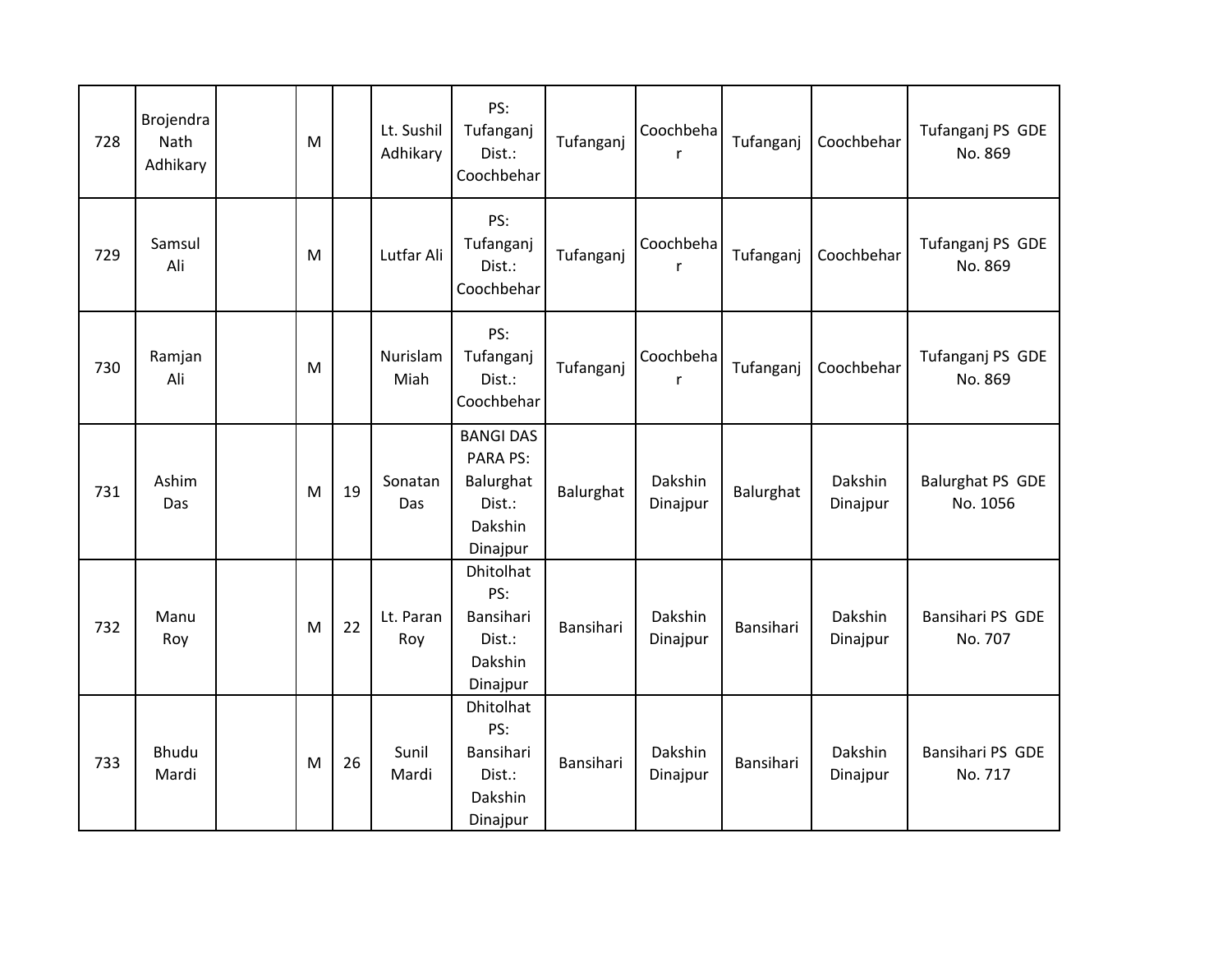| 734 | Shyamal<br>Hembrom     | M | 25 | <b>Dhuma</b><br>Hembram      | <b>Dhitolhat</b><br>PS:<br>Bansihari<br>Dist.:<br>Dakshin<br>Dinajpur | Bansihari       | Dakshin<br>Dinajpur | Bansihari       | Dakshin<br>Dinajpur | Bansihari PS GDE<br>No. 717          |
|-----|------------------------|---|----|------------------------------|-----------------------------------------------------------------------|-----------------|---------------------|-----------------|---------------------|--------------------------------------|
| 735 | Binay<br>Prasad        | M | 40 | Rabi<br>Prasad               | Shibpur PS:<br>Tapan Dist.:<br>Dakshin<br>Dinajpur                    | Tapan           | Dakshin<br>Dinajpur | Bansihari       | Dakshin<br>Dinajpur | Bansihari PS GDE<br>No. 719          |
| 736 | Dulal Das              | M | 58 | Lt. Sermu<br>Das             | Sihol PS:<br>Bansihari<br>Dist.:<br>Dakshin<br>Dinajpur               | Bansihari       | Dakshin<br>Dinajpur | Bansihari       | Dakshin<br>Dinajpur | Bansihari PS GDE<br>No. 719          |
| 737 | Manasha<br>Thakur      | M | 52 | Lt. Tarani<br>Thakur         | Sihol PS:<br>Bansihari<br>Dist.:<br>Dakshin<br>Dinajpur               | Bansihari       | Dakshin<br>Dinajpur | Bansihari       | Dakshin<br>Dinajpur | Bansihari PS GDE<br>No. 719          |
| 738 | Biplab<br>Kumar<br>Das | M | 52 | Lt. Jogesh<br>Chandra<br>Das | Sihol PS:<br>Bansihari<br>Dist.:<br>Dakshin<br>Dinajpur               | Bansihari       | Dakshin<br>Dinajpur | Bansihari       | Dakshin<br>Dinajpur | Bansihari PS GDE<br>No. 719          |
| 739 | Ranjan<br>Halder       | M |    | Kishori<br>Halder            | Sukanta<br>Nagar PS:<br>Gangaramp<br>ur Dist.:<br>Dakshin<br>Dinajpur | Gangaramp<br>ur | Dakshin<br>Dinajpur | Gangaramp<br>ur | Dakshin<br>Dinajpur | Gangarampur PS<br><b>GDE No. 971</b> |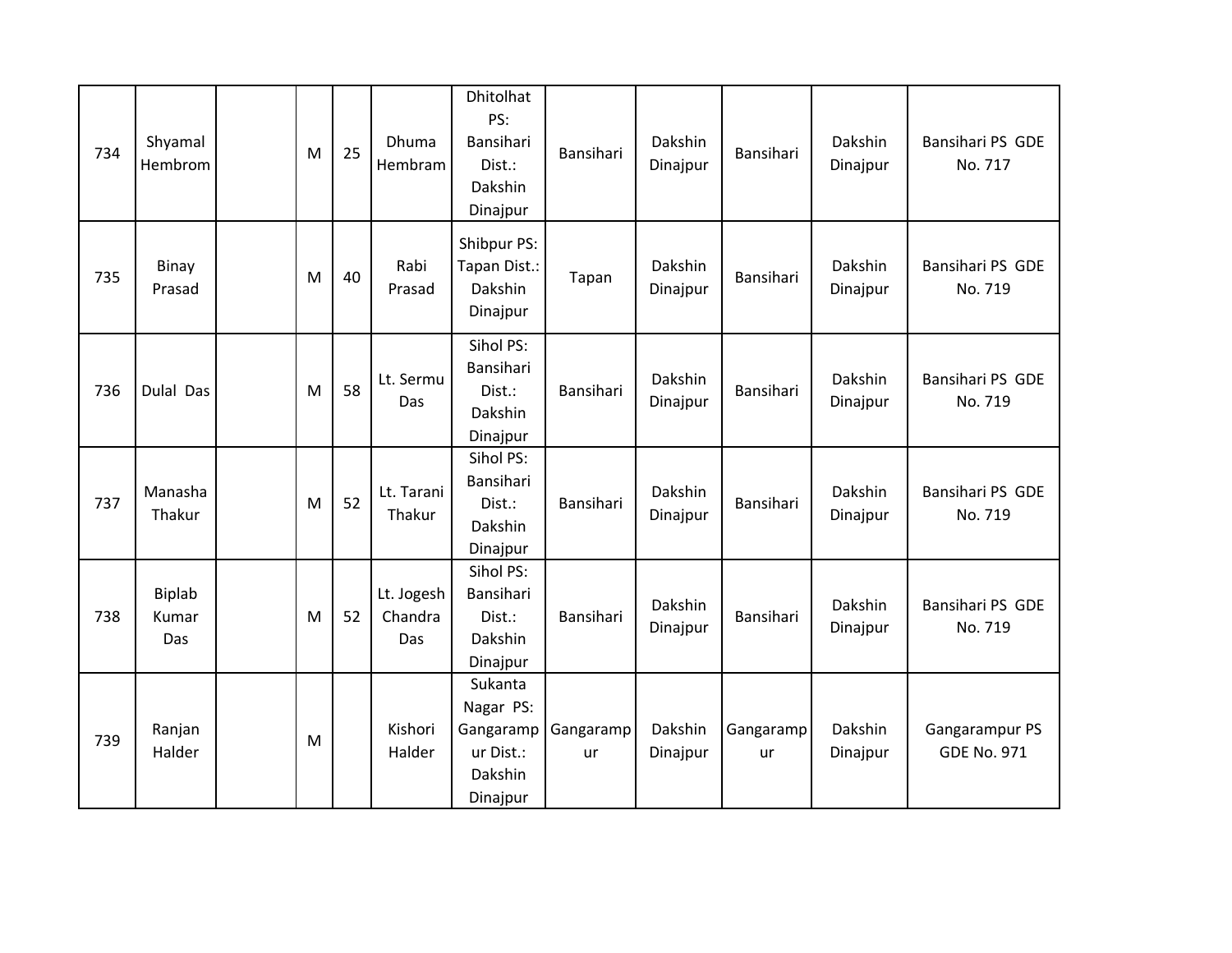| 740 | Kartik<br>Som      | M | Nibaran<br>Som           | Bhodangpar<br>a PS:<br>Gangaramp<br>ur Dist.:<br>Dakshin<br>Dinajpur     | Gangaramp<br>ur | Dakshin<br>Dinajpur | Gangaramp<br>ur | Dakshin<br>Dinajpur | Gangarampur PS<br><b>GDE No. 971</b> |
|-----|--------------------|---|--------------------------|--------------------------------------------------------------------------|-----------------|---------------------|-----------------|---------------------|--------------------------------------|
| 741 | Samor<br>Das       | M | Lt. Nimai<br>Das         | High School<br>Para PS:<br>Gangaramp<br>ur Dist.:<br>Dakshin<br>Dinajpur | Gangaramp<br>ur | Dakshin<br>Dinajpur | Gangaramp<br>ur | Dakshin<br>Dinajpur | Gangarampur PS<br><b>GDE No. 971</b> |
| 742 | Goutam<br>Shil     | M | Lt.<br>Gouranga<br>Shil  | Puranpara<br>PS:<br>Gangaramp<br>ur Dist.:<br>Dakshin<br>Dinajpur        | Gangaramp<br>ur | Dakshin<br>Dinajpur | Gangaramp<br>ur | Dakshin<br>Dinajpur | Gangarampur PS<br><b>GDE No. 971</b> |
| 743 | Biltu<br>Karmakar  | M | Lt. Naba<br>Karmakar     | Samor Pally<br>PS:<br>Gangaramp<br>ur Dist.:<br>Dakshin<br>Dinajpur      | Gangaramp<br>ur | Dakshin<br>Dinajpur | Gangaramp<br>ur | Dakshin<br>Dinajpur | Gangarampur PS<br><b>GDE No. 971</b> |
| 744 | Prosen<br>Karmakar | M | <b>Bablu</b><br>Karmakar | Samor Pally<br>PS:<br>Gangaramp<br>ur Dist.:<br>Dakshin<br>Dinajpur      | Gangaramp<br>ur | Dakshin<br>Dinajpur | Gangaramp<br>ur | Dakshin<br>Dinajpur | Gangarampur PS<br><b>GDE No. 971</b> |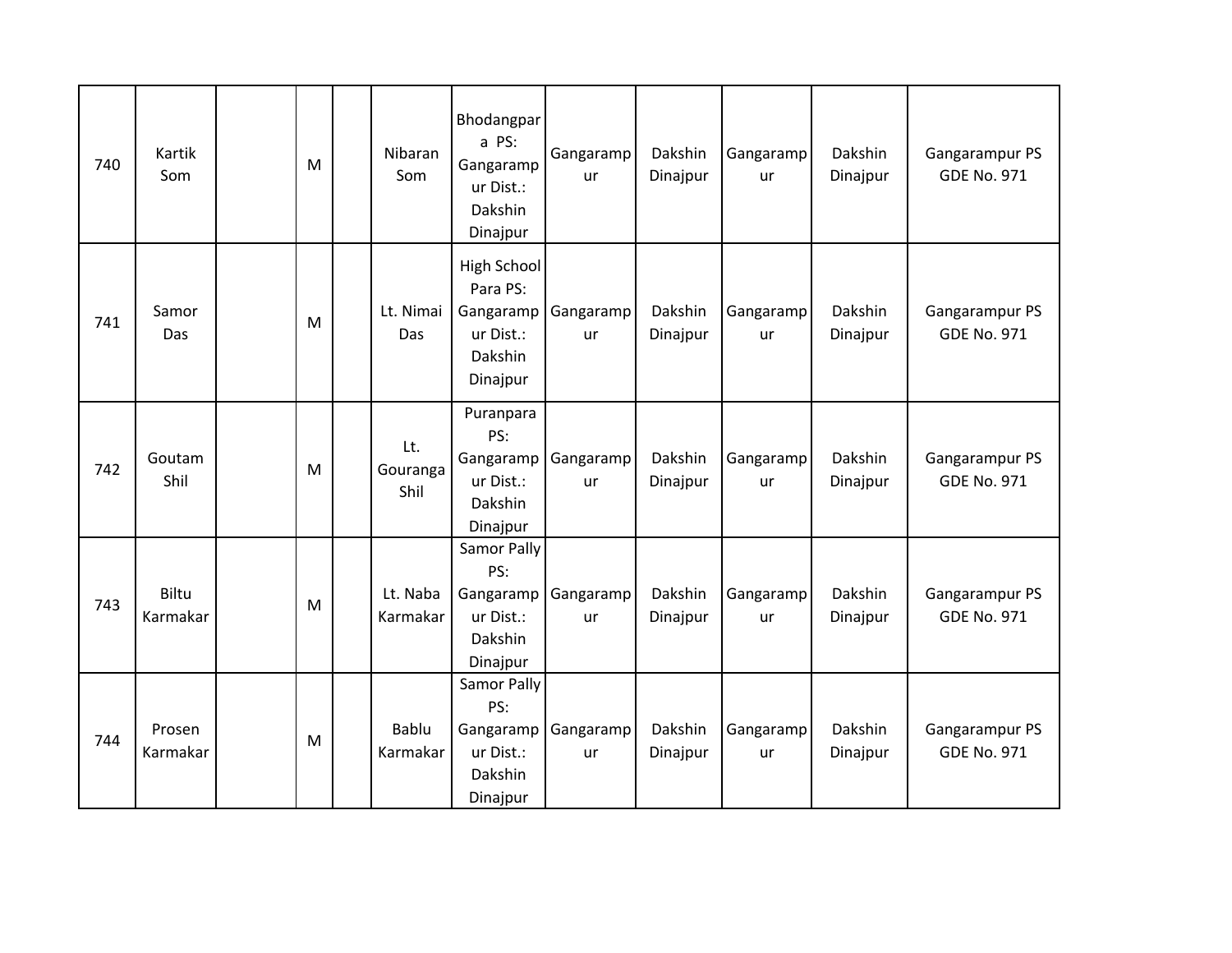| 745 | Dilip Das               | ${\sf M}$ | Lt. Paresh<br>Das             | Kadighat<br>PS:<br>Gangaramp<br>ur Dist.:<br>Dakshin<br>Dinajpur              | Gangaramp<br>ur | Dakshin<br>Dinajpur | Gangaramp<br>ur | Dakshin<br>Dinajpur | Gangarampur PS<br><b>GDE No. 971</b> |
|-----|-------------------------|-----------|-------------------------------|-------------------------------------------------------------------------------|-----------------|---------------------|-----------------|---------------------|--------------------------------------|
| 746 | Swapan<br>Halder        | M         | Lt.<br>Harekrish<br>na Halder | Purba<br>Halderpara<br>PS:<br>Gangaramp<br>ur Dist.:<br>Dakshin<br>Dinajpur   | Gangaramp<br>ur | Dakshin<br>Dinajpur | Gangaramp<br>ur | Dakshin<br>Dinajpur | Gangarampur PS<br><b>GDE No. 971</b> |
| 747 | Laxman<br><b>Biswas</b> | M         | Kalipada<br><b>Biswas</b>     | Purba<br>Halderpara<br>PS:<br>Gangaramp<br>ur Dist.:<br>Dakshin<br>Dinajpur   | Gangaramp<br>ur | Dakshin<br>Dinajpur | Gangaramp<br>ur | Dakshin<br>Dinajpur | Gangarampur PS<br><b>GDE No. 970</b> |
| 748 | Puja Bage               | M         | Krishna<br><b>Bage</b>        | Malda<br>(Station),<br>PS:<br>Oldmalda<br>Dist.: Malda                        | Oldmalda        | Malda               | Gangaramp<br>ur | Dakshin<br>Dinajpur | Gangarampur PS<br><b>GDE No. 971</b> |
| 749 | Gour<br>Halder          | ${\sf M}$ | Gopal<br>Halder               | Kadighat<br>Kadamtala<br>PS:<br>Gangaramp<br>ur Dist.:<br>Dakshin<br>Dinajpur | Gangaramp<br>ur | Dakshin<br>Dinajpur | Gangaramp<br>ur | Dakshin<br>Dinajpur | Gangarampur PS<br><b>GDE No. 967</b> |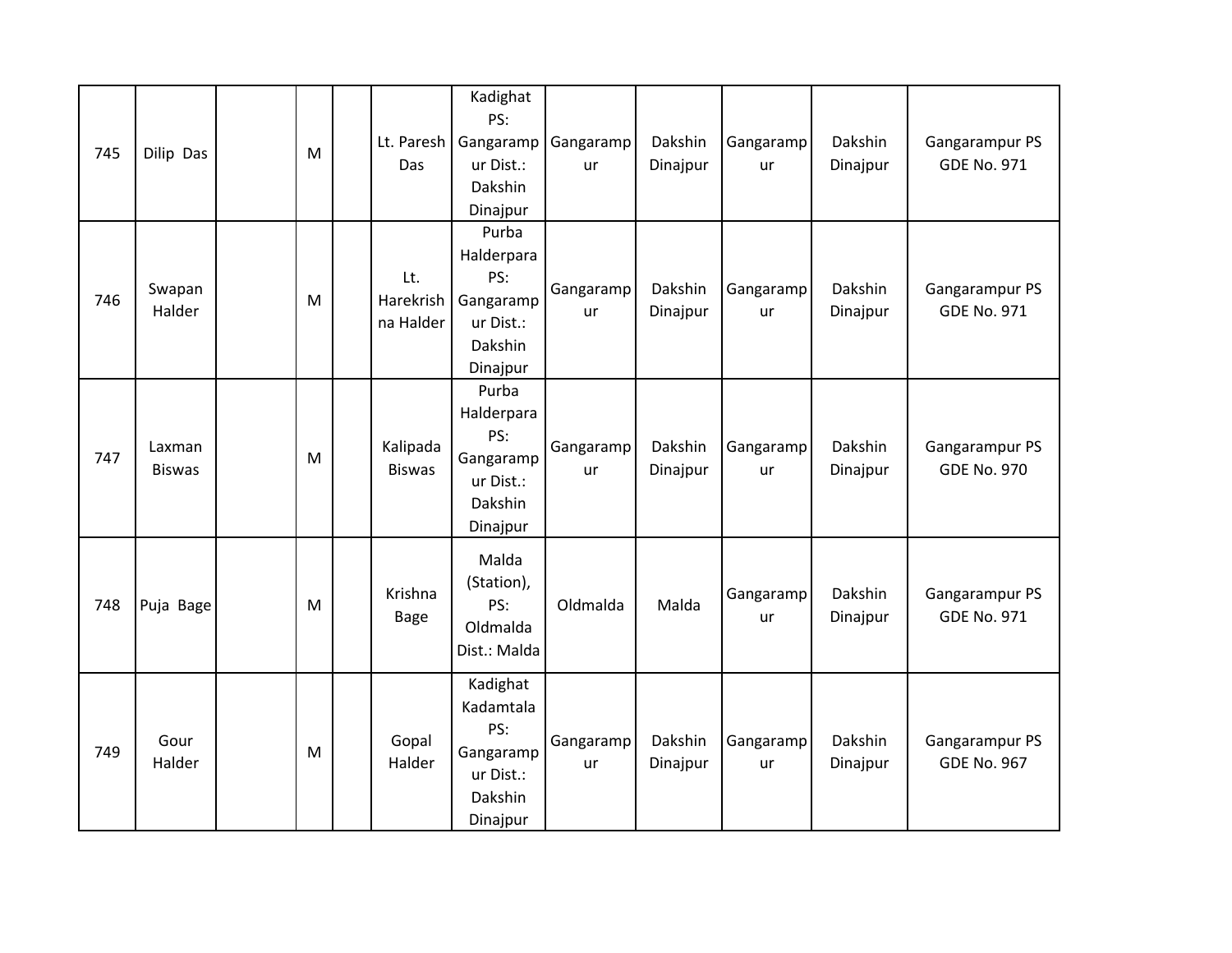| 750 | Arjun<br>Halder    | M         |    | Horen<br>Halder          | Kadighat<br>Kadamtala<br>PS:<br>Gangaramp<br>ur Dist.:<br>Dakshin<br>Dinajpur          | Gangaramp<br>ur | Dakshin<br>Dinajpur | Gangaramp<br>ur | Dakshin<br>Dinajpur | Gangarampur PS<br><b>GDE No. 967</b> |
|-----|--------------------|-----------|----|--------------------------|----------------------------------------------------------------------------------------|-----------------|---------------------|-----------------|---------------------|--------------------------------------|
| 751 | Mithun<br>Halder   | M         |    | Prafulla<br>Halder       | Kadighat<br>Kadamtala<br>PS:<br>Gangaramp<br>ur Dist.:<br>Dakshin<br>Dinajpur          | Gangaramp<br>ur | Dakshin<br>Dinajpur | Gangaramp<br>ur | Dakshin<br>Dinajpur | Gangarampur PS<br><b>GDE No. 967</b> |
| 752 | Goutam<br>Halder   | ${\sf M}$ |    | Lt. Kartick<br>Halder    | Kadighat<br>PS:<br>Gangaramp<br>ur Dist.:<br>Dakshin<br>Dinajpur                       | Gangaramp<br>ur | Dakshin<br>Dinajpur | Gangaramp<br>ur | Dakshin<br>Dinajpur | Gangarampur PS<br><b>GDE No. 967</b> |
| 753 | Nishipada<br>Nandi | M         |    | Lt.<br>Bhawani<br>Charan | Nandi<br>Kadighat<br>Kadamtala<br>PS:<br>Gangaramp<br>ur Dist.:<br>Dakshin<br>Dinajpur | Gangaramp<br>ur | Dakshin<br>Dinajpur | Gangaramp<br>ur | Dakshin<br>Dinajpur | Gangarampur PS<br><b>GDE No. 967</b> |
| 754 | Anarul<br>Islam    | M         | 35 | Ahammed                  | Saiyadpur<br>PS:<br>Jakiruddin   Harirampur<br>Dist.:<br>Dakshin<br>Dinajpur           | Harirampur      | Dakshin<br>Dinajpur | Harirampur      | Dakshin<br>Dinajpur | Harirampur PS GDE<br>No. 673         |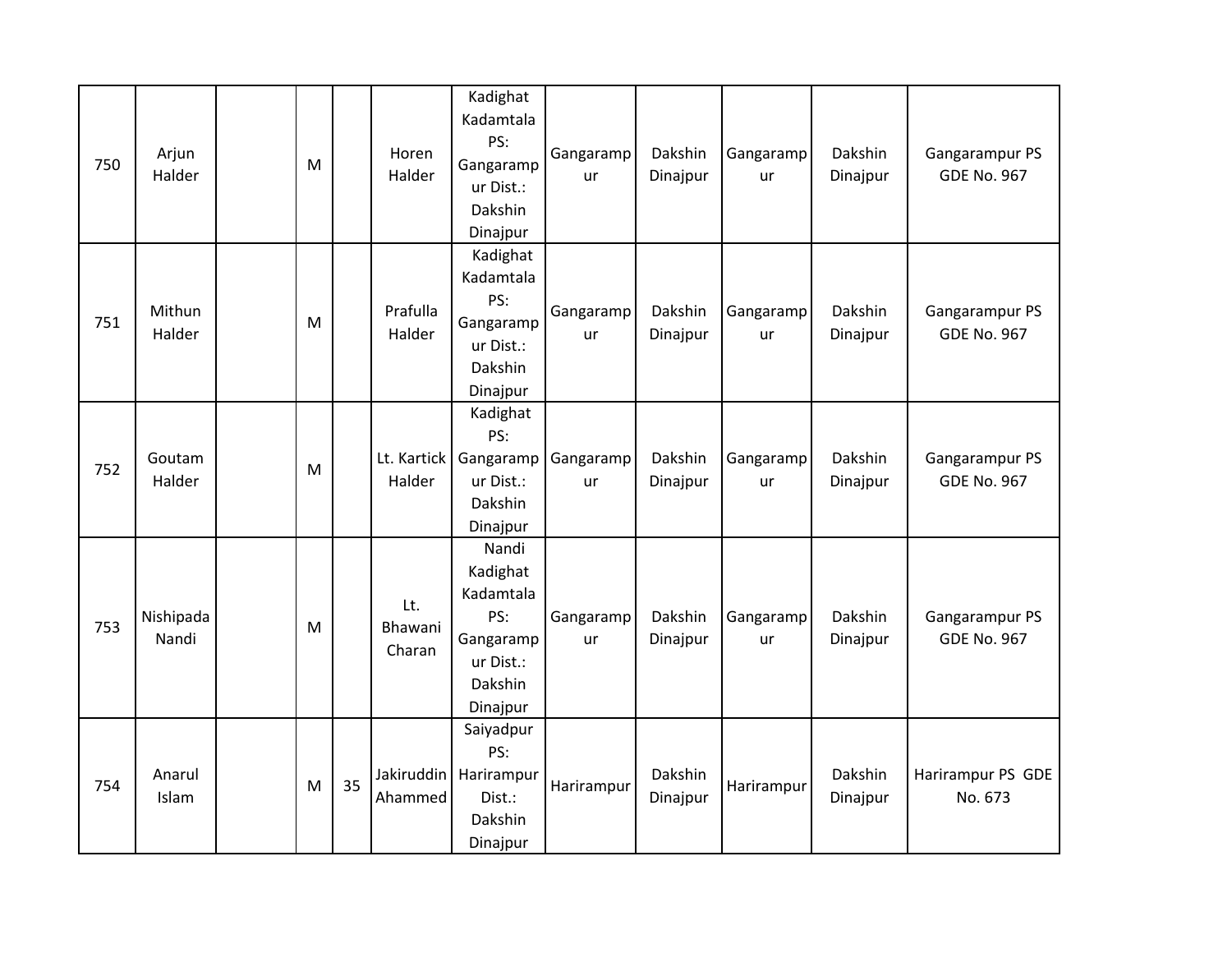| 755 | Rejur<br>Rahaman      | M | 40 | Ajijur<br>Rahaman  | Bora PS:<br>Harirampur<br>Dist.:<br>Dakshin<br>Dinajpur           | Harirampur      | Dakshin<br>Dinajpur           | Harirampur | Dakshin<br>Dinajpur | Harirampur PS GDE<br>No. 673 |
|-----|-----------------------|---|----|--------------------|-------------------------------------------------------------------|-----------------|-------------------------------|------------|---------------------|------------------------------|
| 756 | <b>Bidesh</b><br>Roy  | M | 26 | Aswini<br>Roy      | Gopalpur<br>PS:<br>Harirampur<br>Dist.:<br>Dakshin<br>Dinajpur    | Harirampur      | Dakshin<br>Dinajpur           | Harirampur | Dakshin<br>Dinajpur | Harirampur PS GDE<br>No. 673 |
| 757 | Animesh<br>Pradhan    | M | 19 | Ranjit<br>Pradhan  | Dhamdhal<br>PS: Itahar<br>Dist.:<br>Raiganj<br>Police<br>District | Itahar          | Raiganj<br>Police<br>District | Harirampur | Dakshin<br>Dinajpur | Harirampur PS GDE<br>No. 673 |
| 758 | Pratap Ch.<br>Pradhan | M | 20 | Swapan<br>Pradhan  | Dhamdhal<br>PS: Itahar<br>Dist.:<br>Raiganj<br>Police<br>District | Itahar          | Raiganj<br>Police<br>District | Harirampur | Dakshin<br>Dinajpur | Harirampur PS GDE<br>No. 673 |
| 759 | Sujon<br>Ekka         | M | 22 | Uday Ekka          | Damina PS:<br>Gangaramp<br>ur Dist.:<br>Dakshin<br>Dinajpur       | Gangaramp<br>ur | Dakshin<br>Dinajpur           | Hilli      | Dakshin<br>Dinajpur | Hilli PS GDE No. 445         |
| 760 | Nikhil<br>Oraw        | M | 40 | Lt. Ganesh<br>Oraw | Mataish PS:<br>Hilli Dist.:<br>Dakshin<br>Dinajpur                | Hilli           | Dakshin<br>Dinajpur           | Hilli      | Dakshin<br>Dinajpur | Hilli PS GDE No. 645         |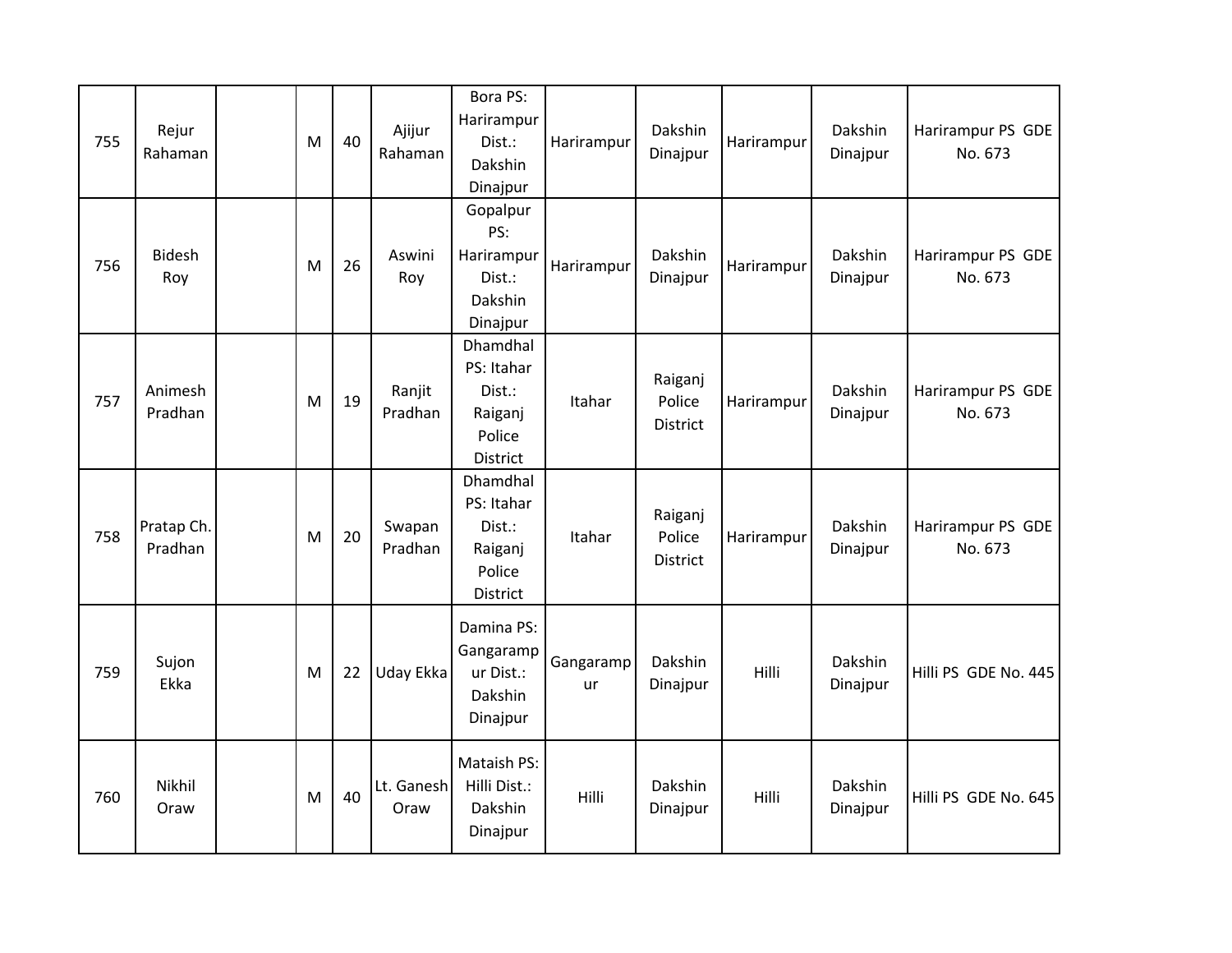| 761 | Bablu<br>Pahan       | M | 50 | Lt. Bacchu<br>Pahan                 | Powrahar<br>PS: Hilli<br>Dist.:<br>Dakshin<br>Dinajpur     | Hilli | Dakshin<br>Dinajpur | Hilli | Dakshin<br>Dinajpur | Hilli PS GDE No. 645 |
|-----|----------------------|---|----|-------------------------------------|------------------------------------------------------------|-------|---------------------|-------|---------------------|----------------------|
| 762 | Sushil Ch.<br>Sarkar | M | 45 | Lt.<br>Bhupendr<br>a Nath<br>Sarkar | Maniko PS:<br>Hilli Dist.:<br>Dakshin<br>Dinajpur          | Hilli | Dakshin<br>Dinajpur | Hilli | Dakshin<br>Dinajpur | Hilli PS GDE No. 645 |
| 763 | Nayan<br>Mohanta     | M | 33 | Lt.<br>Dinaesh<br>Mohanta           | Chaksubid<br>PS: Hilli<br>Dist.:<br>Dakshin<br>Dinajpur    | Hilli | Dakshin<br>Dinajpur | Hilli | Dakshin<br>Dinajpur | Hilli PS GDE No. 645 |
| 764 | Rajkumar<br>Mohanta  | M | 49 | Lt. Jatin<br>Mohanta                | Jote Gopal<br>PS: Hilli<br>Dist.:<br>Dakshin<br>Dinajpur   | Hilli | Dakshin<br>Dinajpur | Hilli | Dakshin<br>Dinajpur | Hilli PS GDE No. 645 |
| 765 | Makhon<br>Pahan      | M | 20 | <b>Bachu</b><br>Pahan               | <b>Binshira PS:</b><br>Hilli Dist.:<br>Dakshin<br>Dinajpur | Hilli | Dakshin<br>Dinajpur | Hilli | Dakshin<br>Dinajpur | Hilli PS GDE No. 648 |
| 766 | Sanjoy<br>Pahan      | M | 23 | Lt.<br>Jogenath<br>Pahan            | <b>Binshira PS:</b><br>Hilli Dist.:<br>Dakshin<br>Dinajpur | Hilli | Dakshin<br>Dinajpur | Hilli | Dakshin<br>Dinajpur | Hilli PS GDE No. 648 |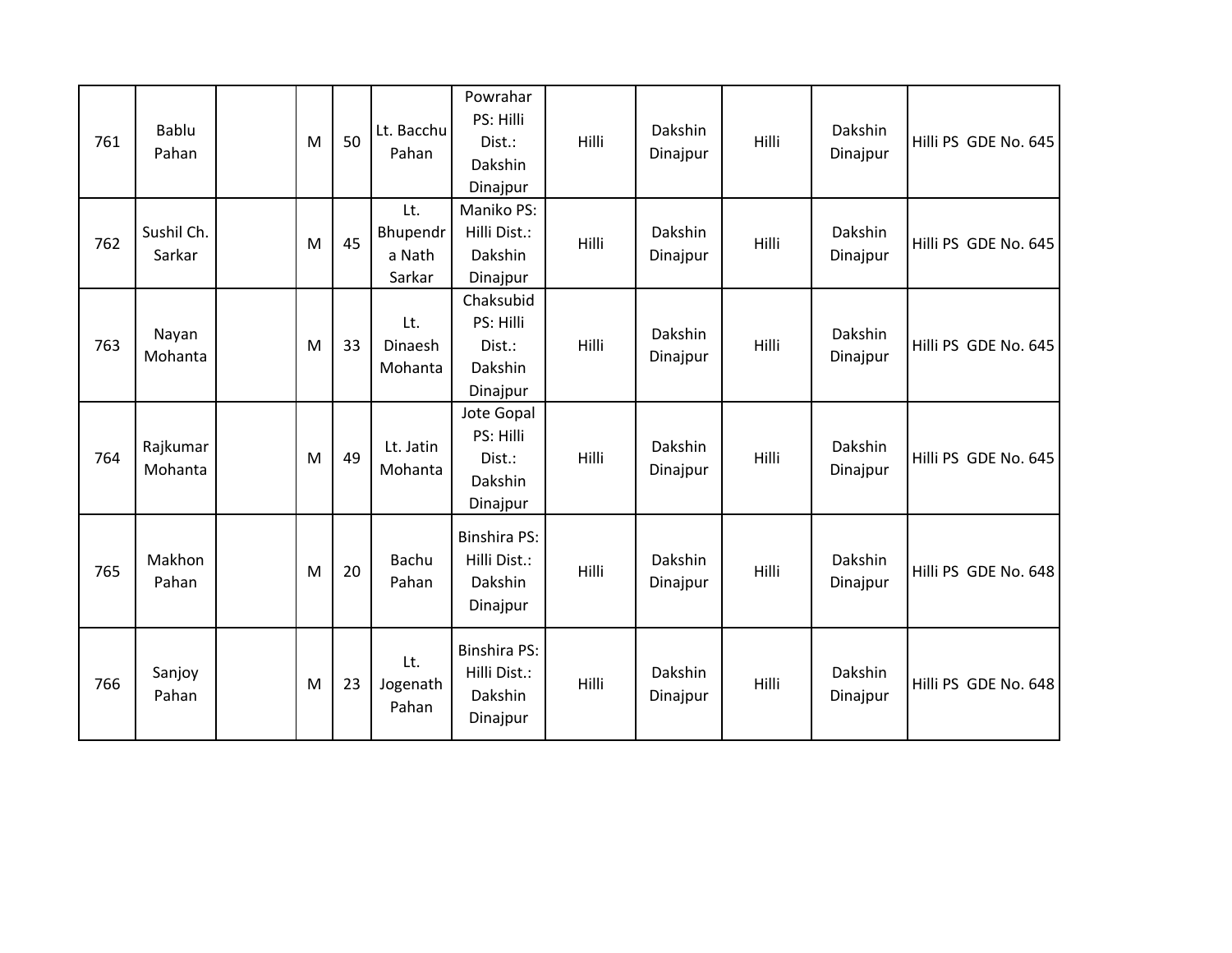| 767 | Partha<br>Mandal  | M | 29 | Lt. Ranjit<br>Mandal | Amritapur<br>PS:<br>Kumarganj<br>Dist.:<br>Dakshin<br>Dinajpur  | Kumarganj | Dakshin<br>Dinajpur | Kumarganj | Dakshin<br>Dinajpur | Kumarganj PS GDE<br>No. 693 |
|-----|-------------------|---|----|----------------------|-----------------------------------------------------------------|-----------|---------------------|-----------|---------------------|-----------------------------|
| 768 | Swarup<br>Mandal  | M | 46 | Suresh Ch<br>Mandal  | Amritapur<br>PS:<br>Kumarganj<br>Dist.:<br>Dakshin<br>Dinajpur  | Kumarganj | Dakshin<br>Dinajpur | Kumarganj | Dakshin<br>Dinajpur | Kumarganj PS GDE<br>No. 693 |
| 769 | Nikhil<br>Hembarm | M | 50 | Lt. Dharo<br>Hembarm | Gobindapur<br>PS:<br>Kumarganj<br>Dist.:<br>Dakshin<br>Dinajpur | Kumarganj | Dakshin<br>Dinajpur | Kumarganj | Dakshin<br>Dinajpur | Kumarganj PS GDE<br>No. 693 |
| 770 | Sadekul<br>Islam  | M | 23 | Tayeab Ali           | Bateswar<br>PS:<br>Kushmandi<br>Dist.:<br>Dakshin<br>Dinajpur   | Kushmandi | Dakshin<br>Dinajpur | Kushmandi | Dakshin<br>Dinajpur | Kushmandi PS GDE<br>No. 977 |
| 771 | Aminul<br>Islam   | M | 25 | Mominal<br>Ali       | Bateswar<br>PS:<br>Kushmandi<br>Dist.:<br>Dakshin<br>Dinajpur   | Kushmandi | Dakshin<br>Dinajpur | Kushmandi | Dakshin<br>Dinajpur | Kushmandi PS GDE<br>No. 977 |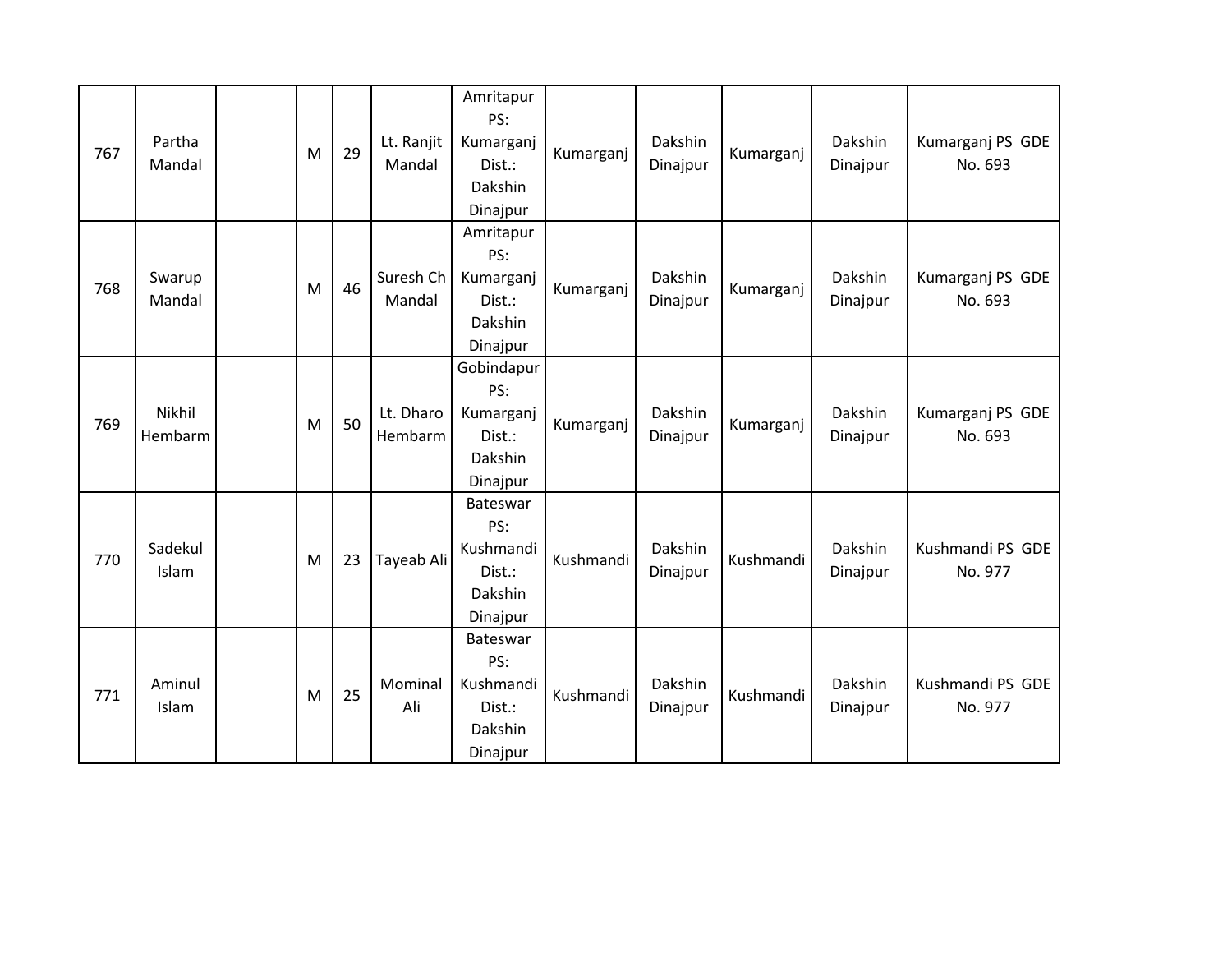| 772 | Abdul<br>Jalal    | M | 26 | <b>Mokles</b><br>Rahaman | Telipukur<br>PS:<br>Kushmandi<br>Dist.:<br>Dakshin<br>Dinajpur | Kushmandi | Dakshin<br>Dinajpur | Kushmandi | Dakshin<br>Dinajpur | Kushmandi PS GDE<br>No. 977 |
|-----|-------------------|---|----|--------------------------|----------------------------------------------------------------|-----------|---------------------|-----------|---------------------|-----------------------------|
| 773 | Alon<br>Sarkar    | M | 48 | Rubi<br>Sarkar           | Panchhata<br>PS:<br>Kushmandi<br>Dist.:<br>Dakshin<br>Dinajpur | Kushmandi | Dakshin<br>Dinajpur | Kushmandi | Dakshin<br>Dinajpur | Kushmandi PS GDE<br>No. 977 |
| 774 | Narmada<br>Sarkar | M | 32 | Pmna<br>Sarkar           | Panchhata<br>PS:<br>Kushmandi<br>Dist.:<br>Dakshin<br>Dinajpur | Kushmandi | Dakshin<br>Dinajpur | Kushmandi | Dakshin<br>Dinajpur | Kushmandi PS GDE<br>No. 977 |
| 775 | Lakhit<br>Sarkar  | M | 50 | Bhugaram<br>Sarkar       | Chandail<br>PS:<br>Kushmandi<br>Dist.:<br>Dakshin<br>Dinajpur  | Kushmandi | Dakshin<br>Dinajpur | Kushmandi | Dakshin<br>Dinajpur | Kushmandi PS GDE<br>No. 977 |
| 776 | Ratan<br>Sarkar   | M | 26 | Nirmal<br>Sarkar         | Kakor PS:<br>Kushmandi<br>Dist.:<br>Dakshin<br>Dinajpur        | Kushmandi | Dakshin<br>Dinajpur | Kushmandi | Dakshin<br>Dinajpur | Kushmandi PS GDE<br>No. 977 |
| 777 | Tapash<br>Oraw    | M | 26 | <b>Bujen</b><br>Oraw     | Nihinagar<br>PS: Tapan<br>Dist.:<br>Dakshin<br>Dinajpur        | Tapan     | Dakshin<br>Dinajpur | Tapan     | Dakshin<br>Dinajpur | Tapan PS GDE No.<br>752     |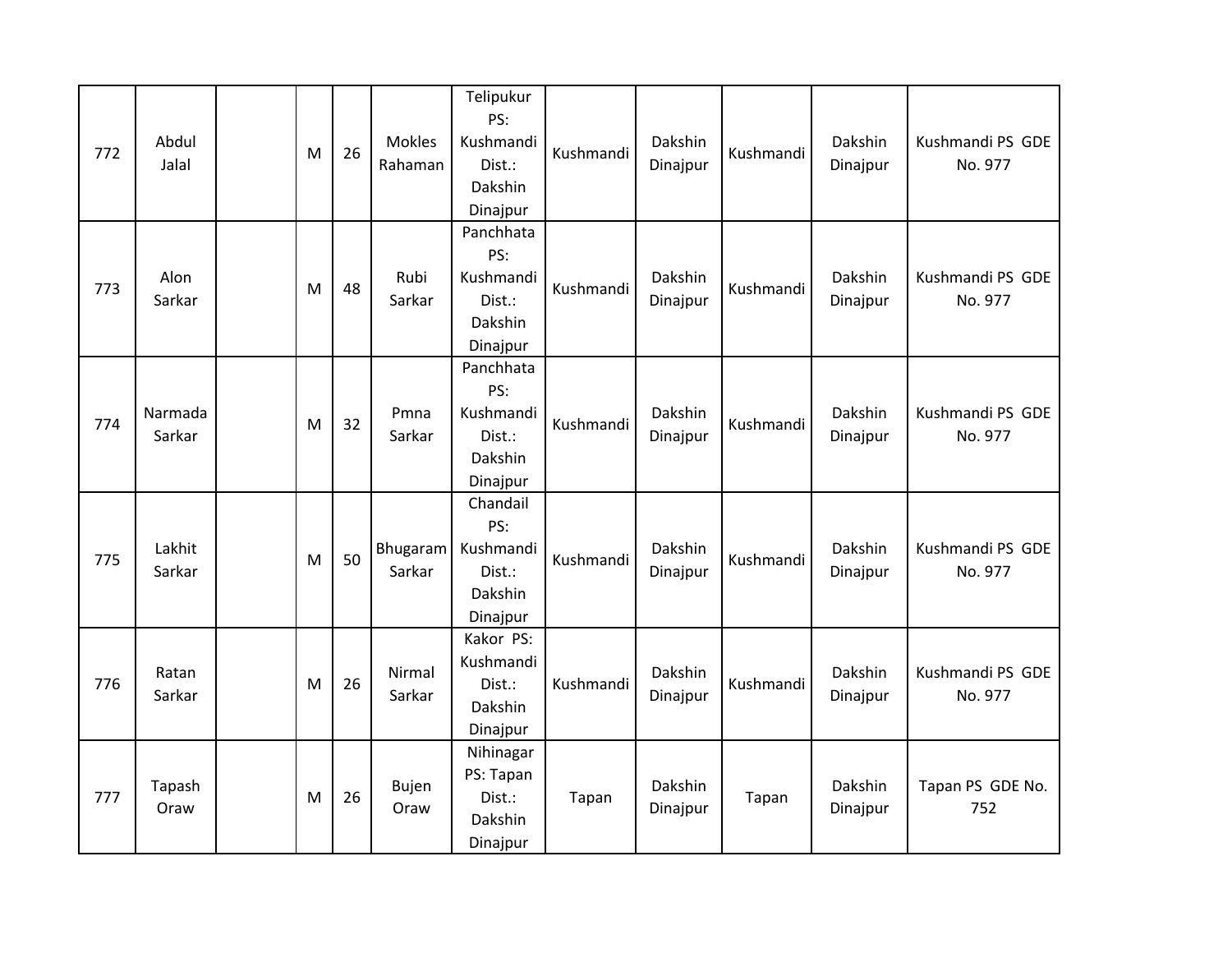| 778 | Dipen<br>Barman           | M         | 40 | Dibakar<br>Barman     | Muradpur<br>sankair PS:<br>Tapan Dist.:<br>Dakshin<br>Dinajpur         | Tapan     | Dakshin<br>Dinajpur                             | Tapan     | Dakshin<br>Dinajpur                      | Tapan PS GDE No.<br>752             |
|-----|---------------------------|-----------|----|-----------------------|------------------------------------------------------------------------|-----------|-------------------------------------------------|-----------|------------------------------------------|-------------------------------------|
| 779 | Sujay<br>Barman           | M         | 26 | Dinesh<br>Barman      | Badsankair<br>PS: Tapan<br>Dist.:<br>Dakshin<br>Dinajpur               | Tapan     | Dakshin<br>Dinajpur                             | Tapan     | Dakshin<br>Dinajpur                      | Tapan PS GDE No.<br>752             |
| 780 | Sahanaj<br>Ali<br>Jamadar | ${\sf M}$ | 27 | Saukat<br>Jamadar     | PS:<br>Bishnupur<br>Dist.:<br>Diamond<br>Harbour<br>Police<br>District | Bishnupur | Diamond<br>Harbour<br>Police<br>District        | Bishnupur | Diamond<br>Harbour<br>Police<br>District | <b>Bishnupur PS GDE</b><br>No. 1348 |
| 781 | Sarafat<br>Jamadar        | M         | 32 | Saukat<br>Jamadar     | PS:<br>Bishnupur<br>Dist.:<br>Diamond<br>Harbour<br>Police<br>District | Bishnupur | Diamond<br>Harbour<br>Police<br>District        | Bishnupur | Diamond<br>Harbour<br>Police<br>District | <b>Bishnupur PS GDE</b><br>No. 1348 |
| 782 | Palan<br>Jana             | M         | 50 | Jatindra<br>Nath Jana | PS:<br>Bishnupur<br>Dist.:<br>Diamond<br>Harbour<br>Police<br>District | Bishnupur | Diamond<br>Harbour<br>Police<br><b>District</b> | Bishnupur | Diamond<br>Harbour<br>Police<br>District | <b>Bishnupur PS GDE</b><br>No. 1348 |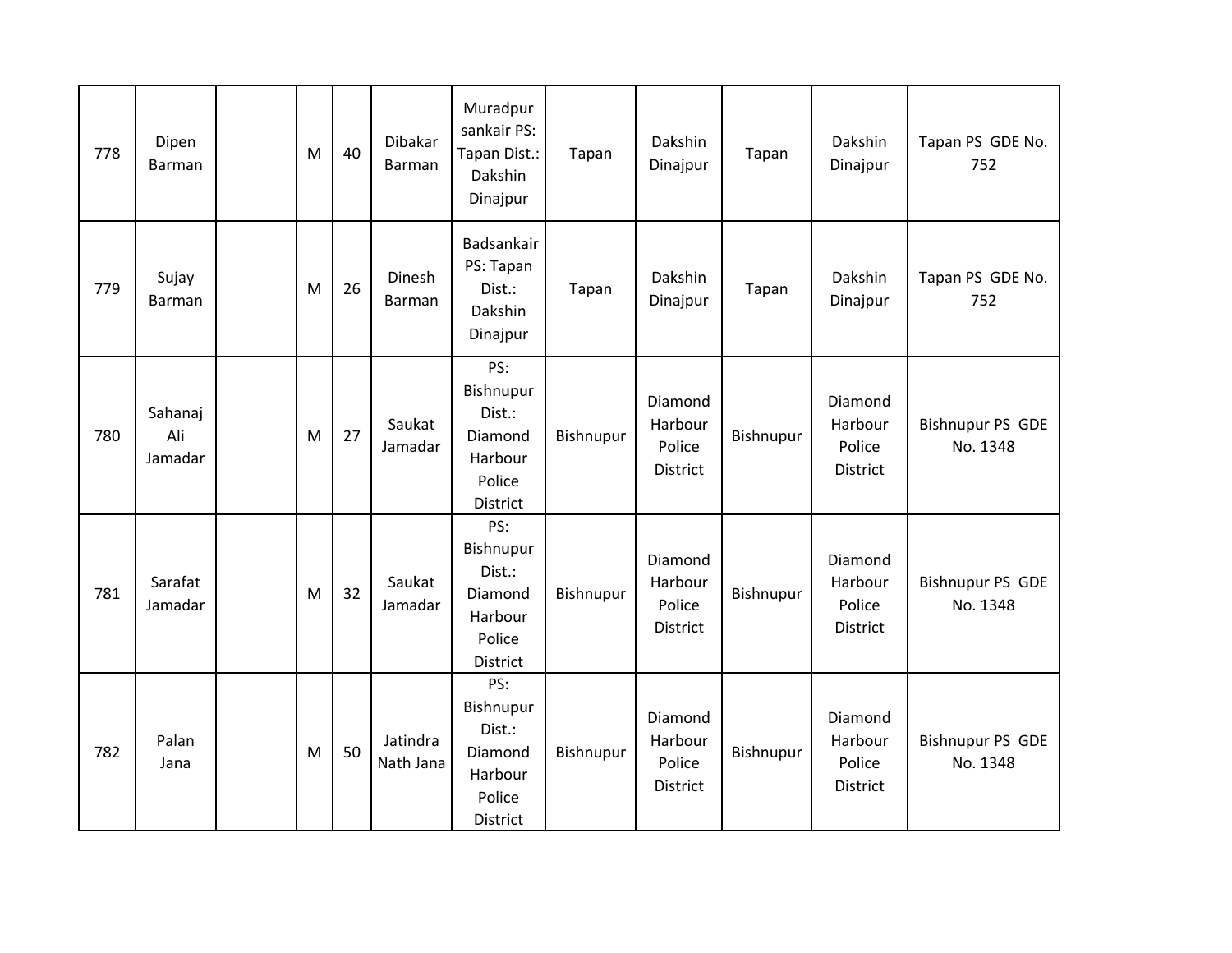| 783 | Bablu<br>Sardar    | M | 45 | Nishikanta<br>Sardar | PS:<br>Bishnupur<br>Dist.:<br>Diamond<br>Harbour<br>Police<br>District | Bishnupur | Diamond<br>Harbour<br>Police<br><b>District</b> | Bishnupur | Diamond<br>Harbour<br>Police<br><b>District</b> | <b>Bishnupur PS GDE</b><br>No. 1348 |
|-----|--------------------|---|----|----------------------|------------------------------------------------------------------------|-----------|-------------------------------------------------|-----------|-------------------------------------------------|-------------------------------------|
| 784 | Kalo Sk            | M | 49 | Surat Sk             | PS:<br>Bishnupur<br>Dist.:<br>Diamond<br>Harbour<br>Police<br>District | Bishnupur | Diamond<br>Harbour<br>Police<br>District        | Bishnupur | Diamond<br>Harbour<br>Police<br>District        | <b>Bishnupur PS GDE</b><br>No. 1348 |
| 785 | Raja Sk            | M | 41 | Lt. Noor<br>Islam Sk | PS:<br>Bishnupur<br>Dist.:<br>Diamond<br>Harbour<br>Police<br>District | Bishnupur | Diamond<br>Harbour<br>Police<br>District        | Bishnupur | Diamond<br>Harbour<br>Police<br>District        | <b>Bishnupur PS GDE</b><br>No. 1348 |
| 786 | Soumitra<br>Halder | M | 24 | Biswajit<br>Halder   | PS:<br>Bishnupur<br>Dist.:<br>Diamond<br>Harbour<br>Police<br>District | Bishnupur | Diamond<br>Harbour<br>Police<br><b>District</b> | Bishnupur | Diamond<br>Harbour<br>Police<br>District        | <b>Bishnupur PS GDE</b><br>No. 1348 |
| 787 | Soumen<br>Kundu    | M | 19 | Srinath<br>Kundu     | PS:<br>Sonarpur<br>Dist.:<br><b>Baruipur</b><br>Police<br>District     | Sonarpur  | Baruipur<br>Police<br>District                  | Bishnupur | Diamond<br>Harbour<br>Police<br>District        | <b>Bishnupur PS GDE</b><br>No. 1348 |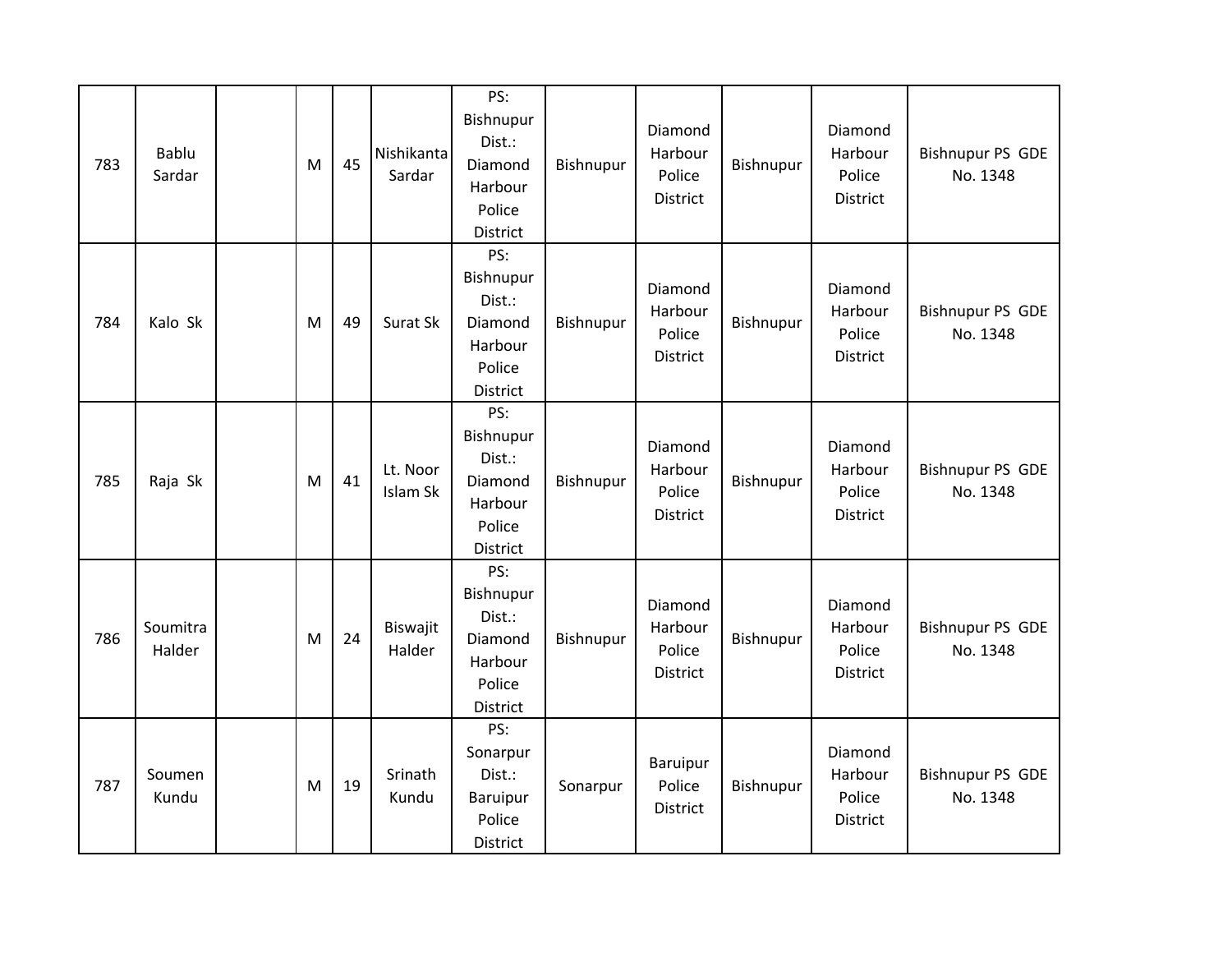| 788 | Surajit<br>Bagi        | M | 24 | Susanta<br>Bagi          | PS:<br>Sonarpur<br>Dist.:<br>Baruipur<br>Police<br>District                            | Sonarpur           | Baruipur<br>Police<br>District                  | Bishnupur          | Diamond<br>Harbour<br>Police<br><b>District</b> | <b>Bishnupur PS GDE</b><br>No. 1348       |
|-----|------------------------|---|----|--------------------------|----------------------------------------------------------------------------------------|--------------------|-------------------------------------------------|--------------------|-------------------------------------------------|-------------------------------------------|
| 789 | Somnath<br>Mondal      | M | 34 | Bapi<br>Mondal           | PS:<br>Sonarpur<br>Dist.:<br>Baruipur<br>Police<br>District                            | Sonarpur           | Baruipur<br>Police<br>District                  | Bishnupur          | Diamond<br>Harbour<br>Police<br><b>District</b> | <b>Bishnupur PS GDE</b><br>No. 1348       |
| 790 | Subha<br>Paul          | M | 19 | Sukumar<br>Paul          | PS:<br>Diamond<br>harbour<br>Dist.:<br>Diamond<br>Harbour<br>Police<br>District        | Diamond<br>harbour | Diamond<br>Harbour<br>Police<br><b>District</b> | Diamond<br>harbour | Diamond<br>Harbour<br>Police<br><b>District</b> | Diamond harbour PS<br><b>GDE No. 1272</b> |
| 791 | Rahul<br><b>Biswas</b> | M | 18 | Basudeb<br><b>Biswas</b> | PS:<br>Diamond<br>harbour<br>Dist.:<br>Diamond<br>Harbour<br>Police<br><b>District</b> | Diamond<br>harbour | Diamond<br>Harbour<br>Police<br><b>District</b> | Diamond<br>harbour | Diamond<br>Harbour<br>Police<br><b>District</b> | Diamond harbour PS<br><b>GDE No. 1272</b> |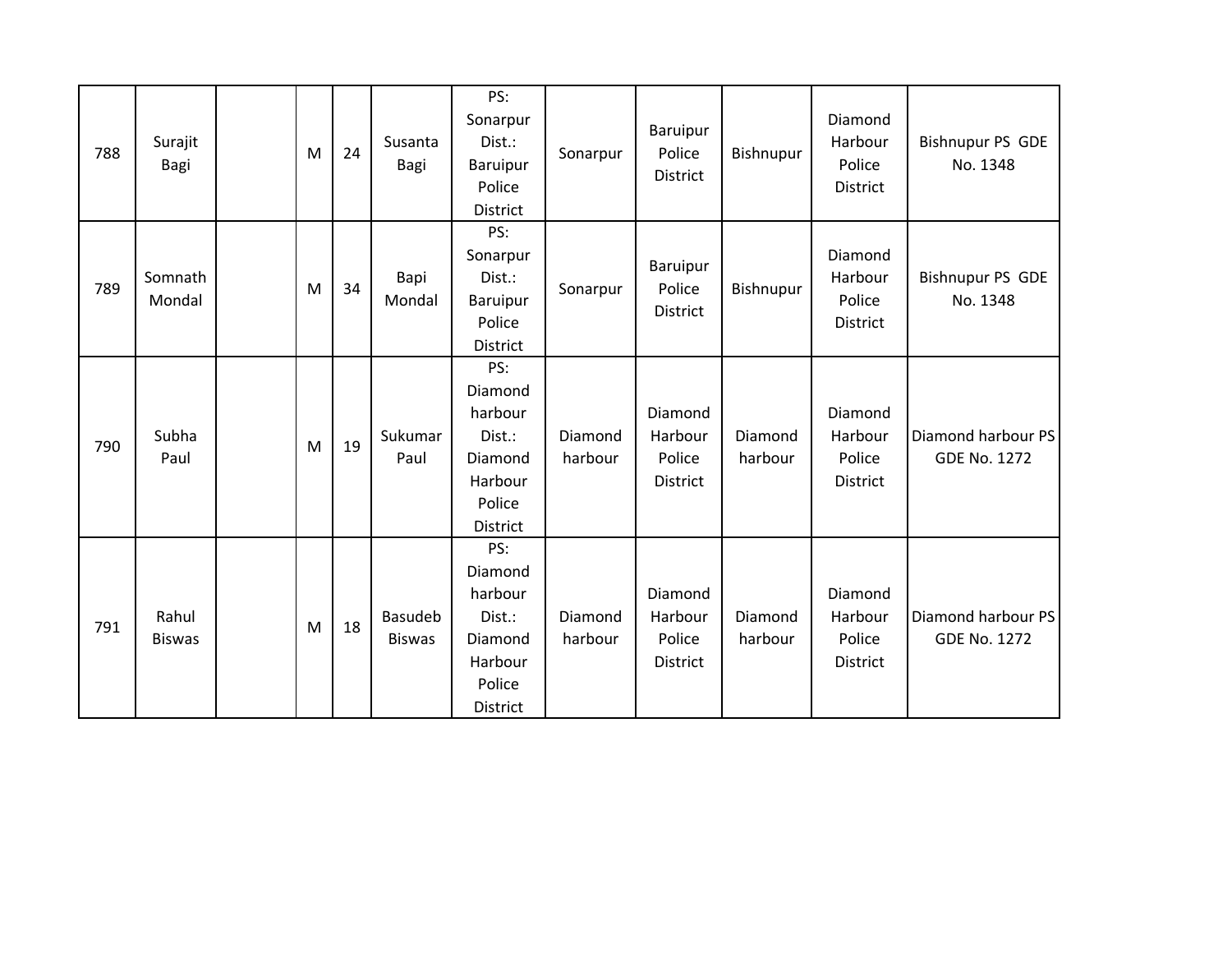| 792 | Pallab<br><b>Biswas</b> | M | 18 | Laxmikant<br>a Biswas | PS:<br>Diamond<br>harbour<br>Dist.:<br>Diamond<br>Harbour<br>Police<br>District | Diamond<br>harbour | Diamond<br>Harbour<br>Police<br>District        | Diamond<br>harbour | Diamond<br>Harbour<br>Police<br>District | Diamond harbour PS<br><b>GDE No. 1272</b> |
|-----|-------------------------|---|----|-----------------------|---------------------------------------------------------------------------------|--------------------|-------------------------------------------------|--------------------|------------------------------------------|-------------------------------------------|
| 793 | Abhijit<br>Ghosh        | M | 22 | Haru<br>Ghosh         | PS:<br>Diamond<br>harbour<br>Dist.:<br>Diamond<br>Harbour<br>Police<br>District | Diamond<br>harbour | Diamond<br>Harbour<br>Police<br><b>District</b> | Diamond<br>harbour | Diamond<br>Harbour<br>Police<br>District | Diamond harbour PS<br><b>GDE No. 1272</b> |
| 794 | Rajesh<br>Pondit        | M | 26 | Hiralal<br>Pondit     | PS:<br>Diamond<br>harbour<br>Dist.:<br>Diamond<br>Harbour<br>Police<br>District | Diamond<br>harbour | Diamond<br>Harbour<br>Police<br>District        | Diamond<br>harbour | Diamond<br>Harbour<br>Police<br>District | Diamond harbour PS<br><b>GDE No. 1272</b> |
| 795 | Madhab<br>Mondal        | M | 40 | Rabi<br>Mondal        | PS:<br>Diamond<br>harbour<br>Dist.:<br>Diamond<br>Harbour<br>Police<br>District | Diamond<br>harbour | Diamond<br>Harbour<br>Police<br>District        | Diamond<br>harbour | Diamond<br>Harbour<br>Police<br>District | Diamond harbour PS<br><b>GDE No. 1272</b> |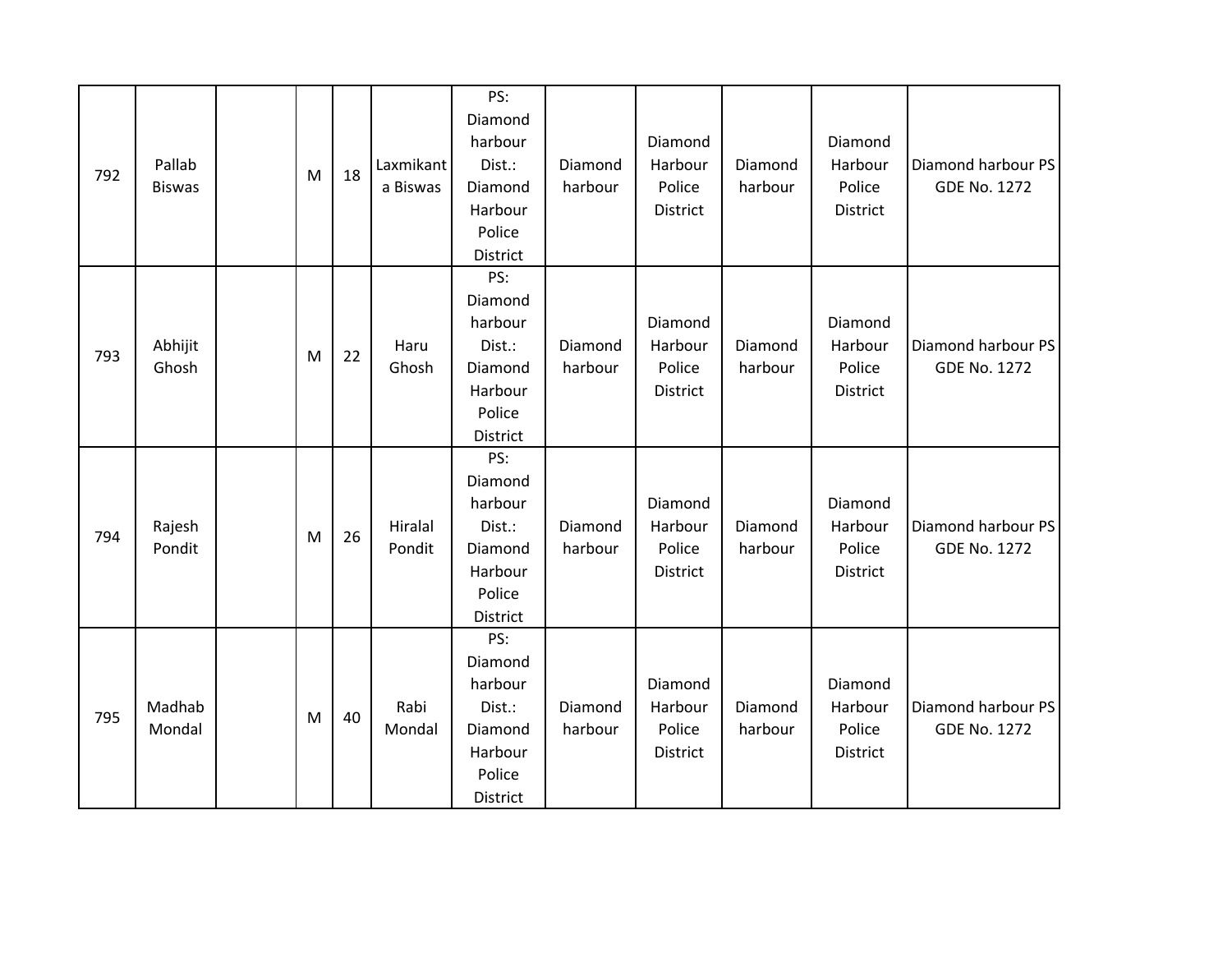| 796 | Mithun<br>Mukharje<br>e | M | 33 | Somnath<br>Mukharje<br>e | PS:<br>Diamond<br>harbour<br>Dist.:<br>Diamond<br>Harbour<br>Police<br>District | Diamond<br>harbour | Diamond<br>Harbour<br>Police<br>District | Diamond<br>harbour | Diamond<br>Harbour<br>Police<br>District        | Diamond harbour PS<br><b>GDE No. 1272</b> |
|-----|-------------------------|---|----|--------------------------|---------------------------------------------------------------------------------|--------------------|------------------------------------------|--------------------|-------------------------------------------------|-------------------------------------------|
| 797 | Manowar<br>Laskar       | M | 26 | Enamul<br>Laskar         | PS:<br>Diamond<br>harbour<br>Dist.:<br>Diamond<br>Harbour<br>Police<br>District | Diamond<br>harbour | Diamond<br>Harbour<br>Police<br>District | Diamond<br>harbour | Diamond<br>Harbour<br>Police<br>District        | Diamond harbour PS<br><b>GDE No. 1272</b> |
| 798 | Monirul<br>Khan         | M | 43 | Jorali<br>Khan           | PS:<br>Diamond<br>harbour<br>Dist.:<br>Diamond<br>Harbour<br>Police<br>District | Diamond<br>harbour | Diamond<br>Harbour<br>Police<br>District | Diamond<br>harbour | Diamond<br>Harbour<br>Police<br>District        | Diamond harbour PS<br><b>GDE No. 1272</b> |
| 799 | Paban<br>Mondal         | M | 27 | Gonesh<br>Mondal         | PS:<br>Diamond<br>harbour<br>Dist.:<br>Diamond<br>Harbour<br>Police<br>District | Diamond<br>harbour | Diamond<br>Harbour<br>Police<br>District | Diamond<br>harbour | Diamond<br>Harbour<br>Police<br><b>District</b> | Diamond harbour PS<br><b>GDE No. 1272</b> |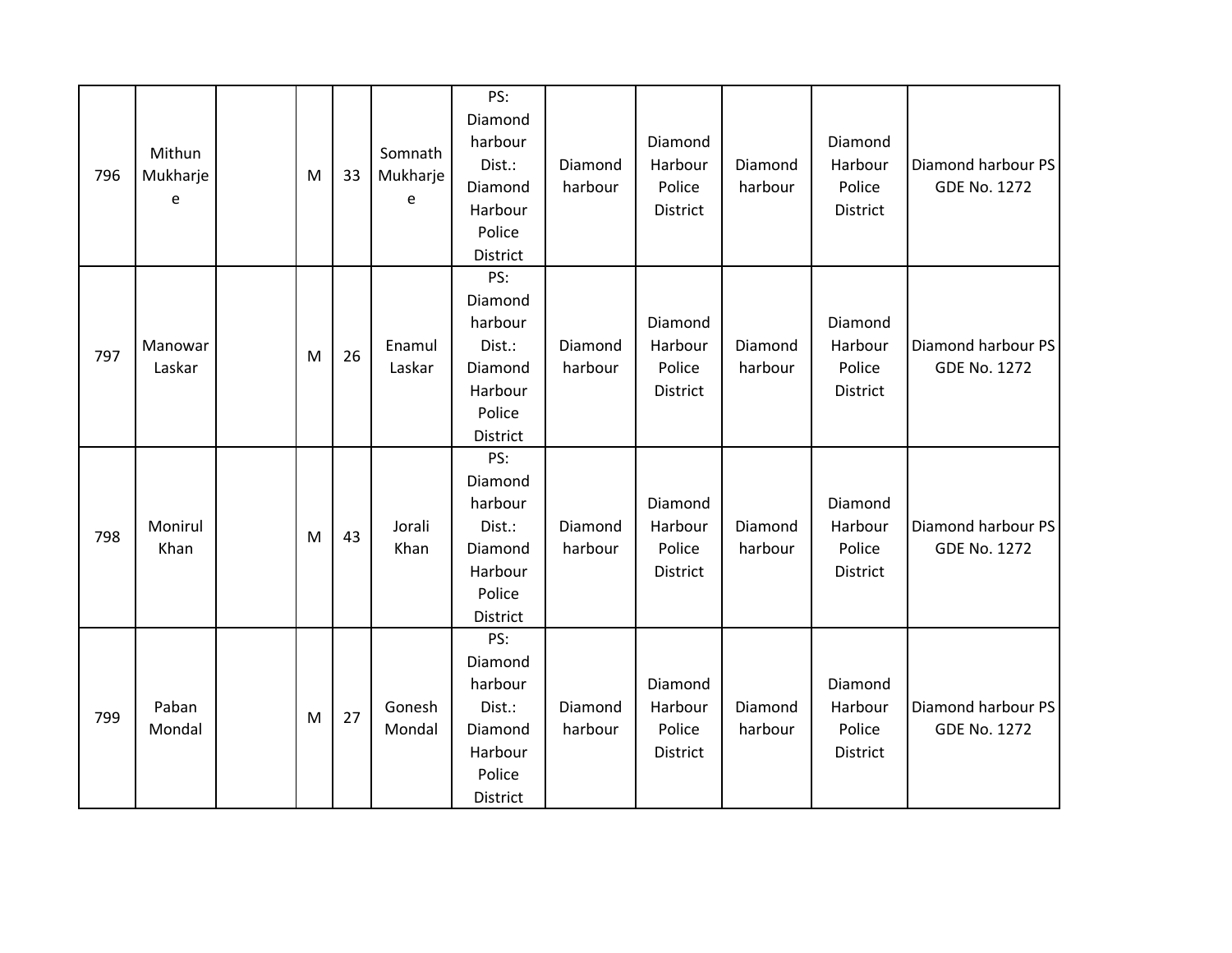| 800 | Swapan<br>Halder        | M           | 35 | Sudarshan<br>Halder    | PS:<br>Diamond<br>harbour<br>Dist.:<br>Diamond<br>Harbour<br>Police<br>District | Diamond<br>harbour | Diamond<br>Harbour<br>Police<br><b>District</b> | Diamond<br>harbour          | Diamond<br>Harbour<br>Police<br>District | Diamond harbour PS<br><b>GDE No. 1272</b>  |
|-----|-------------------------|-------------|----|------------------------|---------------------------------------------------------------------------------|--------------------|-------------------------------------------------|-----------------------------|------------------------------------------|--------------------------------------------|
| 801 | Mono<br>Halder          | M           | 27 | Paban<br>Halder        | PS:<br>Diamond<br>harbour<br>Dist.:<br>Diamond<br>Harbour<br>Police<br>District | Diamond<br>harbour | Diamond<br>Harbour<br>Police<br>District        | Diamond<br>harbour          | Diamond<br>Harbour<br>Police<br>District | Diamond harbour PS<br><b>GDE No. 1272</b>  |
| 802 | Mina Sk                 | $\mathsf F$ | 25 | Raju Sk                | Moshpukur<br>PS: Joynagar<br>Dist.:<br>Baruipur<br>Police<br>District           | Joynagar           | Baruipur<br>Police<br><b>District</b>           | Diamond<br>harbour<br>women | Diamond<br>Harbour<br>Police<br>District | Diamond harbour<br>women PS GDE No.<br>358 |
| 803 | Chandana<br>Paik        | F           | 40 | Lt<br>Prasanta<br>Paik | Paik para<br>PS: Usthi<br>Dist.:<br>Diamond<br>Harbour<br>Police<br>District    | Usthi              | Diamond<br>Harbour<br>Police<br>District        | Diamond<br>harbour<br>women | Diamond<br>Harbour<br>Police<br>District | Diamond harbour<br>women PS GDE No.<br>358 |
| 804 | <b>Bimal</b><br>Shikary | $\mathsf F$ |    | Lt. Ajay               | PS: Baduria<br>Dist.:<br>Alipurduar                                             | <b>Baduria</b>     | Alipurduar                                      | Mograhat                    | Diamond<br>Harbour<br>Police<br>District | Mograhat PS GDE<br>No. 1061                |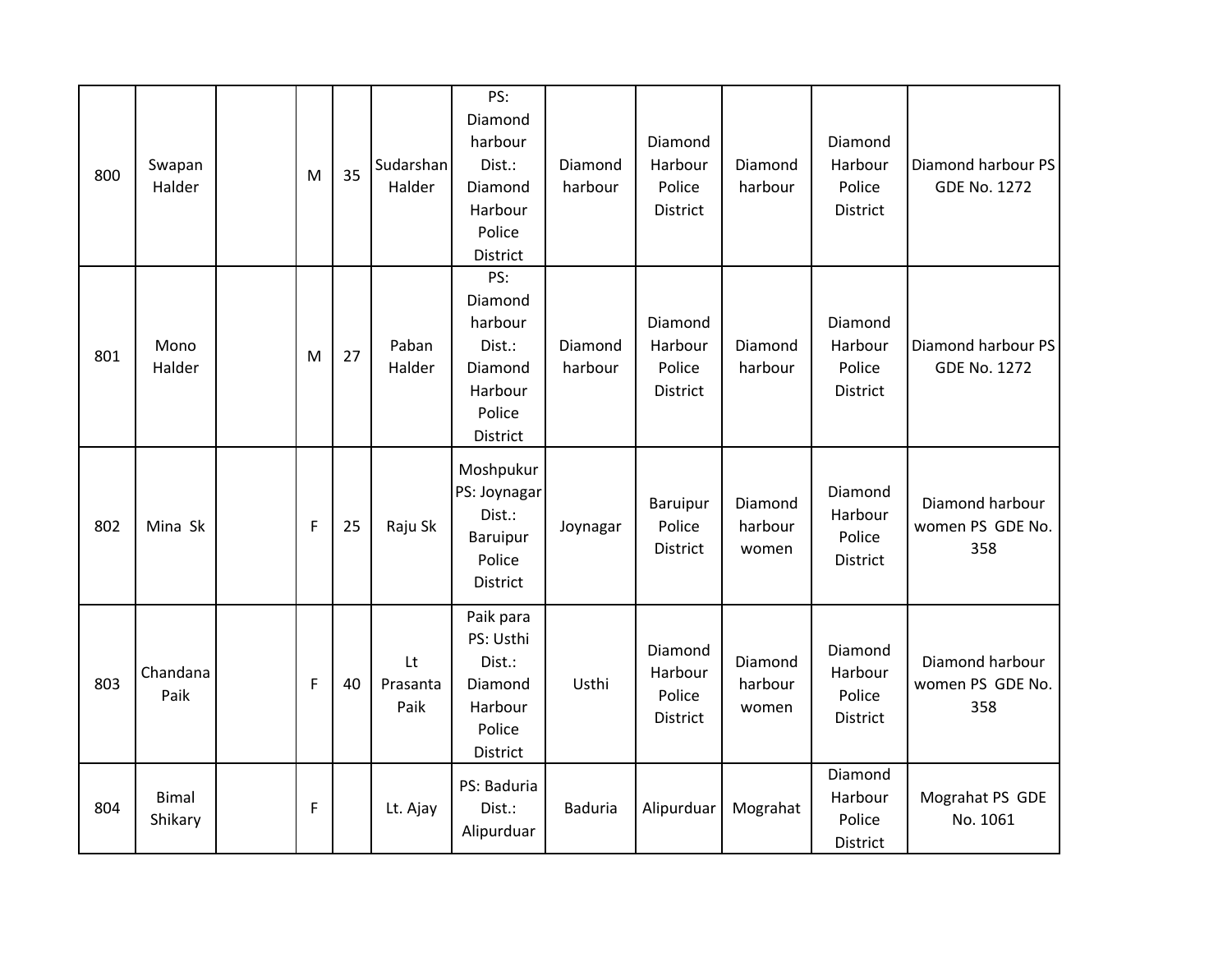| 805 | Sagar<br><b>Biswas</b> | M |    | Almas           | PS:<br>Mograhat<br>Dist.:<br>Diamond<br>Harbour<br>Police<br>District                    | Mograhat  | Diamond<br>Harbour<br>Police<br>District | Mograhat  | Diamond<br>Harbour<br>Police<br><b>District</b> | Mograhat PS GDE<br>No. 1061 |
|-----|------------------------|---|----|-----------------|------------------------------------------------------------------------------------------|-----------|------------------------------------------|-----------|-------------------------------------------------|-----------------------------|
| 806 | Rahim<br>Gazi          | M |    | Aktas           | PS:<br>Mograhat<br>Dist.:<br>Diamond<br>Harbour<br>Police<br><b>District</b>             | Mograhat  | Diamond<br>Harbour<br>Police<br>District | Mograhat  | Diamond<br>Harbour<br>Police<br>District        | Mograhat PS GDE<br>No. 1061 |
| 807 | Subata<br>Gayen        | M |    | Prasanta        | PS:<br>Mograhat<br>Dist.:<br>Diamond<br>Harbour<br>Police<br><b>District</b>             | Mograhat  | Diamond<br>Harbour<br>Police<br>District | Mograhat  | Diamond<br>Harbour<br>Police<br>District        | Mograhat PS GDE<br>No. 1061 |
| 808 | Laltu<br>Khan          | M | 30 | Saharab<br>Khan | Paschim<br>Bareya PS:<br>Nodakhali<br>Dist.:<br>Diamond<br>Harbour<br>Police<br>District | Nodakhali | Diamond<br>Harbour<br>Police<br>District | Nodakhali | Diamond<br>Harbour<br>Police<br>District        | Nodakhali PS GDE<br>No. 859 |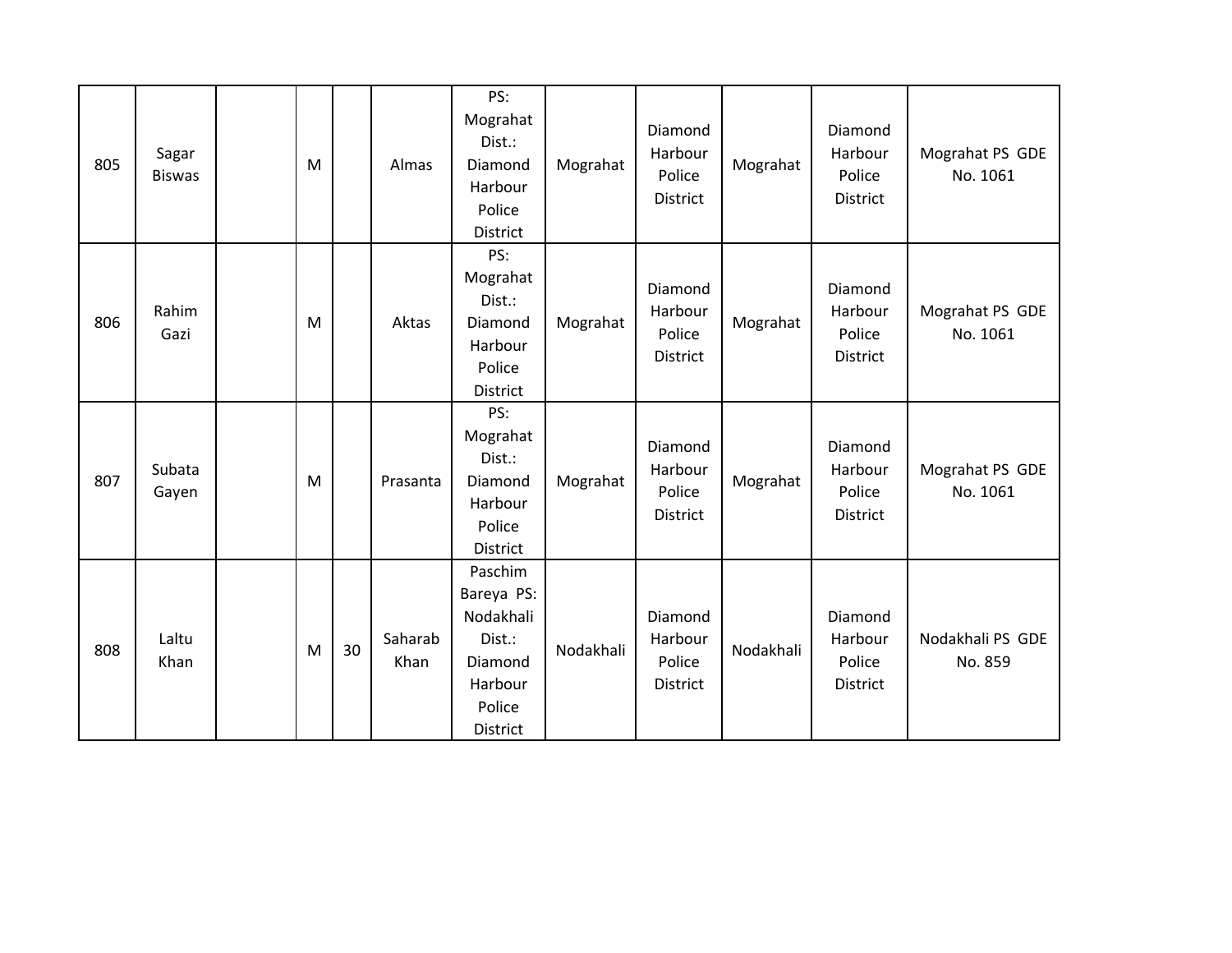| 809 | Sk Laltu         | M           | 36 | Sk Elious            | Baratala PS:<br>Nodakhali<br>Dist.:<br>Diamond<br>Harbour<br>Police<br>District        | Nodakhali | Diamond<br>Harbour<br>Police<br>District | Nodakhali | Diamond<br>Harbour<br>Police<br>District | Nodakhali PS GDE<br>No. 859 |
|-----|------------------|-------------|----|----------------------|----------------------------------------------------------------------------------------|-----------|------------------------------------------|-----------|------------------------------------------|-----------------------------|
| 810 | Ikbal<br>Mondal  | M           | 27 | Sarifuddin<br>Mondal | Purba<br>Bareya PS:<br>Nodakhali<br>Dist.:<br>Diamond<br>Harbour<br>Police<br>District | Nodakhali | Diamond<br>Harbour<br>Police<br>District | Nodakhali | Diamond<br>Harbour<br>Police<br>District | Nodakhali PS GDE<br>No. 893 |
| 811 | Murshida<br>Bewa | $\mathsf F$ | 55 | Lt Akhtar<br>Sk      | Purba<br>Bareya PS:<br>Nodakhali<br>Dist.:<br>Diamond<br>Harbour<br>Police<br>District | Nodakhali | Diamond<br>Harbour<br>Police<br>District | Nodakhali | Diamond<br>Harbour<br>Police<br>District | Nodakhali PS GDE<br>No. 893 |
| 812 | Priyanka<br>Bibi | F.          | 24 | Hasnat Sk            | Purba<br>Bareya PS:<br>Nodakhali<br>Dist.:<br>Diamond<br>Harbour<br>Police<br>District | Nodakhali | Diamond<br>Harbour<br>Police<br>District | Nodakhali | Diamond<br>Harbour<br>Police<br>District | Nodakhali PS GDE<br>No. 893 |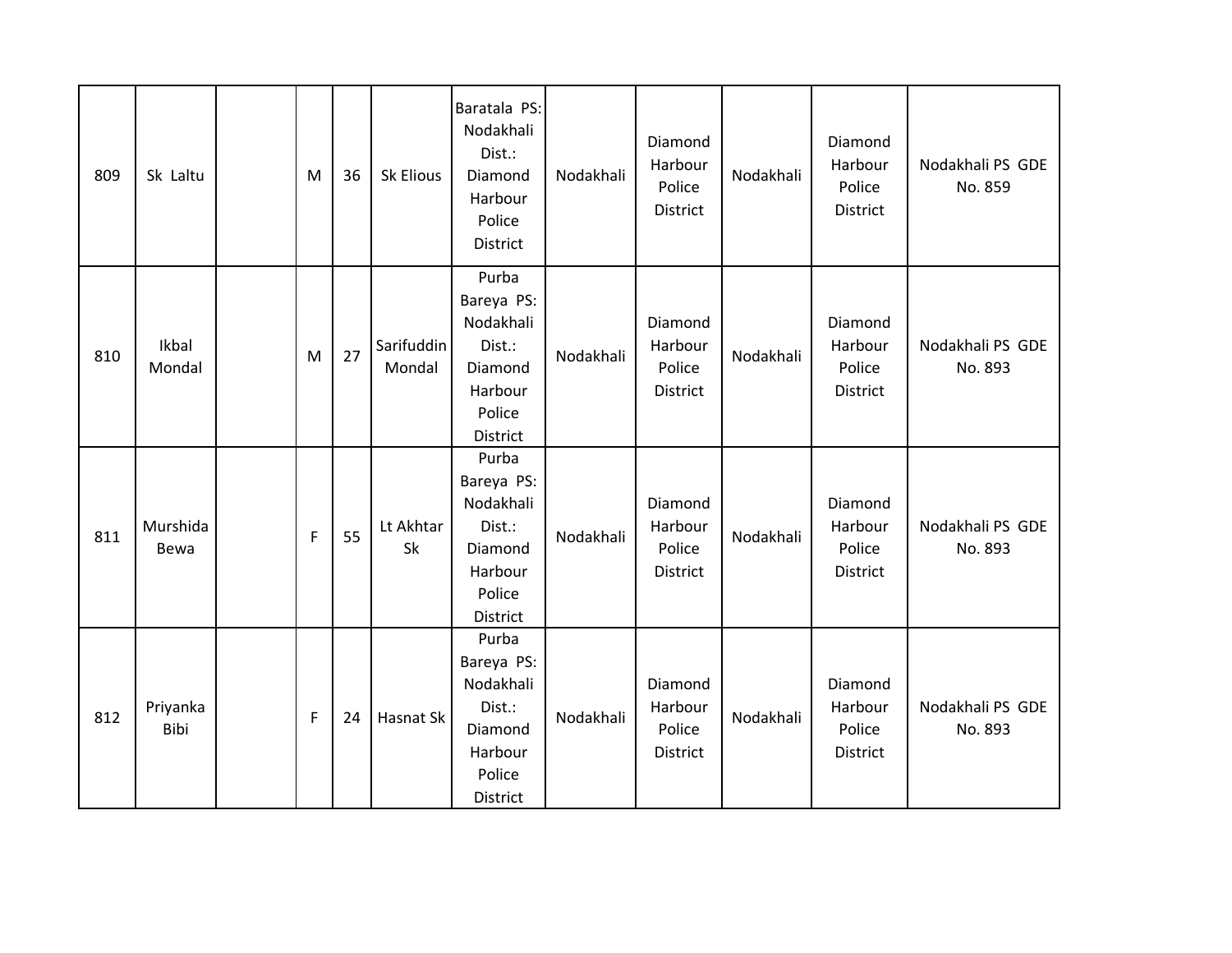| 813 | Asma Bibi                 | F | 45 | Iran Sk                   | Purba<br>Bareya PS:<br>Nodakhali<br>Dist.:<br>Diamond<br>Harbour<br>Police<br>District | Nodakhali          | Diamond<br>Harbour<br>Police<br>District        | Nodakhali          | Diamond<br>Harbour<br>Police<br>District | Nodakhali PS GDE<br>No. 893              |
|-----|---------------------------|---|----|---------------------------|----------------------------------------------------------------------------------------|--------------------|-------------------------------------------------|--------------------|------------------------------------------|------------------------------------------|
| 814 | Tumpa<br>Bibi             | F | 21 | Murshid<br>Sk             | Purba<br>Bareya PS:<br>Nodakhali<br>Dist.:<br>Diamond<br>Harbour<br>Police<br>District | Nodakhali          | Diamond<br>Harbour<br>Police<br>District        | Nodakhali          | Diamond<br>Harbour<br>Police<br>District | Nodakhali PS GDE<br>No. 893              |
| 815 | Aleya Bibi                | F | 35 | Mehebub<br>Ali Sk         | Purba<br>Bareya PS:<br>Nodakhali<br>Dist.:<br>Diamond<br>Harbour<br>Police<br>District | Nodakhali          | Diamond<br>Harbour<br>Police<br><b>District</b> | Nodakhali          | Diamond<br>Harbour<br>Police<br>District | Nodakhali PS GDE<br>No. 893              |
| 816 | Soyeb<br>Aktar<br>Jamader | M |    | Nowsad<br>Alam<br>Jamader | PS: Parulia<br>coastal<br>Dist.:<br>Diamond<br>Harbour<br>Police<br>District           | Parulia<br>coastal | Diamond<br>Harbour<br>Police<br>District        | Parulia<br>coastal | Diamond<br>Harbour<br>Police<br>District | Parulia coastal PS<br><b>GDE No. 428</b> |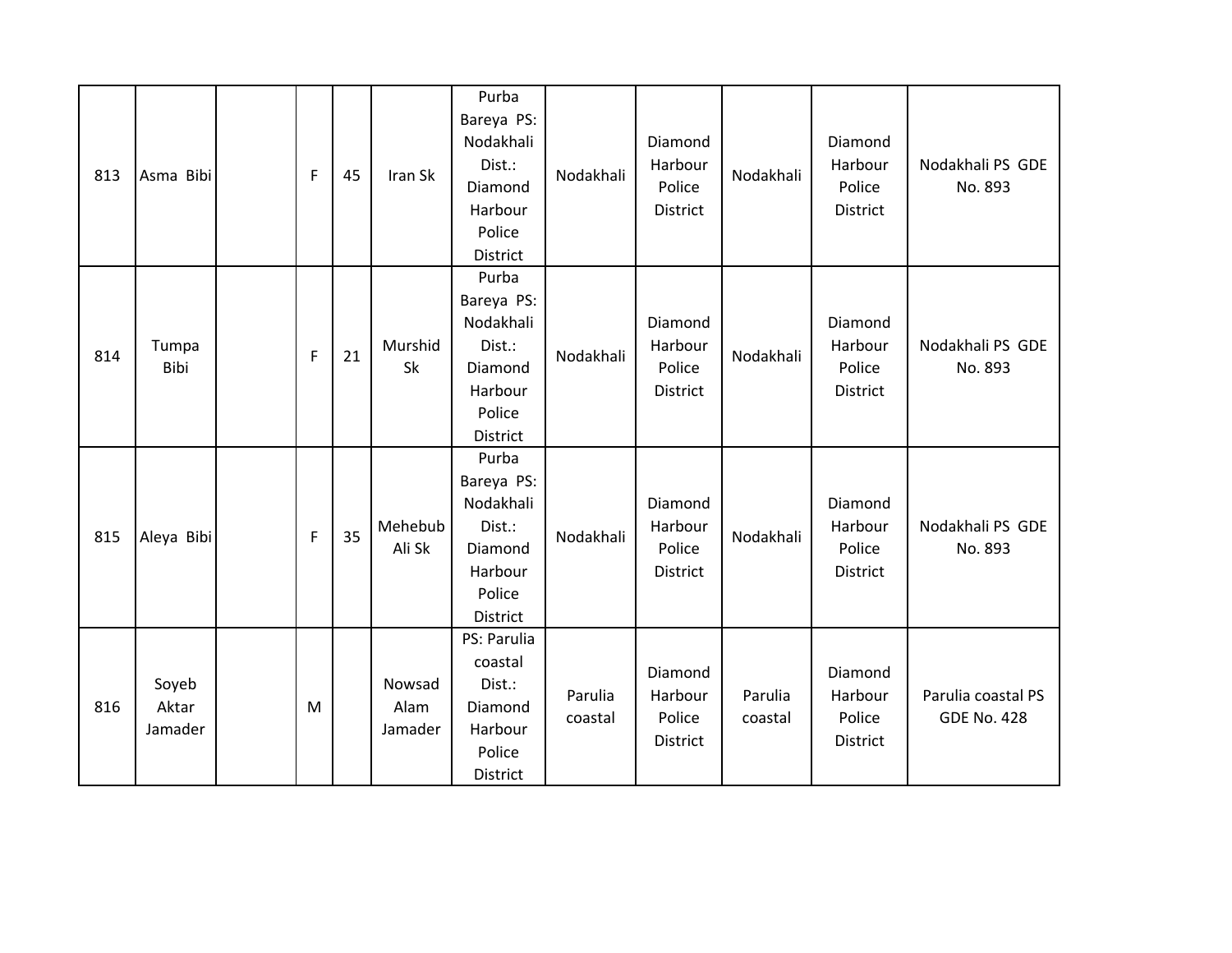| 817 | Ramesh<br>Das        | M | 40 | <b>Probir Das</b>     | PS: Pujali<br>Dist.:<br>Diamond<br>Harbour<br>Police<br>District                                         | Pujali            | Diamond<br>Harbour<br>Police<br>District | Pujali            | Diamond<br>Harbour<br>Police<br>District        | Pujali PS GDE No.<br>601               |
|-----|----------------------|---|----|-----------------------|----------------------------------------------------------------------------------------------------------|-------------------|------------------------------------------|-------------------|-------------------------------------------------|----------------------------------------|
| 818 | Ram<br>Charan<br>Das | M | 45 | Lt<br>Basudev<br>Das  | PS: Pujali<br>Dist.:<br>Diamond<br>Harbour<br>Police<br>District                                         | Pujali            | Diamond<br>Harbour<br>Police<br>District | Pujali            | Diamond<br>Harbour<br>Police<br><b>District</b> | Pujali PS GDE No.<br>601               |
| 819 | Chand<br>Balu        | M | 55 | Lt<br>Mojahar<br>Alam | Satghara,<br>Kankhuli PS:<br>Rabindranag<br>ar Dist.:<br>Diamond<br>Harbour<br>Police<br><b>District</b> | Rabindrana<br>gar | Diamond<br>Harbour<br>Police<br>District | Rabindrana<br>gar | Diamond<br>Harbour<br>Police<br>District        | Rabindranagar PS<br><b>GDE No. 812</b> |
| 820 | Asgar Ali            | M | 26 | Chand<br>Balu         | Satghara,<br>Kankhuli PS:<br>Rabindranag<br>ar Dist.:<br>Diamond<br>Harbour<br>Police<br><b>District</b> | Rabindrana<br>gar | Diamond<br>Harbour<br>Police<br>District | Rabindrana<br>gar | Diamond<br>Harbour<br>Police<br>District        | Rabindranagar PS<br><b>GDE No. 812</b> |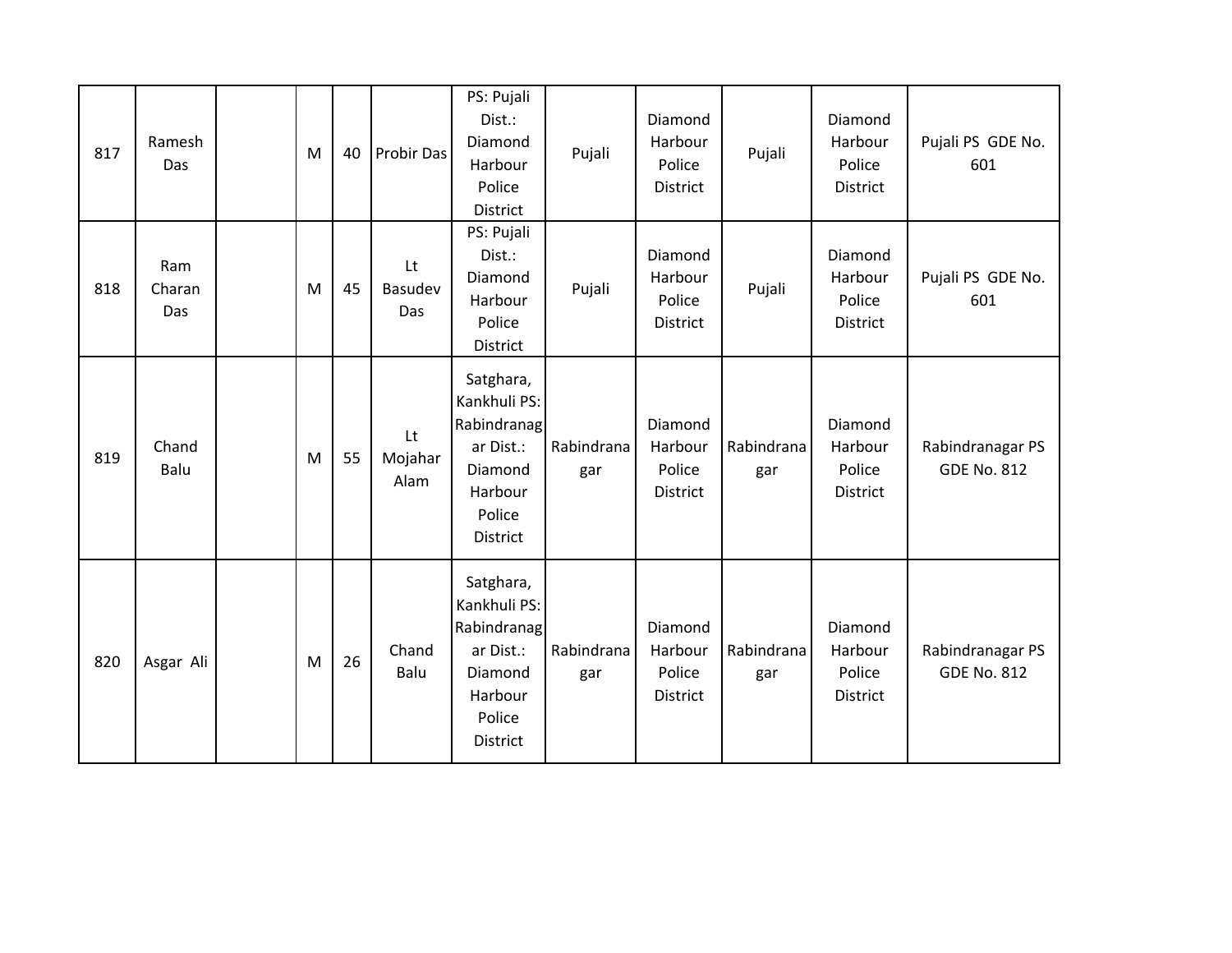| 821 | Anupam<br>Mondal     | M | 36 | Lt. Gopal<br>Mondal        | Ramnagar<br>PS:<br>Ramnagar<br>Dist.:<br>Diamond<br>Harbour<br>Police<br>District    | Ramnagar | Diamond<br>Harbour<br>Police<br>District        | Ramnagar | Diamond<br>Harbour<br>Police<br>District | Ramnagar PS GDE<br>No. 762 |
|-----|----------------------|---|----|----------------------------|--------------------------------------------------------------------------------------|----------|-------------------------------------------------|----------|------------------------------------------|----------------------------|
| 822 | Mohosin<br>Molla     | M | 32 | Lt.<br>Hafijuddin<br>Molla | Nainan PS:<br>Ramnagar<br>Dist.:<br>Diamond<br>Harbour<br>Police<br>District         | Ramnagar | Diamond<br>Harbour<br>Police<br><b>District</b> | Ramnagar | Diamond<br>Harbour<br>Police<br>District | Ramnagar PS GDE<br>No. 762 |
| 823 | Krishnend<br>u Marik | M | 30 | Kalipada<br>Marik          | <b>Birpana PS:</b><br>Ramnagar<br>Dist.:<br>Diamond<br>Harbour<br>Police<br>District | Ramnagar | Diamond<br>Harbour<br>Police<br><b>District</b> | Ramnagar | Diamond<br>Harbour<br>Police<br>District | Ramnagar PS GDE<br>No. 762 |
| 824 | Prodip<br>Mondal     | M | 32 | Madhab<br>Mondal           | <b>Birpana PS:</b><br>Ramnagar<br>Dist.:<br>Diamond<br>Harbour<br>Police<br>District | Ramnagar | Diamond<br>Harbour<br>Police<br>District        | Ramnagar | Diamond<br>Harbour<br>Police<br>District | Ramnagar PS GDE<br>No. 762 |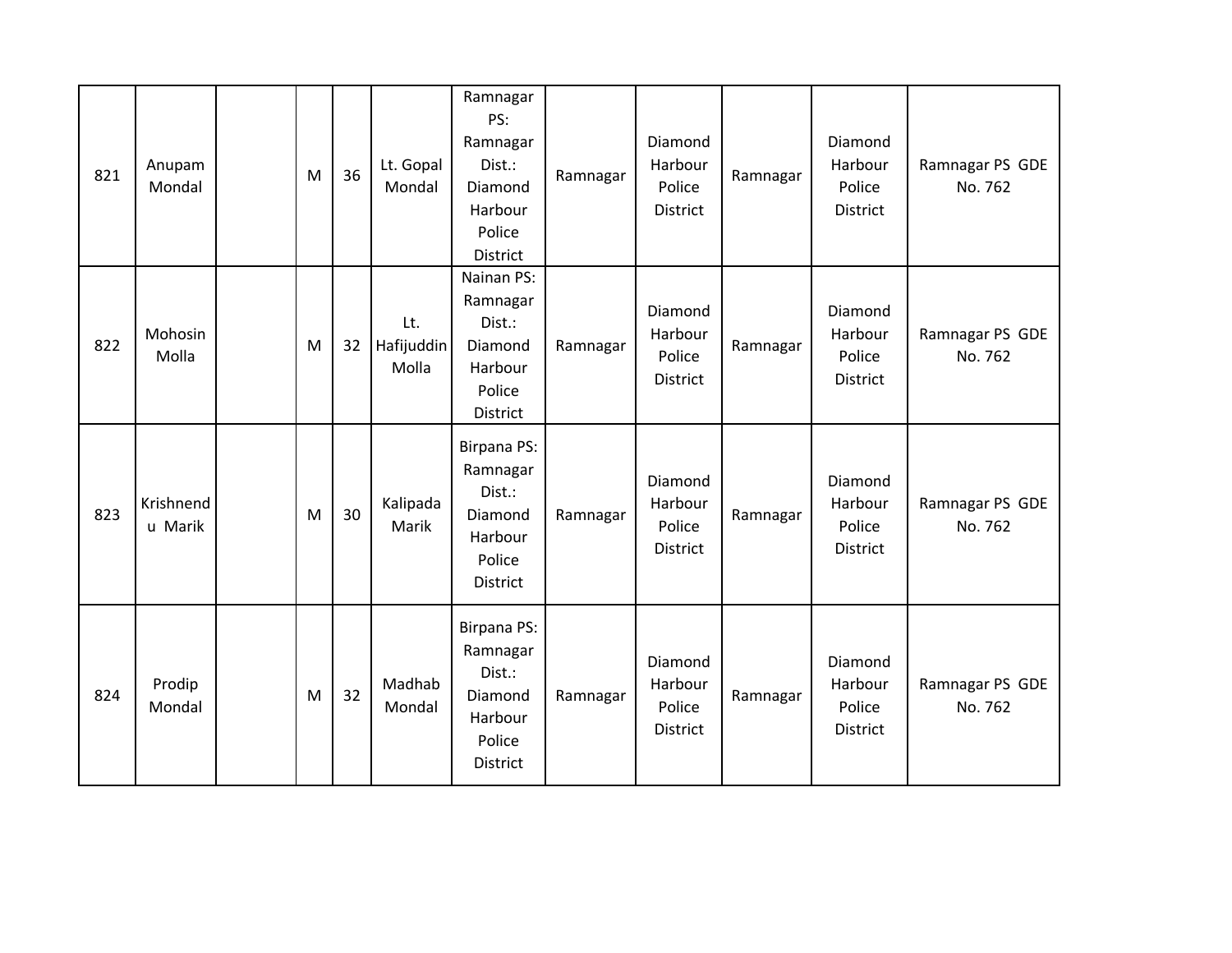| 825 | Sanu Das                   | M | 22 | Satyen<br>Das         | Vill-<br>Dihibayra PS-<br>Arambagh<br>Dist-<br>Hooghly          | <b>Basirhat</b> | Arambagh | Hooghly<br>Rural | Arambagh PS GDE<br>No. 1181 |
|-----|----------------------------|---|----|-----------------------|-----------------------------------------------------------------|-----------------|----------|------------------|-----------------------------|
| 826 | Suvajit<br>Ray             | M | 23 | <b>Jugal Ray</b>      | Vill-<br>Dihibayra PS-<br>Arambagh<br>Dist-<br>Hooghly          | Basirhat        | Arambagh | Hooghly<br>Rural | Arambagh PS GDE<br>No. 1181 |
| 827 | Sanjoy<br>Malik            | M | 25 | Dulal<br>Malik        | Vill-<br>Dihibayra PS-<br>Arambagh<br>Dist-<br>Hooghly          | Basirhat        | Arambagh | Hooghly<br>Rural | Arambagh PS GDE<br>No. 1181 |
| 828 | Sk<br>Mobaildul<br>Hossain | M | 21 | Sk Tofajul<br>Hossain | Miyapara<br>Ward No-14<br>PS-<br>Arambagh<br>Dist-<br>Hooghly   | Basirhat        | Arambagh | Hooghly<br>Rural | Arambagh PS GDE<br>No. 1133 |
| 829 | Suroj<br>Khan              | M | 20 | Koysel<br>Khan        | Pallyshree<br>Ward No-06<br>PS-<br>Arambagh<br>Dist-<br>Hooghly | Basirhat        | Arambagh | Hooghly<br>Rural | Arambagh PS GDE<br>No. 1123 |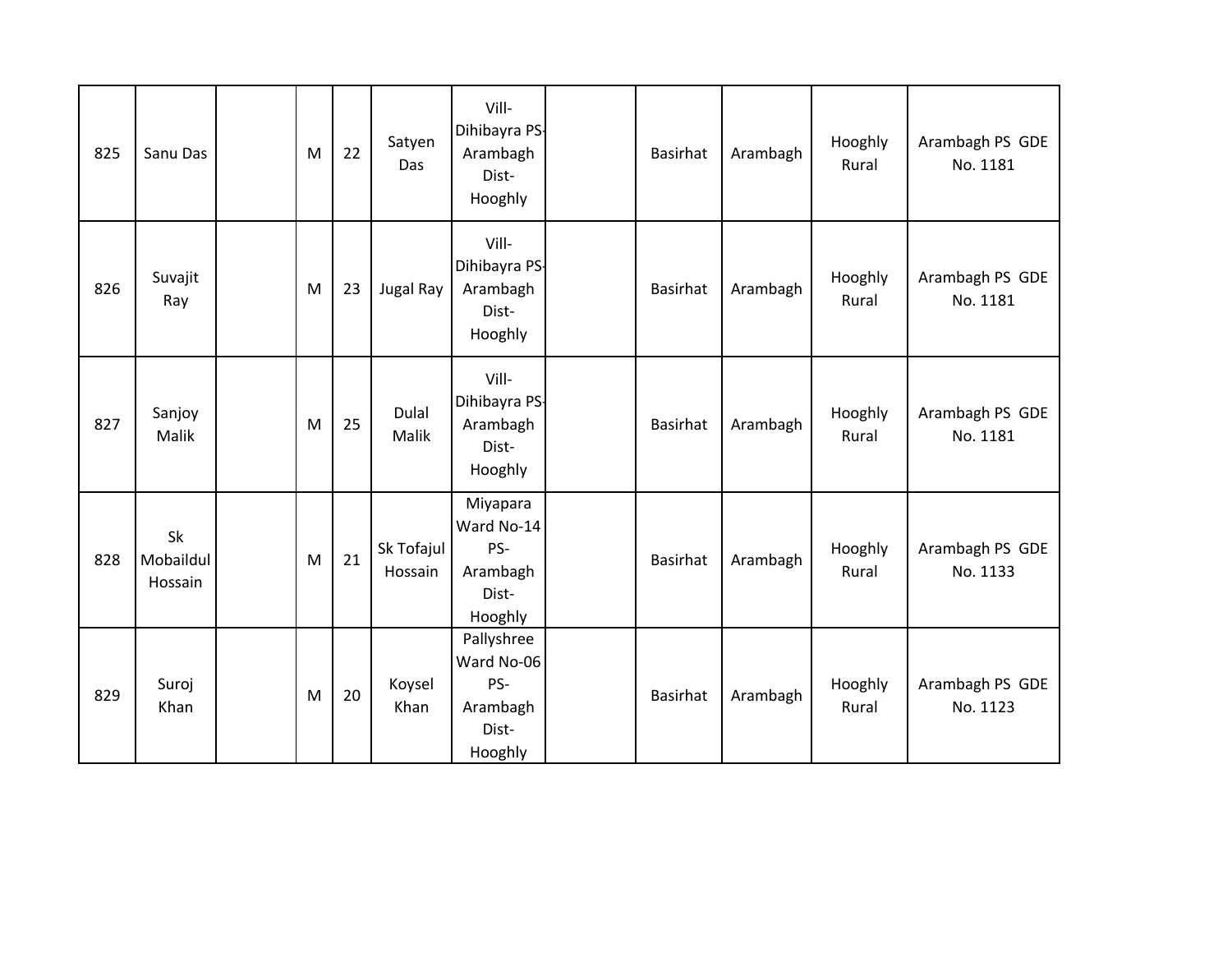| 830 | Soumen<br>Samanta          | M | 29 | Swapan<br>Samanta                  | Vill-<br>Dihibayra PS-<br>Arambagh<br>Dist-<br>Hooghly               | Basirhat | Arambagh | Hooghly<br>Rural | Arambagh PS GDE<br>No. 1183 |
|-----|----------------------------|---|----|------------------------------------|----------------------------------------------------------------------|----------|----------|------------------|-----------------------------|
| 831 | Sumit Dey                  | M | 31 | Susanta<br>Dey                     | Vill-<br>Dihibayra PS-<br>Arambagh<br>Dist-<br>Hooghly               | Basirhat | Arambagh | Hooghly<br>Rural | Arambagh PS GDE<br>No. 1183 |
| 832 | Radhyesh<br>yam<br>Samanta | M | 39 | Lt.<br>Bijaykrish<br>na<br>Samanta | Vill-<br>Bishnubati<br>Purba PS-<br>Tarakeshwa<br>r Dist-<br>Hooghly | Basirhat | Arambagh | Hooghly<br>Rural | Arambagh PS GDE<br>No. 1183 |
| 833 | Susanta<br>Ray             | M | 46 | Ratan Ray                          | Vill-Udna<br>(Raypara) PS-<br>Khanakul<br>Dist-<br>Hooghly           | Basirhat | Arambagh | Hooghly<br>Rural | Arambagh PS GDE<br>No. 1183 |
| 834 | Subrata<br><b>Bag</b>      | M | 27 | Mohan<br><b>Bag</b>                | Vill-Gouri PS-<br>Arambagh<br>Dist-<br>Hooghly                       | Basirhat | Arambagh | Hooghly<br>Rural | Arambagh PS GDE<br>No. 1183 |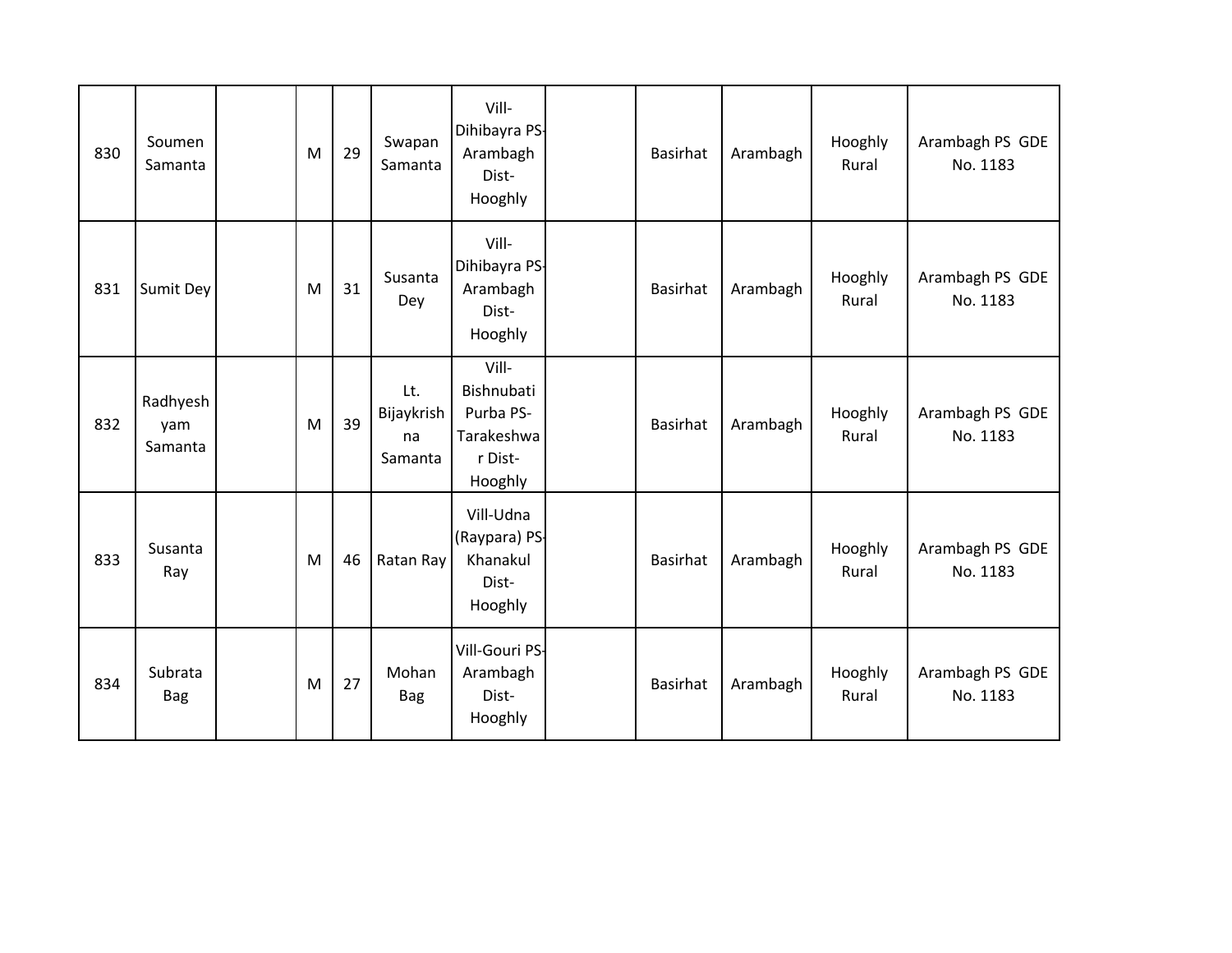| 835 | Kartick<br>Malik         | M | 23 | Prasanta<br><b>Malik</b>        | Vill-Gourhati<br>PS-<br>Arambagh<br>Dist-<br>Hooghly                | Basirhat        | Arambagh | Hooghly<br>Rural | Arambagh PS GDE<br>No. 1183 |
|-----|--------------------------|---|----|---------------------------------|---------------------------------------------------------------------|-----------------|----------|------------------|-----------------------------|
| 836 | Nibaran<br>Malik         | M | 30 | Lt.<br>Kalipada<br>Malik        | Vill-<br>Brajamohan<br>pur<br>(Kumursa)<br>PS-Goghat<br>Dist-Hooghl | <b>Basirhat</b> | Arambagh | Hooghly<br>Rural | Arambagh PS GDE<br>No. 1183 |
| 837 | Amaresh<br><b>Biswas</b> | M | 39 | <b>Bhaduri</b><br><b>Biswas</b> | Balagarh, PS-<br>Balagarh,<br>Dist-<br>Hooghly                      | Basirhat        | Balagarh | Hooghly<br>Rural | Balagarh PS GDE<br>No. 868  |
| 838 | Rabin<br>Sikder          | M | 42 | Lt. Gour<br>Sikder              | Tentulia, PS-<br>Balagarh,<br>Dist-<br>Hooghly                      | Basirhat        | Balagarh | Hooghly<br>Rural | Balagarh PS GDE<br>No. 868  |
| 839 | Amit Roy                 | M | 38 | Amal Roy                        | Tentulia, PS-<br>Balagarh,<br>Dist-<br>Hooghly                      | Basirhat        | Balagarh | Hooghly<br>Rural | Balagarh PS GDE<br>No. 868  |
| 840 | Abhijit<br>Chowdhur<br>у | M | 26 | Suresh<br>Chowdhur<br>у         | Tentulia, PS-<br>Balagarh,<br>Dist-<br>Hooghly                      | Basirhat        | Balagarh | Hooghly<br>Rural | Balagarh PS GDE<br>No. 868  |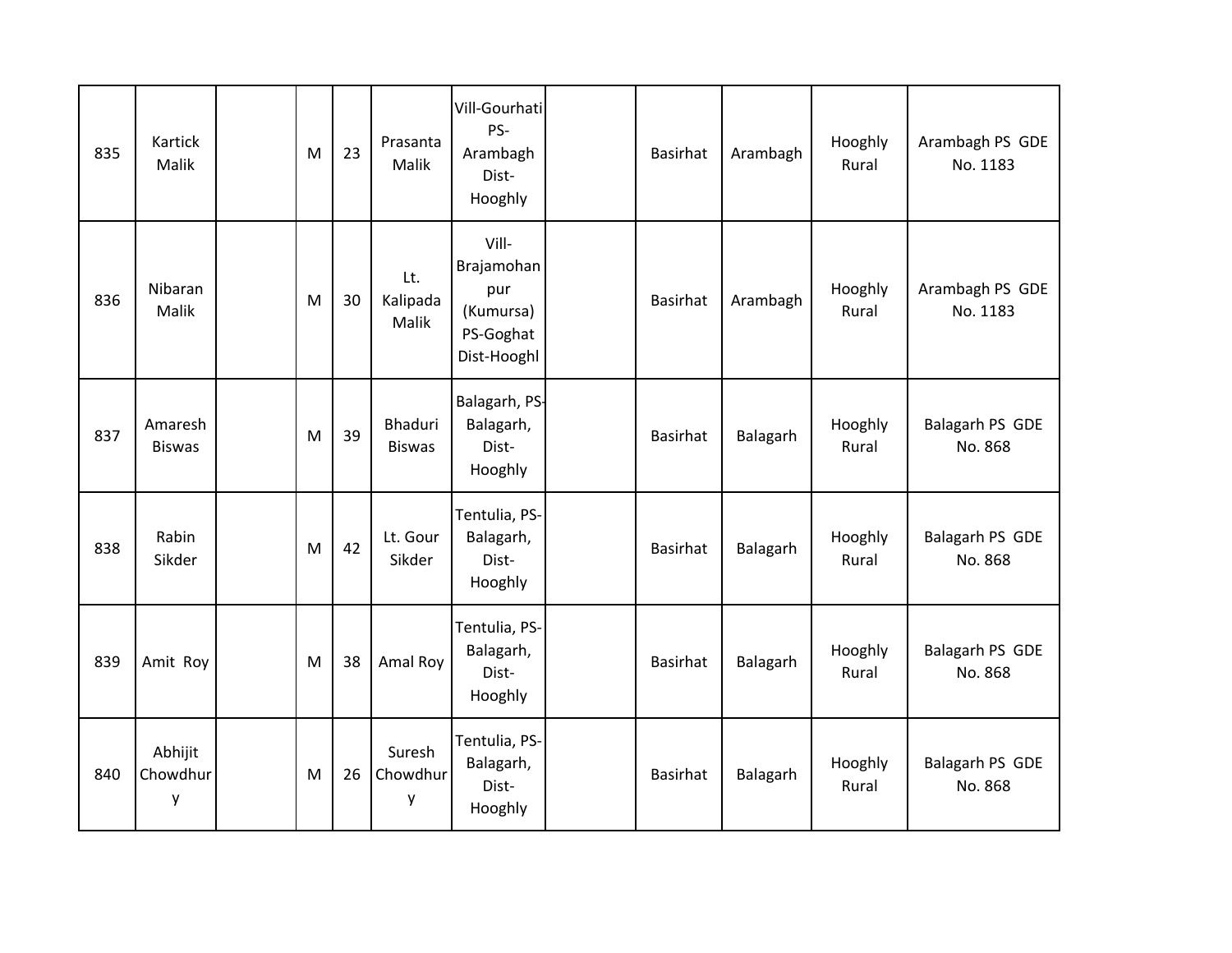| 841 | Bisu<br>Kundu             | M         | 25 | Subash<br>Kundu  | Tentulia, PS-<br>Balagarh,<br>Dist-<br>Hooghly                     | Basirhat | Balagarh | Hooghly<br>Rural | Balagarh PS GDE<br>No. 868 |
|-----|---------------------------|-----------|----|------------------|--------------------------------------------------------------------|----------|----------|------------------|----------------------------|
| 842 | Sarajit<br>Das            | M         | 26 | Sankar<br>Das    | Nayasarai,<br>PS-<br>Balagarh,<br>Dist-<br>Hooghly                 | Basirhat | Balagarh | Hooghly<br>Rural | Balagarh PS GDE<br>No. 885 |
| 843 | Suman<br>Das              | M         | 21 | Sanjit Das       | Nayasarai,<br>PS-<br>Balagarh,<br>Dist-<br>Hooghly                 | Basirhat | Balagarh | Hooghly<br>Rural | Balagarh PS GDE<br>No. 885 |
| 844 | Sujoy<br><b>Kumar Pal</b> | M         | 20 | <b>Bijoy Pal</b> | Karinnya<br>Belpara, PS-<br>Balagarh,<br>Dist-<br>Hooghly          | Basirhat | Balagarh | Hooghly<br>Rural | Balagarh PS GDE<br>No. 906 |
| 845 | Binoy<br>Barui            | M         | 22 | Bidhan<br>Barui  | Vill- Inchura,<br>PS-<br>Balagarh,<br>Dist-<br>Hooghly             | Basirhat | Balagarh | Hooghly<br>Rural | Balagarh PS GDE<br>No. 932 |
| 846 | Somnath<br><b>Bag</b>     | ${\sf M}$ |    |                  | Vill-<br>Talchinan,<br>Sanjay Bag P.S- Dadpur,<br>Dist-<br>Hooghly | Basirhat | Dadpur   | Hooghly<br>Rural | Dadpur PS GDE No.<br>883   |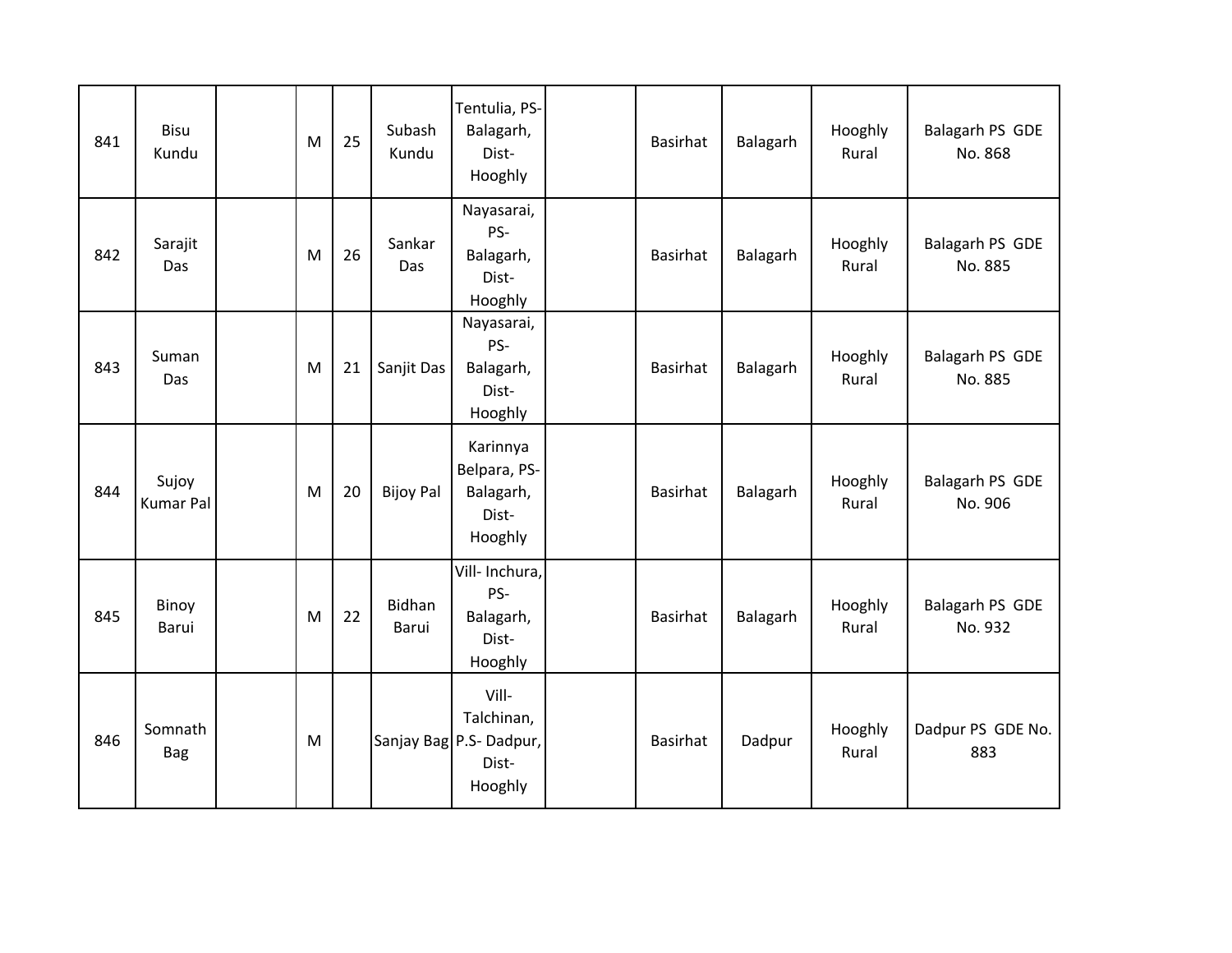| 847 | Mintu<br>Das           | ${\sf M}$ |    | Gour Das               | Vill- Puinan,<br>P.S-Dadpur,<br>Dist-<br>Hooghly                                                     |        | Basirhat         | Dadpur | Hooghly<br>Rural | Dadpur PS GDE No.<br>883 |
|-----|------------------------|-----------|----|------------------------|------------------------------------------------------------------------------------------------------|--------|------------------|--------|------------------|--------------------------|
| 848 | Mintu<br>Singha<br>Roy | M         | 28 | Dilip<br>Singha<br>Roy | Vill-Tilari,<br>PS –<br>Goghat, Dist<br>– Hooghly<br>PS: Goghat<br>Dist.:<br>Hooghly<br>Rural        | Goghat | Hooghly<br>Rural | Goghat | Hooghly<br>Rural | Goghat PS GDE No.<br>954 |
| 849 | Rabi Roy               | M         | 32 | Mahadeb<br>Roy         | Vill-<br>Chandipur,<br>PS –<br>Goghat, Dist<br>– Hooghly<br>PS: Goghat<br>Dist.:<br>Hooghly<br>Rural | Goghat | Hooghly<br>Rural | Goghat | Hooghly<br>Rural | Goghat PS GDE No.<br>954 |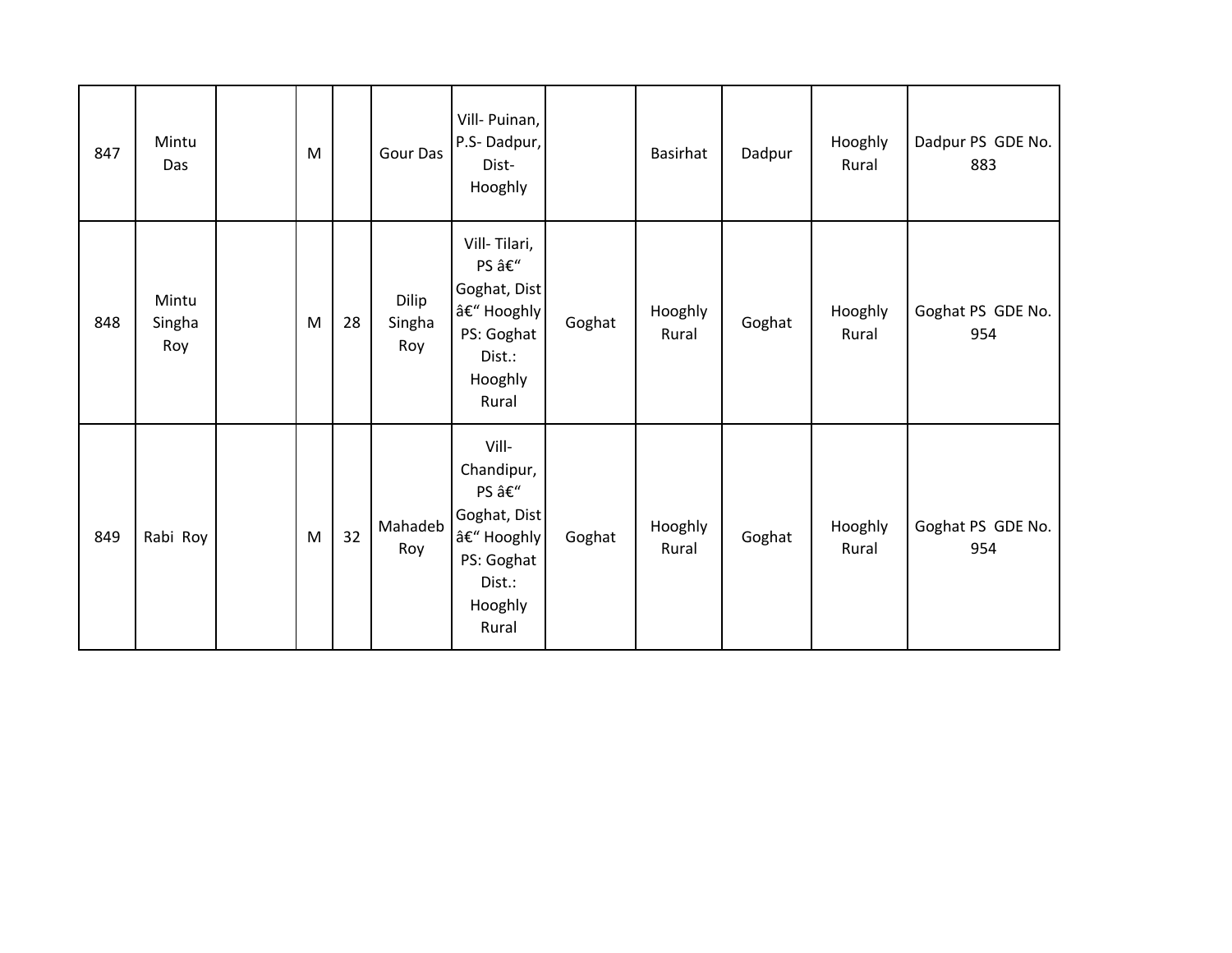| 850 | Sachin<br>Roy     | ${\sf M}$                                                                                                  | 18 | Rabi Roy      | Vill-<br>Chandipur,<br>PS –<br>Goghat, Dist<br>– Hooghly<br>PS: Goghat<br>Dist.:<br>Hooghly<br>Rural | Goghat | Hooghly<br>Rural | Goghat | Hooghly<br>Rural | Goghat PS GDE No.<br>954 |
|-----|-------------------|------------------------------------------------------------------------------------------------------------|----|---------------|------------------------------------------------------------------------------------------------------|--------|------------------|--------|------------------|--------------------------|
| 851 | Koyel<br>Dule     | $\mathsf{M}% _{T}=\mathsf{M}_{T}\!\left( a,b\right) ,\ \mathsf{M}_{T}=\mathsf{M}_{T}\!\left( a,b\right) ,$ | 19 | Samar<br>Dule | Vill-<br>Chandipur,<br>PS –<br>Goghat, Dist<br>– Hooghly<br>PS: Goghat<br>Dist.:<br>Hooghly<br>Rural | Goghat | Hooghly<br>Rural | Goghat | Hooghly<br>Rural | Goghat PS GDE No.<br>954 |
| 852 | Prasanta<br>Singh | $\mathsf{M}% _{T}=\mathsf{M}_{T}\!\left( a,b\right) ,\ \mathsf{M}_{T}=\mathsf{M}_{T}\!\left( a,b\right) ,$ | 32 | Arun<br>Singh | Vill- Goghat,<br>PS –<br>Goghat, Dist<br>– Hooghly<br>PS: Goghat<br>Dist.:<br>Hooghly<br>Rural       | Goghat | Hooghly<br>Rural | Goghat | Hooghly<br>Rural | Goghat PS GDE No.<br>984 |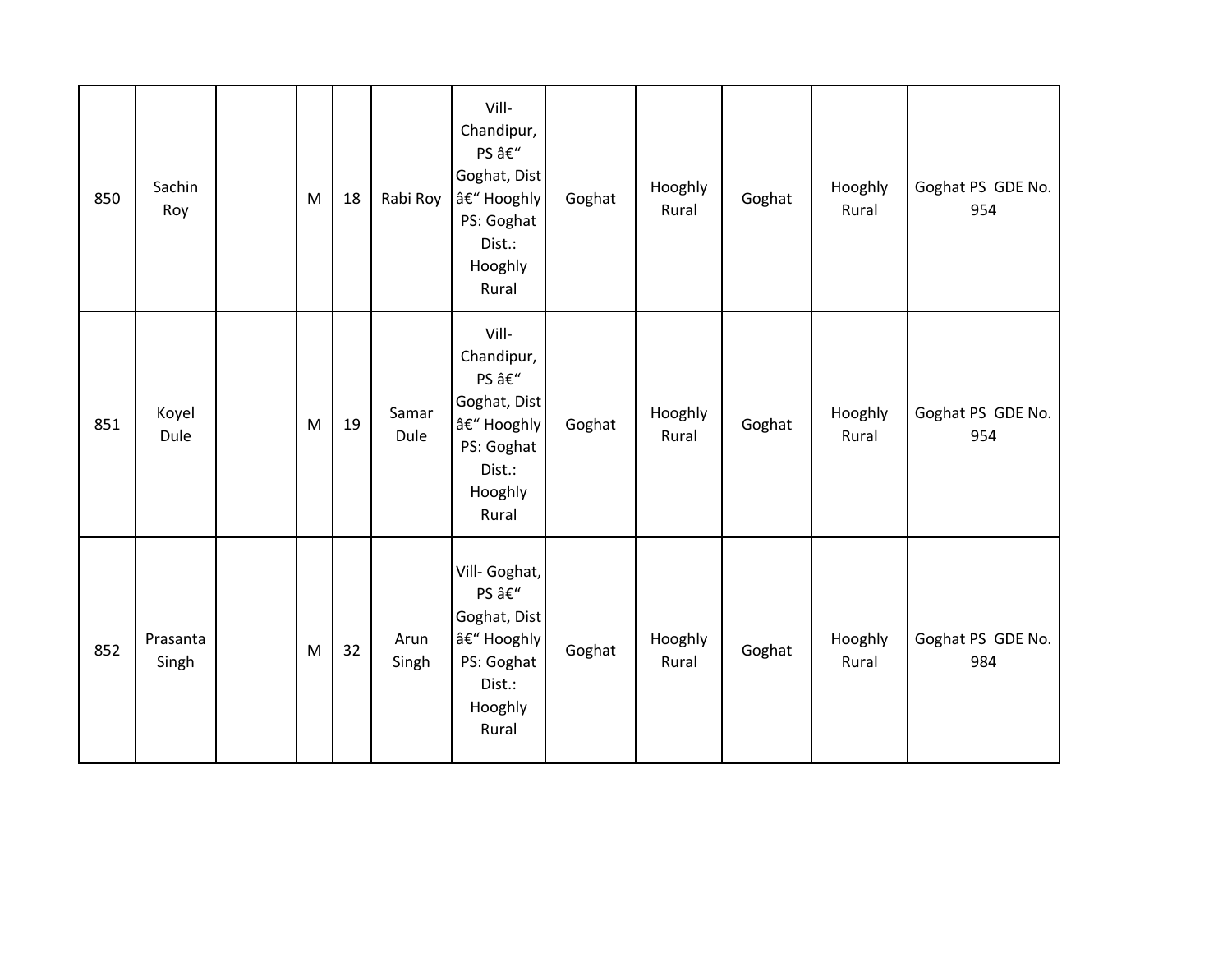| 853 | Susanta<br>Pakhira | M | 35 | Lt.<br>Shankar<br>Pakhira   | Vill-<br>Shalincha,<br>PS –<br>Goghat, Dist<br>– Hooghly<br>PS: Goghat<br>Dist.:<br>Hooghly<br>Rural           | Goghat | Hooghly<br>Rural | Goghat | Hooghly<br>Rural | Goghat PS GDE No.<br>984 |
|-----|--------------------|---|----|-----------------------------|----------------------------------------------------------------------------------------------------------------|--------|------------------|--------|------------------|--------------------------|
| 854 | Tarun<br>Santra    | M | 40 | Pirumaha<br>n Santra        | Vill-<br>Harishchand<br>rapur, PS<br>– Goghat,<br>Dist –<br>Hooghl PS:<br>Goghat<br>Dist.:<br>Hooghly<br>Rural | Goghat | Hooghly<br>Rural | Goghat | Hooghly<br>Rural | Goghat PS GDE No.<br>984 |
| 855 | Kajal<br>Porel     | M | 48 | Lt.<br>Shaktipad<br>a Porel | Vill-<br>Harishchand<br>rapur, PS<br>– Goghat,<br>Dist –<br>Hooghl PS:<br>Goghat<br>Dist.:<br>Hooghly<br>Rural | Goghat | Hooghly<br>Rural | Goghat | Hooghly<br>Rural | Goghat PS GDE No.<br>984 |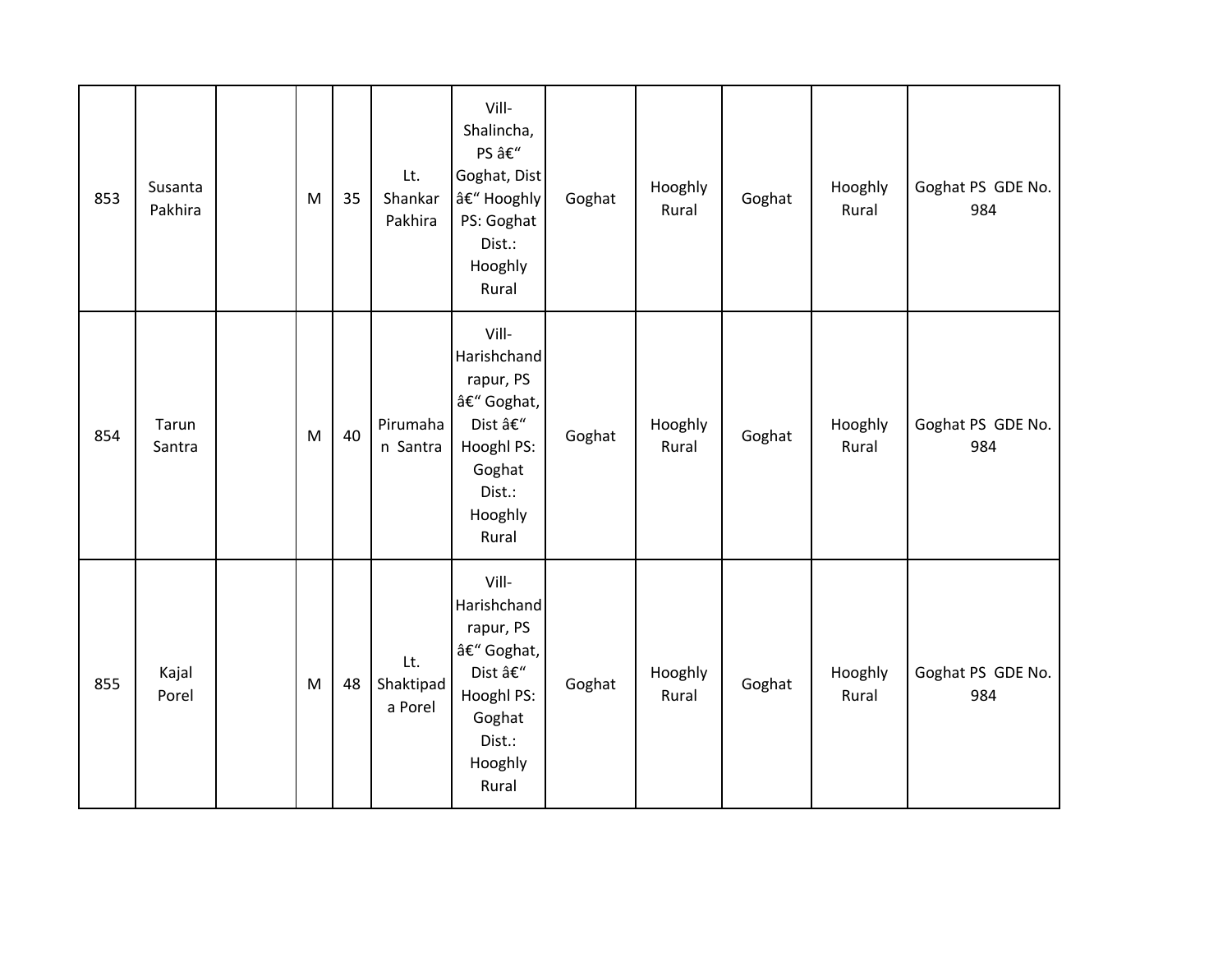| 856 | Madhu<br>Mondal          | ${\sf M}$ | 45 | Samser<br>Mondal           | Vill- Bagi, PS<br>– Bagda,<br>Dist –<br>North 24<br>Pgs PS:<br>Goghat<br>Dist.:<br>Hooghly<br>Rural          | Goghat | Hooghly<br>Rural | Goghat | Hooghly<br>Rural | Goghat PS GDE No.<br>984 |
|-----|--------------------------|-----------|----|----------------------------|--------------------------------------------------------------------------------------------------------------|--------|------------------|--------|------------------|--------------------------|
| 857 | Raju<br>Bhattacha<br>rya | M         | 33 | Ashoke<br>Bhattacha<br>rya | Vill-<br>Choygoria,<br>PS –<br>Banga, Dist<br>– North<br>24 Pgs PS:<br>Goghat<br>Dist.:<br>Hooghly<br>Rural  | Goghat | Hooghly<br>Rural | Goghat | Hooghly<br>Rural | Goghat PS GDE No.<br>984 |
| 858 | Avay Raj<br>Yadav        | M         | 45 | Keorapras<br>ad Yadav      | Vill-<br>Chakdiha,<br>PS –<br>Manda, Dist<br>– Ilahbad,<br>State PS:<br>Goghat<br>Dist.:<br>Hooghly<br>Rural | Goghat | Hooghly<br>Rural | Goghat | Hooghly<br>Rural | Goghat PS GDE No.<br>954 |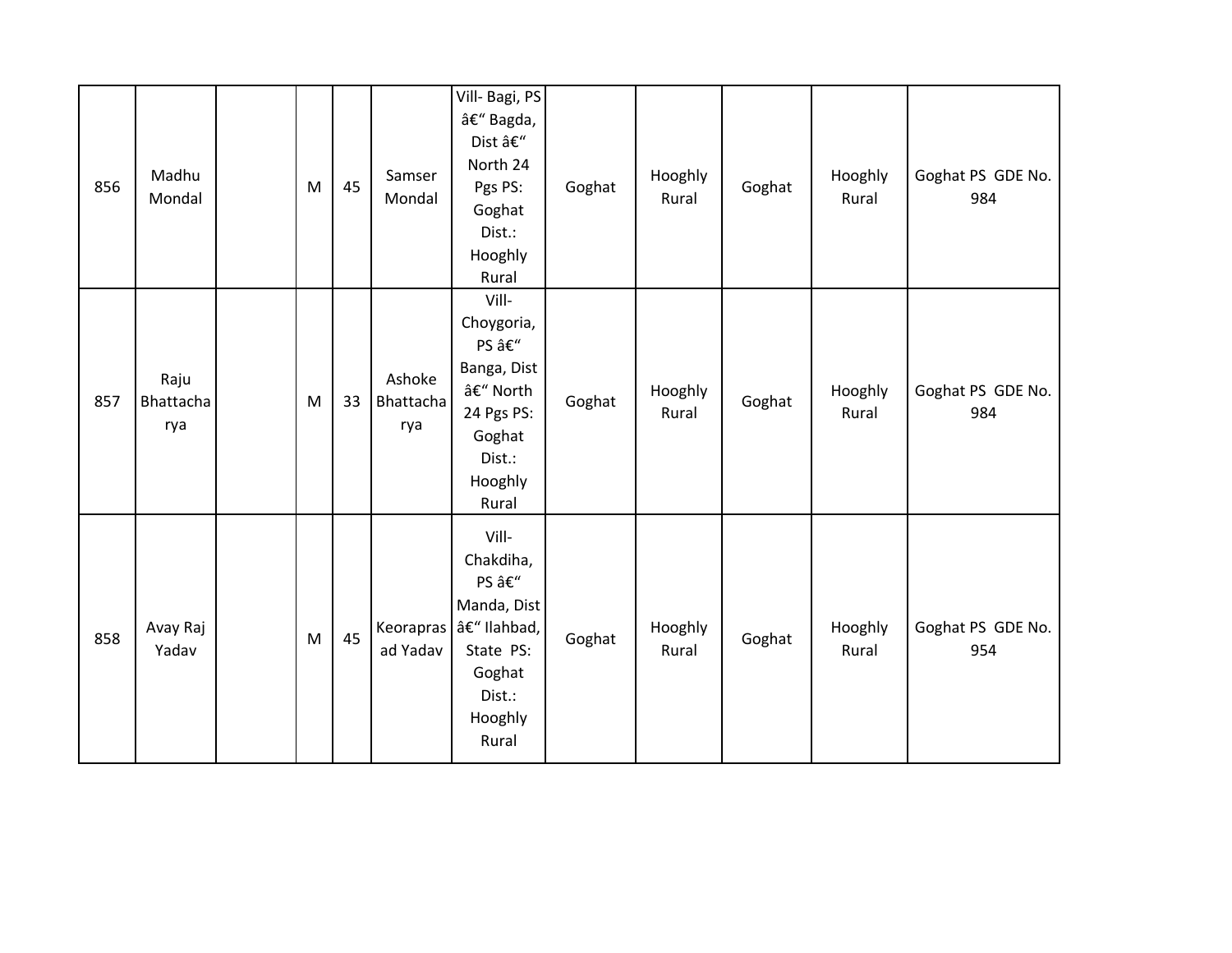| 859 | Ahammed<br>Ali Sarkar | M         |    | Yakub Ali<br>Sarkar | Vill-<br>Mougram,<br>PS Budbud,<br>Dist-Purba<br>Burdwan                                                      |           | Basirhat         | Gurap     | Hooghly<br>Rural | Gurap PS GDE No.<br>824      |
|-----|-----------------------|-----------|----|---------------------|---------------------------------------------------------------------------------------------------------------|-----------|------------------|-----------|------------------|------------------------------|
| 860 | Sk. Sabir<br>Hossain  | M         |    | Sk. Bodre<br>Alam   | Vill-<br>Mougram,<br>PS Budbud,<br>Dist-Purba<br>Burdwan                                                      |           | <b>Basirhat</b>  | Gurap     | Hooghly<br>Rural | Gurap PS GDE No.<br>824      |
| 861 | Haripada<br>Santra    | ${\sf M}$ |    | Lt.ganga<br>Santra  | Vill-<br>Radhananag<br>ar PS-<br>Jangipara<br>Dist-<br>Hooghly PS:<br>Jangipara<br>Dist.:<br>Hooghly<br>Rural | Jangipara | Hooghly<br>Rural | Jangipara | Hooghly<br>Rural | Jangipara PS GDE<br>No. 1438 |
| 862 | Subhas<br>Manna       | ${\sf M}$ | 36 | Swadesh<br>Manna    | Vill-<br>Ghoradaha,<br>PS-<br>Khanakul,<br>Dist.-<br>Hooghly. PS:<br>Khanakul<br>Dist.:<br>Hooghly<br>Rural   | Khanakul  | Hooghly<br>Rural | Khanakul  | Hooghly<br>Rural | Khanakul PS GDE<br>No. 991   |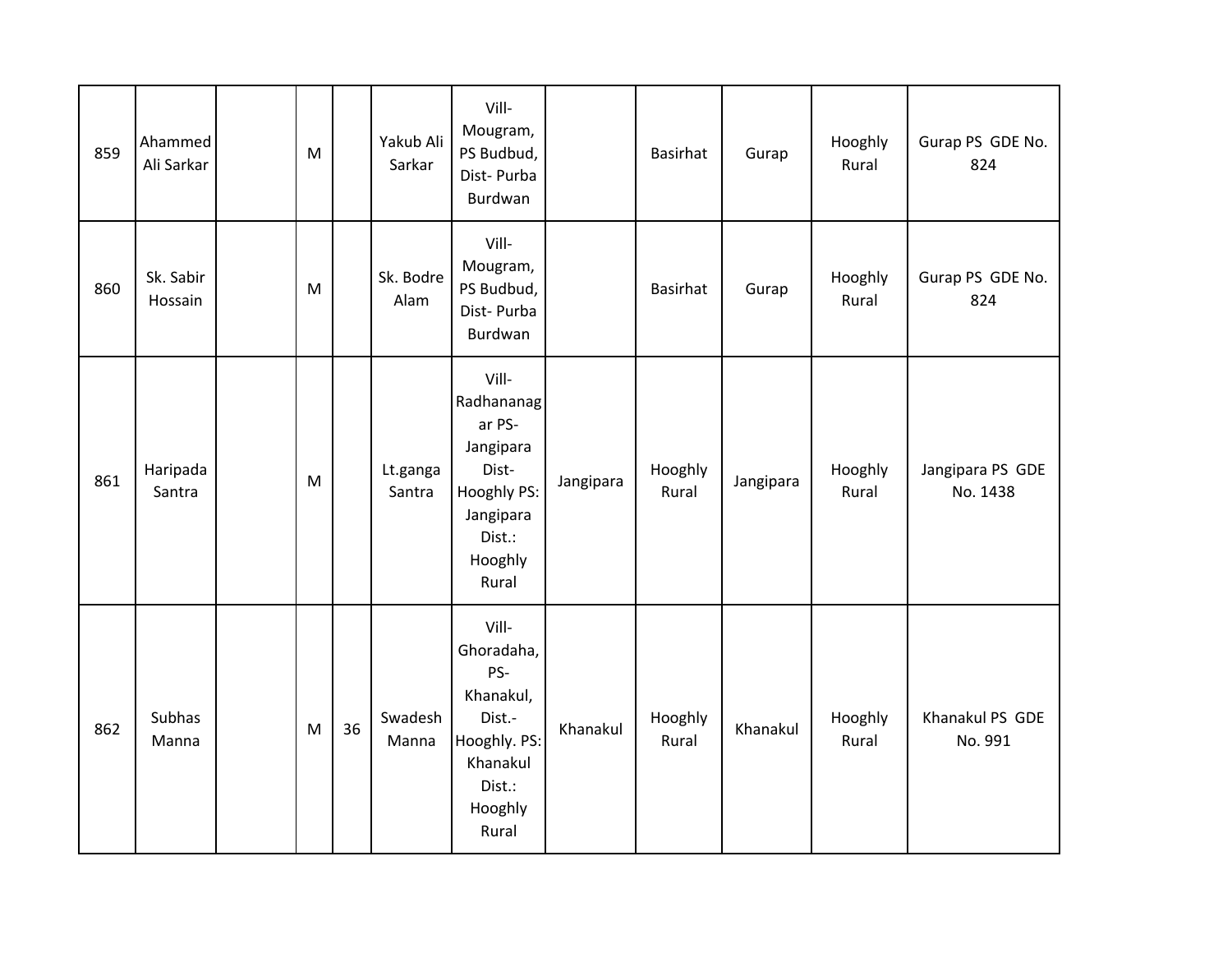| 863 | Suresh<br>Mondal          | ${\sf M}$ | 43 | Sudeb<br>Mondal         | Vill-<br>Ghoradaha,<br>PS-<br>Khanakul,<br>Dist.-<br>Hooghly. PS:<br>Khanakul<br>Dist.:<br>Hooghly<br>Rural | Khanakul | Hooghly<br>Rural | Khanakul | Hooghly<br>Rural | Khanakul PS GDE<br>No. 991 |
|-----|---------------------------|-----------|----|-------------------------|-------------------------------------------------------------------------------------------------------------|----------|------------------|----------|------------------|----------------------------|
| 864 | Sankha<br>Ghosh           | M         | 25 | Lt.<br>Santosh<br>Ghosh | Taragun, P.S-<br>Mogra, Dist-<br>Hooghly PS:<br>Mogra Dist.:<br>Hooghly<br>Rural                            | Mogra    | Hooghly<br>Rural | Mogra    | Hooghly<br>Rural | Mogra PS GDE No.<br>567    |
| 865 | Sarat<br>Chandra<br>Soren | M         | 21 | Ram<br>Chandra<br>Soren | Taragun, P.S-<br>Mogra, Dist-<br>Hooghly PS:<br>Mogra Dist.:<br>Hooghly<br>Rural                            | Mogra    | Hooghly<br>Rural | Mogra    | Hooghly<br>Rural | Mogra PS GDE No.<br>567    |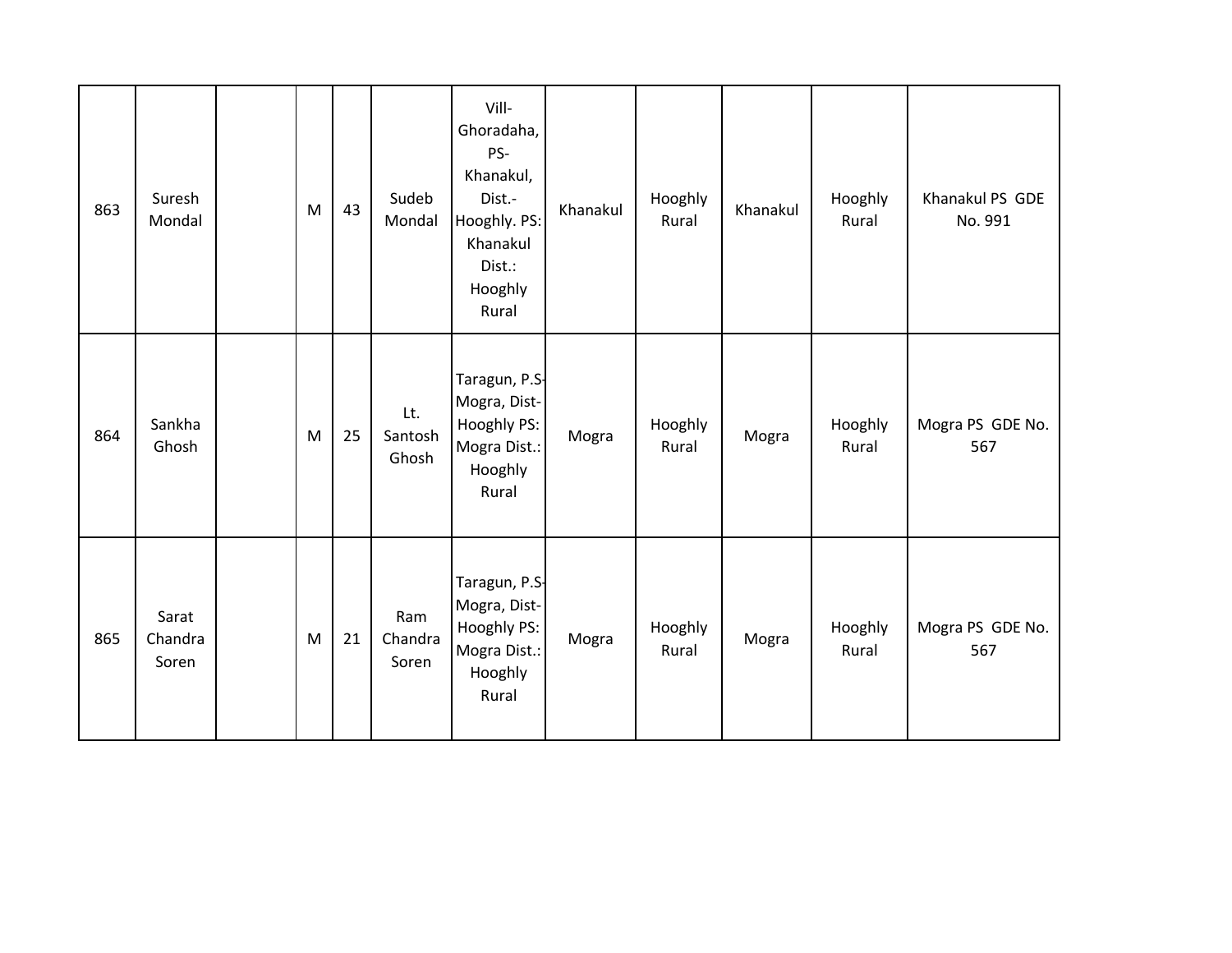| 866 | Munna<br>Prosad          | M | 32 | Dalman<br>Prosad<br>Mahato | Shankhanag<br>ar Purba<br>Para, P.S-<br>Mogra, Dist-<br>Hooghl PS:<br>Mogra Dist.:<br>Hooghly<br>Rural | Mogra | Hooghly<br>Rural | Mogra | Hooghly<br>Rural | Mogra PS GDE No.<br>569 |
|-----|--------------------------|---|----|----------------------------|--------------------------------------------------------------------------------------------------------|-------|------------------|-------|------------------|-------------------------|
| 867 | Sankar<br>Ram<br>Chowhan | M | 48 | Pardashi<br>Ram<br>Chowhan | Shankhanag<br>ar Purba<br>Para, P.S-<br>Mogra, Dist-<br>Hooghl PS:<br>Mogra Dist.:<br>Hooghly<br>Rural | Mogra | Hooghly<br>Rural | Mogra | Hooghly<br>Rural | Mogra PS GDE No.<br>569 |
| 868 | Sanjoy<br>Prosad         | M | 34 | Raja Ram<br>Prosad         | Shankhanag<br>ar, P.S-<br>Mogra, Dist-<br>Hooghly PS:<br>Mogra Dist.:<br>Hooghly<br>Rural              | Mogra | Hooghly<br>Rural | Mogra | Hooghly<br>Rural | Mogra PS GDE No.<br>569 |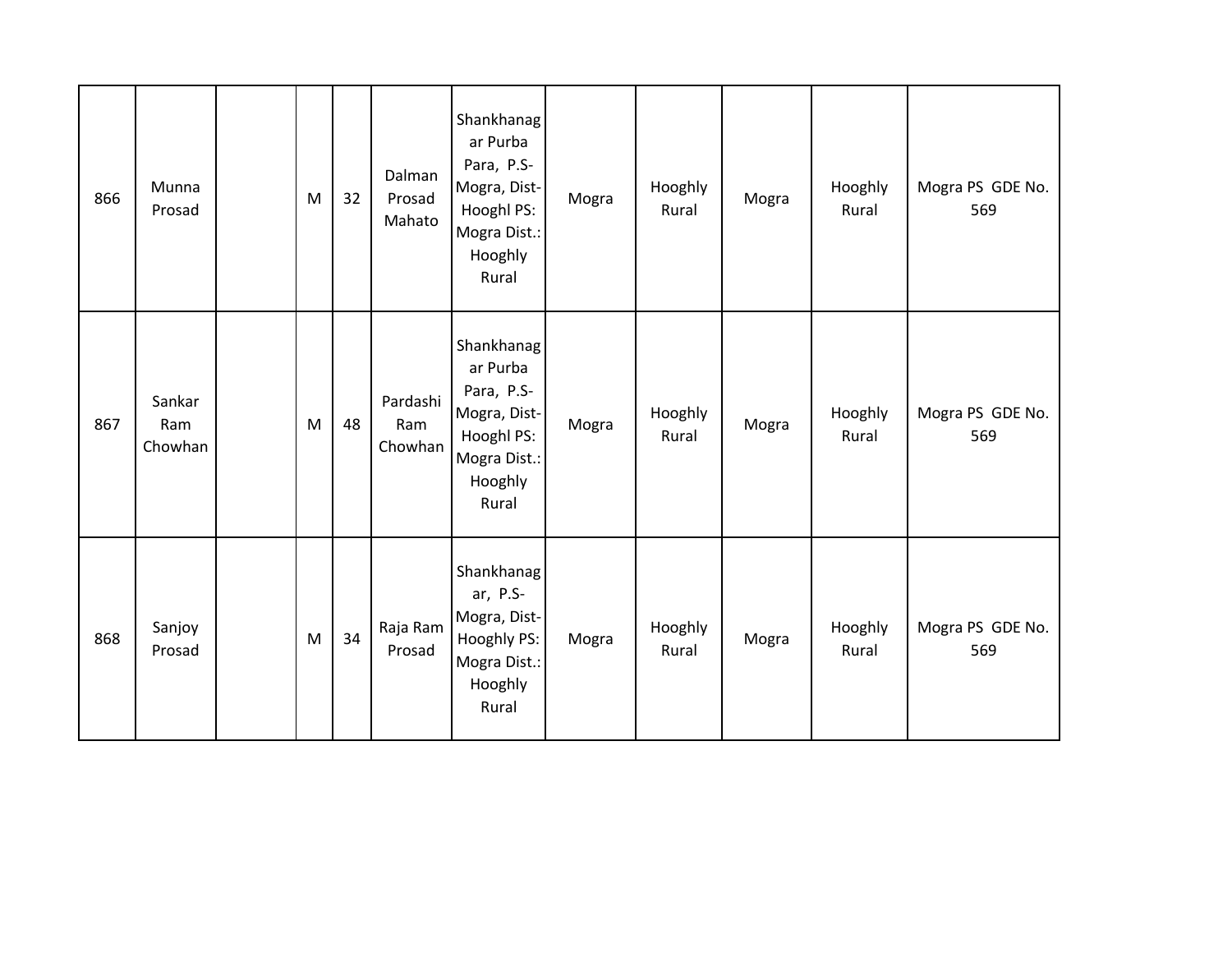| 869 | Anwar<br>Ansari  | ${\sf M}$                                                                                                  | 53 | Lt. Ekbal<br>Ansari       | Churimohall<br>a, P.S-<br>Mogra, Dist-<br>Hooghly PS:<br>Mogra Dist.:<br>Hooghly<br>Rural         | Mogra | Hooghly<br>Rural | Mogra | Hooghly<br>Rural | Mogra PS GDE No.<br>569 |
|-----|------------------|------------------------------------------------------------------------------------------------------------|----|---------------------------|---------------------------------------------------------------------------------------------------|-------|------------------|-------|------------------|-------------------------|
| 870 | Sakir<br>Husen   | $\mathsf{M}% _{T}=\mathsf{M}_{T}\!\left( a,b\right) ,\ \mathsf{M}_{T}=\mathsf{M}_{T}\!\left( a,b\right) ,$ | 19 | Kitabuddi<br>$\mathsf{n}$ | Churimohall<br>a, P.S-<br>Mogra, Dist-<br>Hooghly PS:<br>Mogra Dist.:<br>Hooghly<br>Rural         | Mogra | Hooghly<br>Rural | Mogra | Hooghly<br>Rural | Mogra PS GDE No.<br>569 |
| 871 | Kalipada<br>Paul | ${\sf M}$                                                                                                  | 30 | Susil Paul                | Bansberia<br>Dhopaghat,<br>P.S-Mogra,<br>Dist-<br>Hooghly PS:<br>Mogra Dist.:<br>Hooghly<br>Rural | Mogra | Hooghly<br>Rural | Mogra | Hooghly<br>Rural | Mogra PS GDE No.<br>311 |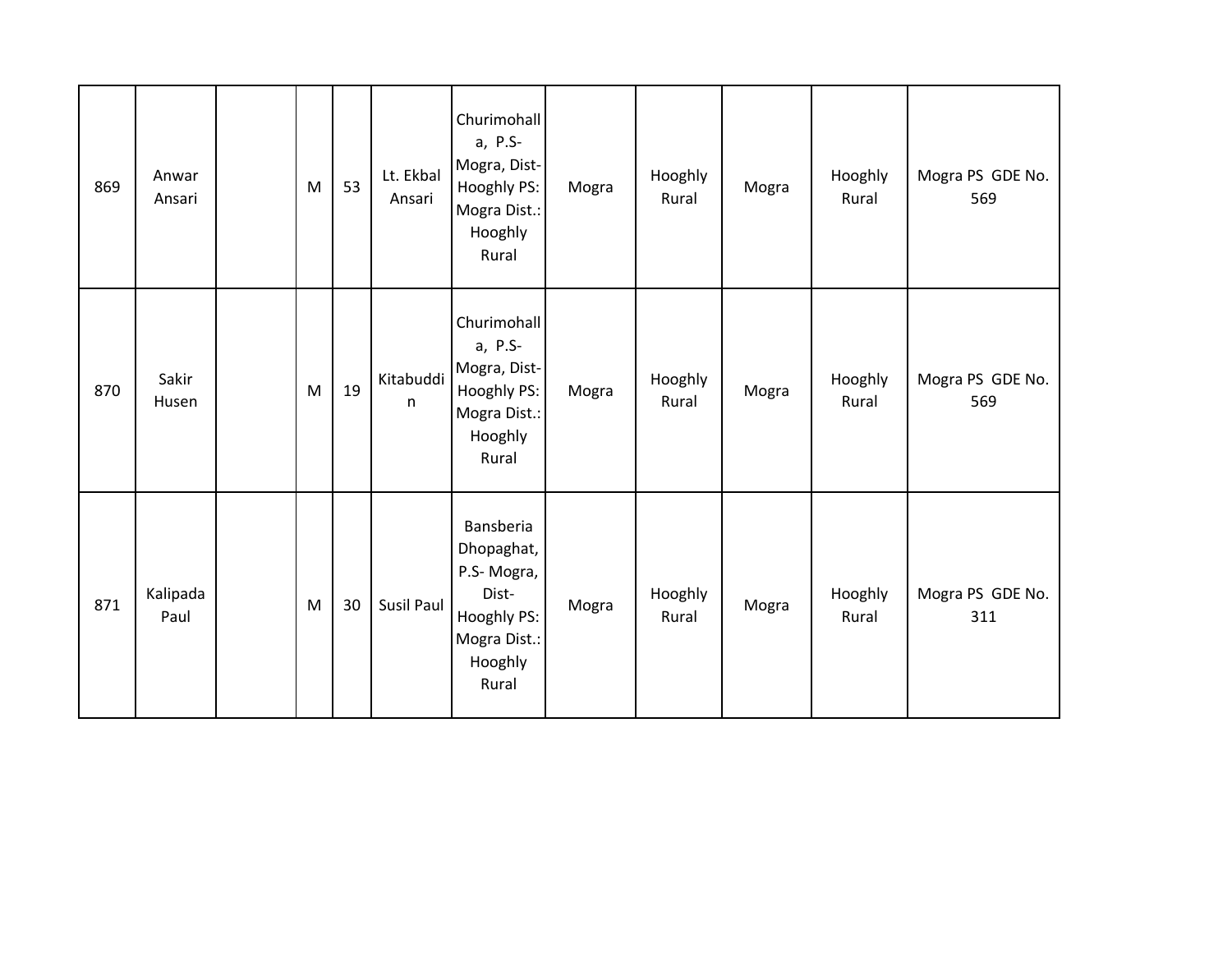| 872 | Susanta<br>Kar           | M | 35 | Rupan Kar                        | Bansberia<br>Dhopaghat,<br>P.S-Mogra,<br>Dist-<br>Hooghly PS:<br>Mogra Dist.:<br>Hooghly<br>Rural | Mogra                 | Hooghly<br>Rural | Mogra    | Hooghly<br>Rural | Mogra PS GDE No.<br>311    |
|-----|--------------------------|---|----|----------------------------------|---------------------------------------------------------------------------------------------------|-----------------------|------------------|----------|------------------|----------------------------|
| 873 | Rakesh<br><b>Bauldas</b> | M | 26 | <b>Bhairab</b><br><b>Bauldas</b> | Vill –<br>Patna, P.S.-<br>Polba PS:<br>Polba Dist.:<br>Hooghly<br>Rural                           | Polba                 | Hooghly<br>Rural | Polba    | Hooghly<br>Rural | Polba PS GDE No.<br>771    |
| 874 | Mansa<br>Khestrapal      | M | 22 | Naru<br>Khestrapal               | Vill –<br>Halidpur PS:<br>Dist.: Purba<br>Burdwan                                                 | Madhabdihi Madhabdihi | Purba<br>Burdwan | Pursurah | Hooghly<br>Rural | Pursurah PS GDE<br>No. 793 |
| 875 | <b>Bakul Dey</b>         | M | 25 | Saila Dey                        | Vill –<br>Halidpur PS:<br>Dist.: Purba<br>Burdwan                                                 | Madhabdihi Madhabdihi | Purba<br>Burdwan | Pursurah | Hooghly<br>Rural | Pursurah PS GDE<br>No. 793 |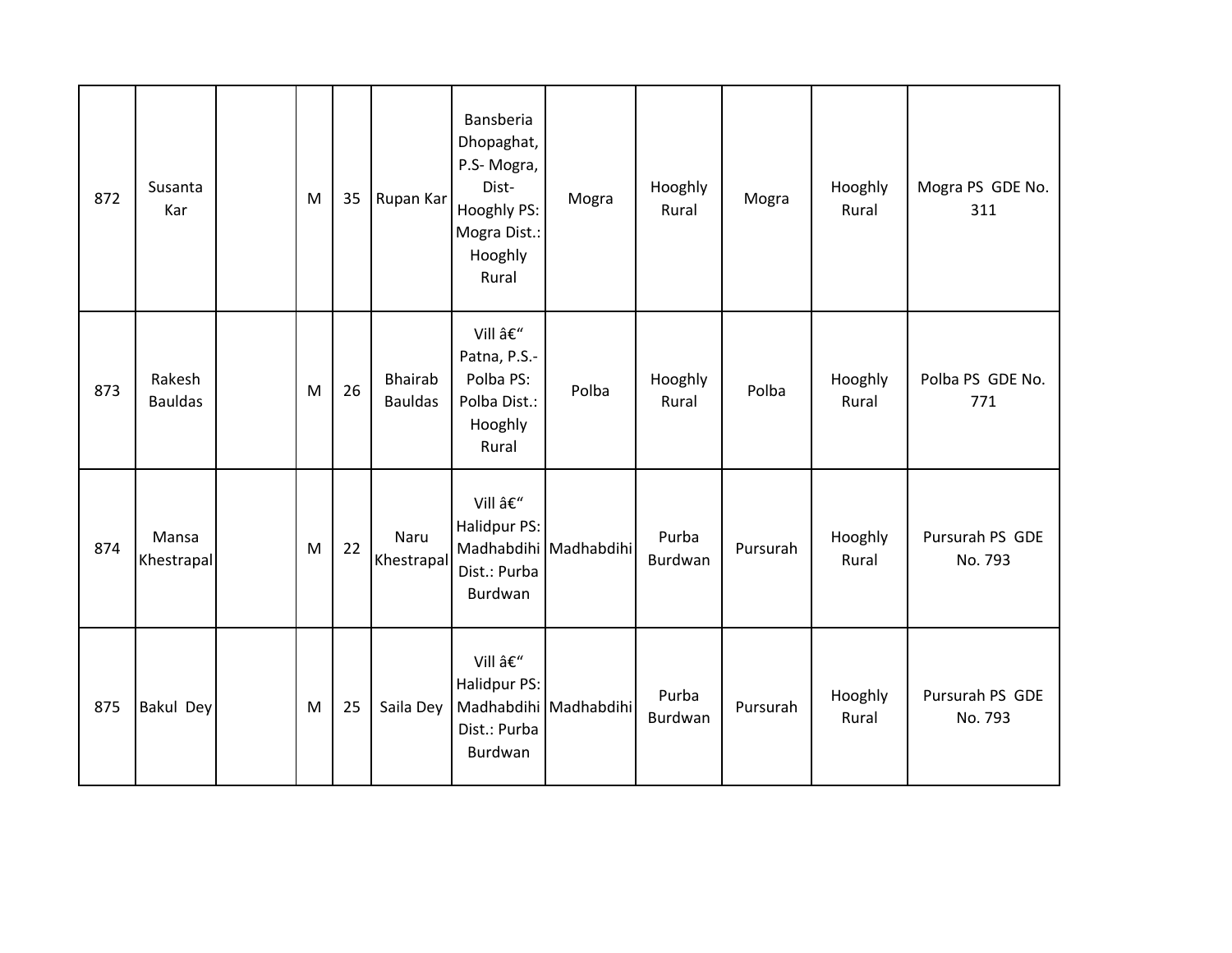| 876 | Uttam<br>Dolui    | M         | 50 | Lt<br><b>Basudeb</b><br>Dolui | Vill-<br>Kapashariya<br>, $P.S -$<br>Chanditala, ,<br>Hooghly,<br>PS:<br>Chanditala<br>Dist.:<br>Hooghly<br>Rural | Chanditala | Hooghly<br>Rural | Singur     | Hooghly<br>Rural | Singur PS GDE No.<br>304     |
|-----|-------------------|-----------|----|-------------------------------|-------------------------------------------------------------------------------------------------------------------|------------|------------------|------------|------------------|------------------------------|
| 877 | Prasanta<br>Dolui | M         |    | Bablu<br>Dolui                | Vill -<br>Kapashariya,<br>PS-<br>Chanditala<br>Hooghly PS:<br>Chanditala<br>Dist.:<br>Hooghly<br>Rural            | Chanditala | Hooghly<br>Rural | Singur     | Hooghly<br>Rural | Singur PS GDE No.<br>304     |
| 878 | Debasis<br>Ghorui | M         | 30 | Asto<br>Ghorui                | Atghara PS:<br>Khanakul<br>Dist.:<br>Hooghly<br>Rural                                                             | Khanakul   | Hooghly<br>Rural | Tarakeswar | Hooghly<br>Rural | Tarakeswar PS GDE<br>No. 907 |
| 879 | Samir<br>Barui    | ${\sf M}$ | 30 | Rabin<br>Barui                | Kalimba PS:<br>Khanakul<br>Dist.:<br>Hooghly<br>Rural                                                             | Khanakul   | Hooghly<br>Rural | Tarakeswar | Hooghly<br>Rural | Tarakeswar PS GDE<br>No. 907 |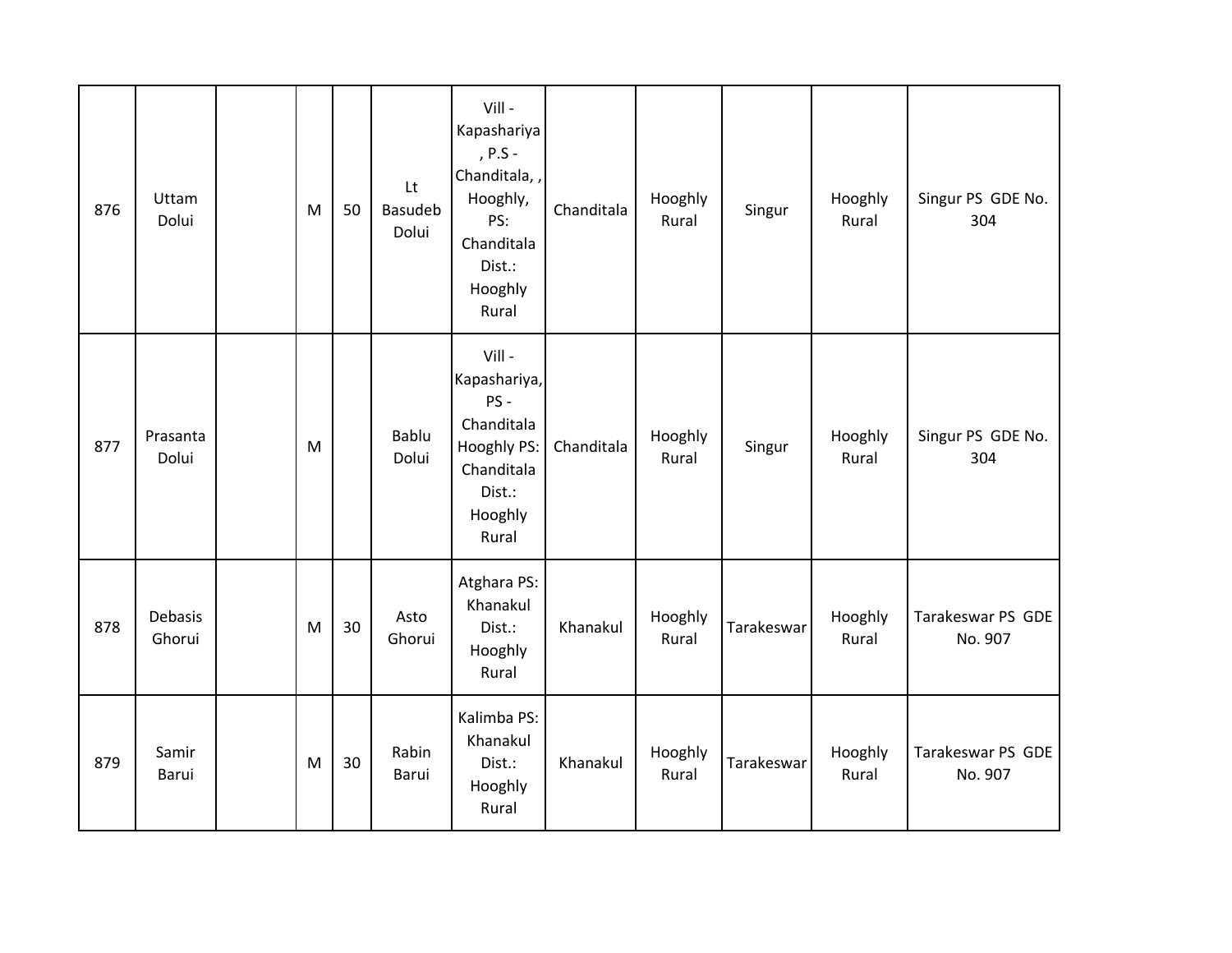| 880 | Shibshank<br>ar Dolui | M | 35 | Ranajit<br>Dolui               | Kaiba PS:<br>Khanakul<br>Dist.:<br>Hooghly<br>Rural                                                       | Khanakul       | Hooghly<br>Rural | Tarakeswar           | Hooghly<br>Rural | Tarakeswar PS GDE<br>No. 907                              |
|-----|-----------------------|---|----|--------------------------------|-----------------------------------------------------------------------------------------------------------|----------------|------------------|----------------------|------------------|-----------------------------------------------------------|
| 881 | Sonu<br>Kumar         | M | 23 | Sunil<br>Kumar                 | Pramal<br>Digha<br>Nalanda<br>Nalanda,<br><b>Buhar</b>                                                    |                | <b>Basirhat</b>  | Andal<br>g.r.p.s.    | Howrah<br>G.R.P. | Andal g.r.p.s. PS<br>Outpost Durgapur<br>GRPP GDE No. 484 |
| 882 | Rabi<br>Kumar         | M | 32 | Ram<br>Prakash                 | Panagarh<br>kanksha<br>Paschim<br>Bardhaman                                                               |                | Basirhat         | Andal<br>g.r.p.s.    | Howrah<br>G.R.P. | Andal g.r.p.s. PS<br>Outpost Durgapur<br>GRPP GDE No. 484 |
| 883 | Bibhanjan<br>Sharma   | M | 54 | Lt Taniklal<br>Sharma          | Panagarh<br>Bajan<br>Kanksha<br>Paschim<br>Bardhaman<br>W.B PS:<br><b>Baduria</b><br>Dist.:<br>Alipurduar | <b>Baduria</b> | Alipurduar       | Asansole<br>g.r.p.s. | Howrah<br>G.R.P. | Asansole g.r.p.s. PS<br><b>GDE No. 741</b>                |
| 884 | Abdul<br>Rhim Sekh    | M | 50 | Md Sarif                       | Bhandaridih<br>Giridih<br>Giridih, JHK                                                                    |                | Basirhat         | Asansole<br>g.r.p.s. | Howrah<br>G.R.P. | Asansole g.r.p.s. PS<br><b>GDE No. 741</b>                |
| 885 | Pintu<br>Kumar        | M | 18 | Lt<br>Raghanan<br>dan<br>Kumar | Bkhhwey<br>Sikandara<br>Jamui, Bihar                                                                      |                | <b>Basirhat</b>  | Asansole<br>g.r.p.s. | Howrah<br>G.R.P. | Asansole g.r.p.s. PS<br><b>GDE No. 741</b>                |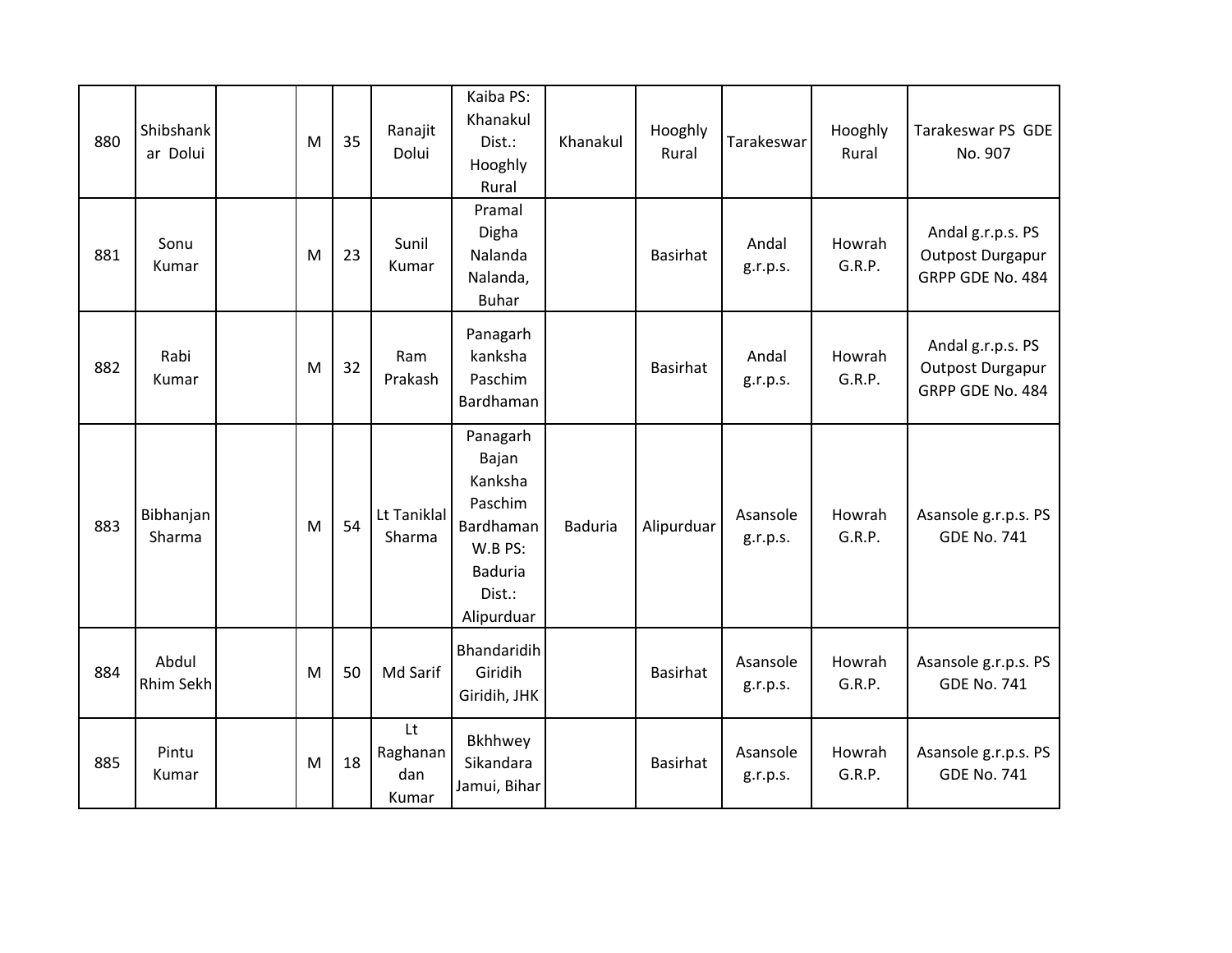| 886 | Dhanesh<br>Kumar      | M | 35 | Sri Jeevan<br>Rawani        | Khavikabad<br>Kenduadih<br>Dhanbad,<br><b>JHK</b>              | <b>Basirhat</b> | Asansole<br>g.r.p.s. | Howrah<br>G.R.P. | Asansole g.r.p.s. PS<br><b>GDE No. 741</b> |
|-----|-----------------------|---|----|-----------------------------|----------------------------------------------------------------|-----------------|----------------------|------------------|--------------------------------------------|
| 887 | Pankaj<br>Kumar       | M | 20 | Sri<br>Parmeshw<br>ar Kumar | Kharni<br>Baradda<br>Dhanbad,<br><b>JHK</b>                    | <b>Basirhat</b> | Asansole<br>g.r.p.s. | Howrah<br>G.R.P. | Asansole g.r.p.s. PS<br><b>GDE No. 741</b> |
| 888 | <b>Tarik</b><br>Ahmad | M | 21 | Abbumoh<br>sin              | Ansar Nagar<br>Pandhar<br>Pala Bhuli<br>Dhanbad,<br><b>JHK</b> | <b>Basirhat</b> | Asansole<br>g.r.p.s. | Howrah<br>G.R.P. | Asansole g.r.p.s. PS<br><b>GDE No. 741</b> |
| 889 | Kuttu<br>Rauth        | M | 20 | Thakur<br>Rauth             | Eksingha<br>Narayanpur<br>Jamtara,<br><b>JHK</b>               | Basirhat        | Asansole<br>g.r.p.s. | Howrah<br>G.R.P. | Asansole g.r.p.s. PS<br><b>GDE No. 741</b> |
| 890 | Gouttam<br>Kumar      | M | 22 | Nunmani<br>Rai              | Ram<br><b>Chander Dih</b><br>Phakai<br>Jamui, Bihar            | <b>Basirhat</b> | Asansole<br>g.r.p.s. | Howrah<br>G.R.P. | Asansole g.r.p.s. PS<br><b>GDE No. 741</b> |
| 891 | Md Sajjad             | M | 22 | <b>Bashir</b><br>Qureshi    | <b>Baltoria</b><br>Kulti<br>Paschim<br>Bardhaman<br>W.B        | <b>Basirhat</b> | Asansole<br>g.r.p.s. | Howrah<br>G.R.P. | Asansole g.r.p.s. PS<br><b>GDE No. 741</b> |
| 892 | Md Souib              | M | 20 | Md<br>Zafarullah            | <b>Baltoria</b><br>Kulti<br>Paschim<br>Bardhaman<br>W.B        | <b>Basirhat</b> | Asansole<br>g.r.p.s. | Howrah<br>G.R.P. | Asansole g.r.p.s. PS<br><b>GDE No. 741</b> |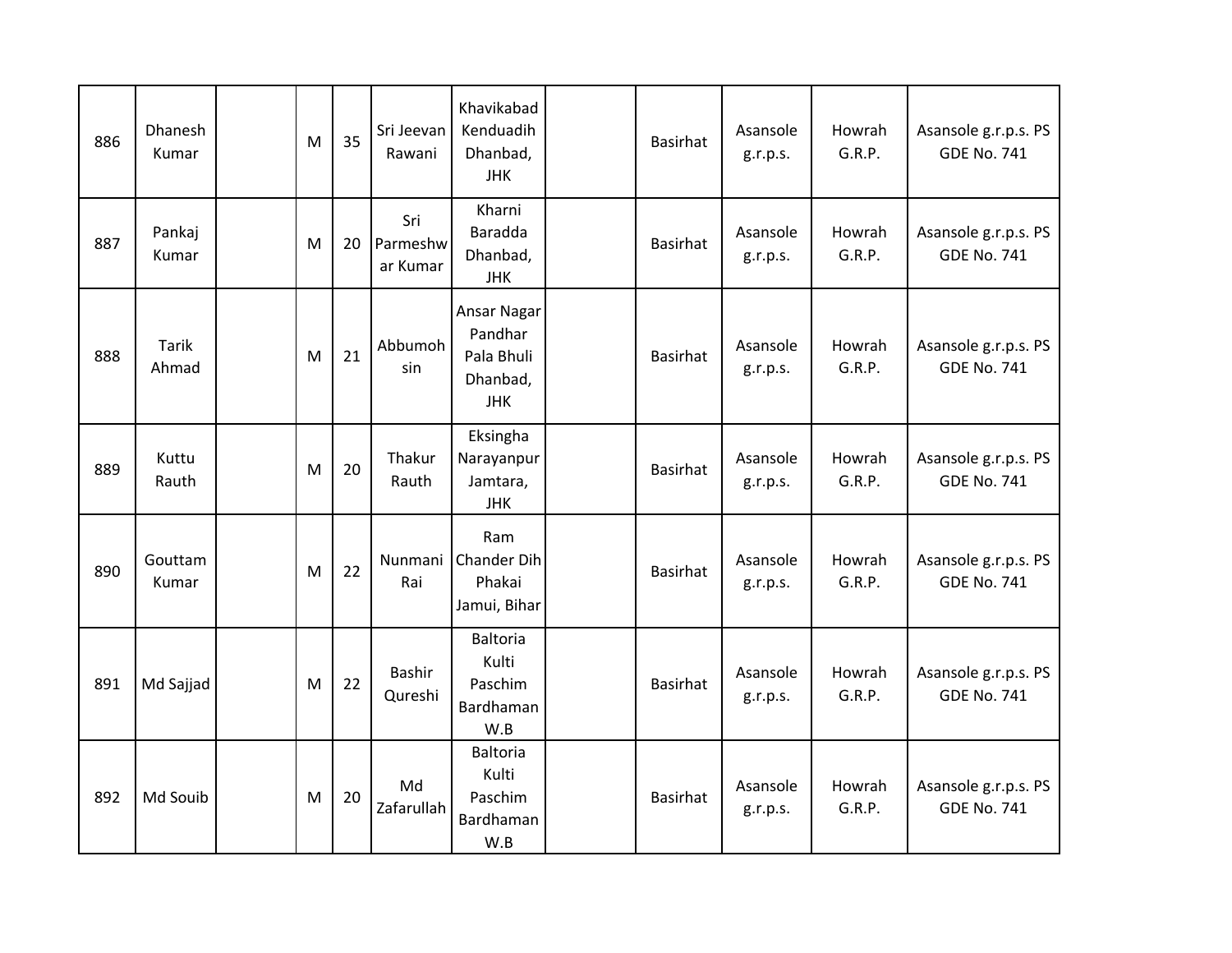| 893 | Md<br>Sarfaraz             | M | 32 | Md<br>Babujan<br>Ansari | Wasepur<br><b>Bank More</b><br>Dhanbad,<br><b>JHK</b> |       | <b>Basirhat</b>  | Asansole<br>g.r.p.s. | Howrah<br>G.R.P. | Asansole g.r.p.s. PS<br><b>GDE No. 741</b> |
|-----|----------------------------|---|----|-------------------------|-------------------------------------------------------|-------|------------------|----------------------|------------------|--------------------------------------------|
| 894 | Indradev<br>Kumar<br>Yadav | M | 32 | Kaula Sg<br>Yadav       | <b>Bisgun Pura</b><br>Mohapur<br>Gaya, Bihar          |       | Basirhat         | Asansole<br>g.r.p.s. | Howrah<br>G.R.P. | Asansole g.r.p.s. PS<br><b>GDE No. 741</b> |
| 895 | Suresh<br>Yadav            | M | 40 | Laldev<br>Yadav         | <b>Bisgun Pura</b><br>Mohapur<br>Gaya, Bihar          |       | Basirhat         | Asansole<br>g.r.p.s. | Howrah<br>G.R.P. | Asansole g.r.p.s. PS<br><b>GDE No. 741</b> |
| 896 | Parimal<br>Banerjee        | M | 40 | Lt Bhaskar<br>Banerjee  | Chayanpur<br>Salanpur<br>Paschim<br>Bardhaman<br>W.B  |       | Basirhat         | Asansole<br>g.r.p.s. | Howrah<br>G.R.P. | Asansole g.r.p.s. PS<br><b>GDE No. 741</b> |
| 897 | Pariwal<br>Mirdha          | M | 22 | Nemai<br>Mirdha         | Dugnlgram<br>Fatehpur<br>Jamtara,<br><b>JHK</b>       |       | Basirhat         | Asansole<br>g.r.p.s. | Howrah<br>G.R.P. | Asansole g.r.p.s. PS<br><b>GDE No. 741</b> |
| 898 | Jamal<br>Ansari            | M | 18 | Tanhid<br>Ansari        | Gendrobari<br>Koro<br>Deoghar,<br><b>JHK</b>          |       | Basirhat         | Asansole<br>g.r.p.s. | Howrah<br>G.R.P. | Asansole g.r.p.s. PS<br><b>GDE No. 741</b> |
| 899 | Pradyut<br>Ghosh           |   | 32 | Debtosh<br>Ghosh        | Mogra PS:<br>Mogra Dist.:<br>Hooghly<br>Rural         | Mogra | Hooghly<br>Rural | Bandel<br>g.r.p.s.   | Howrah<br>G.R.P. | Bandel g.r.p.s. PS<br><b>GDE No. 700</b>   |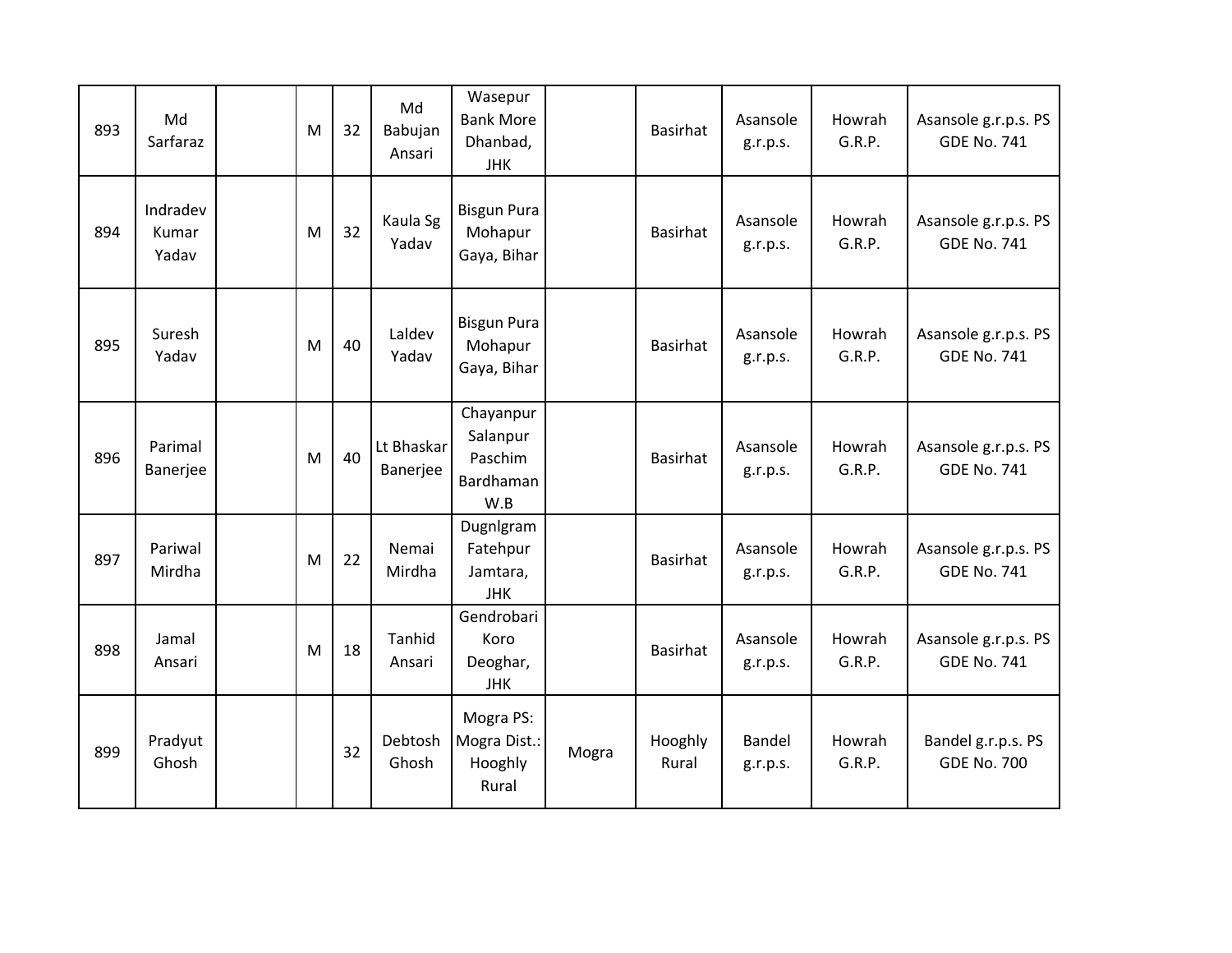| 900 | Somyadip<br>Paul        |  | 34 | Paresh<br>Ch.paul   | Krishnadebp<br>ur PS: Kalna<br>Dist.: Purba<br>Burdwan            | Kalna          | Purba<br>Burdwan | Bandel<br>g.r.p.s. | Howrah<br>G.R.P. | Bandel g.r.p.s. PS<br><b>GDE No. 700</b> |
|-----|-------------------------|--|----|---------------------|-------------------------------------------------------------------|----------------|------------------|--------------------|------------------|------------------------------------------|
| 901 | Krishnade<br>bpur       |  | 45 | Lt.<br>Ch.saha      | Adisaptagra<br>m PS:<br>Nabadwip Mogra Dist.:<br>Hooghly<br>Rural | Mogra          | Hooghly<br>Rural | Bandel<br>g.r.p.s. | Howrah<br>G.R.P. | Bandel g.r.p.s. PS<br><b>GDE No. 700</b> |
| 902 | Gopa<br>Hazra           |  | 40 | Sudarshan<br>Hazra  | Bagrul PS:<br>Berhampore<br>Dist.:<br>Murshidaba<br>d             | Berhampor<br>e | Murshidab<br>ad  | Bandel<br>g.r.p.s. | Howrah<br>G.R.P. | Bandel g.r.p.s. PS<br><b>GDE No. 700</b> |
| 903 | Rana Sk                 |  | 47 | Jabed Sk            | Lakhipur PS:<br>Purbasthali<br>Dist.: Purba<br>Burdwan            | Purbasthali    | Purba<br>Burdwan | Bandel<br>g.r.p.s. | Howrah<br>G.R.P. | Bandel g.r.p.s. PS<br><b>GDE No. 700</b> |
| 904 | <b>Minarul Sk</b>       |  | 34 | Minarul Sk          | Salu PS:<br>Salar Dist.:<br>Murshidaba<br>d                       | Salar          | Murshidab<br>ad  | Bandel<br>g.r.p.s. | Howrah<br>G.R.P. | Bandel g.r.p.s. PS<br><b>GDE No. 700</b> |
| 905 | <b>Bharat</b><br>Khatik |  | 50 | Srinandan<br>Khatik | Rasulpur PS:<br>Burdwan<br>Dist.: Purba<br>Burdwan                | Burdwan        | Purba<br>Burdwan | Bandel<br>g.r.p.s. | Howrah<br>G.R.P. | Bandel g.r.p.s. PS<br><b>GDE No. 700</b> |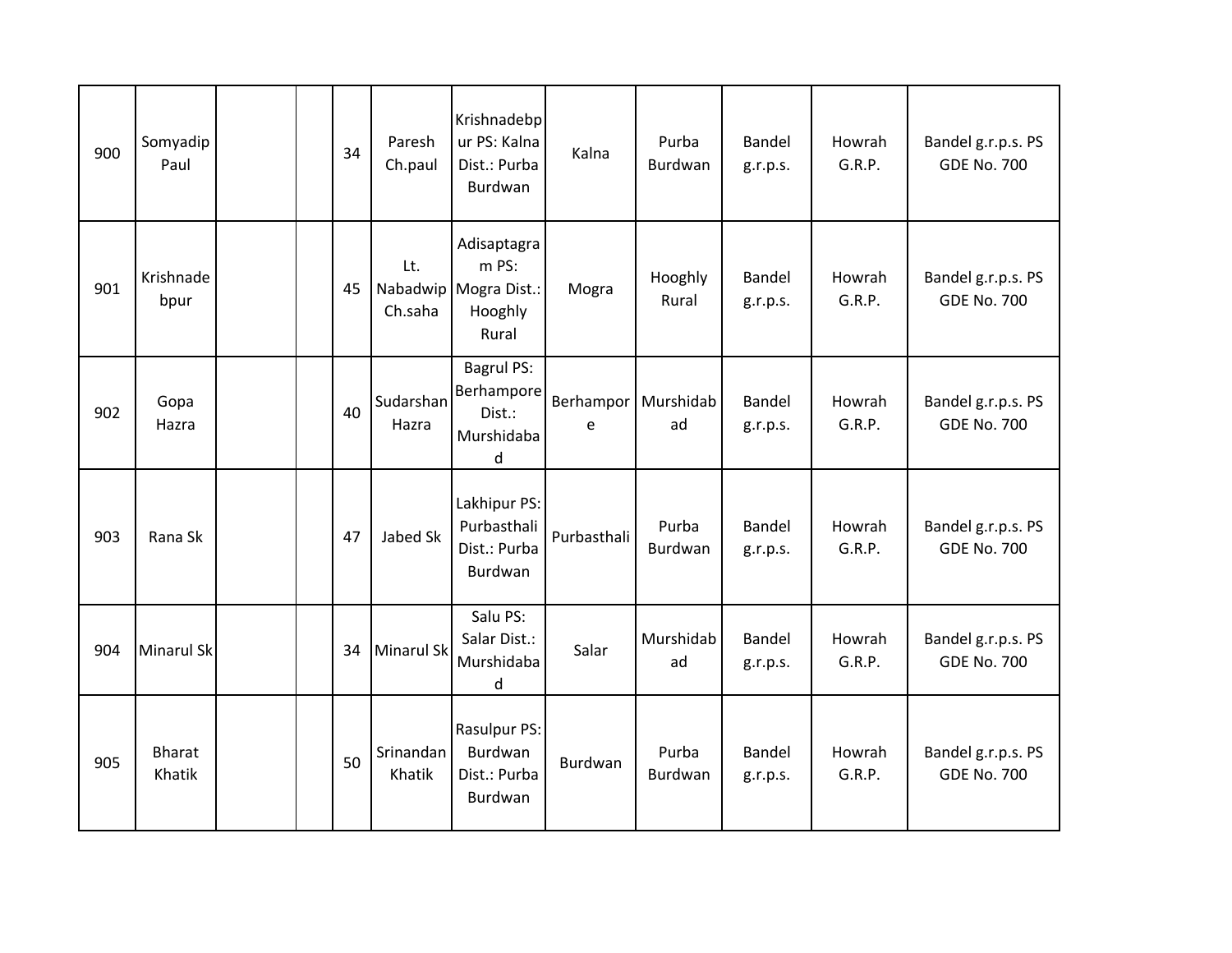| 906 | Sanjib<br>Mistry           |  | 45 | Sailo<br>Mistry          | Canning PS:<br>Baruipur<br>Dist.:<br>Baruipur<br>Police<br>District           | Baruipur  | Baruipur<br>Police<br><b>District</b> | <b>Bandel</b><br>g.r.p.s. | Howrah<br>G.R.P. | Bandel g.r.p.s. PS<br><b>GDE No. 700</b> |
|-----|----------------------------|--|----|--------------------------|-------------------------------------------------------------------------------|-----------|---------------------------------------|---------------------------|------------------|------------------------------------------|
| 907 | Naresh<br>Halder           |  | 50 | Haripada<br>Halder       | Sukariapur<br>PS: Balagarh<br>Dist.:<br>Hooghly<br>Rural                      | Balagarh  | Hooghly<br>Rural                      | Bandel<br>g.r.p.s.        | Howrah<br>G.R.P. | Bandel g.r.p.s. PS<br><b>GDE No. 700</b> |
| 908 | Subhankar<br>Ghosh         |  | 47 | Sankar<br>Ghosh          | Rampur<br>Bhatpara<br>PS: Gaighata<br>Dist.:<br>Bongaon<br>Police<br>District | Gaighata  | Bongaon<br>Police<br><b>District</b>  | Bandel<br>g.r.p.s.        | Howrah<br>G.R.P. | Bandel g.r.p.s. PS<br><b>GDE No. 700</b> |
| 909 | <b>Brindaban</b><br>Mondal |  | 40 | Nabakum<br>ar<br>Monddal | Gangpur PS:<br>Gangnapur<br>Dist.:<br>Ranaghat<br>Police<br>District          | Gangnapur | Ranaghat<br>Police<br><b>District</b> | Bandel<br>g.r.p.s.        | Howrah<br>G.R.P. | Bandel g.r.p.s. PS<br><b>GDE No. 700</b> |
| 910 | Sankar Sk                  |  | 40 | Sadek Sk                 | Santoshpur<br>PS: Saktipur<br>Dist.:<br>Murshidaba<br>d                       | Saktipur  | Murshidab<br>ad                       | Bandel<br>g.r.p.s.        | Howrah<br>G.R.P. | Bandel g.r.p.s. PS<br><b>GDE No. 700</b> |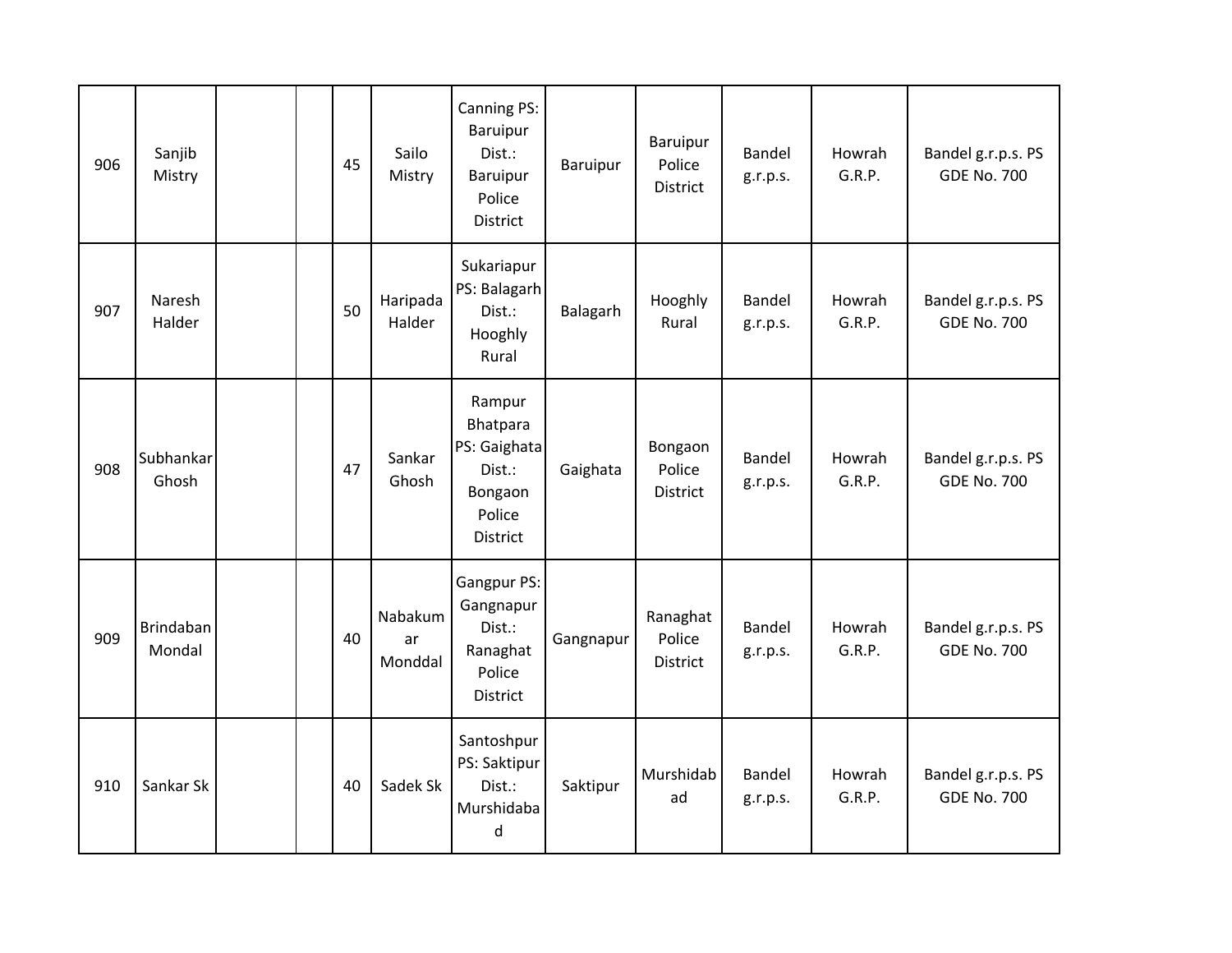| 911 | Sk. Babu<br>Sona         |  | 32 | Sk. Robi<br>Sona                | Rampur<br>Bhatpara<br>PS: Balagarh<br>Dist.:<br>Hooghly<br>Rural            | Balagarh   | Hooghly<br>Rural               | Bandel<br>g.r.p.s. | Howrah<br>G.R.P. | Bandel g.r.p.s. PS<br><b>GDE No. 700</b> |
|-----|--------------------------|--|----|---------------------------------|-----------------------------------------------------------------------------|------------|--------------------------------|--------------------|------------------|------------------------------------------|
| 912 | Santanu<br>Kha           |  | 25 | <b>Subhas</b><br>Kha            | <b>Balagarh PS:</b><br>Balagarh<br>Dist.:<br>Hooghly<br>Rural               | Balagarh   | Hooghly<br>Rural               | Bandel<br>g.r.p.s. | Howrah<br>G.R.P. | Bandel g.r.p.s. PS<br><b>GDE No. 700</b> |
| 913 | Prakash<br><b>Biswas</b> |  | 26 | Lt.<br>Prabhat<br><b>Biswas</b> | Mollaberia<br>PS:<br>Haringhata<br>Dist.:<br>Ranaghat<br>Police<br>District | Haringhata | Ranaghat<br>Police<br>District | Bandel<br>g.r.p.s. | Howrah<br>G.R.P. | Bandel g.r.p.s. PS<br><b>GDE No. 701</b> |
| 914 | Santosh<br>Paswan        |  | 35 | Ramprasa<br>d Paswan            | Bansberia<br>PS: Mogra<br>Dist.:<br>Hooghly<br>Rural                        | Mogra      | Hooghly<br>Rural               | Bandel<br>g.r.p.s. | Howrah<br>G.R.P. | Bandel g.r.p.s. PS<br><b>GDE No. 701</b> |
| 915 | <b>Sufal Dhak</b>        |  | 39 | Sakti Dhak                      | Anukul Bali<br>PS: Kalna<br>Dist.: Purba<br>Burdwan                         | Kalna      | Purba<br>Burdwan               | Bandel<br>g.r.p.s. | Howrah<br>G.R.P. | Bandel g.r.p.s. PS<br><b>GDE No. 701</b> |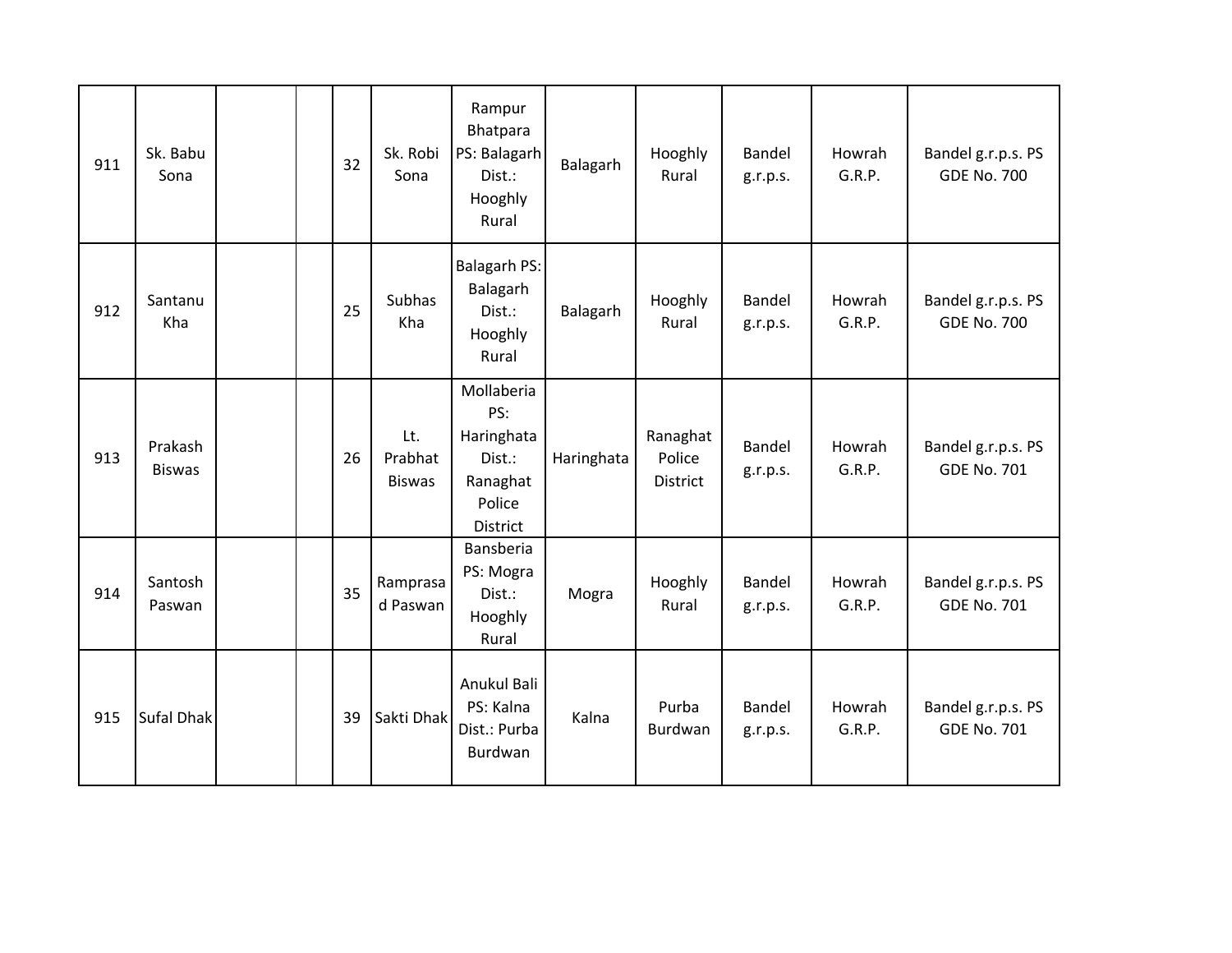| 916 | Amar<br>Mondal           |  | 33 | Narayan<br>Mondal                 | Ekterpur PS:<br>Balagarh<br>Dist.:<br>Hooghly<br>Rural                             | Balagarh | Hooghly<br>Rural                              | Bandel<br>g.r.p.s. | Howrah<br>G.R.P. | Bandel g.r.p.s. PS<br><b>GDE No. 701</b> |
|-----|--------------------------|--|----|-----------------------------------|------------------------------------------------------------------------------------|----------|-----------------------------------------------|--------------------|------------------|------------------------------------------|
| 917 | Binay<br>Chakrabor<br>ty |  | 32 | Lt.<br>Basudeb<br>Chakrabor<br>ty | Mogra PS:<br>Mogra Dist.:<br>Hooghly<br>Rural                                      | Mogra    | Hooghly<br>Rural                              | Bandel<br>g.r.p.s. | Howrah<br>G.R.P. | Bandel g.r.p.s. PS<br><b>GDE No. 701</b> |
| 918 | Subhas<br>Patra          |  | 18 | Dipankar<br>Patra                 | Mogra PS:<br>Mogra Dist.:<br>Hooghly<br>Rural                                      | Mogra    | Hooghly<br>Rural                              | Bandel<br>g.r.p.s. | Howrah<br>G.R.P. | Bandel g.r.p.s. PS<br><b>GDE No. 701</b> |
| 919 | <b>Bibhas</b><br>Patra   |  | 18 | Meghala<br>Patra                  | Mogra PS:<br>Mogra Dist.:<br>Hooghly<br>Rural                                      | Mogra    | Hooghly<br>Rural                              | Bandel<br>g.r.p.s. | Howrah<br>G.R.P. | Bandel g.r.p.s. PS<br><b>GDE No. 701</b> |
| 920 | Sandip<br>Gon            |  | 33 | Debssank<br>ar Gon                | Hazinagar<br>PS: Naihati<br>Dist.:<br>Barrackpore<br>Police<br>Commission<br>erate | Naihati  | Barrackpor<br>e Police<br>Commissio<br>nerate | Bandel<br>g.r.p.s. | Howrah<br>G.R.P. | Bandel g.r.p.s. PS<br><b>GDE No. 701</b> |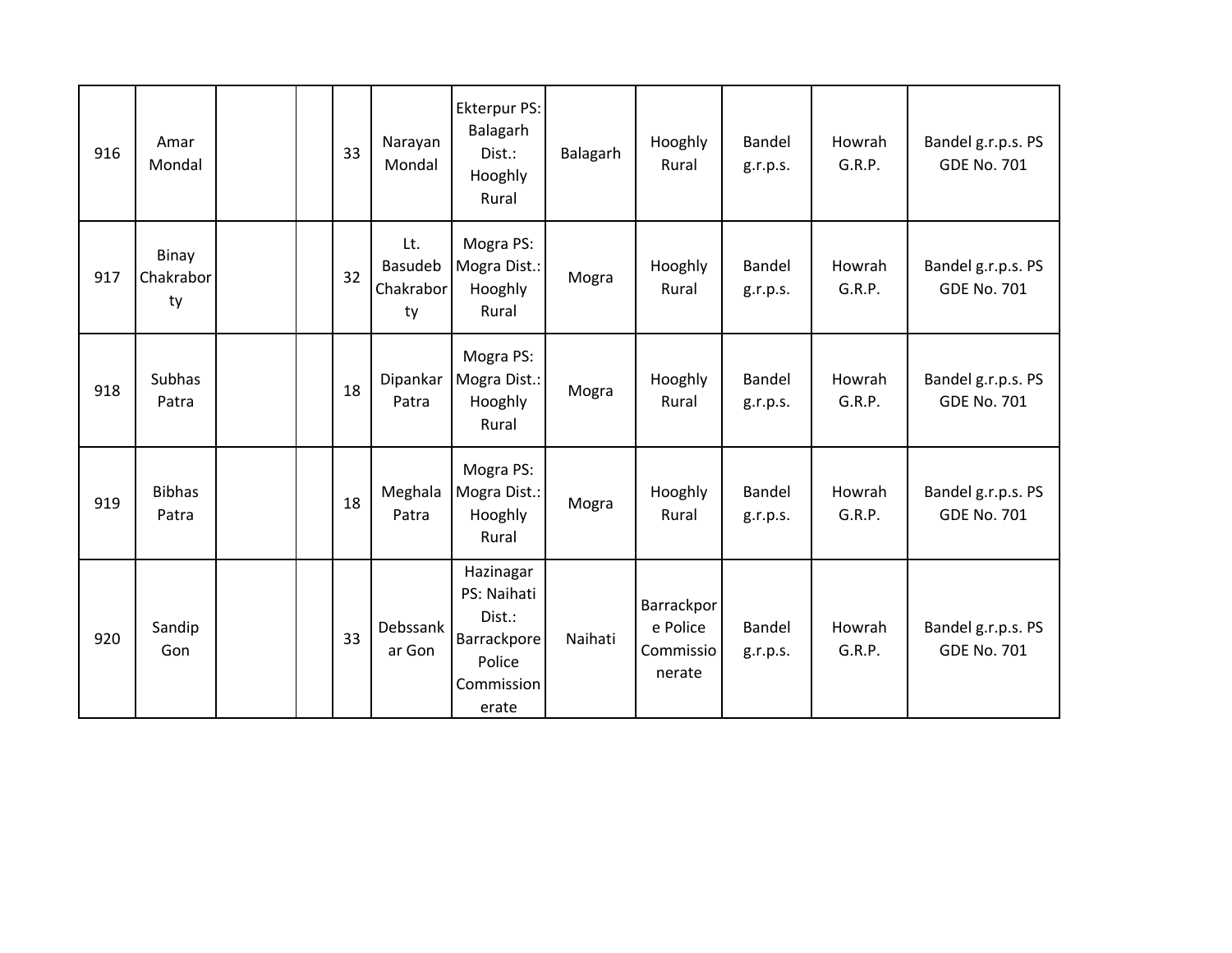| 921 | Dinesh Kr.<br>Show        |   | 35 | Radharam<br>Show                  | 72/52<br>khatikbazar<br>lane PS:<br>Srirampore<br>Dist.:<br>Chandannag<br>ar Police<br>Commission<br>erate | Srirampore | Chandanna<br>gar Police<br>Commissio<br>nerate | Bandel<br>g.r.p.s. | Howrah<br>G.R.P. | Bandel g.r.p.s. PS<br><b>GDE No. 701</b> |
|-----|---------------------------|---|----|-----------------------------------|------------------------------------------------------------------------------------------------------------|------------|------------------------------------------------|--------------------|------------------|------------------------------------------|
| 922 | Manas<br>Gupta            | M | 20 | K.p.gupta                         | 25/13<br>K.C.Lane<br><b>Bally</b><br>Howrah                                                                |            | <b>Basirhat</b>                                | Belur<br>g.r.p.s.  | Howrah<br>G.R.P. | Belur g.r.p.s. PS GDE<br>No. 628         |
| 923 | Swarup<br>Mukherje<br>e   | M | 35 | Robindra<br>Nath<br>Mukherje<br>e | Jorgram<br>Jamalpur<br>Purba BWN                                                                           |            | Basirhat                                       | Belur<br>g.r.p.s.  | Howrah<br>G.R.P. | Belur g.r.p.s. PS GDE<br>No. 628         |
| 924 | Indrajit<br>Singh         | M | 40 | N.p.singh                         | Santi Nagar<br>Nischinda<br>Howrah                                                                         |            | <b>Basirhat</b>                                | Belur<br>g.r.p.s.  | Howrah<br>G.R.P. | Belur g.r.p.s. PS GDE<br>No. 628         |
| 925 | Bidyut<br>Chakrabor<br>ty | M | 54 | Lt.<br>K.k.chakra<br>borty        | Kalna Kalna<br>Purba BWN                                                                                   |            | <b>Basirhat</b>                                | Belur<br>g.r.p.s.  | Howrah<br>G.R.P. | Belur g.r.p.s. PS GDE<br>No. 628         |
| 926 | Rajdeep<br><b>Biswas</b>  | M | 31 | Sankar Kr.<br><b>Biswas</b>       | Sapuipara<br>Nischinda<br>Howrah                                                                           |            | <b>Basirhat</b>                                | Belur<br>g.r.p.s.  | Howrah<br>G.R.P. | Belur g.r.p.s. PS GDE<br>No. 628         |
| 927 | Mohan<br>Mistry           | M | 40 | Lt. Tulshi<br>Mistry              | Andul<br>Sankrail<br>Howrah                                                                                |            | <b>Basirhat</b>                                | Belur<br>g.r.p.s.  | Howrah<br>G.R.P. | Belur g.r.p.s. PS GDE<br>No. 628         |
| 928 | Utsabariy<br>a            | M | 19 | Sanjay<br>Kumar                   | Adisaptagra<br>m Mogra<br>Hooghly                                                                          |            | <b>Basirhat</b>                                | Belur<br>g.r.p.s.  | Howrah<br>G.R.P. | Belur g.r.p.s. PS GDE<br>No. 628         |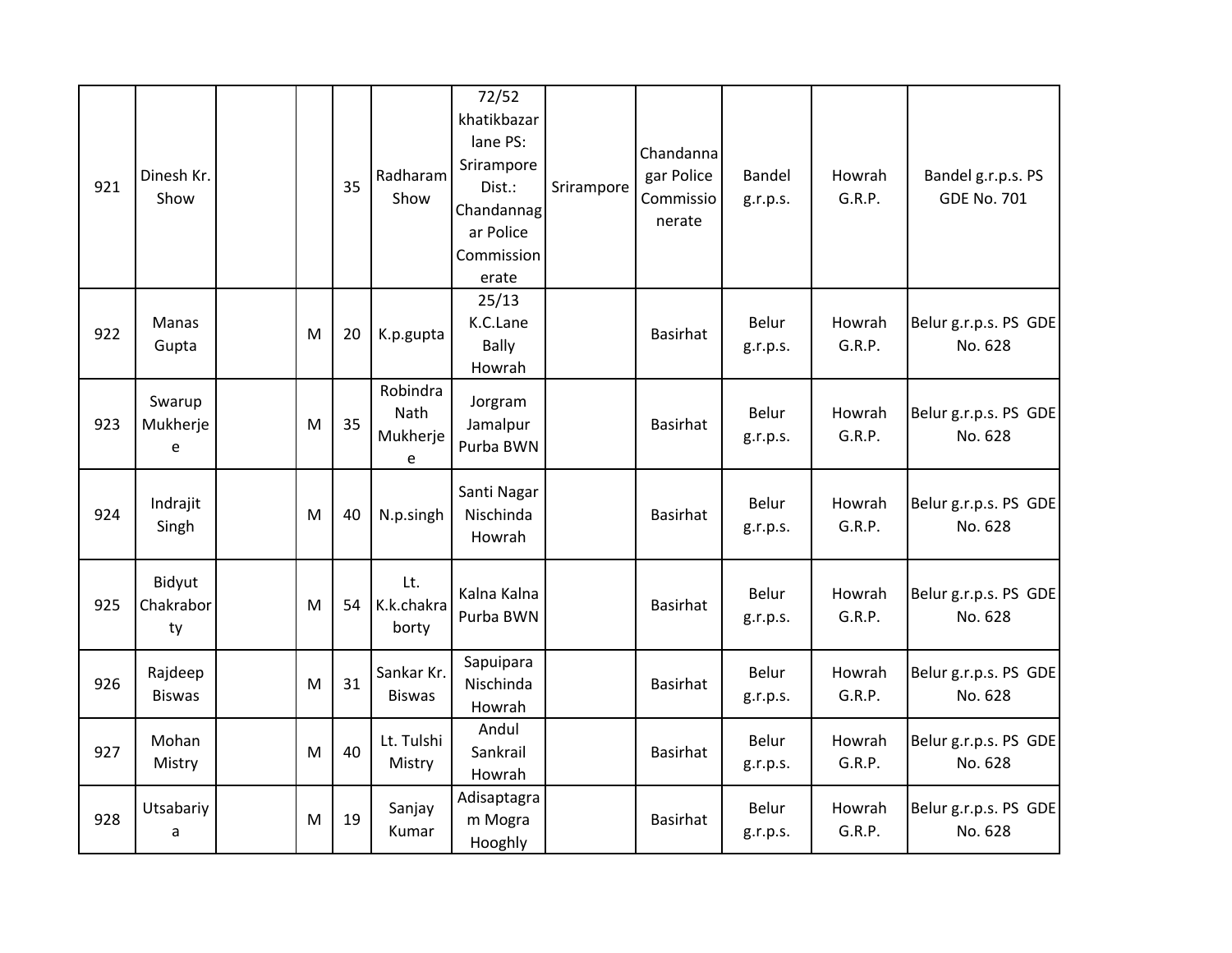| 929 | Soumya<br>Maity     | M | 24 | Santanu<br>Maity        | Andul<br>Sankrail<br>Howrah              | Basirhat        | Belur<br>g.r.p.s. | Howrah<br>G.R.P. | Belur g.r.p.s. PS GDE<br>No. 6288 |
|-----|---------------------|---|----|-------------------------|------------------------------------------|-----------------|-------------------|------------------|-----------------------------------|
| 930 | Nayan<br>Acharjee   | M | 26 | Swapan<br>Acharjee      | Badamtala<br><b>Bally</b><br>Howrah      | <b>Basirhat</b> | Belur<br>g.r.p.s. | Howrah<br>G.R.P. | Belur g.r.p.s. PS GDE<br>No. 629  |
| 931 | Kaushik<br>Karmakar | M | 29 | Shyamal<br>Karmakar     | Chakpara<br>Liluah<br>Howrah             | <b>Basirhat</b> | Belur<br>g.r.p.s. | Howrah<br>G.R.P. | Belur g.r.p.s. PS GDE<br>No. 629  |
| 932 | Pankaj<br>Sah       | M | 25 | Sankar<br>Sah           | Kurmadi<br><b>Balida</b><br>Bokhara, J.K | <b>Basirhat</b> | Belur<br>g.r.p.s. | Howrah<br>G.R.P. | Belur g.r.p.s. PS GDE<br>No. 629  |
| 933 | Nitan<br>Kumar      | M | 30 | Sasikant<br>Jha         | Sapuipara<br>Nischinda<br>Howrah         | <b>Basirhat</b> | Belur<br>g.r.p.s. | Howrah<br>G.R.P. | Belur g.r.p.s. PS GDE<br>No. 629  |
| 934 | Raju Patra          | M | 32 | Arup<br>Patra           | Singur<br>Singur<br>Hooghly              | <b>Basirhat</b> | Belur<br>g.r.p.s. | Howrah<br>G.R.P. | Belur g.r.p.s. PS GDE<br>No. 629  |
| 935 | Alok<br>Routy       | M | 27 | Umakant<br>Routh        | Hazrapara<br><b>Bally</b><br>Howrah      | Basirhat        | Belur<br>g.r.p.s. | Howrah<br>G.R.P. | Belur g.r.p.s. PS GDE<br>No. 629  |
| 936 | Niranjan<br>Pandey  | M | 38 | Vishnu<br>Deb<br>Pandey | Sapuipara<br>Nischinda<br>Howrah         | <b>Basirhat</b> | Belur<br>g.r.p.s. | Howrah<br>G.R.P. | Belur g.r.p.s. PS GDE<br>No. 642  |
| 937 | Ashim Das           | M | 56 | Lt. A.c.das             | Anandapur<br>Anandopur<br>Kol-107        | <b>Basirhat</b> | Belur<br>g.r.p.s. | Howrah<br>G.R.P. | Belur g.r.p.s. PS GDE<br>No. 642  |
| 938 | Jayesh<br>Shachala  | M | 34 | Girish Bhai<br>Shachala | Joypur<br>Liluah<br>Howrah               | <b>Basirhat</b> | Belur<br>g.r.p.s. | Howrah<br>G.R.P. | Belur g.r.p.s. PS GDE<br>No. 642  |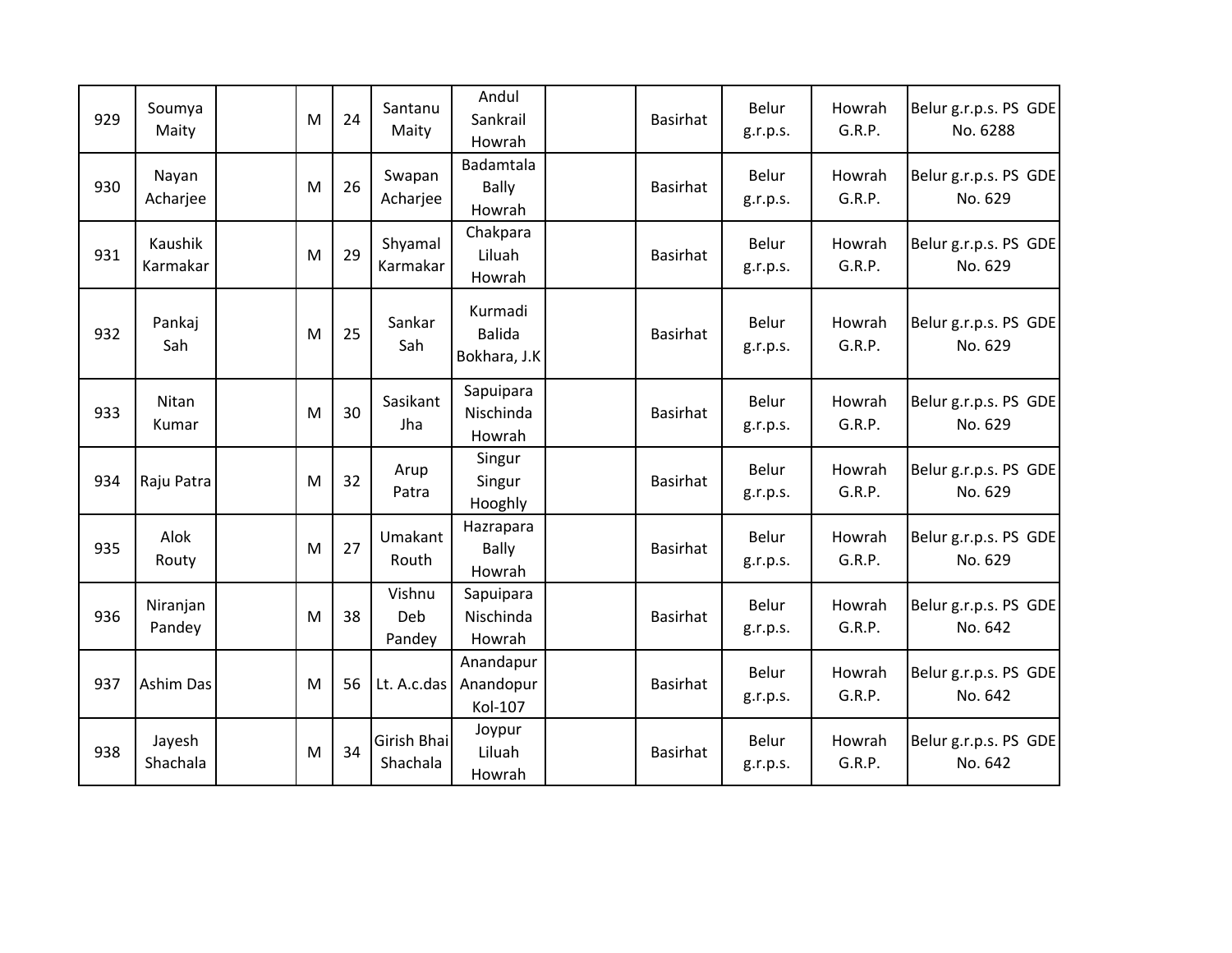| 939 | Debandra<br>Bijoy<br>Mukherje<br>e | M | 49 | Prabitra<br>Kr.<br>Mukherje<br>e | 2/1<br>D.K.Lane<br><b>Bally</b><br>Howrah    | Basirhat        | Belur<br>g.r.p.s. | Howrah<br>G.R.P. | Belur g.r.p.s. PS GDE<br>No. 642 |
|-----|------------------------------------|---|----|----------------------------------|----------------------------------------------|-----------------|-------------------|------------------|----------------------------------|
| 940 | Rahul Kr.<br>Singh                 | M | 36 | Raja Ram<br>Singh                | Liluah Liluah<br>Howrah                      | <b>Basirhat</b> | Belur<br>g.r.p.s. | Howrah<br>G.R.P. | Belur g.r.p.s. PS GDE<br>No. 642 |
| 941 | <b>Sujoy Das</b>                   | M | 23 | <b>Ashim Das</b>                 | Rishra<br>Rishra<br>Hooghly                  | Basirhat        | Belur<br>g.r.p.s. | Howrah<br>G.R.P. | Belur g.r.p.s. PS GDE<br>No. 642 |
| 942 | Martuza<br>Alam                    | M | 30 | Samsuddi<br>n Alam               | Amrit Nagar<br>Nischinda<br>Howrah           | <b>Basirhat</b> | Belur<br>g.r.p.s. | Howrah<br>G.R.P. | Belur g.r.p.s. PS GDE<br>No. 642 |
| 943 | Narayan<br>Dutta                   | M | 40 | Lt.<br>Dibendu<br>Dutta          | 50 Nipendra<br>Polly<br>Nischinda<br>Howrah  | <b>Basirhat</b> | Belur<br>g.r.p.s. | Howrah<br>G.R.P. | Belur g.r.p.s. PS GDE<br>No. 642 |
| 944 | Biswajit<br><b>Dhara</b>           | M | 36 | Chittaranj<br>an Dhara           | 12/23<br>S.C.Lane<br><b>Bally</b><br>Howrah  | <b>Basirhat</b> | Belur<br>g.r.p.s. | Howrah<br>G.R.P. | Belur g.r.p.s. PS GDE<br>No. 642 |
| 945 | Ritam<br>Kumar                     | M | 22 | Sushil<br>Kumar                  | Chandannag<br>ar<br>Chandannag<br>ar Hooghly | <b>Basirhat</b> | Belur<br>g.r.p.s. | Howrah<br>G.R.P. | Belur g.r.p.s. PS GDE<br>No. 642 |
| 946 | Ajoy<br>Dhara                      | M | 40 | Lt. Kasta<br>Dhara               | Rtarakeswar<br>Rtarakeswar<br>Hooghly        | <b>Basirhat</b> | Belur<br>g.r.p.s. | Howrah<br>G.R.P. | Belur g.r.p.s. PS GDE<br>No. 642 |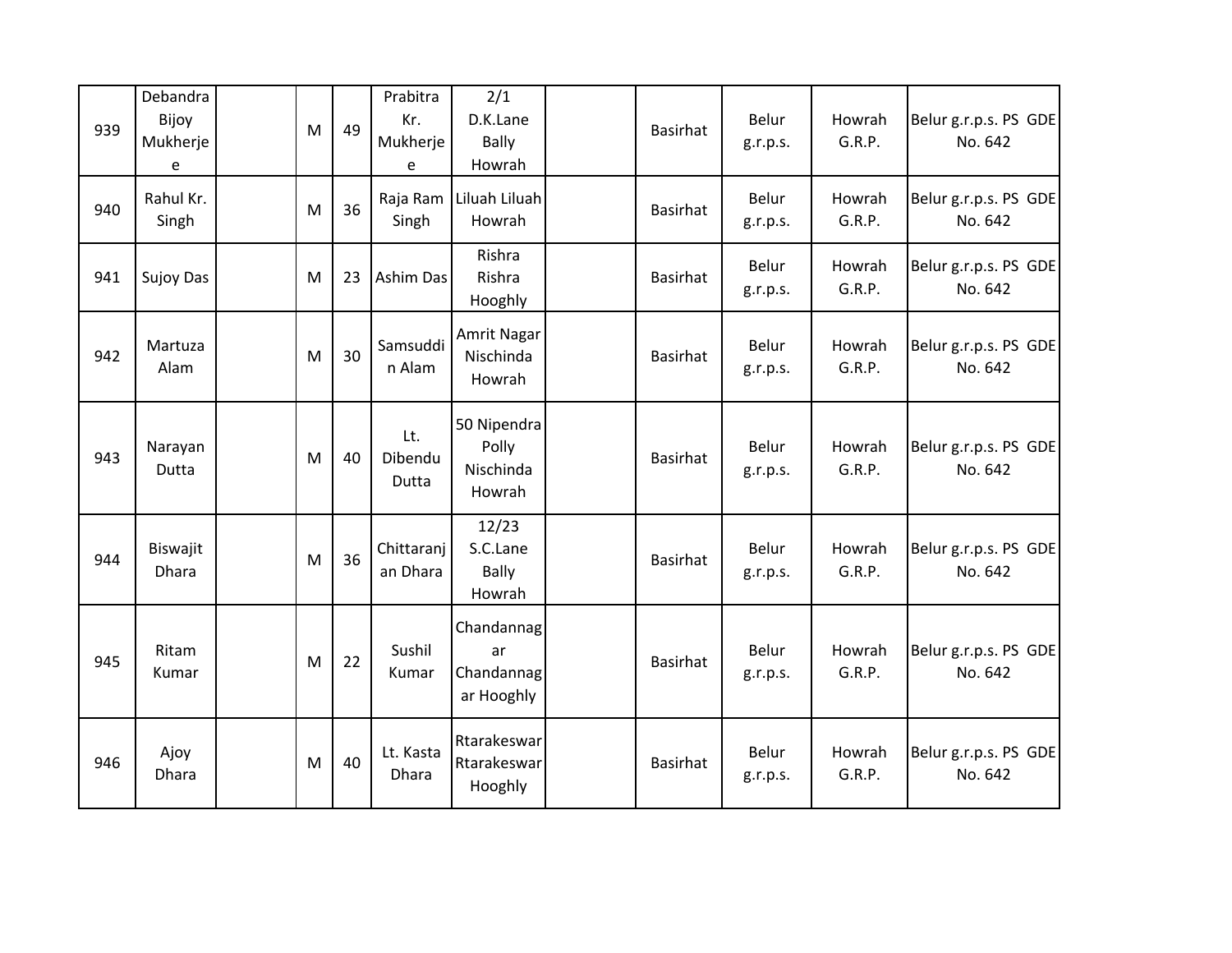| 947 | Tapan<br>Das            | M | 55 | $S/O$ Lt.<br>Manoranj<br>an Das     | 65<br>Narayanpall<br>y PS:<br>Baranagar<br>Dist.:<br>Barrackpore<br>Police<br>Commission<br>erate | Baranagar   | Barrackpor<br>e Police<br>Commissio<br>nerate | Kalna<br>g.r.p.s. | Howrah<br>G.R.P. | Kalna g.r.p.s. PS<br><b>GDE No. 580</b> |
|-----|-------------------------|---|----|-------------------------------------|---------------------------------------------------------------------------------------------------|-------------|-----------------------------------------------|-------------------|------------------|-----------------------------------------|
| 948 | Sirajul Sk              | M | 36 | S/o Rahit<br>Sk                     | Kastoshali<br>PS:<br>Purbasthali<br>Dist.: Purba<br>Burdwan                                       | Purbasthali | Purba<br>Burdwan                              | Kalna<br>g.r.p.s. | Howrah<br>G.R.P. | Kalna g.r.p.s. PS<br><b>GDE No. 580</b> |
| 949 | Nemai<br>Majhi          | M | 48 | S/o Binod<br>Majhi                  | Uddharanpu<br>r PS:<br>Ketugram<br>Dist.: Purba<br>Burdwan                                        | Ketugram    | Purba<br>Burdwan                              | Kalna<br>g.r.p.s. | Howrah<br>G.R.P. | Kalna g.r.p.s. PS<br><b>GDE No. 589</b> |
| 950 | Nilkantha<br><b>Das</b> | M | 57 | $S/O$ Lt.<br>Shib<br>Chandra<br>Das | Samudragar<br>h PS:<br>Nadanghat<br>Dist.: Purba<br>Burdwan                                       | Nadanghat   | Purba<br>Burdwan                              | Kalna<br>g.r.p.s. | Howrah<br>G.R.P. | Kalna g.r.p.s. PS<br><b>GDE No. 589</b> |
| 951 | Uttam<br>Mondal         | M | 44 | S/O<br>Ramchand<br>ra Mondal        | Shantipur<br>PS:<br>Shantipur<br>Dist.:<br>Ranaghat<br>Police<br>District                         | Shantipur   | Ranaghat<br>Police<br>District                | Kalna<br>g.r.p.s. | Howrah<br>G.R.P. | Kalna g.r.p.s. PS<br><b>GDE No. 589</b> |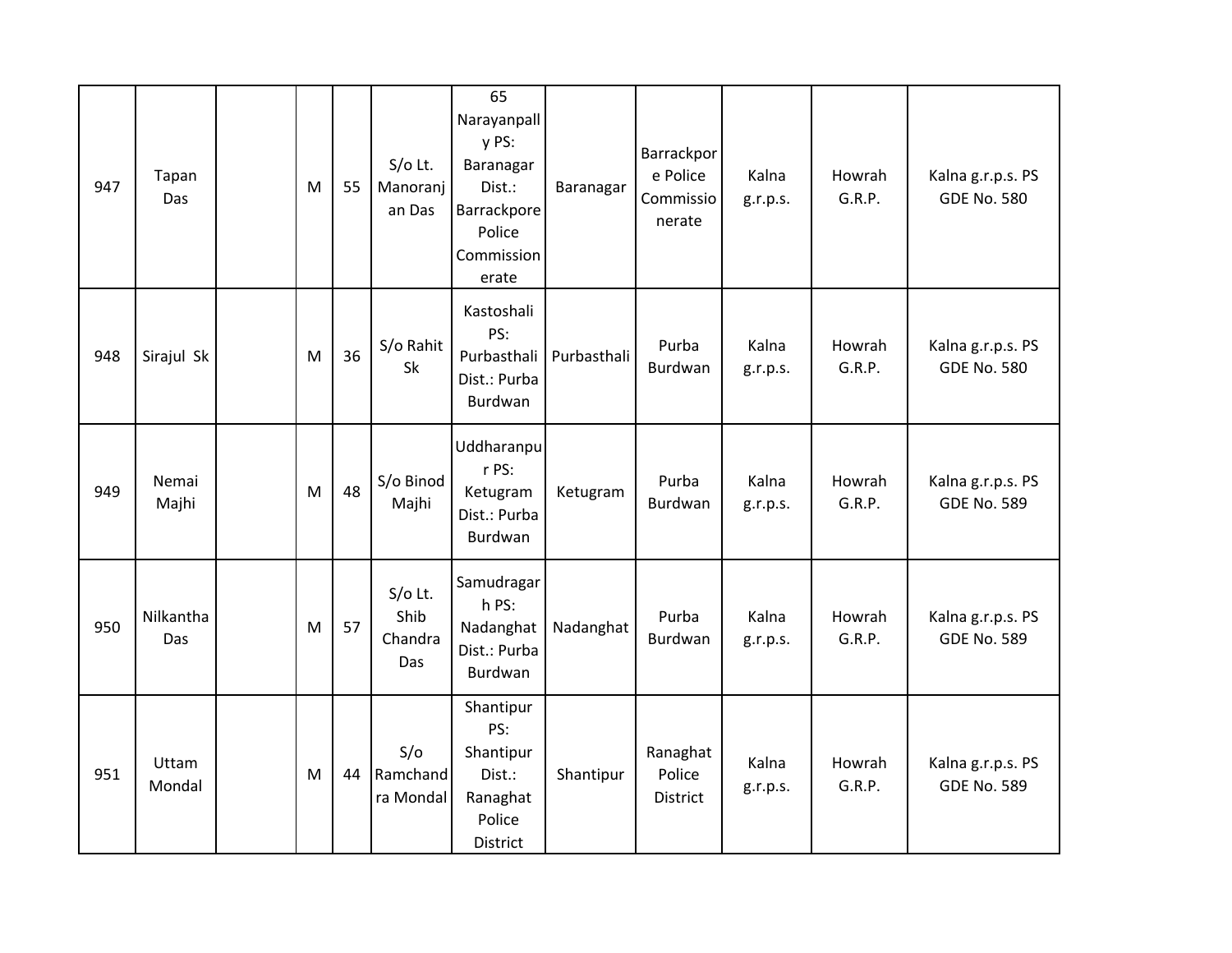| 952 | Chandan<br>Samanta    | M | 28 | Sisir<br>Samanta             | Kashipur PS:<br>Haripal<br>Dist.:<br>Hooghly<br>Rural      | Haripal   | Hooghly<br>Rural | Kamar<br>kundu<br>g.r.p.s. | Howrah<br>G.R.P. | Kamar kundu g.r.p.s.<br>PS GDE No. 592 |
|-----|-----------------------|---|----|------------------------------|------------------------------------------------------------|-----------|------------------|----------------------------|------------------|----------------------------------------|
| 953 | <b>Tapas</b><br>Adak  | M | 30 | Tulshi<br>Adak               | Foyinpur PS:<br>Jamalpore<br>Dist.: Purba<br>Burdwan       | Jamalpore | Purba<br>Burdwan | Kamar<br>kundu<br>g.r.p.s. | Howrah<br>G.R.P. | Kamar kundu g.r.p.s.<br>PS GDE No. 592 |
| 954 | Swapan<br>Nandi       | M | 53 | Shasadhar<br>Nandi           | Mohishgaria<br>PS:<br>Jamalpore<br>Dist.: Purba<br>Burdwan | Jamalpore | Purba<br>Burdwan | Kamar<br>kundu<br>g.r.p.s. | Howrah<br>G.R.P. | Kamar kundu g.r.p.s.<br>PS GDE No. 592 |
| 955 | Bijan Kr.<br>Karmakar | M | 58 | Lt.<br>Mrityunjo<br>Karmakar | Krishnapur<br>PS: Haripal<br>Dist.:<br>Hooghly<br>Rural    | Haripal   | Hooghly<br>Rural | Kamar<br>kundu<br>g.r.p.s. | Howrah<br>G.R.P. | Kamar kundu g.r.p.s.<br>PS GDE No. 592 |
| 956 | <b>Tarun Hati</b>     | M | 53 | Kripasindh<br>u Hati         | Mohindar<br>PS:<br>Jamalpore<br>Dist.: Purba<br>Burdwan    | Jamalpore | Purba<br>Burdwan | Kamar<br>kundu<br>g.r.p.s. | Howrah<br>G.R.P. | Kamar kundu g.r.p.s.<br>PS GDE No. 592 |
| 957 | Koushick<br>Koley     | M | 30 | Jagabandh<br>u Koley         | Amragachia<br>PS: Haripal<br>Dist.:<br>Hooghly<br>Rural    | Haripal   | Hooghly<br>Rural | Kamar<br>kundu<br>g.r.p.s. | Howrah<br>G.R.P. | Kamar kundu g.r.p.s.<br>PS GDE No. 592 |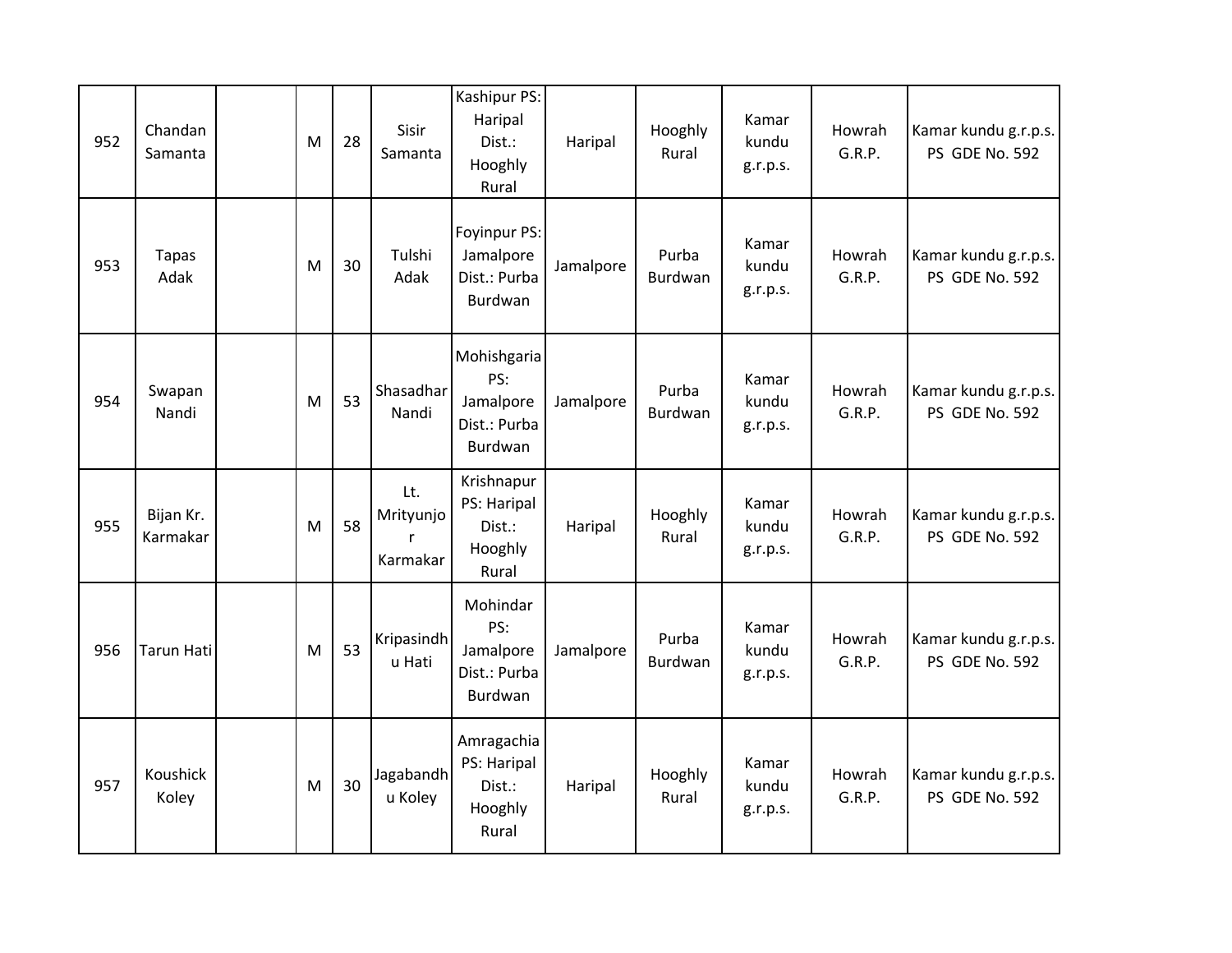| 958 | Abhijit<br>Mondal | M | 26 | Swapan<br>Mondal     | Kathgola PS:<br><b>Bizpur Dist.:</b><br>Barrackpore<br>Police<br>Commission<br>erate | Bizpur                     | Barrackpor<br>e Police<br>Commissio<br>nerate | Kamar<br>kundu<br>g.r.p.s. | Howrah<br>G.R.P. | Kamar kundu g.r.p.s.<br>PS GDE No. 592 |
|-----|-------------------|---|----|----------------------|--------------------------------------------------------------------------------------|----------------------------|-----------------------------------------------|----------------------------|------------------|----------------------------------------|
| 959 | Arit Ghosh        | M | 30 | Narayan<br>Ghosh     | Rajbolhat<br>PS:<br>Jangipara<br>Dist.:<br>Hooghly<br>Rural                          | Jangipara                  | Hooghly<br>Rural                              | Kamar<br>kundu<br>g.r.p.s. | Howrah<br>G.R.P. | Kamar kundu g.r.p.s.<br>PS GDE No. 592 |
| 960 | Sagan<br>Duley    | M | 24 | Adhir<br>Duley       | Doluigacha<br>PS: Singur<br>Dist.:<br>Hooghly<br>Rural                               | Singur                     | Hooghly<br>Rural                              | Kamar<br>kundu<br>g.r.p.s. | Howrah<br>G.R.P. | Kamar kundu g.r.p.s.<br>PS GDE No. 594 |
| 961 | Aloke<br>Banerjee | M | 40 | Lt Ashok<br>Banerjee | Belamitrana<br>gar PS:<br>Kalyani<br>Dist.:<br>Ranaghat<br>Police<br>District        | Kalyani                    | Ranaghat<br>Police<br><b>District</b>         | Kamar<br>kundu<br>g.r.p.s. | Howrah<br>G.R.P. | Kamar kundu g.r.p.s.<br>PS GDE No. 594 |
| 962 | Swarup<br>Roy     | M | 31 | Pradip<br>Roy        | Madhavpur<br>PS:<br>a Dist.:<br>Paschim<br>Mednipore                                 | Chandrakon Chandrakon<br>a | Paschim<br>Mednipore                          | Kamar<br>kundu<br>g.r.p.s. | Howrah<br>G.R.P. | Kamar kundu g.r.p.s.<br>PS GDE No. 594 |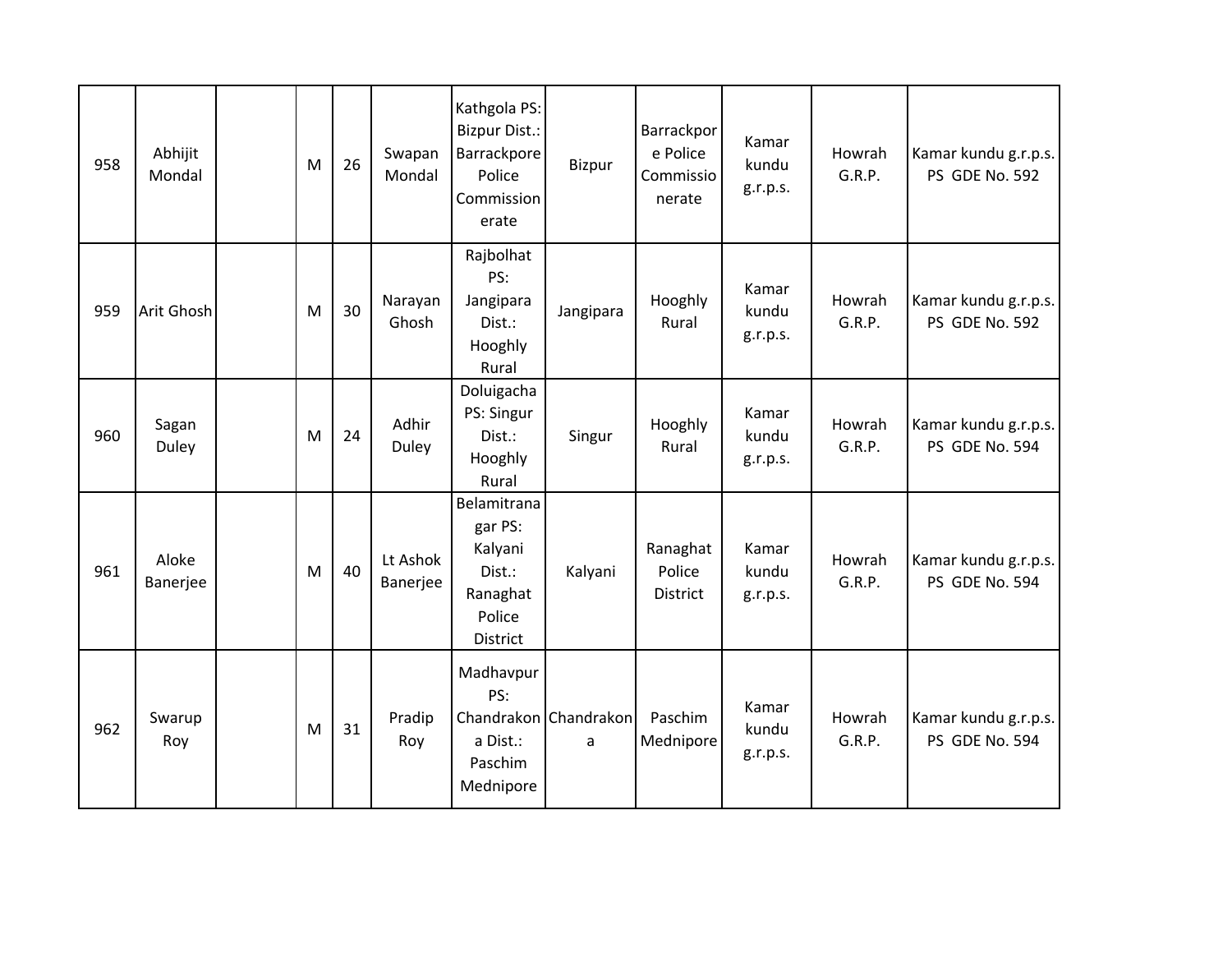| 963 | Dibyendu<br>Ghosh | M | 32 | Amalendu<br>Ghosh  | <b>Ekbalpur PS:</b><br>Haripal<br>Dist.:<br>Hooghly<br>Rural        | Haripal           | Hooghly<br>Rural                    | Kamar<br>kundu<br>g.r.p.s. | Howrah<br>G.R.P. | Kamar kundu g.r.p.s.<br>PS GDE No. 594  |
|-----|-------------------|---|----|--------------------|---------------------------------------------------------------------|-------------------|-------------------------------------|----------------------------|------------------|-----------------------------------------|
| 964 | Pratap<br>Bahadur | M | 28 | Basudeb<br>Bahadur | Binogram<br>PS: Haripal<br>Dist.:<br>Hooghly<br>Rural               | Haripal           | Hooghly<br>Rural                    | Kamar<br>kundu<br>g.r.p.s. | Howrah<br>G.R.P. | Kamar kundu g.r.p.s.<br>PS GDE No. 594  |
| 965 | <b>Rahul Das</b>  | M | 28 | <b>Golok Das</b>   | Nalikul PS:<br>Haripal<br>Dist.:<br>Hooghly<br>Rural                | Haripal           | Hooghly<br>Rural                    | Kamar<br>kundu<br>g.r.p.s. | Howrah<br>G.R.P. | Kamar kundu g.r.p.s.<br>PS GDE No. 594  |
| 966 | Habil Sk          | M | 40 | Rahamat<br>Sk      | PS:<br>Raghunathg<br>anj Dist.:<br>Jangipur<br>Police<br>District   | Raghunathg<br>anj | Jangipur<br>Police<br>District      | Katwa<br>g.r.p.s.          | Howrah<br>G.R.P. | Katwa g.r.p.s. PS<br><b>GDE No. 813</b> |
| 967 | Samad Sk          | M | 54 | Kadar Sk           | PS: Katwa<br>Dist.: Purba<br>Burdwan                                | Katwa             | Purba<br>Burdwan                    | Katwa<br>g.r.p.s.          | Howrah<br>G.R.P. | Katwa g.r.p.s. PS<br><b>GDE No. 813</b> |
| 968 | Ukil Sk           | M | 35 | Nifajuddin<br>Sk   | PS:<br>Nakashipara<br>Dist.:<br>Krishnanaga<br>r Police<br>District | Nakashipar<br>a   | Krishnanag<br>ar Police<br>District | Katwa<br>g.r.p.s.          | Howrah<br>G.R.P. | Katwa g.r.p.s. PS<br><b>GDE No. 813</b> |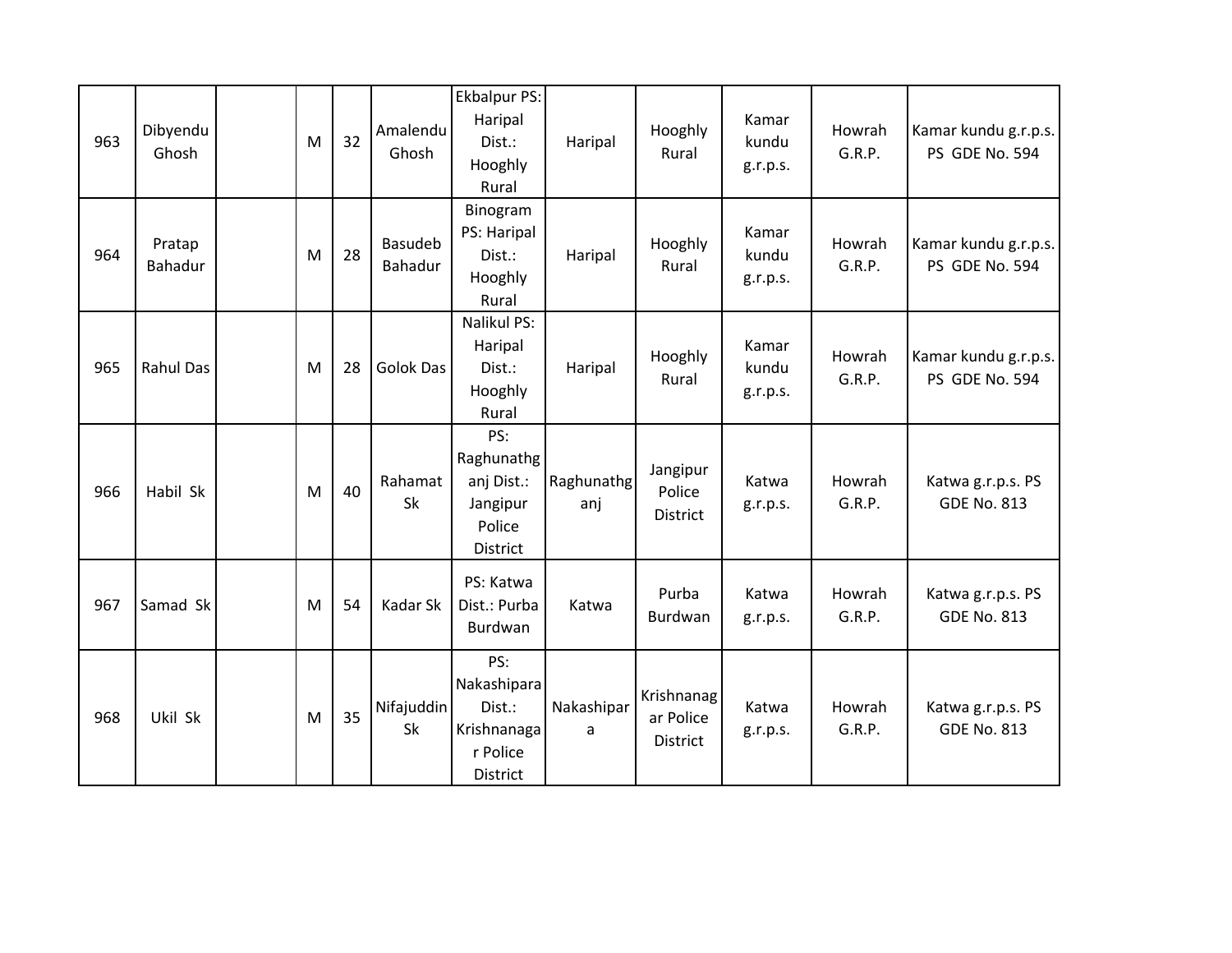| 969 | Rahim Sk                 | M | 35 | Lakubuddi<br>n Sk                     | PS: Saktipur<br>Dist.:<br>Murshidaba<br>d     | Saktipur      | Murshidab<br>ad  | Katwa<br>g.r.p.s. | Howrah<br>G.R.P. | Katwa g.r.p.s. PS<br><b>GDE No. 813</b> |
|-----|--------------------------|---|----|---------------------------------------|-----------------------------------------------|---------------|------------------|-------------------|------------------|-----------------------------------------|
| 970 | Totan Das                | M | 35 | Nishun<br>Das                         | PS: Salar<br>Dist.:<br>Murshidaba<br>d        | Salar         | Murshidab<br>ad  | Katwa<br>g.r.p.s. | Howrah<br>G.R.P. | Katwa g.r.p.s. PS<br><b>GDE No. 813</b> |
| 971 | Mustak<br>Hossain        | M | 40 | Samsul<br>Haque                       | PS:<br>Mangalkot<br>Dist.: Purba<br>Burdwan   | Mangalkot     | Purba<br>Burdwan | Katwa<br>g.r.p.s. | Howrah<br>G.R.P. | Katwa g.r.p.s. PS<br><b>GDE No. 813</b> |
| 972 | Pradip<br>Ghosh          | M | 27 | Susanta<br>Ghosh                      | PS: Bhatar<br>Dist.: Purba<br>Burdwan         | <b>Bhatar</b> | Purba<br>Burdwan | Katwa<br>g.r.p.s. | Howrah<br>G.R.P. | Katwa g.r.p.s. PS<br><b>GDE No. 813</b> |
| 973 | Kalam Sk                 | M | 35 | Alam Sk                               | PS:<br>Bharatpur<br>Dist.:<br>Murshidaba<br>d | Bharatpur     | Murshidab<br>ad  | Katwa<br>g.r.p.s. | Howrah<br>G.R.P. | Katwa g.r.p.s. PS<br><b>GDE No. 813</b> |
| 974 | Somnath<br><b>Bhadra</b> | M | 30 | <b>Subhas</b><br>Ch.<br><b>Bhadra</b> | PS:<br>Purbasthali<br>Dist.: Purba<br>Burdwan | Purbasthali   | Purba<br>Burdwan | Katwa<br>g.r.p.s. | Howrah<br>G.R.P. | Katwa g.r.p.s. PS<br><b>GDE No. 813</b> |
| 975 | Debasish<br>Saha         | M | 34 | Sonatan<br>Saha                       | PS: Katwa<br>Dist.: Purba<br>Burdwan          | Katwa         | Purba<br>Burdwan | Katwa<br>g.r.p.s. | Howrah<br>G.R.P. | Katwa g.r.p.s. PS<br><b>GDE No. 813</b> |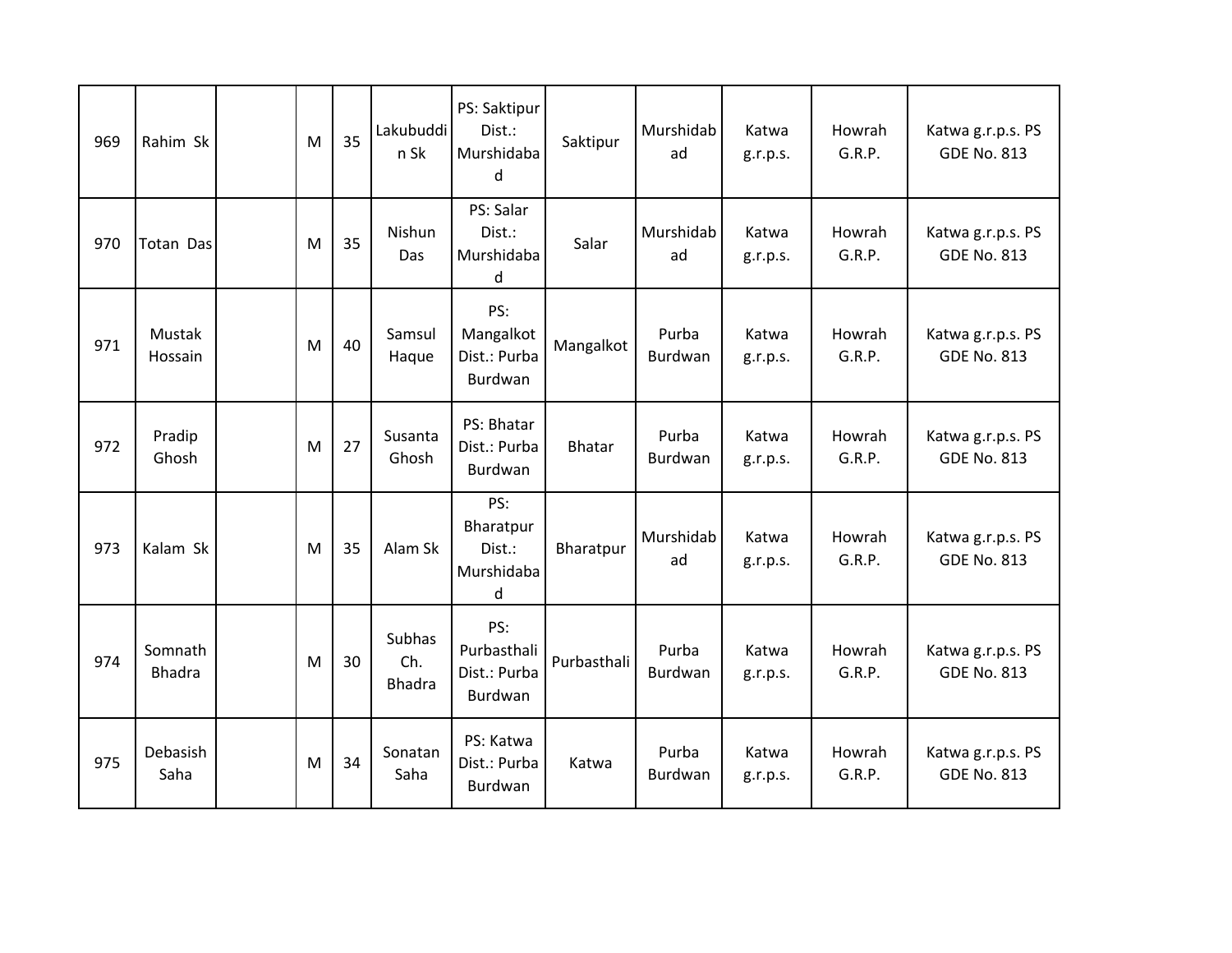| 976 | <b>Biru Das</b>            | M | 45 | Lt. Kebu<br>Das        | PS: Salar<br>Dist.:<br>Murshidaba<br>d        | Salar       | Murshidab<br>ad  | Katwa<br>g.r.p.s. | Howrah<br>G.R.P. | Katwa g.r.p.s. PS<br><b>GDE No. 813</b> |
|-----|----------------------------|---|----|------------------------|-----------------------------------------------|-------------|------------------|-------------------|------------------|-----------------------------------------|
| 977 | Swapan<br>Mondal           | M | 40 | Sudharsan<br>Mondal    | PS: Katwa<br>Dist.: Purba<br>Burdwan          | Katwa       | Purba<br>Burdwan | Katwa<br>g.r.p.s. | Howrah<br>G.R.P. | Katwa g.r.p.s. PS<br><b>GDE No. 813</b> |
| 978 | Kartick<br>Das             | M | 42 | Samapada<br>Das        | PS: Sainthia<br>Dist.:<br>Birbhum             | Sainthia    | <b>Birbhum</b>   | Katwa<br>g.r.p.s. | Howrah<br>G.R.P. | Katwa g.r.p.s. PS<br><b>GDE No. 813</b> |
| 979 | Tapas Ray                  | М | 31 | Sadhan<br>Ray          | PS:<br>Purbasthali<br>Dist.: Purba<br>Burdwan | Purbasthali | Purba<br>Burdwan | Katwa<br>g.r.p.s. | Howrah<br>G.R.P. | Katwa g.r.p.s. PS<br><b>GDE No. 813</b> |
| 980 | <b>Tapas</b><br>Kumar      | M | 38 | Rabindran<br>ath Majhi | PS: Salar<br>Dist.:<br>Murshidaba<br>d        | Salar       | Murshidab<br>ad  | Katwa<br>g.r.p.s. | Howrah<br>G.R.P. | Katwa g.r.p.s. PS<br><b>GDE No. 813</b> |
| 981 | Ali Bulla<br>Sk            | M | 25 | Asraful Sk             | PS: Salar<br>Dist.:<br>Murshidaba<br>d        | Salar       | Murshidab<br>ad  | Katwa<br>g.r.p.s. | Howrah<br>G.R.P. | Katwa g.r.p.s. PS<br><b>GDE No. 813</b> |
| 982 | Kiran<br>Mallick           | M | 30 | Sukur<br>Mallick       | PS: Salar<br>Dist.:<br>Murshidaba<br>d        | Salar       | Murshidab<br>ad  | Katwa<br>g.r.p.s. | Howrah<br>G.R.P. | Katwa g.r.p.s. PS<br><b>GDE No. 816</b> |
| 983 | Subhas<br>Paswan           | M | 44 | Hiralal<br>Paswan      | <b>Ballia PS:</b><br>Salar                    | Salar       | <b>Basirhat</b>  | Katwa<br>g.r.p.s. | Howrah<br>G.R.P. | Katwa g.r.p.s. PS<br><b>GDE No. 816</b> |
| 984 | Kamalesh<br>Kumar<br>Sawar | M | 48 | Dhaneshg<br>ra Sawar   | <b>Ballia PS:</b><br>Salar                    | Salar       | Basirhat         | Katwa<br>g.r.p.s. | Howrah<br>G.R.P. | Katwa g.r.p.s. PS<br><b>GDE No. 816</b> |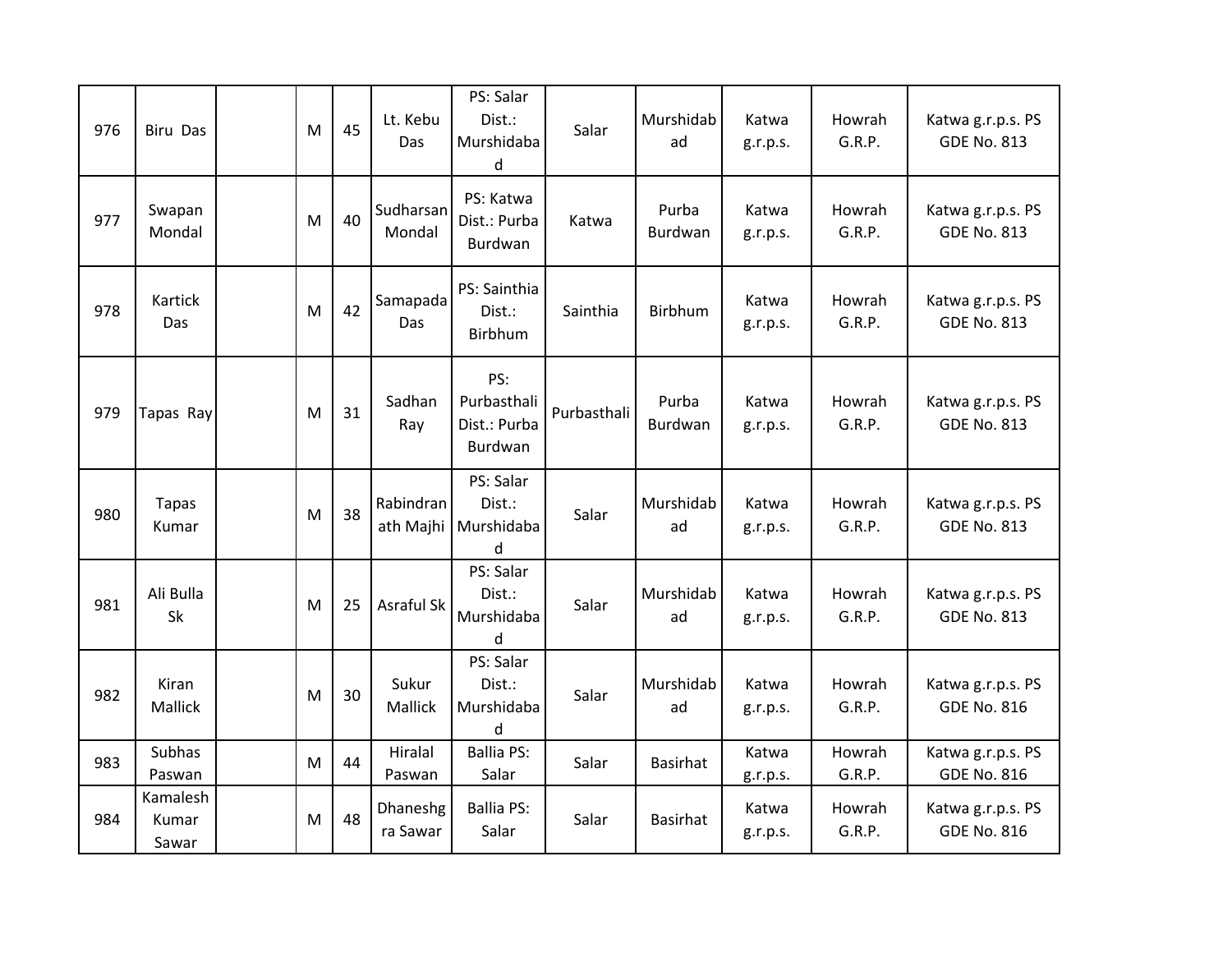| 985 | Md.<br>Mijarul        | M | 48 | Lt. Md.<br>Kamrul   | PS:<br>Bharatpur<br>Dist.:<br>Murshidaba<br>d | Bharatpur   | Murshidab<br>ad  | Katwa<br>g.r.p.s. | Howrah<br>G.R.P. | Katwa g.r.p.s. PS<br><b>GDE No. 816</b>                              |
|-----|-----------------------|---|----|---------------------|-----------------------------------------------|-------------|------------------|-------------------|------------------|----------------------------------------------------------------------|
| 986 | Raja<br>Hazra         | M | 19 | Goutam<br>Hazra     | PS: Katwa<br>Dist.: Purba<br>Burdwan          | Katwa       | Purba<br>Burdwan | Katwa<br>g.r.p.s. | Howrah<br>G.R.P. | Katwa g.r.p.s. PS<br><b>GDE No. 816</b>                              |
| 987 | Golam<br>Seshtaz      | M | 39 | Golam<br>Jealani    | PS: Salar<br>Dist.:<br>Murshidaba<br>d        | Salar       | Murshidab<br>ad  | Katwa<br>g.r.p.s. | Howrah<br>G.R.P. | Katwa g.r.p.s. PS<br><b>GDE No. 816</b>                              |
| 988 | Ujjal<br><b>Dhara</b> | M | 32 | Rakhal<br>Dhara     | PS:<br>Purbasthali<br>Dist.: Purba<br>Burdwan | Purbasthali | Purba<br>Burdwan | Katwa<br>g.r.p.s. | Howrah<br>G.R.P. | Katwa g.r.p.s. PS<br><b>GDE No. 816</b>                              |
| 989 | Bijoy<br>Acharya      | M | 30 | Rudradeb<br>Acharya | PS: Kandi<br>Dist.:<br>Murshidaba<br>d        | Kandi       | Murshidab<br>ad  | Katwa<br>g.r.p.s. | Howrah<br>G.R.P. | Katwa g.r.p.s. PS<br><b>GDE No. 816</b>                              |
| 990 | Rahul<br>Acharya      | M | 19 | Koulash<br>Acharya  | PS: Kandi<br>Dist.:<br>Murshidaba<br>d        | Kandi       | Murshidab<br>ad  | Katwa<br>g.r.p.s. | Howrah<br>G.R.P. | Katwa g.r.p.s. PS<br><b>GDE No. 816</b>                              |
| 991 | Haider Ali            | M | 35 | Lt. Chand<br>Sk     | PS: Salar<br>Dist.:<br>Murshidaba<br>d        | Salar       | Murshidab<br>ad  | Katwa<br>g.r.p.s. | Howrah<br>G.R.P. | Katwa g.r.p.s. PS<br><b>Outpost Salar GRPP</b><br><b>GDE No. 649</b> |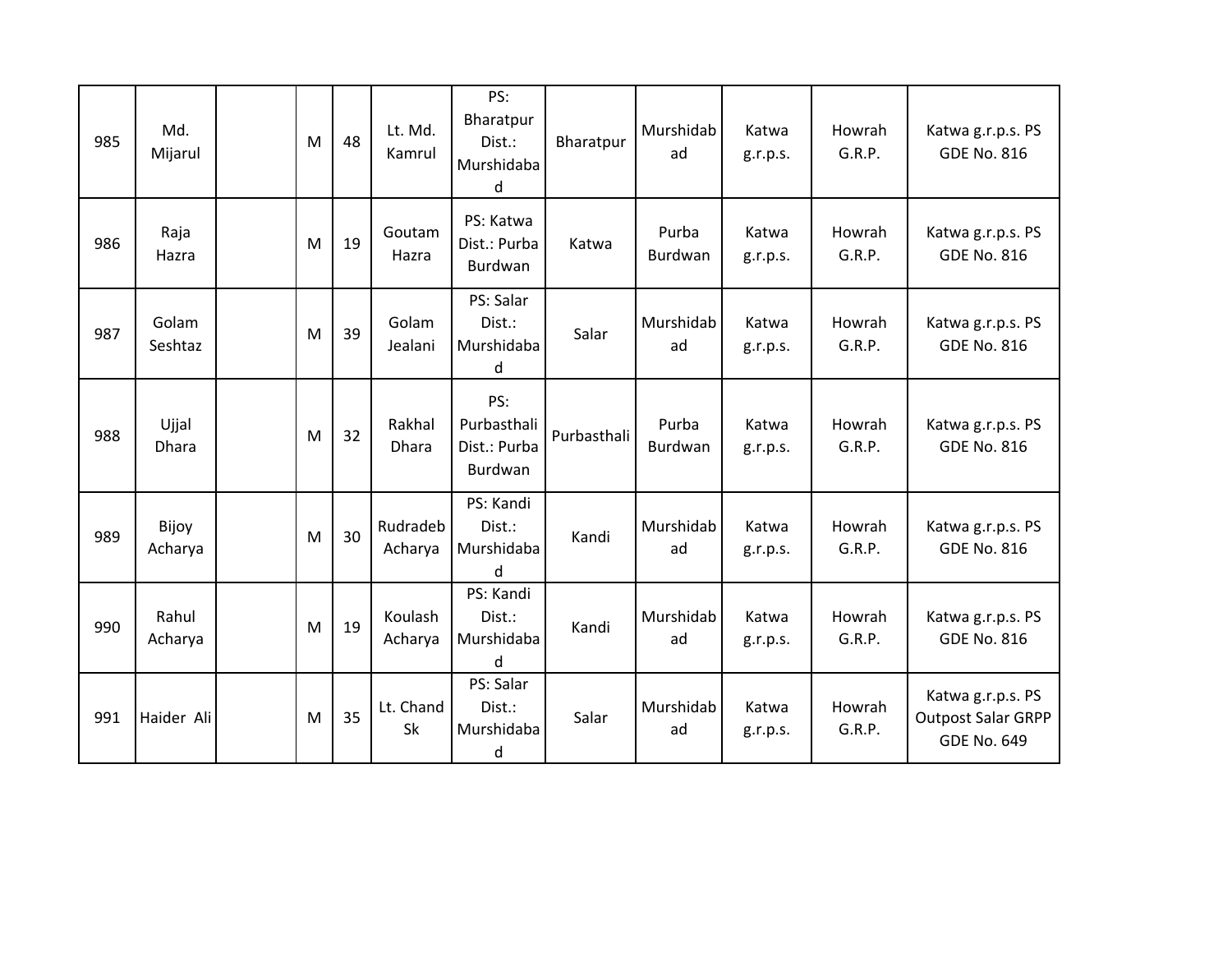| 992  | Babu<br>Choudhur<br>y          | M | 27 | Bhutnath<br>y             | PS: Kaligunj<br>Dist.:<br>Choudhur Krishnanaga<br>r Police<br><b>District</b> | Kaligunj       | Krishnanag<br>ar Police<br><b>District</b> | Katwa<br>g.r.p.s.    | Howrah<br>G.R.P. | Katwa g.r.p.s. PS<br><b>Outpost Salar GRPP</b><br><b>GDE No. 649</b> |
|------|--------------------------------|---|----|---------------------------|-------------------------------------------------------------------------------|----------------|--------------------------------------------|----------------------|------------------|----------------------------------------------------------------------|
| 993  | Hiranmoy<br>Konai              | M | 55 | Lt.<br>Jagadish<br>Konai  | PS: Burwan<br>Dist.:<br>Murshidaba<br>d                                       | <b>Burwan</b>  | Murshidab<br>ad                            | Katwa<br>g.r.p.s.    | Howrah<br>G.R.P. | Katwa g.r.p.s. PS<br><b>Outpost Salar GRPP</b><br><b>GDE No. 649</b> |
| 994  | Biswajit<br><b>Dhibar</b>      | M | 40 | Rabilal<br><b>Dhibar</b>  |                                                                               |                | <b>Basirhat</b>                            | Sainthia<br>g.r.p.s. | Howrah<br>G.R.P. | Sainthia g.r.p.s. PS<br><b>GDE No. 488</b>                           |
|      | Rajendra                       |   |    | Buddhade                  |                                                                               |                |                                            |                      |                  |                                                                      |
| 995  | Prasdad<br><b>Bhattacha</b>    | M | 40 | $\mathsf{v}$<br>Bhattacha |                                                                               |                | Basirhat                                   | Sainthia<br>g.r.p.s. | Howrah<br>G.R.P. | Sainthia g.r.p.s. PS<br><b>GDE No. 488</b>                           |
|      | rya                            |   |    | rya                       |                                                                               |                |                                            |                      |                  |                                                                      |
| 996  | Jayanta<br>Ghosh               | M | 45 | <b>Bikash</b><br>Ghosh    |                                                                               |                | Basirhat                                   | Sainthia<br>g.r.p.s. | Howrah<br>G.R.P. | Sainthia g.r.p.s. PS<br><b>GDE No. 488</b>                           |
| 997  | Kanaiya<br>Goswami             | M | 42 | Kamal<br>Goswami          |                                                                               |                | Basirhat                                   | Sainthia<br>g.r.p.s. | Howrah<br>G.R.P. | Sainthia g.r.p.s. PS<br><b>GDE No. 488</b>                           |
| 998  | Md Nur<br>Hasan                | M | 21 | Md<br>Manirul<br>Haque    |                                                                               |                | <b>Basirhat</b>                            | Sainthia<br>g.r.p.s. | Howrah<br>G.R.P. | Sainthia g.r.p.s. PS<br><b>GDE No. 488</b>                           |
| 999  | Ram<br><b>Bahadur</b><br>Thapa | M |    | Nil<br>Madhav<br>Thapa    |                                                                               |                | Basirhat                                   | Sainthia<br>g.r.p.s. | Howrah<br>G.R.P. | Sainthia g.r.p.s. PS<br><b>GDE No. 488</b>                           |
| 1000 | Nimai Kr<br>Pal                | M | 47 | <b>Dilip Pal</b>          |                                                                               |                | <b>Basirhat</b>                            | Sainthia<br>g.r.p.s. | Howrah<br>G.R.P. | Sainthia g.r.p.s. PS<br><b>GDE No. 488</b>                           |
| 1001 | Sushovan<br>Dey                | M | 36 | Kartick Ch<br>Dey         | PS: Baduria<br>Dist.:<br>Alipurduar                                           | <b>Baduria</b> | Alipurduar                                 | Sainthia<br>g.r.p.s. | Howrah<br>G.R.P. | Sainthia g.r.p.s. PS<br><b>Outpost Bolpur</b><br>GRPP GDE No. 425    |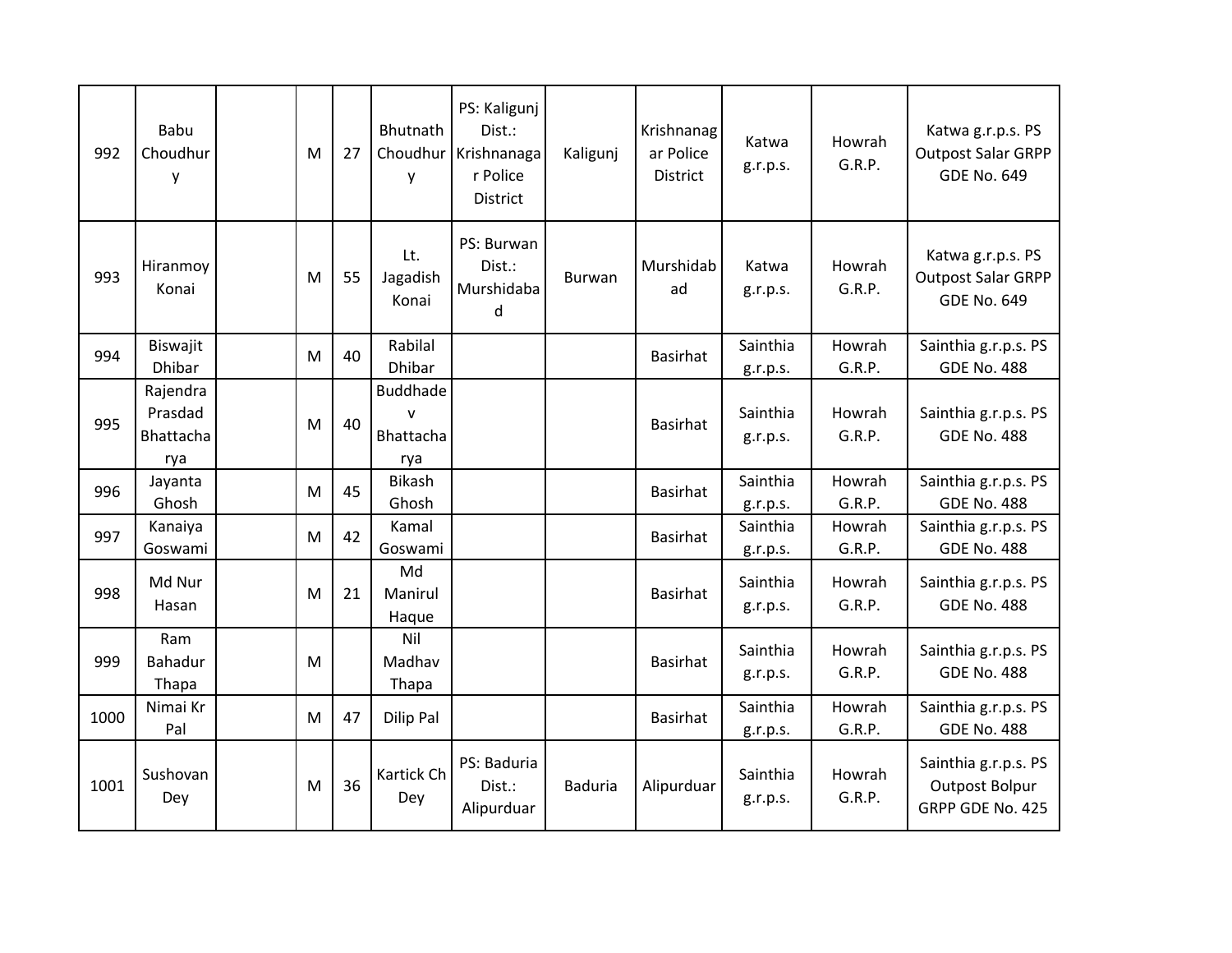| 1002 | Bikram<br>Balmiki | M | 35 | Lt-ram<br>Chandra<br><b>Balmiki</b> | PS: Baduria<br>Dist.:<br>Alipurduar                                                                                     | <b>Baduria</b>          | Alipurduar       | Sainthia<br>g.r.p.s.    | Howrah<br>G.R.P. | Sainthia g.r.p.s. PS<br><b>Outpost Bolpur</b><br>GRPP GDE No. 425 |
|------|-------------------|---|----|-------------------------------------|-------------------------------------------------------------------------------------------------------------------------|-------------------------|------------------|-------------------------|------------------|-------------------------------------------------------------------|
| 1003 | Sujan Sk          | M | 28 | Nazrul Sk                           | PS: Baduria<br>Dist.:<br>Alipurduar                                                                                     | <b>Baduria</b>          | Alipurduar       | Sainthia<br>g.r.p.s.    | Howrah<br>G.R.P. | Sainthia g.r.p.s. PS<br><b>Outpost Bolpur</b><br>GRPP GDE No. 425 |
| 1004 | Sentu Sk          | M | 28 | Mahamm<br>ad Ali                    | PS: Baduria<br>Dist.:<br>Alipurduar                                                                                     | <b>Baduria</b>          | Alipurduar       | Sainthia<br>g.r.p.s.    | Howrah<br>G.R.P. | Sainthia g.r.p.s. PS<br><b>Outpost Bolpur</b><br>GRPP GDE No. 425 |
| 1005 | Safikul Sk        | M | 26 | <b>Irshad Sk</b>                    | PS: Baduria<br>Dist.:<br>Alipurduar                                                                                     | <b>Baduria</b>          | Alipurduar       | Sainthia<br>g.r.p.s.    | Howrah<br>G.R.P. | Sainthia g.r.p.s. PS<br><b>Outpost Bolpur</b><br>GRPP GDE No. 425 |
| 1006 | Abdur Sk          | M | 28 | Sanaulla<br>Sk                      | PS: Baduria<br>Dist.:<br>Alipurduar                                                                                     | <b>Baduria</b>          | Alipurduar       | Sainthia<br>g.r.p.s.    | Howrah<br>G.R.P. | Sainthia g.r.p.s. PS<br><b>Outpost Bolpur</b><br>GRPP GDE No. 425 |
| 1007 | Anup<br>Mondal    | M | 28 | Krishnend<br>u Mondal               | Raniganj<br>Baghdihi<br>Jamuriya<br>Paschim<br><b>Burdwan PS:</b><br>Sheoraphuli<br>g.r.p.s. Dist.:<br>Howrah<br>G.R.P. | Sheoraphuli<br>g.r.p.s. | Howrah<br>G.R.P. | Sheoraphuli<br>g.r.p.s. | Howrah<br>G.R.P. | Sheoraphuli g.r.p.s.<br>PS GDE No. 607                            |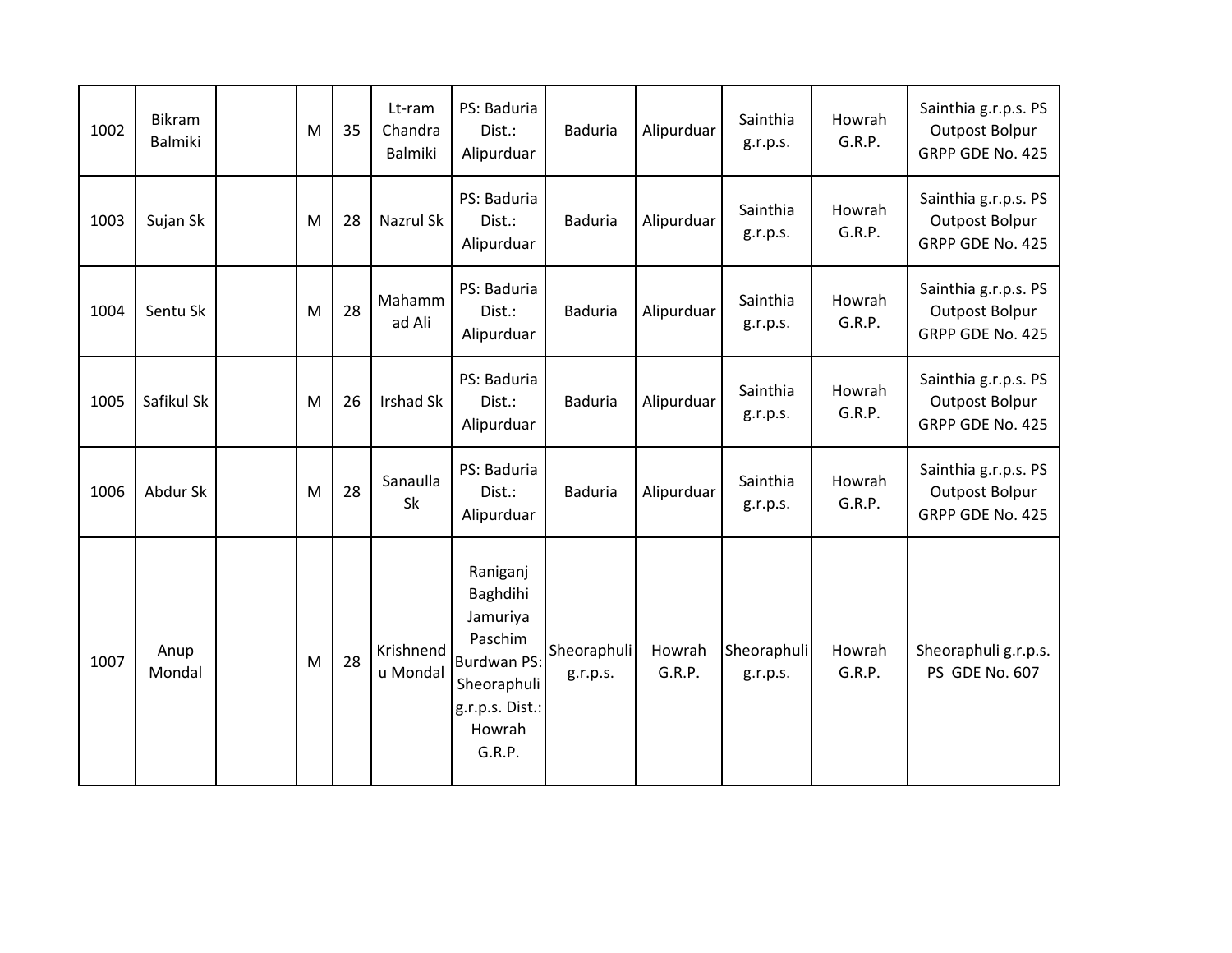| 1008 | Sk Faizal             | M         | 21 | Sk<br>Anawrul<br>Hassain | Seoraphuli<br>Satlaganj<br>Serampore<br>Sheoraphuli<br>g.r.p.s. Dist.:<br>Howrah<br>G.R.P.                                     | Hooghly PS: Sheoraphuli<br>g.r.p.s. | Howrah<br>G.R.P. | Sheoraphuli<br>g.r.p.s. | Howrah<br>G.R.P. | Sheoraphuli g.r.p.s.<br>PS GDE No. 607 |
|------|-----------------------|-----------|----|--------------------------|--------------------------------------------------------------------------------------------------------------------------------|-------------------------------------|------------------|-------------------------|------------------|----------------------------------------|
| 1009 | Raju<br>Chowdhur<br>у | ${\sf M}$ | 35 | Asutosh<br>Chowdhur<br>y | Kali<br>Hemanta<br><b>Basu Colony</b><br>Chinsurah<br><b>Hooghly PS:</b><br>Sheoraphuli<br>g.r.p.s. Dist.:<br>Howrah<br>G.R.P. | Sheoraphuli<br>g.r.p.s.             | Howrah<br>G.R.P. | Sheoraphuli<br>g.r.p.s. | Howrah<br>G.R.P. | Sheoraphuli g.r.p.s.<br>PS GDE No. 607 |
| 1010 | Ganesh<br>Singh       | ${\sf M}$ | 37 | Lt.<br>Shankar<br>Singh  | 2 No netaji<br>Park<br>Chinsurah<br>Sheoraphuli<br>g.r.p.s. Dist.:<br>Howrah<br>G.R.P.                                         | Hooghly PS: Sheoraphuli<br>g.r.p.s. | Howrah<br>G.R.P. | Sheoraphuli<br>g.r.p.s. | Howrah<br>G.R.P. | Sheoraphuli g.r.p.s.<br>PS GDE No. 607 |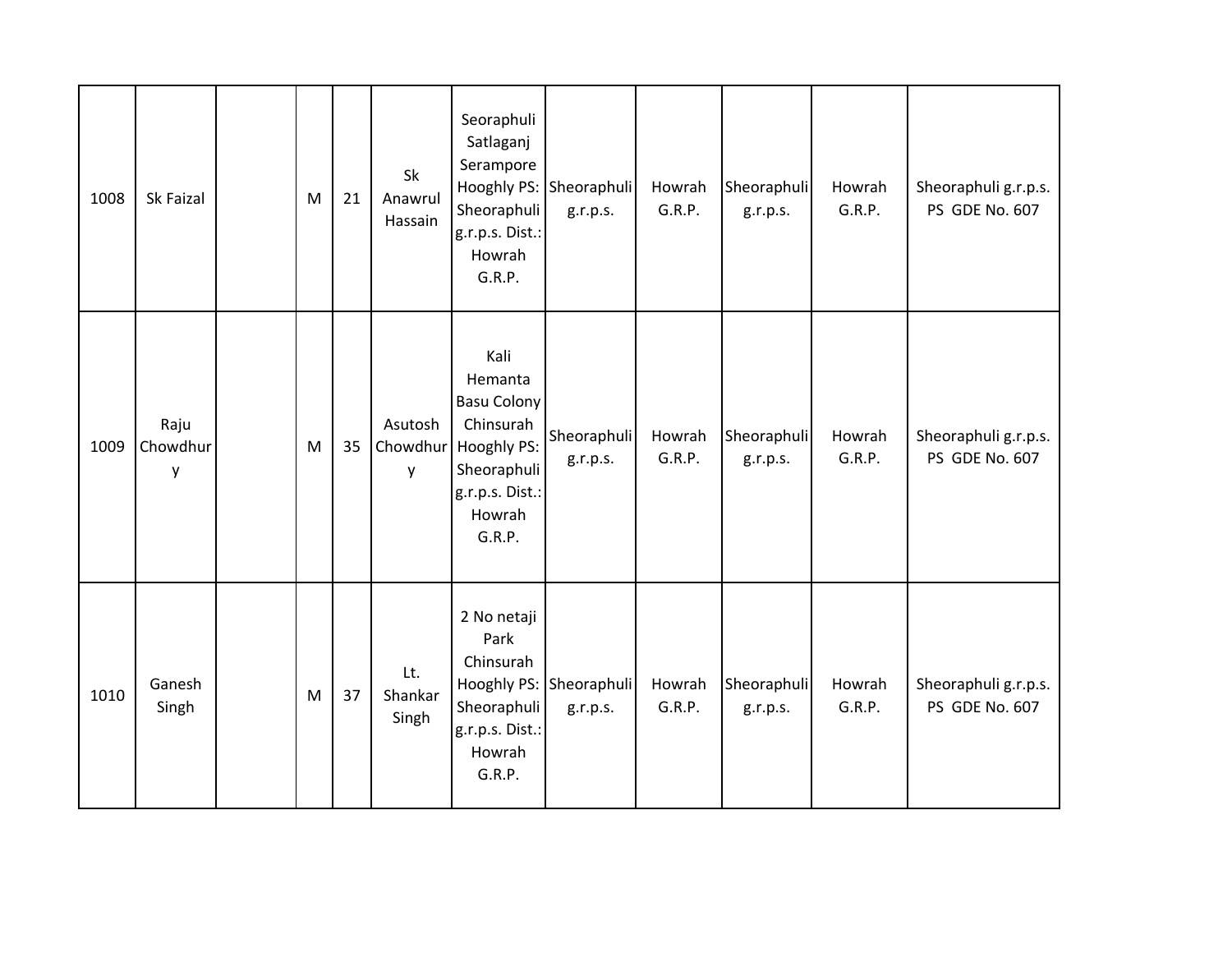| 1011 | Sk Apsarul     | ${\sf M}$ | 26 |                 | Arambagh<br>Arambag<br>Hooghly PS:<br>Ataidar Ali Sheoraphuli<br>g.r.p.s. Dist.:<br>Howrah<br>G.R.P.                              | Sheoraphuli<br>g.r.p.s. | Howrah<br>G.R.P. | Sheoraphuli<br>g.r.p.s. | Howrah<br>G.R.P. | Sheoraphuli g.r.p.s.<br>PS GDE No. 607 |
|------|----------------|-----------|----|-----------------|-----------------------------------------------------------------------------------------------------------------------------------|-------------------------|------------------|-------------------------|------------------|----------------------------------------|
| 1012 | Deepak<br>Shaw | ${\sf M}$ | 40 | Shamkar<br>Shaw | Champdani<br>Bhadreswar<br>Hooghly PS:<br>Sheoraphuli<br>g.r.p.s. Dist.:<br>Howrah<br>G.R.P.                                      | Sheoraphuli<br>g.r.p.s. | Howrah<br>G.R.P. | Sheoraphuli<br>g.r.p.s. | Howrah<br>G.R.P. | Sheoraphuli g.r.p.s.<br>PS GDE No. 607 |
| 1013 | Ashok<br>Ghosh | M         | 56 | Lt.             | katwa<br>Panchanant<br>ala Katwa<br>Purba<br>Madhusud Burdwan PS:<br>han Ghosh Sheoraphuli<br>g.r.p.s. Dist.:<br>Howrah<br>G.R.P. | Sheoraphuli<br>g.r.p.s. | Howrah<br>G.R.P. | Sheoraphuli<br>g.r.p.s. | Howrah<br>G.R.P. | Sheoraphuli g.r.p.s.<br>PS GDE No. 607 |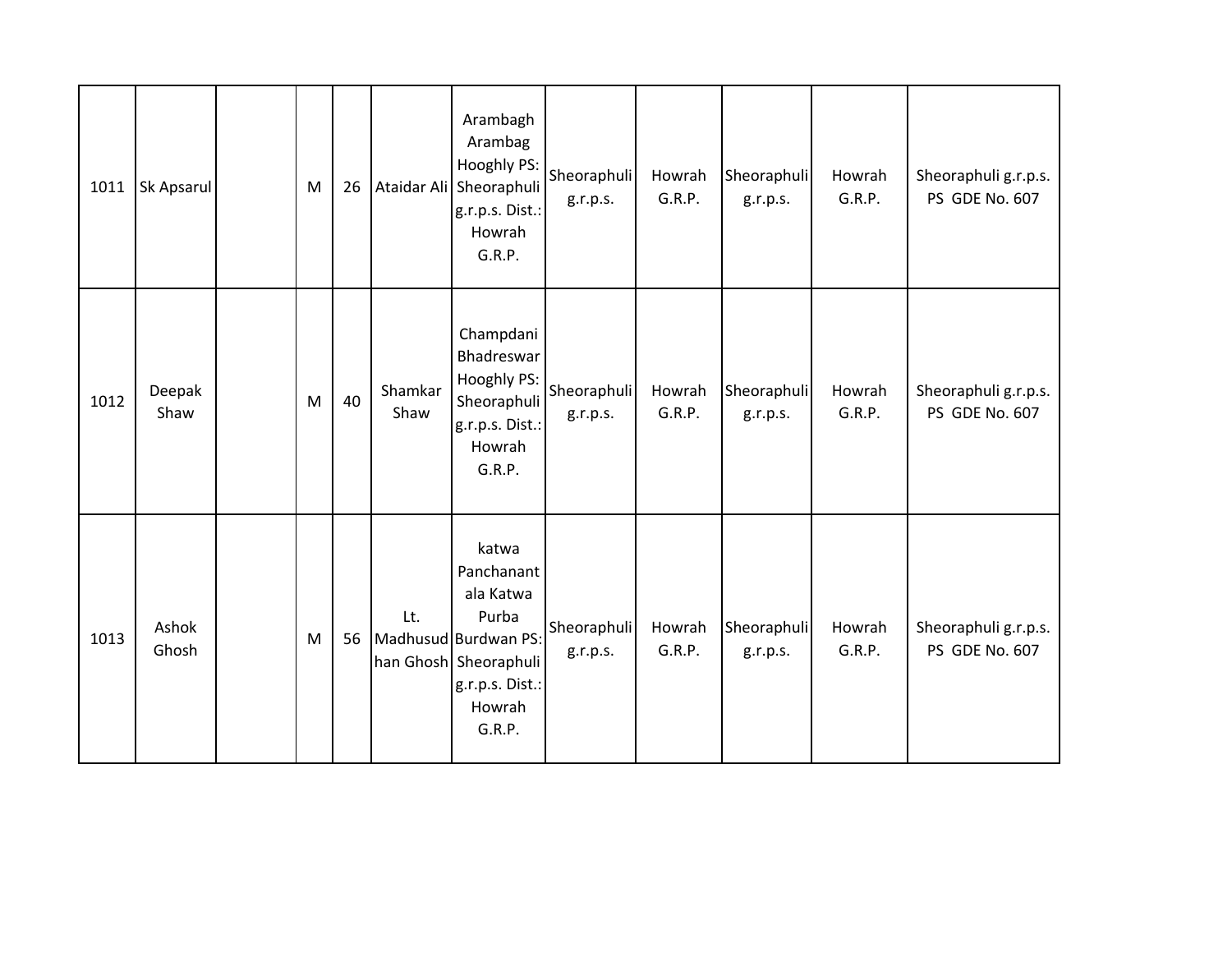| 1014 | Gopal<br><b>Basra</b> | M | 31 | Baidyanat<br>h Basra  | Makhila<br>Uttarpara<br>Hooghly PS:<br>Sheoraphuli<br>g.r.p.s. Dist.:<br>Howrah<br>G.R.P.           | Sheoraphuli<br>g.r.p.s. | Howrah<br>G.R.P. | Sheoraphuli<br>g.r.p.s. | Howrah<br>G.R.P. | Sheoraphuli g.r.p.s.<br>PS GDE No. 607 |
|------|-----------------------|---|----|-----------------------|-----------------------------------------------------------------------------------------------------|-------------------------|------------------|-------------------------|------------------|----------------------------------------|
| 1015 | Sukanta<br>Murmu      | M | 36 | Lt. Babulal<br>Murmu  | Indrapur<br>katwa Purba<br><b>Burdwan PS:</b><br>Sheoraphuli<br>g.r.p.s. Dist.:<br>Howrah<br>G.R.P. | Sheoraphuli<br>g.r.p.s. | Howrah<br>G.R.P. | Sheoraphuli<br>g.r.p.s. | Howrah<br>G.R.P. | Sheoraphuli g.r.p.s.<br>PS GDE No. 607 |
| 1016 | Rabi<br>Prajapati     | M | 26 | Birendra<br>Prajapati | Bagdipara<br>Serampore<br>Hooghly PS:<br>Sheoraphuli<br>g.r.p.s. Dist.:<br>Howrah<br>G.R.P.         | Sheoraphuli<br>g.r.p.s. | Howrah<br>G.R.P. | Sheoraphuli<br>g.r.p.s. | Howrah<br>G.R.P. | Sheoraphuli g.r.p.s.<br>PS GDE No. 607 |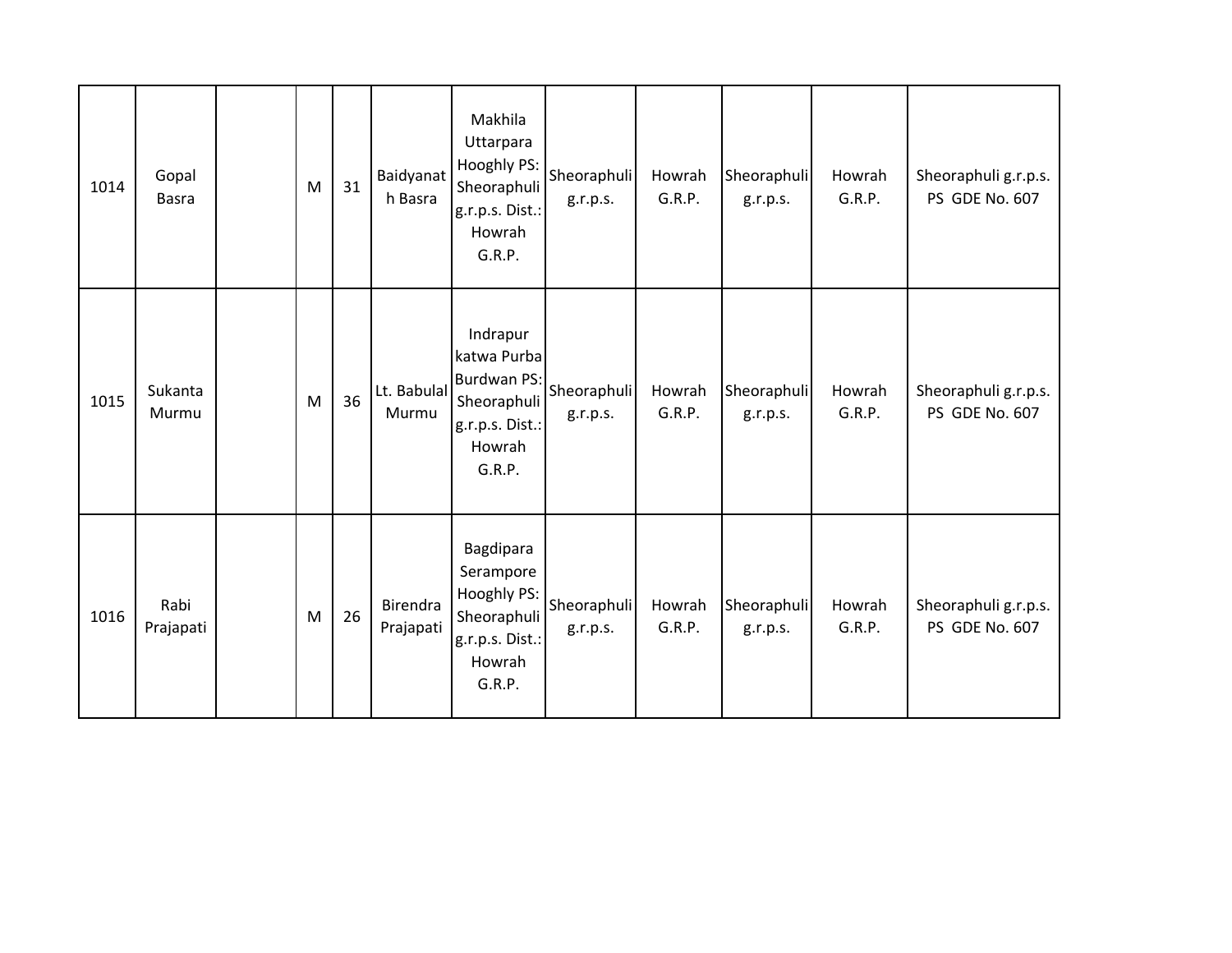| 1017 | Subrata<br>Mukherje<br>e | ${\sf M}$ | 45 | Chinmoy<br>Kr<br>Mukherje<br>e | Dharampur<br>Chinsurah<br>Hooghly PS:<br>Sheoraphuli<br>g.r.p.s. Dist.:<br>Howrah<br>G.R.P.  | Sheoraphuli<br>g.r.p.s.             | Howrah<br>G.R.P. | Sheoraphuli<br>g.r.p.s. | Howrah<br>G.R.P. | Sheoraphuli g.r.p.s.<br>PS GDE No. 607 |
|------|--------------------------|-----------|----|--------------------------------|----------------------------------------------------------------------------------------------|-------------------------------------|------------------|-------------------------|------------------|----------------------------------------|
| 1018 | Piyas Bose               | ${\sf M}$ | 23 | Piyal Bose                     | <b>SNC</b><br>banerjee rd<br>Serampore<br>Sheoraphuli<br>g.r.p.s. Dist.:<br>Howrah<br>G.R.P. | Hooghly PS: Sheoraphuli<br>g.r.p.s. | Howrah<br>G.R.P. | Sheoraphuli<br>g.r.p.s. | Howrah<br>G.R.P. | Sheoraphuli g.r.p.s.<br>PS GDE No. 607 |
| 1019 | Tanweer<br>Ahrmad        | M         | 21 | Mansur<br>Ahrmad               | 109 RBs<br>road Angus<br>Bhadreswar<br>Sheoraphuli<br>g.r.p.s. Dist.:<br>Howrah<br>G.R.P.    | Hooghly PS: Sheoraphuli<br>g.r.p.s. | Howrah<br>G.R.P. | Sheoraphuli<br>g.r.p.s. | Howrah<br>G.R.P. | Sheoraphuli g.r.p.s.<br>PS GDE No. 607 |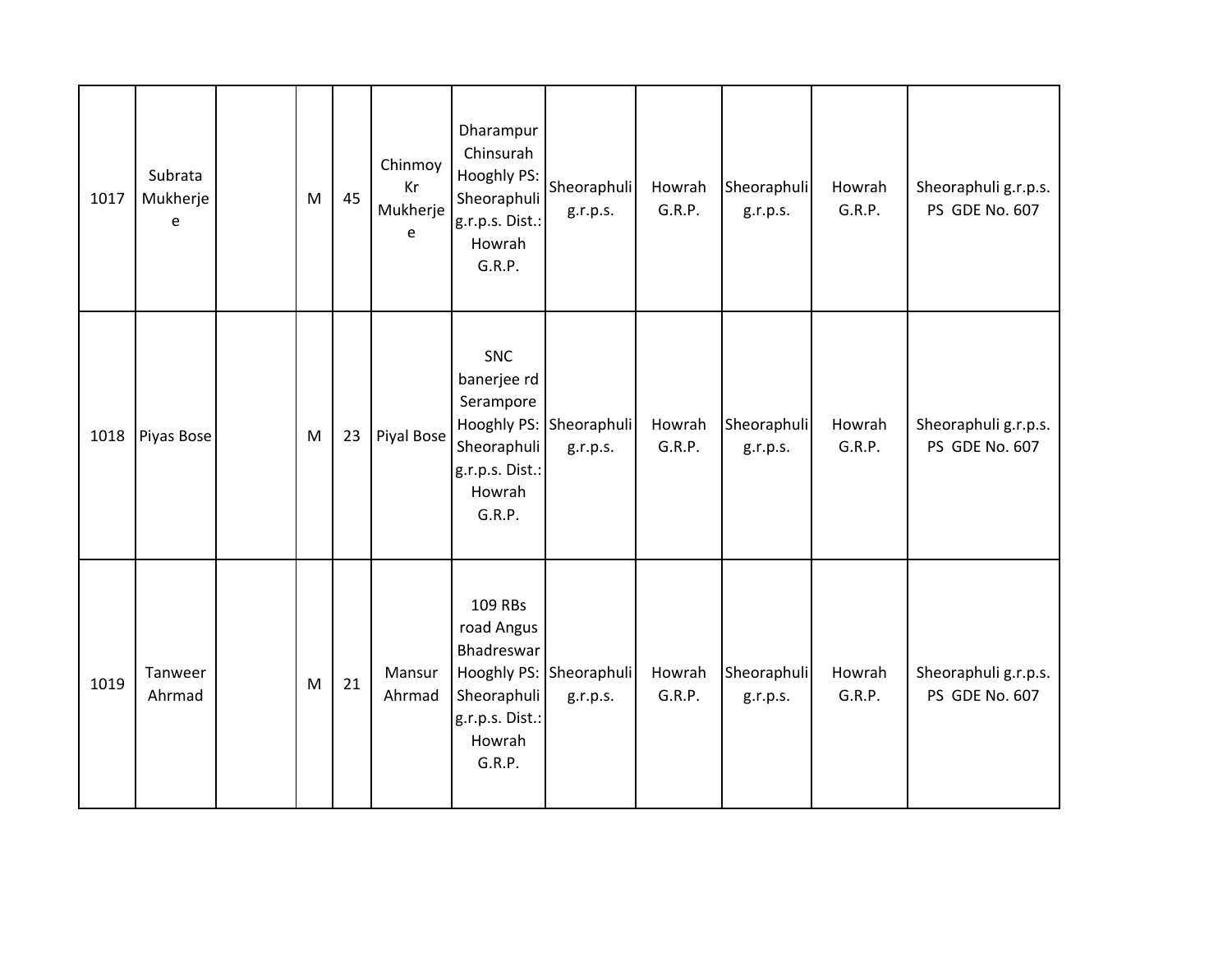| 1020 | Badriuddi<br>n Sk | M | 34 | Mujibur<br>Rahaman | Lakhipur<br>Purbasthali<br>Purba<br>Burdwan PS: Sheoraphuli<br>Sheoraphuli<br>g.r.p.s. Dist.:<br>Howrah<br>G.R.P. | g.r.p.s.                            | Howrah<br>G.R.P. | Sheoraphuli<br>g.r.p.s. | Howrah<br>G.R.P. | Sheoraphuli g.r.p.s.<br>PS GDE No. 607 |
|------|-------------------|---|----|--------------------|-------------------------------------------------------------------------------------------------------------------|-------------------------------------|------------------|-------------------------|------------------|----------------------------------------|
| 1021 | Prabir Roy        | M | 47 | Lt. Potol<br>Roy   | Dadpur<br>Ghaldsaram<br>dadpur<br>Sheoraphuli<br>g.r.p.s. Dist.:<br>Howrah<br>G.R.P.                              | Hooghly PS: Sheoraphuli<br>g.r.p.s. | Howrah<br>G.R.P. | Sheoraphuli<br>g.r.p.s. | Howrah<br>G.R.P. | Sheoraphuli g.r.p.s.<br>PS GDE No. 607 |
| 1022 | Swapan<br>Mondal  | M | 33 | Ramani<br>Mondal   | Dharamdan<br>ga Kalna<br>Purba<br>Sheoraphuli<br>g.r.p.s. Dist.:<br>Howrah<br>G.R.P.                              | Burdwan PS: Sheoraphuli<br>g.r.p.s. | Howrah<br>G.R.P. | Sheoraphuli<br>g.r.p.s. | Howrah<br>G.R.P. | Sheoraphuli g.r.p.s.<br>PS GDE No. 607 |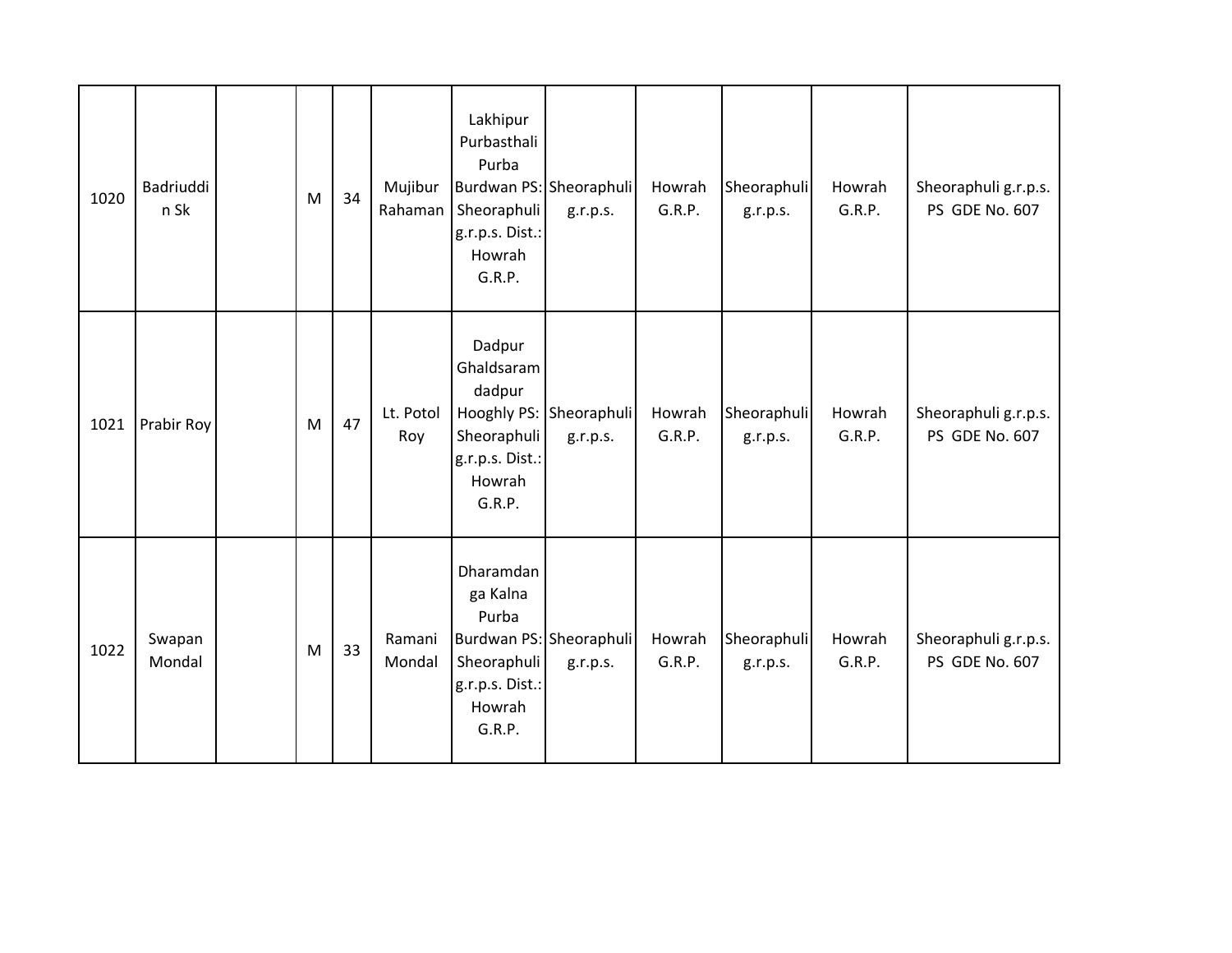| 1023 | Vicky<br>Pandey | ${\sf M}$ | 25 | Umesh<br>Pandey  | Gondalpara<br>Chandannag<br>ar Hooghly<br>PS:<br>Sheoraphuli<br>g.r.p.s. Dist.:<br>Howrah<br>G.R.P.  | Sheoraphuli<br>g.r.p.s.             | Howrah<br>G.R.P. | Sheoraphuli<br>g.r.p.s. | Howrah<br>G.R.P. | Sheoraphuli g.r.p.s.<br>PS GDE No. 607 |
|------|-----------------|-----------|----|------------------|------------------------------------------------------------------------------------------------------|-------------------------------------|------------------|-------------------------|------------------|----------------------------------------|
| 1024 | Kunal<br>Sasmal | M         | 26 | Ananta<br>Sasmal | Chaityanaba<br>ti<br>Tarakeswar<br>Sheoraphuli<br>g.r.p.s. Dist.:<br>Howrah<br>G.R.P.                | Hooghly PS: Sheoraphuli<br>g.r.p.s. | Howrah<br>G.R.P. | Sheoraphuli<br>g.r.p.s. | Howrah<br>G.R.P. | Sheoraphuli g.r.p.s.<br>PS GDE No. 607 |
| 1025 | Taimur<br>Islam | M         | 48 | Mozamel<br>Haque | Kumarpara<br>Aurangabad<br>Murshidaba<br>d PS:<br>Sheoraphuli<br>g.r.p.s. Dist.:<br>Howrah<br>G.R.P. | Sheoraphuli<br>g.r.p.s.             | Howrah<br>G.R.P. | Sheoraphuli<br>g.r.p.s. | Howrah<br>G.R.P. | Sheoraphuli g.r.p.s.<br>PS GDE No. 607 |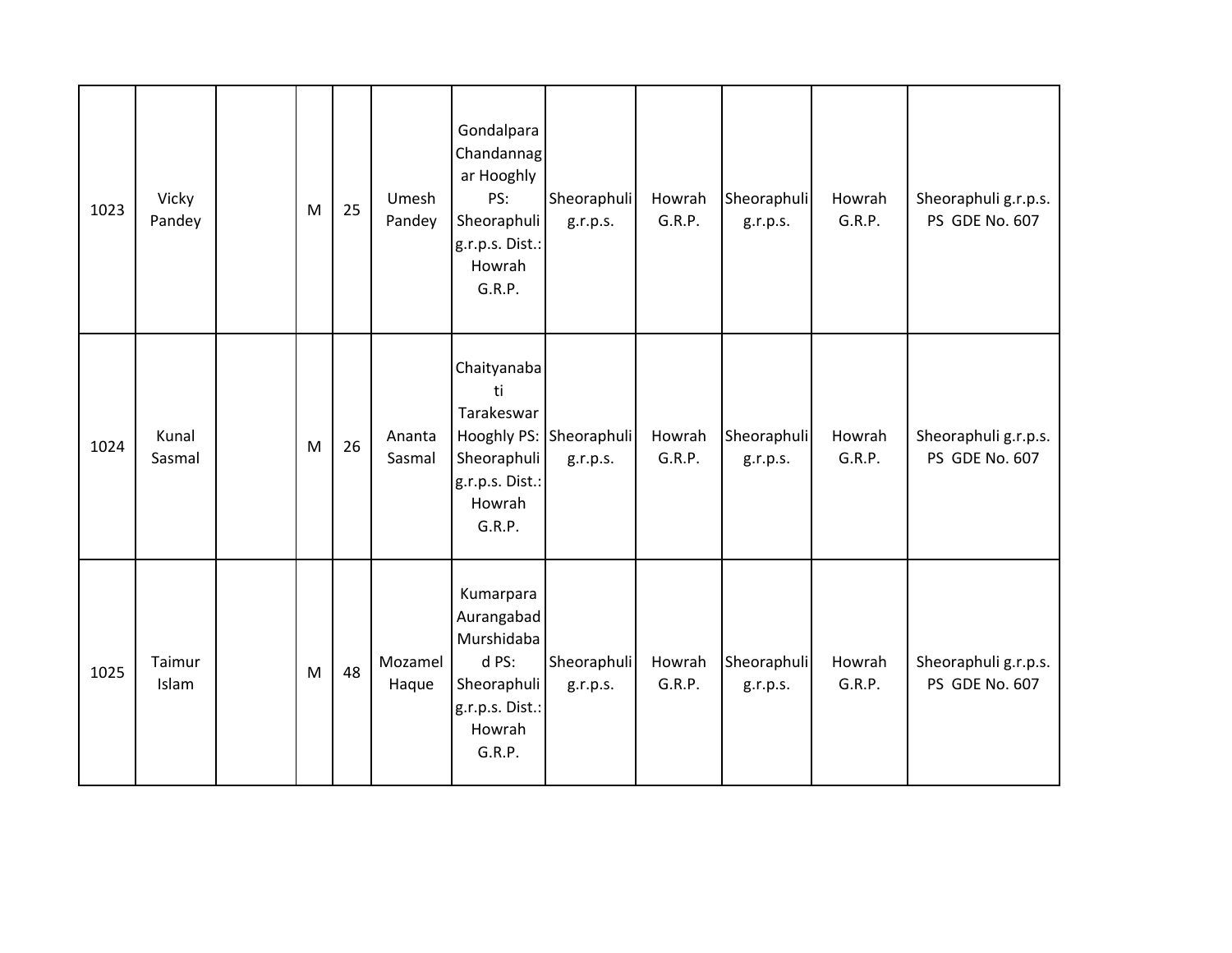| 1026 | Suman<br>Das     | M | 31 | Baidyanat<br>h Das | Narayanpur<br>Tarakeswar<br>Hooghly PS:<br>Sheoraphuli<br>g.r.p.s. Dist.:<br>Howrah<br>G.R.P.             | Sheoraphuli<br>g.r.p.s.             | Howrah<br>G.R.P. | Sheoraphuli<br>g.r.p.s. | Howrah<br>G.R.P. | Sheoraphuli g.r.p.s.<br>PS GDE No. 607 |
|------|------------------|---|----|--------------------|-----------------------------------------------------------------------------------------------------------|-------------------------------------|------------------|-------------------------|------------------|----------------------------------------|
| 1027 | Amit Kr<br>Soren | M | 22 | Ashok<br>Soren     | Denka<br>memari<br>Purba<br>Burdwan PS: Sheoraphuli<br>Sheoraphuli<br>g.r.p.s. Dist.:<br>Howrah<br>G.R.P. | g.r.p.s.                            | Howrah<br>G.R.P. | Sheoraphuli<br>g.r.p.s. | Howrah<br>G.R.P. | Sheoraphuli g.r.p.s.<br>PS GDE No. 607 |
| 1028 | Ashim<br>Soren   | M | 24 | Ashok<br>Soren     | Denka<br>memari<br>Purba<br>Sheoraphuli<br>g.r.p.s. Dist.:<br>Howrah<br>G.R.P.                            | Burdwan PS: Sheoraphuli<br>g.r.p.s. | Howrah<br>G.R.P. | Sheoraphuli<br>g.r.p.s. | Howrah<br>G.R.P. | Sheoraphuli g.r.p.s.<br>PS GDE No. 616 |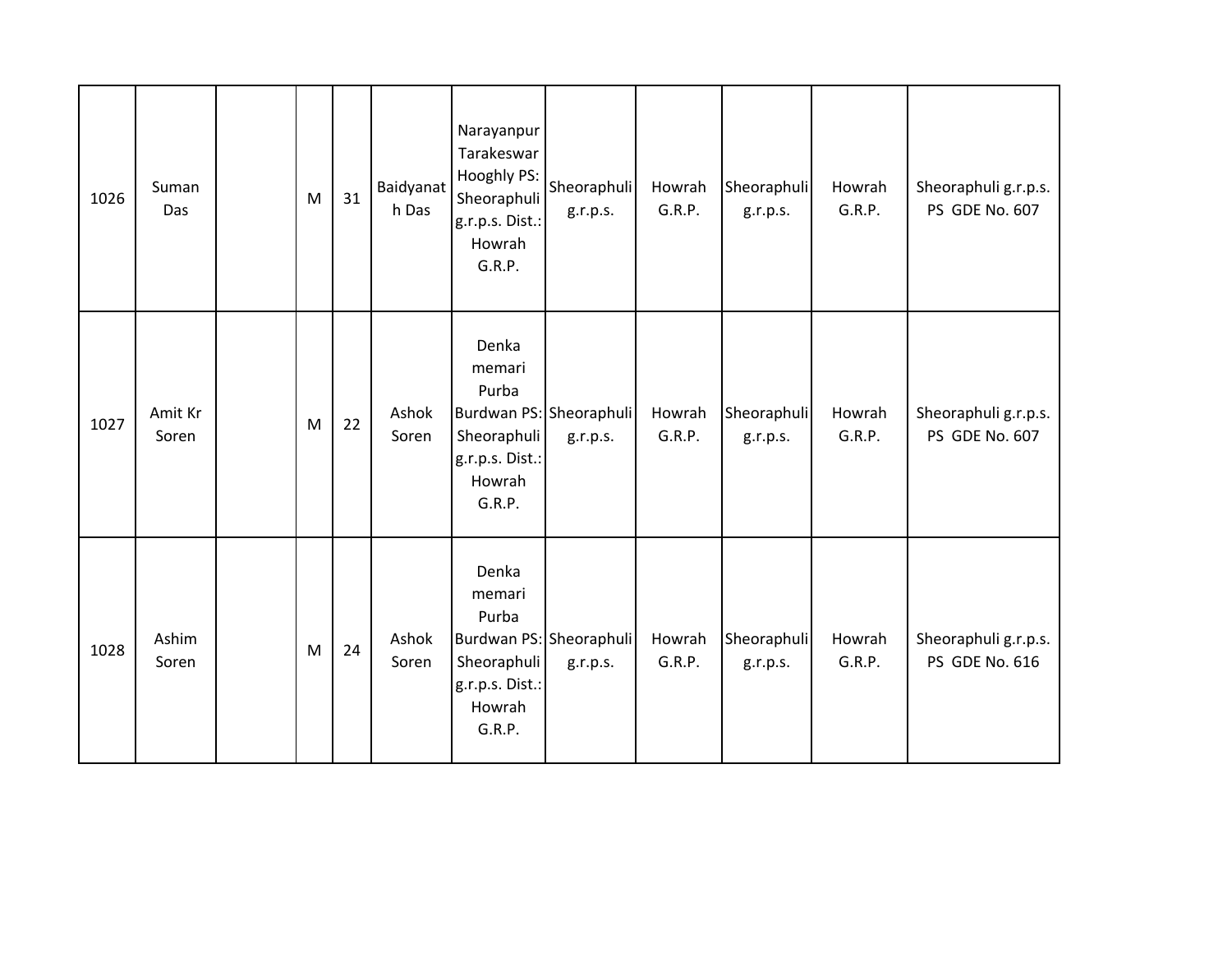| 1029 | Sandipan<br>Das    | M | 20 | <b>Nikhil Das</b>      | 32<br>Kumarpara<br>Lane Liluah<br>Sheoraphuli<br>g.r.p.s. Dist.:<br>Howrah<br>G.R.P.                | Howrah PS: Sheoraphuli<br>g.r.p.s.                | Howrah<br>G.R.P. | Sheoraphuli<br>g.r.p.s. | Howrah<br>G.R.P. | Sheoraphuli g.r.p.s.<br>PS GDE No. 616        |
|------|--------------------|---|----|------------------------|-----------------------------------------------------------------------------------------------------|---------------------------------------------------|------------------|-------------------------|------------------|-----------------------------------------------|
| 1030 | Sumurudd<br>in Sk  | M | 40 | n Sk                   | Mahammad<br>pur<br>raghunathga<br>nj<br>d PS:<br>Sheoraphuli<br>g.r.p.s. Dist.:<br>Howrah<br>G.R.P. | Samsuddi   Murshidaba   Sheoraphuli  <br>g.r.p.s. | Howrah<br>G.R.P. | Sheoraphuli<br>g.r.p.s. | Howrah<br>G.R.P. | Sheoraphuli g.r.p.s.<br><b>PS GDE No. 616</b> |
| 1031 | Habibur<br>Rahaman | M | 38 | Jel<br>Mahamm<br>ad Sk | Mahammad<br>pur<br>raghunathga<br>nj<br>d PS:<br>Sheoraphuli<br>g.r.p.s. Dist.:<br>Howrah<br>G.R.P. | Murshidaba Sheoraphuli<br>g.r.p.s.                | Howrah<br>G.R.P. | Sheoraphuli<br>g.r.p.s. | Howrah<br>G.R.P. | Sheoraphuli g.r.p.s.<br>PS GDE No. 616        |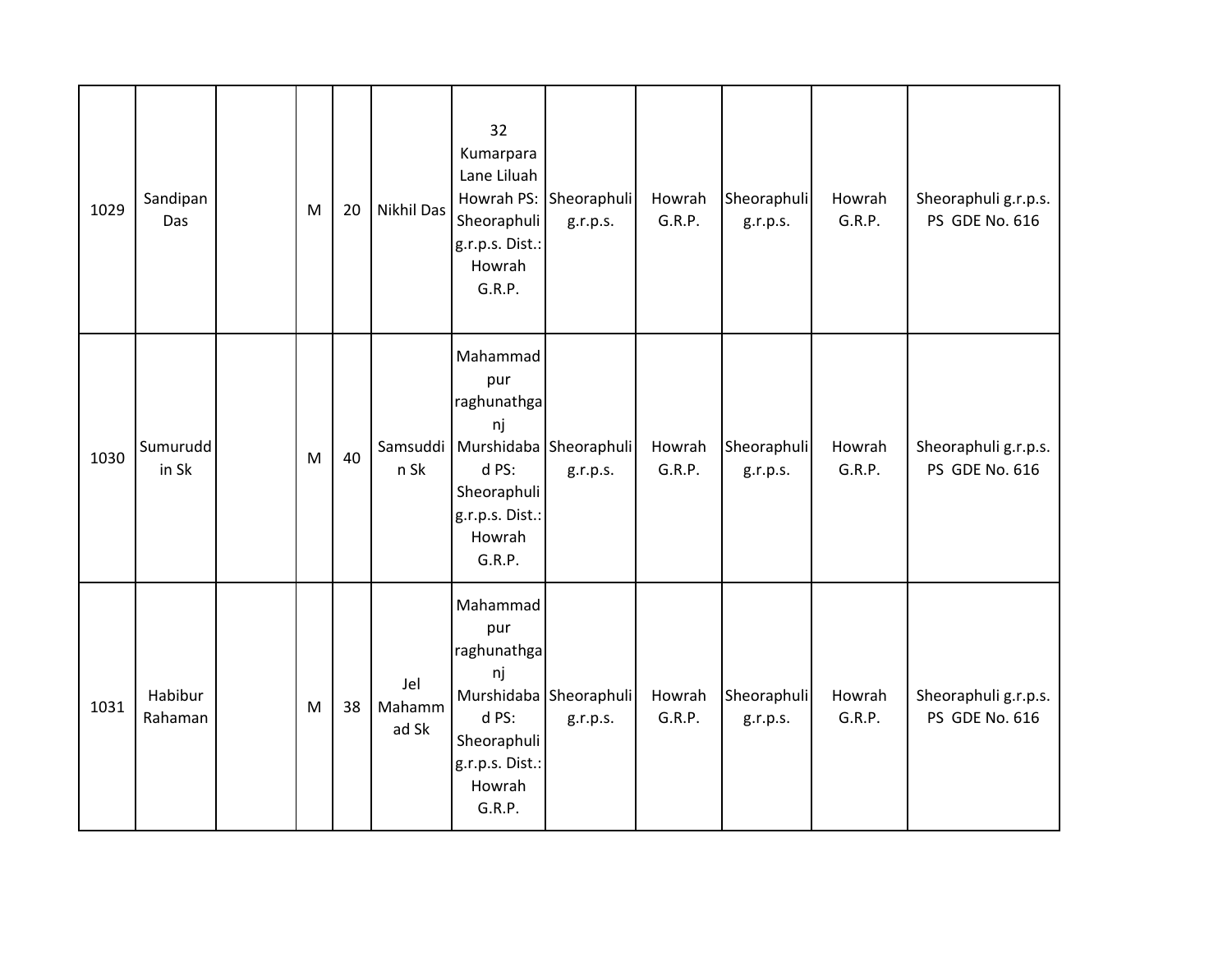| 1032 | Subhankar<br>Kundu | M | 42 | Mahadeb<br>Kundu   | Narayanpur<br>Arambag<br>Hooghly PS:<br>Sheoraphuli<br>g.r.p.s. Dist.:<br>Howrah<br>G.R.P. | Sheoraphuli<br>g.r.p.s.             | Howrah<br>G.R.P. | Sheoraphuli<br>g.r.p.s. | Howrah<br>G.R.P. | Sheoraphuli g.r.p.s.<br>PS GDE No. 616        |
|------|--------------------|---|----|--------------------|--------------------------------------------------------------------------------------------|-------------------------------------|------------------|-------------------------|------------------|-----------------------------------------------|
| 1033 | Sudip Kr<br>Mondal | M | 33 | Balai Ch<br>Mondal | Gobindapur<br>Goghat<br>Hooghly PS:<br>Sheoraphuli<br>g.r.p.s. Dist.:<br>Howrah<br>G.R.P.  | Sheoraphuli<br>g.r.p.s.             | Howrah<br>G.R.P. | Sheoraphuli<br>g.r.p.s. | Howrah<br>G.R.P. | Sheoraphuli g.r.p.s.<br><b>PS GDE No. 616</b> |
| 1034 | Mithun<br>Mondal   | M | 28 | Sakti<br>Mondal    | Bagua Amta<br>Howrah PS:<br>g.r.p.s. Dist.:<br>Howrah<br>G.R.P.                            | Sheoraphuli Sheoraphuli<br>g.r.p.s. | Howrah<br>G.R.P. | Sheoraphuli<br>g.r.p.s. | Howrah<br>G.R.P. | Sheoraphuli g.r.p.s.<br>PS GDE No. 616        |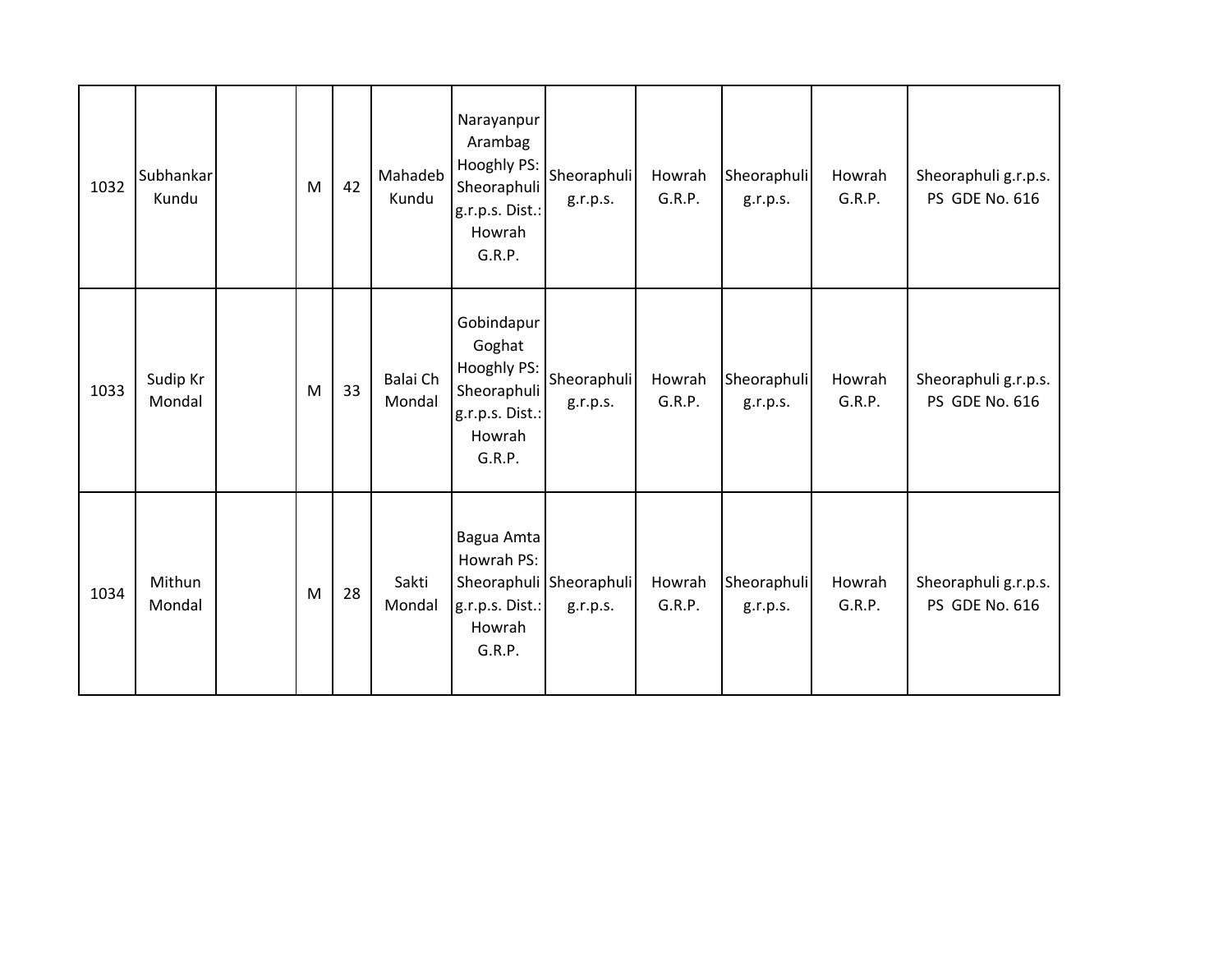| 1035 | Biplab<br>Ghanti | M | 29 | Anil<br>Ghnati    | Bhawanipur<br>Amta<br>Howrah PS:<br>Sheoraphuli<br>g.r.p.s. Dist.:<br>Howrah<br>G.R.P.      | Sheoraphuli<br>g.r.p.s.             | Howrah<br>G.R.P. | Sheoraphuli<br>g.r.p.s. | Howrah<br>G.R.P. | Sheoraphuli g.r.p.s.<br>PS GDE No. 616        |
|------|------------------|---|----|-------------------|---------------------------------------------------------------------------------------------|-------------------------------------|------------------|-------------------------|------------------|-----------------------------------------------|
| 1036 | Kalu Sk          | M | 44 | Kalim Sk          | Bara Dougal<br>Arambag<br>Hooghly PS:<br>Sheoraphuli<br>g.r.p.s. Dist.:<br>Howrah<br>G.R.P. | Sheoraphuli<br>g.r.p.s.             | Howrah<br>G.R.P. | Sheoraphuli<br>g.r.p.s. | Howrah<br>G.R.P. | Sheoraphuli g.r.p.s.<br>PS GDE No. 616        |
| 1037 | Kaushik<br>Das   | M | 31 | <b>Pravat Das</b> | Arambagh<br>kalipur<br>Arambag<br>Sheoraphuli<br>g.r.p.s. Dist.:<br>Howrah<br>G.R.P.        | Hooghly PS: Sheoraphuli<br>g.r.p.s. | Howrah<br>G.R.P. | Sheoraphuli<br>g.r.p.s. | Howrah<br>G.R.P. | Sheoraphuli g.r.p.s.<br><b>PS GDE No. 616</b> |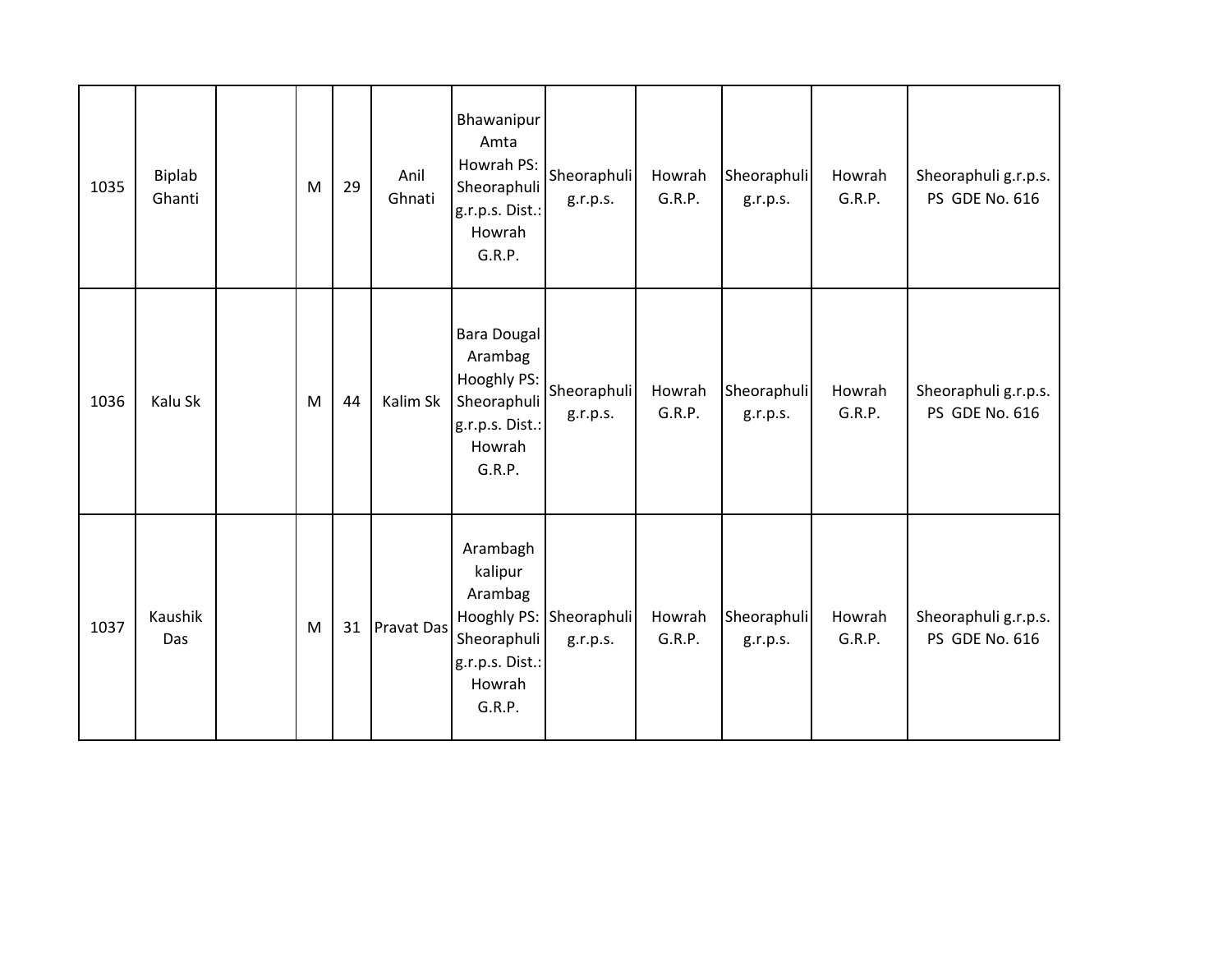| 1038 | Asit Gorui      | M | 55 | Lt.<br>Giridhar<br>Gouri | Mondalkupi<br>Salboni<br>Paschim<br>medinipur<br>PS:<br>Sheoraphuli<br>g.r.p.s. Dist.:<br>Howrah<br>G.R.P. | Sheoraphuli<br>g.r.p.s. | Howrah<br>G.R.P. | Sheoraphuli<br>g.r.p.s. | Howrah<br>G.R.P. | Sheoraphuli g.r.p.s.<br>PS GDE No. 616 |
|------|-----------------|---|----|--------------------------|------------------------------------------------------------------------------------------------------------|-------------------------|------------------|-------------------------|------------------|----------------------------------------|
| 1039 | Aksh Das        | M | 24 | Anisa Das                | Malikali<br>Salmor<br>Murshidaba<br>d PS:<br>Sheoraphuli<br>g.r.p.s. Dist.:<br>Howrah<br>G.R.P.            | Sheoraphuli<br>g.r.p.s. | Howrah<br>G.R.P. | Sheoraphuli<br>g.r.p.s. | Howrah<br>G.R.P. | Sheoraphuli g.r.p.s.<br>PS GDE No. 616 |
| 1040 | Haradhan<br>Das | M | 20 | <b>Birla Das</b>         | Malihati<br>Salar<br>Murshidaba<br>d PS:<br>Sheoraphuli<br>g.r.p.s. Dist.:<br>Howrah<br>G.R.P.             | Sheoraphuli<br>g.r.p.s. | Howrah<br>G.R.P. | Sheoraphuli<br>g.r.p.s. | Howrah<br>G.R.P. | Sheoraphuli g.r.p.s.<br>PS GDE No. 616 |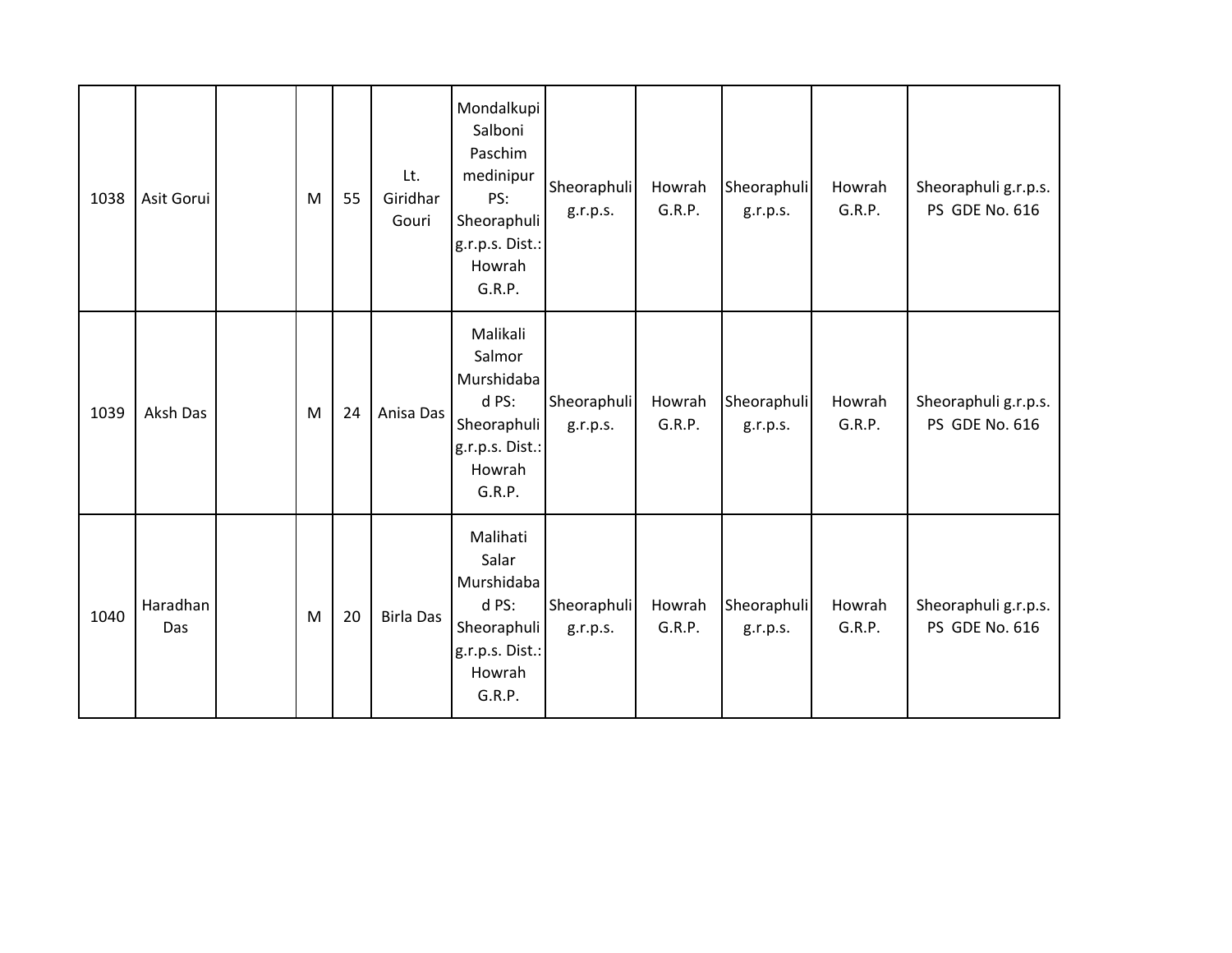| 1041 | <b>Toton Das</b>          | M | 18 | Anata Das                     | Malihati<br>Salar<br>Murshidaba<br>d PS:<br>Sheoraphuli<br>g.r.p.s. Dist.:<br>Howrah<br>G.R.P. | Sheoraphuli<br>g.r.p.s.             | Howrah<br>G.R.P. | Sheoraphuli<br>g.r.p.s. | Howrah<br>G.R.P. | Sheoraphuli g.r.p.s.<br>PS GDE No. 616 |
|------|---------------------------|---|----|-------------------------------|------------------------------------------------------------------------------------------------|-------------------------------------|------------------|-------------------------|------------------|----------------------------------------|
| 1042 | <b>Badal</b><br>Swarnakar | M | 40 | Laxmi<br>Narayan<br>Swarnakar | Popalpatika<br>damtala<br>Chinsurah<br>Sheoraphuli<br>g.r.p.s. Dist.:<br>Howrah<br>G.R.P.      | Hooghly PS: Sheoraphuli<br>g.r.p.s. | Howrah<br>G.R.P. | Sheoraphuli<br>g.r.p.s. | Howrah<br>G.R.P. | Sheoraphuli g.r.p.s.<br>PS GDE No. 616 |
| 1043 | Somnath<br>Ghosh          | M | 35 | Asim<br>Ghosh                 | Jangipara<br>Jangipara<br>Hooghly PS:<br>Sheoraphuli<br>g.r.p.s. Dist.:<br>Howrah<br>G.R.P.    | Sheoraphuli<br>g.r.p.s.             | Howrah<br>G.R.P. | Sheoraphuli<br>g.r.p.s. | Howrah<br>G.R.P. | Sheoraphuli g.r.p.s.<br>PS GDE No. 616 |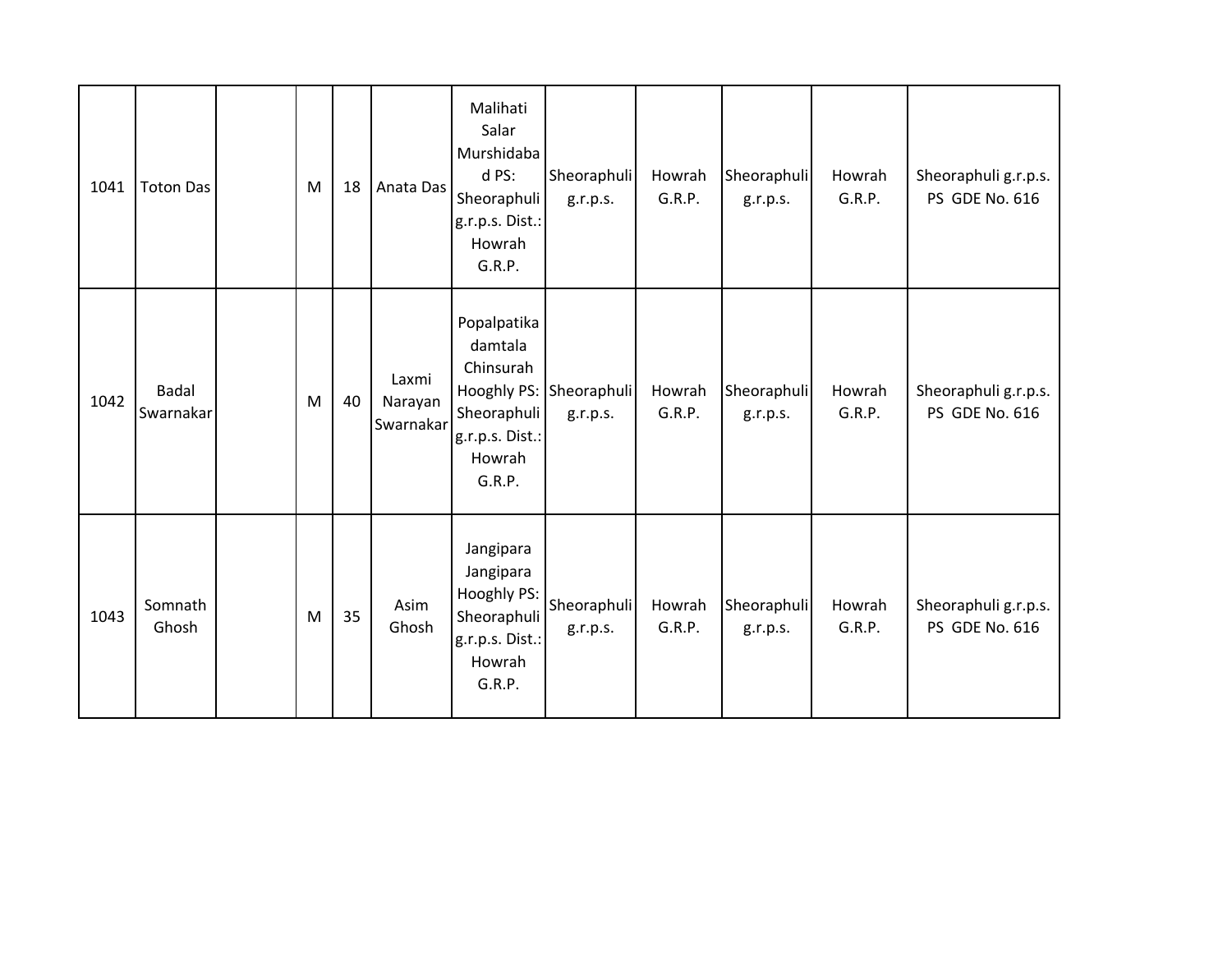| 1044 | Arup Dolui      | ${\sf M}$ | 32 | Hiralal<br>Dolui         | Kalipur<br>Arambag<br>Hooghly PS:<br>Sheoraphuli<br>g.r.p.s. Dist.:<br>Howrah<br>G.R.P.                | Sheoraphuli<br>g.r.p.s. | Howrah<br>G.R.P. | Sheoraphuli<br>g.r.p.s. | Howrah<br>G.R.P. | Sheoraphuli g.r.p.s.<br>PS GDE No. 616 |
|------|-----------------|-----------|----|--------------------------|--------------------------------------------------------------------------------------------------------|-------------------------|------------------|-------------------------|------------------|----------------------------------------|
| 1045 | Rabin<br>Santra | M         | 47 | Lt.<br>Mahadeb<br>Santra | Kuntigachi<br>Bhadreswar<br>Hooghly PS:<br>Sheoraphuli<br>g.r.p.s. Dist.:<br>Howrah<br>G.R.P.          | Sheoraphuli<br>g.r.p.s. | Howrah<br>G.R.P. | Sheoraphuli<br>g.r.p.s. | Howrah<br>G.R.P. | Sheoraphuli g.r.p.s.<br>PS GDE No. 616 |
| 1046 | Kapil<br>Gope   | M         | 33 | Madan<br>Gope            | <b>Bhurkundab</b><br>ati Neturiya<br>Purulia PS:<br>Sheoraphuli<br>g.r.p.s. Dist.:<br>Howrah<br>G.R.P. | Sheoraphuli<br>g.r.p.s. | Howrah<br>G.R.P. | Sheoraphuli<br>g.r.p.s. | Howrah<br>G.R.P. | Sheoraphuli g.r.p.s.<br>PS GDE No. 616 |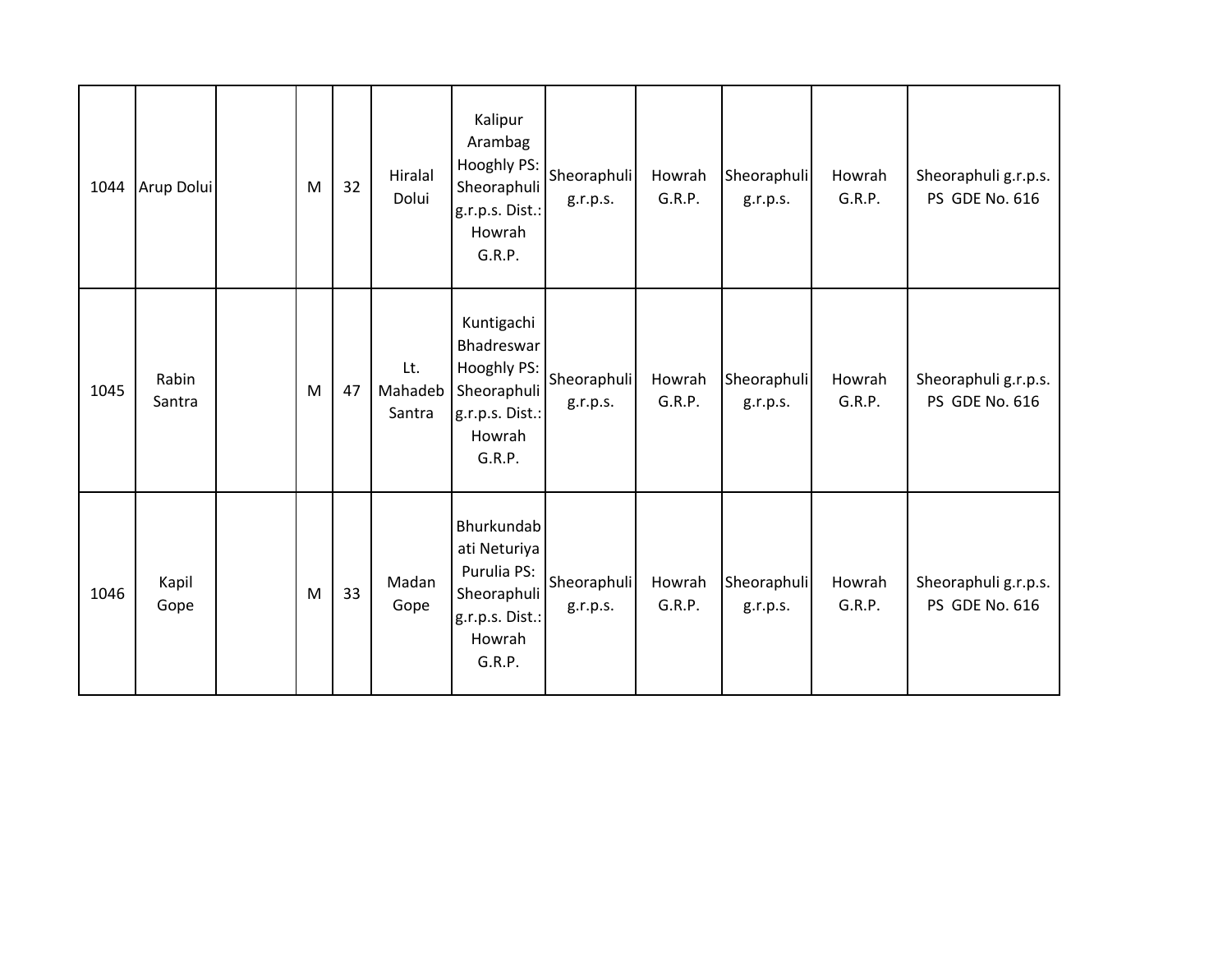| 1047 | Sk Abdul<br>Sabar | M | 31 | Sk Abdul<br>Moij | Chatuganj<br>Serampore<br>Hooghly PS:<br>Sheoraphuli<br>g.r.p.s. Dist.:<br>Howrah<br>G.R.P.   | Sheoraphuli<br>g.r.p.s.             | Howrah<br>G.R.P. | Sheoraphuli<br>g.r.p.s. | Howrah<br>G.R.P. | Sheoraphuli g.r.p.s.<br>PS GDE No. 616        |
|------|-------------------|---|----|------------------|-----------------------------------------------------------------------------------------------|-------------------------------------|------------------|-------------------------|------------------|-----------------------------------------------|
| 1048 | Sk<br>Salomat     | M | 26 | Sk Jakir         | Dulsanka<br>Paray<br><b>Birbhum PS:</b><br>Sheoraphuli<br>g.r.p.s. Dist.:<br>Howrah<br>G.R.P. | Sheoraphuli<br>g.r.p.s.             | Howrah<br>G.R.P. | Sheoraphuli<br>g.r.p.s. | Howrah<br>G.R.P. | Sheoraphuli g.r.p.s.<br><b>PS GDE No. 616</b> |
| 1049 | Biswajit<br>Singh | M | 30 | Anil Singh       | Debipur<br>memari<br>Purba<br>Sheoraphuli<br>g.r.p.s. Dist.:<br>Howrah<br>G.R.P.              | Burdwan PS: Sheoraphuli<br>g.r.p.s. | Howrah<br>G.R.P. | Sheoraphuli<br>g.r.p.s. | Howrah<br>G.R.P. | Sheoraphuli g.r.p.s.<br>PS GDE No. 616        |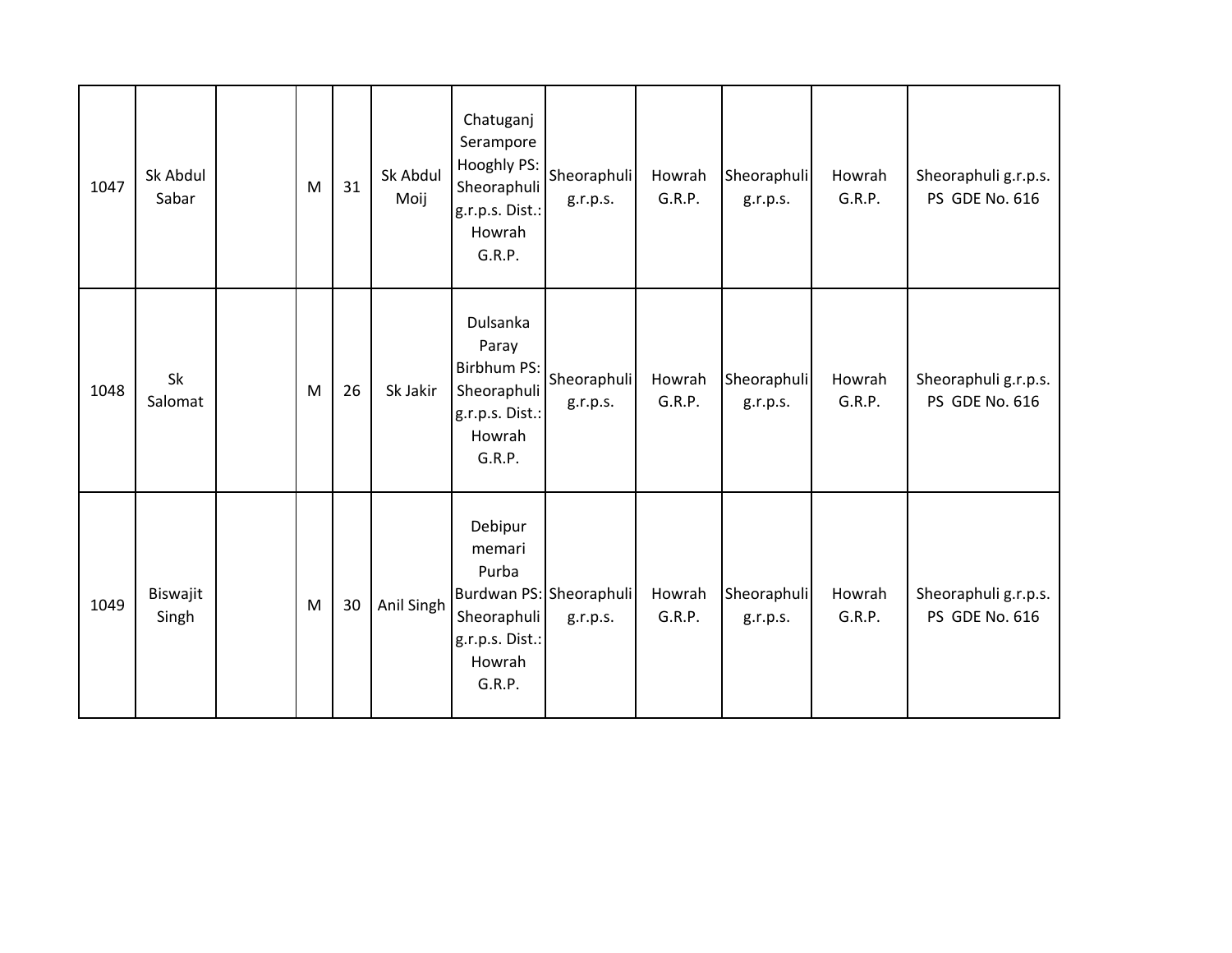| 1050 | Rahul<br>Mahato   | M | 29 | Shyam<br>Narayan<br>Mahato | Kuntighat<br>Balagarh<br>Hooghly PS:<br>Sheoraphuli<br>g.r.p.s. Dist.:<br>Howrah<br>G.R.P.              | Sheoraphuli<br>g.r.p.s. | Howrah<br>G.R.P. | Sheoraphuli<br>g.r.p.s. | Howrah<br>G.R.P. | Sheoraphuli g.r.p.s.<br>PS GDE No. 616        |
|------|-------------------|---|----|----------------------------|---------------------------------------------------------------------------------------------------------|-------------------------|------------------|-------------------------|------------------|-----------------------------------------------|
| 1051 | <b>Rakibur Sk</b> | M | 45 | Harun Sk                   | Subarna<br>Bhagwabgol<br>a<br>Murshidaba<br>d PS:<br>Sheoraphuli<br>g.r.p.s. Dist.:<br>Howrah<br>G.R.P. | Sheoraphuli<br>g.r.p.s. | Howrah<br>G.R.P. | Sheoraphuli<br>g.r.p.s. | Howrah<br>G.R.P. | Sheoraphuli g.r.p.s.<br><b>PS GDE No. 616</b> |
| 1052 | Pradip<br>Paul    | M | 18 |                            | Moldanga<br>Katwa Purba<br>Burdwan PS:<br>Babu Paul Sheoraphuli<br>g.r.p.s. Dist.:<br>Howrah<br>G.R.P.  | Sheoraphuli<br>g.r.p.s. | Howrah<br>G.R.P. | Sheoraphuli<br>g.r.p.s. | Howrah<br>G.R.P. | Sheoraphuli g.r.p.s.<br>PS GDE No. 616        |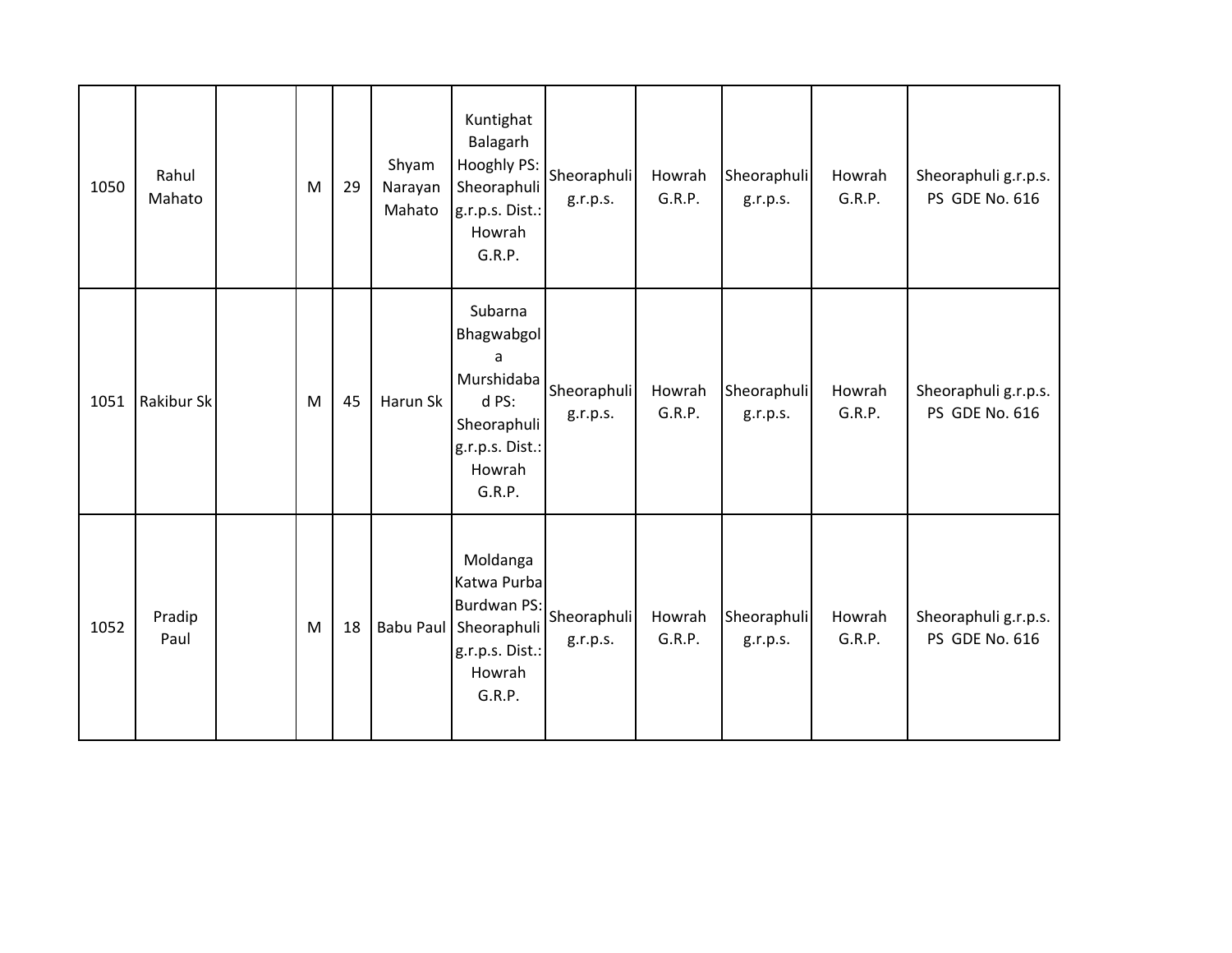| 1053 | Raju<br>Thakur     | M | 22 | Lt. Rajesh<br>Thakur   | Medhibagan<br>Burdwan<br>Burdwan PS:<br>Sheoraphuli<br>g.r.p.s. Dist.:<br>Howrah<br>G.R.P.   | Sheoraphuli<br>g.r.p.s.             | Howrah<br>G.R.P. | Sheoraphuli<br>g.r.p.s. | Howrah<br>G.R.P. | Sheoraphuli g.r.p.s.<br>PS GDE No. 616                                        |
|------|--------------------|---|----|------------------------|----------------------------------------------------------------------------------------------|-------------------------------------|------------------|-------------------------|------------------|-------------------------------------------------------------------------------|
| 1054 | Kumar<br>Rajbanshi | M | 42 | Rajendra<br>Rajbanshi  | Champdani<br>Bhadreswar<br>Hooghly PS:<br>Sheoraphuli<br>g.r.p.s. Dist.:<br>Howrah<br>G.R.P. | Sheoraphuli<br>g.r.p.s.             | Howrah<br>G.R.P. | Sheoraphuli<br>g.r.p.s. | Howrah<br>G.R.P. | Sheoraphuli g.r.p.s.<br>PS GDE No. 300                                        |
| 1055 | Pranab<br>Basu Ray | M | 57 | Lt. Sudhir<br>Basu Ray | Chatra<br>Sitalatala<br>Serampore<br>Sheoraphuli<br>g.r.p.s. Dist.:<br>Howrah<br>G.R.P.      | Hooghly PS: Sheoraphuli<br>g.r.p.s. | Howrah<br>G.R.P. | Sheoraphuli<br>g.r.p.s. | Howrah<br>G.R.P. | Sheoraphuli g.r.p.s.<br>PS Outpost<br>Chandannagar GRPP<br><b>GDE No. 300</b> |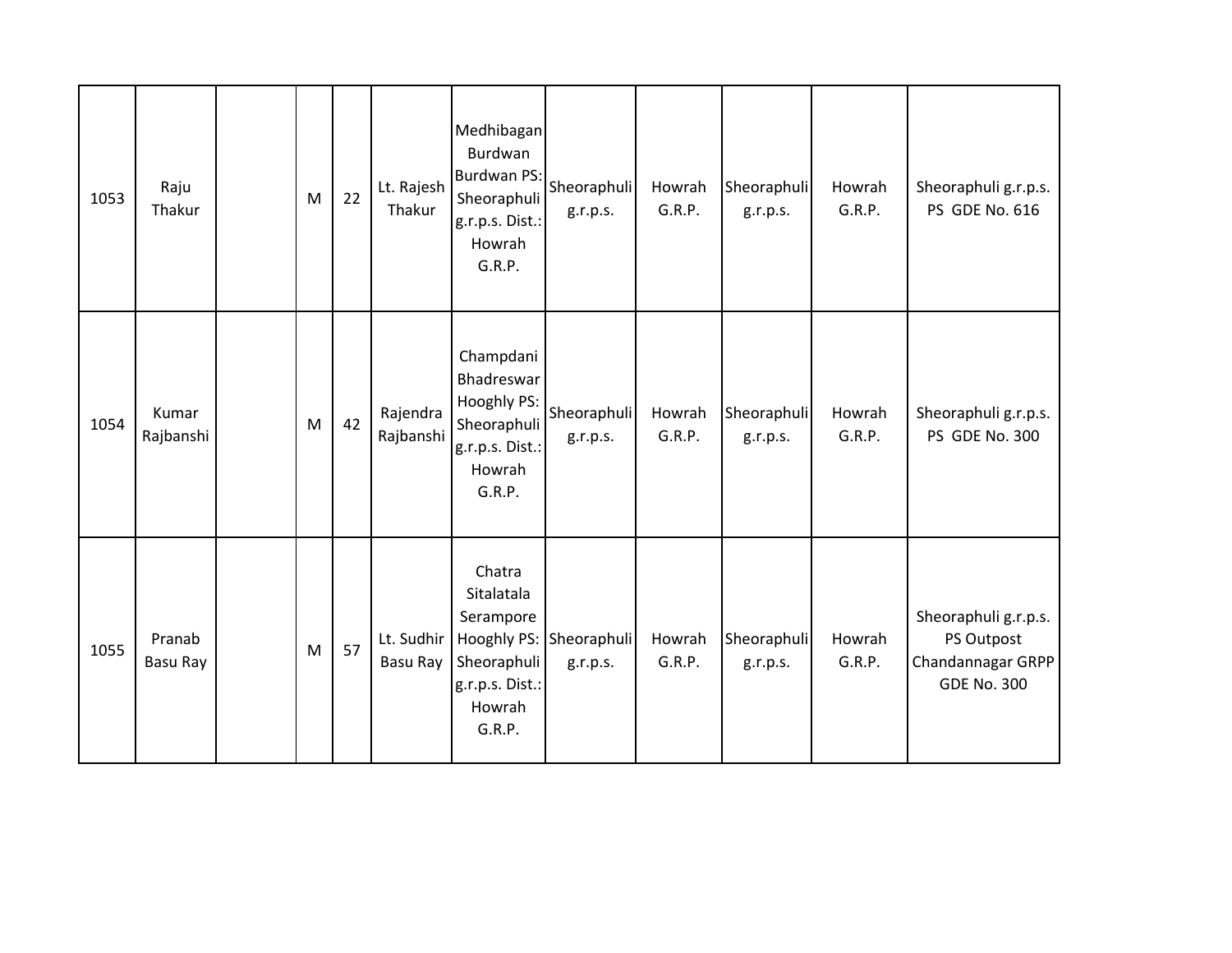| 1056 | Kartick<br>Mondal | M | 44 | Samser<br>Mondal | Harihar<br>Purbasthali<br>Hooghly PS:<br>Sheoraphuli<br>g.r.p.s. Dist.:<br>Howrah<br>G.R.P. | Sheoraphuli<br>g.r.p.s. | Howrah<br>G.R.P. | Sheoraphuli<br>g.r.p.s. | Howrah<br>G.R.P. | Sheoraphuli g.r.p.s.<br>PS Outpost<br>Chandannagar GRPP<br><b>GDE No. 300</b> |
|------|-------------------|---|----|------------------|---------------------------------------------------------------------------------------------|-------------------------|------------------|-------------------------|------------------|-------------------------------------------------------------------------------|
| 1057 | Gourab<br>Das     | M | 23 | Goutam<br>Ch Das | kakinara<br>Jagadal 24<br>Pgs (N) PS:<br>Sheoraphuli<br>g.r.p.s. Dist.:<br>Howrah<br>G.R.P. | Sheoraphuli<br>g.r.p.s. | Howrah<br>G.R.P. | Sheoraphuli<br>g.r.p.s. | Howrah<br>G.R.P. | Sheoraphuli g.r.p.s.<br>PS Outpost<br>Chandannagar GRPP<br><b>GDE No. 300</b> |
| 1058 | Anil Das          | M | 42 | Madhab<br>Das    | Nalikul<br>Haripal<br>Hooghly PS:<br>Sheoraphuli<br>g.r.p.s. Dist.:<br>Howrah<br>G.R.P.     | Sheoraphuli<br>g.r.p.s. | Howrah<br>G.R.P. | Sheoraphuli<br>g.r.p.s. | Howrah<br>G.R.P. | Sheoraphuli g.r.p.s.<br>PS Outpost<br>Chandannagar GRPP<br><b>GDE No. 300</b> |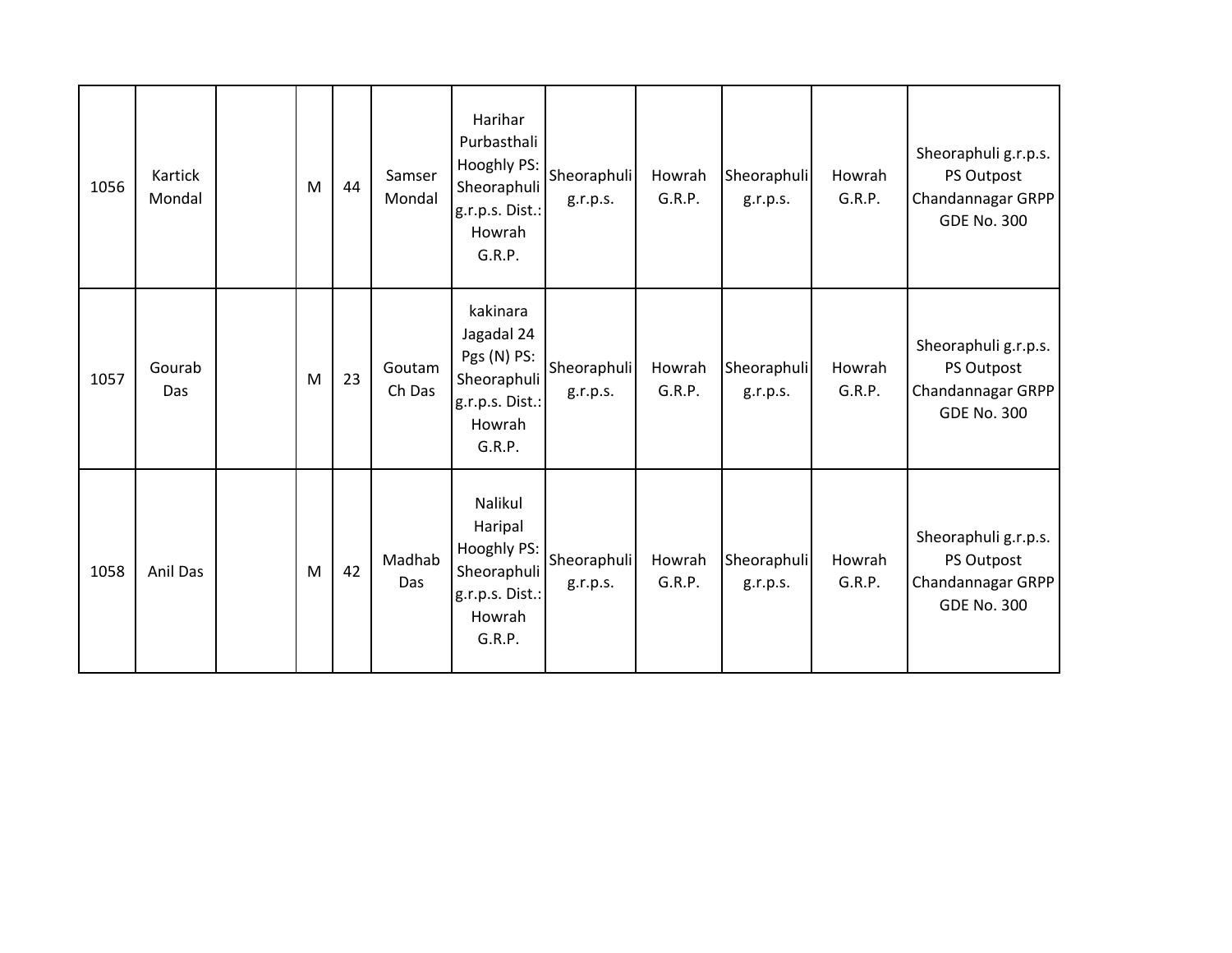| 1059 | Aloke Kr<br>Das | M | 51 | Lt. Gopal<br>Ch Das  | Serampore<br>Serampore<br>Hooghly PS:<br>Sheoraphuli<br>g.r.p.s. Dist.:<br>Howrah<br>G.R.P. | Sheoraphuli<br>g.r.p.s. | Howrah<br>G.R.P. | Sheoraphuli<br>g.r.p.s. | Howrah<br>G.R.P. | Sheoraphuli g.r.p.s.<br>PS Outpost<br>Chandannagar GRPP<br><b>GDE No. 300</b> |
|------|-----------------|---|----|----------------------|---------------------------------------------------------------------------------------------|-------------------------|------------------|-------------------------|------------------|-------------------------------------------------------------------------------|
| 1060 | Arnab Das       | M | 29 | Aloke Kr<br>Das      | Serampore<br>Serampore<br>Hooghly PS:<br>Sheoraphuli<br>g.r.p.s. Dist.:<br>Howrah<br>G.R.P. | Sheoraphuli<br>g.r.p.s. | Howrah<br>G.R.P. | Sheoraphuli<br>g.r.p.s. | Howrah<br>G.R.P. | Sheoraphuli g.r.p.s.<br>PS Outpost<br>Chandannagar GRPP<br><b>GDE No. 300</b> |
| 1061 | Pritam<br>Singh | M | 26 | Jagnaraya<br>n Singh | Jagaddal<br>Jagadal 24<br>Pgs (N) PS:<br>Sheoraphuli<br>g.r.p.s. Dist.:<br>Howrah<br>G.R.P. | Sheoraphuli<br>g.r.p.s. | Howrah<br>G.R.P. | Sheoraphuli<br>g.r.p.s. | Howrah<br>G.R.P. | Sheoraphuli g.r.p.s.<br>PS Outpost<br>Chandannagar GRPP<br><b>GDE No. 300</b> |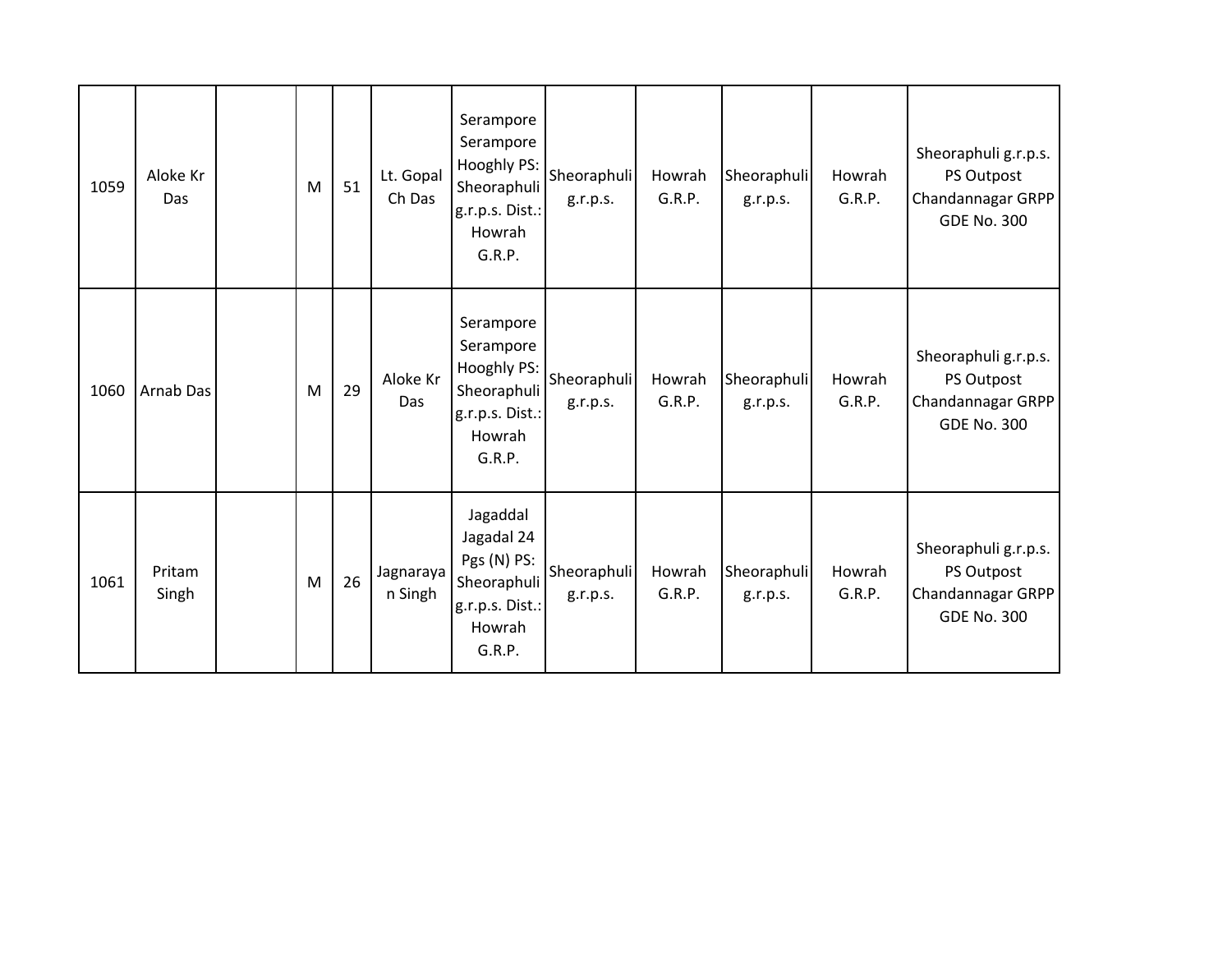| 1062 | Rajkumar<br>Mali | M | 20 | Sunil<br>Malik   | Haripal<br>Haripal<br>Hooghly PS:<br>Sheoraphuli<br>g.r.p.s. Dist.:<br>Howrah<br>G.R.P.       | Sheoraphuli<br>g.r.p.s. | Howrah<br>G.R.P. | Sheoraphuli<br>g.r.p.s. | Howrah<br>G.R.P. | Sheoraphuli g.r.p.s.<br>PS Outpost<br>Chandannagar GRPP<br><b>GDE No. 300</b> |
|------|------------------|---|----|------------------|-----------------------------------------------------------------------------------------------|-------------------------|------------------|-------------------------|------------------|-------------------------------------------------------------------------------|
| 1063 | Shibas<br>Mishra | M | 32 | Subash<br>Mishra | Uttarpara<br>Uttarpara<br>Hooghly PS:<br>Sheoraphuli<br>g.r.p.s. Dist.:<br>Howrah<br>G.R.P.   | Sheoraphuli<br>g.r.p.s. | Howrah<br>G.R.P. | Sheoraphuli<br>g.r.p.s. | Howrah<br>G.R.P. | Sheoraphuli g.r.p.s.<br>PS Outpost<br>Chandannagar GRPP<br><b>GDE No. 300</b> |
| 1064 | Somnath<br>Maity | M | 30 | Uttam<br>Maity   | Chapadanga<br>Tarakeswar<br>Hooghly PS:<br>Sheoraphuli<br>g.r.p.s. Dist.:<br>Howrah<br>G.R.P. | Sheoraphuli<br>g.r.p.s. | Howrah<br>G.R.P. | Sheoraphuli<br>g.r.p.s. | Howrah<br>G.R.P. | Sheoraphuli g.r.p.s.<br>PS Outpost<br>Chandannagar GRPP<br><b>GDE No. 300</b> |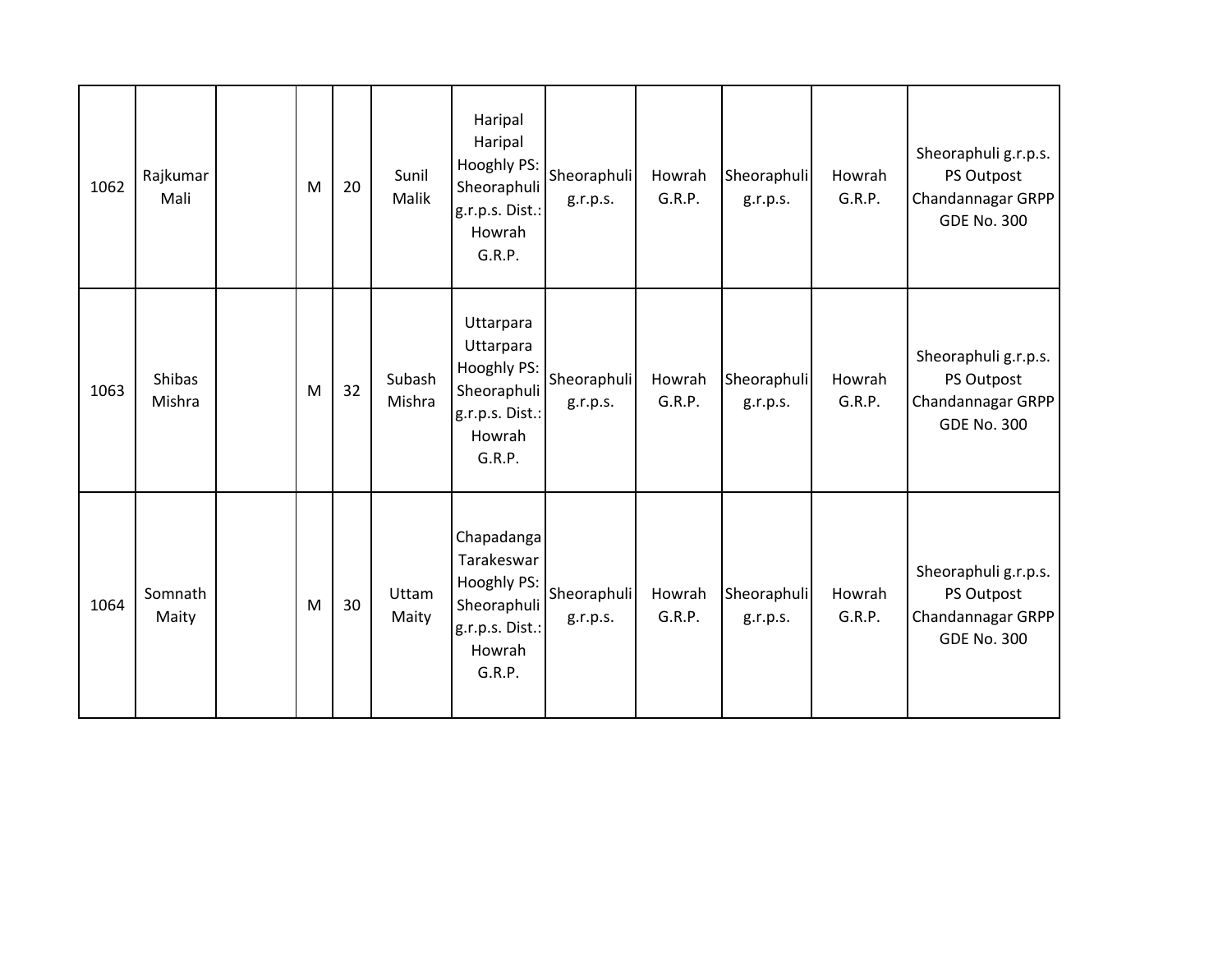| 1065 | Sanat Bag          | M | 51 | Sukdeb<br><b>Bag</b> | Kashipur<br>Tarakeswar<br>Hooghly PS:<br>Sheoraphuli<br>g.r.p.s. Dist.:<br>Howrah<br>G.R.P. | Sheoraphuli<br>g.r.p.s.             | Howrah<br>G.R.P. | Sheoraphuli<br>g.r.p.s. | Howrah<br>G.R.P. | Sheoraphuli g.r.p.s.<br>PS Outpost<br>Chandannagar GRPP<br><b>GDE No. 300</b> |
|------|--------------------|---|----|----------------------|---------------------------------------------------------------------------------------------|-------------------------------------|------------------|-------------------------|------------------|-------------------------------------------------------------------------------|
| 1066 | Uttam<br>Maity     | M | 50 | Lt. Nemai<br>Maity   | Chanpandan<br>ga<br>Tarakeswar<br>Sheoraphuli<br>g.r.p.s. Dist.:<br>Howrah<br>G.R.P.        | Hooghly PS: Sheoraphuli<br>g.r.p.s. | Howrah<br>G.R.P. | Sheoraphuli<br>g.r.p.s. | Howrah<br>G.R.P. | Sheoraphuli g.r.p.s.<br>PS Outpost<br>Chandannagar GRPP<br><b>GDE No. 300</b> |
| 1067 | Nabadwip<br>Sardar | M | 18 | Rabi<br>Sardar       | kestopur<br>Newtown<br>Kol-59 PS:<br>Sheoraphuli<br>g.r.p.s. Dist.:<br>Howrah<br>G.R.P.     | Sheoraphuli<br>g.r.p.s.             | Howrah<br>G.R.P. | Sheoraphuli<br>g.r.p.s. | Howrah<br>G.R.P. | Sheoraphuli g.r.p.s.<br>PS Outpost<br>Chandannagar GRPP<br><b>GDE No. 300</b> |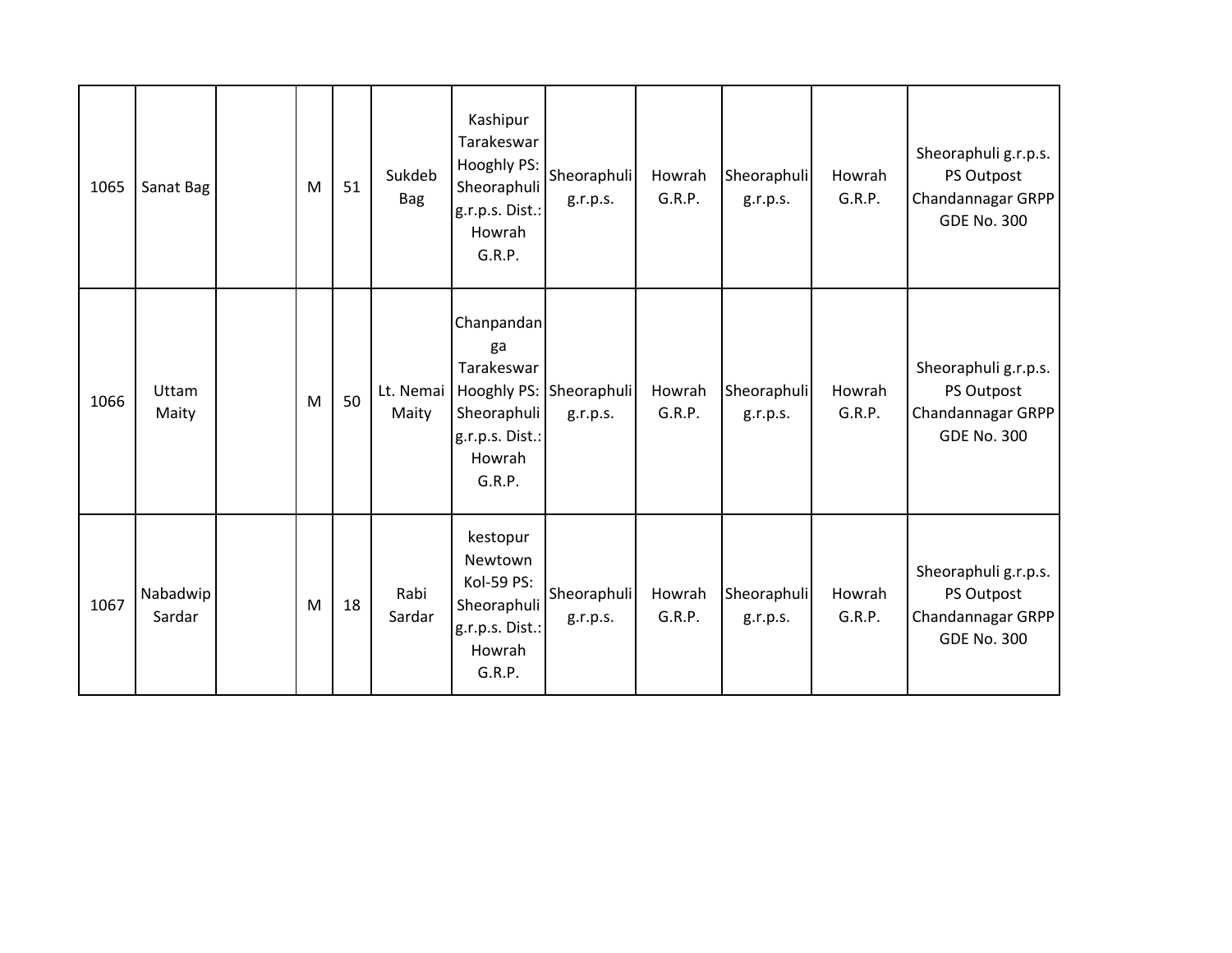| 1068 | Dibyendu<br>Paul      | M | 52 | Lt. Dipak<br>Kr Paul       | Nadakhali<br>nadakhali<br>$24 \text{ pgs}(S)$<br>PS:<br>Sheoraphuli<br>g.r.p.s. Dist.:<br>Howrah<br>G.R.P. | Sheoraphuli<br>g.r.p.s. | Howrah<br>G.R.P. | Sheoraphuli<br>g.r.p.s. | Howrah<br>G.R.P. | Sheoraphuli g.r.p.s.<br>PS Outpost<br>Chandannagar GRPP<br><b>GDE No. 303</b> |
|------|-----------------------|---|----|----------------------------|------------------------------------------------------------------------------------------------------------|-------------------------|------------------|-------------------------|------------------|-------------------------------------------------------------------------------|
| 1069 | Ajit<br>Mukherje<br>e | M | 58 | Lt.<br>Nagendra<br>Ch<br>e | Jikseet<br>Uttarpara<br>Hooghly PS:<br>Sheoraphuli<br>Mukherje   g.r.p.s. Dist.:<br>Howrah<br>G.R.P.       | Sheoraphuli<br>g.r.p.s. | Howrah<br>G.R.P. | Sheoraphuli<br>g.r.p.s. | Howrah<br>G.R.P. | Sheoraphuli g.r.p.s.<br>PS Outpost<br>Chandannagar GRPP<br><b>GDE No. 303</b> |
| 1070 | <b>Ashit Adak</b>     | M | 30 | Kashinath<br>Adak          | Majhipara<br>Singur<br>Hooghly PS:<br>Sheoraphuli<br>g.r.p.s. Dist.:<br>Howrah<br>G.R.P.                   | Sheoraphuli<br>g.r.p.s. | Howrah<br>G.R.P. | Sheoraphuli<br>g.r.p.s. | Howrah<br>G.R.P. | Sheoraphuli g.r.p.s.<br>PS Outpost<br>Chandannagar GRPP<br><b>GDE No. 303</b> |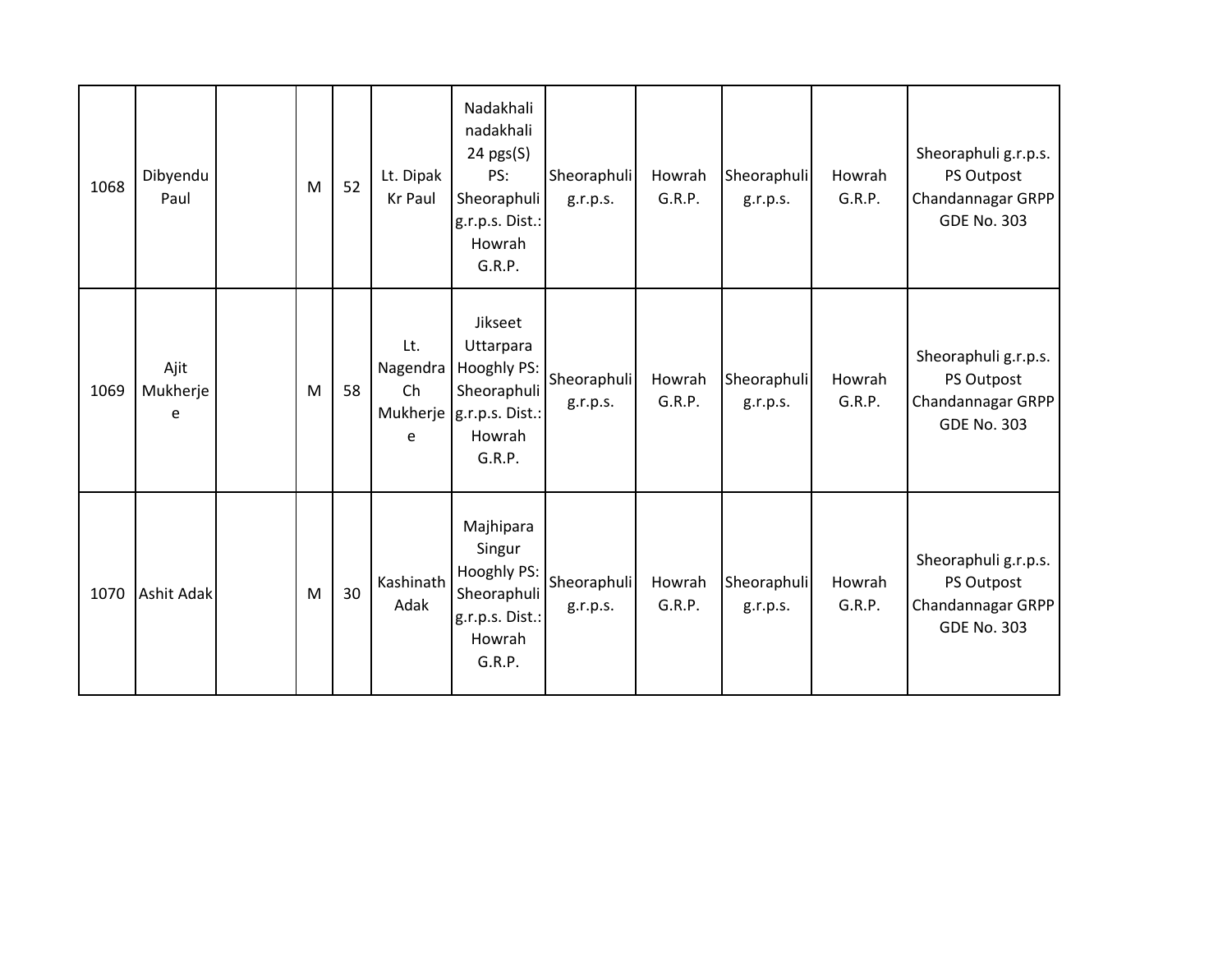| 1071 | Rajkumar<br>Ghosh        | M | 37 | Malay<br>Ghosh     | Goghat<br>Goghat<br>Hooghly PS:<br>Sheoraphuli<br>g.r.p.s. Dist.:<br>Howrah<br>G.R.P.                 | Sheoraphuli<br>g.r.p.s. | Howrah<br>G.R.P. | Sheoraphuli<br>g.r.p.s. | Howrah<br>G.R.P. | Sheoraphuli g.r.p.s.<br>PS Outpost<br>Chandannagar GRPP<br><b>GDE No. 303</b> |
|------|--------------------------|---|----|--------------------|-------------------------------------------------------------------------------------------------------|-------------------------|------------------|-------------------------|------------------|-------------------------------------------------------------------------------|
| 1072 | Rakesh<br>Jana           | M | 25 | Bholanath<br>Jana  | Ramnagar<br>Tarakeswar<br>Hooghly PS:<br>Sheoraphuli<br>g.r.p.s. Dist.:<br>Howrah<br>G.R.P.           | Sheoraphuli<br>g.r.p.s. | Howrah<br>G.R.P. | Sheoraphuli<br>g.r.p.s. | Howrah<br>G.R.P. | Sheoraphuli g.r.p.s.<br>PS Outpost<br>Chandannagar GRPP<br><b>GDE No. 303</b> |
| 1073 | Ranjan<br>Kumar<br>Manna | M | 20 | Prafullya<br>Manna | Patna<br>Patashpur<br>Purba<br>Medinipur<br>PS:<br>Sheoraphuli<br>g.r.p.s. Dist.:<br>Howrah<br>G.R.P. | Sheoraphuli<br>g.r.p.s. | Howrah<br>G.R.P. | Sheoraphuli<br>g.r.p.s. | Howrah<br>G.R.P. | Sheoraphuli g.r.p.s.<br>PS Outpost<br>Chandannagar GRPP<br><b>GDE No. 303</b> |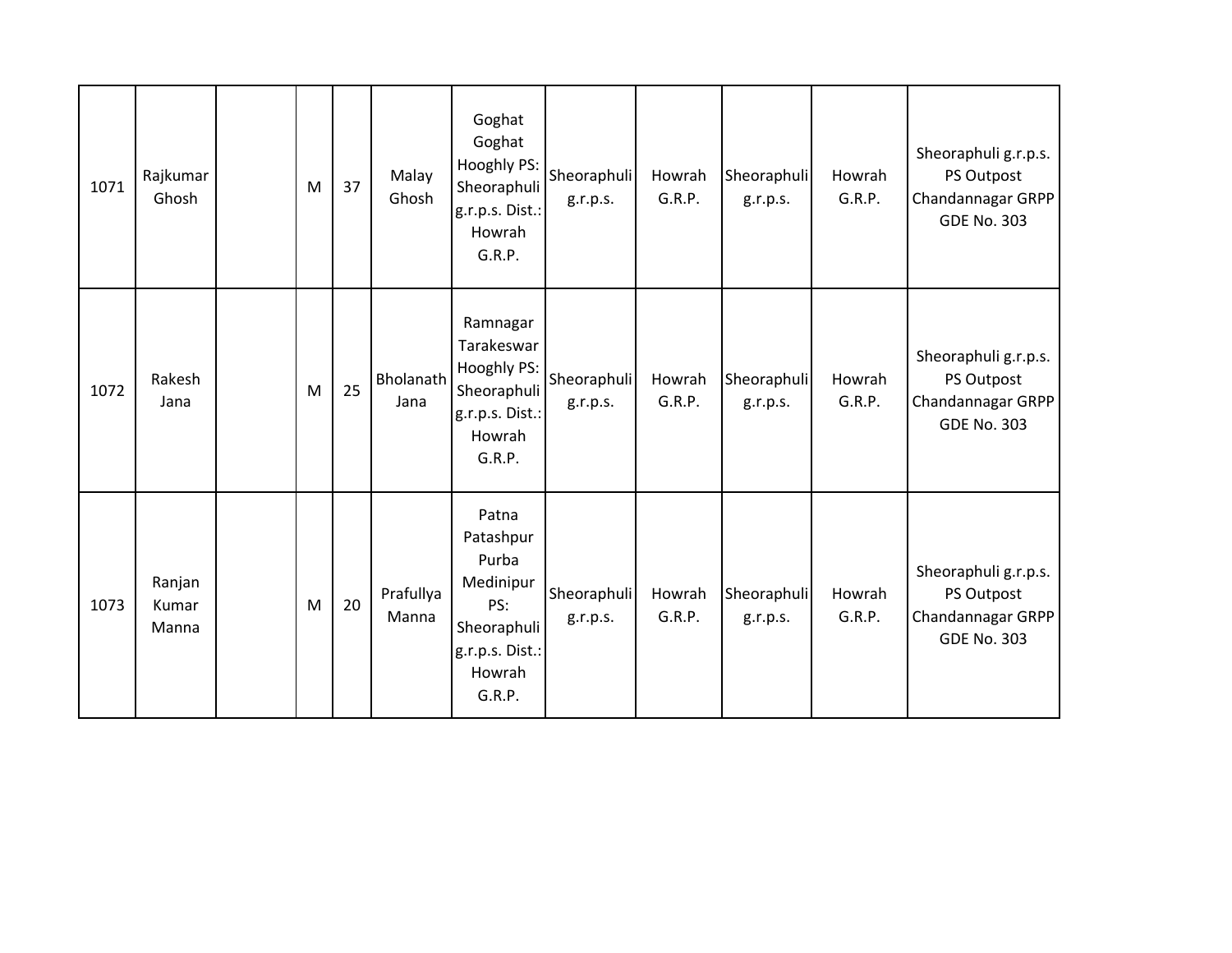| 1074 | Raj Kumar          | M | 26 | <b>Bake</b><br>Prasad  | Jagaddal<br>Jagadal 24<br>Pgs(N) PS:<br>Sheoraphuli<br>g.r.p.s. Dist.:<br>Howrah<br>G.R.P.    | Sheoraphuli<br>g.r.p.s. | Howrah<br>G.R.P. | Sheoraphuli<br>g.r.p.s. | Howrah<br>G.R.P. | Sheoraphuli g.r.p.s.<br>PS Outpost<br>Chandannagar GRPP<br><b>GDE No. 303</b> |
|------|--------------------|---|----|------------------------|-----------------------------------------------------------------------------------------------|-------------------------|------------------|-------------------------|------------------|-------------------------------------------------------------------------------|
| 1075 | Somnath<br>Das     | M | 38 | Lt Tapan<br>Das        | Sheoraphuli<br>Serampore<br>Hooghly PS:<br>Sheoraphuli<br>g.r.p.s. Dist.:<br>Howrah<br>G.R.P. | Sheoraphuli<br>g.r.p.s. | Howrah<br>G.R.P. | Sheoraphuli<br>g.r.p.s. | Howrah<br>G.R.P. | Sheoraphuli g.r.p.s.<br>PS Outpost<br>Chandannagar GRPP<br><b>GDE No. 303</b> |
| 1076 | Sk Afjal<br>Ahamed | M | 39 | Lt. Samim<br>Ahamed    | kakinara<br>Jagadal 24<br>Pgs(N) PS:<br>Sheoraphuli<br>g.r.p.s. Dist.:<br>Howrah<br>G.R.P.    | Sheoraphuli<br>g.r.p.s. | Howrah<br>G.R.P. | Sheoraphuli<br>g.r.p.s. | Howrah<br>G.R.P. | Sheoraphuli g.r.p.s.<br>PS Outpost<br>Chandannagar GRPP<br><b>GDE No. 303</b> |
| 1077 | Niten<br>Kumar     | M | 22 | Ram<br>Prasad<br>Kumar | Behala<br>behala kol-<br>63 PS:<br>Sheoraphuli<br>g.r.p.s. Dist.:<br>Howrah<br>G.R.P.         | Sheoraphuli<br>g.r.p.s. | Howrah<br>G.R.P. | Sheoraphuli<br>g.r.p.s. | Howrah<br>G.R.P. | Sheoraphuli g.r.p.s.<br>PS Outpost<br>Chandannagar GRPP<br><b>GDE No. 303</b> |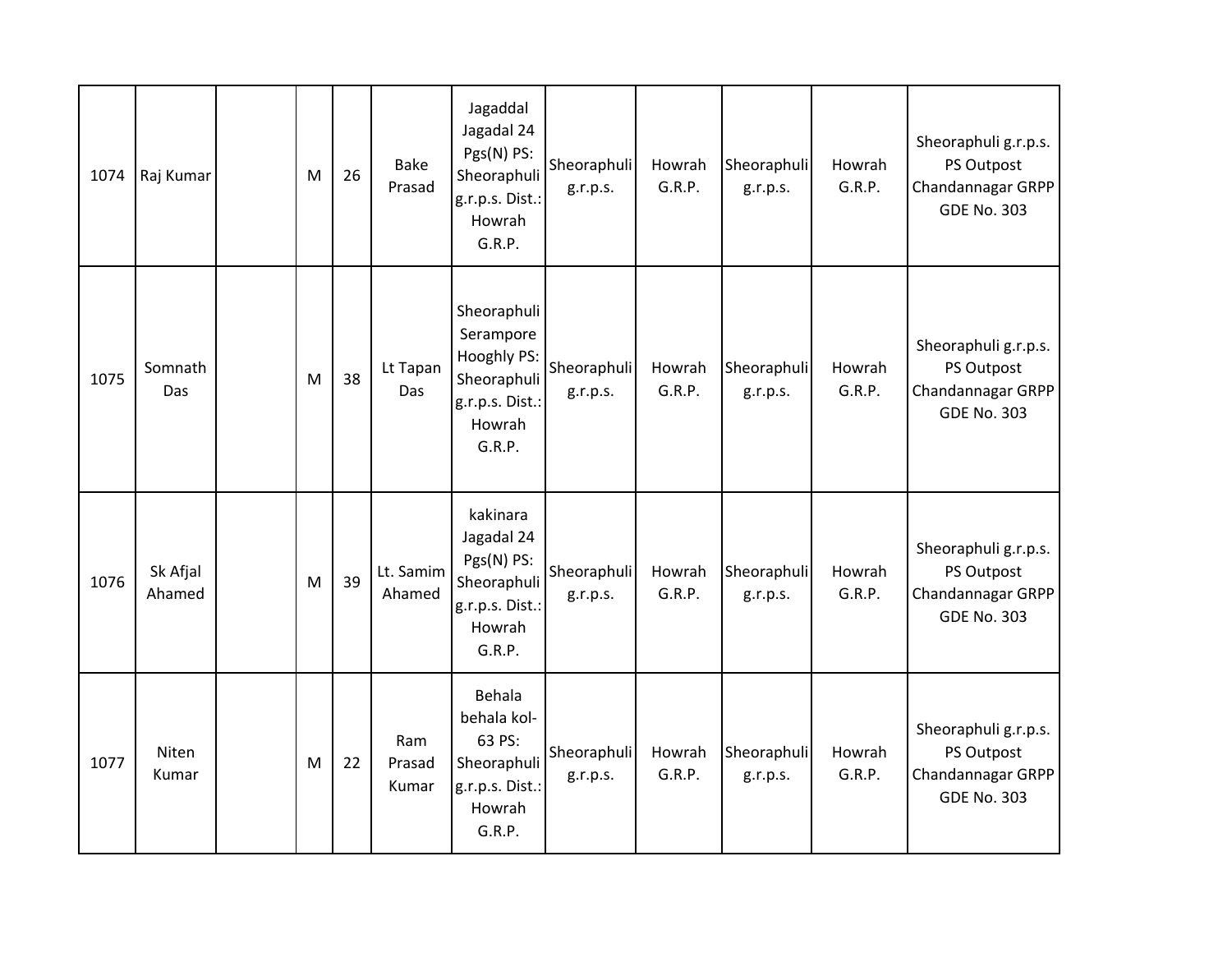| 1078 | Ujjwal<br>Nandi      | M | 40 | Shyam<br>Sundar<br>Nandi    | Arambagh<br>Arambag<br>Hooghly PS:<br>Sheoraphuli<br>g.r.p.s. Dist.:<br>Howrah<br>G.R.P.   | Sheoraphuli<br>g.r.p.s. | Howrah<br>G.R.P. | Sheoraphuli<br>g.r.p.s. | Howrah<br>G.R.P. | Sheoraphuli g.r.p.s.<br>PS Outpost<br>Chandannagar GRPP<br><b>GDE No. 303</b> |
|------|----------------------|---|----|-----------------------------|--------------------------------------------------------------------------------------------|-------------------------|------------------|-------------------------|------------------|-------------------------------------------------------------------------------|
| 1079 | Chandarka<br>nta Dey | M | 55 | Lt.<br>Jitendrana<br>th Dey | Rajbal<br>Jangipara<br>Hooghly PS:<br>Sheoraphuli<br>g.r.p.s. Dist.:<br>Howrah<br>G.R.P.   | Sheoraphuli<br>g.r.p.s. | Howrah<br>G.R.P. | Sheoraphuli<br>g.r.p.s. | Howrah<br>G.R.P. | Sheoraphuli g.r.p.s.<br>PS Outpost<br>Chandannagar GRPP<br><b>GDE No. 303</b> |
| 1080 | Sadhan<br>Das        | M | 47 | Nironjan<br>Das             | Konnagar<br>Uttarpara<br>Hooghly PS:<br>Sheoraphuli<br>g.r.p.s. Dist.:<br>Howrah<br>G.R.P. | Sheoraphuli<br>g.r.p.s. | Howrah<br>G.R.P. | Sheoraphuli<br>g.r.p.s. | Howrah<br>G.R.P. | Sheoraphuli g.r.p.s.<br>PS Outpost<br>Chandannagar GRPP<br><b>GDE No. 303</b> |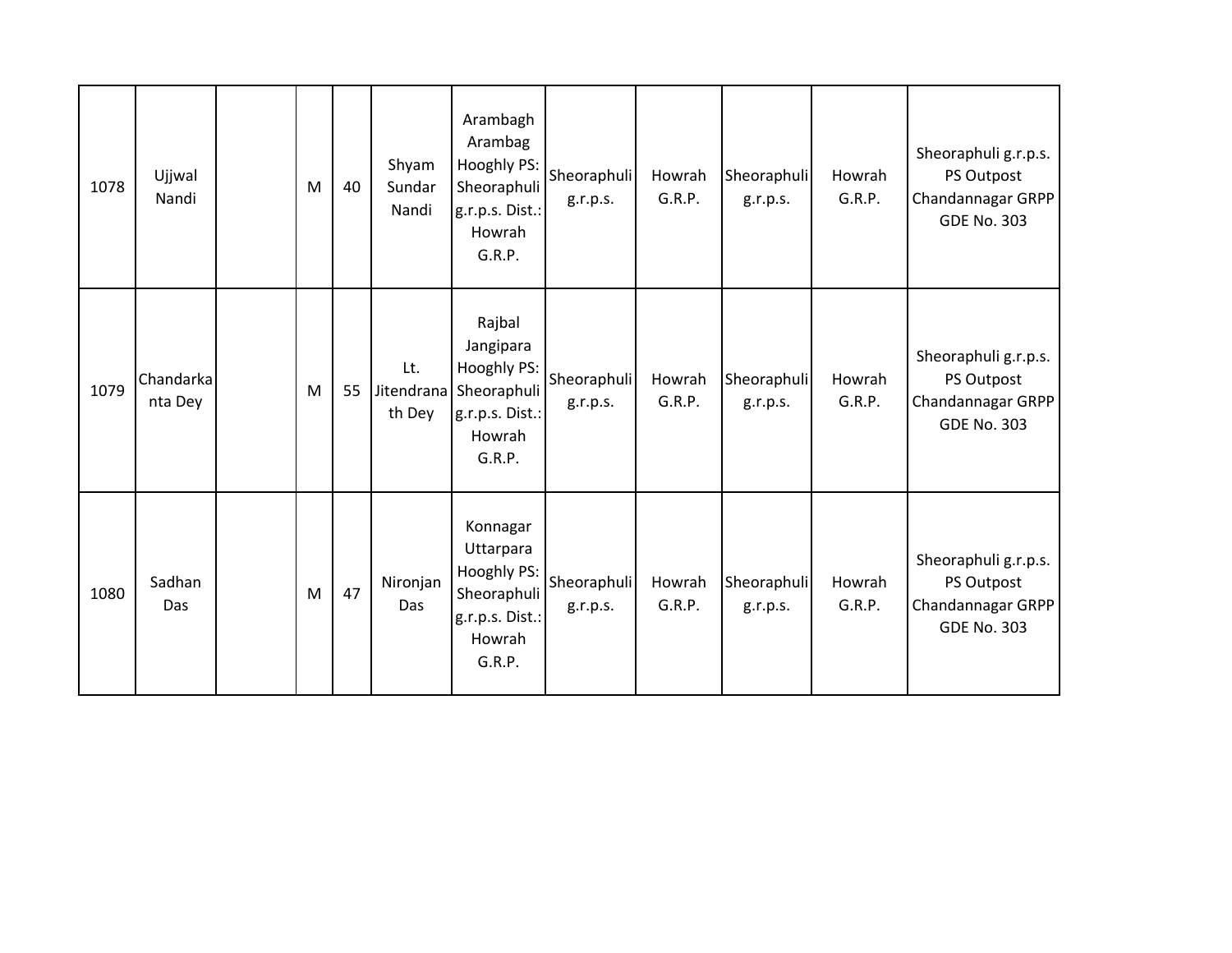| 1081 | Sambhu<br>Prasad             | M | 38 | Pream<br>Prakesh<br>Prasad         | Champdani<br>Bhadreswar<br>Hooghly PS:<br>Sheoraphuli<br>g.r.p.s. Dist.:<br>Howrah<br>G.R.P. | Sheoraphuli<br>g.r.p.s. | Howrah<br>G.R.P. | Sheoraphuli<br>g.r.p.s. | Howrah<br>G.R.P. | Sheoraphuli g.r.p.s.<br>PS Outpost<br>Chandannagar GRPP<br><b>GDE No. 303</b> |
|------|------------------------------|---|----|------------------------------------|----------------------------------------------------------------------------------------------|-------------------------|------------------|-------------------------|------------------|-------------------------------------------------------------------------------|
| 1082 | Shamsul<br>Huda<br>Answari   | M | 50 | Anwar<br>Answari                   | kakinara<br>Jagadal 24<br>Pgs(N) PS:<br>Sheoraphuli<br>g.r.p.s. Dist.:<br>Howrah<br>G.R.P.   | Sheoraphuli<br>g.r.p.s. | Howrah<br>G.R.P. | Sheoraphuli<br>g.r.p.s. | Howrah<br>G.R.P. | Sheoraphuli g.r.p.s.<br>PS Outpost<br>Chandannagar GRPP<br><b>GDE No. 303</b> |
| 1083 | Subhankar<br>Chakrabor<br>ty | M | 30 | Gobindan<br>ath<br>Chakrabor<br>ty | Shyamnagar<br>Jagadal 24<br>Pgs(N) PS:<br>Sheoraphuli<br>g.r.p.s. Dist.:<br>Howrah<br>G.R.P. | Sheoraphuli<br>g.r.p.s. | Howrah<br>G.R.P. | Sheoraphuli<br>g.r.p.s. | Howrah<br>G.R.P. | Sheoraphuli g.r.p.s.<br>PS Outpost<br>Chandannagar GRPP<br><b>GDE No. 303</b> |
| 1084 | Avijit<br>Bhandari           | M | 21 | Sujit<br>Bhandari                  | Fulur PS:<br>Sainthia<br>Dist.:<br>Birbhum                                                   | Sainthia                | Birbhum          | Suri g.r.p.s.           | Howrah<br>G.R.P. | Suri g.r.p.s. PS GDE<br>No. 537                                               |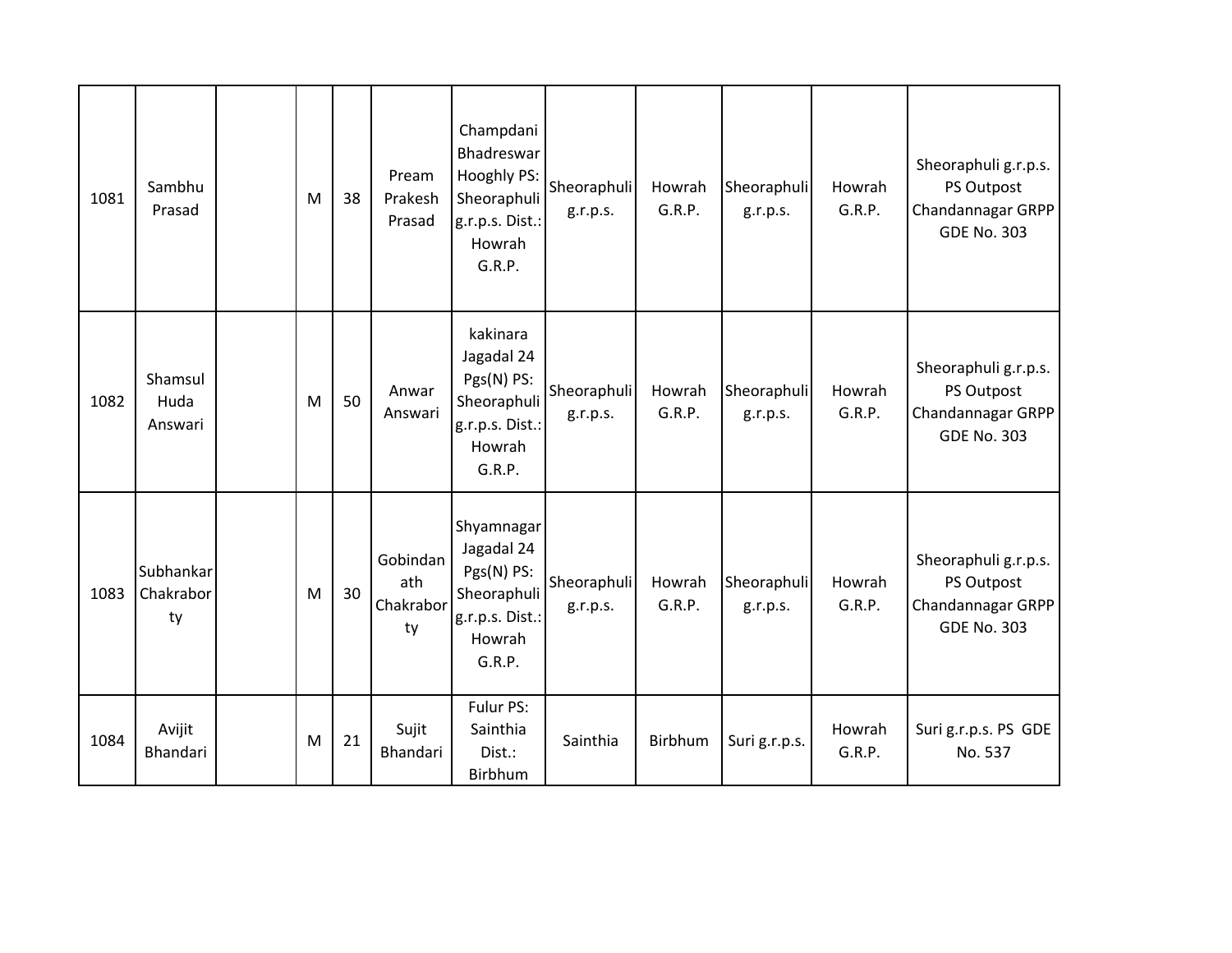| 1085 | Sudam<br>Mondal    | M | 20 | Pravat<br>Mondal | Fulur PS:<br>Sainthia<br>Dist.:<br>Birbhum          | Sainthia | Birbhum | Suri g.r.p.s. | Howrah<br>G.R.P. | Suri g.r.p.s. PS GDE<br>No. 537 |
|------|--------------------|---|----|------------------|-----------------------------------------------------|----------|---------|---------------|------------------|---------------------------------|
| 1086 | <b>Binod Das</b>   | M | 25 | <b>Milan Das</b> | Bergram PS:<br>Panrui Dist.:<br>Birbhum             | Panrui   | Birbhum | Suri g.r.p.s. | Howrah<br>G.R.P. | Suri g.r.p.s. PS GDE<br>No. 537 |
| 1087 | Monoj<br>Das       | M | 25 | Sourav<br>Das    | Bergram PS:<br>Panrui Dist.:<br>Birbhum             | Panrui   | Birbhum | Suri g.r.p.s. | Howrah<br>G.R.P. | Suri g.r.p.s. PS GDE<br>No. 537 |
| 1088 | Rahul Roy          | M | 35 | Rnabir<br>Roy    | Bergram PS:<br>Panrui Dist.:<br>Birbhum             | Panrui   | Birbhum | Suri g.r.p.s. | Howrah<br>G.R.P. | Suri g.r.p.s. PS GDE<br>No. 537 |
| 1089 | Israfil<br>Mallick | M | 25 | Hanif<br>Mallick | Bergram PS:<br>Panrui Dist.:<br>Birbhum             | Panrui   | Birbhum | Suri g.r.p.s. | Howrah<br>G.R.P. | Suri g.r.p.s. PS GDE<br>No. 537 |
| 1090 | Satal Sk           | M | 20 |                  | Bergram PS:<br>Kamrul Sk   Panrui Dist.:<br>Birbhum | Panrui   | Birbhum | Suri g.r.p.s. | Howrah<br>G.R.P. | Suri g.r.p.s. PS GDE<br>No. 537 |
| 1091 | Nur Islam          | M | 18 | Nazrul<br>Islam  | Bergram PS:<br>Panrui Dist.:<br>Birbhum             | Panrui   | Birbhum | Suri g.r.p.s. | Howrah<br>G.R.P. | Suri g.r.p.s. PS GDE<br>No. 537 |
| 1092 | Kalicharan<br>Let  | M | 18 | Sati Let         | Bergram PS:<br>Panrui Dist.:<br>Birbhum             | Panrui   | Birbhum | Suri g.r.p.s. | Howrah<br>G.R.P. | Suri g.r.p.s. PS GDE<br>No. 537 |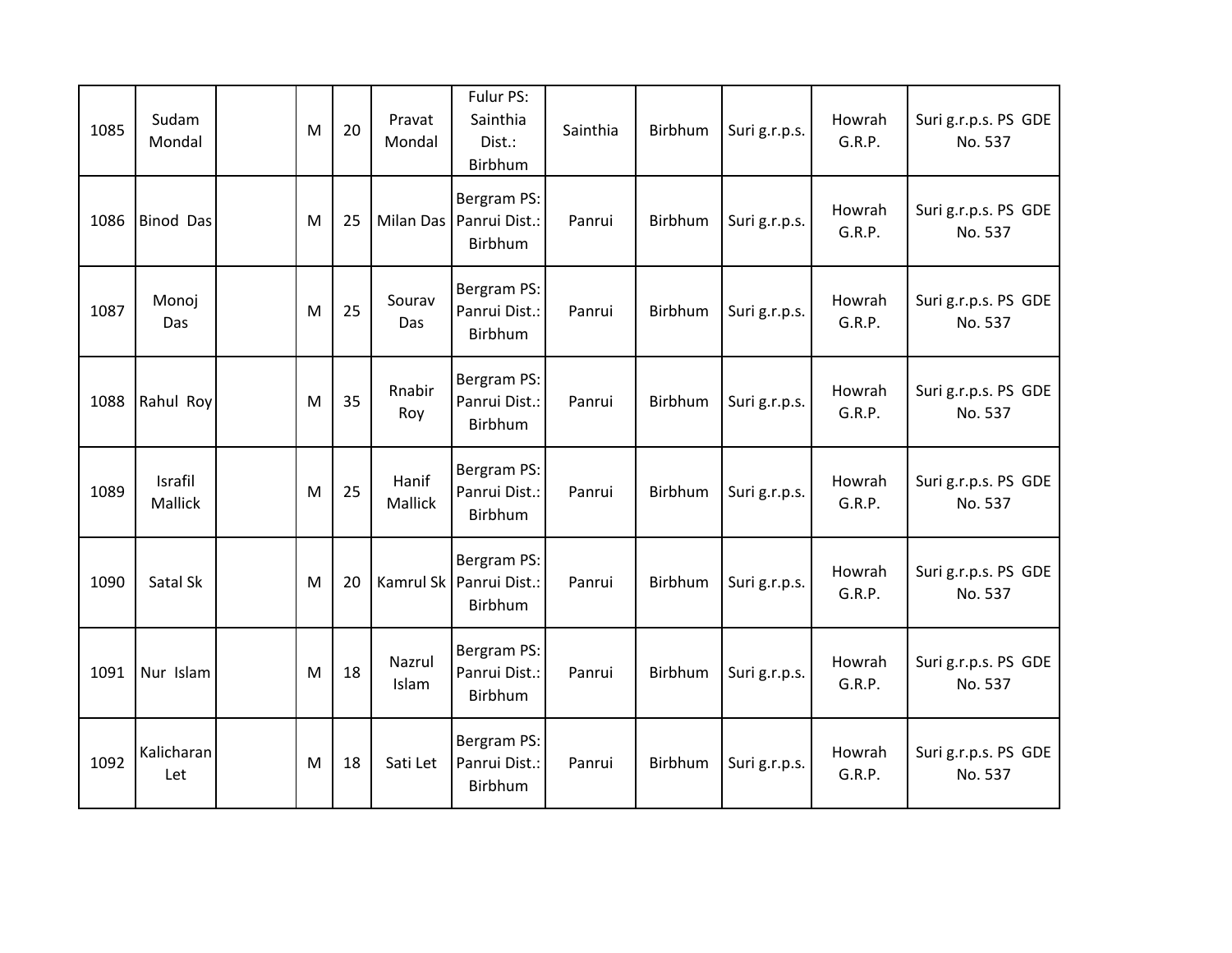| 1093 | Manu<br>Mal       | M | 28 | Subhanat<br>h Mal   | Bergram PS:<br>Panrui Dist.:<br><b>Birbhum</b>                 | Panrui | Birbhum         | Suri g.r.p.s.                 | Howrah<br>G.R.P.                        | Suri g.r.p.s. PS GDE<br>No. 537               |
|------|-------------------|---|----|---------------------|----------------------------------------------------------------|--------|-----------------|-------------------------------|-----------------------------------------|-----------------------------------------------|
| 1094 | Chhattu<br>Dom    | M | 32 | Sukumar<br>Dom      | Bergram PS:<br>Panrui Dist.:<br>Birbhum                        | Panrui | Birbhum         | Suri g.r.p.s.                 | Howrah<br>G.R.P.                        | Suri g.r.p.s. PS GDE<br>No. 537               |
| 1095 | Sukanta<br>Sardar |   |    | Nil Ratan<br>Sardar | 45, P.K Roy<br>Chowdhury<br>Lane, PS-<br>AJC Bose B.<br>Garden |        | <b>Basirhat</b> | Ajc bose<br>botanic<br>garden | Howrah<br>Police<br>Commission<br>erate | Ajc bose botanic<br>garden PS GDE No.<br>1186 |
| 1096 | Chandan<br>Santra |   |    | Shyamal<br>Santra   |                                                                |        | <b>Basirhat</b> | Ajc bose<br>botanic<br>garden | Howrah<br>Police<br>Commission<br>erate | Ajc bose botanic<br>garden PS GDE No.<br>1186 |
| 1097 | Md.<br>Asham      |   |    | Md.<br>Sekharat     |                                                                |        | <b>Basirhat</b> | Ajc bose<br>botanic<br>garden | Howrah<br>Police<br>Commission<br>erate | Ajc bose botanic<br>garden PS GDE No.<br>1186 |
| 1098 | Sona<br>Karmakar  |   | 30 | Arindam<br>Karmakar | Paschim<br>Santinagar<br>Nischinda<br>Howrah                   |        | <b>Basirhat</b> | <b>Bally</b>                  | Howrah<br>Police<br>Commission<br>erate | Bally PS GDE No.<br>875                       |
| 1099 | Munna<br>Prasad   |   | 31 | Anil<br>Prasad      | Paschim<br>Santinagar<br>Nischinda<br>Howrah                   |        | <b>Basirhat</b> | <b>Bally</b>                  | Howrah<br>Police<br>Commission<br>erate | Bally PS GDE No.<br>875                       |
| 1100 | Subhojit<br>Ghosh |   | 48 | Lt. Khadu<br>Ghosh  | 20/2/1<br>Dayaram<br>Naskar Lane<br><b>Bally</b><br>Howrah     |        | <b>Basirhat</b> | <b>Bally</b>                  | Howrah<br>Police<br>Commission<br>erate | Bally PS GDE No.<br>905                       |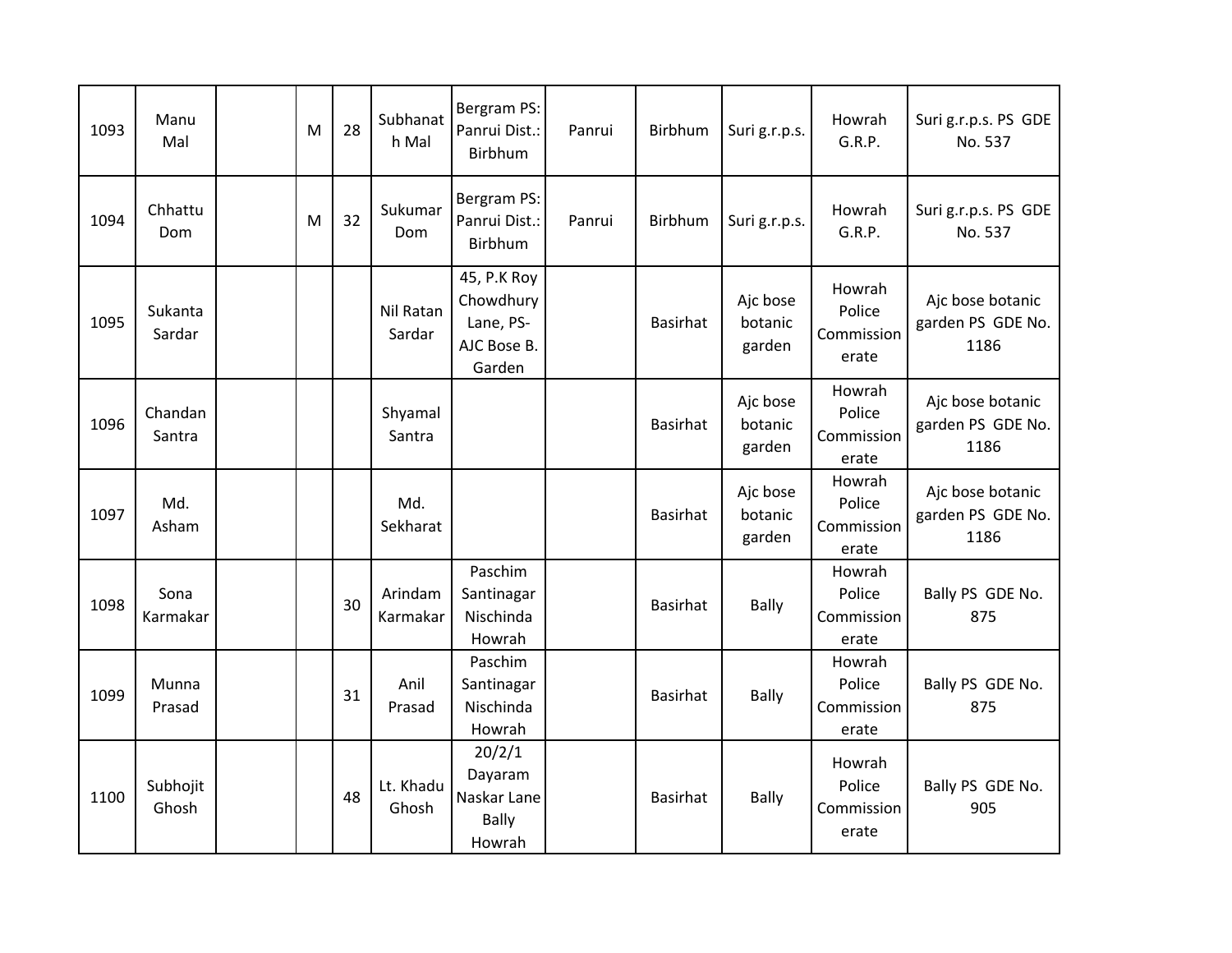| 1101 | Paltu<br>Ghosh      | 31 | Bhanu<br>Ghosh           | 5/47/A,<br>Jatin Das<br>Nagar<br>Belgharia<br>Kolkata-56       | <b>Basirhat</b> | <b>Bally</b> | Howrah<br>Police<br>Commission<br>erate | Bally PS GDE No.<br>925 |
|------|---------------------|----|--------------------------|----------------------------------------------------------------|-----------------|--------------|-----------------------------------------|-------------------------|
| 1102 | Sanjoy<br>Das       | 28 | Raju Das                 | 5/5/A, Jatin<br>Das Nagar<br>Belgharia<br>Kolkata-56           | <b>Basirhat</b> | <b>Bally</b> | Howrah<br>Police<br>Commission<br>erate | Bally PS GDE No.<br>925 |
| 1103 | Sudeb Kr.<br>Sarkar | 30 | Kalipada<br>Sarkar       | 68,<br>Belgharia<br>Station<br>Road<br>Belgharia<br>Kolkata-56 | <b>Basirhat</b> | <b>Bally</b> | Howrah<br>Police<br>Commission<br>erate | Bally PS GDE No.<br>925 |
| 1104 | <b>Biru Dalui</b>   | 47 | Lt.<br>Sidhawar<br>Dalui | Vill.<br>Basudebpur,<br>PO: Baripur<br>Sankrail<br>Howrah      | <b>Basirhat</b> | <b>Bally</b> | Howrah<br>Police<br>Commission<br>erate | Bally PS GDE No.<br>925 |
| 1105 | Saidul<br>Middy     | 38 | Lt. Aduit<br>Middy       | Begampur<br>Chanditala<br>Hooghly                              | <b>Basirhat</b> | <b>Bally</b> | Howrah<br>Police<br>Commission<br>erate | Bally PS GDE No.<br>925 |
| 1106 | Md Aftar            | 19 | Md. Israfil              | Sri Charan<br>Sarani, Line<br>No. 31 Bally<br>Howrah           | <b>Basirhat</b> | <b>Bally</b> | Howrah<br>Police<br>Commission<br>erate | Bally PS GDE No.<br>925 |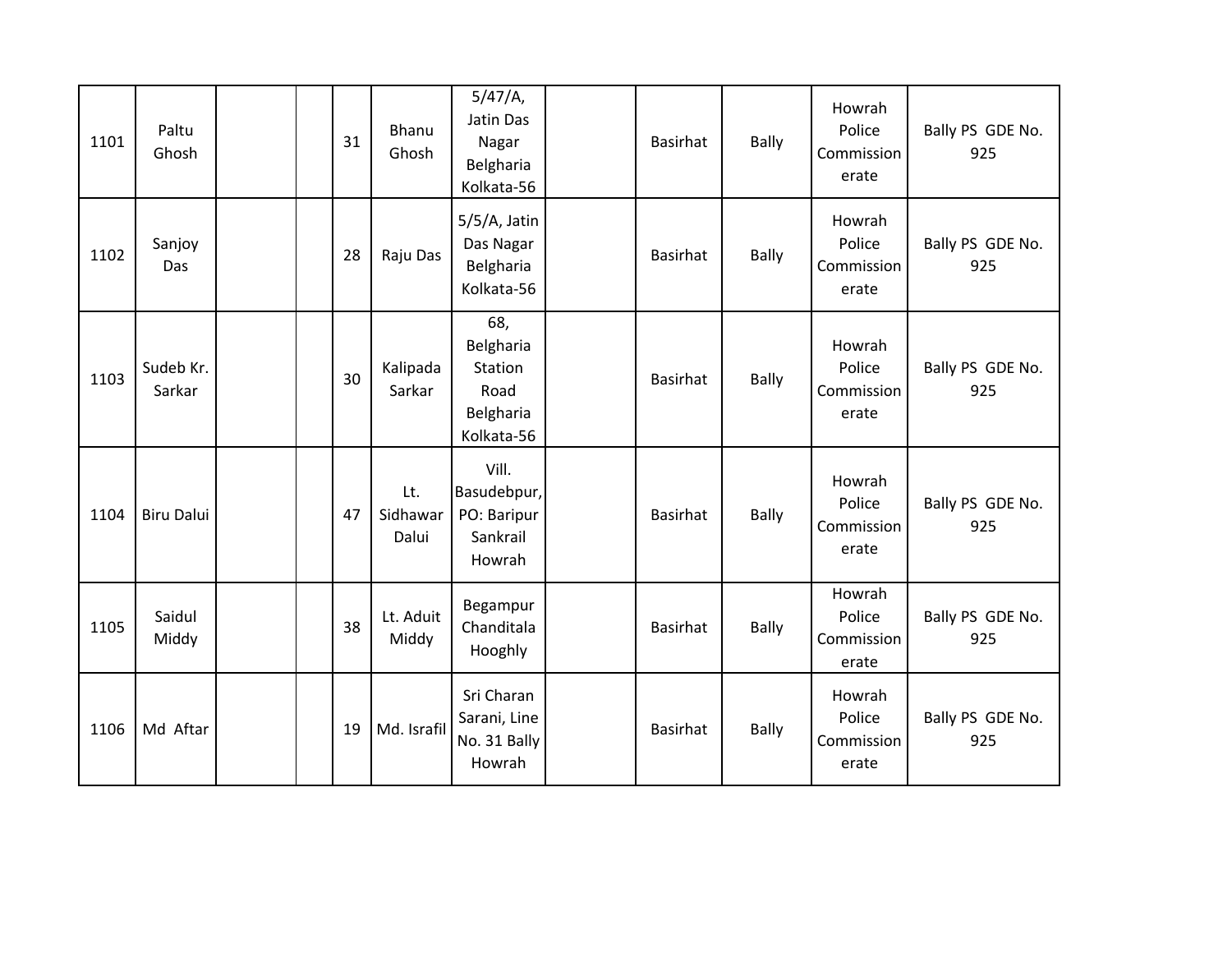| 1107 | Sk. Bablu             | M | 30 | Lt. Sk.<br>Munna           | PS: Bantra<br>Dist.:<br>Howrah<br>Police<br>Commission<br>erate | Bantra        | Howrah<br>Police<br>Commissio<br>nerate | <b>Bantra</b> | Howrah<br>Police<br>Commission<br>erate | Bantra PS GDE No.<br>1069 |
|------|-----------------------|---|----|----------------------------|-----------------------------------------------------------------|---------------|-----------------------------------------|---------------|-----------------------------------------|---------------------------|
| 1108 | Md.<br>Irshad         | M | 34 | Lt. Md.<br>Tasim           | PS: Bantra<br>Dist.:<br>Howrah<br>Police<br>Commission<br>erate | <b>Bantra</b> | Howrah<br>Police<br>Commissio<br>nerate | <b>Bantra</b> | Howrah<br>Police<br>Commission<br>erate | Bantra PS GDE No.<br>1069 |
| 1109 | Guddu<br>Shaw         | M | 42 | Lt. Shiv<br>Sankar<br>Shaw | PS: Bantra<br>Dist.:<br>Howrah<br>Police<br>Commission<br>erate | <b>Bantra</b> | Howrah<br>Police<br>Commissio<br>nerate | <b>Bantra</b> | Howrah<br>Police<br>Commission<br>erate | Bantra PS GDE No.<br>1069 |
| 1110 | Md.<br><b>Dilkhus</b> | M | 19 | Md.<br>Mustakin            | PS: Bantra<br>Dist.:<br>Howrah<br>Police<br>Commission<br>erate | <b>Bantra</b> | Howrah<br>Police<br>Commissio<br>nerate | <b>Bantra</b> | Howrah<br>Police<br>Commission<br>erate | Bantra PS GDE No.<br>1070 |
| 1111 | Karia Das             | M | 30 | Lt.<br>Lachand<br>Das      | PS: Bantra<br>Dist.:<br>Howrah<br>Police<br>Commission<br>erate | <b>Bantra</b> | Howrah<br>Police<br>Commissio<br>nerate | <b>Bantra</b> | Howrah<br>Police<br>Commission<br>erate | Bantra PS GDE No.<br>1070 |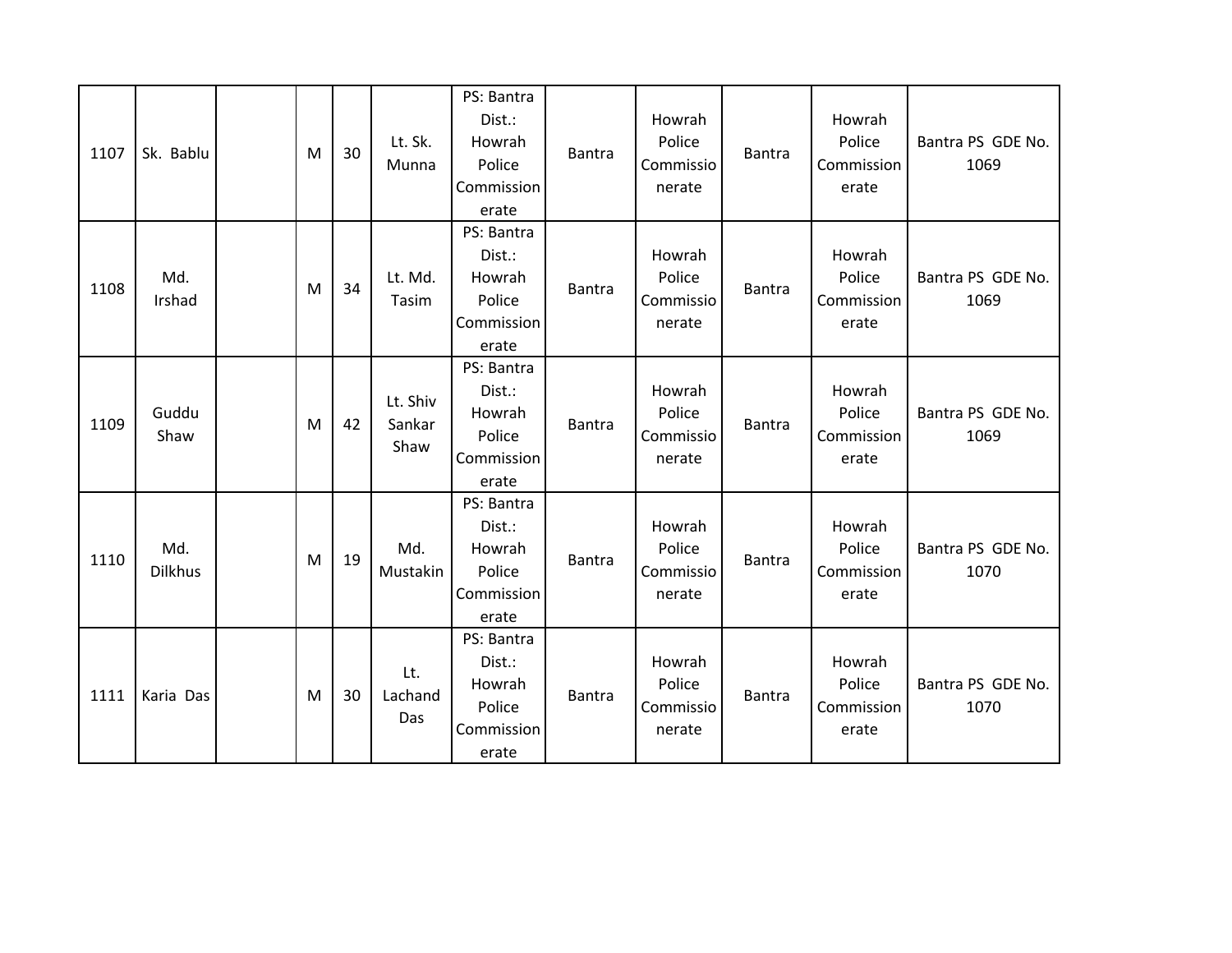| 1112 | Sk. Raju           | M | 30 | Lt. Sk.<br>Munna         | PS: Bantra<br>Dist.:<br>Howrah<br>Police<br>Commission<br>erate | <b>Bantra</b> | Howrah<br>Police<br>Commissio<br>nerate | <b>Bantra</b> | Howrah<br>Police<br>Commission<br>erate | Bantra PS GDE No.<br>1070 |
|------|--------------------|---|----|--------------------------|-----------------------------------------------------------------|---------------|-----------------------------------------|---------------|-----------------------------------------|---------------------------|
| 1113 | Sk. Wajul<br>Haque | M | 62 | Lt. Sk.<br>Abul<br>Haque | PS: Bantra<br>Dist.:<br>Howrah<br>Police<br>Commission<br>erate | <b>Bantra</b> | Howrah<br>Police<br>Commissio<br>nerate | <b>Bantra</b> | Howrah<br>Police<br>Commission<br>erate | Bantra PS GDE No.<br>1070 |
| 1114 | Md.<br>Nasim       | M | 18 | Md.<br>Shamim            | PS: Bantra<br>Dist.:<br>Howrah<br>Police<br>Commission<br>erate | <b>Bantra</b> | Howrah<br>Police<br>Commissio<br>nerate | <b>Bantra</b> | Howrah<br>Police<br>Commission<br>erate | Bantra PS GDE No.<br>1078 |
| 1115 | Suman<br>Singh     | M | 19 | Vishow<br>Singh          | PS: Bantra<br>Dist.:<br>Howrah<br>Police<br>Commission<br>erate | <b>Bantra</b> | Howrah<br>Police<br>Commissio<br>nerate | <b>Bantra</b> | Howrah<br>Police<br>Commission<br>erate | Bantra PS GDE No.<br>1078 |
| 1116 | Chandan<br>Kumar   | M | 18 | Ashok<br>Tanti           | PS: Bantra<br>Dist.:<br>Howrah<br>Police<br>Commission<br>erate | <b>Bantra</b> | Howrah<br>Police<br>Commissio<br>nerate | <b>Bantra</b> | Howrah<br>Police<br>Commission<br>erate | Bantra PS GDE No.<br>1078 |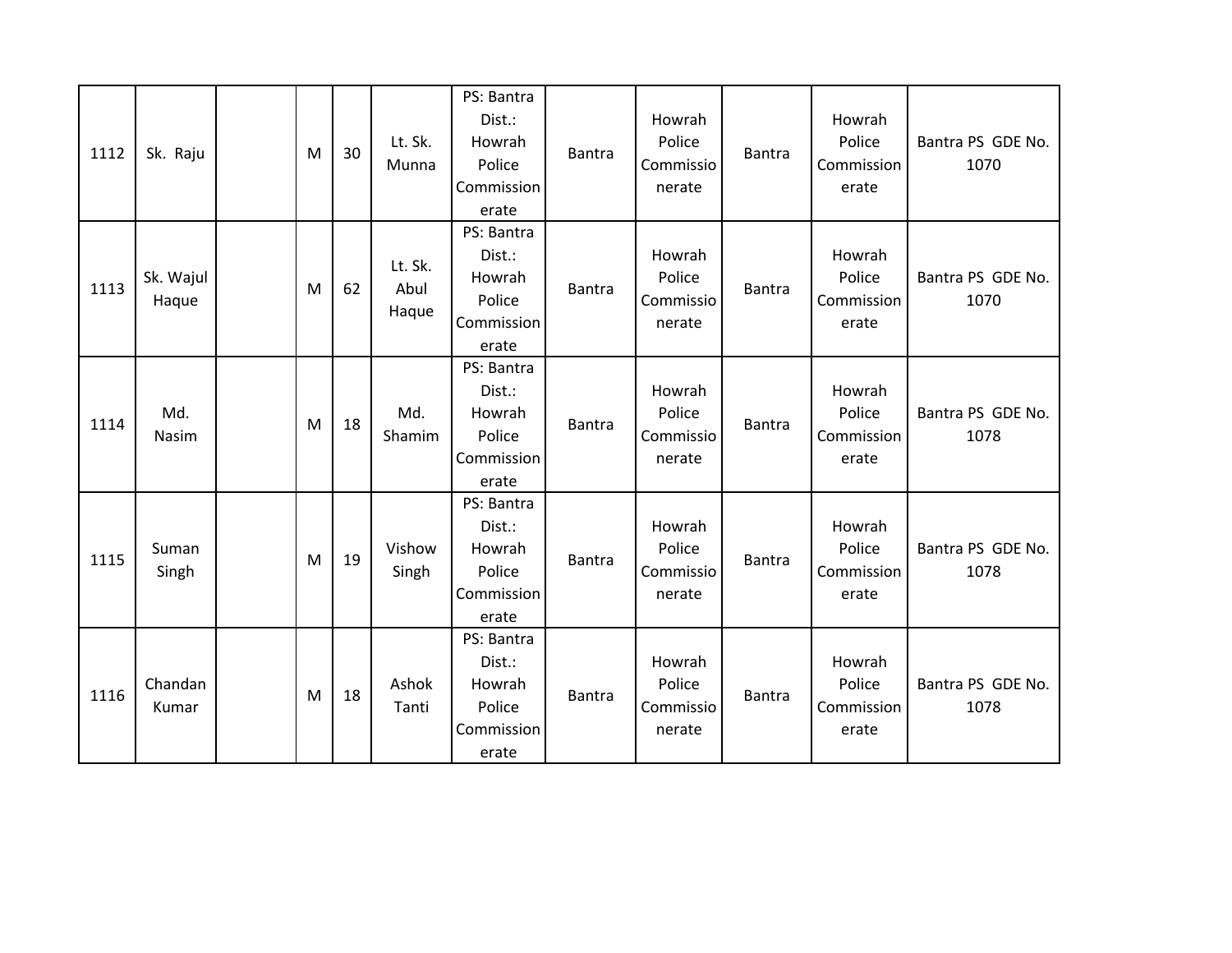| 1117 | Sumit<br>Shaw                 | ${\sf M}$ | 19 | Aman<br>Shaw               | PS: Belur<br>Dist.:<br>Howrah<br>Police<br>Commission<br>erate                                                                                | Belur             | Howrah<br>Police<br>Commissio<br>nerate | Belur             | Howrah<br>Police<br>Commission<br>erate | Belur PS GDE No.<br>791                |
|------|-------------------------------|-----------|----|----------------------------|-----------------------------------------------------------------------------------------------------------------------------------------------|-------------------|-----------------------------------------|-------------------|-----------------------------------------|----------------------------------------|
| 1118 | <b>Bishal</b><br>Nath<br>Shaw | M         | 18 | Raj Nath<br>Shaw           | PS: Belur<br>Dist.:<br>Howrah<br>Police<br>Commission<br>erate                                                                                | Belur             | Howrah<br>Police<br>Commissio<br>nerate | Belur             | Howrah<br>Police<br>Commission<br>erate | Belur PS GDE No.<br>791                |
| 1119 | Rishab<br>Singh               | M         |    | Sanjay<br>Singh            | PS: Belur<br>Dist.:<br>Howrah<br>Police<br>Commission<br>erate                                                                                | Belur             | Howrah<br>Police<br>Commissio<br>nerate | Belur             | Howrah<br>Police<br>Commission<br>erate | Belur PS GDE No.<br>791                |
| 1120 | Ranjit<br>Mallick             | M         | 42 | Lt.<br>Jenorder<br>Mallick | 25/2 Hari<br>Pada<br>Bhattacerje<br>e Lane PS<br>Chatterjeeh<br>at PS:<br>Chatterjeeh<br>at Dist.:<br>Howrah<br>Police<br>Commission<br>erate | Chatterjeeh<br>at | Howrah<br>Police<br>Commissio<br>nerate | Chatterjeeh<br>at | Howrah<br>Police<br>Commission<br>erate | Chatterjeehat PS<br><b>GDE No. 728</b> |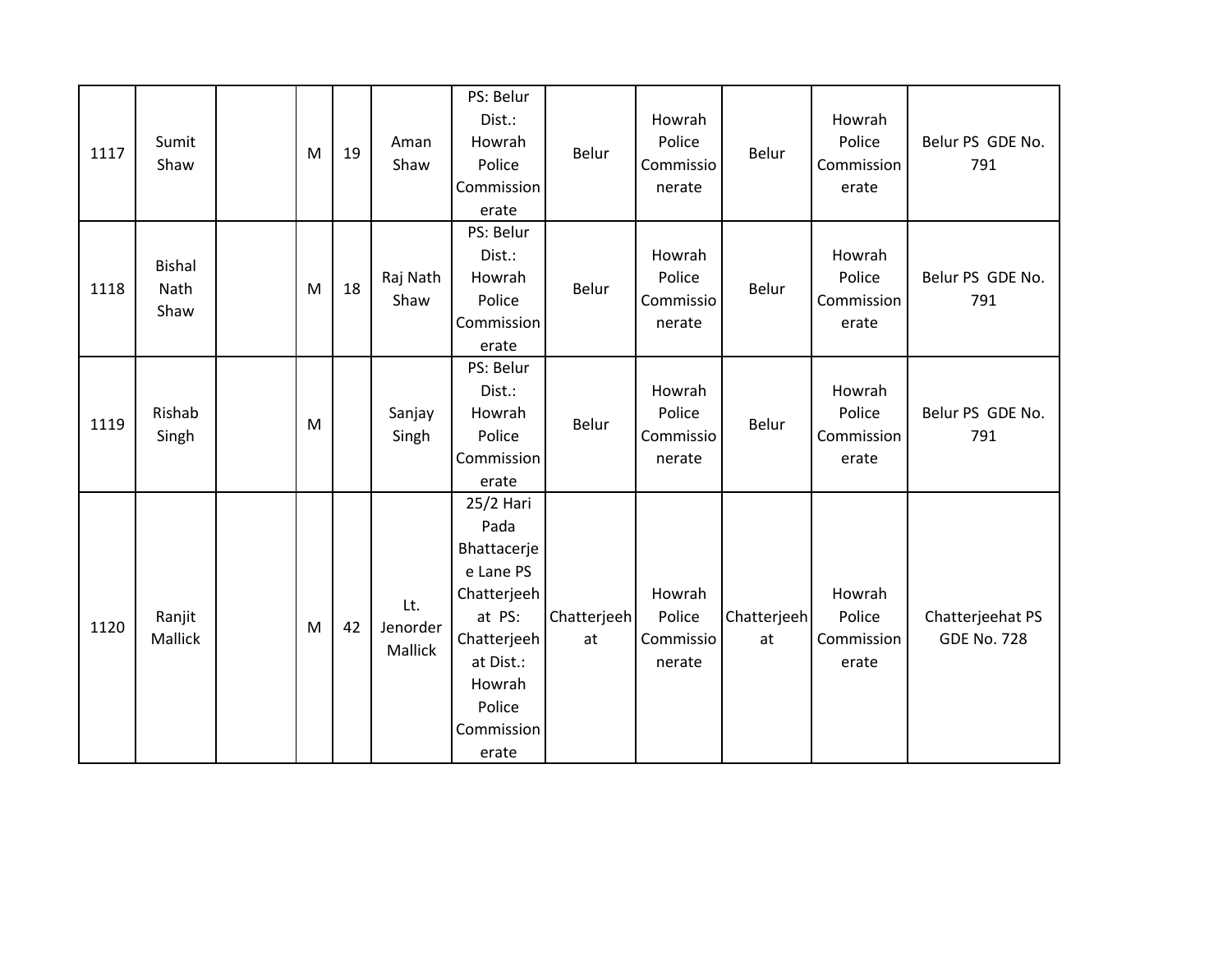| 1121 | Rinta<br>Mallick | M | 22 | Ranjit<br>Mallick | 25/2 Hari<br>Pada<br>Bhattacerje<br>e Lane PS<br>Chatterjeeh<br>at PS:<br>Chatterjeeh<br>at Dist.:<br>Howrah<br>Police<br>Commission<br>erate | Chatterjeeh<br>at | Howrah<br>Police<br>Commissio<br>nerate | Chatterjeeh<br>at | Howrah<br>Police<br>Commission<br>erate | Chatterjeehat PS<br><b>GDE No. 728</b> |
|------|------------------|---|----|-------------------|-----------------------------------------------------------------------------------------------------------------------------------------------|-------------------|-----------------------------------------|-------------------|-----------------------------------------|----------------------------------------|
| 1122 | Jitu Hari        | M | 25 | Biji Hari         | 82/1<br>Narsingha<br>Road PS<br><b>Bantra</b><br>Howrah PS:<br>Chatterjeeh<br>at Dist.:<br>Howrah<br>Police<br>Commission<br>erate            | Chatterjeeh<br>at | Howrah<br>Police<br>Commissio<br>nerate | Chatterjeeh<br>at | Howrah<br>Police<br>Commission<br>erate | Chatterjeehat PS<br><b>GDE No. 728</b> |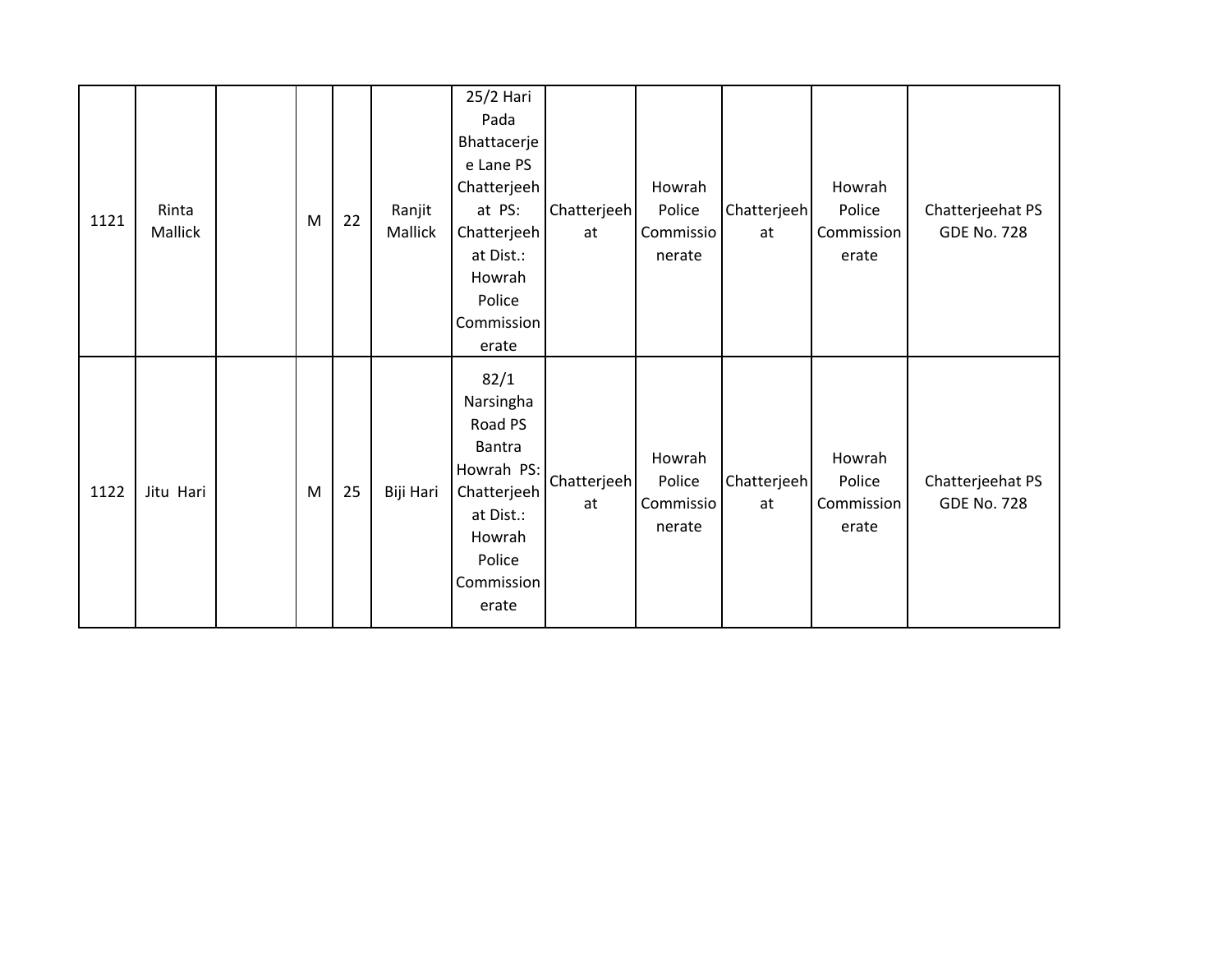| 1123 | Abhjit<br>Dey  | M | 25 |                             | 183 M.B<br>road PS<br>Chatterjeeh<br>at Howrah<br>PS:<br>Ranjit Dey   Chatterjeeh<br>at Dist.:<br>Howrah<br>Police<br>Commission<br>erate | Chatterjeeh<br>at | Howrah<br>Police<br>Commissio<br>nerate | Chatterjeeh<br>at | Howrah<br>Police<br>Commission<br>erate | Chatterjeehat PS<br><b>GDE No. 733</b> |
|------|----------------|---|----|-----------------------------|-------------------------------------------------------------------------------------------------------------------------------------------|-------------------|-----------------------------------------|-------------------|-----------------------------------------|----------------------------------------|
| 1124 | Raju<br>Show   | M | 34 | <b>Tarak</b><br>Show        | 8 No New<br>Basti PS<br>Titagar<br>North 24pas<br>PS:<br>Chatterjeeh<br>at Dist.:<br>Howrah<br>Police<br>Commission<br>erate              | Chatterjeeh<br>at | Howrah<br>Police<br>Commissio<br>nerate | Chatterjeeh<br>at | Howrah<br>Police<br>Commission<br>erate | Chatterjeehat PS<br><b>GDE No. 733</b> |
| 1125 | Asta<br>Pandit | M | 37 | Lt.<br>Panchana<br>n Pandit | Bankra<br>napitpara<br>near Mukti<br>Sangha PS:<br>Domjur<br>Dist.:<br>Howrah<br>Police<br>Commission<br>erate                            | Domjur            | Howrah<br>Police<br>Commissio<br>nerate | Domjur            | Howrah<br>Police<br>Commission<br>erate | Domjur PS GDE No.<br>401               |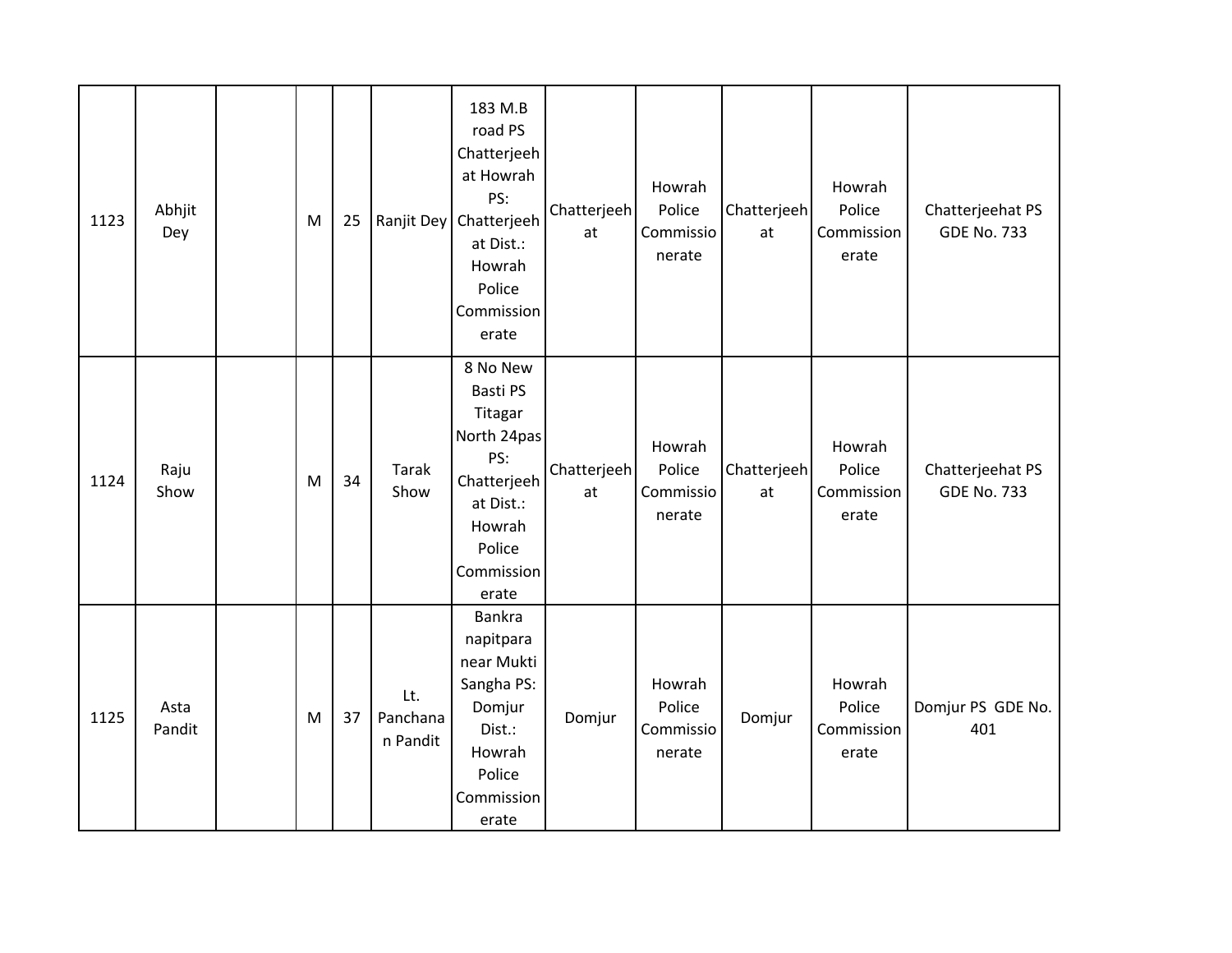| 1126 | Tarak Das      | Putan | M | 26 | <b>Bimal Das</b>           | Bankra<br>Banshtala<br>Colony PS:<br>Domjur<br>Dist.:<br>Howrah<br>Police<br>Commission<br>erate | Domjur   | Howrah<br>Police<br>Commissio<br>nerate | Domjur | Howrah<br>Police<br>Commission<br>erate | Domjur PS GDE No.<br>401 |
|------|----------------|-------|---|----|----------------------------|--------------------------------------------------------------------------------------------------|----------|-----------------------------------------|--------|-----------------------------------------|--------------------------|
| 1127 | Ganesh<br>Shaw |       | M | 38 | Lt. Ram<br>Chandra<br>Shaw | Salap<br>Mathbagan<br>PS: Domjur<br>Dist.:<br>Howrah<br>Police<br>Commission<br>erate            | Domjur   | Howrah<br>Police<br>Commissio<br>nerate | Domjur | Howrah<br>Police<br>Commission<br>erate | Domjur PS GDE No.<br>402 |
| 1128 | Md<br>Samim    |       | M | 35 | Haider Ali                 | Dhulagarh<br>PS: Sankrail<br>Dist.:<br>Howrah<br>Police<br>Commission<br>erate                   | Sankrail | Howrah<br>Police<br>Commissio<br>nerate | Domjur | Howrah<br>Police<br>Commission<br>erate | Domjur PS GDE No.<br>817 |
| 1129 | Parvej         |       | М | 25 | Md. Sahid                  | Dhulagarh<br>PS: Sankrail<br>Dist.:<br>Howrah<br>Police<br>Commission<br>erate                   | Sankrail | Howrah<br>Police<br>Commissio<br>nerate | Domjur | Howrah<br>Police<br>Commission<br>erate | Domjur PS GDE No.<br>817 |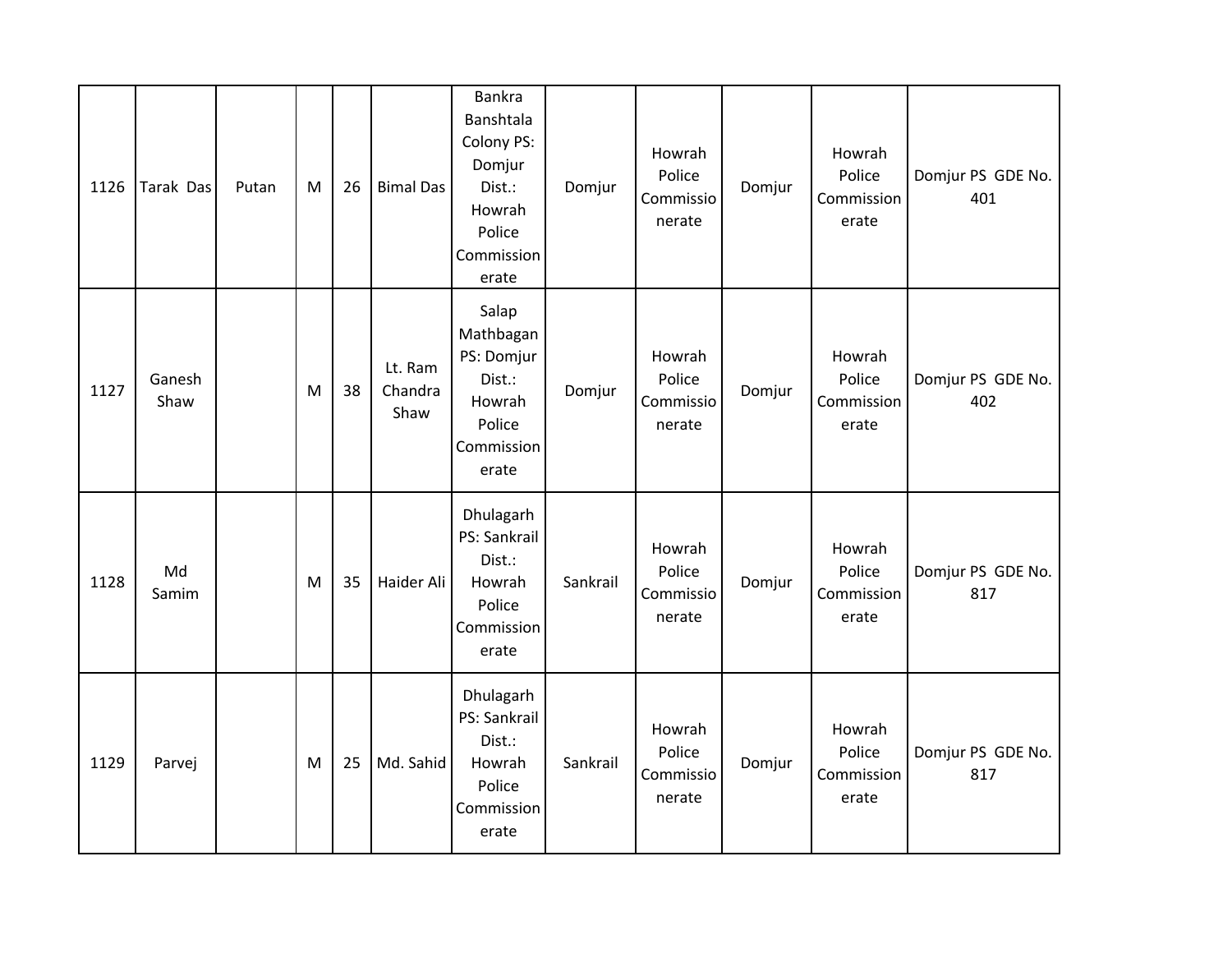| 1130 | Suman<br>Chaklrabo<br>rty |  | Sujay<br>Narayan<br>Chakrabor<br>ty | 256, GT<br>Road, Liluah<br>Belur<br>Howrah     | <b>Basirhat</b> | Golabari | Howrah<br>Police<br>Commission<br>erate | Golabari PS GDE No.<br>1297  |
|------|---------------------------|--|-------------------------------------|------------------------------------------------|-----------------|----------|-----------------------------------------|------------------------------|
| 1131 | Sanjib Kr<br>Das          |  | Ram<br>Prasad<br>Das                | 14, Uma Das<br>Lane New<br>market<br>Kolkata   | Basirhat        | Golabari | Howrah<br>Police<br>Commission<br>erate | Golabari PS GDE No.<br>1297  |
| 1132 | Rajib Roy                 |  | Baccha Lal<br>Roy                   | 14, Uma<br>Das Lane<br>New market<br>Kolkata   | <b>Basirhat</b> | Golabari | Howrah<br>Police<br>Commission<br>erate | Golabari PS GDE No.<br>12967 |
| 1133 | Pradip<br>Rabi Das        |  | Ramdhani<br>Rabi Das                | Rajaun<br>Khaira<br>Jamui, BR                  | Basirhat        | Golabari | Howrah<br>Police<br>Commission<br>erate | Golabari PS GDE No.<br>1297  |
| 1134 | Sk<br>Rehmat              |  | Lt Sk<br>Kalim                      | 26, Pilkhana<br>1st lane<br>Golabari<br>Howrah | <b>Basirhat</b> | Golabari | Howrah<br>Police<br>Commission<br>erate | Golabari PS GDE No.<br>1297  |
| 1135 | Dilip<br>Mondal           |  | Lt Anil<br>Monda                    | L South<br>Sason South<br>Sason 24<br>Pgs (S)  | <b>Basirhat</b> | Golabari | Howrah<br>Police<br>Commission<br>erate | Golabari PS GDE No.<br>1297  |
| 1136 | Barkat Ali<br>Khandakar   |  | Lt Abdul<br>Ali<br>Khandakar        | South Sason<br>South Sason<br>24 Pgs (S)       | <b>Basirhat</b> | Golabari | Howrah<br>Police<br>Commission<br>erate | Golabari PS GDE No.<br>1297  |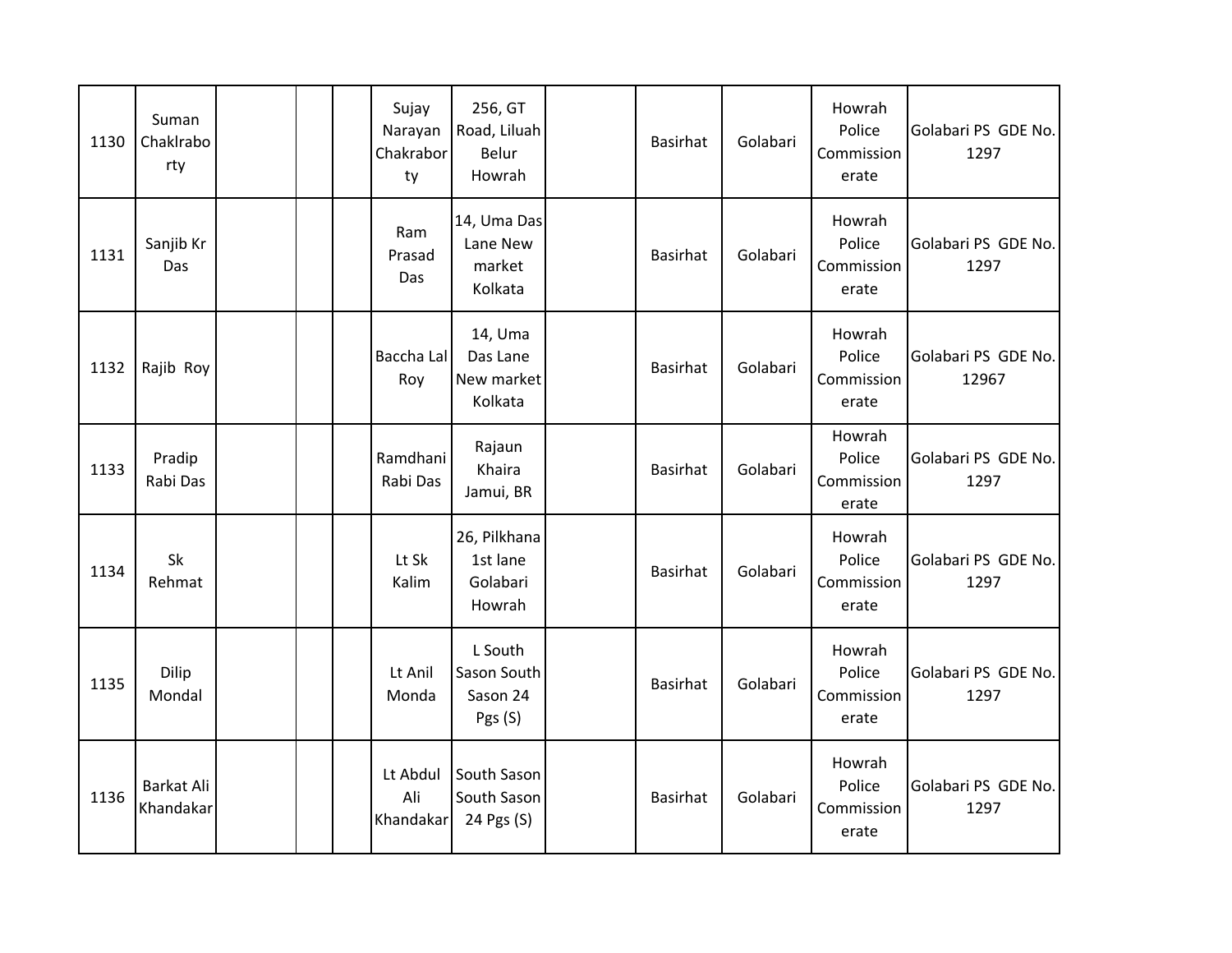| 1137 | Mahesh<br>Sharma          |  | Shanti<br>Swarup<br>Sharma       | 73, Jelia<br>para lane<br>Golabari<br>Howrah               | <b>Basirhat</b> | Golabari | Howrah<br>Police<br>Commission<br>erate | Golabari PS GDE No.<br>1297 |
|------|---------------------------|--|----------------------------------|------------------------------------------------------------|-----------------|----------|-----------------------------------------|-----------------------------|
| 1138 | Vikash<br>Bajpayee        |  | Lt Ramesh<br>Chandra<br>Bajpayee | $1/1/A/22$ ,<br>Rabindra<br>Sarani Liluah<br>Howrah        | <b>Basirhat</b> | Golabari | Howrah<br>Police<br>Commission<br>erate | Golabari PS GDE No.<br>1297 |
| 1139 | <b>Bhallu</b><br>Das      |  | Deb Das                          | $1/1/A/22$ ,<br>Rabindra<br>Sarani Liluah<br>Howrah        | <b>Basirhat</b> | Golabari | Howrah<br>Police<br>Commission<br>erate | Golabari PS GDE No.<br>1297 |
| 1140 | Raja<br>Kumar             |  | Ashok<br>Ram                     | <b>Bara</b><br>Khudawanp<br>ur<br>Begulsarai,<br><b>BR</b> | <b>Basirhat</b> | Golabari | Howrah<br>Police<br>Commission<br>erate | Golabari PS GDE No.<br>1297 |
| 1141 | <b>Bhola</b><br>Patanayak |  | Chintamo<br>ni<br>Patanayak      | 25, Chinta<br>Moni Dey<br>Road                             | <b>Basirhat</b> | Howrah   | Howrah<br>Police<br>Commission<br>erate | Howrah PS GDE No.<br>1292   |
| 1142 | Niraj Patel               |  | R. Patel                         | 60, M.C<br>Ghosh lane                                      | <b>Basirhat</b> | Howrah   | Howrah<br>Police<br>Commission<br>erate | Howrah PS GDE No.<br>1292   |
| 1143 | Akash<br>Shaw             |  | Omm<br>Prakash<br>Shaw           | 357/1,<br><b>Belilious</b><br>Road                         | Basirhat        | Howrah   | Howrah<br>Police<br>Commission<br>erate | Howrah PS GDE No.<br>1292   |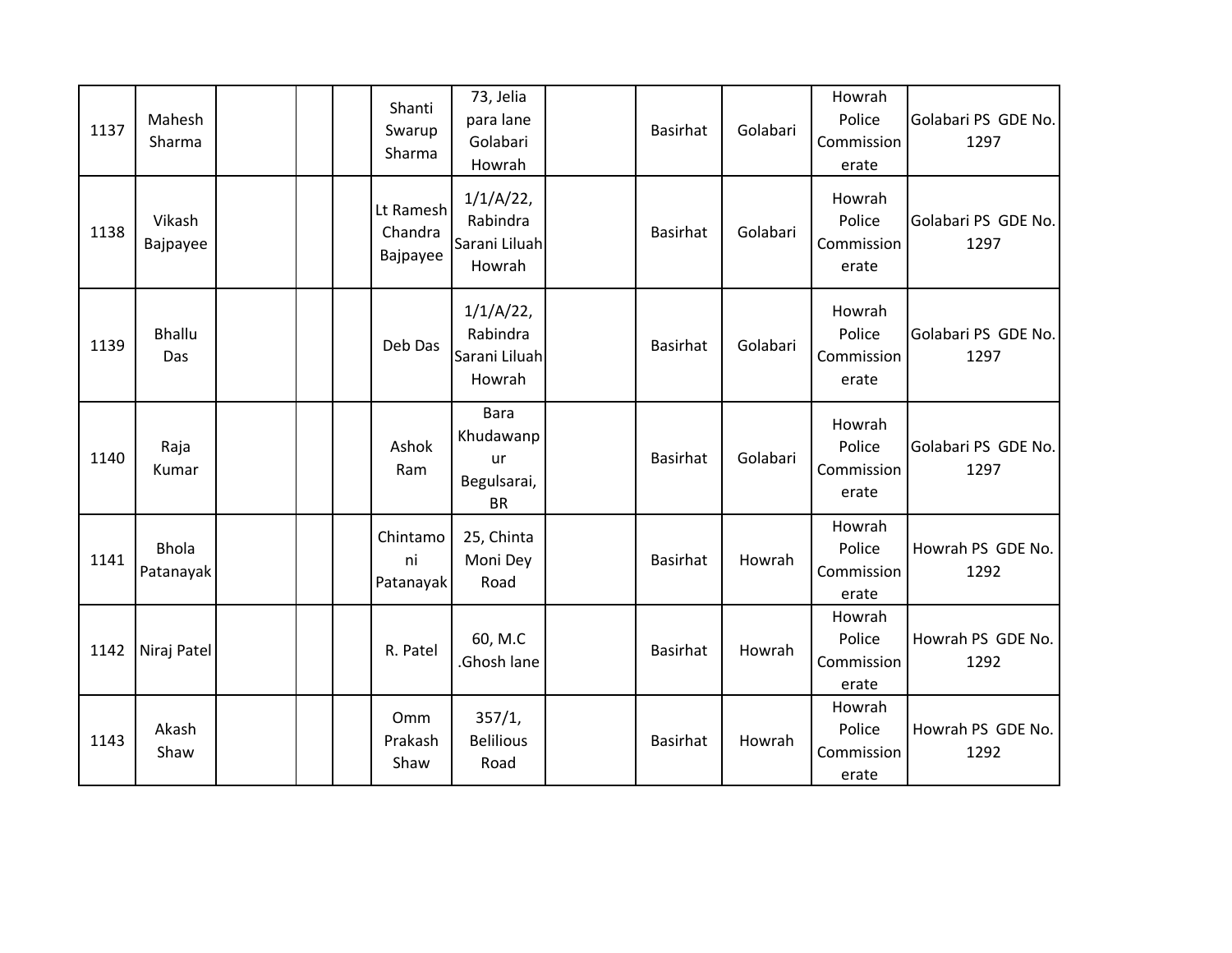| 1144 | Amir<br>Hussain   |   |    | Lt. Md.<br>Ahmed<br>Hussain | 301,<br><b>Belilious</b><br>Road                                                                 |                | <b>Basirhat</b> | Howrah | Howrah<br>Police<br>Commission<br>erate | Howrah PS GDE No.<br>1292 |
|------|-------------------|---|----|-----------------------------|--------------------------------------------------------------------------------------------------|----------------|-----------------|--------|-----------------------------------------|---------------------------|
| 1145 | Md Yasir          |   |    | Lt. Md<br>Srafat            | 10, Belilious<br>Road                                                                            |                | Basirhat        | Howrah | Howrah<br>Police<br>Commission<br>erate | Howrah PS GDE No.<br>1292 |
| 1146 | Gopal<br>Parmanik |   |    | Lt. Ganesh<br>Parmanik      | 104, G. T.<br>Road<br>Shandhya<br>Bazar                                                          |                | Basirhat        | Howrah | Howrah<br>Police<br>Commission<br>erate | Howrah PS GDE No.<br>1292 |
| 1147 | Saheb<br>Roy      | M | 43 | Lt. Shivji<br>Roy           | 63 No. G. T<br>Road, PS-<br>Belur, Dist-<br>Howrah PS:<br><b>Baduria</b><br>Dist.:<br>Alipurduar | <b>Baduria</b> | Alipurduar      | Liluah | Howrah<br>Police<br>Commission<br>erate | Liluah PS GDE No.<br>1166 |
| 1148 | Amit<br>Gupta     | M | 24 | Krishna<br>Gupta            | 194, Grish<br>Ghosh Road,<br>PS-Belur,<br>Dist-Howrah<br>PS: Baduria<br>Dist.:<br>Alipurduar     | <b>Baduria</b> | Alipurduar      | Liluah | Howrah<br>Police<br>Commission<br>erate | Liluah PS GDE No.<br>1175 |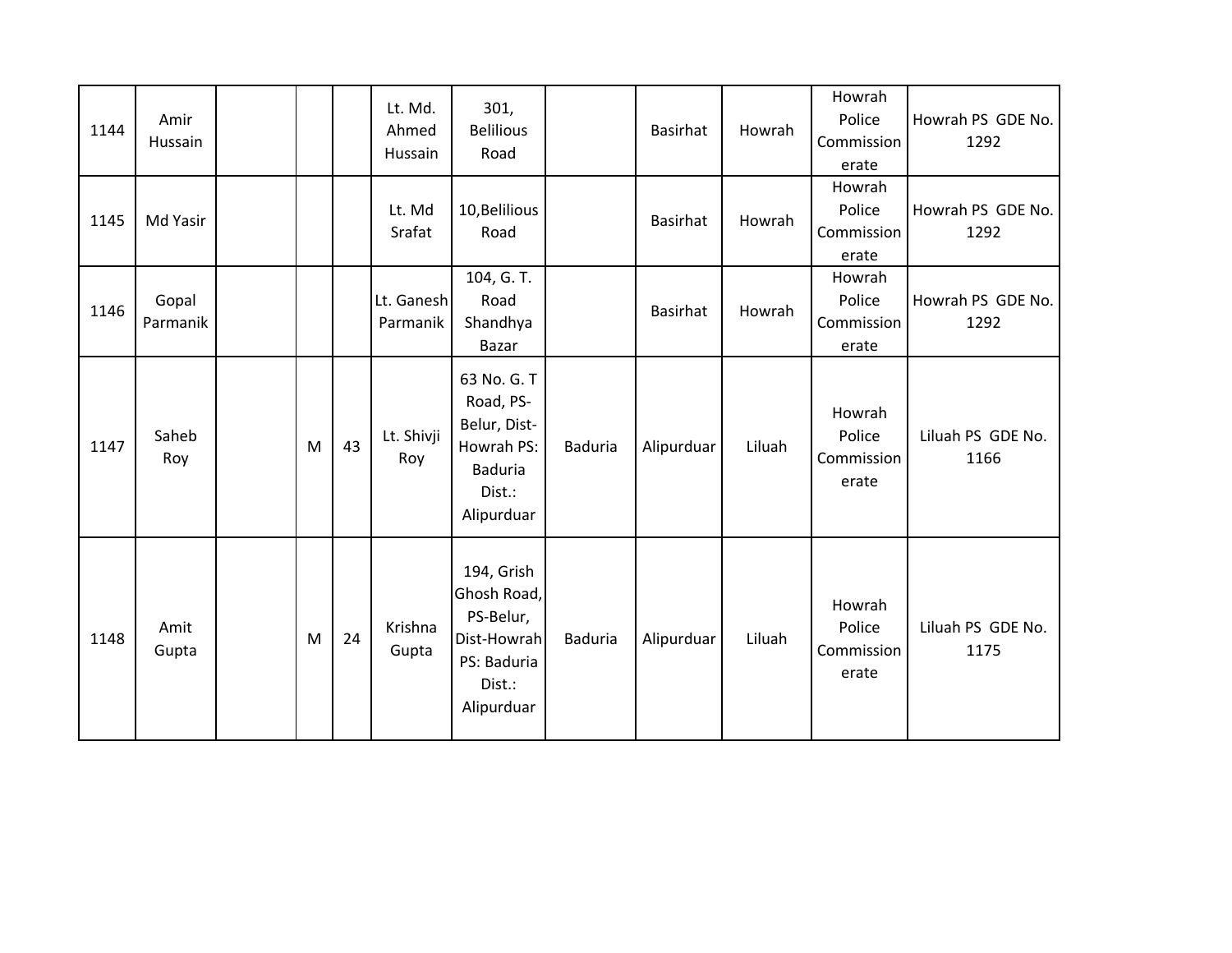| 1149 | Naresh<br>Balmiki | M | 55 | Ramnawa<br>z Balmiki | F Road,<br>CMD,<br>Quarter, PS-<br>Liluah, Dist-<br>Howrah PS:<br><b>Baduria</b><br>Dist.:<br>Alipurduar | <b>Baduria</b> | Alipurduar | Liluah | Howrah<br>Police<br>Commission<br>erate | Liluah PS GDE No.<br>1200 |
|------|-------------------|---|----|----------------------|----------------------------------------------------------------------------------------------------------|----------------|------------|--------|-----------------------------------------|---------------------------|
| 1150 | Rakesh<br>Singh   | M | 30 | Lt. Nepa<br>Singh    | F Road,<br>CMD,<br>Quarter, PS-<br>Liluah, Dist-<br>Howrah PS:<br><b>Baduria</b><br>Dist.:<br>Alipurduar | <b>Baduria</b> | Alipurduar | Liluah | Howrah<br>Police<br>Commission<br>erate | Liluah PS GDE No.<br>1200 |
| 1151 | Sonu<br>Balmiki   | M | 32 | Panna<br>Balmiki     | F Road,<br>CMD,<br>Quarter, PS-<br>Liluah, Dist-<br>Howrah PS:<br><b>Baduria</b><br>Dist.:<br>Alipurduar | <b>Baduria</b> | Alipurduar | Liluah | Howrah<br>Police<br>Commission<br>erate | Liluah PS GDE No.<br>1200 |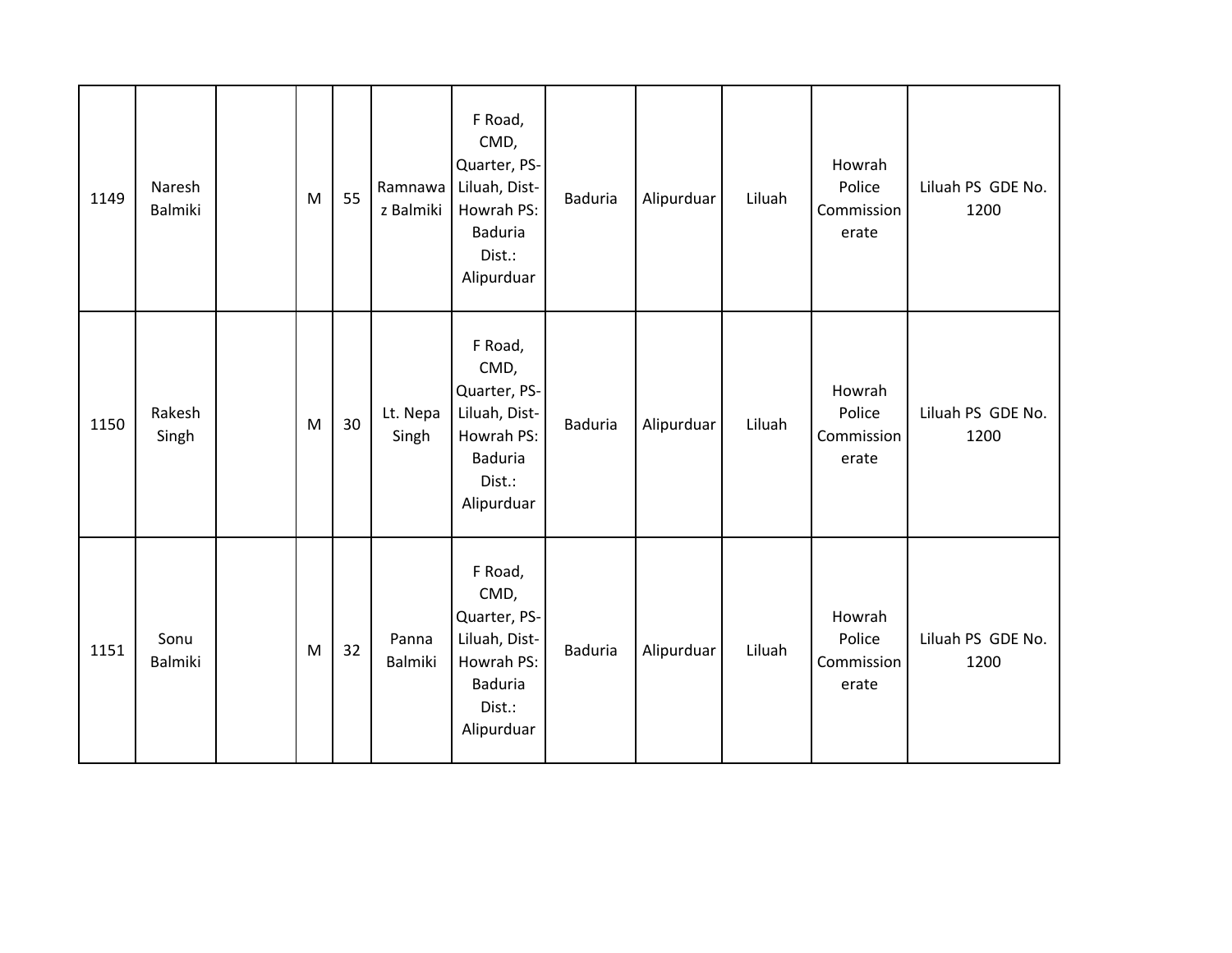| 1152 | Ankush<br><b>Balmiki</b> | M | 28 | Lt. Vabar<br>Balmiki         | F Road,<br>CMD,<br>Quarter, PS-<br>Liluah, Dist-<br>Howrah PS:<br><b>Baduria</b><br>Dist.:<br>Alipurduar | <b>Baduria</b>     | Alipurduar                              | Liluah             | Howrah<br>Police<br>Commission<br>erate | Liluah PS GDE No.<br>1200               |
|------|--------------------------|---|----|------------------------------|----------------------------------------------------------------------------------------------------------|--------------------|-----------------------------------------|--------------------|-----------------------------------------|-----------------------------------------|
| 1153 | Shib Kr<br>Majhi         | M | 40 | Lt<br>Satyanara<br>yan Majhi | PS:<br>Malipanchg<br>hara Dist.:<br>Howrah<br>Police<br>Commission<br>erate                              | Malipanchg<br>hara | Howrah<br>Police<br>Commissio<br>nerate | Malipanchg<br>hara | Howrah<br>Police<br>Commission<br>erate | Malipanchghara PS<br><b>GDE No. 823</b> |
| 1154 | Abhishek<br>Jaiswal      | M | 35 | Lt<br>Ramlakha<br>n Jaiswal  | PS:<br>Malipanchg<br>hara Dist.:<br>Howrah<br>Police<br>Commission<br>erate                              | Malipanchg<br>hara | Howrah<br>Police<br>Commissio<br>nerate | Malipanchg<br>hara | Howrah<br>Police<br>Commission<br>erate | Malipanchghara PS<br><b>GDE No. 823</b> |
| 1155 | Lalu<br>Mahato           | M | 20 | Mebalal<br>Mahato            | PS:<br>Malipanchg<br>hara Dist.:<br>Howrah<br>Police<br>Commission<br>erate                              | Malipanchg<br>hara | Howrah<br>Police<br>Commissio<br>nerate | Malipanchg<br>hara | Howrah<br>Police<br>Commission<br>erate | Malipanchghara PS<br><b>GDE No. 823</b> |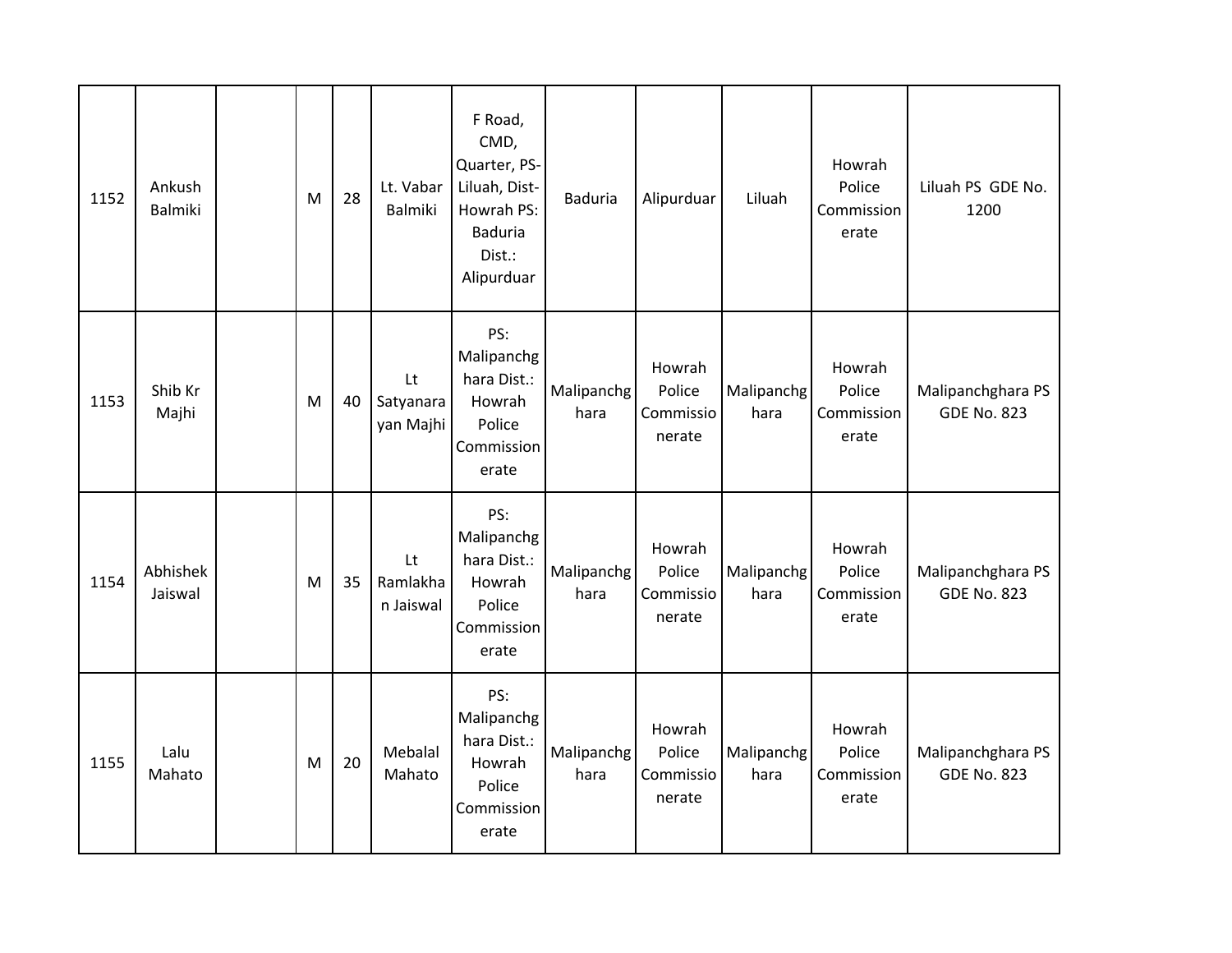| 1156 | Rahim<br>Khan     |       |   | 24 | Lt.<br>Rahaman<br>Khan     | Bahira,<br>Helupara, Ul<br>uberia                                | Basirhat                                | Sankrail | Howrah<br>Police<br>Commission<br>erate | Sankrail PS GDE No.<br>967 |
|------|-------------------|-------|---|----|----------------------------|------------------------------------------------------------------|-----------------------------------------|----------|-----------------------------------------|----------------------------|
| 1157 | Rejabul<br>Mondal | Babai |   |    | Goalm<br>Kuddush<br>Mondal | Vill-<br>Alipukur,<br>Mondal<br>Para, Bahira<br>near<br>Fatepur, | <b>Basirhat</b>                         | Sankrail | Howrah<br>Police<br>Commission<br>erate | Sankrail PS GDE No.<br>967 |
| 1158 | Sk. Noor<br>Islam |       |   |    | Lt. Sk.<br>Noor Bag        | Chunavati                                                        | Basirhat                                | Sankrail | Howrah<br>Police<br>Commission<br>erate | Sankrail PS GDE No.<br>599 |
| 1159 | Nepal<br>Mondal   |       |   | 58 | Lt. Panelu<br>Mondal       | Chandrabati                                                      | <b>Basirhat</b>                         | Sankrail | Howrah<br>Police<br>Commission<br>erate | Sankrail PS GDE No.<br>599 |
| 1160 | Md. Islam         |       |   | 60 | Md. Kalil                  | Chunavati,<br>Nabinagar                                          | <b>Basirhat</b>                         | Sankrail | Howrah<br>Police<br>Commission<br>erate | Sankrail PS GDE No.<br>599 |
| 1161 | Manoj<br>Hela     |       | M | 30 | Kalkita<br>Hela            | Dist.:<br>Howrah<br>Police<br>Commission<br>erate                | Howrah<br>Police<br>Commissio<br>nerate | Shibpur  | Howrah<br>Police<br>Commission<br>erate | Shibpur PS GDE No.<br>1107 |
| 1162 | Suraj Palai       |       | M | 28 | Gouranga<br>Palai          | Dist.:<br>Howrah<br>Police<br>Commission<br>erate                | Howrah<br>Police<br>Commissio<br>nerate | Shibpur  | Howrah<br>Police<br>Commission<br>erate | Shibpur PS GDE No.<br>1107 |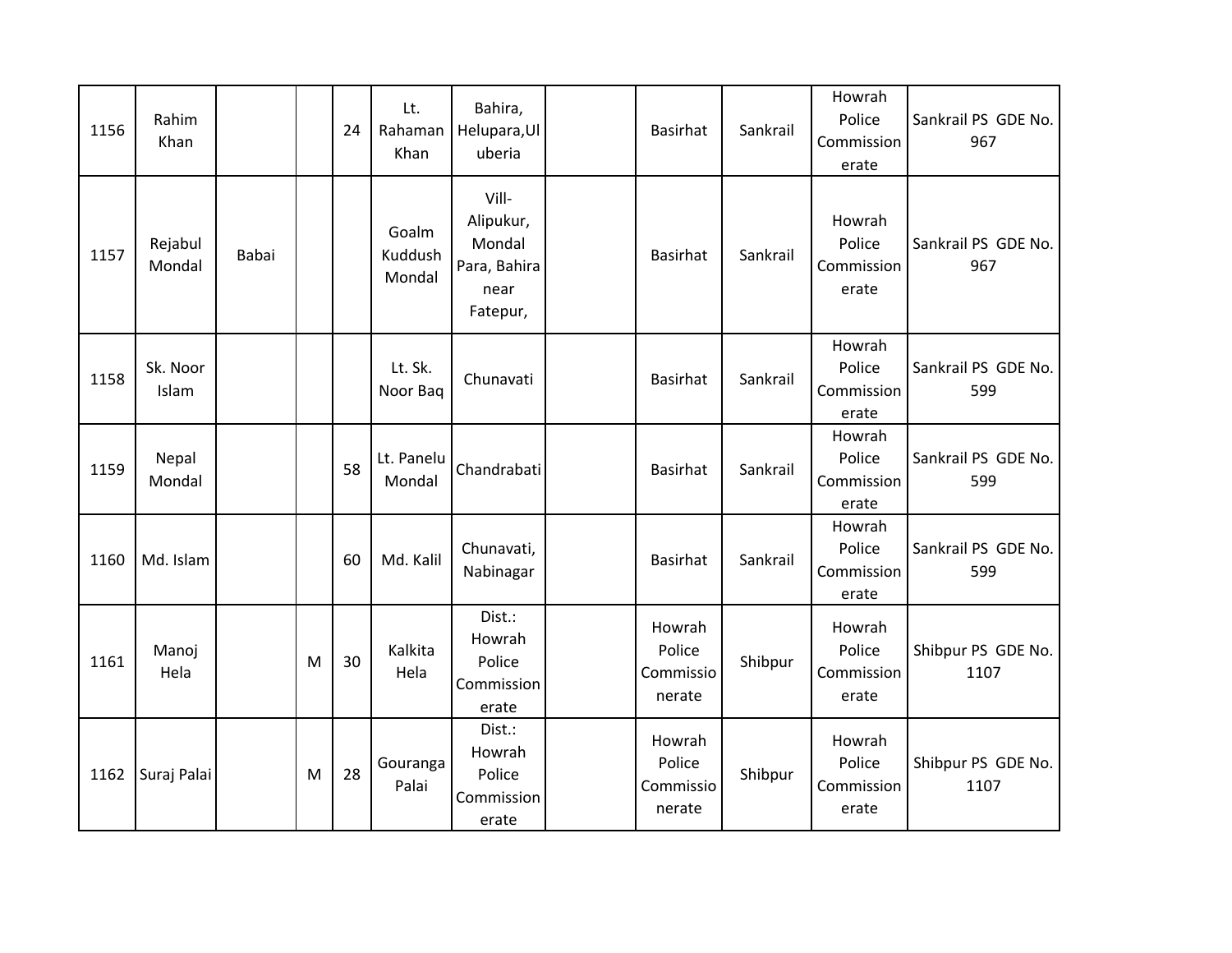| 1163 | Md. Selim             | M | 38 | Lt. Abul<br>Kalam   | Dist.:<br>Howrah<br>Police<br>Commission<br>erate                  |                     | Howrah<br>Police<br>Commissio<br>nerate | Shibpur             | Howrah<br>Police<br>Commission<br>erate | Shibpur PS GDE No.<br>1107               |
|------|-----------------------|---|----|---------------------|--------------------------------------------------------------------|---------------------|-----------------------------------------|---------------------|-----------------------------------------|------------------------------------------|
| 1164 | Md. Sahid             | M | 35 | Md. Selim           | Dist.:<br>Howrah<br>Police<br>Commission<br>erate                  |                     | Howrah<br>Police<br>Commissio<br>nerate | Shibpur             | Howrah<br>Police<br>Commission<br>erate | Shibpur PS GDE No.<br>1107               |
| 1165 | Nabab Ali             | M | 30 | Aslam Ali           | Dist.:<br>Howrah<br>Police<br>Commission<br>erate                  |                     | Howrah<br>Police<br>Commissio<br>nerate | Shibpur             | Howrah<br>Police<br>Commission<br>erate | Shibpur PS GDE No.<br>1107               |
| 1166 | Md.<br>Parvez<br>Alam | M | 32 | Md. Aslam           | Dist.:<br>Howrah<br>Police<br>Commission<br>erate                  |                     | Howrah<br>Police<br>Commissio<br>nerate | Shibpur             | Howrah<br>Police<br>Commission<br>erate | Shibpur PS GDE No.<br>1107               |
| 1167 | Toufik Sk             |   | 28 | Anar Ali<br>Sk.     | Munshirhat<br>PS:<br>Jagatballavp<br>ore Dist.:<br>Howrah<br>Rural | Jagatballav<br>pore | Howrah<br>Rural                         | Jagatballav<br>pore | Howrah<br>Rural                         | Jagatballavpore PS<br><b>GDE No. 843</b> |
| 1168 | Santosh<br>Gorain     | M | 45 | Lt. Budhu<br>Gorain | Ropo more<br>PS: Joypur<br>Dist.:<br>Purulia                       | Joypur              | Purulia                                 | Joypur              | Purulia                                 | Joypur PS GDE No.<br>492                 |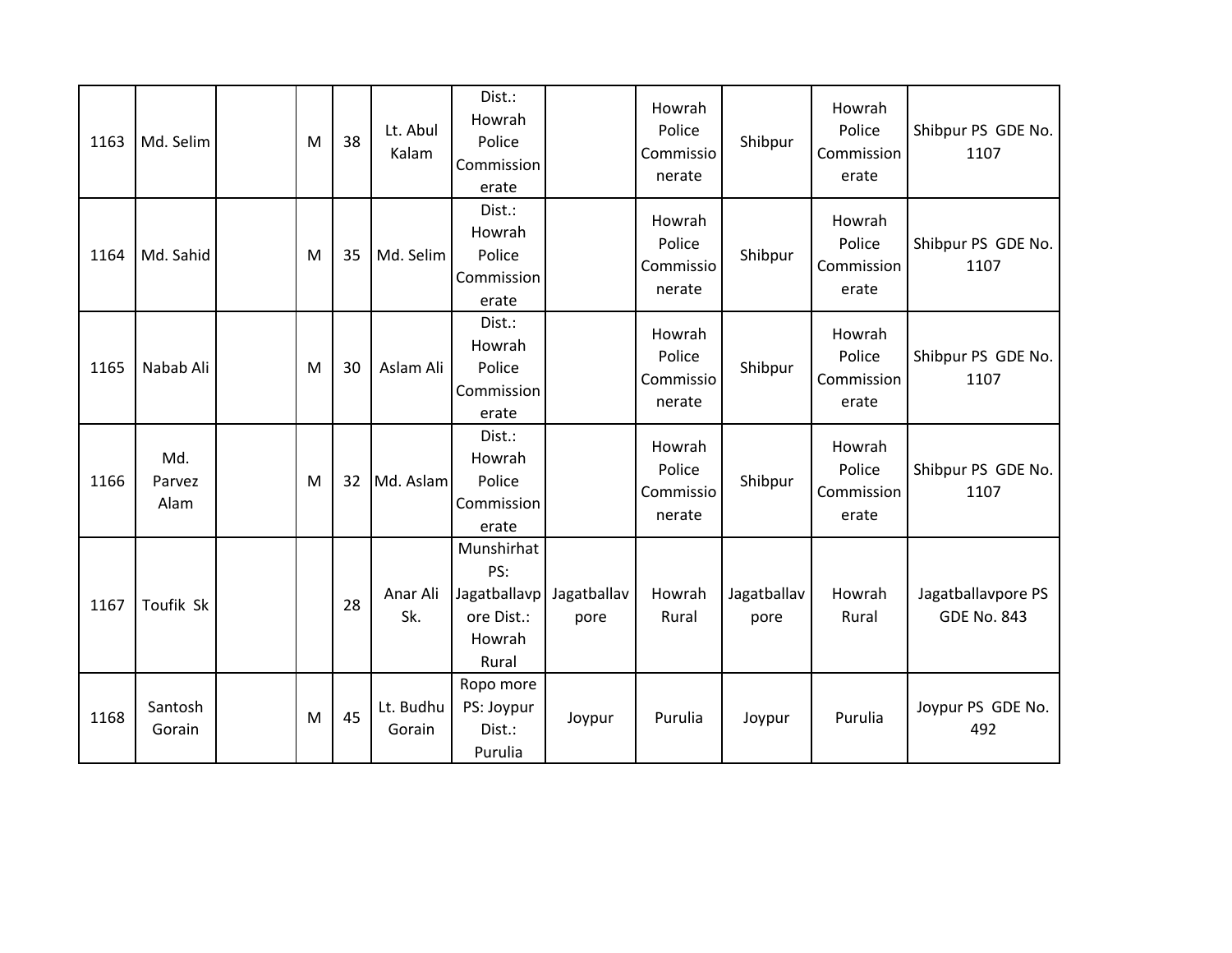| 1169 | Rajendran<br>ath<br>Mahato | M | 54 | Kedar<br>Mahato            | Dumurdih<br>More PS:<br>Joypur Dist.:<br>Purulia                                                          | Joypur | Purulia         | Joypur | Purulia         | Joypur PS GDE No.<br>650 |
|------|----------------------------|---|----|----------------------------|-----------------------------------------------------------------------------------------------------------|--------|-----------------|--------|-----------------|--------------------------|
| 1170 | Sabir Sek                  | M | 32 | Noor<br>Mahamm<br>ad Sek   | Kathaltard<br>PS: Joypur<br>Dist.:<br>Purulia                                                             | Joypur | Purulia         | Joypur | Purulia         | Joypur PS GDE No.<br>663 |
| 1171 | Shaktiman<br>Kalindi       | M | 25 | Subash<br>Kalindi          | Kathaltard<br>PS: Joypur<br>Dist.:<br>Purulia                                                             | Joypur | Purulia         | Joypur | Purulia         | Joypur PS GDE No.<br>663 |
| 1172 | Tirath<br>Mahato           | M | 42 | Lt.<br>Prafullya<br>Mahato | Kathaltard<br>PS: Joypur<br>Dist.:<br>Purulia                                                             | Joypur | Purulia         | Joypur | Purulia         | Joypur PS GDE No.<br>673 |
| 1173 | Chiranjit<br>Saha          | M | 30 | Prasanta<br>Saha           | Vill.-Amta<br>Ruidaspara,<br>$P.O + PS.$ -<br>Amta, Dist.-<br>Howra PS:<br>Amta Dist.:<br>Howrah<br>Rural | Amta   | Howrah<br>Rural | Penro  | Howrah<br>Rural | Penro PS GDE No.<br>659  |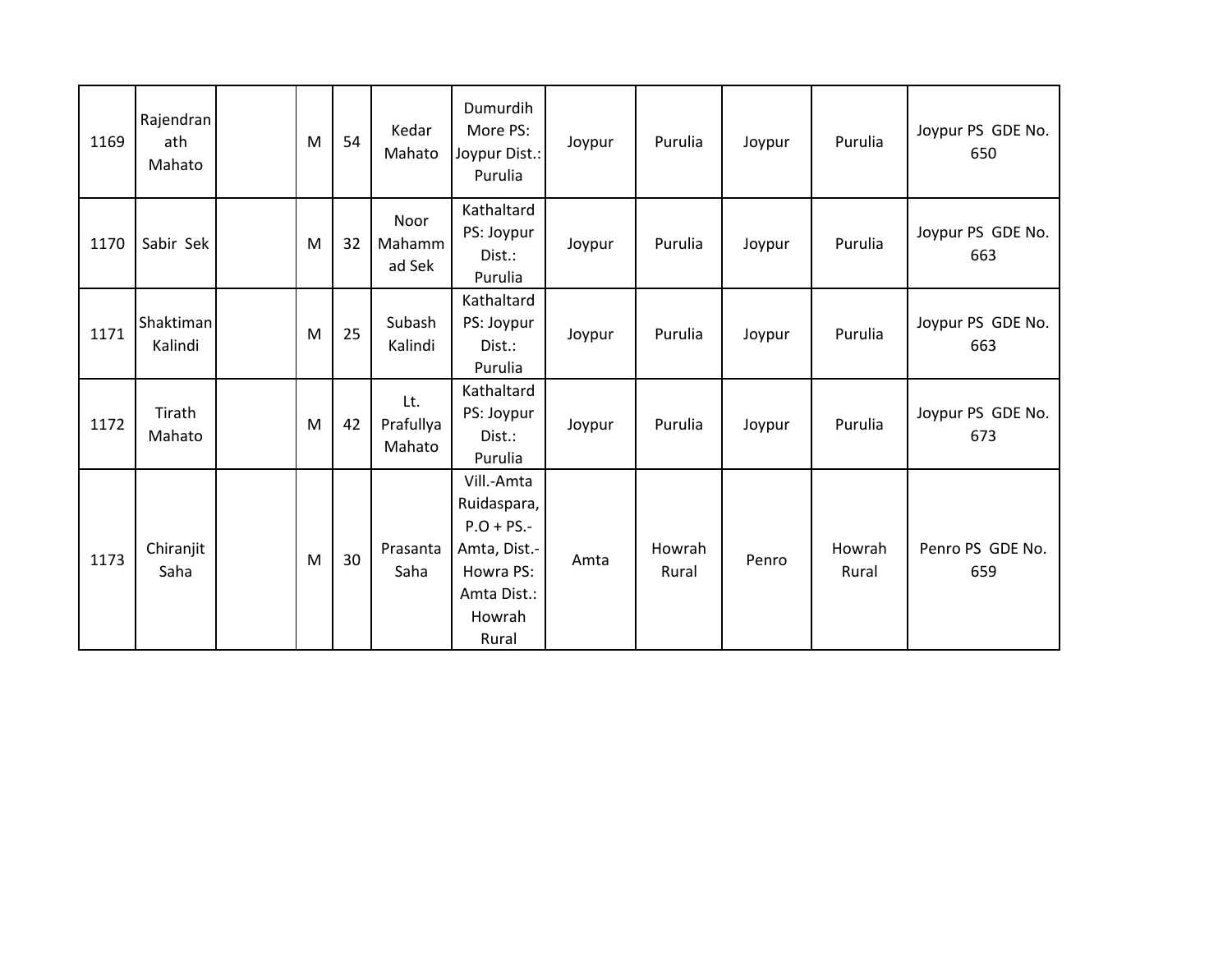| 1174 | Shital<br>Bakuli         | ${\sf M}$ | 52 | Lt.<br>Gauranga<br>Bakuli | Vill.-<br>Najarkha<br>Bakulipara,<br>PS.-Penro,<br>Dist.-<br>Howrah PS:<br>Penro Dist.:<br>Howrah<br>Rural | Penro    | Howrah<br>Rural | Penro    | Howrah<br>Rural | Penro PS GDE No.<br>685    |
|------|--------------------------|-----------|----|---------------------------|------------------------------------------------------------------------------------------------------------|----------|-----------------|----------|-----------------|----------------------------|
| 1175 | Ashis<br>Maity           | M         | 28 | Amalendu<br>Maity         | Vill-<br>Bargram, PS-<br>Shyampur,<br>Howrah PS:<br>Shyampur<br>Dist.:<br>Howrah<br>Rural                  | Shyampur | Howrah<br>Rural | Shyampur | Howrah<br>Rural | Shyampur PS GDE<br>No. 260 |
| 1176 | Biman<br>Chakrabor<br>ty | M         | 30 | Gopal<br>Chakrabor<br>ty  | Vill-<br>Bargram, PS-<br>Shyampur,<br>Howrah PS:<br>Shyampur<br>Dist.:<br>Howrah<br>Rural                  | Shyampur | Howrah<br>Rural | Shyampur | Howrah<br>Rural | Shyampur PS GDE<br>No. 260 |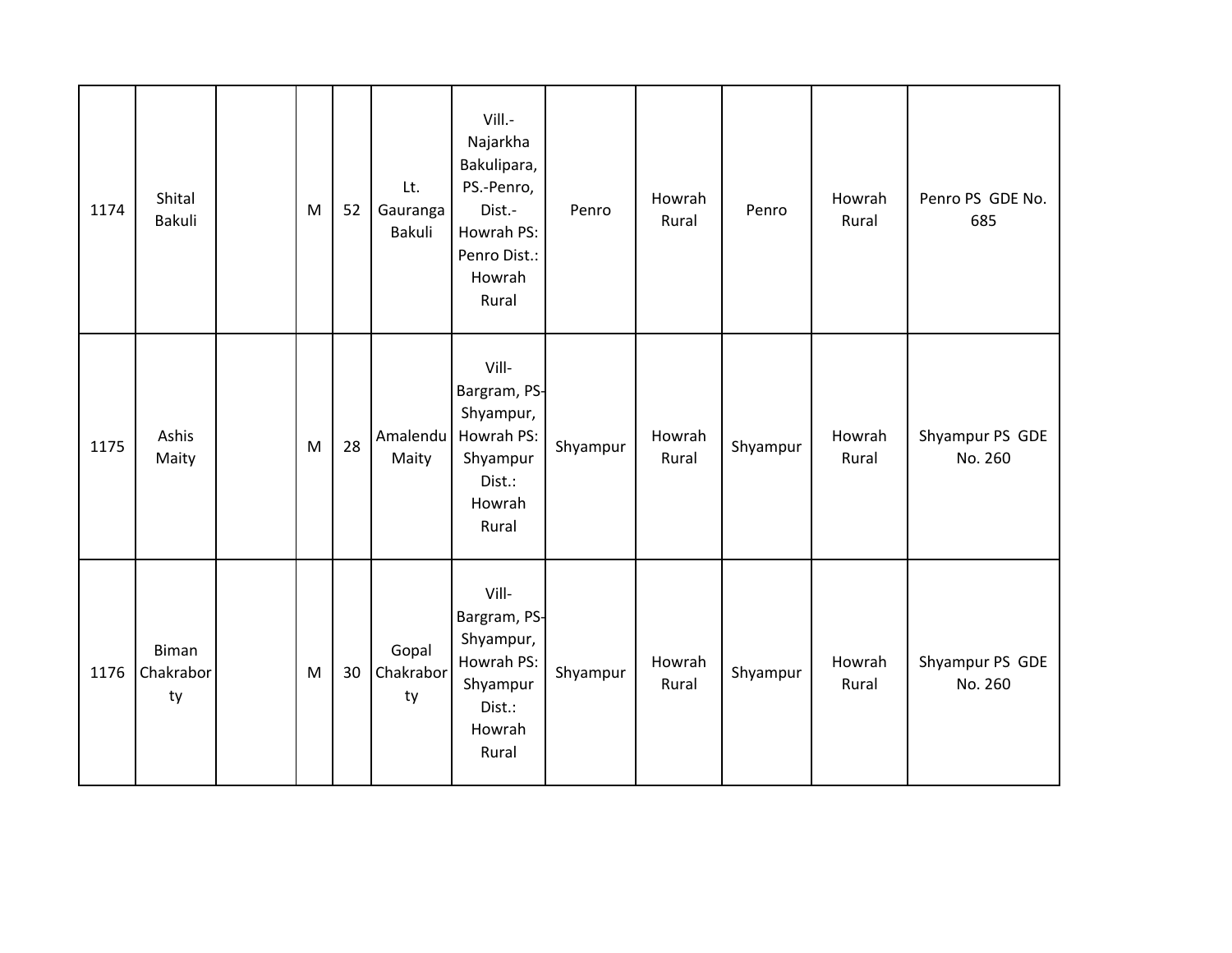| 1177 | Mrinmoy<br>Chakrabor<br>ty    | $\mathsf{M}% _{T}=\mathsf{M}_{T}\!\left( a,b\right) ,\ \mathsf{M}_{T}=\mathsf{M}_{T}\!\left( a,b\right) ,$ | 25 | Tapan<br>Chakrabor<br>ty    | Vill-<br>Bargram, PS-<br>Shyampur,<br>Howrah PS:<br>Shyampur<br>Dist.:<br>Howrah<br>Rural          | Shyampur | Howrah<br>Rural | Shyampur | Howrah<br>Rural | Shyampur PS GDE<br>No. 260 |
|------|-------------------------------|------------------------------------------------------------------------------------------------------------|----|-----------------------------|----------------------------------------------------------------------------------------------------|----------|-----------------|----------|-----------------|----------------------------|
| 1178 | Mujibar<br>Rahaman<br>Mallick | M                                                                                                          | 27 | Mahamm<br>at Ali<br>Mallick | Vill-<br>Bargarchum<br>uk, PS-<br>Shyampur,<br>Howrah PS:<br>Shyampur<br>Dist.:<br>Howrah<br>Rural | Shyampur | Howrah<br>Rural | Shyampur | Howrah<br>Rural | Shyampur PS GDE<br>No. 806 |
| 1179 | Sk<br>Samarul                 | M                                                                                                          | 18 | Sk<br>Sekender              | Vill-<br>Bhagabanpu<br>r, PS-<br>Shyampur,<br>Howrah PS:<br>Shyampur<br>Dist.:<br>Howrah<br>Rural  | Shyampur | Howrah<br>Rural | Shyampur | Howrah<br>Rural | Shyampur PS GDE<br>No. 806 |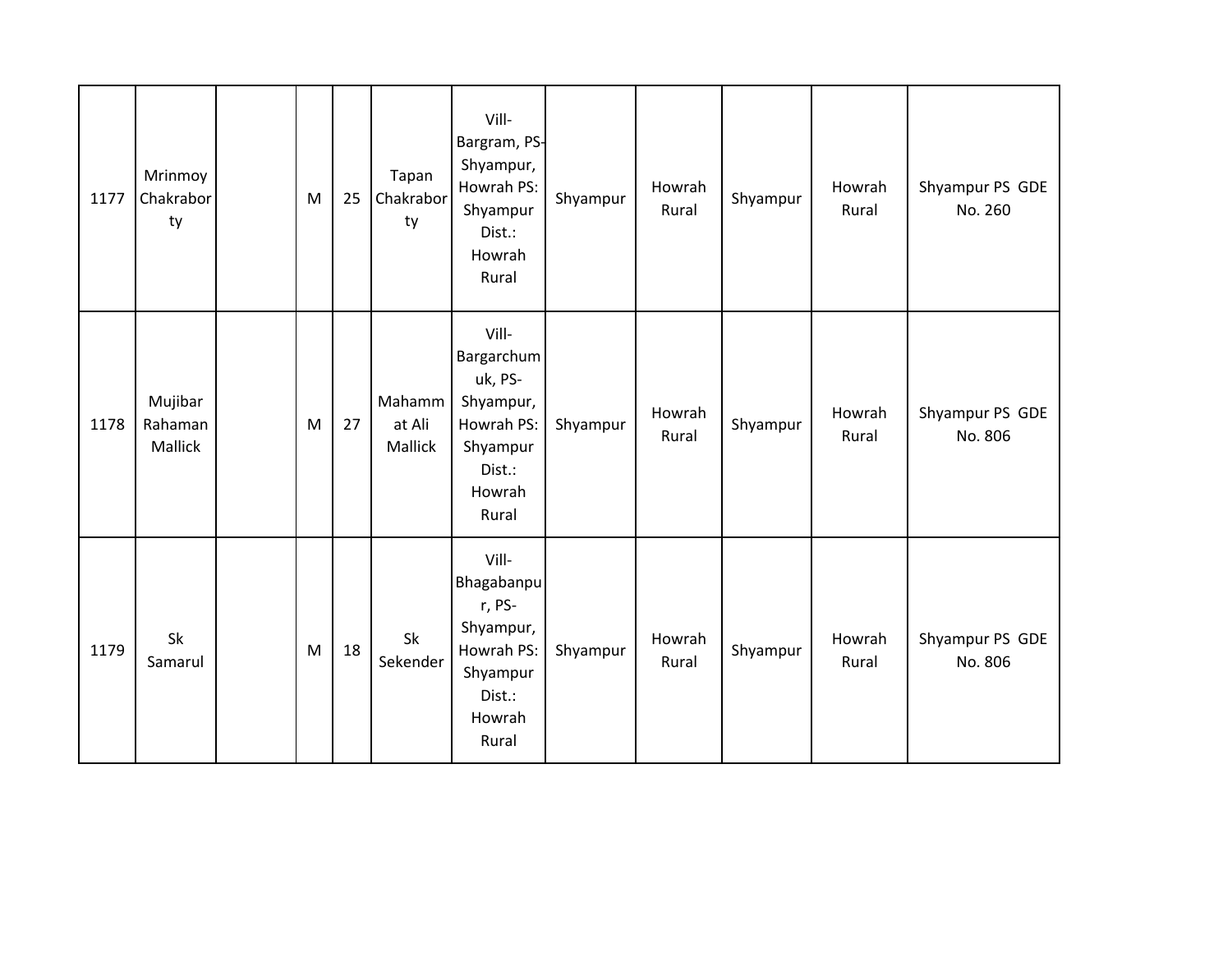| 1180 | Mantasur<br>Rahaman<br>Molla | M | 19 | Rabiyal<br>Molla     | Vill-<br>Bhagabanpu<br>r, PS-<br>Shyampur,<br>Howrah PS:<br>Shyampur<br>Dist.:<br>Howrah<br>Rural                             | Shyampur | Howrah<br>Rural | Shyampur           | Howrah<br>Rural | Shyampur PS GDE<br>No. 806              |
|------|------------------------------|---|----|----------------------|-------------------------------------------------------------------------------------------------------------------------------|----------|-----------------|--------------------|-----------------|-----------------------------------------|
| 1181 | Sk Maidul                    | M | 32 | Sk<br>Keyamat<br>Ali | Vill-<br>Bhagabanpu<br>r, PS-<br>Shyampur,<br>Howrah PS:<br>Shyampur<br>Dist.:<br>Howrah<br>Rural                             | Shyampur | Howrah<br>Rural | Shyampur           | Howrah<br>Rural | Shyampur PS GDE<br>No. 806              |
| 1182 | Saheb<br>Samanta             | M | 32 | ath<br>Samanta       | Vill-<br>Shibanipur,<br>PS-U.N.Pur,<br>Shambhun Dist-Howrah Udaynaraya<br>PS:<br>Udaynaraya<br>npur Dist.:<br>Howrah<br>Rural | npur     | Howrah<br>Rural | Udaynaraya<br>npur | Howrah<br>Rural | Udaynarayanpur PS<br><b>GDE No. 632</b> |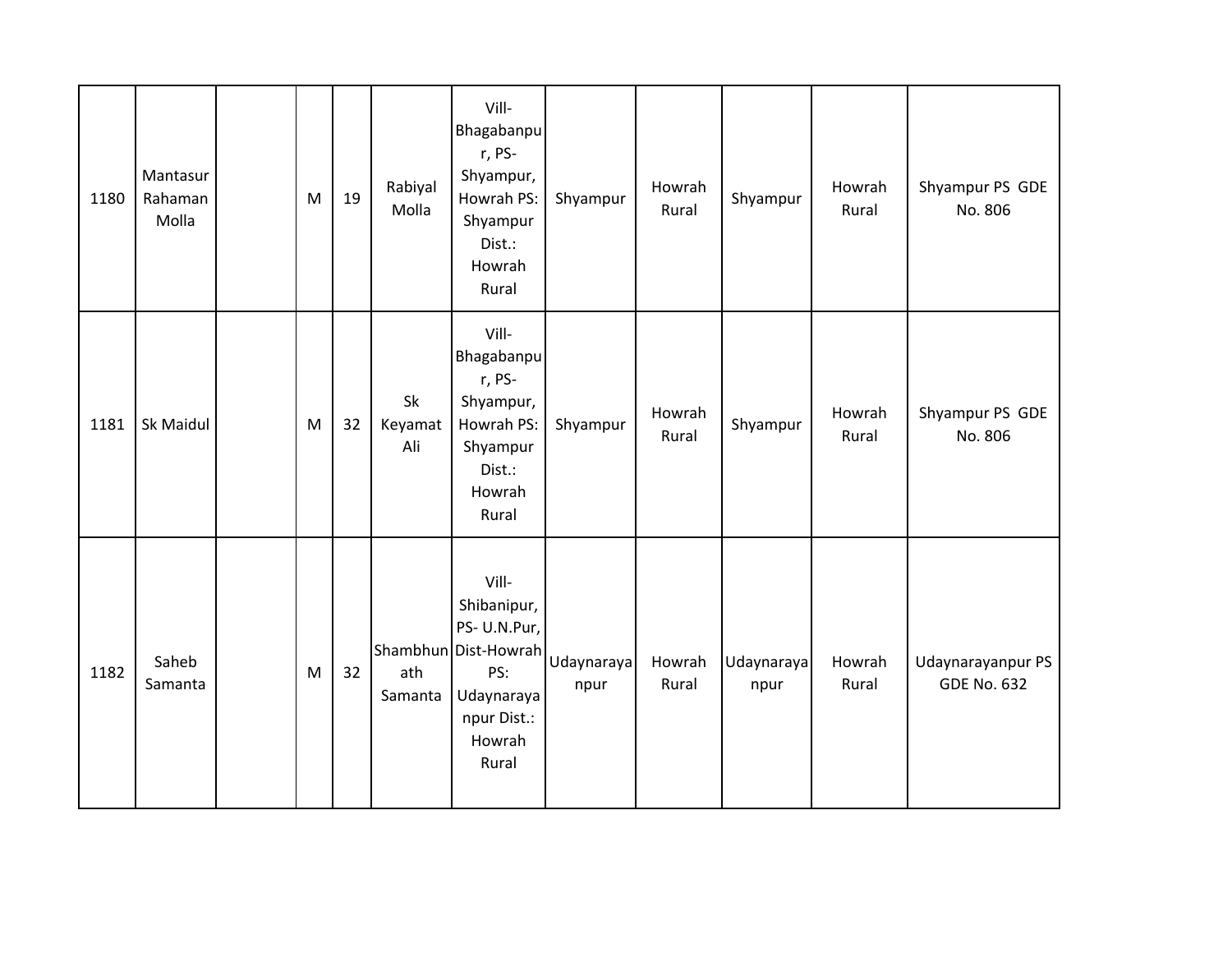| 1183 | Ranit<br>Polley | M | 18 | Sunil<br>Polley | Vill-<br>Pancharul,<br>PS-U.N.Pur,<br>Dist-Howrah Udaynaraya<br>Udaynaraya<br>npur Dist.:<br>Howrah<br>Rural | npur               | Howrah<br>Rural | Udaynaraya<br>npur | Howrah<br>Rural | Udaynarayanpur PS<br><b>GDE No. 632</b> |
|------|-----------------|---|----|-----------------|--------------------------------------------------------------------------------------------------------------|--------------------|-----------------|--------------------|-----------------|-----------------------------------------|
| 1184 | Sabin Das       | M | 33 | Sital Das       | Vill-<br>Pancharul,<br>PS-U.N.Pur,<br>Dist-Howrah<br>PS:<br>Udaynaraya<br>npur Dist.:<br>Howrah<br>Rural     | Udaynaraya<br>npur | Howrah<br>Rural | Udaynaraya<br>npur | Howrah<br>Rural | Udaynarayanpur PS<br><b>GDE No. 632</b> |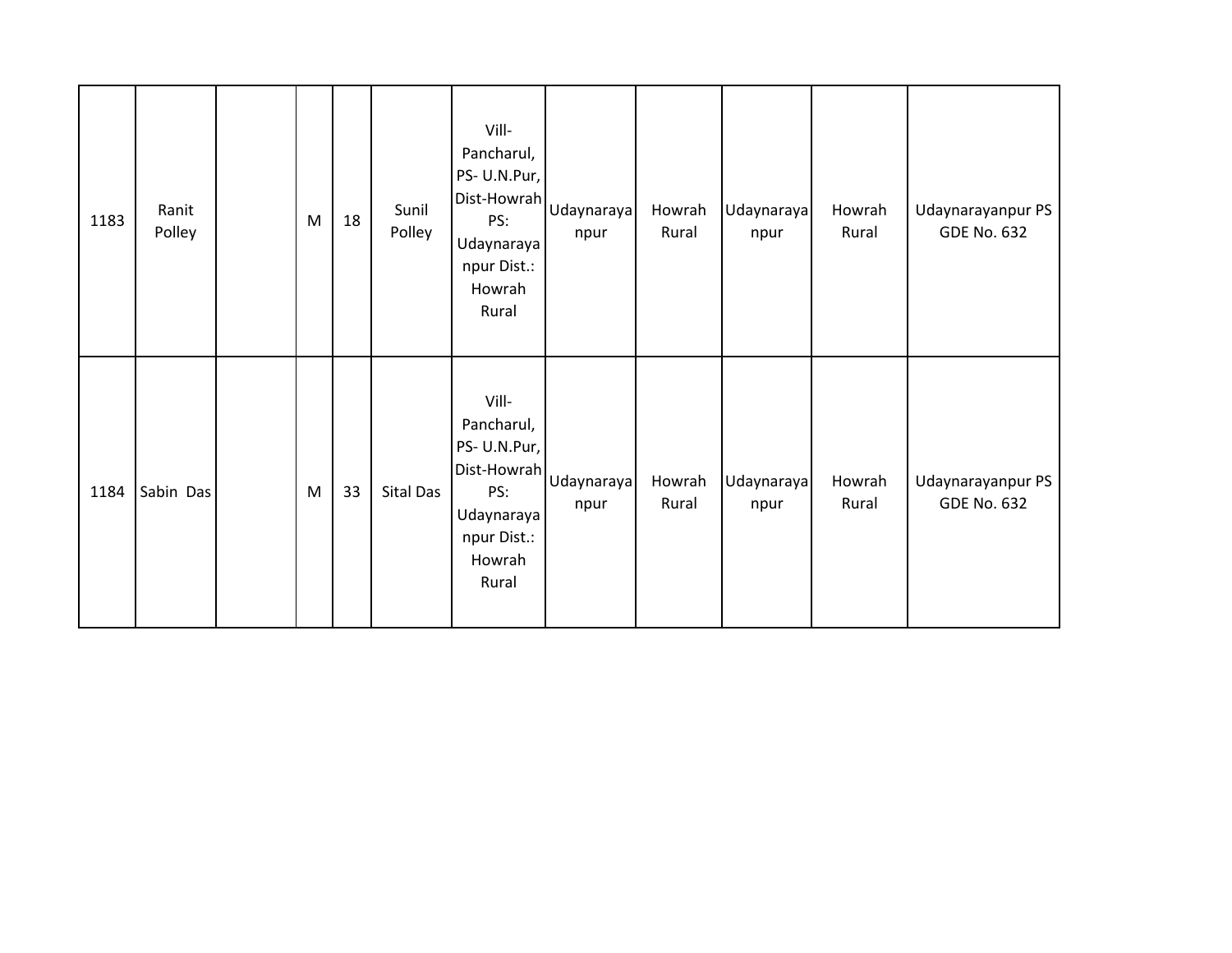| 1185 | Sk Bablu        | M           | Lt. Sk.<br>Mohor | Kalinagar<br>Paschimpar<br>a, PO-<br>Jagadishpur,<br>Uluberia,<br>PS: Uluberia<br>Dist.:<br>Howrah<br>Rural | Uluberia | Howrah<br>Rural | Uluberia | Howrah<br>Rural | Uluberia PS GDE<br>No. 980 |
|------|-----------------|-------------|------------------|-------------------------------------------------------------------------------------------------------------|----------|-----------------|----------|-----------------|----------------------------|
| 1186 | Sk Jafar        | M           | Sk Jabbar        | Hatkaliganj<br>Mousumipa<br>ra, PS-<br>Uluberia,<br>Howrah PS:<br>Uluberia<br>Dist.:<br>Howrah<br>Rural     | Uluberia | Howrah<br>Rural | Uluberia | Howrah<br>Rural | Uluberia PS GDE<br>No. 980 |
| 1187 | Jabeda<br>Begum | $\mathsf F$ | Sk Selim         | Hatkaliganj<br>Mousumipa<br>ra, PS-<br>Uluberia,<br>Howrah PS:<br>Uluberia<br>Dist.:<br>Howrah<br>Rural     | Uluberia | Howrah<br>Rural | Uluberia | Howrah<br>Rural | Uluberia PS GDE<br>No. 980 |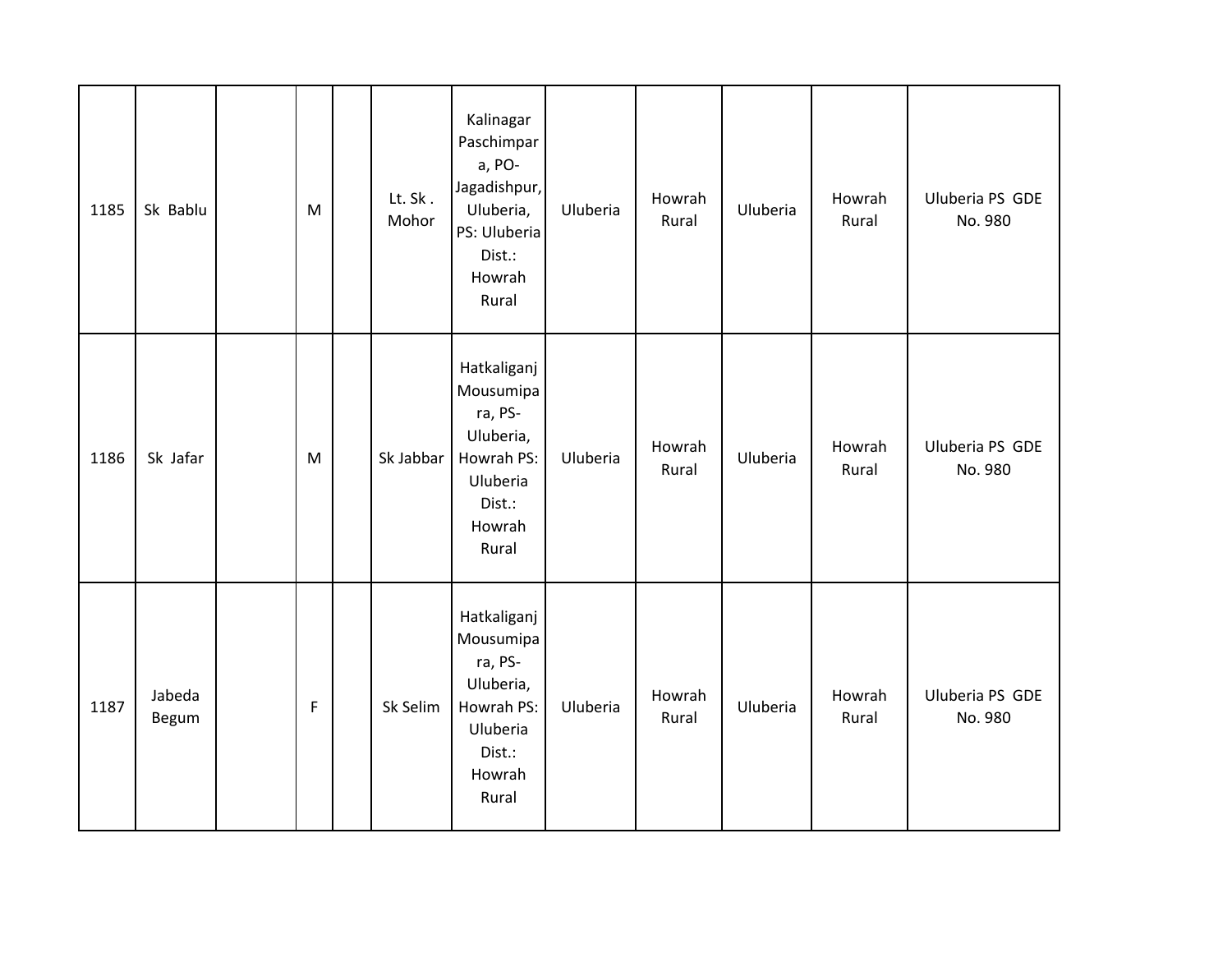| 1188 | Minhaj Sk        | M | 42 | Saijuddin<br>Sk     | <b>NOWDAPAR</b><br>A PS:<br>Daulatabad<br>Dist.:<br>Murshidaba<br>$\sf d$ | Daulatabad | Murshidab<br>ad | Islampore | Murshidaba<br>d | Islampore PS GDE<br>No. 761 |
|------|------------------|---|----|---------------------|---------------------------------------------------------------------------|------------|-----------------|-----------|-----------------|-----------------------------|
| 1189 | <b>Mainul Sk</b> | M |    | Mojamme<br>I Sk     | <b>NOWDAPAR</b><br>A PS:<br>Daulatabad<br>Dist.:<br>Murshidaba<br>d       | Daulatabad | Murshidab<br>ad | Islampore | Murshidaba<br>d | Islampore PS GDE<br>No. 761 |
| 1190 | Sabir<br>Hossain | M |    | Najril<br>Hossain   | <b>NOWDAPAR</b><br>A PS:<br>Daulatabad<br>Dist.:<br>Murshidaba<br>d       | Daulatabad | Murshidab<br>ad | Islampore | Murshidaba<br>d | Islampore PS GDE<br>No. 761 |
| 1191 | Abbas Ali        | M |    | Yeakub Ali          | <b>NASHIYATP</b><br>ARA PS:<br>Islampore<br>Dist.:<br>Murshidaba<br>d     | Islampore  | Murshidab<br>ad | Islampore | Murshidaba<br>d | Islampore PS GDE<br>No. 724 |
| 1192 | Amamul<br>Sarkar | M |    | Faimuddin<br>Sarkar | <b>NASHIYATP</b><br>ARA PS:<br>Islampore<br>Dist.:<br>Murshidaba<br>d     | Islampore  | Murshidab<br>ad | Islampore | Murshidaba<br>d | Islampore PS GDE<br>No. 724 |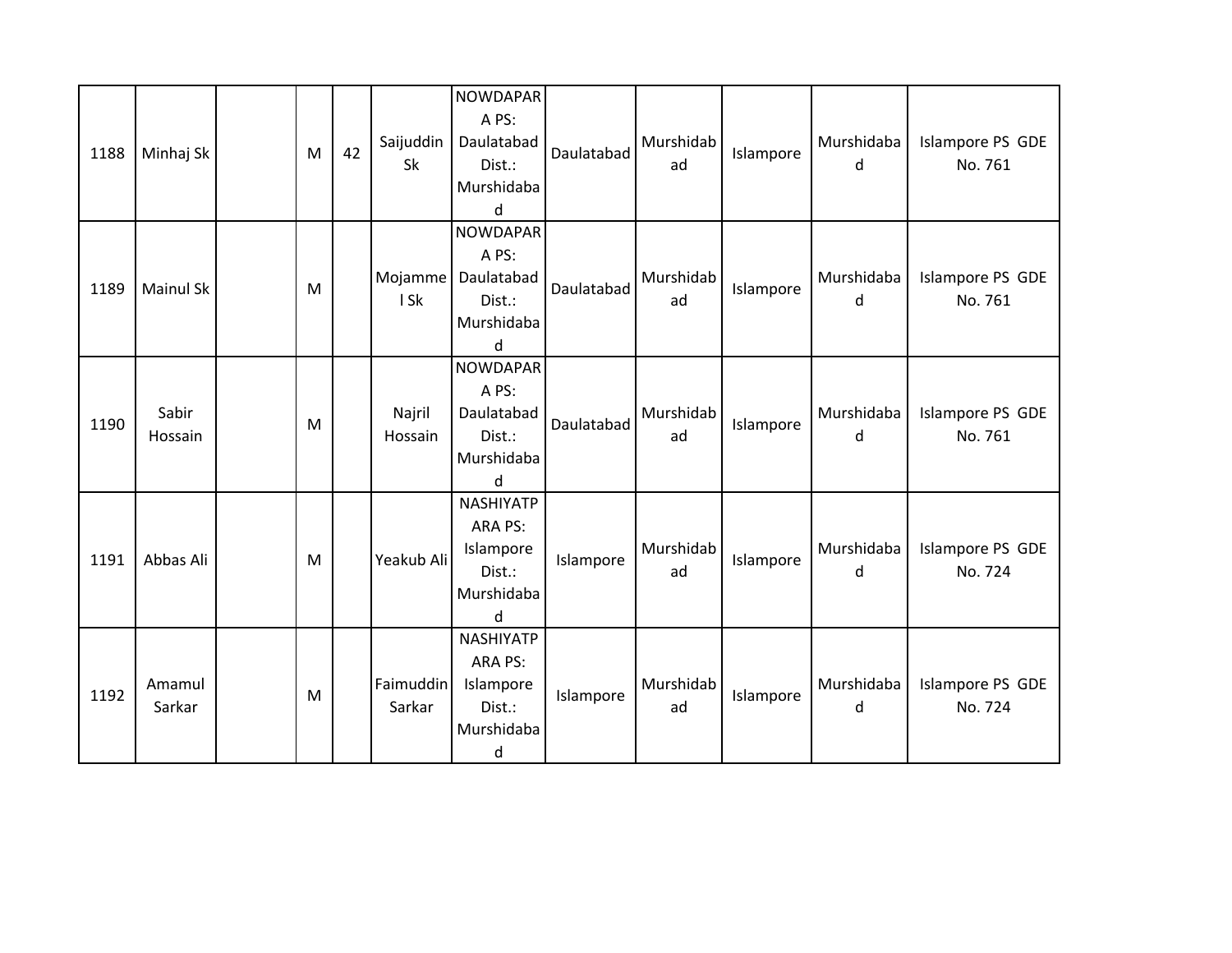| 1193 | Kawsar Sk         | ${\sf M}$ | Najrul Sk          | <b>NASHIYATP</b><br>ARA PS:<br>Islampore<br>Dist.:<br>Murshidaba<br>d                    | Islampore  | Murshidab<br>ad | Islampore | Murshidaba<br>d | Islampore PS GDE<br>No. 724                                   |
|------|-------------------|-----------|--------------------|------------------------------------------------------------------------------------------|------------|-----------------|-----------|-----------------|---------------------------------------------------------------|
| 1194 | Piyarul Sk        | M         | Abdur<br>Rashid Sk | <b>SAWRATALA</b><br>PS:<br>Daulatabad<br>Dist.:<br>Murshidaba<br>d                       | Daulatabad | Murshidab<br>ad | Islampore | Murshidaba<br>d | Islampore PS GDE<br>No. 761                                   |
| 1195 | Abbas Ali         |           | Mehoraj<br>Ali     | Of Gadang-<br>1, Kathapara<br>PS DPG Dist<br>JPG PS:<br>Dhubguri<br>Dist.:<br>Jalpaiguri | Dhubguri   | Jalpaiguri      | Dhubguri  | Jalpaiguri      | Dhubguri PS GDE<br>No. 1067                                   |
| 1196 | Ganesh<br>Chhetri | M         | Gabin<br>Chhetri   |                                                                                          |            | <b>Basirhat</b> | Malbazar  | Jalpaiguri      | Malbazar PS GDE<br>No. 738                                    |
| 1197 | Sisir Roy         | M         | <b>Tilak Roy</b>   |                                                                                          |            | <b>Basirhat</b> | Malbazar  | Jalpaiguri      | <b>Malbazar PS</b><br>Outpost Kranti OP<br><b>GDE No. 432</b> |
| 1198 | Ashim<br>Roy      | M         | Lt. Tapan<br>Roy   |                                                                                          |            | <b>Basirhat</b> | Malbazar  | Jalpaiguri      | Malbazar PS<br>Outpost Kranti OP<br><b>GDE No. 432</b>        |
| 1199 | Basanta<br>Roy    | M         | Khagen<br>Roy      |                                                                                          |            | <b>Basirhat</b> | Malbazar  | Jalpaiguri      | <b>Malbazar PS</b><br>Outpost Kranti OP<br><b>GDE No. 432</b> |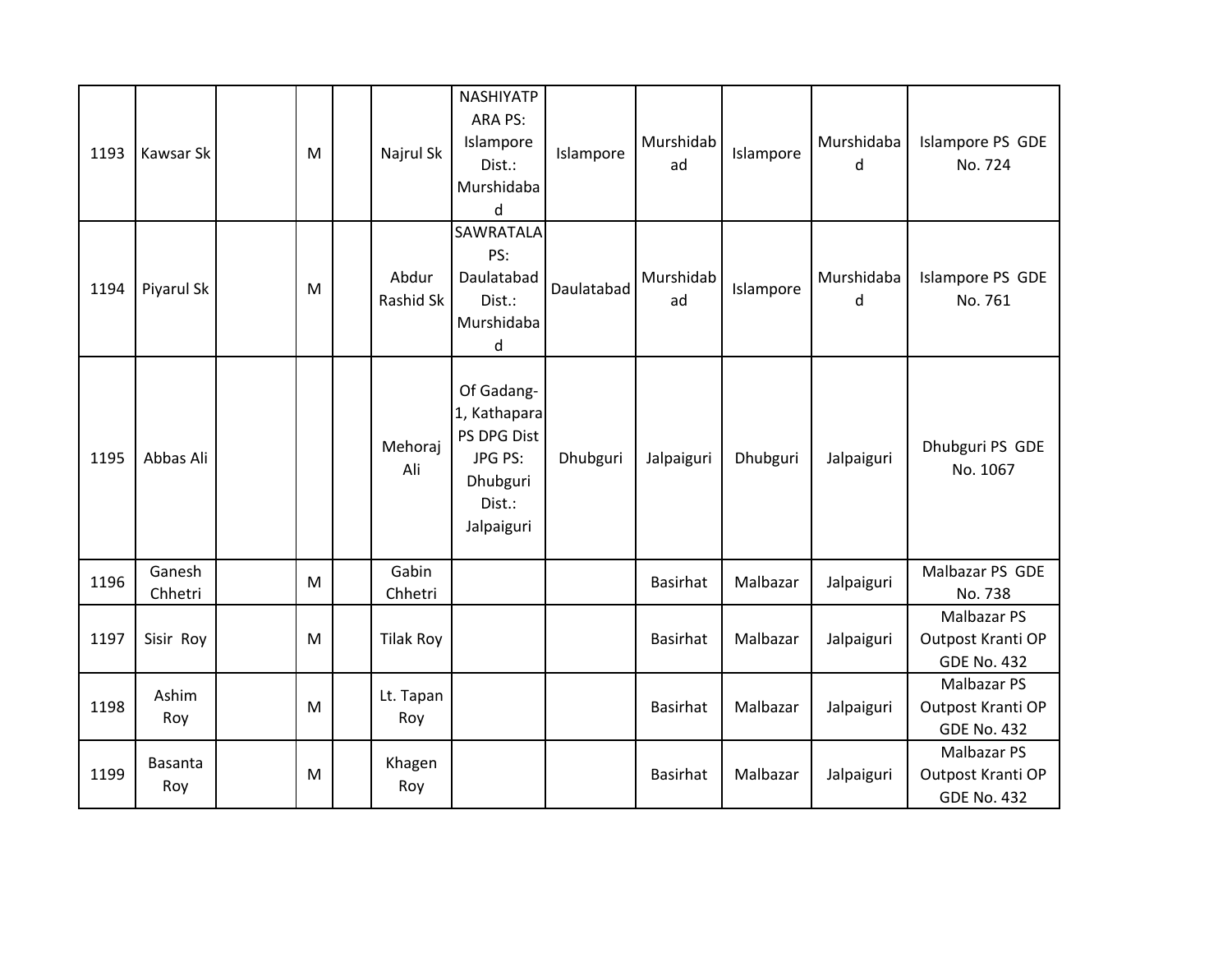| 1200 | Kamal<br>Roy    | M |    | Bikash<br>Roy       |                                                                                                            |           | Basirhat   | Malbazar  | Jalpaiguri | Malbazar PS<br>Outpost Kranti OP<br><b>GDE No. 432</b> |
|------|-----------------|---|----|---------------------|------------------------------------------------------------------------------------------------------------|-----------|------------|-----------|------------|--------------------------------------------------------|
| 1201 | Abhay<br>Singh  | M |    | Jogesh Ch.<br>Singh |                                                                                                            |           | Basirhat   | Malbazar  | Jalpaiguri | Malbazar PS<br>Outpost Kranti OP<br><b>GDE No. 432</b> |
| 1202 | Ujjal<br>Mandal | M | 42 | Sujindra<br>Mandal  | Churabhand<br>ar, PS-<br>Maynaguri,<br>Dist-<br>Jalpaiguri<br>PS:<br>Moynaguri<br>Dist.:<br>Jalpaiguri     | Moynaguri | Jalpaiguri | Moynaguri | Jalpaiguri | Moynaguri PS GDE<br>No. 820                            |
| 1203 | Dipak Roy       | M | 50 | Goshai<br>Roy       | Dakshin<br>Khagrabari,<br>PS-<br>Maynaguri,<br>Dist-<br>Jalpaigur PS:<br>Moynaguri<br>Dist.:<br>Jalpaiguri | Moynaguri | Jalpaiguri | Moynaguri | Jalpaiguri | Moynaguri PS GDE<br>No. 820                            |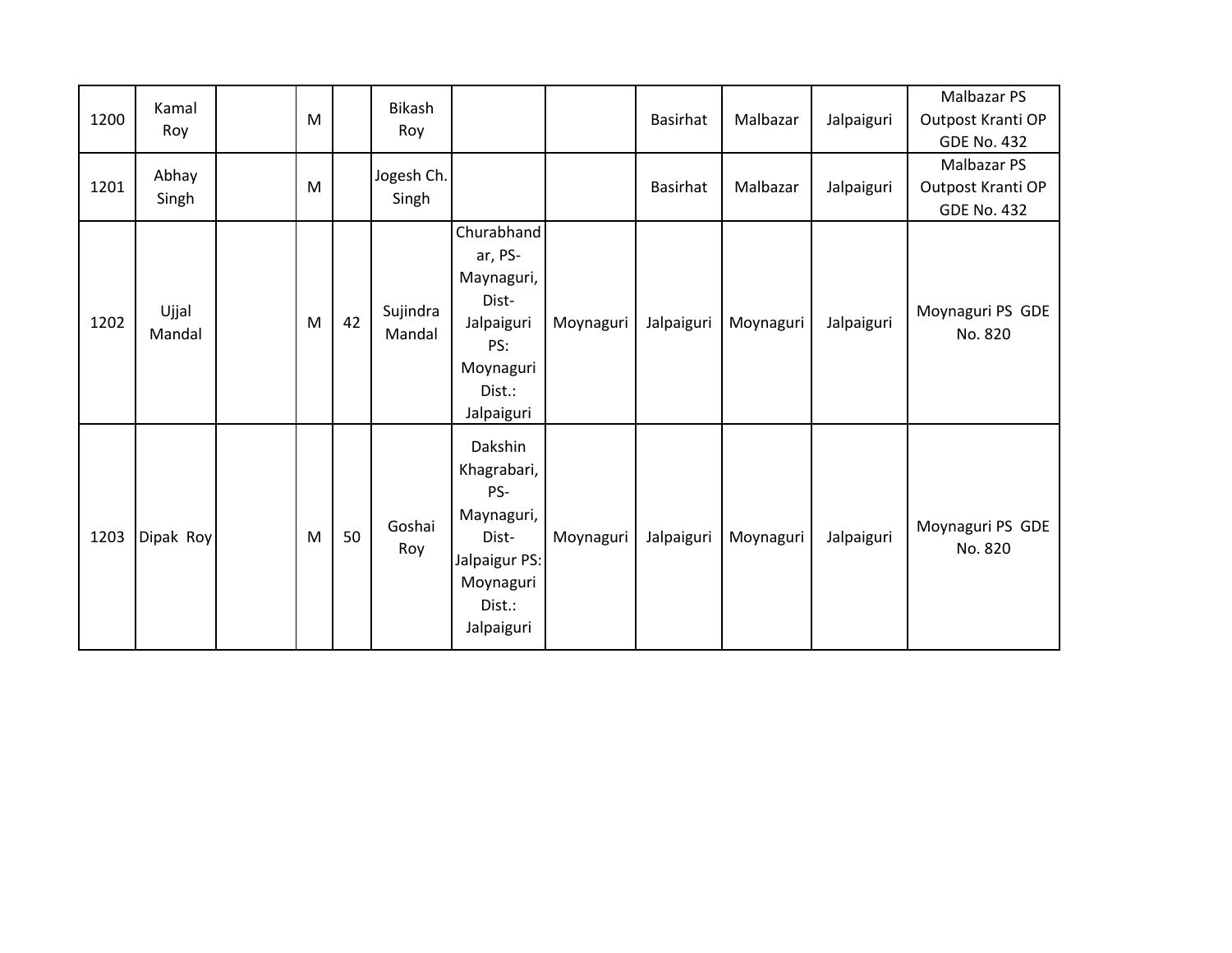| 1204 | Bablu Roy         | M         | 44 | Putu Roy                 | Uttar<br>Madhabdan<br>ga, PS-<br>Maynaguri,<br>Dist-<br>Jalpaiguri<br>PS:<br>Moynaguri<br>Dist.:<br>Jalpaiguri | Moynaguri | Jalpaiguri | Moynaguri | Jalpaiguri | Moynaguri PS GDE<br>No. 820 |
|------|-------------------|-----------|----|--------------------------|----------------------------------------------------------------------------------------------------------------|-----------|------------|-----------|------------|-----------------------------|
| 1205 | Subal<br>Adhikary | ${\sf M}$ | 50 | Gouranga<br>Adhikary     | Churabhand<br>ar, Ps-<br>Maynaguri,<br>Dist-<br>Jalpaiguri<br>PS:<br>Moynaguri<br>Dist.:<br>Jalpaiguri         | Moynaguri | Jalpaiguri | Moynaguri | Jalpaiguri | Moynaguri PS GDE<br>No. 820 |
| 1206 | Manik<br>Das      | M         | 35 | Jogendra<br>Kumar<br>Das | Dakshin<br>Barogila,<br>Amguri, Ps-<br>Maynaguri,<br>Dist-Jal PS:<br>Moynaguri<br>Dist.:<br>Jalpaiguri         | Moynaguri | Jalpaiguri | Moynaguri | Jalpaiguri | Moynaguri PS GDE<br>No. 805 |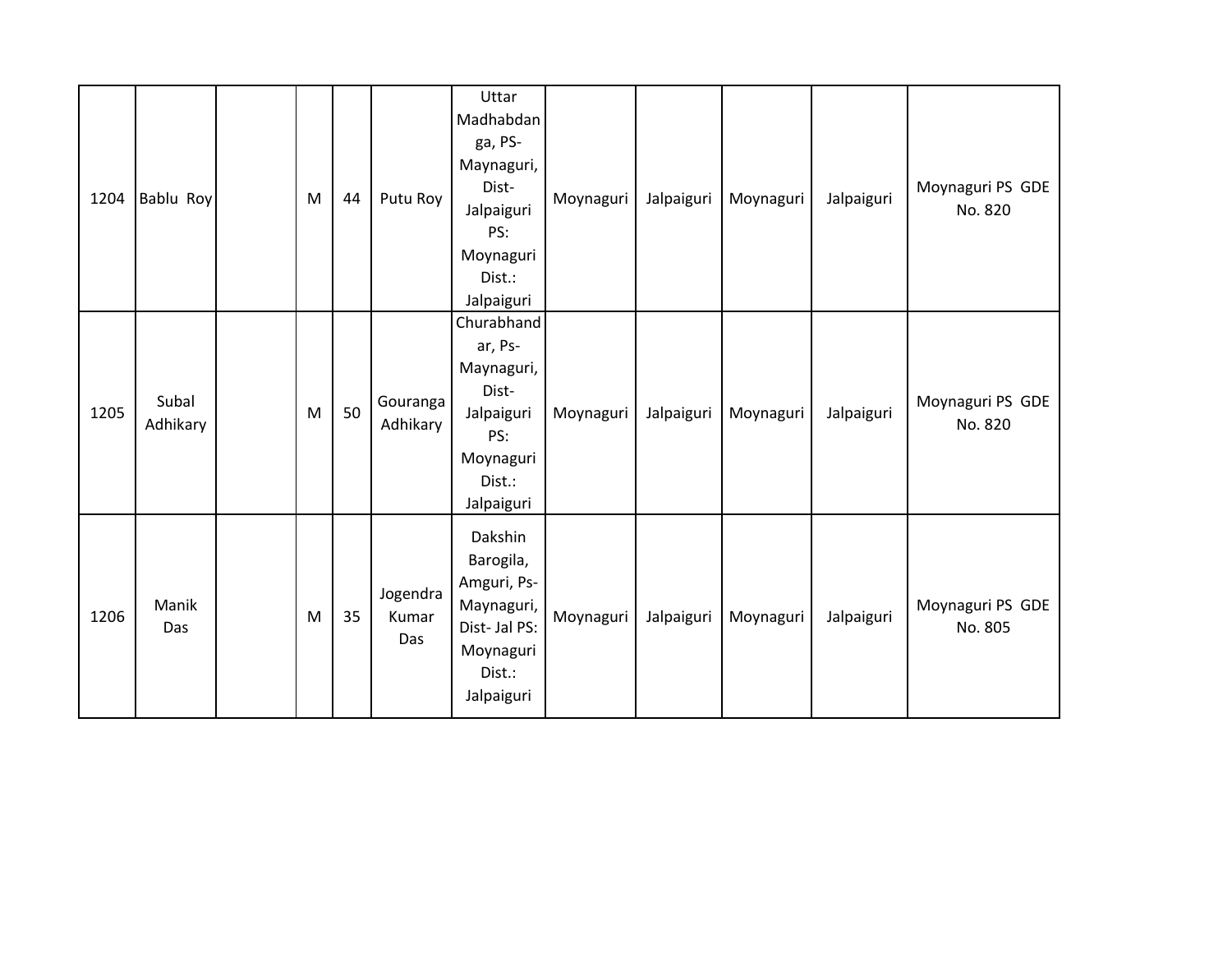| 1207 | Subhankar<br>Roy | M         | 25 | Baisagu<br>Roy   | Dakshin<br>Barogila,<br>Amguri, Ps-<br>Maynaguri,<br>Dist-Jal PS:<br>Moynaguri<br>Dist.:<br>Jalpaiguri | Moynaguri | Jalpaiguri | Moynaguri | Jalpaiguri | Moynaguri PS GDE<br>No. 805 |
|------|------------------|-----------|----|------------------|--------------------------------------------------------------------------------------------------------|-----------|------------|-----------|------------|-----------------------------|
| 1208 | Bablu Roy        | ${\sf M}$ | 24 | Upen Roy         | Panbari, PS-<br>Maynaguri,<br>Dist-<br>Jalpaiguri<br>PS:<br>Moynaguri<br>Dist.:<br>Jalpaiguri          | Moynaguri | Jalpaiguri | Moynaguri | Jalpaiguri | Moynaguri PS GDE<br>No. 805 |
| 1209 | Pankaj<br>Sarkar | M         | 30 | Dinesh<br>Sarkar | Panbari, PS-<br>Maynaguri,<br>Dist-<br>Jalpaiguri<br>PS:<br>Moynaguri<br>Dist.:<br>Jalpaiguri          | Moynaguri | Jalpaiguri | Moynaguri | Jalpaiguri | Moynaguri PS GDE<br>No. 805 |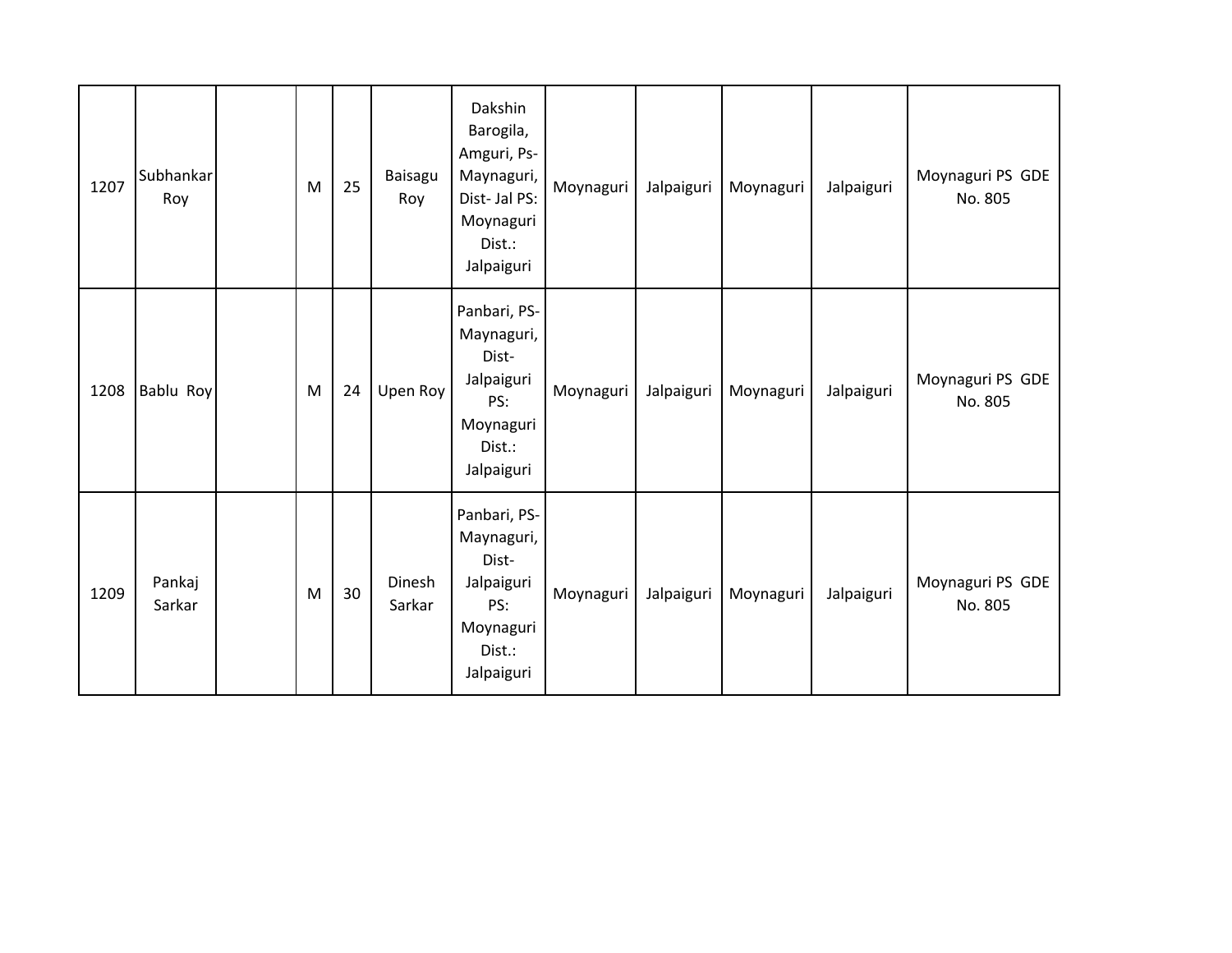| 1210 | Tinku<br>Sarkar | M | 32 | Amar<br>Sarkar   | School<br>Sahidgarh,<br>PS-<br>Maynaguri,<br>Dist-<br>Jalpaiguri<br>PS:<br>Moynaguri<br>Dist.:<br>Jalpaiguri | Moynaguri | Jalpaiguri | Moynaguri | Jalpaiguri | Moynaguri PS GDE<br>No. 805 |
|------|-----------------|---|----|------------------|--------------------------------------------------------------------------------------------------------------|-----------|------------|-----------|------------|-----------------------------|
| 1211 | Shyamal<br>Das  | M | 55 | Lt. Maran<br>Das | Tekatuli, Ps-<br>Maynaguri,<br>Dist-<br>Jalpaiguri<br>PS:<br>Moynaguri<br>Dist.:<br>Jalpaiguri               | Moynaguri | Jalpaiguri | Moynaguri | Jalpaiguri | Moynaguri PS GDE<br>No. 805 |
| 1212 | Nimesh<br>Roy   | M | 47 | Lt. Amatu<br>Roy | Sakirajote,<br>PS-Rajganj,<br>Dist-<br>Jalpaiguri.<br>PS: Rajganj<br>Dist.:<br>Jalpaiguri                    | Rajganj   | Jalpaiguri | Rajganj   | Jalpaiguri | Rajganj PS GDE No.<br>768   |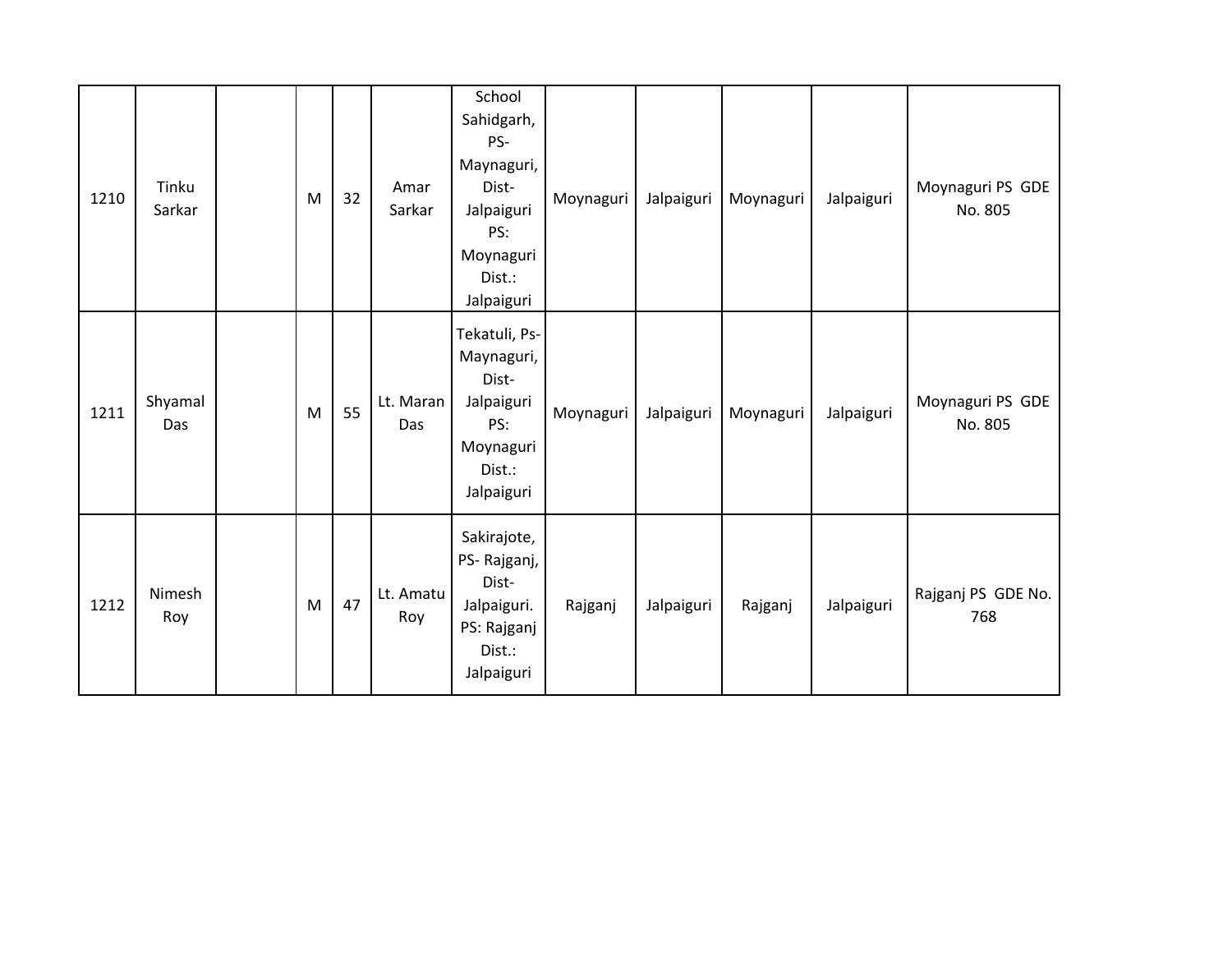| 1213 | Hiro Roy       | M | 35 | Lt. Ranglal<br>Roy | Sakirajote,<br>PS-Rajganj,<br>Dist-<br>Jalpaiguri.<br>PS: Rajganj<br>Dist.:<br>Jalpaiguri | Rajganj           | Jalpaiguri                            | Rajganj           | Jalpaiguri                     | Rajganj PS GDE No.<br>768              |
|------|----------------|---|----|--------------------|-------------------------------------------------------------------------------------------|-------------------|---------------------------------------|-------------------|--------------------------------|----------------------------------------|
| 1214 | Swapan<br>Roy  | M | 23 | Nimesh<br>Roy      | Sakirajote,<br>PS-Rajganj,<br>Dist-<br>Jalpaiguri.<br>PS: Rajganj<br>Dist.:<br>Jalpaiguri | Rajganj           | Jalpaiguri                            | Rajganj           | Jalpaiguri                     | Rajganj PS GDE No.<br>768              |
| 1215 | Mekail Sk      | M | 31 | Md. Ali            | PS:<br>Raghunathg<br>anj Dist.:<br>Jangipur<br>Police<br>District                         | Raghunathg<br>anj | Jangipur<br>Police<br>District        | Raghunathg<br>anj | Jangipur<br>Police<br>District | Raghunathganj PS<br><b>GDE No. 745</b> |
| 1216 | Manirul<br>Sk  | M | 36 | Kaswar Sk          | PS:<br>Raghunathg<br>anj Dist.:<br>Jangipur<br>Police<br>District                         | Raghunathg<br>anj | Jangipur<br>Police<br><b>District</b> | Raghunathg<br>anj | Jangipur<br>Police<br>District | Raghunathganj PS<br><b>GDE No. 745</b> |
| 1217 | Sukchand<br>Sk | M | 36 | Lt. Abu Sk         | PS:<br>Raghunathg<br>anj Dist.:<br>Jangipur<br>Police<br>District                         | Raghunathg<br>anj | Jangipur<br>Police<br><b>District</b> | Raghunathg<br>anj | Jangipur<br>Police<br>District | Raghunathganj PS<br><b>GDE No. 749</b> |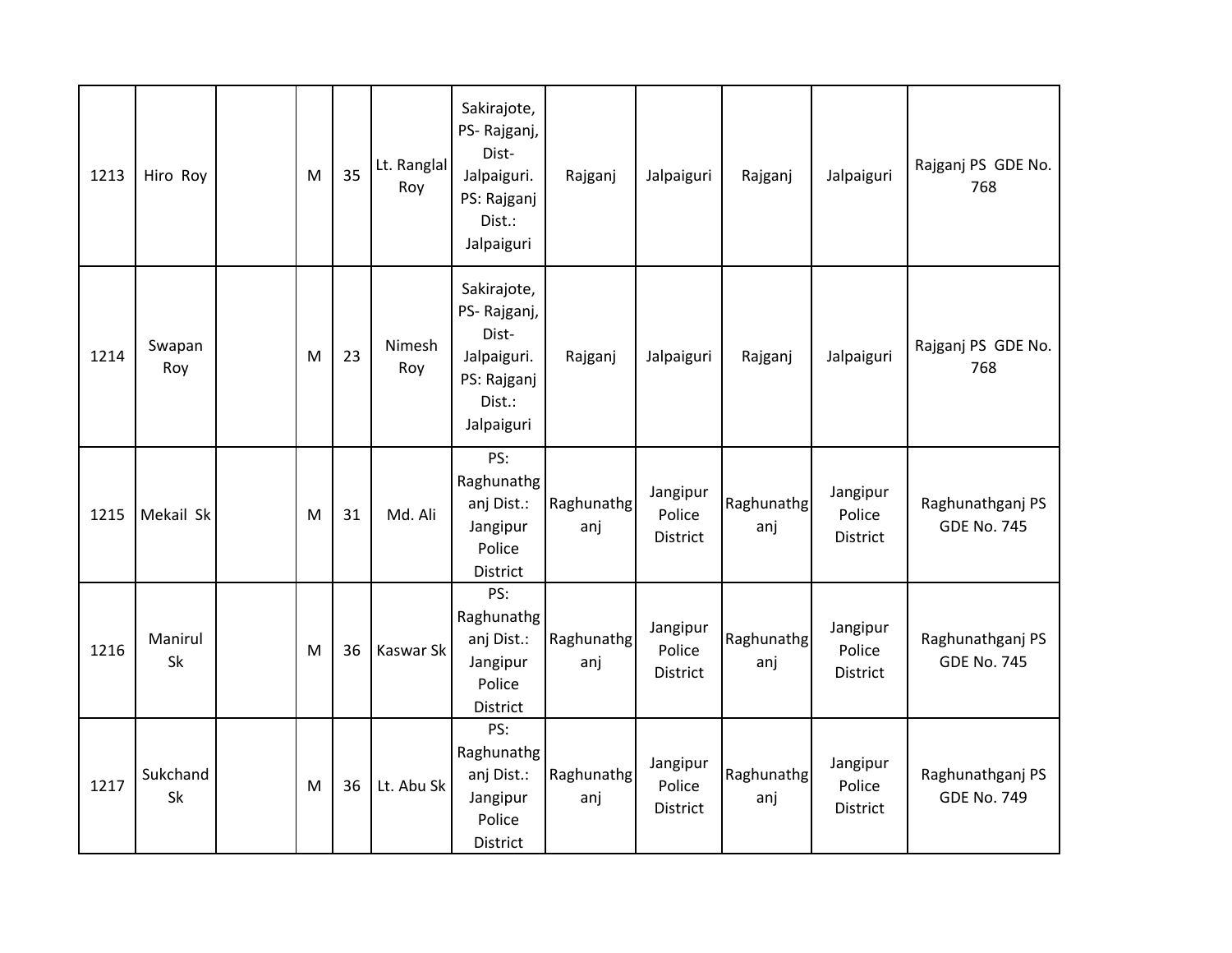| 1218 | Rubel Sk       | M | 18 | Motibur<br>Rahaman     | Uladanga<br>PS:<br>Sagardighi<br>Dist.:<br>Jangipur<br>Police<br>District         | Sagardighi      | Jangipur<br>Police<br><b>District</b> | Sagardighi      | Jangipur<br>Police<br><b>District</b> | Sagardighi PS GDE<br>No. 961         |
|------|----------------|---|----|------------------------|-----------------------------------------------------------------------------------|-----------------|---------------------------------------|-----------------|---------------------------------------|--------------------------------------|
| 1219 | Pitoli<br>Bewa | F | 50 | Lt. Hasen<br><b>Sk</b> | <b>Balia PS:</b><br>Sagardighi<br>Dist.:<br>Jangipur<br>Police<br><b>District</b> | Sagardighi      | Jangipur<br>Police<br><b>District</b> | Sagardighi      | Jangipur<br>Police<br><b>District</b> | Sagardighi PS GDE<br>No. 961         |
| 1220 | Jamela<br>Bewa | F | 55 | Sufal Sk               | <b>Balia PS:</b><br>Sagardighi<br>Dist.:<br>Jangipur<br>Police<br>District        | Sagardighi      | Jangipur<br>Police<br><b>District</b> | Sagardighi      | Jangipur<br>Police<br><b>District</b> | Sagardighi PS GDE<br>No. 961         |
| 1221 | Manaj<br>Rajak | M | 22 | Manik<br>Rajak         | Lalpur PS:<br>Samshergan<br>j Dist.:<br>Jangipur<br>Police<br>District            | Samsherga<br>nj | Jangipur<br>Police<br><b>District</b> | Samsherga<br>nj | Jangipur<br>Police<br>District        | Samsherganj PS<br><b>GDE No. 843</b> |
| 1222 | Sukumar<br>Roy | M | 46 | Lt.<br>Ramesh<br>Ray   | Lalpur PS:<br>Samshergan<br>j Dist.:<br>Jangipur<br>Police<br>District            | Samsherga<br>nj | Jangipur<br>Police<br>District        | Samsherga<br>nj | Jangipur<br>Police<br>District        | Samsherganj PS<br><b>GDE No. 843</b> |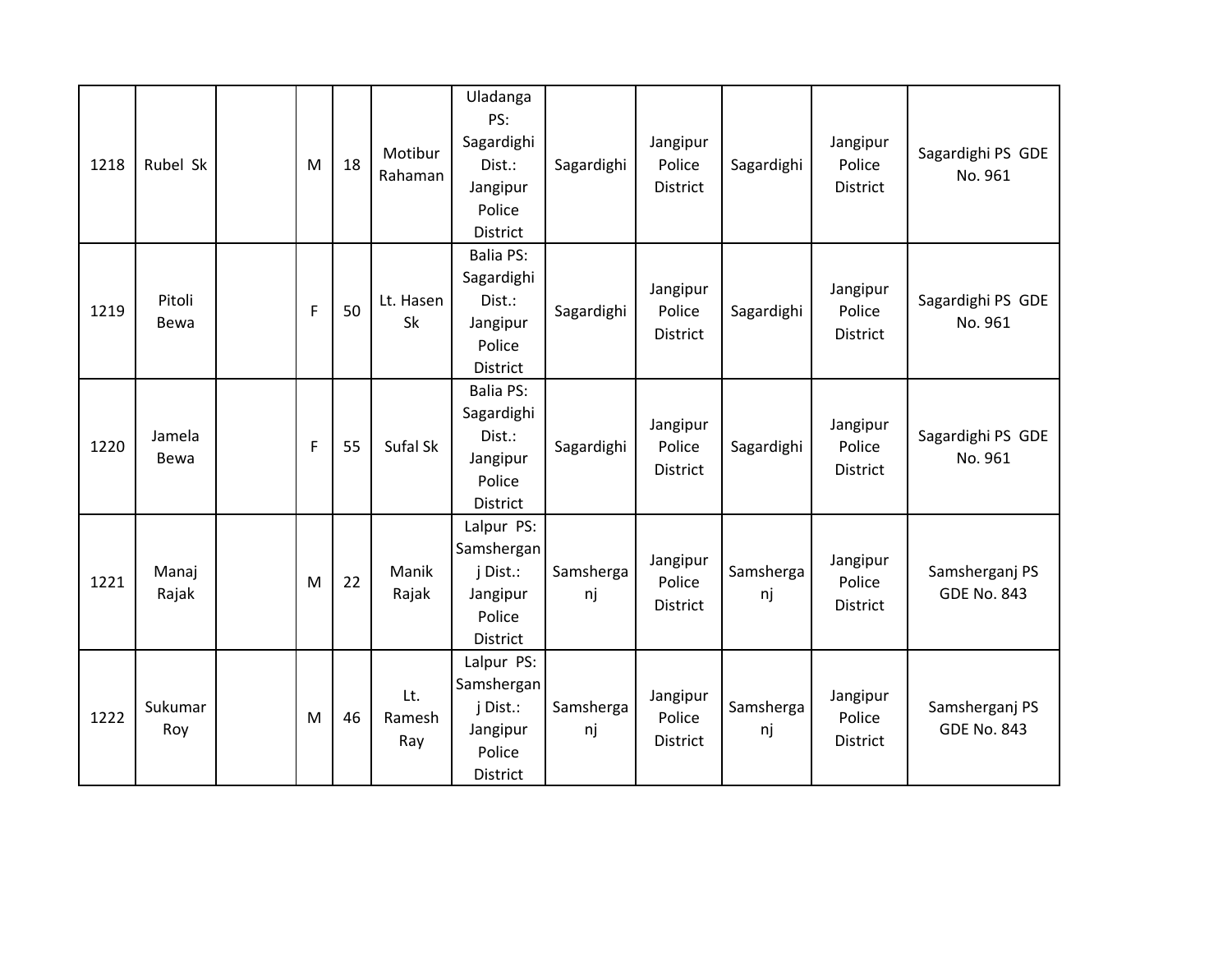| 1223 | Md Emtiaj<br>Hossion | M | 45 | Kamrul<br>Mahaldar    | Natun<br>Bazar PS:<br>Samshergan<br>j Dist.:<br>Jangipur<br>Police<br><b>District</b> | Samsherga<br>nj | Jangipur<br>Police<br><b>District</b> | Samsherga<br>nj | Jangipur<br>Police<br><b>District</b> | Samsherganj PS<br><b>GDE No. 838</b> |
|------|----------------------|---|----|-----------------------|---------------------------------------------------------------------------------------|-----------------|---------------------------------------|-----------------|---------------------------------------|--------------------------------------|
| 1224 | Md Parvej<br>Ansari  | M | 18 | Mortuj<br>Ansari      | Fulandar<br>PS:<br>Samshergan<br>j Dist.:<br>Jangipur<br>Police<br>District           | Samsherga<br>nj | Jangipur<br>Police<br><b>District</b> | Samsherga<br>nj | Jangipur<br>Police<br><b>District</b> | Samsherganj PS<br><b>GDE No. 838</b> |
| 1225 | Rentu<br>Momin       |   | 35 | Anowar<br>Momin       | Aurangabad<br>Mominpara<br>PS: Suti<br>Dist.:<br>Jangipur<br>Police<br>District       | Suti            | Jangipur<br>Police<br><b>District</b> | Suti            | Jangipur<br>Police<br><b>District</b> | Suti PS GDE No. 976                  |
| 1226 | Bobi<br>Ghosh        | M | 36 | Ajay<br>Ghosh         | Sidhori PS:<br>Suti Dist.:<br>Jangipur<br>Police<br><b>District</b>                   | Suti            | Jangipur<br>Police<br>District        | Suti            | Jangipur<br>Police<br>District        | Suti PS GDE No. 473                  |
| 1227 | Konika<br>Mondal     | M | 36 | Ramchand<br>ra Mondal | Sidhori PS:<br>Suti Dist.:<br>Jangipur<br>Police<br>District                          | Suti            | Jangipur<br>Police<br><b>District</b> | Suti            | Jangipur<br>Police<br><b>District</b> | Suti PS GDE No. 473                  |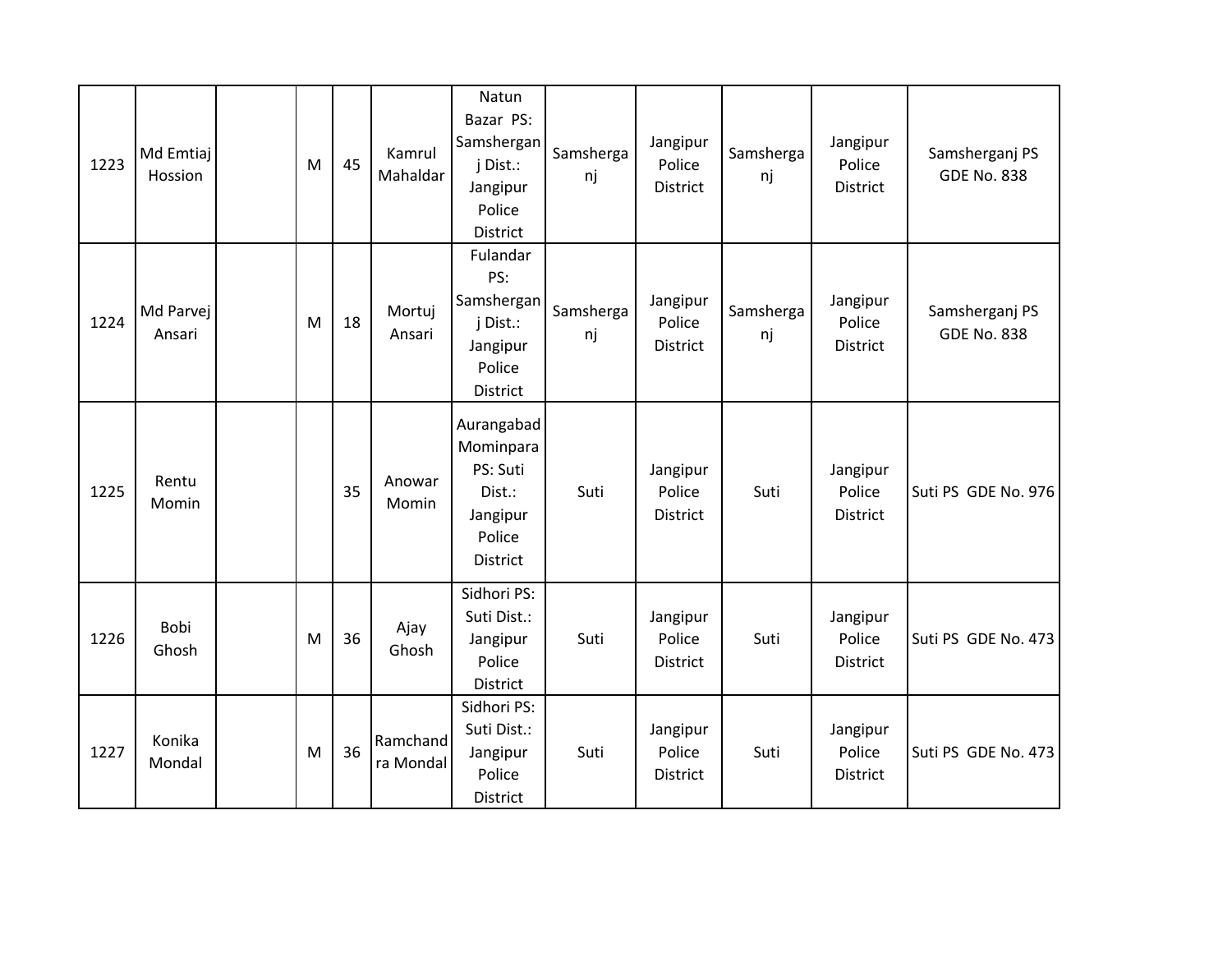| 1228 | Ram<br>Chandra<br>Mondal | M | 45 | <b>Bipad</b><br>Bhajan<br>Mondal | Sidhori PS:<br>Suti Dist.:<br>Jangipur<br>Police<br>District                      | Suti | Jangipur<br>Police<br><b>District</b> | Suti | Jangipur<br>Police<br>District | Suti PS GDE No. 473 |
|------|--------------------------|---|----|----------------------------------|-----------------------------------------------------------------------------------|------|---------------------------------------|------|--------------------------------|---------------------|
| 1229 | Rajib Sk                 | M | 22 | Rajiful<br>Hoque                 | Moulabipar<br>a Arungabad<br>PS: Suti<br>Dist.:<br>Jangipur<br>Police<br>District | Suti | Jangipur<br>Police<br><b>District</b> | Suti | Jangipur<br>Police<br>District | Suti PS GDE No. 495 |
| 1230 | Ismail<br>Momin          | M | 28 | Panjaul<br>Momin                 | Daharpar<br>PS: Suti<br>Dist.:<br>Jangipur<br>Police<br>District                  | Suti | Jangipur<br>Police<br><b>District</b> | Suti | Jangipur<br>Police<br>District | Suti PS GDE No. 495 |
| 1231 | Mokeb Sk                 | M | 32 | Lt Jaynal<br>Sk                  | Ahiran PS:<br>Suti Dist.:<br>Jangipur<br>Police<br>District                       | Suti | Jangipur<br>Police<br><b>District</b> | Suti | Jangipur<br>Police<br>District | Suti PS GDE No. 495 |
| 1232 | <b>Bdildar</b><br>Momin  | M |    | Sayesh<br>Momin                  | Daharpar<br>PS: Suti<br>Dist.:<br>Jangipur<br>Police<br>District                  | Suti | Jangipur<br>Police<br><b>District</b> | Suti | Jangipur<br>Police<br>District | Suti PS GDE No. 495 |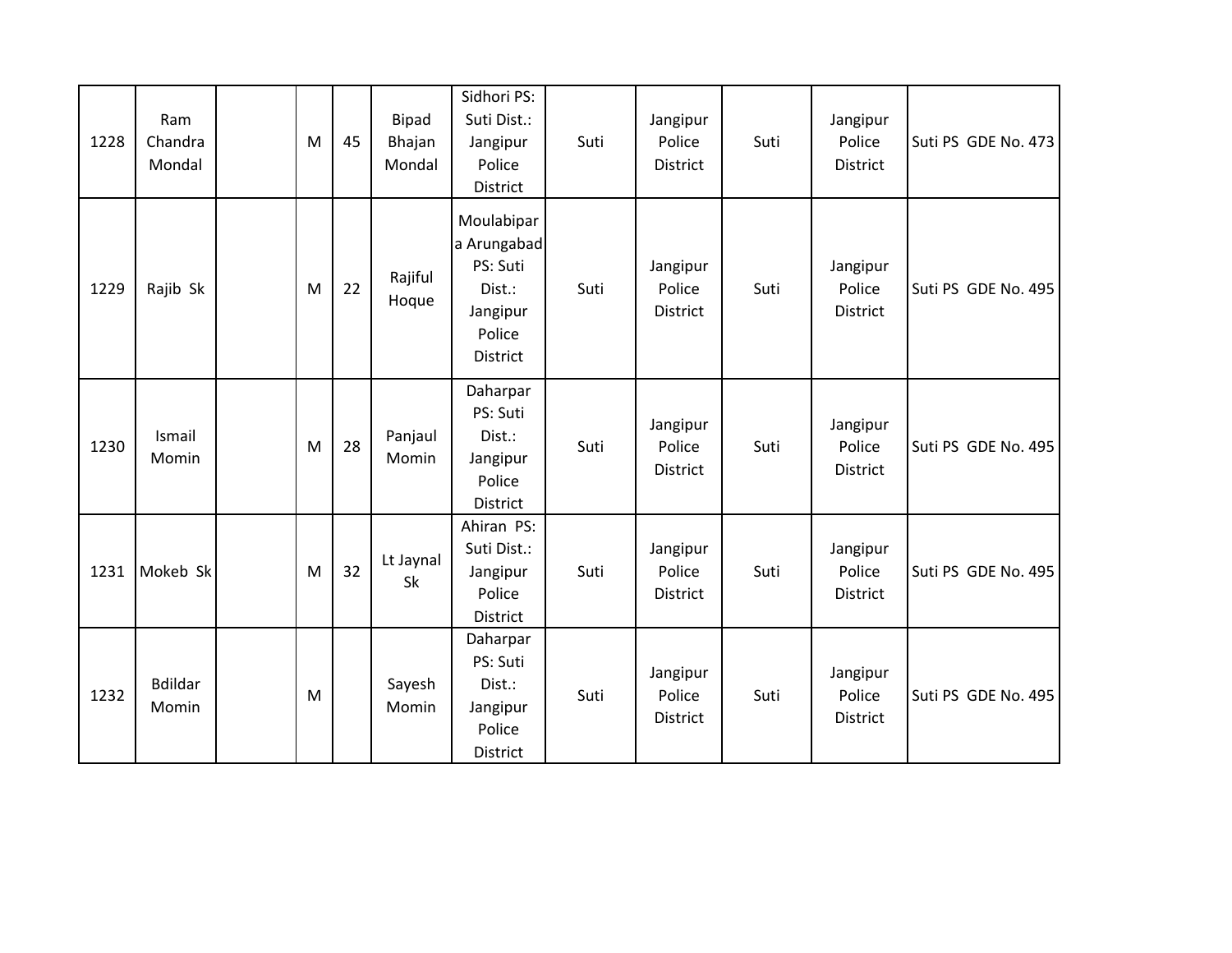| 1233 | Kajibul Sk           | M | 50 | Lt Amir Sk               | Ahiran PS:<br>Suti Dist.:<br>Jangipur<br>Police<br>District     | Suti      | Jangipur<br>Police<br>District | Suti      | Jangipur<br>Police<br>District | Suti PS GDE No. 495         |
|------|----------------------|---|----|--------------------------|-----------------------------------------------------------------|-----------|--------------------------------|-----------|--------------------------------|-----------------------------|
| 1234 | Naba Kr.<br>Mallick  | M |    | Sanath<br><b>Mallick</b> | Vill-Kanpur,<br>Salboni PS:<br>Beliabera<br>Dist.:<br>Jhargram  | Beliabera | Jhargram                       | Beliabera | Jhargram                       | Beliabera PS GDE<br>No. 763 |
| 1235 | Bablu<br>Rana        | M |    | Sripati<br>Rana          | Vill+PO-<br>Topsia PS:<br>Beliabera<br>Dist.:<br>Jhargram       | Beliabera | Jhargram                       | Beliabera | Jhargram                       | Beliabera PS GDE<br>No. 781 |
| 1236 | Prabir<br><b>Bag</b> | M |    | Ashwini<br>Bag           | Vill+PO-<br>Petbindhi<br>PS:<br>Beliabera<br>Dist.:<br>Jhargram | Beliabera | Jhargram                       | Beliabera | Jhargram                       | Beliabera PS GDE<br>No. 781 |
| 1237 | Ranjan<br>Bindani    | M |    | Lt. Ratan<br>Bindani     | Vill-<br>Chorchita<br>PS:<br>Beliabera<br>Dist.:<br>Jhargram    | Beliabera | Jhargram                       | Beliabera | Jhargram                       | Beliabera PS GDE<br>No. 763 |
| 1238 | Sukumar<br>Khamri    | M |    | Purna<br>Khamri          | Vill-<br>Chorchita<br>PS:<br>Beliabera<br>Dist.:<br>Jhargram    | Beliabera | Jhargram                       | Beliabera | Jhargram                       | Beliabera PS GDE<br>No. 763 |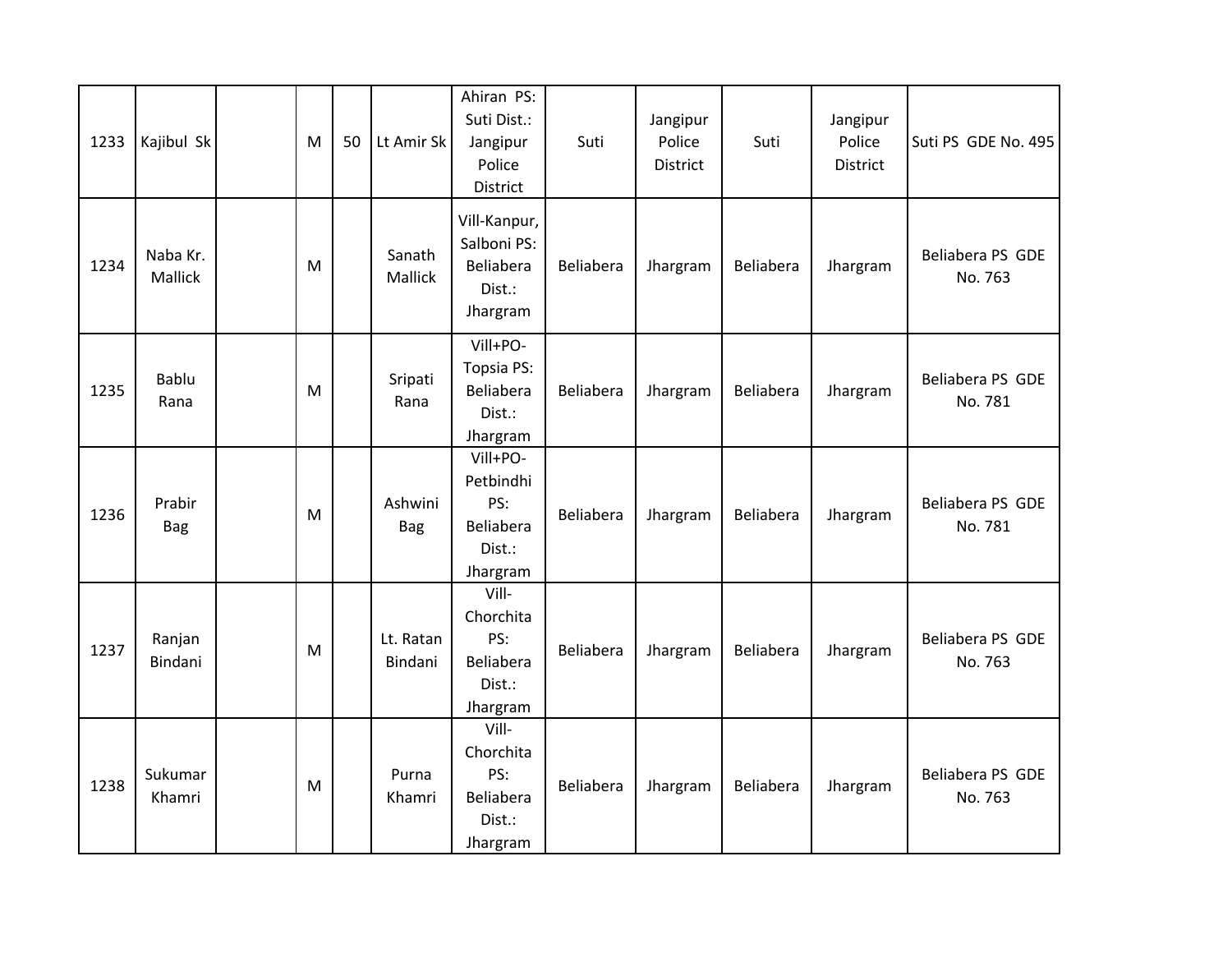| 1239 | Sk Abdul<br>Alim           |  | 27 | #NAME?         | old<br>jhargram<br>PO+PS+Dist-<br>Jhargram<br>PS:<br>Jhargram<br>Dist.:<br>Jhargram                      | Jhargram | Jhargram | Jhargram | Jhargram | Jhargram PS GDE<br>No. 937 |
|------|----------------------------|--|----|----------------|----------------------------------------------------------------------------------------------------------|----------|----------|----------|----------|----------------------------|
| 1240 | Sk<br>Motiyar<br>Rahaman   |  | 20 | .sk. Diljan    | Vill-Shripur<br>PO-Kandra<br>PS-<br>Ketugram-I<br>Dist-Purba<br>Ba PS:<br>Jhargram<br>Dist.:<br>Jhargram | Jhargram | Jhargram | Jhargram | Jhargram | Jhargram PS GDE<br>No. 937 |
| 1241 | <b>Biswajit V</b><br>Nayek |  | 31 | Sukra<br>Nayek | <br>Rautarapur,<br>PO-<br>Khalseuli,<br>PS+Dist-<br>Jhargram.<br>PS:<br>Jhargram<br>Dist.:<br>Jhargram   | Jhargram | Jhargram | Jhargram | Jhargram | Jhargram PS GDE<br>No. 937 |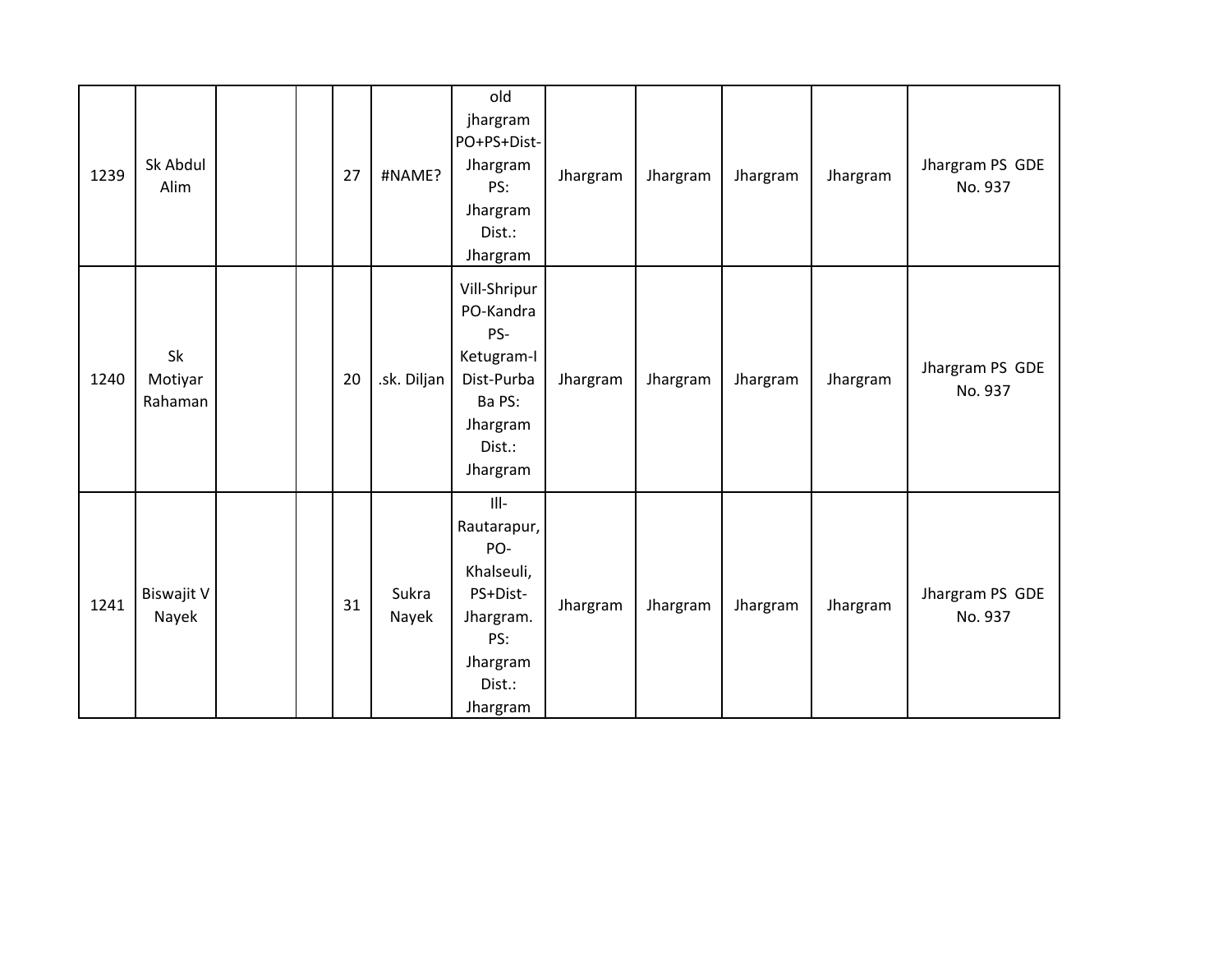| 1242 | Swarup<br>Sing    |       | M | 24 | <b>Dhiren</b><br>Sing      | Kanaipal, PS-<br>Lalgarh, Dist-<br>JRM PS:<br>Lalgarh<br>Dist.:<br>Jhargram | Lalgarh | Jhargram        | Lalgarh  | Jhargram                                | Lalgarh PS GDE No.<br>742  |
|------|-------------------|-------|---|----|----------------------------|-----------------------------------------------------------------------------|---------|-----------------|----------|-----------------------------------------|----------------------------|
| 1243 | Rahim<br>Khan     |       |   | 24 | Lt.<br>Rahaman<br>Khan     | Bahira,<br>Helupara, Ul<br>uberia                                           |         | <b>Basirhat</b> | Sankrail | Howrah<br>Police<br>Commission<br>erate | Sankrail PS GDE No.<br>967 |
| 1244 | Rejabul<br>Mondal | Babai |   |    | Goalm<br>Kuddush<br>Mondal | Vill-<br>Alipukur,<br>Mondal<br>Para, Bahira<br>near<br>Fatepur,            |         | <b>Basirhat</b> | Sankrail | Howrah<br>Police<br>Commission<br>erate | Sankrail PS GDE No.<br>967 |
| 1245 | Sk. Noor<br>Islam |       |   |    | Lt. Sk.<br>Noor Bag        | Chunavati                                                                   |         | <b>Basirhat</b> | Sankrail | Howrah<br>Police<br>Commission<br>erate | Sankrail PS GDE No.<br>599 |
| 1246 | Nepal<br>Mondal   |       |   | 58 | Lt. Panelu<br>Mondal       | Chandrabati                                                                 |         | <b>Basirhat</b> | Sankrail | Howrah<br>Police<br>Commission<br>erate | Sankrail PS GDE No.<br>599 |
| 1247 | Md. Islam         |       |   | 60 | Md. Kalil                  | Chunavati,<br>Nabinagar                                                     |         | <b>Basirhat</b> | Sankrail | Howrah<br>Police<br>Commission<br>erate | Sankrail PS GDE No.<br>599 |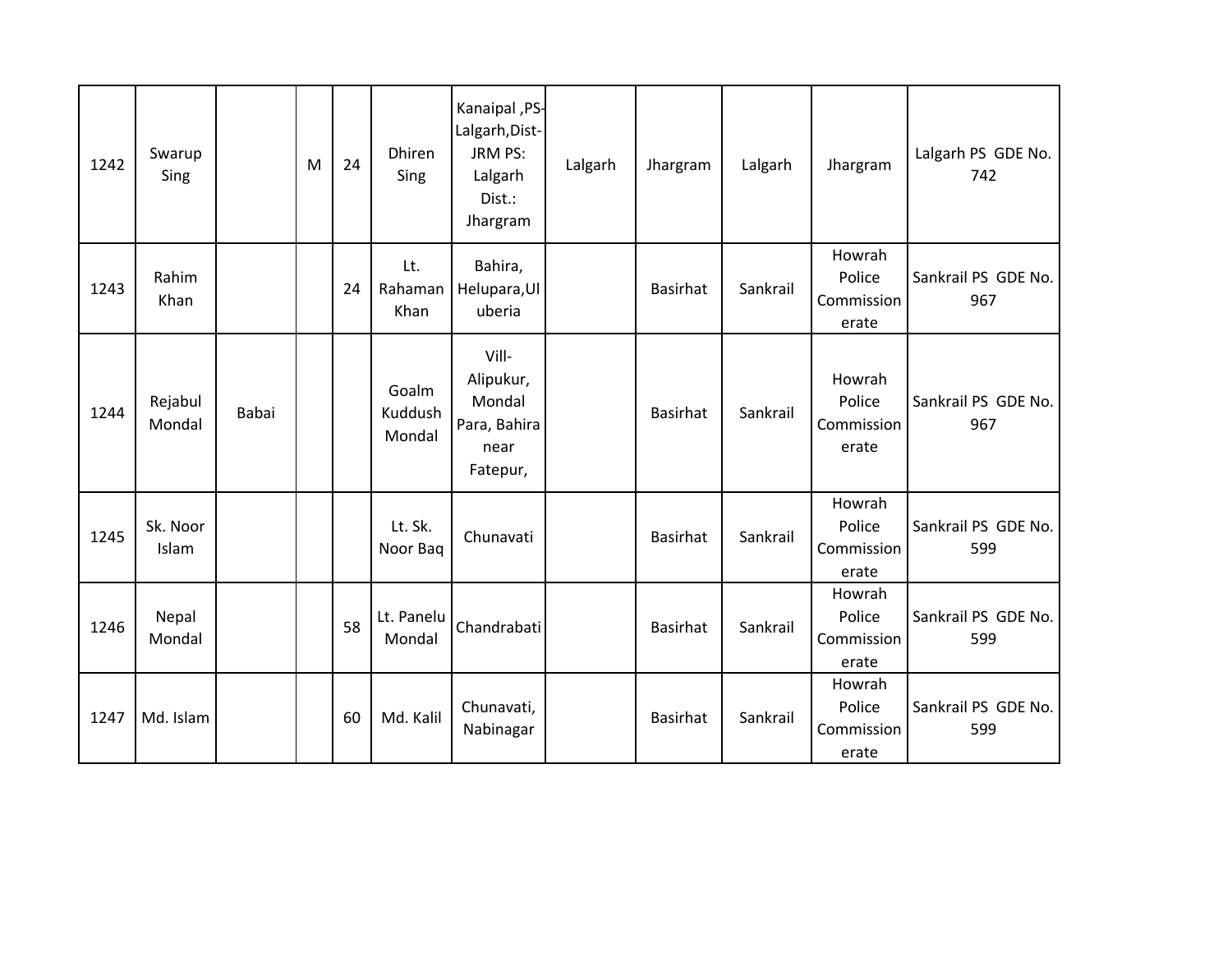| 1248 | Narul<br>Hossain    | M | 30 | Moksedh<br>Ali      | Moulali<br>Kranti PS:<br>Malbazar<br>Dist.:<br>Jalpaiguri                | Malbazar          | Jalpaiguri      | Garubathan            | Kalimpong           | Garubathan PS GDE<br>No. 484                |
|------|---------------------|---|----|---------------------|--------------------------------------------------------------------------|-------------------|-----------------|-----------------------|---------------------|---------------------------------------------|
| 1249 | Thajarul<br>Hossain | M | 33 | Hikamatul<br>la     | Baradighi<br>PS:<br>Malbazar<br>Dist.:<br>Jalpaiguri                     | Malbazar          | Jalpaiguri      | Garubathan            | Kalimpong           | Garubathan PS GDE<br>No. 484                |
| 1250 | Rajib<br>Majhi      | M | 22 | Sadhan<br>Majhi     | <b>Bhakta</b><br><b>Bandh PS:</b><br>Gangajalgha<br>ti Dist.:<br>Bankura | Gangajalgh<br>ati | <b>Bankura</b>  | Kharagpur<br>g.r.p.s. | Kharagpur<br>G.R.P. | Kharagpur g.r.p.s. PS<br><b>GDE No. 705</b> |
| 1251 | Rakesh<br>Pramanik  | M | 19 | Kartick<br>Pramanik | <b>Bhakta</b><br><b>Bandh PS:</b><br>Gangajalgha<br>ti Dist.:<br>Bankura | Gangajalgh<br>ati | Bankura         | Kharagpur<br>g.r.p.s. | Kharagpur<br>G.R.P. | Kharagpur g.r.p.s. PS<br><b>GDE No. 705</b> |
| 1252 | Sk Suraj            | M | 21 | Sk Sofikul          | Mohirampu<br>r PS:<br>Uluberia<br>Dist.:<br>Howrah<br>Rural              | Uluberia          | Howrah<br>Rural | Kharagpur<br>g.r.p.s. | Kharagpur<br>G.R.P. | Kharagpur g.r.p.s. PS<br><b>GDE No. 705</b> |
| 1253 | Sk<br>Hasanur       | M | 20 | Sk<br>Nowsad        | Damodarpu<br>r PS:<br>Uluberia<br>Dist.:<br>Howrah<br>Rural              | Uluberia          | Howrah<br>Rural | Kharagpur<br>g.r.p.s. | Kharagpur<br>G.R.P. | Kharagpur g.r.p.s. PS<br><b>GDE No. 705</b> |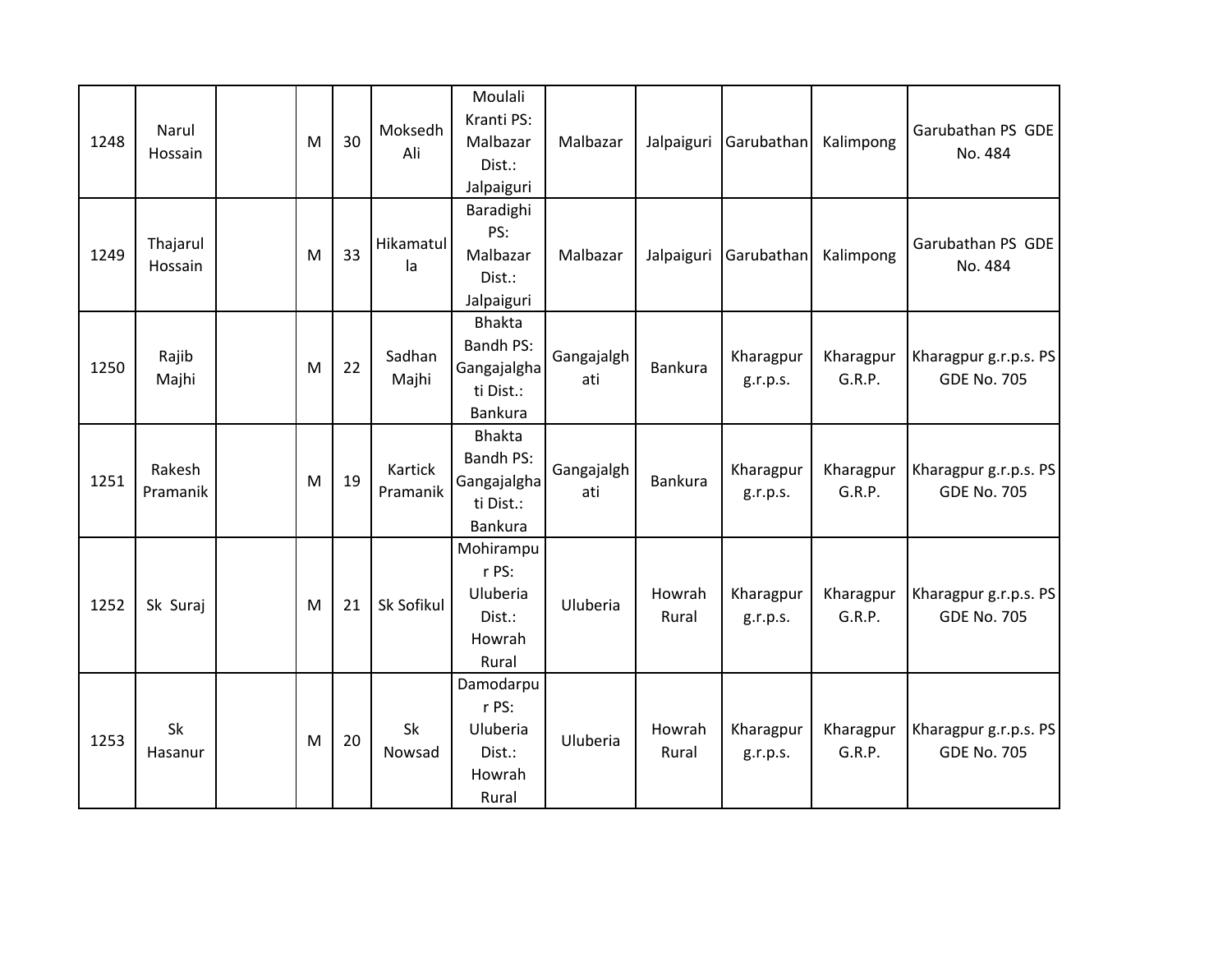| 1254 | Kanmo<br>Kheria          | M | 40 | Simon<br>Kheria         | Samuktola<br>PS: Uluberia<br>Dist.:<br>Howrah<br>Rural                                  | Uluberia | Howrah<br>Rural                                      | Kharagpur<br>g.r.p.s. | Kharagpur<br>G.R.P. | Kharagpur g.r.p.s. PS<br><b>GDE No. 705</b> |
|------|--------------------------|---|----|-------------------------|-----------------------------------------------------------------------------------------|----------|------------------------------------------------------|-----------------------|---------------------|---------------------------------------------|
| 1255 | <b>Bikash</b><br>Pradhan | M | 24 | Shyam<br>Pradhan        | Samuktola<br>PS: Uluberia<br>Dist.:<br>Howrah<br>Rural                                  | Uluberia | Howrah<br>Rural                                      | Kharagpur<br>g.r.p.s. | Kharagpur<br>G.R.P. | Kharagpur g.r.p.s. PS<br><b>GDE No. 705</b> |
| 1256 | Sunil<br>Nayek           | M | 19 | Jagjiban<br>Nayek       | Nimdigi PS:<br>Uluberia<br>Dist.:<br>Howrah<br>Rural                                    | Uluberia | Howrah<br>Rural                                      | Kharagpur<br>g.r.p.s. | Kharagpur<br>G.R.P. | Kharagpur g.r.p.s. PS<br><b>GDE No. 705</b> |
| 1257 | Badan<br>Mallick         | M | 22 | <b>Balai</b><br>Mallick | Jhunur PS:<br>Hirapur<br>Dist.:<br>Asansol<br>Durgapur<br>Police<br>Commission<br>erate | Hirapur  | Asansol<br>Durgapur<br>Police<br>Commissio<br>nerate | Kharagpur<br>g.r.p.s. | Kharagpur<br>G.R.P. | Kharagpur g.r.p.s. PS<br><b>GDE No. 705</b> |
| 1258 | Tara<br>Sankar<br>Dutta  | M | 21 | Kanailal<br>Dutta       | Panchuria<br>PS: Khejuri<br>Dist.: Purba<br>Mednipore                                   | Khejuri  | Purba<br>Mednipore                                   | Kharagpur<br>g.r.p.s. | Kharagpur<br>G.R.P. | Kharagpur g.r.p.s. PS<br><b>GDE No. 710</b> |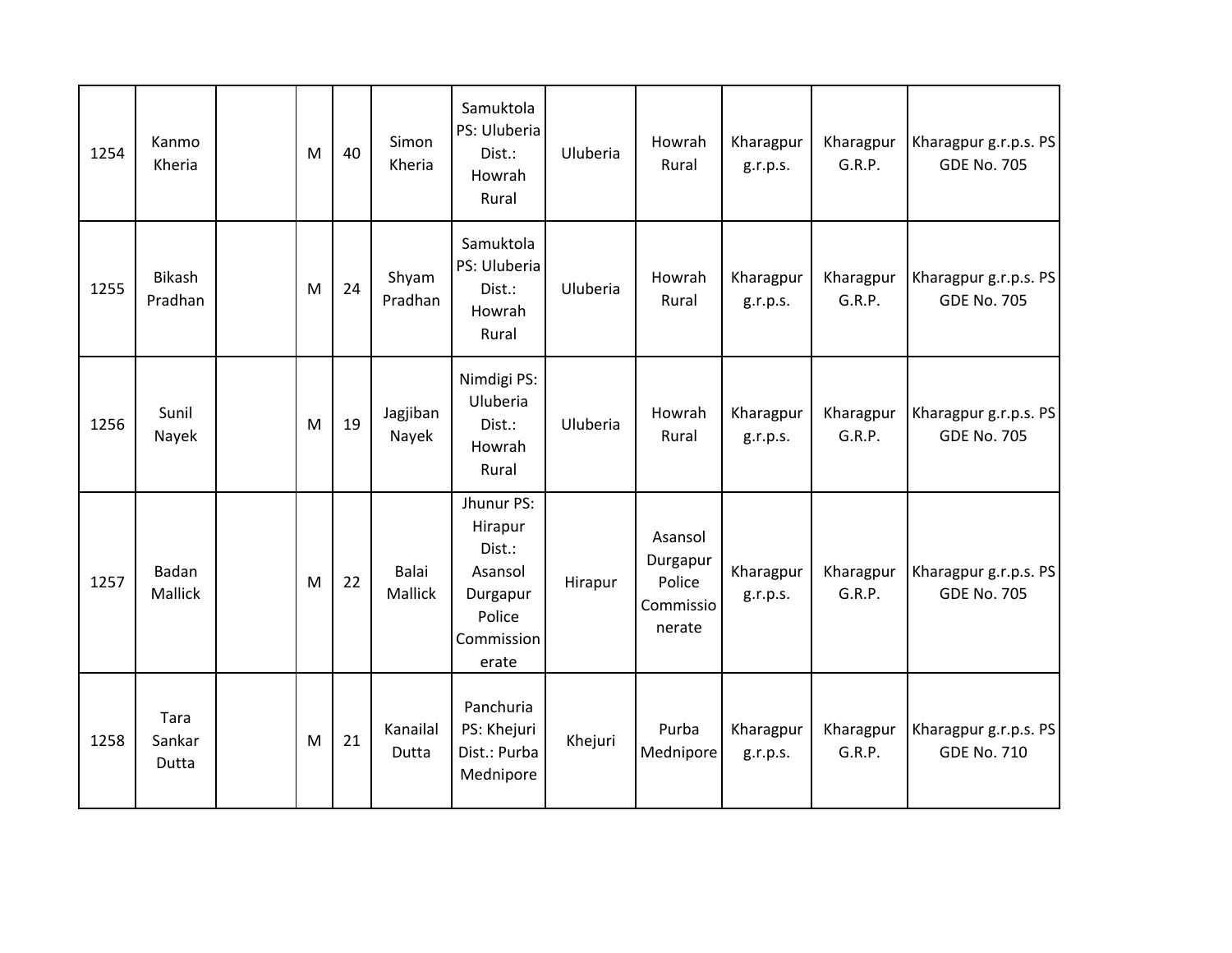| 1259 | Sk Akram             | M | 24 | Sk Sofikul          | Mohirampu<br>r PS:<br>Uluberia<br>Dist.:<br>Howrah<br>Rural        | Uluberia | Howrah<br>Rural | Kharagpur<br>g.r.p.s. | Kharagpur<br>G.R.P. | Kharagpur g.r.p.s. PS<br><b>GDE No. 710</b> |
|------|----------------------|---|----|---------------------|--------------------------------------------------------------------|----------|-----------------|-----------------------|---------------------|---------------------------------------------|
| 1260 | Ramiz<br>Mallick     | M | 19 | Anowar<br>Mallick   | Akubhag PS:<br>Bagnan<br>Dist.:<br>Howrah<br>Rural                 | Bagnan   | Howrah<br>Rural | Kharagpur<br>g.r.p.s. | Kharagpur<br>G.R.P. | Kharagpur g.r.p.s. PS<br><b>GDE No. 710</b> |
| 1261 | Subhas<br>Pradhan    | M | 26 | Shyam<br>Pradhan    | Samuktola<br>PS: Bagnan<br>Dist.:<br>Howrah<br>Rural               | Bagnan   | Howrah<br>Rural | Kharagpur<br>g.r.p.s. | Kharagpur<br>G.R.P. | Kharagpur g.r.p.s. PS<br><b>GDE No. 710</b> |
| 1262 | Ananda<br>Chikberaik | M | 24 | Durga<br>Chikberaik | Samuktola<br>PS: Bagnan<br>Dist.:<br>Howrah<br>Rural               | Bagnan   | Howrah<br>Rural | Kharagpur<br>g.r.p.s. | Kharagpur<br>G.R.P. | Kharagpur g.r.p.s. PS<br><b>GDE No. 710</b> |
| 1263 | Kamal<br>Hosen       | M | 27 | Hosen<br>Ahamed     | Katigona PS:<br>Rajapur<br>Dist.:<br>Howrah<br>Rural               | Rajapur  | Howrah<br>Rural | Kharagpur<br>g.r.p.s. | Kharagpur<br>G.R.P. | Kharagpur g.r.p.s. PS<br><b>GDE No. 710</b> |
| 1264 | Chasharay<br>Reang   | M | 29 | Bashi Ram<br>Reang  | Ananda<br><b>Bazar PS:</b><br>Rajapur<br>Dist.:<br>Howrah<br>Rural | Rajapur  | Howrah<br>Rural | Kharagpur<br>g.r.p.s. | Kharagpur<br>G.R.P. | Kharagpur g.r.p.s. PS<br><b>GDE No. 710</b> |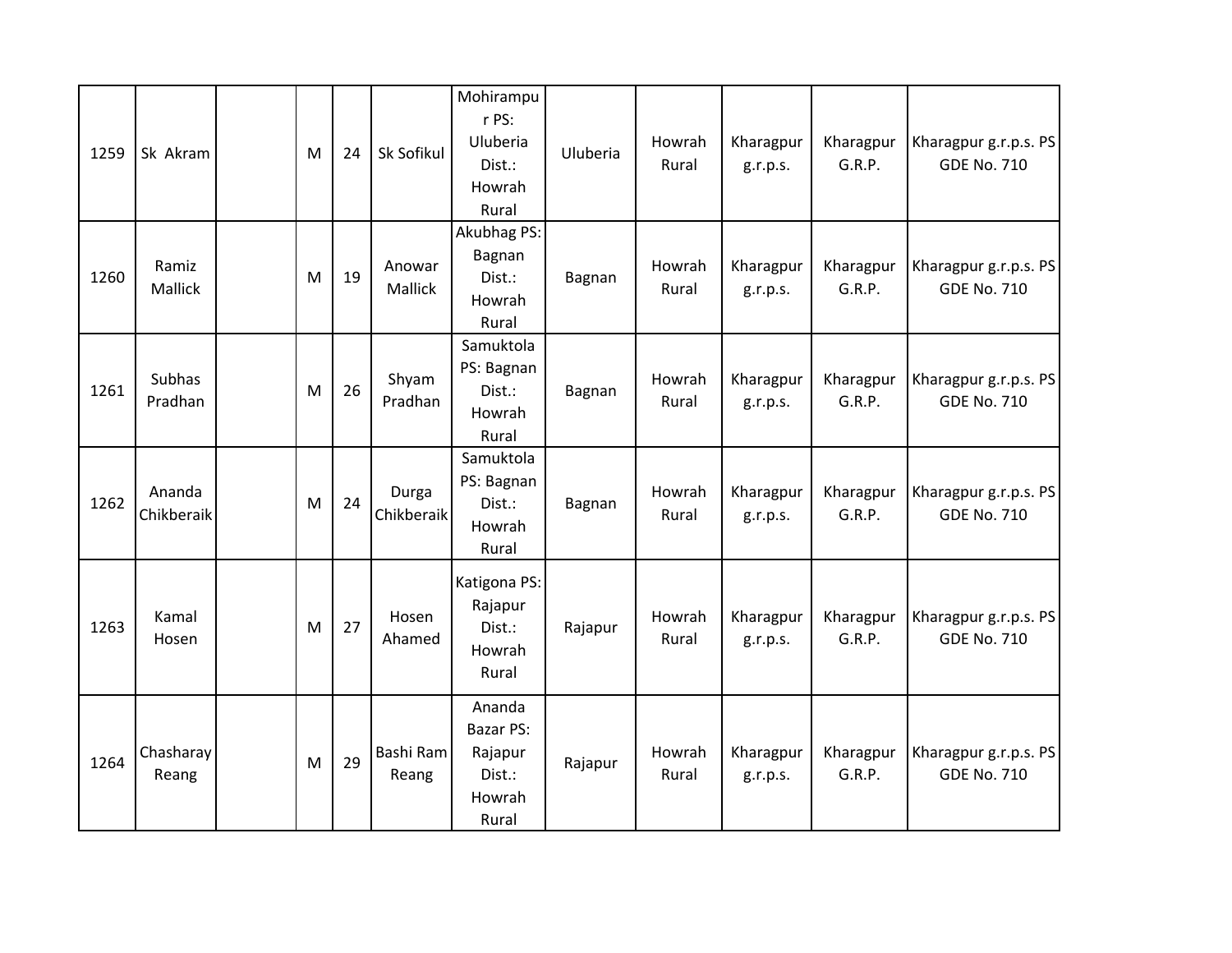| 1265 | Hasibul<br>Khan         | M | 20 | Taynus Ali<br>Khan | Balarampur<br>PS: Garbeta<br>Dist.:<br>Paschim<br>Mednipore | Garbeta  | Paschim<br>Mednipore | Kharagpur<br>g.r.p.s. | Kharagpur<br>G.R.P. | Kharagpur g.r.p.s. PS<br><b>Outpost Medinipur</b><br>Road GRPP GDE No.<br>332 |
|------|-------------------------|---|----|--------------------|-------------------------------------------------------------|----------|----------------------|-----------------------|---------------------|-------------------------------------------------------------------------------|
| 1266 | Uttam<br>Paria          | M | 24 | Pradip<br>Paria    | <b>Balichak PS:</b><br>Debra Dist.:<br>Paschim<br>Mednipore | Debra    | Paschim<br>Mednipore | Kharagpur<br>g.r.p.s. | Kharagpur<br>G.R.P. | Kharagpur g.r.p.s. PS<br><b>Outpost Medinipur</b><br>Road GRPP GDE No.<br>332 |
| 1267 | Kalo<br>Malla           | M | 19 | Ajijul<br>Malla    | Raidighi PS:<br>Debra Dist.:<br>Paschim<br>Mednipore        | Debra    | Paschim<br>Mednipore | Kharagpur<br>g.r.p.s. | Kharagpur<br>G.R.P. | Kharagpur g.r.p.s. PS<br><b>GDE No. 731</b>                                   |
| 1268 | Sk Ajmal<br>Ali         | M | 22 | Sk Usman<br>Ali    | Rajhati PS:<br>Panskura<br>Dist.: Purba<br>Mednipore        | Panskura | Purba<br>Mednipore   | Kharagpur<br>g.r.p.s. | Kharagpur<br>G.R.P. | Kharagpur g.r.p.s. PS<br><b>GDE No. 731</b>                                   |
| 1269 | Shiv<br>Narayan<br>Sing | M | 35 | Janardan<br>Singh  | Rishra PS:<br>Singur Dist.:<br>Hooghly<br>Rural             | Singur   | Hooghly<br>Rural     | Kharagpur<br>g.r.p.s. | Kharagpur<br>G.R.P. | Kharagpur g.r.p.s. PS<br><b>GDE No. 731</b>                                   |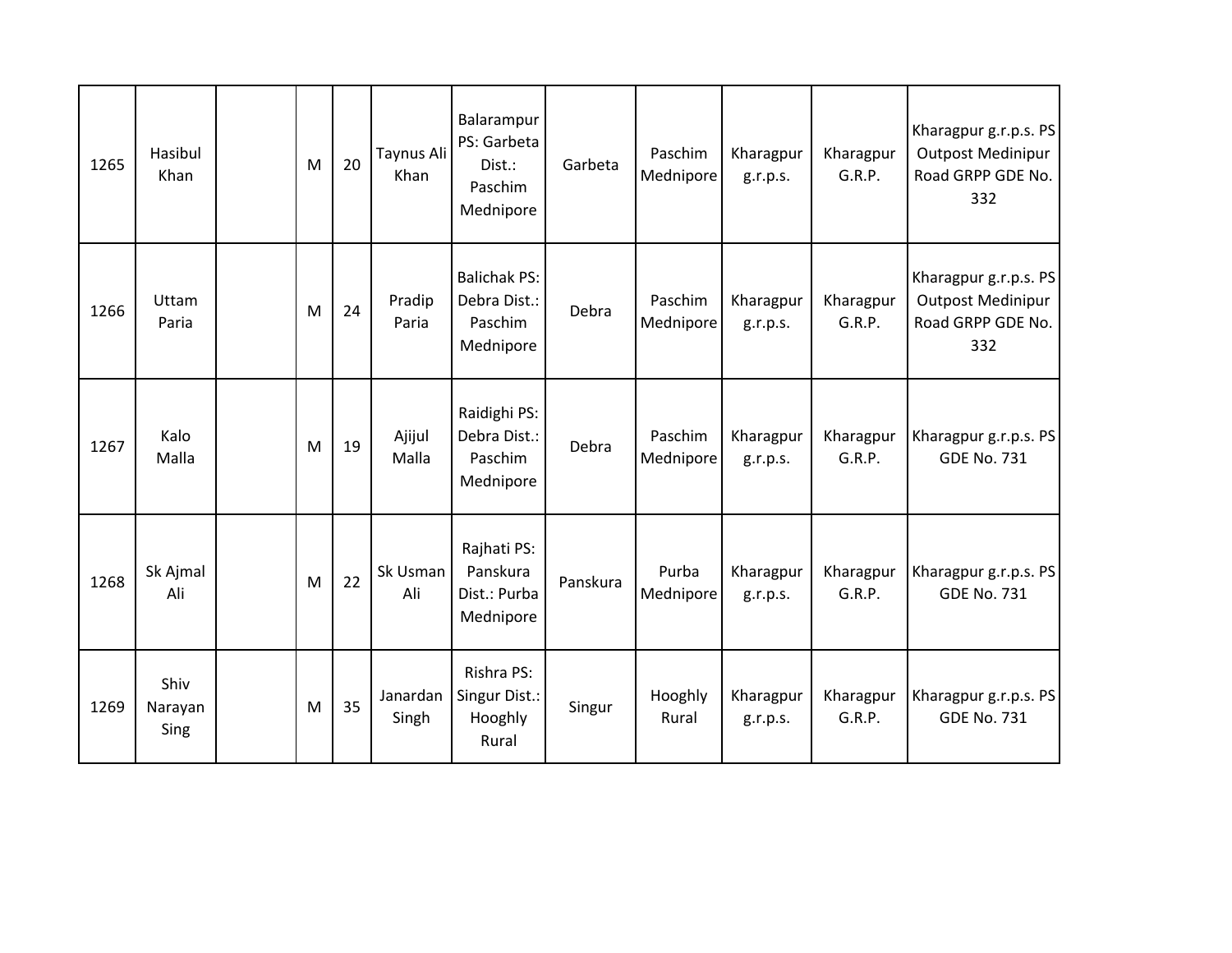| 1270 | Nijam<br>Malla              | M | 18 | Sajed<br>Malla                  | Bishnupur<br>PS: Singur<br>Dist.:<br>Hooghly<br>Rural                                                          | Singur   | Hooghly<br>Rural                    | Kharagpur<br>g.r.p.s. | Kharagpur<br>G.R.P.                 | Kharagpur g.r.p.s. PS<br><b>GDE No. 732</b> |
|------|-----------------------------|---|----|---------------------------------|----------------------------------------------------------------------------------------------------------------|----------|-------------------------------------|-----------------------|-------------------------------------|---------------------------------------------|
| 1271 | Raushan<br>Kumar            | M | 20 | Akhlesh<br>Mandal               | Khartti PS:<br>Singur Dist.:<br>Hooghly<br>Rural                                                               | Singur   | Hooghly<br>Rural                    | Kharagpur<br>g.r.p.s. | Kharagpur<br>G.R.P.                 | Kharagpur g.r.p.s. PS<br><b>GDE No. 732</b> |
| 1272 | Abhijit<br>Dey (28<br>Yrs)  |   |    | $S/O-$<br>Radha<br>Raman<br>Dey | OF Sujon<br>Pur, PS-<br>Dhubulia,<br>Nadia.                                                                    |          | <b>Basirhat</b>                     | Dhubulia              | Krishnanaga<br>r Police<br>District | Dhubulia PS GDE<br>No. 748                  |
| 1273 | Apu<br>Adhikary(<br>18 Yrs) |   |    | $S/O-$ Amal<br>Adhikary         | Of Dhubulia<br>1/9 No.<br>Group, PS-<br>Dhubulia,<br>Nadia.                                                    |          | <b>Basirhat</b>                     | Dhubulia              | Krishnanaga<br>r Police<br>District | Dhubulia PS GDE<br>No. 748                  |
| 1274 | <b>Dhiren</b><br>Singh      | M |    | Mahendra<br>Nath<br>Singh       | Kaninagar,<br><b>PS</b><br>Nabadwip,<br>Nadia PS:<br>Nabadwip<br>Dist.:<br>Krishnanaga<br>r Police<br>District | Nabadwip | Krishnanag<br>ar Police<br>District | Nabadwip              | Krishnanaga<br>r Police<br>District | Nabadwip PS GDE<br>No. 1056                 |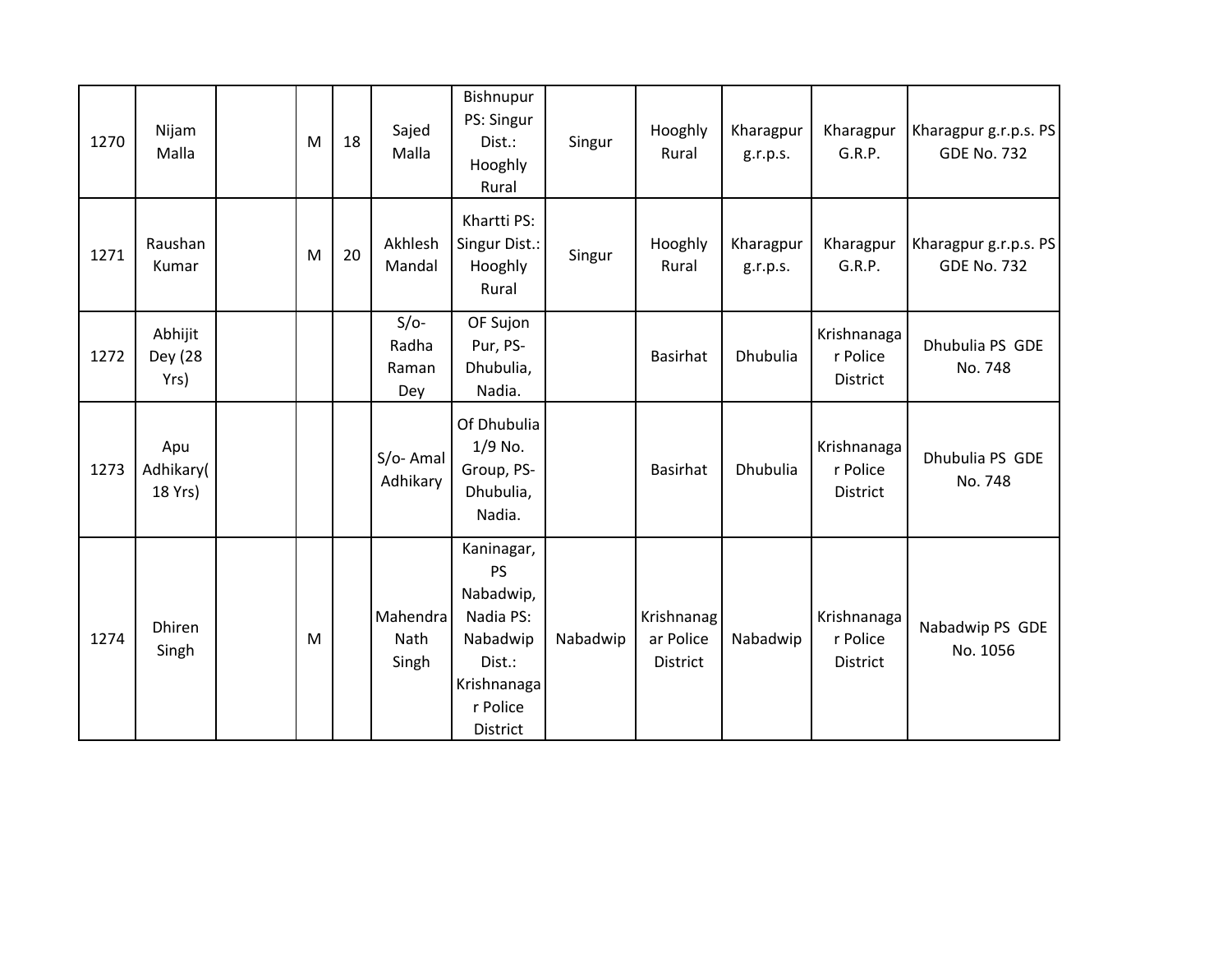| 1275 | Tapan<br>Debnath | M |    | Lt.<br>Gouranga<br>Debnath  | Pratapnagar<br>Bazar, PS<br>Nabadwip,<br>Nadia PS:<br>Nabadwip<br>Dist.:<br>Krishnanaga<br>r Police<br>District                      | Nabadwip          | Krishnanag<br>ar Police<br>District | Nabadwip          | Krishnanaga<br>r Police<br><b>District</b> | Nabadwip PS GDE<br>No. 1056            |
|------|------------------|---|----|-----------------------------|--------------------------------------------------------------------------------------------------------------------------------------|-------------------|-------------------------------------|-------------------|--------------------------------------------|----------------------------------------|
| 1276 | Sibaji<br>Modak  | M | 40 | Lt.<br>Panchkari<br>Modak   | Bethuadaha<br>ri Budhbar<br>hattala, PS<br>Nakashipara<br>, Nadi PS:<br>Nakashipara<br>Dist.:<br>Krishnanaga<br>r Police<br>District | Nakashipar<br>a   | Krishnanag<br>ar Police<br>District | Nakashipar<br>a   | Krishnanaga<br>r Police<br>District        | Nakashipara PS GDE<br>No. 1050         |
| 1277 | Mijanur<br>Sha   |   | 48 | Lt-<br>Moniruddi<br>n Sha   | PS:<br>Thanapara<br>Dist.:<br>Krishnanaga<br>r Police<br>District                                                                    | Thanapara         | Krishnanag<br>ar Police<br>District | Thanapara         | Krishnanaga<br>r Police<br>District        | Thanapara PS GDE<br>No. 667            |
| 1278 | Motilal<br>Das   | M |    | Lt. Lalit<br>Chandra<br>Das | Tewaritola<br>PS:<br>Baishnabnag<br>ar Dist.:<br>Malda                                                                               | Baishnabna<br>gar | Malda                               | Baishnabna<br>gar | Malda                                      | Baishnabnagar PS<br><b>GDE No. 702</b> |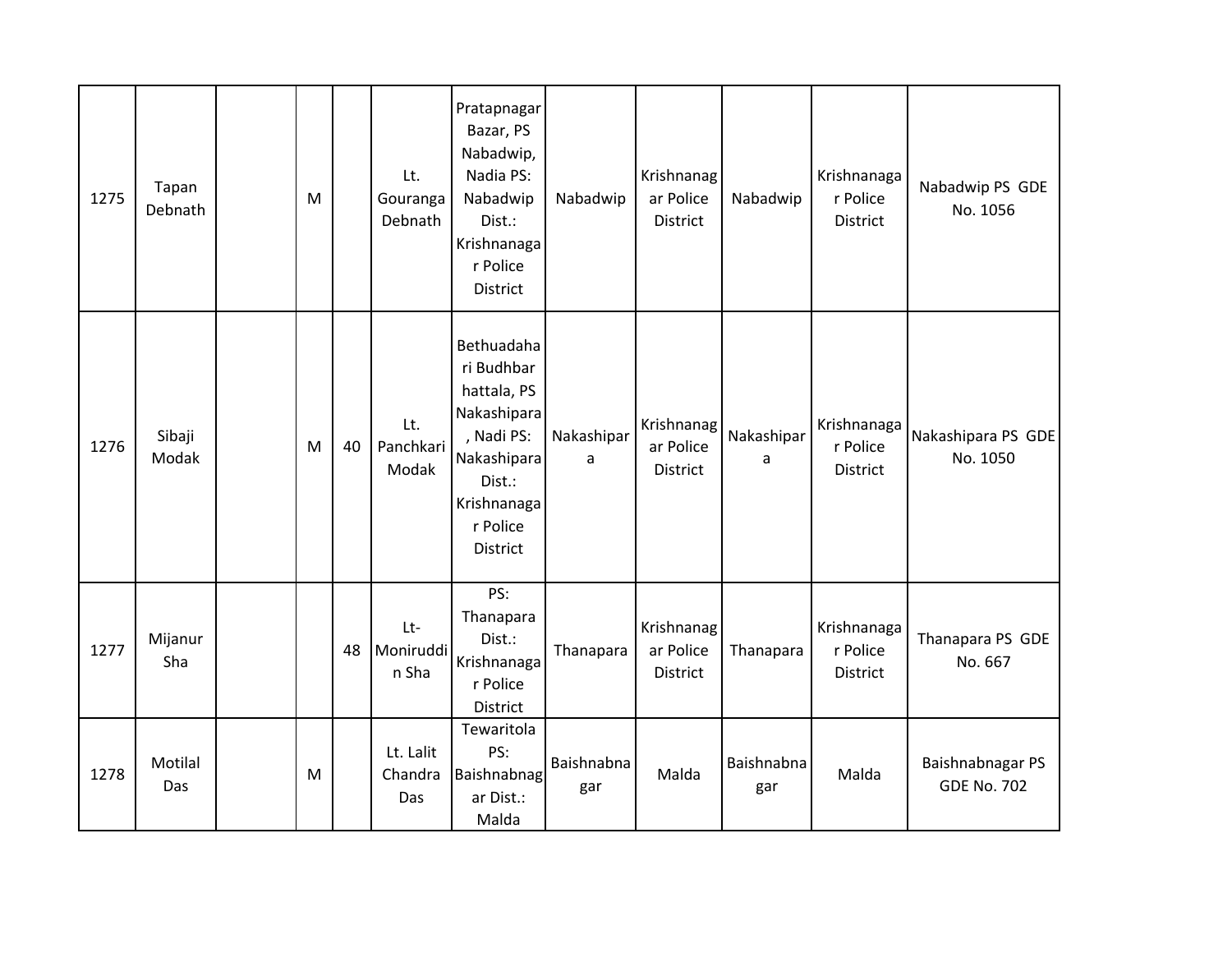| 1279 | Kalu<br>Mardi         | M | 45 | Fogra<br>Mardi         | Nakkati PS:<br>Bamangola<br>Dist.: Malda                       | Bamangola            | Malda    | Bamangola | Malda | Bamangola PS GDE<br>No. 438 |
|------|-----------------------|---|----|------------------------|----------------------------------------------------------------|----------------------|----------|-----------|-------|-----------------------------|
| 1280 | Jahiruddin<br>Ahammed | M | 65 | Lt. Abdul<br>Majid     | <b>NUNATAR</b><br>PS:<br>Chanchal<br>Dist.: Malda              | Chanchal             | Malda    | Chanchal  | Malda | Chanchal PS GDE<br>No. 1280 |
| 1281 | Madedul<br>Islam      | M | 25 | Maksud<br>Hossain      | JARAMDAL<br>PS:<br>Harishchand<br>rapur Dist.:<br>Malda        | Harishchan<br>drapur | Malda    | Chanchal  | Malda | Chanchal PS GDE<br>No. 1280 |
| 1282 | Hassain               | M | 22 | Mainul<br>Hoque        | JARAMDAL<br>PS:<br>Harishchand<br>rapur Dist.:<br>Malda        | Harishchan<br>drapur | Malda    | Chanchal  | Malda | Chanchal PS GDE<br>No. 1280 |
| 1283 | Jafar                 | M | 19 | Rejaul<br>Hoque        | <b>BAJITPUR</b><br>PS:<br>Harishchand<br>rapur Dist.:<br>Malda | Harishchan<br>drapur | Malda    | Chanchal  | Malda | Chanchal PS GDE<br>No. 1280 |
| 1284 | Rajesh<br>Alam        | M | 20 | Md.<br>Firdash<br>Alam | DAMDAKIA,<br>CHOGRA,<br>ABADPUR,<br><b>KATIHAR</b>             |                      | Basirhat | Chanchal  | Malda | Chanchal PS GDE<br>No. 1280 |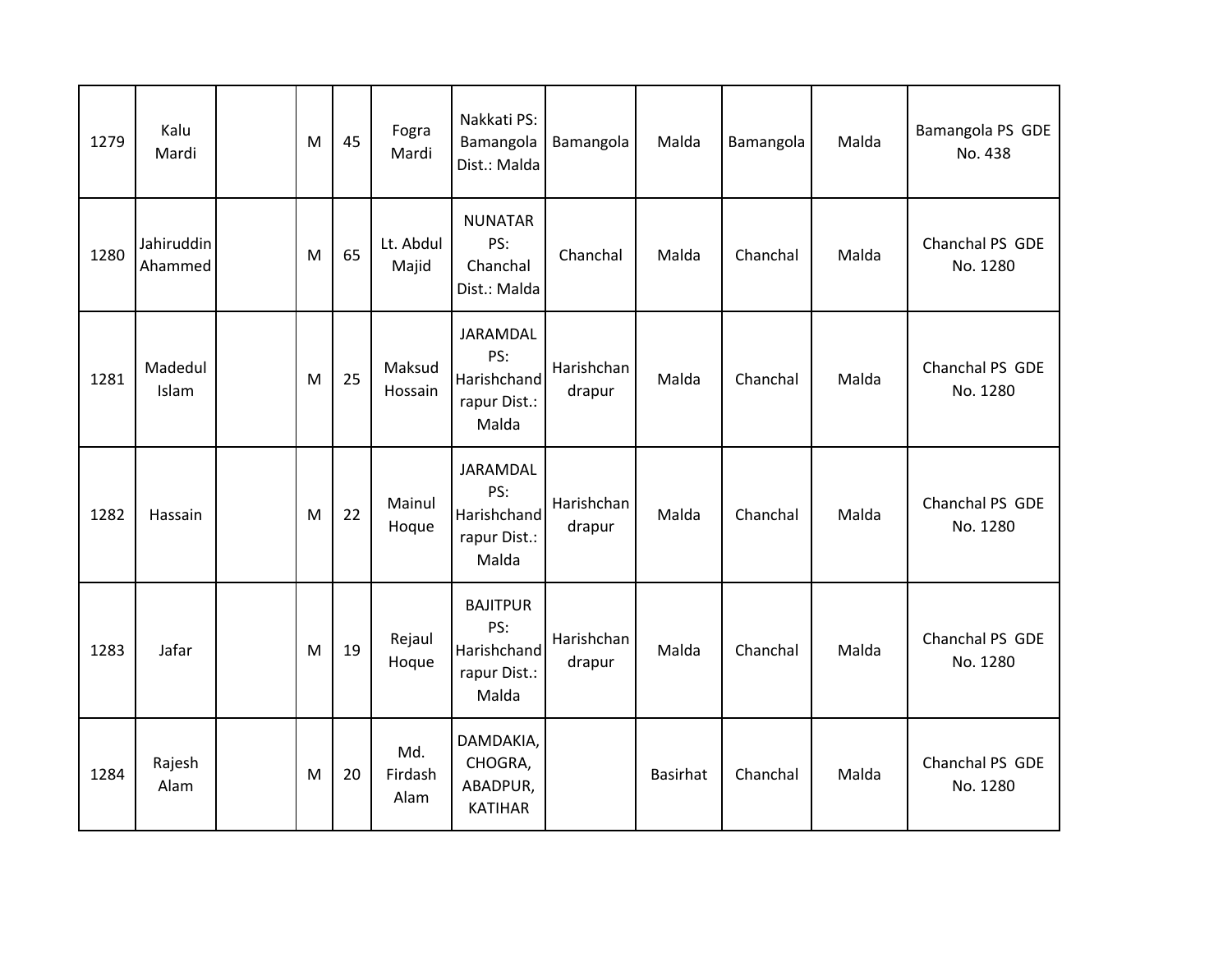| 1285 | Indrajit<br>Mandal      |       | M | 20 | Soumen<br>Mandal                  | Sahilapur<br>PS:<br>Kaliachak<br>Dist.: Malda       | Kaliachak        | Malda           | English<br>bazar | Malda | English bazar PS<br><b>GDE No. 1092</b> |
|------|-------------------------|-------|---|----|-----------------------------------|-----------------------------------------------------|------------------|-----------------|------------------|-------|-----------------------------------------|
| 1286 | Prem Kr<br>Mandal       |       | M | 27 | Bhakti<br><b>Bhusan</b><br>Mandal | Sahilapur<br>PS:<br>Kaliachak<br>Dist.: Malda       | Kaliachak        | Malda           | English<br>bazar | Malda | English bazar PS<br><b>GDE No. 1092</b> |
| 1287 | Rafik Sk                |       | M | 24 | Sekhander<br>Sk                   | Katagarh PS:<br>English<br>bazar Dist.:<br>Malda    | English<br>bazar | Malda           | English<br>bazar | Malda | English bazar PS<br><b>GDE No. 1092</b> |
| 1288 | Subhang<br>Sk           | Suvan | M | 24 | <b>Tanu Sk</b>                    | Katagarh PS:<br>English<br>bazar Dist.:<br>Malda    | English<br>bazar | Malda           | English<br>bazar | Malda | English bazar PS<br><b>GDE No. 1092</b> |
| 1289 | Raushan<br>Sk           |       | M | 26 | Anu Sk                            | Katagarh PS:<br>English<br>bazar Dist.:<br>Malda    | English<br>bazar | Malda           | English<br>bazar | Malda | English bazar PS<br><b>GDE No. 1092</b> |
| 1290 | Rupchand<br>Mandal      |       | M | 31 | Atul<br>Mandal                    | Naboda PS:<br>Kaliachak<br>Dist.: Malda             | Kaliachak        | Malda           | English<br>bazar | Malda | English bazar PS<br><b>GDE No. 1256</b> |
| 1291 | Anjali<br><b>Barman</b> |       | M | 25 | Subal<br>Barman                   | Sarkarpara<br>PS Gazole<br><b>District</b><br>Malda |                  | <b>Basirhat</b> | Gajole           | Malda | Gajole PS GDE No.<br>1124               |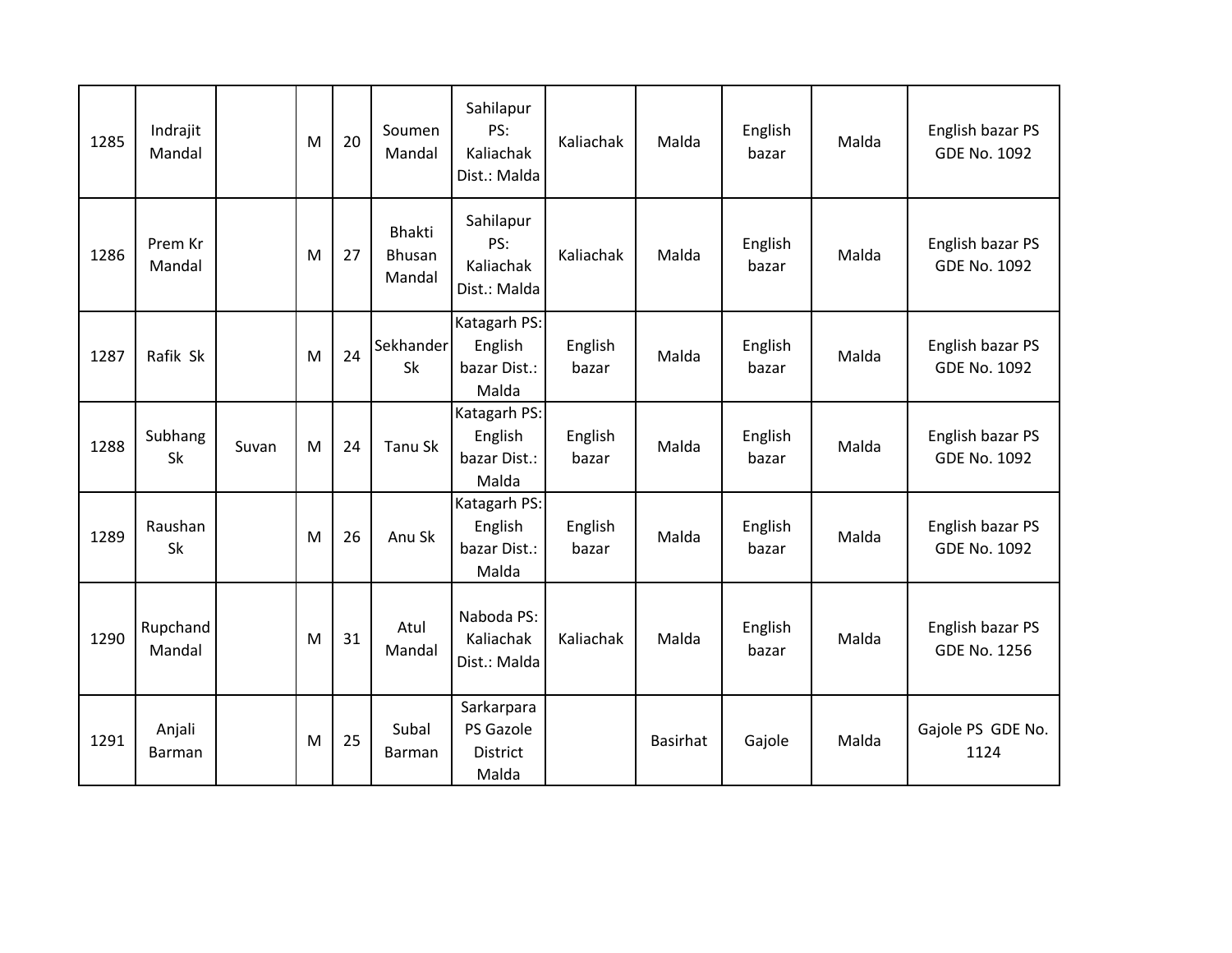| 1292 | Debobrot<br>o Sarkar | M | 20 | Joideb<br>Sarkar       | Kadubari PS<br>Gazole<br><b>District</b><br>Malda           |                      | Basirhat | Gajole               | Malda | Gajole PS GDE No.<br>1124                 |
|------|----------------------|---|----|------------------------|-------------------------------------------------------------|----------------------|----------|----------------------|-------|-------------------------------------------|
| 1293 | Labanu<br>Mahato     | M | 41 | Lt Dhana<br>Mahato     | Kendudanga<br>Sarkarpara<br>PS:<br>Habibpur<br>Dist.: Malda | Habibpur             | Malda    | Habibpur             | Malda | Habibpur PS GDE<br>No. 584                |
| 1294 | Sanjay<br>Mandal     | M | 27 | Lt Khagen<br>Mandal    | Sardaha<br>Golapganj<br>PS:<br>Kaliachak<br>Dist.: Malda    | Kaliachak            | Malda    | Habibpur             | Malda | Habibpur PS GDE<br>No. 584                |
| 1295 | Saheb<br>Saha        | M | 23 | Nepal<br>Saha          | Dhalakandar<br>PS:<br>Habibpur<br>Dist.: Malda              | Habibpur             | Malda    | Habibpur             | Malda | Habibpur PS GDE<br>No. 584                |
| 1296 | Subhankar<br>Mandal  | M | 26 | Dilip<br>Mandal        | Dalla<br>Charantala<br>PS:<br>Habibpur<br>Dist.: Malda      | Habibpur             | Malda    | Habibpur             | Malda | Habibpur PS GDE<br>No. 584                |
| 1297 | Ram<br>Sharma        | M |    | <b>Biren</b><br>Sharma | Kochpukur<br>PS:<br>Harishchand<br>rapur Dist.:<br>Malda    | Harishchan<br>drapur | Malda    | Harishchan<br>drapur | Malda | Harishchandrapur PS<br><b>GDE No. 951</b> |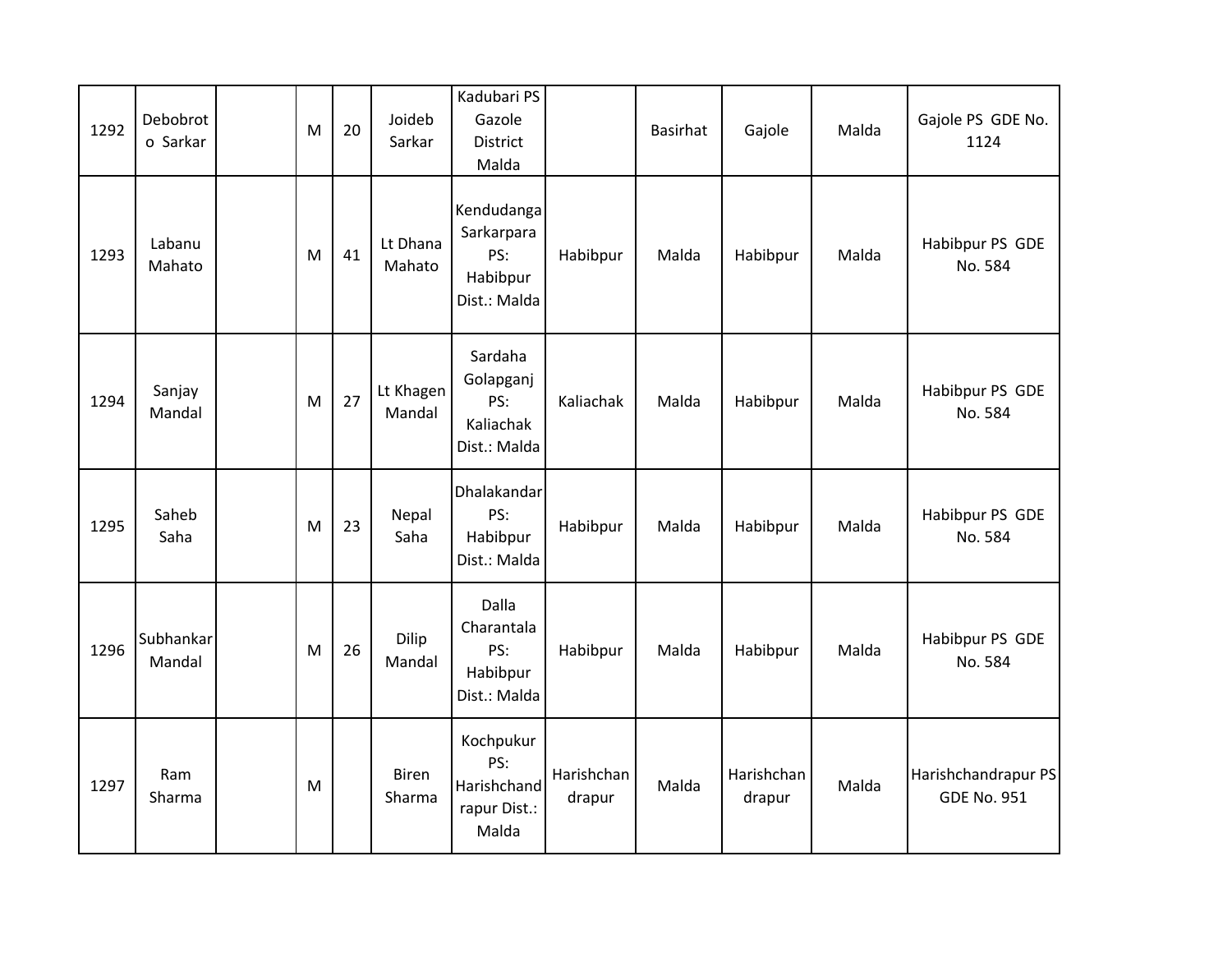| 1298 | Ram<br>Prosad<br>Das | M |    | Lakhan<br>Das    | Ranitola PS:<br><b>Harishchand</b><br>rapur Dist.:<br>Malda         | Harishchan<br>drapur | Malda | Harishchan<br>drapur | Malda | Harishchandrapur PS<br><b>GDE No. 951</b> |
|------|----------------------|---|----|------------------|---------------------------------------------------------------------|----------------------|-------|----------------------|-------|-------------------------------------------|
| 1299 | Ajit Roy             | M |    |                  | Bhasakali<br>PS:<br>Jatish Roy Harishchand<br>rapur Dist.:<br>Malda | Harishchan<br>drapur | Malda | Harishchan<br>drapur | Malda | Harishchandrapur PS<br><b>GDE No. 951</b> |
| 1300 | Raju<br>Pramanik     | M |    | Tulu<br>Pramanik | Kariali PS:<br>Harishchand<br>rapur Dist.:<br>Malda                 | Harishchan<br>drapur | Malda | Harishchan<br>drapur | Malda | Harishchandrapur PS<br><b>GDE No. 951</b> |
| 1301 | Dilip Das            | M |    | Raju Das         | Tulsihatta<br>PS:<br>Harishchand<br>rapur Dist.:<br>Malda           | Harishchan<br>drapur | Malda | Harishchan<br>drapur | Malda | Harishchandrapur PS<br><b>GDE No. 951</b> |
| 1302 | Ajay Dey             | M | 25 | Jatan Dey        | Khaihatta,<br>Mangalbari<br>PS:<br>Oldmalda<br>Dist.: Malda         | Oldmalda             | Malda | Oldmalda             | Malda | Oldmalda PS GDE<br>No. 444                |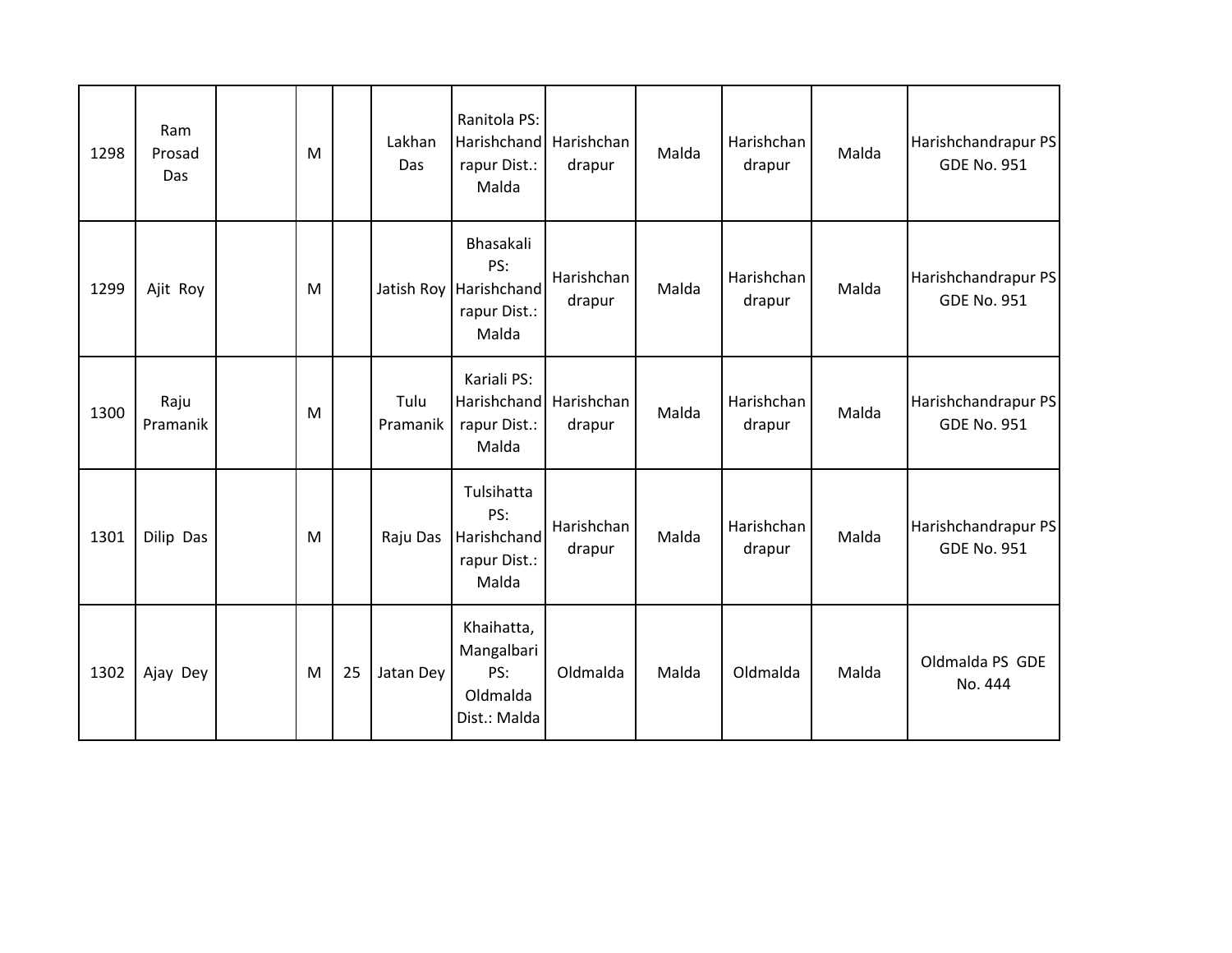| 1303 | Suman<br>Saha    | M | 25 | Uttam<br>Saha     | Mangalbari,<br>Schoolpara<br>PS:<br>Oldmalda<br>Dist.: Malda                   | Oldmalda | Malda | Oldmalda | Malda | Oldmalda PS GDE<br>No. 444 |
|------|------------------|---|----|-------------------|--------------------------------------------------------------------------------|----------|-------|----------|-------|----------------------------|
| 1304 | Samir<br>Mandal  | M | 23 | Lt Ram<br>Mandal  | Mangalbari,<br>Schoolpara<br>PS:<br>Oldmalda<br>Dist.: Malda                   | Oldmalda | Malda | Oldmalda | Malda | Oldmalda PS GDE<br>No. 444 |
| 1305 | Palash<br>Mandal | M | 28 | Balaram<br>Mandal | Mangalbari,<br>Schoolpara<br>PS:<br>Oldmalda<br>Dist.: Malda                   | Oldmalda | Malda | Oldmalda | Malda | Oldmalda PS GDE<br>No. 444 |
| 1306 | Sujit Das        | M | 46 | Ananda<br>Das     | Bachamari<br>Govt.<br>Colony,<br>Mangalbari<br>PS:<br>Oldmalda<br>Dist.: Malda | Oldmalda | Malda | Oldmalda | Malda | Oldmalda PS GDE<br>No. 444 |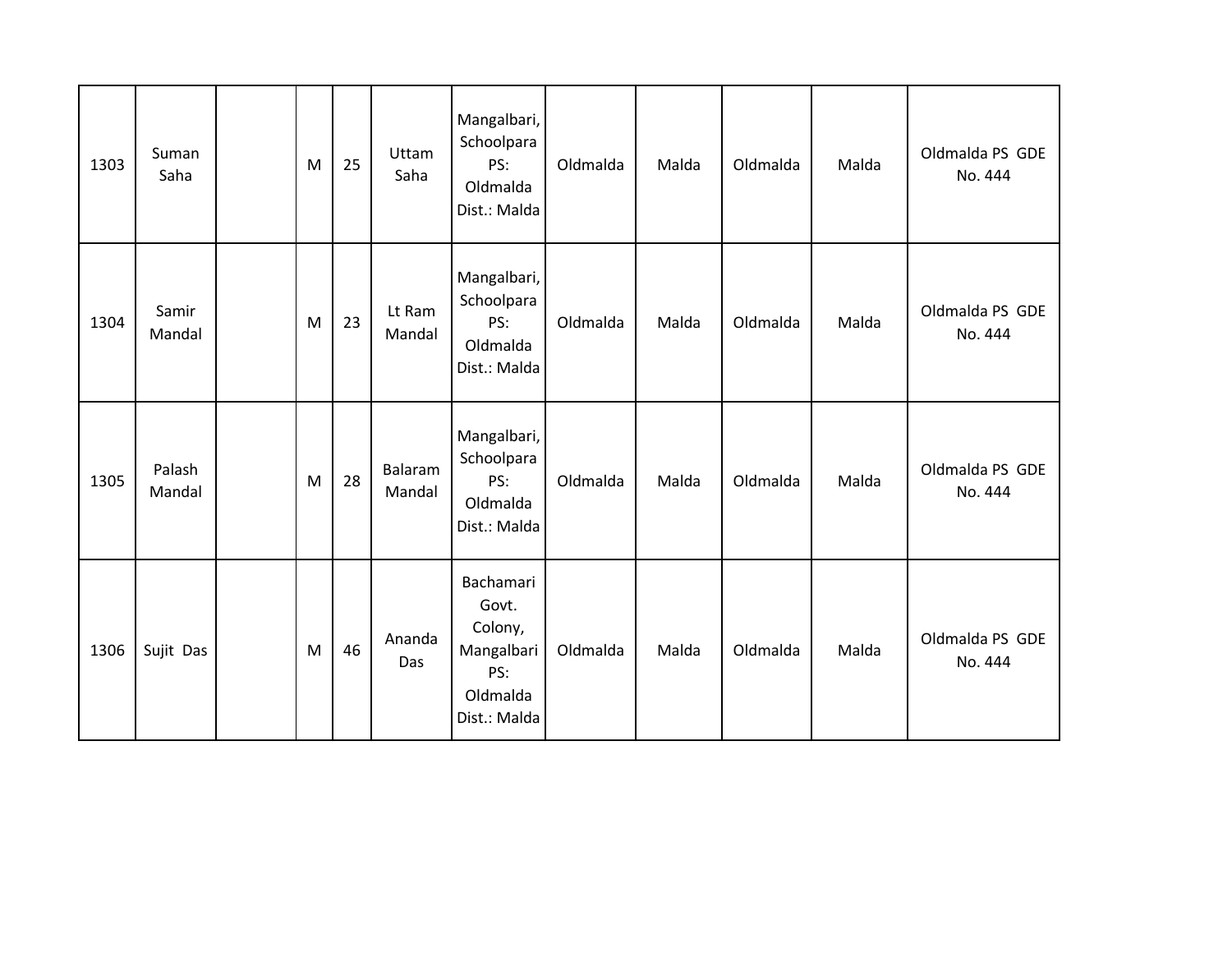| 1307 | Sunil Das            | M | 45 | Lt Gopal<br>Das         | Khaihatta,<br>Karmakarpa<br>ra PS:<br>Oldmalda<br>Dist.: Malda | Oldmalda | Malda | Oldmalda | Malda | Oldmalda PS GDE<br>No. 444 |
|------|----------------------|---|----|-------------------------|----------------------------------------------------------------|----------|-------|----------|-------|----------------------------|
| 1308 | Lalu<br>Mohamm<br>ad | M | 23 | Majal Ali               | Ailpara PS:<br>Pukhuria<br>Dist.: Malda                        | Pukhuria | Malda | Pukhuria | Malda | Pukhuria PS GDE<br>No. 782 |
| 1309 | Humayun<br>Ali       | M | 27 | Md<br><b>Nursed Ali</b> | Laskarpur<br>PS: Pukhuria<br>Dist.: Malda                      | Pukhuria | Malda | Pukhuria | Malda | Pukhuria PS GDE<br>No. 782 |
| 1310 | Subrata<br>Mandal    | M | 23 | Swapan<br>Mandal        | Chakla PS:<br>Pukhuria<br>Dist.: Malda                         | Pukhuria | Malda | Pukhuria | Malda | Pukhuria PS GDE<br>No. 782 |
| 1311 | Murteja              | M | 52 | Jayed                   | Kutubganj<br>PS: Pukhuria<br>Dist.: Malda                      | Pukhuria | Malda | Pukhuria | Malda | Pukhuria PS GDE<br>No. 782 |
| 1312 | Khalek<br>Sabjee     |   | 35 | Late Safik              | Ratua PS:<br>Ratua Dist.:<br>Malda                             | Ratua    | Malda | Ratua    | Malda | Ratua PS GDE No.<br>698    |
| 1313 | Chhatu<br>Mandal     |   | 21 | Kalu                    | Bakhra PS:<br>Ratua Dist.:<br>Malda                            | Ratua    | Malda | Ratua    | Malda | Ratua PS GDE No.<br>698    |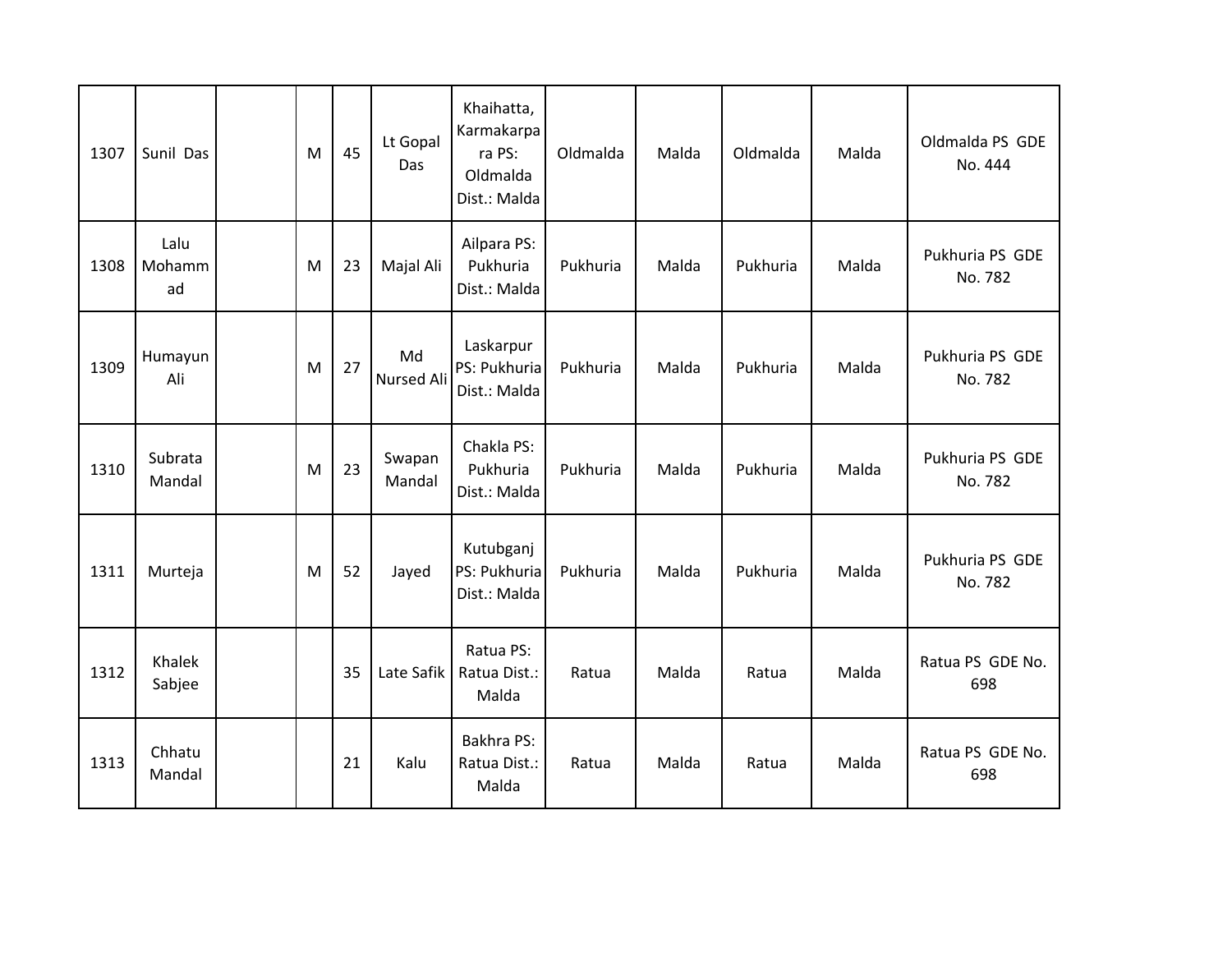| 1314 | Rafikul<br>Alam        |  | 24 | Israfil                       | <b>BHado PS:</b><br>Ratua Dist.:<br>Malda                                          | Ratua    | Malda           | Ratua    | Malda           | Ratua PS GDE No.<br>698    |
|------|------------------------|--|----|-------------------------------|------------------------------------------------------------------------------------|----------|-----------------|----------|-----------------|----------------------------|
| 1315 | Rabiul<br>Islam        |  | 28 | Jamil                         | Ratua PS:<br>Ratua Dist.:<br>Malda                                                 | Ratua    | Malda           | Ratua    | Malda           | Ratua PS GDE No.<br>698    |
| 1316 | <b>Bibek</b><br>Mandal |  | 30 | Suresh                        | Kahala PS:<br>Ratua Dist.:<br>Malda                                                | Ratua    | Malda           | Ratua    | Malda           | Ratua PS GDE No.<br>698    |
| 1317 | Mithu<br>Mandal        |  | 32 | Late<br>Suresh<br>Mandal      | <b>Binpara PS:</b><br>Ratua Dist.:<br>Malda                                        | Ratua    | Malda           | Ratua    | Malda           | Ratua PS GDE No.<br>698    |
| 1318 | Like<br>Ahamed         |  | 35 | S/O<br><b>Batatir</b><br>Shah | Ramnagar<br>Bilashpur, PS<br>. Bilashpur,<br>Dist.<br>Rampur Utt                   |          | Basirhat        | Beldanga | Murshidaba<br>d | Beldanga PS GDE<br>No. 963 |
| 1319 | <b>Mobbas</b><br>Sk    |  | 26 | $S/O$ Lt.<br>Saidul<br>Islam  | <b>Barua</b><br>Paschimpar<br>a PS:<br>Beldanga<br>Dist.:<br>Murshidaba<br>$\sf d$ | Beldanga | Murshidab<br>ad | Beldanga | Murshidaba<br>d | Beldanga PS GDE<br>No. 963 |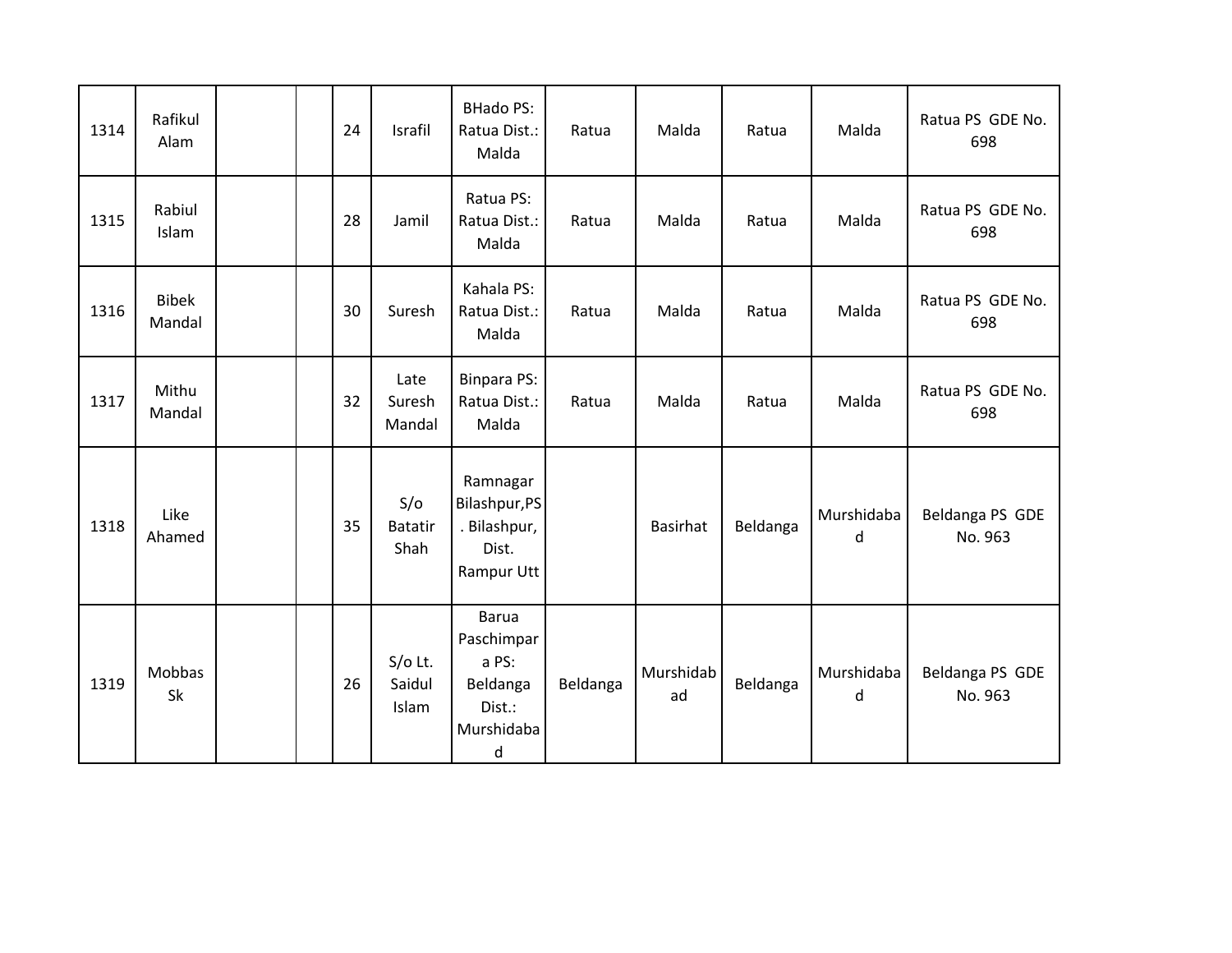| 1320 | Saidul Sk        | M         | 28 | $S/O$ Lt.<br>Chand<br>Mohamm<br>ad Sk | Barua<br>Paschimpar<br>a PS:<br>Beldanga<br>Dist.:<br>Murshidaba<br>d | Beldanga | Murshidab<br>ad | Beldanga | Murshidaba<br>d | Beldanga PS GDE<br>No. 963 |
|------|------------------|-----------|----|---------------------------------------|-----------------------------------------------------------------------|----------|-----------------|----------|-----------------|----------------------------|
| 1321 | Najir<br>Hossain | M         | 38 | S/o Alam<br>Sk                        | Jalalpur<br>Natunpara<br>PS:<br>Beldanga<br>Dist.:<br>Murshidaba<br>d | Beldanga | Murshidab<br>ad | Beldanga | Murshidaba<br>d | Beldanga PS GDE<br>No. 963 |
| 1322 | Yeajuddin<br>Sk  | M         | 40 | S/o Year<br>Nobi Sk                   | Jalalpur<br>Natunpara<br>PS:<br>Beldanga<br>Dist.:<br>Murshidaba<br>d | Beldanga | Murshidab<br>ad | Beldanga | Murshidaba<br>d | Beldanga PS GDE<br>No. 963 |
| 1323 | Saffar Sk        | ${\sf M}$ | 64 | $S/O$ Lt.<br>Chaket Sk                | Jalalpur<br>Dangapara<br>PS:<br>Beldanga<br>Dist.:<br>Murshidaba<br>d | Beldanga | Murshidab<br>ad | Beldanga | Murshidaba<br>d | Beldanga PS GDE<br>No. 963 |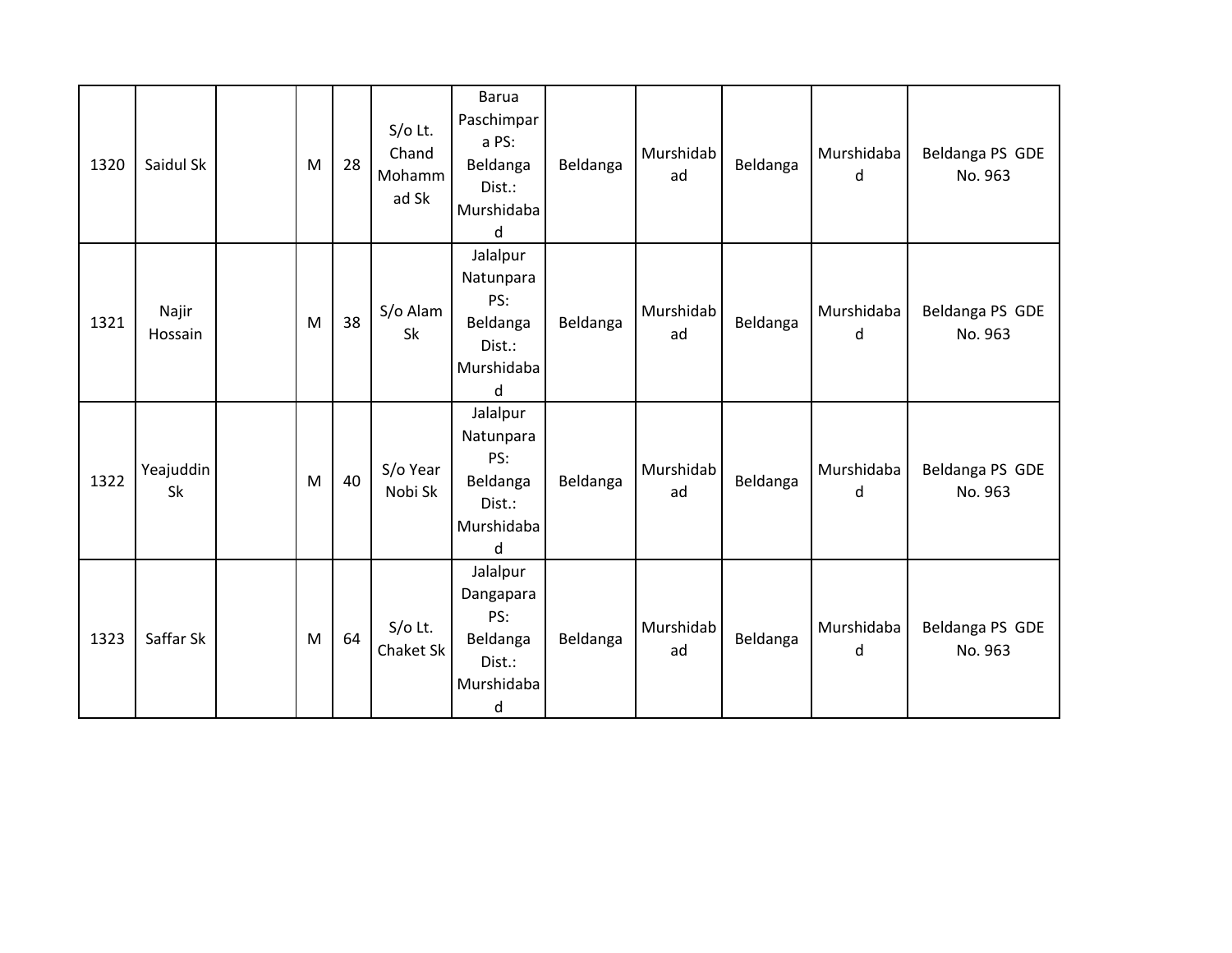| 1324 | Aram<br>Hossain  | M | 62 | $S/O$ Lt.<br>Kamarudd<br>in Sk | Jalalpur<br>Natunpara<br>PS:<br>Beldanga<br>Dist.:<br>Murshidaba<br>d | Beldanga | Murshidab<br>ad | Beldanga | Murshidaba<br>d | Beldanga PS GDE<br>No. 963 |
|------|------------------|---|----|--------------------------------|-----------------------------------------------------------------------|----------|-----------------|----------|-----------------|----------------------------|
| 1325 | Asmat Sk         | M | 48 | S/o Khatir<br>Sk               | Jalalpur<br>Natunpara<br>PS:<br>Beldanga<br>Dist.:<br>Murshidaba<br>d | Beldanga | Murshidab<br>ad | Beldanga | Murshidaba<br>d | Beldanga PS GDE<br>No. 963 |
| 1326 | Jerful Ali       | M | 42 | S/o Jaber<br>Ali               | Jalalpur<br>Natunpara<br>PS:<br>Beldanga<br>Dist.:<br>Murshidaba<br>d | Beldanga | Murshidab<br>ad | Beldanga | Murshidaba<br>d | Beldanga PS GDE<br>No. 963 |
| 1327 | <b>Rustum Sk</b> | M | 37 | S/o Abu<br>Sk                  | Jalalpur<br>Natunpara<br>PS:<br>Beldanga<br>Dist.:<br>Murshidaba<br>d | Beldanga | Murshidab<br>ad | Beldanga | Murshidaba<br>d | Beldanga PS GDE<br>No. 963 |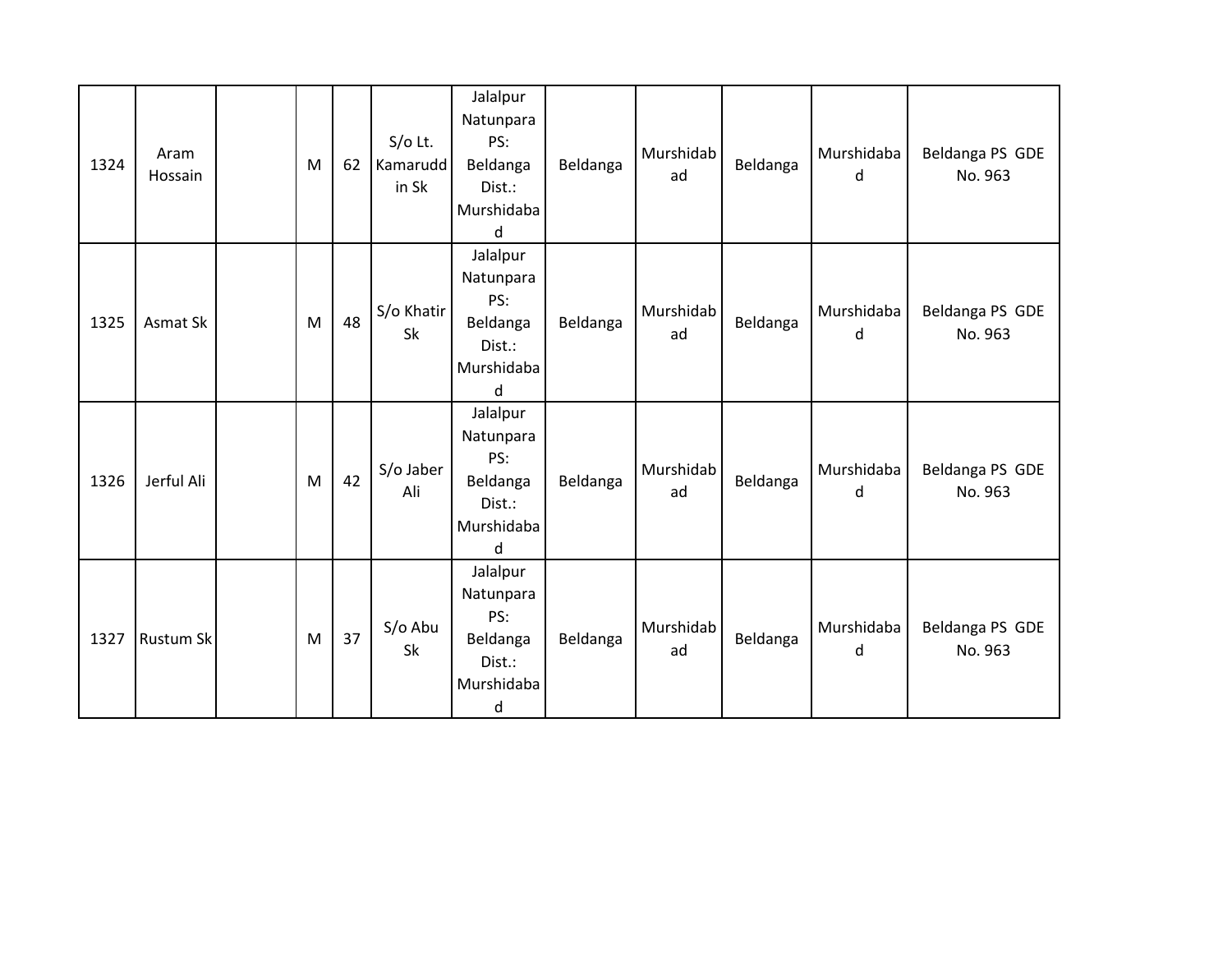| 1328 | Yeakub Ali          | M | 32 | S/o Akram<br>Sk                 | Jalalpur<br>Natunpara<br>PS:<br>Beldanga<br>Dist.:<br>Murshidaba<br>d                                           | Beldanga                     | Murshidab<br>ad | Beldanga | Murshidaba<br>d | Beldanga PS GDE<br>No. 963                             |
|------|---------------------|---|----|---------------------------------|-----------------------------------------------------------------------------------------------------------------|------------------------------|-----------------|----------|-----------------|--------------------------------------------------------|
| 1329 | Sibhu<br>Ghosh      | M | 65 | $S/O$ Lt.<br>Jagannath<br>Ghosh | Mahula<br>Akhrapara<br>PS:<br>Beldanga<br>Dist.:<br>Murshidaba<br>d                                             | Beldanga                     | Murshidab<br>ad | Beldanga | Murshidaba<br>d | Beldanga PS GDE<br>No. 963                             |
| 1330 | Biswanath<br>Sardar | M |    | Lt. Jaya<br>Sardar              | Chand<br>Pukur, PS-<br>Berhampore<br>, Dist-<br>Murshidaba<br>d. PS:<br>Berhampore<br>Dist.:<br>Murshidaba<br>d | Berhampor   Murshidab  <br>e | ad              | e        | d               | Berhampor   Murshidaba   Berhampore PS GDE<br>No. 1363 |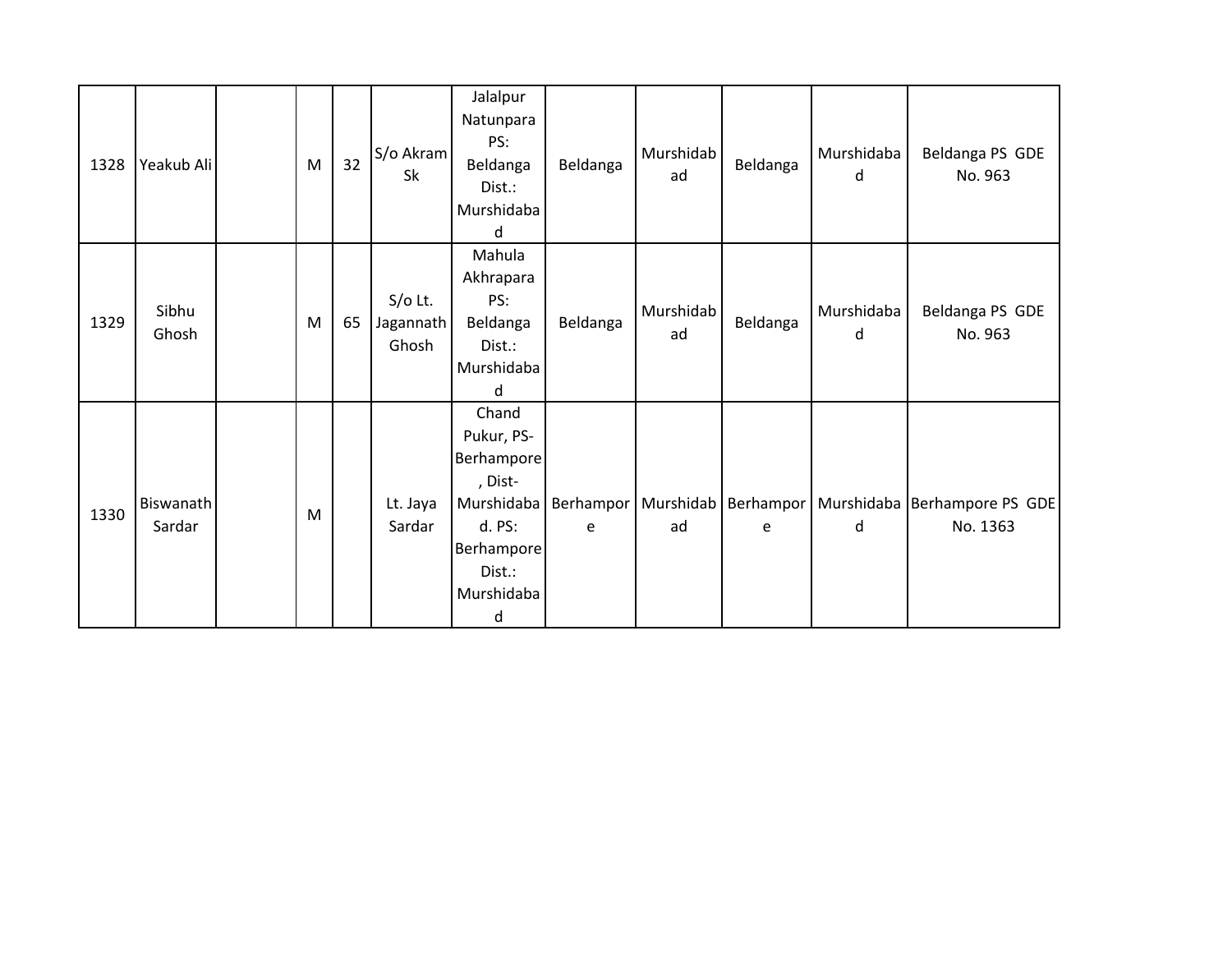| 1331 | Girul Sk          | M | Mosaidul<br>Sk    | Dakkhin,<br>Gopalpur,<br>PS-Islampur,<br>Dist-<br>Murshidaba   Berhampor<br>d. PS:<br>Berhampore<br>Dist.:<br>Murshidaba<br>d | e                                 | ad | e | d | Murshidab   Berhampor   Murshidaba   Berhampore PS GDE<br>No. 1363             |
|------|-------------------|---|-------------------|-------------------------------------------------------------------------------------------------------------------------------|-----------------------------------|----|---|---|--------------------------------------------------------------------------------|
| 1332 | Rajat<br>Pramanik | M | Dukhu<br>Pramanik | 48/6/2<br>Kantanagar,<br>PS-<br>Berhampore<br>, Dist-<br>Murshidaba<br>d PS:<br>Berhampore<br>Dist.:<br>Murshidaba<br>d       | $\mathsf{e}% _{t}\left( t\right)$ | ad | e | d | Berhampor   Murshidab   Berhampor   Murshidaba   Berhampore PS GDE<br>No. 1363 |
| 1333 | Tarak Das         | M | Lt Sakti<br>Das   | Goaljan, PS-<br>Berhampore<br>, Dist-<br>Murshidaba<br>d. PS:<br>Berhampore<br>Dist.:<br>Murshidaba<br>d                      | e                                 | ad | e | d | Berhampor   Murshidab   Berhampor   Murshidaba   Berhampore PS GDE<br>No. 1363 |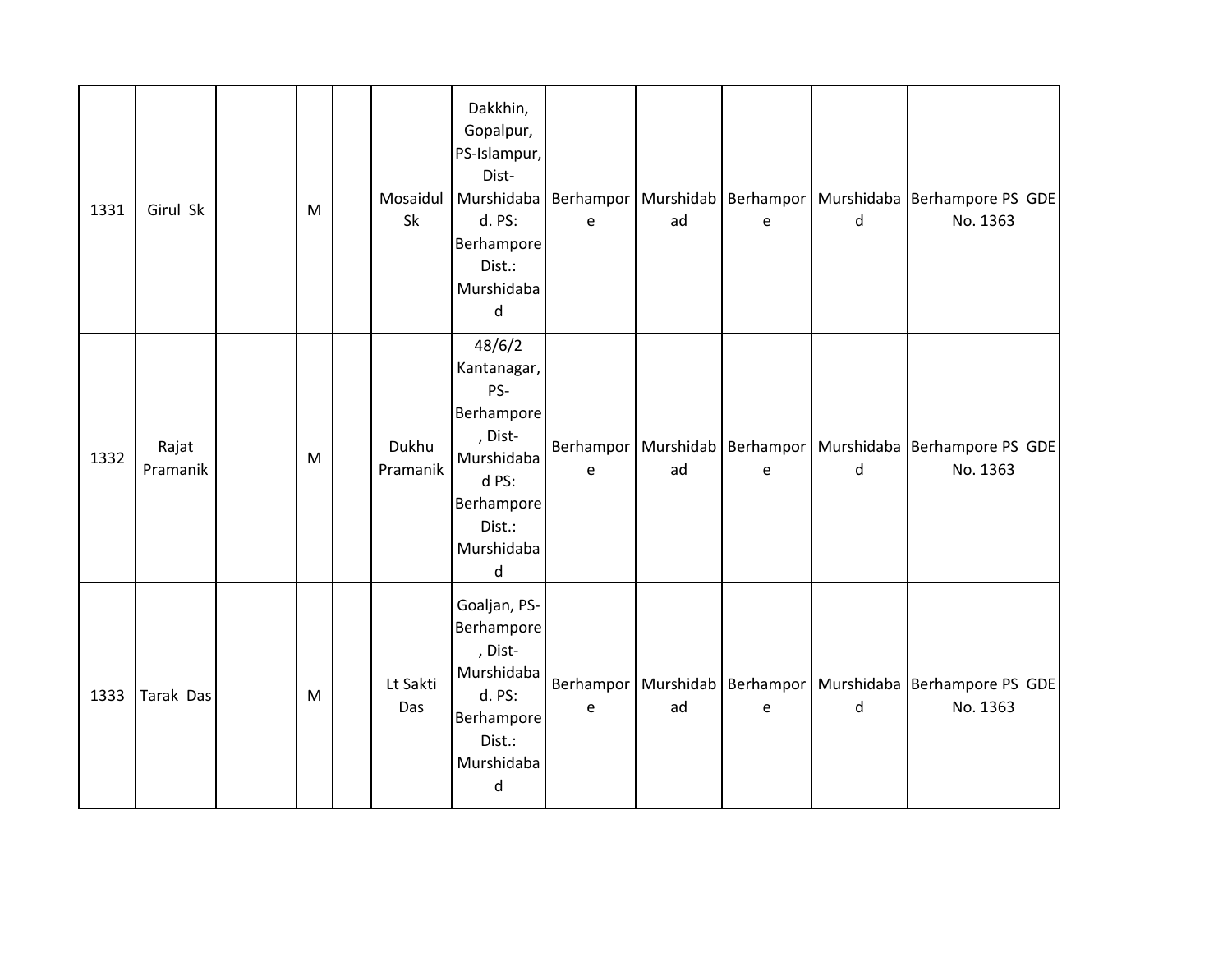| 1334 | Rahul<br>Kundu | M | h Kundu           | 42/24<br>Saidabad, PS-<br>Berhampore<br>, Dist-<br>Raghunat   Murshidaba   Berhampor  <br>d PS:<br>Berhampore<br>Dist.:<br>Murshidaba<br>d | e | ad | e | d | Murshidab   Berhampor   Murshidaba   Berhampore PS GDE<br>No. 1363             |
|------|----------------|---|-------------------|--------------------------------------------------------------------------------------------------------------------------------------------|---|----|---|---|--------------------------------------------------------------------------------|
| 1335 | Jadab Das      | M | Das               | 42/24<br>Saidabad, PS-<br>Berhampore<br>, Dist-<br>Lt. Bhakti   Murshidaba<br>d PS:<br>Berhampore<br>Dist.:<br>Murshidaba<br>d             | e | ad | e | d | Berhampor   Murshidab   Berhampor   Murshidaba   Berhampore PS GDE<br>No. 1363 |
| 1336 | Abdul<br>Malik | M | Md Abdul<br>Kabir | Pulbagan,<br>PS-Salar,<br>Dist-<br>Murshdiaba<br>d. PS:<br>Berhampore<br>Dist.:<br>Murshidaba<br>d                                         | e | ad | e | d | Berhampor   Murshidab   Berhampor   Murshidaba   Berhampore PS GDE<br>No. 1363 |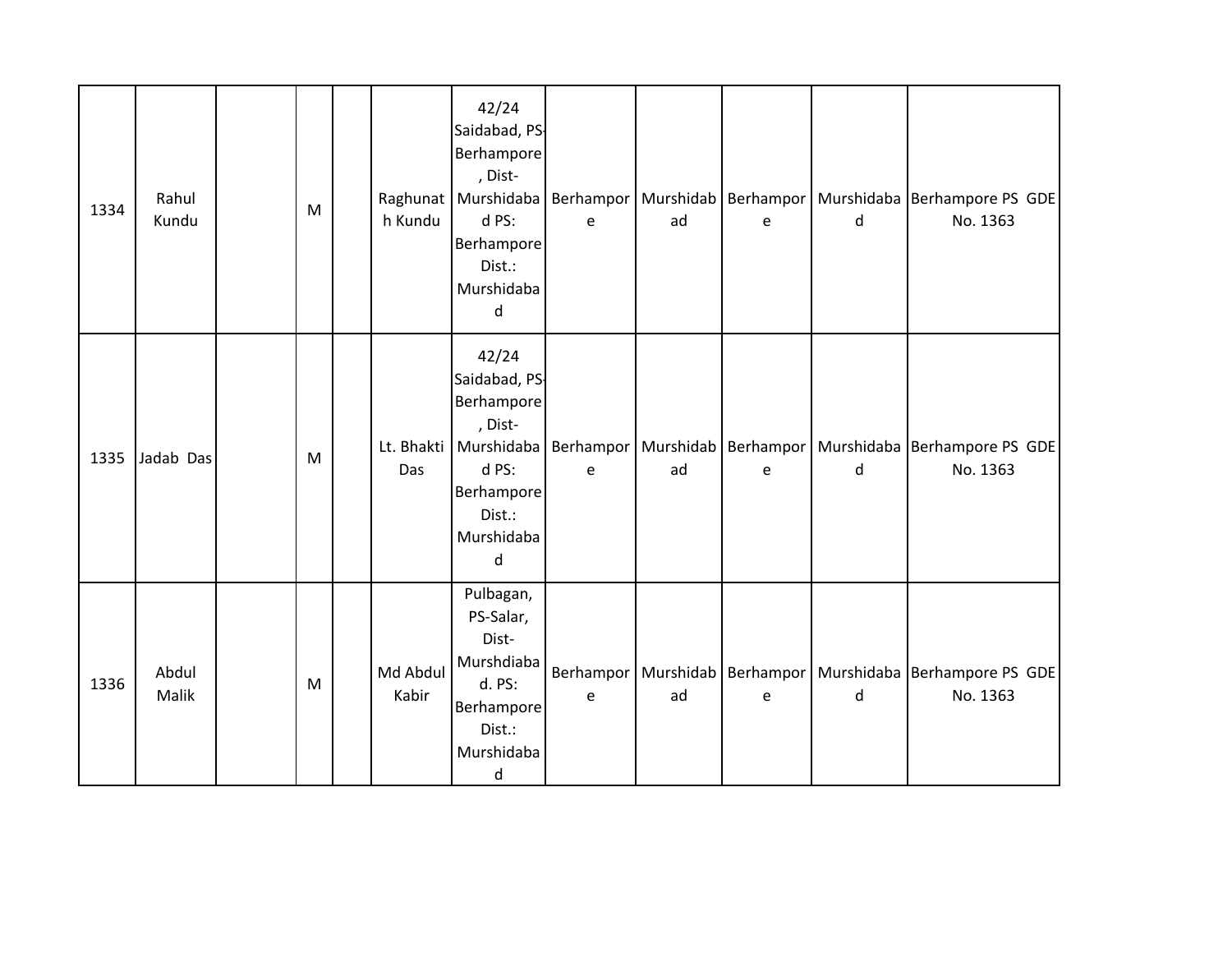| 1337 | Nuhu<br>Mandal | M |    | Anarul<br>Mandal         | Chaltia, PS-<br>Berhampore<br>, Dist-<br>Murshidaba<br>d PS:<br>Berhampore<br>Dist.:<br>Murshidaba<br>d      | <b>Berhampor</b><br>e | ad | e   | d                                                   | Murshidab   Berhampor   Murshidaba   Berhampore PS GDE  <br>No. 1363           |
|------|----------------|---|----|--------------------------|--------------------------------------------------------------------------------------------------------------|-----------------------|----|-----|-----------------------------------------------------|--------------------------------------------------------------------------------|
| 1338 | Ratan<br>Hazra | M |    | Lt.<br>Pasupatu<br>Hazra | Bazarpara,<br>PS-<br>Berhampore<br>, Dist-<br>Murshidaba<br>d PS:<br>Berhampore<br>Dist.:<br>Murshidaba<br>d | e                     | ad | e   | d                                                   | Berhampor   Murshidab   Berhampor   Murshidaba   Berhampore PS GDE<br>No. 1363 |
| 1339 | Ramij<br>Raja  | M | 24 | Majibar<br>Rahaman       | Liakatnagar<br>PS:<br>Bhagawang<br>ola Dist.:<br>Murshidaba<br>d                                             | ola                   | ad | ola | Bhagawang   Murshidab   Bhagawang   Murshidaba<br>d | Bhagawangola PS<br><b>GDE No. 723</b>                                          |
| 1340 | Asim<br>Akrama | M | 22 | Abdul<br>Latib           | Liakatnagar<br>PS:<br>Bhagawang<br>ola Dist.:<br>Murshidaba<br>$\sf d$                                       | ola                   | ad | ola | Bhagawang   Murshidab   Bhagawang   Murshidaba<br>d | Bhagawangola PS<br><b>GDE No. 723</b>                                          |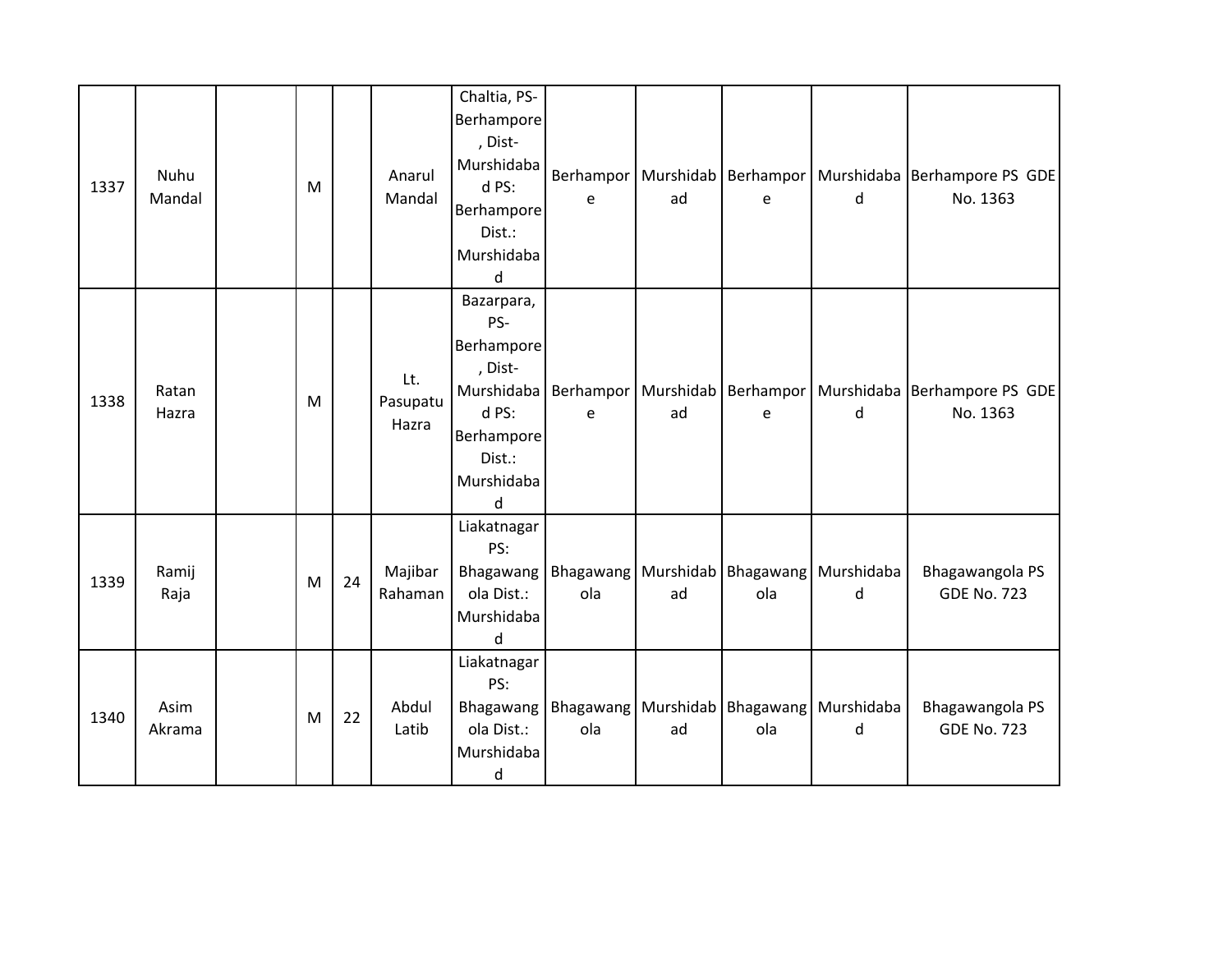| 1341 | Fajle<br>Rabbi | M | 23 | Sudduk Sk         | Liakatnagar<br>PS:<br>Bhagawang<br>ola Dist.:<br>Murshidaba<br>d | ola       | ad              | ola       | Bhagawang   Murshidab   Bhagawang   Murshidaba<br>d | Bhagawangola PS<br><b>GDE No. 723</b> |
|------|----------------|---|----|-------------------|------------------------------------------------------------------|-----------|-----------------|-----------|-----------------------------------------------------|---------------------------------------|
| 1342 | Raihan Sk      | M |    | Mehed Ali<br>Sk   | Angarpur<br>PS:<br>Bharatpur<br>Dist.:<br>Murshidaba<br>d        | Bharatpur | Murshidab<br>ad | Bharatpur | Murshidaba<br>d                                     | <b>Bharatpur PS GDE</b><br>No. 793    |
| 1343 | Jahir Sk       | M |    | Barjan Sk         | PS:<br>Bharatpur<br>Dist.:<br>Murshidaba<br><sub>d</sub>         | Bharatpur | Murshidab<br>ad | Bharatpur | Murshidaba<br>d                                     | <b>Bharatpur PS GDE</b><br>No. 793    |
| 1344 | Raju Sk        | M |    | Harai Sk          | Bharatpur<br>PS:<br>Bharatpur<br>Dist.:<br>Murshidaba<br>d       | Bharatpur | Murshidab<br>ad | Bharatpur | Murshidaba<br>d                                     | <b>Bharatpur PS GDE</b><br>No. 793    |
| 1345 | Montu<br>Ghosh | M |    | Babusona<br>Ghosh | Binodia PS:<br>Bharatpur<br>Dist.:<br>Murshidaba<br>d            | Bharatpur | Murshidab<br>ad | Bharatpur | Murshidaba<br>d                                     | <b>Bharatpur PS GDE</b><br>No. 793    |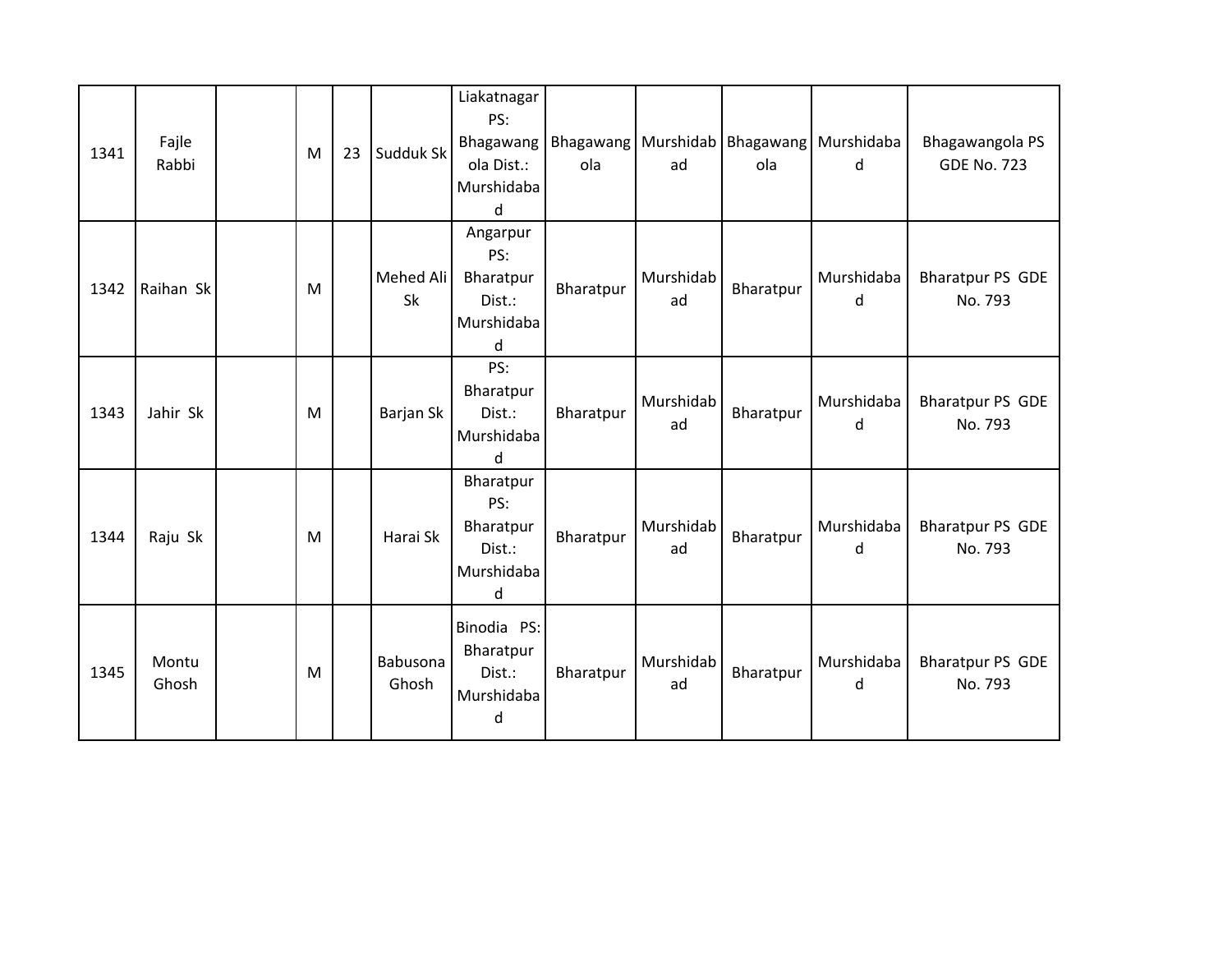| 1346 | Anopam<br><b>Bittar</b> | M |    | Narayan<br><b>Bittar</b>  | Binodia PS:<br>Bharatpur<br>Dist.:<br>Murshidaba<br>d            | Bharatpur     | Murshidab<br>ad | Bharatpur | Murshidaba<br>d | <b>Bharatpur PS GDE</b><br>No. 793 |
|------|-------------------------|---|----|---------------------------|------------------------------------------------------------------|---------------|-----------------|-----------|-----------------|------------------------------------|
| 1347 | Yarul Sk                | M |    | Lokman<br><b>Sk</b>       | Bharatpur<br>PS:<br>Bharatpur<br>Dist.:<br>Murshidaba<br>d       | Bharatpur     | Murshidab<br>ad | Bharatpur | Murshidaba<br>d | <b>Bharatpur PS GDE</b><br>No. 793 |
| 1348 | Rinku Sk                | M |    | Ismile Sk                 | Bharatpur<br>PS:<br>Bharatpur<br>Dist.:<br>Murshidaba<br>d       | Bharatpur     | Murshidab<br>ad | Bharatpur | Murshidaba<br>d | <b>Bharatpur PS GDE</b><br>No. 793 |
| 1349 | Manik<br><b>Bhalla</b>  |   |    | Lt Anadi<br><b>Bhalla</b> | <b>JUGSWARA</b><br>PS: Burwan<br>Dist.:<br>Murshidaba<br>$\sf d$ | Burwan        | Murshidab<br>ad | Burwan    | Murshidaba<br>d | Burwan PS GDE No.<br>953           |
| 1350 | Pinaki<br>Ghosh         |   | 25 | Bishu<br>Charan<br>Ghosh  | <b>TITA PS:</b><br>Burwan<br>Dist.:<br>Murshidaba<br>$\sf d$     | <b>Burwan</b> | Murshidab<br>ad | Burwan    | Murshidaba<br>d | Burwan PS GDE No.<br>953           |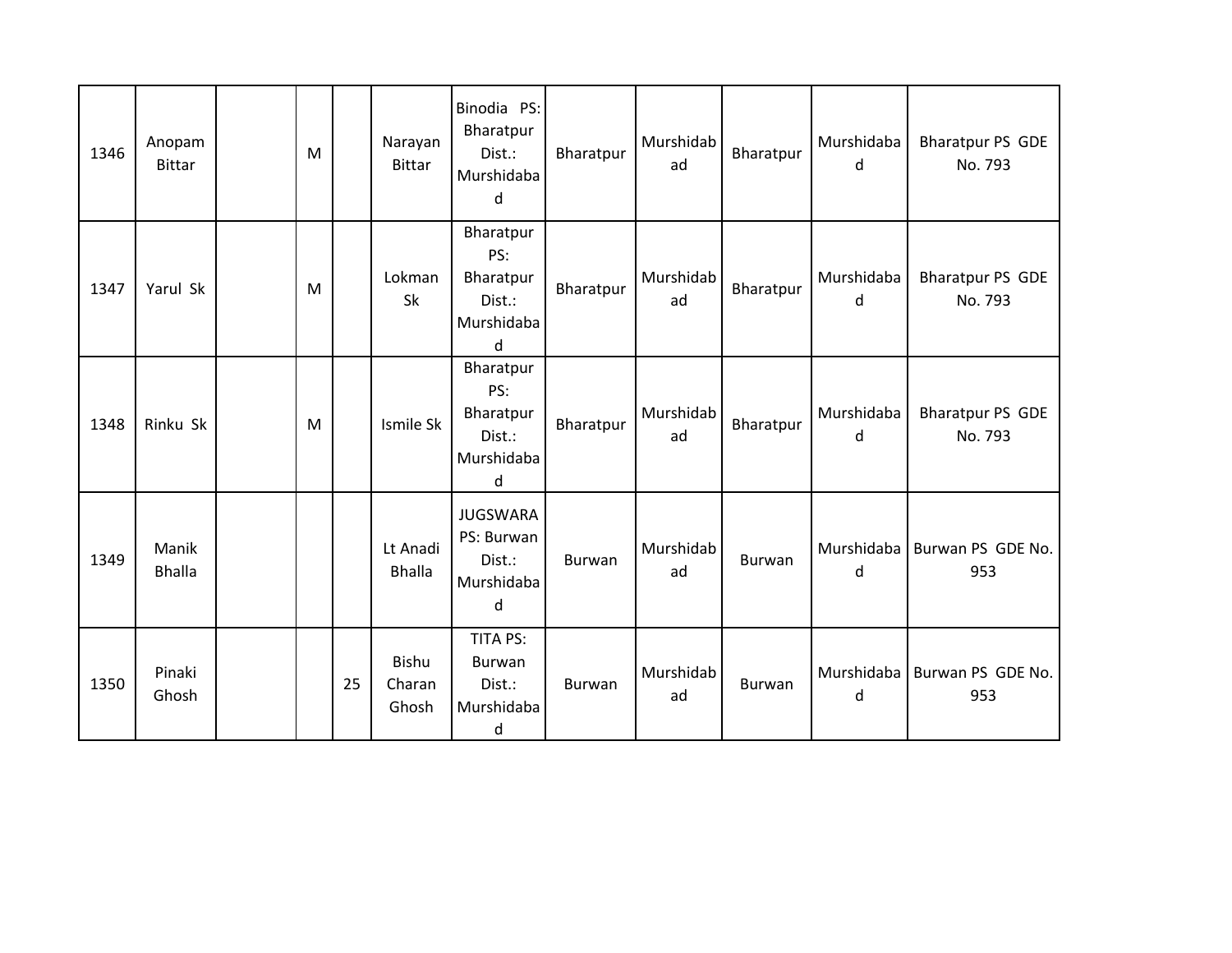| 1351 | Mojibar<br>Rahaman |   | 50 | Lt Abdul<br>Rakib        | SHIMULIA<br>PS: Burwan<br>Dist.:<br>Murshidaba<br>d               | Burwan     | Murshidab<br>ad | Burwan     | $\mathsf{d}$    | Murshidaba   Burwan PS GDE No.<br>953 |
|------|--------------------|---|----|--------------------------|-------------------------------------------------------------------|------------|-----------------|------------|-----------------|---------------------------------------|
| 1352 | Nasir<br>Mondal    | M | 28 | Haidar<br>Mondal         | Kewatala<br>PS:<br>Daulatabad<br>Dist.:<br>Murshidaba<br>d        | Daulatabad | Murshidab<br>ad | Daulatabad | Murshidaba<br>d | Daulatabad PS GDE<br>No. 662          |
| 1353 | Morjem<br>Khan     | M | 42 | Lt<br>Moinuddi<br>n Khan | Gangaprosa<br>d PS:<br>Daulatabad<br>Dist.:<br>Murshidaba<br>d    | Daulatabad | Murshidab<br>ad | Daulatabad | Murshidaba<br>d | Daulatabad PS GDE<br>No. 680          |
| 1354 | Azad<br>Mondal     | M | 50 | Mojit<br>Mondal          | Domkal<br><b>Bazar PS:</b><br>Domkal<br>Dist.:<br>Murshidaba<br>d | Domkal     | Murshidab<br>ad | Domkal     | Murshidaba<br>d | Domkal PS GDE No.<br>972              |
| 1355 | Anarul Sk          | M | 20 | Safikul Sk               | PS: Domkal<br>Dist.:<br>Murshidaba<br>d                           | Domkal     | Murshidab<br>ad | Domkal     | Murshidaba<br>d | Domkal PS GDE No.<br>994              |
| 1356 | Kabbarul<br>Sk     | M | 18 | Ranjit Sk                | PS: Domkal<br>Dist.:<br>Murshidaba<br>d                           | Domkal     | Murshidab<br>ad | Domkal     | Murshidaba<br>d | Domkal PS GDE No.<br>994              |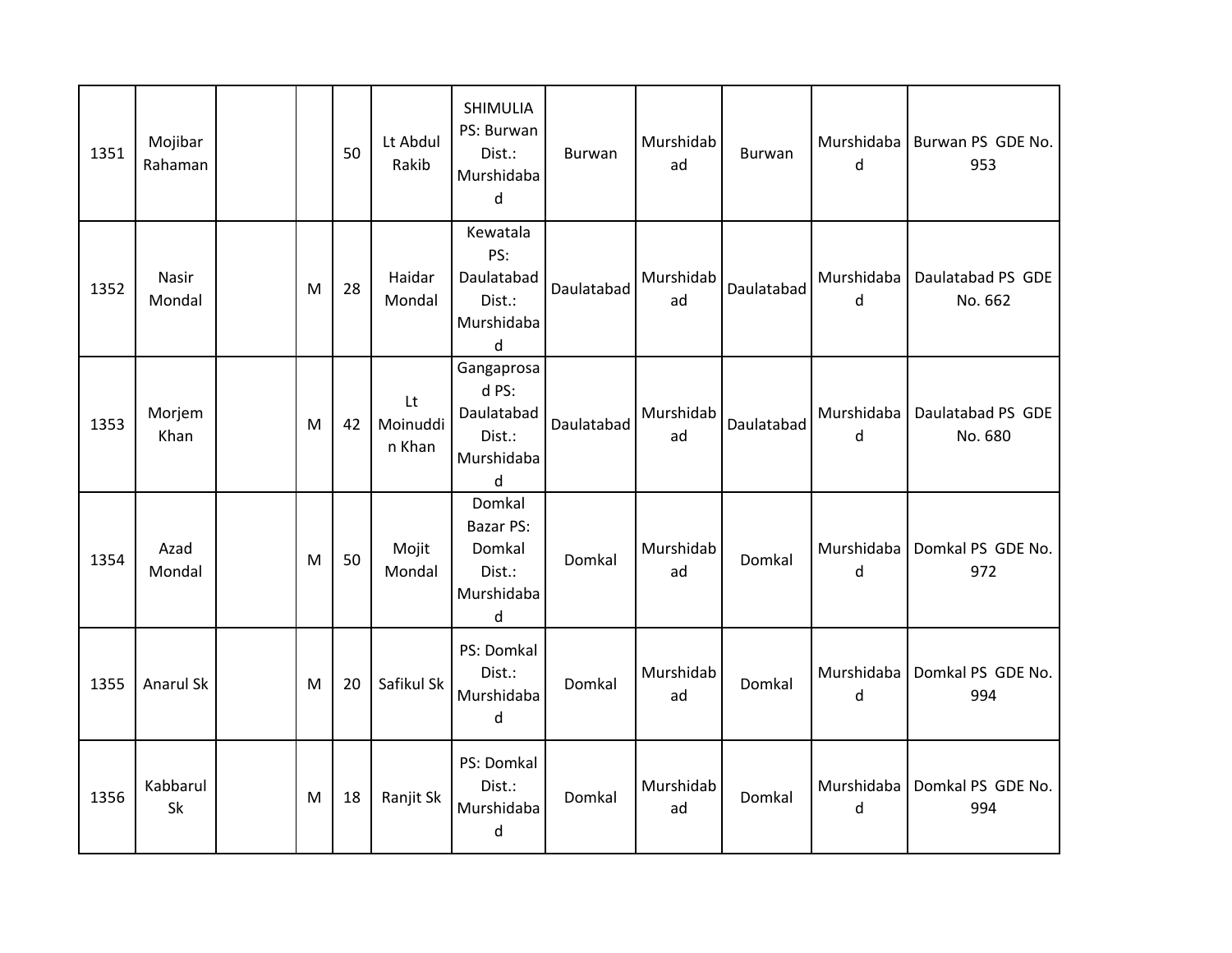| 1357 | Enamul<br><b>Biswas</b> | M | 34 | Nujrul<br><b>Biswas</b> | PS: Domkal<br>Dist.:<br>Murshidaba<br>d | Domkal | Murshidab<br>ad | Domkal | Murshidaba<br>d | Domkal PS GDE No.<br>994 |
|------|-------------------------|---|----|-------------------------|-----------------------------------------|--------|-----------------|--------|-----------------|--------------------------|
| 1358 | Ramjan Ali              | M | 32 | Panjatan<br>Sk          | PS: Domkal<br>Dist.:<br>Murshidaba<br>d | Domkal | Murshidab<br>ad | Domkal | Murshidaba<br>d | Domkal PS GDE No.<br>994 |
| 1359 | Sabir<br>Ahammed        | M | 31 | Abdul<br>Majid          | PS: Domkal<br>Dist.:<br>Murshidaba<br>d | Domkal | Murshidab<br>ad | Domkal | Murshidaba<br>d | Domkal PS GDE No.<br>994 |
| 1360 | <b>Titan Sk</b>         | M | 27 | Adaruddin<br>Sk         | PS: Domkal<br>Dist.:<br>Murshidaba<br>d | Domkal | Murshidab<br>ad | Domkal | Murshidaba<br>d | Domkal PS GDE No.<br>994 |
| 1361 | Lalan<br>Mondal         | M | 18 | Tajem Ali<br>Mondal     | PS: Domkal<br>Dist.:<br>Murshidaba<br>d | Domkal | Murshidab<br>ad | Domkal | Murshidaba<br>d | Domkal PS GDE No.<br>994 |
| 1362 | Rahul Sk                | M | 19 | Nur Islam<br>Sk         | PS: Domkal<br>Dist.:<br>Murshidaba<br>d | Domkal | Murshidab<br>ad | Domkal | Murshidaba<br>d | Domkal PS GDE No.<br>994 |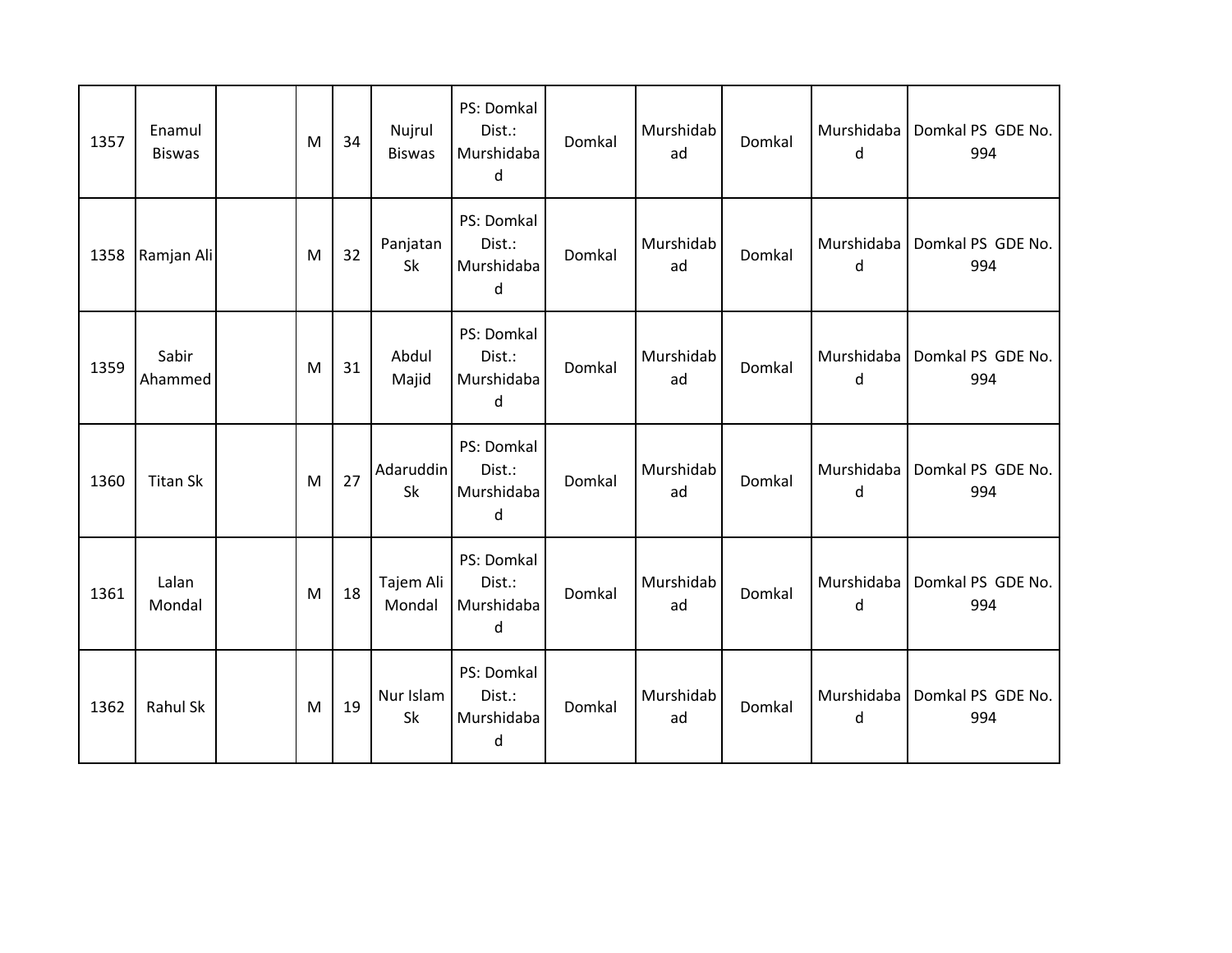| 1363 | Sakib Sk       | M | 22 | Sayamudd<br>in Sk | Domkal<br>Bazar PS:<br>Domkal<br>Dist.:<br>Murshidaba<br>d             | Domkal      | Murshidab<br>ad | Domkal      | Murshidaba<br>d | Domkal PS GDE No.<br>992                   |
|------|----------------|---|----|-------------------|------------------------------------------------------------------------|-------------|-----------------|-------------|-----------------|--------------------------------------------|
| 1364 | Arun<br>Halder |   |    | Amar<br>Halde     | Ganeshnaga<br>r Colony PS:<br>Hariharpara<br>Dist.:<br>Murshidaba<br>d | Hariharpara | Murshidab<br>ad | Hariharpara | Murshidaba<br>d | Hariharpara PS GDE<br>No. 759              |
| 1365 | Tahasen<br>Ali |   |    | Rashid Sk         | Raipur PS:<br>Hariharpara<br>Dist.:<br>Murshidaba<br>d                 | Hariharpara | Murshidab<br>ad | Hariharpara | Murshidaba<br>d | Hariharpara PS GDE<br>No. 803              |
| 1366 | Rajesh Sk      |   |    | Mahabat<br>Sk     | Raipur PS:<br>Hariharpara<br>Dist.:<br>Murshidaba<br>d                 | Hariharpara | Murshidab<br>ad | Hariharpara | Murshidaba<br>d | Hariharpara PS GDE<br>No. 803              |
| 1367 | Lalchand<br>Sk |   |    | Alom Sk           | Raipur PS:<br>Hariharpara<br>Dist.:<br>Murshidaba<br>d                 | Hariharpara | Murshidab<br>ad | Hariharpara | Murshidaba<br>d | Hariharpara PS GDE<br>No. 803              |
| 1368 | Mithun Sk      |   |    | Abdul<br>Majid Sk | Raipur PS:<br>Hariharpara<br>Dist.:<br>Murshidaba<br>d                 | Hariharpara | Murshidab<br>ad | Hariharpara | d               | Murshidaba   Hariharpara PS GDE<br>No. 803 |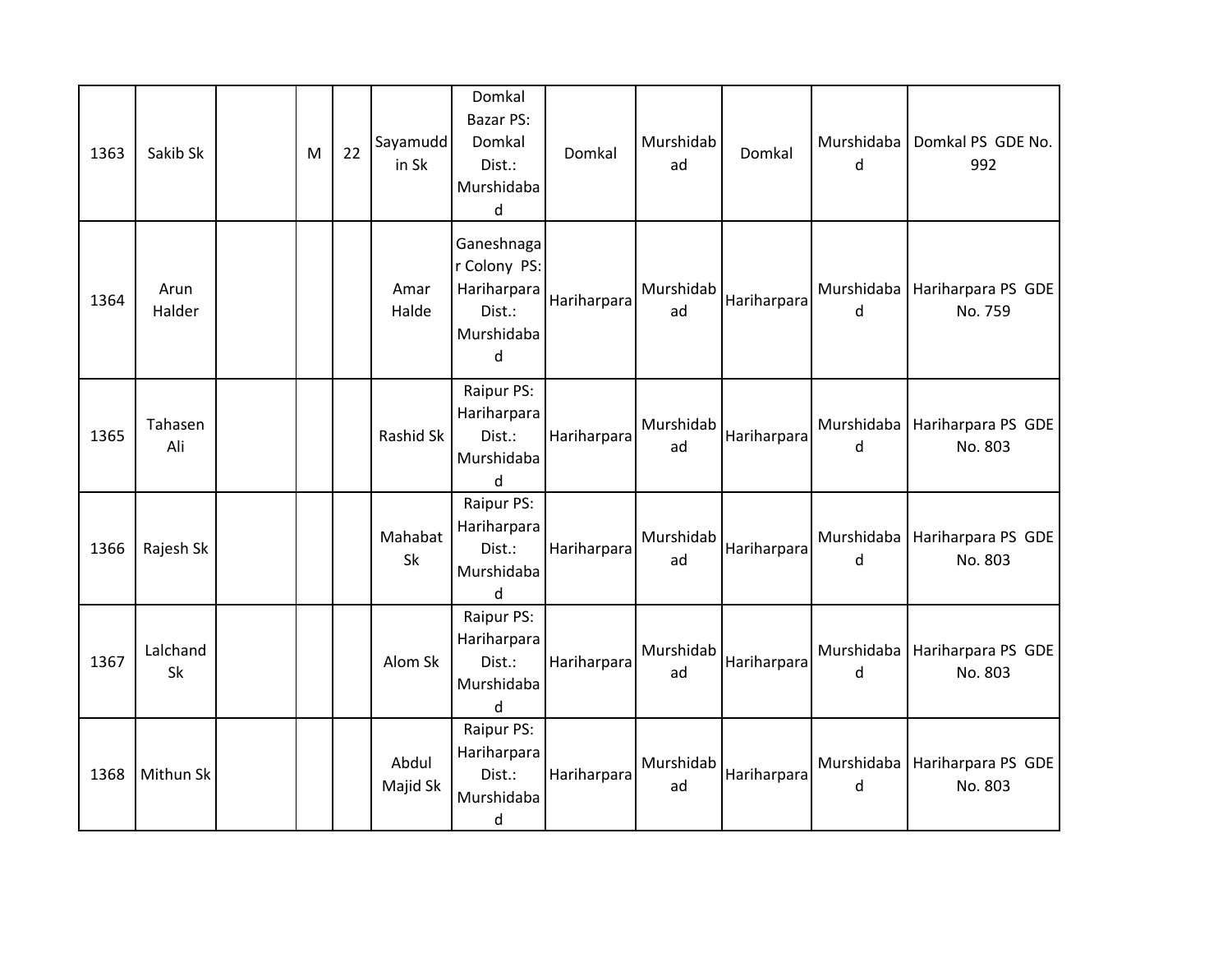| 1369 | Minhaj Sk        | M | 42 | Saijuddin<br>Sk     | <b>NOWDAPAR</b><br>A PS:<br>Daulatabad<br>Dist.:<br>Murshidaba<br>d         | Daulatabad | Murshidab<br>ad | Islampore | Murshidaba<br>d | Islampore PS GDE<br>No. 761 |
|------|------------------|---|----|---------------------|-----------------------------------------------------------------------------|------------|-----------------|-----------|-----------------|-----------------------------|
| 1370 | <b>Mainul Sk</b> | M |    | Mojamme<br>I Sk     | <b>NOWDAPAR</b><br>A PS:<br>Daulatabad<br>Dist.:<br>Murshidaba<br>$\sf d$   | Daulatabad | Murshidab<br>ad | Islampore | Murshidaba<br>d | Islampore PS GDE<br>No. 761 |
| 1371 | Sabir<br>Hossain | M |    | Najril<br>Hossain   | <b>NOWDAPAR</b><br>A PS:<br>Daulatabad<br>Dist.:<br>Murshidaba<br>d         | Daulatabad | Murshidab<br>ad | Islampore | Murshidaba<br>d | Islampore PS GDE<br>No. 761 |
| 1372 | Abbas Ali        | M |    | Yeakub Ali          | <b>NASHIYATP</b><br>ARA PS:<br>Islampore<br>Dist.:<br>Murshidaba<br>d       | Islampore  | Murshidab<br>ad | Islampore | Murshidaba<br>d | Islampore PS GDE<br>No. 724 |
| 1373 | Amamul<br>Sarkar | M |    | Faimuddin<br>Sarkar | <b>NASHIYATP</b><br>ARA PS:<br>Islampore<br>Dist.:<br>Murshidaba<br>$\sf d$ | Islampore  | Murshidab<br>ad | Islampore | Murshidaba<br>d | Islampore PS GDE<br>No. 724 |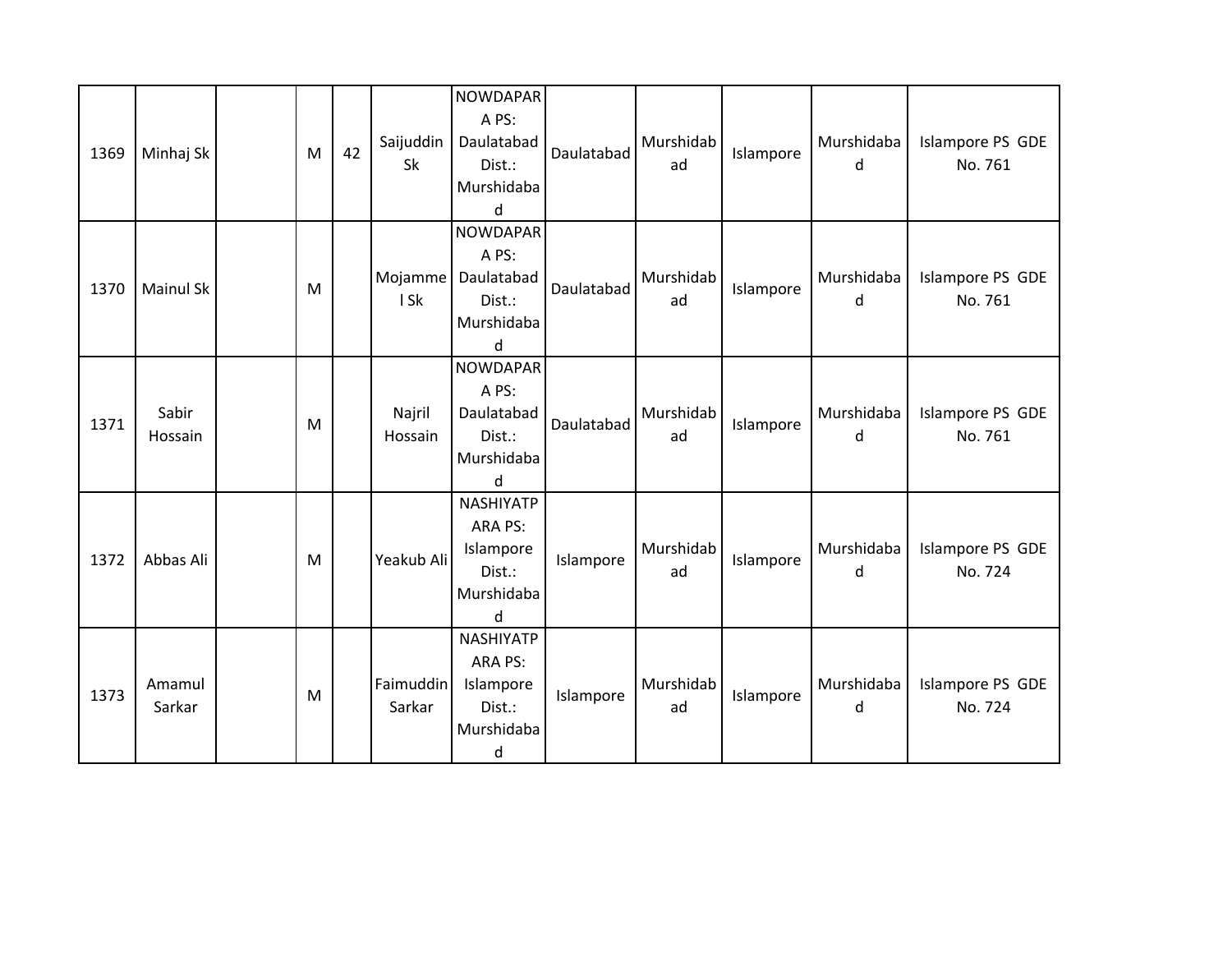| 1374 | Kawsar Sk         | M |    | Najrul Sk          | <b>NASHIYATP</b><br>ARA PS:<br>Islampore<br>Dist.:<br>Murshidaba<br>$\sf d$ | Islampore  | Murshidab<br>ad | Islampore | Murshidaba<br>d | Islampore PS GDE<br>No. 724 |
|------|-------------------|---|----|--------------------|-----------------------------------------------------------------------------|------------|-----------------|-----------|-----------------|-----------------------------|
| 1375 | Piyarul Sk        | M |    | Abdur<br>Rashid Sk | SAWRATALA<br>PS:<br>Daulatabad<br>Dist.:<br>Murshidaba<br>$\sf d$           | Daulatabad | Murshidab<br>ad | Islampore | Murshidaba<br>d | Islampore PS GDE<br>No. 761 |
| 1376 | Nasirul<br>Islam  | M | 34 | Ajgar<br>Mondal    | Fakirabad<br>PS:<br>Sagarpara<br>Dist.:<br>Murshidaba<br>d                  | Sagarpara  | Murshidab<br>ad | Jalangi   | Murshidaba<br>d | Jalangi PS GDE No.<br>687   |
| 1377 | Nurabul<br>Mondal | M | 45 | Jillar<br>Mondal   | Fakirabad<br>PS:<br>Sagarpara<br>Dist.:<br>Murshidaba<br>d                  | Sagarpara  | Murshidab<br>ad | Jalangi   | Murshidaba<br>d | Jalangi PS GDE No.<br>687   |
| 1378 | Dalur Sk          | M | 63 | n Mondal           | <b>Gouripur PS:</b><br>Naimuddi Jalangi Dist.:<br>Murshidaba<br>d           | Jalangi    | Murshidab<br>ad | Jalangi   | Murshidaba<br>d | Jalangi PS GDE No.<br>687   |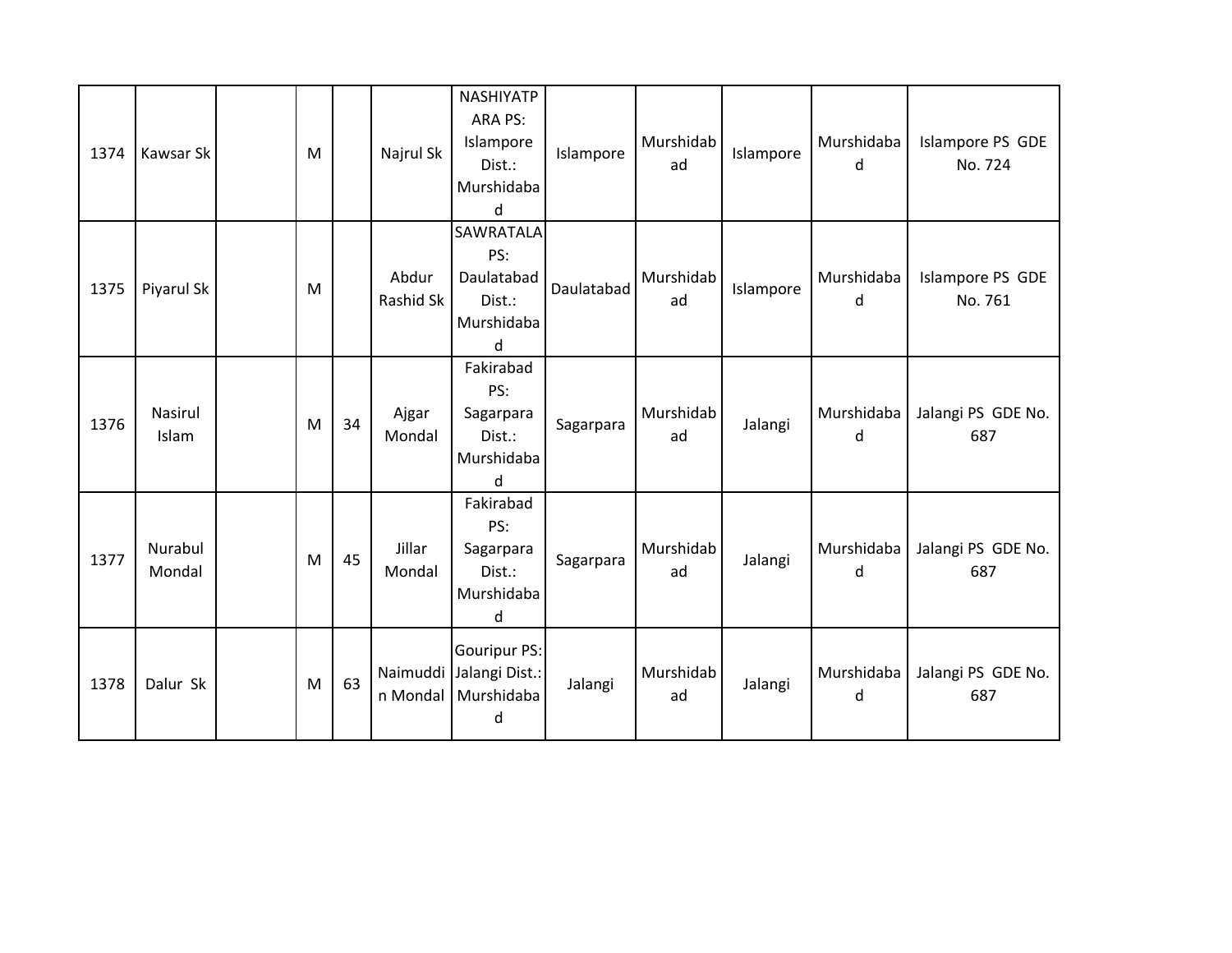| 1379 | Mehebul<br>Jahid<br><b>Biswas</b> | M | 21 | Mafuj<br>Karim<br><b>Biswas</b> | Bankura PS:<br>Domjur<br>Dist.:<br>Howrah<br>Police<br>Commission<br>erate | Domjur    | Howrah<br>Police<br>Commissio<br>nerate | Jalangi | Murshidaba<br>d | Jalangi PS GDE No.<br>687 |
|------|-----------------------------------|---|----|---------------------------------|----------------------------------------------------------------------------|-----------|-----------------------------------------|---------|-----------------|---------------------------|
| 1380 | Elias Sk                          | M | 23 | Ekram<br>Hoque Sk               | Nowdapara<br>PS: Jalangi<br>Dist.:<br>Murshidaba<br>d                      | Jalangi   | Murshidab<br>ad                         | Jalangi | Murshidaba<br>d | Jalangi PS GDE No.<br>687 |
| 1381 | Ashique<br>Fija                   | M | 19 | Golam<br>Hossain                | Bilashpur<br>PS: Jalangi<br>Dist.:<br>Murshidaba<br>d                      | Jalangi   | Murshidab<br>ad                         | Jalangi | Murshidaba<br>d | Jalangi PS GDE No.<br>687 |
| 1382 | Yeanus Ali                        |   | 38 | S/o-Yead<br>Ali                 | <b>Balidiar PS:</b><br>Raninagar<br>Dist.:<br>Murshidaba<br>d              | Raninagar | Murshidab<br>ad                         | Jiaganj | Murshidaba<br>d | Jiaganj PS GDE No.<br>596 |
| 1383 | Sk Sanif                          |   | 22 | $S/O-$<br>Nastav Sk             | Gujisthiram<br>pur PS:<br>Jiaganj Dist.:<br>Murshidaba<br>d                | Jiaganj   | Murshidab<br>ad                         | Jiaganj | Murshidaba<br>d | Jiaganj PS GDE No.<br>596 |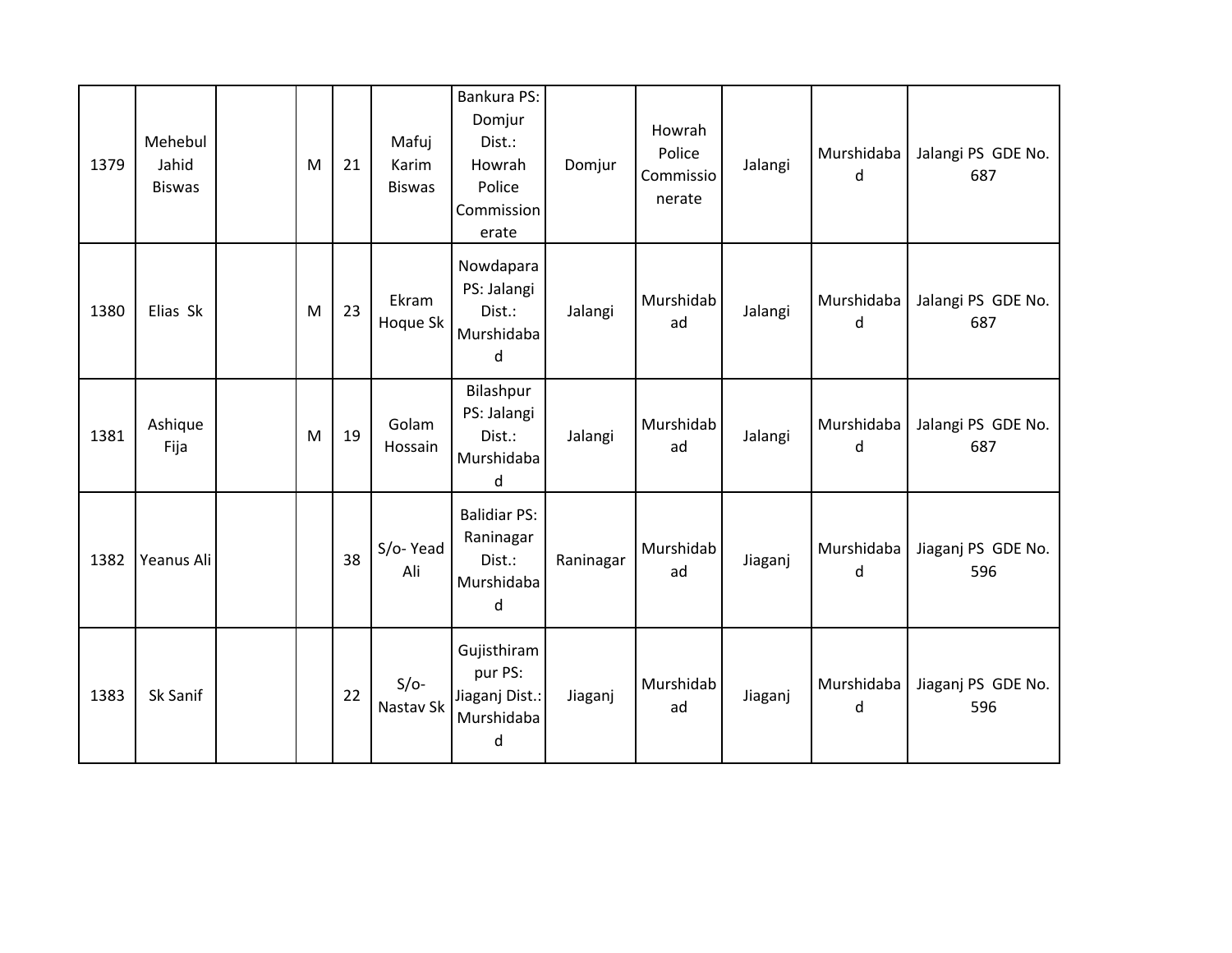| 1384 | Parvej<br>Ahamed |   | 23 | $S/O-$<br>Nijamuddi<br>n Mandal | <b>Balidiar PS:</b><br>Raninagar<br>Dist.:<br>Murshidaba<br>d | Raninagar | Murshidab<br>ad | Jiaganj | Murshidaba<br>d | Jiaganj PS GDE No.<br>596 |
|------|------------------|---|----|---------------------------------|---------------------------------------------------------------|-----------|-----------------|---------|-----------------|---------------------------|
| 1385 | Goutam<br>Das    | M | 22 | Sonatan<br>Das                  | Gadda PS:<br>Bharatpur<br>Dist.:<br>Murshidaba<br>d           | Bharatpur | Murshidab<br>ad | Kandi   | Murshidaba<br>d | Kandi PS GDE No.<br>1077  |
| 1386 | Bikram<br>Das    | M | 23 | Sonatan<br>Das                  | Gadda PS:<br>Bharatpur<br>Dist.:<br>Murshidaba<br>d           | Bharatpur | Murshidab<br>ad | Kandi   | Murshidaba<br>d | Kandi PS GDE No.<br>1077  |
| 1387 | Bappa<br>Das     | M | 23 | Jhakan<br>Das                   | Gadda PS:<br>Bharatpur<br>Dist.:<br>Murshidaba<br>d           | Bharatpur | Murshidab<br>ad | Kandi   | Murshidaba<br>d | Kandi PS GDE No.<br>1078  |
| 1388 | Mirajul Sk       | M | 19 | Arsad Sk                        | Jemo<br>Ghasipara<br>PS: Kandi<br>Dist.:<br>Murshidaba<br>d   | Kandi     | Murshidab<br>ad | Kandi   | Murshidaba<br>d | Kandi PS GDE No.<br>1078  |
| 1389 | Saddam<br>Sk     | M | 20 | Sayamber<br>Sk                  | Jemo<br>Ghasipara<br>PS: Kandi<br>Dist.:<br>Murshidaba<br>d   | Kandi     | Murshidab<br>ad | Kandi   | Murshidaba<br>d | Kandi PS GDE No.<br>1078  |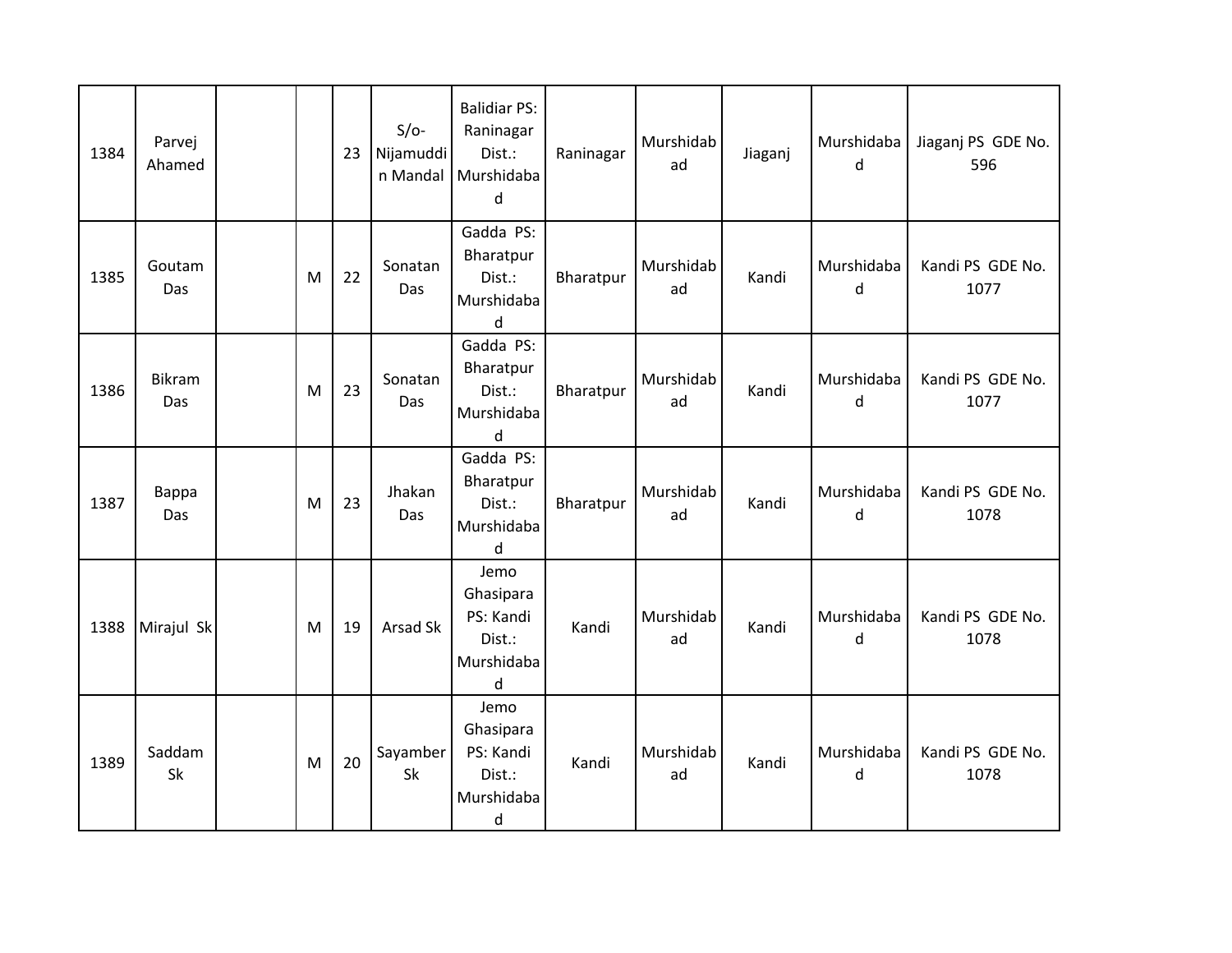| 1390 | <b>Babu Sona</b><br><b>Barik</b> | M | 22 | Sadhan<br><b>Barik</b>          | Kalyanpur<br>PS: Kandi<br>Dist.:<br>Murshidaba<br>d       | Kandi     | Murshidab<br>ad | Kandi    | Murshidaba<br>d | Kandi PS GDE No.<br>1078   |
|------|----------------------------------|---|----|---------------------------------|-----------------------------------------------------------|-----------|-----------------|----------|-----------------|----------------------------|
| 1391 | Tapan<br>Mukharje<br>e           | M | 51 | Lt.<br>Basanta<br>Mukharje<br>e | Mondalsar<br>PS:<br>Khargram<br>Dist.:<br>Murshidaba<br>d | Khargram  | Murshidab<br>ad | Khargram | Murshidaba<br>d | Khargram PS GDE<br>No. 786 |
| 1392 | Nojrul Sk                        | M | 49 | Samser Sk                       | Atai PS:<br>Khargram<br>Dist.:<br>Murshidaba<br>d         | Khargram  | Murshidab<br>ad | Khargram | Murshidaba<br>d | Khargram PS GDE<br>No. 776 |
| 1393 | Gorachan<br>d Saha               | M | 48 | Sadhan<br>Saha                  | Daxmin<br>Narayanpur<br>PS: Tarapith<br>Dist.:<br>Birbhum | Tarapith  | Birbhum         | Khargram | Murshidaba<br>d | Khargram PS GDE<br>No. 791 |
| 1394 | Samit<br>Saha                    | M | 37 | Haradhan<br>Saha                | Chupor PS:<br>Nabagram<br>Dist.:<br>Murshidaba<br>$\sf d$ | Nabagram  | Murshidab<br>ad | Khargram | Murshidaba<br>d | Khargram PS GDE<br>No. 791 |
| 1395 | Deep<br>Mondal                   | M | 23 | Ramprasa<br>d Mondal            | Narayanpur<br>PS:<br>Rampurhat<br>Dist.:<br>Birbhum       | Rampurhat | Birbhum         | Khargram | Murshidaba<br>d | Khargram PS GDE<br>No. 791 |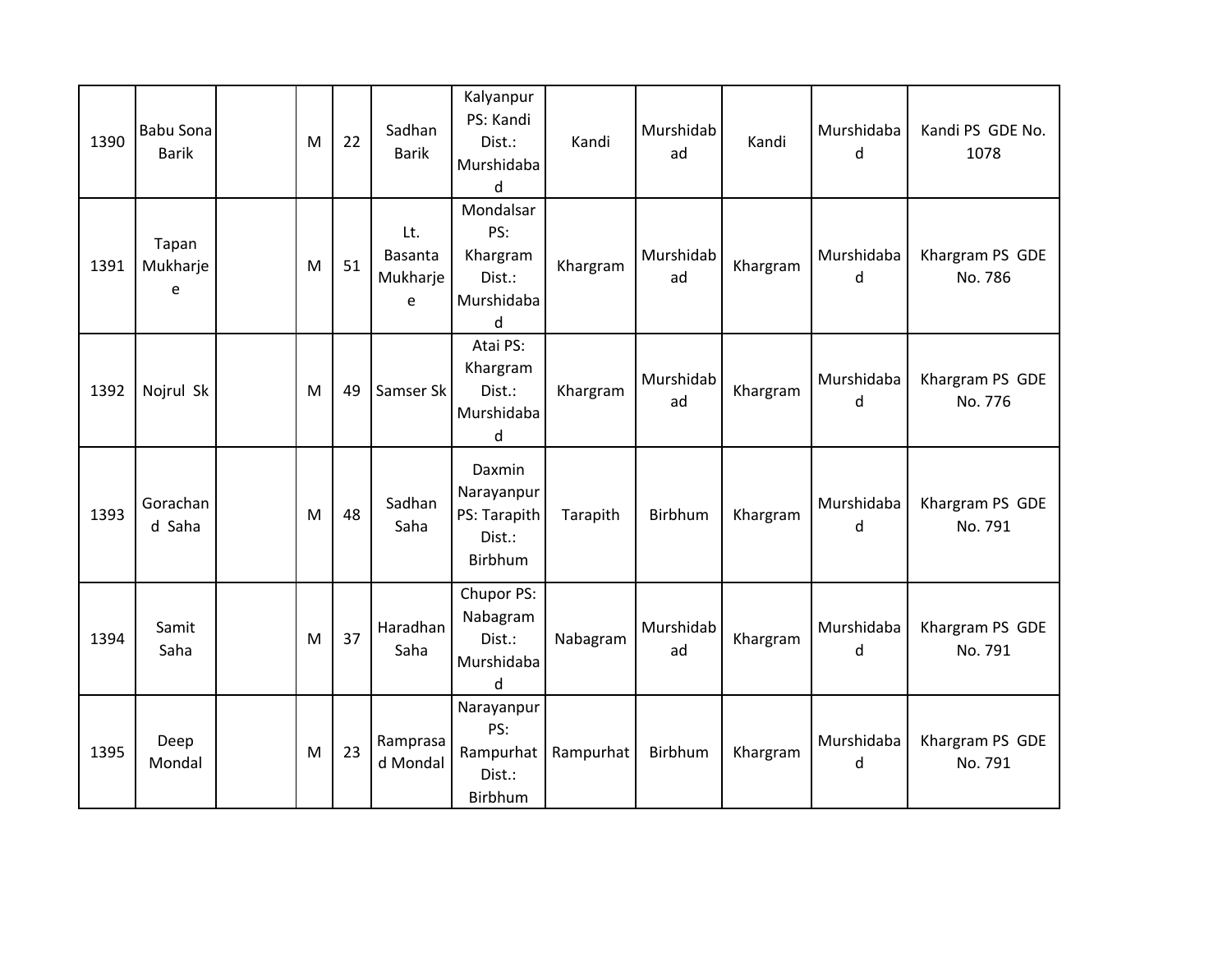| 1396 | Rohit Sk          | M         | 18 | Jahidul Sk           | Mahammad<br>pur PS:<br>Khargram<br>Dist.:<br>Murshidaba<br>d            | Khargram | Murshidab<br>ad | Khargram | Murshidaba<br>d | Khargram PS GDE<br>No. 799 |
|------|-------------------|-----------|----|----------------------|-------------------------------------------------------------------------|----------|-----------------|----------|-----------------|----------------------------|
| 1397 | Asikul Sk         | M         | 20 | Rahamot<br><b>Sk</b> | Mahammad<br>pur PS:<br>Khargram<br>Dist.:<br>Murshidaba<br>$\mathsf{d}$ | Khargram | Murshidab<br>ad | Khargram | Murshidaba<br>d | Khargram PS GDE<br>No. 799 |
| 1398 | Yeasim Sk         | M         | 18 | <b>Baharul Sk</b>    | Jatarpur PS:<br>Khargram<br>Dist.:<br>Murshidaba<br>d                   | Khargram | Murshidab<br>ad | Khargram | Murshidaba<br>d | Khargram PS GDE<br>No. 799 |
| 1399 | Osman Sk          | ${\sf M}$ | 18 | Jamir Sk             | Jatarpur PS:<br>Khargram<br>Dist.:<br>Murshidaba<br>d                   | Khargram | Murshidab<br>ad | Khargram | Murshidaba<br>d | Khargram PS GDE<br>No. 799 |
| 1400 | Kartick<br>Pandit | M         | 25 | Sankar<br>Pandit     | Deoghwar<br>PS:<br>Khargram                                             | Khargram | <b>Basirhat</b> | Khargram | Murshidaba<br>d | Khargram PS GDE<br>No. 799 |
| 1401 | Bodi Sk           | M         | 45 | Dhonsad<br>Sk        | Kurapara<br>PS:<br>Khargram<br>Dist.:<br>Murshidaba<br>d                | Khargram | Murshidab<br>ad | Khargram | Murshidaba<br>d | Khargram PS GDE<br>No. 799 |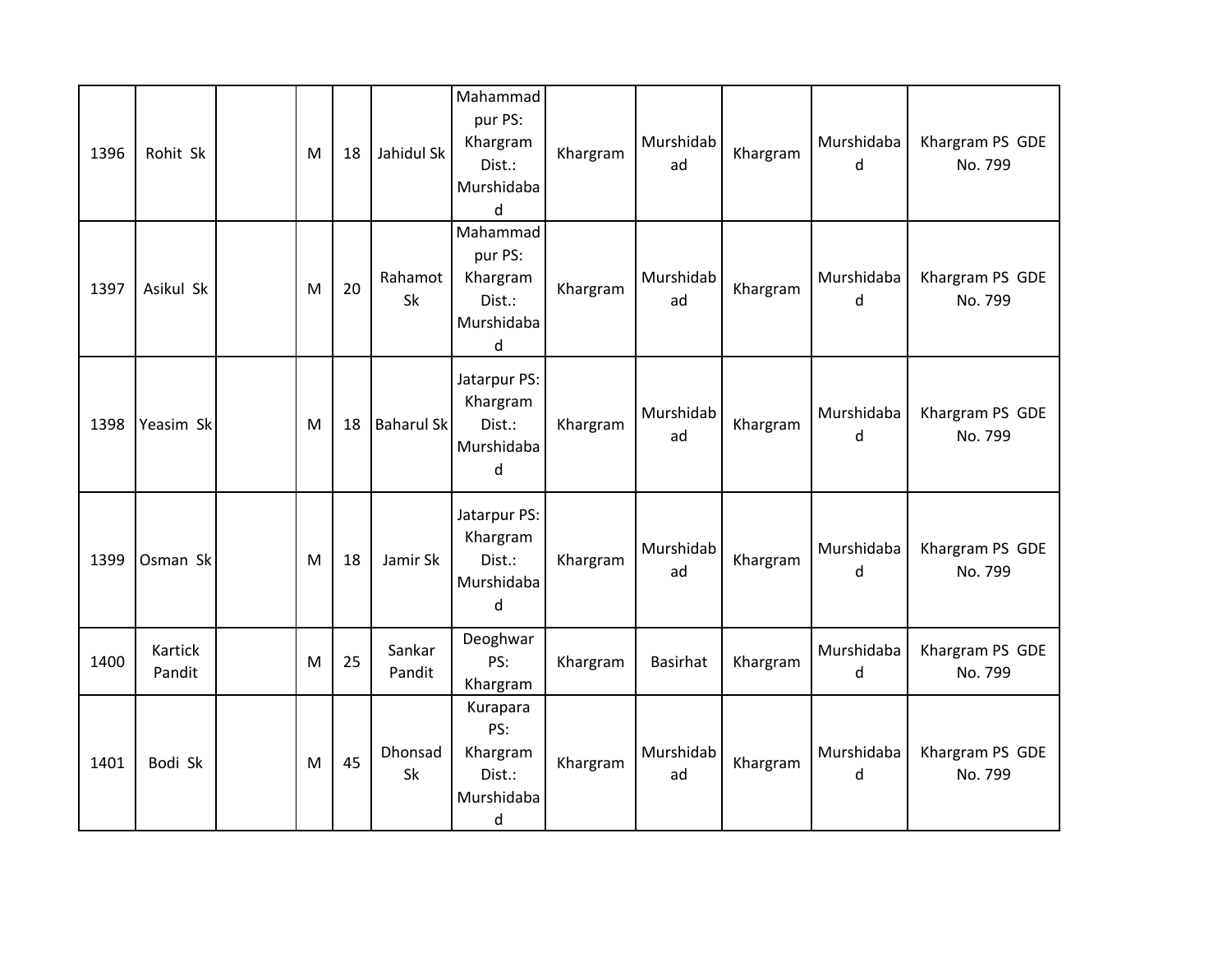| 1402 | Hafijul Sk                     | M | 51 | Azijul Sk                 | Kurapara<br>PS:<br>Khargram<br>Dist.:<br>Murshidaba<br>d                 | Khargram | Murshidab<br>ad | Khargram | Murshidaba<br>d | Khargram PS GDE<br>No. 799 |
|------|--------------------------------|---|----|---------------------------|--------------------------------------------------------------------------|----------|-----------------|----------|-----------------|----------------------------|
| 1403 | Ganesh<br>Ghosh                | M | 40 | Lt.sibnath<br>Ghosh       | Mahadiya<br>PS: Kandi<br>Dist.:<br>Murshidaba<br>d                       | Kandi    | Murshidab<br>ad | Khargram | Murshidaba<br>d | Khargram PS GDE<br>No. 803 |
| 1404 | Hasibul<br>Sk                  | M | 20 | Maju Sk                   | Badua PS:<br>Burwan<br>Dist.:<br>Murshidaba<br>d                         | Burwan   | Murshidab<br>ad | Khargram | Murshidaba<br>d | Khargram PS GDE<br>No. 803 |
| 1405 | Mobarak<br>Sk                  | M | 18 | Faju Sk                   | Badua PS:<br>Burwan<br>Dist.:<br>Murshidaba<br>d                         | Burwan   | Murshidab<br>ad | Khargram | Murshidaba<br>d | Khargram PS GDE<br>No. 803 |
| 1406 | Ram<br>Abatar<br>Choudhur<br>y | M | 35 | Bindaban<br>Choudhur<br>y | Dakshin<br>Latiberpara<br>PS: Lalgola<br>Dist.:<br>Murshidaba<br>$\sf d$ | Lalgola  | Murshidab<br>ad | Lalgola  | Murshidaba<br>d | Lalgola PS GDE No.<br>905  |
| 1407 | Samim<br>Hasan                 | M | 19 | Anisur<br>Rahaman         | Kaliagachhi<br>PS: Lalgola<br>Dist.:<br>Murshidaba<br>d                  | Lalgola  | Murshidab<br>ad | Lalgola  | Murshidaba<br>d | Lalgola PS GDE No.<br>905  |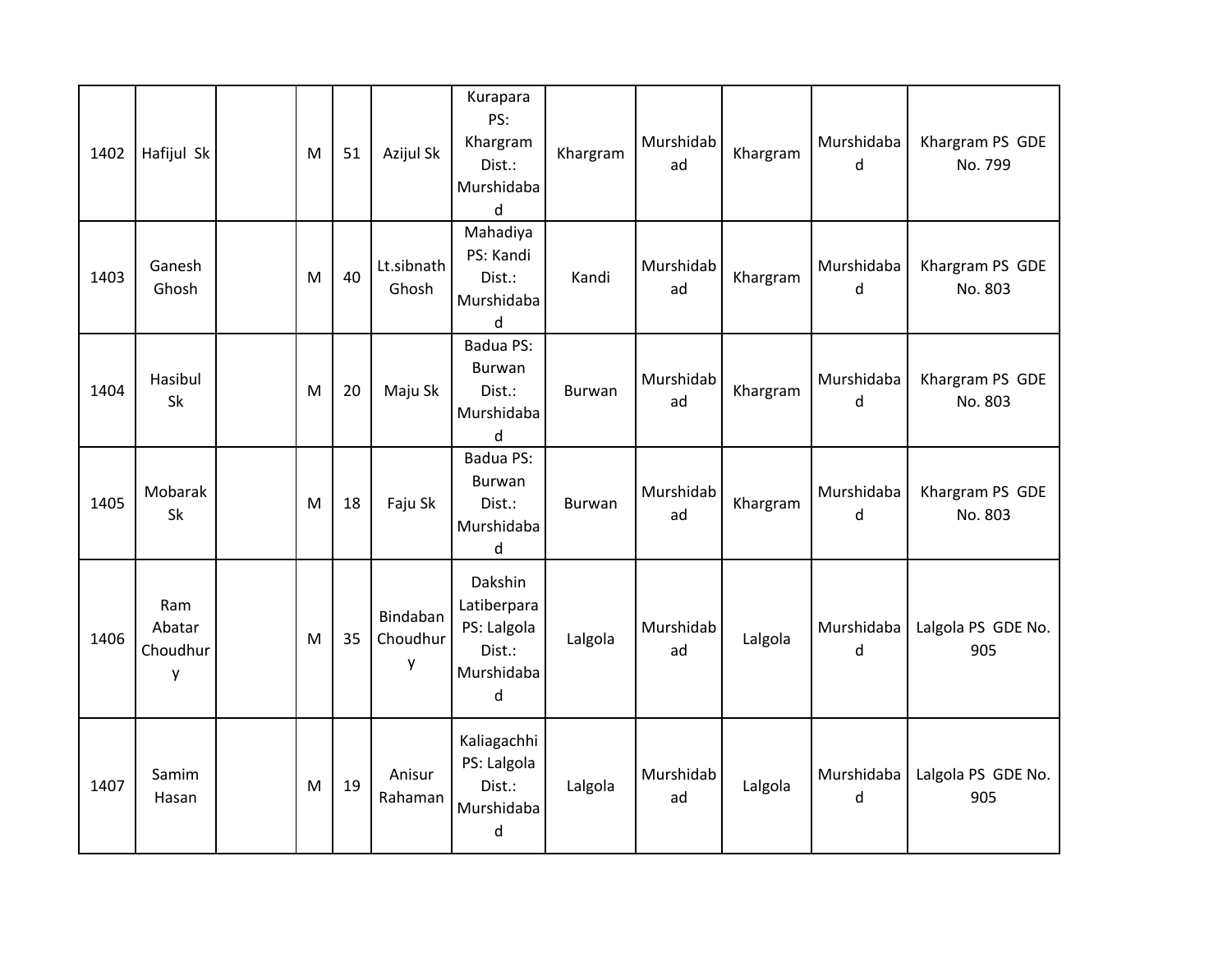| 1408 | <b>Baharul</b><br>Sk   | M         | 31 | Soleman<br>Sk           | Mridadpur<br>PS: Lalgola<br>Dist.:<br>Murshidaba<br>d          | Lalgola                              | Murshidab<br>ad | Lalgola         | Murshidaba<br>d | Lalgola PS GDE No.<br>905             |
|------|------------------------|-----------|----|-------------------------|----------------------------------------------------------------|--------------------------------------|-----------------|-----------------|-----------------|---------------------------------------|
| 1409 | Piarul Sk              | ${\sf M}$ | 40 | Najrul Sk               | Salika<br>Nadaipur<br>PS: Lalgola<br>Dist.:<br>Murshidaba<br>d | Lalgola                              | Murshidab<br>ad | Lalgola         | Murshidaba<br>d | Lalgola PS GDE No.<br>904             |
| 1410 | Fatema<br>Bibi         | M         | 35 | Mijanur Sk              | Dewansarai<br>PS: Lalgola<br>Dist.:<br>Murshidaba<br>d         | Lalgola                              | Murshidab<br>ad | Lalgola         | Murshidaba<br>d | Lalgola PS GDE No.<br>904             |
| 1411 | Goutam<br>Oraw         | M         | 35 | Samar<br>Oraw           | Humayun<br>Manjil PS:<br>d Dist.:<br>Murshidaba<br>d           | Murshidaba Murshidaba Murshidab<br>d | ad              | Murshidab<br>ad | Murshidaba<br>d | Murshidabad PS<br>GDE No. 1059        |
| 1412 | Akhil<br><b>Biswas</b> | M         | 35 | Sushil<br><b>Biswas</b> | Sannyasidan<br>ga PS:<br>d Dist.:<br>Murshidaba<br>d           | Murshidaba Murshidaba Murshidab<br>d | ad              | Murshidab<br>ad | Murshidaba<br>d | Murshidabad PS<br><b>GDE No. 1059</b> |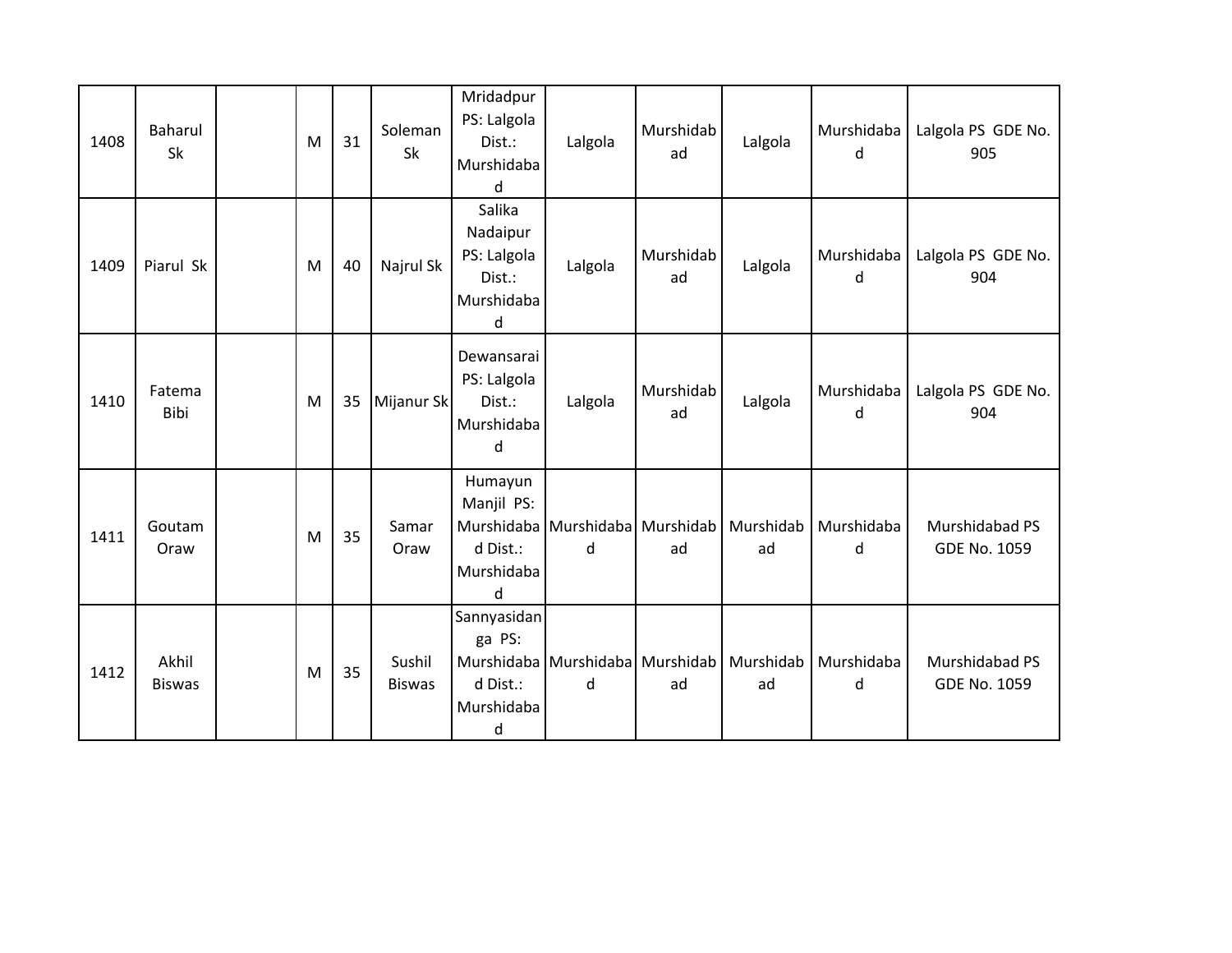| 1413 | Firdos<br>Khan           | M | 24 | Azaz<br>Ahamed<br>Khan      | Naruondapu<br>r PS:<br>Sonarpur<br>Dist.:<br>Baruipur<br>Police<br><b>District</b> | Sonarpur | Baruipur<br>Police<br>District | Nabagram | Murshidaba<br>d | Nabagram PS GDE<br>No. 819 |
|------|--------------------------|---|----|-----------------------------|------------------------------------------------------------------------------------|----------|--------------------------------|----------|-----------------|----------------------------|
| 1414 | Goutam<br>Das            | M | 60 | Lt.<br>Niranjan<br>Das      | Gurah PS:<br>Nabagram<br>Dist.:<br>Murshidaba<br>d                                 | Nabagram | Murshidab<br>ad                | Nabagram | Murshidaba<br>d | Nabagram PS GDE<br>No. 833 |
| 1415 | Ashok<br>Mondal          | M | 27 | Rajkumar<br>Mondal          | Jarulia PS:<br>Nabagram<br>Dist.:<br>Murshidaba<br><sub>d</sub>                    | Nabagram | Murshidab<br>ad                | Nabagram | Murshidaba<br>d | Nabagram PS GDE<br>No. 833 |
| 1416 | <b>Budhan</b><br>Marjit  | M | 63 | Lt.<br>Panchana<br>n Marjit | Gurah PS:<br>Nabagram<br>Dist.:<br>Murshidaba<br>d                                 | Nabagram | Murshidab<br>ad                | Nabagram | Murshidaba<br>d | Nabagram PS GDE<br>No. 848 |
| 1417 | Sekh<br>Selim<br>Hossain | M | 29 | Sekh<br>Sajahan<br>Hossain  | Paikpara PS:<br>Sonarpur<br>Dist.:<br>Baruipur<br>Police<br><b>District</b>        | Sonarpur | Baruipur<br>Police<br>District | Nabagram | Murshidaba<br>d | Nabagram PS GDE<br>No. 819 |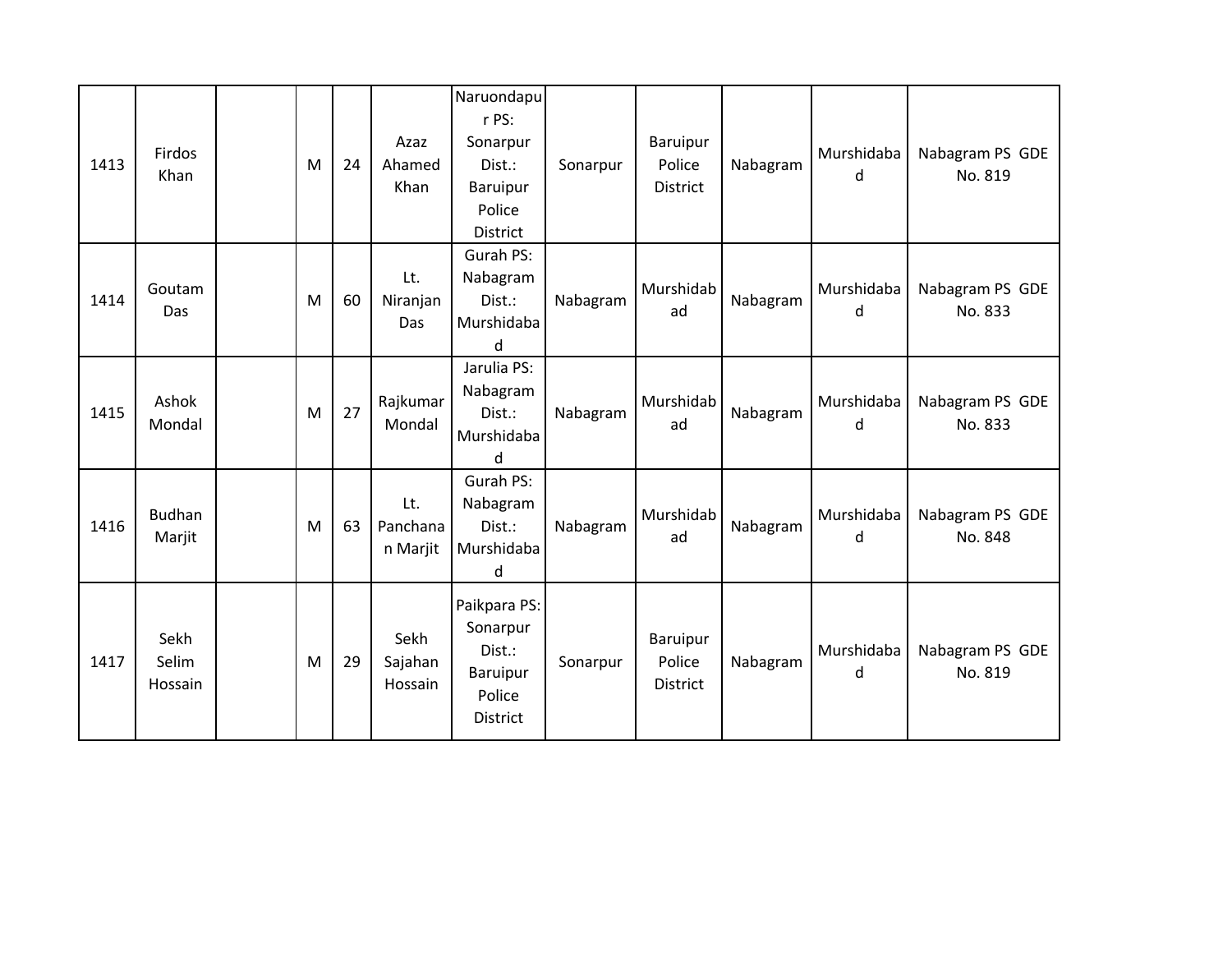| 1418 | Jahan Sk         | M         | 35 | Moktar Sk            | Chhabatala<br>PS: Nawda<br>Dist.:<br>Murshidaba<br>d                | Nawda     | Murshidab<br>ad | Nawda     | Murshidaba<br>d | Nawda PS GDE No.<br>678     |
|------|------------------|-----------|----|----------------------|---------------------------------------------------------------------|-----------|-----------------|-----------|-----------------|-----------------------------|
| 1419 | Minarul<br>Islam | ${\sf M}$ | 34 | Soleman<br>Sk        | Kartikerpara<br>PS:<br>Raninagar<br>Dist.:<br>Murshidaba<br>d       | Raninagar | Murshidab<br>ad | Raninagar | Murshidaba<br>d | Raninagar PS GDE<br>No. 713 |
| 1420 | Rentu<br>Mondal  | M         | 38 | Jhalu<br>Mondal      | Laxminaraye<br>npur PS:<br>Raninagar<br>Dist.:<br>Murshidaba<br>d   | Raninagar | Murshidab<br>ad | Raninagar | Murshidaba<br>d | Raninagar PS GDE<br>No. 712 |
| 1421 | Tapan<br>Mondal  | M         | 50 | Lt Nagen<br>Mondal   | Laxminaraye<br>n Puur PS:<br>Raninagar<br>Dist.:<br>Murshidaba<br>d | Raninagar | Murshidab<br>ad | Raninagar | Murshidaba<br>d | Raninagar PS GDE<br>No. 712 |
| 1422 | Mustakin<br>Sk   | ${\sf M}$ | 31 | Lt Muktar<br>Hossain | Bardhanpur<br>PS:<br>Raninagar<br>Dist.:<br>Murshidaba<br>d         | Raninagar | Murshidab<br>ad | Raninagar | Murshidaba<br>d | Raninagar PS GDE<br>No. 726 |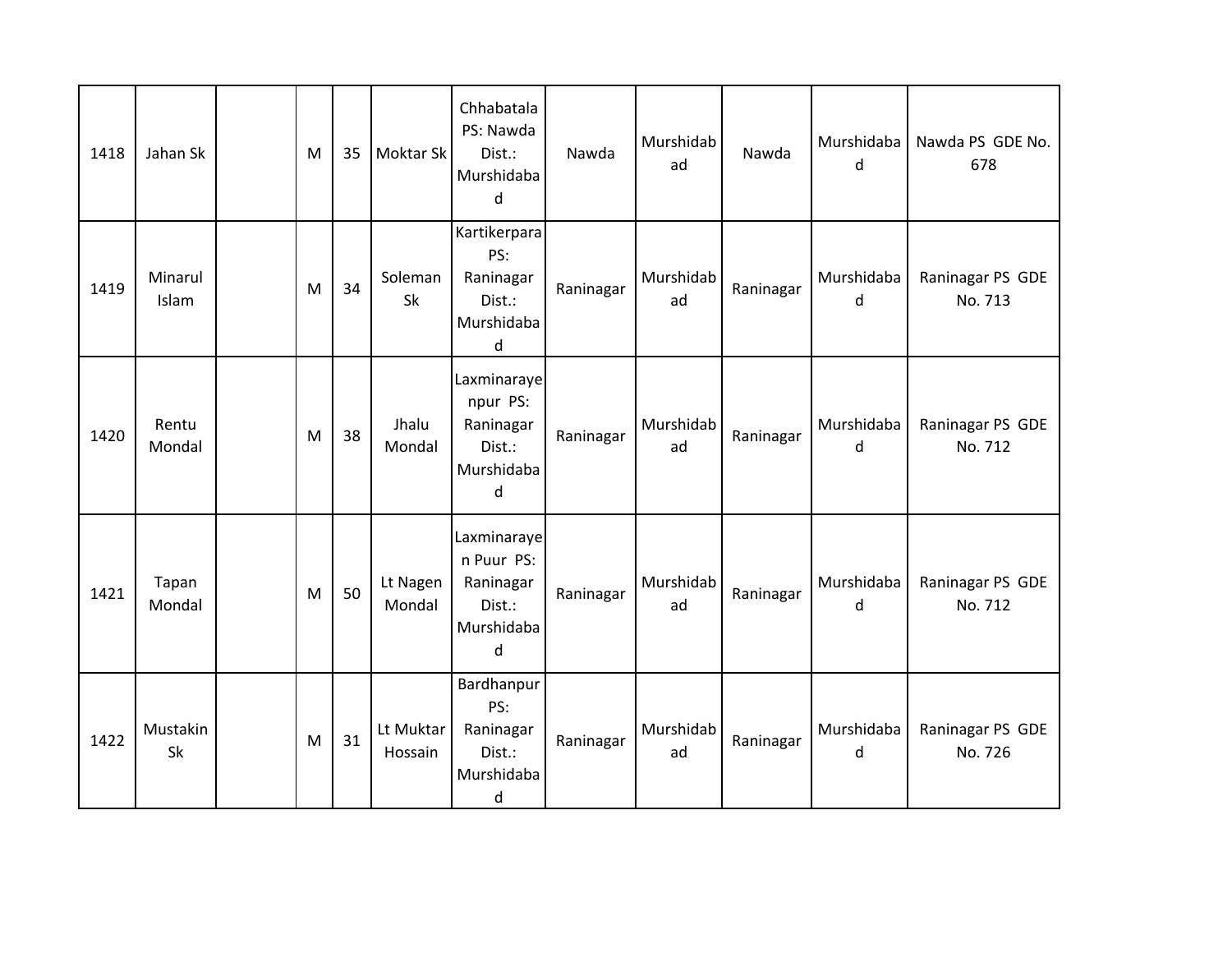| 1423 | Sajahan<br>Sk      | M | 726 | Lt Moslem<br>Sk      | Chuapara<br>PS:<br>Raninagar<br>Dist.:<br>Murshidaba<br>d                                     | Raninagar       | Murshidab<br>ad      | Raninagar       | Murshidaba<br>d      | Raninagar PS GDE<br>No. 726                                        |
|------|--------------------|---|-----|----------------------|-----------------------------------------------------------------------------------------------|-----------------|----------------------|-----------------|----------------------|--------------------------------------------------------------------|
| 1424 | Tulu Sk            | M | 48  | Lt.<br>Maharaj<br>Sk | Talibpur PS:<br>Salar Dist.:<br>Murshidaba<br>d                                               | Salar           | Murshidab<br>ad      | Salar           | Murshidaba<br>d      | Salar PS GDE No.<br>725                                            |
| 1425 | Anowar<br>Sk       | M | 38  | Rejaul Sk            | Talibpur PS:<br>Salar Dist.:<br>Murshidaba<br>d                                               | Salar           | Murshidab<br>ad      | Salar           | Murshidaba<br>d      | Salar PS GDE No.<br>725                                            |
| 1426 | Mansur<br>Ali Khan | M | 42  | Khan                 | Baksarpur<br>PS:<br>Golam Ali   Chandrakon   Chandrakon  <br>a Dist.:<br>Paschim<br>Mednipore | a               | Paschim<br>Mednipore | Chandrako<br>na | Paschim<br>Mednipore | Chandrakona PS<br><b>GDE No. 839</b>                               |
| 1427 | Pintu Das          | M | 31  | Jagannath<br>Das     | Srinagar PS:<br>Chandrakon<br>a Dist.:<br>Paschim<br>Mednipore                                | Chandrakon<br>a | Paschim<br>Mednipore | Chandrako<br>na | Paschim<br>Mednipore | Chandrakona PS<br>Outpost<br>Ramjibanpur TOP<br><b>GDE No. 655</b> |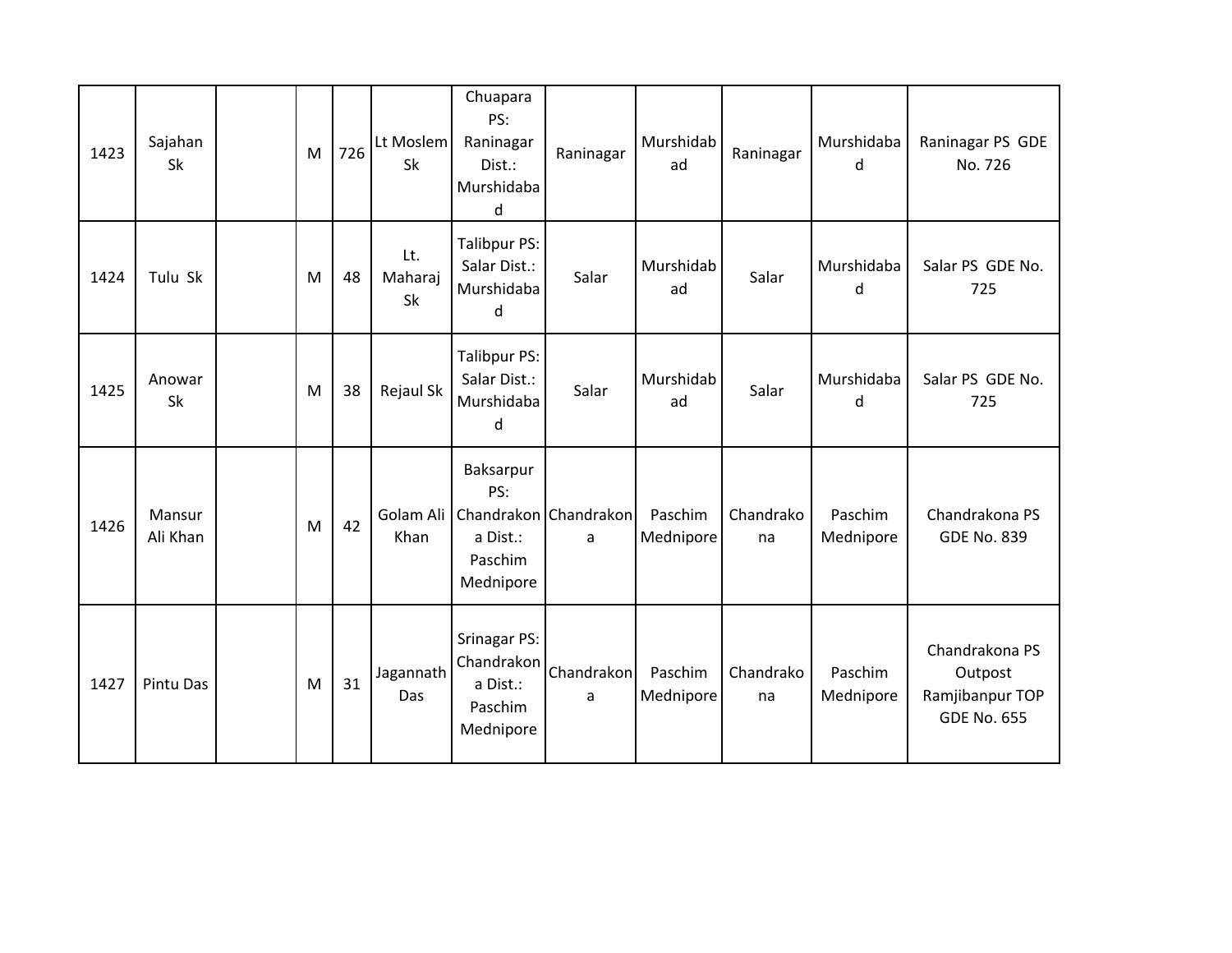| 1428 | Rafikul Sk       | M | 38 | Mansur Sk        | <b>MIRPUR PS:</b><br>Lalgola<br>Dist.:<br>Murshidaba<br>d             | Lalgola  | Murshidab<br>ad      | Daspur | Paschim<br>Mednipore | Daspur PS GDE No.<br>955 |
|------|------------------|---|----|------------------|-----------------------------------------------------------------------|----------|----------------------|--------|----------------------|--------------------------|
| 1429 | Sk Kurban<br>Ali | M | 34 | Sk Sadek<br>Ali  | <b>KOTALPUR</b><br>PS: Daspur<br>Dist.:<br>Paschim<br>Mednipore       | Daspur   | Paschim<br>Mednipore | Daspur | Paschim<br>Mednipore | Daspur PS GDE No.<br>955 |
| 1430 | Sk Sakil         | M | 33 | Sk Maidul        | RANIHATI<br>PS:<br>Panskura<br>Dist.: Purba<br>Mednipore              | Panskura | Purba<br>Mednipore   | Daspur | Paschim<br>Mednipore | Daspur PS GDE No.<br>955 |
| 1431 | Srimanta<br>Das  | M | 35 | <b>Bimal Das</b> | <b>GOKULNAG</b><br>AR PS:<br>Daspur<br>Dist.:<br>Paschim<br>Mednipore | Daspur   | Paschim<br>Mednipore | Daspur | Paschim<br>Mednipore | Daspur PS GDE No.<br>955 |
| 1432 | Suman<br>Manna   | M | 21 | Durlav<br>Mana   | <b>DALPARA</b><br>PS:<br>Panskura<br>Dist.: Purba<br>Mednipore        | Panskura | Purba<br>Mednipore   | Daspur | Paschim<br>Mednipore | Daspur PS GDE No.<br>955 |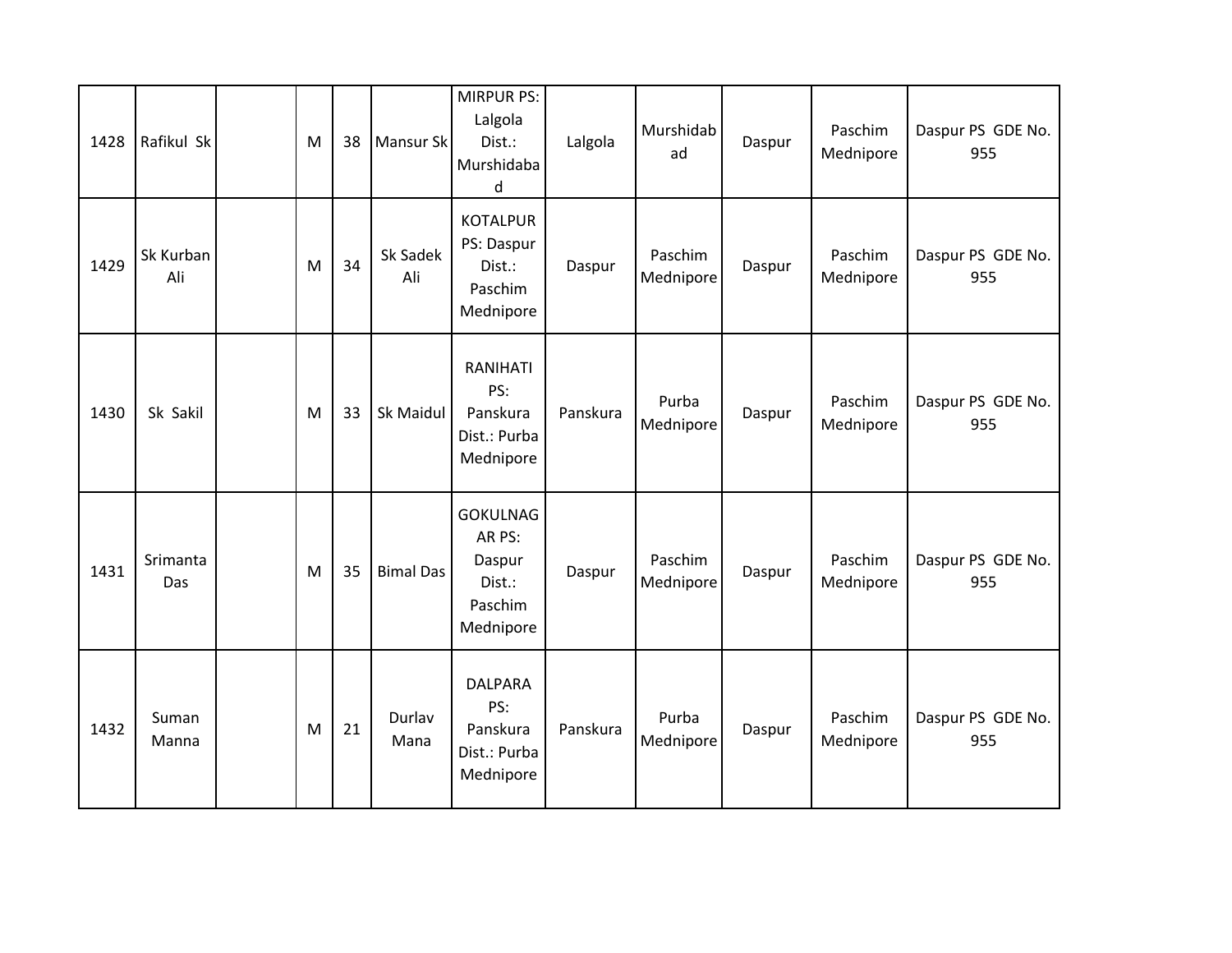| 1433 | Avijit<br>Samanta     | M | 25 | Nimai<br>Samanta      | <b>MALIDA PS:</b><br>Panskura<br>Dist.: Purba<br>Mednipore | Panskura | Purba<br>Mednipore   | Daspur | Paschim<br>Mednipore | Daspur PS GDE No.<br>955 |
|------|-----------------------|---|----|-----------------------|------------------------------------------------------------|----------|----------------------|--------|----------------------|--------------------------|
| 1434 | Asish<br>Poriya       | M | 21 | Asoke<br>Poriya       | KOLMIJORE<br>PS: Daspur<br>Dist.:<br>Paschim<br>Mednipore  | Daspur   | Paschim<br>Mednipore | Daspur | Paschim<br>Mednipore | Daspur PS GDE No.<br>955 |
| 1435 | <b>Katrick</b><br>Das | M | 31 | Nimai Das             | MAHESHPU<br>R PS: Daspur<br>Dist.:<br>Paschim<br>Mednipore | Daspur   | Paschim<br>Mednipore | Daspur | Paschim<br>Mednipore | Daspur PS GDE No.<br>955 |
| 1436 | Rabi<br>Manna         | M | 33 | Shital<br>Manna       | MAMUDPU<br>R PS: Daspur<br>Dist.:<br>Paschim<br>Mednipore  | Daspur   | Paschim<br>Mednipore | Daspur | Paschim<br>Mednipore | Daspur PS GDE No.<br>955 |
| 1437 | Hrisikesh<br>Mondal   | M | 34 | Nityanand<br>a Mondal | RAJNAGAR<br>PS: Daspur<br>Dist.:<br>Paschim<br>Mednipore   | Daspur   | Paschim<br>Mednipore | Daspur | Paschim<br>Mednipore | Daspur PS GDE No.<br>955 |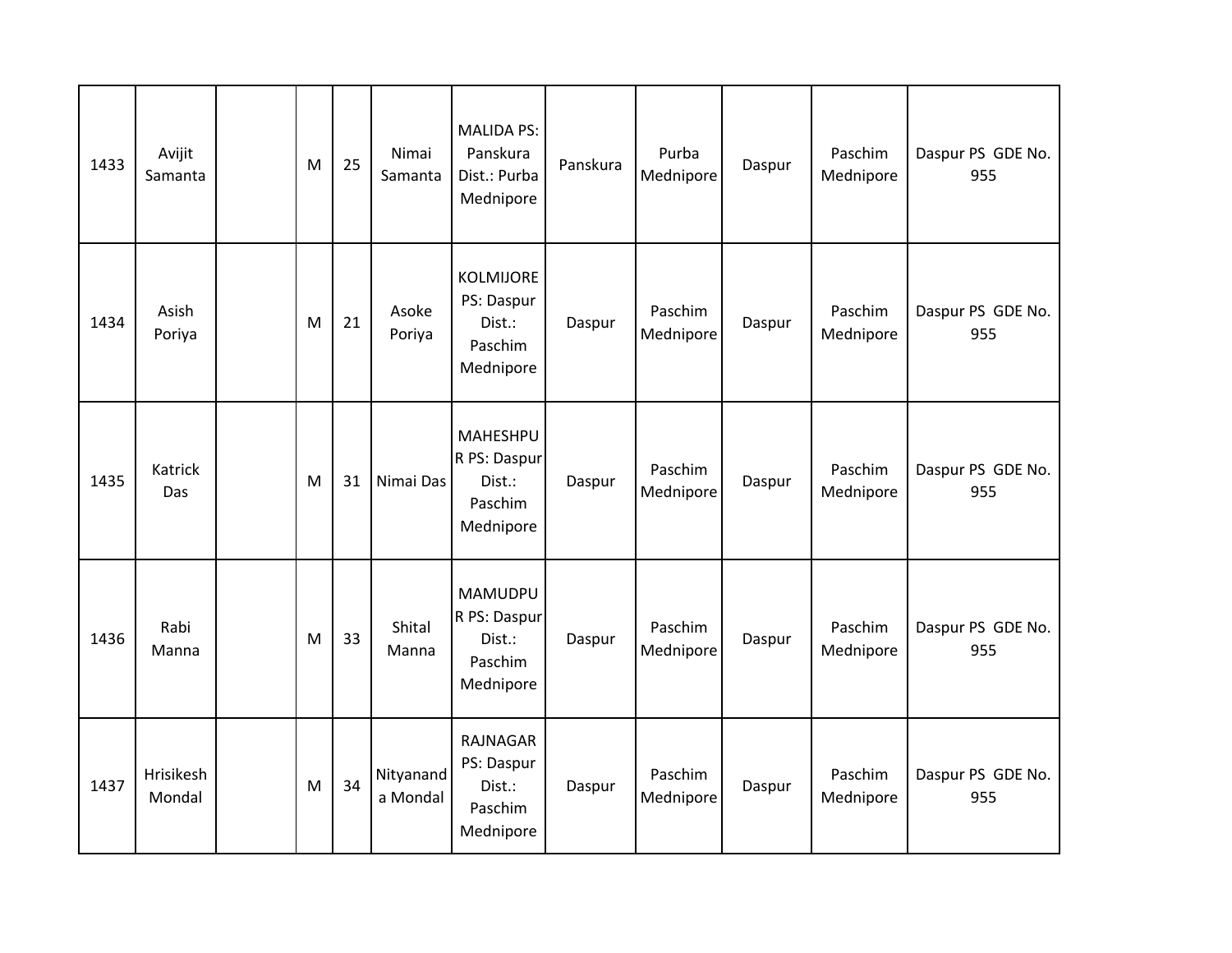| 1438 | <b>Bikash</b><br><b>Ruhidas</b> | M | 20 | Sunita<br><b>Ruhidas</b>    | Bhogpur, Bal<br>ichak PS:<br>Debra Dist.:<br>Paschim<br>Mednipore | Debra  | Paschim<br>Mednipore | Debra  | Paschim<br>Mednipore | Debra PS GDE No.<br>1015 |
|------|---------------------------------|---|----|-----------------------------|-------------------------------------------------------------------|--------|----------------------|--------|----------------------|--------------------------|
| 1439 | Siddartha<br>Samanta            | M | 46 | Amio<br>Samanta             | Argora PS:<br><b>Ghatal Dist.:</b><br>Paschim<br>Mednipore        | Ghatal | Paschim<br>Mednipore | Ghatal | Paschim<br>Mednipore | Ghatal PS GDE No.<br>918 |
| 1440 | Rakesh<br>Das                   | M | 24 | Sri<br>Rabindran<br>ath Das | Raghunathp<br>ur PS:<br>Ghatal Dist.:<br>Paschim<br>Mednipore     | Ghatal | Paschim<br>Mednipore | Ghatal | Paschim<br>Mednipore | Ghatal PS GDE No.<br>982 |
| 1441 | Shyamal<br>Samanta              | M | 35 | Manik<br>Samanta            | Dirghagram<br>PS: Ghatal<br>Dist.:<br>Paschim<br>Mednipore        | Ghatal | Paschim<br>Mednipore | Ghatal | Paschim<br>Mednipore | Ghatal PS GDE No.<br>982 |
| 1442 | Gopal<br>Mondal                 | M | 52 | Purna<br>Mondal             | Dirghagram<br>PS: Ghatal<br>Dist.:<br>Paschim<br>Mednipore        | Ghatal | Paschim<br>Mednipore | Ghatal | Paschim<br>Mednipore | Ghatal PS GDE No.<br>982 |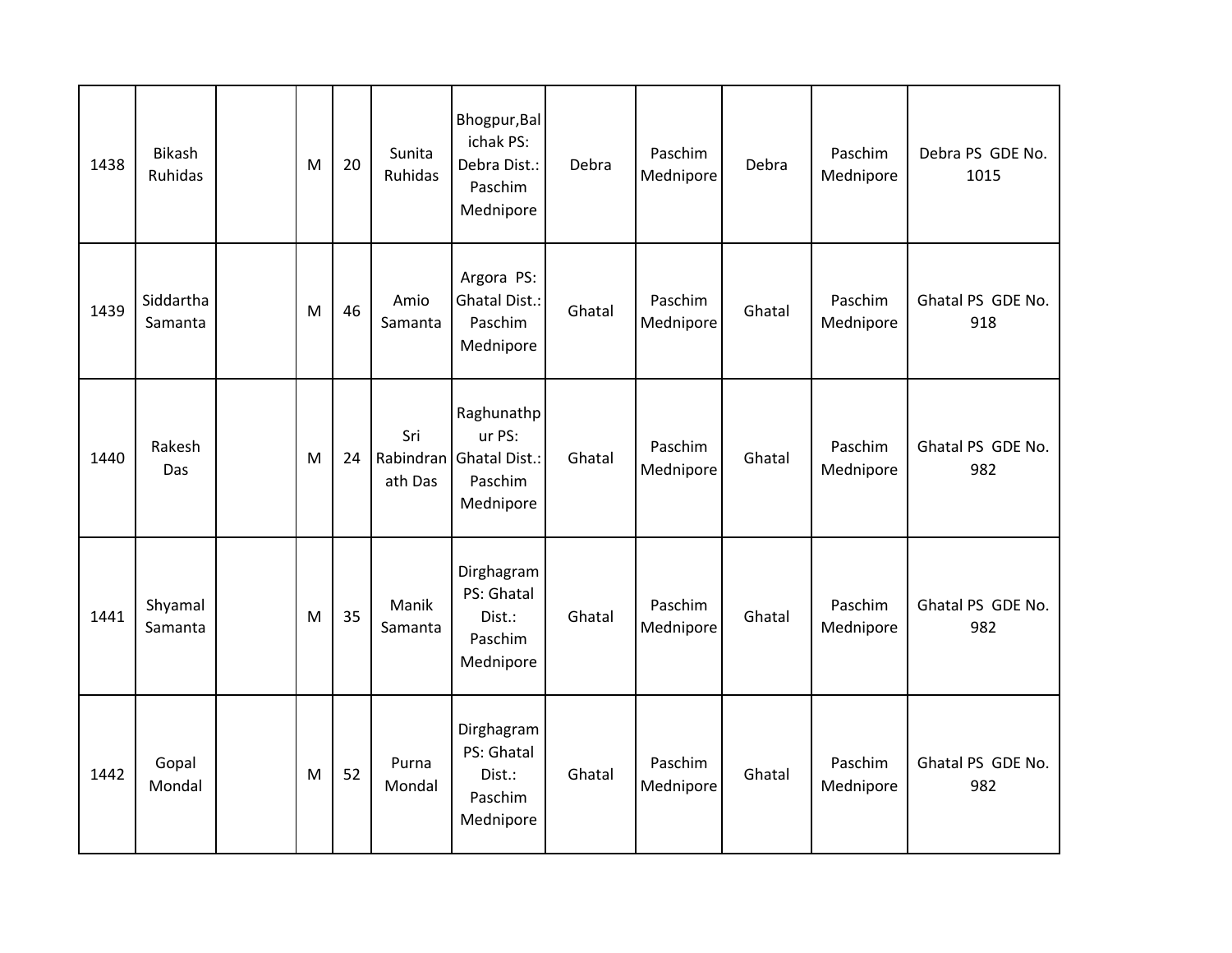| 1443 | Arup<br>Chowdhur<br>у | M | 48 | Lt.<br>Radhanat<br>h<br>Chowdhur<br>y | Dirghagram<br>PS: Ghatal<br>Dist.:<br>Paschim<br>Mednipore                                | Ghatal                   | Paschim<br>Mednipore | Ghatal     | Paschim<br>Mednipore | Ghatal PS GDE No.<br>982            |
|------|-----------------------|---|----|---------------------------------------|-------------------------------------------------------------------------------------------|--------------------------|----------------------|------------|----------------------|-------------------------------------|
| 1444 | Arjun Mal             | M | 45 | Lt. Mathur<br>Mal                     | Vill-Sirsa<br>(Dakhin) Po-<br>Jirapara, PS:<br>Goaltore<br>Dist.:<br>Paschim<br>Mednipore | Goaltore                 | Paschim<br>Mednipore | Goaltore   | Paschim<br>Mednipore | Goaltore PS GDE<br>No. 911          |
| 1445 | Anup Kr<br>Pal        | M | 36 | Bimal Kr.<br>Pal                      | Dharamapur<br>PS:<br>Gopiballavp<br>ur Dist.:<br>Jhargram                                 | Gopiballavp<br><b>ur</b> | Jhargram             | Gurguripal | Paschim<br>Mednipore | <b>Gurguripal PS GDE</b><br>No. 625 |
| 1446 | Narayan<br>Ghosh      | M | 27 | Lt.madhus<br>udan<br>Ghosh            | Boylasole<br>PS:<br>Gurguripal<br>Dist.:<br>Paschim<br>Mednipore                          | Gurguripal               | Paschim<br>Mednipore | Gurguripal | Paschim<br>Mednipore | <b>Gurguripal PS GDE</b><br>No. 640 |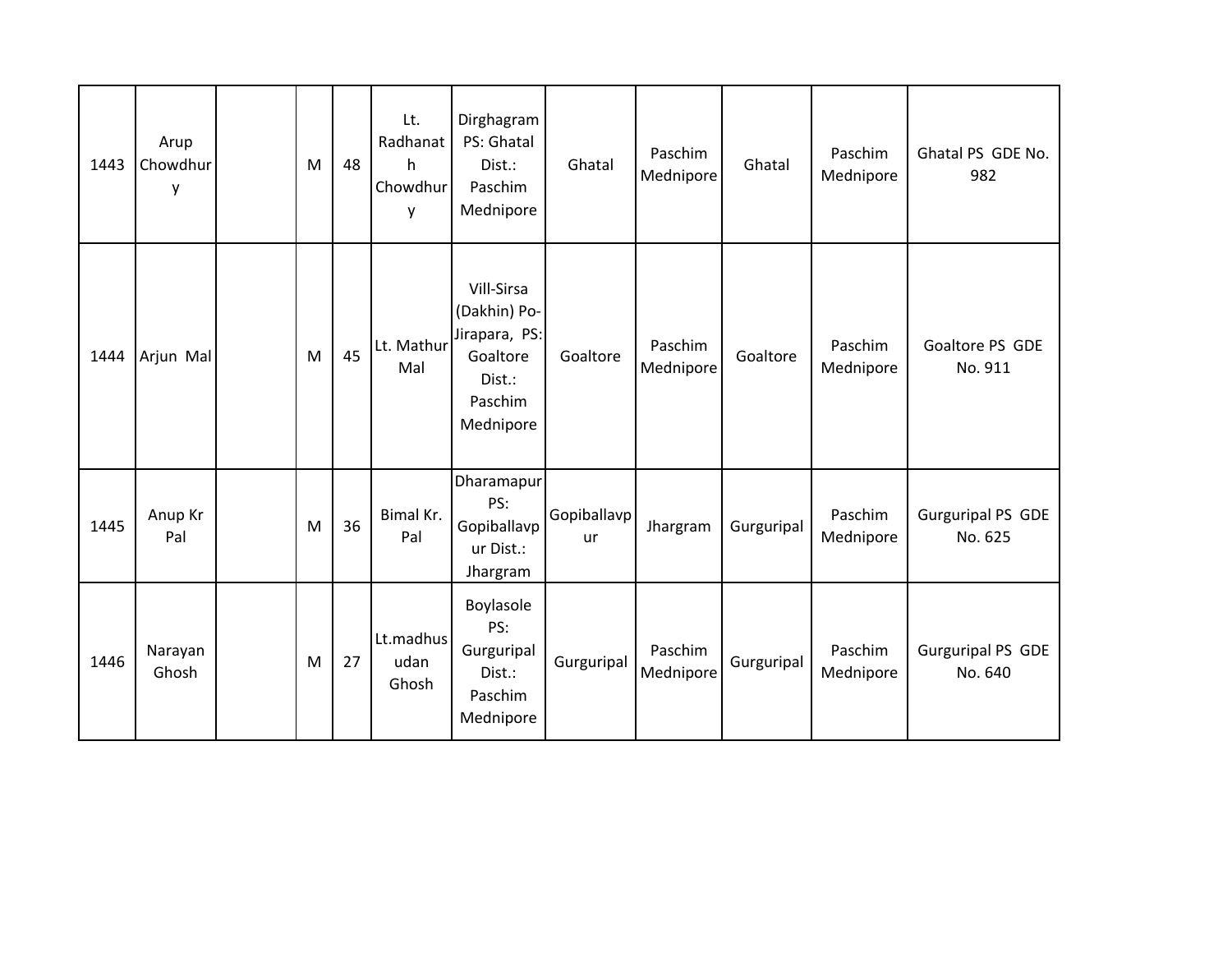| 1447 | Akhilesh<br>Sahu      |   | 37 | Kamal<br>Sahu  | Debalpur<br>PS:<br>Kharagpore<br>town Dist.:<br>Paschim<br>Mednipore                      | Kharagpore<br>town | Paschim<br>Mednipore | Kharagpore<br>town | Paschim<br>Mednipore | Kharagpore town PS<br><b>GDE No. 1234</b> |
|------|-----------------------|---|----|----------------|-------------------------------------------------------------------------------------------|--------------------|----------------------|--------------------|----------------------|-------------------------------------------|
| 1448 | C.h. Anil             | M | 22 | C.h.<br>Sudam  | Biswakarma<br>Mandir,<br>Kharida PS:<br>Kharagpore<br>town Dist.:<br>Paschim<br>Mednipore | Kharagpore<br>town | Paschim<br>Mednipore | Kharagpore<br>town | Paschim<br>Mednipore | Kharagpore town PS<br><b>GDE No. 1234</b> |
| 1449 | <b>B.</b> Rahul       | M | 22 | B. Babu<br>Rao | C.M.E. Gate<br>PS:<br>Kharagpore<br>town Dist.:<br>Paschim<br>Mednipore                   | Kharagpore<br>town | Paschim<br>Mednipore | Kharagpore<br>town | Paschim<br>Mednipore | Kharagpore town PS<br><b>GDE No. 1234</b> |
| 1450 | <b>Bikash</b><br>Sing | M | 21 | Arjun Sing     | Keranichoti<br>PS:<br>Midnapore<br>Dist.:<br>Paschim<br>Mednipore                         | Midnapore          | Paschim<br>Mednipore | Kharagpur<br>local | Paschim<br>Mednipore | Kharagpur local PS<br><b>GDE No. 908</b>  |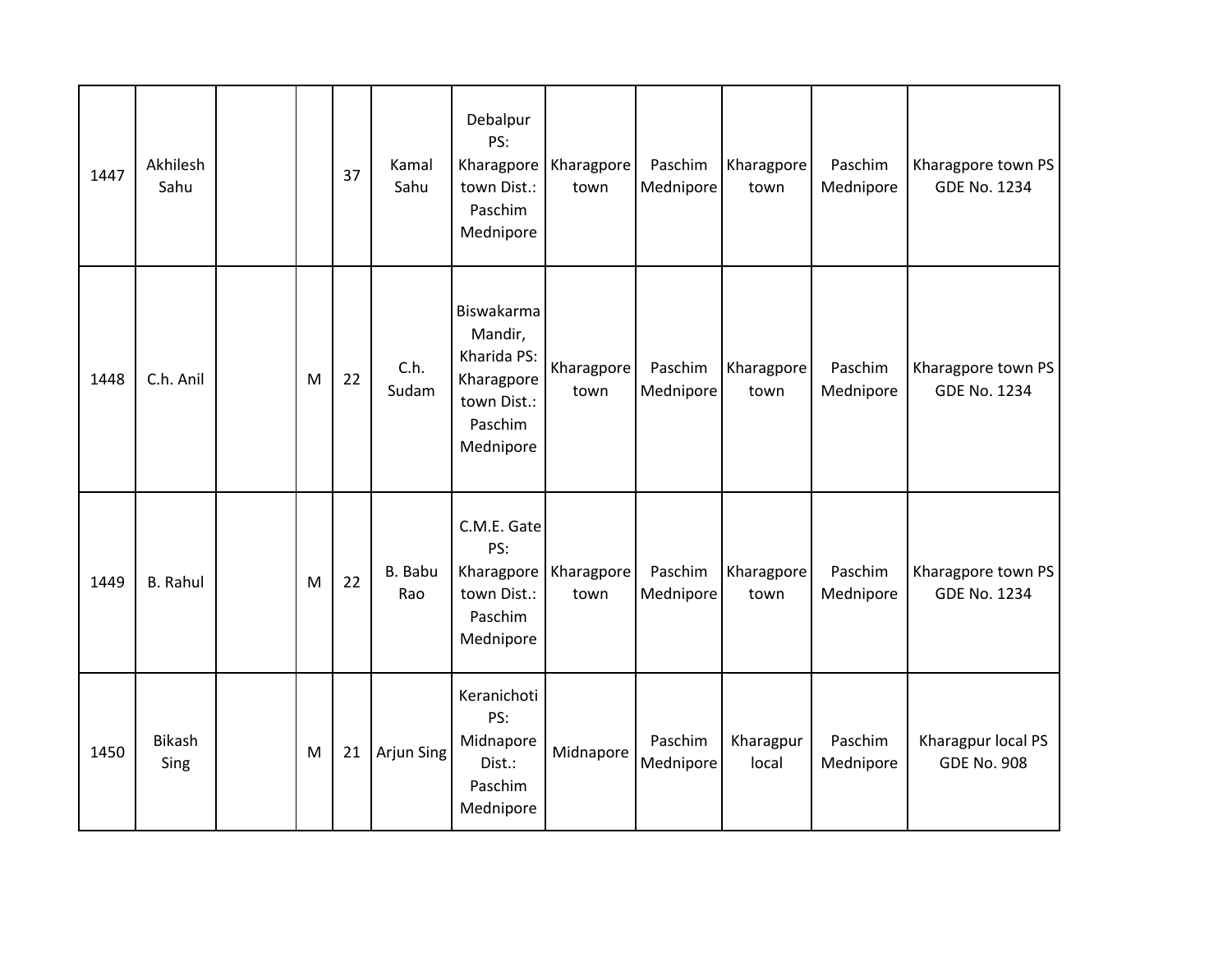| 1451 | Kishore<br>Majhi     | M | 55 | Lt. Dukhu<br>Majhi | Chotobazar,<br>Rashmayrar<br>chak, PS-<br>Kotwali PS:<br>Midnapore<br>Dist.:<br>Paschim<br>Mednipore | Midnapore | Paschim<br>Mednipore | Midnapore | Paschim<br>Mednipore | Midnapore PS GDE<br>No. 1009 |
|------|----------------------|---|----|--------------------|------------------------------------------------------------------------------------------------------|-----------|----------------------|-----------|----------------------|------------------------------|
| 1452 | Avijit<br>Ghatak     | M | 37 | Lt. Ajay<br>Ghatak | Miyabazar,<br>Panpara, PS-<br>Kotwali PS:<br>Midnapore<br>Dist.:<br>Paschim<br>Mednipore             | Midnapore | Paschim<br>Mednipore | Midnapore | Paschim<br>Mednipore | Midnapore PS GDE<br>No. 1009 |
| 1453 | Lakhikant<br>a Singh | M | 48 | Lt. Fakir<br>Singh | Moupal, PS-<br>Salboni PS:<br>Salbani<br>Dist.:<br>Paschim<br>Mednipore                              | Salbani   | Paschim<br>Mednipore | Midnapore | Paschim<br>Mednipore | Midnapore PS GDE<br>No. 1009 |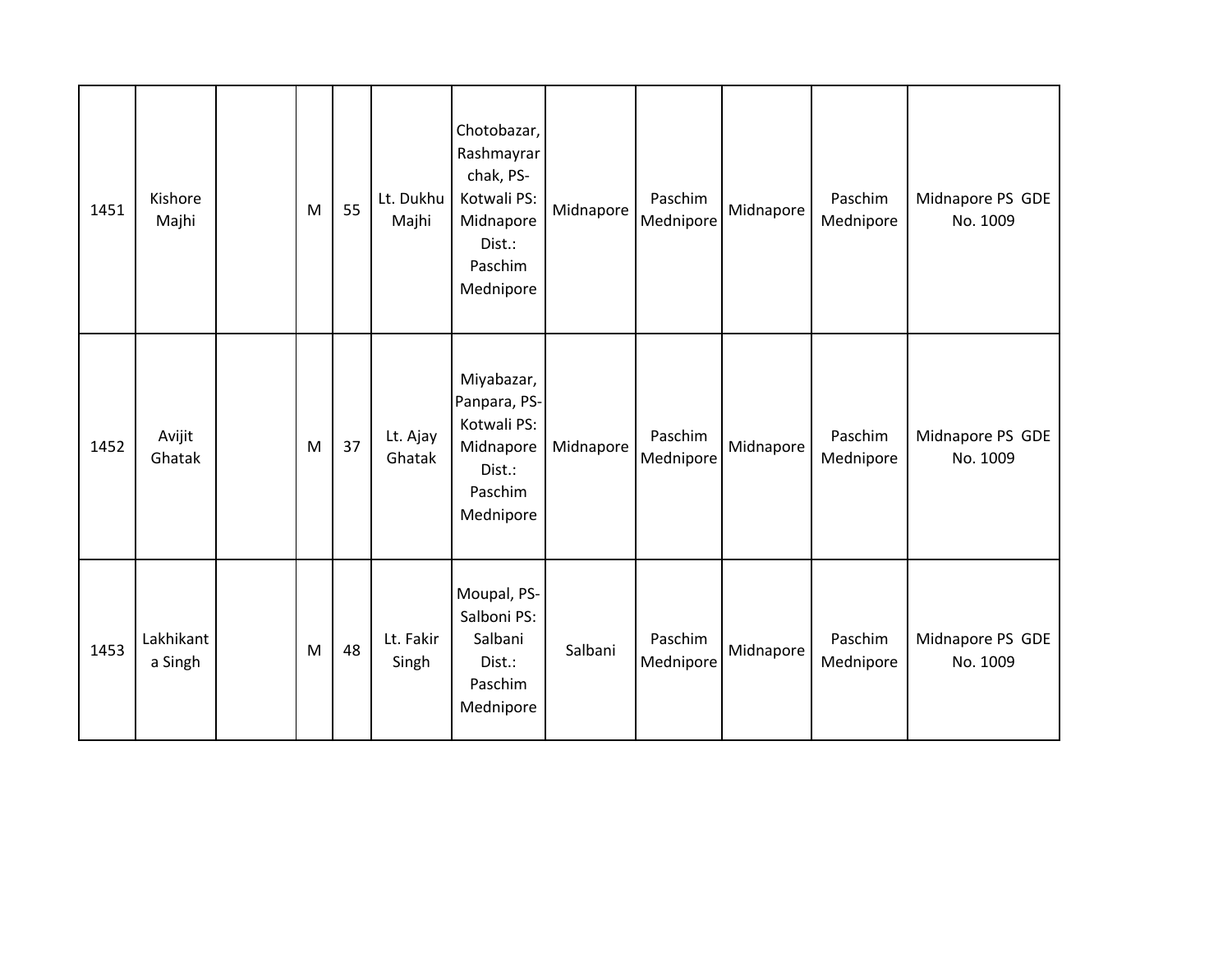| 1454 | Bappa<br>Mahato     | M | 21 | Tapan<br>Mahato            | Moupal, PS-<br>Salboni PS:<br>Salbani<br>Dist.:<br>Paschim<br>Mednipore                     | Salbani            | Paschim<br>Mednipore | Midnapore | Paschim<br>Mednipore | Midnapore PS GDE<br>No. 1009 |
|------|---------------------|---|----|----------------------------|---------------------------------------------------------------------------------------------|--------------------|----------------------|-----------|----------------------|------------------------------|
| 1455 | Mrityunja<br>y Jana | M | 34 | Jagadish<br>Jana           | Saharda, PS-<br>Kharagpur<br>$(L)$ PS:<br>Kharagpur<br>local Dist.:<br>Paschim<br>Mednipore | Kharagpur<br>local | Paschim<br>Mednipore | Midnapore | Paschim<br>Mednipore | Midnapore PS GDE<br>No. 1009 |
| 1456 | Mukunda<br>Soren    | M | 30 | Golu<br>Soren              | Kukraghupi<br>PS: Sankrail<br>Dist.:<br>Jhargram                                            | Sankrail           | Jhargram             | Mohanpur  | Paschim<br>Mednipore | Mohanpur PS GDE<br>No. 759   |
| 1457 | Sachin<br>Mohakur   | M |    | Padmaloc<br>han<br>Mohakur | Digda PS:<br>Mohanpur<br>Dist.:<br>Paschim<br>Mednipore                                     | Mohanpur           | Paschim<br>Mednipore | Mohanpur  | Paschim<br>Mednipore | Mohanpur PS GDE<br>No. 759   |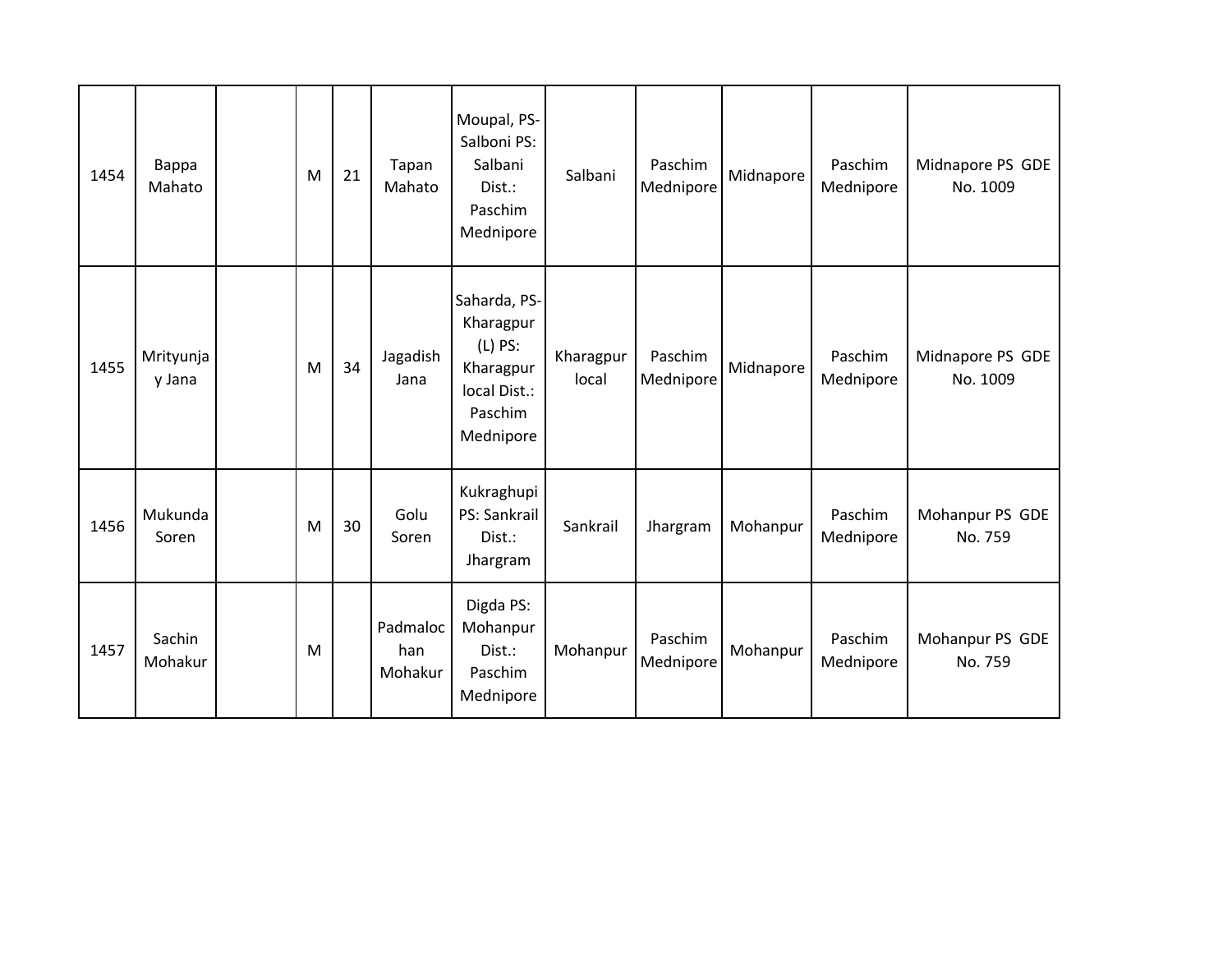| 1458 | Sankar<br>Ojha   | M         |    | Gopal<br>Ojha              | Nandakishor<br>pur Po-<br>Jhanjianank<br>ar, Ps-<br>Narayangar<br>h, PS:<br>Narayangar<br>h Dist.:<br>Paschim<br>Mednipore | Narayangar<br>h    | Paschim<br>Mednipore | Narayangar<br>h | Paschim<br>Mednipore | Narayangarh PS<br><b>GDE No. 861</b> |
|------|------------------|-----------|----|----------------------------|----------------------------------------------------------------------------------------------------------------------------|--------------------|----------------------|-----------------|----------------------|--------------------------------------|
| 1459 | Sudarshan<br>Roy | M         | 34 | Lt. Ram<br>Roy             | Dangarpara<br>PS: Salbani<br>Dist.:<br>Paschim<br>Mednipore                                                                | Salbani            | Paschim<br>Mednipore | Salbani         | Paschim<br>Mednipore | Salbani PS GDE No.<br>707            |
| 1460 | Sanjoy<br>Mahata | M         | 46 | Chittaranj<br>an<br>Mahata | Mohanpur<br>PS:<br>Kharagpore<br>town Dist.:<br>Paschim<br>Mednipore                                                       | Kharagpore<br>town | Paschim<br>Mednipore | Salbani         | Paschim<br>Mednipore | Salbani PS GDE No.<br>707            |
| 1461 | Pralay<br>Mahata | ${\sf M}$ | 40 | Sunil<br>Mahata            | Asmanchack<br>PS: Salbani<br>Dist.:<br>Paschim<br>Mednipore                                                                | Salbani            | Paschim<br>Mednipore | Salbani         | Paschim<br>Mednipore | Salbani PS GDE No.<br>707            |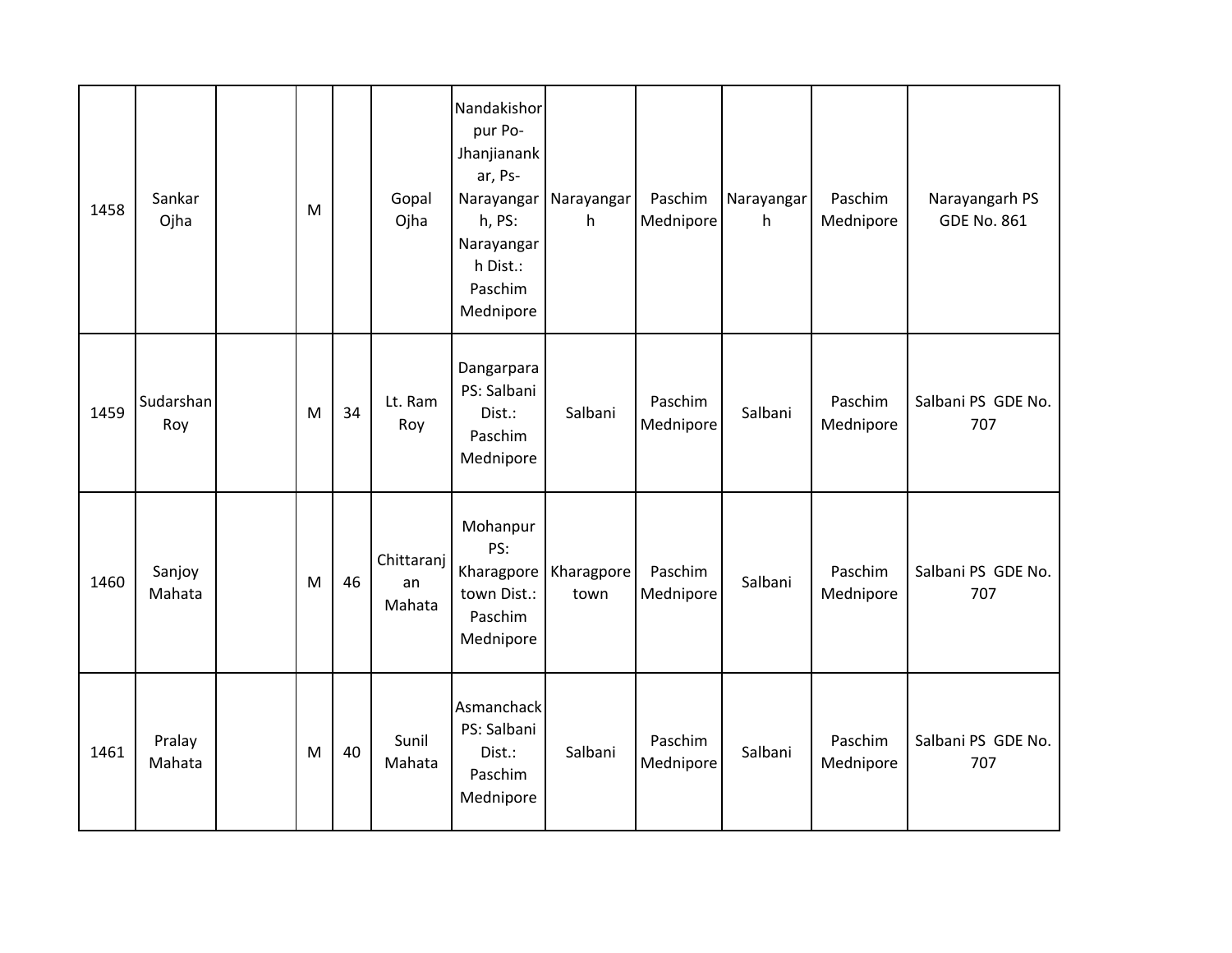| 1462 | Koushik<br>Dey            |       | M | 25 | Aswani<br>Dey               | Nayagram<br>PS: Salbani<br>Dist.:<br>Paschim<br>Mednipore    | Salbani | Paschim<br>Mednipore | Salbani | Paschim<br>Mednipore | Salbani PS Outpost<br>Birakata PP GDE No.<br>486 |
|------|---------------------------|-------|---|----|-----------------------------|--------------------------------------------------------------|---------|----------------------|---------|----------------------|--------------------------------------------------|
| 1463 | Krishna<br>Kali<br>Mahata |       | M | 47 | Sadhan<br>Mahata            | Pirrakuli PS:<br>Salbani<br>Dist.:<br>Paschim<br>Mednipore   | Salbani | Paschim<br>Mednipore | Salbani | Paschim<br>Mednipore | Salbani PS GDE No.<br>667                        |
| 1464 | Sanjit<br>Mahata          |       | M | 25 | Hiralal<br>Mahata           | Pirakuli PS:<br>Salbani<br>Dist.:<br>Paschim<br>Mednipore    | Salbani | Paschim<br>Mednipore | Salbani | Paschim<br>Mednipore | Salbani PS GDE No.<br>667                        |
| 1465 | Chiranjit<br>Mahata       | Labmu | M | 31 | Krishnapr<br>asad<br>Mahata | Kanyabali<br>PS: Salbani<br>Dist.:<br>Paschim<br>Mednipore   | Salbani | Paschim<br>Mednipore | Salbani | Paschim<br>Mednipore | Salbani PS GDE No.<br>667                        |
| 1466 | Mustak<br>Alim Saha       |       | M | 22 | Majid Ali<br>Saha           | Raghuramp<br>ur, PS-<br>Contai, Dist.-<br>Purba<br>Medinipur |         | <b>Basirhat</b>      | Contai  | Purba<br>Mednipore   | Contai PS GDE No.<br>1085                        |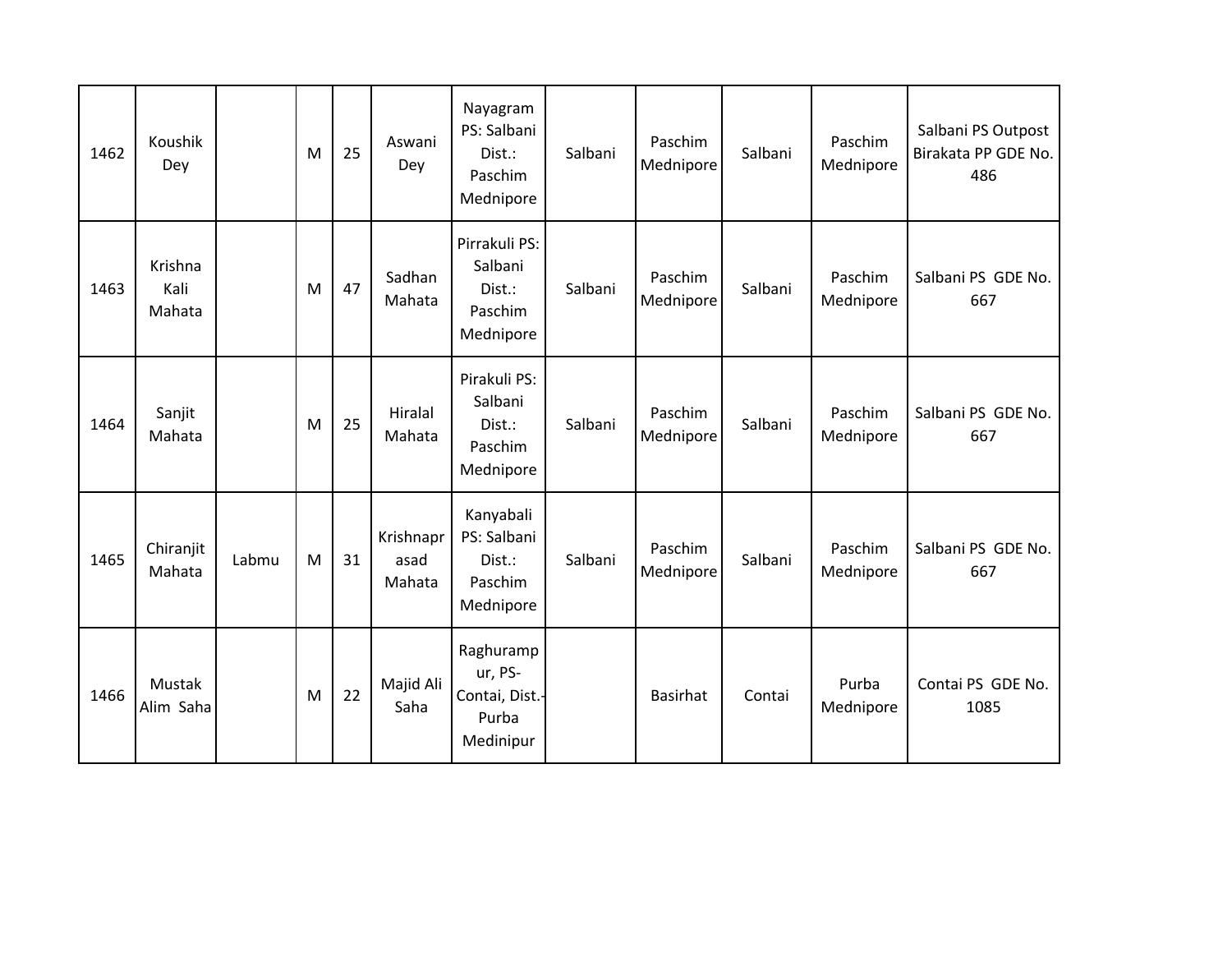| 1467 | Udheswar<br>Ari    | M | 19 | Sankar Ari                | Teleghana,<br>PS-Salua,<br>Dist.- Purba<br>Medinipur          | <b>Basirhat</b> | Contai | Purba<br>Mednipore | Contai PS GDE No.<br>1085 |
|------|--------------------|---|----|---------------------------|---------------------------------------------------------------|-----------------|--------|--------------------|---------------------------|
| 1468 | Rajesh<br>Dandapat | M | 22 | Gour<br>Dandapat          | Ichapur, PS-<br>Naryangarh,<br>Dist.- Purba<br>Medinipu       | <b>Basirhat</b> | Contai | Purba<br>Mednipore | Contai PS GDE No.<br>1085 |
| 1469 | Abhisek<br>Pradhan | M | 34 | Krishna<br>Ch.<br>Pradhan | Old Town,<br>PS Sadar,<br>Dist-<br>Keonjhar<br>(OD            | <b>Basirhat</b> | Digha  | Purba<br>Mednipore | Digha PS GDE No.<br>518   |
| 1470 | Manaj Kr.<br>Sahoo | M | 40 | Lt. Sankar<br>Sahoo       | Seharapur,<br>PS Raiswan,<br>Dist-<br>Keonjhar<br>(OD).       | <b>Basirhat</b> | Digha  | Purba<br>Mednipore | Digha PS GDE No.<br>518   |
| 1471 | Utpal Dey          | M | 39 | Salil Dey                 | 436/A Nadu<br>Nagar New<br>Colony, PS<br>Belgharia,<br>Dist-N | <b>Basirhat</b> | Digha  | Purba<br>Mednipore | Digha PS GDE No.<br>525   |
| 1472 | Jagadish<br>Sahoo  | M | 34 | Amulya<br>Sahoo           | Jagannathp<br>ur, PS Town,<br>Dist-<br>Keonjhar.              | <b>Basirhat</b> | Digha  | Purba<br>Mednipore | Digha PS GDE No.<br>496   |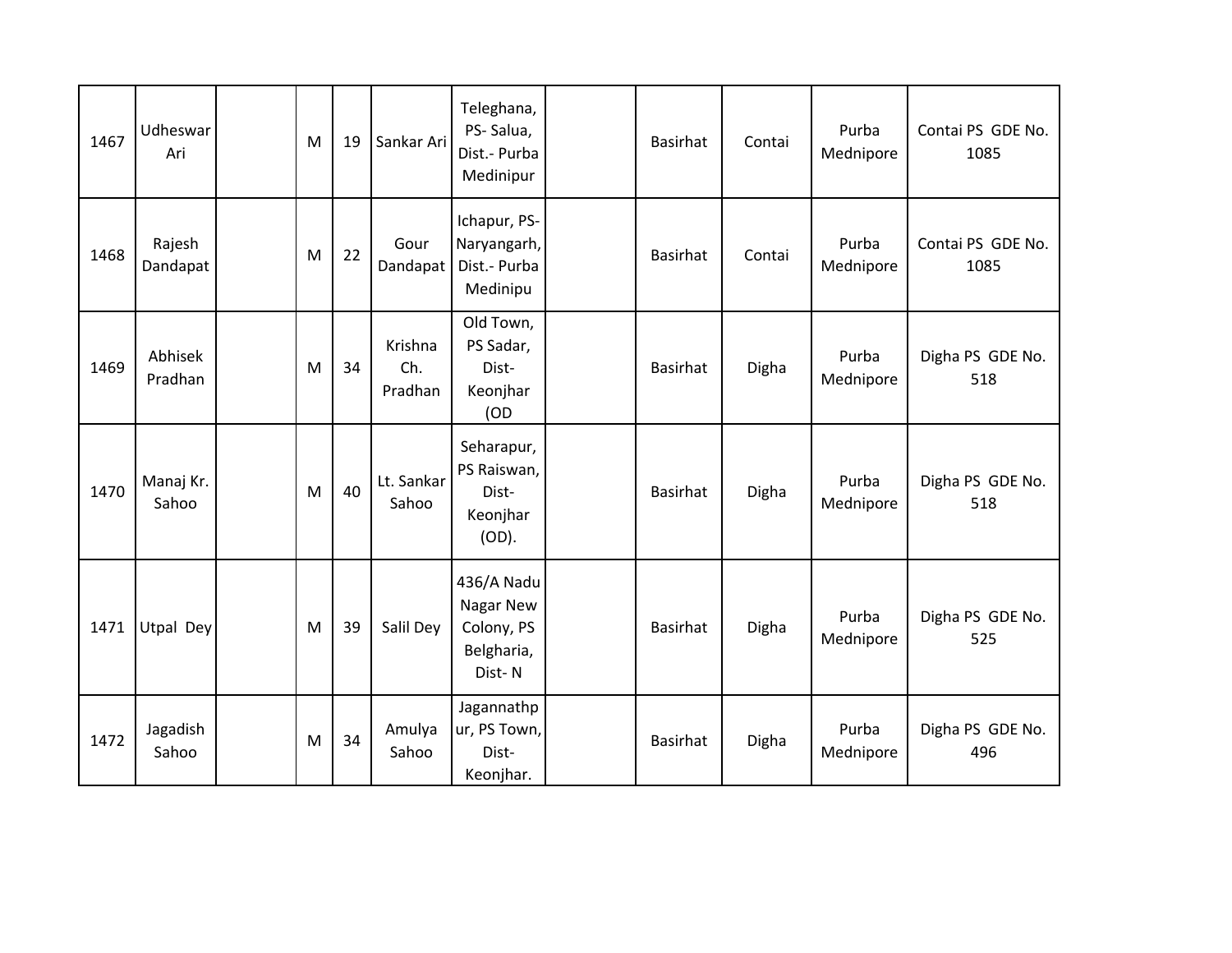| 1473 | Dayaram<br>Pradhan   | M | 23 | Lt.<br>Narendra<br>Pradhan |                                                              |           | <b>Basirhat</b>    | Digha<br>mohana<br>coastal | Purba<br>Mednipore | Digha mohana<br>coastal PS GDE No.<br>643 |
|------|----------------------|---|----|----------------------------|--------------------------------------------------------------|-----------|--------------------|----------------------------|--------------------|-------------------------------------------|
| 1474 | Bhabasan<br>kar Dey  | M | 23 | Swapan<br>Kr. Dey          |                                                              |           | Basirhat           | Digha<br>mohana<br>coastal | Purba<br>Mednipore | Digha mohana<br>coastal PS GDE No.<br>643 |
| 1475 | Bijoy Kr.<br>Pradhan | M | 30 | Harendra<br>Pradhan        |                                                              |           | <b>Basirhat</b>    | Digha<br>mohana<br>coastal | Purba<br>Mednipore | Digha mohana<br>coastal PS GDE No.<br>643 |
| 1476 | Dipankar<br>Das      | M | 21 | Chandi<br>Prasad<br>Das    | Basudevpur<br>PS:<br>Durgachak<br>Dist.: Purba<br>Mednipore  | Durgachak | Purba<br>Mednipore | Durgachak                  | Purba<br>Mednipore | Durgachak PS GDE<br>No. 704               |
| 1477 | Papai Das            | M | 18 | Somnath<br>Das             | Basudevpur<br>PS:<br>Durgachak<br>Dist.: Purba<br>Mednipore  | Durgachak | Purba<br>Mednipore | Durgachak                  | Purba<br>Mednipore | Durgachak PS GDE<br>No. 704               |
| 1478 | Mahadev<br>Das       | M | 21 | Sukdeb<br>Das              | Basudevpur,<br>PS:<br>Durgachak<br>Dist.: Purba<br>Mednipore | Durgachak | Purba<br>Mednipore | Durgachak                  | Purba<br>Mednipore | Durgachak PS GDE<br>No. 704               |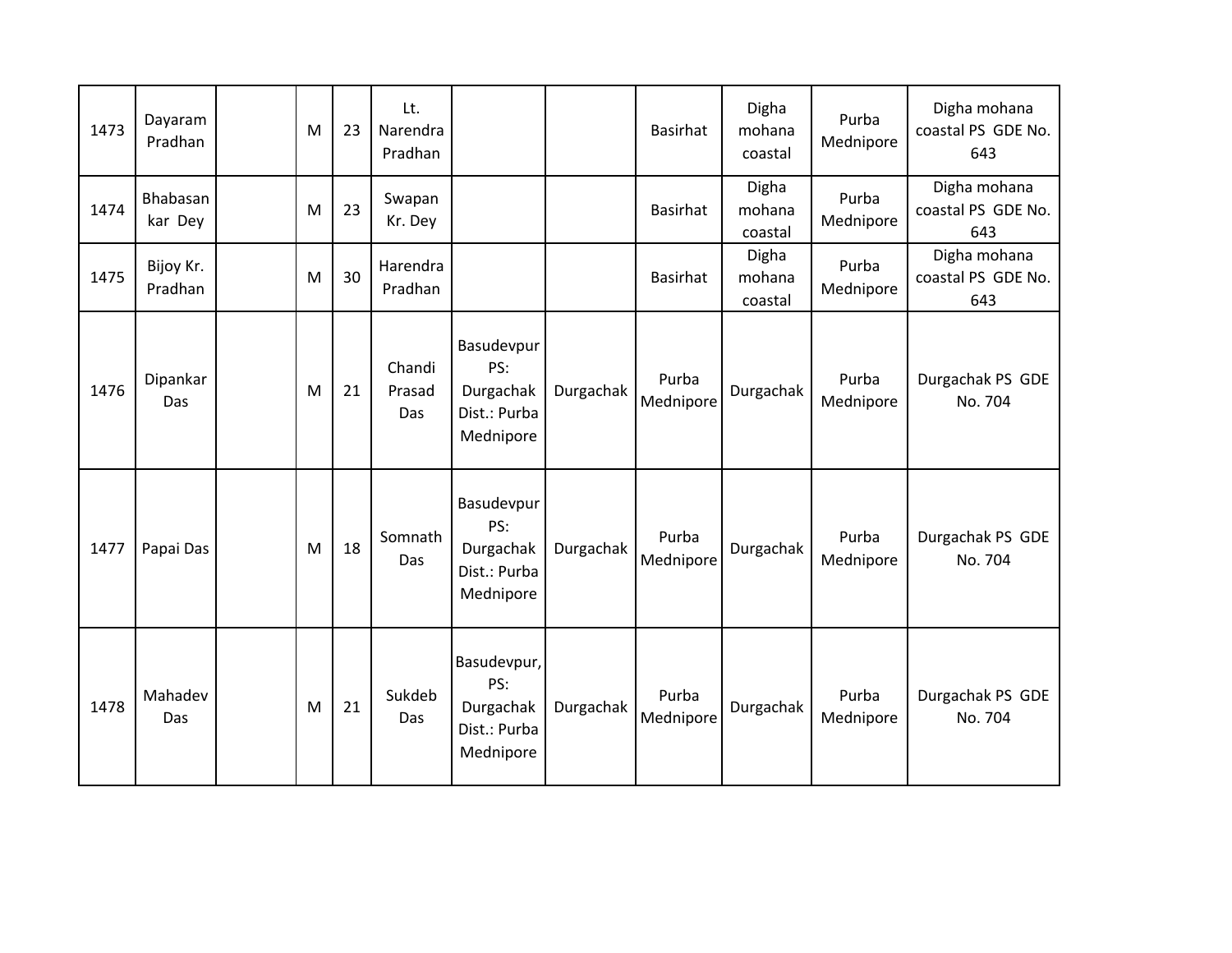| 1479 | Biswajit<br>Das | ${\sf M}$ | 31 | Das               | vill-<br>Jagannathp<br>ur, Ward No-<br>Jagannath 11, PS- Egra,<br>Dist-PPS:<br>Egra Dist.:<br>Purba<br>Mednipore | Egra | Purba<br>Mednipore | Egra | Purba<br>Mednipore | Egra PS GDE No.<br>884 |
|------|-----------------|-----------|----|-------------------|------------------------------------------------------------------------------------------------------------------|------|--------------------|------|--------------------|------------------------|
| 1480 | Islam<br>Saha   | ${\sf M}$ | 32 | Astauddin<br>Saha | vill-<br>Erendabarh,<br>PS-Egra,<br>Dist-Purba<br>MDP. PS:<br>Egra Dist.:<br>Purba<br>Mednipore                  | Egra | Purba<br>Mednipore | Egra | Purba<br>Mednipore | Egra PS GDE No.<br>884 |
| 1481 | Rejaul<br>Saha  | ${\sf M}$ | 36 | Maimud<br>Saha    | vill-<br>Erendabarh,<br>PS-Egra,<br>Dist-Purba<br>MDP PS:<br>Egra Dist.:<br>Purba<br>Mednipore                   | Egra | Purba<br>Mednipore | Egra | Purba<br>Mednipore | Egra PS GDE No.<br>884 |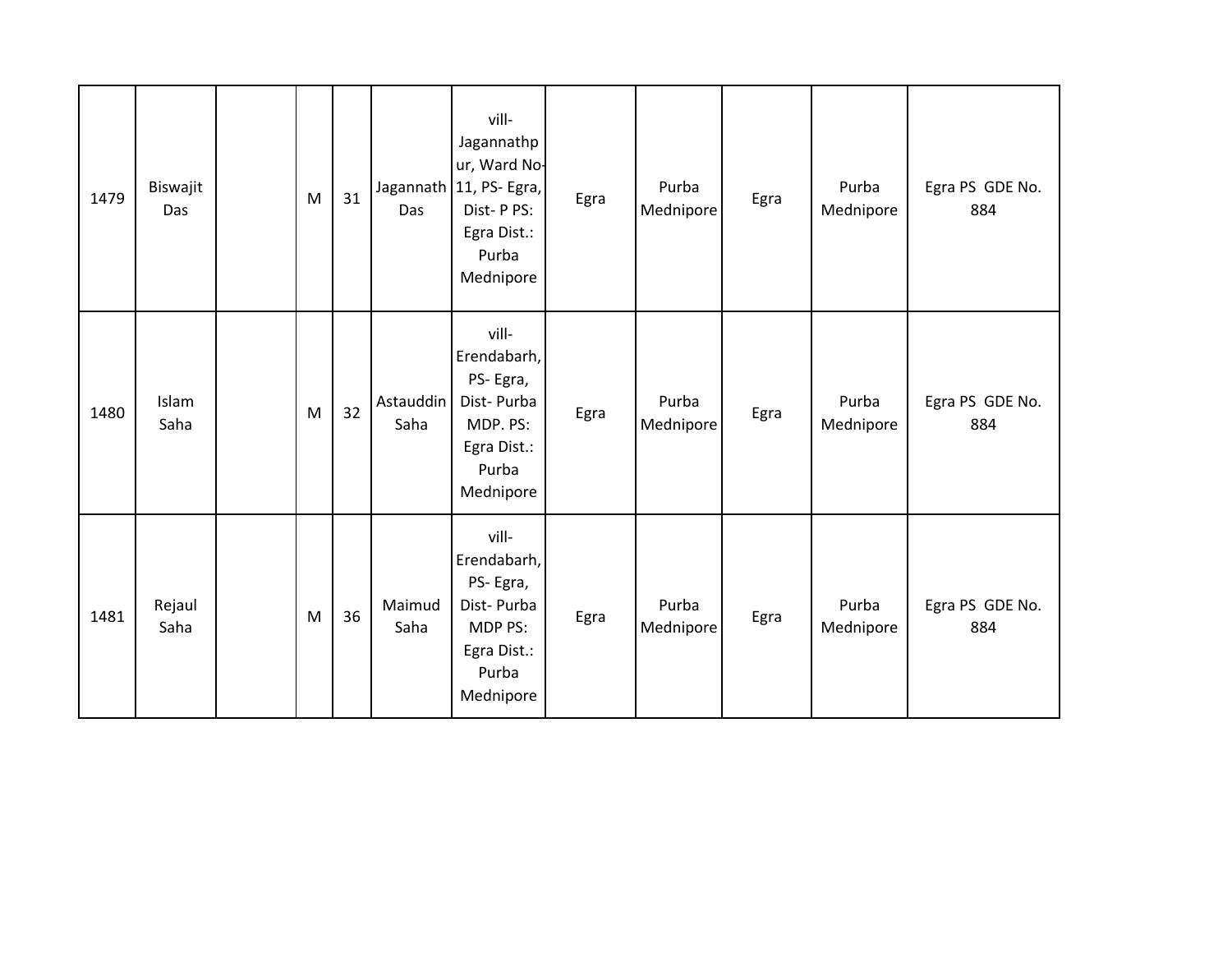| 1482 | Gouranga<br>Maity          | M | 40 | Haripada<br>Maity  | vill-<br>Mahabishra,<br>PS-Egra,<br>Dist-Purba<br>MDP. PS:<br>Egra Dist.:<br>Purba<br>Mednipore    | Egra     | Purba<br>Mednipore | Egra     | Purba<br>Mednipore | Egra PS GDE No.<br>884     |
|------|----------------------------|---|----|--------------------|----------------------------------------------------------------------------------------------------|----------|--------------------|----------|--------------------|----------------------------|
| 1483 | Purba<br>Chandra<br>Singha | M |    | Kedar Ch<br>Singha | vill-<br>Kismatghatu<br>a, PS-Egra,<br>Dist-Purba<br>MDP. PS:<br>Egra Dist.:<br>Purba<br>Mednipore | Egra     | Purba<br>Mednipore | Egra     | Purba<br>Mednipore | Egra PS GDE No.<br>884     |
| 1484 | Bapan<br>Chandra           |   | 21 | Rabin<br>Chandra   | Borodangi<br>PS: Kolaghat<br>Dist.: Purba<br>Mednipore                                             | Kolaghat | Purba<br>Mednipore | Kolaghat | Purba<br>Mednipore | Kolaghat PS GDE<br>No. 952 |
| 1485 | Souvik<br>Maity            | M | 23 | Rabin<br>Maity     | Borodangi<br>PS: Kolaghat<br>Dist.: Purba<br>Mednipore                                             | Kolaghat | Purba<br>Mednipore | Kolaghat | Purba<br>Mednipore | Kolaghat PS GDE<br>No. 952 |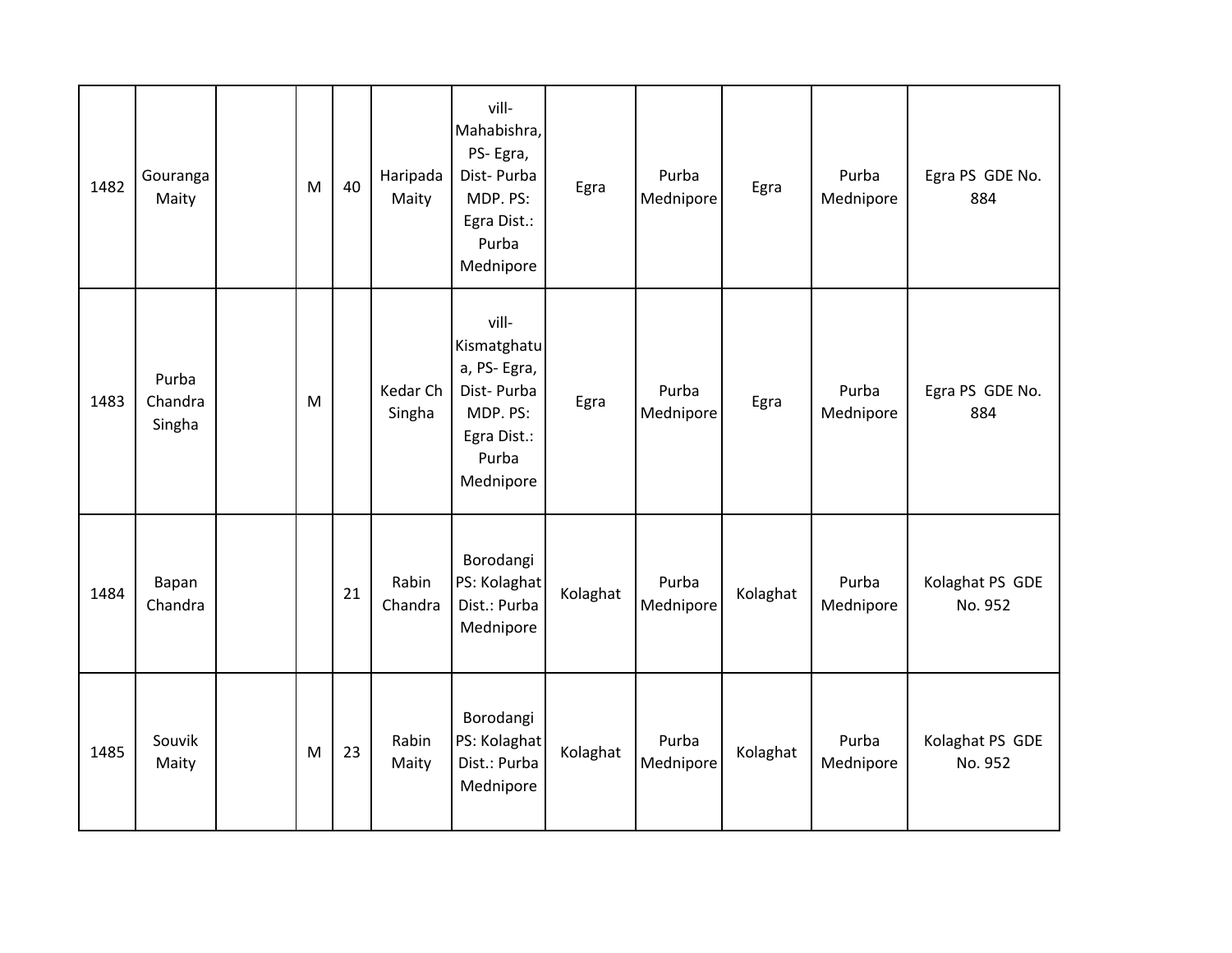| 1486 | Anup<br><b>Bera</b> | M         | 34 | Harihar<br><b>Bera</b> | Belda PS:<br>Belda Dist.:<br>Paschim<br>Mednipore            | Belda      | Paschim<br>Mednipore | Kolaghat   | Purba<br>Mednipore | Kolaghat PS GDE<br>No. 621   |
|------|---------------------|-----------|----|------------------------|--------------------------------------------------------------|------------|----------------------|------------|--------------------|------------------------------|
| 1487 | Pralay<br>Paul      | M         | 44 | Haladhar<br>Paul       | Arror PS:<br>Kolaghat<br>Dist.: Purba<br>Mednipore           | Kolaghat   | Purba<br>Mednipore   | Kolaghat   | Purba<br>Mednipore | Kolaghat PS GDE<br>No. 623   |
| 1488 | Tapan<br>Jana       | M         | 44 | Judhistir<br>Jana      | Sahapur PS:<br>Kolaghat<br>Dist.: Purba<br>Mednipore         | Kolaghat   | Purba<br>Mednipore   | Kolaghat   | Purba<br>Mednipore | Kolaghat PS GDE<br>No. 623   |
| 1489 | Prasun<br>Dinda     | M         | 22 | Saraman<br>Dinda       | Salgechia<br>PS: Tamluk<br>Dist.: Purba<br>Mednipore         | Tamluk     | Purba<br>Mednipore   | Mahishadal | Purba<br>Mednipore | Mahishadal PS GDE<br>No. 699 |
| 1490 | Soumen<br>Manna     | ${\sf M}$ | 19 | Swapan<br>Manna        | Kapasberia<br>PS:<br>Mahishadal<br>Dist.: Purba<br>Mednipore | Mahishadal | Purba<br>Mednipore   | Mahishadal | Purba<br>Mednipore | Mahishadal PS GDE<br>No. 699 |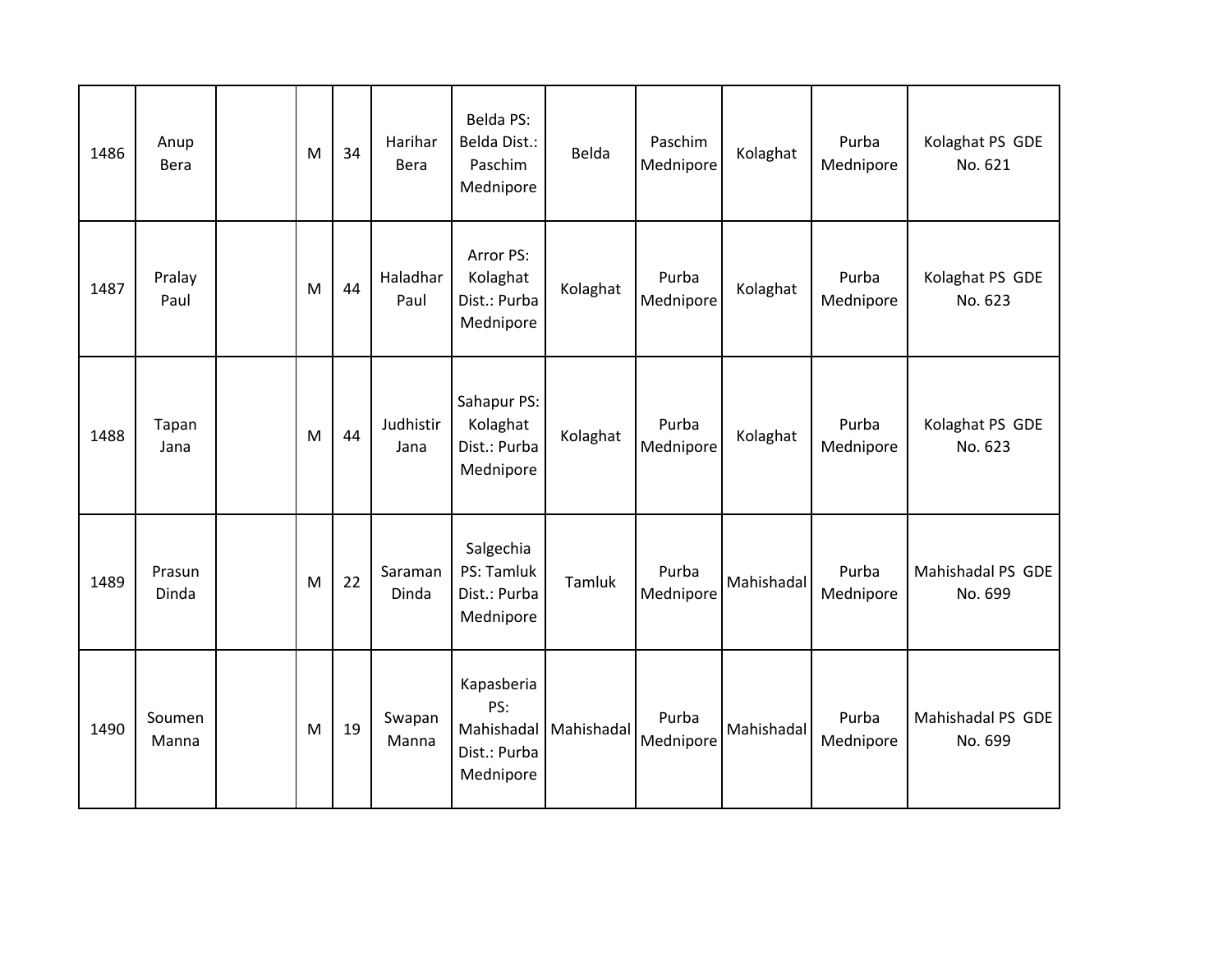| 1491 | Tamal<br>Bera   | M | 25 | <b>Badal Bera</b>    | Totaberia<br>PS:<br>r Dist.:<br>Purba<br>Mednipore                  | Nandakuma Nandakuma<br>r. | Purba<br>Mednipore | Mahishadal | Purba<br>Mednipore | Mahishadal PS GDE<br>No. 737 |
|------|-----------------|---|----|----------------------|---------------------------------------------------------------------|---------------------------|--------------------|------------|--------------------|------------------------------|
| 1492 | Puspendu<br>Das | M | 27 | Tapan<br>Joyti Das   | Maldha,<br>Baratala PS:<br>Khejuri<br>Dist.: Purba<br>Mednipore     | Khejuri                   | Purba<br>Mednipore | Marishda   | Purba<br>Mednipore | Marishda PS GDE<br>No. 778   |
| 1493 | Laltu<br>Mondal | M | 32 | Panchana<br>n Mondal | Purba<br>Dakshin<br>Moyna PS:<br>Moyna<br>Dist.: Purba<br>Mednipore | Moyna                     | Purba<br>Mednipore | Moyna      | Purba<br>Mednipore | Moyna PS GDE No.<br>705      |
| 1494 | Bapi<br>Gunri   | M | 22 | an Gunri             | Mathuricha<br>Madhusud k PS: Moyna<br>Dist.: Purba<br>Mednipore     | Moyna                     | Purba<br>Mednipore | Moyna      | Purba<br>Mednipore | Moyna PS GDE No.<br>705      |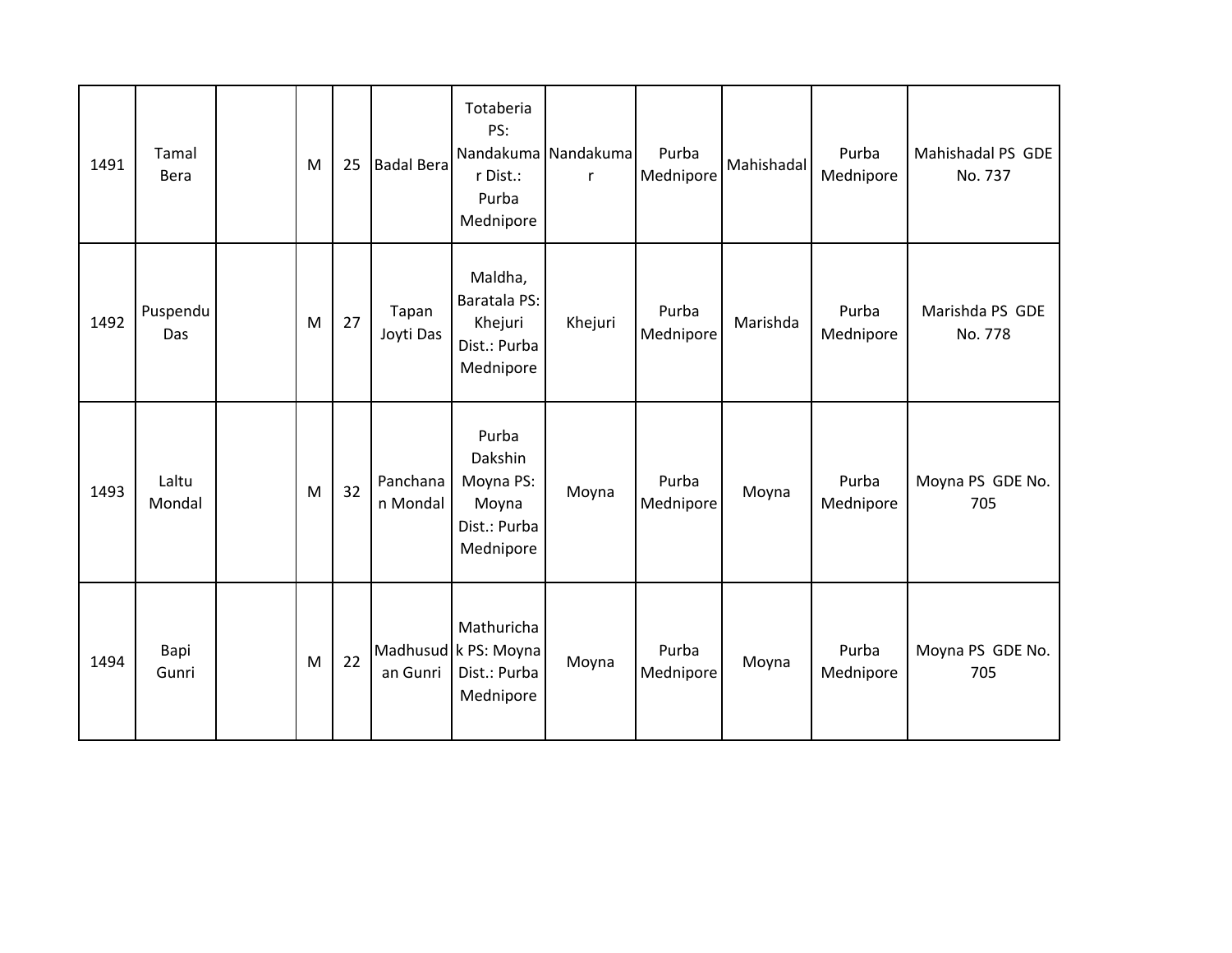| 1495 | Anup<br>Moni    | M | 27 | nath Moni                | Mathuricha<br>Sachindra k PS: Moyna<br>Dist.: Purba<br>Mednipore    | Moyna | Purba<br>Mednipore | Moyna | Purba<br>Mednipore | Moyna PS GDE No.<br>705 |
|------|-----------------|---|----|--------------------------|---------------------------------------------------------------------|-------|--------------------|-------|--------------------|-------------------------|
| 1496 | Sanjoy<br>Das   | M | 43 | Lt Dilip<br>Das          | Dakshin<br>Moyna PS:<br>Moyna<br>Dist.: Purba<br>Mednipore          | Moyna | Purba<br>Mednipore | Moyna | Purba<br>Mednipore | Moyna PS GDE No.<br>705 |
| 1497 | Nirmal<br>Das   | M | 28 | Bidhan<br>Chandra<br>Das | Purba<br>Dobandi<br>Patna PS:<br>Moyna<br>Dist.: Purba<br>Mednipore | Moyna | Purba<br>Mednipore | Moyna | Purba<br>Mednipore | Moyna PS GDE No.<br>705 |
| 1498 | Saheb<br>Barman | M | 23 | Lalu<br>Barman           | <b>Balbhadrach</b><br>ak PS:<br>Moyna<br>Dist.: Purba<br>Mednipore  | Moyna | Purba<br>Mednipore | Moyna | Purba<br>Mednipore | Moyna PS GDE No.<br>705 |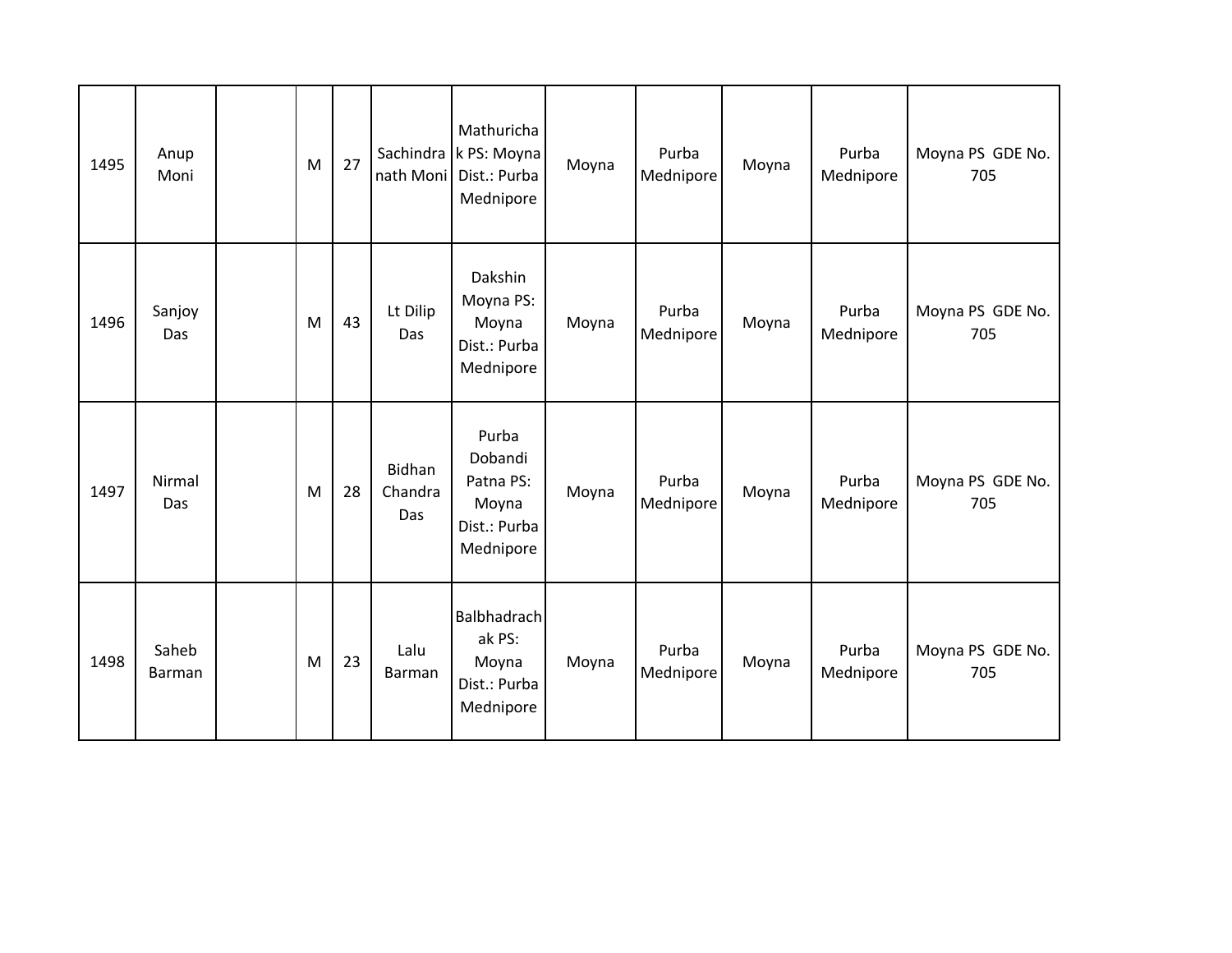| 1499 | Sudipta<br><b>Barman</b> | M | 18 | Pulak<br>Barman       | Ismalichak<br>PS: Moyna<br>Dist.: Purba<br>Mednipore       | Moyna     | Purba<br>Mednipore | Moyna | Purba<br>Mednipore | Moyna PS GDE No.<br>705 |
|------|--------------------------|---|----|-----------------------|------------------------------------------------------------|-----------|--------------------|-------|--------------------|-------------------------|
| 1500 | Subhajit<br>Barman       | M | 19 | Lakshman<br>Barman    | Ismalichak<br>PS: Moyna<br>Dist.: Purba<br>Mednipore       | Moyna     | Purba<br>Mednipore | Moyna | Purba<br>Mednipore | Moyna PS GDE No.<br>705 |
| 1501 | Brajagopal<br>Kar        | M | 33 | Sital Kar             | Kalagechia<br>PS: Moyna<br>Dist.: Purba<br>Mednipore       | Moyna     | Purba<br>Mednipore | Moyna | Purba<br>Mednipore | Moyna PS GDE No.<br>705 |
| 1502 | Suman<br>Manna           | M |    | Pradip<br>Manna       | Chandipur<br>PS:<br>Chandipur<br>Dist.: Purba<br>Mednipore | Chandipur | Purba<br>Mednipore | Moyna | Purba<br>Mednipore | Moyna PS GDE No.<br>705 |
| 1503 | Ramu<br>Duari            | M | 30 | <b>Badal</b><br>Duari | Magrajghat<br>PS:<br>Panskura<br>Dist.: Purba<br>Mednipore | Panskura  | Purba<br>Mednipore | Moyna | Purba<br>Mednipore | Moyna PS GDE No.<br>30  |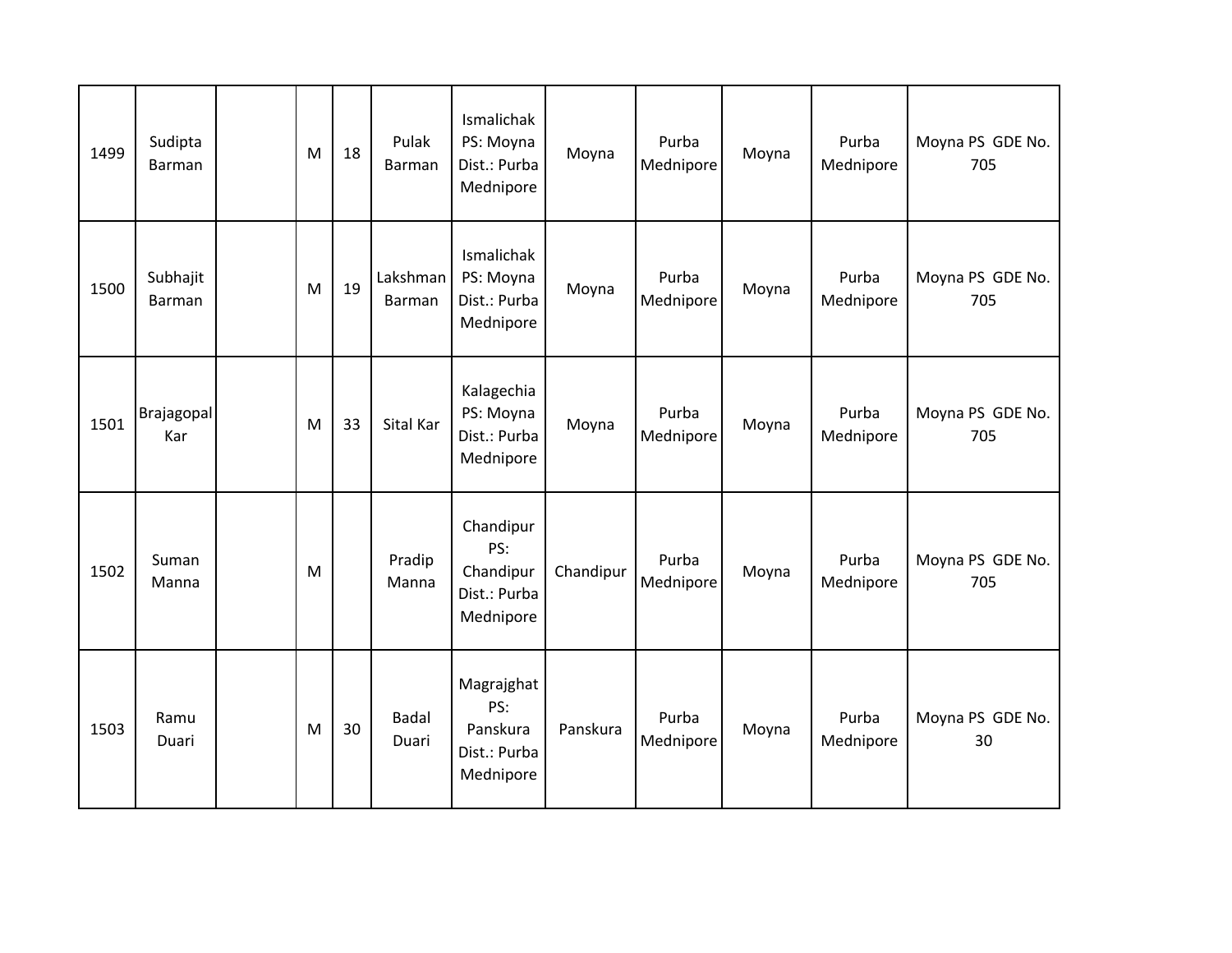| 1504 | Biman<br>Mondal   | M | 23 | Amal      | Purba<br>Dakshin<br>Moyna PS:<br>Moyna<br>Dist.: Purba<br>Mednipore           | Moyna                    | Purba<br>Mednipore | Nandakum<br>ar | Purba<br>Mednipore | Nandakumar PS<br><b>GDE No. 843</b> |
|------|-------------------|---|----|-----------|-------------------------------------------------------------------------------|--------------------------|--------------------|----------------|--------------------|-------------------------------------|
| 1505 | Bubai Kar         | M | 25 | Mukul Kar | Asudya PS:<br>Tamluk<br>Dist.: Purba<br>Mednipore                             | Tamluk                   | Purba<br>Mednipore | Nandakum<br>ar | Purba<br>Mednipore | Nandakumar PS<br><b>GDE No. 843</b> |
| 1506 | Joydeb<br>Samanta | M | 35 | Satyaswar | Bargodagod<br>ar PS:<br>Nandakuma Nandakuma<br>r Dist.:<br>Purba<br>Mednipore | r                        | Purba<br>Mednipore | Nandakum<br>ar | Purba<br>Mednipore | Nandakumar PS<br><b>GDE No. 843</b> |
| 1507 | Sk<br>Sahadat     | M | 40 | Sk Abdul  | Saoraberia<br>Jalpai PS:<br>r Dist.:<br>Purba<br>Mednipore                    | Nandakuma Nandakuma<br>r | Purba<br>Mednipore | Nandakum<br>ar | Purba<br>Mednipore | Nandakumar PS<br><b>GDE No. 843</b> |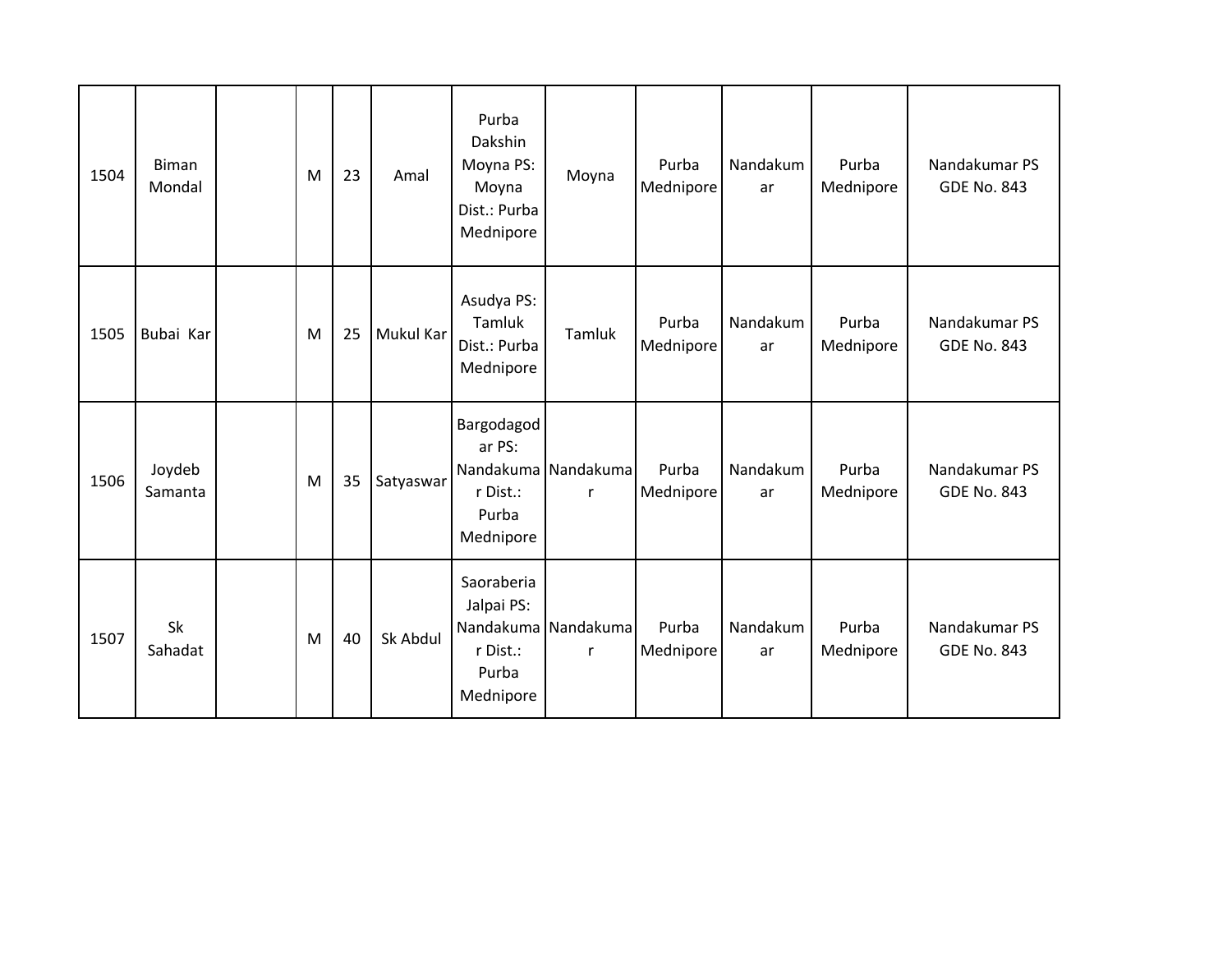| 1508 | Sk<br>Jainuddin   | M | 34 | <b>Sk</b><br>Eyauddin | Saoraberia<br>Jalpai PS:<br>r Dist.:<br>Purba<br>Mednipore                            | Nandakuma Nandakuma<br>r | Purba<br>Mednipore | Nandakum<br>ar | Purba<br>Mednipore | Nandakumar PS<br><b>GDE No. 843</b> |
|------|-------------------|---|----|-----------------------|---------------------------------------------------------------------------------------|--------------------------|--------------------|----------------|--------------------|-------------------------------------|
| 1509 | Pratap<br>Singha  | M | 30 | a                     | Santrabarh<br>PS:<br>Batakrishn Nandakuma Nandakuma<br>r Dist.:<br>Purba<br>Mednipore | r                        | Purba<br>Mednipore | Nandakum<br>ar | Purba<br>Mednipore | Nandakumar PS<br><b>GDE No. 812</b> |
| 1510 | Gurupada<br>Guria | M | 32 | Baneswar              | Santrabarh<br>PS:<br>r Dist.:<br>Purba<br>Mednipore                                   | Nandakuma Nandakuma<br>r | Purba<br>Mednipore | Nandakum<br>ar | Purba<br>Mednipore | Nandakumar PS<br><b>GDE No. 812</b> |
| 1511 | Souvik<br>Barman  | M | 28 | Saktipada             | Santrabarh<br>PS:<br>r Dist.:<br>Purba<br>Mednipore                                   | Nandakuma Nandakuma<br>r | Purba<br>Mednipore | Nandakum<br>ar | Purba<br>Mednipore | Nandakumar PS<br><b>GDE No. 812</b> |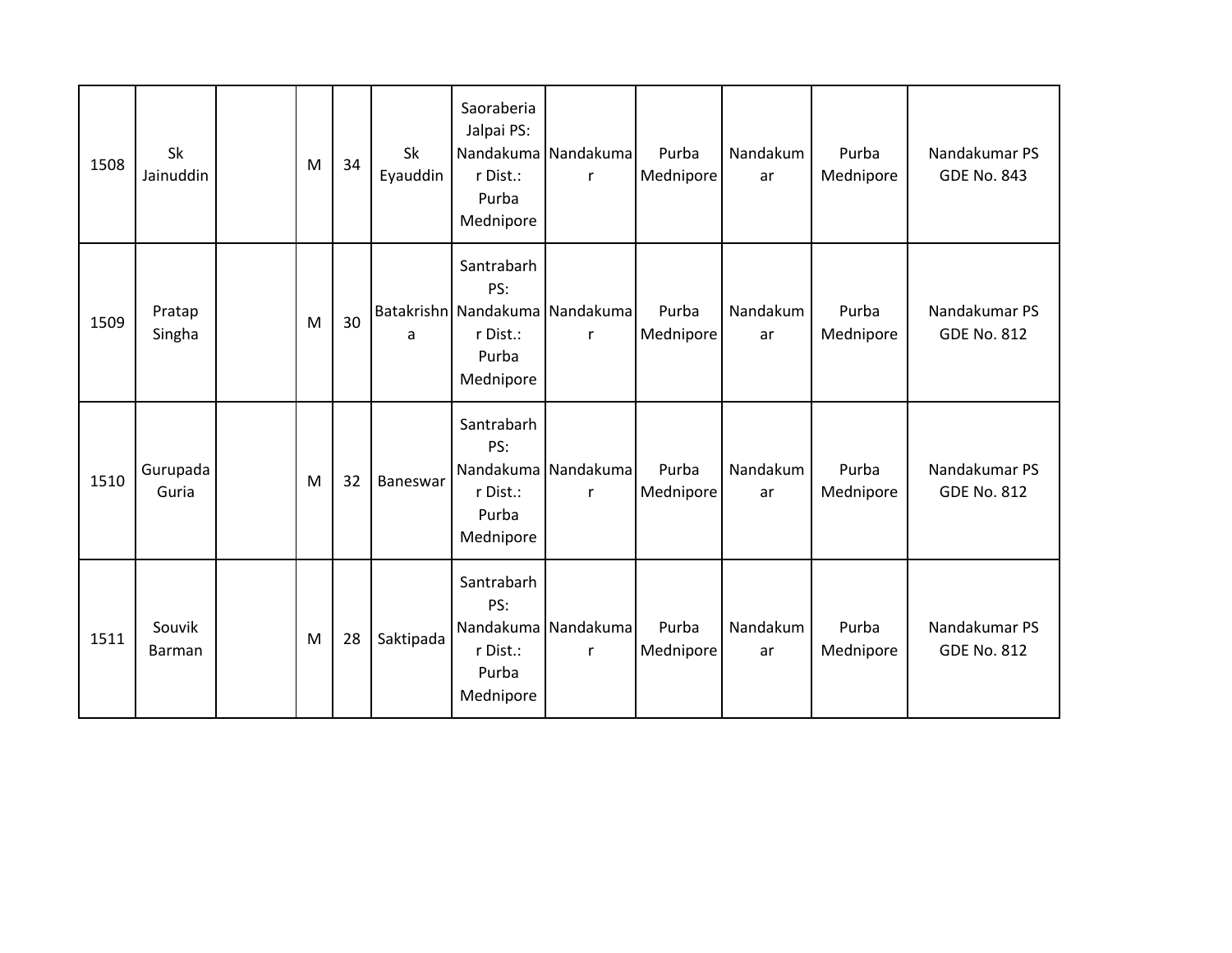| 1512 | Prasenjit<br>Mondal | M | 22 | Harahari          | Santrabarh<br>PS:<br>r Dist.:<br>Purba<br>Mednipore                        | Nandakuma Nandakuma<br>r | Purba<br>Mednipore | Nandakum<br>ar | Purba<br>Mednipore | Nandakumar PS<br><b>GDE No. 812</b> |
|------|---------------------|---|----|-------------------|----------------------------------------------------------------------------|--------------------------|--------------------|----------------|--------------------|-------------------------------------|
| 1513 | Sanjoy<br>Mondal    | M | 19 | Rabin             | Santrabarh<br>PS:<br>Nandakuma Nandakuma<br>r Dist.:<br>Purba<br>Mednipore | r                        | Purba<br>Mednipore | Nandakum<br>ar | Purba<br>Mednipore | Nandakumar PS<br><b>GDE No. 812</b> |
| 1514 | Sk Samu             | M | 25 | <b>Sk Manirul</b> | Udhakhali<br>PS: Khejuri<br>Dist.: Purba<br>Mednipore                      | Khejuri                  | Purba<br>Mednipore | Nandakum<br>ar | Purba<br>Mednipore | Nandakumar PS<br><b>GDE No. 817</b> |
| 1515 | Sk Arif             | M | 19 | Sk Rabi           | Henria PS:<br>Khejuri<br>Dist.: Purba<br>Mednipore                         | Khejuri                  | Purba<br>Mednipore | Nandakum<br>ar | Purba<br>Mednipore | Nandakumar PS<br><b>GDE No. 817</b> |
| 1516 | Sankar<br>Bera      | M | 48 | Nirmai<br>Bera    | Brindabanp<br>ur PS:<br>Panskura<br>Dist.: Purba<br>Mednipore              | Panskura                 | Purba<br>Mednipore | Panskura       | Purba<br>Mednipore | Panskura PS GDE<br>No. 1613         |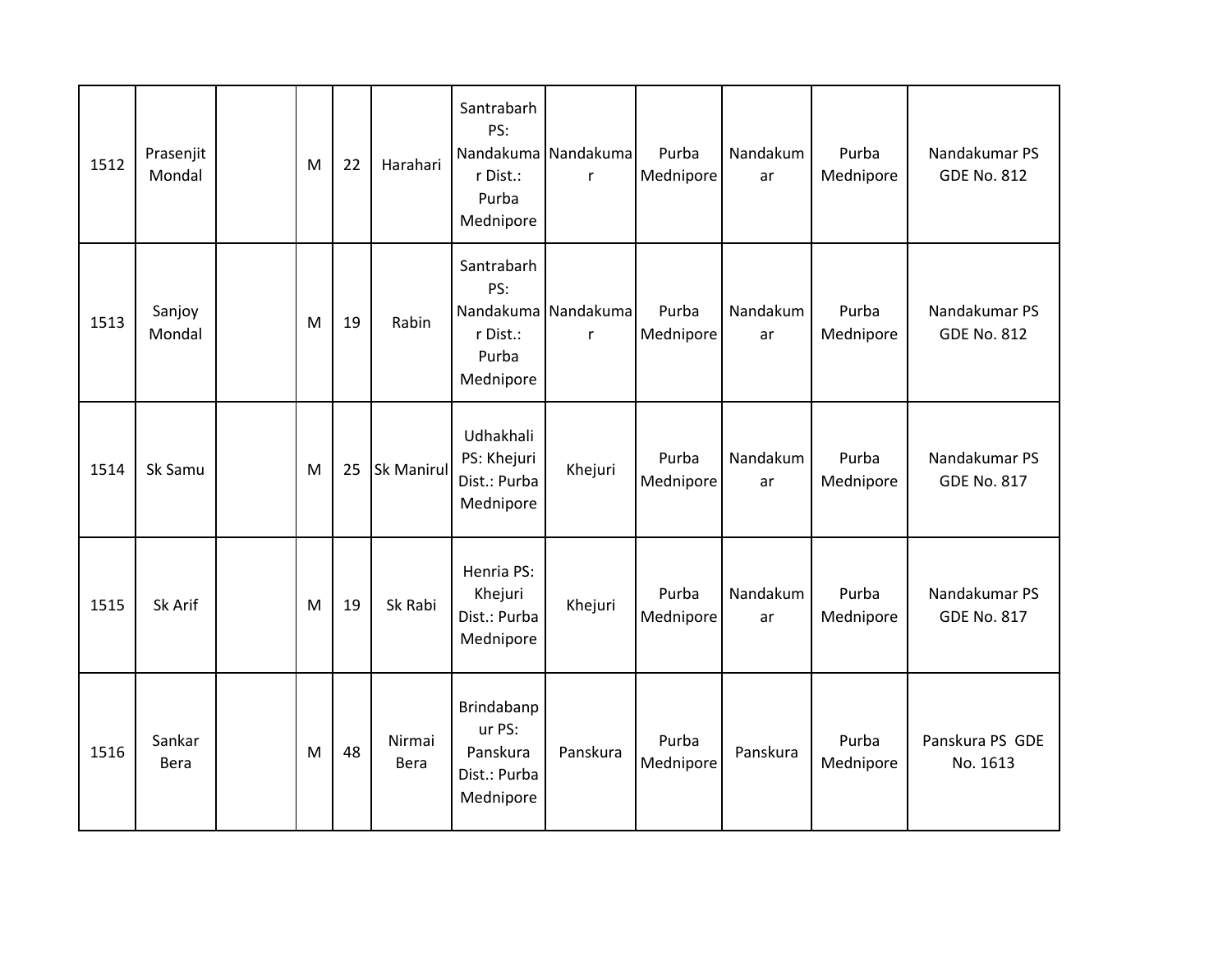| 1517 | Nagendra<br>nath Bera | M | 58 | Lt<br>Gunadhar<br>Bera   | Baju PS:<br>Panskura<br>Dist.: Purba<br>Mednipore             | Panskura | Purba<br>Mednipore | Panskura | Purba<br>Mednipore | Panskura PS GDE<br>No. 1643 |
|------|-----------------------|---|----|--------------------------|---------------------------------------------------------------|----------|--------------------|----------|--------------------|-----------------------------|
| 1518 | Asit<br>Mandal        | M | 59 | Lt<br>Bhibhuti<br>Mandal | Dalpara PS:<br>Panskura<br>Dist.: Purba<br>Mednipore          | Panskura | Purba<br>Mednipore | Panskura | Purba<br>Mednipore | Panskura PS GDE<br>No. 1643 |
| 1519 | Gopal<br>Jana         | M | 52 | Lt Satish<br>Jana        | Brindabanp<br>ur PS:<br>Panskura<br>Dist.: Purba<br>Mednipore | Panskura | Purba<br>Mednipore | Panskura | Purba<br>Mednipore | Panskura PS GDE<br>No. 1643 |
| 1520 | Sahadeb<br>Das        | M | 53 | Lt<br>Bishnupad<br>a Das | Dalpara PS:<br>Panskura<br>Dist.: Purba<br>Mednipore          | Panskura | Purba<br>Mednipore | Panskura | Purba<br>Mednipore | Panskura PS GDE<br>No. 1643 |
| 1521 | Ranjan<br>Sau         | M | 42 | Rampada<br>Sau           | Ranihati PS:<br>Panskura<br>Dist.: Purba<br>Mednipore         | Panskura | Purba<br>Mednipore | Panskura | Purba<br>Mednipore | Panskura PS GDE<br>No. 1643 |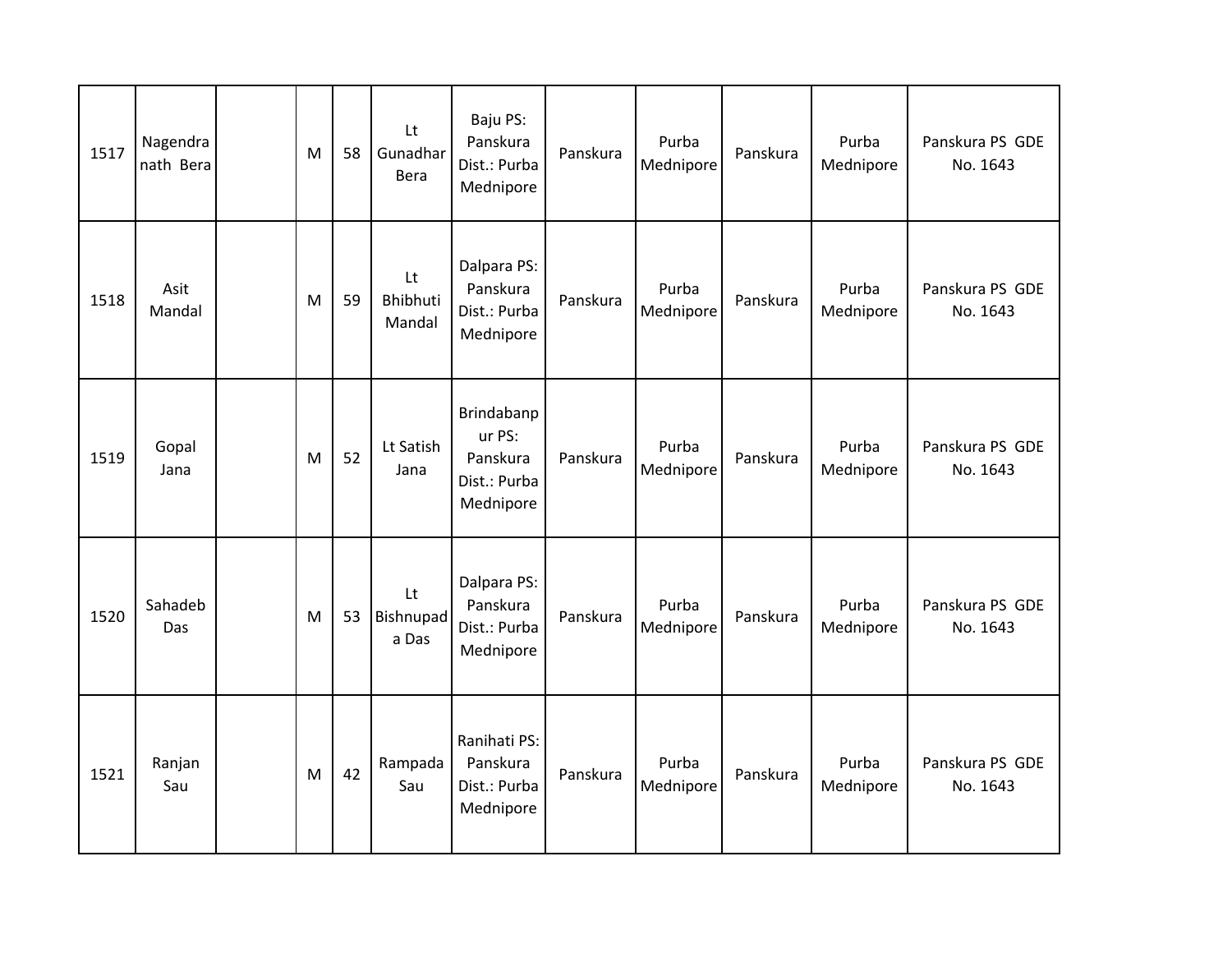| 1522 | Sk Atabul<br>Rahaman  | M | 31 | Sk<br>Habibur<br>Rahaman | Ranihati PS:<br>Panskura<br>Dist.: Purba<br>Mednipore | Panskura | Purba<br>Mednipore | Panskura | Purba<br>Mednipore | Panskura PS GDE<br>No. 1643 |
|------|-----------------------|---|----|--------------------------|-------------------------------------------------------|----------|--------------------|----------|--------------------|-----------------------------|
| 1523 | <b>Biren</b><br>Kotal | M | 62 | Lt Murali<br>Kotal       | Ranihati PS:<br>Panskura<br>Dist.: Purba<br>Mednipore | Panskura | Purba<br>Mednipore | Panskura | Purba<br>Mednipore | Panskura PS GDE<br>No. 1643 |
| 1524 | <b>Badal</b><br>Kotal | M |    | Lalu Kotal               | Dalpara PS:<br>Panskura<br>Dist.: Purba<br>Mednipore  | Panskura | Purba<br>Mednipore | Panskura | Purba<br>Mednipore | Panskura PS GDE<br>No. 1643 |
| 1525 | Ratan Das             | M | 25 | Raju Das                 | Dalpara PS:<br>Panskura<br>Dist.: Purba<br>Mednipore  | Panskura | Purba<br>Mednipore | Panskura | Purba<br>Mednipore | Panskura PS GDE<br>No. 1643 |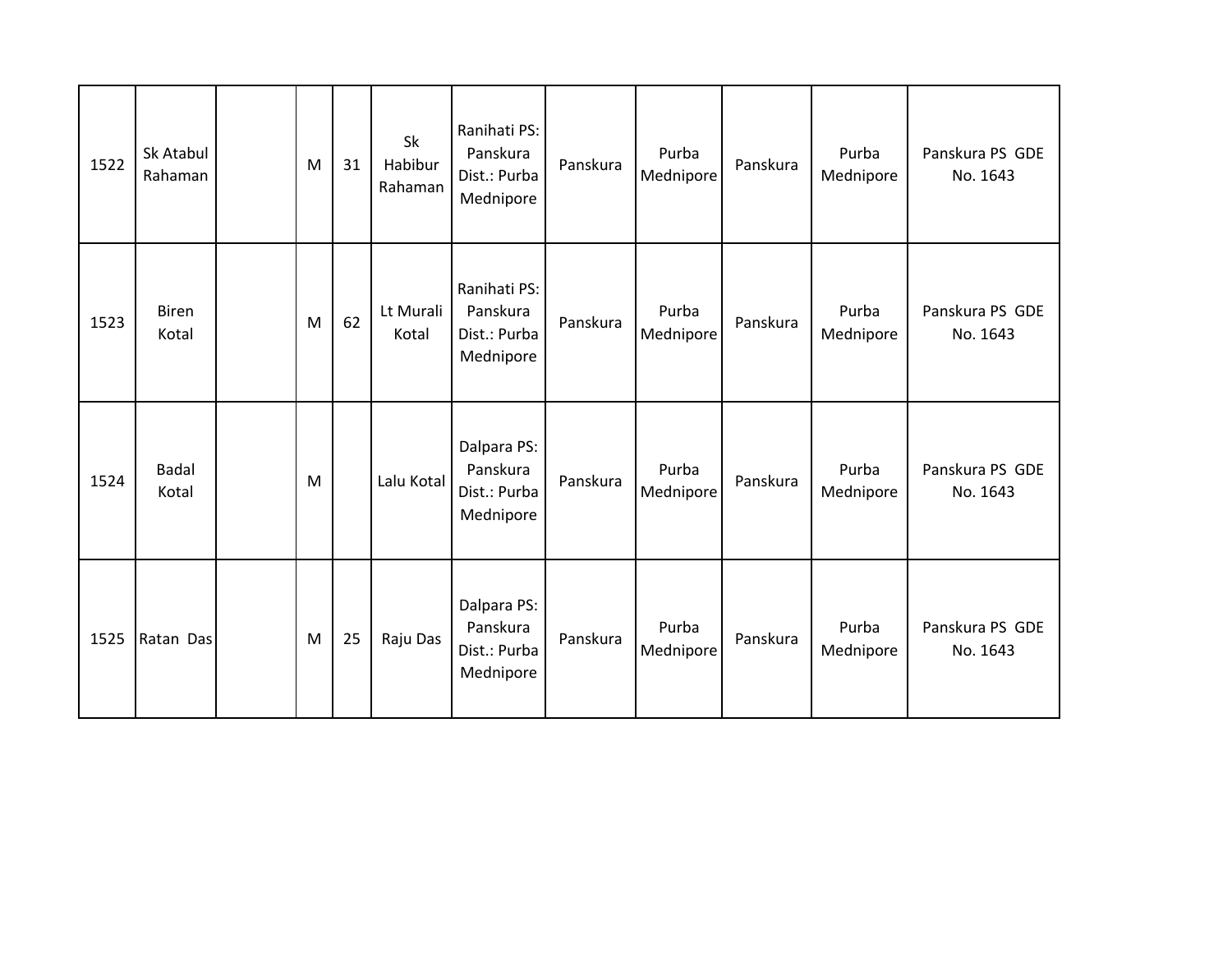| 1526 | Bablu<br>Jana     | M | 30 | Anjan<br>Jana            | Dalpara PS:<br>Panskura<br>Dist.: Purba<br>Mednipore                              | Panskura | Purba<br>Mednipore                       | Panskura | Purba<br>Mednipore                       | Panskura PS GDE<br>No. 1643 |
|------|-------------------|---|----|--------------------------|-----------------------------------------------------------------------------------|----------|------------------------------------------|----------|------------------------------------------|-----------------------------|
| 1527 | Chandan<br>Singha | M |    | Lt<br>Khudiram<br>Singha | Paobanki<br>PS:<br>Panskura<br>Dist.: Purba<br>Mednipore                          | Panskura | Purba<br>Mednipore                       | Panskura | Purba<br>Mednipore                       | Panskura PS GDE<br>No. 1643 |
| 1528 | Raja Dolai        | M | 18 | Rabindran<br>ath Dolai   | Uriagarh PS:<br>Panskura<br>Dist.: Purba<br>Mednipore                             | Panskura | Purba<br>Mednipore                       | Panskura | Purba<br>Mednipore                       | Panskura PS GDE<br>No. 1643 |
| 1529 | Anupam<br>Mondal  | M | 36 | Lt. Gopal<br>Mondal      | Ramnagar<br>PS:<br>Ramnagar<br>Dist.:<br>Diamond<br>Harbour<br>Police<br>District | Ramnagar | Diamond<br>Harbour<br>Police<br>District | Ramnagar | Diamond<br>Harbour<br>Police<br>District | Ramnagar PS GDE<br>No. 762  |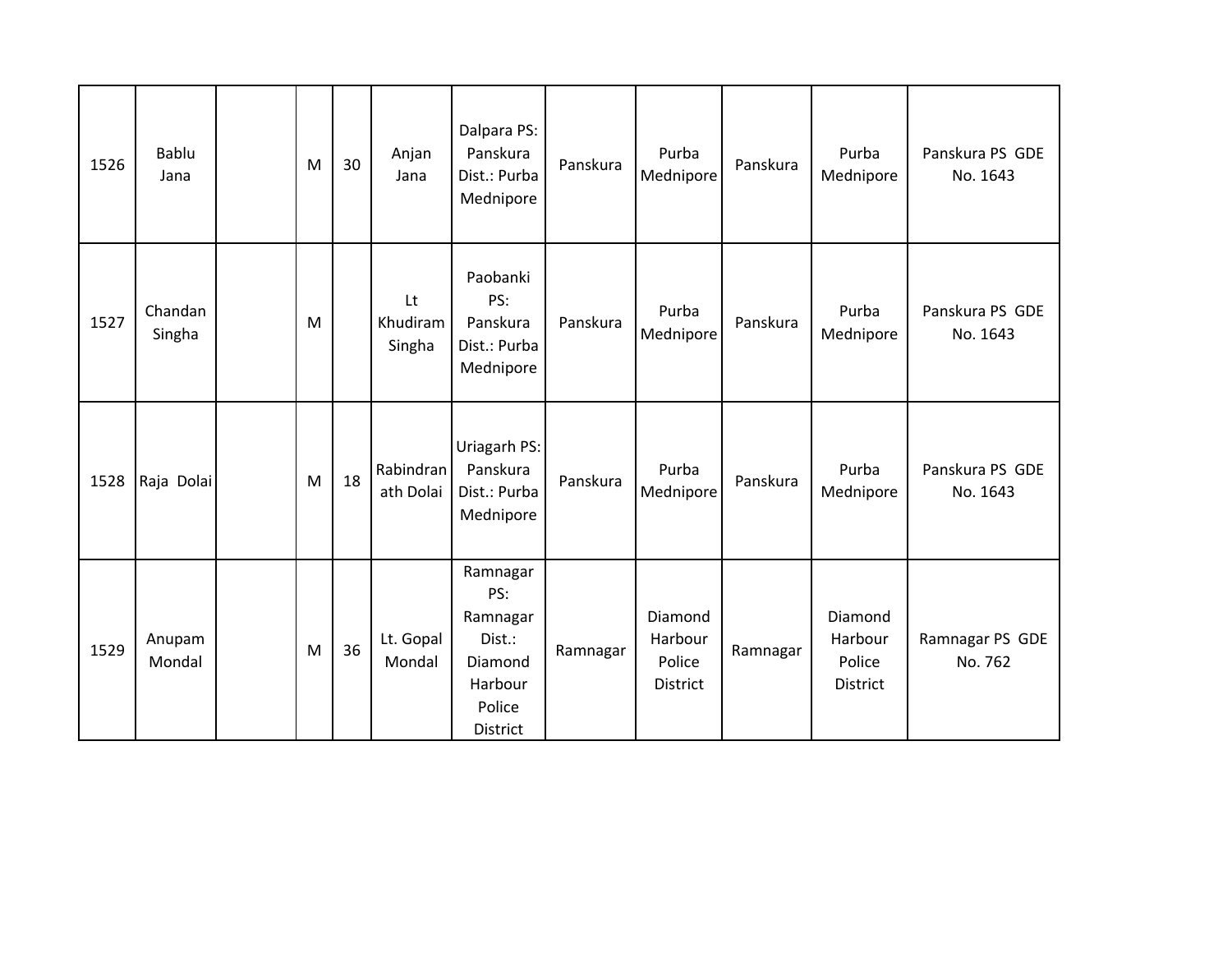| 1530 | Mohosin<br>Molla     | ${\sf M}$ | 32 | Lt.<br>Hafijuddin<br>Molla | Nainan PS:<br>Ramnagar<br>Dist.:<br>Diamond<br>Harbour<br>Police<br>District         | Ramnagar | Diamond<br>Harbour<br>Police<br><b>District</b> | Ramnagar | Diamond<br>Harbour<br>Police<br>District        | Ramnagar PS GDE<br>No. 762 |
|------|----------------------|-----------|----|----------------------------|--------------------------------------------------------------------------------------|----------|-------------------------------------------------|----------|-------------------------------------------------|----------------------------|
| 1531 | Krishnend<br>u Marik | M         | 30 | Kalipada<br>Marik          | <b>Birpana PS:</b><br>Ramnagar<br>Dist.:<br>Diamond<br>Harbour<br>Police<br>District | Ramnagar | Diamond<br>Harbour<br>Police<br><b>District</b> | Ramnagar | Diamond<br>Harbour<br>Police<br><b>District</b> | Ramnagar PS GDE<br>No. 762 |
| 1532 | Prodip<br>Mondal     | M         | 32 | Madhab<br>Mondal           | <b>Birpana PS:</b><br>Ramnagar<br>Dist.:<br>Diamond<br>Harbour<br>Police<br>District | Ramnagar | Diamond<br>Harbour<br>Police<br><b>District</b> | Ramnagar | Diamond<br>Harbour<br>Police<br><b>District</b> | Ramnagar PS GDE<br>No. 762 |
| 1533 | Bhunath<br>Bouri     | M         |    | Tarun<br><b>Bouri</b>      | Ranguni PS:<br>Adra Dist.:<br>Purulia                                                | Adra     | Purulia                                         | Adra     | Purulia                                         | Adra PS GDE No.<br>660     |
| 1534 | Fafur<br>Bouri       | M         |    | Sajal Bouri                | Ranguni PS:<br>Adra Dist.:<br>Purulia                                                | Adra     | Purulia                                         | Adra     | Purulia                                         | Adra PS GDE No.<br>660     |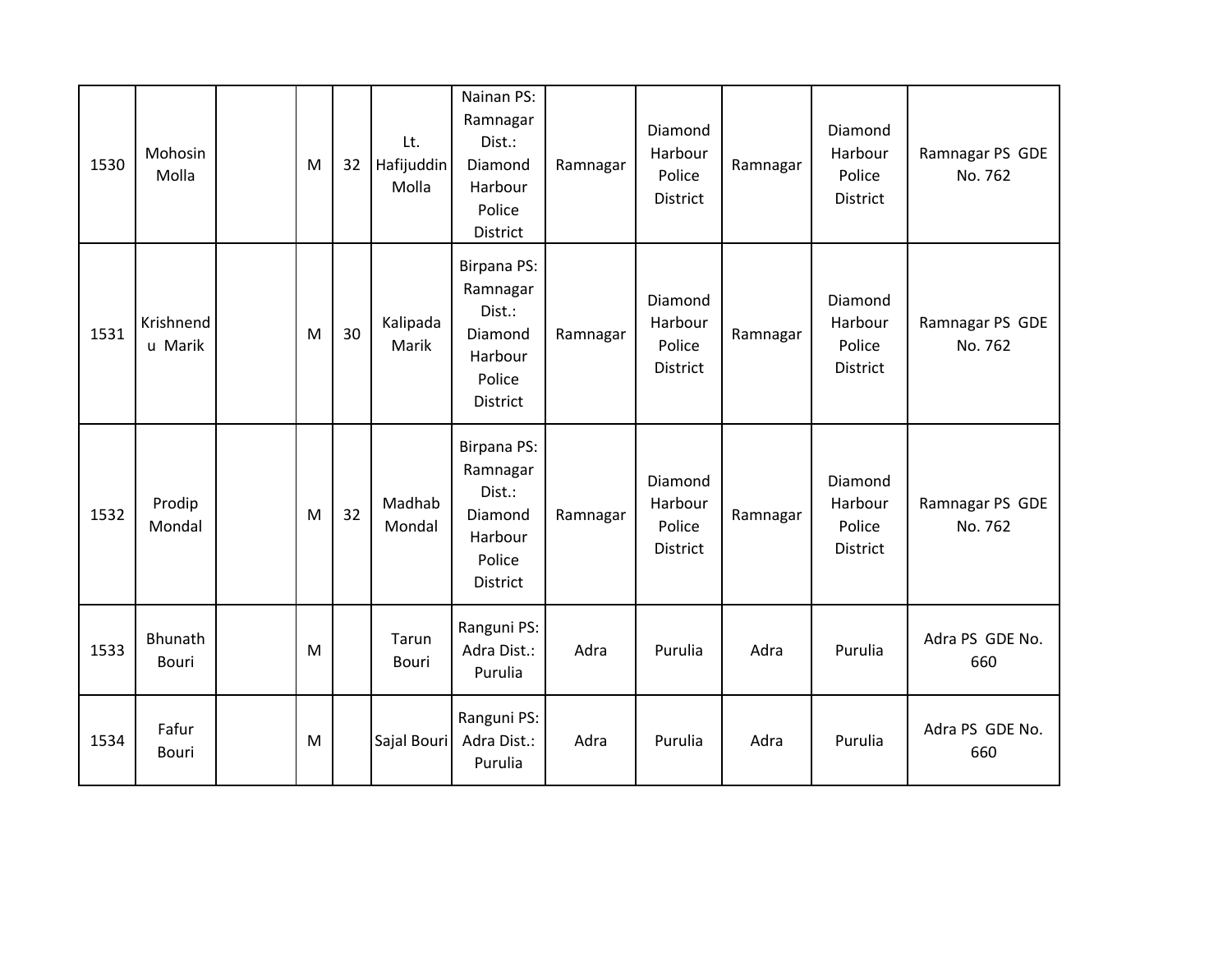| 1535 | <b>Budhu</b><br>Kalindi      | M | 55 | <b>Bhiku</b><br>Kalindi  | Arsha PS:<br>Arsha Dist.:<br>Purulia               | Arsha    | Purulia | Arsha    | Purulia | Arsha PS GDE No.<br>664                               |
|------|------------------------------|---|----|--------------------------|----------------------------------------------------|----------|---------|----------|---------|-------------------------------------------------------|
| 1536 | Nagen<br>Majhi               | M | 32 | Lt Sitanath<br>Mahato    | Harada PS:<br>Arsha Dist.:<br>Purulia              | Arsha    | Purulia | Arsha    | Purulia | Arsha PS GDE No.<br>664                               |
| 1537 | Laxmiram<br>Majhi            | M | 35 | Lt Sitanath<br>Majhi     | Harada PS:<br>Arsha Dist.:<br>Purulia              | Arsha    | Purulia | Arsha    | Purulia | Arsha PS GDE No.<br>664                               |
| 1538 | Srijal<br>Hembram            | M | 25 | Lt Sanatan<br>Hembram    | Kultarn PS:<br>Arsha Dist.:<br>Purulia             | Arsha    | Purulia | Arsha    | Purulia | Arsha PS GDE No.<br>664                               |
| 1539 | Narottam<br><b>Sing Mura</b> | M | 35 | <b>Bhim Sing</b><br>Mura | Gobindadih<br>PS:<br>Bagmundi<br>Dist.:<br>Purulia | Bagmundi | Purulia | Bagmundi | Purulia | Bagmundi PS GDE<br>No. 739                            |
| 1540 | <b>Dibakar</b><br>Mahato     | M | 40 | Narayan<br>Ch.<br>Mahato | Gobindadih<br>PS:<br>Bagmundi<br>Dist.:<br>Purulia | Bagmundi | Purulia | Bagmundi | Purulia | Bagmundi PS GDE<br>No. 739                            |
| 1541 | Bishnu<br>Majhi              | M | 26 | Sati Ch.<br>Majhi        | Karihensa<br>PS:<br>Bagmundi<br>Dist.:<br>Purulia  | Bagmundi | Purulia | Bagmundi | Purulia | Bagmundi PS<br>Outpost Suisa OP<br><b>GDE No. 389</b> |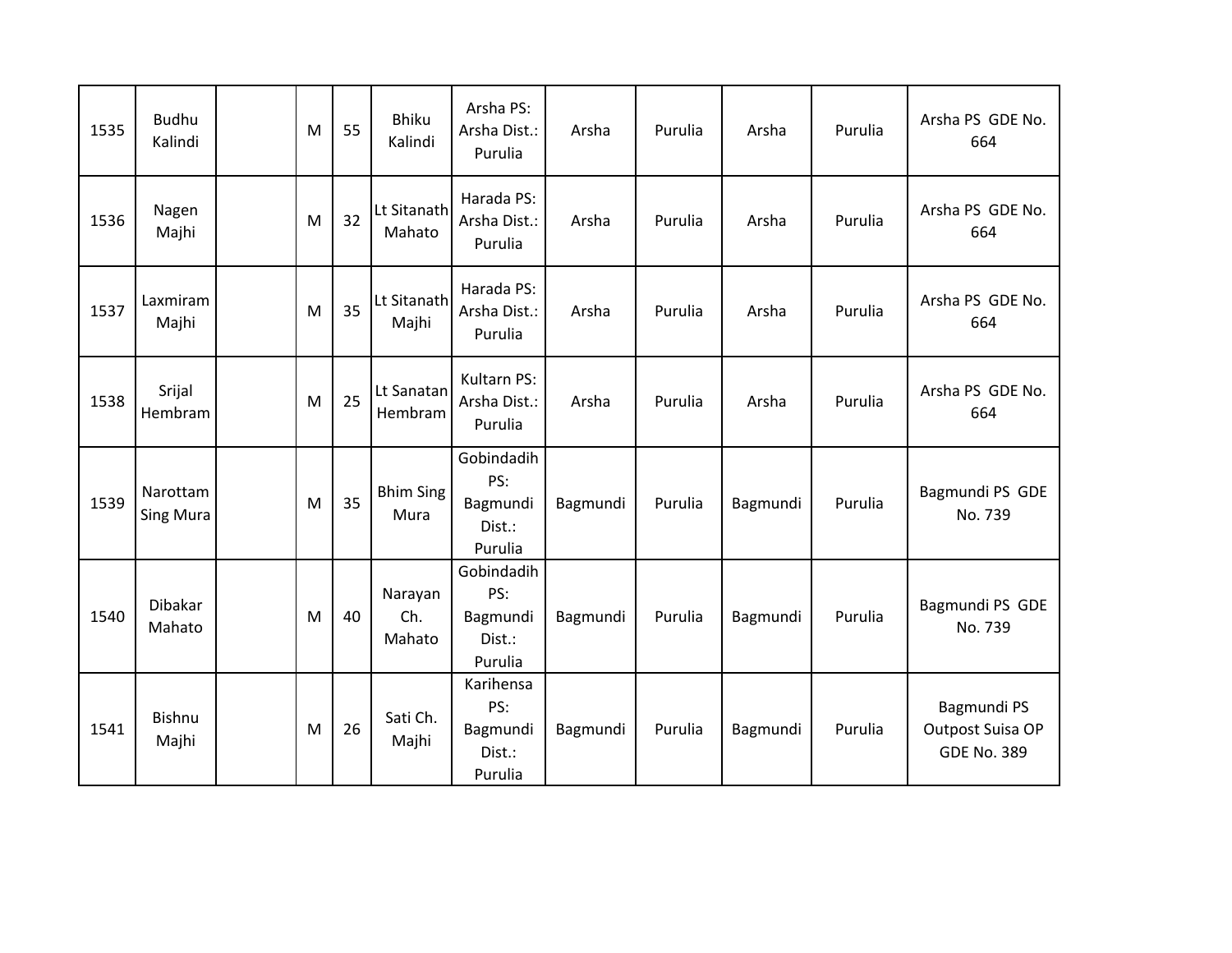| 1542 | Jyoti<br>Parasad<br>Gonjhu | M         | 42 | $Lt-$<br>haripada<br>Gonjhu        | Mukrub PS:<br>Bagmundi<br>Dist.:<br>Purulia                        | Bagmundi    | Purulia         | Bagmundi    | Purulia | Bagmundi PS<br>Outpost Suisa OP<br><b>GDE No. 389</b> |
|------|----------------------------|-----------|----|------------------------------------|--------------------------------------------------------------------|-------------|-----------------|-------------|---------|-------------------------------------------------------|
| 1543 | Samir Kr.<br>Kar           | M         | 48 | Lt.<br>Taraknath<br>Kar            | Vill-Digri, PS-<br>Galudih,<br>Dist-East<br>Singhbhum<br>JH        |             | <b>Basirhat</b> | Bandowan    | Purulia | Bandowan PS GDE<br>No. 610                            |
| 1544 | Prabir Kr.<br>Mahato       | M         | 25 | Rajeswar<br>Mahato                 | Vill-<br>Bagalgora,<br>PS-Galudih,<br>Dist-East<br>Singhbhum<br>JH |             | <b>Basirhat</b> | Bandowan    | Purulia | Bandowan PS GDE<br>No. 610                            |
| 1545 | Biswanath<br>Mahato        | M         | 32 | Lt.<br>Bibhutibh<br>usan<br>Mahato | <b>Bikramdih</b><br>PS:<br>Ranibandh<br>Dist.:<br>Bankura          | Ranibandh   | <b>Bankura</b>  | Bandowan    | Purulia | Bandowan PS GDE<br>No. 619                            |
| 1546 | Prahlad<br>Mahato          | ${\sf M}$ |    | Banamali<br>Mahato                 | PS: Bora<br>Dist.:<br>Purulia                                      | <b>Bora</b> | Purulia         | <b>Bora</b> | Purulia | Bora PS GDE No.<br>652                                |
| 1547 | Purna Ch<br>Mahato         | M         |    | Haradhan<br>Mahato                 | PS: Bora<br>Dist.:<br>Purulia                                      | <b>Bora</b> | Purulia         | <b>Bora</b> | Purulia | Bora PS GDE No.<br>652                                |
| 1548 | Kalipada<br>Mahata         | M         |    | Chutulal<br>Mahata                 | PS: Bora<br>Dist.:<br>Purulia                                      | <b>Bora</b> | Purulia         | <b>Bora</b> | Purulia | Bora PS GDE No.<br>652                                |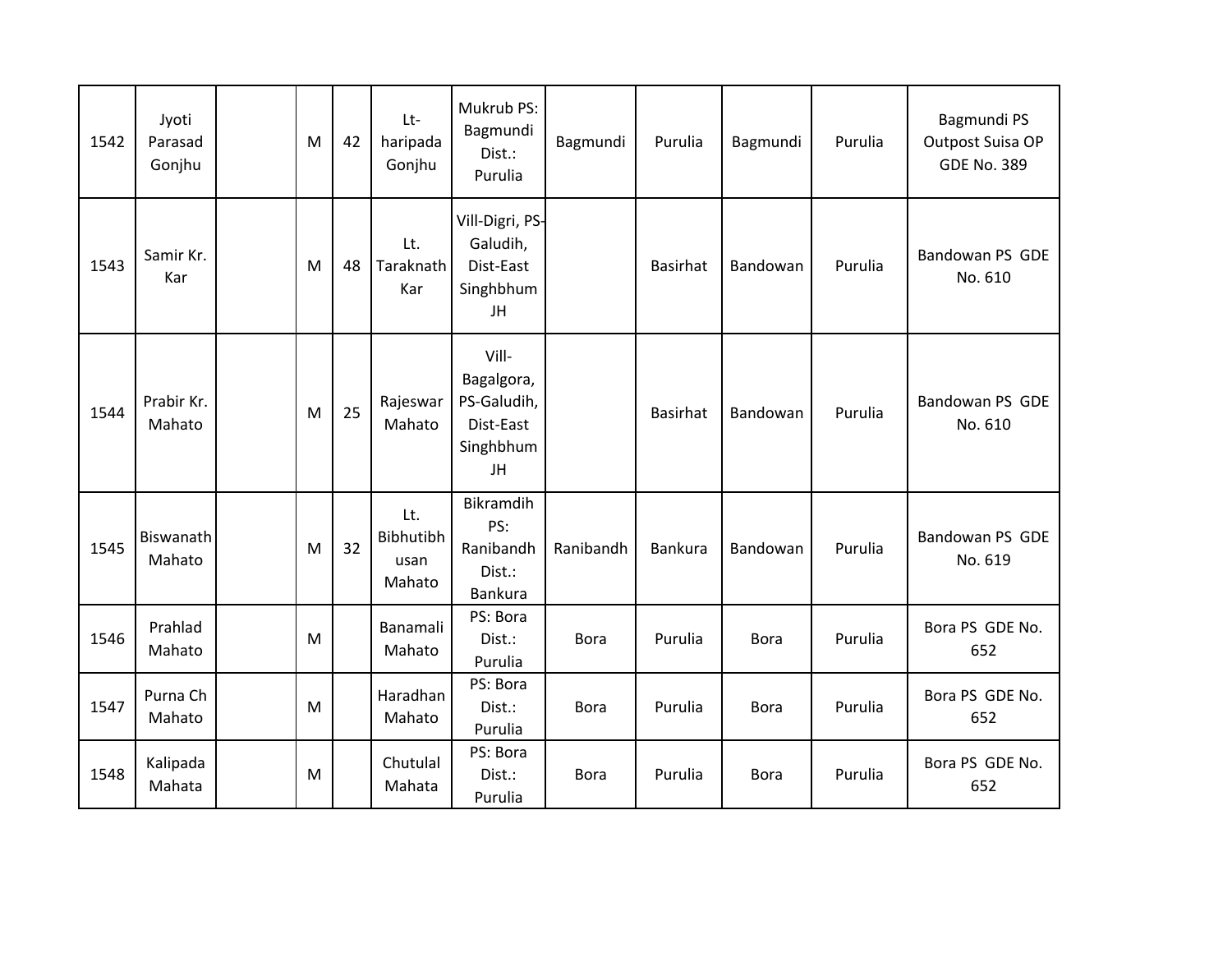| 1549 | Kinu Lal<br>Mahata     | M |    | Lt. Durlab<br>Ch.<br>Mahata | PS: Bora<br>Dist.:<br>Purulia              | <b>Bora</b> | Purulia | <b>Bora</b> | Purulia | Bora PS GDE No.<br>656 |
|------|------------------------|---|----|-----------------------------|--------------------------------------------|-------------|---------|-------------|---------|------------------------|
| 1550 | Dukhu<br>Garai         | M |    | Sankar<br>Gorai             | PS: Bora<br>Dist.:<br>Purulia              | <b>Bora</b> | Purulia | <b>Bora</b> | Purulia | Bora PS GDE No.<br>656 |
| 1551 | Balaram<br>Mahata      | M |    | Mangal<br>Mahata            | PS: Bora<br>Dist.:<br>Purulia              | <b>Bora</b> | Purulia | <b>Bora</b> | Purulia | Bora PS GDE No.<br>656 |
| 1552 | <b>Bhuban</b><br>Gorai | M | 24 | Manab<br>Gorai              | Lakhanpur<br>PS: Hura<br>Dist.:<br>Purulia | Hura        | Purulia | Hura        | Purulia | Hura PS GDE No.<br>698 |
| 1553 | Ratan<br>Thakur        | M | 29 | Mithun<br>Thakur            | Lakhanpur<br>PS: Hura<br>Dist.:<br>Purulia | Hura        | Purulia | Hura        | Purulia | Hura PS GDE No.<br>698 |
| 1554 | Madan<br>Layek         | M | 31 | Rahul<br>Layek              | Layekdih PS:<br>Hura Dist.:<br>Purulia     | Hura        | Purulia | Hura        | Purulia | Hura PS GDE No.<br>698 |
| 1555 | Anil Kar               | M | 34 | Tapas Kar                   | Hura PS:<br>Hura Dist.:<br>Purulia         | Hura        | Purulia | Hura        | Purulia | Hura PS GDE No.<br>701 |
| 1556 | Lalmohan<br>Mandal     | M | 38 | Raju<br>Mandal              | Hura PS:<br>Hura Dist.:<br>Purulia         | Hura        | Purulia | Hura        | Purulia | Hura PS GDE No.<br>701 |
| 1557 | Kalyan<br>Mandal       | M | 41 | Pravash<br>Mandal           | Hura PS:<br>Hura Dist.:<br>Purulia         | Hura        | Purulia | Hura        | Purulia | Hura PS GDE No.<br>701 |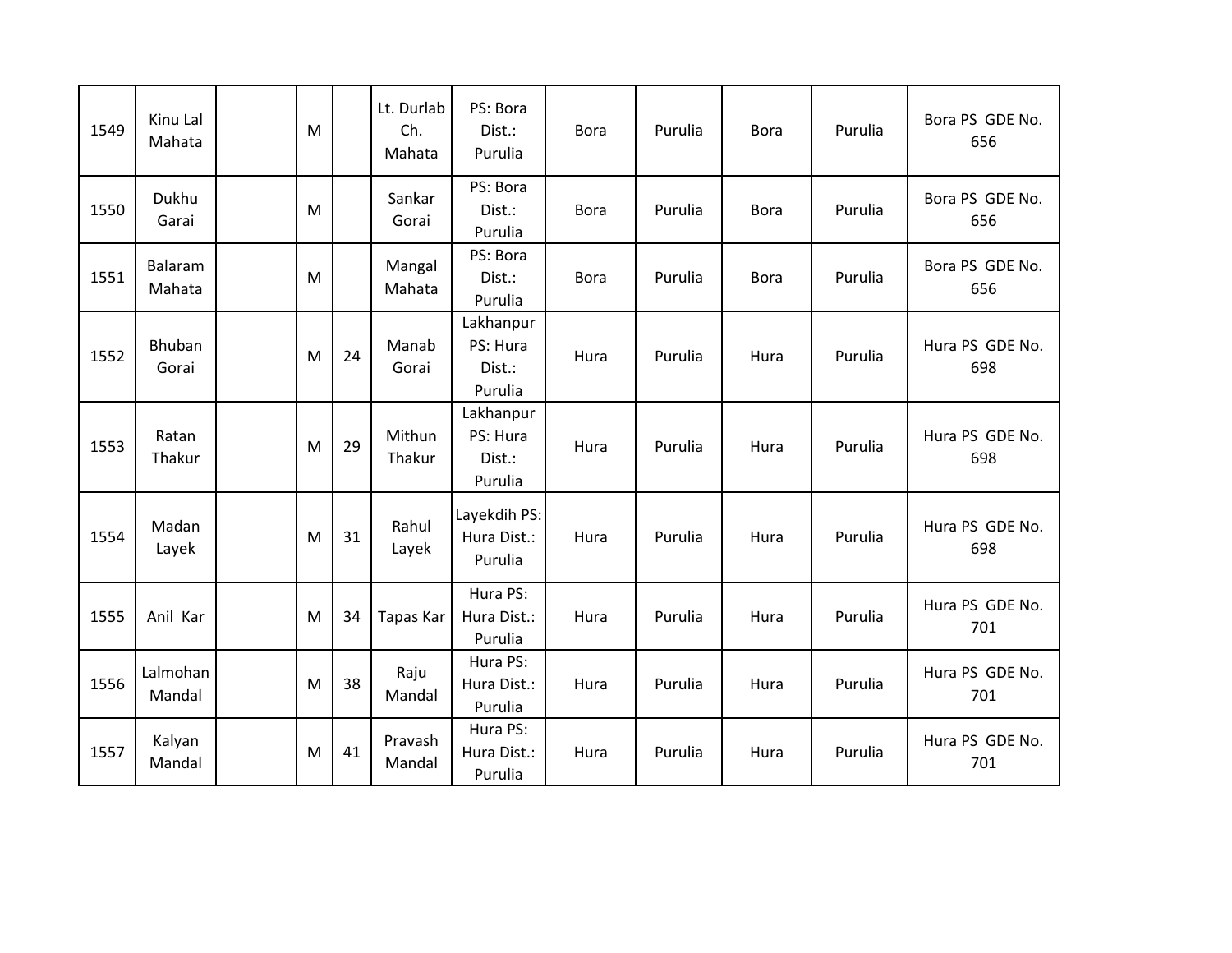| 1558 | Simanta<br>Mahato         | M | Karna<br>Mahato          | Kashidih PS:<br>Jhalda Dist.:<br>Purulia                | Jhalda   | Purulia | Jhalda | Purulia | Jhalda PS GDE No.<br>853 |
|------|---------------------------|---|--------------------------|---------------------------------------------------------|----------|---------|--------|---------|--------------------------|
| 1559 | Karam<br>Chand<br>Kisku   | M | Ramdhan<br>Kisku         | Guridih,<br>Chitmu PS:<br>Kotshila<br>Dist.:<br>Purulia | Kotshila | Purulia | Jhalda | Purulia | Jhalda PS GDE No.<br>853 |
| 1560 | Hemanta<br>Mahato         | M | Mantu<br>Mahato          | Keruary PS:<br>Jhalda Dist.:<br>Purulia                 | Jhalda   | Purulia | Jhalda | Purulia | Jhalda PS GDE No.<br>853 |
| 1561 | Mantu<br>Majhi            | M | Lt.<br>Kunjalal<br>Majhi | Mahultard<br>PS: Jhalda<br>Dist.:<br>Purulia            | Jhalda   | Purulia | Jhalda | Purulia | Jhalda PS GDE No.<br>853 |
| 1562 | Susen<br><b>Sing Mura</b> | M | Santosh<br>Sing Mura     | Baredih PS:<br>Bagmundi<br>Dist.:<br>Purulia            | Bagmundi | Purulia | Jhalda | Purulia | Jhalda PS GDE No.<br>853 |
| 1563 | Lankeshw<br>ar<br>Mahato  | M | Radhanat<br>h Mahato     | Raidih PS:<br>Jhalda Dist.:<br>Purulia                  | Jhalda   | Purulia | Jhalda | Purulia | Jhalda PS GDE No.<br>863 |
| 1564 | Rahul<br>Rajowar          | M | Bishnu<br>Rajowar        | Purano<br>Jhalda PS:<br>Jhalda Dist.:<br>Purulia        | Jhalda   | Purulia | Jhalda | Purulia | Jhalda PS GDE No.<br>863 |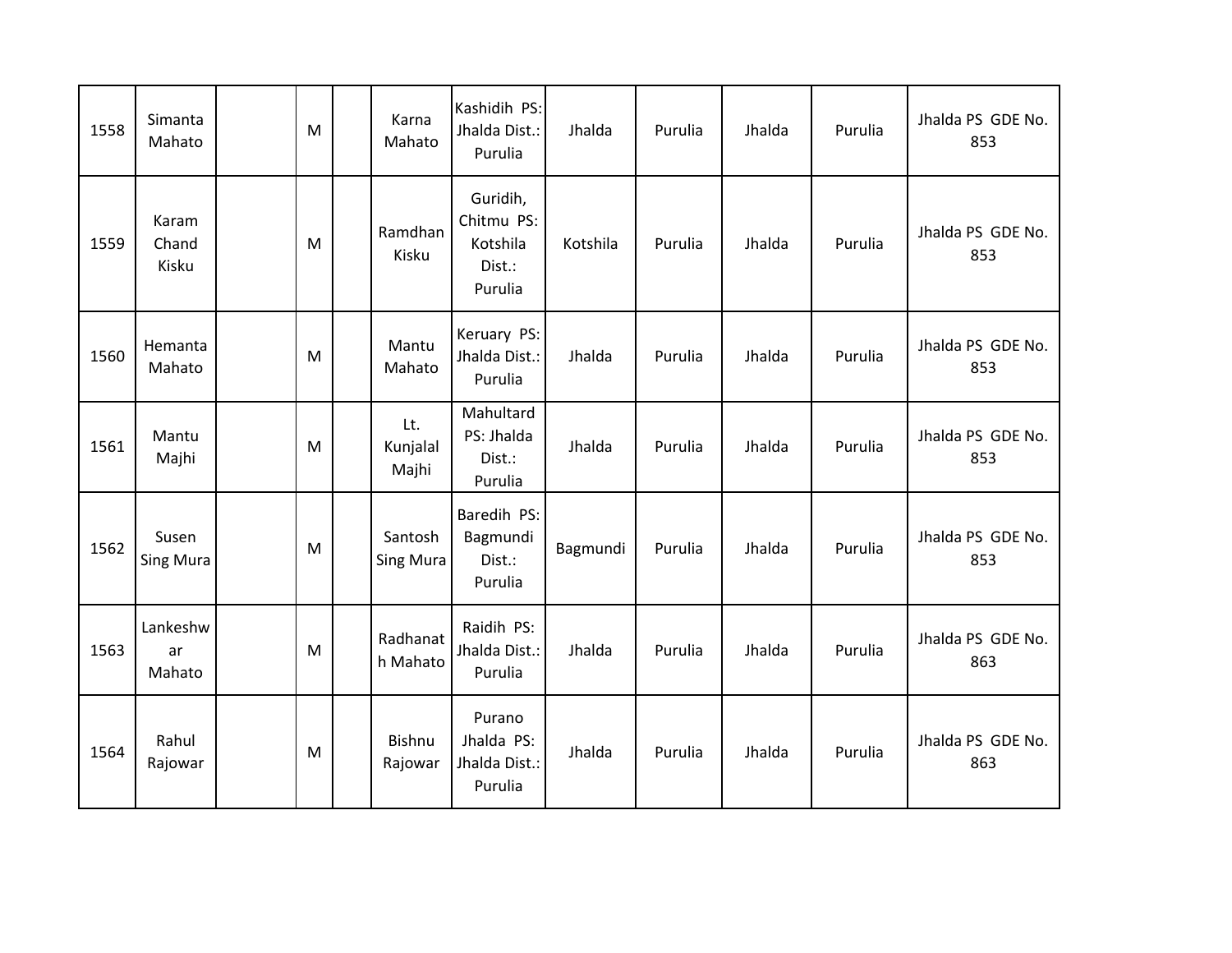| 1565 | Sumit<br>Rajak             | M |    | Shyamal<br>Rajak           | Guridih PS:<br>Jhalda Dist.:<br>Purulia            | Jhalda | Purulia | Jhalda | Purulia | Jhalda PS GDE No.<br>863                     |
|------|----------------------------|---|----|----------------------------|----------------------------------------------------|--------|---------|--------|---------|----------------------------------------------|
| 1566 | Sk Irfan                   | M |    | Sk Amin                    | Bhusa PS:<br>Arsha Dist.:<br>Purulia               | Arsha  | Purulia | Jhalda | Purulia | Jhalda PS GDE No.<br>863                     |
| 1567 | Ratan<br>Chandra           | M |    | Lt.<br>Rameswar<br>Chandra | <b>Brajapur</b><br>PS: Jhalda<br>Dist.:<br>Purulia | Jhalda | Purulia | Jhalda | Purulia | Jhalda PS GDE No.<br>863                     |
| 1568 | <b>Bipin</b><br>Mahato     | M |    | Punuram<br>Mahato          | Choupad<br>PS: Jhalda<br>Dist.:<br>Purulia         | Jhalda | Purulia | Jhalda | Purulia | Jhalda PS Outpost<br>Tulin OP GDE No.<br>507 |
| 1569 | Rasu<br>Mahato             | M |    | Jairam<br>Mahato           | Buribir PS:<br>Jhalda Dist.:<br>Purulia            | Jhalda | Purulia | Jhalda | Purulia | Jhalda PS Outpost<br>Tulin OP GDE No.<br>507 |
| 1570 | Santosh<br>Gorain          | M | 45 | Lt. Budhu<br>Gorain        | Ropo more<br>PS: Joypur<br>Dist.:<br>Purulia       | Joypur | Purulia | Joypur | Purulia | Joypur PS GDE No.<br>492                     |
| 1571 | Rajendran<br>ath<br>Mahato | M | 54 | Kedar<br>Mahato            | Dumurdih<br>More PS:<br>Joypur Dist.:<br>Purulia   | Joypur | Purulia | Joypur | Purulia | Joypur PS GDE No.<br>650                     |
| 1572 | Sabir Sek                  | M | 32 | Noor<br>Mahamm<br>ad Sek   | Kathaltard<br>PS: Joypur<br>Dist.:<br>Purulia      | Joypur | Purulia | Joypur | Purulia | Joypur PS GDE No.<br>663                     |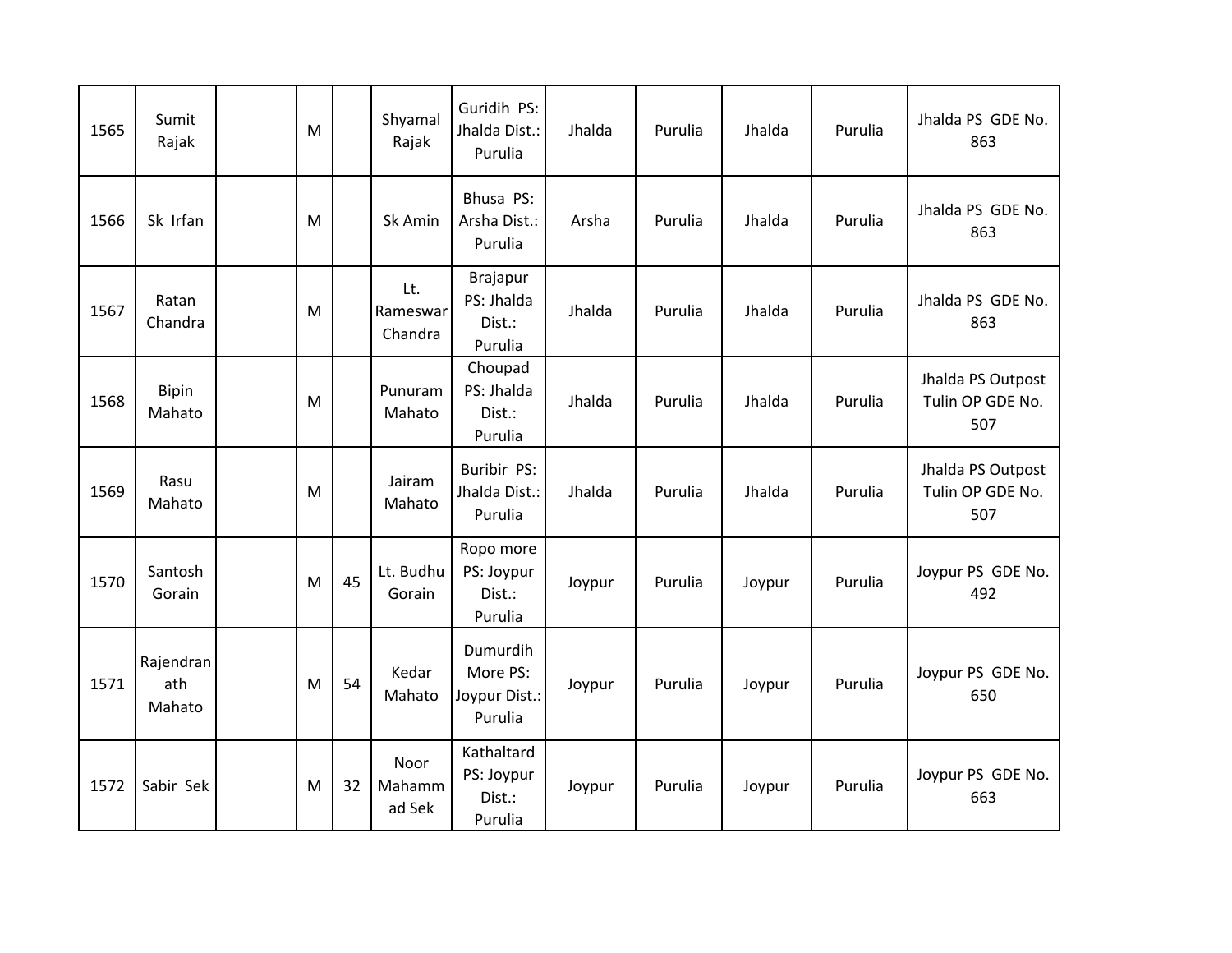| 1573 | Shaktiman<br>Kalindi        | M | 25 | Subash<br>Kalindi          | Kathaltard<br>PS: Joypur<br>Dist.:<br>Purulia           | Joypur   | Purulia | Joypur   | Purulia | Joypur PS GDE No.<br>663   |
|------|-----------------------------|---|----|----------------------------|---------------------------------------------------------|----------|---------|----------|---------|----------------------------|
| 1574 | Tirath<br>Mahato            | M | 42 | Lt.<br>Prafullya<br>Mahato | Kathaltard<br>PS: Joypur<br>Dist.:<br>Purulia           | Joypur   | Purulia | Joypur   | Purulia | Joypur PS GDE No.<br>673   |
| 1575 | Manik<br>Bauri              | M |    | Lt<br>Sahadeb<br>Bauri     | Rajra PS:<br>Kashipur<br>Dist.:<br>Purulia              | Kashipur | Purulia | Kashipur | Purulia | Kashipur PS GDE<br>No. 711 |
| 1576 | Lafar<br>Karmakar           | M |    | Lalu<br>Karmakar           | Radhamadh<br>abpur PS:<br>Kashipur<br>Dist.:<br>Purulia | Kashipur | Purulia | Kashipur | Purulia | Kashipur PS GDE<br>No. 711 |
| 1577 | Rabi<br>Majhi               | M |    | Lt Sambhu<br>Majhi         | Narayangor<br>h PS:<br>Kashipur<br>Dist.:<br>Purulia    | Kashipur | Purulia | Kashipur | Purulia | Kashipur PS GDE<br>No. 711 |
| 1578 | Bhaskar<br>Bauri            | M | 18 | <b>Tapas</b><br>Bauri      | Gourangdih<br>PS: Kashipur<br>Dist.:<br>Purulia         | Kashipur | Purulia | Kashipur | Purulia | Kashipur PS GDE<br>No. 718 |
| 1579 | Tirrha<br>Gopal<br>Senepati | M |    | Nirmal<br>Senapati         | Arrah PS:<br>Chhatna<br>Dist.:<br>Bankura               | Chhatna  | Bankura | Kashipur | Purulia | Kashipur PS GDE<br>No. 718 |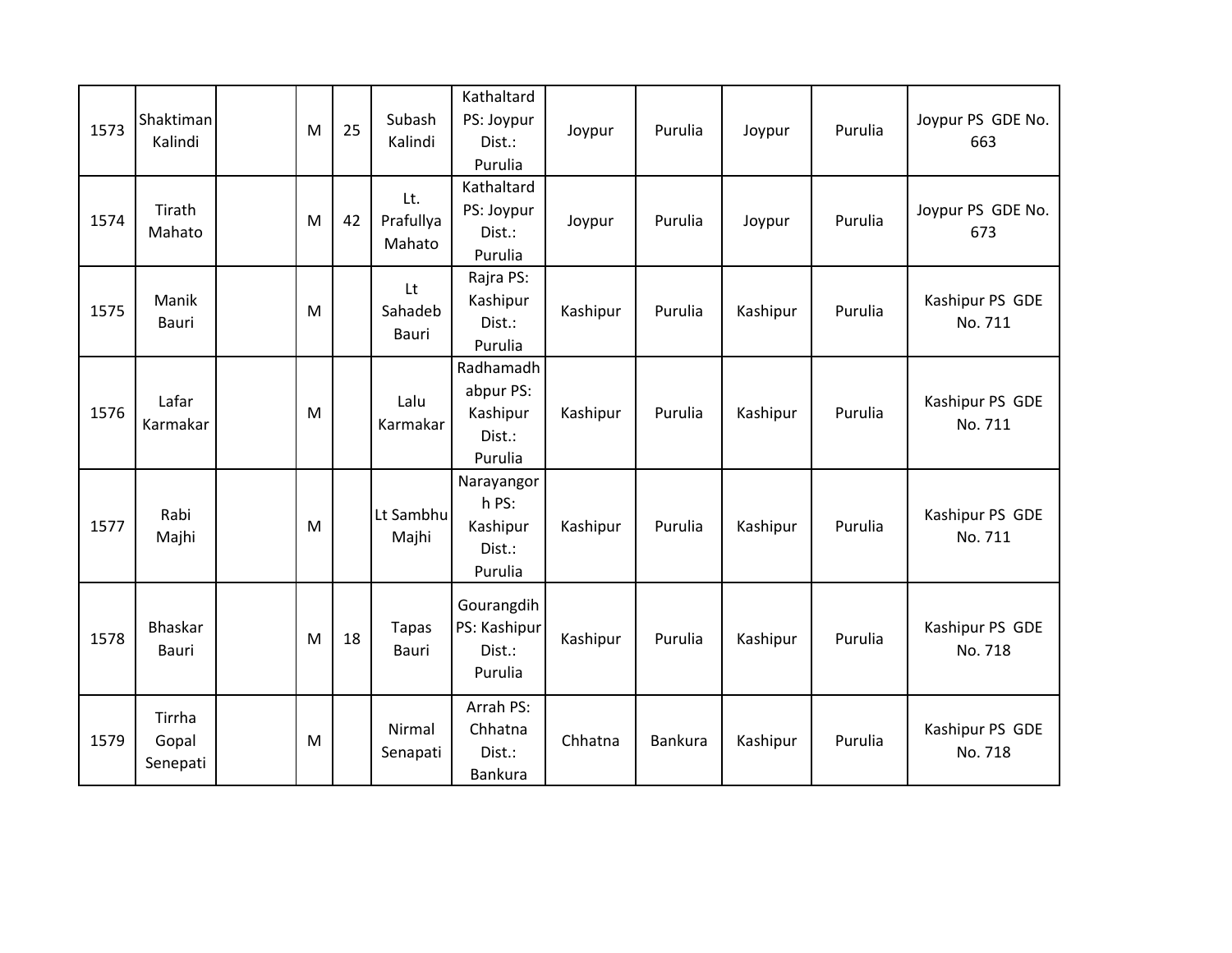| 1580 | Nilanjan<br>Chakrabor<br>ty | M         | 20 | Asish<br>Chakrabor<br>ty | Talajuri PS:<br>Kashipur<br>Dist.:<br>Purulia   | Kashipur | Purulia | Kashipur | Purulia | Kashipur PS GDE<br>No. 718 |
|------|-----------------------------|-----------|----|--------------------------|-------------------------------------------------|----------|---------|----------|---------|----------------------------|
| 1581 | Prabin<br>Rajwar            | ${\sf M}$ |    | Kalipada<br>Rajwar       | Fetpur PS:<br>Para Dist.:<br>Purulia            | Para     | Purulia | Kotshila | Purulia | Kotshila PS GDE No.<br>671 |
| 1582 | Sonaram<br>Orang            | M         |    | Fulchand<br>Orang        | Vandar<br>kalipar PS:<br>Para Dist.:<br>Purulia | Para     | Purulia | Kotshila | Purulia | Kotshila PS GDE No.<br>671 |
| 1583 | Gour<br>Gorain              | M         |    | Modan<br>Gorain          | Chitmu PS:<br>Kotshila<br>Dist.:<br>Purulia     | Kotshila | Purulia | Kotshila | Purulia | Kotshila PS GDE No.<br>671 |
| 1584 | Uchit<br>Mahato             | M         |    | Kadan<br>Mahato          | Urusharn<br>PS: Kotshila<br>Dist.:<br>Purulia   | Kotshila | Purulia | Kotshila | Purulia | Kotshila PS GDE No.<br>683 |
| 1585 | Aklu<br>Mahato              | M         |    | Dhananjay<br>Mahato      | Uparbatri<br>PS: Kotshila<br>Dist.:<br>Purulia  | Kotshila | Purulia | Kotshila | Purulia | Kotshila PS GDE No.<br>683 |
| 1586 | Maliondra<br>Rajak          | M         |    | Baidyanat<br>h Rajak     | Nowahatu<br>PS: Kotshila<br>Dist.:<br>Purulia   | Kotshila | Purulia | Kotshila | Purulia | Kotshila PS GDE No.<br>683 |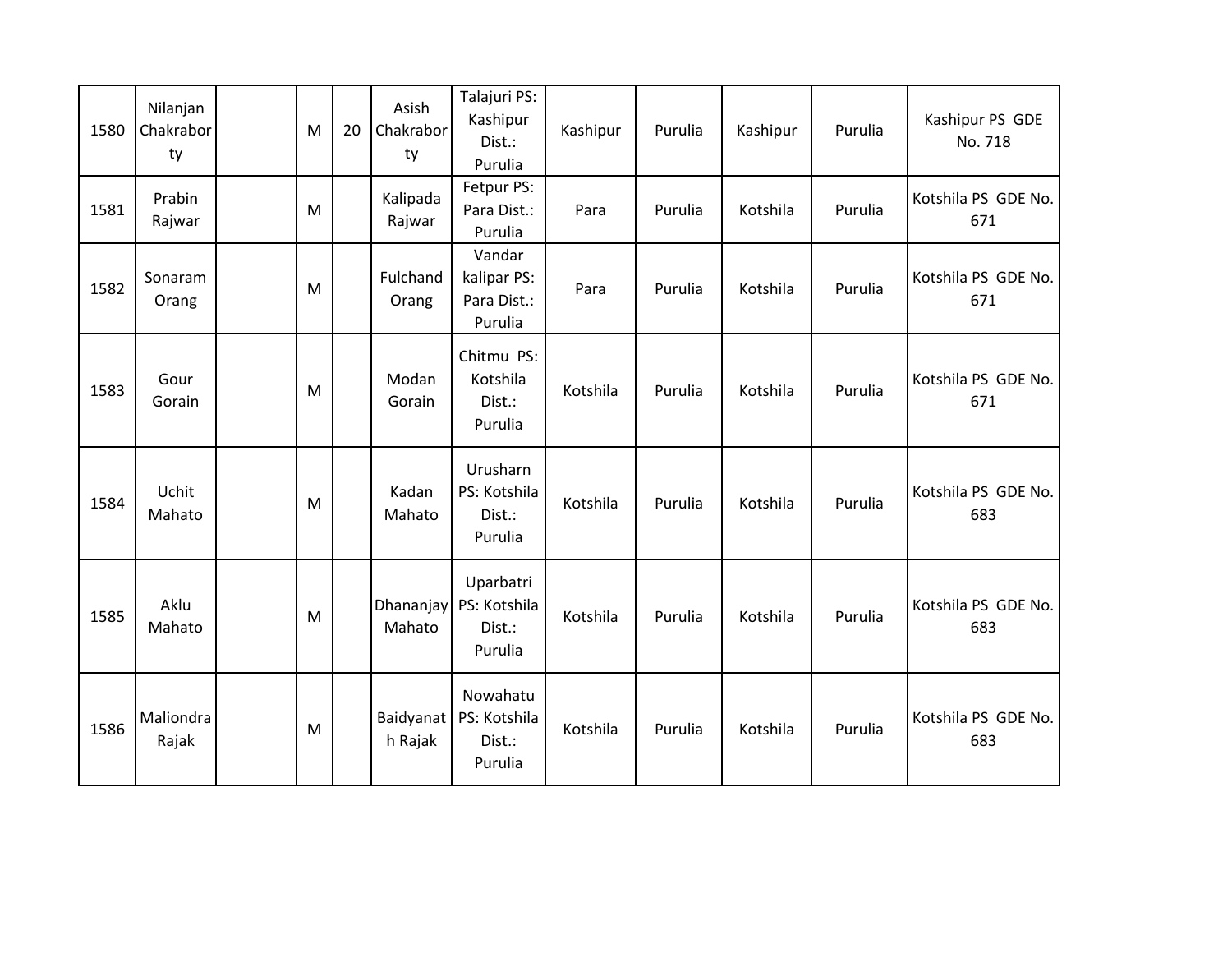| 1587 | Swapan<br>Maji           | M | 36 | Kistapada<br>Maji | Binduidih<br>PS: Neturia<br>Dist.:<br>Purulia | Neturia | Purulia | Neturia | Purulia | Neturia PS GDE No.<br>775 |
|------|--------------------------|---|----|-------------------|-----------------------------------------------|---------|---------|---------|---------|---------------------------|
| 1588 | Kunal Maji               | M | 35 | Jayanta<br>Maji   | Binduidih<br>PS: Neturia<br>Dist.:<br>Purulia | Neturia | Purulia | Neturia | Purulia | Neturia PS GDE No.<br>775 |
| 1589 | Parimal<br>Mondal        | M | 39 | Uttam<br>Mondal   | Bartoria PS:<br>Neturia<br>Dist.:<br>Purulia  | Neturia | Purulia | Neturia | Purulia | Neturia PS GDE No.<br>784 |
| 1590 | Chotan<br>Mondal         | M | 31 | Manik<br>Mondal   | Bartoria PS:<br>Neturia<br>Dist.:<br>Purulia  | Neturia | Purulia | Neturia | Purulia | Neturia PS GDE No.<br>784 |
| 1591 | Tarapada<br><b>Bouri</b> | M | 30 | Binod<br>Bouri    | Bartoria PS:<br>Neturia<br>Dist.:<br>Purulia  | Neturia | Purulia | Neturia | Purulia | Neturia PS GDE No.<br>784 |
| 1592 | Chandi<br>Bouri          | M | 32 | Kanai<br>Bouri    | Bartoria PS:<br>Neturia<br>Dist.:<br>Purulia  | Neturia | Purulia | Neturia | Purulia | Neturia PS GDE No.<br>784 |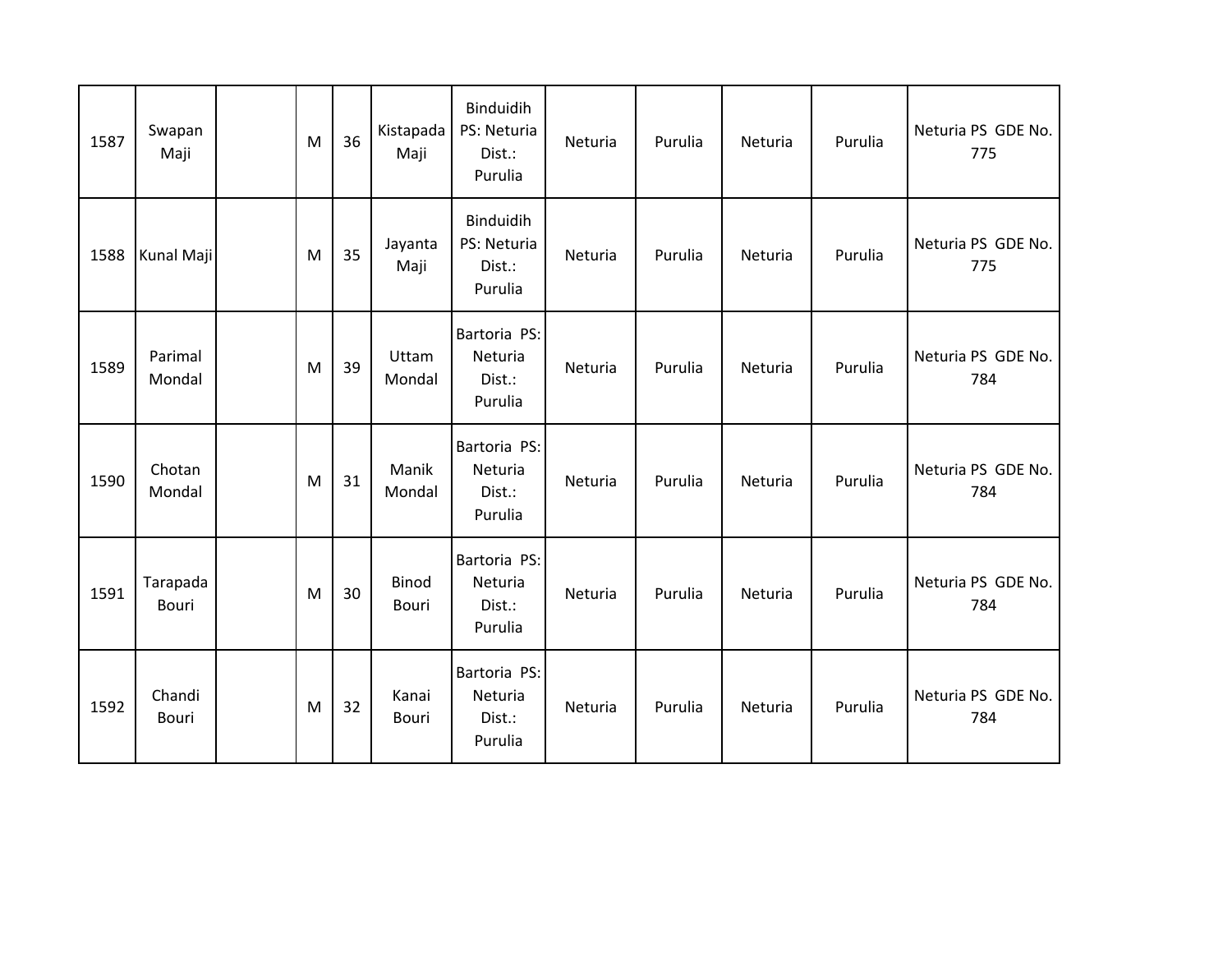| 1593 | Gobardha<br>$\mathsf{n}$<br>Bhandari | M | 38 | Lt. Robi<br>Bhandari             | Bartoria PS:<br>Neturia<br>Dist.:<br>Purulia | Neturia | Purulia         | Neturia | Purulia | Neturia PS GDE No.<br>784 |
|------|--------------------------------------|---|----|----------------------------------|----------------------------------------------|---------|-----------------|---------|---------|---------------------------|
| 1594 | Amar<br>Bauri                        | M | 22 | Charan<br>Bauri                  | Dheria PS:<br>Para Dist.:<br>Purulia         | Para    | Purulia         | Para    | Purulia | Para PS GDE No.<br>642    |
| 1595 | Prahalad<br><b>Bauri</b>             | M | 25 | Tapan<br>Bauri                   | Dheria PS:<br>Para Dist.:<br>Purulia         | Para    | Purulia         | Para    | Purulia | Para PS GDE No.<br>642    |
| 1596 | Sujon<br>Majhi                       | M | 34 | Rashu<br>Majhi                   | Chapuri PS:<br>Para Dist.:<br>Purulia        | Para    | Purulia         | Para    | Purulia | Para PS GDE No.<br>211    |
| 1597 | Palash<br>Majhi                      | M | 36 | Krishna<br>Majhi                 | Chapuri PS:<br>Para Dist.:<br>Purulia        | Para    | Purulia         | Para    | Purulia | Para PS GDE No.<br>211    |
| 1598 | Pradyut<br>Mahato                    | M |    | Lt. Badal<br>Ch.<br>Mahato       |                                              |         | <b>Basirhat</b> | Puncha  | Purulia | Puncha PS GDE No.<br>605  |
| 1599 | Tribhanga<br>Goswami                 | M |    | Lt.<br><b>Basudeb</b><br>Goswami |                                              |         | <b>Basirhat</b> | Puncha  | Purulia | Puncha PS GDE No.<br>605  |
| 1600 | Partha<br>Gorai                      | M |    | Lt.<br>Shibsanka<br>r Gorai      |                                              |         | <b>Basirhat</b> | Puncha  | Purulia | Puncha PS GDE No.<br>605  |
| 1601 | Helal<br>Ansary                      | M |    | Ayub<br>Ansary                   |                                              |         | <b>Basirhat</b> | Puncha  | Purulia | Puncha PS GDE No.<br>605  |
| 1602 | Iswar<br>Baskey                      | M |    | Sanatan<br>Baskey                |                                              |         | <b>Basirhat</b> | Puncha  | Purulia | Puncha PS GDE No.<br>605  |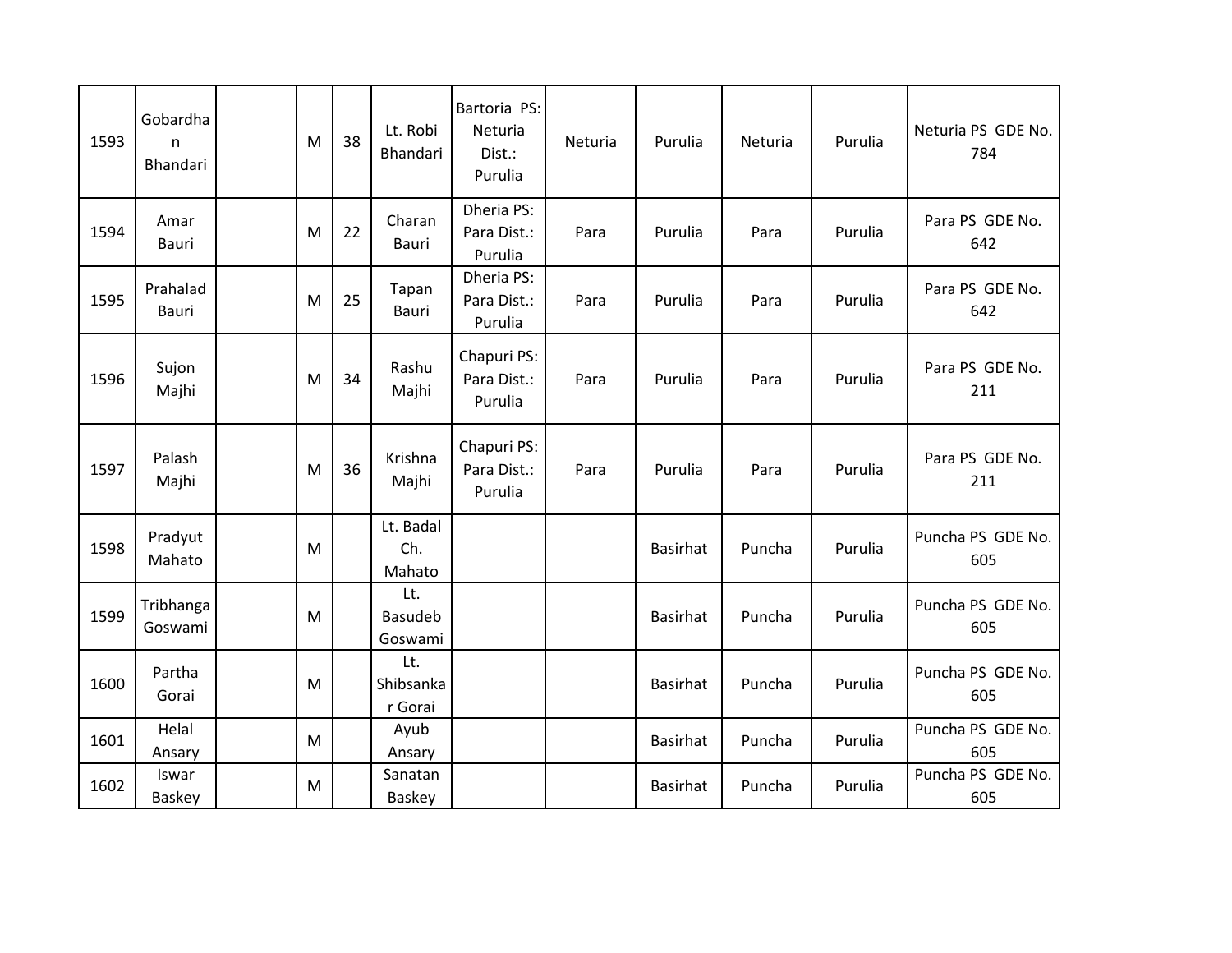| 1603 | Gaju<br>Bauri          | M | 26 | <b>Bibhas</b><br>Bauri   | Garikhan<br>Chatanipara<br>, W-18 PS:<br>Purulia<br>town Dist.:<br>Purulia                                  | Purulia<br>town | Purulia | Purulia<br>town | Purulia | Purulia town PS<br>GDE No. 1120 |
|------|------------------------|---|----|--------------------------|-------------------------------------------------------------------------------------------------------------|-----------------|---------|-----------------|---------|---------------------------------|
| 1604 | Manjur<br>Ansari       | M | 15 | Nejam<br>Ansari          | Rajabandh<br>Para Najrul<br>Sarani PS:<br>Purulia<br>town Dist.:<br>Purulia                                 | Purulia<br>town | Purulia | Purulia<br>town | Purulia | Purulia town PS<br>GDE No. 1120 |
| 1605 | Sukhen<br>Bauri        | M | 30 | Amar<br>Bauri            | Munsefdang<br>a, Tikapara,<br>W-02 PS:<br>Purulia<br>town Dist.:<br>Purulia                                 | Purulia<br>town | Purulia | Purulia<br>town | Purulia | Purulia town PS<br>GDE No. 1120 |
| 1606 | Ranjan<br>Kumar<br>Das | M | 43 | Sushanta<br>Kumar<br>Das | D.B. Road<br>by lane,<br>Near Girish<br>Chandr<br>School, W-<br>01 PS:<br>Purulia<br>town Dist.:<br>Purulia | Purulia<br>town | Purulia | Purulia<br>town | Purulia | Purulia town PS<br>GDE No. 1120 |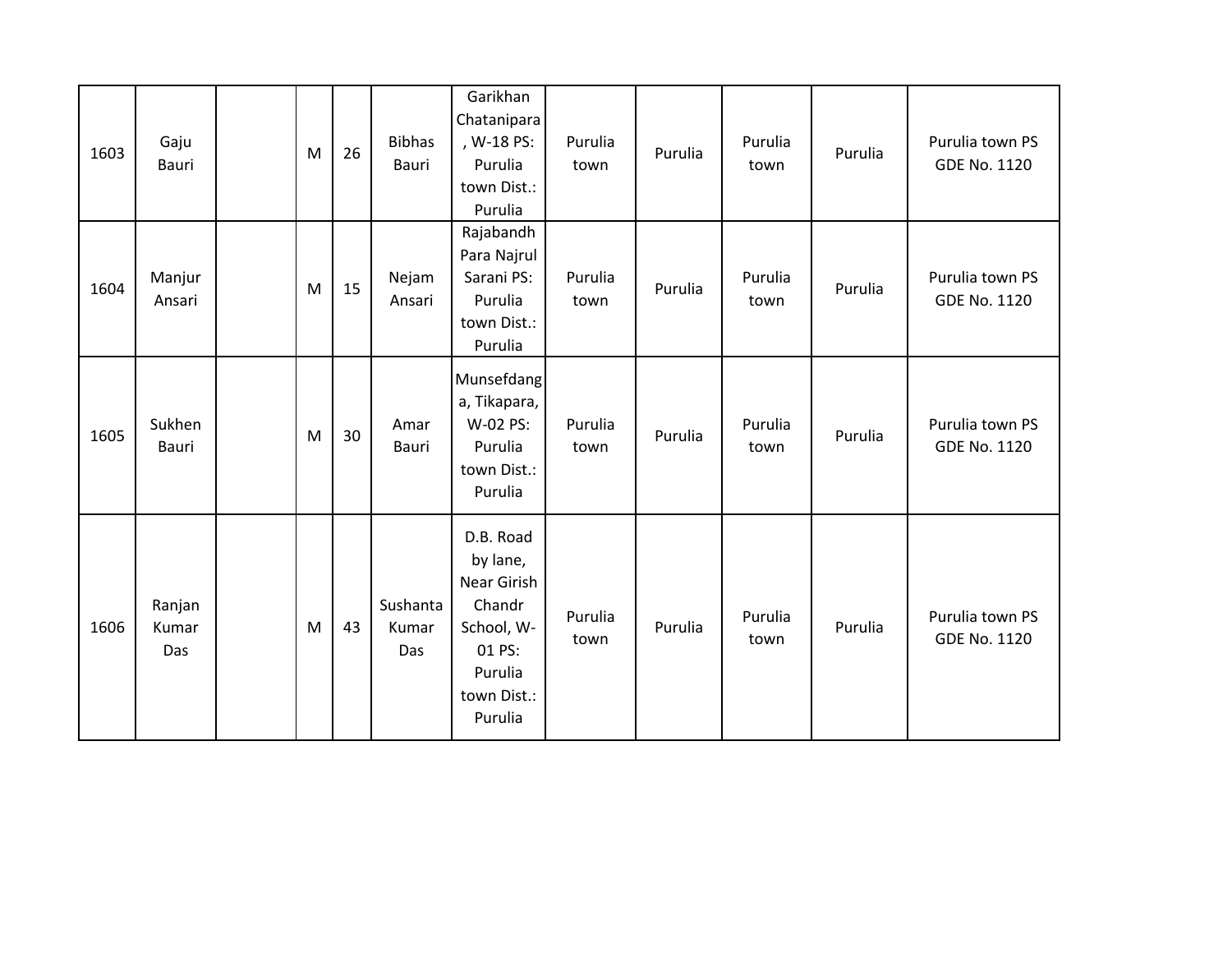| 1607 | Rajaram<br>Loahr        | M | 30 | Lt. Dilip<br>Lohar       | Telkalpara<br>Lohar Para<br>Near<br>Mansha<br>Mandir, W-<br>16 PS:<br>Purulia<br>town Dist.:<br>Purulia     | Purulia<br>town     | Purulia | Purulia<br>town | Purulia | Purulia town PS<br>GDE No. 1120        |
|------|-------------------------|---|----|--------------------------|-------------------------------------------------------------------------------------------------------------|---------------------|---------|-----------------|---------|----------------------------------------|
| 1608 | Samiran<br>Kumar<br>Das | M | 46 | Sushanta<br>Kumar<br>Das | D.B. Road<br>by lane,<br>Near Girish<br>Chandr<br>School, W-<br>01 PS:<br>Purulia<br>town Dist.:<br>Purulia | Purulia<br>town     | Purulia | Purulia<br>town | Purulia | Purulia town PS<br>GDE No. 1120        |
| 1609 | Mayim<br>Ansary         | M | 18 | Rabbani<br>Ansari        | Palanja, Po-<br>Dabar<br>Balarampur<br>PS: Purulia<br>mufassil<br>Dist.:<br>Purulia                         | Purulia<br>mufassil | Purulia | Purulia<br>town | Purulia | Purulia town PS<br>GDE No. 1125        |
| 1610 | Pelu Bauri              | M | 45 | Lt.<br>Manohar<br>Bauri  | Garikhan<br>Chatanipara<br>, W-18 PS:<br>Purulia<br>town Dist.:<br>Purulia                                  | Purulia<br>town     | Purulia | Purulia<br>town | Purulia | Purulia town PS<br><b>GDE No. 1125</b> |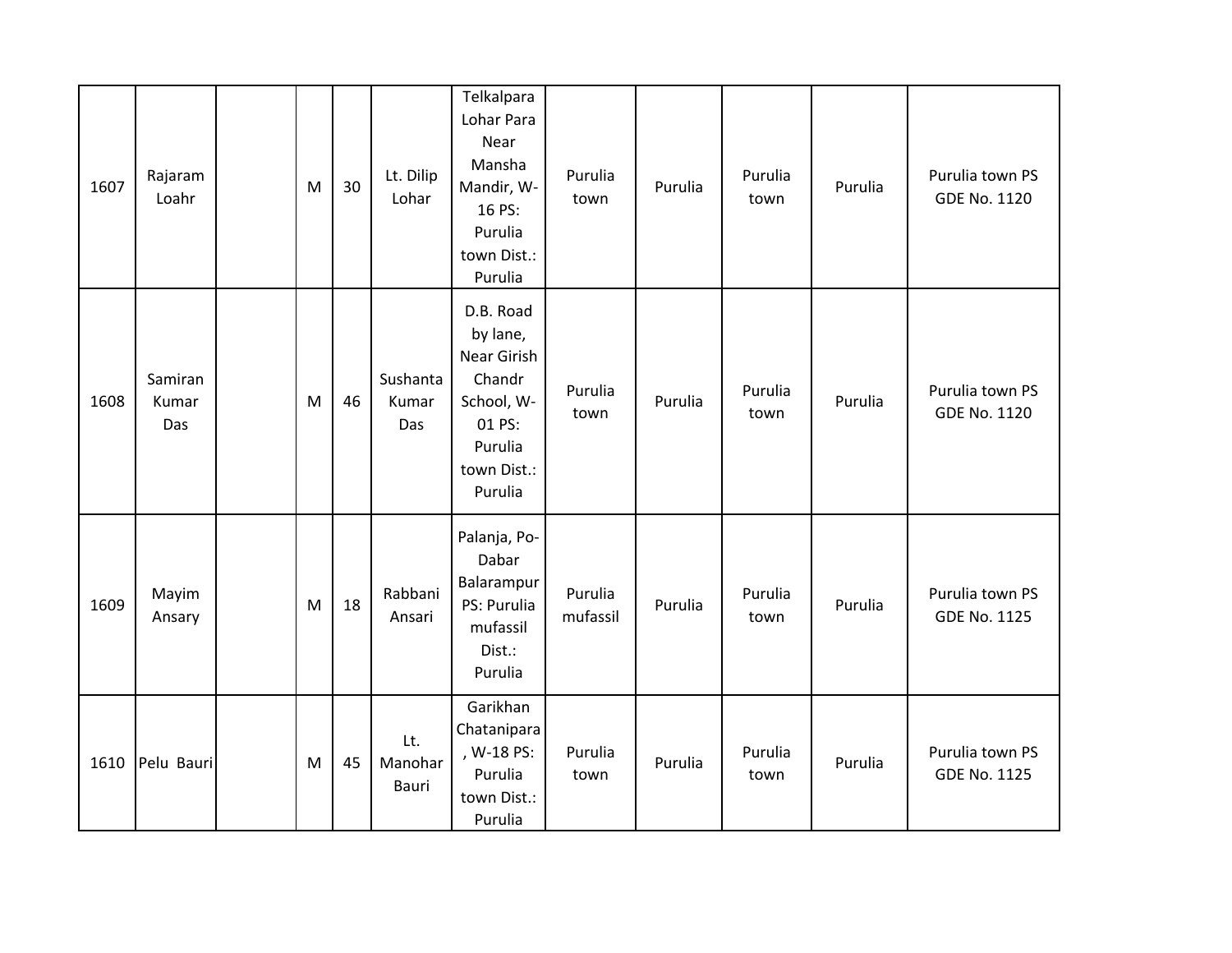| 1611 | Birinchi<br>Bauri | M | 60 | Palakdhari<br>Bauri       | Pokabandh<br>Par<br>Sarshabari,<br>W-19 PS:<br>Purulia<br>town Dist.:<br>Purulia           | Purulia<br>town | Purulia | Purulia<br>town | Purulia | Purulia town PS<br>GDE No. 1125 |
|------|-------------------|---|----|---------------------------|--------------------------------------------------------------------------------------------|-----------------|---------|-----------------|---------|---------------------------------|
| 1612 | Bijoy<br>Orang    | M | 52 | Lt. Dhura<br>Orang        | Sarbagan W-<br>22 PS:<br>Purulia<br>town Dist.:<br>Purulia                                 | Purulia<br>town | Purulia | Purulia<br>town | Purulia | Purulia town PS<br>GDE No. 1125 |
| 1613 | Somnath<br>Char   | M | 42 | Sankar<br>Chandra<br>Char | <b>REny Road</b><br>Khelai<br>Chandi, W-<br>16 PS:<br>Purulia<br>town Dist.:<br>Purulia    | Purulia<br>town | Purulia | Purulia<br>town | Purulia | Purulia town PS<br>GDE No. 1125 |
| 1614 | Indrajit<br>Gope  | M | 22 | Rasu Gope                 | Dulmi<br>Nadiha Near<br>Durga<br>Mandir, W-<br>07 PS:<br>Purulia<br>town Dist.:<br>Purulia | Purulia<br>town | Purulia | Purulia<br>town | Purulia | Purulia town PS<br>GDE No. 1126 |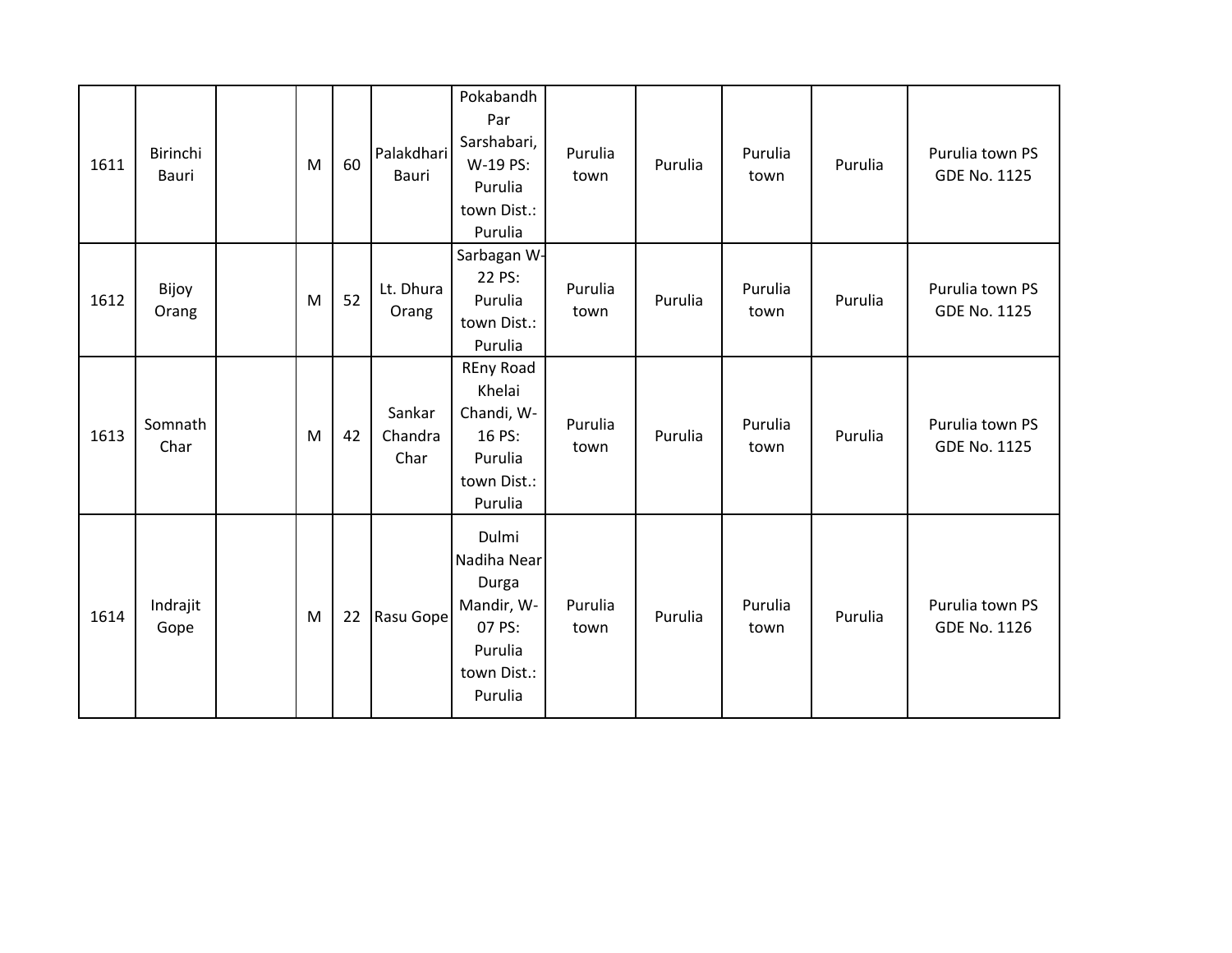| 1615 | Chandan<br>Ganguly          | M | 20 | Tusar<br>Ganguly             | Dulmi<br><b>Bhuiya Para</b><br>Near Durga<br>Mandir, W-<br>07 PS:<br>Purulia<br>town Dist.:<br>Purulia | Purulia<br>town  | Purulia | Purulia<br>town  | Purulia | Purulia town PS<br>GDE No. 1126        |
|------|-----------------------------|---|----|------------------------------|--------------------------------------------------------------------------------------------------------|------------------|---------|------------------|---------|----------------------------------------|
| 1616 | Mrityunjo<br>y<br>Sutradhar | M | 22 | Harekrish<br>na<br>Sutradhar | Namopara<br>W-17 PS:<br>Purulia<br>town Dist.:<br>Purulia                                              | Purulia<br>town  | Purulia | Purulia<br>town  | Purulia | Purulia town PS<br>GDE No. 1126        |
| 1617 | Chotu<br>Bauri              | M | 25 | Jiban<br><b>Bauri</b>        | Garikhan<br>Chatani<br>Para, W-18<br>PS: Purulia<br>town Dist.:<br>Purulia                             | Purulia<br>town  | Purulia | Purulia<br>town  | Purulia | Purulia town PS<br><b>GDE No. 1126</b> |
| 1618 | Fuchu<br>Bauri              | M | 25 | Nakhu<br><b>Bauri</b>        | Garikhan<br>Chatanipara<br>, W-18 PS:<br>Purulia<br>town Dist.:<br>Purulia                             | Purulia<br>town  | Purulia | Purulia<br>town  | Purulia | Purulia town PS<br><b>GDE No. 1126</b> |
| 1619 | Abani<br>Kanta<br>Bauri     | M | 21 | Ashok<br>Bauri               | Raghunathp<br>ur, word no<br>13 PS:<br>Raghunathp<br>ur Dist.:<br>Purulia                              | Raghunathp<br>ur | Purulia | Raghunath<br>pur | Purulia | Raghunathpur PS<br><b>GDE No. 877</b>  |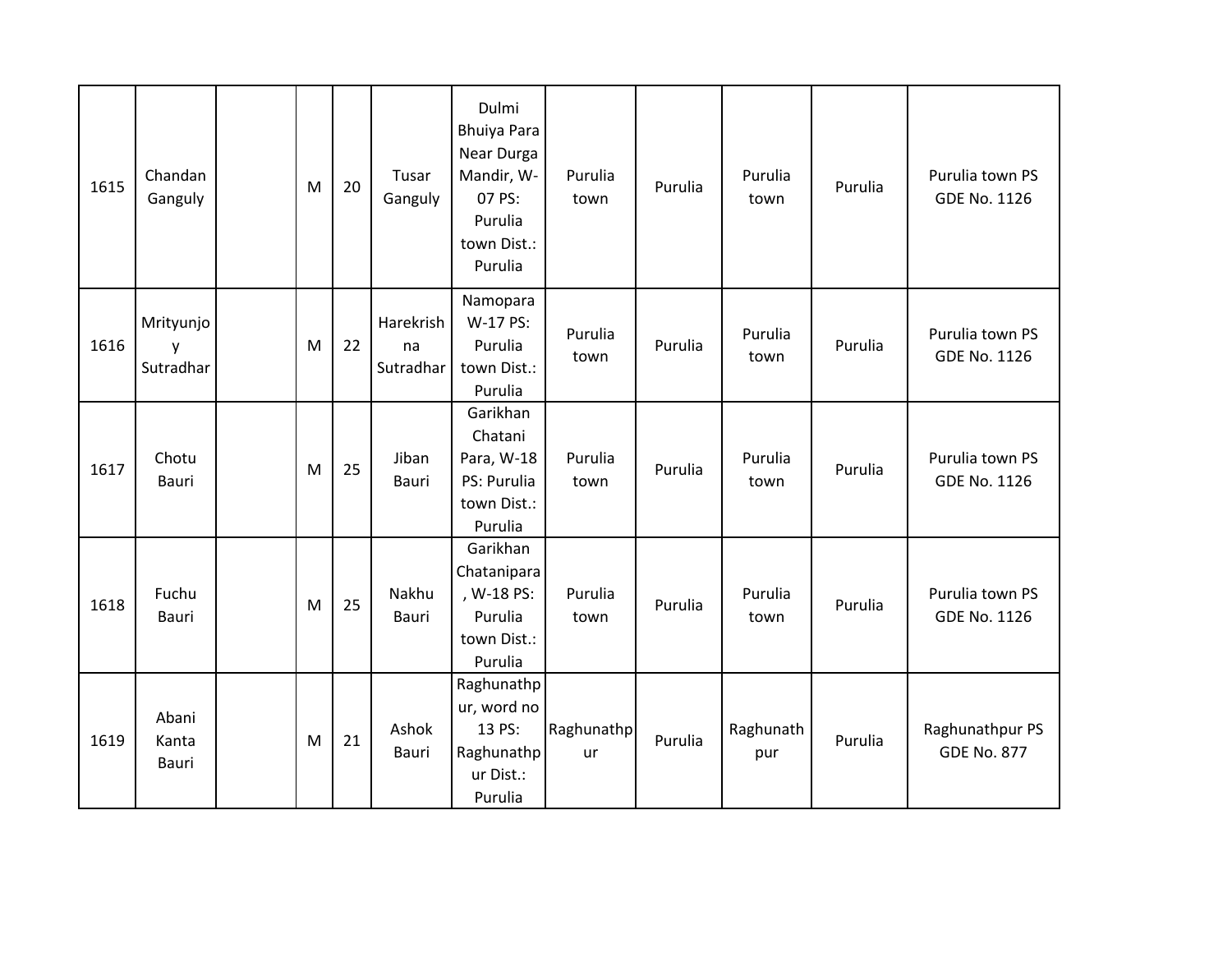| 1620 | Bappadity<br>a Bauri       | M | 29 | Guhiram<br><b>Bauri</b> | Raghunathp<br>ur, word no<br>13 PS:<br>Raghunathp<br>ur Dist.:<br>Purulia | Raghunathp<br><b>ur</b>     | Purulia | Raghunath<br>pur | Purulia | Raghunathpur PS<br><b>GDE No. 877</b> |
|------|----------------------------|---|----|-------------------------|---------------------------------------------------------------------------|-----------------------------|---------|------------------|---------|---------------------------------------|
| 1621 | Jitendrana<br>th<br>Mahato | M | 41 | Sanjit<br>Mahato        | <b>Barrah PS:</b><br>ur Dist.:<br>Purulia                                 | Raghunathp Raghunathp<br>ur | Purulia | Raghunath<br>pur | Purulia | Raghunathpur PS<br><b>GDE No. 877</b> |
| 1622 | Kamalesh<br>Mahato         | M | 43 | Dhananjo<br>y Mahato    | Barrah PS:<br>ur Dist.:<br>Purulia                                        | Raghunathp Raghunathp<br>ur | Purulia | Raghunath<br>pur | Purulia | Raghunathpur PS<br><b>GDE No. 877</b> |
| 1623 | Milan<br>Mahato            | M | 35 | Nandalal<br>Mahato      | <b>Barrah PS:</b><br>ur Dist.:<br>Purulia                                 | Raghunathp Raghunathp<br>ur | Purulia | Raghunath<br>pur | Purulia | Raghunathpur PS<br><b>GDE No. 877</b> |
| 1624 | Susanta<br>Majee           | M | 42 | Rabilal<br>Majee        | Nutandih<br>PS:<br>Raghunathp<br>ur Dist.:<br>Purulia                     | Raghunathp<br>ur            | Purulia | Raghunath<br>pur | Purulia | Raghunathpur PS<br><b>GDE No. 868</b> |
| 1625 | Pradip<br>Majee            | M | 39 | <b>Bikash</b><br>Majee  | Nutandih<br>PS:<br>Raghunathp<br>ur Dist.:<br>Purulia                     | Raghunathp<br>ur            | Purulia | Raghunath<br>pur | Purulia | Raghunathpur PS<br><b>GDE No. 868</b> |
| 1626 | Ashim<br>Mandal            | M | 32 | Joydeep<br>Mandal       | Aguibari PS:<br>ur Dist.:<br>Purulia                                      | Raghunathp Raghunathp<br>ur | Purulia | Raghunath<br>pur | Purulia | Raghunathpur PS<br><b>GDE No. 868</b> |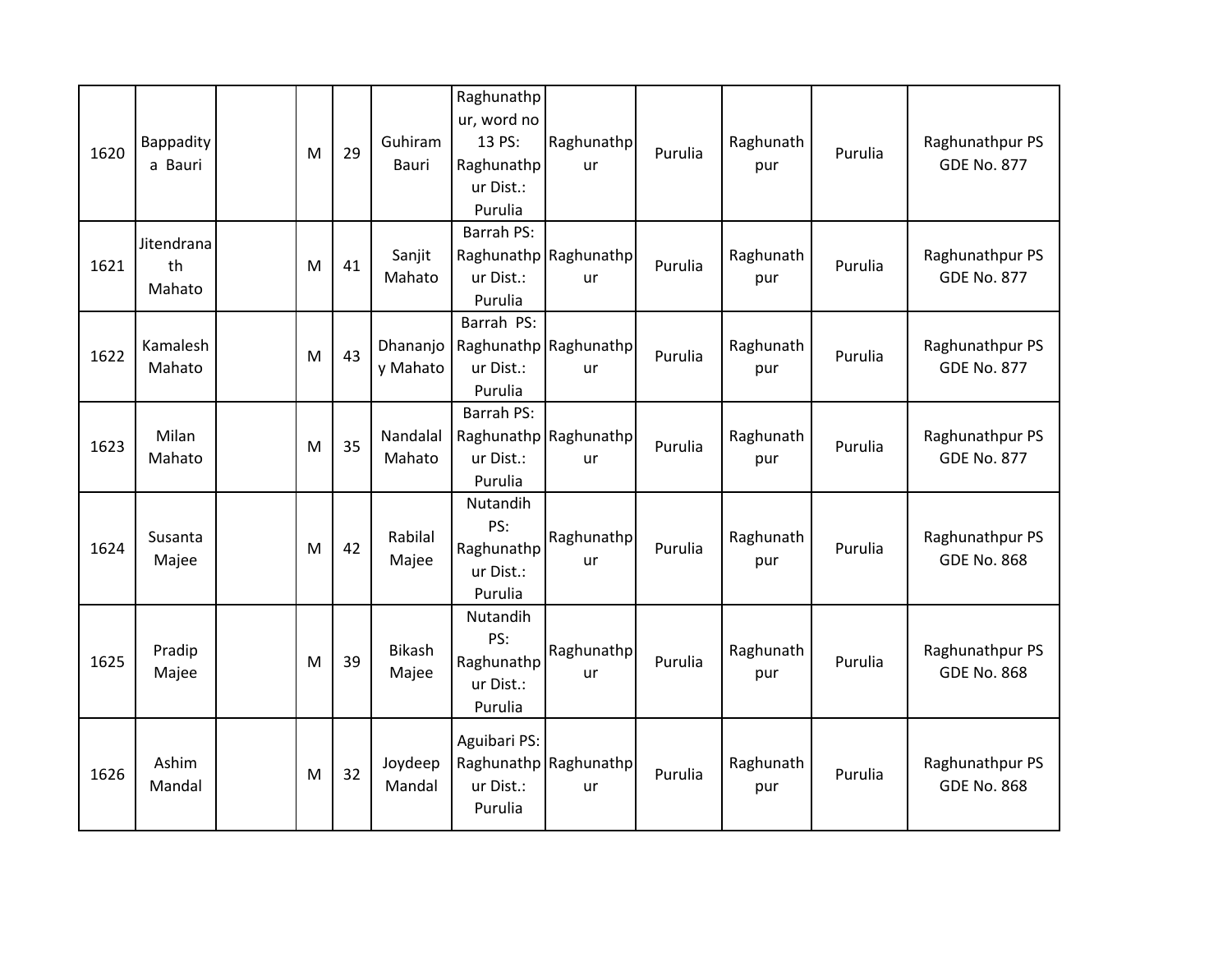| 1627 | Sanjoy<br>Mandal     | M | 48 | Lt.<br>Sadanand<br>a Mandal        | Aguibari PS:<br>ur Dist.:<br>Purulia              | Raghunathp Raghunathp<br><b>ur</b> | Purulia         | Raghunath<br>pur | Purulia | Raghunathpur PS<br><b>GDE No. 868</b> |
|------|----------------------|---|----|------------------------------------|---------------------------------------------------|------------------------------------|-----------------|------------------|---------|---------------------------------------|
| 1628 | Bhuban<br>Gope       | M | 31 | Ajoy Gope                          | Amtore PS:<br>ur Dist.:<br>Purulia                | Raghunathp Raghunathp<br>ur        | Purulia         | Raghunath<br>pur | Purulia | Raghunathpur PS<br><b>GDE No. 868</b> |
| 1629 | Partha<br>Dutta      | M | 23 | Lakshmi<br>Narayan<br><b>Dutta</b> | Chinpina PS:<br>ur Dist.:<br>Purulia              | Raghunathp Raghunathp<br>ur        | Purulia         | Raghunath<br>pur | Purulia | Raghunathpur PS<br><b>GDE No. 859</b> |
| 1630 | Haladhar<br>Rajwar   | M | 58 | Lt. Duyari<br>Rajwar               | Gahira PS:<br>Santaldih<br>Dist.:<br>Purulia      | Santaldih                          | Purulia         | Santaldih        | Purulia | Santaldih PS GDE<br>No. 661           |
| 1631 | Sunil<br>Hazra       | M | 46 | Lt. Motilal<br>Hazra               | Gahira PS:<br>Santaldih<br>Dist.:<br>Purulia      | Santaldih                          | Purulia         | Santaldih        | Purulia | Santaldih PS GDE<br>No. 661           |
| 1632 | Milan<br>Rajak       | M | 35 | Manik<br>Rajak                     | Shyampur<br>PS:<br>Santaldih<br>Dist.:<br>Purulia | Santaldih                          | Purulia         | Santaldih        | Purulia | Santaldih PS GDE<br>No. 253           |
| 1633 | Bikash Kr.<br>Mahato | M | 28 | Tulsi<br>Mahato                    | Gourigram,<br>Chandankiy<br>ari                   |                                    | <b>Basirhat</b> | Santaldih        | Purulia | Santaldih PS GDE<br>No. 253           |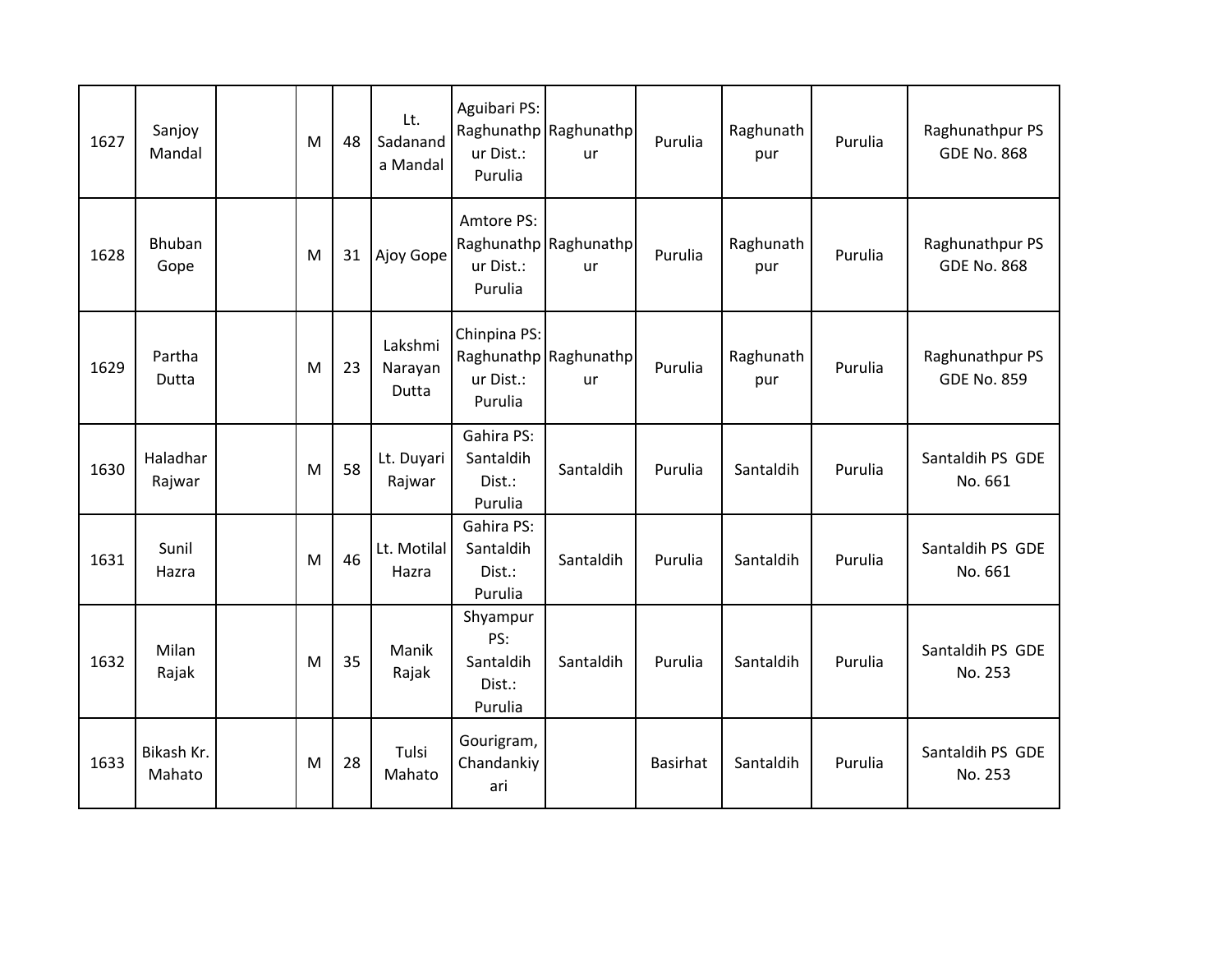| 1634 | Ananta<br>Tudu    | M | 25 | Sudhir<br>Tudu       | Jiathol PS:<br>Santari<br>Dist.:<br>Purulia  | Santari | Purulia | Santari | Purulia | Santari PS GDE No.<br>592 |
|------|-------------------|---|----|----------------------|----------------------------------------------|---------|---------|---------|---------|---------------------------|
| 1635 | Mangal<br>Tudu    | M | 27 | Lageswar<br>Tudu     | Jiathol PS:<br>Santari<br>Dist.:<br>Purulia  | Santari | Purulia | Santari | Purulia | Santari PS GDE No.<br>592 |
| 1636 | Serma<br>Murmu    | M | 31 | Jagabandh<br>u Murmu | Jiathol PS:<br>Santari<br>Dist.:<br>Purulia  | Santari | Purulia | Santari | Purulia | Santari PS GDE No.<br>592 |
| 1637 | Lodam<br>Murmu    | M | 33 | Hitlai<br>Murmu      | Jiathol PS:<br>Santari<br>Dist.:<br>Purulia  | Santari | Purulia | Santari | Purulia | Santari PS GDE No.<br>592 |
| 1638 | Sarjom<br>Baskey  | M | 29 | Durgadas<br>Baskey   | Jiathol PS:<br>Santari<br>Dist.:<br>Purulia  | Santari | Purulia | Santari | Purulia | Santari PS GDE No.<br>592 |
| 1639 | Sk Akbar          | M | 35 | Sk. Ali<br>Allom     | Murulia PS:<br>Santari<br>Dist.:<br>Purulia  | Santari | Purulia | Santari | Purulia | Santari PS GDE No.<br>592 |
| 1640 | Sk. Amjad<br>Khan | M | 39 | Sk.<br>Anirban       | Murulia PS:<br>Santari<br>Dist.:<br>Purulia  | Santari | Purulia | Santari | Purulia | Santari PS GDE No.<br>592 |
| 1641 | Nirmal<br>Mahato  | M | 28 | Kiriti<br>Mahato     | <b>Bhadsa PS:</b><br>Tamna Dist.:<br>Purulia | Tamna   | Purulia | Tamna   | Purulia | Tamna PS GDE No.<br>722   |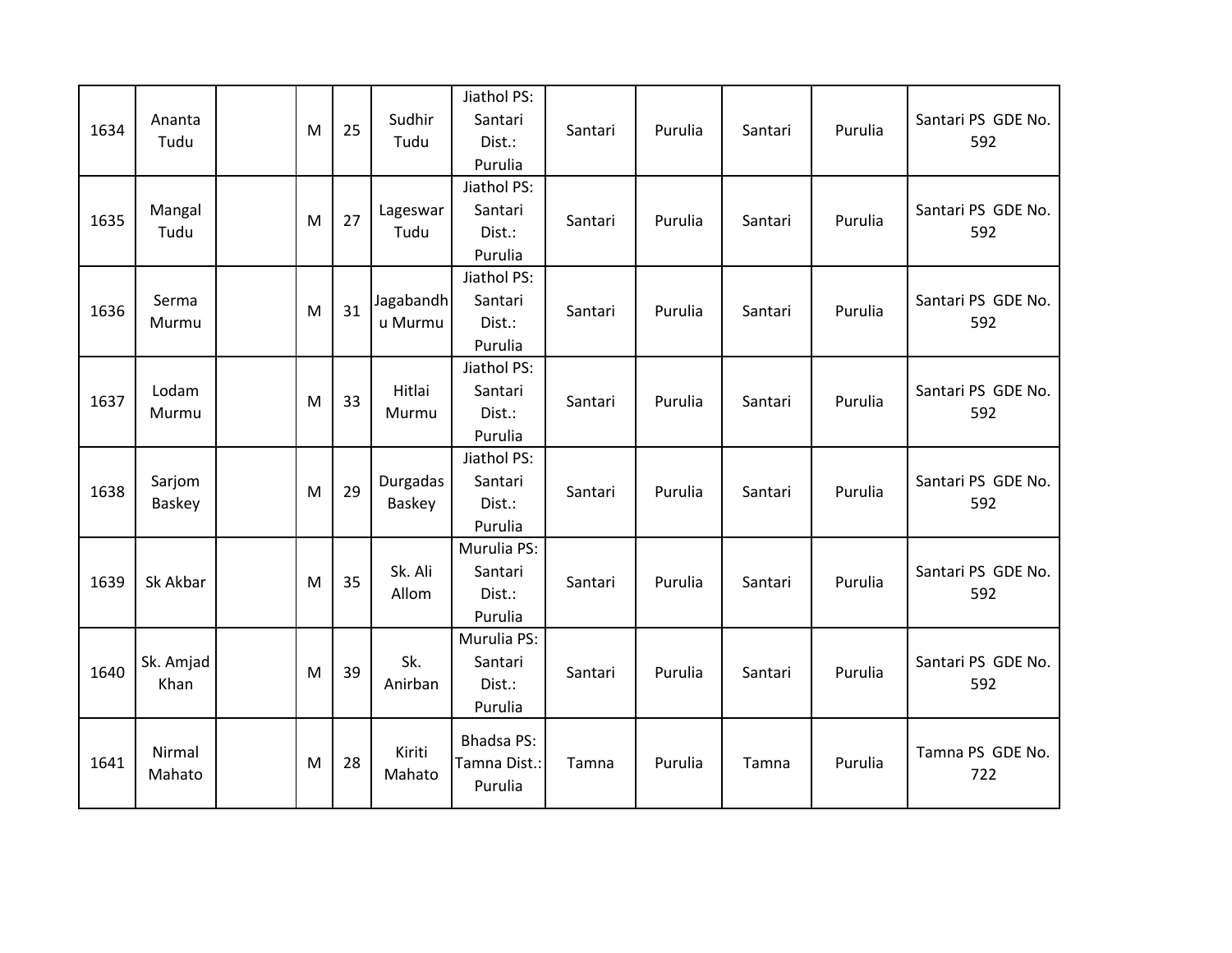| 1642 | Duryodha<br>n Mahato | M | 35 | Kangsa<br>Mahato    | <b>Bhadsa PS:</b><br>Tamna Dist.:<br>Purulia  | Tamna | Purulia | Tamna | Purulia | Tamna PS GDE No.<br>722 |
|------|----------------------|---|----|---------------------|-----------------------------------------------|-------|---------|-------|---------|-------------------------|
| 1643 | Jayanta<br>Mahato    | M | 27 | Haripada<br>Mahato  | <b>Bhadsa PS:</b><br>Tamna Dist.:<br>Purulia  | Tamna | Purulia | Tamna | Purulia | Tamna PS GDE No.<br>722 |
| 1644 | Kanai<br>Bauri       | M | 30 | Tarun<br>Bauri      | <b>Baratar PS:</b><br>Tamna Dist.:<br>Purulia | Tamna | Purulia | Tamna | Purulia | Tamna PS GDE No.<br>722 |
| 1645 | Fanibhusa<br>n Bauri | M | 25 | Banamali<br>Bauri   | <b>Baratar PS:</b><br>Tamna Dist.:<br>Purulia | Tamna | Purulia | Tamna | Purulia | Tamna PS GDE No.<br>722 |
| 1646 | Nanda<br>Bauri       | M | 37 | Chayan<br>Bauri     | <b>Baratar PS:</b><br>Tamna Dist.:<br>Purulia | Tamna | Purulia | Tamna | Purulia | Tamna PS GDE No.<br>722 |
| 1647 | Laltu<br>Sardar      | M | 33 | Birochan<br>Sardar  | Sardardih<br>PS: Tamna<br>Dist.:<br>Purulia   | Tamna | Purulia | Tamna | Purulia | Tamna PS GDE No.<br>722 |
| 1648 | Mantu<br>Sardar      | M | 24 | Narugopal<br>Sardar | Sardardih<br>PS: Tamna<br>Dist.:<br>Purulia   | Tamna | Purulia | Tamna | Purulia | Tamna PS GDE No.<br>722 |
| 1649 | Paran<br>Sardar      | M | 32 | Gouranga<br>Sardar  | Sardardih<br>PS: Tamna<br>Dist.:<br>Purulia   | Tamna | Purulia | Tamna | Purulia | Tamna PS GDE No.<br>722 |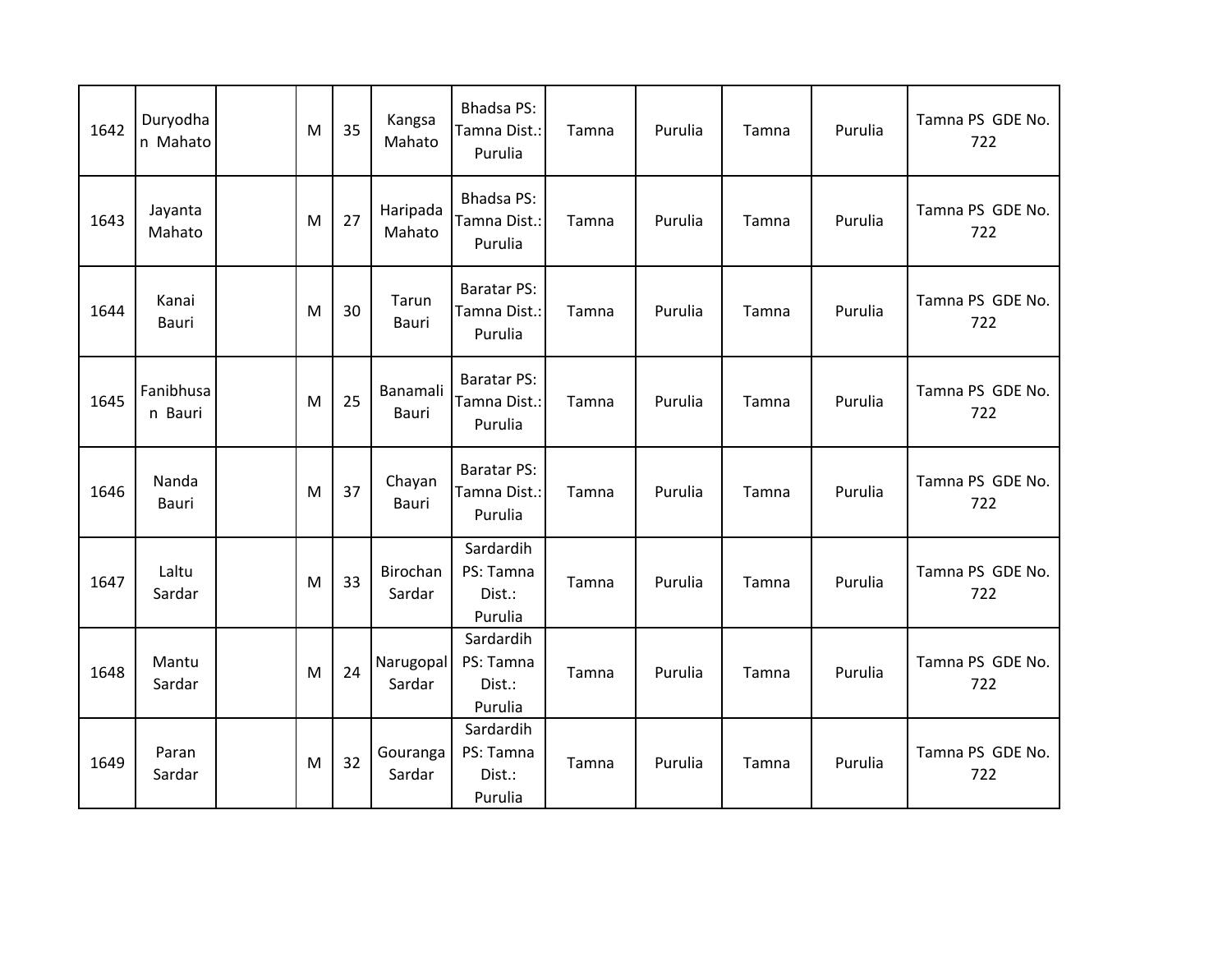| 1650 | Mostaque<br>Sk    |   |    | Lt. Irfan<br>Ali   | PS: Baduria<br>Dist.:<br>Alipurduar                                           | <b>Baduria</b> | Alipurduar                    | Hemtabad   | Raiganj<br>Police<br><b>District</b> | Hemtabad PS GDE<br>No. 669   |
|------|-------------------|---|----|--------------------|-------------------------------------------------------------------------------|----------------|-------------------------------|------------|--------------------------------------|------------------------------|
| 1651 | Gopinath<br>Roy   |   |    | Susanta<br>Roy     |                                                                               |                | <b>Basirhat</b>               | Hemtabad   | Raiganj<br>Police<br>District        | Hemtabad PS GDE<br>No. 694   |
| 1652 | Chandan<br>Barman |   |    | Lt. Upen<br>Barman |                                                                               |                | Basirhat                      | Hemtabad   | Raiganj<br>Police<br>District        | Hemtabad PS GDE<br>No. 694   |
| 1653 | Asraful<br>Hoque  |   |    | Ainul<br>Hoque     |                                                                               |                | <b>Basirhat</b>               | Hemtabad   | Raiganj<br>Police<br>District        | Hemtabad PS GDE<br>No. 695   |
| 1654 | Ranjit<br>Sahani  | M | 30 | Lt. Hira<br>Sahani | Shanti<br>Colony PS:<br>Kaliaganj<br>Dist.:<br>Raiganj<br>Police<br>District  | Kaliaganj      | Raiganj<br>Police<br>District | Kaliaganj  | Raiganj<br>Police<br><b>District</b> | Kaliaganj PS GDE<br>No. 716  |
| 1655 | Kanchan<br>Roy    | M | 24 | Ramen<br>Roy       | Tarangapur<br>PS: Kaliaganj<br>Dist.:<br>Raiganj<br>Police<br><b>District</b> | Kaliaganj      | Raiganj<br>Police<br>District | Kaliaganj  | Raiganj<br>Police<br>District        | Kaliaganj PS GDE<br>No. 716  |
| 1656 | Mohasen<br>Ali    | M |    | Lt. Amjad<br>Ali   | Gopalpur<br>PS:<br>Karandighi<br>Dist.:<br>Raiganj<br>Police<br>District      | Karandighi     | Raiganj<br>Police<br>District | Karandighi | Raiganj<br>Police<br><b>District</b> | Karandighi PS GDE<br>No. 710 |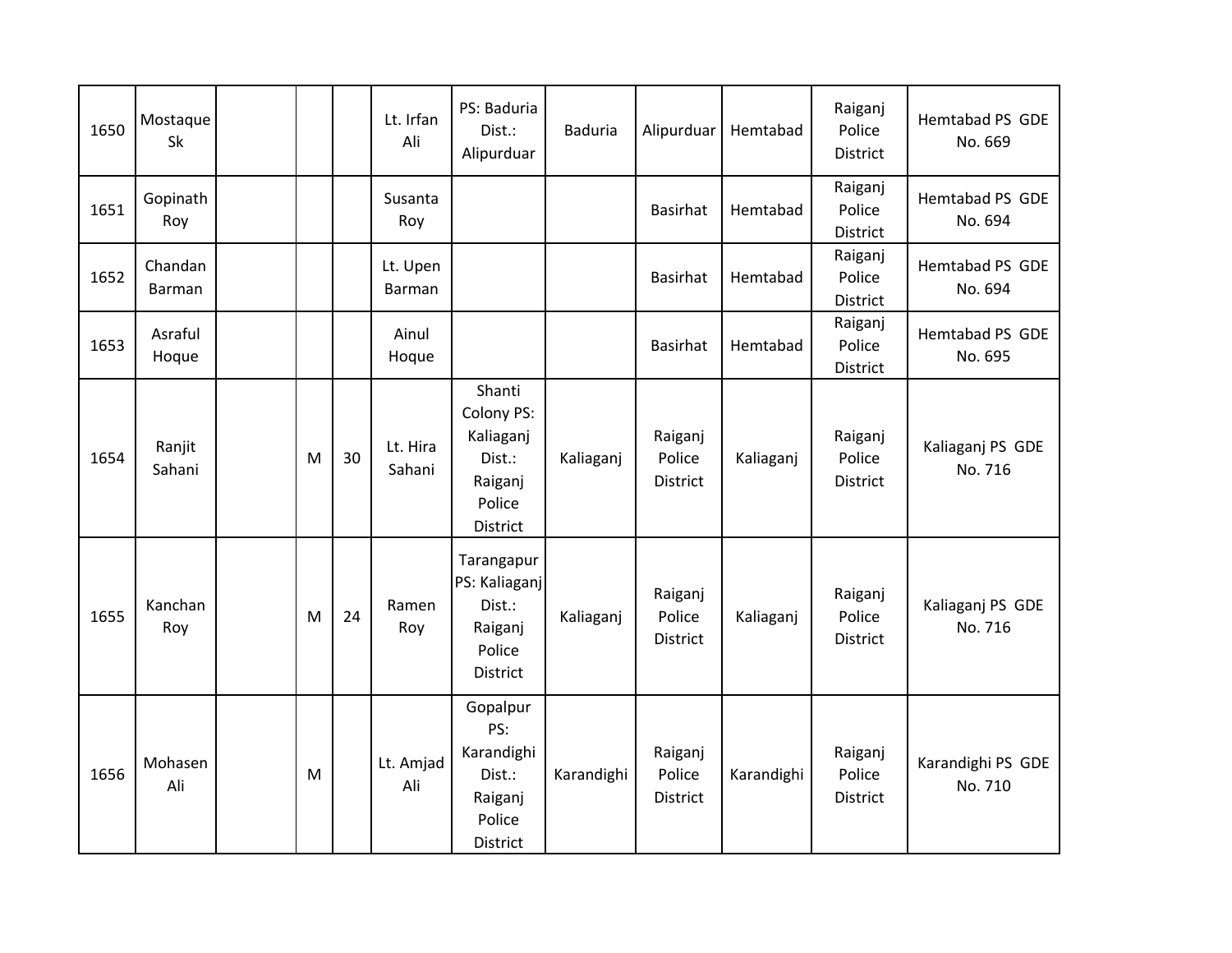| 1657 | Abdul<br>Haque  | M | 44 | Jiyaruddin           | Uttar<br>Kochra PS:<br>Karandighi<br>Dist.:<br>Raiganj<br>Police<br>District | Karandighi | Raiganj<br>Police<br>District        | Karandighi | Raiganj<br>Police<br>District        | Karandighi PS GDE<br>No. 710 |
|------|-----------------|---|----|----------------------|------------------------------------------------------------------------------|------------|--------------------------------------|------------|--------------------------------------|------------------------------|
| 1658 | Suren<br>Barman | M | 55 | Phudungh<br>u Barman | Rupahar PS:<br>Raigunje<br>Dist.:<br>Raiganj<br>Police<br>District           | Raigunje   | Raiganj<br>Police<br><b>District</b> | Raigunje   | Raiganj<br>Police<br><b>District</b> | Raigunje PS GDE<br>No. 1024  |
| 1659 | Nur Alam        | M | 24 | Ratiful              | Rudrakhand<br>a PS:<br>Raigunje<br>Dist.:<br>Raiganj<br>Police<br>District   | Raigunje   | Raiganj<br>Police<br>District        | Raigunje   | Raiganj<br>Police<br>District        | Raigunje PS GDE<br>No. 1024  |
| 1660 | Ashir Md        | M | 28 | Jamiruddi<br>n Sek   | Rudrakhand<br>a PS:<br>Raigunje<br>Dist.:<br>Raiganj<br>Police<br>District   | Raigunje   | Raiganj<br>Police<br>District        | Raigunje   | Raiganj<br>Police<br>District        | Raigunje PS GDE<br>No. 1024  |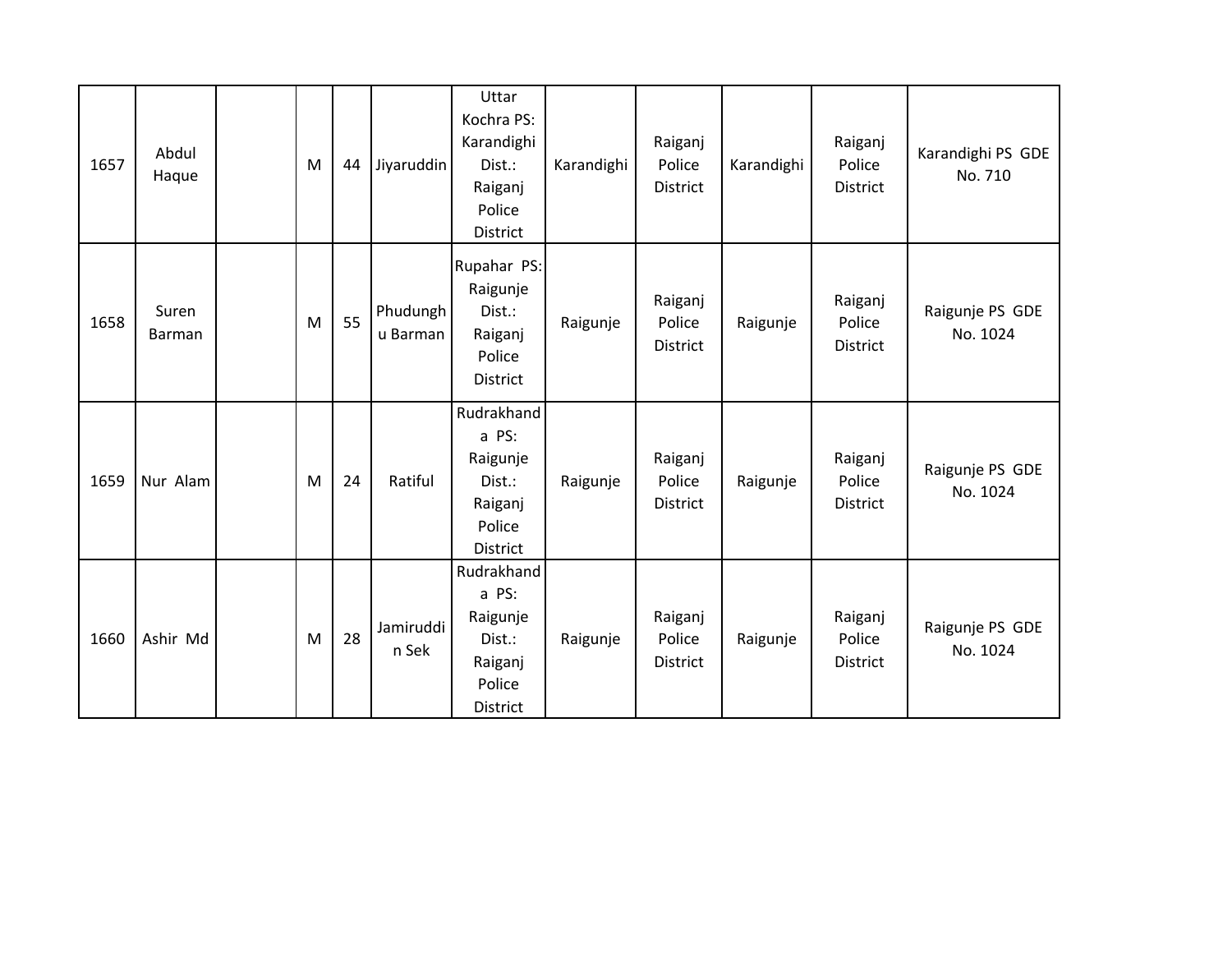| 1661 | Rajib Das         | M | 32 | Nilchand<br>Das      | Soriyabad<br>PS: Raigunje<br>Dist.:<br>Raiganj<br>Police<br><b>District</b> | Raigunje  | Raiganj<br>Police<br><b>District</b>  | Raigunje | Raiganj<br>Police<br><b>District</b> | Raigunje PS GDE<br>No. 1024 |
|------|-------------------|---|----|----------------------|-----------------------------------------------------------------------------|-----------|---------------------------------------|----------|--------------------------------------|-----------------------------|
| 1662 | Pritam<br>Sikder  | M | 22 | Goutam<br>Sikder     | Maharaj<br>Dakshin<br>para PS:<br>Polba Dist.:<br>Hooghly<br>Rural          | Polba     | Hooghly<br>Rural                      | Raigunje | Raiganj<br>Police<br><b>District</b> | Raigunje PS GDE<br>No. 1024 |
| 1663 | Biswajit<br>Soren | M | 24 | Karna<br>Soren       | Samantakan<br>da PS:<br>Goghat<br>Dist.:<br>Hooghly<br>Rural                | Goghat    | Hooghly<br>Rural                      | Raigunje | Raiganj<br>Police<br><b>District</b> | Raigunje PS GDE<br>No. 1024 |
| 1664 | Saiful<br>Mallik  | M | 22 | Kalam<br>Mallik      | Bosspara<br>PS: Pandua<br>Dist.:<br>Hooghly<br>Rural                        | Pandua    | Hooghly<br>Rural                      | Raigunje | Raiganj<br>Police<br>District        | Raigunje PS GDE<br>No. 1024 |
| 1665 | Marup<br>Sahaji   | M | 20 | Ruhulami<br>n Sahaji | Bhumru PS:<br>Kashipore<br>Dist.:<br>Baruipur<br>Police<br><b>District</b>  | Kashipore | Baruipur<br>Police<br><b>District</b> | Raigunje | Raiganj<br>Police<br><b>District</b> | Raigunje PS GDE<br>No. 1024 |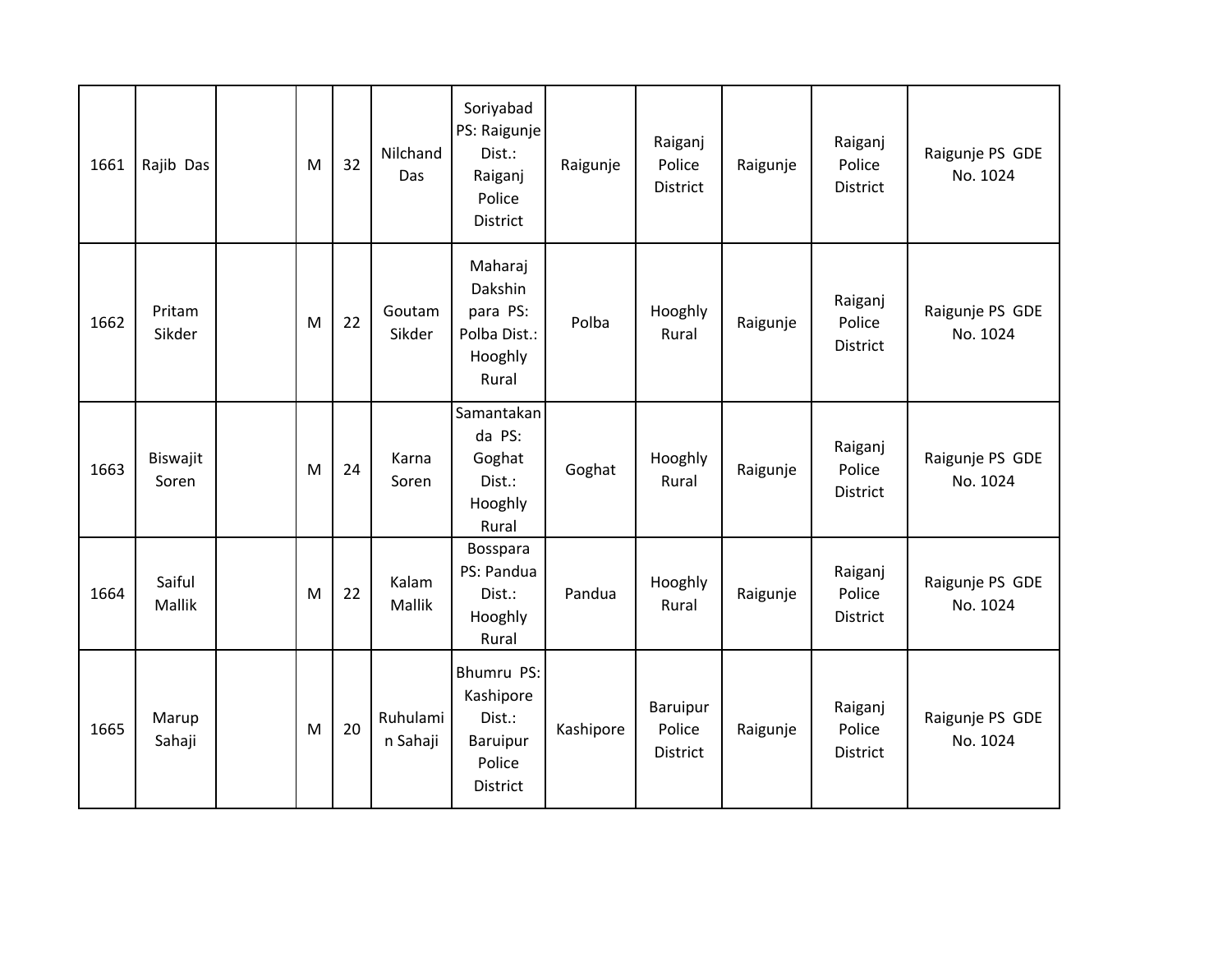| 1666 | Sourav<br>Chakrabar<br>ty | M | 22 | Jhantu<br>Chakrabar<br>ty    | Rupachdang<br>a PS:<br>Chanditala<br>Dist.:<br>Hooghly<br>Rural                                             | Chanditala | Hooghly<br>Rural               | Raigunje | Raiganj<br>Police<br>District  | Raigunje PS GDE<br>No. 1024 |
|------|---------------------------|---|----|------------------------------|-------------------------------------------------------------------------------------------------------------|------------|--------------------------------|----------|--------------------------------|-----------------------------|
| 1667 | Dinaband<br>hu Das        | M | 18 | Sukdeb<br>Das                | Gopalpur<br>PS: Balagarh<br>Dist.:<br>Hooghly<br>Rural                                                      | Balagarh   | Hooghly<br>Rural               | Raigunje | Raiganj<br>Police<br>District  | Raigunje PS GDE<br>No. 1024 |
| 1668 | Rajib<br><b>Biswas</b>    |   | 29 | Manik<br><b>Biswas</b>       | Daluigram,<br>PS.<br>Hanskhali,<br>Nadia PS:<br>Hanskhli<br>Dist.:<br>Ranaghat<br>Police<br><b>District</b> | Hanskhli   | Ranaghat<br>Police<br>District | Hanskhli | Ranaghat<br>Police<br>District | Hanskhli PS GDE No.<br>285  |
| 1669 | Jagadish<br>Bala          | M | 45 | Lt.<br>Jitendrana<br>th Bala | Muragacha,<br>PS.<br>Hanskhali,<br>Nadia PS:<br>Hanskhli<br>Dist.:<br>Ranaghat<br>Police<br>District        | Hanskhli   | Ranaghat<br>Police<br>District | Hanskhli | Ranaghat<br>Police<br>District | Hanskhli PS GDE No.<br>285  |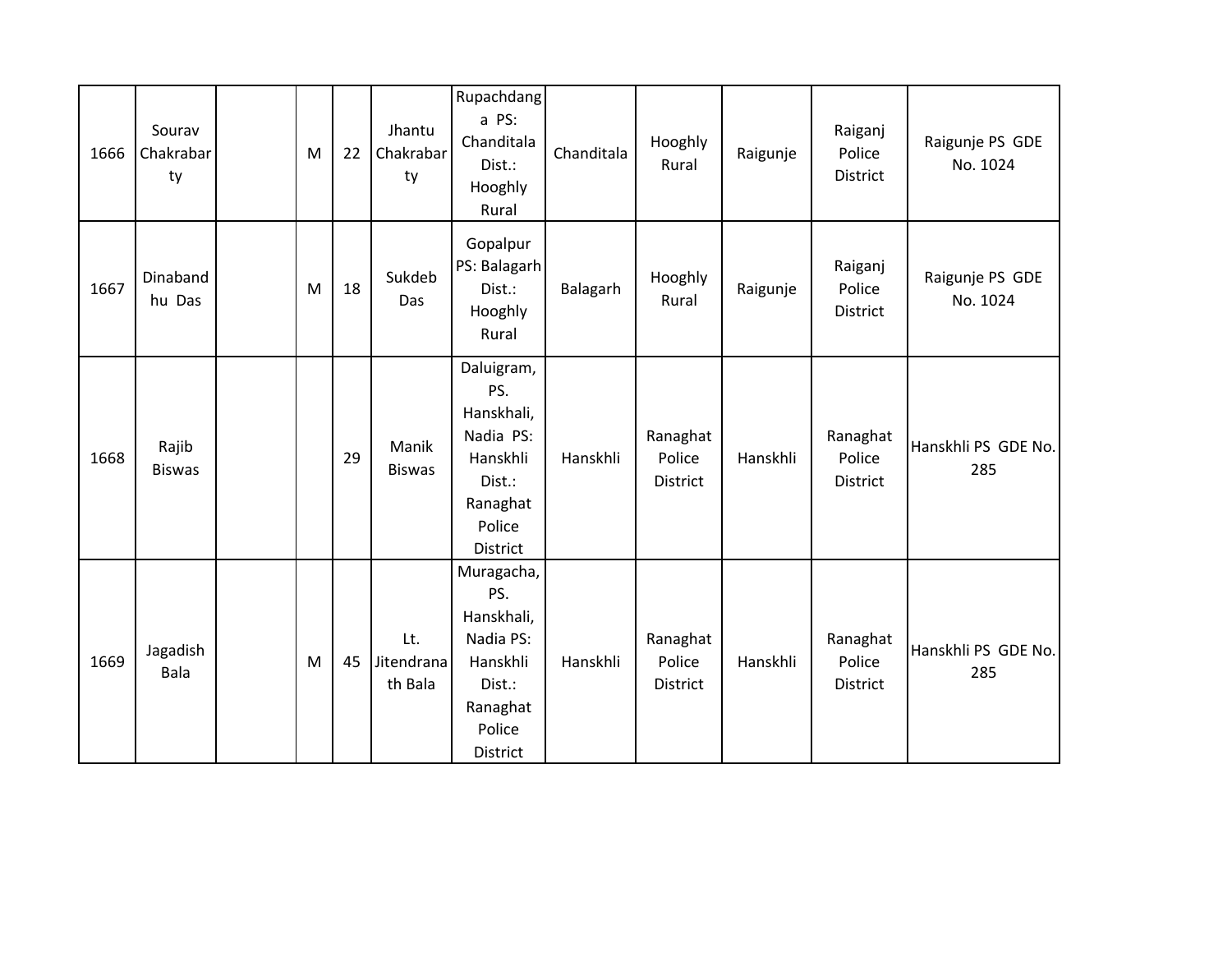| 1670 | Pradip<br>Mondal   | M | 21 | Paritosh<br>Mondal | <b>Bagula</b><br>Stationpara,<br>Hanskhali,<br>Nadia PS:<br>Hanskhli<br>Dist.:<br>Ranaghat<br>Police<br>District | Hanskhli | Ranaghat<br>Police<br>District | Hanskhli | Ranaghat<br>Police<br><b>District</b> | Hanskhli PS GDE No.<br>285 |
|------|--------------------|---|----|--------------------|------------------------------------------------------------------------------------------------------------------|----------|--------------------------------|----------|---------------------------------------|----------------------------|
| 1671 | Partha<br>Majumder | M | 30 | Nirmal<br>Majumder | Rupdaha,<br>Hanskhali,<br>Nadia PS:<br>Hanskhli<br>Dist.:<br>Ranaghat<br>Police<br>District                      | Hanskhli | Ranaghat<br>Police<br>District | Hanskhli | Ranaghat<br>Police<br><b>District</b> | Hanskhli PS GDE No.<br>285 |
| 1672 | Goutam<br>Sarkar   | M | 43 | Tarapada<br>Sarkar | Sarnakhali,<br>PS.<br>Krishnagaj,<br>Nadia PS:<br>Hanskhli<br>Dist.:<br>Ranaghat<br>Police<br>District           | Hanskhli | Ranaghat<br>Police<br>District | Hanskhli | Ranaghat<br>Police<br>District        | Hanskhli PS GDE No.<br>285 |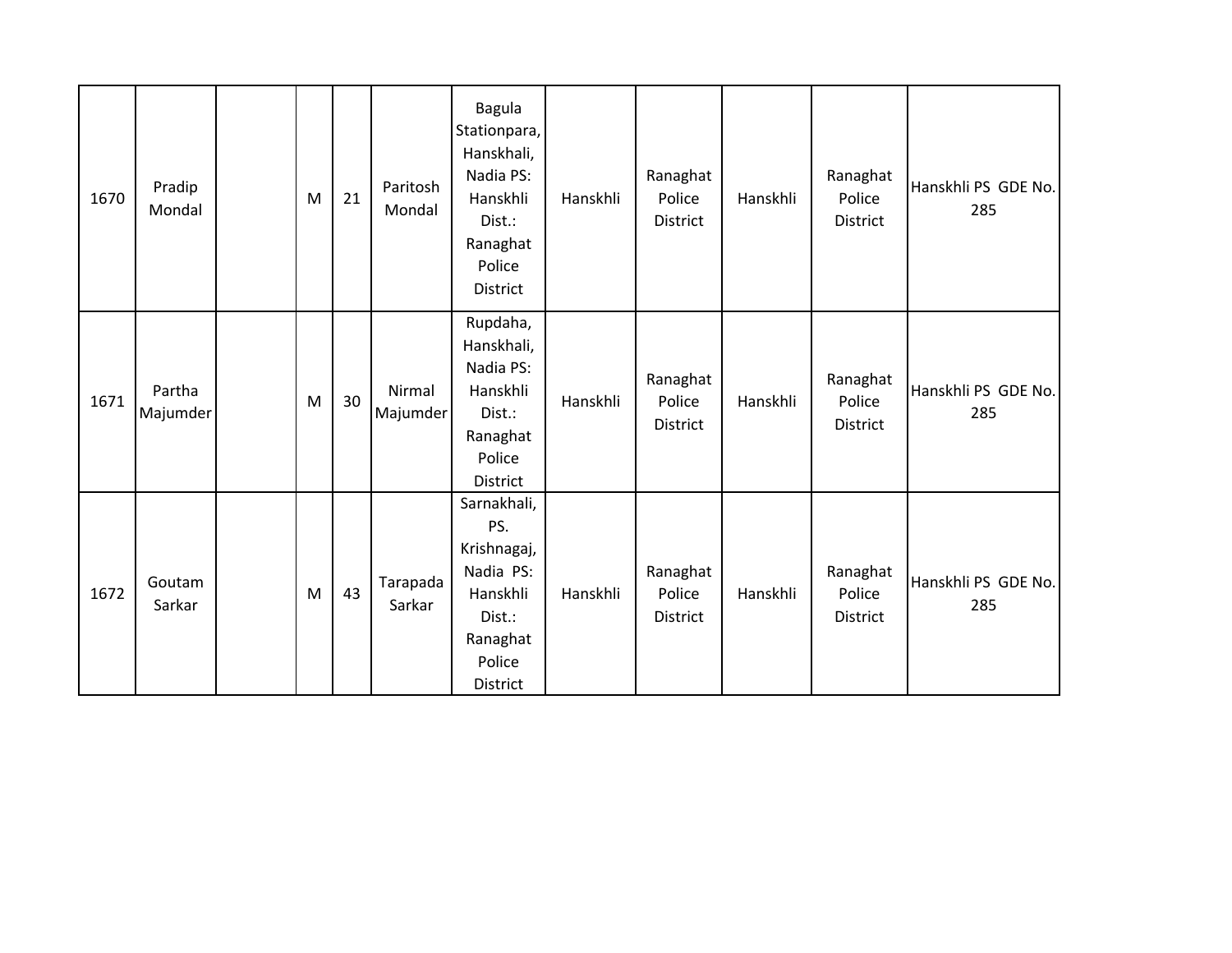| 1673 | Hafijur<br>Mondal         | M | 54 | Surat<br>Mondal           | Payradanga,<br>PS.<br>Hanskhali,<br>Nadia PS:<br>Hanskhli<br>Dist.:<br>Ranaghat<br>Police<br>District    | Hanskhli         | Ranaghat<br>Police<br>District      | Hanskhli | Ranaghat<br>Police<br><b>District</b> | Hanskhli PS GDE No.<br>285  |
|------|---------------------------|---|----|---------------------------|----------------------------------------------------------------------------------------------------------|------------------|-------------------------------------|----------|---------------------------------------|-----------------------------|
| 1674 | Radhakant<br>a<br>Debnath | M | 32 | Kanakesw<br>ar<br>Debnath | Bhutpara,<br>PS. Kotwali,<br>Nadia PS:<br>Krishnanaga<br>r Dist.:<br>Krishnanaga<br>r Police<br>District | Krishnanag<br>ar | Krishnanag<br>ar Police<br>District | Hanskhli | Ranaghat<br>Police<br><b>District</b> | Hanskhli PS GDE No.<br>1033 |
| 1675 | Sankar<br>Debnath         | M | 32 | Ganesh<br>Debnath         | Bhutpara,<br>PS. Kotwali,<br>Nadia PS:<br>Krishnanaga<br>r Dist.:<br>Krishnanaga<br>r Police<br>District | Krishnanag<br>ar | Krishnanag<br>ar Police<br>District | Hanskhli | Ranaghat<br>Police<br><b>District</b> | Hanskhli PS GDE No.<br>1033 |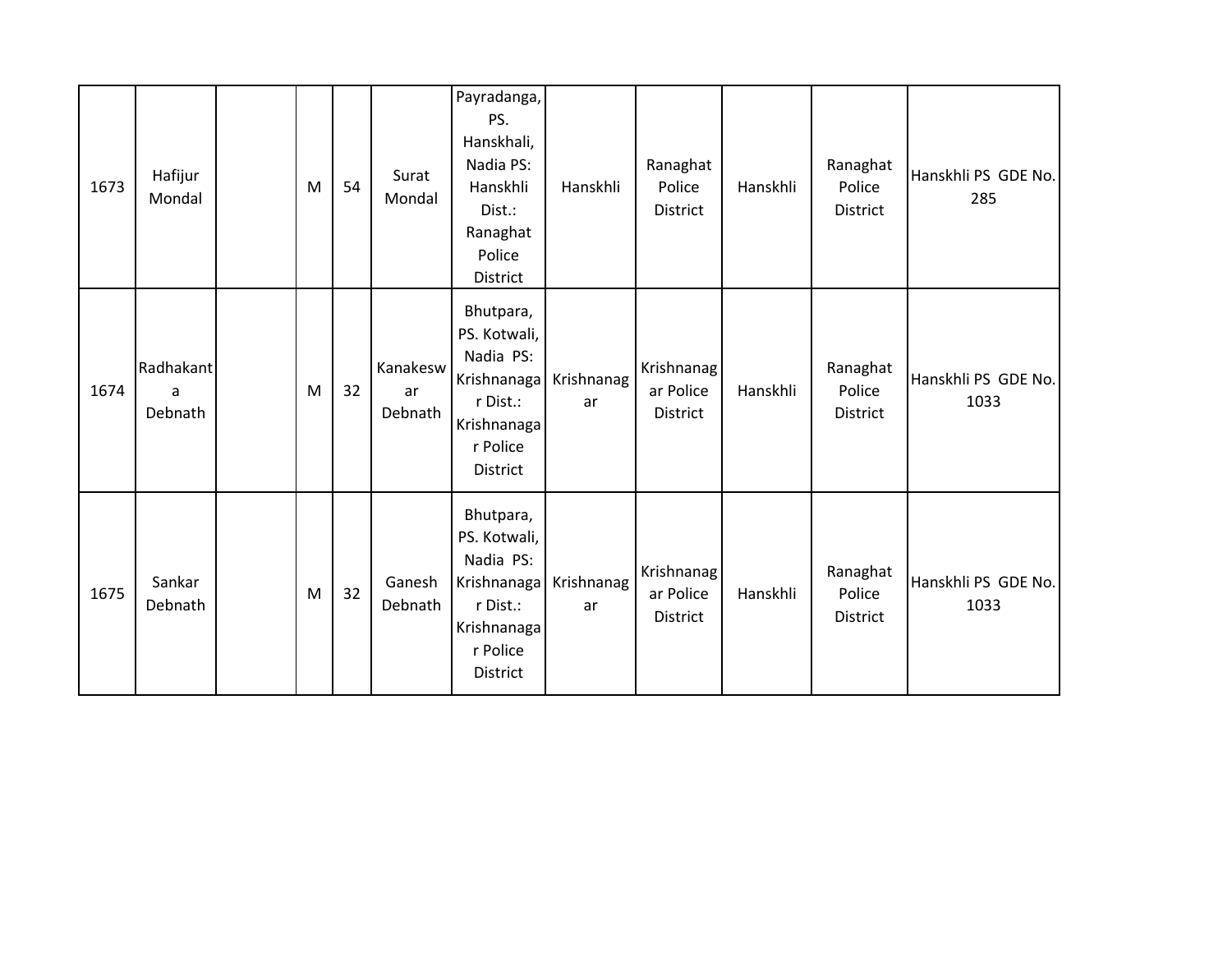| 1676 | Bidhan<br><b>Biswas</b> | M | 36 | Subhash<br><b>Biswas</b>  | <b>Bangshinaga</b><br>r, PS.<br>Hanskhali,<br>Nadia PS:<br>Krishnanaga<br>r Dist.:<br>Krishnanaga<br>r Police<br>District | Krishnanag<br>ar | Krishnanag<br>ar Police<br>District | Hanskhli | Ranaghat<br>Police<br><b>District</b> | Hanskhli PS GDE No.<br>1033 |
|------|-------------------------|---|----|---------------------------|---------------------------------------------------------------------------------------------------------------------------|------------------|-------------------------------------|----------|---------------------------------------|-----------------------------|
| 1677 | Dipankar<br>Ghosh       | M | 32 | Pashupati<br>Ghosh        | Gobindapur,<br>PS.<br>Hanskhali,<br>Nadia PS:<br>Krishnanaga<br>r Dist.:<br>Krishnanaga<br>r Police<br>District           | Krishnanag<br>ar | Krishnanag<br>ar Police<br>District | Hanskhli | Ranaghat<br>Police<br><b>District</b> | Hanskhli PS GDE No.<br>1033 |
| 1678 | Mantulal<br>Mondal      | M |    | Lt.<br>Lalchand<br>Mondal | Natungram,<br>PS.<br>Hanskhali,<br>Nadia PS:<br>Hanskhli<br>Dist.:<br>Ranaghat<br>Police<br>District                      | Hanskhli         | Ranaghat<br>Police<br>District      | Hanskhli | Ranaghat<br>Police<br><b>District</b> | Hanskhli PS GDE No.<br>1033 |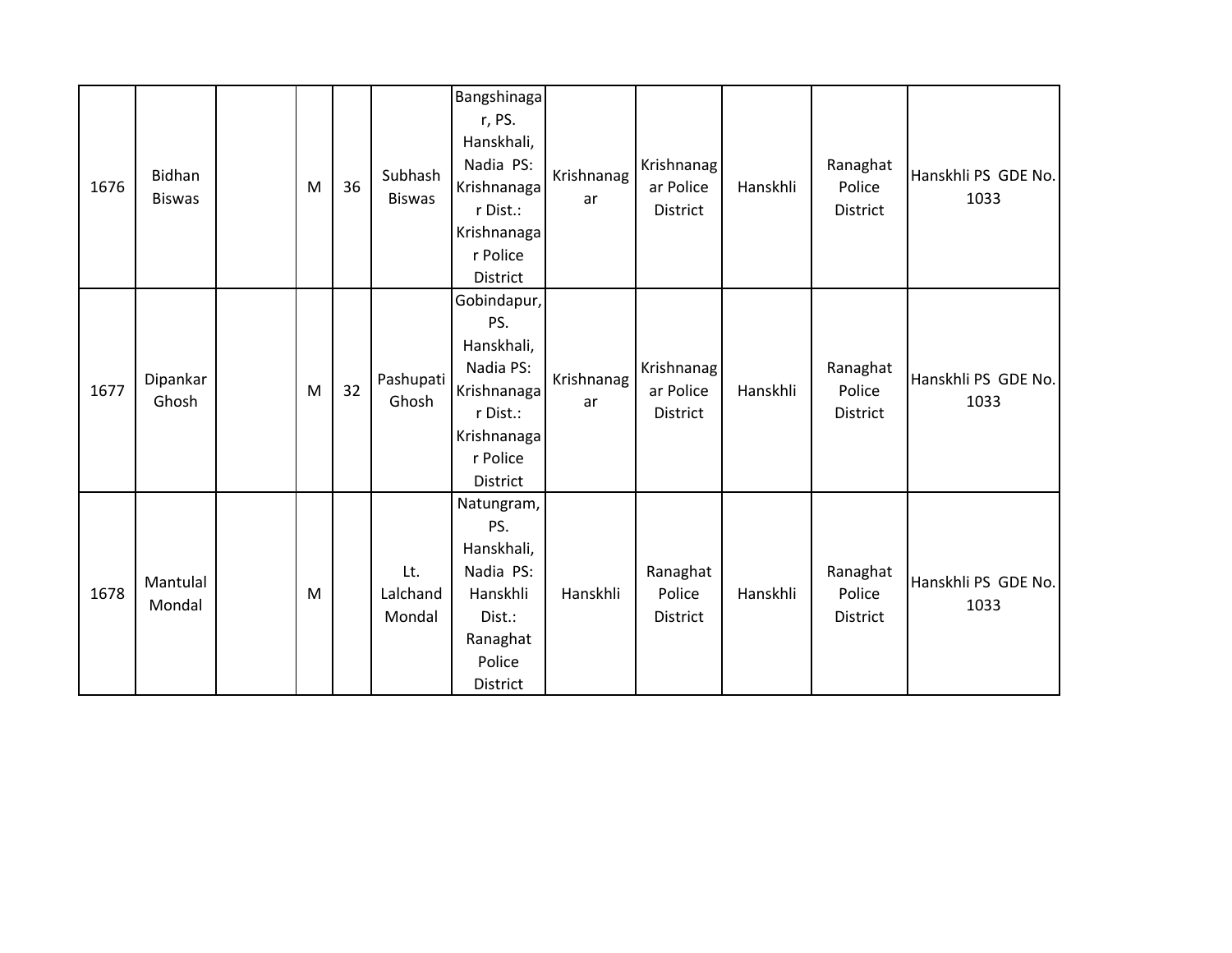| 1679 | <b>Bipin</b><br><b>Balmiki</b> | ${\sf M}$ | 31 | Mantora<br><b>Balmiki</b> | Sukehar<br>Rraja Basti,<br>PS: Khardah<br>Dist.:<br>Barrackpore<br>Police<br>Commission<br>erate | Khardah | Barrackpor<br>e Police<br>Commissio<br>nerate | Chitpur<br>g.r.p.s. | Sealdah<br>G.R.P. | Chitpur g.r.p.s. PS<br><b>GDE No. 530</b> |
|------|--------------------------------|-----------|----|---------------------------|--------------------------------------------------------------------------------------------------|---------|-----------------------------------------------|---------------------|-------------------|-------------------------------------------|
| 1680 | Susanta<br>Pal                 | M         | 31 | Netai Pal                 | Kalitala<br>Ghosh Para,<br>PS: Khardah<br>Dist.:<br>Barrackpore<br>Police<br>Commission<br>erate | Khardah | Barrackpor<br>e Police<br>Commissio<br>nerate | Chitpur<br>g.r.p.s. | Sealdah<br>G.R.P. | Chitpur g.r.p.s. PS<br><b>GDE No. 530</b> |
| 1681 | Rahit<br>Singh                 | M         | 30 | Shibu<br>Singh            | Partha pur,<br>PS: Khardah<br>Dist.:<br>Barrackpore<br>Police<br>Commission<br>erate             | Khardah | Barrackpor<br>e Police<br>Commissio<br>nerate | Chitpur<br>g.r.p.s. | Sealdah<br>G.R.P. | Chitpur g.r.p.s. PS<br><b>GDE No. 530</b> |
| 1682 | Sobhan<br>Kumar                | M         | 32 | Chandan<br>Kumar          | Ghoshpara<br>Road, PS:<br>Dumdum<br>Dist.:<br>Barrackpore<br>Police<br>Commission<br>erate       | Dumdum  | Barrackpor<br>e Police<br>Commissio<br>nerate | Dumdum<br>g.r.p.s.  | Sealdah<br>G.R.P. | Dumdum g.r.p.s. PS<br><b>GDE No. 672</b>  |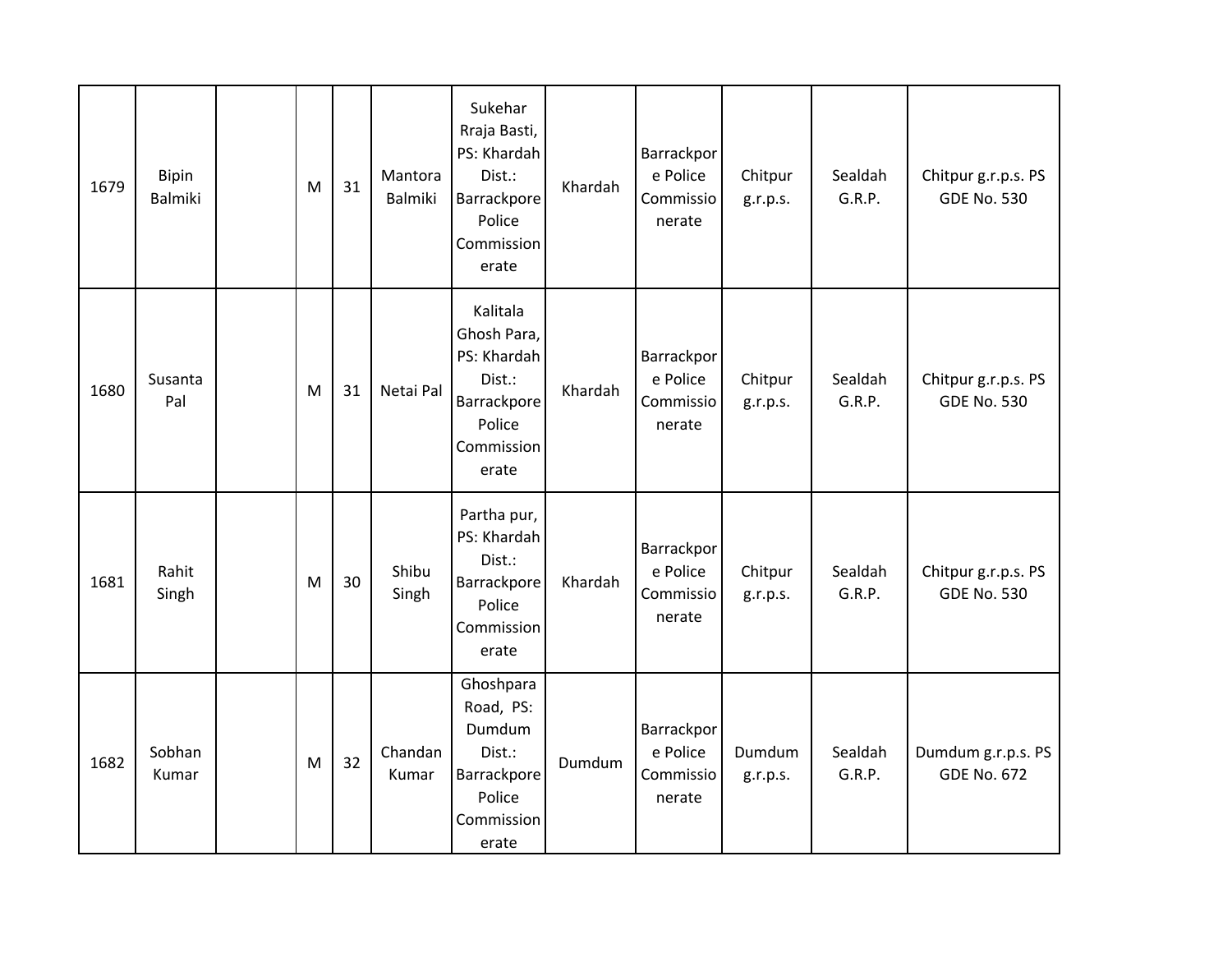| 1683 | Shib<br>Sankar<br>Mahato | M | 36 | Raj Kishan<br>Mahato       | Phoolbagan<br>PS:<br>Dist.:<br>Kolkata                                          | Phoolbagan   Phoolbagan | Kolkata                               | Dumdum<br>g.r.p.s.    | Sealdah<br>G.R.P. | Dumdum g.r.p.s. PS<br><b>GDE No. 672</b>    |
|------|--------------------------|---|----|----------------------------|---------------------------------------------------------------------------------|-------------------------|---------------------------------------|-----------------------|-------------------|---------------------------------------------|
| 1684 | Nandalal<br>Sardar       | M | 45 | Lt-Bhola<br>Nath<br>Sardar | Molaya<br>Chandipur<br>PS: Baruipur<br>Dist.:<br>Baruipur<br>Police<br>District | Baruipur                | Baruipur<br>Police<br><b>District</b> | Jadavpore<br>g.r.p.s. | Sealdah<br>G.R.P. | Jadavpore g.r.p.s. PS<br><b>GDE No. 537</b> |
| 1685 | Biswajit<br>Sardar       | M | 32 | Dhorani<br>Sardar          | Sastitala PS:<br>Joynagar<br>Dist.:<br>Baruipur<br>Police<br>District           | Joynagar                | Baruipur<br>Police<br><b>District</b> | Jadavpore<br>g.r.p.s. | Sealdah<br>G.R.P. | Jadavpore g.r.p.s. PS<br><b>GDE No. 537</b> |
| 1686 | ljaj<br>Baidday          | M | 28 | Iman<br>Baddya             | Dadpur PS:<br>Mandirbaza<br>r Dist.:<br>Sundarban<br>Police<br>District         | Mandirbaza<br>r         | Sundarban<br>Police<br>District       | Jadavpore<br>g.r.p.s. | Sealdah<br>G.R.P. | Jadavpore g.r.p.s. PS<br><b>GDE No. 537</b> |
| 1687 | <b>Bubai</b><br>Mondal   | M | 20 | Sambhu<br>Mondal           | Sonarpur<br>PS:<br>Sonarpur<br>Dist.:<br>Baruipur<br>Police<br>District         | Sonarpur                | Baruipur<br>Police<br><b>District</b> | Jadavpore<br>g.r.p.s. | Sealdah<br>G.R.P. | Jadavpore g.r.p.s. PS<br><b>GDE No. 537</b> |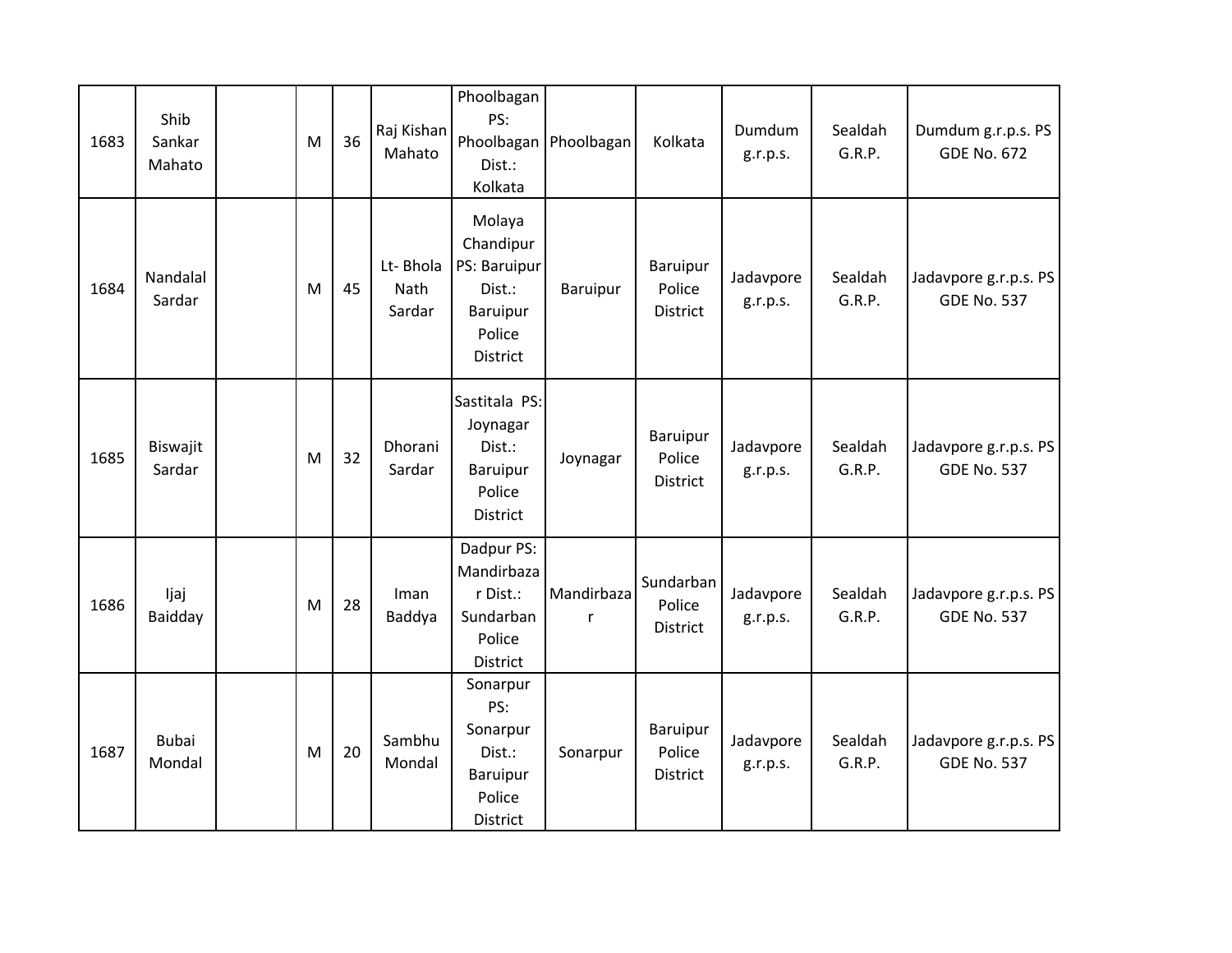| 1688 | Ashok<br>Das           | M | 22 | Madhusud<br>an Das          | Ghoralia,<br>Kundupara<br>PS:<br>Shantipur<br>Dist.:<br>Ranaghat<br>Police<br>District                                                     | Shantipur | Ranaghat<br>Police<br>District                 | Krishnanag<br>ar g.r.p.s. | Sealdah<br>G.R.P. | Krishnanagar g.r.p.s.<br>PS GDE No. 209   |
|------|------------------------|---|----|-----------------------------|--------------------------------------------------------------------------------------------------------------------------------------------|-----------|------------------------------------------------|---------------------------|-------------------|-------------------------------------------|
| 1689 | Santu<br><b>Biswas</b> | M | 35 | Lt Tapan<br><b>Biswas</b>   | Milonpolly<br>P.S<br>Chinsurah<br>PS:<br>Chinsurah<br>Dist.:<br>Chandannag<br>ar Police<br>Commission<br>erate                             | Chinsurah | Chandanna<br>gar Police<br>Commissio<br>nerate | Naihati<br>g.r.p.s.       | Sealdah<br>G.R.P. | Naihati g.r.p.s. PS<br><b>GDE No. 712</b> |
| 1690 | Paban<br>Ram           | M | 21 | Son Of<br>Shri Jodha<br>Ram | Of Rani<br>Rakhi,<br>Garulia<br>Bansbagan,<br>PO Garulia,<br>PS N PS:<br>Noapara<br>Dist.:<br>Barrackpore<br>Police<br>Commission<br>erate | Noapara   | Barrackpor<br>e Police<br>Commissio<br>nerate  | Naihati<br>g.r.p.s.       | Sealdah<br>G.R.P. | Naihati g.r.p.s. PS<br><b>GDE No. 715</b> |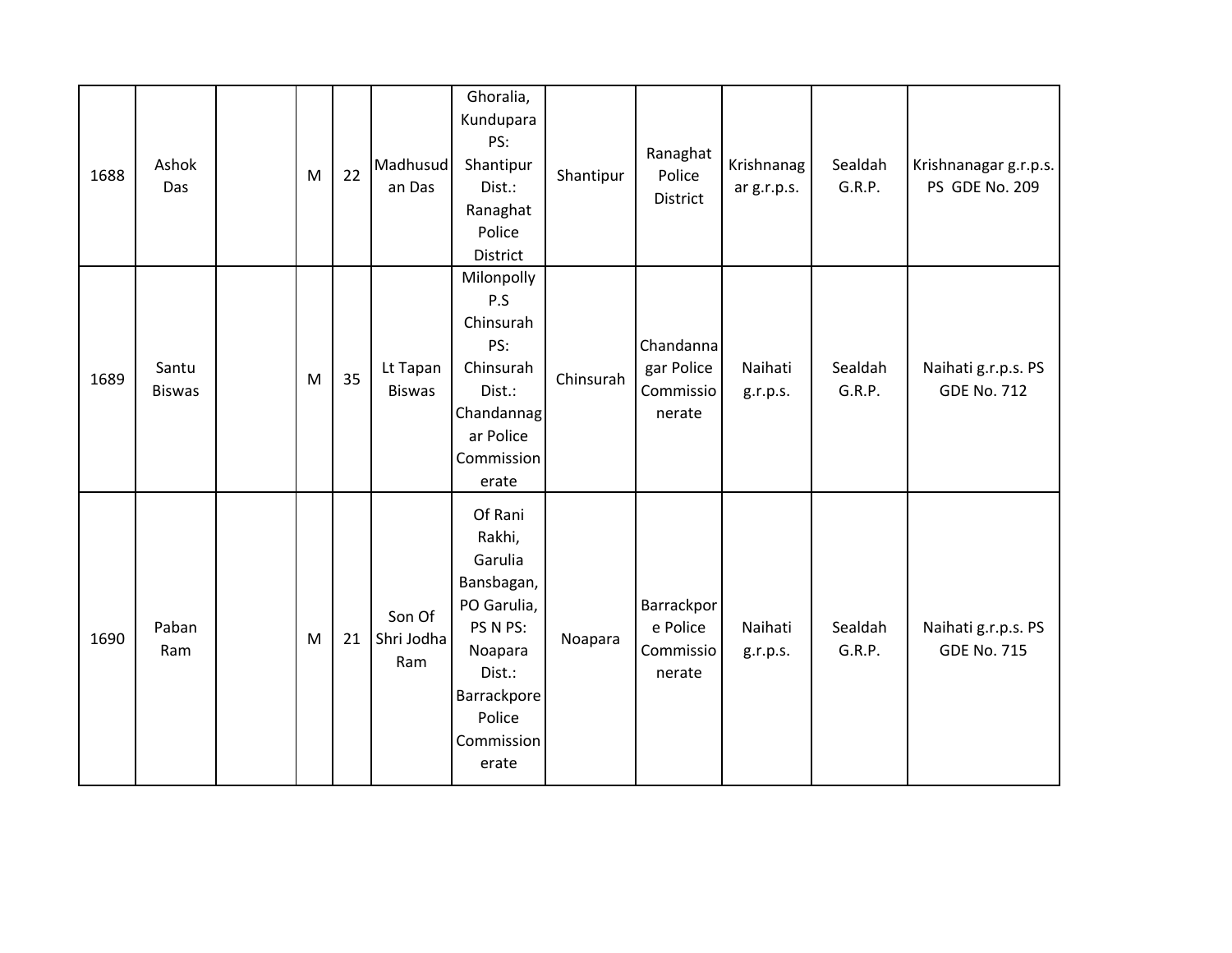| 1691 | Nikhil Das             | M | 32 | Nilkanta<br>Das                   | Dakinpara<br>Garulia<br>Jeliapara<br>Road P.S<br>Noapara PS:<br>Noapara<br>Dist.:<br>Barrackpore<br>Police<br>Commission<br>erate | Noapara  | Barrackpor<br>e Police<br>Commissio<br>nerate | Naihati<br>g.r.p.s.  | Sealdah<br>G.R.P. | Naihati g.r.p.s. PS<br><b>GDE No. 715</b>  |
|------|------------------------|---|----|-----------------------------------|-----------------------------------------------------------------------------------------------------------------------------------|----------|-----------------------------------------------|----------------------|-------------------|--------------------------------------------|
| 1692 | Nirmallya<br>Daptari   | M | 47 | Barendran<br>ath<br>Daptari       | Krishnagar,<br>PS Kotwali<br>Dist.:<br>Krishnanaga<br>r Police<br>District                                                        |          | Krishnanag<br>ar Police<br>District           | Ranaghat<br>g.r.p.s. | Sealdah<br>G.R.P. | Ranaghat g.r.p.s. PS<br><b>GDE No. 696</b> |
| 1693 | Dijen<br><b>Biswas</b> | M | 42 | Manindra<br>nath<br><b>Biswas</b> | Krishnagar,<br>PS Kotwali<br>Dist.:<br>Krishnanaga<br>r Police<br>District                                                        |          | Krishnanag<br>ar Police<br><b>District</b>    | Ranaghat<br>g.r.p.s. | Sealdah<br>G.R.P. | Ranaghat g.r.p.s. PS<br><b>GDE No. 696</b> |
| 1694 | Rana<br>Sarkar         | M | 20 | Pintu<br>Sarkar                   | Badkulla PS:<br>Taherpur<br>Dist.:<br>Ranaghat<br>Police<br>District                                                              | Taherpur | Ranaghat<br>Police<br>District                | Ranaghat<br>g.r.p.s. | Sealdah<br>G.R.P. | Ranaghat g.r.p.s. PS<br><b>GDE No. 696</b> |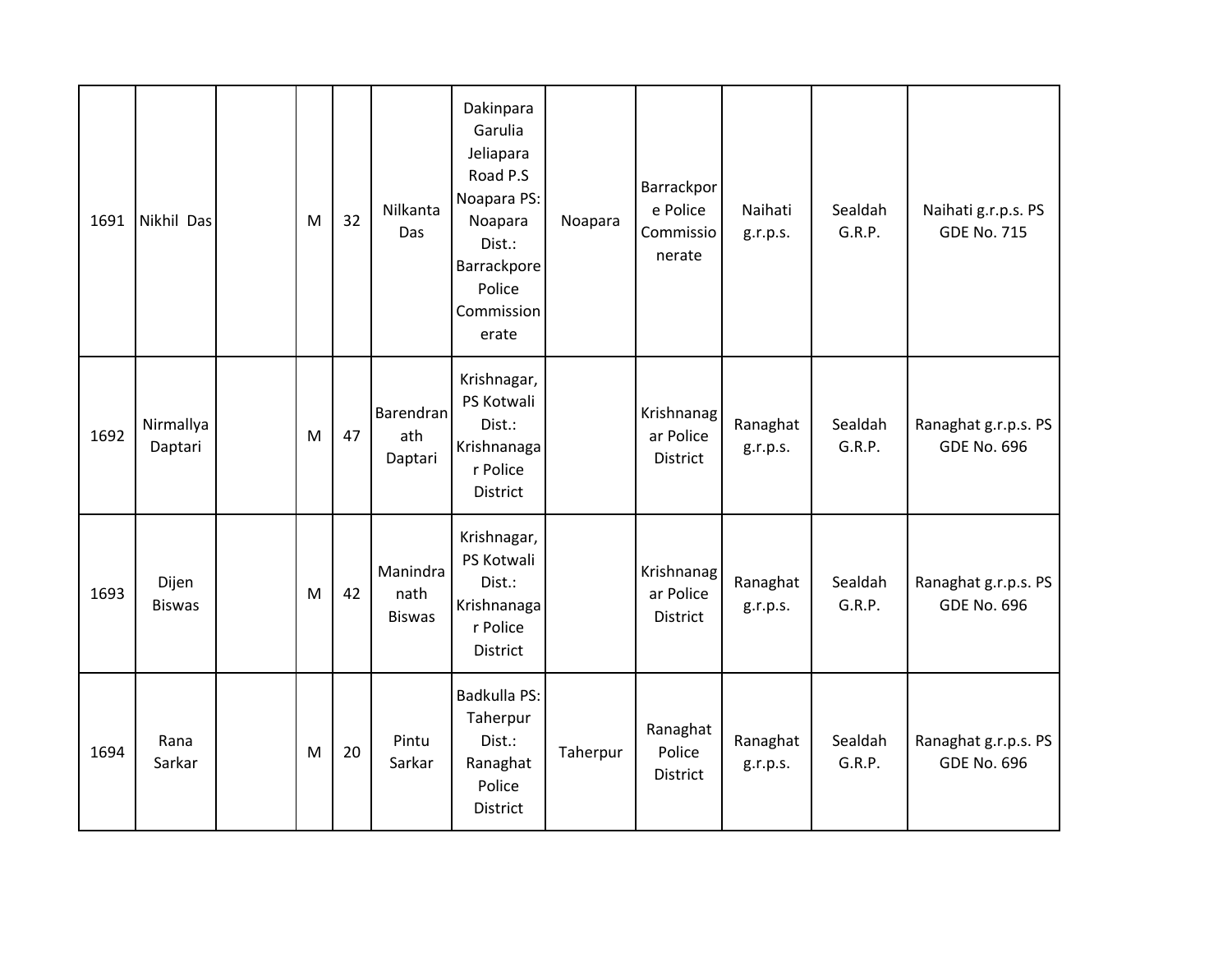| 1695 | Ramjan Ali                    | M | 20 | Rintu Sk                        | Murshidaba<br>d PS:<br>Raghunathg<br>anj Dist.:<br>Jangipur<br>Police<br>District | Raghunathg<br>anj | Jangipur<br>Police<br>District             | Ranaghat<br>g.r.p.s. | Sealdah<br>G.R.P. | Ranaghat g.r.p.s. PS<br><b>GDE No. 696</b>                             |
|------|-------------------------------|---|----|---------------------------------|-----------------------------------------------------------------------------------|-------------------|--------------------------------------------|----------------------|-------------------|------------------------------------------------------------------------|
| 1696 | <b>Bivas</b><br><b>Biswas</b> | M | 40 | Lt.<br>Balaram<br><b>Biswas</b> | Krishnagar,<br>PS Kotwali<br>Dist.:<br>Krishnanaga<br>r Police<br>District        |                   | Krishnanag<br>ar Police<br><b>District</b> | Ranaghat<br>g.r.p.s. | Sealdah<br>G.R.P. | Ranaghat g.r.p.s. PS<br><b>GDE No. 696</b>                             |
| 1697 | Asish<br>Ghosh                | M | 42 | Paritosh<br>Ghosh               | Petrapol PS:<br>Bongaon<br>Dist.:<br>Bongaon<br>Police<br>District                | Bongaon           | Bongaon<br>Police<br><b>District</b>       | Ranaghat<br>g.r.p.s. | Sealdah<br>G.R.P. | Ranaghat g.r.p.s. PS<br><b>GDE No. 696</b>                             |
| 1698 | Sanju<br><b>Basak</b>         | M | 30 | Jagat<br><b>Basak</b>           | $6/1$ /LMP<br>Lane Belur<br>Howrah                                                |                   | <b>Basirhat</b>                            | Sealdah<br>g.r.p.s.  | Sealdah<br>G.R.P. | Sealdah g.r.p.s. PS<br>Outpost<br><b>Bidhannagar OP GDE</b><br>No. 297 |
| 1699 | Aftab<br>Alam<br>Ansari       | M | 29 | Salauddin<br>Ansari             | Chak<br><b>Bansberis</b><br>Mogra<br>Hooghly                                      |                   | <b>Basirhat</b>                            | Sealdah<br>g.r.p.s.  | Sealdah<br>G.R.P. | Sealdah g.r.p.s. PS<br>Outpost<br>Bidhannagar OP GDE<br>No. 297        |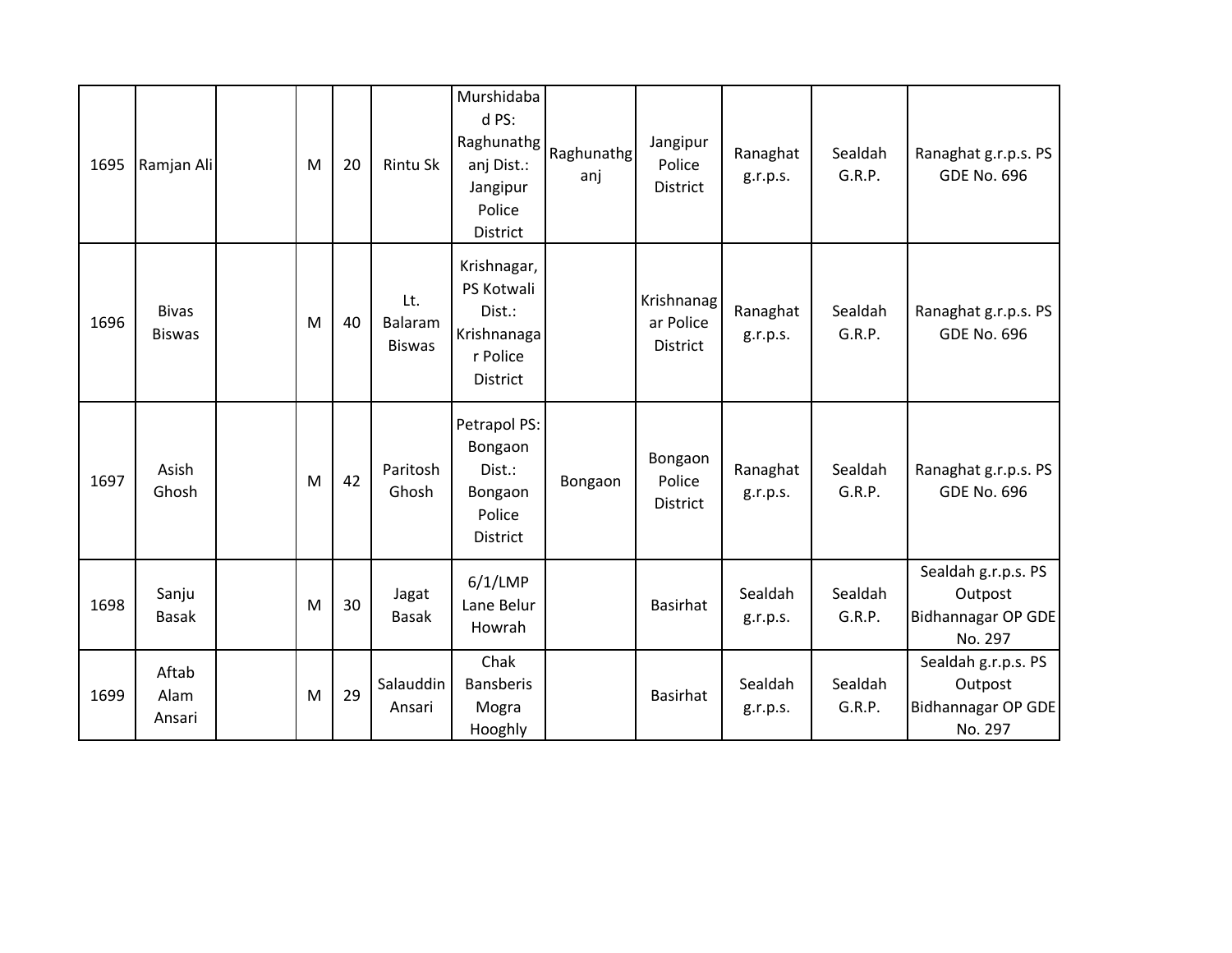| 1700 | <b>Biplab Das</b> | M | 24 | Lt Swapan<br>Das     | Habra, 1<br>No.<br>Railgate,<br>Habra North<br>24 Pgs         | <b>Basirhat</b> | Sealdah<br>g.r.p.s. | Sealdah<br>G.R.P. | Sealdah g.r.p.s. PS<br><b>GDE No. 808</b> |
|------|-------------------|---|----|----------------------|---------------------------------------------------------------|-----------------|---------------------|-------------------|-------------------------------------------|
| 1701 | Babai<br>Nath     | M | 28 | Lt. Mohan<br>Nath    | Sardar Para,<br>Hansnabad<br>North 24<br>Pgs                  | <b>Basirhat</b> | Sealdah<br>g.r.p.s. | Sealdah<br>G.R.P. | Sealdah g.r.p.s. PS<br><b>GDE No. 808</b> |
| 1702 | Sk. Ismail        | M | 22 | Sk. Md. Ali          | Dubuilatala,<br>Muslim<br>Camp,<br>Natun Basti,<br>Tangra Kol | <b>Basirhat</b> | Sealdah<br>g.r.p.s. | Sealdah<br>G.R.P. | Sealdah g.r.p.s. PS<br><b>GDE No. 808</b> |
| 1703 | Ripan<br>Sarkar   | M | 33 | Nishikanta<br>Sarkar | Akaipur<br>Gopalnagar<br>North 24<br>Pgs                      | <b>Basirhat</b> | Sealdah<br>g.r.p.s. | Sealdah<br>G.R.P. | Sealdah g.r.p.s. PS<br><b>GDE No. 827</b> |
| 1704 | Md Abul<br>Kazim  | M | 55 | Lt. Abul<br>Khair    | 12 No APC<br>Road,<br>Muchipara<br>Kol-09.                    | <b>Basirhat</b> | Sealdah<br>g.r.p.s. | Sealdah<br>G.R.P. | Sealdah g.r.p.s. PS<br><b>GDE No. 827</b> |
| 1705 | Suman<br>Rana     | M | 28 | Nikhil<br>Rana       | Kestopur<br>Newtown<br>Kol-159.                               | <b>Basirhat</b> | Sealdah<br>g.r.p.s. | Sealdah<br>G.R.P. | Sealdah g.r.p.s. PS<br><b>GDE No. 827</b> |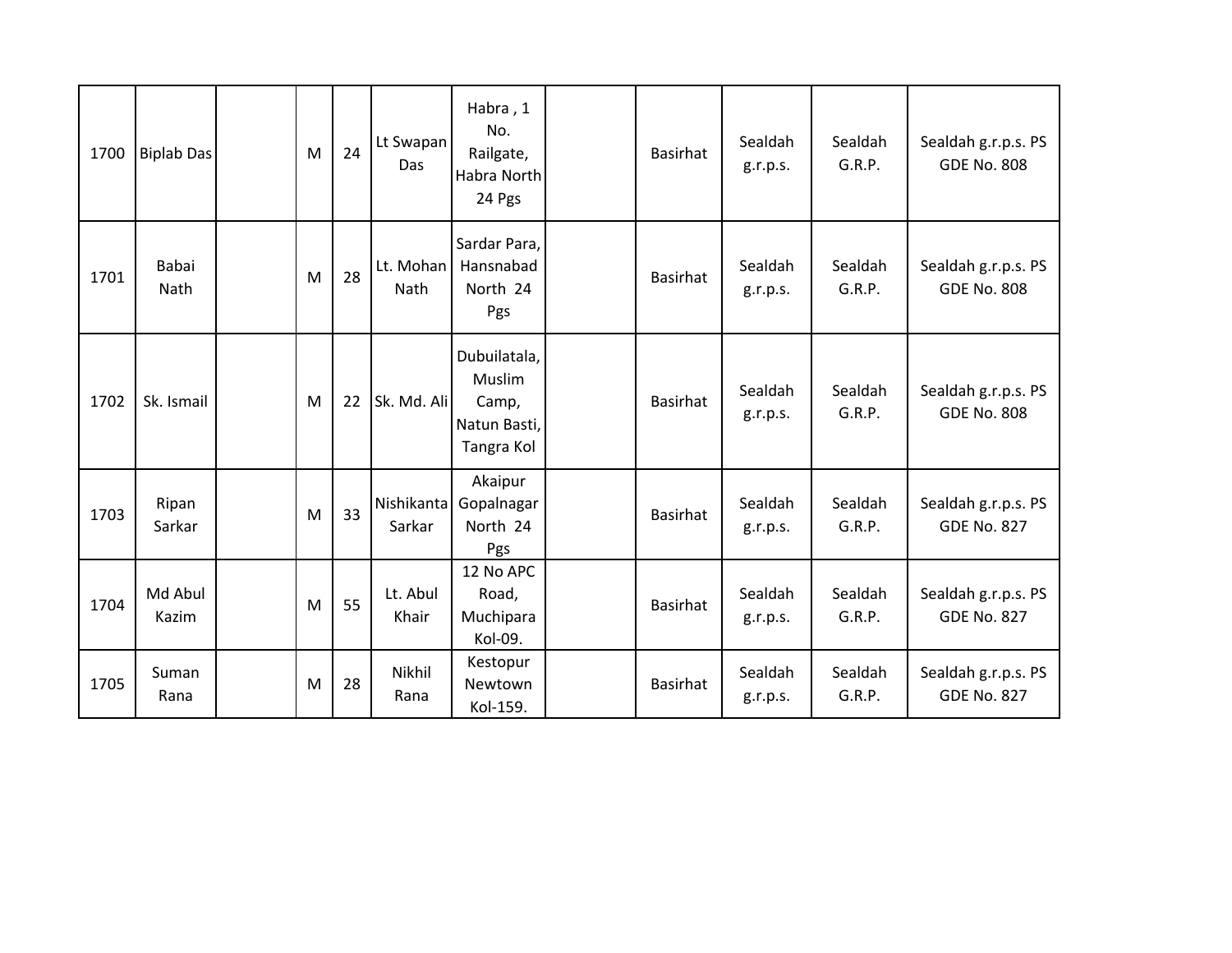| 1706 | Rohit<br>Kumar        |     | M | 19 | <b>Binod</b><br>Kumar    | Sonarpur<br>Tararbagan<br>PS:<br>Sonarpur<br>Dist.:<br>Baruipur<br>Police<br>District | Sonarpur  | <b>Baruipur</b><br>Police<br><b>District</b> | Sonarpur<br>g.r.p.s. | Sealdah<br>G.R.P.         | Sonarpur g.r.p.s. PS<br><b>GDE No. 706</b> |
|------|-----------------------|-----|---|----|--------------------------|---------------------------------------------------------------------------------------|-----------|----------------------------------------------|----------------------|---------------------------|--------------------------------------------|
| 1707 | Premanan<br>da Sardar |     | M | 23 | Ananda<br>Sardar         | Debipur PS:<br>Jalangi Dist.:<br>Murshidaba<br>d                                      | Jalangi   | Murshidab<br>ad                              | Sonarpur<br>g.r.p.s. | Sealdah<br>G.R.P.         | Sonarpur g.r.p.s. PS<br><b>GDE No. 706</b> |
| 1708 | Prem<br>Kumar         |     | M | 21 | Sankar<br>Singh          | Topudana<br>PS: Jalangi                                                               | Jalangi   | <b>Basirhat</b>                              | Sonarpur<br>g.r.p.s. | Sealdah<br>G.R.P.         | Sonarpur g.r.p.s. PS<br><b>GDE No. 706</b> |
| 1709 | Sounik<br>Sardar      |     | M | 22 | Sunil<br>Kumar<br>Sardar | Garkhara<br>Basubara<br>PS:<br>Sonarpur<br>Dist.:<br>Baruipur<br>Police<br>District   | Sonarpur  | Baruipur<br>Police<br><b>District</b>        | Sonarpur<br>g.r.p.s. | Sealdah<br>G.R.P.         | Sonarpur g.r.p.s. PS<br><b>GDE No. 706</b> |
| 1710 | Firaj Ali             | Ali | M | 25 | Md<br>Faijuddin          | Rajapur PS:<br>Pukhuria<br>Dist.: Malda                                               | Pukhuria  | Malda                                        | Malda<br>g.r.p.s.    | <b>SILIGURI</b><br>G.R.P. | Malda g.r.p.s. PS<br><b>GDE No. 890</b>    |
| 1711 | Elim Sk               |     | M | 39 | Monirul<br>Sk            | Haruchak<br>PS:<br>Kaliachak<br>Dist.: Malda                                          | Kaliachak | Malda                                        | Malda<br>g.r.p.s.    | <b>SILIGURI</b><br>G.R.P. | Malda g.r.p.s. PS<br><b>GDE No. 358</b>    |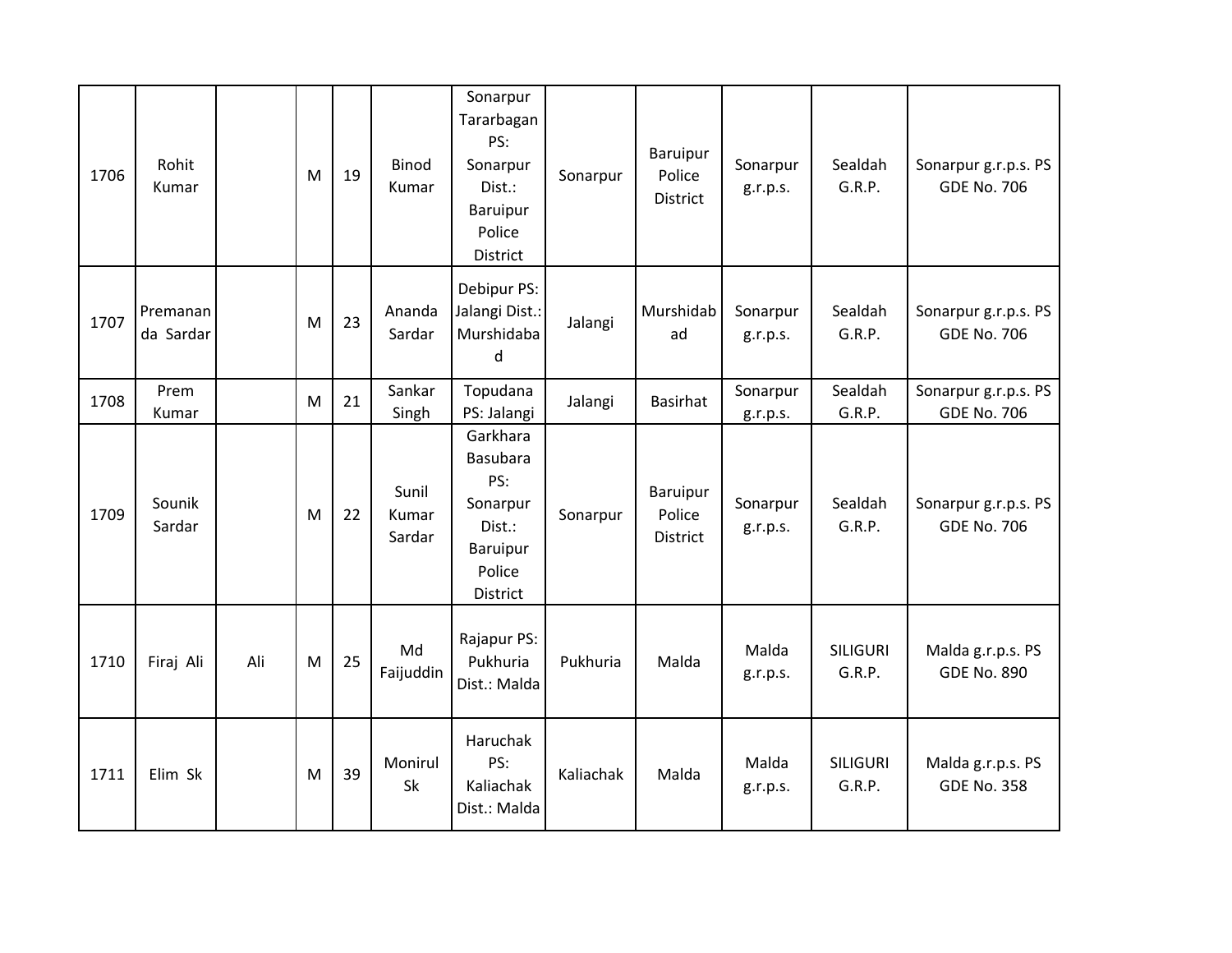| 1712 | Anikul Sk       | M | 20 |                     | Begamganj<br>PS-<br>Enamul Sk Radhanagar,<br>Dist-<br>Sahebganj                             |          | <b>Basirhat</b>                 | Malda<br>g.r.p.s.        | <b>SILIGURI</b><br>G.R.P.                 | Malda g.r.p.s. PS<br><b>GDE No. 358</b>                      |
|------|-----------------|---|----|---------------------|---------------------------------------------------------------------------------------------|----------|---------------------------------|--------------------------|-------------------------------------------|--------------------------------------------------------------|
| 1713 | Sk Asitul       | M | 32 | Sk<br>Samsuddi<br>n | Chandpara<br>PS: Pukhuria<br>Dist.: Malda                                                   | Pukhuria | Malda                           | Malda<br>g.r.p.s.        | <b>SILIGURI</b><br>G.R.P.                 | Malda g.r.p.s. PS<br><b>GDE No. 929</b>                      |
| 1714 | Md<br>Mateen    | M |    | Md Anwar<br>Ali     | Simarwara,<br>P.S-<br>Patepur,<br>Dist-<br>Baishali,<br><b>Bihar</b>                        |          | <b>Basirhat</b>                 | <b>New</b><br>jalpaiguri | Siliguri<br>Police<br>Commission<br>erate | New jalpaiguri PS<br>Outpost Ambari OP<br><b>GDE No. 545</b> |
| 1715 | Abdul<br>Mobin  | M |    | Ansari              | Moholi, P.O-<br>Khursheed Taraiya, P.S-<br>Taraiya, Dist-<br>Chapra,                        |          | <b>Basirhat</b>                 | <b>New</b><br>jalpaiguri | Siliguri<br>Police<br>Commission<br>erate | New jalpaiguri PS<br>Outpost Ambari OP<br><b>GDE No. 545</b> |
| 1716 | Ismail<br>Mirza | M | 26 | Mainuddi<br>n Mirza | Vill.-<br>Gurudaspur<br>PS:<br>Dholahat<br>Dist.:<br>Sundarban<br>Police<br><b>District</b> | Dholahat | Sundarban<br>Police<br>District | <b>Dholahat</b>          | Sundarban<br>Police<br>District           | Dholahat PS GDE<br>No. 796                                   |